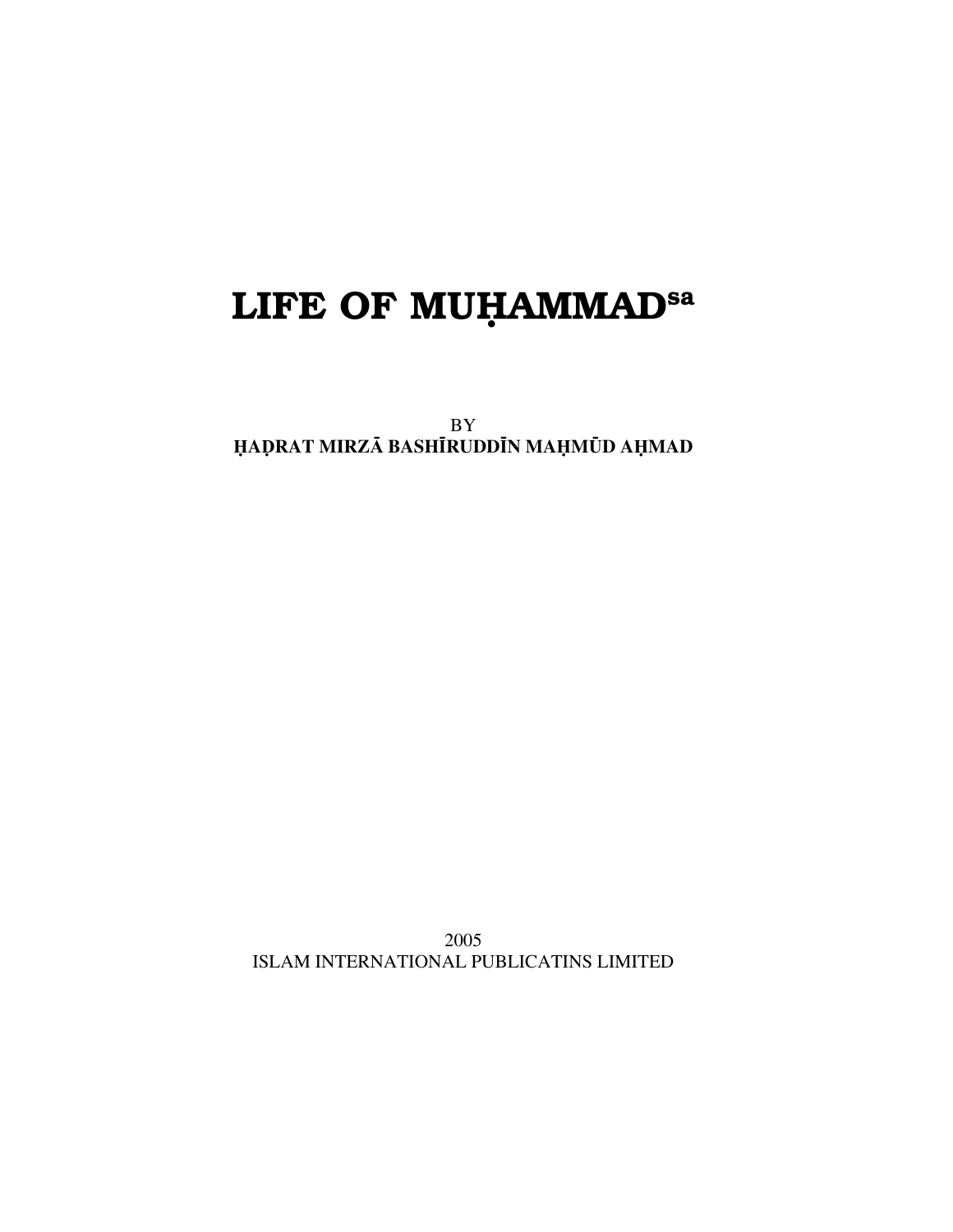## "Life of Muhammad<sup>sa</sup>"

First published in UK in 1990 This edition 2005

PUBLISHED BY: © ISLAM INTERNATIONAL PUBLICATIONS LTD Islamabad, Sheephatch Lane, Tilford, Surrey GU10 2AQ UK And Printed in UK by: Raqeem Press, Tilford

No part of this book may be reproduced in any form without prior permission from the Publisher, except for the quotation of brief passages in criticism.

British Library Cataloguing in Publication Data Ahmad, Mirza Bashiruddin Mahmud 1889–1965 The Life of Muhammad 1. Islam Muhammad (Prophet<sup>sa</sup>) I. Title 297.63

ISBN 1 85372 045 3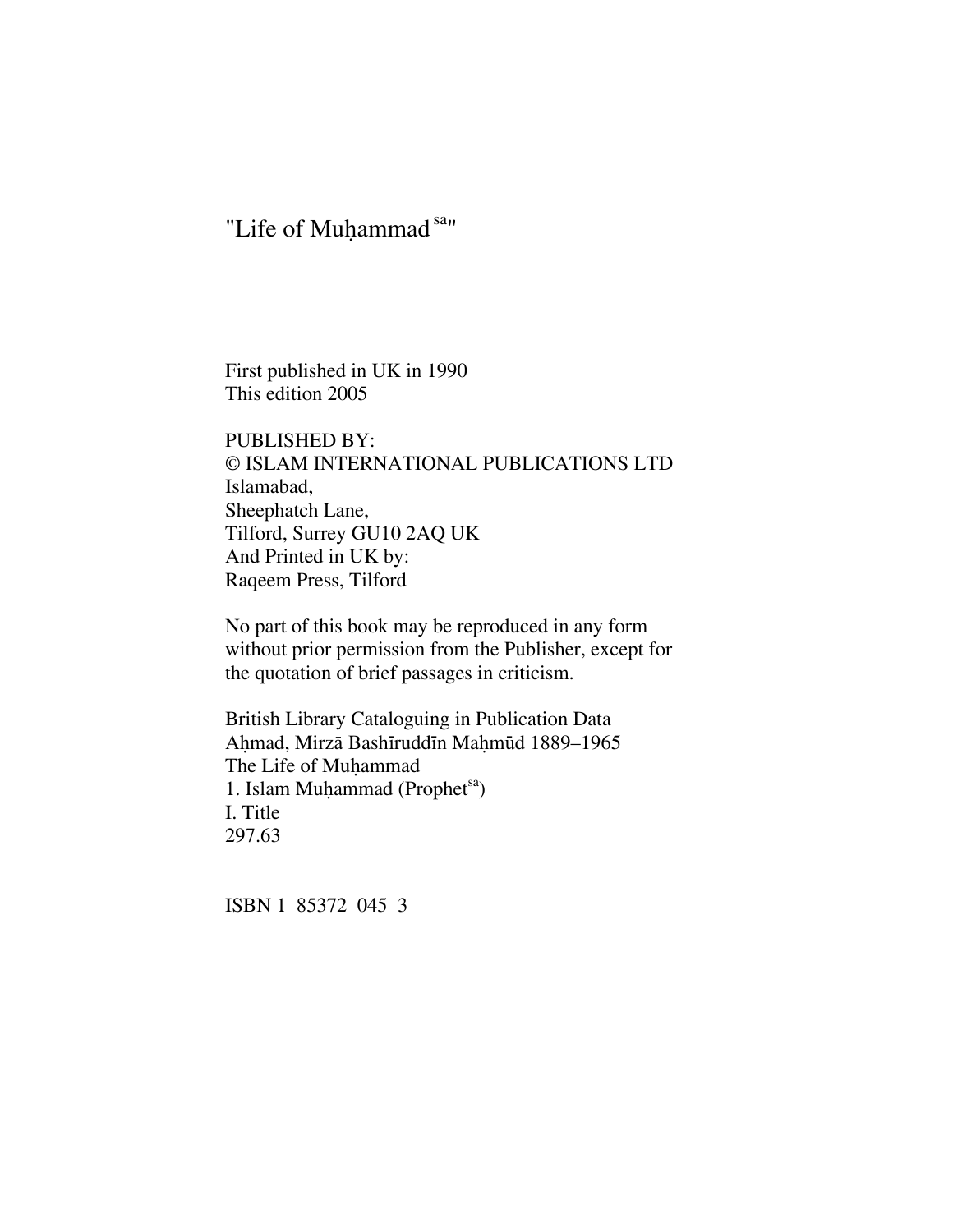## **About the Author**

The Promised son<sup>ra</sup> of the Promised Messiah and Mahdi<sup>as</sup>; the manifest Sign of Allah, the Almighty; the Word of God whose advent was prophesied by the Holy Prophet Muhammad<sup>sa</sup> and the Promised Messiah<sup>as</sup> as well as the past Prophets; a Star in the spiritual firmament for the like of which the world has to wait for hundreds of years to appear; the man of God, crowned with a spiritual halo from which radiated such scintillating rays of light as would instil spiritual life into his followers and captivate and enthral those who were not fortunate to follow him; an orator of such phenomenal quality that his speeches would make his audience stay put for hours on end, come rain or shine, deep into the late hours of the evenings while words flowed from his tongue like honey dripping into their ears to reach the depths of their soul to fill them with knowledge and invigorate their faith; the ocean of Divine and secular knowledge; the Voice Articulate of the age; without doubt the greatest genius of the  $20<sup>th</sup>$  century; a man of phenomenal intelligence and memory; an epitome of the qualities of leadership; the one whose versatility cannot be comprehended—Hadrat Mirza Bashiruddin Mahmud Ahmadra (1889-1965), *Mu*s*li*h *Mau'*u*d* (the Promised Reformer) was the eldest son and the second successor (Khalifa) of the Promised Messiah<sup>as</sup>. He took charge of the *A*h*madiyya Jam*a*'at* at the young age of 24 when the *Jam*a*'at* was still in its infancy and nourished it to its maturity for more than 50 years with his spiritual guidance, prayers, tears, toil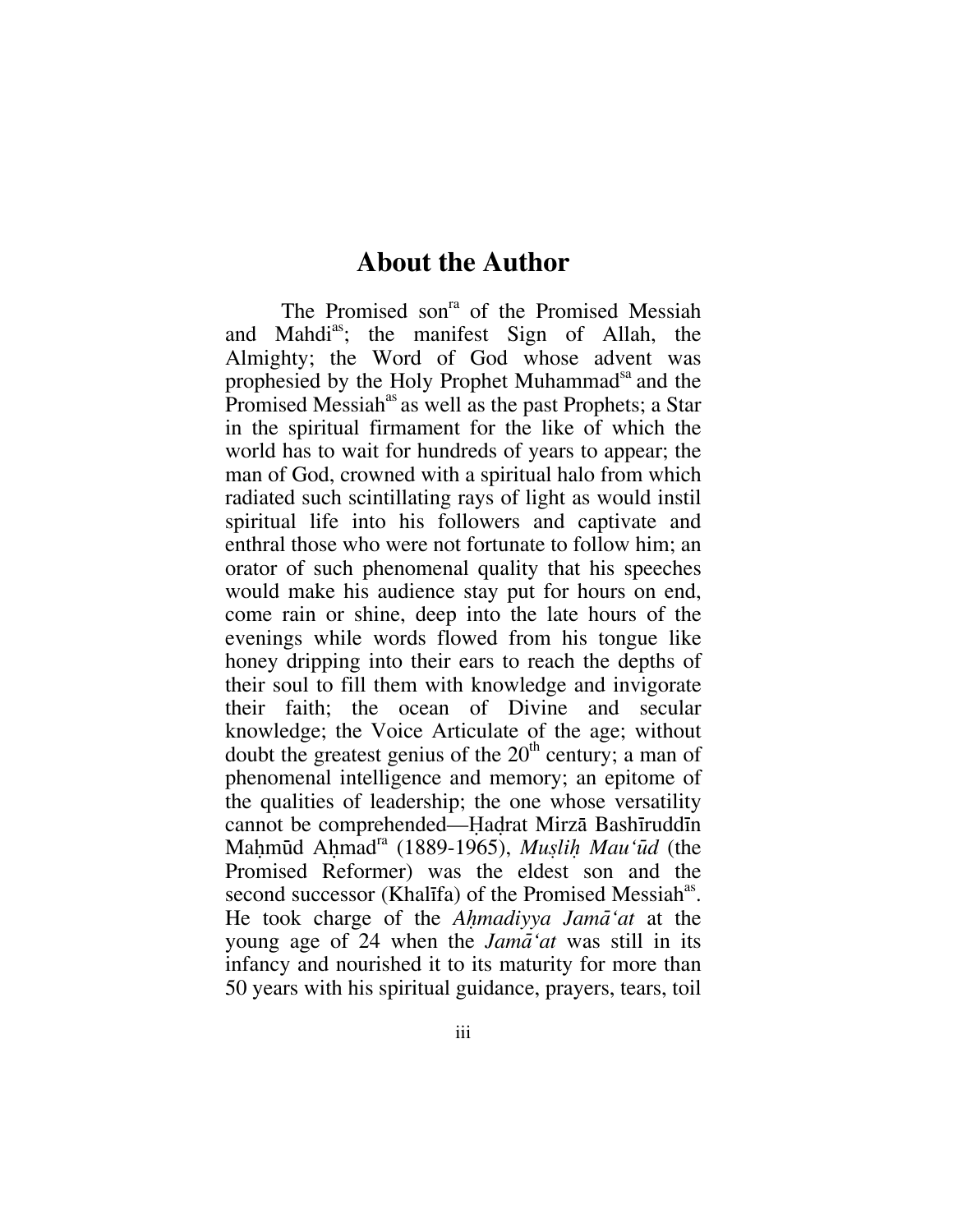and blood. Not only did he fortify the foundations of the community laid down by the Promised Messiah<sup>as</sup>, but expanded the structure of the *Jam*a*'at* by initiating various schemes, organizations, and programs taking his inspiration from the Promised Messiah<sup>as</sup> and under the Divine guidance. His foremost concern, to which he devoted all his life, was to accomplish the mission of the Promised Messiah—the daunting task of spreading the message of true Islam in its pristine purity to the ends of the world. To achieve this, he initiated *Ta*h*r*i*k-e-Jad*i*d* through which spread, and continues to spread, the missionary work all over the globe. His acute intelligence, keen intellect, deep and extensive scholarship and above all his God-given knowledge enabled him to produce a vast corpus of writings, speeches etc. His oeuvre is so vast that it will take many years to see the light of publication.

When the promised Messiah<sup>as</sup> fervently prayed to God to grant him a Sign in support of Islam, Allah gave him the good tiding about this son of his and said:

**"…He will be extremely intelligent … and will be filled with secular and spiritual knowledge … Son, delight of the heart, high ranking, noble; a manifestation of the First and the Last, of the True and the High; as if Allah has descended from heaven. Behold a light cometh. We shall pour our spirit into him...**" [Revelation of 20<sup>th</sup> February 1886]<sup>\*</sup>

 $\overline{a}$ 

**<sup>\*</sup>** Translation from Urdu by Sir Muhammad Zafrullah Khan in his English translation of Tadhkira—the book containing dreams, visions and verbal revelations vouchsafed to the Promised Messiah<sup>as</sup> [Publisher]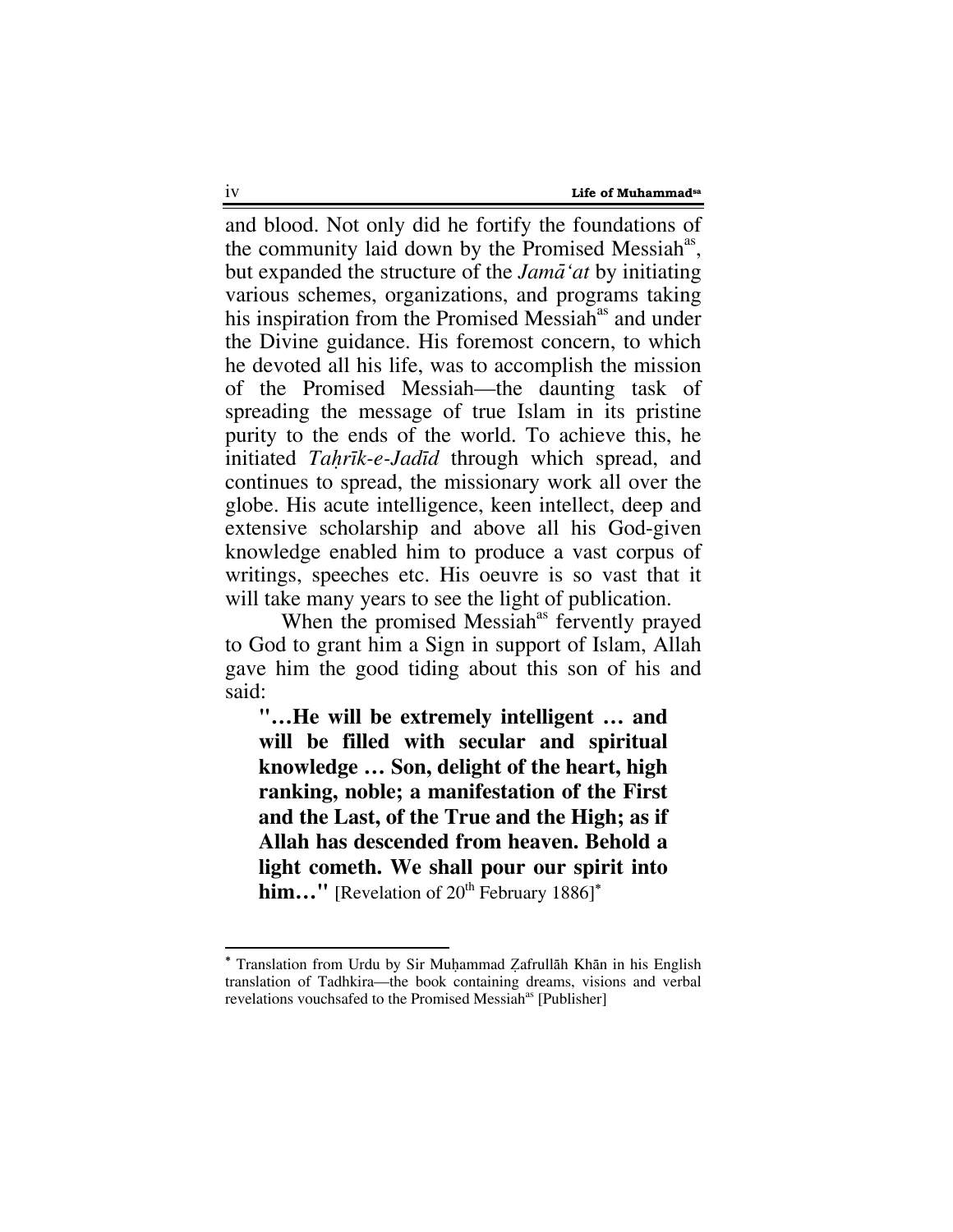## **CONTENTS**

| Holy Prophet's <sup>sa</sup> Marriage With Khadīja <sup>ra</sup> 21 |  |
|---------------------------------------------------------------------|--|
|                                                                     |  |
|                                                                     |  |
|                                                                     |  |
|                                                                     |  |
|                                                                     |  |
|                                                                     |  |
|                                                                     |  |
|                                                                     |  |
|                                                                     |  |
|                                                                     |  |
|                                                                     |  |
|                                                                     |  |
|                                                                     |  |
|                                                                     |  |
|                                                                     |  |
|                                                                     |  |
|                                                                     |  |
|                                                                     |  |
|                                                                     |  |
|                                                                     |  |
|                                                                     |  |
| Rumour of Prophet's <sup>sa</sup> Death Reaches Medina114           |  |
|                                                                     |  |
|                                                                     |  |
|                                                                     |  |
|                                                                     |  |
|                                                                     |  |
|                                                                     |  |
| Sa'd's <sup>ra</sup> Award In Harmony With the Bible159             |  |
| Did the Prophet <sup>sa</sup> Seek to Continue Warfare? 163         |  |
| Teachings of Judaism And Christianity About War 168                 |  |
|                                                                     |  |
|                                                                     |  |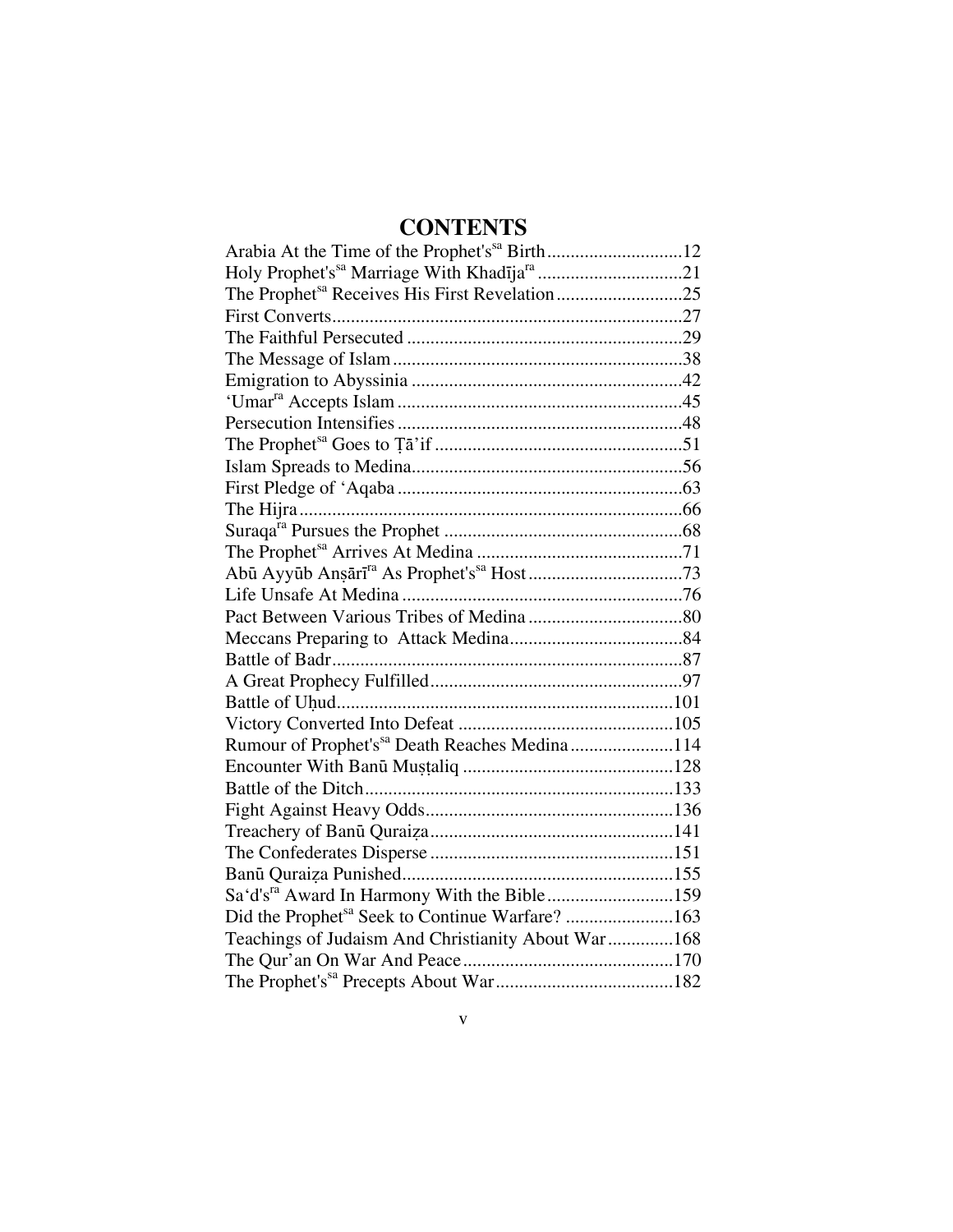| The Prophet <sup>sa</sup> Leaves For Mecca With One Thousand Five      |  |
|------------------------------------------------------------------------|--|
|                                                                        |  |
|                                                                        |  |
|                                                                        |  |
|                                                                        |  |
|                                                                        |  |
|                                                                        |  |
|                                                                        |  |
|                                                                        |  |
|                                                                        |  |
|                                                                        |  |
| The Prophet <sup>sa</sup> Marches On Mecca With Ten Thousand           |  |
|                                                                        |  |
|                                                                        |  |
|                                                                        |  |
|                                                                        |  |
|                                                                        |  |
|                                                                        |  |
|                                                                        |  |
|                                                                        |  |
| A Sworn Enemy Becomes A Devoted Follower 266                           |  |
|                                                                        |  |
|                                                                        |  |
|                                                                        |  |
|                                                                        |  |
|                                                                        |  |
|                                                                        |  |
|                                                                        |  |
| The Prophet's <sup>sa</sup> Personality And Character296               |  |
| The Prophet's <sup>sa</sup> Purity of Mind And Cleanliness of Body 298 |  |
|                                                                        |  |
|                                                                        |  |
|                                                                        |  |
|                                                                        |  |
|                                                                        |  |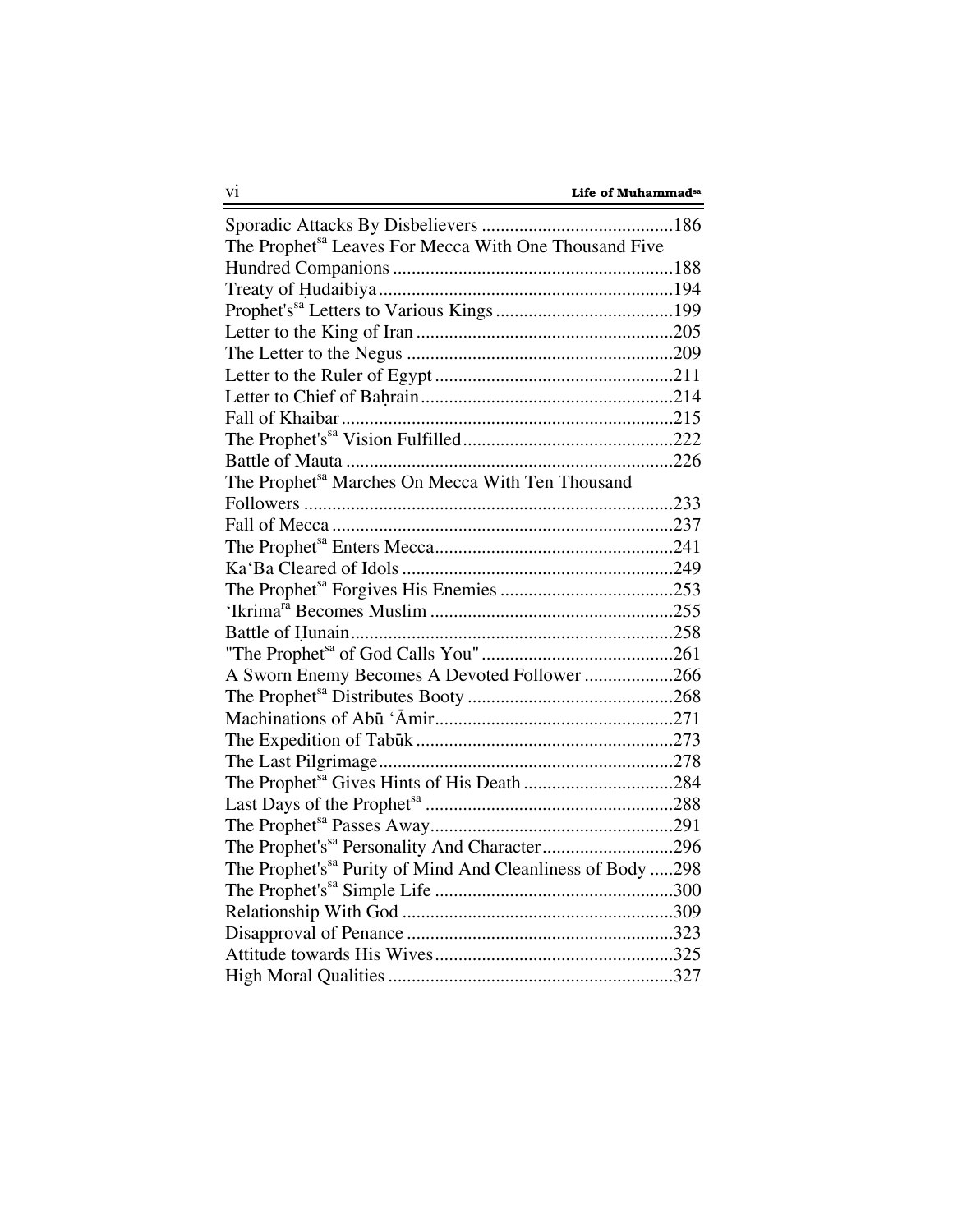| Deference towards Servants of Humanity 376 |  |
|--------------------------------------------|--|
|                                            |  |
|                                            |  |
|                                            |  |
|                                            |  |
|                                            |  |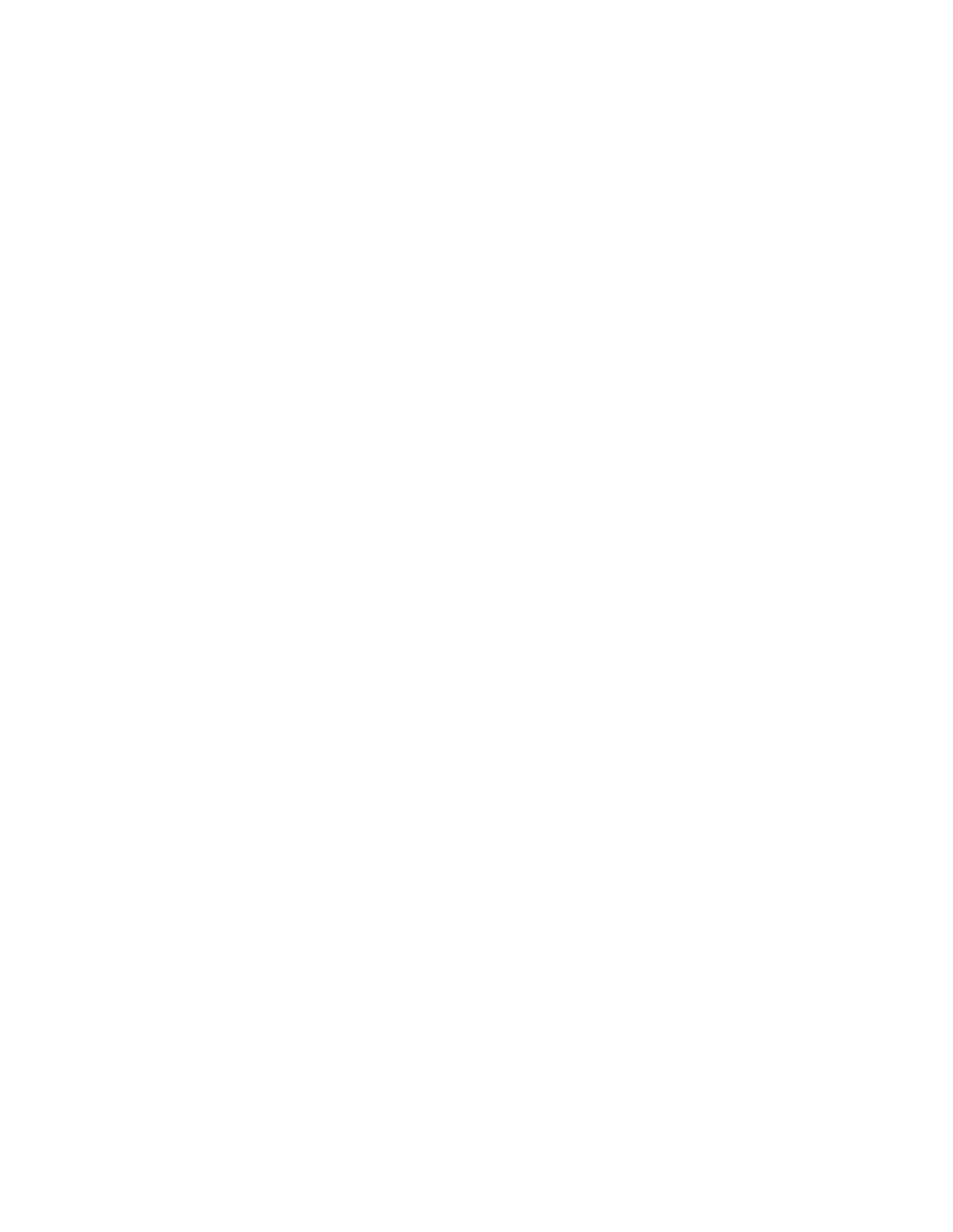## **Foreword**

*Life of Mu*h*ammadsa* is part of *Introduction to the study of the Holy Qur'an* by Hadrat Mirza Bashirduddin Mahmud Ahmadra. The Introduction was translated into English by Qadi Muhammad Aslam and was first published in 1949 from London. Since then it has appeared in several editions. *Life of Mu*h*ammadsa* has also appeared in several editions and is out of stock now. We are publishing it again with an index which the original English edition did not have. We have also reset it to make it more attractive. Needless to say that it is much in demand and we very much hope that the present edition will meet this demand. Some minor corrections have also been made.

The name of Mu*h*ammadsa, the Holy Prophet of Islam, has been followed by the symbol sa, which is an abbreviation for the salutation 'may peace and blessings of Allah be upon him.' The names of other prophets and messengers are followed by the symbol as, an abbreviation for 'on whom be peace.' The actual salutations have not generally been set out in full, but they should nevertheless, be understood as being repeated in full in each case. The symbol ra is used with the name of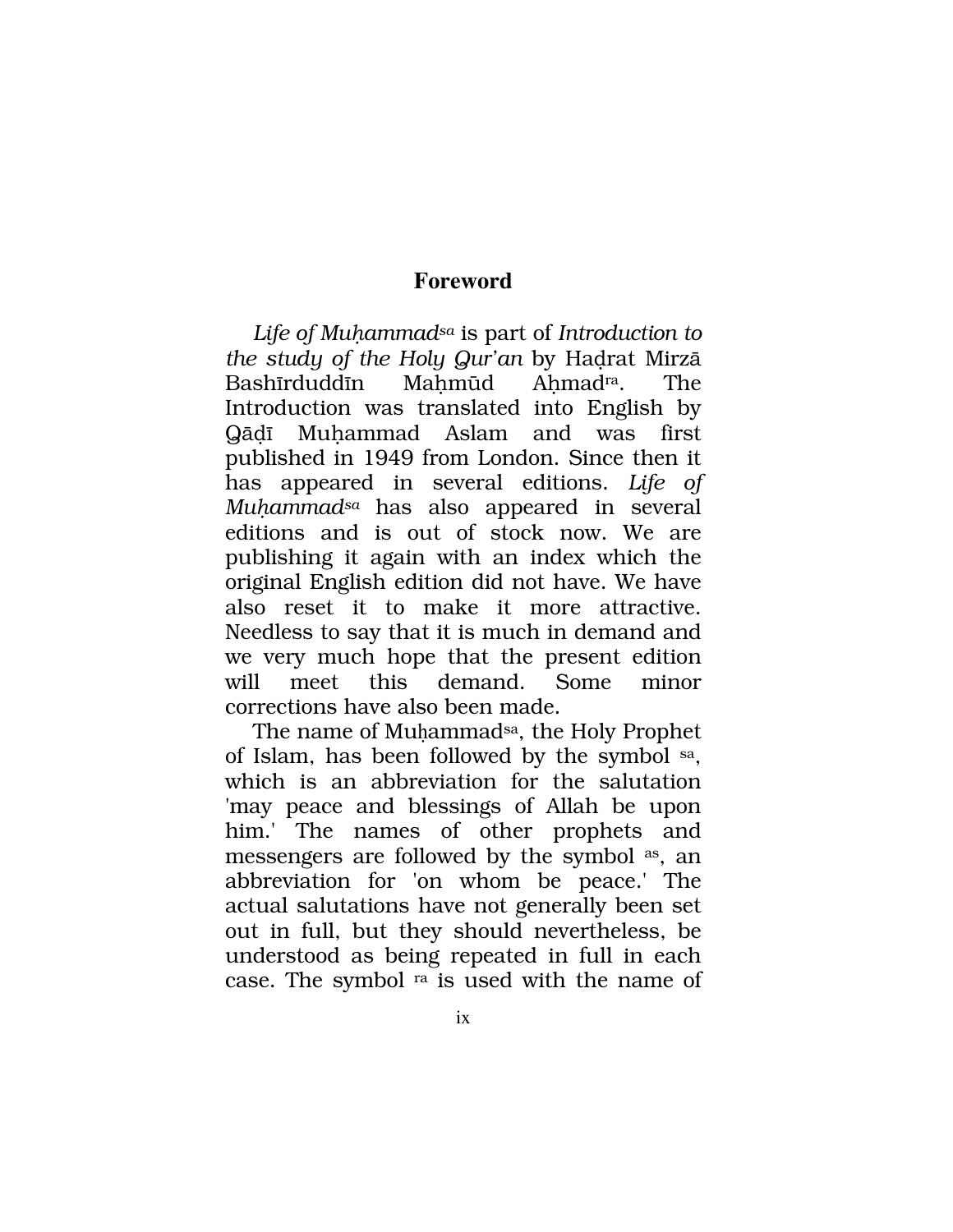the Disciples of the Holy Prophetsa and those of the Promised Messiahas. It stands for *Ra*di *All*a*hu 'anhu/'anh*a*/'anhum* (May Allah be pleased with him/with her/with them).

In transliterating Arabic words we have followed the following system adopted by the Royal Asiatic Society.

- ا at the beginning of a word, pronounced as *a*, *i*, *u* preceded by a very slight aspiration, like *h* in the English word 'honour'.
- 
- $h$ , a guttural aspirate, stronger than h.
- خ *kh*, pronounced like the Scotch ch in 'loch'.
- ذ *dh*, pronounced like the English th in 'that'.
- s, strongly articulated s.
- $d$ , similar to the English th in 'this'.
- $t$ , strongly articulated palatal t.
- z, strongly articulated z.
- th, pronounced like th in the English word 'thing'.<br> *k*, a guttural aspirate, stronger than h.<br> *kh*, pronounced like the Scotch ch in 'loch'.<br> *dh*, pronounced like the English th in 'that'.<br> *s*, strongly articulated s.  $\alpha$ , a strong guttural, the pronunciation of which must be learnt by the ear.
	- غ *gh*, a sound approached very nearly in the r '*grasseye*' in French, and in the German r. It requires the muscles of the throat to be in the 'gargling' position whilst pronouncing it.
- ق *q*, a deep guttural k sound.
	- ء' , a sort of catch in the voice.

## **Short vowels are represented by:**

- *a* for  $\angle$  (like *u* in 'bud');
- $i$  for  $\longrightarrow$  (like *i* in 'bid');
- *u* for <u>2</u> (like *oo* in 'wood');

## **Long vowels by:**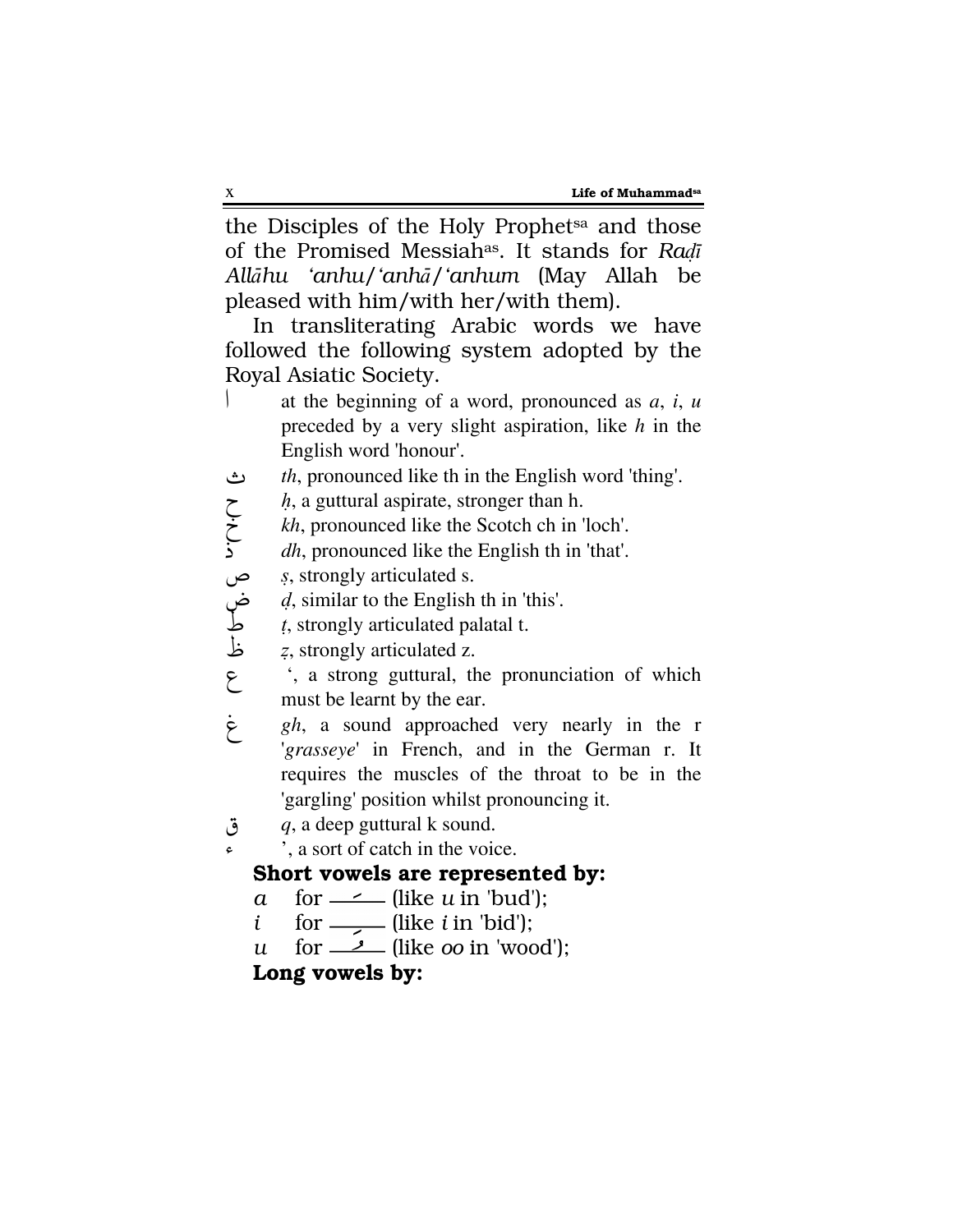- $\bar{a}$  for  $\frac{1}{\sqrt{a}}$  or  $\bar{a}$  (like *a* in 'father');
- $\bar{i}$  for  $\frac{\ }{2}$  or  $\frac{\ }{1}$  (like *ee* in 'deep');
- $\bar{u}$  for  $\rightarrow$  (like *oo* in 'root');

#### **Other:**

 $\overline{\phantom{a}}$ 

*ai* for  $\mathcal{S} \rightarrow$  (like *i* in 'site')<sup>\*</sup>;

*au* for  $\epsilon$   $\sim$  (resembling *ou* in 'sound').

The consonants not included in the above list have the same phonetic value as in the principal languages of Europe.

We have not transliterated Arabic, Persian and Urdu words which have become part of English language, e.g., Islam, Mahdi, Qur'an, Hijra, Ramadan, Rahman, Hadith, Zakat, ulema, umma, sunna, kafir etc.

For quotes straight commas (straight quotes) are used to differentiate them from the curved commas used in the system of transliteration, ' for  $\varepsilon$ , ' for  $\cdot$ . Commas as punctuation marks are used according to the normal usage.

The Publishers

<sup>♦</sup> In Arabic words like - (Shaikh) there is an element of diphthong which is missing when the word is pronounced in Urdu.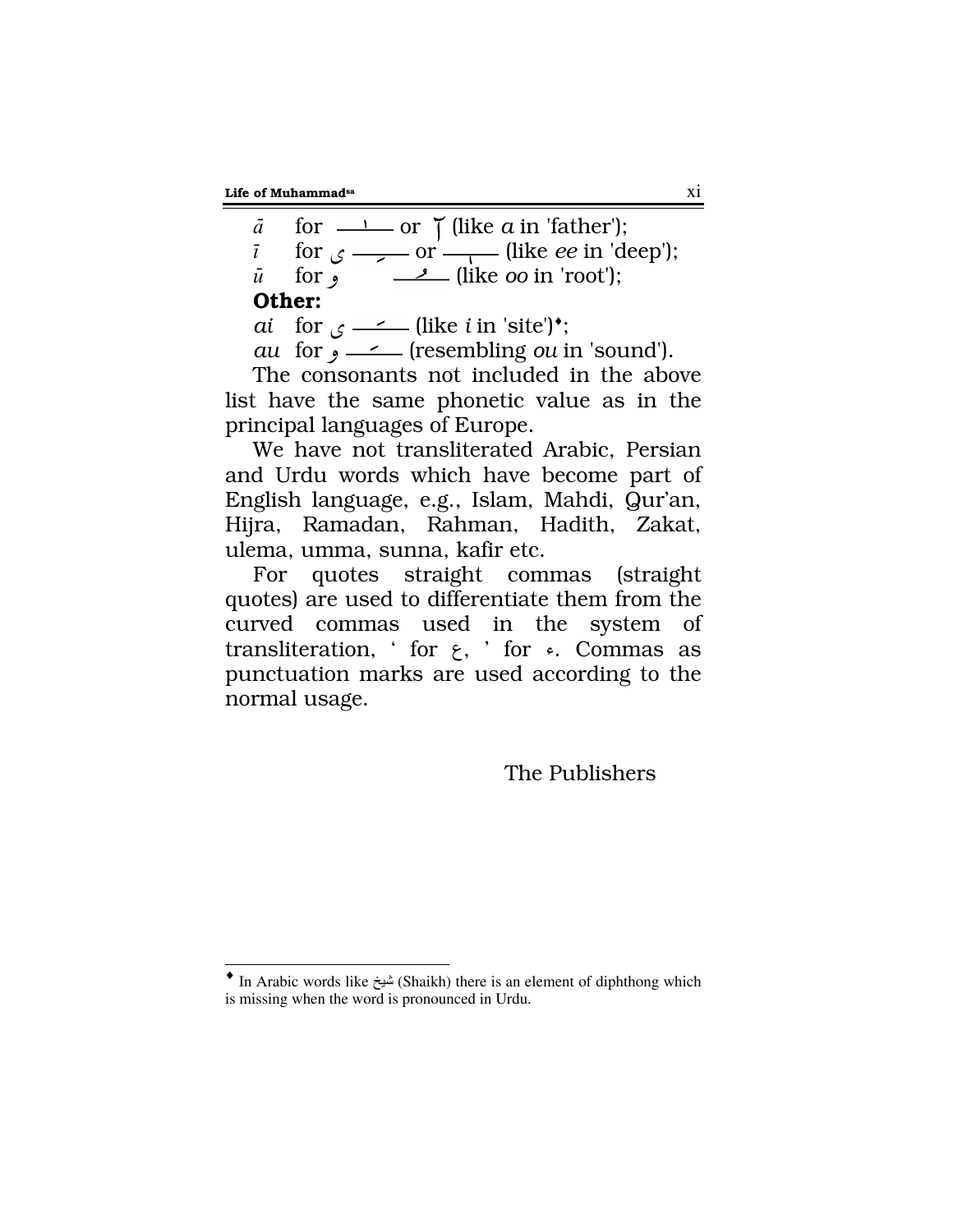

## **Life of Mu***h***ammad**sa

#### **ARABIA AT THE TIME OF THE PROPHET'Ssa BIRTH**

The Prophet<sup>sa</sup> was born in Mecca in August 570 A.D. He was given the name Muhammadsa which means, the Praised One. To understand his life and character we must have some idea of the conditions which obtained in Arabia at the time of his birth.

When he was born almost the whole of Arabia believed in a polytheistic form of religion. The Arabs traced their descent to Abrahamas. They knew that Abrahamas was a monotheistic Teacher. In spite of this, they entertained polytheistic beliefs and were given to polytheistic practices. In defence, they said that some human beings are outstanding in their contact with God. Their intercession on behalf of others is accepted by God. To reach Him is difficult for ordinary human beings. They must have others to intercede for them in order to obtain God's pleasure and help. Thus they were able to combine their reverence for Abrahamas with their own polytheistic beliefs. Abrahamas, they said, was a holy man. He was able to reach God without intercession, whilst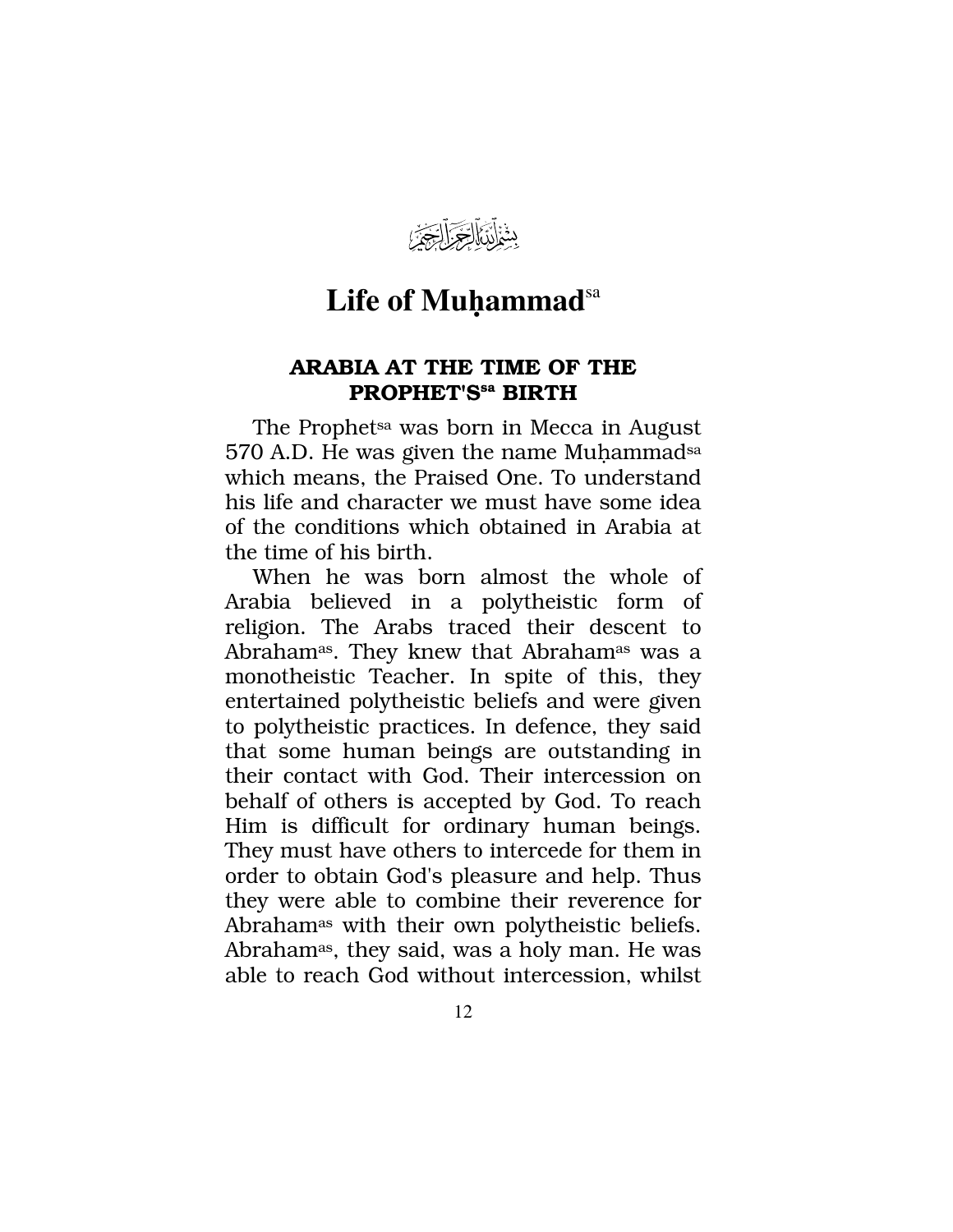ordinary Meccans could not do so. The people of Mecca, therefore, had made idols of holy and righteous persons, and these they worshipped and to these they made offerings in order to please God through them. This attitude was primitive, illogical and full of defects. But the Meccans were not worried by these. They had not had a monotheistic Teacher for a long time, and polytheism, once it takes root, spreads and knows no bounds. The number of gods begins to increase. At the time of the Prophet'ssa birth, it is said that in the Ka'ba alone, the Sacred Mosque of all Islam and the house of worship built by Abrahamas and his son Ishmael, there were 360 idols. It seems that for every day of the lunar year the Meccans had an idol. In other big centres there were other idols, so that we can say that every part of Arabia was steeped in polytheistic belief. The Arabs were devoted to the culture of speech. They were much interested in their spoken language and were very keen on its advance. Their intellectual ambitions, however, were scant. Of History, Geography, Mathematics, etc., they knew nothing. But as they were a desert people and had to find their way about in the desert without the assistance of landmarks, they had developed a keen interest in Astronomy. There was in the whole of Arabia not a single school.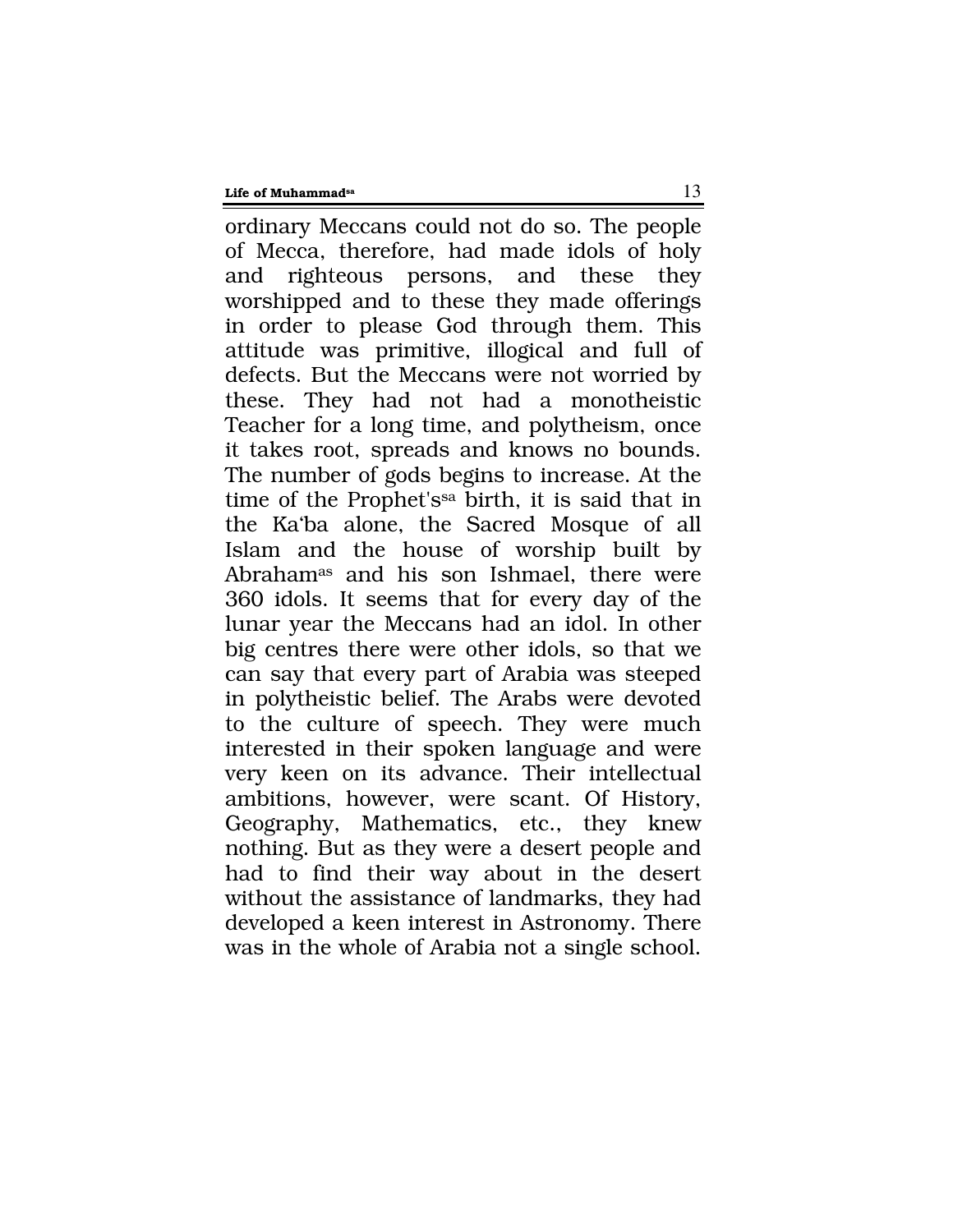It is said that in Mecca only a few individuals could read and write.

From the moral point of view the Arabs were a contradictory people. They suffered from some extreme moral defects but at the same time they possessed some admirable qualities. They were given to excessive drinking. To become drunk and to run wild under the effect of drink was for them a virtue, not a vice. Their conception of a gentleman was one who should entertain his friends and neighbours to drinking bouts. Every rich man would hold a drinking party at least five times a day. Gambling was their national sport. But they had made of it a fine art. They did not gamble in order to become rich. Winners were expected to entertain their friends. In times of war, funds were collected through gambling. Even today we have the institution of prizebonds to raise money for war. The institution has been resuscitated in our time by the people of Europe and America. But they should remember that in this they only imitate the Arabs. When war came, Arabian tribes would hold a gambling party. Whoever won had to bear the greater part of the expenses of the war.

Of the amenities of civilized life, the Arabs knew nothing. Their chief occupation was trade, and to this end they sent their caravans to far-off places, such as Abyssinia, Syria,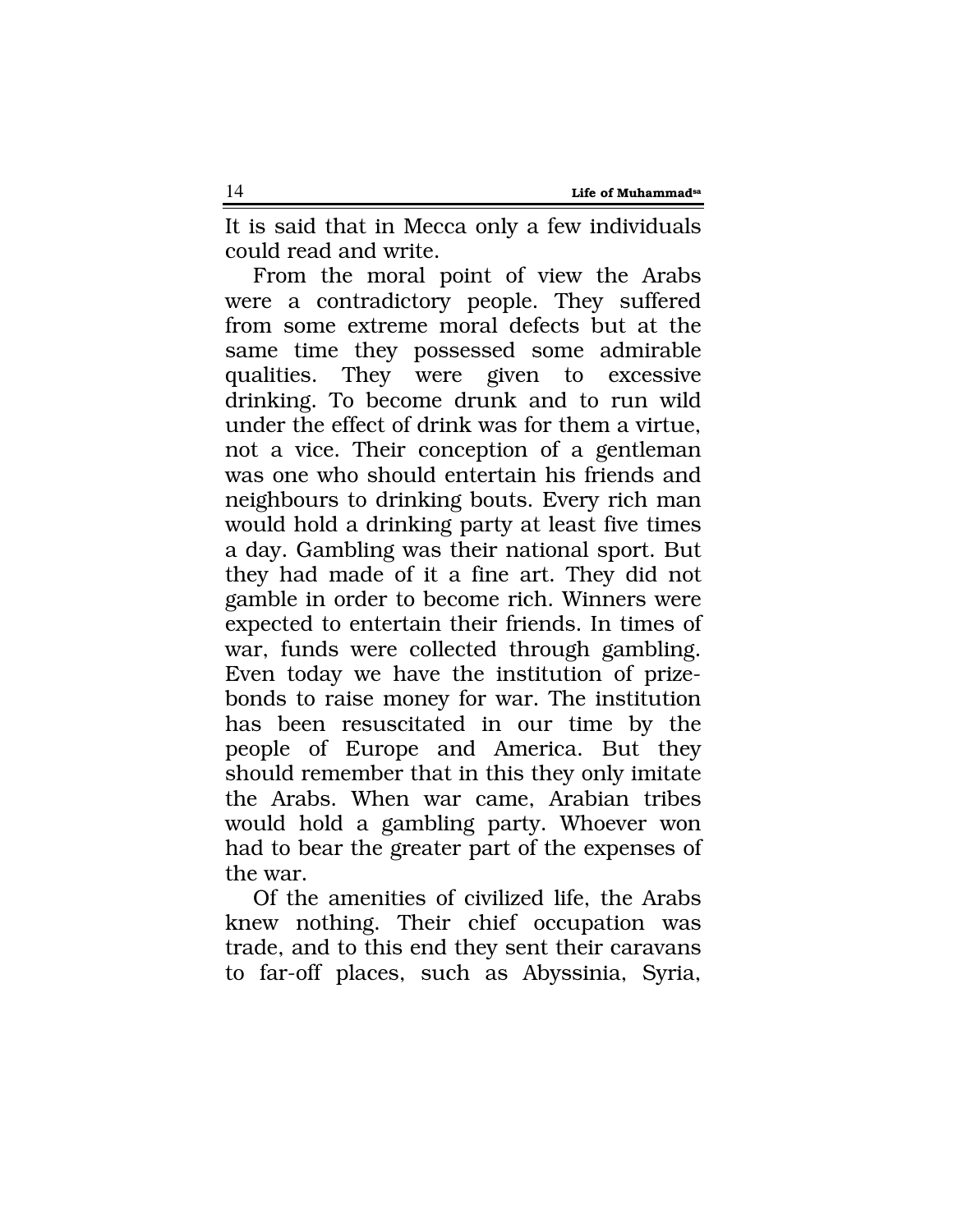Palestine and even India. The rich among them were great admirers of Indian swords. Their clothing needs were supplied largely by Yemen and Syria. The trading centres were the towns. The rest of Arabia, excepting Yemen and some northern parts, was Bedouin. There were no permanent settlements, or places of habitation. The tribes had divided the country between them so that members of a tribe wandered about freely in their part of the country. When the water supply in any place was exhausted, they would move on to some other place and settle down. Their capital consisted of sheep, goats and camels. From the wool they made cloth, and from the skins they made tents. What was left over they sold in the market. Gold and silver were not unknown, but they were certainly very rare possessions. The poor and the common folks made ornaments of cowries and sweetsmelling substances. Seeds of melons were cleaned, dried and strung together to make necklaces. Crime and immoralities of various kinds were rampant. Theft was rare but dacoity was common. To attack and to dispossess one another was regarded a birthright. But, at the same time, they honoured their word more than any other people. Should an individual go to a powerful leader or tribe and ask for protection, that leader or tribe was honour-bound to protect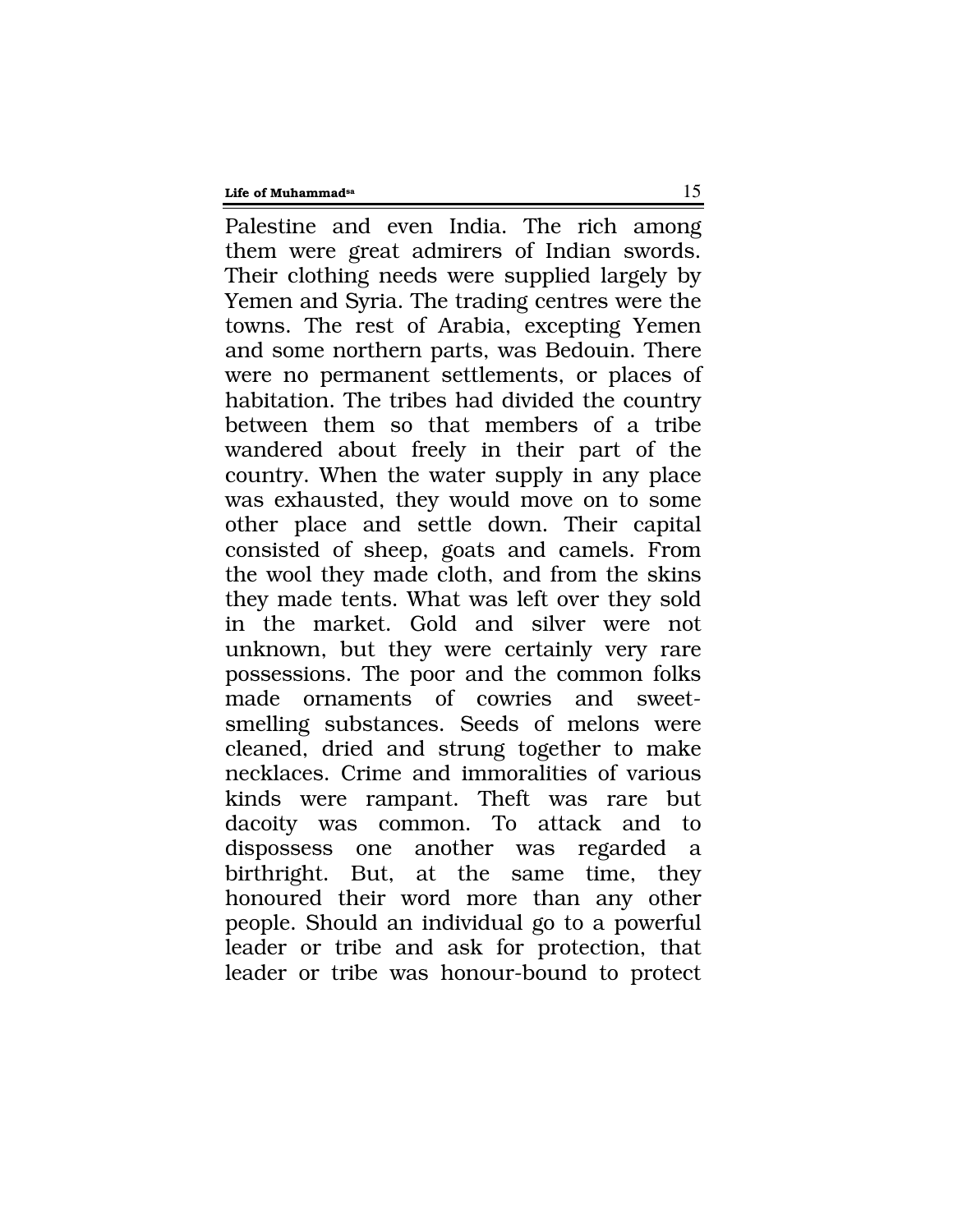that individual. If this was not done, the tribe lost caste throughout Arabia. Poets commanded great prestige. They were honoured as national leaders. Leaders were expected to possess great powers of speech and even to be able to compose verse. Hospitality had developed into a national virtue. A forlorn traveller on arrival at the headquarters of a tribe would be treated as an honoured guest. The best animals would be slaughtered for him and the utmost consideration shown. They did not care who the visitor was. It was enough that a visitor had arrived. The visit meant an increase of status and prestige for the tribe. It became the tribe's duty, therefore, to honour the visitor. By honouring him it honoured itself. Woman in this Arab society had no status and no rights. Among them it was thought honourable to put baby girls to death. It is a mistake, however, to think that infanticide was practised on a country-wide scale. Such a dangerous institution could not flourish throughout a country. That would have meant the extinction of the race. The truth is that in Arabia—or for that matter in India or any other country where infanticide has ever existed, it has been confined only to certain families. The Arab families who practised it either had an exaggerated notion of their social status or they were constrained in other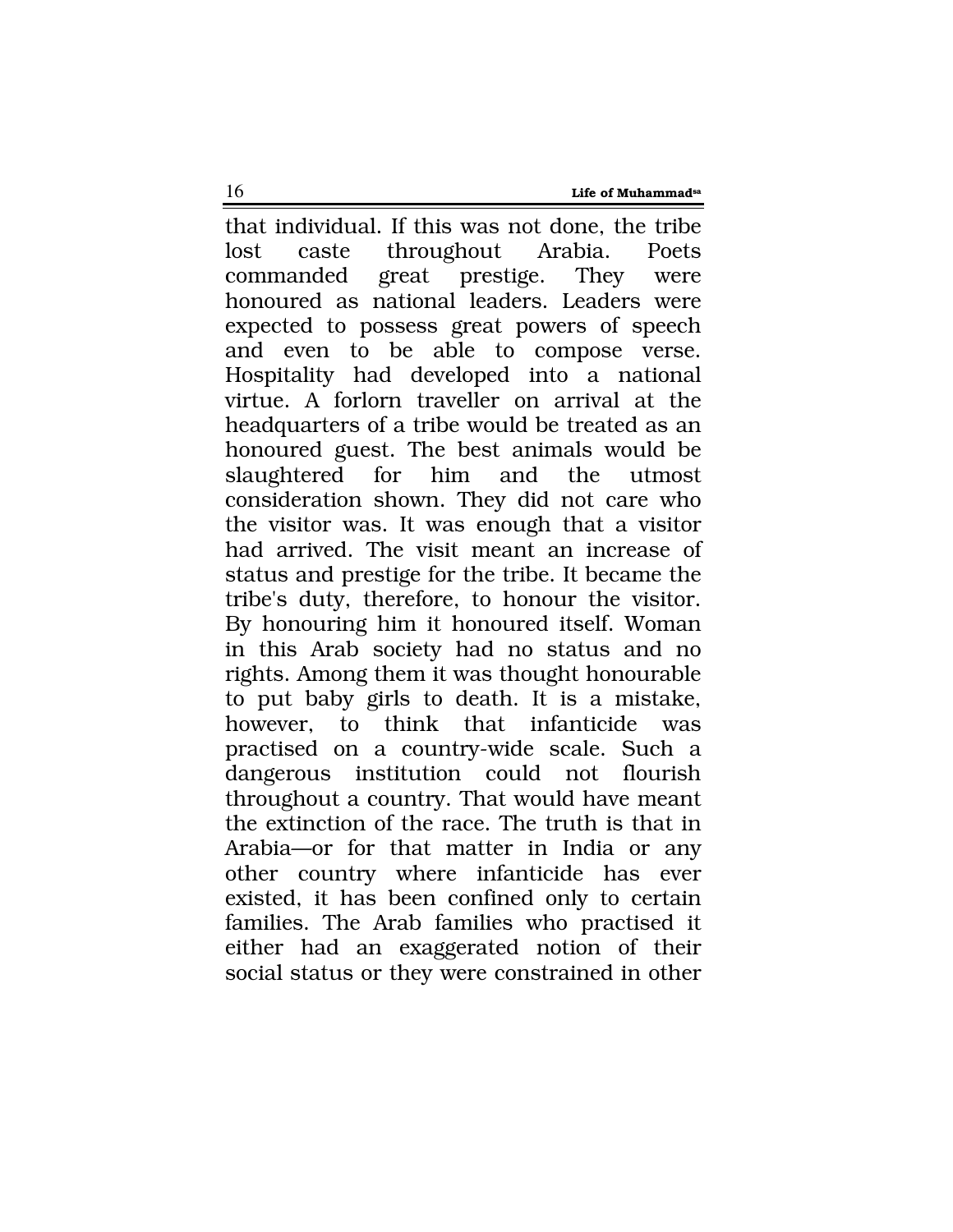ways. Possibly they were unable to find suitable young men for their daughters to marry; knowing this, they put to death their baby girls. The evil of this institution lies in its savageness and its cruelty, not in the results which it has in terms of a nation's population. Different methods were used for killing baby girls, among them burying alive and strangulation.

Only the real mother was regarded as a mother in Arab society. Step-mothers were not regarded as mothers and there was no ban on a son's marrying his step-mother on the death of his father. Polygamous marriages were very common, and there was no limit to the number of wives a man could take. More than one sister could also be taken to wife by the same person at one and the same time.

The worst treatment was meted out by combatant sides to one another in war. Where hatred was strong, they did not hesitate to split the bodies of the wounded, take out parts and eat them in cannibal fashion. They did not hesitate to mutilate the bodies of their enemies. Cutting off the nose or ears, or plucking out an eye was a common form of cruelty practised by them. Slavery was widespread. Weak tribes were made slaves. The slave had no accepted status. Every master did as he liked with his slaves. No action could be taken against a master who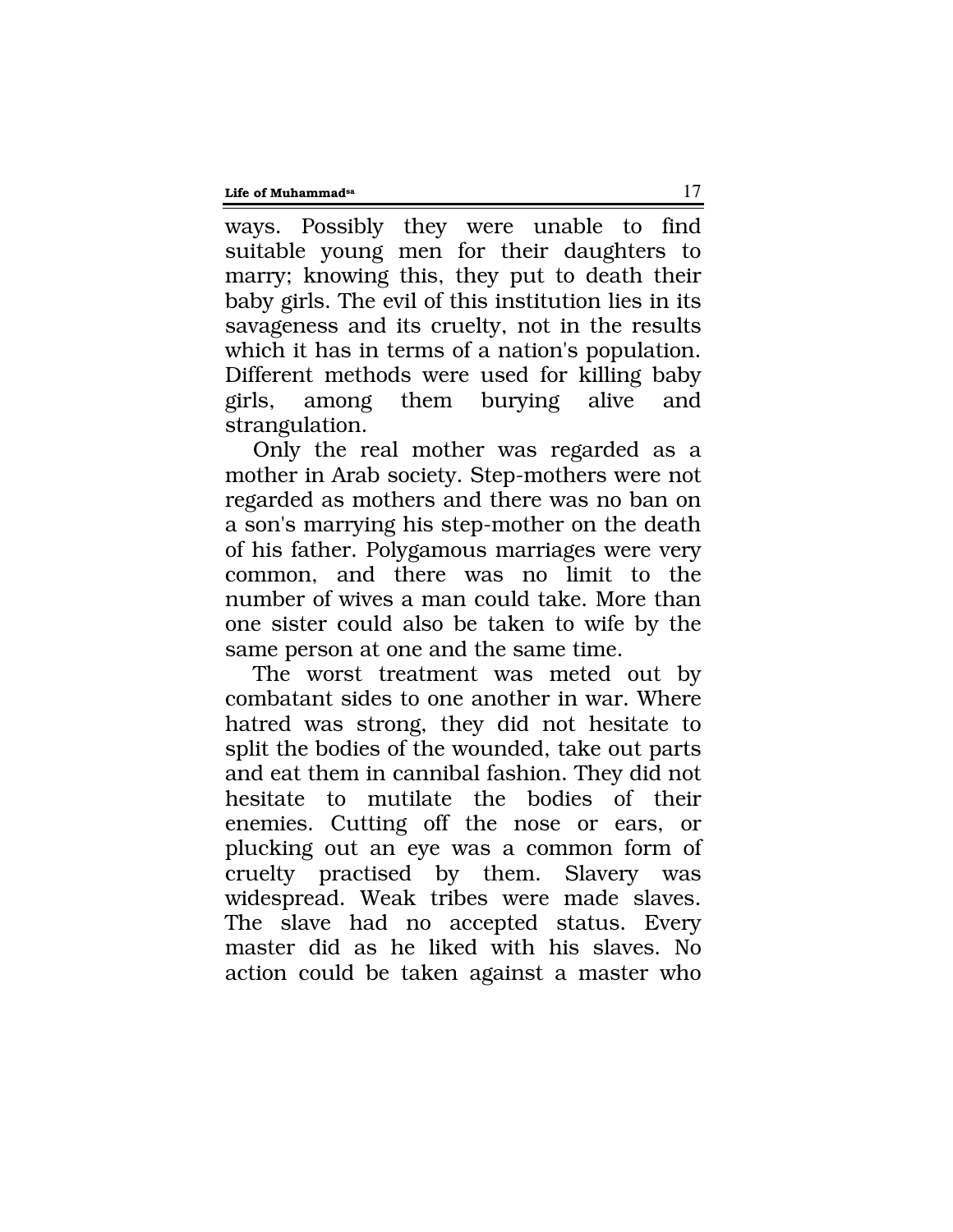maltreated his slave. A master could murder his slave without having to answer for it. If one master murdered another's slave, even then the penalty was not death. All that was required of him was to compensate the aggrieved master suitably. Women-slaves were used to satisfy sexual desires. The children born of such unions were also treated as slaves. Women-slaves who became mothers remained slaves. In terms of civilization and social advance the Arabs were a very backward people. Kindness and consideration to one another were unknown. Woman had the worst status possible. Still the Arabs possessed some virtues. Individual bravery, for instance, sometimes reached a very high level.

It was among such people that the Holy Prophetsa of Islam was born. His father 'Abdullah had died before his birth. Accordingly, he and his mother Amina had to be looked after by the grandfather, 'Abdul Muttalib. The child Muhammadsa was suckled by a countrywoman who lived in a place near Ta'if. It was a custom in Arabia in those days to hand over children to women in the country, whose duty was to bring up the children, to train their speech and to give them a good start in bodily health. When the Prophet<sup>sa</sup> was in his sixth year, his mother died while travelling from Medina to Mecca and had to be buried *en route.* The child was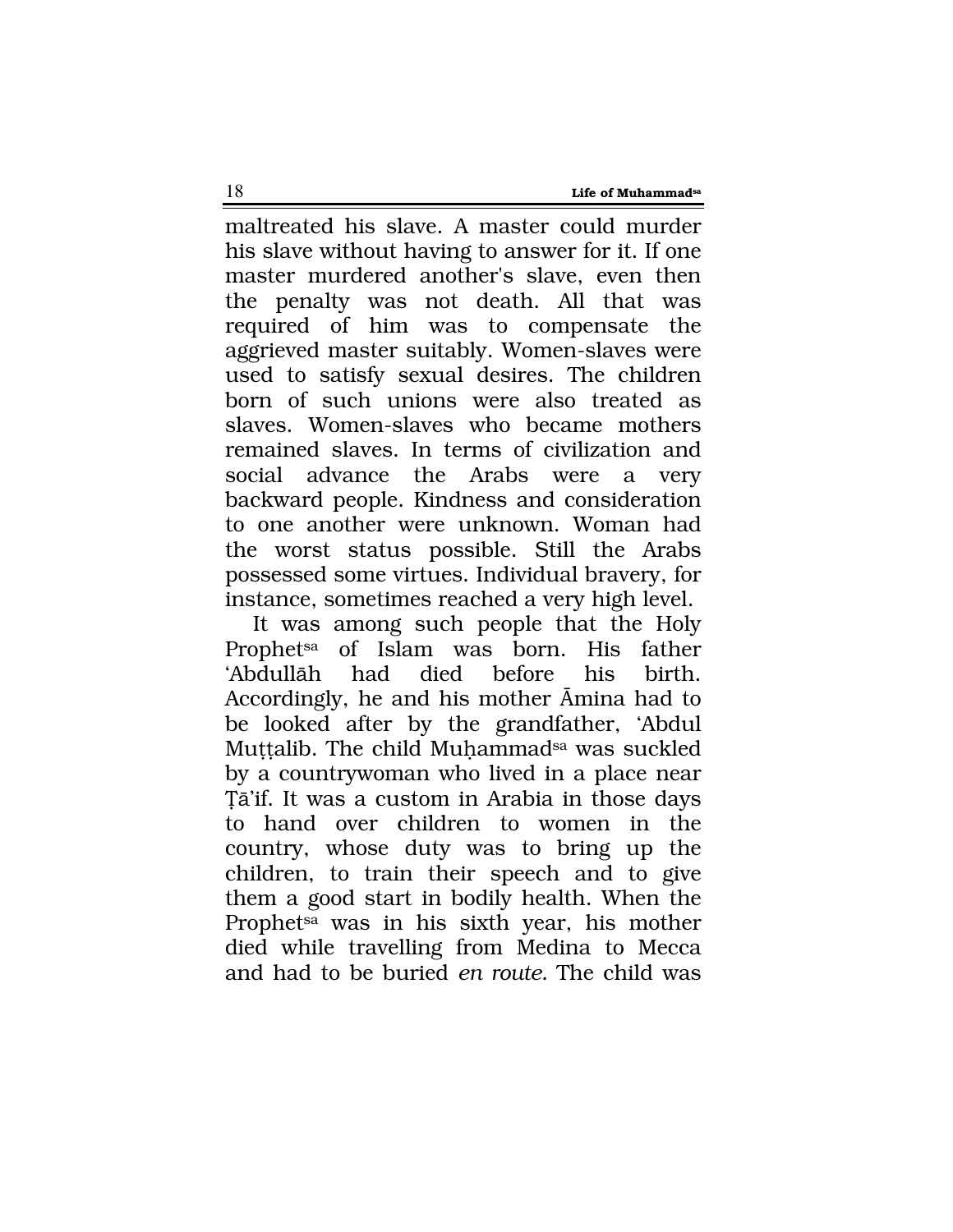brought to Mecca by a woman-servant and handed over to the grandfather. When he was in his eighth year, his grandfather also died, after which Abū Tālib, his uncle, became his guardian, this being the wish expressed in a will by the grandfather. The Prophet<sup>sa</sup> had two or three opportunities to travel out of Arabia. One of these occurred when at the age of twelve he went in the company of Abu Talib to Syria. It seems that this journey took him only to the south-eastern towns of Syria, for in historical references to this journey there is no mention of places like Jerusalem. From now onwards until he grew up to young manhood he remained in Mecca. From very childhood he was given to reflection and meditation. In the quarrels and rivalries of others he took no part, except with a view to putting an end to them. It is said that the tribes living in Mecca and the territories around, tired of unending blood-feuds, resolved to found an association the purpose of which was to help victims of aggressive and unjust treatment. When the Holy Prophetsa heard of this, he gladly joined. Members of this association gave an undertaking in the following terms :

**They will help those who were oppressed and will restore them their rights, as long as the last drop of water remained in the sea. And if they do not do so, they will compensate the victims out of their own belongings (***S*i*rat Ibni Hish*a*m by Imam Suhail*i**).**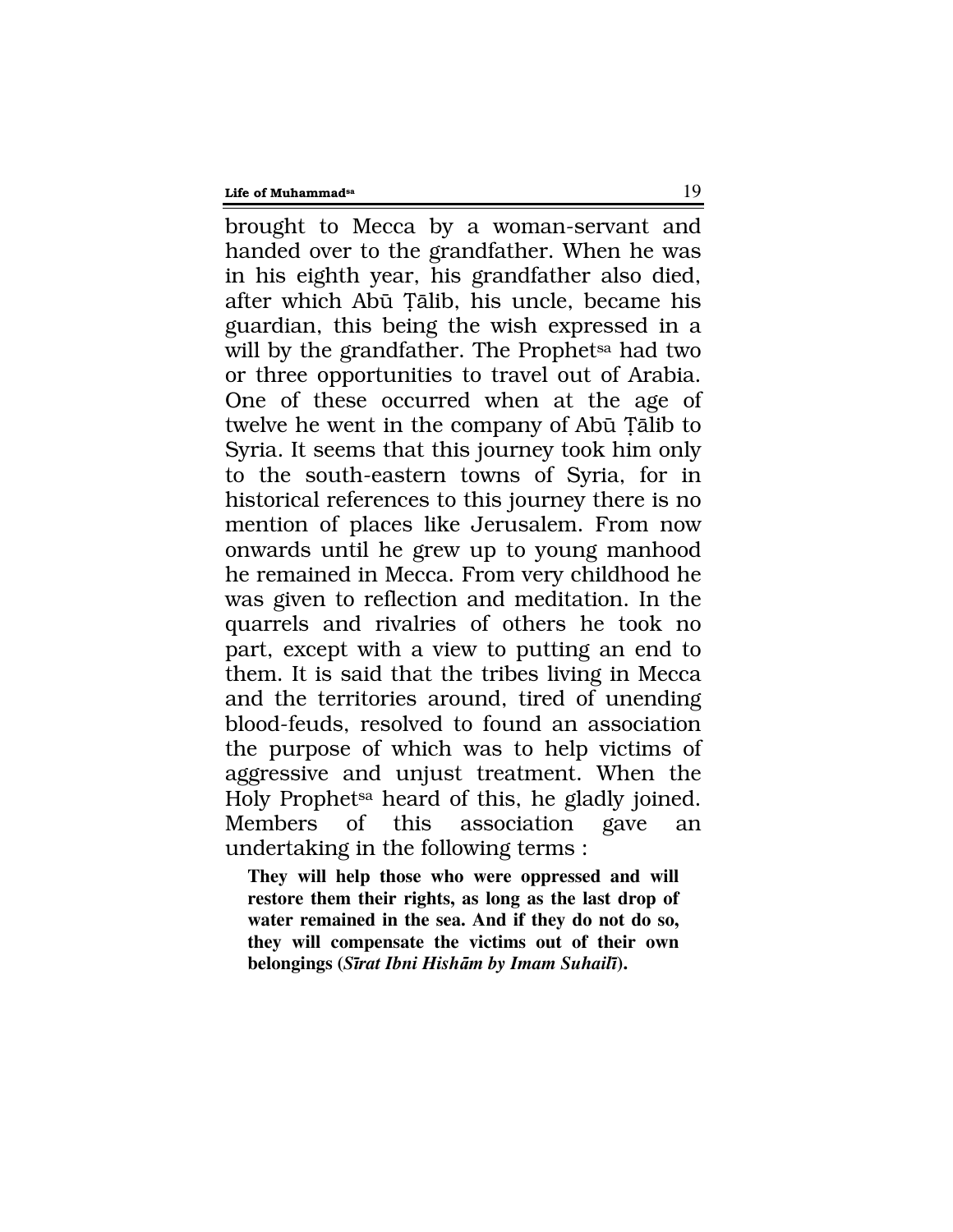It seems that no other member of this association was ever called upon to discharge the undertaking solemnly entered into by members of this association. But opportunity came to the Holy Prophetsa when he had announced his Mission. His worst enemy was Abū Jahl, a chief of Mecca. He preached social boycott and public humiliation of the Prophetsa. About that time a person from outside came to Mecca. Money was due to him from Abū Jahl, but Abū Jahl refused to pay. He mentioned this to people in Mecca. Some young men, out of sheer mischief, suggested that he should approach the Prophetsa. They thought that the Prophetsa would refuse to do anything for fear of the general opposition to him and particularly for fear of the opposition of Abu Jahl. If he refused to help this man, he would be said to have broken his pledge to the association. If, on the other hand, he did not refuse and chose to approach Abū Jahl for the restitution of this loan, Abū Jahl was certain to turn him away with contempt. This man went to the Prophetsa and complained to him about Abū Jahl. The Prophetsa, hesitating not a minute, stood up, went with the man and knocked at Abū Jahl's door. Abū Jahl came out and saw that his creditor was standing with the Prophetsa. The Prophetsa mentioned the loan and suggested its payment. Abu Jahl was taken aback and, making no excuses,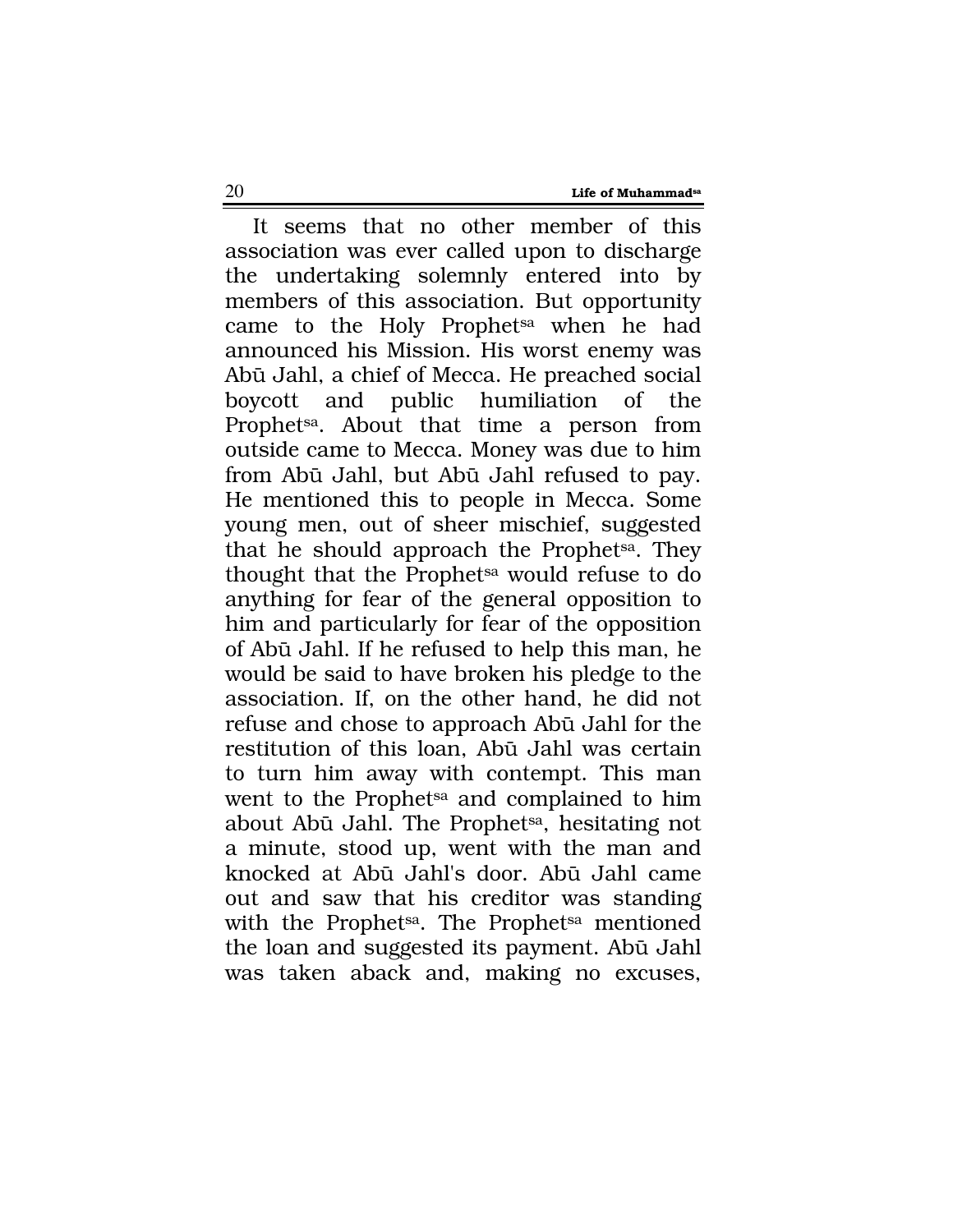paid at once. When the other chiefs of Mecca heard of this they reproved Abū Jahl, telling him how weak and self-contradictory he had proved. He preached the social boycott of the Prophetsa, yet he himself accepted direction from the Prophet<sup>sa</sup> and paid a loan on his suggestion. In self-defence, Abū Jahl pleaded that any other person would have done the same. He told them that as he saw the Prophetsa standing at his door, he also saw two wild camels standing one on each side, ready to attack. We cannot say what this experience was. Was it a miraculous appearance designed to upset Abū Jahl or was it the awe-inspiring presence of the Prophetsa which produced this hallucination? A man hated and oppressed by a whole town had taken the courage to go alone to the leader of that town and demand the restitution of a loan. Maybe this very unexpected sight frightened Abū Jahl and for a moment made him forget what he had sworn to do against the Prophetsa, and forced him to do as the Prophetsa suggested (*Hish*a*m*).

### **HOLY PROPHET'Ssa MARRIAGE WITH KHAD**I**JAra**

When the Prophetsa was about twenty-five years old, his reputation for integrity and fellow-feeling had spread over the whole of the town. People would point admiring fingers at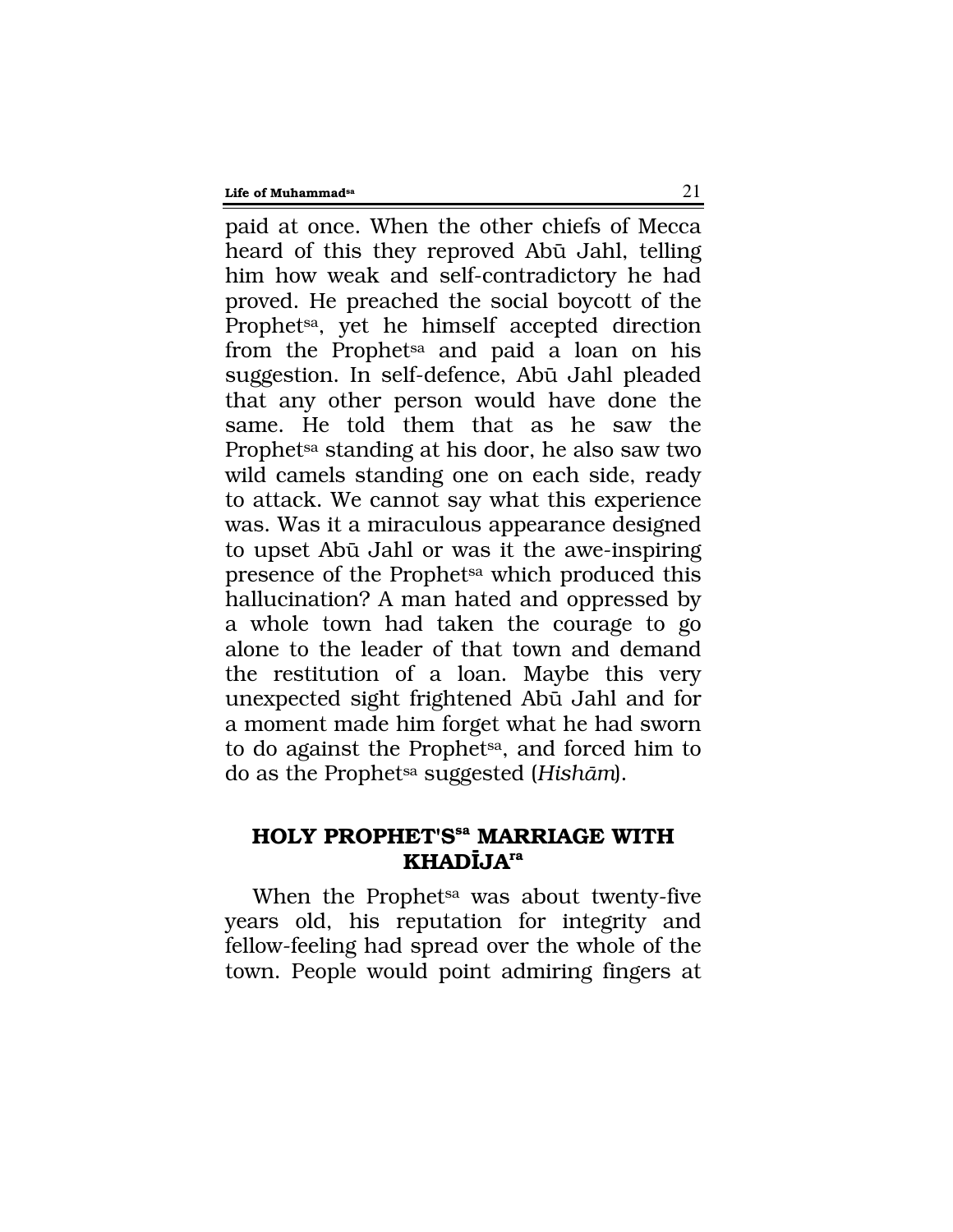him and say, here was a man who could be trusted. This reputation reached the ears of a rich widow who approached the Prophet'ssa uncle, Abu Talib, to let his nephew lead a trading caravan of hers to Syria. Abū Tālib mentioned this to the Prophetsa and the Prophetsa agreed. The expedition met with great success and brought unexpected profits. The rich widow, Khadijara, was convinced that the success of the caravan was due not only to the conditions of the market in Syria, but also to the integrity and efficiency of its leader. She interrogated her slave, Maisara, on this subject, and Maisara supported her view and told her that the honesty and sympathy with which this young leader of the caravan had managed her affairs would not be shown by many persons. Khadijara was much impressed by this account. She was forty years of age and had already been widowed twice. She sent a woman friend of hers to the Prophetsa to find out whether he would be persuaded to marry her. This woman went to the Prophetsa and asked why he had not married. The Prophetsa replied he was not rich enough to do so. The visitor suggested whether he would agree, if a rich and respectable woman were found whom he could marry. The Prophetsa asked who this woman could be, and the visitor said she was Khadījara. The Prophetsa apologized, saying that Khadijara was too highly placed for him.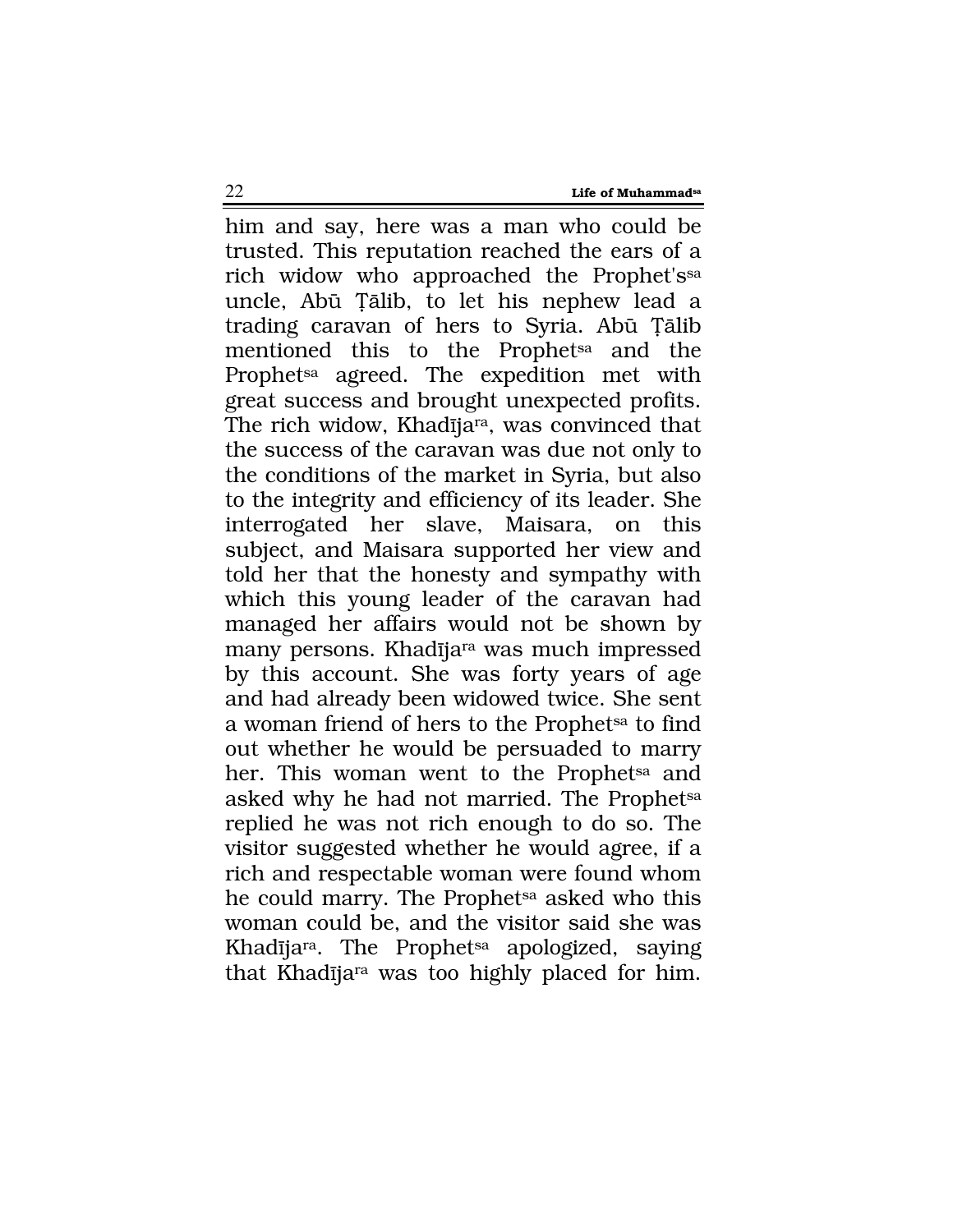The visitor undertook to deal with all difficulties. In that case, said the Prophetsa, there was nothing for him to say but to agree. Khadijara then sent a message to the Prophet'ssa uncle. Marriage between the Prophet<sup>sa</sup> and Khadīja<sup>ra</sup> was settled and solemnized. A poor man orphaned in, childhood had his first peep into prosperity. He became rich. But the use he made of his riches is an object-lesson to all mankind. After the marriage Khadijara felt that she was rich and he was poor and that this inequality between them would not make for happiness. So she proposed to make over her property and her slaves to the Prophetsa. The Prophetsa, making sure that Khadijara was in earnest, declared that as soon as he had any of Khadija'sra slaves, he would set them free. And he did so. Moreover, the greater part of the property which he received from Khadijara he distributed among the poor. Among the slaves whom he thus set free was one Zaidra. He appeared to be more intelligent and more alert than others. He belonged to a respectable family, had been kidnapped as a child and sold from place to place until he reached Mecca.

Young Zaidra, newly freed, saw at once that it was better to sacrifice freedom for the sake of slavery to the Prophetsa. When the Prophetsa set the slaves free, Zaidra refused to be freed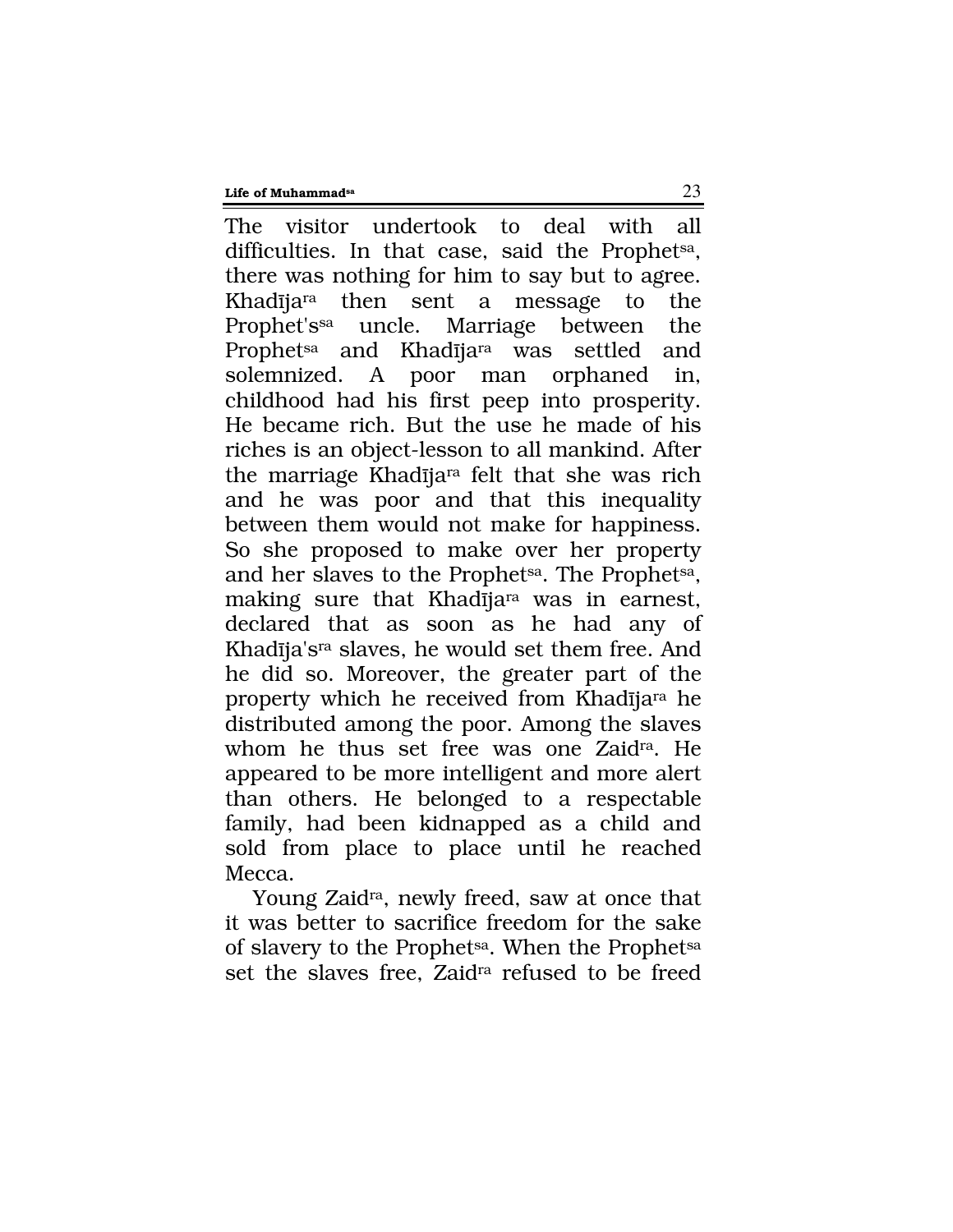and asked leave to continue to live with the Prophet<sup>sa</sup>. He did so, and as time went on his attachment to the Prophetsa grew. But in the meantime Zaid'sra father and his uncle were on his track and they ultimately heard that he was in Mecca. In Mecca they traced him in the house of the Prophetsa. Coming to the Prophetsa, they asked for the liberty of Zaidra and offered to pay as much ransom as the Prophetsa should demand. The Prophetsa said that Zaidra was free and could go with them as he liked. He sent for Zaidra and showed him his father and uncle. After the parties had met and dried their tears, Zaid'sra father told him that he had been freed by his kind Master and, as his mother was much afflicted by the separation, he had better return home. Zaidra replied, "Father! who does not love his parents? My heart is full of love for you and mother. But I love this man Muhammad<sup>sa</sup> so much that I cannot think of living elsewhere than with him. I have met you and I am glad. But separation from Muhammad<sup>sa</sup> I cannot endure." Zaid'sra father and his uncle did their utmost to persuade Zaidra to return home with them but Zaidra did not agree. Upon this the Holy Prophetsa said, "Zaidra was a freedman already, but from today he will be my son." Seeing this affection between Zaidra and the Prophetsa, Zaid'sra father and uncle went back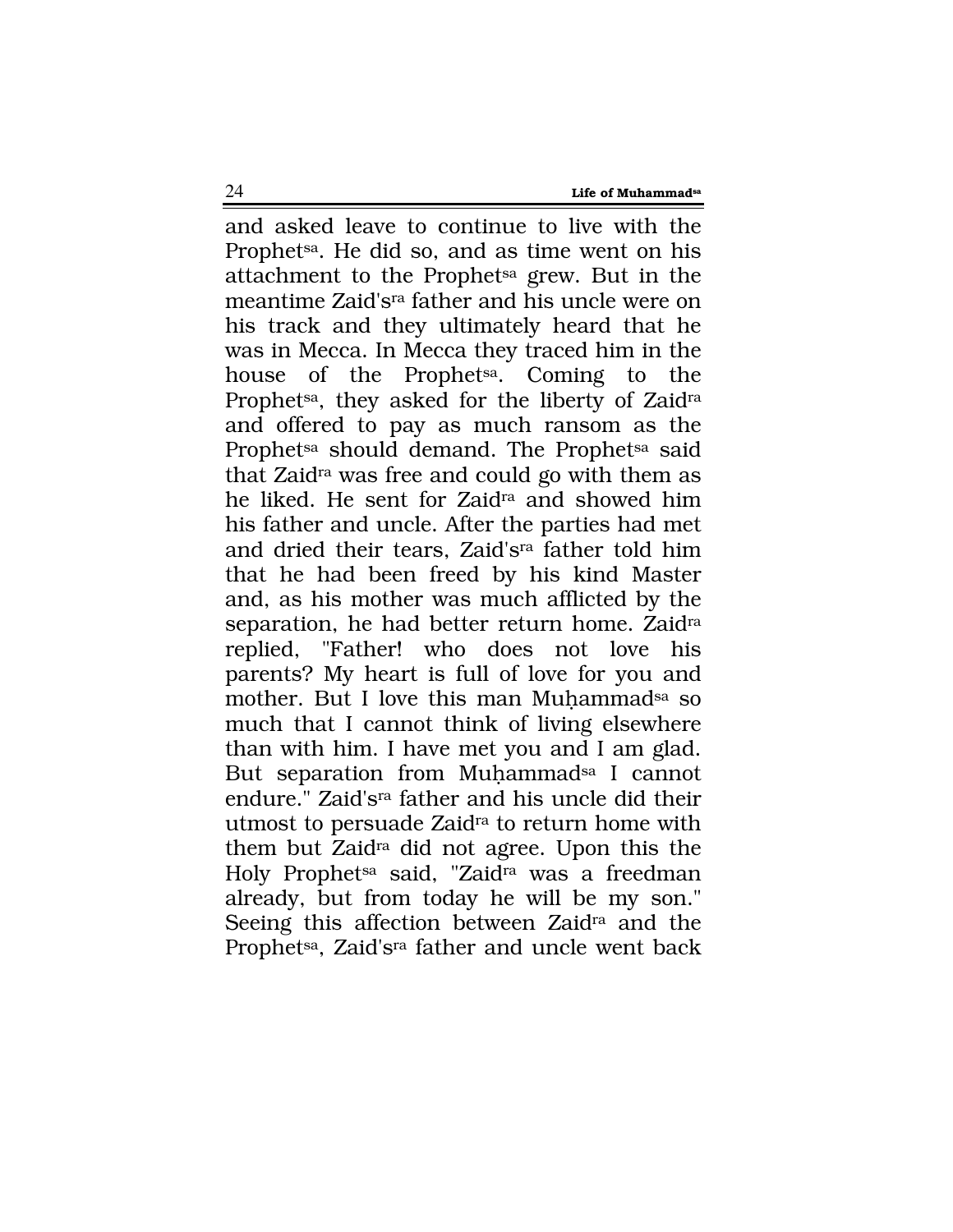and Zaidra remained with the Prophetsa (*Hish*a*m*).

## **THE PROPHETsa RECEIVES HIS FIRST REVELATION**

When the Prophet<sup>sa</sup> was over thirty years of age, love of God and love of His worship began to possess him more and more. Revolting against the mischiefs, misdeeds and the many vices of the people of Mecca, he chose a spot two or three miles away for his meditations. This was on top of a hill, a sort of cave shaped out of stone. His wife Khadijara would prepare food enough for several days, and with this he would repair to the cave Hira. In the cave he would worship God day and night. When he was forty years of age, he saw a vision. It was in this very cave. He saw some one commanding him to recite.

The Prophet<sup>sa</sup> said in reply he did not know what or how to recite. The figure insisted and at last made the Prophetsa recite the following verses:

**Recite thou in the name of thy Lord Who created, created man from a clot of blood. Recite! And thy Lord is the Most Beneficent, Who taught man by the pen, taught man what he knew not (96:2-6).** 

These verses, the first ever revealed to the Prophetsa, became part of the Qur'an as did other verses which were revealed later. They have tremendous meaning. They command the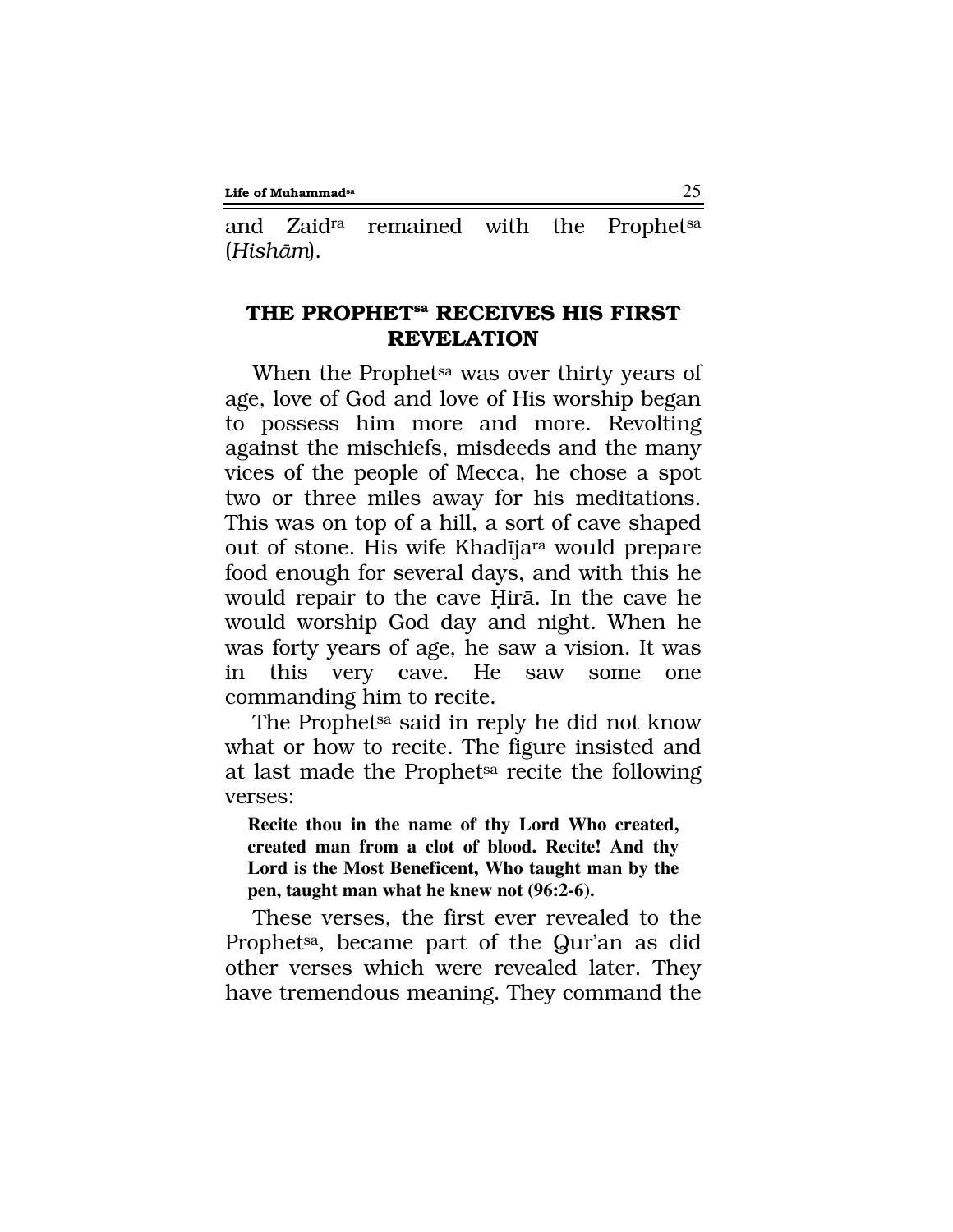Prophetsa to stand up and be ready to proclaim the name of the One God, the One Creator—of the Prophetsa and of all others—Who has made man and sowed the seed of His own love and that of fellow-men in his nature. The Prophetsa was commanded to proclaim the Message of this God, and was promised help, and protection by Him in the proclamation of this Message. The verses foretold a time when the world would be taught all manner of knowledge through the instrumentality of the pen, and would be taught things never heard of before. The verses constitute an epitome of the Qur'an. Whatever the Prophetsa was to be taught in later revelations is contained in embryo in these verses. The foundation was laid in them of a great and heretofore unknown advance in the spiritual progress of man. The meaning and explanation of these verses will be found in their place in this Commentary. We refer to them here because their revelation constitutes a great occasion in the life of the Prophetsa. When the Prophetsa received this revelation, he was full of fear of the responsibility which God had decided to place on his shoulders. Any other person in his place would have been filled with pride—he would have felt that he had become great. The Prophet<sup>sa</sup> was different. He could achieve great things but could take no pride in his achievement. After this great experience he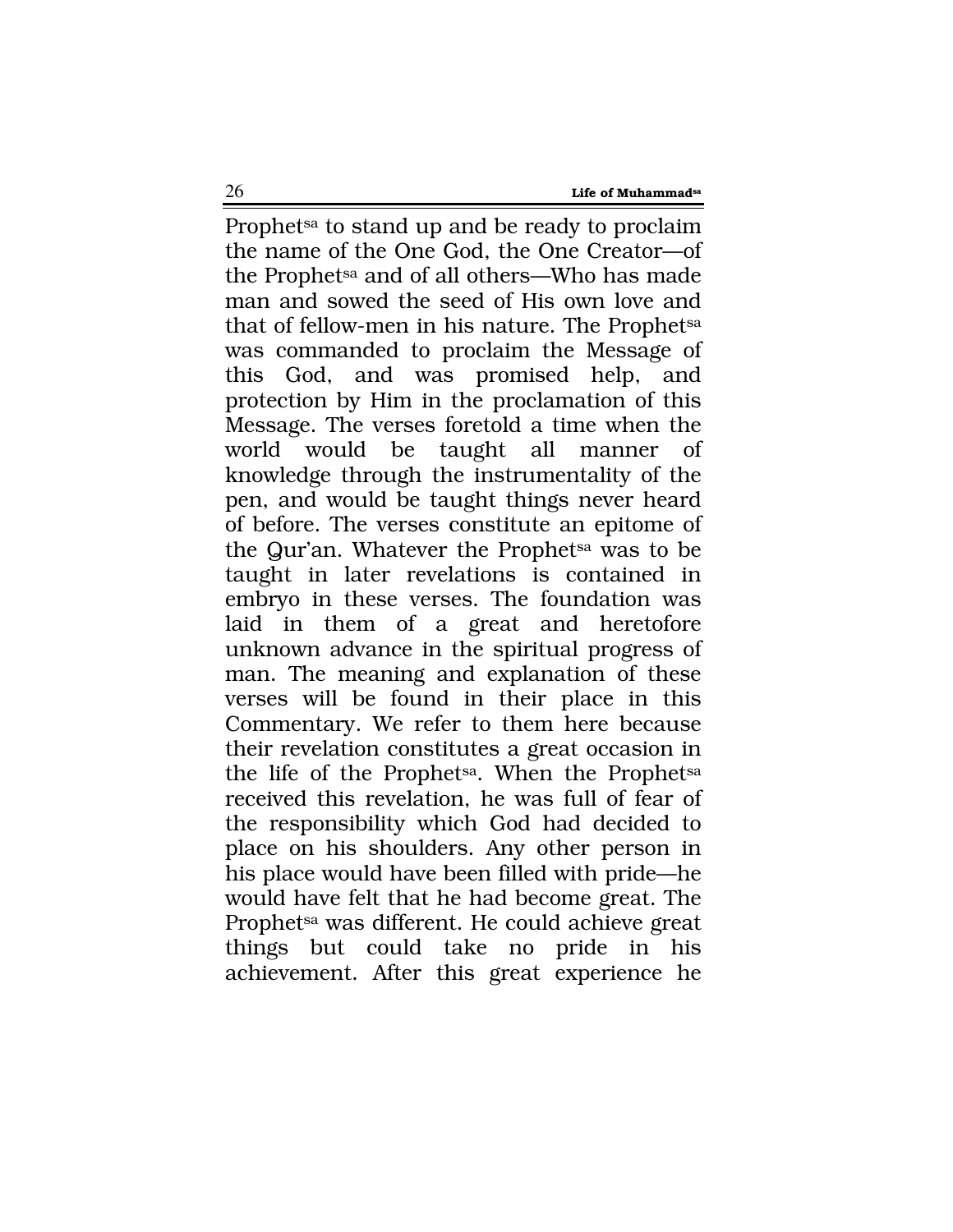reached home greatly agitated, his face drawn. On Khadija'sra enquiry, he narrated the whole experience to her and summed up his fears, saying, "Weak man that I am, how can I carry the responsibility which God proposes to put on my shoulders." Khadijara replied at once:

**God is witness, He has not sent you this Word that you should fail and prove unworthy, that He should then give you up. How can God do such a thing, while you are kind and considerate to your relations, help the poor and the forlorn and bear their burdens? You are restoring the virtues which had disappeared from our country. You treat guests with honour and help those who are in distress. Can you be subjected by God to any trial? (***Bukh*a*r*i**).** 

Having said this, Khadijara took the Prophetsa to her cousin, Waraqa bin Naufal, a Christian. When he heard the account Waraqa said:

"The angel who descended on Moses<sup>as</sup>, I am sure, has **descended on you" (***Bukh*a*r*i**).** 

#### **FIRST CONVERTS**

Waraqa evidently referred to the prophecy in Deuteronomy 18:18. When the news reached Zaidra, the Prophet'ssa freed slave, now about thirty years of age, and his cousin 'Alira, about eleven, they both declared their faith in him. Abū Bakr<sup>ra</sup>, friend of his childhood, was out of town. As he returned he began to hear of this new experience which the Prophetsa had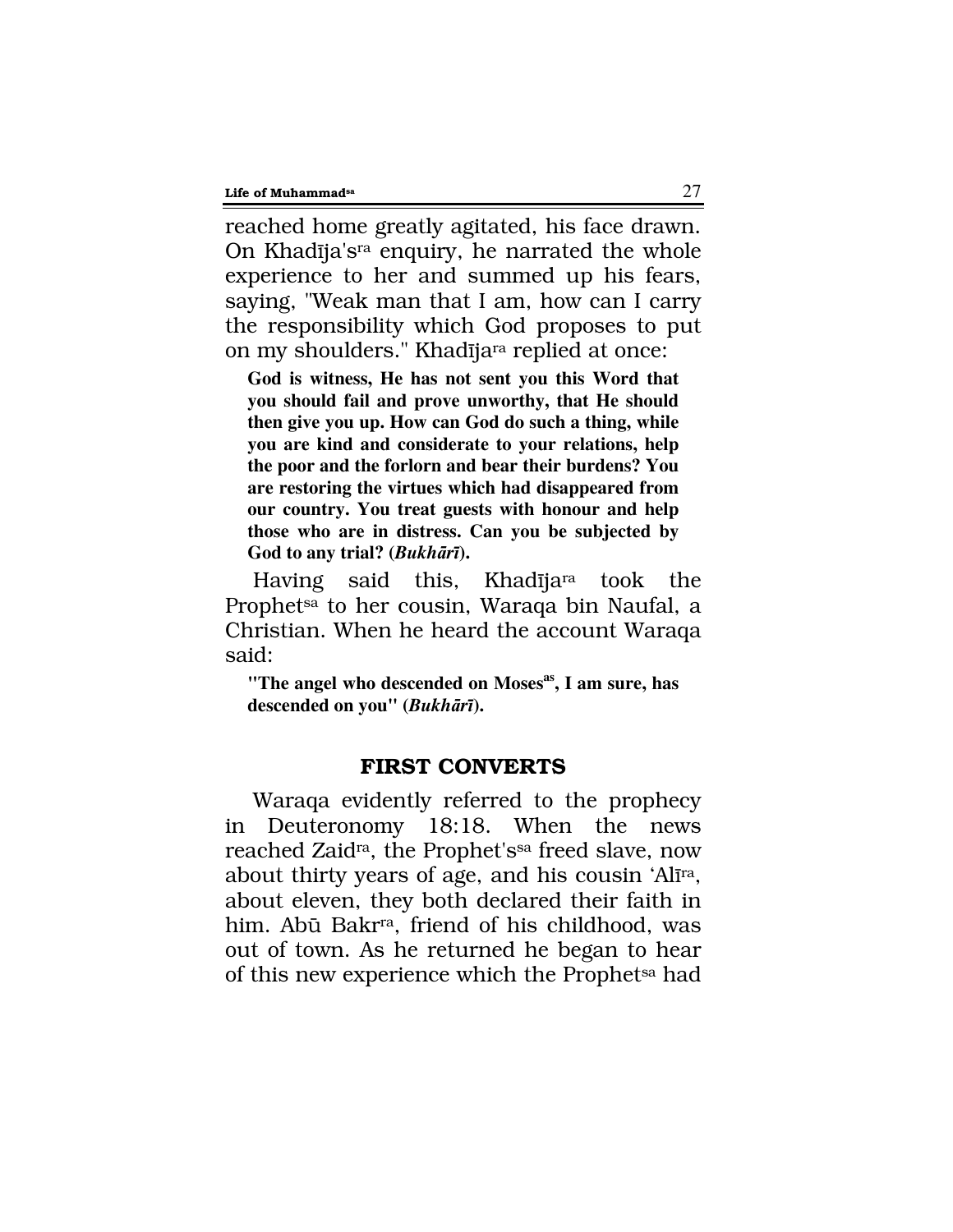had. He was told that his friend had gone mad and had begun to say that angels brought him messages from God. Abu Bakrra trusted the Prophetsa completely. He did not doubt for a minute that the Prophetsa must be right—he had known him to be both sane and sincere. He knocked at the Prophet'ssa door and on admission into his company asked him what had happened. The Prophetsa, fearing lest Abū Bakrra should misunderstand, began a long explanation. Abū Bakr<sup>ra</sup> stopped the Prophetsa from doing so, and insisted that all he wanted to know was whether an angel had really descended upon him from God and had given him a Message. The Prophetsa wanted to explain again, but Abu Bakrra said he wanted to hear no explanation. He wanted only an answer to the question whether he had had a Message from God. The Prophetsa said, "Yes" and Abū Bakr<sup>ra</sup> at once declared his faith. Having declared his faith, he said, argument would have detracted from the value of his faith. He had known the Prophetsa long and intimately. He could not doubt him, and he wanted no argument to be convinced of his truth. This small group of the Faithful then were the first believers of Islam: a woman full of years, an eleven-year-old boy, a freed slave living among strangers, a young friend and the Prophetsa himself. This was the party which made the silent resolve to spread the light of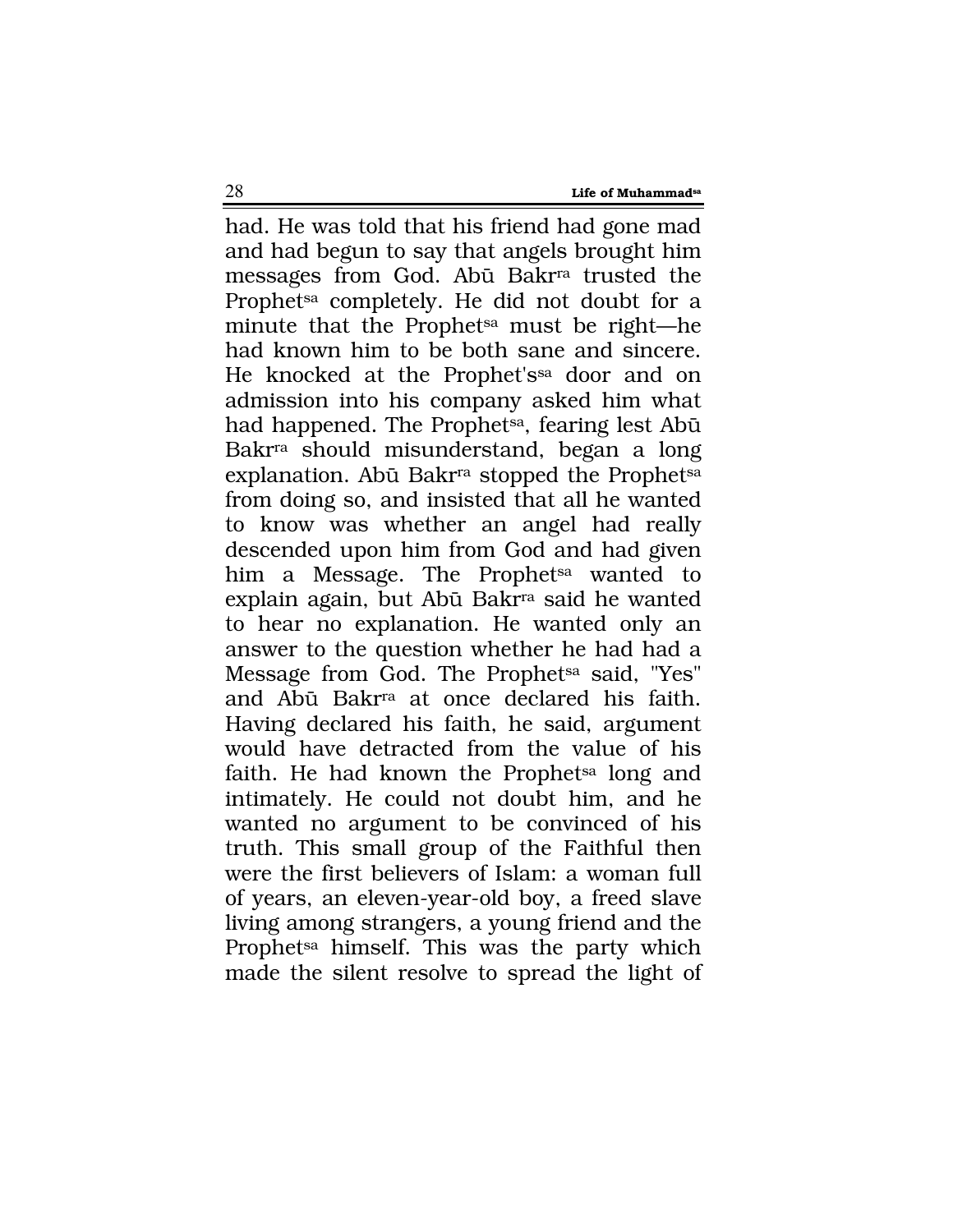God all over the world. When the people and their leaders heard of this, they laughed and declared that these men had gone mad. There was nothing to fear and nothing to worry about. But as time went on, the truth began to dawn and as the Prophet Isaiahas (28:13) said long ago, precept upon precept, precept upon precept; line upon line, line upon line; here a little, and there a little; began to descend upon the Prophetsa.

#### **THE FAITHFUL PERSECUTED**

God began to talk to Muhammad<sup>sa</sup> in "another tongue". The youth of the country began to wonder. Those in search of truth became excited. Out of scorn and derision began to grow approval and admiration. Slaves, young men, and hapless women began to collect around the Prophetsa. In his Message and in his teaching there was hope for the degraded, the depressed and the young. Women thought the time for the restoration of their rights was near. Slaves thought the day of their liberation had come and young men thought the avenues of progress were going to be thrown open to them. When derision began to change into approval and indifference into attachment, the chiefs of Mecca and the officials began to take fright. They assembled and took counsel. They decided that derision was no method to deal with this menace. A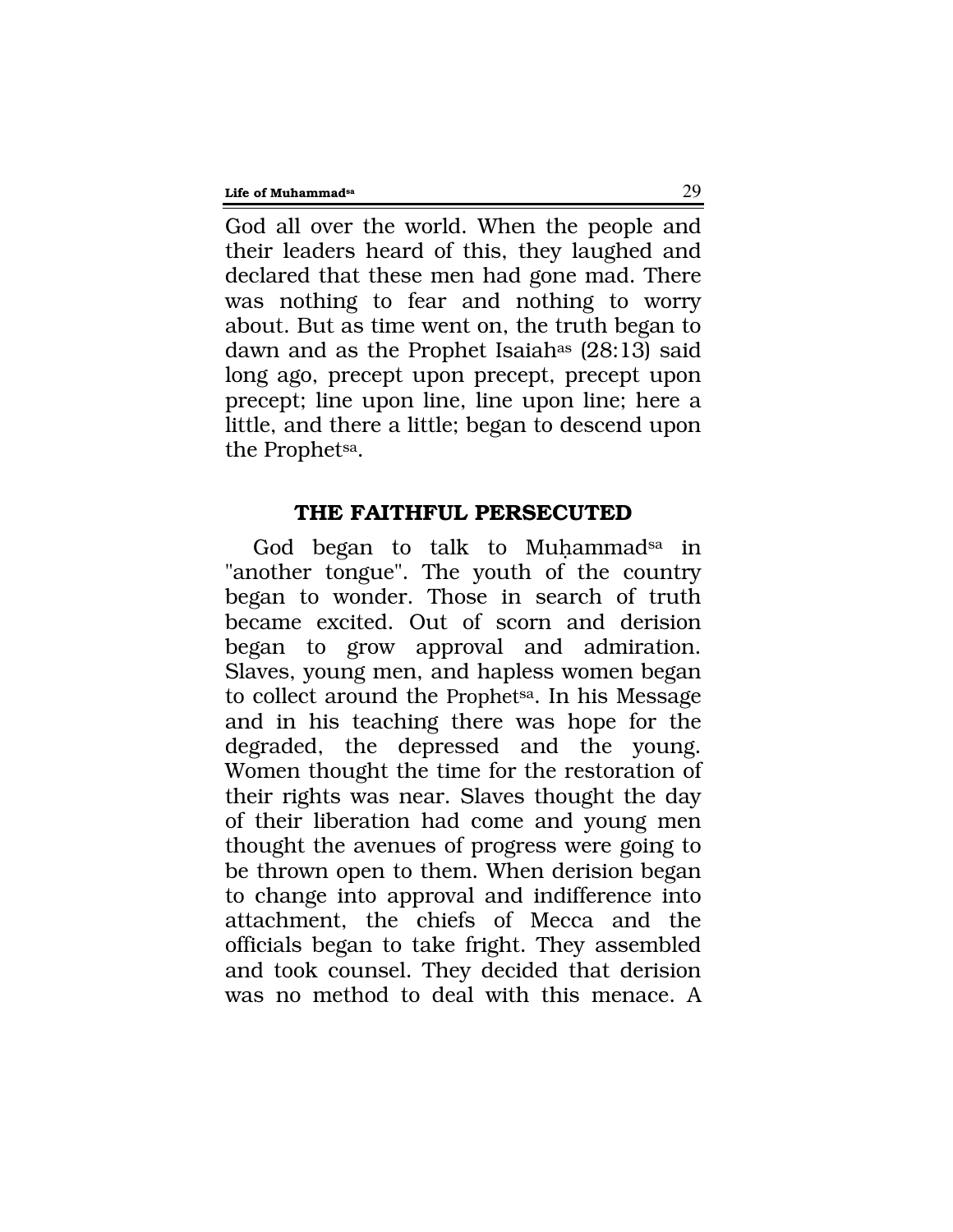more serious remedy had to be applied. The new influence had to be put down by force. It was decided that persecution and some form of boycott must be instituted. Practical steps were soon taken, and Mecca was pitched against Islam in a serious conflict. The Prophetsa and his small following were no longer considered mad, but a growing influence which, if allowed to grow unimpeded, would prove a danger to the faith, prestige, customs and traditions of Mecca. Islam threatened to pull down and rebuild the old structure of Meccan society, to create a new heaven and a new earth, the coming of which must mean the disappearance of the old heaven of Arabia and its old heart. Meccans could no longer laugh at Islam. It was a question now of life and death for them. Islam was a challenge and Mecca accepted the challenge, as enemies of Prophets had always accepted the challenge of their Prophets. They decided not to meet argument by argument but to draw the sword and put down the dangerous teaching by force; not to match the good example of the Prophetsa and his followers by their own, nor to reply to kind words in kind, but to maltreat the innocent and to abuse those who spoke kindly. Once again in the world a conflict started between belief and disbelief; the forces of Satan declared war on the angels. The Faithful, still a handful, had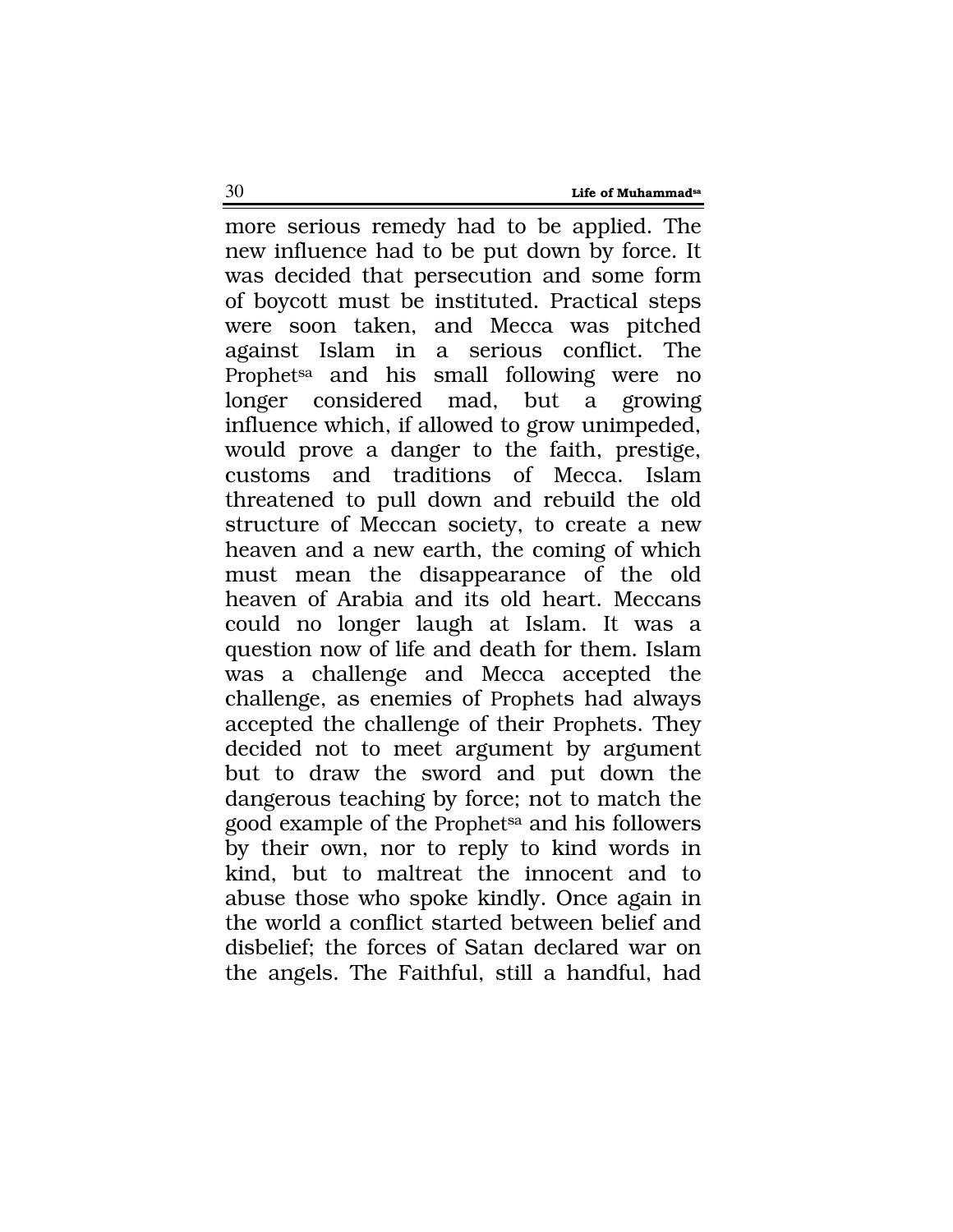no power to resist the onslaughts and violence of the disbelievers. A most cruel campaign began. Women were butchered shamelessly. Men were slaughtered. The slaves who had declared their faith in the Prophetsa were dragged over burning sands and stones. Their skins became hardened like those of animals. A long time after, when Islam had become established far and near, one of these early converts named Khabbab bin Al-Aratra had his body exposed. His friends saw his skin hardened like an animal's and asked him why it was so. Khabbabra laughed and said it was nothing; only a memory of those early days when slaves converted to Islam were dragged through the streets of Mecca over hard and hot sands and stones (*Musnad*, Vol. 5, p. 110).

The slaves who believed came from all communities. Bilalra was a negro, Suhaibra a Greek. They belonged to different faiths. Jabrra and Suhaibra were Christians, Bilalra and 'Ammarra, idol-worshippers. Bilalra was made to lie on hot sand, loaded with stones, and boys were made to dance on his chest, and his master, Umayya bin Khalf, tortured him thus and then asked him to renounce Allah and the Prophetsa and sing the praises of the Meccan gods, Lat and 'Uzza. Bilalra only said, *A*h*ad, A*h*ad* … (God is One).

Exasperated, Umayya handed Bilalra over to street boys, asking them to put a cord round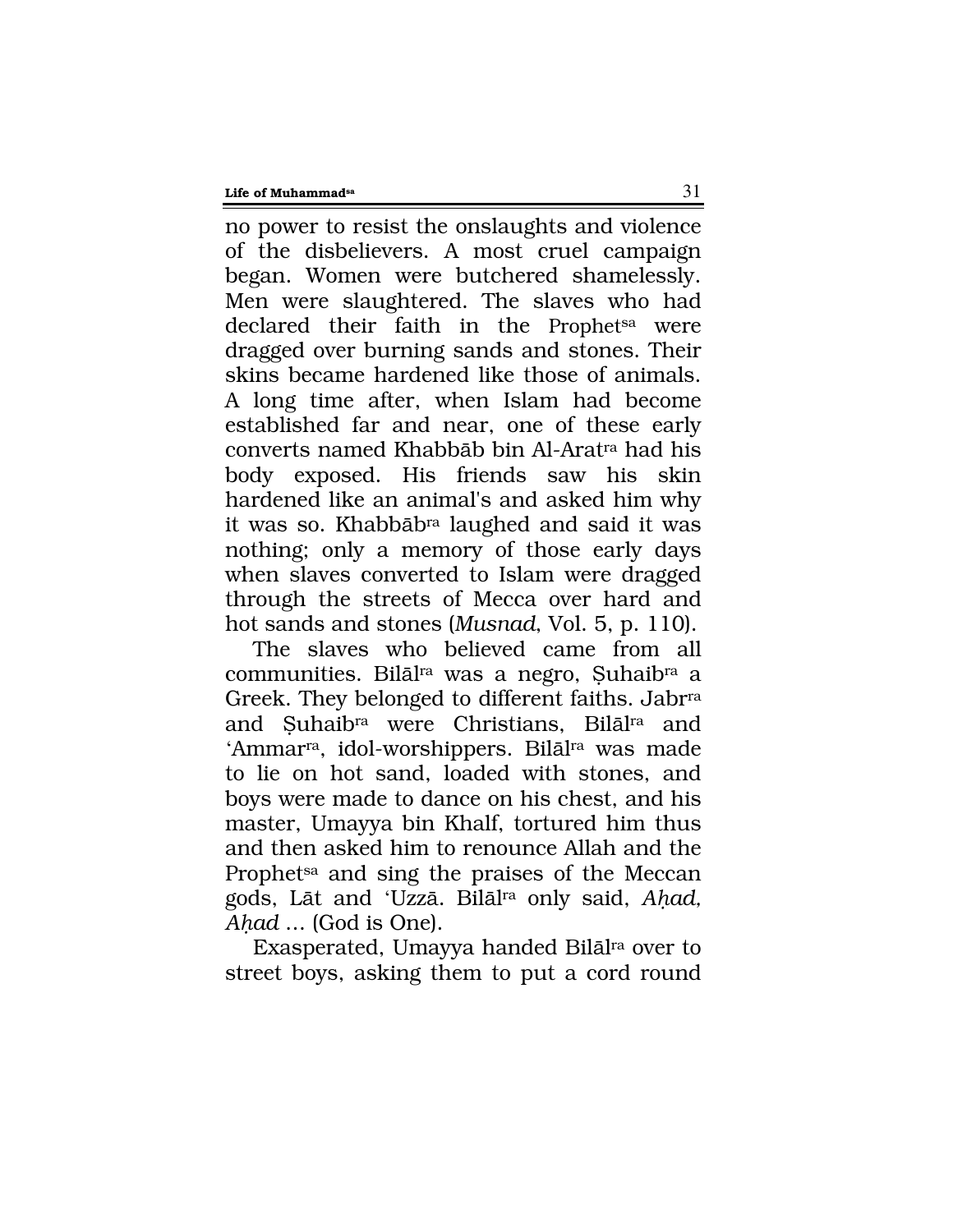his neck and drag him through the town over sharp stones. Bilal'sra body bled, but he went on muttering, *A*h*ad, A*h*ad*… Later, when Muslims settled in Medina and were able to live and worship in comparative peace, the Holy Prophetsa appointed Bilalra a Mu'adhdhin, the official who calls the worshippers to prayers. Being an African, Bilalra missed the (h), in the Arabic *Ashhadu* (I bear witness). Medinite believers laughed at his defective pronunciation, but the Prophetsa rebuked them and told them how dear Bilalra was to God for the stout faith he showed under Meccan tortures. Abū Bakr<sup>ra</sup> paid ransom for Bilalra and many other slaves and secured their release. Among them was Suhaibra, a prosperous merchant, whom the Quraish continued to belabour even after his release. When the Holy Prophetsa left Mecca to settle down in Medina, Suhaibra wanted to go with him. But the Meccans stopped him. He could not take away from Mecca, they said, the wealth he had earned in Mecca. Suhaibra offered to surrender all his property and earnings and asked whether they would then let him go. The Meccans accepted the arrangement. Suhaibra reached Medina emptyhanded and saw the Prophetsa, who heard him and congratulated him, saying, "This was the best bargain of your life."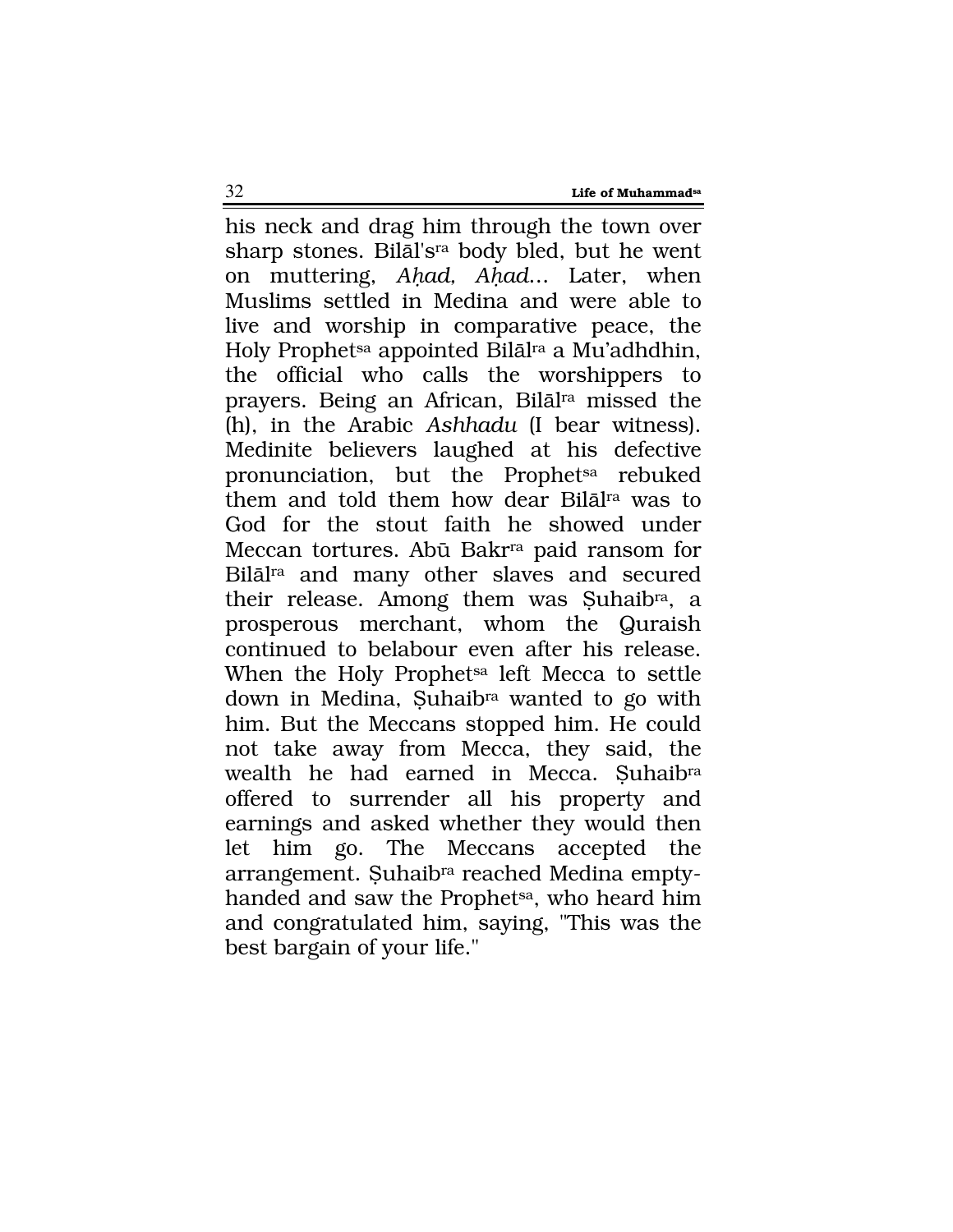Most of these slave-converts remained steadfast in outer as well as inner professions of faith. But some were weak. Once the Holy Prophetsa found 'Ammārra groaning with pain and drying his tears. Approached by the Prophetsa, 'Ammarra said he had been beaten and compelled to recant. The Prophetsa asked him, "But did you believe at heart?" 'Ammarra declared that he did, and the Prophetsa said that God would forgive his weakness.

'Ammār's<sup>ra</sup> father, Yāsir<sup>ra</sup>, and his mother, Samiyyara, also were tormented by disbelievers. On one such occasion the Prophet<sup>sa</sup> happened to pass by. Filled with emotion, he said, "Family of Yasirra, bear up patiently, for God has prepared for you a Paradise." The prophetic words were soon fulfilled. Yasirra succumbed to the tortures, and a little later Abu Jahl murdered his aged wife, Samiyyara, with a spear.

Zinbirara, a woman slave, lost her eyes under the cruel treatment of disbelievers.

Abū Fukaihra, Safwān bin Umayya's slave, was laid on hot sand while over his chest were placed heavy and hot stones, under pain of which his tongue dropped out.

Other slaves were mishandled in similar ways.

These cruelties were beyond endurance. But early believers bore them because their hearts were made stout by assurances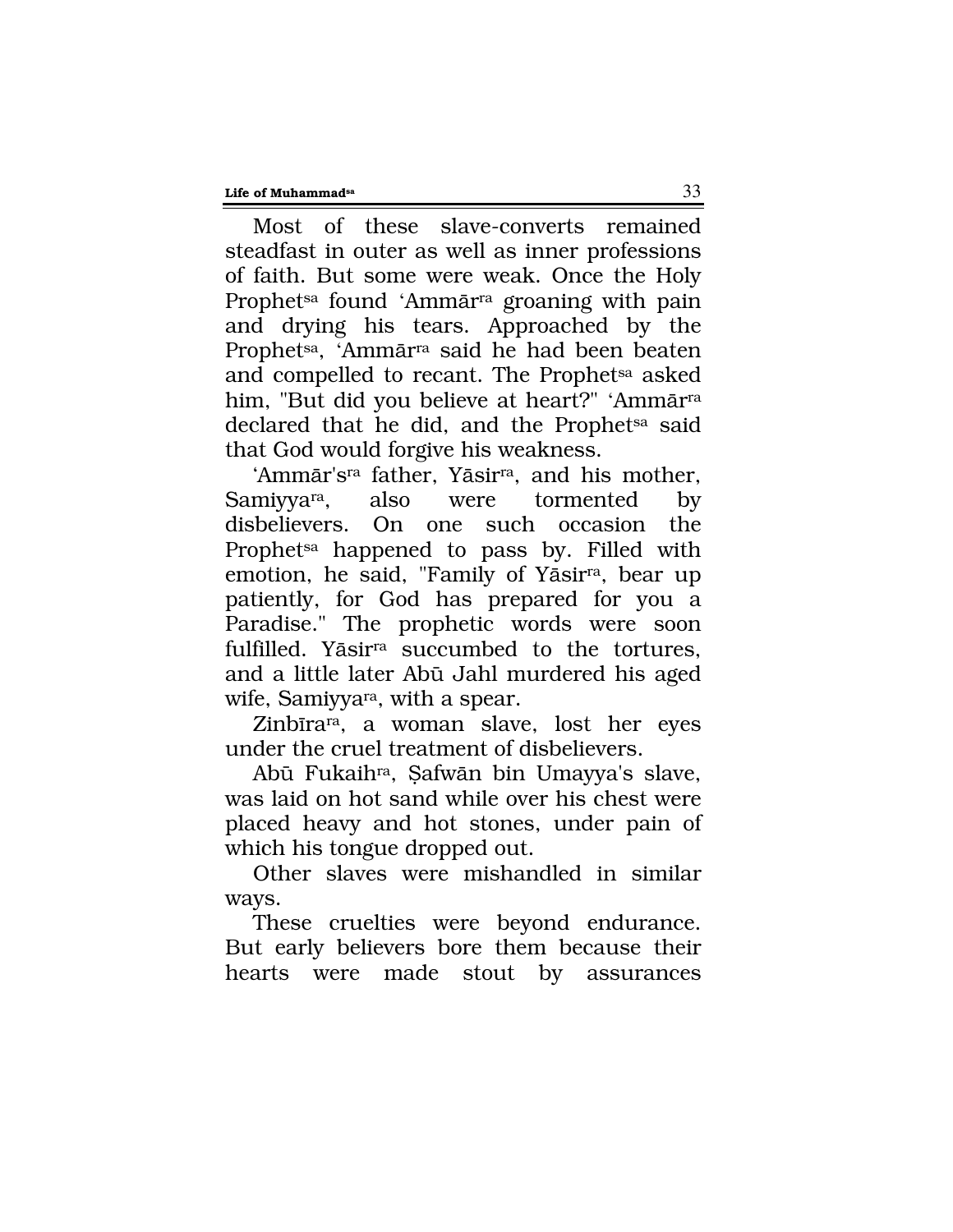received daily from God. The Qur'an descended on the Prophetsa, but the reassuring voice of God descended on all believers. Were not this so, the Faithful could not have withstood the cruelties to which they were subjected. Abandoned by fellow-men, friends and relations, they had none but God with them, and they cared not whether they had anyone else. Because of Him, the cruelties seemed nothing, abuse sounded like prayers and stones seemed like velvet.

The free citizens who believed were not less cruelly treated. Their elders and chiefs tormented them in different ways. 'Uthmanra was a man of forty, and prosperous. Yet when the Quraish resolved upon general persecution of Muslims, his uncle, Hakam, tied him up and beat him. Zubair bin al-'Awwamra, a brave young lad who later became a great Muslim general, was wrapped up in a mat by his uncle, smoked from underneath and tortured by suffocation. But he would not recant. He had found Truth and would not give it up.

Abū Dharr<sup>ra</sup>, of the tribe of Ghaffar, heard of the Prophetsa and went to Mecca to investigate. The Meccans dissuaded him, saying that they knew Muhammadsa well and that his Movement was only a selfish design. Abū Dharr<sup>ra</sup> was not impressed; so he went to the Prophetsa, heard the Message of Islam straight from him and was converted. Abu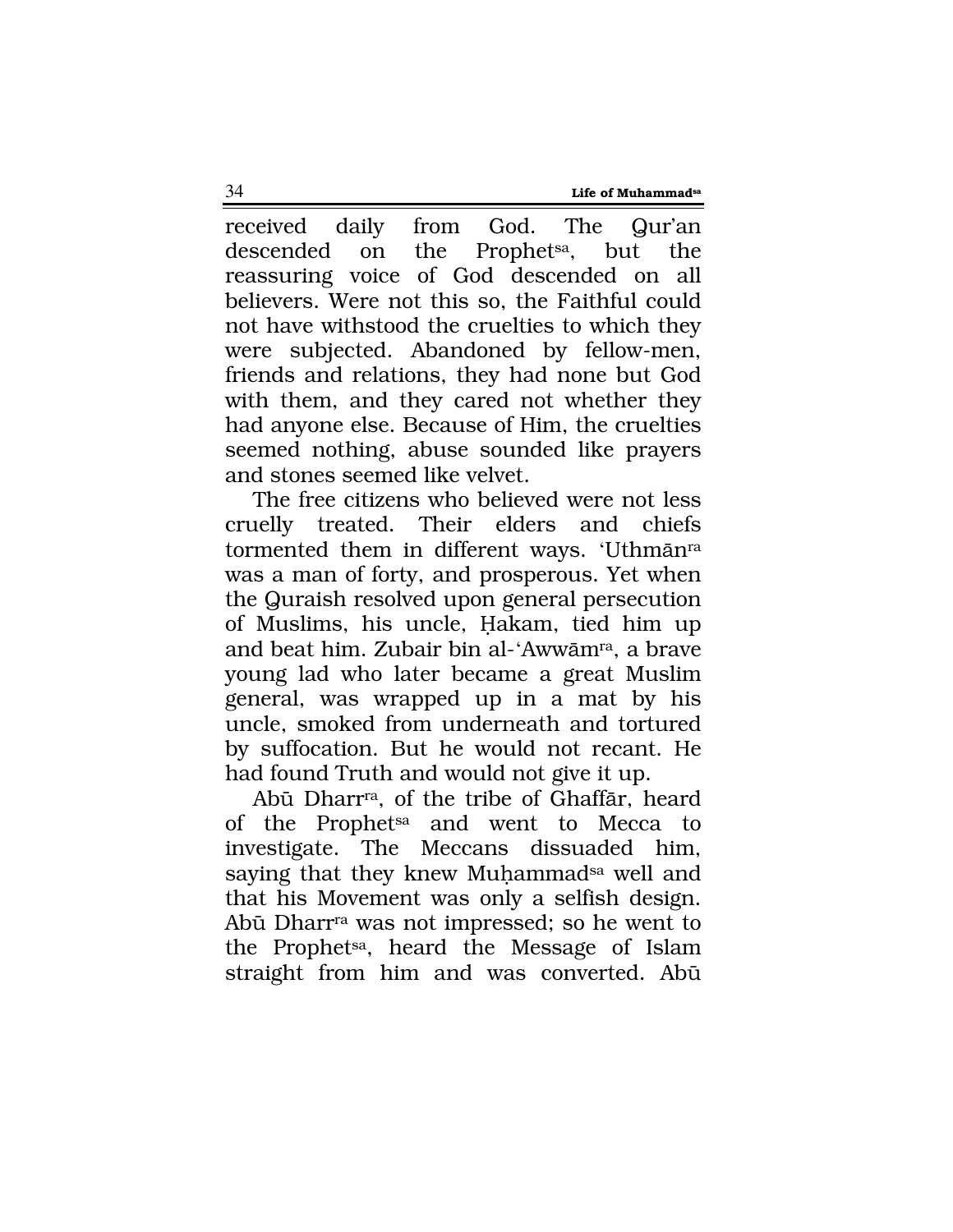Dharrra asked if he could keep his faith secret from his tribe. The Prophetsa said he could do so for a few days. But as he passed through the streets of Mecca he heard a party of Meccan chiefs abuse the Holy Prophetsa and make vile attacks. No longer could he keep his faith secret, and he declared at once: "I bear witness that there is no God but Allah, and that there is no one like Allah; and Muhammadsa is His Servant and Prophetsa." This cry raised in an assembly of disbelievers seemed to them an effrontery. They rose in wrath and belaboured him until he fell down senseless. The Prophet'ssa uncle 'Abbasra, not a convert yet, passed by and began to remonstrate on behalf of the victim. "Your food caravans pass through Abu Dharr'sra tribe," he said, "and angered at your treatment, his people can starve you to death." The following day Abū Dharr<sup>ra</sup> stayed at home. But the day after he went again to the same assembly and found them abusing the Holy Prophetsa as before. He went to the Ka'ba and found people doing the same. He could not restrain himself, stood up and made a loud declaration of his faith. Again he was severely handled. The same thing happened a third time, and Abu Dharrra went back to his tribe.

The Holy Prophet<sup>sa</sup> himself was no exception to the cruel treatment meted out to the Faithful. On one occasion he was in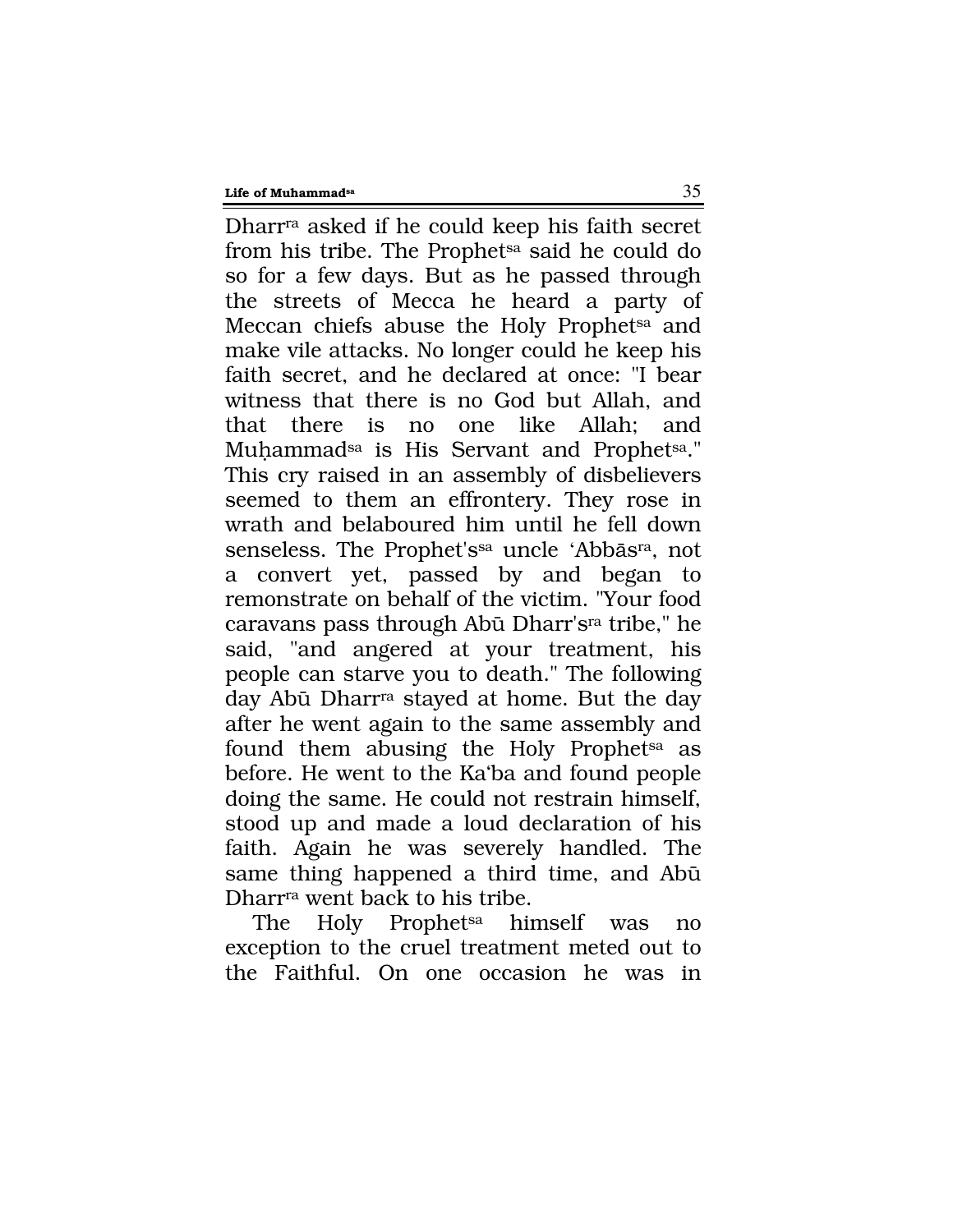prayer. A party of disbelievers put a mantle round his neck and dragged him; his eyes seemed protruded. Abū Bakr<sup>ra</sup> happened to come and rescued him, saying, "You seek to kill him, because he says, God is his Master?" On another occasion he lay prostrate in prayer and they laid the entrails of a camel on his back. He could not rise until the weight was removed. On yet another occasion he was passing through a street and a group of street boys followed him. They went on slapping his neck and telling the people that he called himself a Prophetsa. Such was the hatred and enmity against him, and such was his helplessness.

The Prophet'ssa house was stoned from surrounding houses. Garbage and the remains of slaughtered animals were thrown into his kitchen. On many occasions dust was thrown on him while he was praying so that he had to retire to a safe spot for his public prayers.

These cruelties, perpetrated against a weak and innocent group and their honest, wellmeaning but helpless Leadersa, were not wasted, however. Decent men saw all this and became drawn to Islam. The Prophetsa was once resting on Safa, a hill near the Ka'ba. The Meccan chief Abū Jahl, the Prophet'ssa archenemy, passed by and began to pour vile abuse on him. The Prophetsa said nothing and went home. A woman-slave of his household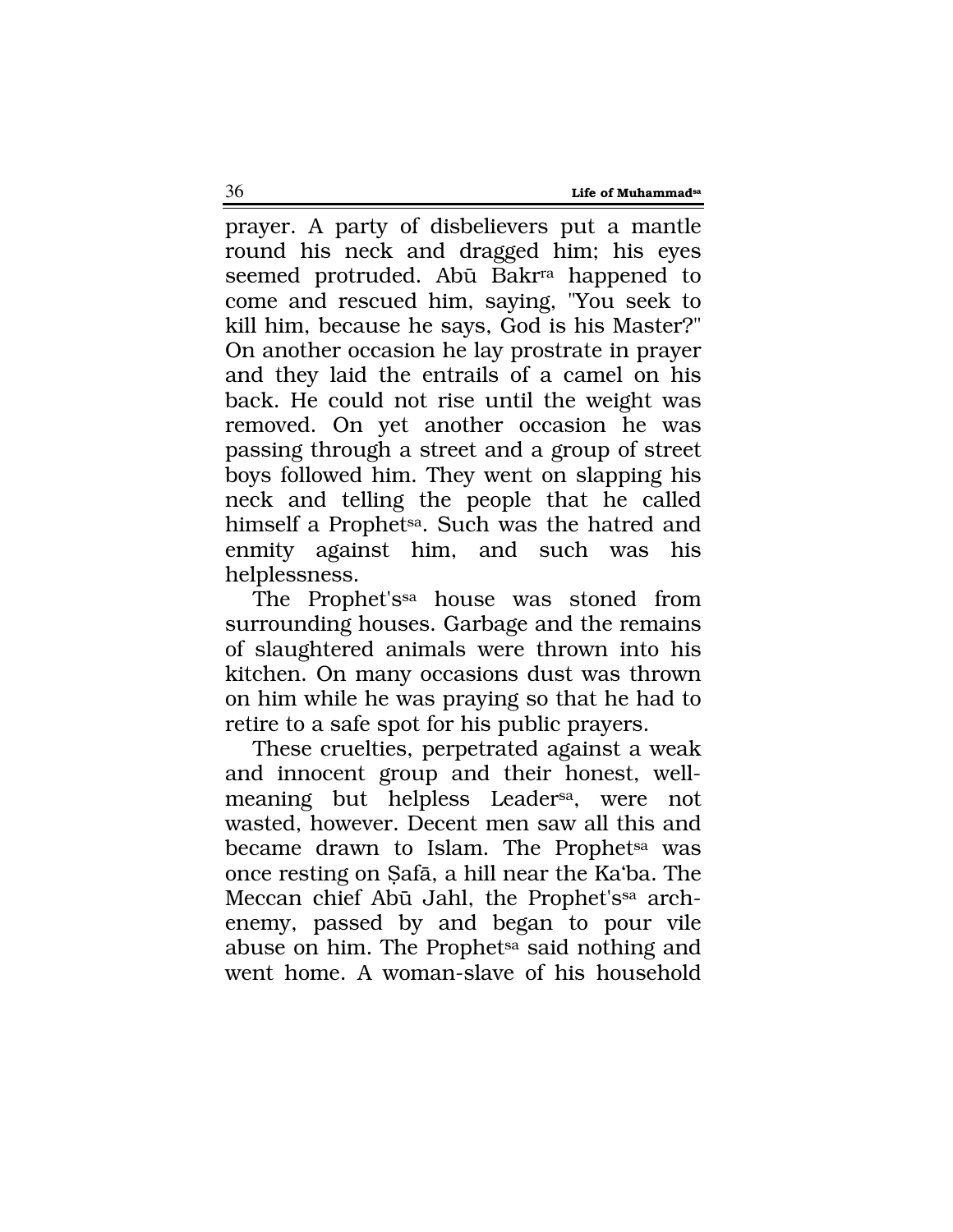was a witness to this distressing scene. Hamza<sup>ra</sup>, the Prophet's<sup>sa</sup> uncle, a brave man feared by all his townsmen, returned home from a hunt in the jungle and entered the house proudly, his bow hung on his shoulder. The woman-slave had not forgotten the morning scene. She was disgusted to see Hamzara walk home thus. She taunted him, saying that he thought himself brave and went about armed but knew not what Abū Jahl had done to his innocent nephew in the morning. Hamzara heard an account of the morning incident. Though not a believer, he possessed nobility of character. He may have been impressed by the Prophet'ssa Message, but not to the extent of joining openly. When he heard of this wanton attack by Abū Jahl, he could not hold back. His hesitancy about the new Message was gone. He began to feel that so far he had been too casual about it. He made straight for the Ka'ba, where the chiefs of Mecca were wont to meet and confer. He took his bow and struck Abū Jahl hard. "Count me from today a follower of Muhammadsa," he said. "You abused him this morning because he would say nothing. If you are brave, come out and fight me." Abū Jahl was dumbfounded. His friends rose to help but, afraid of Hamza<sup>ra</sup> and his tribe, Abū Jahl stopped them, thinking an open fight would cost too dearly. He was really to blame, he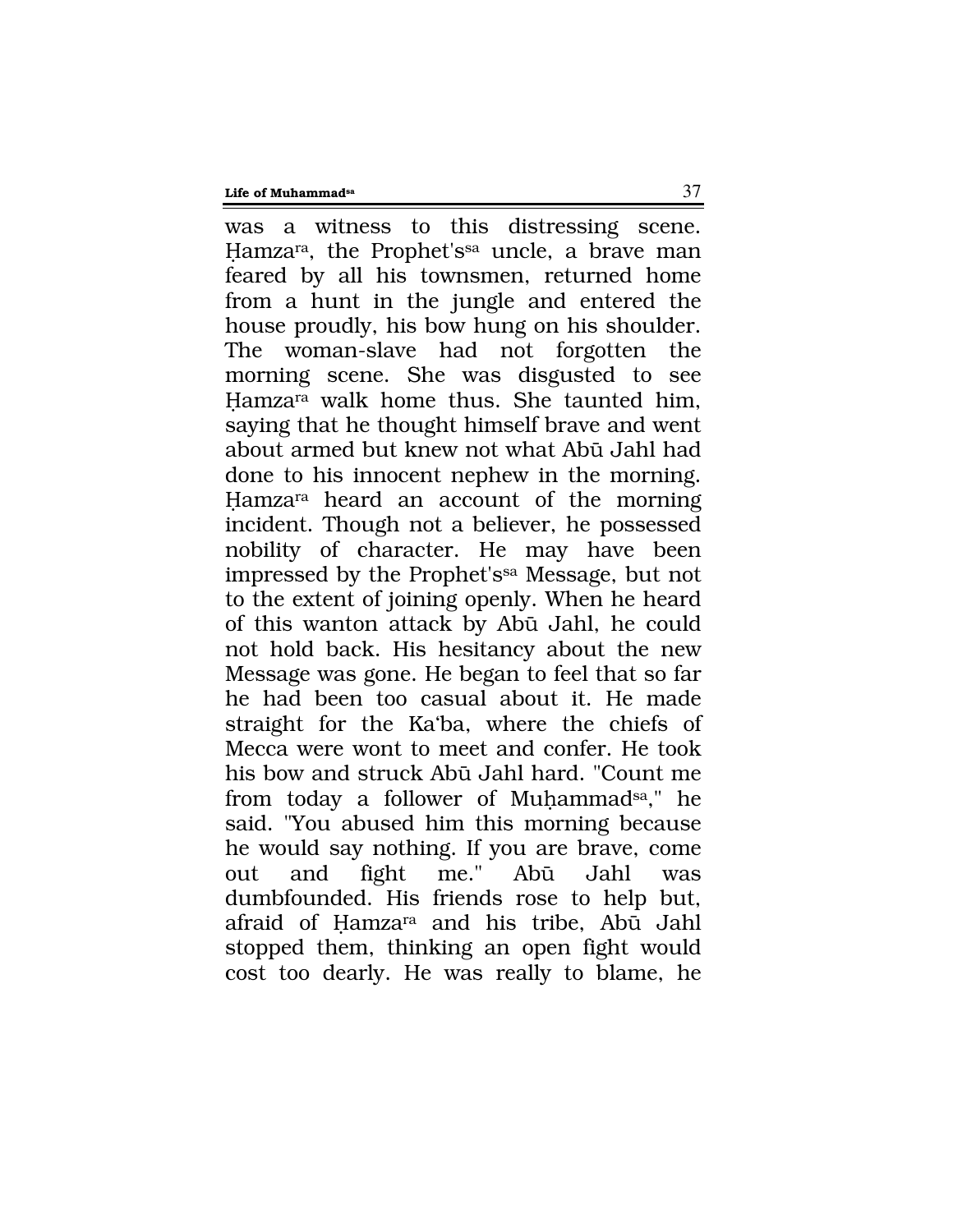said, about the morning incident (*Hish*a*m* and T*abar*i).

### **THE MESSAGE OF ISLAM**

Opposition continued to mount. At the same time the Prophetsa and his followers were doing all they could to make plain to the Meccans the Message of Islam. It was a manysided Message and of great ultimate significance, not only for Arabs but for the whole world. It was a Message from God. It said:

The Creator of the world is One. None else is worthy of worship. The Prophets have ever believed Him to be One, and taught their followers so. Meccans should give up all images and idols. Did they not see that the idols could not even remove the flies which dropped on the offerings laid at their feet? If they were attacked they could not repel. If they had a question put to them, they could not answer. If they were asked for help, they could do nothing. But the One God helped those who asked for His help, answered those who addressed Him in prayer, subjugated His enemies, and raised those who abased themselves before Him. When light came from Him, it illumined His devotees. Why then did the Meccans neglect Him and turn to lifeless images and idols and waste their lives? Did they not see that their want of faith in the One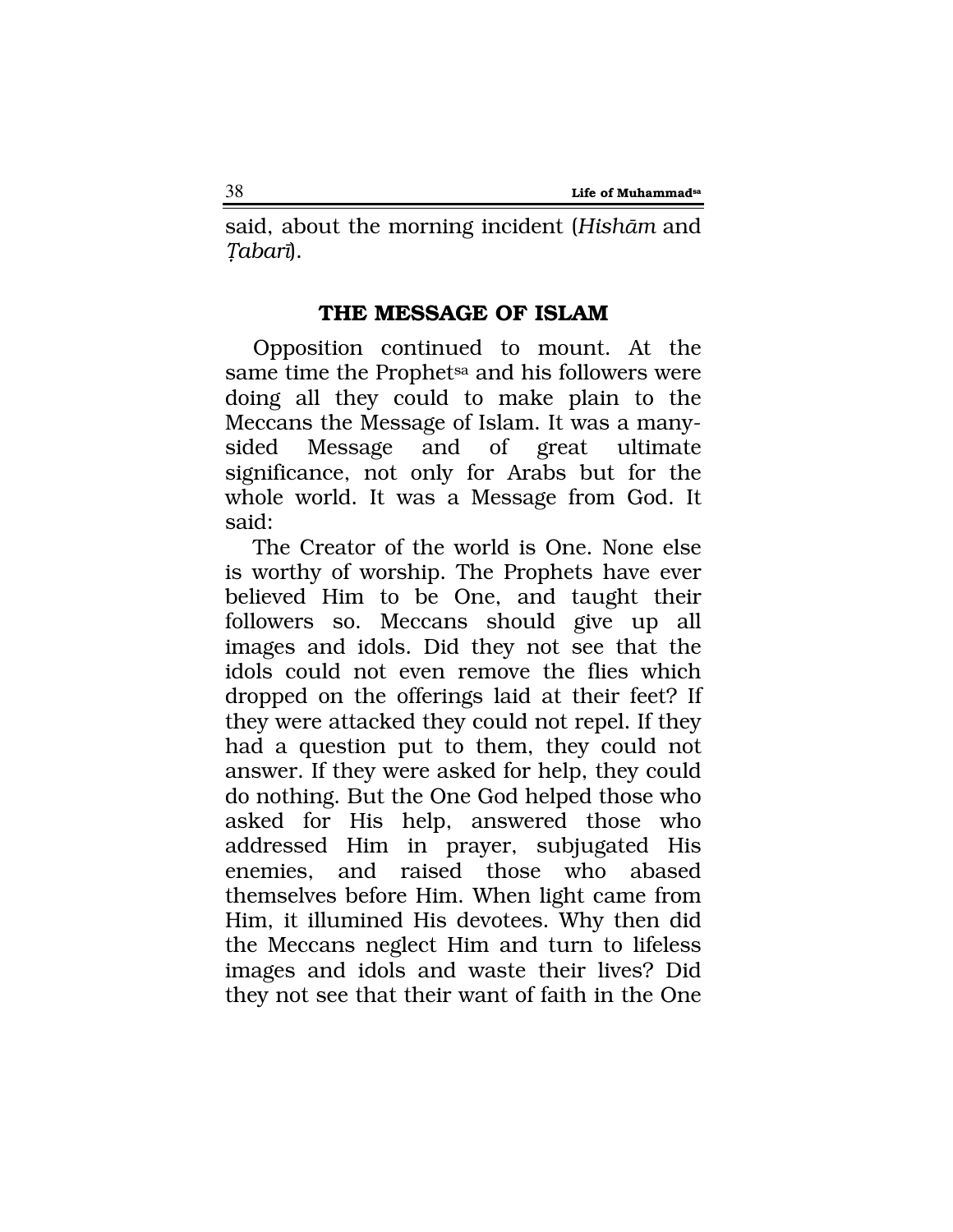True God had made them utterly superstitious and incompetent? They had no idea of what was clean and what was unclean, of right and wrong. They did not honour their mothers. They treated savagely their sisters and daughters, and denied them their due. They did not treat their wives well. They tormented widows, exploited orphans, the poor and the weak, and sought to build their prosperity on the ruins of others. Of lying and cheating they were not ashamed, nor of burgling and loot. Gambling and drinking were their delight. For culture and national advance they did not care. How long were they going to ignore the One True God, and continue to lose and lose, and suffer and suffer? Had they not better reform? Had they not better give up all forms of exploitation of one another, restore rights to whom they were due, spend their wealth on national needs and on improving the lot of the poor and the weak, treat orphans as a trust and regard their protection as a duty, support widows and establish and encourage good works in the whole community, cultivate not merely justice and equity, but compassion and grace? Life in this world should be productive of good. "Leave good works behind", the Message further said, "that they may grow and bear fruit after you are gone. There is virtue in giving to others, not in receiving from them. Learn to surrender that you may be nearer to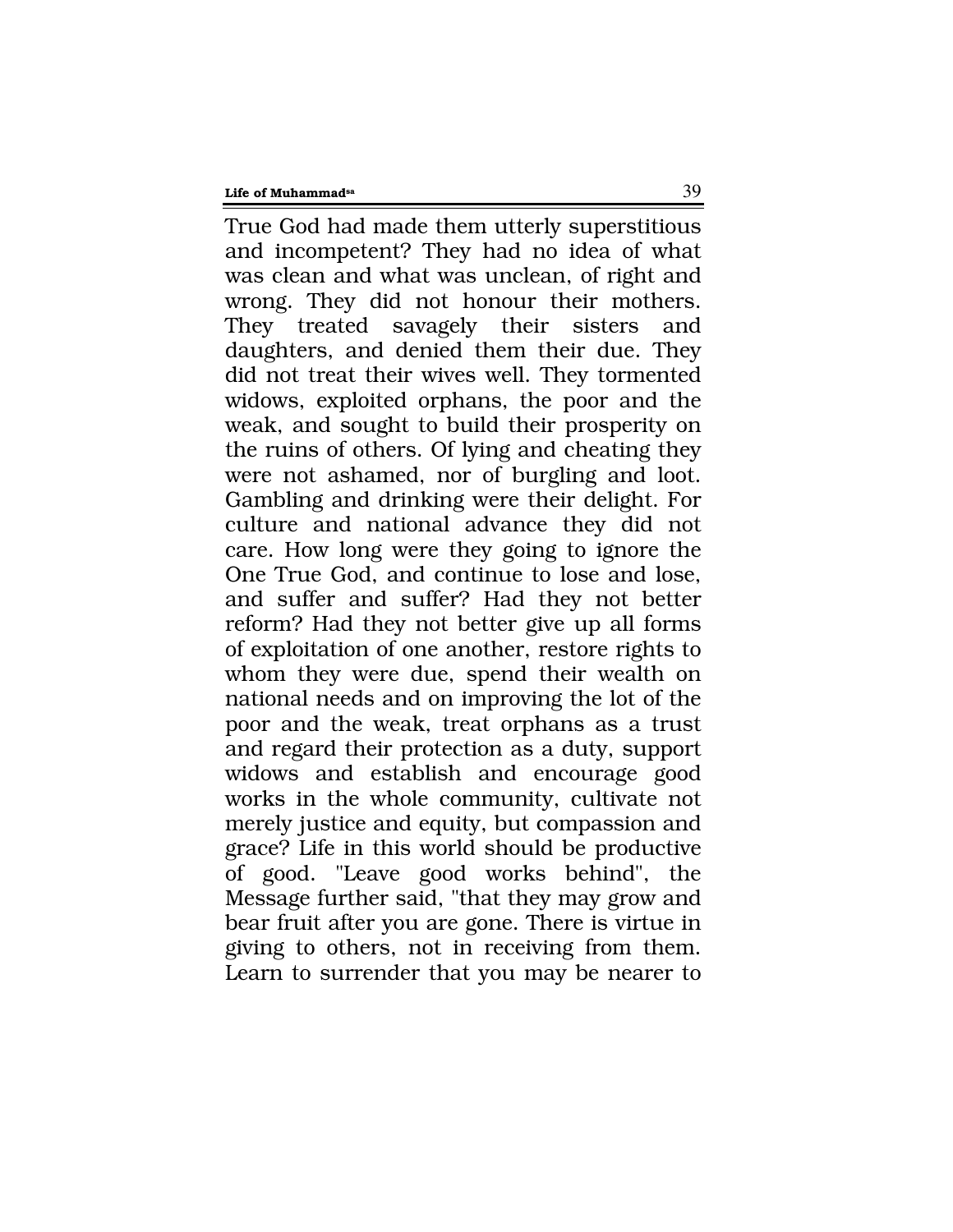your God. Practise self-denial for the sake of your fellow-men, that you may multiply your credit with God. True, the Muslims are weak, but do not go after their weakness, Truth will triumph. This is the decree of Heaven. Through the Prophetsa a new measure and a new criterion of good and evil, of right and wrong, will be set up in the world. Justice and mercy will reign. No constraint will be allowed in the matter of religion, and no interference. The cruelties to which women and slaves have been subjected will be obliterated. The Kingdom of God will be instituted in place of the kingdom of Satan."

When this Message was preached to the people of Mecca and the well-meaning and reflective among them began to be impressed by it. The elders of Mecca took a serious view of what was happening. They went in a deputation to the Prophet'ssa uncle, Abū Tālib, and addressed him thus:

**You are one of our chiefs and for your sake we have**  so far spared your nephew, Muhammad<sup>sa</sup>. The time **has come, however, when we should put an end to this national crisis, this conflict, in our midst. We ask and demand that he should desist from saying anything against our idols. Let him proclaim that God is One, but let him not say anything against our idols. If he agrees to this, our conflict and controversy with him will be over. We urge you to persuade him. But if you are unable to do so, then one of two things must**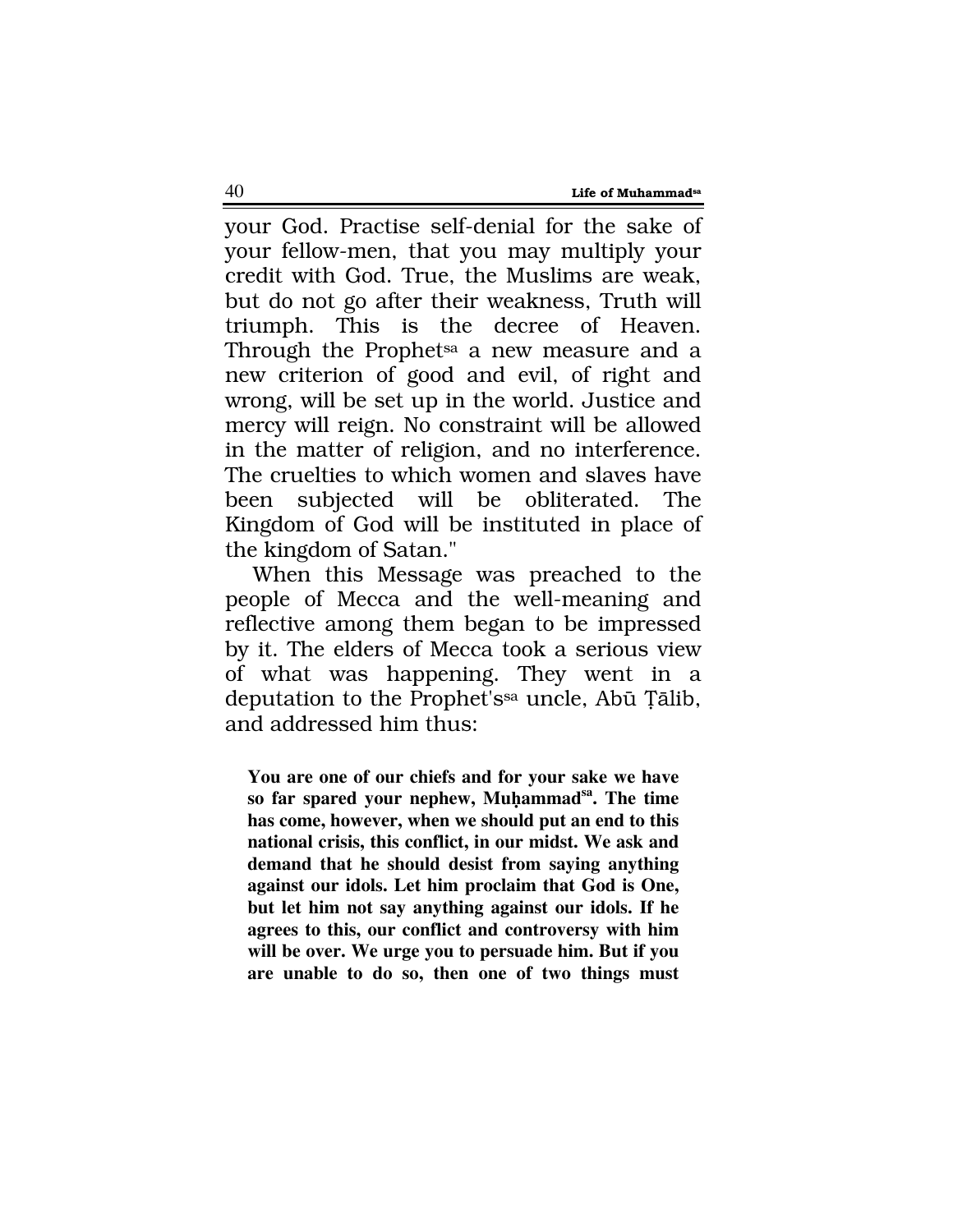**happen. Either you will have to give up your nephew, or we, your people, will give you up** *(Hish*a*m)***.** 

Abū Tālib was confronted with a hard choice. To give up his nephew was hard. Equally hard was it to be disowned by his people. Arabs had little in the way of money. Their prestige lay in their leadership. They lived for their people, and their people for them. Abū Tālib was much upset. He sent for the Prophetsa and explained to him the demand made by the elders of Mecca. "If you do not agree," he said with tears in his eyes, "then either I have to give you up or my people will give me up." The Prophetsa was in evident sympathy with his uncle. Tears came to his eyes and he said:

I ask you not to give up your people. I ask you not to stand by me. Instead, you may give me up and stand by your people. But the One and Only God is my witness when I say that even if they were to place the sun on my right and the moon on my left, I would not desist from preaching the truth of the One God. I must go on doing so until I die. You can choose your own pleasure (*Hish*a*m* and *Zurq*a*n*i).

This reply, firm, straight and sincere, opened the eyes of Abu Talib. He sank deep in thought. Though he did not have the courage to believe, he thought he was lucky to have lived to see this grand demonstration of belief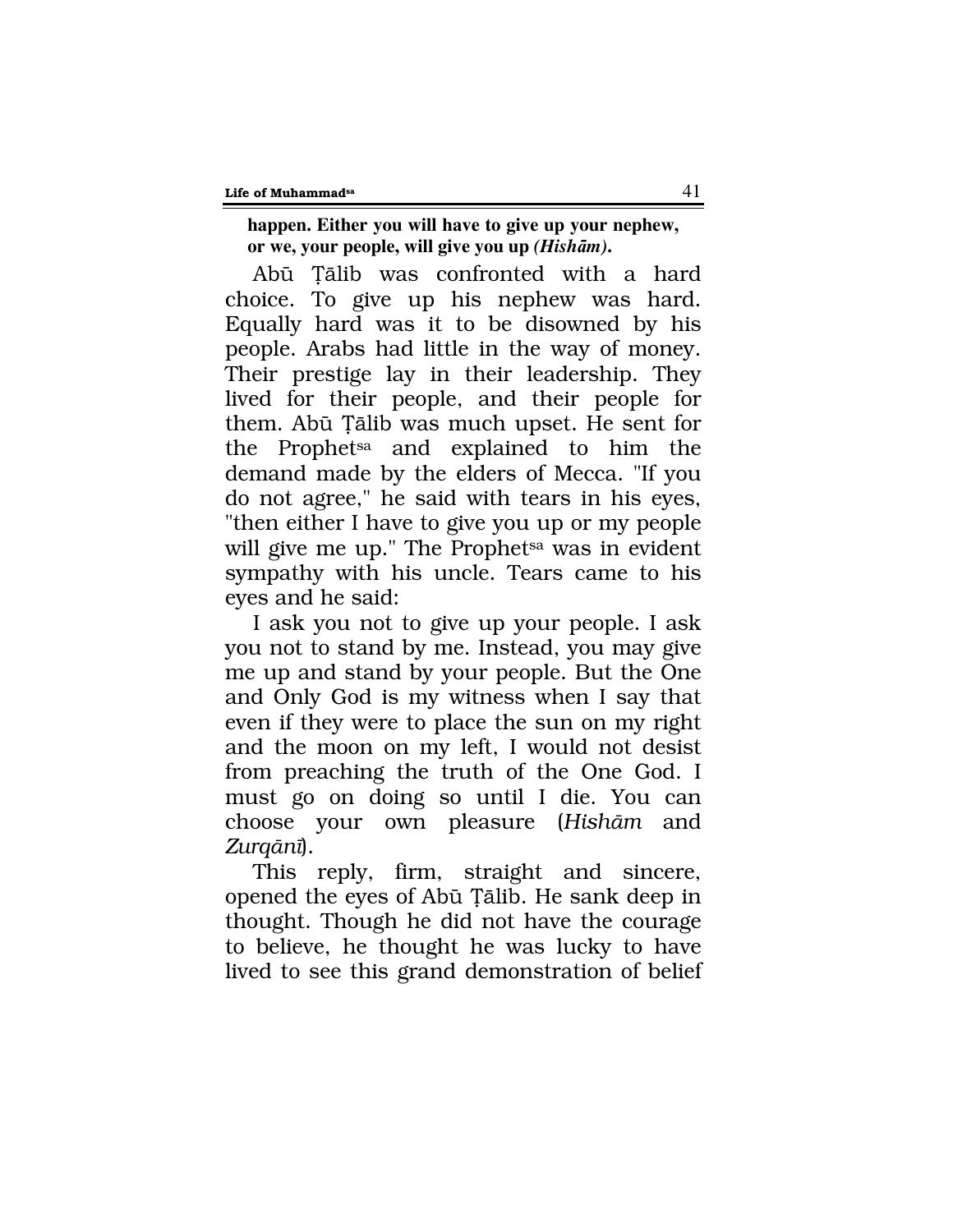and regard for duty. Turning to the Prophetsa, he said:

"My nephew, go your way. Do your duty. Let my people give me up. I am with you" (*Hish*a*m*).

### **EMIGRATION TO ABYSSINIA**

When tyranny reached its extreme limit the Prophetsa assembled his followers, and pointing to the west told them of a land across the sea where men were not murdered because of a change of faith, where they could worship God unmolested, and where there was a just king. Let them go there; maybe the change would bring them relief. A party of Muslim men, women and children, acting on this suggestion, went to Abyssinia. The migration was on a small scale and very pathetic. The Arabs regarded themselves as keepers of the Ka'ba, and so they were. To leave Mecca was for them a great wrench, and no Arab could think of doing so unless living in Mecca had become absolutely impossible. Nor were the Meccans prepared to tolerate such a movement. They would not let their victims escape and have the least chance to live elsewhere. The party, therefore, had to keep its preparations for the journey a close secret and to depart without even saying goodbye to their friends and relations. Their departure, however, became known to some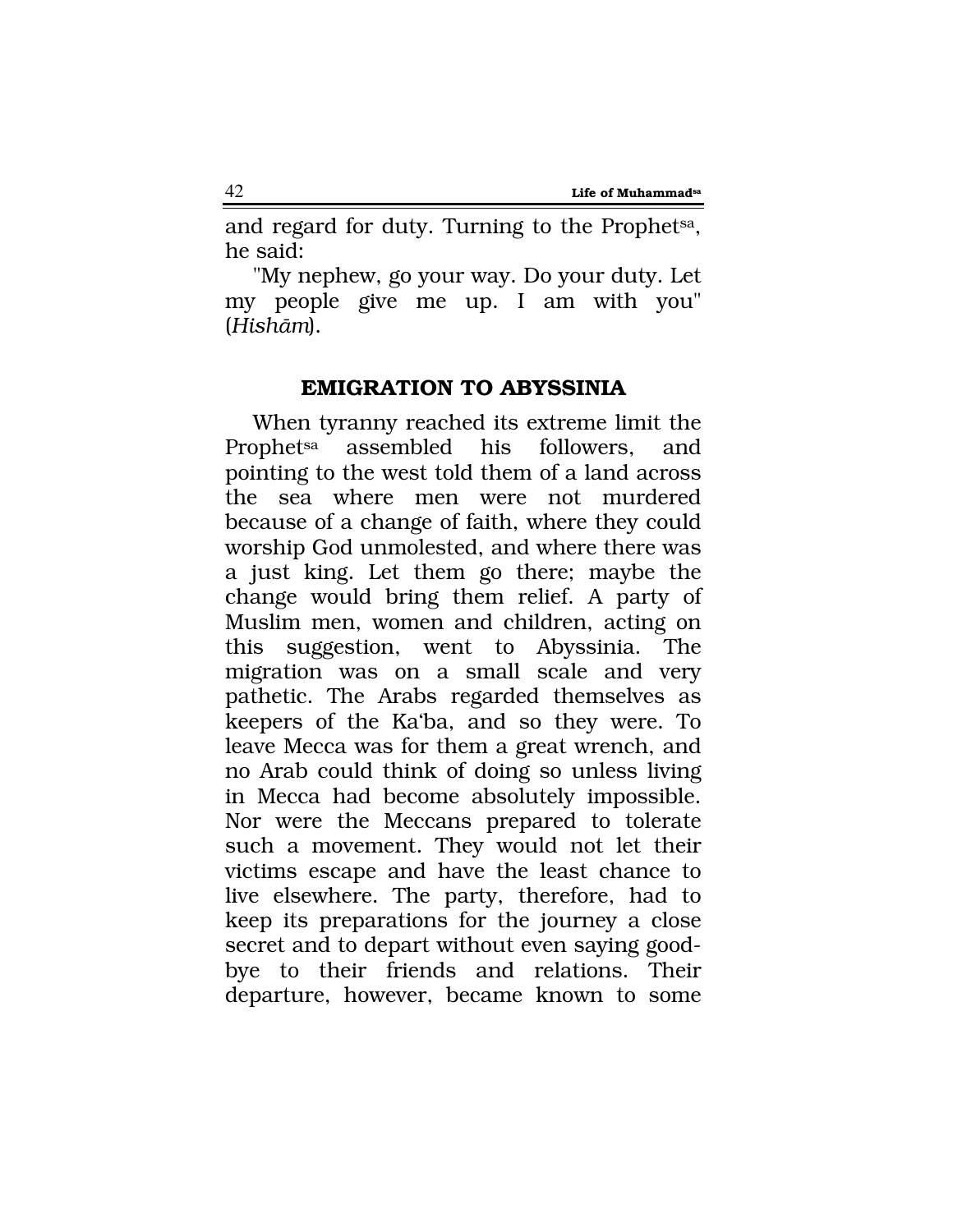and did not fail to impress them. 'Umarra, subsequently the Second Khalifa of Islam, was still a disbeliever, a bitter enemy and persecutor of Muslims. By sheer chance, he met some members of this party. One of these was a woman, Ummi 'Abdullahra. When 'Umarra saw household effects packed up and loaded on animals, he understood at once that it was a party leaving Mecca to take refuge elsewhere. "Are you going?" he asked. "Yes, God is our witness," replied Ummi 'Abdullahra. "We go to another land, because you treat us most cruelly here. We will not return now until Allah pleases to make it easy for us." 'Umarra was impressed and said, "God be with you." There was emotion in his voice. This silent scene had upset him. When the Meccans got to know of it, they sent a party in chase. This party went as far as the sea but found that the Muslims had already embarked. Not being able to overtake them, they decided to send a delegation to Abyssinia to excite the king against the refugees and to persuade him to hand them over again to Meccans. One of the delegates was 'Amr bin al-'As<sup>r</sup>a, who later joined Islam and conquered Egypt. The delegation went to Abyssinia, met the king and intrigued with his court. But the king proved very firm and, in spite of the pressure which the Meccan delegation and his own courtiers were able to put upon him, he refused to hand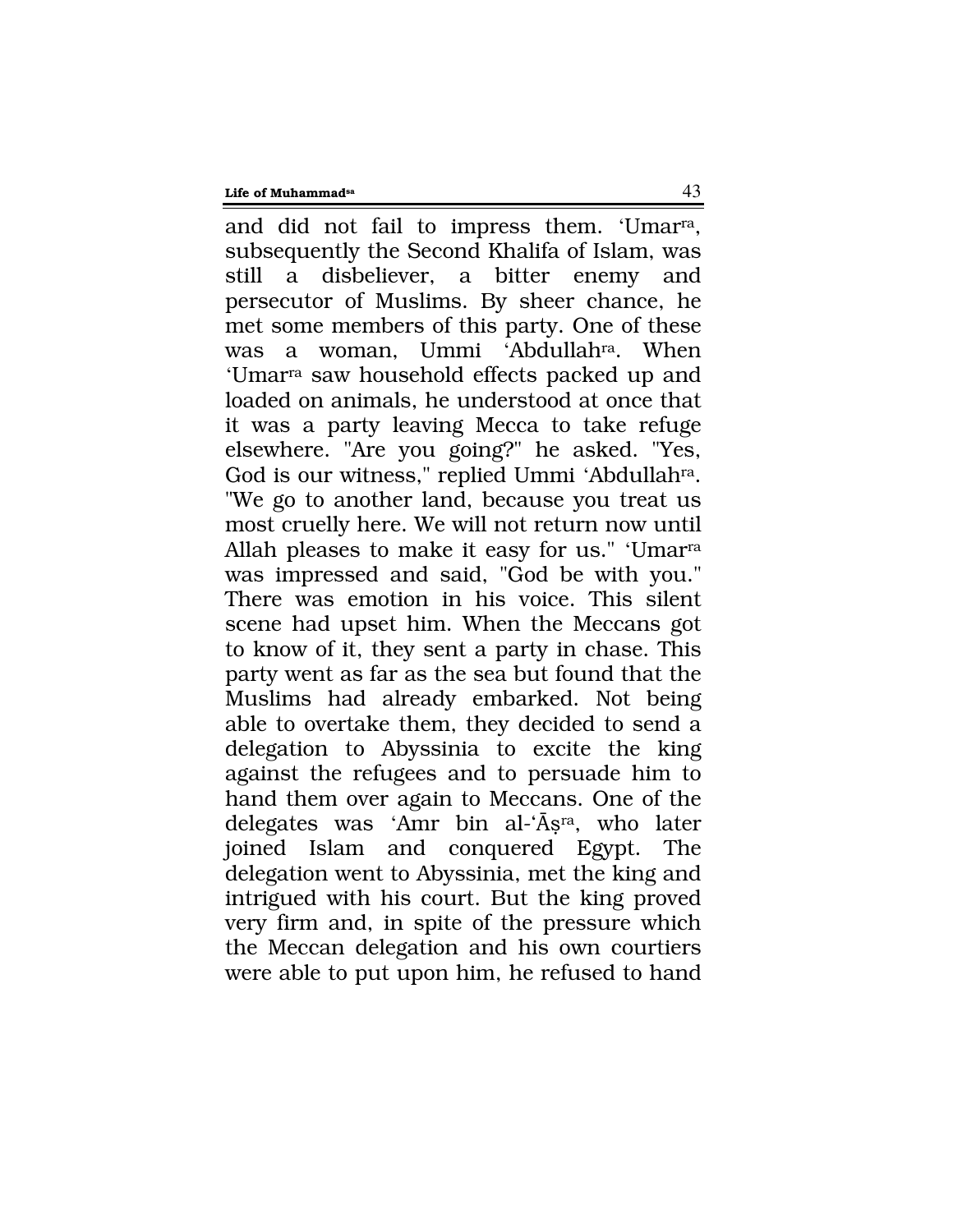over the Muslim refugees to their persecutors. The delegation returned disappointed, but in Mecca they soon thought of another plan to force the return of Muslims from Abyssinia. Among the caravans going to Abyssinia they set afloat the rumour that all Mecca had accepted Islam. When the rumour reached Abyssinia, many Muslim refugees joyfully returned to Mecca but found on arrival that the rumour which had reached them was a fabrication. Some Muslims went back again to Abyssinia but some decided to stay. Among the latter was 'Uthmān bin Maz'ūnra, son of a leading Meccan chief. 'Uthmanra received protection from a friend of his father, Walid bin Mughira, and began to live in peace. But he saw that other Muslims continued to suffer brutal persecution. It made him very unhappy. He went to Walid and renounced his protection. He felt he should not have such protection while other Muslims continued to suffer. Walid announced this to the Meccans.

One day, Labid, poet-laureate of Arabia, sat among the chiefs of Mecca, reciting his verse. He read a line which meant that all graces must ultimately come to an end. 'Uthmanra boldly contradicted him and said, "The graces of Paradise will be everlasting." Labid, not used to such contradictions, lost his temper and said, "Quraish, your guests were not insulted like this before. Whence has this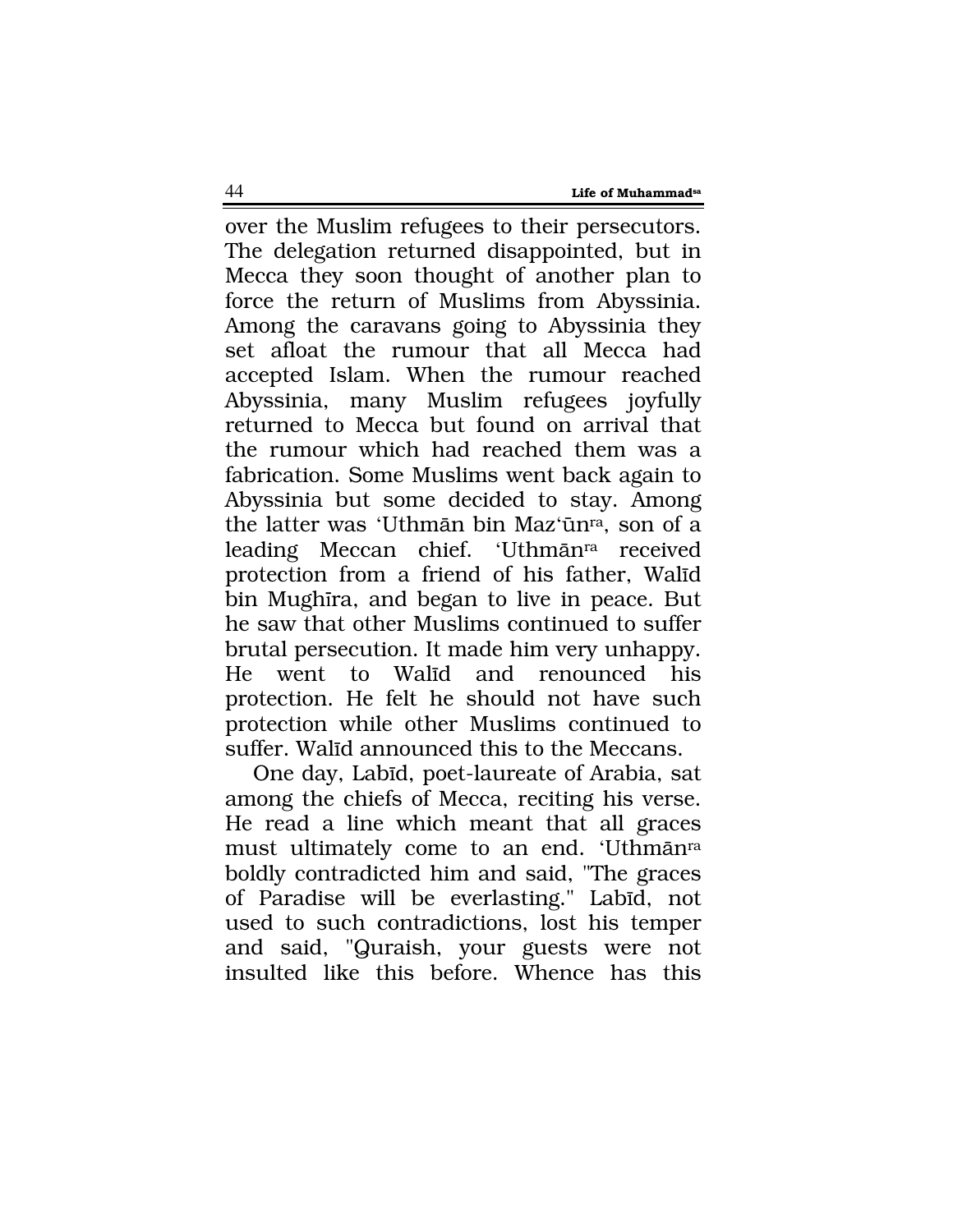fashion begun?" To appease Labid, a man from among the audience rose and said, "Go on and take no notice of this fool". 'Uthman<sup>r</sup>a insisted that he had said nothing foolish. This exasperated the Quraishite, who sprang upon 'Uthman<sup>r</sup>a and gave him a sharp blow, knocking out an eye. Walid was present at the scene. He was a close friend of 'Uthmān'sra father. He could not endure such treatment of his deceased friend's son. But 'Uthman<sup>r</sup>a was no longer under his formal protection and Arab custom now forbade him to take sides. So he could do nothing. Half in anger, half in anguish he turned to 'Uthman<sup>r</sup>a, and said, "Son of my friend, you would have saved your eye, had you not renounced my protection. You have to thank yourself for it."

'Uthmanra replied,

**"I have longed for this. I lament not over the loss of one eye, because the other waits for the same fate.**  Remember, while the Prophet<sup>sa</sup> suffers, we want no **peace" (**H*albiyya***, Vol. 1, P. 348).** 

## 'UMAR<sup>ra</sup> ACCEPTS ISLAM

About this time, another very important event took place. 'Umarra, who later became the Second Khalifa of Islam, was still one of the fiercest and the most feared enemies of Islam. He felt that no effective step had yet been taken against the new Movement and decided to put an end to the Prophet'ssa life.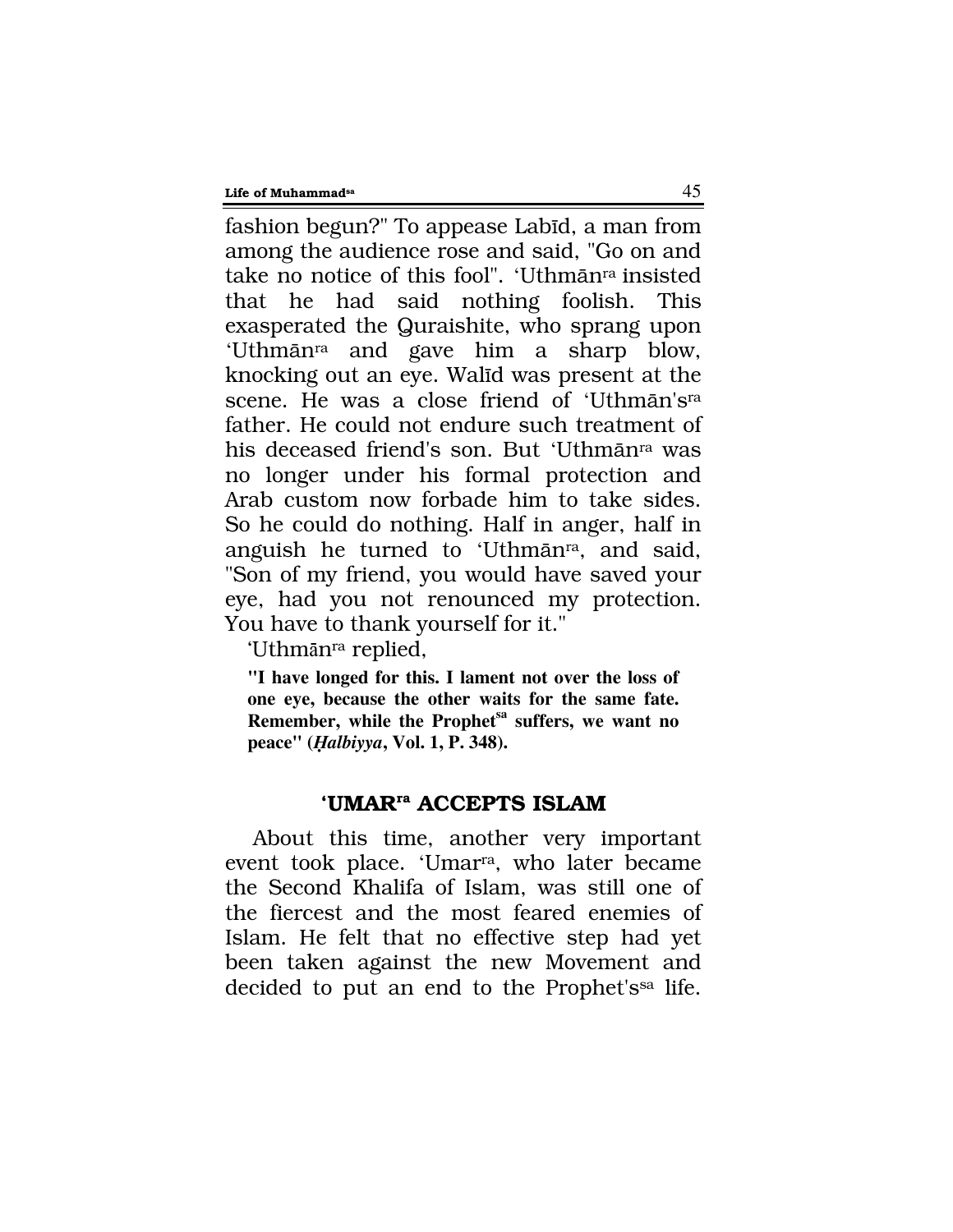He took his sword and set out. A friend was puzzled to see him going and asked where he was going and with what intent. "To kill Muhammadsa," said 'Umarra.

"But would you be safe from his tribe after this? And do you really know how things are going? Do you know that your sister and her husband have joined Islam?"

It came like a bolt from the blue and greatly upset 'Umarra. He decided to go and have done with his sister and her husband first. As he reached their house he heard a recitation going on inside. The voice was that of Khabbabra who was teaching them the Holy Book. 'Umarra entered the house swiftly. Khabbabra, alarmed by the hurried steps, had already hid himself. 'Umar'sra sister, Fatimara, put away the leaves of the Qur'an. Confronting her and her husband, 'Umarra said, "I hear you have renounced your own faith," and, saying this, he raised his hand to strike her husband, who was incidentally his own cousin. Fatimara threw herself between 'Umarra and her husband; so 'Umar'sra hand fell on Fatima'sra face and struck her on the nose, from which blood flowed freely. The blow made Fatimara all the braver. She said, "Yes, we are Muslims now and shall remain so; do what you may." 'Umarra was a brave man, though rough. His sister's face, dyed red by his own hand, filled him with remorse. Soon he was a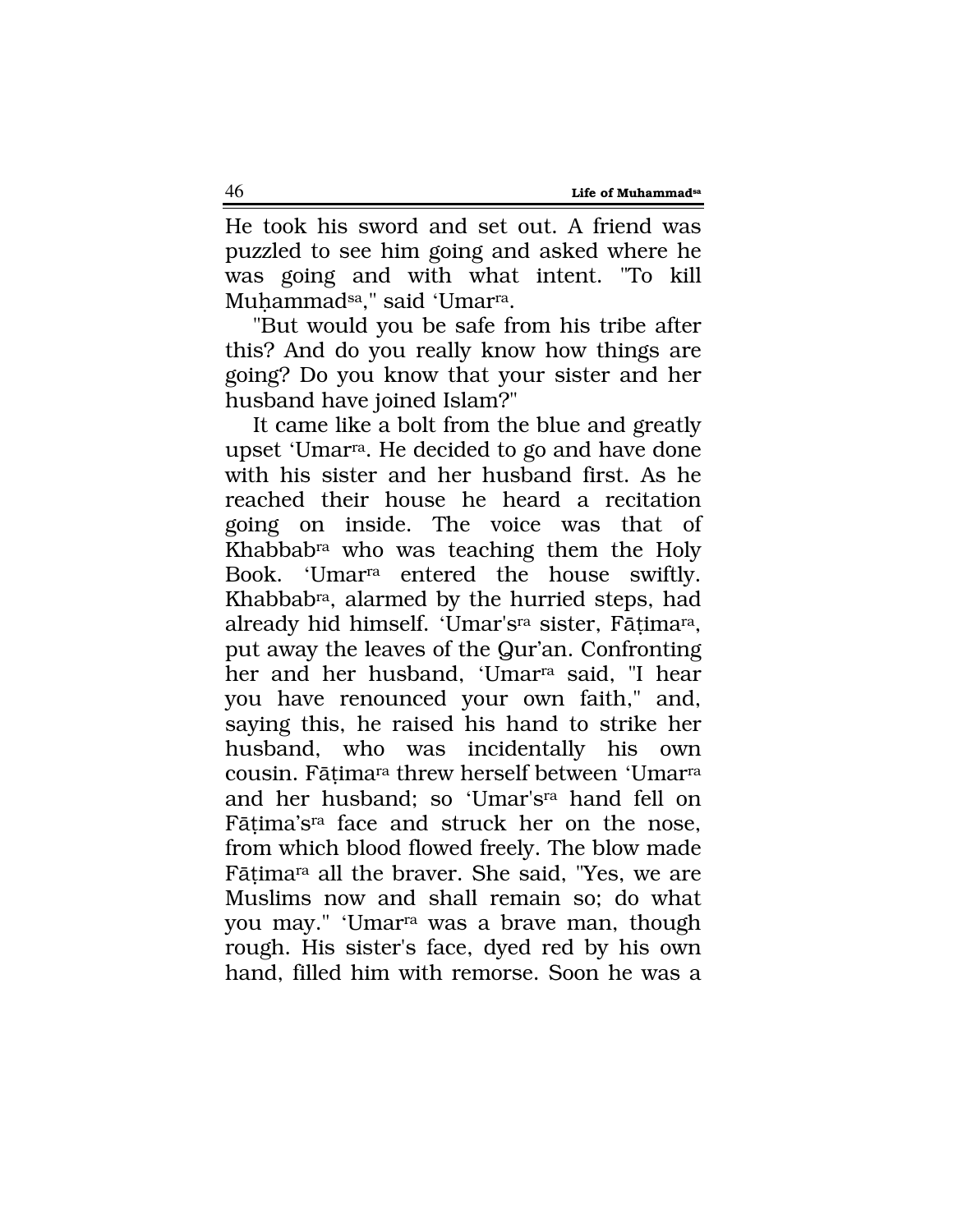changed man. He asked to be shown those leaves of the Qur'an they were reading from. Fatimara refused lest he should tear them up and throw them away. 'Umarra promised not to do so. But, said Fatimara, he was not clean. 'Umarra offered to have a bath. Clean and cooled, he took the leaves of the Qur'an in his hand. They contained a portion of the Chapter Ta Ha. And he came upon the verses:

"Verily I am Allah; there is no God beside Me. So serve Me, and observe prayer for My remembrance. Surely the Hour is coming, and I am going to manifest it, that every soul may be recompensed for its endeavour" (20:15, 16).

The firm assertion of God's existence, the clear promise that Islam would soon establish genuine worship in place of the customary one current in Mecca—these and a host of other associated ideas must have moved 'Umarra. He could contain himself no longer. Faith welled up in his heart and he said, "How wonderful, how inspiring!" Khabbabra came out of his hiding, and said, "God is my witness, only yesterday I heard the Prophetsa pray for the conversion of 'Umarra or 'Amr ibn Hisham. Your change is the result of that prayer." 'Umar'sra mind was made up. He asked where the Prophetsa was and made straight for him at Dari Arqam, his bare sword still in his hand. As he knocked at the door, the Prophet'ssa Companions could see 'Umarra through the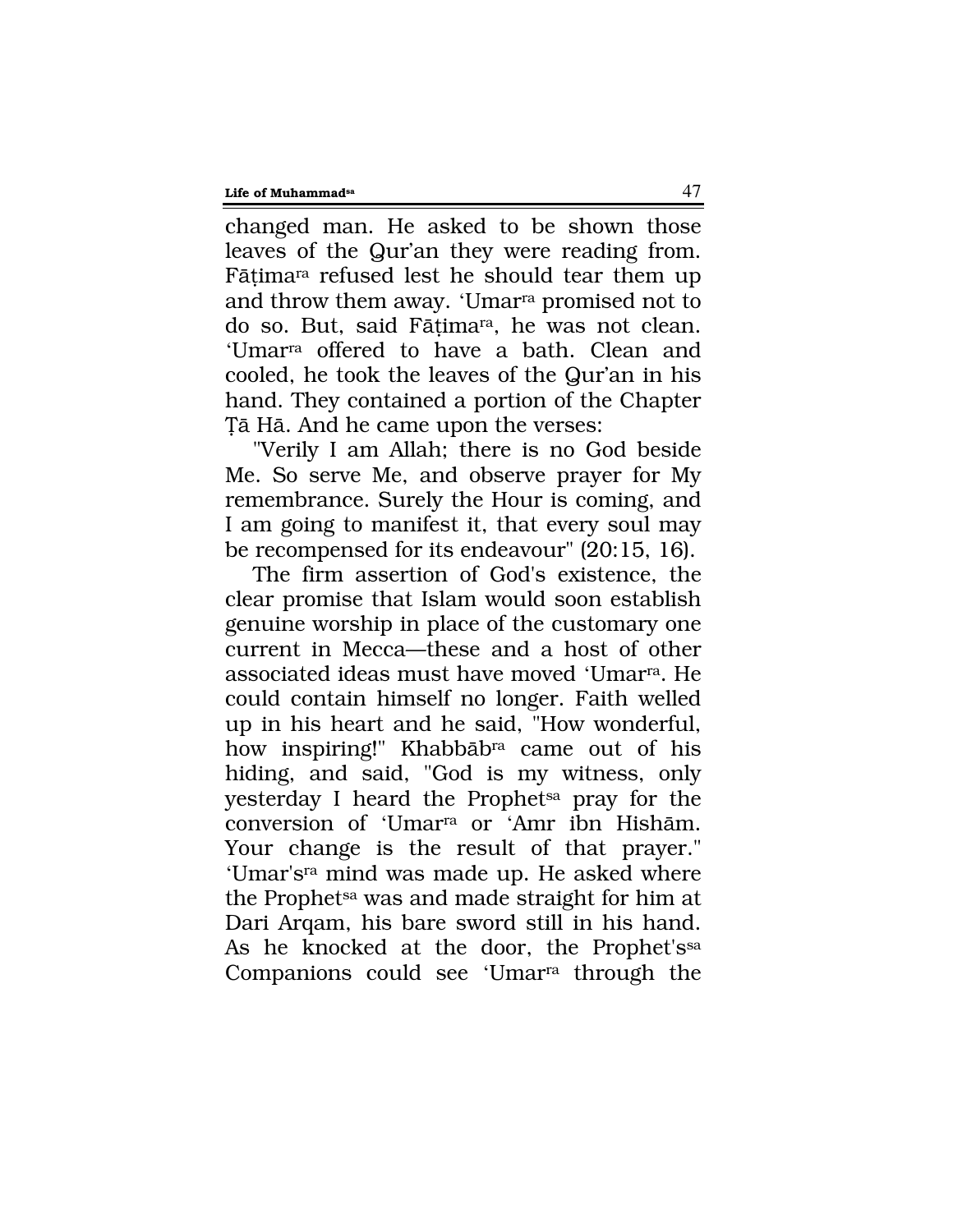crevices. They feared lest he should have some evil design. But the Prophetsa said, "Let him come in." 'Umarra entered, sword in hand. "What brings you?" inquired the Prophetsa. "Prophet<sup>sa</sup> of God," said 'Umar<sup>ra</sup>, "I am here to become a Muslim." *All*a*hu Akbar*, cried the Prophetsa. *All*a*hu Akbar*, cried the Companions. The hills around Mecca echoed the cries. News of the conversion spread like wild fire and henceforward 'Umarra, the muchfeared persecutor of Islam, himself began to be persecuted along with other Muslims. But 'Umarra had changed. He delighted now in suffering as he had delighted before in inflicting suffering. He went about Mecca, a much harassed person.

## **PERSECUTION INTENSIFIES**

Persecution became more and more serious and more unbearable. Many Muslims had already left Mecca. Those who stayed behind had to suffer more than ever before. But Muslims swerved not a bit from the path they had chosen. Their hearts were as stout as ever, their faith as steadfast. Their devotion to the One God was on the increase and so was their hatred for the national idols of Mecca. The conflict had become more serious than ever. The Meccans convened another big meeting. At this they resolved on an all-out boycott of the Muslims: The Meccans were to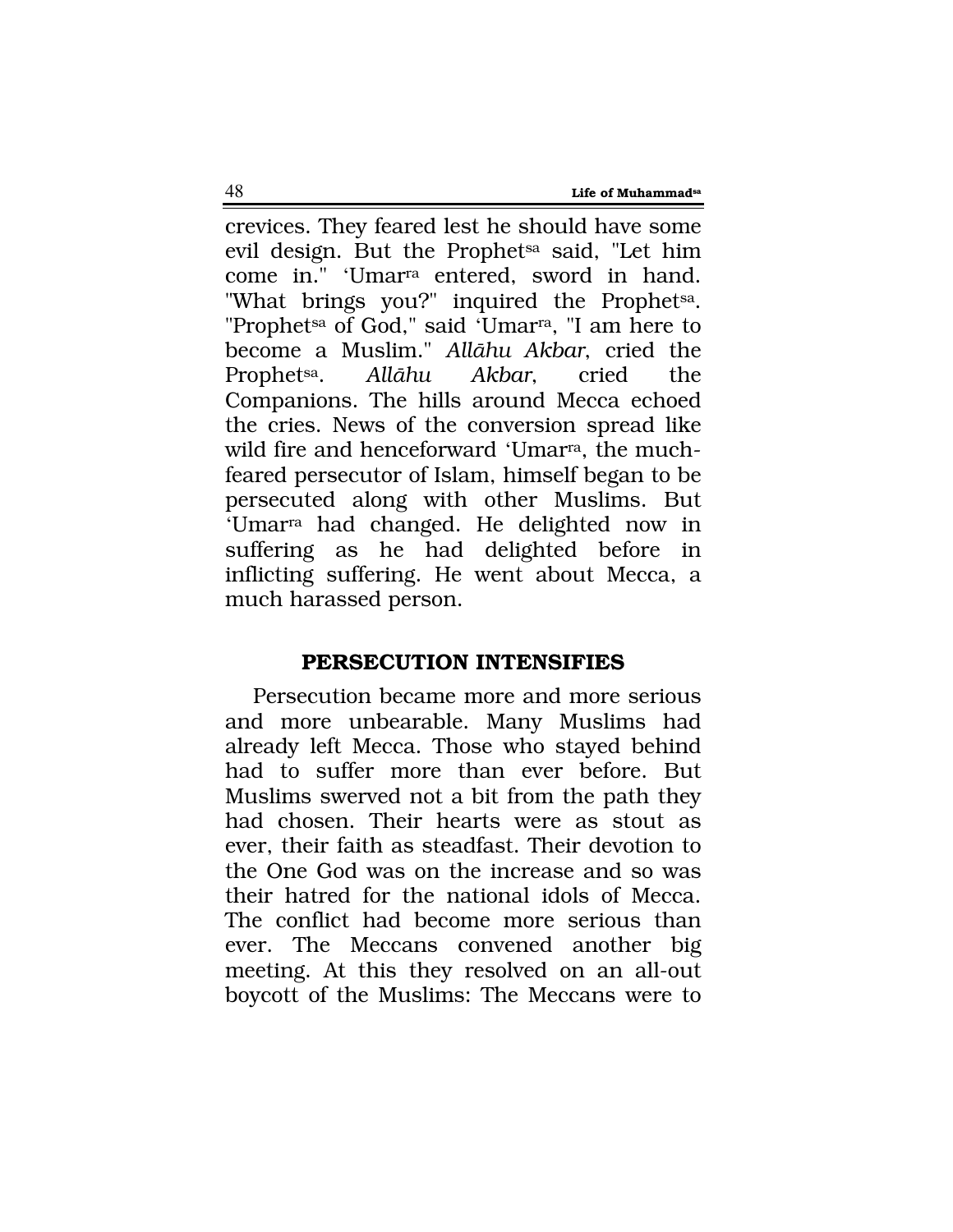have no normal dealings with Muslims. They were neither to buy from them, nor to sell them anything. The Prophetsa, his family and a number of relations who, though not Muslims, still stood by him, were compelled to take shelter in a lonely place, a possession of Abu Talib. Without money, without means and without reserves, the Prophet's<sup>sa</sup> family and relations suffered untold hardships under this blockade. For three years there was no slackening of it. Then at last, five decent members of the enemy revolted against these conditions. They went to the blockaded family, offered to annul the boycott, and asked the family to come out. Abū Tālib came out and reproved his people. The revolt of the five became known all over Mecca, but good feeling asserted itself again, and Meccans decided they must cancel the savage boycott. The boycott was over, but not its consequences. In a few days the Prophet'ssa faithful wife, Khadijara, met her death, and a month later his uncle. Abū Tālib.

The Holy Prophetsa had now lost the companionship and support of Khadijara, and he and the Muslims had lost the good offices of Abu Talib. Their passing away naturally also resulted in the loss of some general sympathy. Abū Lahab, another uncle of the Prophetsa, seemed ready at first to side with the Prophetsa. The shock of his brother's death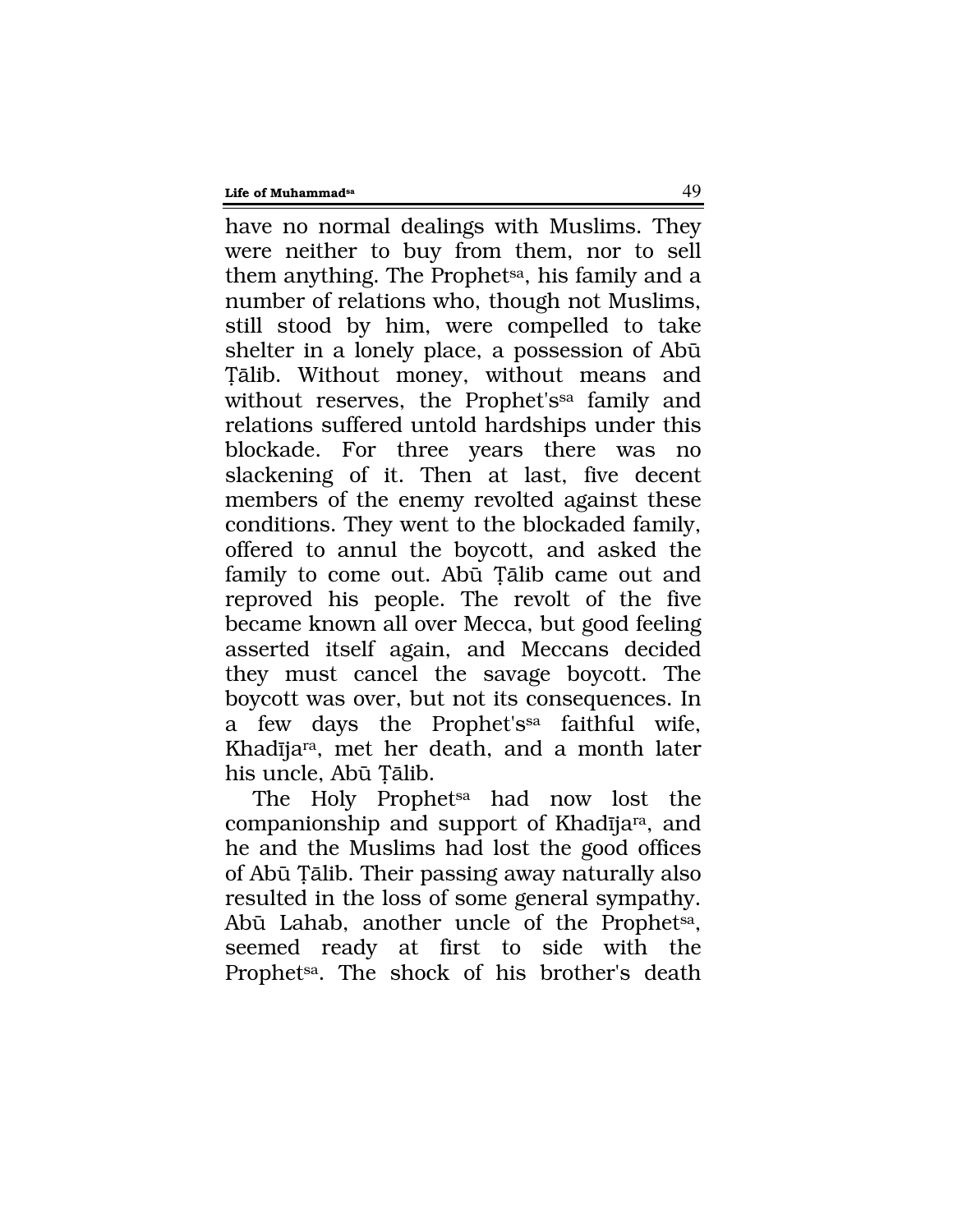and regard for his dying wish were still fresh in his mind. But the Meccans soon succeeded in antagonizing him. They made use of the usual appeals. The Prophetsa taught that disbelief in the Oneness of God was an offence, punishable in the Hereafter; his teaching contradicted everything they had learnt from their forefathers, and so on. Abū Lahab decided to oppose the Prophetsa more than ever. Relations between Muslims and Meccans had become strained. A three-year boycott and blockade had enlarged the gulf between them. Meeting and preaching seemed impossible. The Prophetsa did not mind the ill-treatment and the persecution; these were nothing so long as he had the chance to meet and address people. But now it seemed that he had no such chance in Mecca. General antagonism apart, the Prophetsa now found it impossible to appear in any street or public place. If he did, they threw dust at him and sent him back to his house. Once he returned home, his head covered with dust. A daughter wept as she removed the dust. The Prophetsa told her not to weep for God was with him. Ill-treatment did not upset the Prophetsa. He even welcomed it as evidence of interest in his Message. One day, for instance, the Meccans by a general intrigue said nothing to him nor did they illtreat him in any way. The Prophetsa retired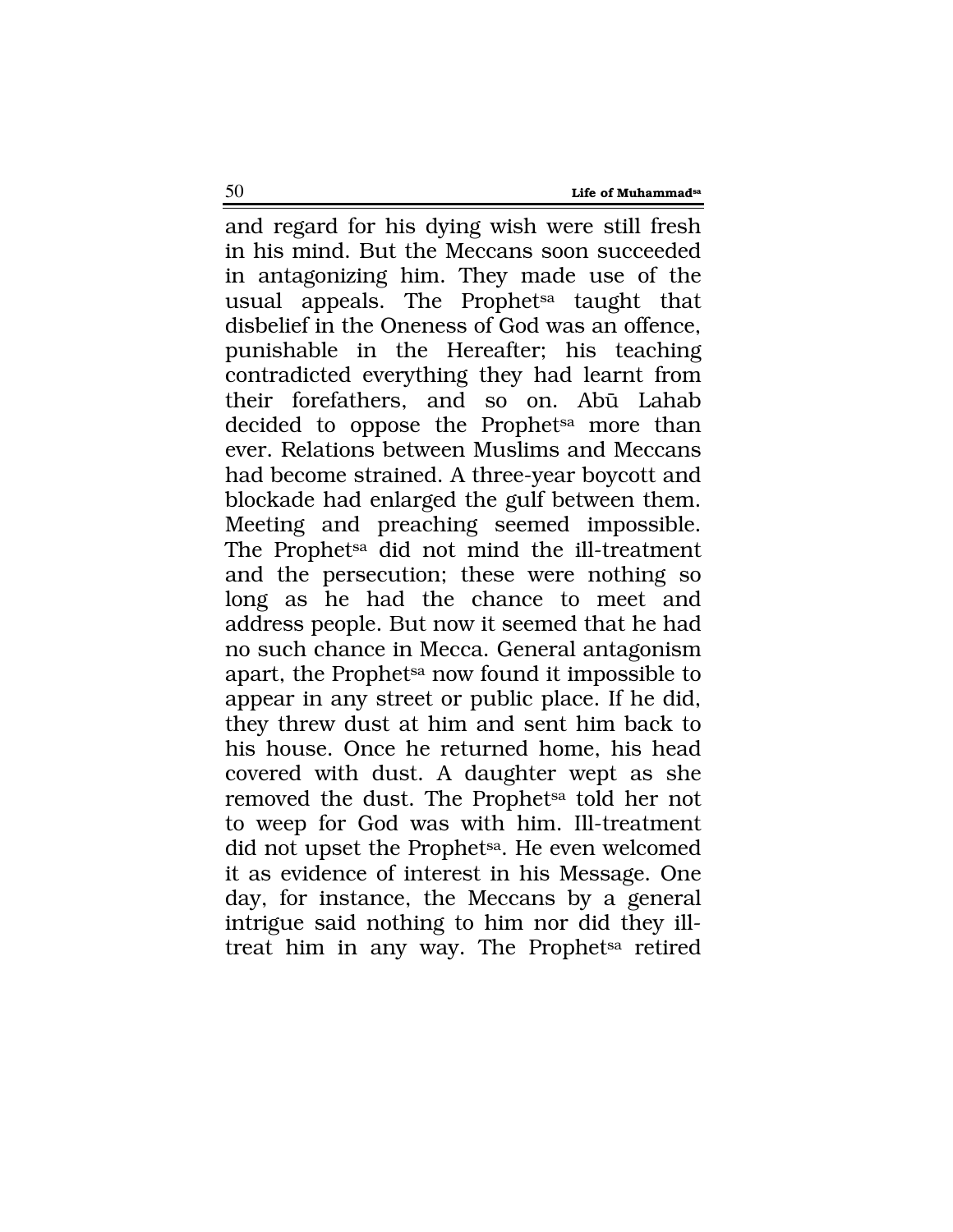home disappointed, until the reassuring voice of God made him go to his people again.

## **THE PROPHETsa GOES TO** TA**'IF**

It seemed that in Mecca now nobody would listen to him and this made him sad. He felt he was stagnating. So he decided to turn elsewhere for the preaching of his Message, and he chose Ta'if, a small town about sixty miles to the south-east of Mecca and famed for its fruit and its agriculture. The Prophet'ssa decision was in keeping with the traditions of all Prophetsas. Mosesas turned now to the Pharaoh, now to Israel, and now to Midian. Jesusas, similarly, turned now to Galilee, now to places across the Jordan, and now to Jerusalem. So the Holy Prophetsa of Islam, finding that Meccans would ill-treat but not listen, turned to Ta'if. In polytheistic beliefs and practices Ta'if was not behind Mecca. The idols to be found in the Ka'ba were not the only, nor the only important, idols in Arabia. One important idol, al-Lat, was to be found in Ta'if; because of it Ta'if also was a centre of pilgrimage. The inhabitants of Ta'if were connected with those of Mecca by ties of blood; and many green spots between Ta'if and Mecca were owned by Meccans. On arrival at Ta'if, the Prophetsa had visits from its chiefs but none seemed willing to accept the Message. The rank and file obeyed their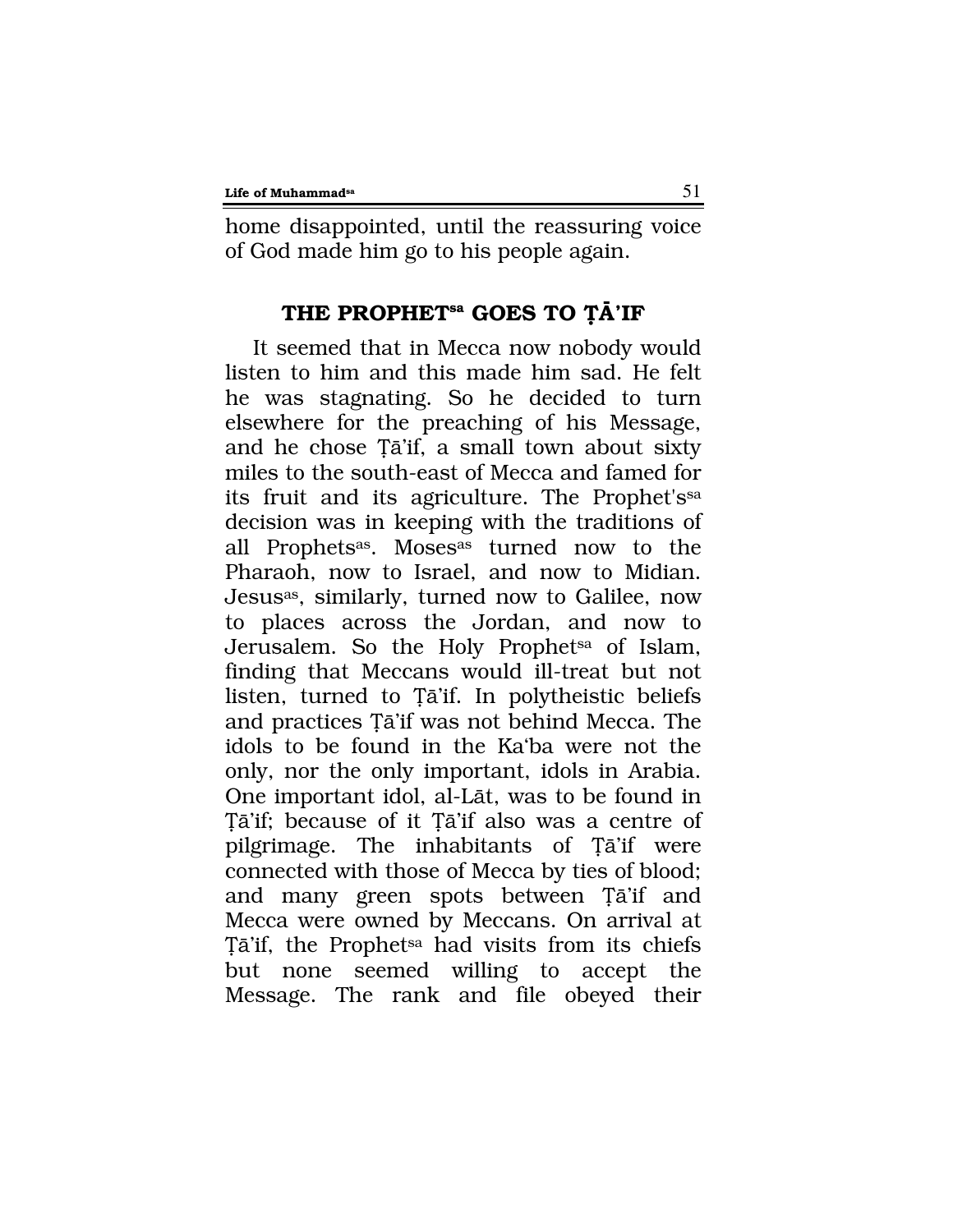leaders and dismissed the teaching with contempt. This was not unusual. People immersed in worldly affairs always regard such a Message as something of an interference and even an offence. Because the Message is without visible support—such as numbers or arms—they also feel they can dismiss it with contempt. The Prophetsa was no exception. Reports of him had already reached Ta'if, and here he now was, without arms or following, a lone individual with only one companion, Zaidra. The towns folk thought him a nuisance which should be ended, if only to please their chiefs. They set vagabonds of the town and street boys at him who pelted him with stones and drove him out of the town. Zaid<sup>ra</sup> was wounded and the Prophetsa began to bleed profusely. But the pursuit continued until this defenceless party of two was several miles out of Tā'if. The Prophetsa was sorely grieved and dejected when an angel descended upon him and asked if he would like his persecutors to be destroyed. "No," said the Prophetsa. "I hope that of these very tormentors would be born those who would worship the One True God." (*Bukh*a*r*i*, Kit*ab *Bad'ul-Khalq.*)

Exhausted and dejected, he stopped at a vineyard owned by two Meccans who happened to be present. They were among his persecutors at Mecca, but on this occasion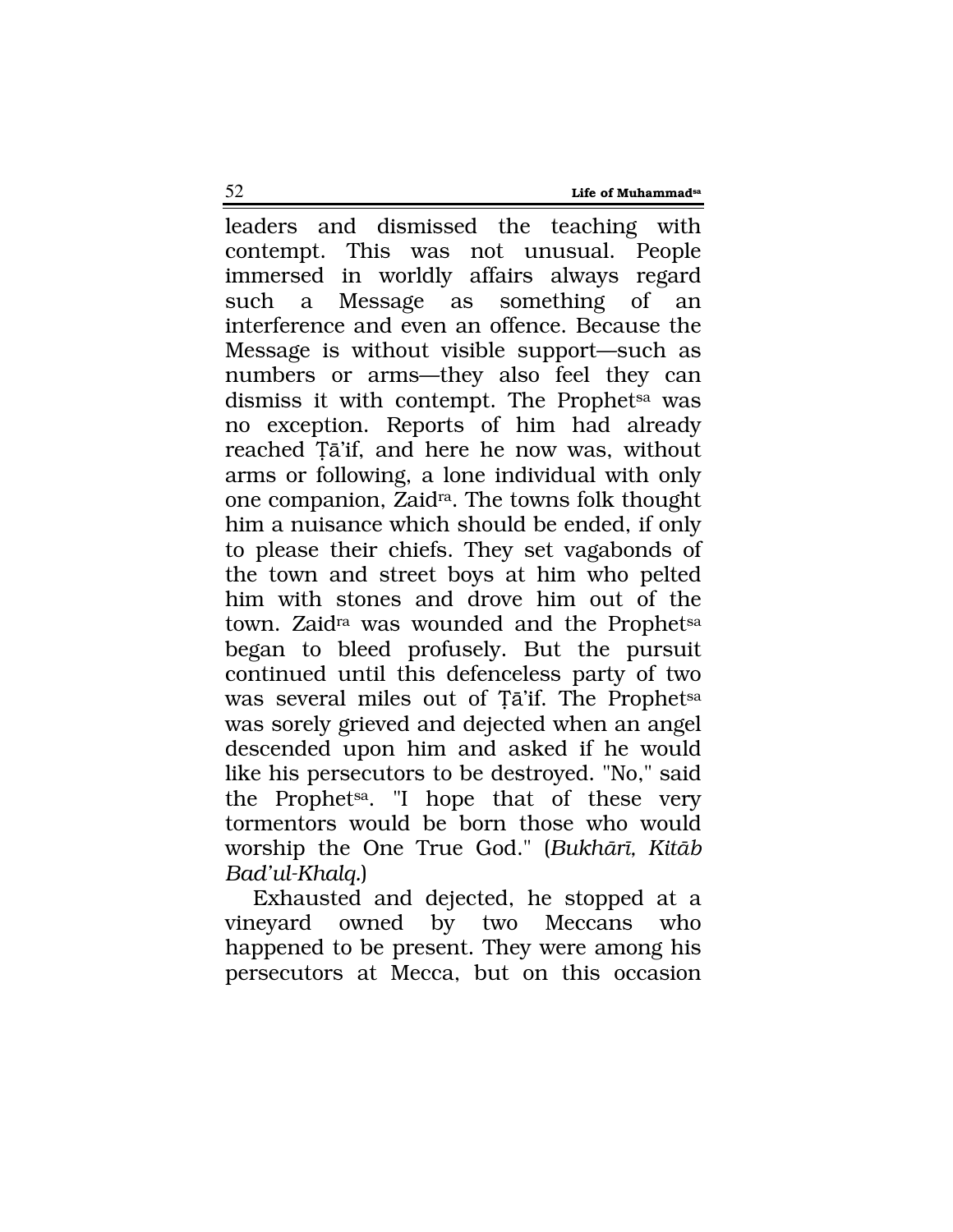they became sympathetic. Was it because a Meccan had been ill-treated by the people of Ta'if, or was it because a spark of human kindness suddenly glowed in their hearts? They sent to the Prophet<sup>sa</sup> a tray full of grapes with a Christian slave, 'Addasra by name and belonging to Nineveh. 'Addasra presented the tray to the Prophet<sup>sa</sup> and his companion. While he looked wistfully at them, he became more curious than ever when he heard the Prophetsa say, "In the name of Allah, the Gracious, the Merciful." His Christian background was enlivened and he felt he was in the presence of a Hebrew Prophet<sup>as</sup>. The Prophet<sup>sa</sup> asked him where he belonged and 'Addasra said Nineveh, upon which the Prophetsa said, "Jonahas, son of Amittai, who belonged to Nineveh, was a holy man, a Prophet like me." The Prophetsa also told 'Addasra of his own Message. 'Addasra felt charmed and believed at once. He embraced the Prophetsa with tears in his eyes and started kissing his head, hands and feet. The meeting over, the Prophet<sup>sa</sup> turned again to Allah and said:

**Allah, I submit my plaint to Thee. I am weak, and without means. My people look down upon me. Thou art Lord of the weak and the poor and Thou art my Lord. To whom wilt Thou abandon me—to strangers who push me about or to the enemy who oppresses me in my own town? If Thou art not angered at me, I care not for my enemy. Thy mercy be with me. I seek refuge in the light of Thy face. It is Thou Who canst**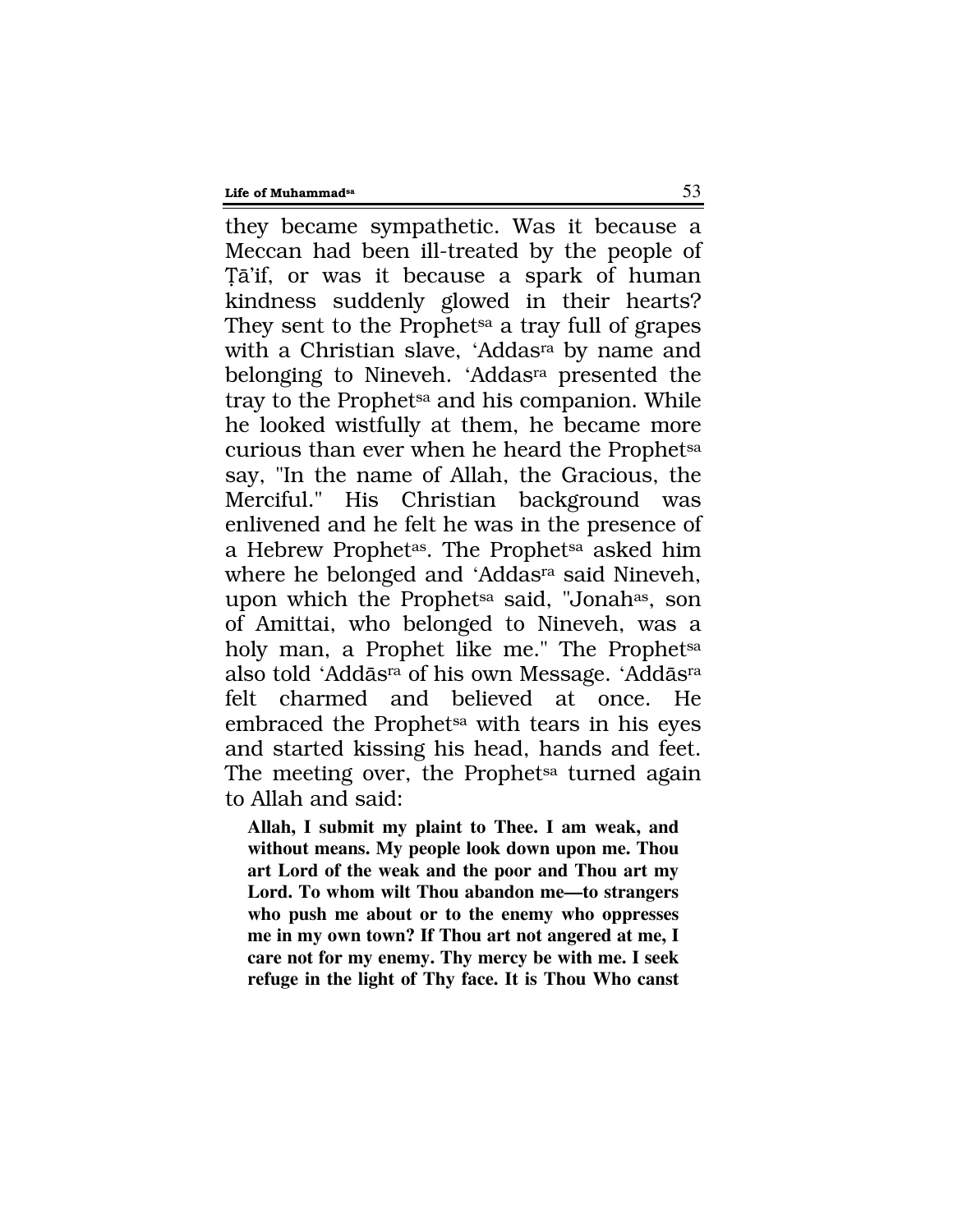**drive away darkness from the world and give peace to all, here and hereafter. Let not Thy anger and Thy wrath descend on me. Thou art never angry except when Thou art pleased soon after. And there is no power and no refuge except with Thee (***Hish*a*m* **and** T*abar*i**).** 

Having said this prayer, he set back for Mecca. He stopped en route at Nakhla for a few days and set out again. According to Meccan tradition he was no longer a citizen of Mecca. He had left it because he thought it hostile and could not return to it except with the permission of the Meccans. Accordingly, he sent word to Mut'im bin 'Adi—a Meccan chief, to ask if Meccans would permit him to come back. Mut'im, though as bitter an enemy as any other, possessed nobility of heart. He collected his sons and relatives. Arming themselves, they went to the Ka'ba. Standing in the courtyard he announced he was permitting the Prophetsa to return. The Prophetsa then returned, and made a circuit of the Ka'ba. Mut'im, his sons and relatives, with swords unsheathed, then escorted the Prophetsa to his house. It was not protection in the customary Arabian sense which had been extended to the Prophetsa. The Prophetsa continued to suffer and Mut'im did not shield him. Mut'im's act amounted to a declaration of formal permission for the Prophetsa to return.

The Prophet'ssa journey to Ta'if has extorted praise even from the enemies of Islam. Sir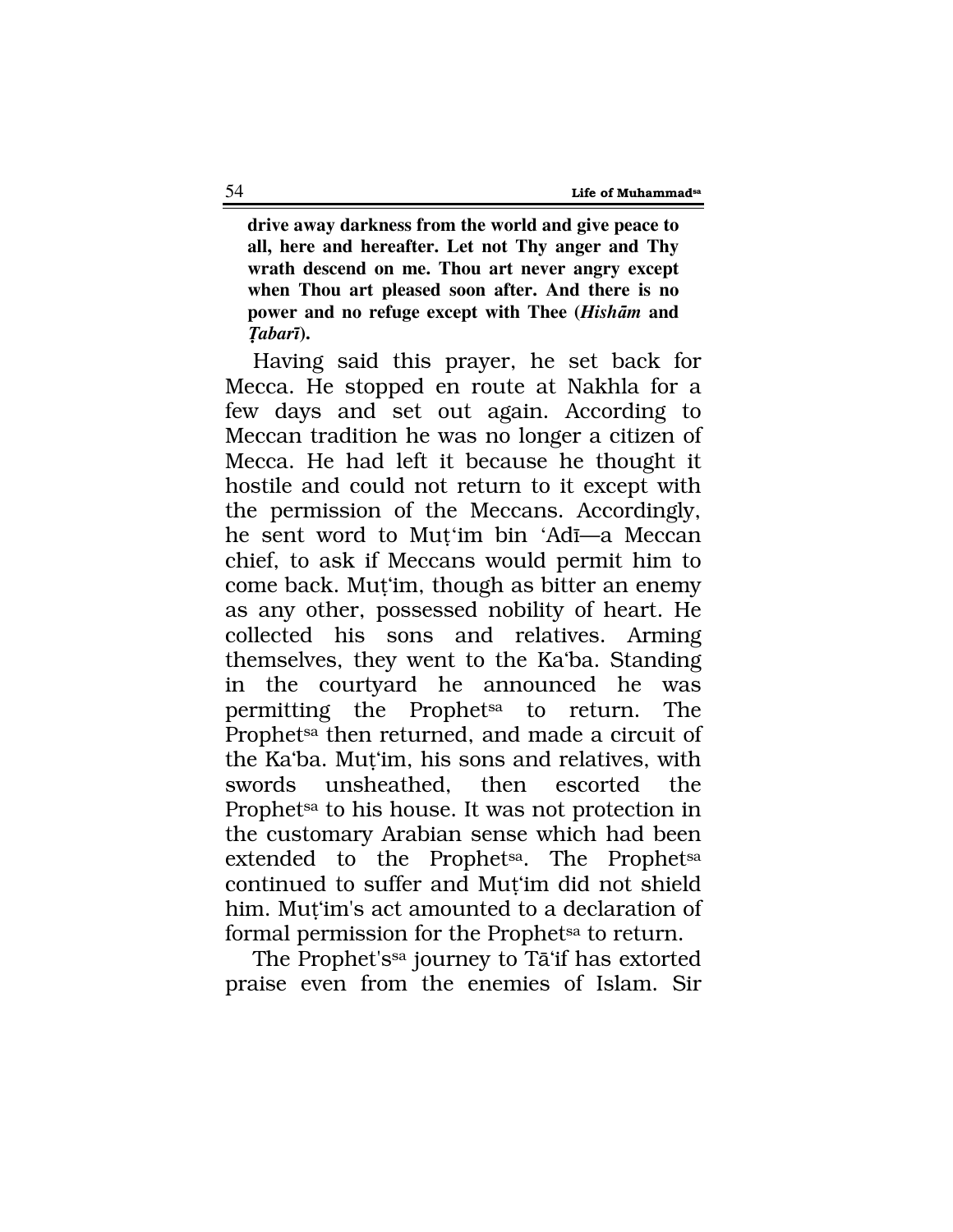William Muir, in his biography of the Prophetsa, writes (speaking of the journey to Ta'if):

**There is something lofty and heroic in this journey of Mu**h**ammadsa to A**t**-**Ta**'if; a solitary man, despised and rejected by his own people, going boldly forth in the name of God, like Jonah to Nineveh, and summoning an idolatrous city to repent and support his mission. It sheds a strong light on the intensity of his belief in the divine origin of his calling (***Life of Mu*h*ammadsa* **by Sir W. Muir, 1923 edition, pp. 112- 113).** 

Mecca returned to its old hostility. The Prophet'ssa home town again became hell for him. But he continued to tell people of his Message. The formula, "God is One", began to be heard here and there. With love and regard, and with a sense of fellow-feeling, the Prophetsa persisted in the exposition of his Message. People turned away but he addressed them again and again. He made his proclamation, whether the people cared or not, and persistence seemed to pay. The handful of Muslims who had returned from Abyssinia and had decided to stay, preached secretly to their friends, neighbours and relations. Some of these were persuaded to declare themselves openly and to share the sufferings of other Muslims. But many, though persuaded at heart, did not have the courage to confess openly; they waited for the kingdom of God to come to the earth.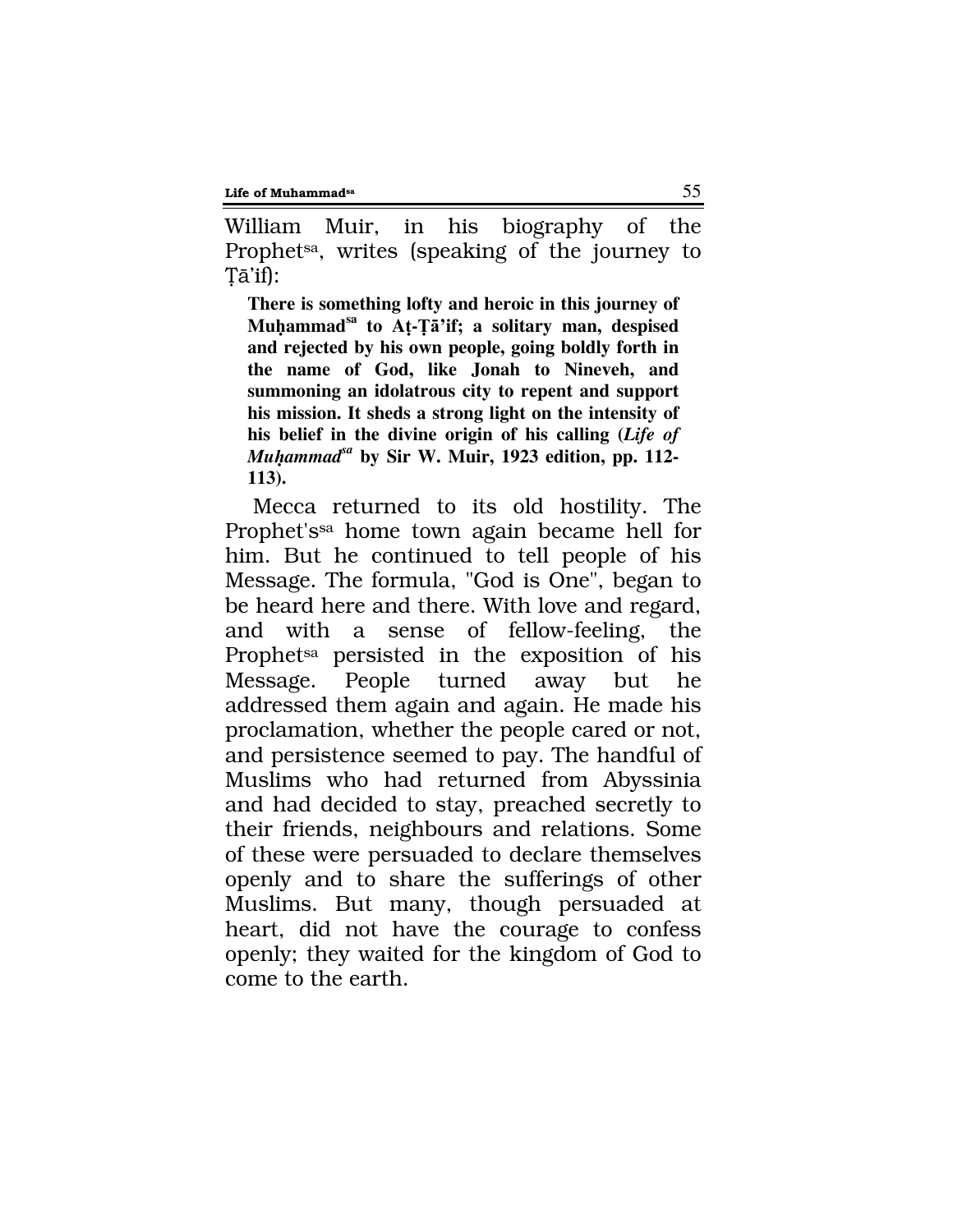In the meantime revelations received by the Prophetsa began to hint at the near possibility of migration from Mecca. Some idea of the place they were to migrate to was also given to him. It was a town of wells and date-groves. He thought of Yamama. But soon the thought was dismissed. He then waited in the assurance that whatever place they were destined to go to would certainly become the cradle of Islam.

# **ISLAM SPREADS TO MEDINA**

The annual Hajj drew near, and from all parts of Arabia pilgrims began to arrive in Mecca. The Prophetsa went wherever he found a group of people, expounded to them the idea of One God and told them to give up excesses of all kinds and prepare for the Kingdom of God. Some listened and became interested. Some wished to listen but were sent away by the Meccans. Some who had already made up their minds, stopped to ridicule. The Prophetsa was in the valley of Mina when he saw a group of six or seven people. He found that they belonged to the Khazraj tribe, one in alliance with the Jews. He asked them if they would listen to what he had to say. They had heard of him and were interested; so they agreed. The Prophetsa spent some time telling them that the Kingdom of God was at hand, that idols were going to disappear, that the idea of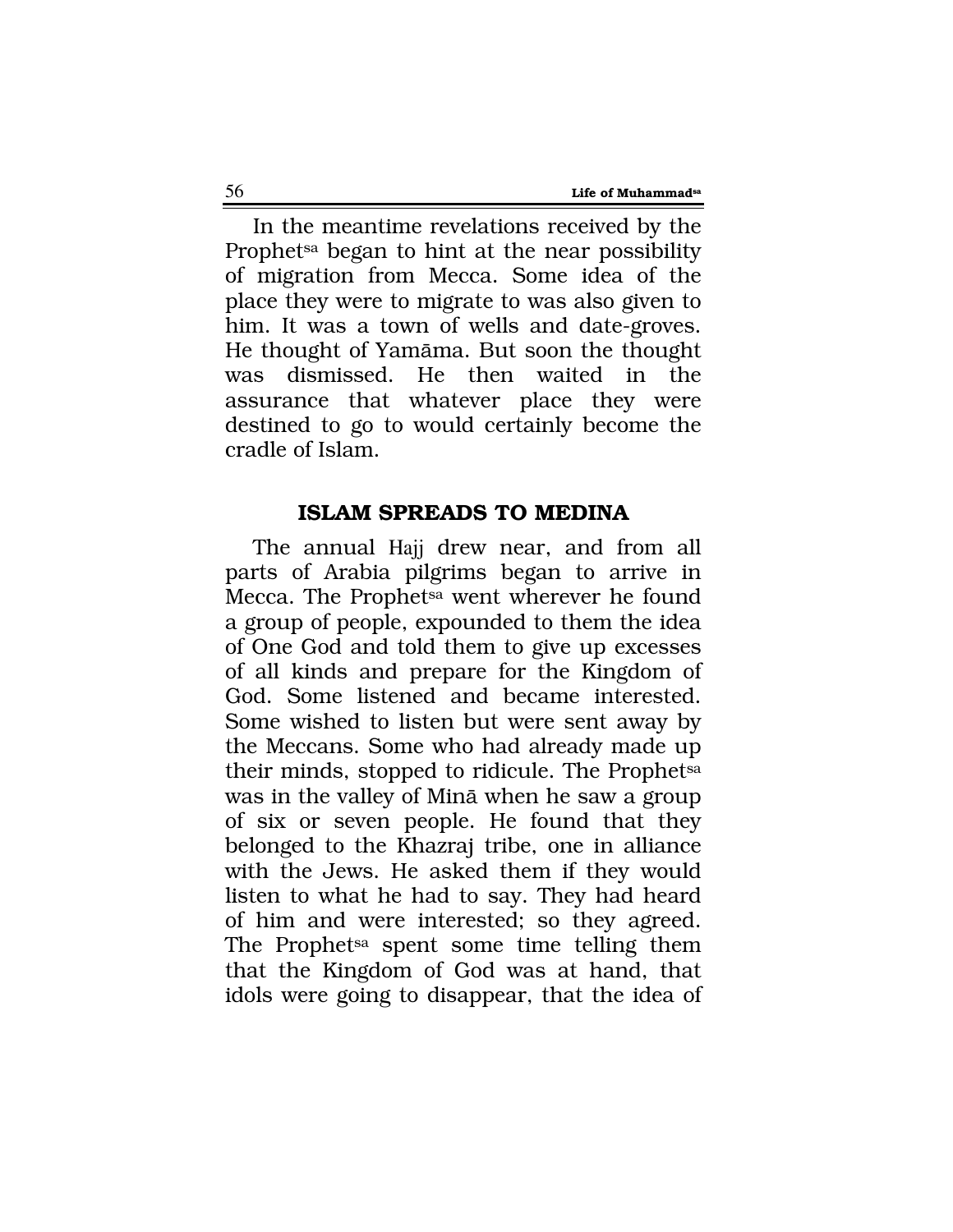One God was due to triumph, and piety and purity were once again going to rule. Would they not, in Medina, welcome the Message? The group became much impressed. They accepted the Message and promised, on their return to Medina, to confer with others and report next year whether Medina would be willing to receive Muslim refugees from Mecca. They returned and conferred with their friends and relations. There were, at the time, two Arab and three Jewish tribes at Medina. The Arab tribes were the Aus and the Khazraj and the Jewish tribes the Banū Quraiza, the Banū Nadīr, and the Banū Qainuqā<sup>\*</sup>. The Aus and the Khazraj were at war. The Quraiza and the Nadir were in alliance with the Aus and the Qainuqa' with the Khazraj. Tired of unending warfare, they were inclined to peace. At last they agreed to acknowledge the Khazraj Chief, 'Abdullah bin Ubayy bin Salūl, as King of Medina. From the Jews, the Aus and the Khazraj had heard of prophecies in the Bible. They had heard Jewish tales of the lost glory of Israel and of the advent of a Prophetsa "like unto Mosesas." This advent was near at hand, the Jews used to say. It was to mark the return to power of Israel and the destruction of their enemies. When the people of Medina heard of the Prophetsa, they became impressed and began to ask if this Meccan Prophetsa was not the Prophetsa they had heard of from the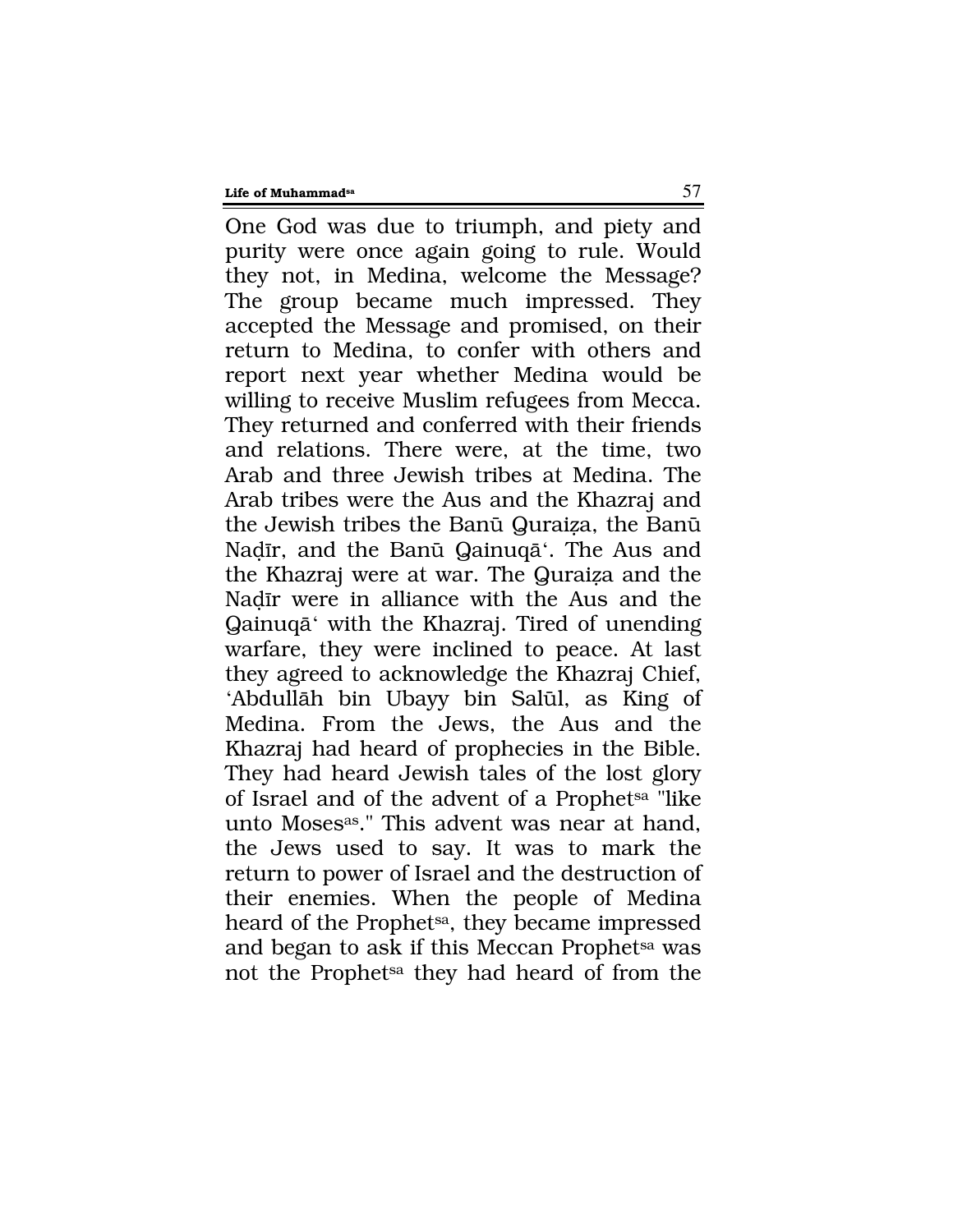Jews. Many young men readily believed. At the next Hajj twelve men from Medina came to Mecca to join the Prophetsa. Ten of these belonged to the Khazraj and two to the Aus tribe. They met the Prophetsa in the valley of Mina and, holding the Prophet's<sup>sa</sup> hand, solemnly declared their belief in the Oneness of God and their resolve to abstain from all common evils, from infanticide, and from making false accusations against one another. They also resolved to obey the Prophet<sup>sa</sup> in all good things. When they returned to Medina, they started telling others of their New Faith. Zeal increased. Idols were taken out of their niches and thrown on the streets. Those who used to bow before images began to hold their heads high. They resolved to bow to none except the One God. The Jews wondered. Centuries of friendship, exposition and debate had failed to produce the change which this Meccan Teacher had produced in a few days. The people of Medina would go to the few Muslims in their midst and make inquiries about Islam. But the few Muslims could not cope with the large numbers of inquiries, nor did they know enough. They decided, therefore, to address a request to the Prophetsa to send them some one to teach Islam. The Prophet<sup>sa</sup> agreed to send Mus'abra, one of the Muslims who had been in Abyssinia. Mus'abra was the first missionary of Islam to go out of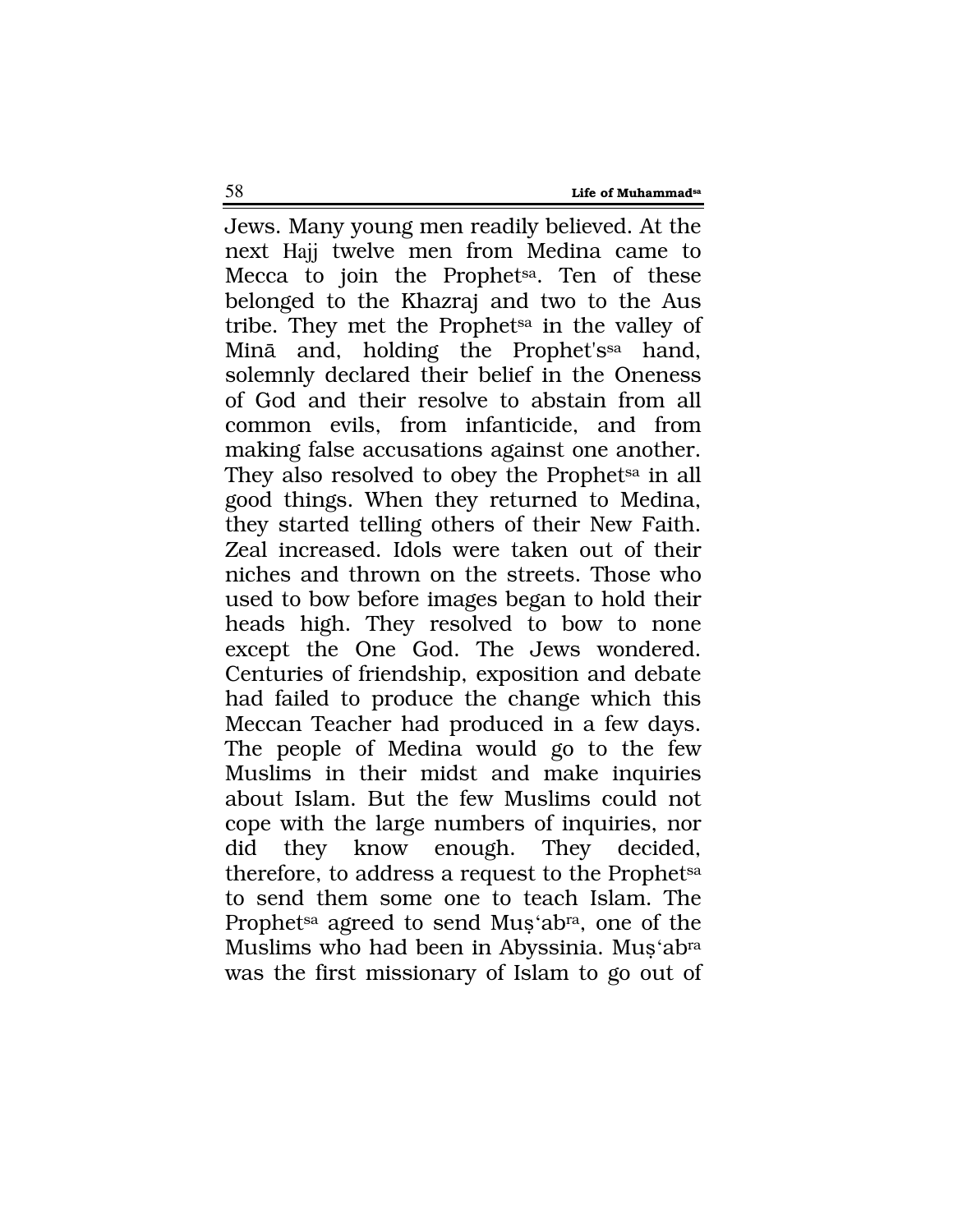Mecca. At about this time, the Prophetsa had a grand promise from God. He had a vision in which he saw that he was in Jerusalem and Prophets had joined behind him in congregational worship. Jerusalem only meant Medina, which was going to become the centre of the worship of the One God. Other Prophets congregating behind the Prophetsa of Islam meant that men following different Prophets would join Islam, and Islam would thus become a universal religion.

Conditions in Mecca had now become most critical. Persecution had assumed the worst possible form. Meccans laughed at this vision and described it as wishful thinking. They did not know that the foundations of the New Jerusalem had been laid. Nations of the East and the West were agog. They wanted to hear the Last Great Message of God. In those very days the Kaiser and the Chosroes of Iran went to war with each other. Chosroes was victorious. Syria and Palestine were overrun by Iranian armies. Jerusalem was destroyed. Egypt and Asia Minor were mastered. At the mouth of the Bosphorus, only ten miles from Constantinople, Iranian Generals were able to pitch their tents. Meccans rejoiced over Iranian victories and said the judgement of God had been delivered—the idol-worshippers of Iran had defeated a People of the Book. At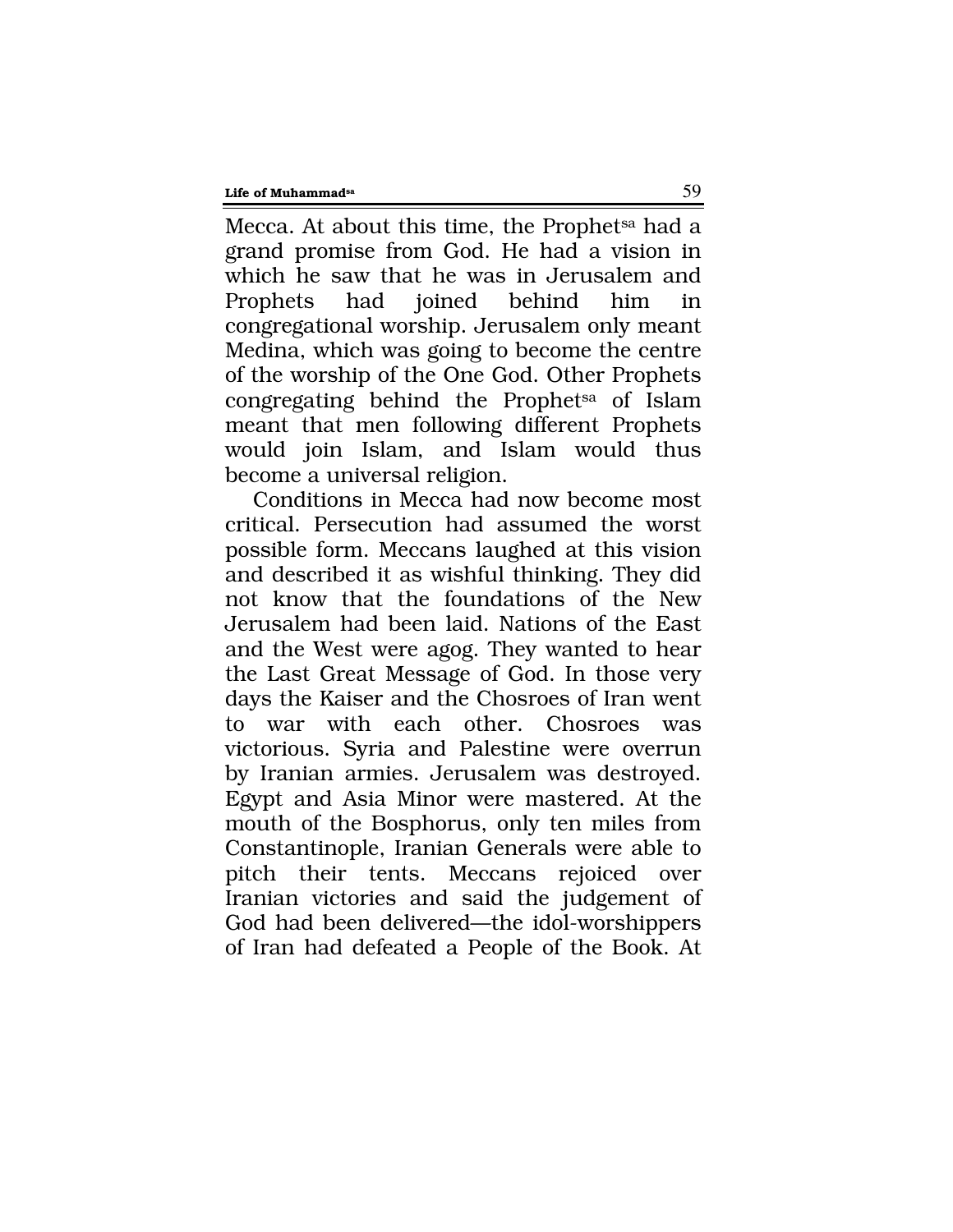that time, the Holy Prophetsa received the following revelation:

**The Romans have been defeated in the land nearby, and they, after their defeat, will be victorious in a few years—Allah's is the command before and after that—and on that day will the believers rejoice with the help of Allah. He helps whom He pleases; and He is the Mighty, the Merciful. Allah has made this promise. Allah breaks not His promise, but most men know not (30: 3-7).** 

The prophecy was fulfilled in a few years. The Romans defeated the Iranians and recovered the territories they had lost to them. The part of the prophecy which said, "On that day the believers shall rejoice with the help of God", was also fulfilled. Islam began to advance. The Meccans believed they had put an end to it by persuading people not to listen to Muslims but to show active hostility instead. Right at this time the Prophetsa received in his revelations news of victories for Muslims, and destruction for Meccans. The Prophetsa announced the following verses:

**And they say, "Why does he not bring us a Sign from his Lord?" Has there not come to them the clear evidence in what is contained in the former books? And if We had destroyed them with a punishment before it, they would have surely said, "Our Lord, wherefore didst Thou not send to us a Messenger that we might have followed Thy commandments before we were humbled and disgraced?" Say, "Each one is waiting; wait ye, therefore, and you will know who**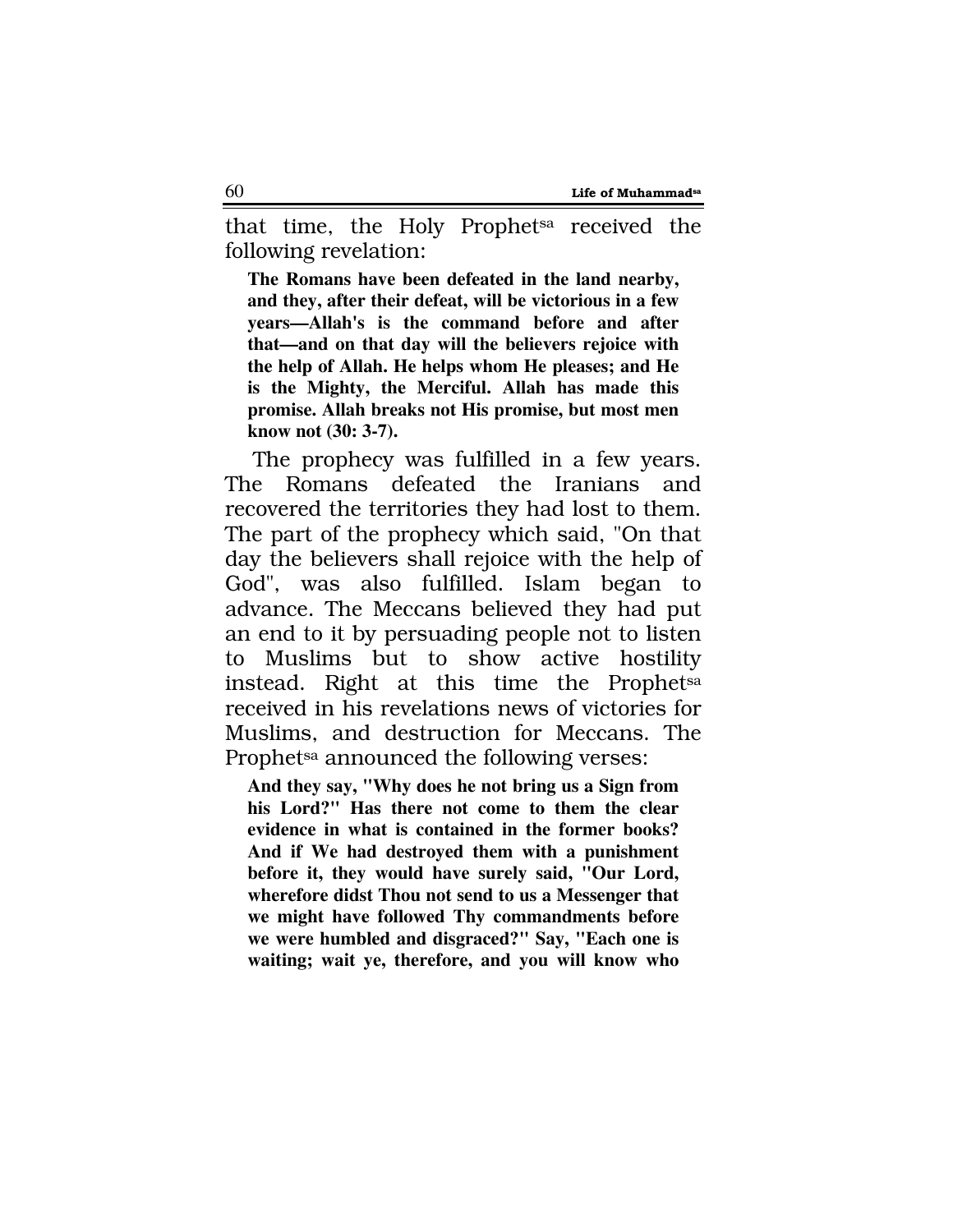**are the people of the right path and who follow true guidance" (20: 134-136).** 

The Meccans complained of lack of Signs. They were told that the prophecies about Islam and the Prophetsa recorded in earlier books should be enough. Had Meccans been destroyed before the Message of Islam could be explained to them, they would have complained of lack of chance to consider the Signs. The Meccans must, therefore, wait.

Revelations promising victory for believers and defeat for disbelievers were being received every day. When the Meccans looked at their own power and prosperity and at the powerlessness and poverty of Muslims, and then heard of the promises of divine help and of Muslim victories in the Prophet'ssa daily revelations, they wondered and wondered. Were they mad or was the Prophetsa mad? They were hoping that persecution would compel the Muslims to give up their faith and return to the Meccans, that the Prophetsa himself and his closest followers would begin to have doubts about his claims. But instead of this they had to listen to confident affirmations like the following:

**Nay, I swear by all that you see, and by all that you see not that it is surely the message brought by an**  honoured Messenger<sup>sa</sup>. And it is not the word of a **poet; little is it that you believe; nor is it the utterance of a soothsayer; little is it that you heed. It is a revelation from the Lord of the worlds. And if he had**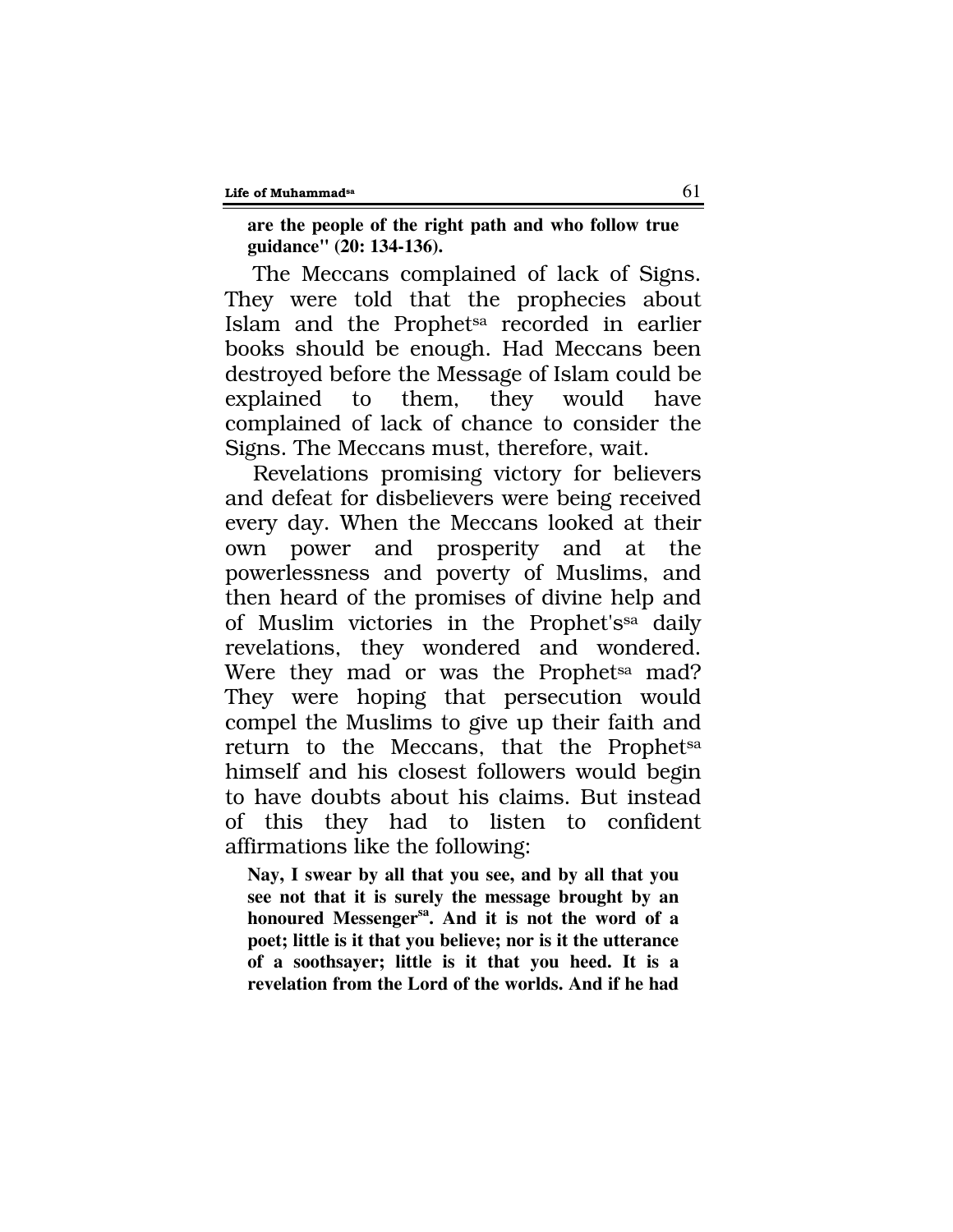**forged any sayings in Our name, We would surely have seized him by the right hand, and then surely would We have severed his life-artery, and not one of you could have held Us off from him. And surely it is an admonition for the God-fearing. And, surely, We know that some of you reject Our Signs. And, surely, it is a source of anguish for the disbelievers. And, surely, it is the true certainty. So glorify the name of thy Lord, the Great (Qur'an 69:39-53).** 

Meccans were warned that all their fond hopes would be smashed. The Prophetsa was neither a poet, nor a soothsayer nor a pretender. The Qur'an was a reading for the pious. True, it had its deniers. But it also had its secret admirers, those who were jealous of its teaching and its truths. The promises and prophecies contained in it would all be fulfilled. The Prophetsa was asked to ignore all opposition and go on celebrating his Mighty God.

The third Hajj arrived. Among the pilgrims from Medina was a large party of Muslims. Owing to Meccan opposition these Muslims from Medina wished to see the Prophetsa in private. The Prophet's<sup>sa</sup> own thoughts were turning more and more to Medina, as a likely place for migration. He mentioned this to his closest relations but they tried to dissuade him from all thoughts of this kind. They pleaded that though Mecca was full of opposition, it offered the support of several influential relations. The prospects at Medina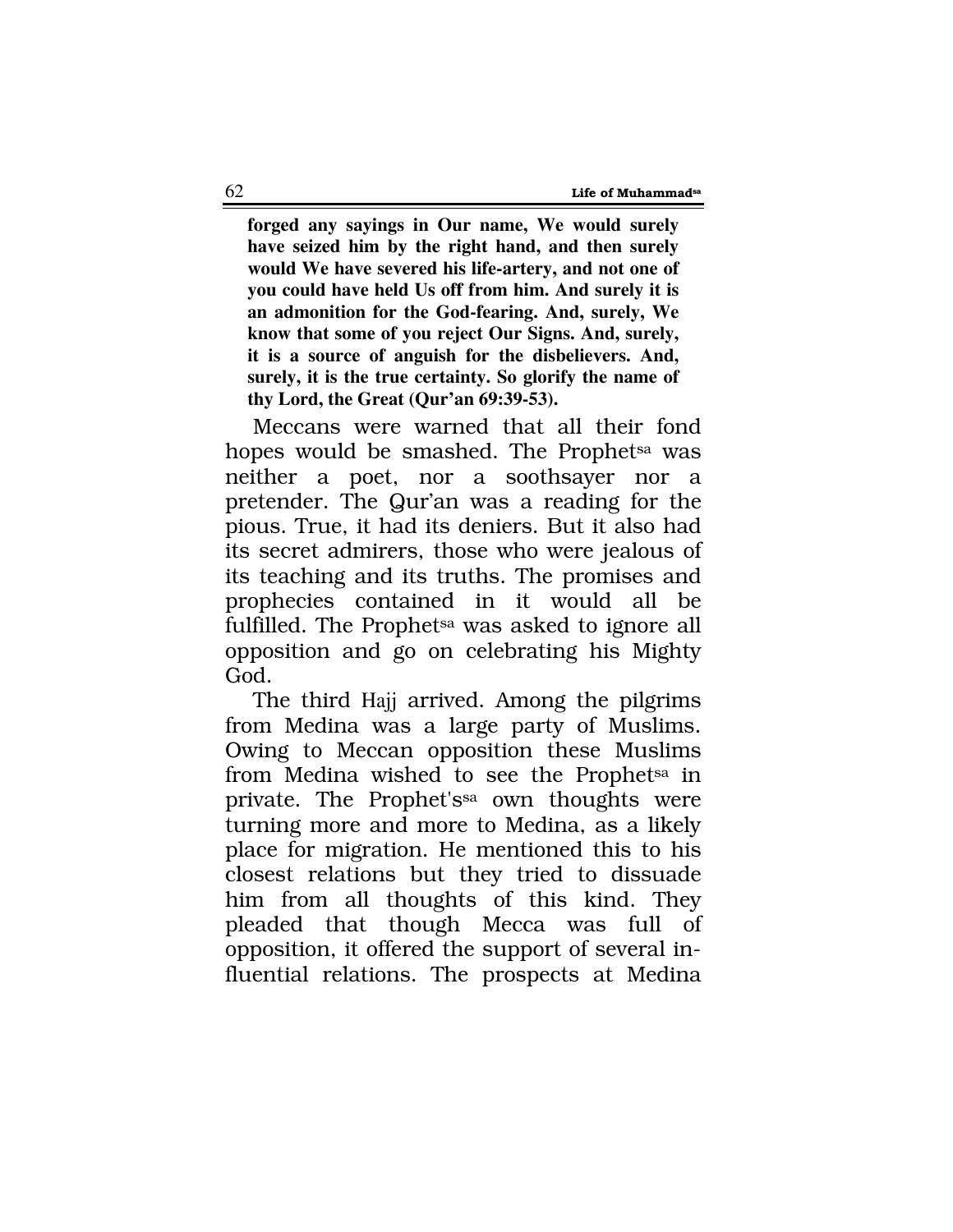were all uncertain and, should Medina prove as hostile as Mecca, would the Prophet'ssa Meccan relations be able to help? The Prophetsa, however, was convinced that migration to Medina had been decreed. So he rejected the advice of his relations and decided to migrate to Medina.

#### **FIRST PLEDGE OF 'AQABA**

After midnight, the Prophetsa again met the Muslims from Medina in the valley of 'Aqaba. His uncle 'Abbasra was with him. The Muslims from Medina numbered seventy-three, out of whom sixty-two belonged to the Khazraj tribe and eleven to the Aus. The party included two women, one being Ummi 'Ammarara, of the Banū Najjār. They had been taught Islam by Mus'abra, and were full of faith and determination. They all proved to be pillars of Islam. Ummi 'Ammarara is an example. She instilled in her children undying loyalty to Islam. One of her sons, Habibra, was taken prisoner by Musailima, the Pretender, in an encounter after the Prophet'ssa death. Musailima tried to unsettle Habib'sra faith. "Do you believe Muhammadsa to be a Messenger of God?" he asked. "Yes," was the reply. "Do you believe me to be a Messenger of God?" asked Musailima. "No," replied Habibra. Upon this Musailima ordered one of his limbs to be cut off. This done, he asked Habibra again, "Do you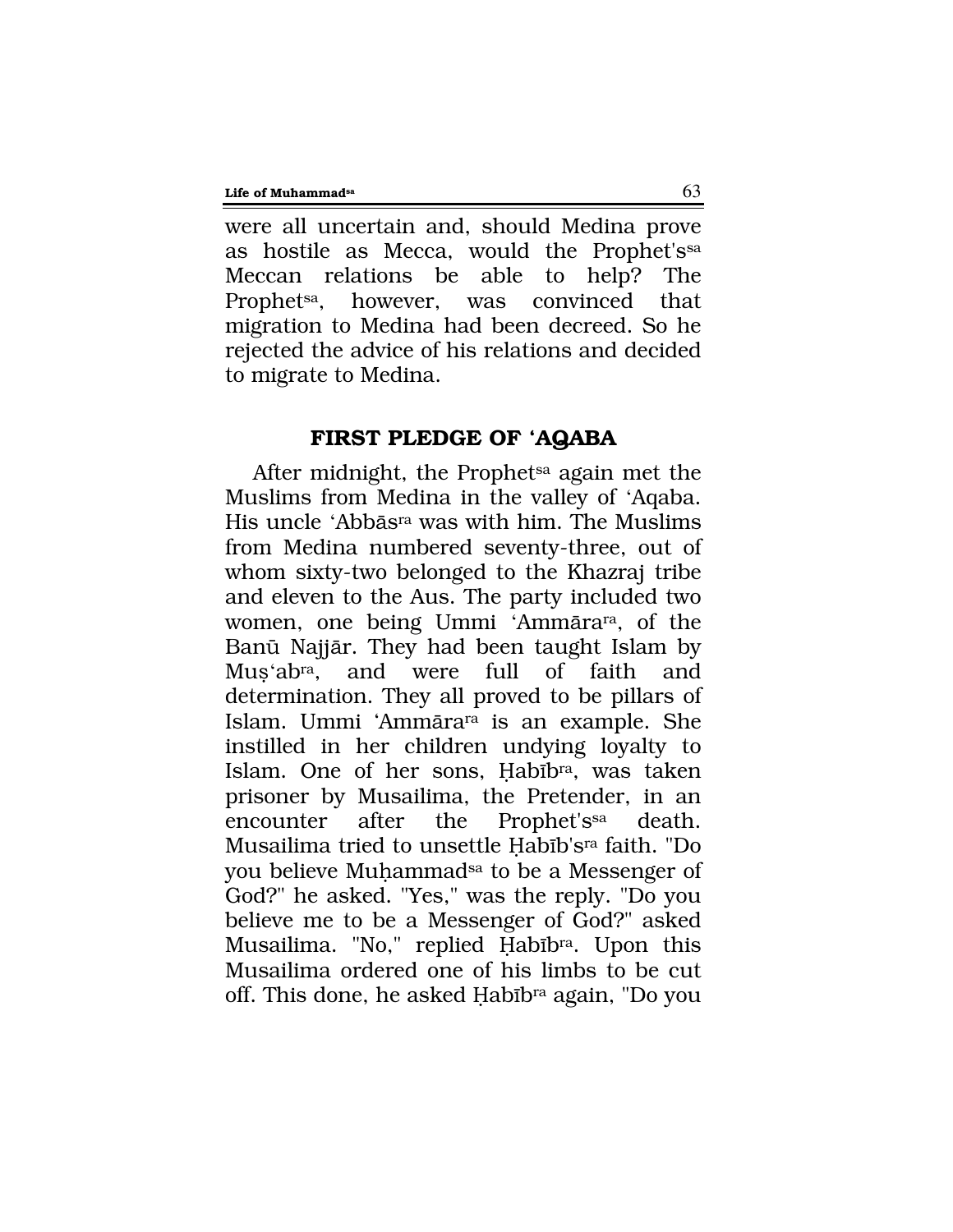believe Muhammadsa to be a Messenger of God?" "Yes," replied Habibra. "Do you believe me to be a Messenger of God?" "No." Musailima ordered another limb to be cut off Habib'sra body. Limb after limb was cut off in this way and Habib'sra body was reduced to many pieces. He died a cruel death, but left behind an unforgettable example of personal heroism and sacrifice for the sake of religious conviction (H*albiyya*, Vol. 2, p. 17).

Ummi 'Ammarara accompanied the Prophetsa in several wars.

This party of Medina Muslims, in short, attained to great distinction for their loyalty and faith. They came to Mecca not for wealth, but for faith; and they had it in abundance.

Moved by family ties and feeling legitimately responsible for the safety of the Prophetsa, 'Abbasra thus addressed the party:

**O Khazraj, this my relation is respected here by his people. They are not all Muslims, yet they protect him. But he has chosen now to leave us and go to you. O Khazraj, do you know what will happen? All Arabia will be against you. If you realize the risks entailed by your invitation, then take him away; if you do not, then give up your intention and let him stay here.** 

The leader of this party Al-Bara<sup>'ra</sup> replied assuredly:

**We have heard you. Our resolution is firm. Our lives**  are at the disposal of the Prophet<sup>sa</sup> of God. We are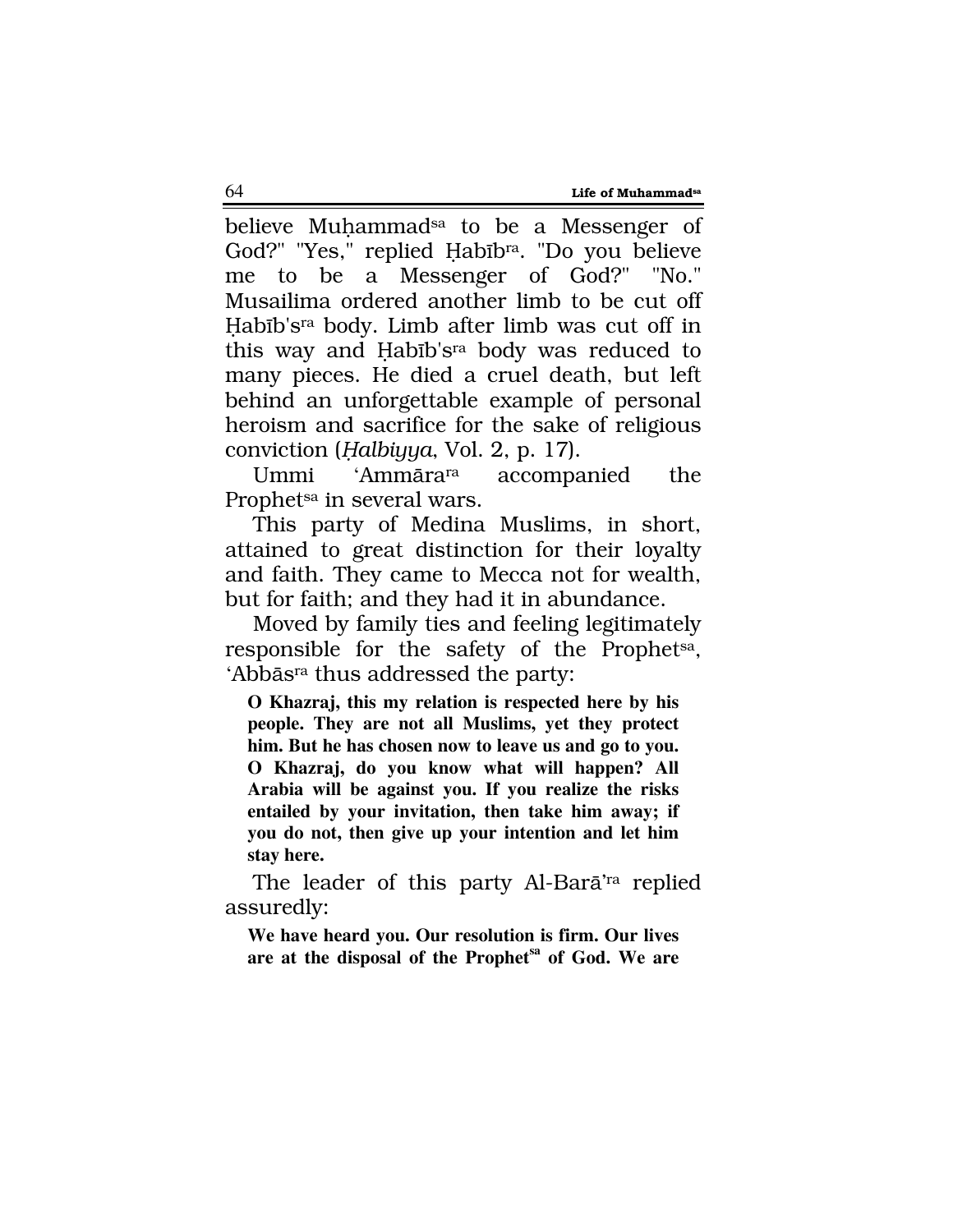**decided, and only await his decision (**H*albiyya***, Vol. 2, p. 18).** 

The Prophet<sup>sa</sup> gave a further exposition of Islam and its teaching. Explaining this, he told the party that he would go to Medina if they would hold Islam as dear as they held their wives and children. He had not quite finished when this party of seventy-three devotees cried, 'Yes,' 'Yes,' in one voice. In their zeal they forgot that they could be overheard. 'Abbasra cautioned them to speak low. But the party was full of faith. Death now was nothing in their eyes. When 'Abbasra cautioned the party, one of them said aloud, "We are not afraid, O Prophet of Godsa. Permit us, and we can deal with the Meccans right now and avenge the wrongs they have done you." But the Prophetsa said he had not yet been commanded to fight.

The party then took the oath of fealty and the meeting dispersed.

The Meccans did get to know of this meeting. They went to the Medina encampment to complain against these visitors to their chiefs. 'Abdullah bin Ubbayy bin Salul—Chief of chiefs—knew nothing of what had happened. He assured the Meccans that it must be some false rumour which they had heard. The people of Medina had accepted him as their leader and could not do anything without his knowledge and permission. He did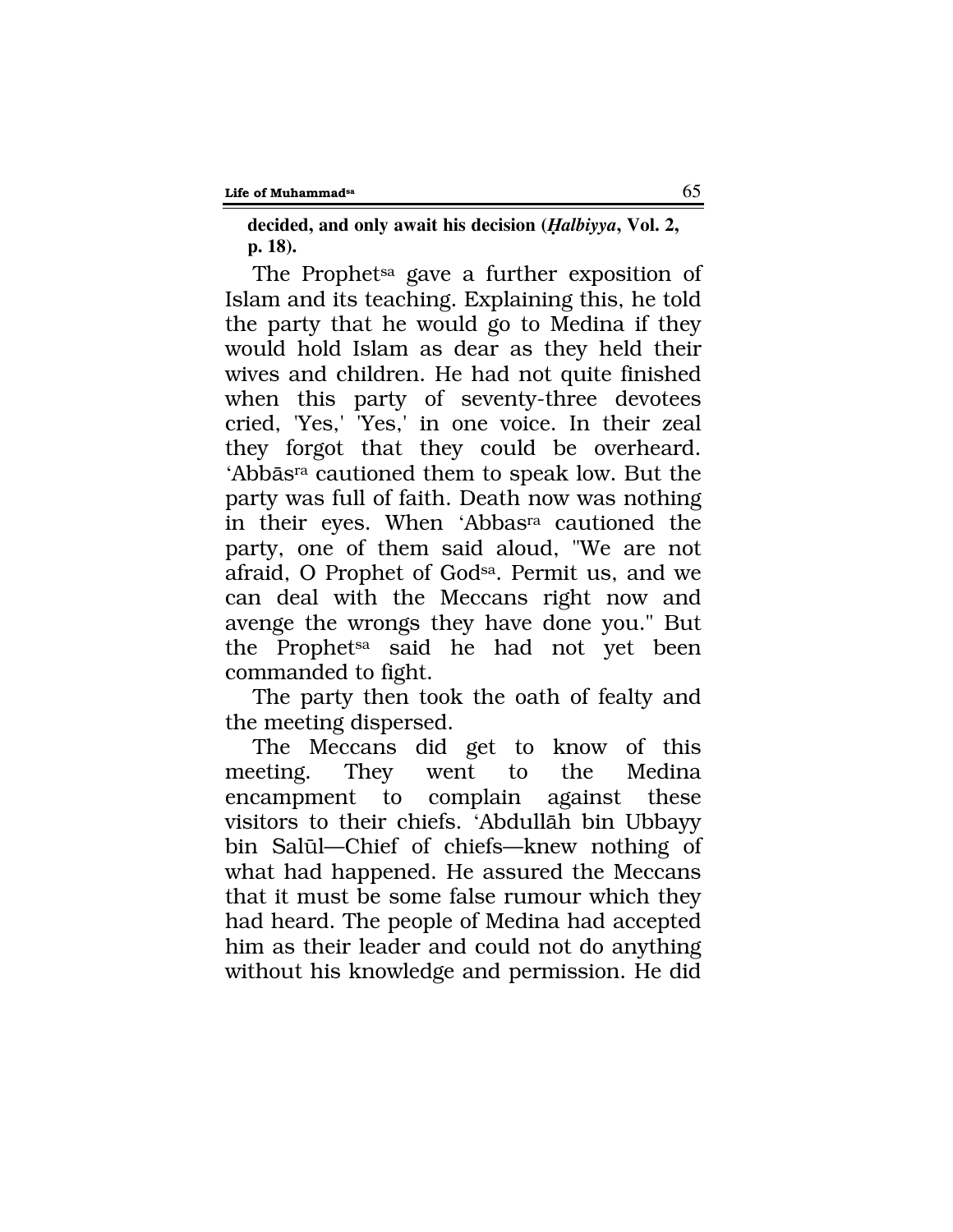not know that the people of Medina had cast off the rule of Satan and accepted the rule of God instead.

# **THE HIJRA**

The party returned to Medina and the Prophet<sup>sa</sup> and his followers started preparations for migration. Family after family began to disappear. Muslims, certain that the Kingdom of God was near, were full of courage. Sometimes a whole lane would be emptied in the course of a night. In the morning Meccans would see the doors locked and realize that the residents had migrated to Medina. The growing influence of Islam amazed them.

At last not a single Muslim remained in Mecca save a few slave converts, the Prophetsa himself. Abū Bakr<sup>ra</sup> and 'Al<del>ira. The Meccans</del> realized that their prey was about to escape. The chiefs assembled again and decided they should now kill the Prophetsa. By a special divine design, it seems, the date they appointed for killing the Prophetsa was appointed for his escape. When the Meccan party was collecting in front of the Prophet'ssa house with intent to kill, the Prophetsa was moving out in the secrecy of the night. The Meccans must have feared anticipation of their foul design by the Prophetsa. They proceeded cautiously and when the Prophetsa himself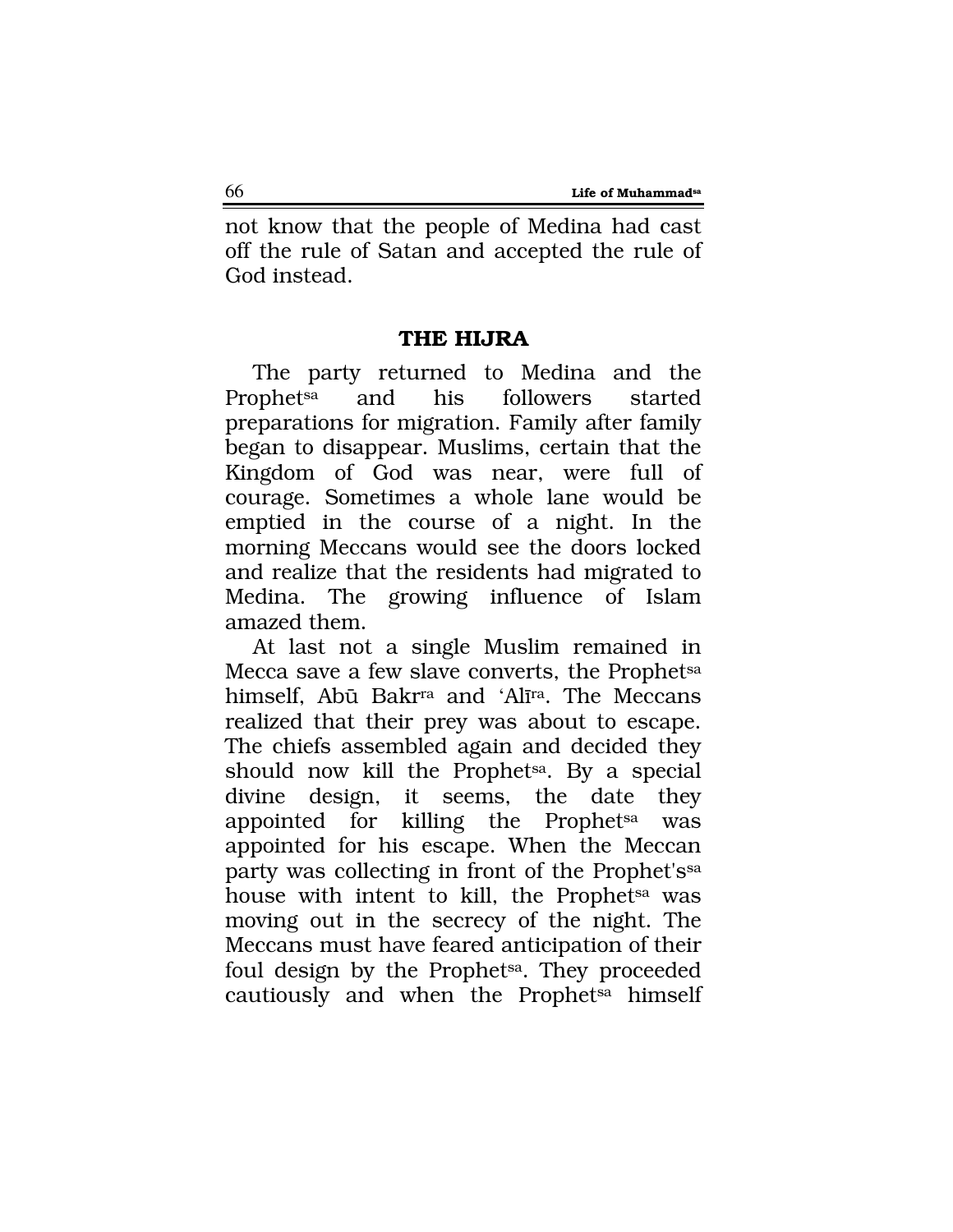passed by, they took him for someone else, and withdrew to avoid being noticed. The Prophet's<sup>sa</sup> closest friend Abū Bakr<sup>ra</sup> had been informed of the Prophet'ssa plan the day before. He duly joined and then both left Mecca, and took shelter in a cave called Thaur, about three or four miles from Mecca over a hill. When the Meccans learnt of the Prophet'ssa escape, they collected and sent a force in pursuit. Led by a tracker, they reached Thaur. Standing at the mouth of the cave in which the Prophetsa and Abu Bakrra sat hiding, the tracker said that Muhammadsa was either in the cave or had ascended to heaven. Abū Bakr<sup>ra</sup> heard this and his heart sank. "The enemy has nearly got us," he whispered. "Fear not, God is with us," replied the Prophetsa. "I fear not for myself," went on Abū Bakrra, "but for you. For, if I die, I am but an ordinary mortal; but if you die, it will mean death to faith and spirit" (*Zurq*a*n*i). "Even so, fear not," assured the Prophetsa, "We are not two in this cave. There is a third—God" (*Bukh*a*r*i).

Meccan tyranny was destined to end. Islam was to have the chance to grow. The pursuers were deceived. They ridiculed the tracker's judgement. It was too open a cave, they said, for anybody to take shelter in, for with snakes and vipers it was none too safe. If they had but bent a little, they could have sighted the two.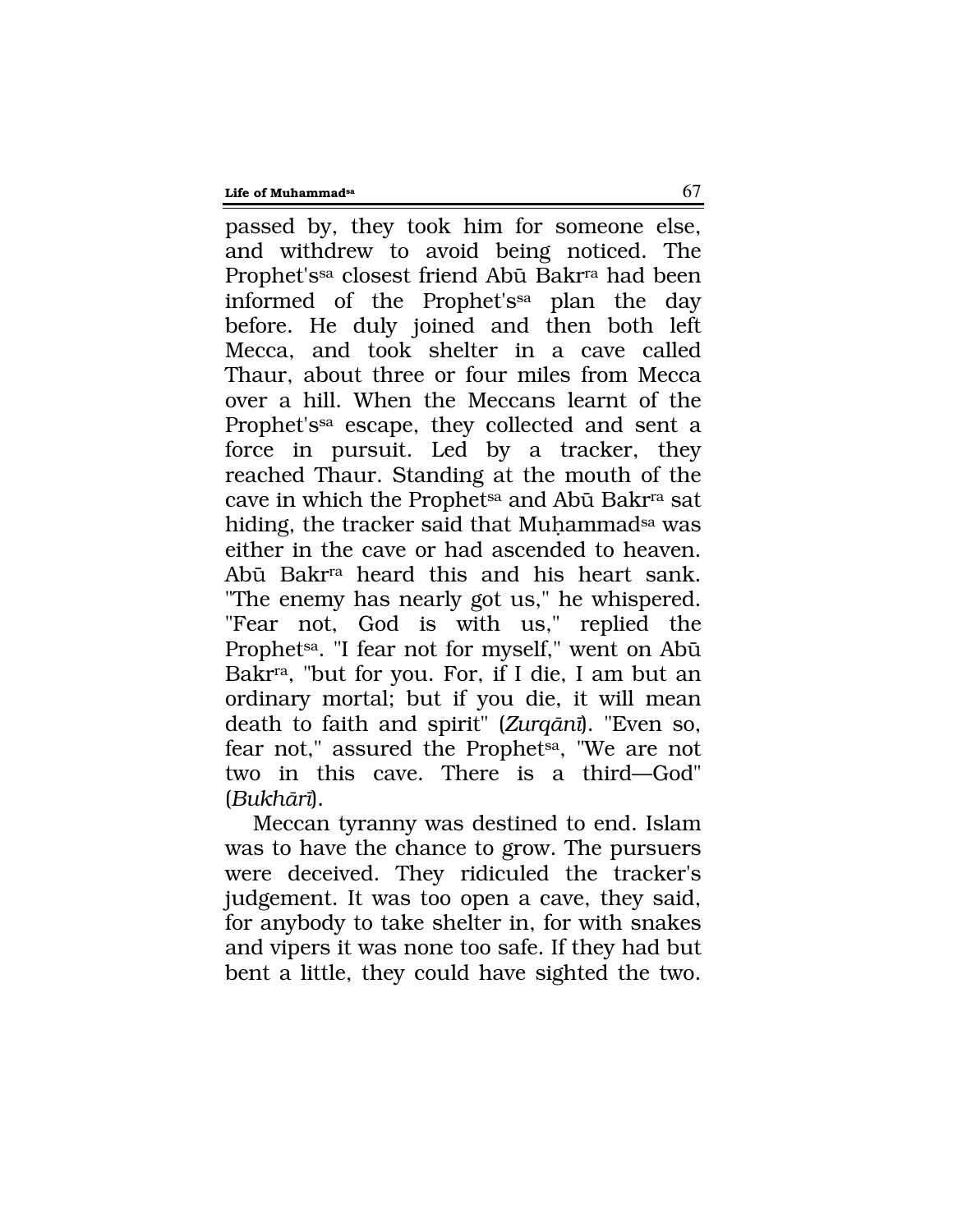But they did not, and dismissing the tracker, they returned to Mecca.

For two days the Prophetsa and Abū Bakrra waited in the cave. On the third night, according to the plan, two fleet camels were brought to the cave, one for the Prophetsa and the guide; the other for Abū Bakr<sup>ra</sup> and his servant, 'Amir bin Fuhairara.

#### **SURAQAra PURSUES THE PROPHET**

Before setting out, the Prophetsa looked back at Mecca. Emotions welled up in his heart. Mecca was his birthplace. He had lived there as child and man and had received there the Divine Call. It was the place where his forefathers had lived and flourished since the time of Ishmael. With these thoughts, he had a last long look at it and then said, "Mecca, thou art dearer to me than any other place in the world, but thy people would not let me live here." Upon this Abū Bakr<sup>ra</sup> said, "The place hath turned out its Prophetsa. It only awaiteth its destruction." The Meccans, after the failure of their pursuit, put a prize on the heads of the two fugitives. Whoever captured and restored to the Meccans the Prophetsa or Abū Bakrra dead or alive was to have a reward of a hundred camels. The announcement was made among the tribes around Mecca. Tempted by the reward, Suraqa bin Malikra, a Bedouin chief, started in pursuit of the party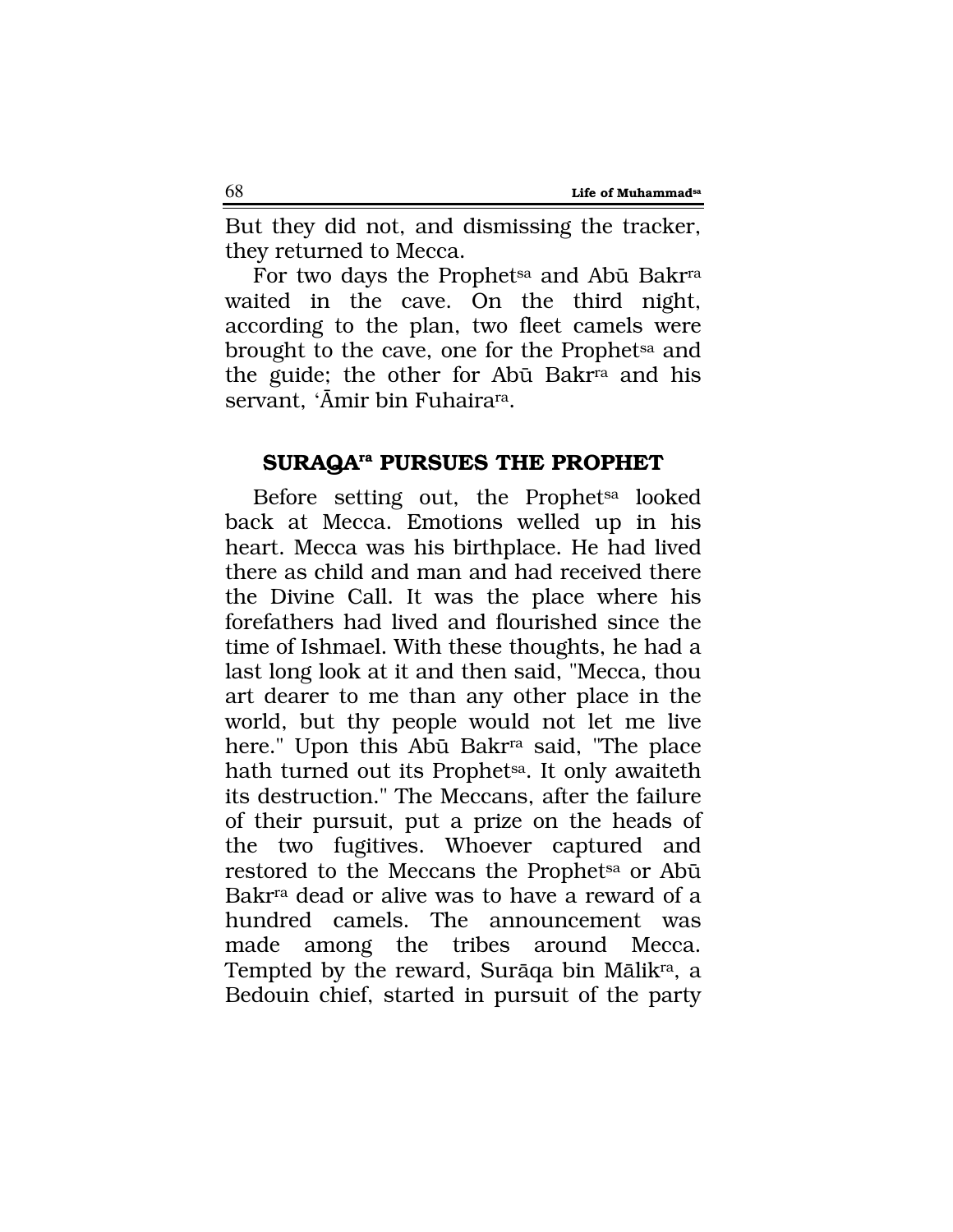and ultimately sighted them on the road to Medina. He saw two mounted camels and, feeling sure they were bearing the Prophetsa and Abu Bakrra, spurred on his horse. The horse reared and fell before it had gone very far and Suraqara fell with it. Suraqa'sra own account of what happened is interesting. He says:

**After I fell from the horse, I consulted my luck in the superstitious fashion common with Arabs by a throw of the arrows. The arrows boded ill-luck. But the temptation of the reward was great. I mounted again and resumed my pursuit and nearly overtook the party. The Prophetsa rode with dignity, and did not look back. Ab**u **Bakrra, however, looked back again and again (evidently, out of fear for the safety of the**  Prophet<sup>sa</sup>). As I neared them, my horse reared again, **and I fell off. I consulted the arrows again; and again they boded ill-luck. My horse's hoofs sank deep into the sand. Mounting again and resuming the pursuit seemed difficult. I then understood that the party was under divine protection. I called out to them and entreated them to stop. When near enough I told them of my evil intention and of my change of heart. I told them I was giving up the pursuit and returning.**  The Prophet<sup>sa</sup> let me go, but made me promise not to **reveal their whereabouts to anybody. I became**  convinced that the Prophet<sup>sa</sup> was a true one, destined to succeed. I requested the Prophet<sup>sa</sup> to write me a **guarantee of peace to serve me when he became**  supreme. The Prophet<sup>sa</sup> asked 'Amir bin Fuhaira<sup>ra</sup> to **write me a guarantee, and he did. As I got ready to return with it, the Prophetsa received a revelation about the future and said, "Sur**a**qara, how wilt thou feel with the gold bangles of the Chosroes on thy**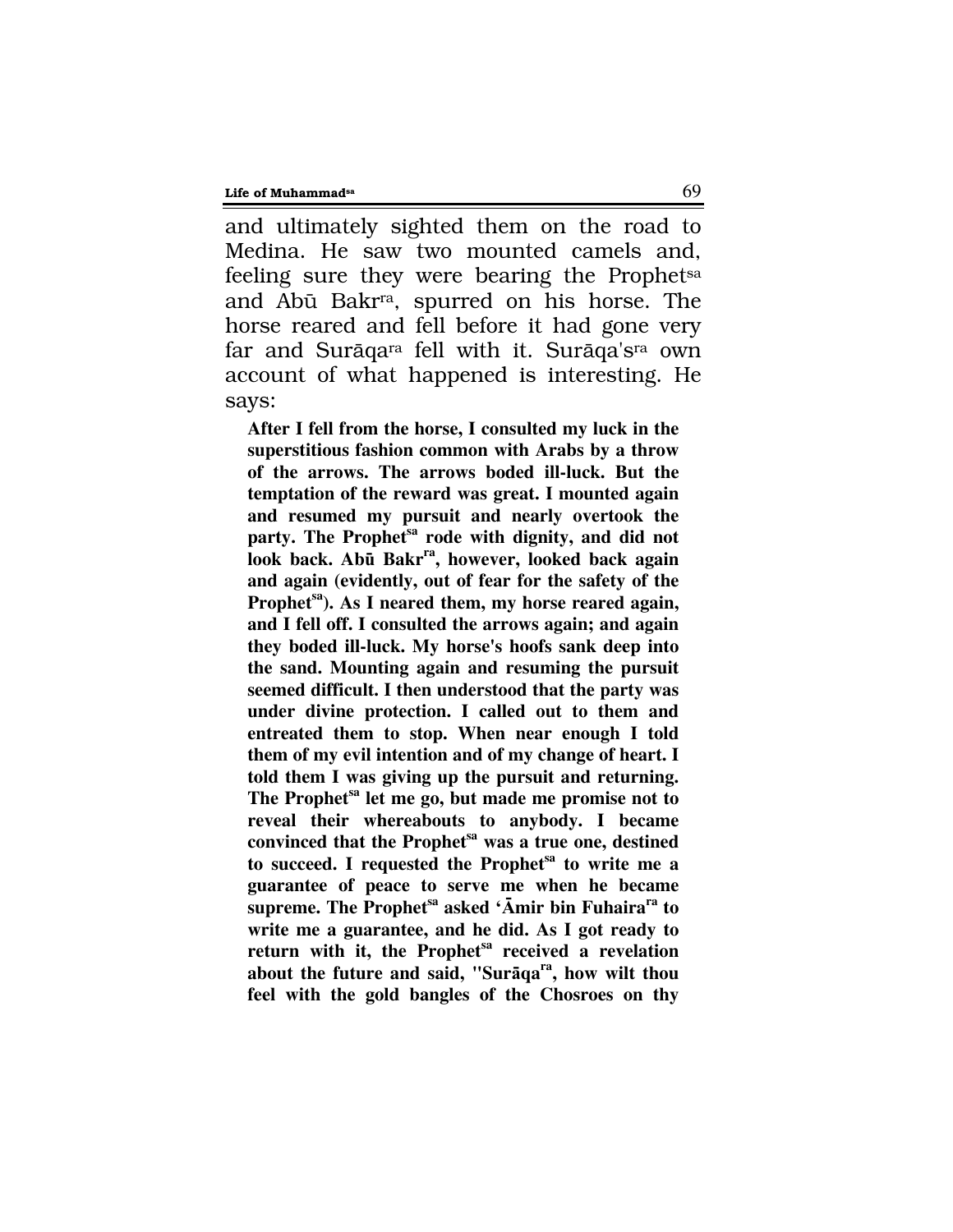**wrists?" Amazed at the prophecy I asked, "Which Chosroes? Chosroes bin Hormizd, the Emperor of**  Iran?" The Prophet<sup>sa</sup> said, "Yes" (*Usud al-Ghāba*).

Sixteen or seventeen years later the prophecy was literally fulfilled. Suraqara accepted Islam and went to Medina. The Prophetsa died, and after him, first Abū Bakrra, and then 'Umarra became the Khalifas of Islam. The growing influence of Islam made the Iranians jealous and led them to attack the Muslims but, instead of subjugating the Muslims, they were themselves subjugated by them. The capital of Iran fell to the Muslims who captured its treasures, including the gold bangles which the Chosroes wore at State functions. After his conversion, Suraqara used to describe his pursuit of the Prophetsa and his party and to tell of what passed between him and the Prophetsa. When the spoils of the war with Iran were placed before 'Umarra, he saw the gold bangles and remembered what the Prophetsa had told Suraqara. It was a grand prophecy made at a time of utter helplessness. 'Umarra decided to stage a visible fulfilment of the prophecy. He, therefore, sent for Suraqara and ordered him to put on the gold bangles. Suraqara protested that the wearing of gold by men had been forbidden by Islam. 'Umarra said that this was true, but that the occasion was an exception. The Prophetsa had foreseen Chosroes' gold bangles on his wrists; therefore he had to wear them now, even on pain of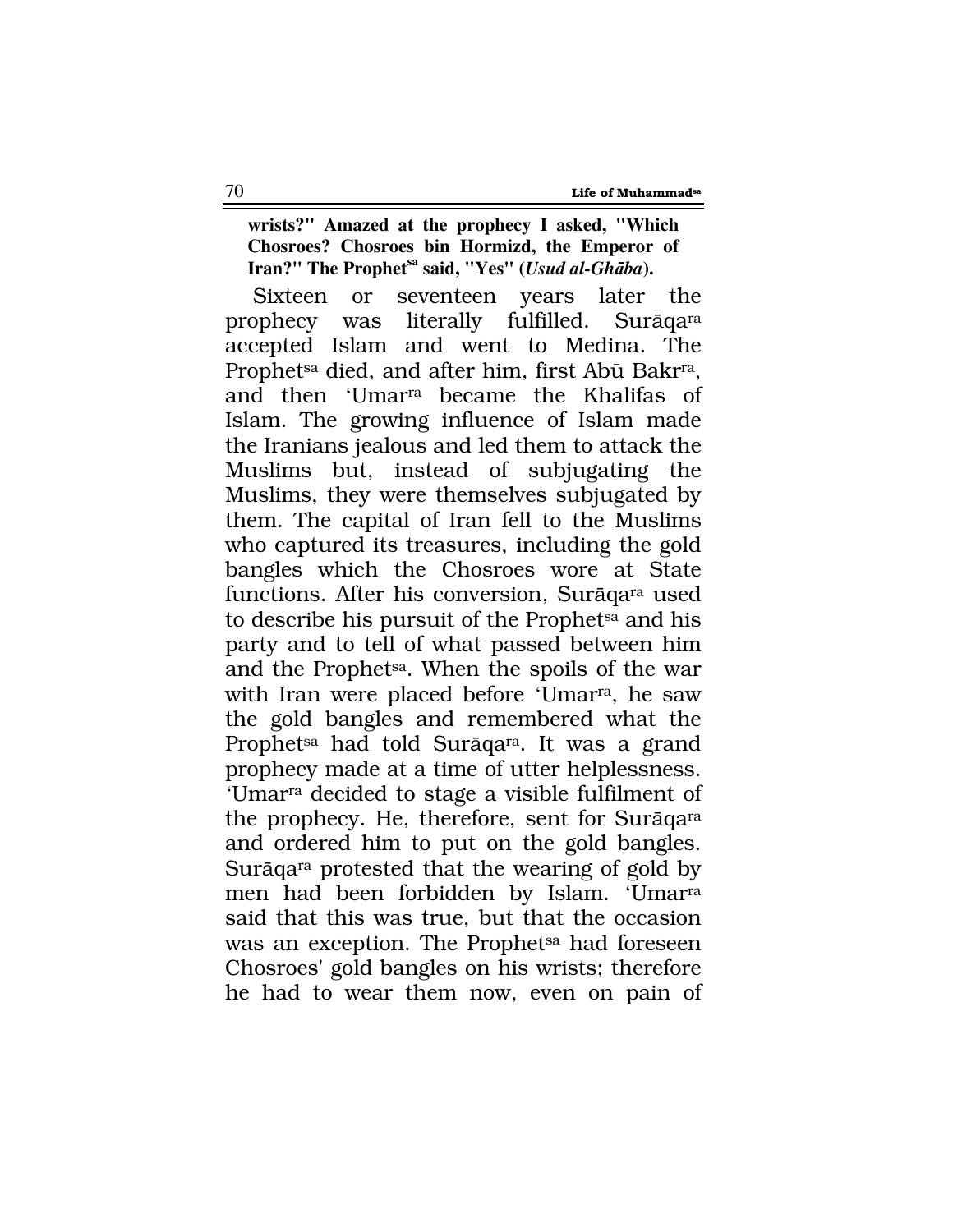punishment. Suraqara was objecting out of deference to the Prophet's<sup>sa</sup> teaching; otherwise he was as eager as anyone else to provide visible proof of the fulfilment of the great prophecy. He put on the bangles and Muslims saw the prophecy fulfilled (*Usud al-Gh*a*ba*). The fugitive Prophetsa had become a king. He himself was no longer in this world. But those who succeeded him could witness the fulfilment of his words and visions.

# **THE PROPHETsa ARRIVES AT MEDINA**

To return to our narrative of the Hijra. After the Prophetsa had dismissed Suraqara he continued his journey to Medina unmolested. When he reached Medina, the Prophetsa found the people waiting impatiently. A more auspicious day could not have dawned for them. For, the sun which had risen for Mecca had come instead to shine on Medina.

News that the Prophetsa had left Mecca had reached them, so they were expecting his arrival. Parties of them went miles out of Medina to look for him. They went in the morning and returned disappointed in the evening. When at last the Prophetsa did reach Medina, he decided to stop for a while in Quba, a nearby village. A Jew had seen the two camels and had decided that they were carrying the Prophetsa and his Companions. He climbed an eminence and shouted, "Sons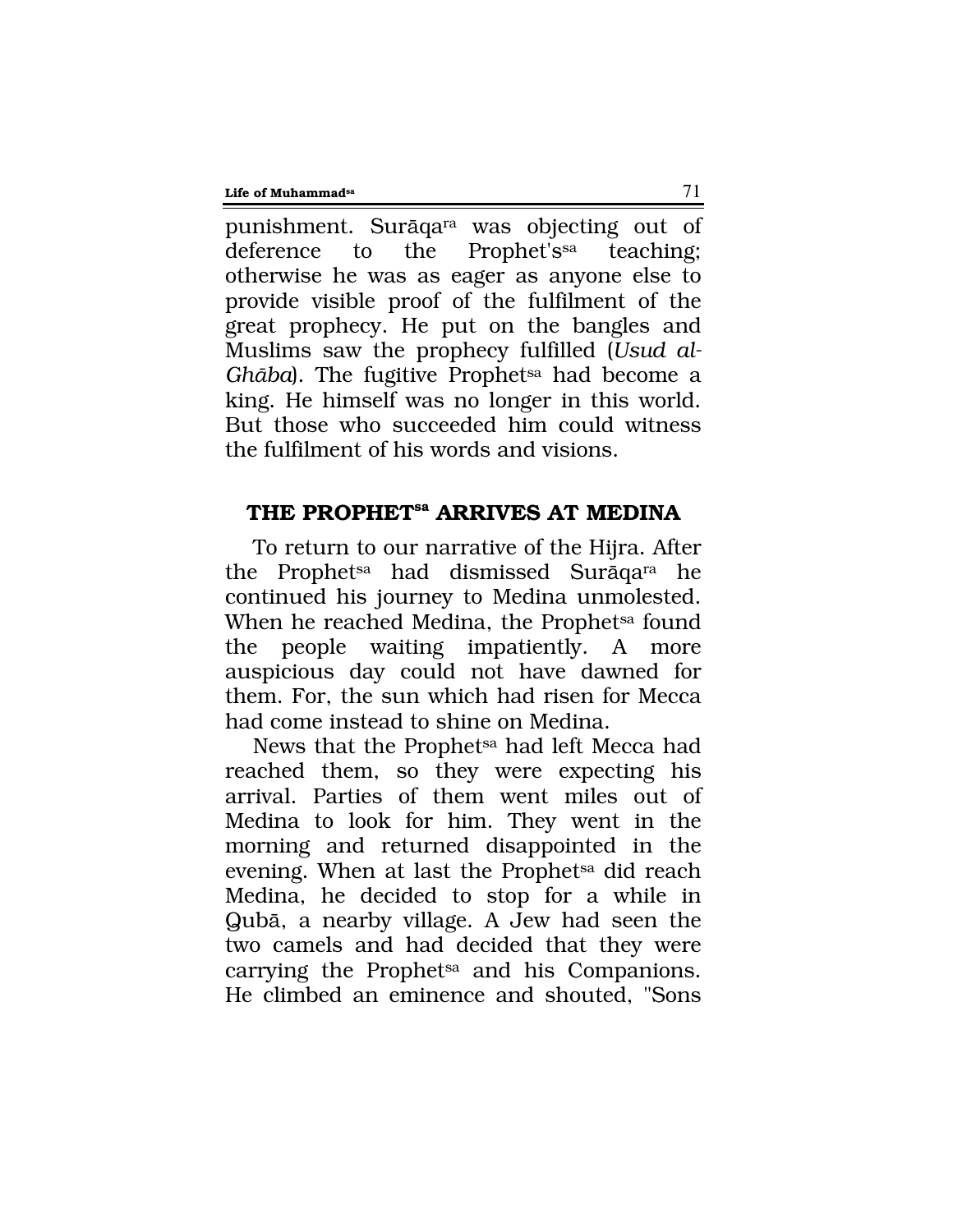of Qaila, he for whom you waited has come." Everyone in Medina who heard this cry rushed to Quba, while the people of Quba, overjoyed at the arrival of the Prophetsa in their midst sang songs in his honour.

The utter simplicity of the Prophetsa is illustrated by an incident which took place at this time at Quba. Most people in Medina had not seen the Prophetsa before. When they saw his party sitting under a tree, many of them took Abū Bakr<sup>ra</sup> for the Prophetsa. Abū Bakr<sup>ra</sup>, though younger, had a greyer beard and was better dressed than the Prophetsa. So they turned to him and sat in front of him, after showing him the obeisance due to the Prophetsa. When Abū Bakrra saw that he was being mistaken for the Prophetsa, he rose, took his mantle and hung it against the sun and said, "Prophetsa of God, you are in the sun. I make this shade for you" (*Bukh*a*r*i). With tact and courtesy he made plain to visitors from Medina their error. The Prophetsa stopped at Quba for ten days, after which the people of Medina took him to their city. When he entered the town, he found that all the people, men, women and children, had turned out to receive him. Among the songs they sang was:

**Moon of the fourteenth night has risen on us from behind al-Wid**a**'. So long as we have in our midst one who calls us to God, it is incumbent upon us to tender our thanks to God. To you who have been sent to us by God we present our perfect obedience (**H*albiyya***).**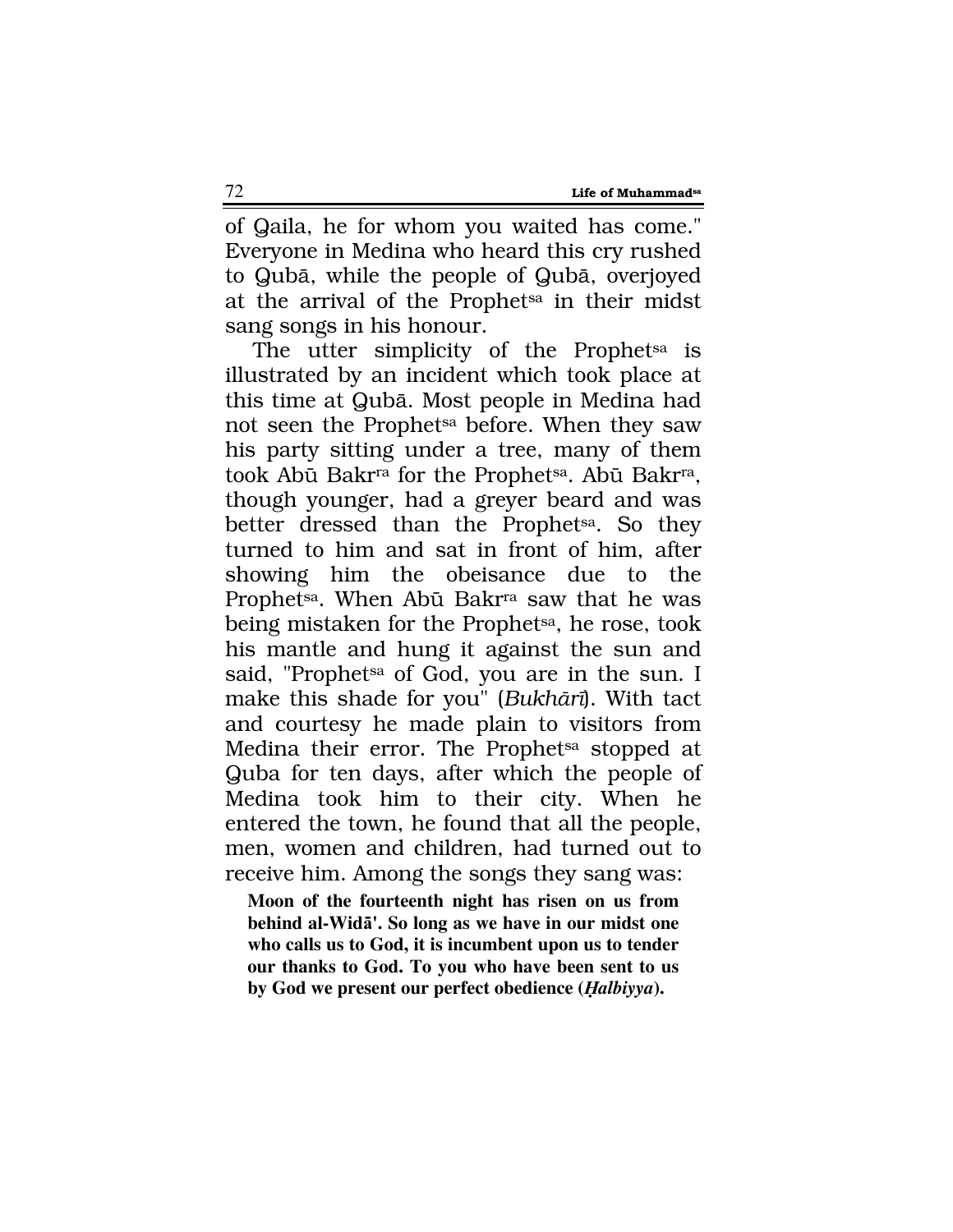The Prophet<sup>sa</sup> did not enter Medina from the eastern side. When the people of Medina described him as a "moon of the fourteenth night", they meant that they were living in the dark before the Prophetsa came to shed his light upon them. It was a Monday when the Prophetsa entered Medina. It was a Monday when he left the cave Thaur and, strange as it may seem, it was a Monday on which he took Mecca about ten years later.

# **AB**U **AYY**U**B AN**SA**R**I**ra AS PROPHET'Ssa HOST**

While the Prophetsa was in Medina, everybody longed to have the honour of being his host. As his camel passed through a lane, families would line up to receive him. With one voice they would say, "Here we are with our homes, our property and our lives to receive you and to offer our protection to you. Come and live with us." Many would show greater zeal, go forward and held the reins of the camel and insist on the Prophet'ssa dismounting in front of their doors and entering their houses. Politely the Prophetsa would refuse saying, "Leave my camel alone. She is under the command of God; she will stop where God wants her to stop." Ultimately it stopped on a site which belonged to orphans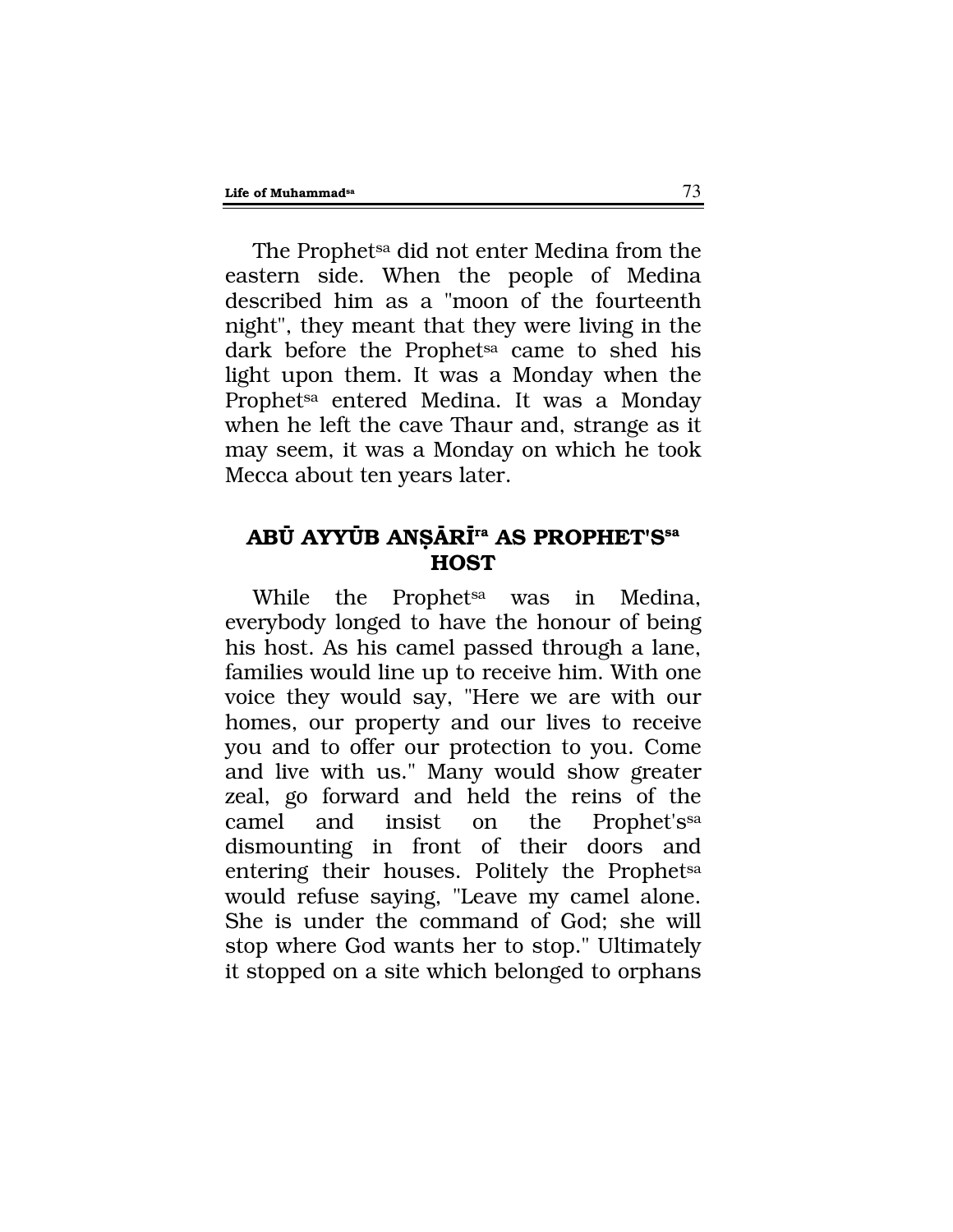of the Banu Najjar tribe. The Prophetsa dismounted and said, "It seems that this is where God wants us to stop." He made enquiries. A trustee of the orphans came forward and offered the site for the use of the Prophetsa. The Prophetsa replied that he would not accept the offer unless he were allowed to pay. A price was settled and the Prophetsa decided to build a mosque and some houses on it. This settled, the Prophetsa asked who lived nearest to the site. Abū Ayyūb Ansārī<sup>ra</sup> came forward and said that his house was the nearest and that his services were at the Prophet's<sup>sa</sup> disposal. The Prophet<sup>sa</sup> asked him to prepare a room in his house for him. Abū Ayyūb's<sup>ra</sup> house was double-storeyed. He offered to let the Prophetsa have the upper storey. But the Prophetsa preferred to have the lower storey for the convenience of his visitors.

The devotion which the people of Medina had for the Prophetsa showed itself again. Abū Ayyūb<sup>ra</sup> agreed to let the Prophet<sup>sa</sup> have the lower storey, but refused to go to sleep on a floor under which lived the Prophetsa. He and his wife thought it discourteous to do so. A pitcher of water was accidentally broken and water flowed on the floor. Abū Ayyūbra, fearing lest some water should drip through to the room occupied by the Prophetsa, took his quilt and with it dried up the water before any could drip through. In the morning he called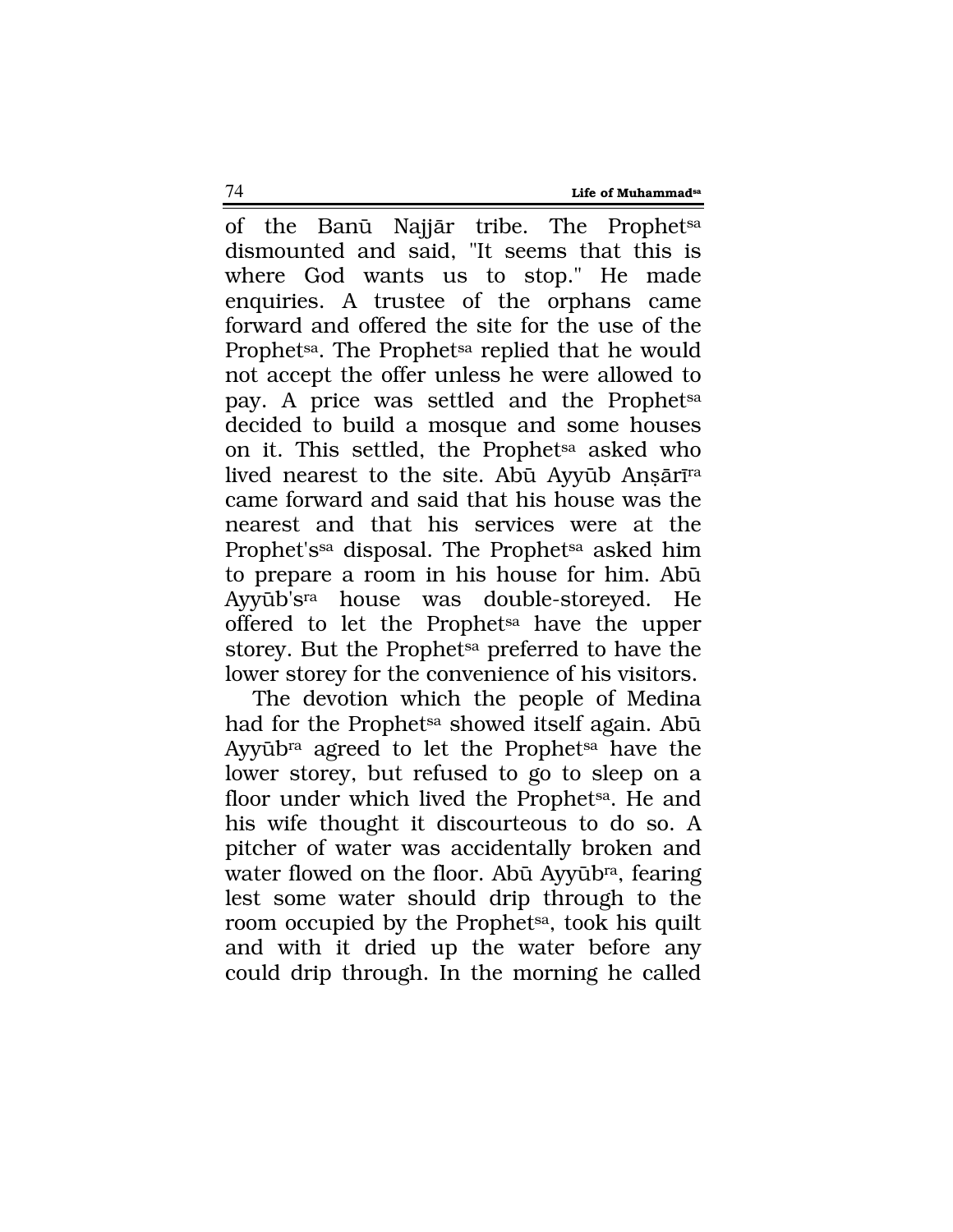on the Prophetsa and narrated the events of the night before, upon hearing which the Prophetsa agreed to occupy the upper storey. Abū Ayyūbra prepared meals and sent them up. The Prophetsa ate whatever he wanted and Abū Ayyūb<sup>ra</sup> whatever remained. After a few days, others demanded a share in entertaining the Prophetsa. Until the Prophetsa settled in his own house and made his own arrangements he was entertained by the people of Medina in turn. A widow had an only son named Anasra, aged about eight or nine. She brought the boy to the Prophetsa and offered him for the Prophet's<sup>sa</sup> personal service. This Anas<sup>ra</sup> became immortalized in the annals of Islam. He became a very learned man, and also rich. He attained to over one hundred years of age and in the days of the Khalifas was held in great esteem by everybody. Anasra is reported to have said that although he went into the service of the Prophet<sup>sa</sup> as a boy and remained with him until the Prophetsa died, never did the Prophetsa speak unkindly to him, nor did he ever admonish him, nor did he ever set him a duty harder than he could perform. During his stay in Medina, the Prophet<sup>sa</sup> had only Anasra with him. The testimony of Anasra, therefore, reveals the Prophet'ssa character as it developed in the days of his growing power and prosperity at Medina.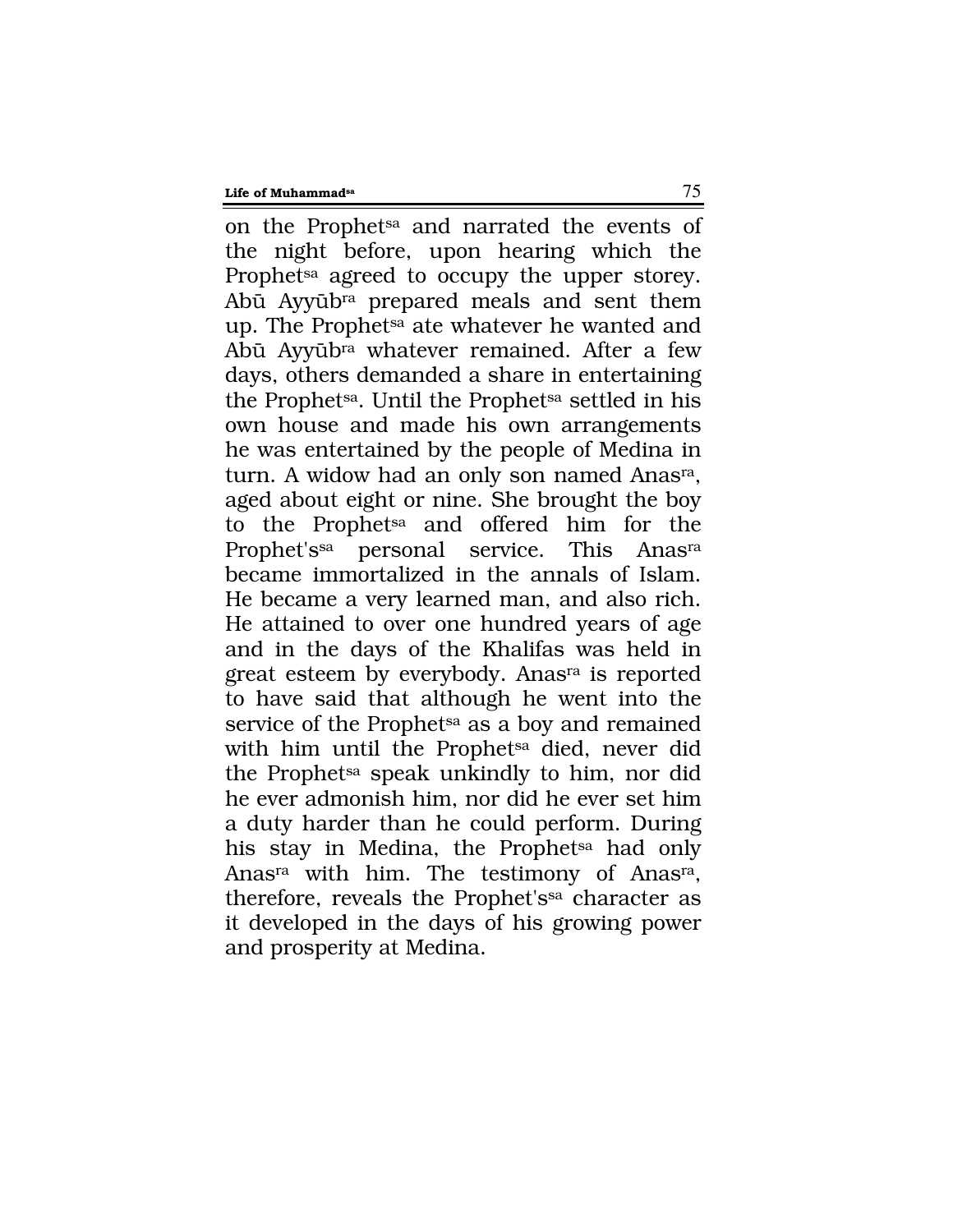Later, the Prophetsa sent his freedman Zaidra to Mecca to fetch his family and relations. The Meccans had been stupefied by the sudden and well-planned departure of the Prophet<sup>sa</sup> and his followers. For some time, therefore, they did nothing to vex him. When the Prophet'ssa family and the family of Abū Bakrra left Mecca they raised no difficulty. The two families reached Medina unmolested. In the meantime the Prophetsa laid the foundations of a mosque on the site he had bought for the purpose. After this, he built houses for himself and for his Companions. About seven months were spent on their completion.

## **LIFE UNSAFE AT MEDINA**

Within a few days of the Prophet'ssa arrival in Medina, the pagan tribes there became interested in Islam and a majority of them joined. Many, not persuaded at heart, also joined. In this way a party joined the fold of Islam who were not Muslims at heart. Its members played a very sinister part in subsequent history. Some of them became sincere Muslims. Others remained insincere and kept intriguing against Islam and Muslims. Some refused to join at all. But they could not stand the growing influence of the New Faith, so they migrated from Medina to Mecca. Medina became a Muslim town. In it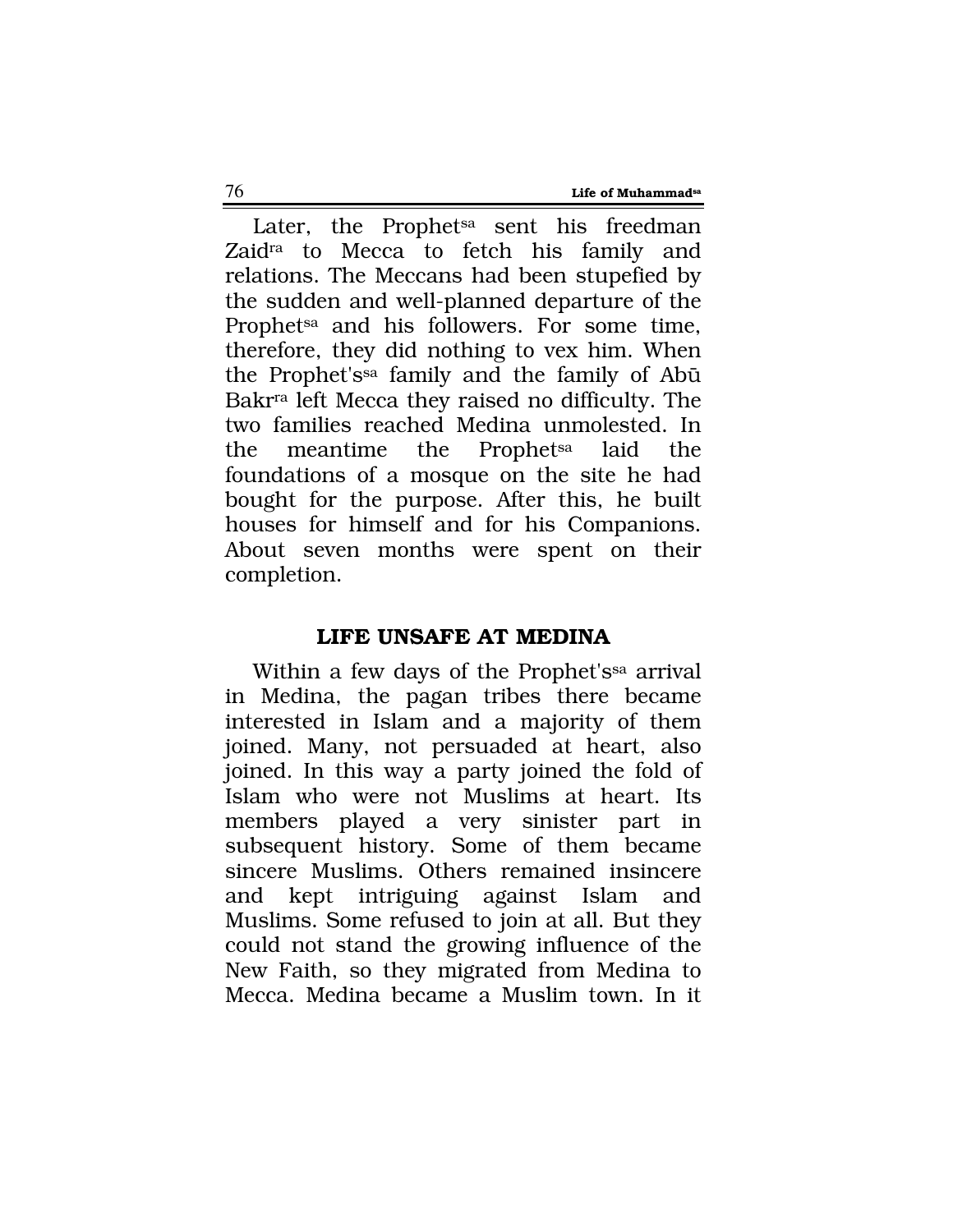was established the worship of the One God. There was not a second town in the world then which could make this claim. It was no small joy to the Prophetsa and his friends that within a few days of their migration a whole town had agreed to give up the worship of idols and to establish instead the worship of the One Invisible God. But there was no peace yet for Muslims. In Medina itself a party of Arabs had only outwardly joined Islam. Inwardly, they were the sworn enemies of the Prophetsa. Then there were the Jews, who continuously intrigued against him. The Prophetsa was aware of these dangers. He remained alert and urged his friends and followers to be on their guard. He often remained awake the whole night (*B*a*r*i, Vol. 6, p. 6o). Tired by night-long vigilance he once expressed a desire for help. Soon he heard the sound of armour. "What is this?" he asked. "It is Sa'd bin Waqqasra, O Prophetsa, who has come to do sentinel duty for you" (*Bukh*a*r*i and *Muslim*). The people of Medina were alive to their great responsibility. They had invited the Prophetsa to come and live in their midst and it was now their duty to protect him. The tribes took counsel and decided to guard the Prophet'ssa house in turn.

In the unsafety of his person and in the absence of peace for his followers, there was no difference between the Prophet'ssa life at Mecca and his life at Medina. The only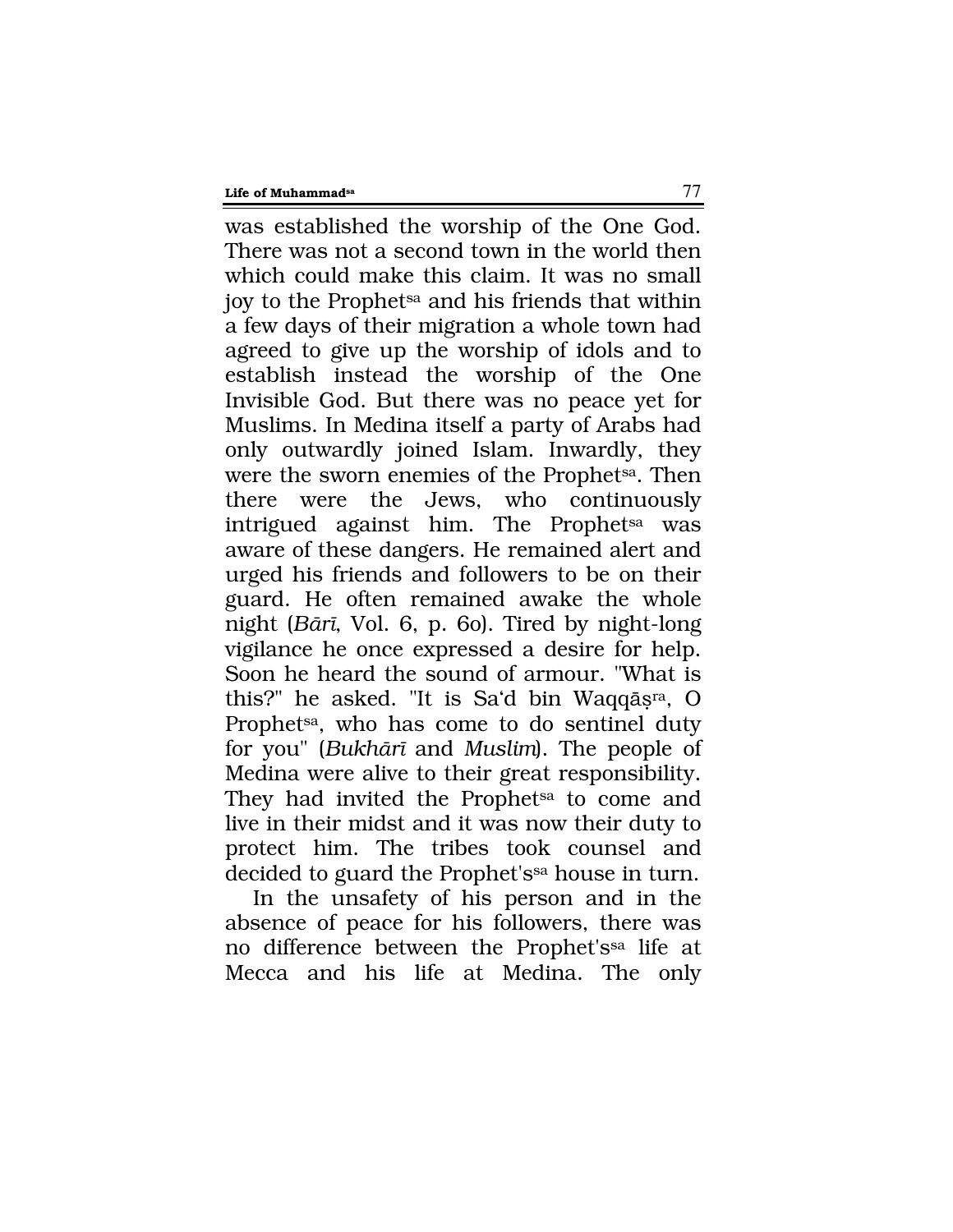difference was that at Medina Muslims were able to worship in public in the mosque which they had built in the name of God. They were able to assemble for this purpose five times in the day without let or hindrance.

Two or three months passed. The people of Mecca recovered from their bewilderment and started making plans for the vexation of Muslims. They soon found that it did not fulfil their purpose merely to trouble Muslims in and around Mecca. It was necessary to attack the Prophetsa and his followers at Medina and turn them out of their new refuge. Accordingly they addressed a letter to 'Abdullah bin Ubayy ibn Salūl, a leader of Medina, who, before the Prophet'ssa arrival, had been accepted as king of Medina by all parties. They said in this letter that they had been shocked at the Prophet'ssa arrival at Medina and that it was wrong on the part of the people of Medina to afford refuge to him. In the end they said:

**Now that you have admitted our enemy in your home, we swear by God and declare that we, the people of Mecca, will join in an attack on Medina unless you, the people of Medina, agree to turn him out of Medina or give him a joint fight. When we attack Medina, we will put to the sword all able-bodied men and enslave all women (***Ab*u *Daw*u*d, Kit*a*b al-Khar*a*j***).** 

'Abdullah bin Ubayy ibn Salūl thought this letter a God-send. He consulted other hypocrites in Medina and persuaded them that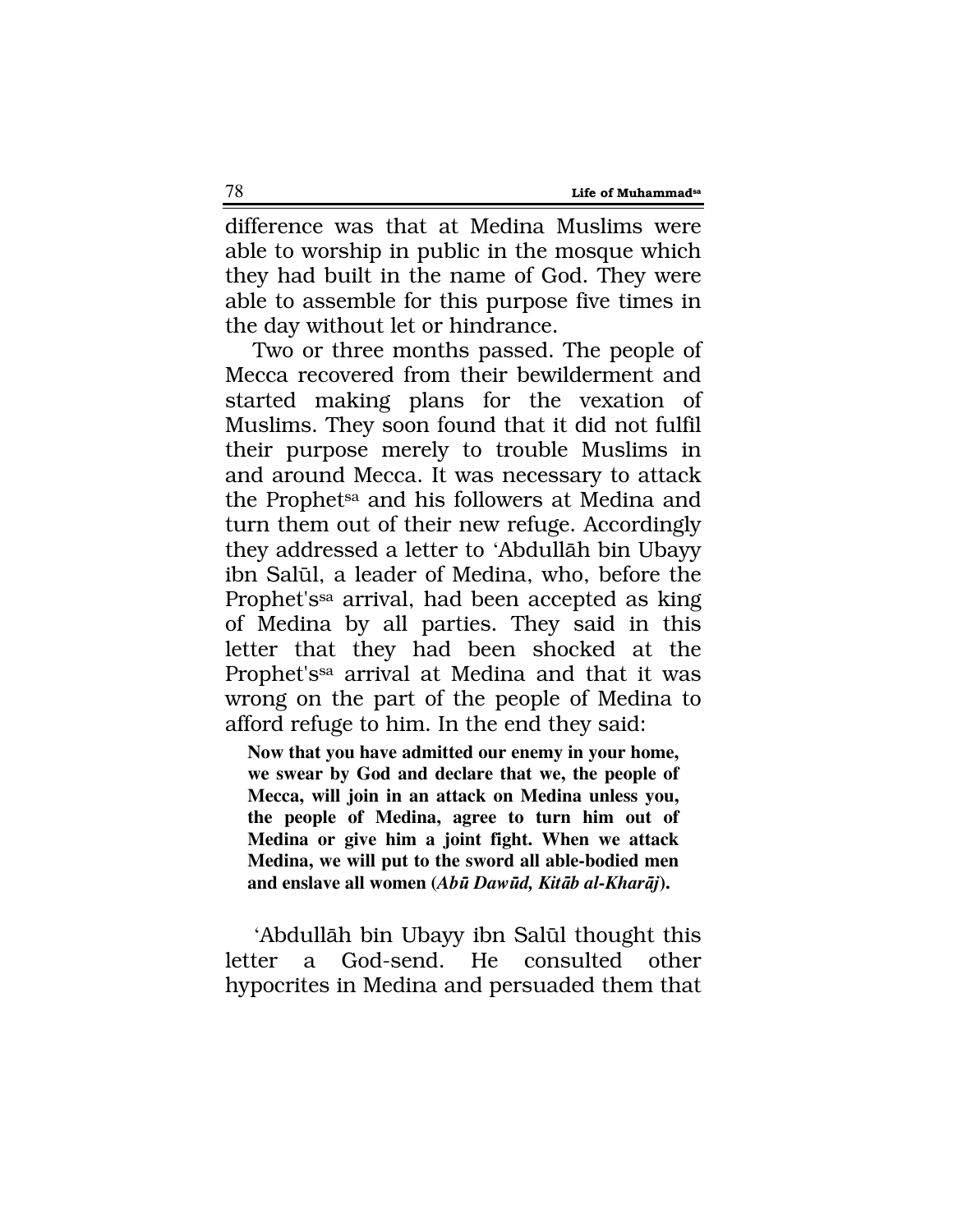if they allowed the Prophetsa to live in peace among them they would invite the hostility of Mecca. It behoved them, therefore, to make war upon the Prophetsa, if only in order to appease the Meccans. The Prophetsa got to know of this. He went to 'Abdullah bin Ubayy ibn Salūl and tried to convince him that such a step would prove suicidal. Many people in Medina had become Muslims and were prepared to lay down their lives for Islam. If 'Abdullah declared war upon Muslims, the majority of the people of Medina would fight on the side of Muslims. Such a war would, therefore, cost him dear and spell his own destruction. 'Abdullah, impressed by this advice, was dissuaded from his plans.

At this time, the Prophetsa took another important step. He collected the Muslims and suggested that every two Muslims should become linked together as two brothers. The idea was well received. Medinite took Meccan as his brother. Under this new brotherhood, the Muslims of Medina offered to share their property and their belongings with the Muslims of Mecca. One Medinite Muslim offered to divorce one of his two wives and to have her married to his Meccan brother. The Meccan Muslims declined to accept the offers of the Muslims of Medina out of regard for the needs of the latter. But the Muslims of Medina remained insistent, and the point had to be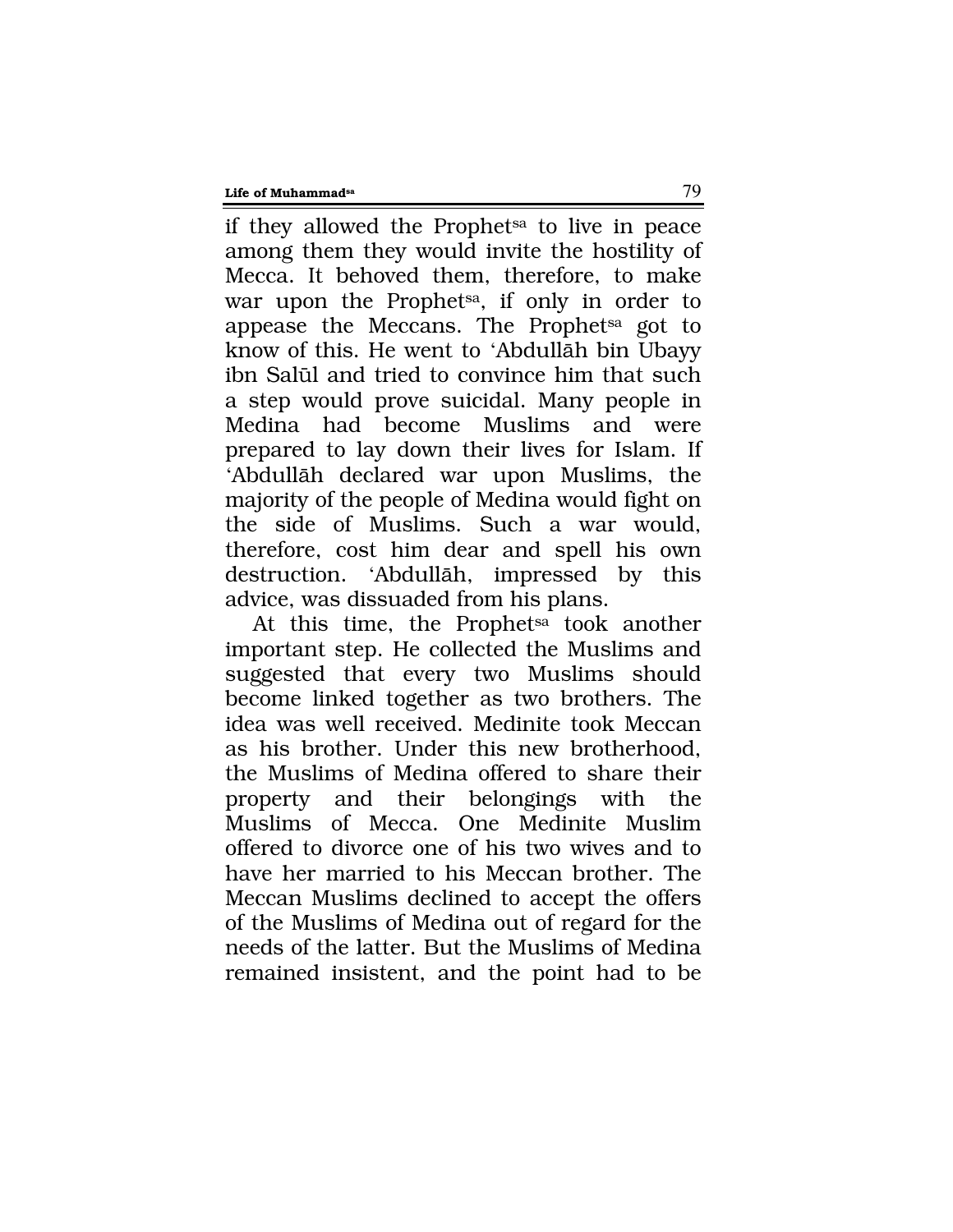referred to the Prophetsa. The Muslims of Medina urged that the Meccan Muslims were their brothers; so, they had to share their property with them. The Meccan Muslims did not know how to manage land. But they could share the produce of the land if not the land itself. The Meccan Muslims declined with thanks this incredibly generous offer, and preferred to stick to their own vocation of trade. Many Meccan Muslims became rich again. But Muslims of Medina always remembered their offer to share their property with Meccan Muslims. Many a time when a Medinite Muslim died, his sons divided the inheritance with their Meccan brothers. For many years, the practice continued, until the Qur'an abolished it by its teaching about the division of inheritance (*Bukh*a*r*i and *Muslim*).

## **PACT BETWEEN VARIOUS TRIBES OF MEDINA**

Besides uniting Meccan and Medinite Muslims in a brotherhood, the Holy Prophetsa instituted a covenant between all the inhabitants of Medina. By this covenant, Arabs and the Jews were united into a common citizenship with Muslims. The Prophet<sup>sa</sup> explained to both Arabs and Jews that before the Muslims emerged as a group in Medina, there were only two groups in their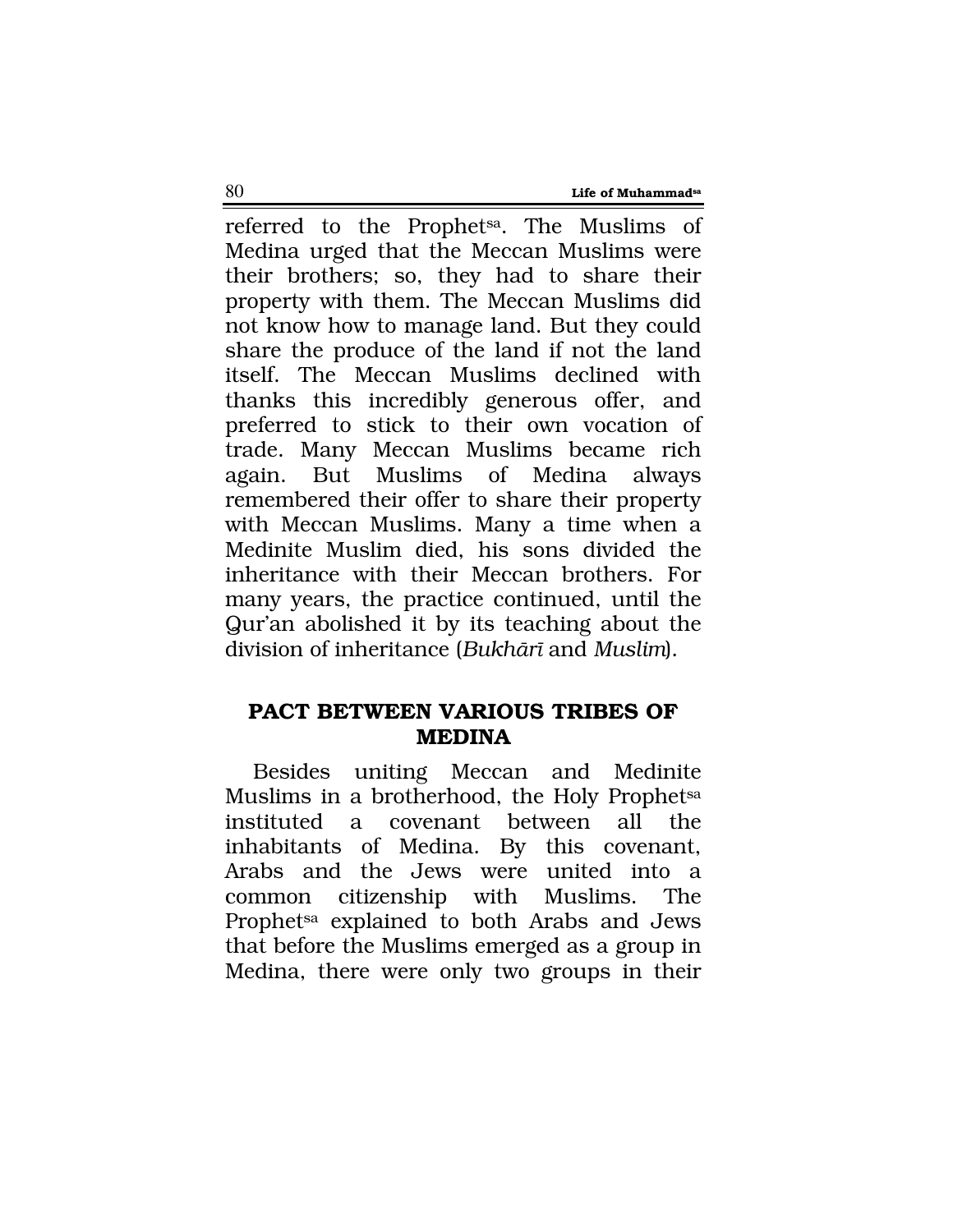town, but with Muslims now, there were three groups. It was but proper that they should enter into an agreement which should be binding upon them all, and which should assure to all of them a measure of peace. Eventually an agreement was arrived at. The agreement said:

Between the Prophet<sup>sa</sup> of God and the Faithful on the **one hand, and all those on the other, who voluntarily agree to enter. If any of the Meccan Muslims is killed, the Meccan Muslims will themselves be responsible. The responsibility for securing the release of their prisoners will also be theirs. The Muslim tribes of Medina similarly will be responsible for their own lives and their prisoners. Whoever rebels or promotes enmity and disorder will be considered a common enemy. It will be the duty of all the others to fight against him, even though he happens to be a son or a close relation. If a disbeliever is killed in battle by a believer, his Muslim relations will seek no revenge. Nor will they assist disbelievers against believers. The Jews who join this covenant will be helped by Muslims. The Jews will not be put to any hardship. Their enemies will not be helped against them. No disbeliever will give quarter to anybody from Mecca. He will not act as a trustee for any Meccan property. In a war between Muslims and disbelievers he will take no part. If a believer is maltreated without cause, Muslims will have the right to fight against those who maltreat. If a common enemy attack Medina, the Jews will side with the Muslims and share the expenses of the battle. The Jewish tribes in covenant with the other tribes of Medina will have rights similar to those of Muslims. The Jews will keep to their own faith, and Muslims to their own. The rights**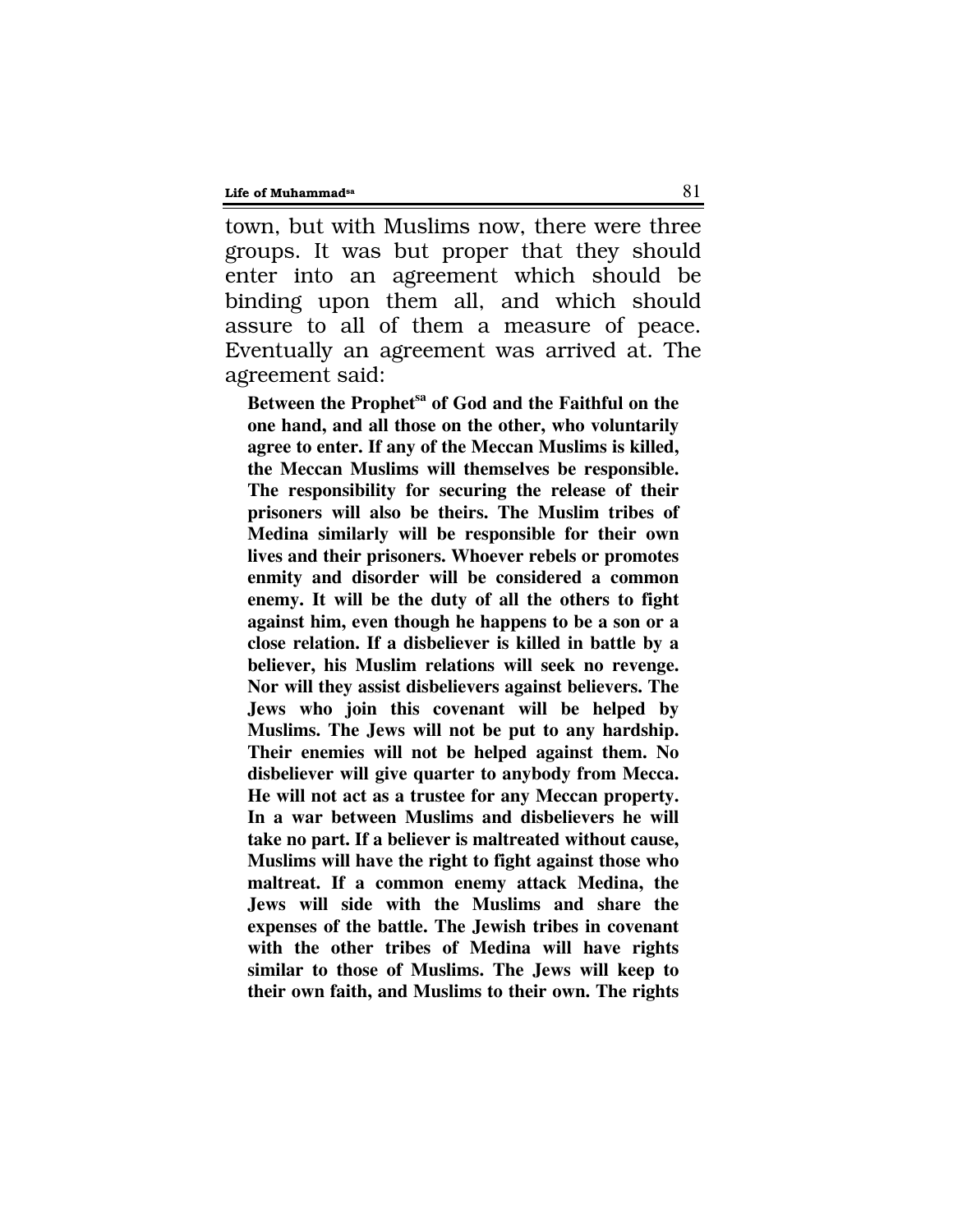**enjoyed by the Jews will also be enjoyed by their followers. The citizens of Medina will not have the right to declare war without the sanction of the**  Prophet<sup>sa</sup>. But this will not prejudice the right of any **individual to avenge an individual wrong. The Jews will bear the expenses of their own organization, and Muslims their own. But in case of war, they will act with unity. The city of Medina will be regarded as sacred and inviolate by those who sign the covenant. Strangers who come under the protection of its citizens will be treated as citizens. But the people of Medina will not be allowed to admit a woman to its citizenship without the permission of her relations. All disputes will be referred for decision to God and**  the Prophet<sup>sa</sup>. Parties to this covenant will not have **the right to enter into any agreement with the Meccans or their allies. This, because parties to this covenant agree in resisting their common enemies. The parties will remain united in peace as in war. No party will enter into a separate peace. But no party will be obliged to take part in war. A party, however, which commits any excess will be liable to a penalty. Certainly God is the protector of the righteous and the Faithful and Mu**h**ammadsa is His Prophetsa (***Hish*a*m***).** 

This is the covenant in brief. It has been prepared from scraps to be found in historical records. It emphasizes beyond any doubt that in settling disputes and disagreements between the parties at Medina, the guiding principles were to be honesty, truth and justice. Those committing excesses were to be held responsible for those excesses. The covenant makes it clear that the Prophetsa of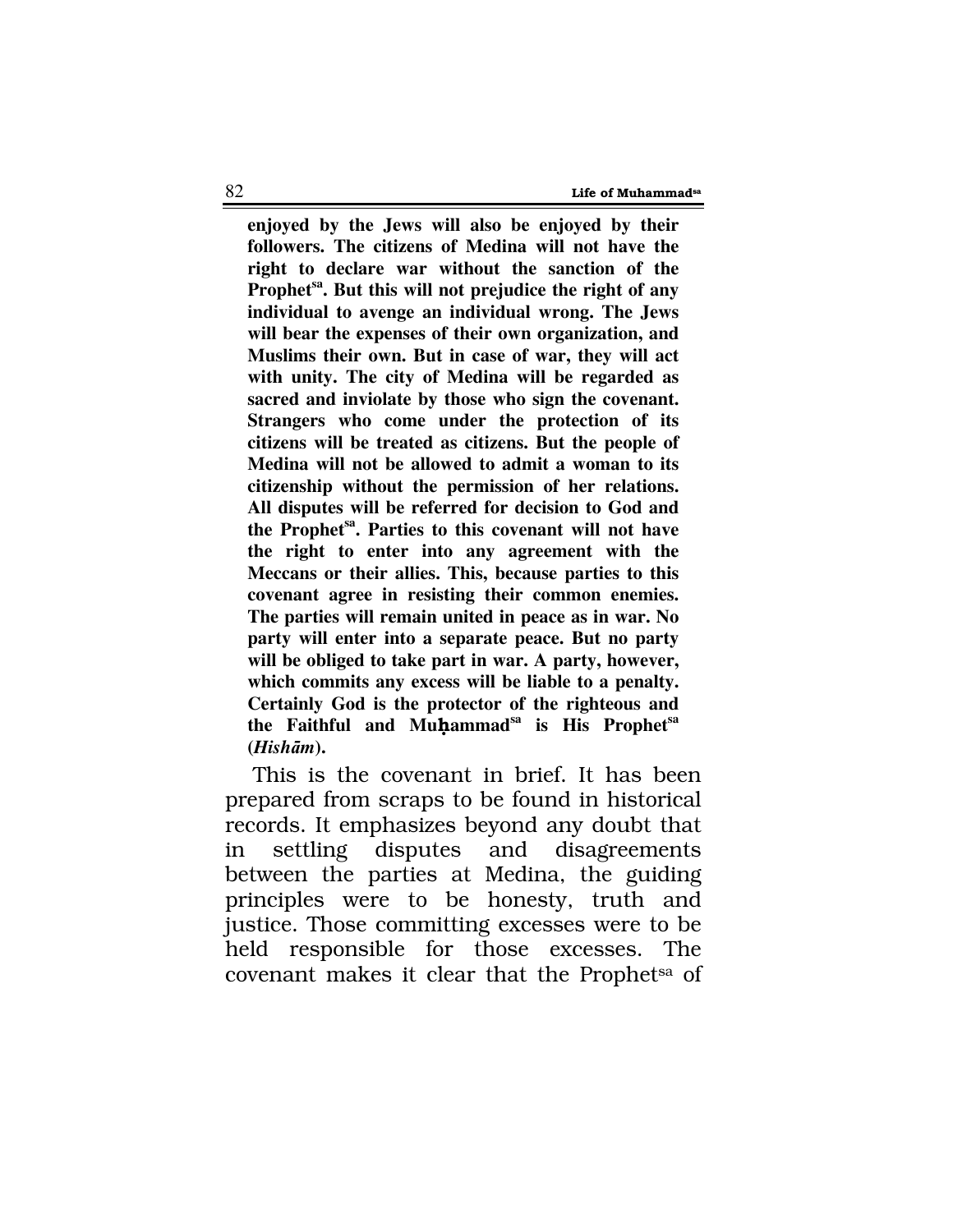Islam was determined to treat with civility and kindness the other citizens of Medina, and to regard them and deal with them as brethren. If disputes and conflicts arose later, the responsibility rested with the Jews.

As we have already said, two or three months passed away before Meccans could renew their planned hostility against Islam. An occasion was provided by Sa'd bin Mu'adhra, chief of the Aus tribe of Medina, who arrived at Mecca for the circuit of the Ka'ba. Abū Jahl saw him do this and said, "After giving protection to this apostate Muhammadsa, do you expect you can come to Mecca and circuit the Ka'ba in peace? Do you think you can protect and save him? I swear by God, that had it not been for Abū Sufyān<sup>ra</sup>, you could not have returned safe to your family."

Sa'd bin Mu'adhra replied, "Take it from me, if you Meccans stop us from visiting and circuiting the Ka'ba, you will have no peace on your road to Syria." At about that time Walid bin Mughira, a Meccan chief, became seriously ill. He apprehended that his end had come. The other chiefs of Mecca were sitting around. Walid could not control himself and began to cry. The Meccan chiefs wondered at this and asked him why he was crying. "Do you think I am afraid of death? No, it is not death I fear. What I fear is lest the Faith of Muhammadsa should spread and even Mecca go under him."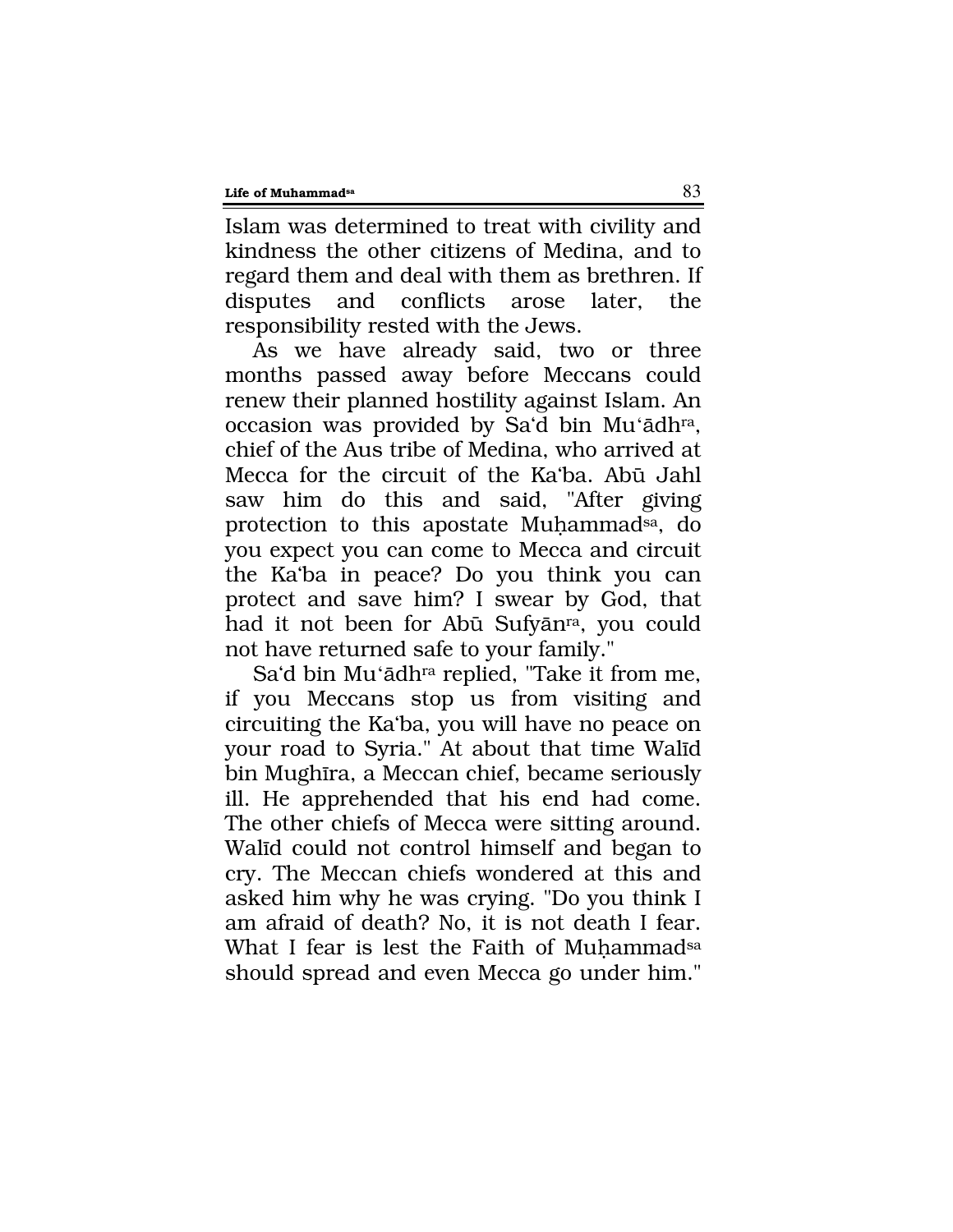Abu Sufyanra assured Walid that as long as they lived they would resist with their lives the spread of this Faith (*Kham*i*s*, Vol. I).

## **MECCANS PREPARING TO ATTACK MEDINA**

From this narration of events it is quite clear that the lull in Meccan hostility was only temporary. The leaders of Mecca were preparing for a renewed attack on Islam. Dying chiefs bound their survivors to oaths of hostility against the Prophetsa, and roused them to war against him and his followers. The people of Medina were invited to take up arms against the Muslims and were warned that, if they refused to do so, the Meccans and their allied tribes would attack Medina, kill their men and enslave their women. If the Prophetsa had stood aside and done nothing for the defence of Medina, he would have incurred a terrible responsibility. The Prophetsa, therefore, instituted a system of reconnaissance. He sent parties of men to places round about Mecca to report on signs of preparations for war. Now and then, there were incidents—scuffles and fights—between these parties and Meccans. European writers say these incidents were initiated by the Prophet<sup>sa</sup> and that, therefore, in the wars which ensued, he was the aggressor. But we have before us the thirteen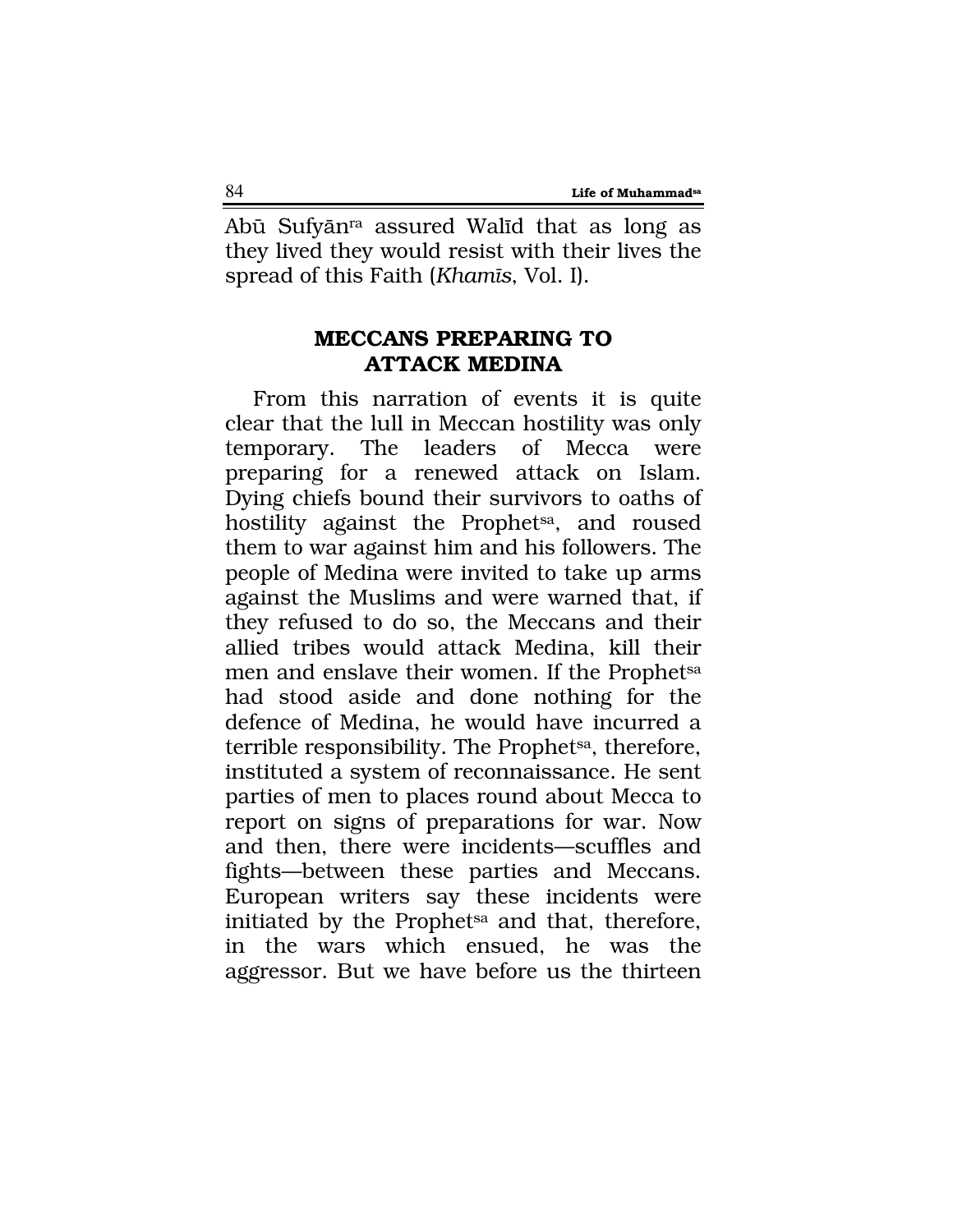years of Meccan tyranny, their intrigues for antagonizing the people of Medina against the Muslims, and the threatened attack upon Medina itself. Nobody who remembers all this can charge the Prophetsa with the responsibility for initiating these incidents. If he sent out parties of Muslims for purpose of reconnaissance, it was in self-defence. Thirteen years of tyranny were justification enough for the preparations of Muslims for self-defence. If wars ensued between them and their Meccan enemy, the responsibility did not lie with Muslims. The slender grounds on which Christian nations today declare war against one another are well known. If half of what the Meccans did to Muslims is done today to a European people, they would feel justified in going to war. When the people of one country organize on a large scale the killing of another, when one people compels another to leave their homes, does it not give the victims the right to make war? After Muslims had migrated to Medina, no further ground was needed for them to declare war on the Meccans. But the Prophetsa declared no war. He showed tolerance and confined his defensive activities to reconnaissance. The Meccans, however, continued to irritate and harass the Muslims. They excited the people of Medina against them and interfered with their right of pilgrimage. They changed their normal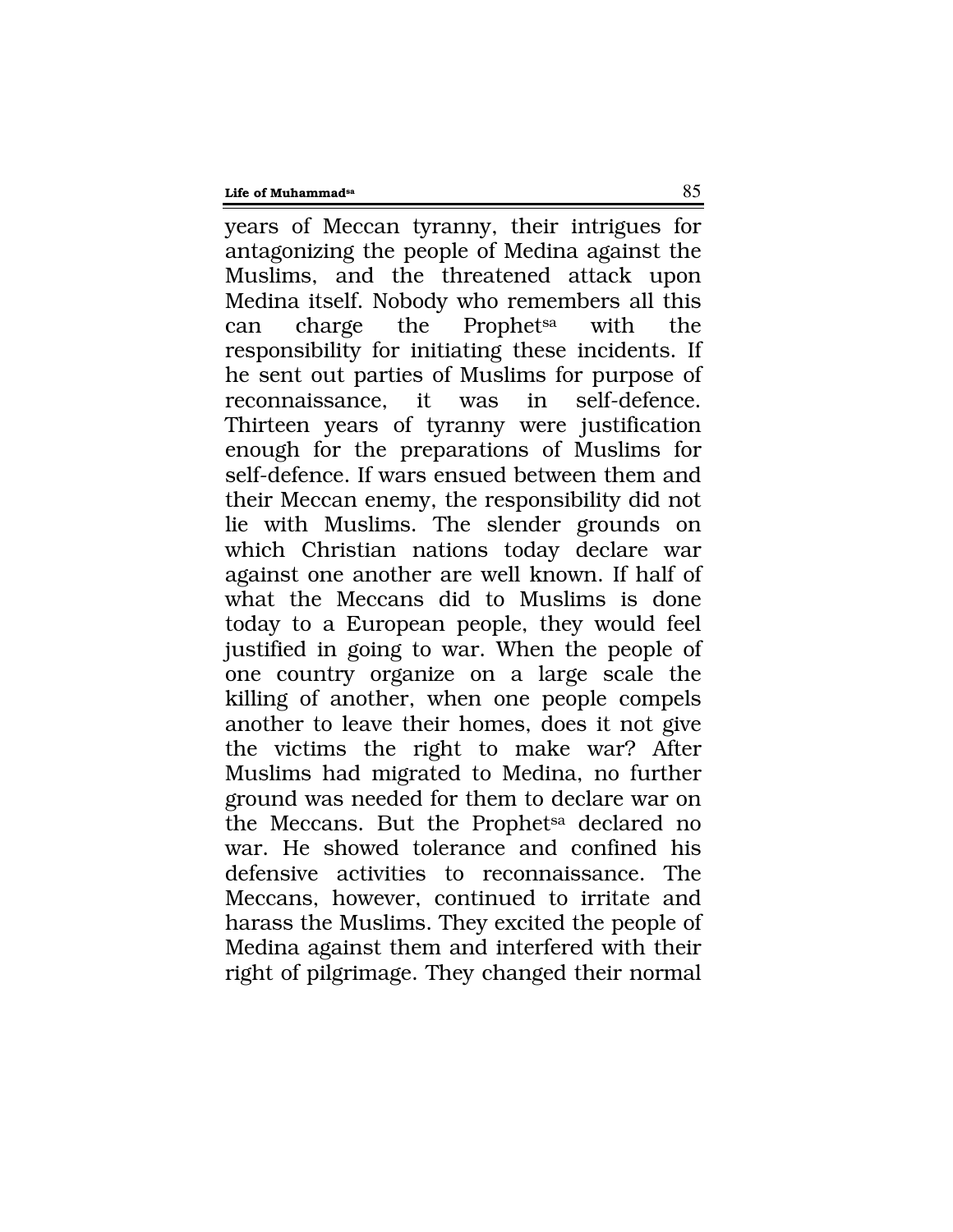caravan routes and started going through tribal areas around Medina, to rouse the tribes against the Muslims. The peace of Medina was threatened; so it was the obvious duty of Muslims to accept the challenge of war which the Meccans had been throwing down for fourteen years. Nobody under the circumstances could question the right of Muslims to accept this challenge.

While the Prophetsa was busy reconnoitring, he was not neglecting the normal and spiritual needs of his following in Medina. A great majority of the people of Medina had become Muslims, by outward profession as well as by inward faith. Some had joined by outward profession only. The Prophetsa, therefore, started instituting the Islamic form of government in his small following. In earlier days, Arabs had settled their disputes by the sword and by individual violence. The Prophet<sup>sa</sup> introduced juridical procedures. Judges were appointed to settle claims which individuals or parties brought against one another. Unless a judge declared a claim to be just and true, it was not admitted. In the old days intellectual pursuits had been looked upon with contempt. The Prophetsa took steps to promote literacy and love of learning. Those who could read and write were asked to teach others the same arts. Injustice and cruelty were ended. The rights of women were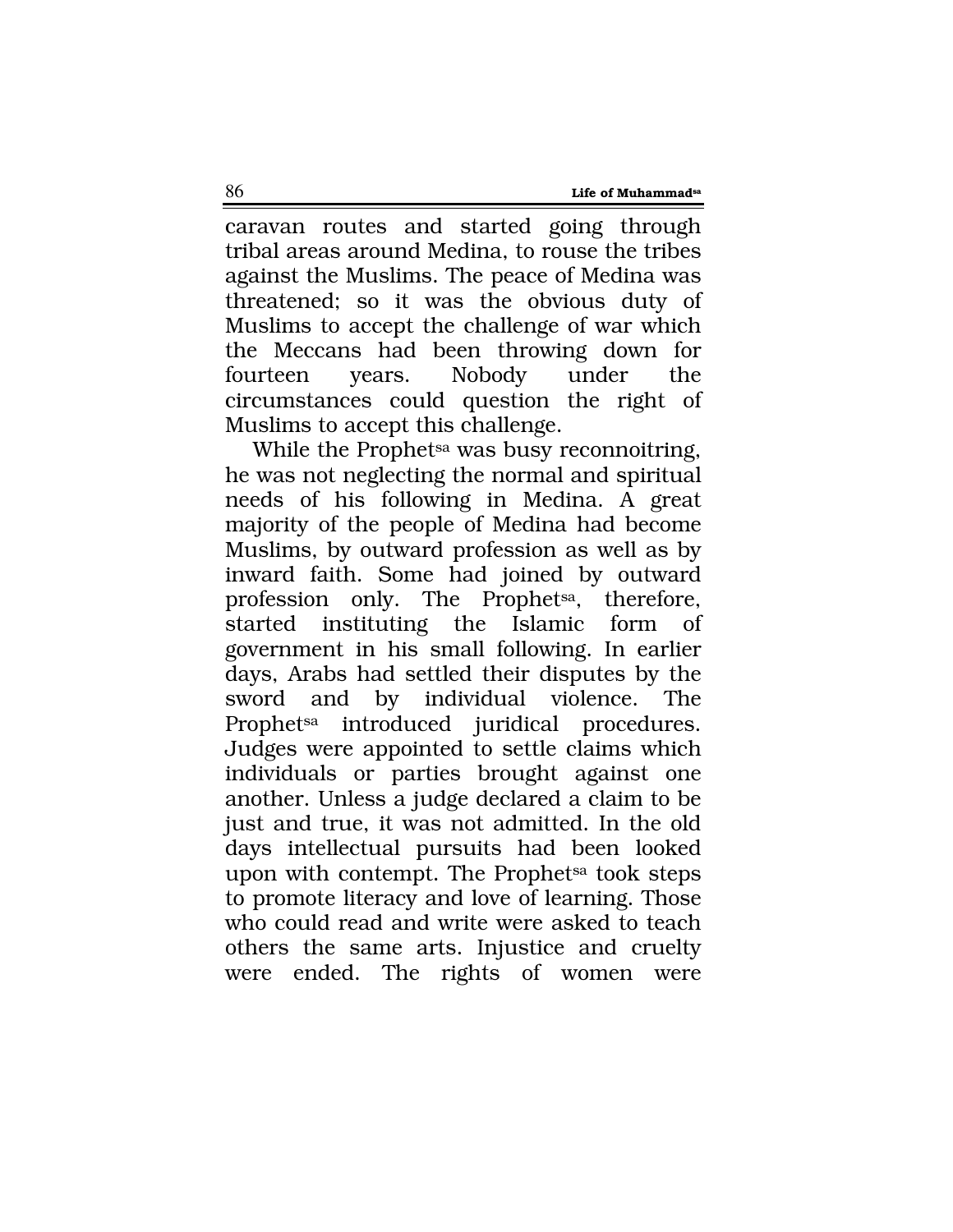established. The rich were to pay for the needs of the poor and for improving the social amenities of Medina. Labourers were protected from exploitation. For weak and incompetent heirs, arrangements were made for the appointment of trustees. Loan transactions began to be committed to writing. The importance of fulfilling all undertakings began to be impressed. The excesses committed against slaves were abolished. Hygiene and public sanitation began to receive attention. A census of the population was undertaken. Lanes and highways were ordered to be widened, and steps were taken to keep them clean. In short, laws were instituted for the promotion of an ideal family and social life. The savage Arabs for the first time in their history were introduced to the rules of politeness and civilized existence.

## **BATTLE OF BADR**

While the Prophet<sup>sa</sup> planned for the practical institution of laws which were to serve not only his own generation of Arabs but all mankind for all time to come, the people of Mecca made their plans for war. The Prophetsa planned for a law which was to bring to his own people and all the others peace, honour and progress; his Meccan enemy planned for the destruction of that law. The Meccan plans eventually resulted in the Battle of Badr. It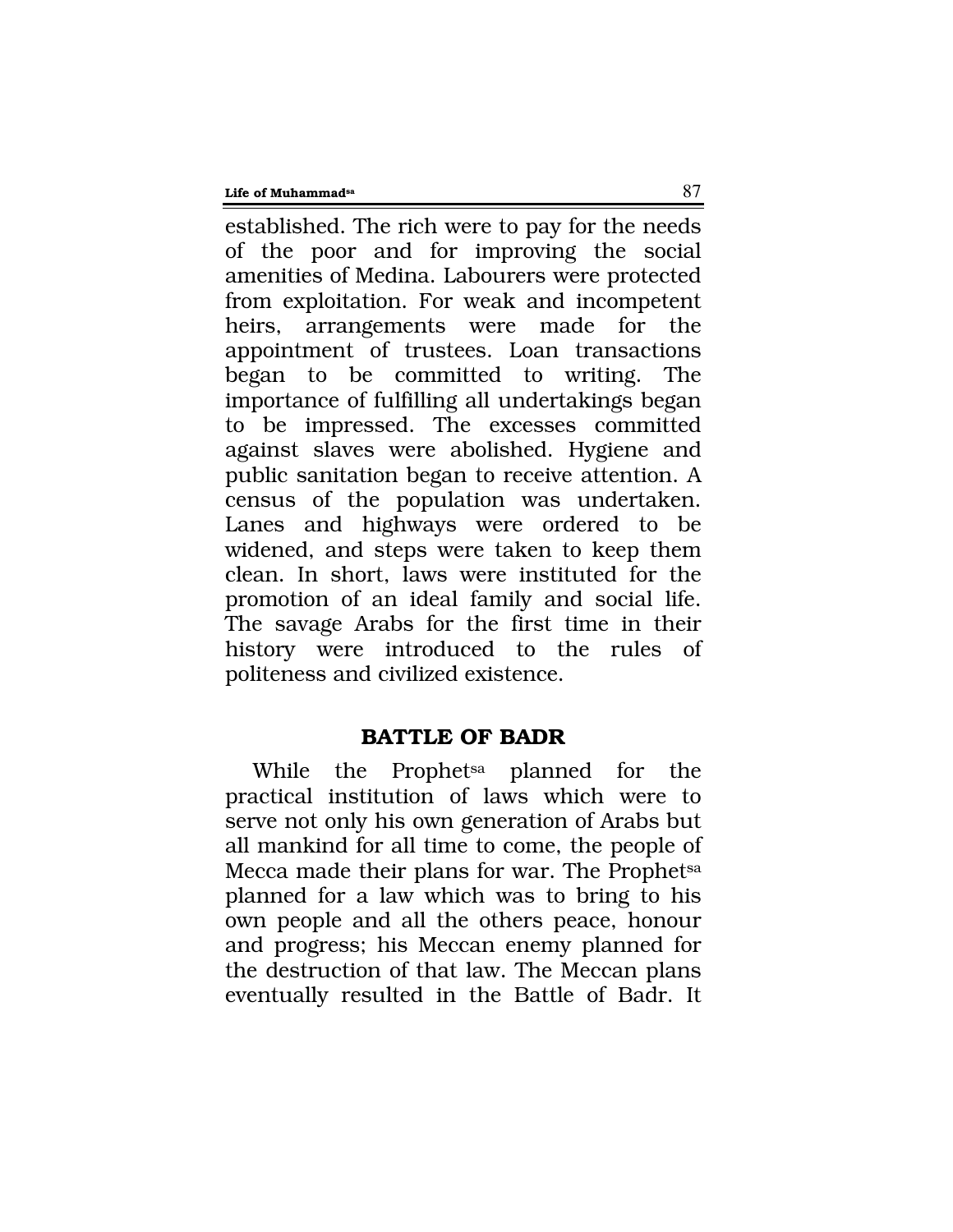was the eighteenth month after the Hijra. A commercial caravan led by Abū Sufyānra was returning from Syria. Under pretence of protecting this caravan, the Meccans raised a large army and decided to take it to Medina. The Holy Prophetsa came to know of these preparations. He also had revelations from God which said that the time to pay back the enemy in his own coin had come. He went out of Medina with a number of followers. Nobody at the time knew whether this party of Muslims would have to confront the caravan which was coming from Syria or the army which was coming from Mecca. The party numbered about three hundred. A commercial caravan in those days did not consist only of camels loaded with merchandise. It also included armed men who guarded the caravan and escorted it through its journey. Since tension had arisen between Meccans and the Muslims of Medina, the Meccan chiefs had begun to take special care about arming the escort. History records the fact of two other caravans which passed by this route a short while before. In one of these, two hundred armed men were provided as guard and escort, and in the other three hundred. It is wrong to suggest, as Christian writers do, that the Prophet<sup>sa</sup> took three hundred followers and set out to attack an undefended commercial caravan. The suggestion is mischievous and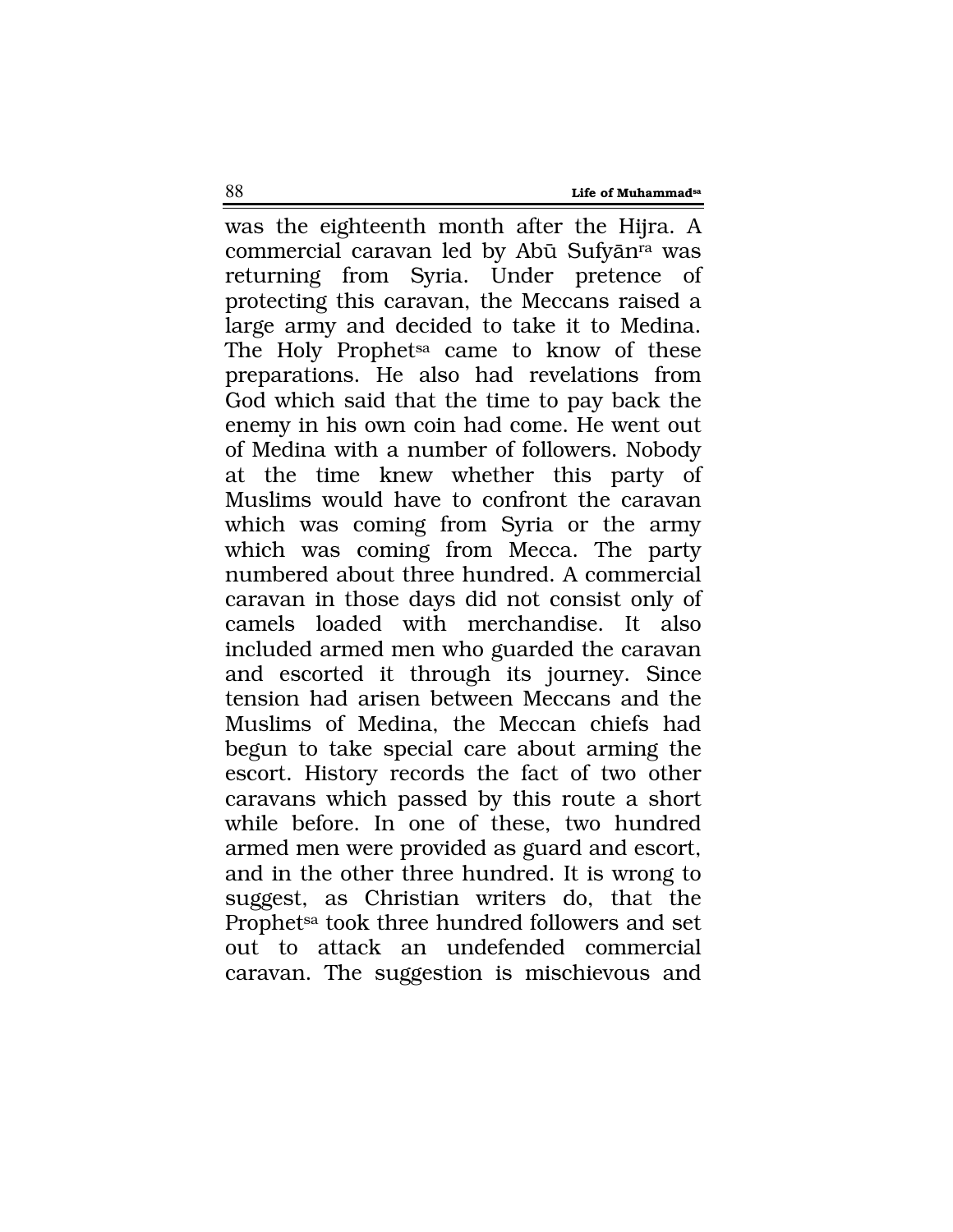unfounded. The caravan which was now coming from Syria was a large one and, considering its size and the armed escort provided for other caravans, it seems reasonable to think that about four to five hundred armed guards must have been provided to serve as its escort. To say that the Muslim party of three hundred poorly-armed men were led by the Prophetsa to attack such a well-armed caravan in the hope of looting it is unjust in the extreme. Only rank prejudice and determined ill-will against Islam can prompt such a thought. If the Muslim party was out to confront only this caravan, their adventure could have been described as an adventure of war, although war in self-defence, for the Muslim party from Medina was small and ill-armed and the Meccan caravan was large and well-armed, and for a long time they had been carrying on a campaign of hostility against the Muslims of Medina.

In point of fact the conditions under which this small party of Muslims set out of Medina were far more grave. As we have said, they did not know whether it was the caravan from Syria or the army from Mecca which they would have to confront. The uncertainty under which the Muslims laboured is hinted at in the Qur'an. But the Muslims were prepared for both. The uncertainty under which the Muslims left Medina redounds to the credit of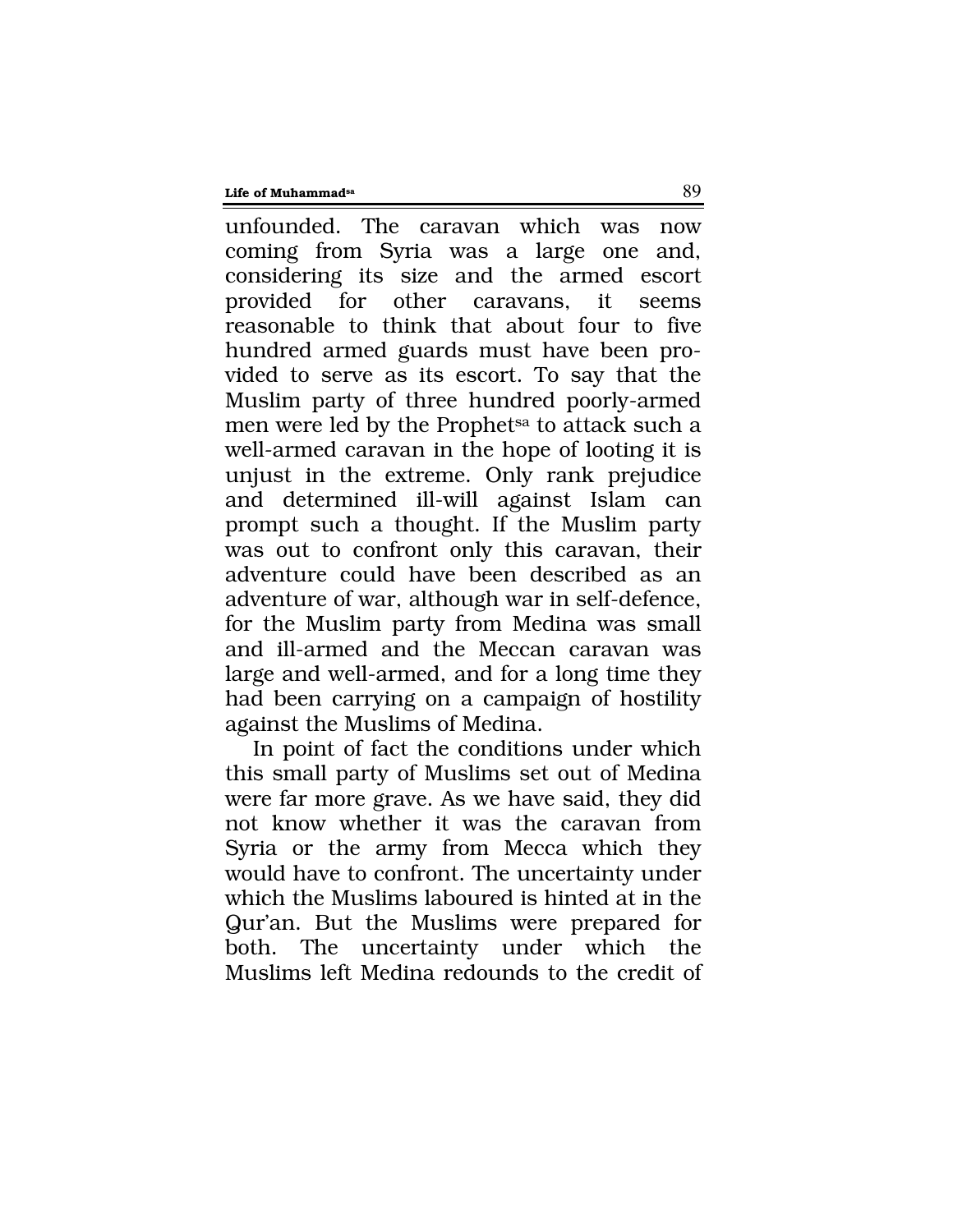their faith and their tremendous sincerity. It was after they had gone some distance from Medina that the Prophetsa made it known to them that they would have to confront the large Meccan army rather than the small Syrian caravan.

Speculations had reached Muslims about the size of the Meccan army. The most moderate of these speculations placed the number at one thousand, all of them seasoned soldiers skilled in the art of war. The number accompanying the Prophetsa was only three hundred and thirteen, and of these many were unskilled and inexperienced, and most were ill-armed. A great majority of them went on foot, or mounted on camels. There were only two horses in the whole party. This party, which was as poorly equipped with the weapons of war as it was raw in experience, had to confront a force three times its number, consisting mostly of experienced fighters. It was quite obviously the most dangerous thing ever undertaken in history. The Holy Prophetsa was wise enough to ensure that nobody took part in it without due knowledge and without his will and heart in it. He told his party clearly that it was no longer the caravan they had to confront but the army from Mecca. He asked the party for their counsel. One after another, his Meccan followers stood up and assured the Prophetsa of their loyalty and zeal,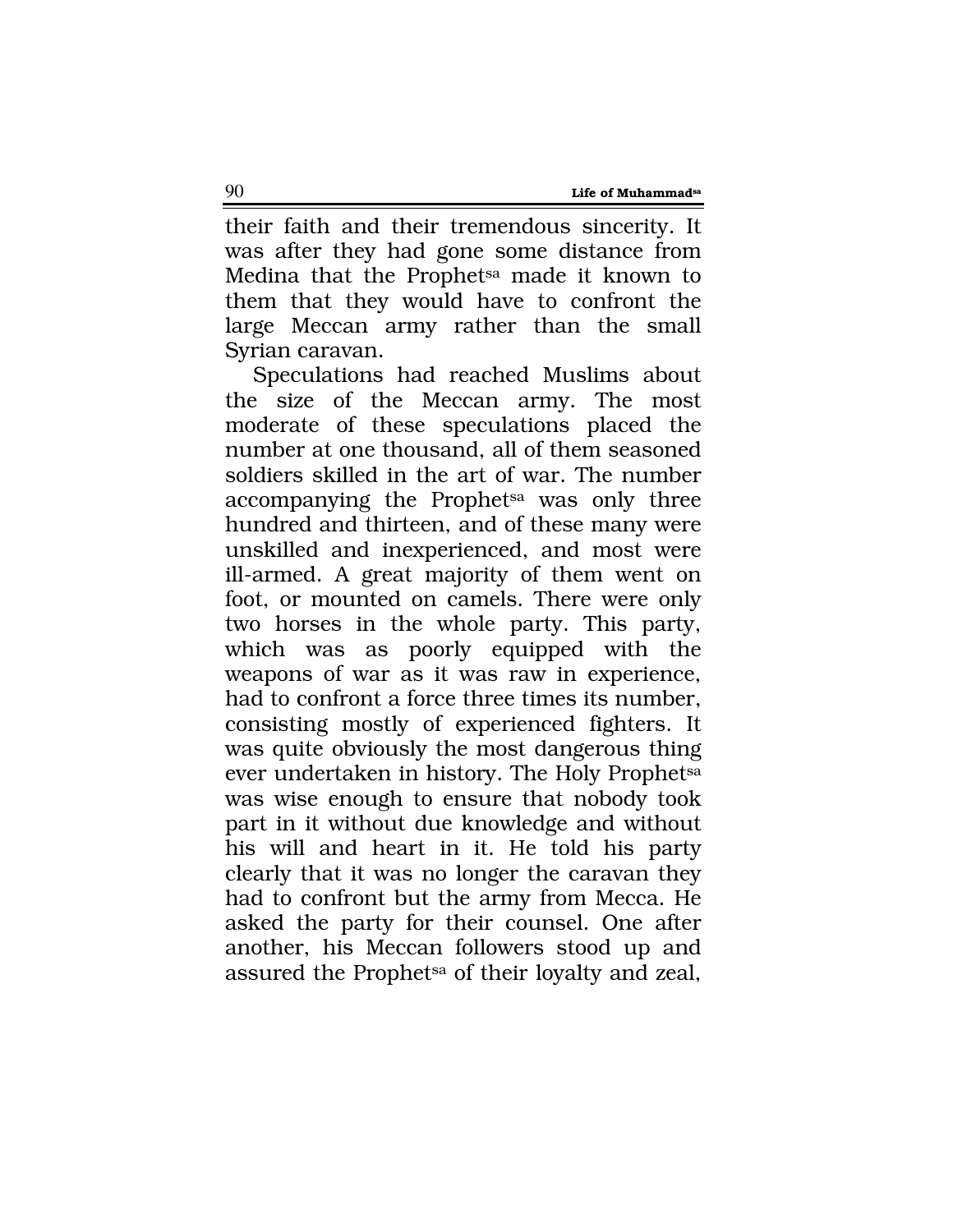and of their determination to fight the Meccan enemy who had come to attack the Muslims of Medina in their homes. Every time the Prophetsa heard a Meccan Muslim, he asked for more counsel and more advice. The Muslims of Medina had been silent. The aggressors were from Mecca, with blood relations to many of those Muslims who had migrated with the Prophetsa to Medina and who were now in this small party. The Muslims of Medina were afraid lest their zeal to fight the Meccan enemy should injure the feelings of their Meccan brethren. But when the Prophetsa insisted on more and more counsel, one of the Medinite Muslims stood up and said, "Prophetsa of God, you are having all the counsel you want, but you continue to ask for more. Perhaps you refer to us, the Muslims of Medina. Is that true?"

"Yes," said the Prophetsa.

"You ask for our counsel," he said, "because you think that when you came to us, we agreed to fight on your side only in case you and your fellow emigrants from Mecca were attacked in Medina. But now we seem to have come out of Medina, and you feel that our agreement does not cover the conditions under which we find ourselves today. But O Prophet<sup>sa</sup> of God, when we entered into that agreement we did not know you as well as we do now. We know now what high spiritual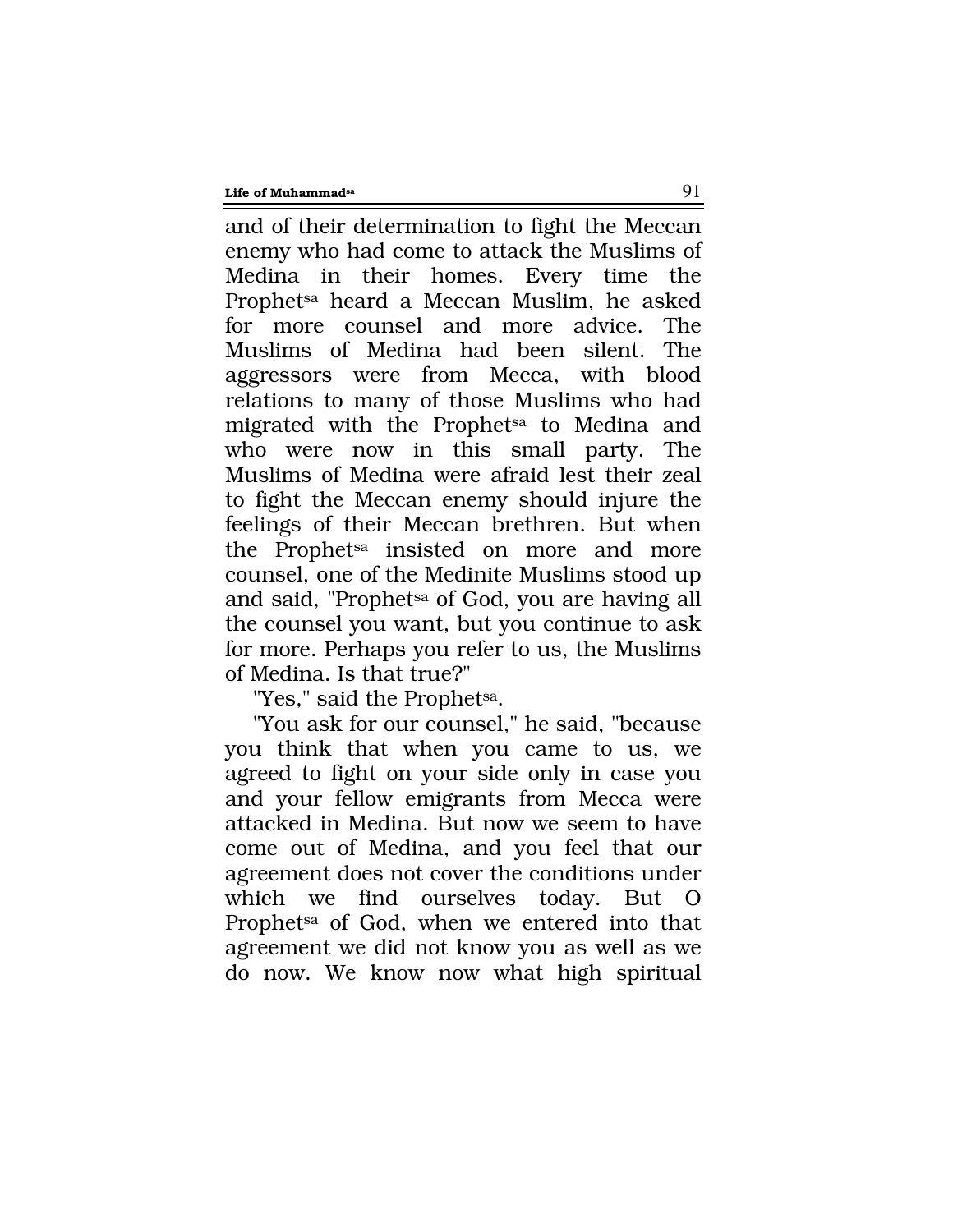station you hold. We care not for what we agreed to. We now stand by you, whatever you ask us to do. We will not behave like the followers of Mosesas who said, 'Go you and your God and fight the enemy, we remain here behind.' If we must fight, we will and we will fight to the right of you, to the left of you, in front of you and behind you. True, the enemy wants to get at you. But we assure you that he will not do so, without stepping over our dead bodies. Prophetsa of God, you invite us to fight. We are prepared to do more. Not far from here is the sea. If you command us to jump into it, we will hesitate not." (*Bukh*a*r*i*, Kit*a*b al-Magh*a*z*i*,* and *Hish*a*m*).

This was the spirit of devotion and sacrifice which early Muslims displayed, and the like of which is not to be found in the history of the world. The example of the followers of Mosesas has been cited above. As for the disciples of Jesus, we know they abandoned Jesus at a critical time. One of them gave him away for a paltry sum. Another cursed him, and the remaining ten ran away. The Muslims who joined the Prophetsa from Medina had been in his companionship only for a year and a half. But they had attained to such strength of faith that, had the Prophetsa but ordered, they would have plunged themselves heedlessly into the sea. The Prophetsa took counsel. But he had no doubt at all as to the devotion of his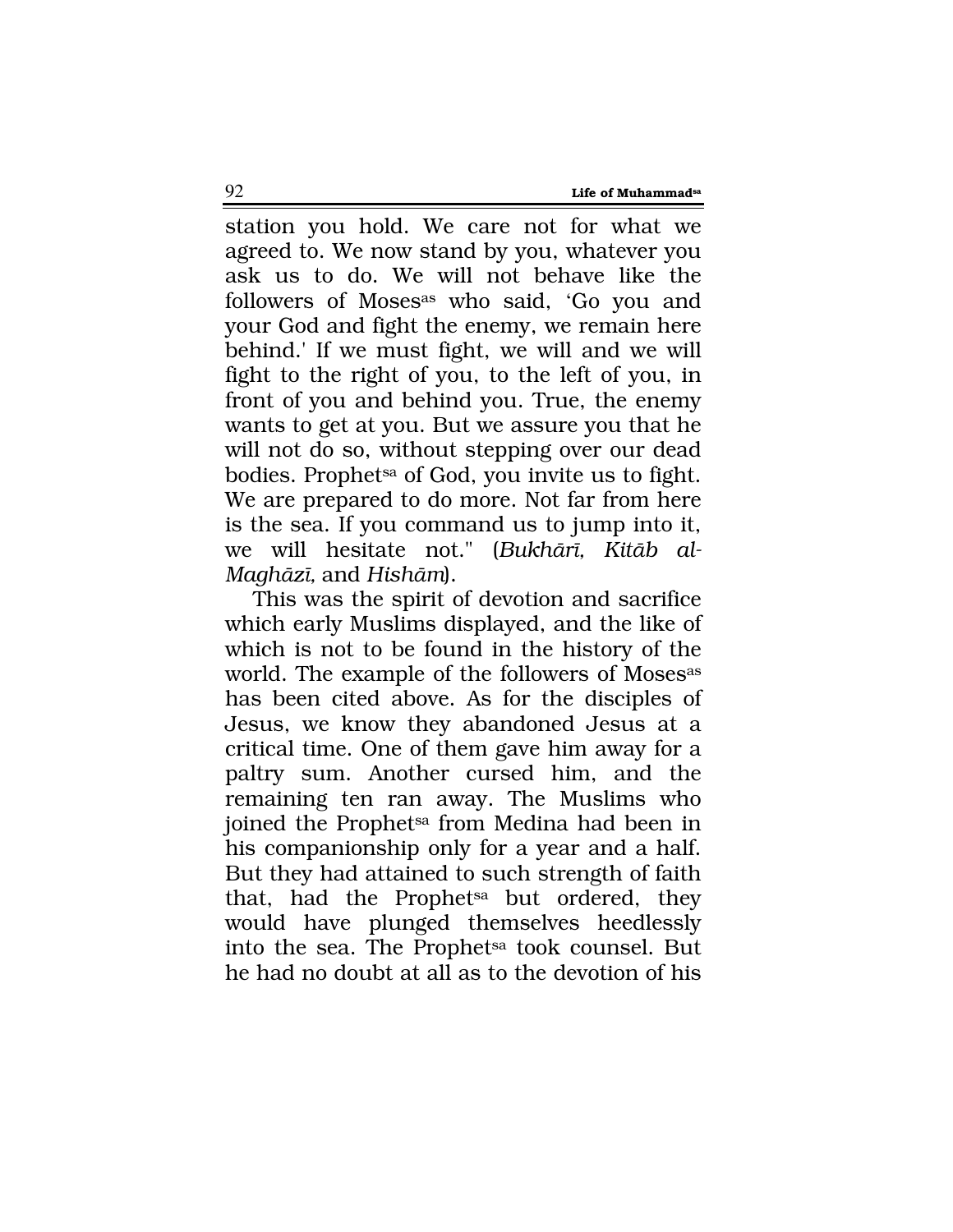following. He took counsel in order to sift the weaklings and send them away. But he found that the Meccan and the Medinite Muslims vied with one another in the expression of their devotion. Both were determined that they would not turn their backs to the enemy, even though the enemy was three times their number and far better equipped, armed and experienced. They would rather put their faith in the promises of God, show their regard for Islam, and lay down their lives in its defence.

Assured of this devotion by both Meccan and Medinite Muslims, the Prophetsa advanced. When he reached a place called Badr, he accepted the suggestion of one of his followers and ordered his men to settle near the brook of Badr. The Muslims took possession of this source of water, but the land on which they took up their positions was all sand, and therefore unsuitable for the manoeuvres of fighting men. The followers of the Prophetsa showed natural anxiety over this disadvantage. The Prophetsa himself shared the anxiety of his followers and spent the whole night praying. Again and again he said:

**My God, over the entire face of the earth just now, there are only these three hundred men who are devoted to Thee and determined to establish Thy worship. My God, if these three hundred men die today at the hands of their enemy in this battle, who will be left behind to glorify Thy name? (**T*abar*i**).**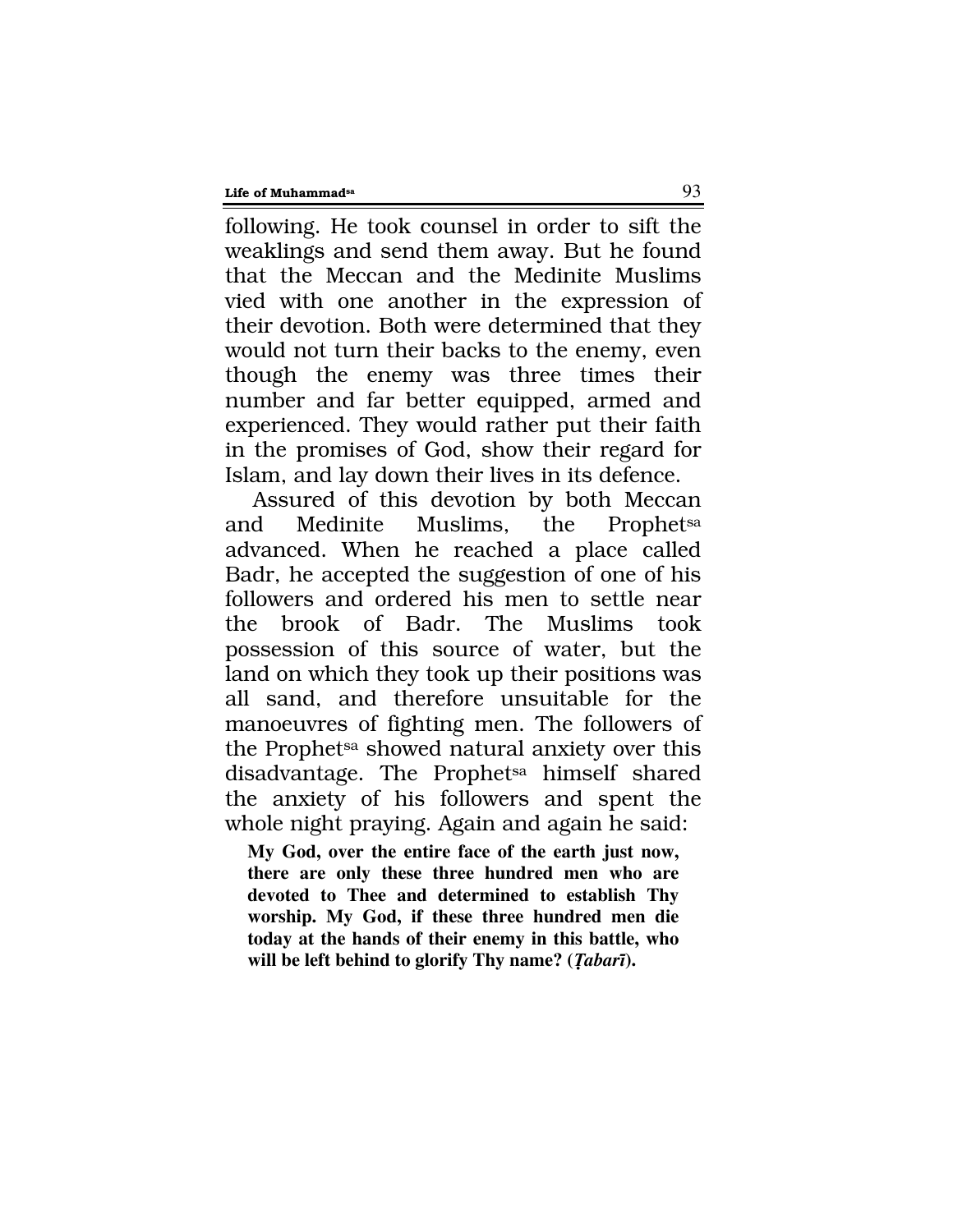God heard the supplication of His Prophetsa. Rain came over-night. The sandy part of the field which the Muslims occupied became wet and solid. The dry part of the field occupied by the enemy became muddy and slippery. Maybe the Meccan enemy chose this part of the field and left the other for the Muslims because their experienced eye preferred dry ground to facilitate the movements of their soldiers and cavalry. But the tables were turned upon them by a timely act of God. The rain which came overnight made the sandy part of the field which was in the possession of the Muslims hard and the hard field where the Meccans had encamped slippery. During the night the Prophetsa had a clear intimation from God that important members of the enemy would meet with their death. He even had individual names revealed to him. The spots at which they were to drop dead were also revealed. They died as they were named and dropped where it had been foretold.

In the battle itself this little party of Muslims displayed wonderful daring and devotion. One incident proves this. One of the few Generals which the Muslim force included was 'Abdur Rahman bin 'Aufra, one of the chiefs of Mecca and an experienced soldier in his own way. When the battle began, he looked to his right and to his left to see what kind of support he had. He found to his amazement,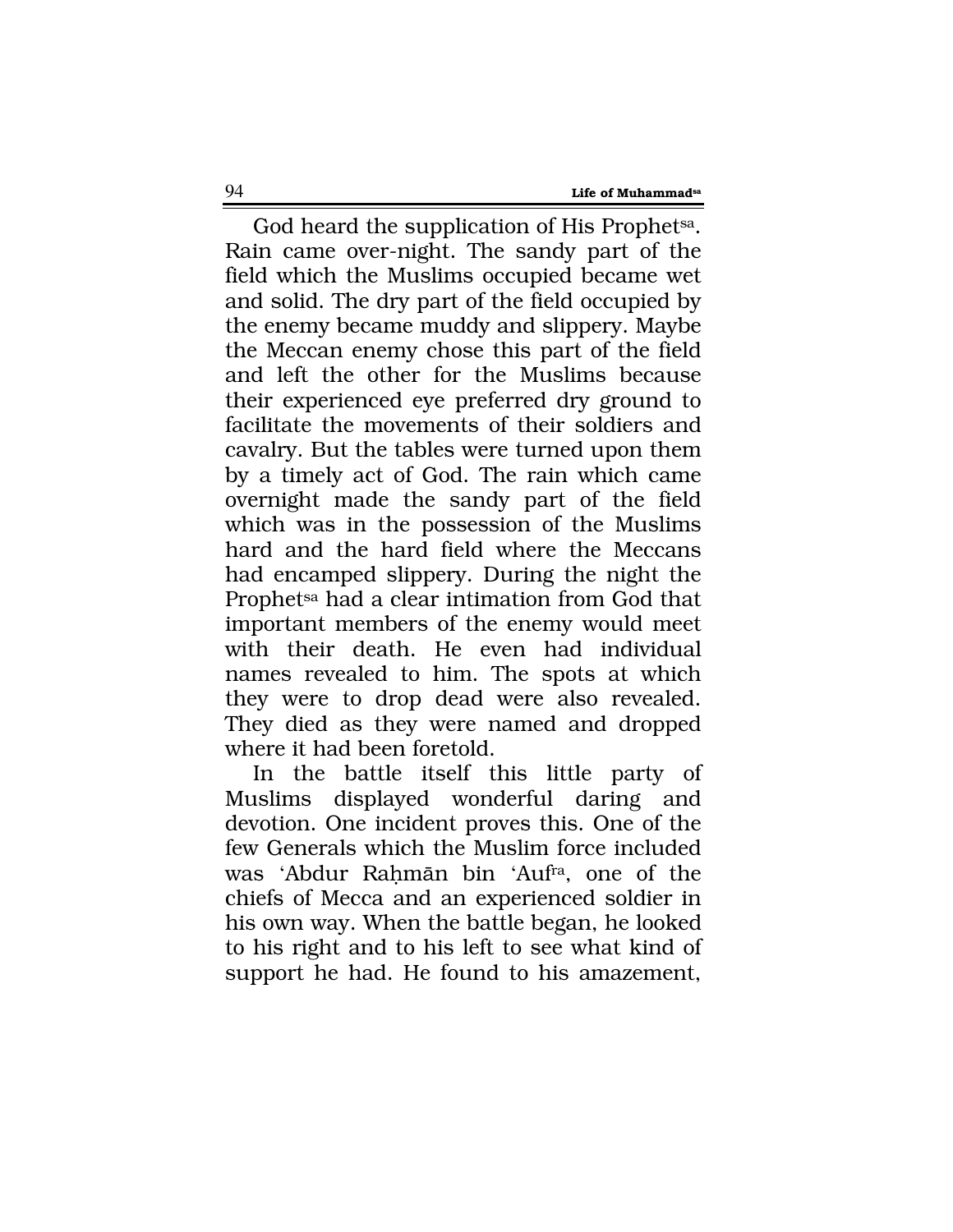that he had only two lads from Medina on his flanks. His heart sank and he said to himself, "Every General needs support on his sides. More so I on this day. But I only have two raw boys. What can I do with them?" 'Abdur Rahman bin 'Aufra says he had hardly finished saying this to himself when one of the boys touched his side with his elbow. As he bent over to hear the boy, the latter said, "Uncle, we have heard of one Abū Jahl, who used to harass and torment the Prophetsa. Uncle, I want to fight him; tell me where he is." 'Abdur Rahman bin 'Aufra had not yet replied to this youthful inquiry, when his attention was similarly drawn by the boy on the other side, who asked him the same question. 'Abdur Rahmanra was not a little amazed at the courage and determination of these two boys. A seasoned soldier, he did not think that even he would select the commander of the enemy for an individual encounter. 'Abdur Rahmanra raised his finger to point at Abū Jahl—armed to the teeth and standing behind the lines protected by two senior Generals, with drawn swords. 'Abdur Rahmanra had not dropped his finger, when the two boys dashed into the enemy ranks with the speed of an eagle, making straight for their chosen target. The attack was sudden. The soldiers and guards were stupefied. They attacked the boys. One of the boys lost an arm. But they remained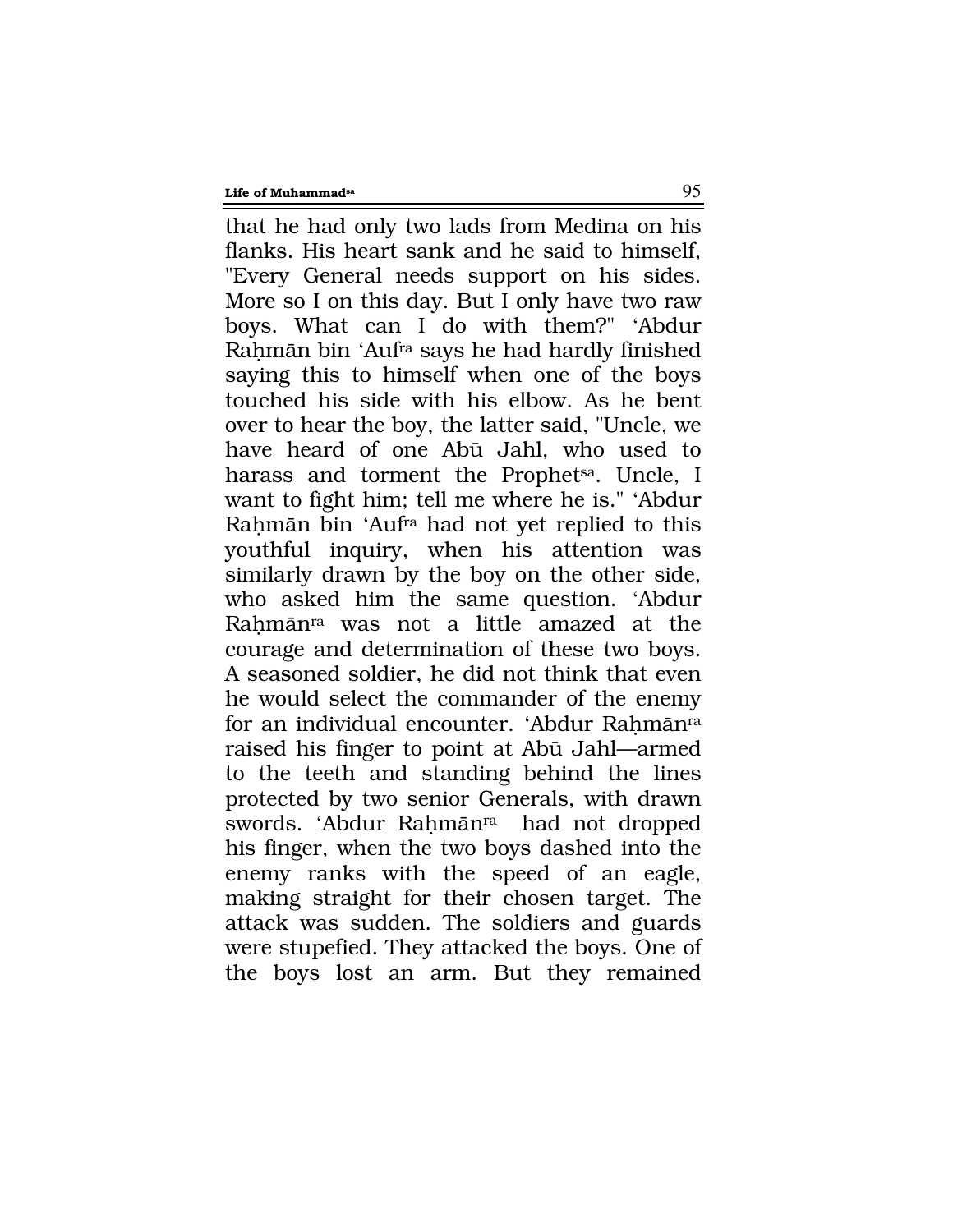unnerved and unbeaten. They attacked Abu Jahl, with such violence that the great commander fell to the ground, mortally wounded. From the spirited determination of these two boys, one can judge how deeply the followers of the Prophetsa, both old and young, had been stirred by the cruel persecution to which they and the Prophet<sup>sa</sup> had been subjected. We only read about them in history, but yet are deeply stirred. The people of Medina heard of these cruelties from eyewitnesses. The feelings they must have had, can well be imagined. They heard of Meccan cruelties on the one hand and of the forbearance of the Prophetsa on the other. No wonder their determination mounted high to avenge the wrongs done to the Prophetsa and to the Muslims of Mecca. They looked only for an opportunity to tell the Meccan tormentors that if the Muslims did not retaliate, it was not because they were powerless; it was because they had not been permitted by God to do so. How determined this small Muslim force was to die fighting can be gauged from another incident. Battle had not yet been joined when Abū Jahl sent a Bedouin chief to the Muslim side to report on their numbers. This chief returned and reported that the Muslims were three hundred or more. Abū Jahl and his followers were glad. They thought the Muslims easy prey. "But," said the Bedouin chief, "my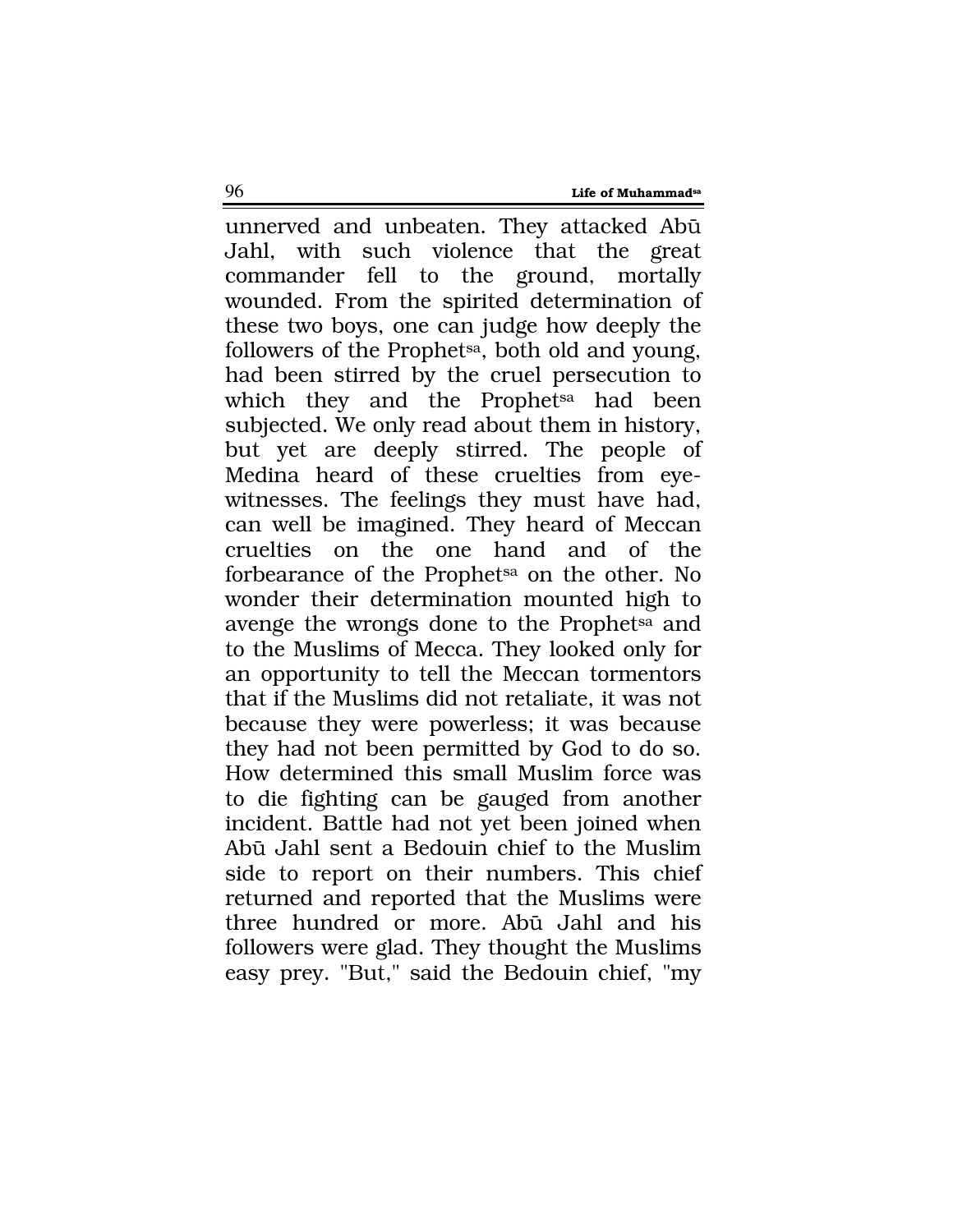advice to you is—Don't fight these men, because every one of them seems determined to die! I have seen not men but death mounted on camels" (T*a*b*ar*i and *Hish*a*m*). The Bedouin chief was right—those who are prepared to die do not easily die.

## **A GREAT PROPHECY FULFILLED**

The time of the battle drew near. The Prophetsa came out of the little hut in which he had been praying, and announced:

"The hosts will certainly be routed and will show their backs."

These were the words revealed to the Prophetsa some time before in Mecca. Evidently they related to this battle. When Meccan cruelty had reached its extreme limit, and Muslims were migrating to places where they could have peace, the Prophetsa had the following verses revealed to him by God:

**And surely to the people of Pharaoh also came Warners. They rejected all Our Signs. So We seized them as the seizing of One Who is Mighty and Omnipotent. Are your disbelievers better than those? Or have you an exemption in the Scriptures? The hosts will certainly be routed and will show their backs. Nay, the Hour is their appointed time; and the Hour will be most calamitous and most bitter. Surely the offenders will be in bewilderment and flaming fire. On the day when they will be dragged into the Fire on their faces and it will be said to them, "Taste ye the touch of burning" (54:42-49).**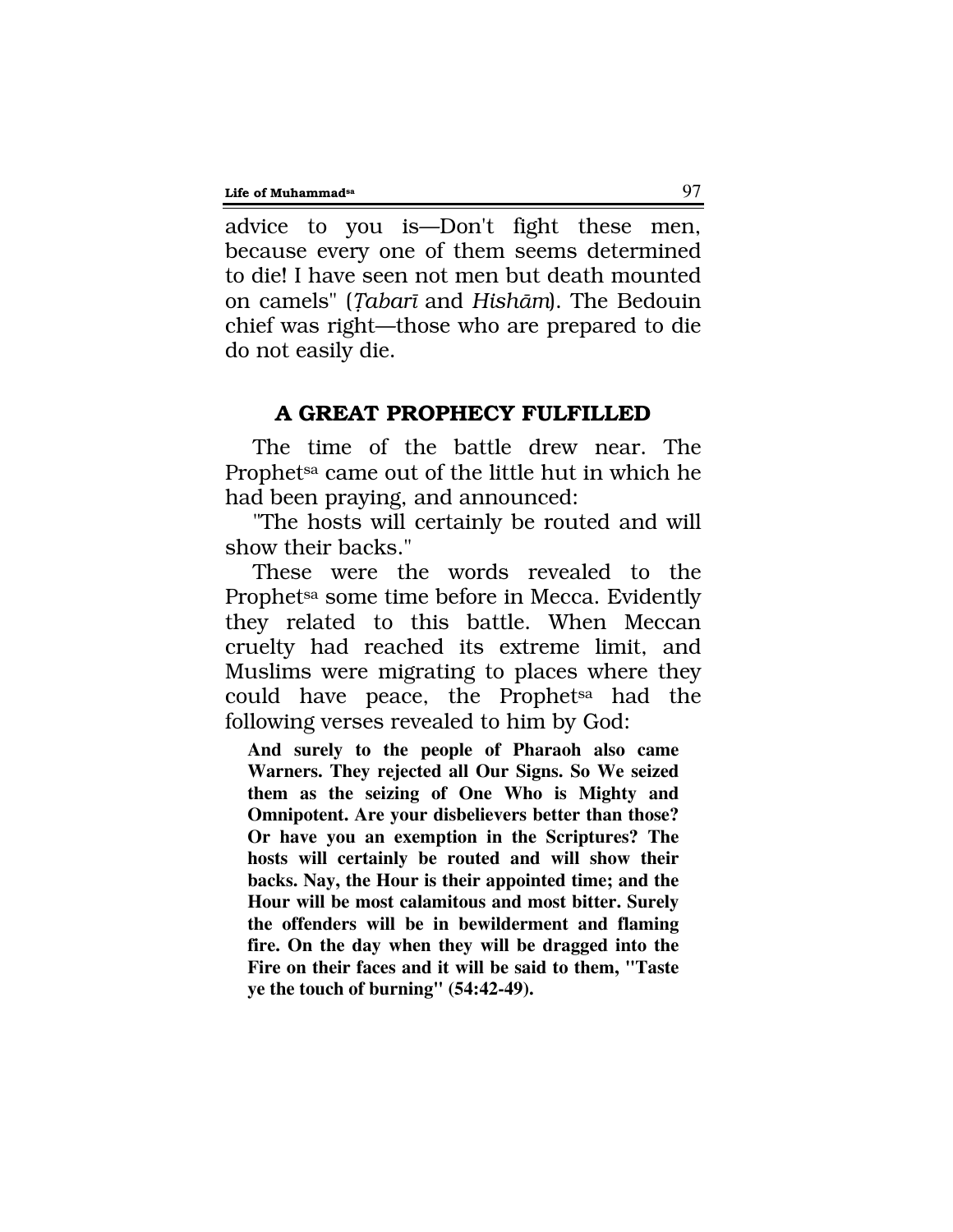These verses are part of Surah Al-Qamar and this Sūrah, according to all reports, was revealed in Mecca. Muslim authorities place the date of its revelation somewhere between the fifth and tenth year of the Prophet'ssa Call, that is, at least three years before the Hijra (i.e. the year of the Prophet'ssa migration from Mecca to Medina). More likely, it was revealed eight years before. European authorities have the same view. According to Noldeke, the whole of this Chapter was revealed after the fifth year of the Prophet'ssa Call. Wherry thinks this date a little too early. According to him, the Chapter belongs to the sixth or seventh year before the Hijra, or after the Prophet'ssa Call. In short, both Muslim and non-Muslim authorities agree that this Chapter was revealed years before the Prophetsa and his followers migrated from Mecca to Medina. The prophetic value of the Meccan verses is beyond dispute. There is in these verses a clear hint of what was in store for the Meccans in the battlefield of Badr. The fate they were going to meet is clearly foretold. When the Prophetsa came out of his hut, he reiterated the prophetic description contained in the Meccan Chapter. He must have been put in mind of the Meccan verses, during his prayers in the hut. By reciting one of the verses he reminded his followers that the Hour promised in the Meccan revelation had come.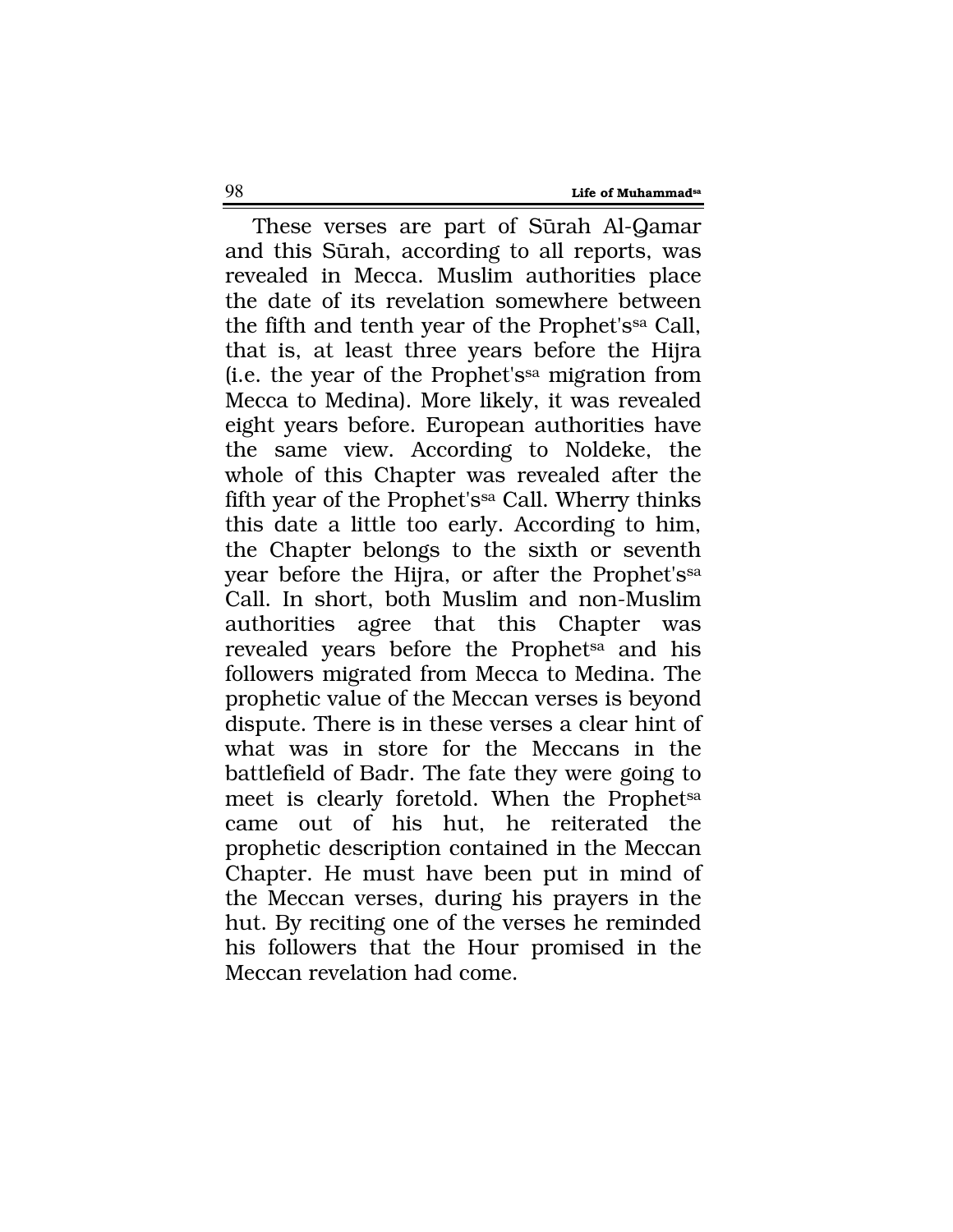And the Hour had really come. The Prophet Isaiahas (21:13-17) had foretold this very hour. The battle began, even though Muslims were not ready for it and non-Muslims had been advised against taking part in it. Three hundred and thirteen Muslims, most of them inexperienced and unused to warfare, and nearly all of them unequipped, stood before a number three times as large, and all of them seasoned soldiers. In a few hours, many noted chiefs of Mecca met their end. Just as the Prophet Isaiahas had foretold, the glory of Kedar faded away. The Meccan army fled in miserable haste, leaving behind their dead as well as some prisoners. Among the prisoners was the Prophet'ssa uncle, 'Abbasra, who generally stood by the Prophetsa during the days at Mecca. 'Abbasra had been compelled to join the Meccans and to fight the Prophetsa. Another prisoner was Abu'l 'Asra, a son-in-law of the Prophetsa. Among the dead was Abū Jahl, Commander-in-chief of the Meccan army and, according to all accounts, arch-enemy of Islam.

Victory came, but it brought mixed feelings to the Prophetsa. He rejoiced over the fulfilment of divine promises, repeated during the fourteen years which had gone by, promises which had also been recorded in some of the earliest religious writings. But at the same time he grieved over the plight of the Meccans.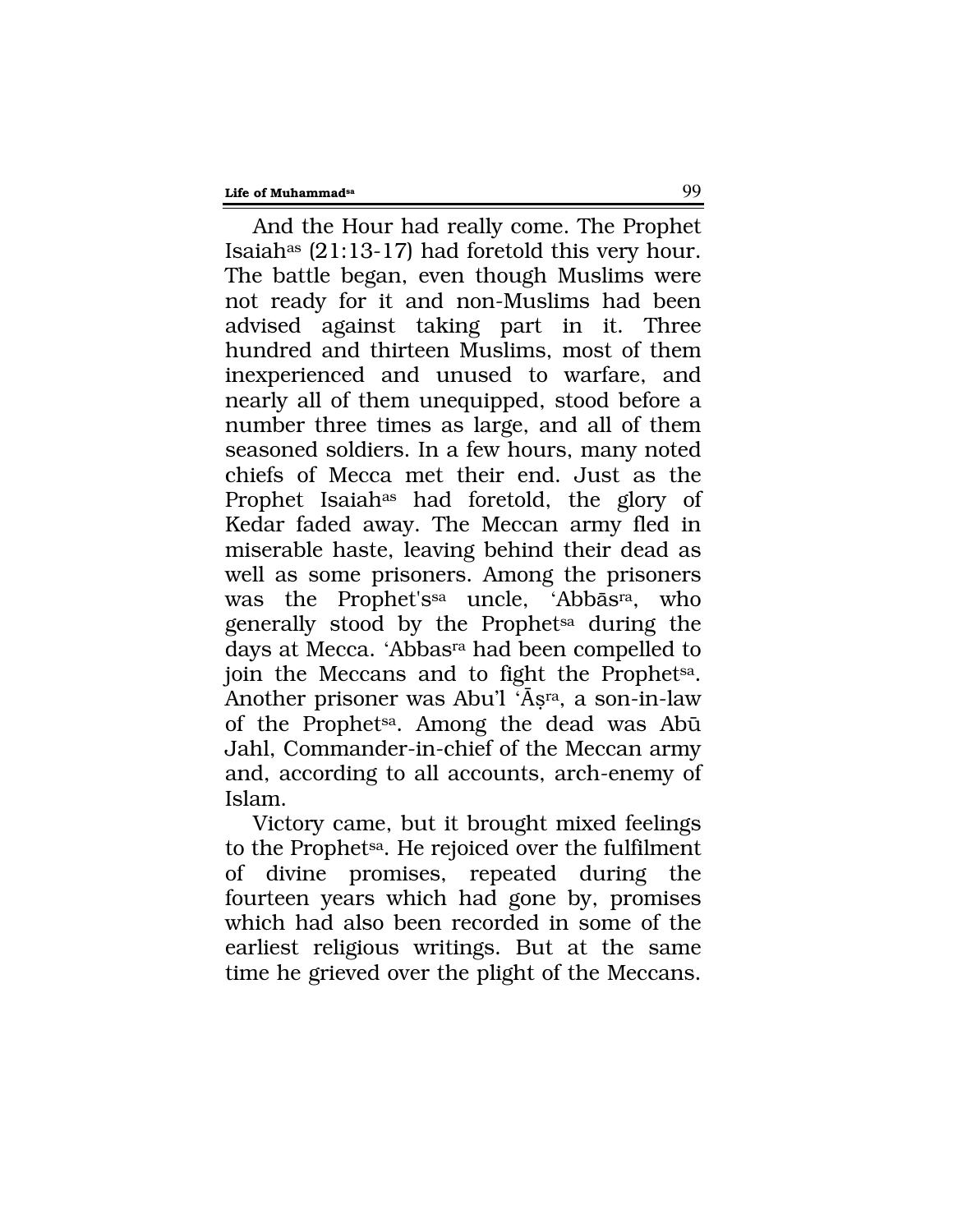What a pitiable end had they met! If this victory had come to another in his place, he would have jumped with joy. But the sight of the prisoners before him, bound and handcuffed, brought tears to the eyes of the Prophetsa and his faithful friend Abū Bakr<sup>ra</sup>. 'Umarra, who succeeded Abū Bakrra as the Second Khalifa of Islam, saw this but could not understand. Why should the Prophetsa and Abū Bakr<sup>ra</sup> weep over a victory? 'Umar<sup>ra</sup> was bewildered. So he made bold to ask the Prophetsa, "Prophetsa of God, tell me why you weep when God has given you such a grand victory. If we must weep, I will weep with you, or put on a weeping face at least." The Prophetsa pointed to the miserable plight of the Meccan prisoners. This was what disobedience of God led to.

The Prophet Isaiahas spoke again and again of the justice of this Prophetsa, who had emerged victorious from a deadly battle. Of this there was a grand demonstration on this occasion. Returning to Medina the Prophetsa rested for the night on the way. The devoted followers who watched him could see that he turned from side to side and could not sleep. They soon guessed that it was because he heard the groans of his uncle, 'Abbasra, who lay nearby, bound tight as a prisoner of war. They loosened the cord on 'Abbasra.'Abbasra stopped groaning. The Prophetsa, no longer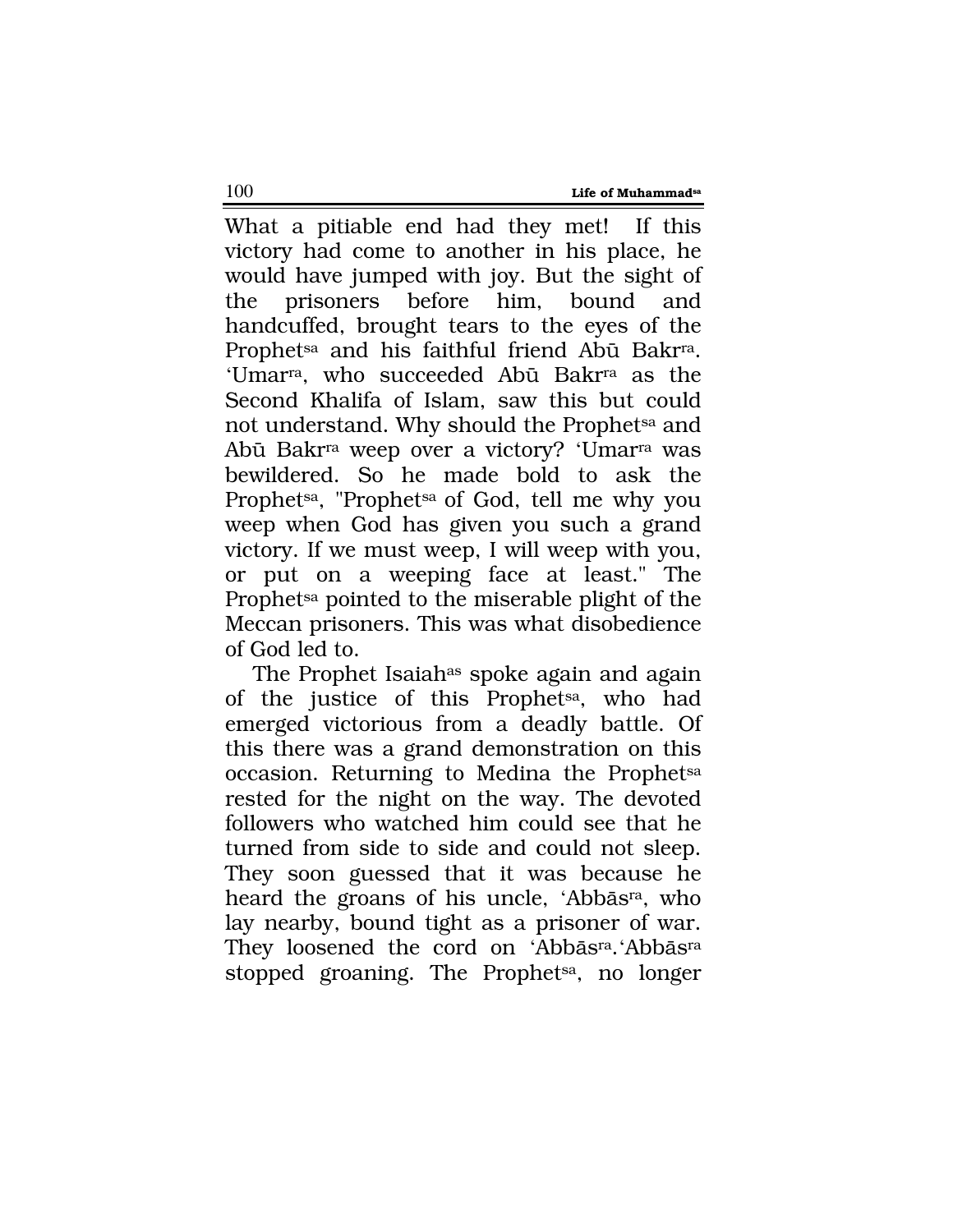disturbed by his groans, went to sleep. A little later he woke up and wondered why he no longer heard 'Abbasra groan. He half thought 'Abbasra had gone into a swoon. But the Companions guarding 'Abbasra told him they had loosened the cord on 'Abbasra to let him (the Prophetsa) sleep undisturbed. "No, no," said the Prophetsa, "there must be no injustice. If 'Abbasra is related to me, other prisoners are related to others. Loosen the cords on all of them or tie the cord tight on 'Abbasra also." The Companions heard this admonition and decided to loosen the cords on all the prisoners, and themselves bear the responsibility for their safe custody. Of the prisoners, those who were literate were promised freedom if they each undertook to make ten Meccan boys literate—this being their ransom for liberty. Those who had nobody to pay ransom for them, obtained their liberty for the asking. Those who could afford to pay ransom, were set free after they had paid it. By setting the prisoners free in this way, the Prophetsa put an end to the cruel practice of converting prisoners of war into slaves.

#### **BATTLE OF U**H**UD**

When the Meccan army fled from Badr they announced that they would attack Medina again and avenge upon the Muslims for what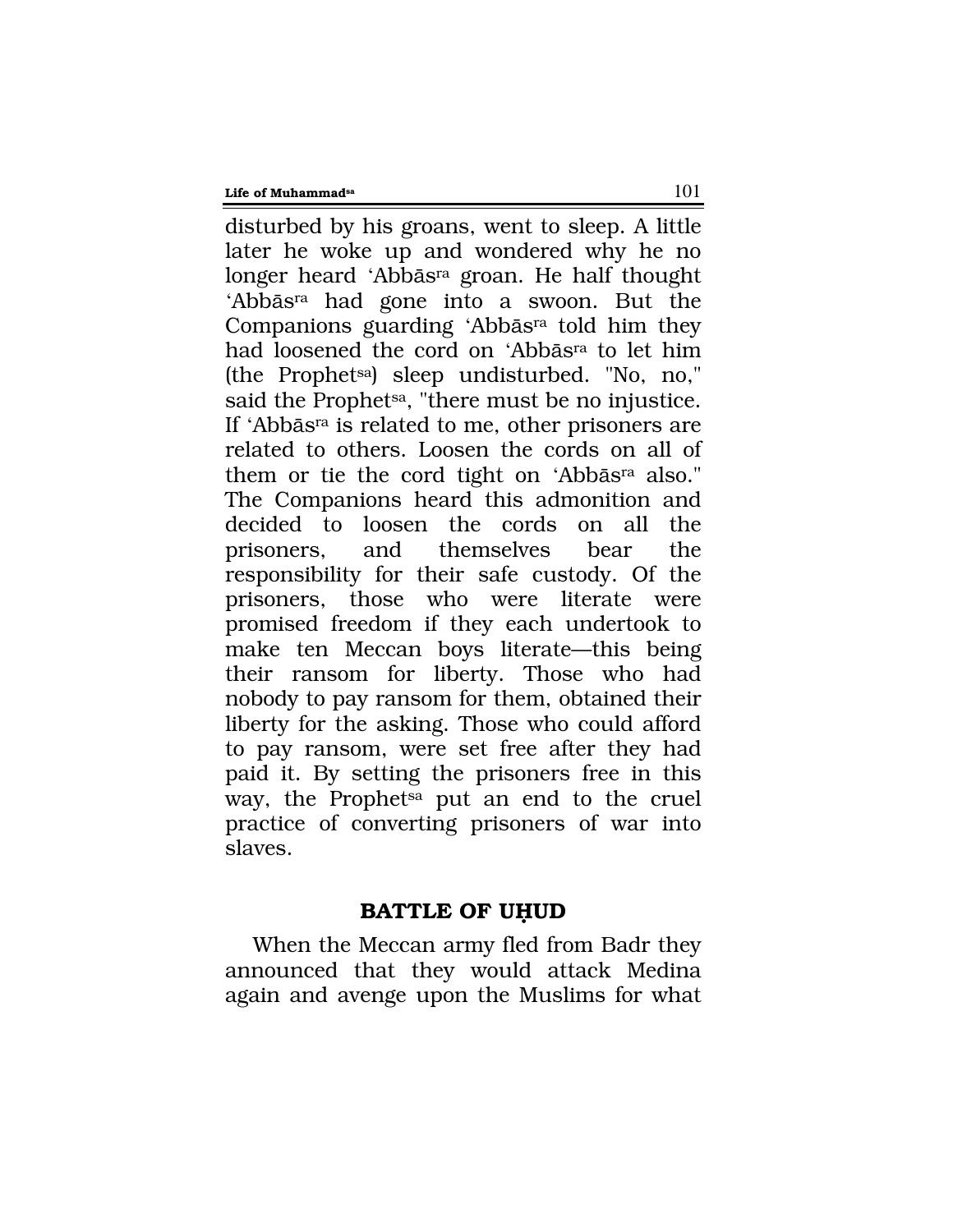the Meccans had suffered in the battle; and only a year later they did attack Medina again in full force. They felt so humiliated and disgraced at their defeat that the Meccan chiefs forbade surviving relations to weep over those who had died in the battle. They also laid down that profits from commercial caravans would be constituted into a war fund. With full preparations, therefore, an army of three thousand under the command of Abū Sufyān<sup>ra</sup> attacked Medina. The Prophetsa held a council and asked his followers whether they would meet the enemy in Medina or outside. He himself favoured the former alternative. He preferred to let the Muslims stay in Medina and let the enemy come and attack them in their homes. This, he thought, would place the responsibility for aggression and attack on the enemy. But at the council were many Muslims who had not had the chance to take part in the Battle of Badr, and who now longed to fight for God. They insisted on having a straight and open fight and on having the chance to die fighting. The Prophet<sup>sa</sup> accepted the general advice (T*abaq*a*t*).

While this was being debated, the Prophetsa related a vision of his. He said, "I had a vision. I saw a cow, and I also saw my sword with its point broken. I saw the cow being butchered, and that I had put my hand inside a coat of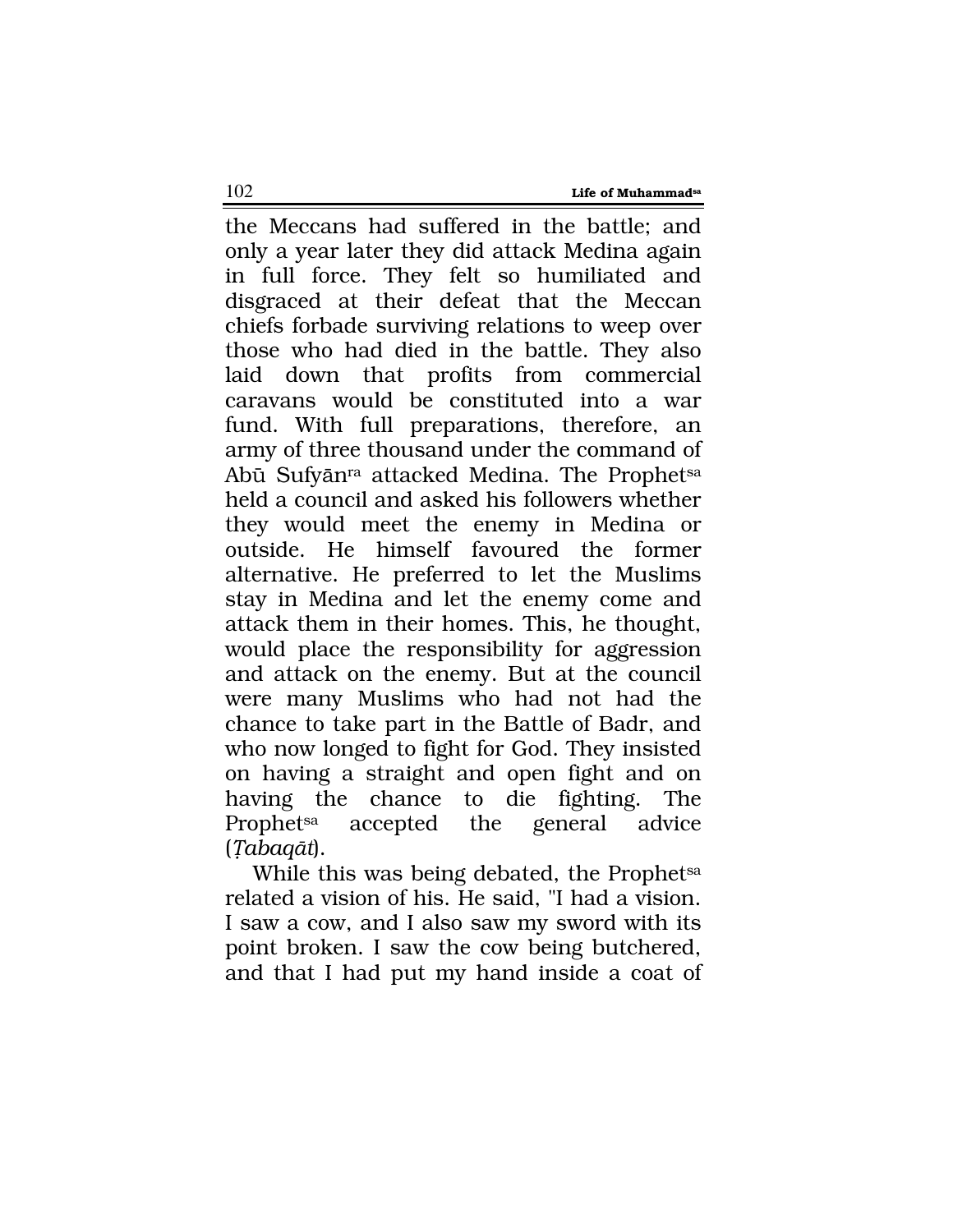armour. I also saw myself riding a ram." The Companions asked the Prophetsa how he interpreted the vision.

"The butchering of the cow" said the Prophet<sup>sa</sup>, "indicates that some of my Companions will be killed in battle. The broken point of my sword indicates that some important one among my relations will meet his death, or maybe, I myself will suffer pain or injury of some kind. Putting my hand in a coat of armour seems to mean that if we stay in Medina it is better for us. The fact that I have seen myself riding a ram means that we will overpower the commander of the disbelievers, and that he will die at our hands" (*Bukh*a*r*i*, Hish*a*m* and T*abaq*a*t*).

It was made clear by this vision and its interpretation that it was better for Muslims to stay in Medina. The Prophetsa, however, did not insist upon this, because the interpretation of the vision was his own, not a part of revealed knowledge. He accepted the advice of the majority and decided to go out of Medina to meet the enemy. As he set out, the more zealous section of His following realizing their mistake, approached the Prophetsa and said, "Prophetsa of God, the way you advised seems better. We ought to stay in Medina and meet the enemy in our streets."

"Not now," said the Prophetsa. "Now the Prophetsa of God has put on his armour. Come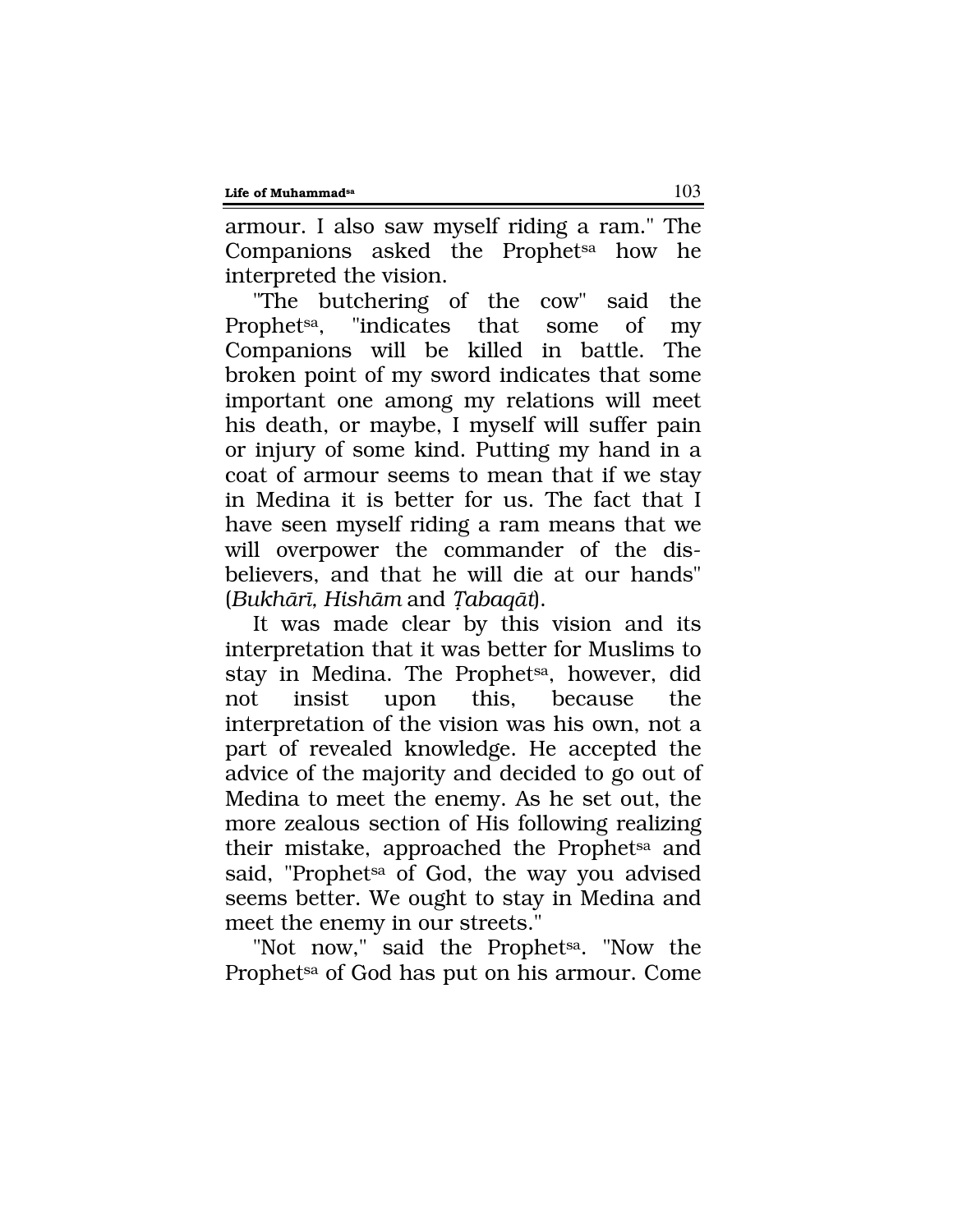what may, now we shall go forward. If you prove steadfast and persevering, God will help you" (*Bukh*a*r*i and T*abaq*a*t*). So saying, he went forward with a force of a thousand. At a small distance from Medina they camped for the night. It was the Prophet'ssa custom to let his fighting force rest a while before they met the enemy. At the time of the morning prayers, he made a round. He found that some Jews also had joined the Muslims. They pretended they had treaties of alliance with the Medina tribes. As the Prophetsa had had knowledge of Jewish intrigues, he sent off the Jews. As soon as he did so, 'Abdullah bin Ubayy ibn Salul, chief of the hypocrites, withdrew with his three hundred followers. He said the Muslim army was now no match for the enemy. To take part in the battle was now certain death. The Prophetsa had made a mistake in sending off his own allies. The result of this eleventh-hour desertion was that only seven hundred Muslims were left under the Prophet'ssa command. The seven hundred stood against an army more than four times their number, and many more times better in equipment. In the Meccan army were seven hundred fighters in armour; in the Muslim army only one hundred. The Meccans had a mounted force of two hundred horses, Muslims had only two horses. The Prophetsa reached Uhud. Over a narrow hilly pass there, he posted a guard of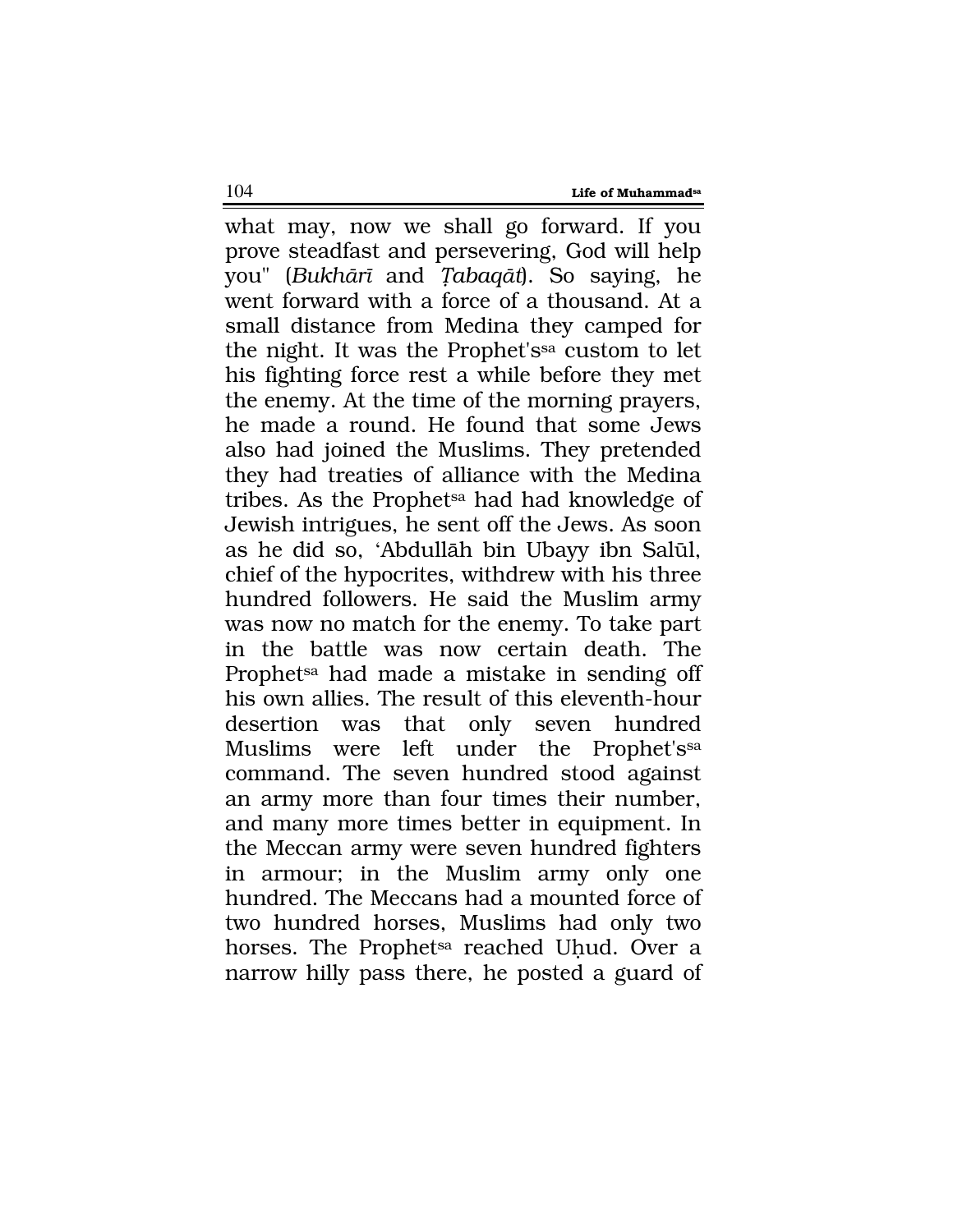fifty, charged with the duty of repelling any attack on it by the enemy or any attempt to possess it. The Prophetsa told them clearly their duty. It was to stand where they had been posted, and not to move from the spot until they were commanded to do so, no matter what happened to the Muslims. With the remaining six hundred and fifty men, the Prophetsa went to do battle with an army about five times as large. But, with the help of God, in a short time the six hundred and fifty Muslims drove away three thousand skilled Meccan soldiers. The Muslims ran in pursuit. The hilly pass on which fifty Muslims had been posted was in the rear. The guard said to the commander, "The enemy is beaten. It is time we took some part in the battle and won our laurels in the next world." The commander stopped them, reminding them of the clear orders of the Prophetsa. But the men explained that the Prophet'ssa order was to be taken in the spirit and not in the letter. There was no meaning in continuing to guard the pass while the enemy was running for life.

#### **VICTORY CONVERTED INTO DEFEAT**

Arguing thus they left the pass and plunged into the battle. The fleeing Meccan army included Khalid bin Walidra, who later became a great Muslim general. His keen eye fell on the unguarded pass. There were only a few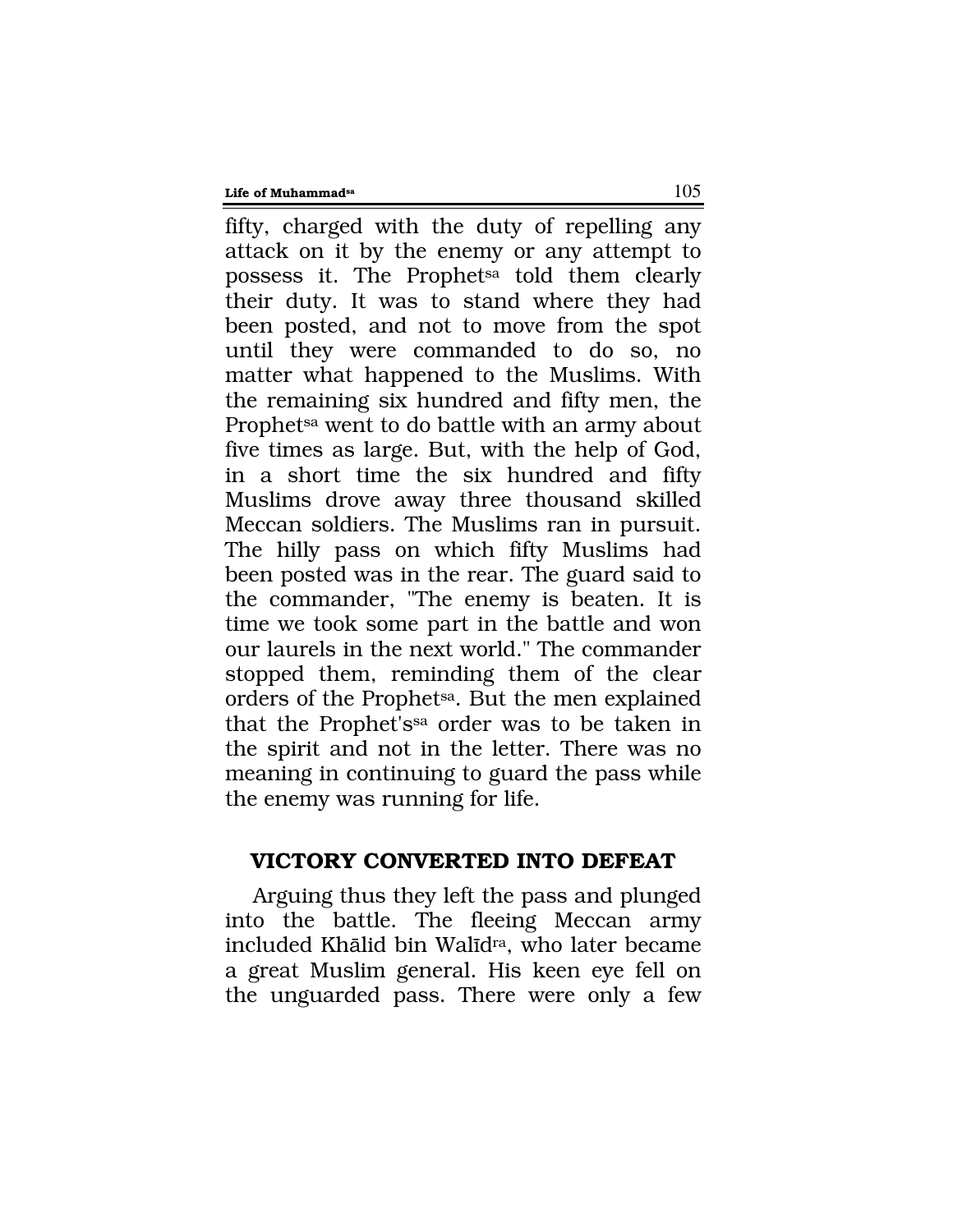men guarding it now. Khalidra shouted for another Meccan general 'Amr bin al-'Asra, and asked him to have a look at the pass behind. 'Amrra did so, and thought it the chance of his life. Both generals stopped their men and climbed on to the hill. They killed the few Muslims who were still guarding the pass and from the eminence started an attack upon the Muslims. Hearing their war cries, the routed Meccan army collected itself again, and returned to the field. The attack on the Muslims was sudden. In their pursuit of the Meccan army they had dispersed over the whole of the field. Muslim resistance to this new attack could not be assembled. Only individual Muslim soldiers were seen engaging the enemy. Many of these fell fighting. Others fell back. A few made a ring round the Prophetsa. They could not have been more than twenty in all. The Meccan army attacked this ring fiercely. One by one, the Muslims in the ring fell under the blows of Meccan swordsmen. From the hill, the archers sent volleys of arrows. At that time, Talhara, one of the Quraish and the Muhajirin (Meccan Muslims who had taken refuge in Medina), saw that the enemy arrows were all directed to the face of the Prophetsa. He stretched out his hand and held it up against the Prophet's<sup>sa</sup> face. Arrow after arrow struck Talha'sra hand, yet it did not drop, athough with each shot it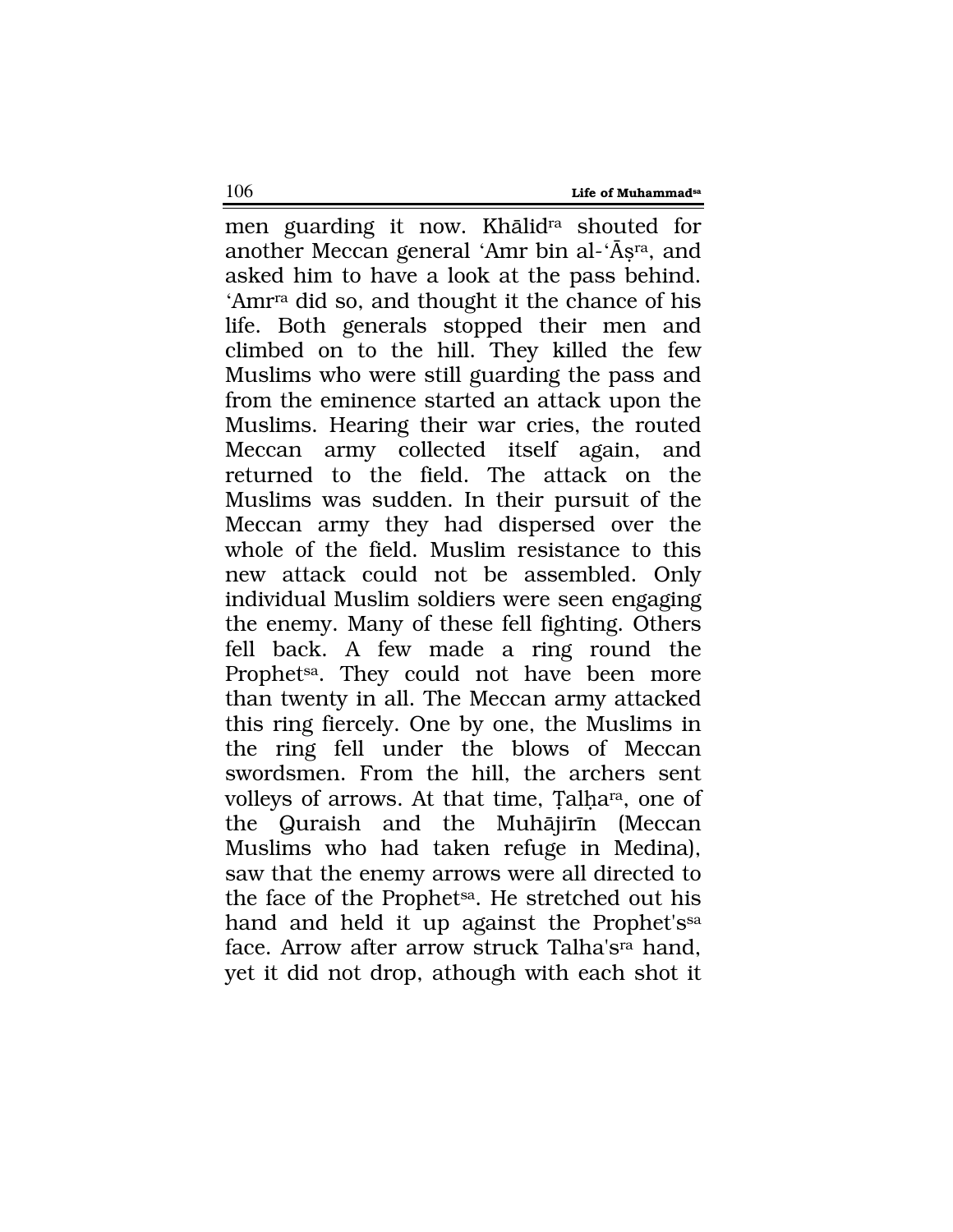was pierced through. Ultimately it was completely mutilated. Talhara lost his hand and for the rest of life went about with a stump. In the time of the Fourth Khalifa of Islam when internal dissensions had raised their head, Talhara was tauntingly described by an enemy as the handless Talhara. A friend of Talhara replied, "Handless, yea, but do you know where he lost his hand? At the Battle of Uhud, in which he raised his hand to shield the Prophet'ssa face from the enemy's arrows."

Long after the Battle of Uhud friends of Talhara asked him, "Did not your hand smart under the arrow shots and the pain make you cry?" Talhara replied, "It made me smart, and it almost made me cry, but I resisted both because I knew that if my hand shook but slightly, it would expose the Prophet'ssa face to the volley of enemy arrows." The few men who were left with the Prophet<sup>sa</sup> could not have stood the army which they faced. A party of the enemy advanced forward and pushed them off. The Prophetsa then stood alone like a wall, and soon a stone struck his forehead and made a deep gash in it. Another blow drove the rings of his helmet into his cheeks. When the arrows were falling thick and fast and the Prophetsa was wounded he prayed, "My God, forgive my people for they know not what they are doing" (*Muslim*). The Prophetsa fell on the dead, the dead who had lost their lives in his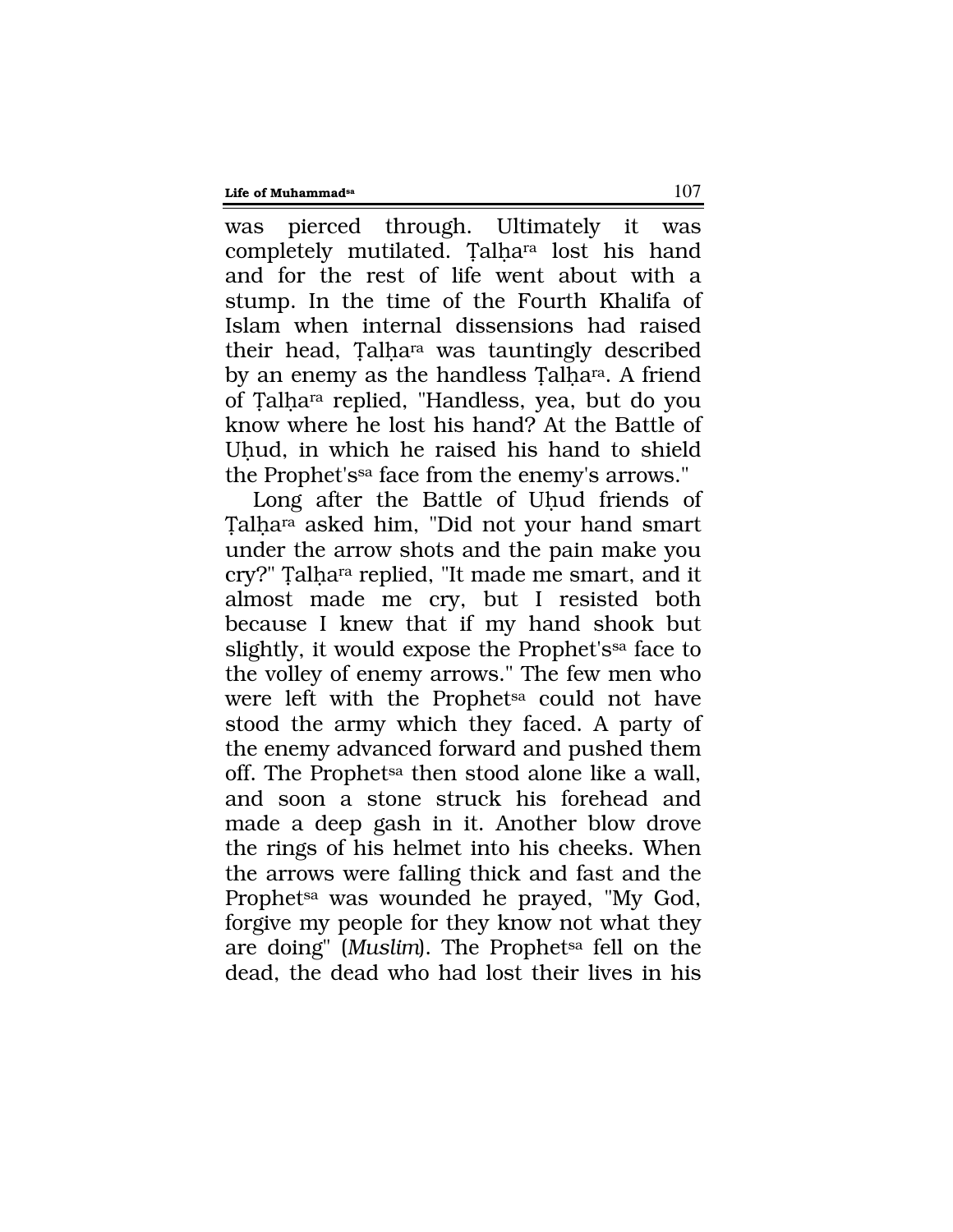defence. Other Muslims came forward to defend the Prophet<sup>sa</sup> from more attacks. They also fell dead. The Prophetsa lay unconscious among these dead bodies. When the enemy saw this, they took him for dead. They withdrew in the certainty of victory, and proceeded to line up again. Among the Muslims who had been defending the Prophetsa and who had been pushed by the avalanche of enemy forces, was 'Umarra. The battlefield had now cleared. 'Umarra who saw this, became certain that the Prophetsa was dead. 'Umarra was a brave man. He proved it again and again; best of all, in fighting simultaneously the great Empires of Rome and Iran. He was never known to blench under difficulties. This 'Umarra sat on a stone with drooping spirits, crying like a child. In the meantime another Muslim, Anas bin Nadrra by name, came wandering along in the belief that the Muslims had won. He had seen them overpower the enemy but, having had nothing to eat since the night before, had withdrawn from the battlefield, with some dates in his hand. As soon as he saw 'Umarra crying, he stood amazed and asked, '''Umarra, what is the matter with you that instead of rejoicing over a magnificent victory won by the Muslims, you are crying?''

'Umarra replied, "Anasra, you do not know what has happened. You only saw the first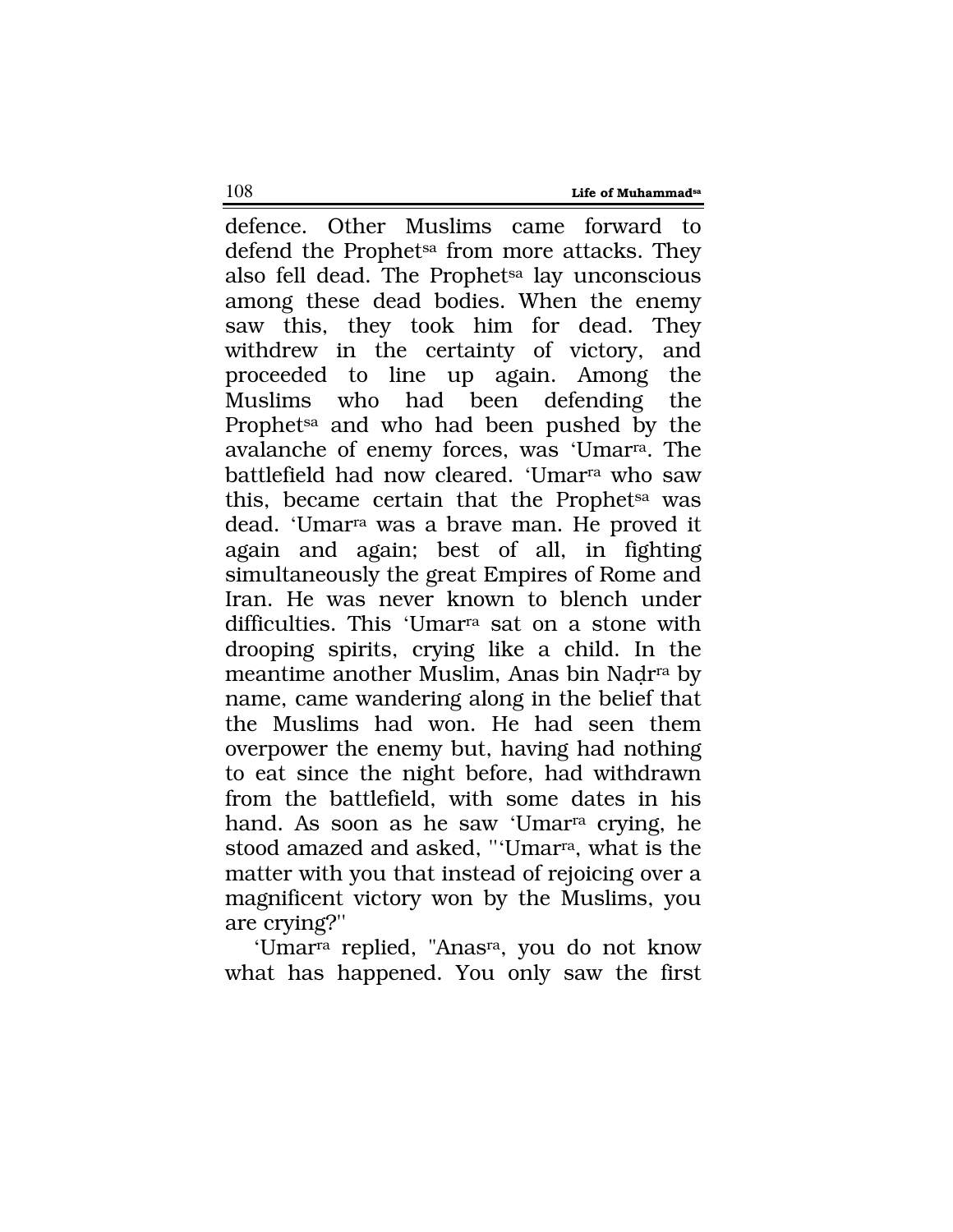part of the battle. You do not know that the enemy captured the strategic point on the hill and attacked us fiercely. The Muslims had dispersed, believing they had won. There was no resistance to this attack by the enemy. Only the Prophetsa with a handful of guards stood against the entire enemy and all of them fell down fighting."

"If this is true," said Anasra, "what use is sitting here and crying? Where our beloved Master has gone, there must we go too."

Anasra had the last date in his hand. This he was about to put in his mouth but, instead, he threw it away saying, "O date, except thee, is there anything which stands between Anasra and Paradise?"

Saying this, he unsheathed his sword and flung himself into the enemy forces, one against three thousand. He could not do much, but one believing spirit is superior to many. Fighting valiantly, Anasra at last fell wounded, but he continued to fight. Upon this the enemy horde sprang barbarously upon him. It is said that when the battle was over, and the dead were identified, Anas'sra body could not be identified. It had been cut into seventy pieces. At last a sister of Anasra identifying it by a mutilated finger said, "This is my brother's body" (*Bukh*a*r*i).

Those Muslims who made a ring round the Prophetsa but were driven back, ran forward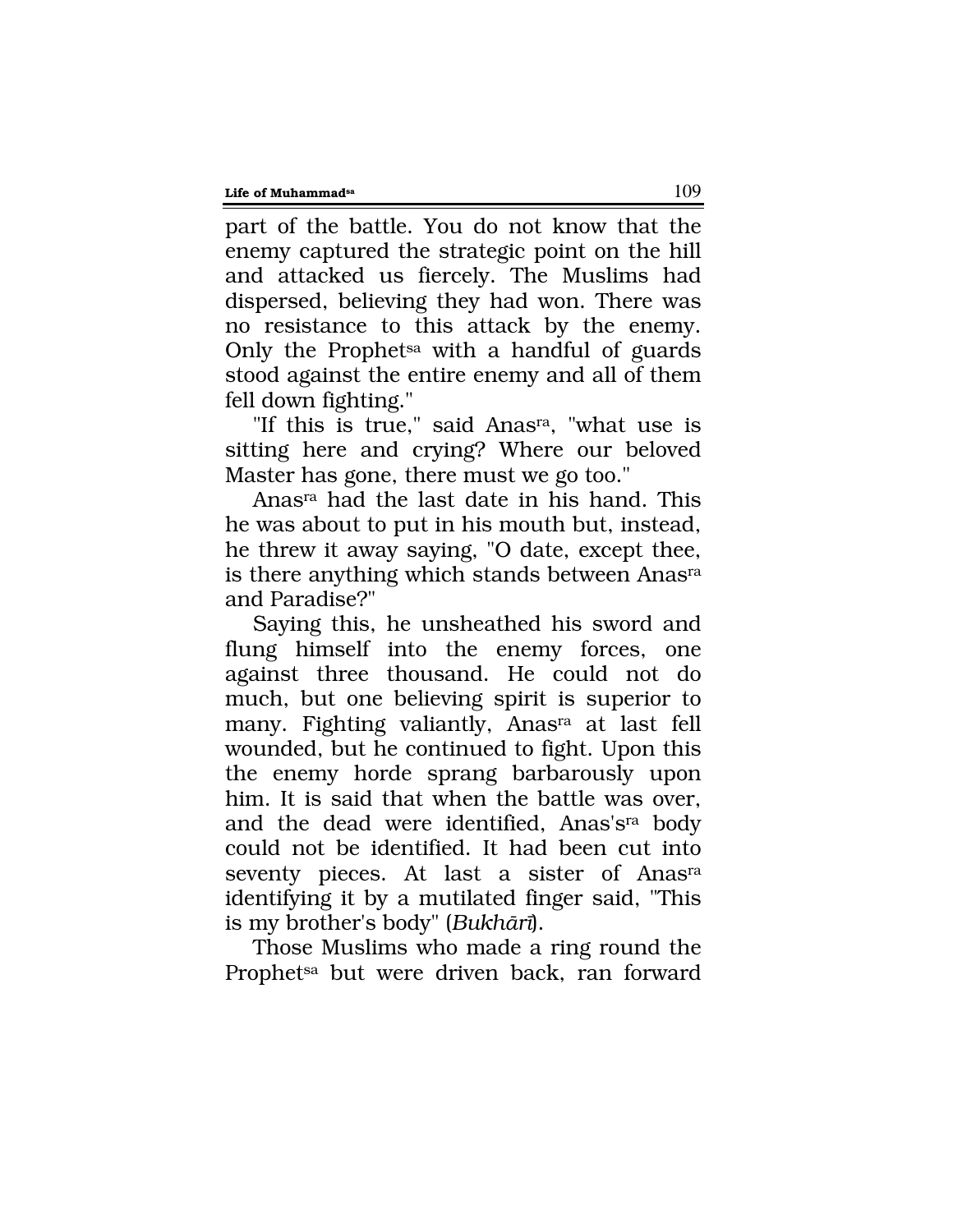again as soon as they saw the enemy withdrawing. They lifted the Prophet'ssa body from among the dead. Abū 'Ubaida bin al-Jarrahra caught between his teeth the rings which had sunk into the Prophet'ssa cheeks and pulled them out, losing two teeth in the attempt.

After a little while, the Prophetsa returned to consciousness. The guards who surrounded him sent out messengers to tell Muslims to assemble again. A disrupted force began to assemble. They escorted the Prophetsa to the foot of the hill. Abū Sufyān<sup>ra</sup>, the enemy commander, seeing these Muslim remnants, cried aloud, "We have killed Muhammadsa." The Prophetsa heard the boastful cry but forbade the Muslims to answer, lest the enemy should know the truth and attack again and the exhausted and badly-wounded Muslims should have again to fight this savage horde. Not receiving a reply from the Muslims, Abu Sufyanra became certain the Prophetsa was dead. He followed his first cry by a second and said, "We have also killed Abū Bakr<sup>ra</sup>." The Prophetsa forbade Abū Bakrra to make any reply. Abū Sufyāran followed by a third, and said, "We have also killed 'Umarra." The Prophetsa forbade 'Umarra also to reply. Upon this Abu Sufyanra cried that they had killed all three. Now 'Umarra could not contain himself and cried, "We are all alive and, with God's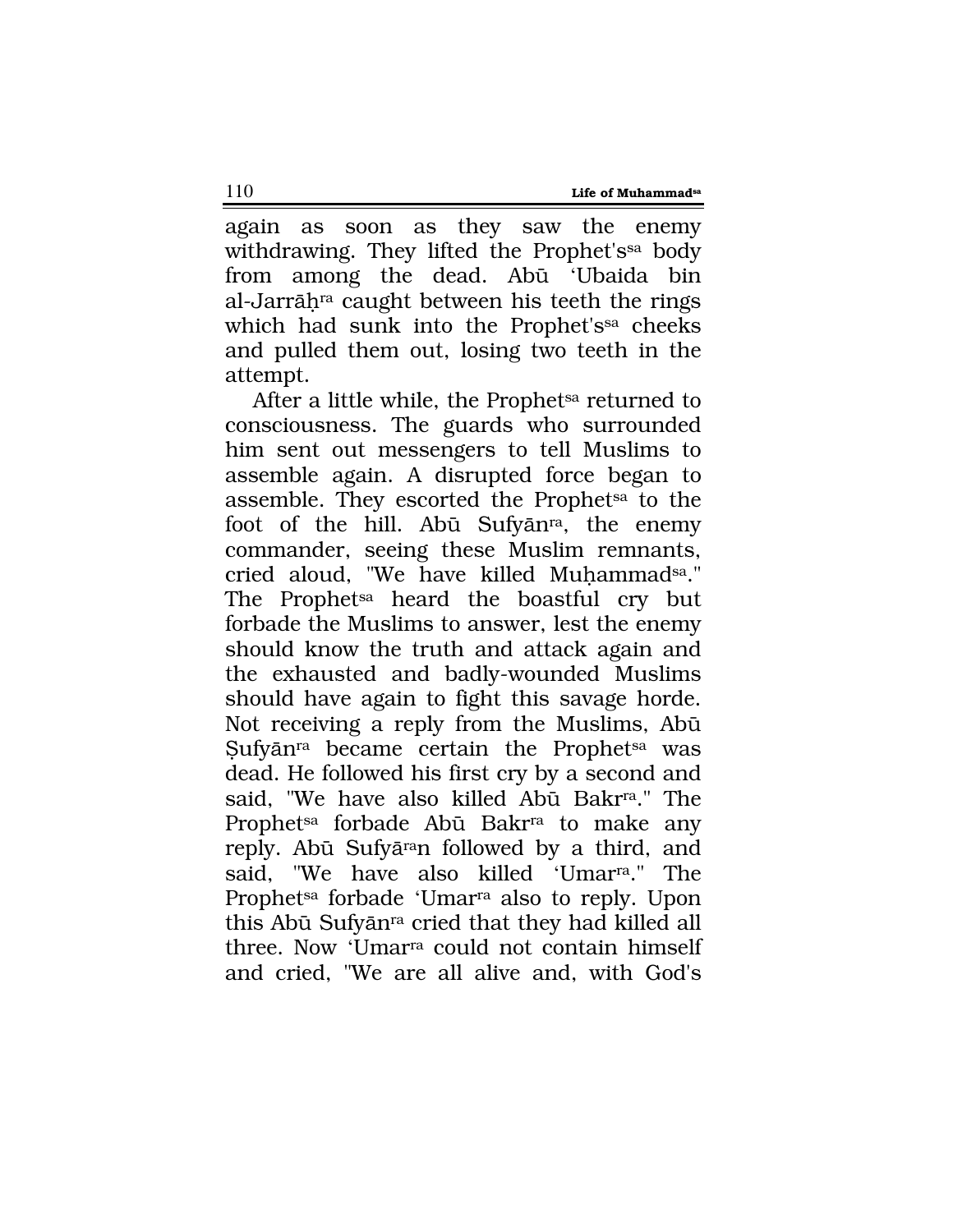grace, ready to fight you and break your heads." Abū Sufyān<sup>ra</sup> raised the national cry, "Glory to Hubal. Glory to Hubal. For Hubal has put an end to Islam." (Hubal was the Meccans' national idol.) The Prophetsa could not bear this boast against the One and Only God, Allah, for Whom he and the Muslims were prepared to sacrifice their all. He had refused to correct a declaration of his own death. He had refused to correct a declaration of the death of Abu Bakrra and of 'Umarra for strategic reasons. Only the remnants of his small force had been left. The enemy forces were large and buoyant. But now the enemy had insulted Allah. The Prophetsa could not stand such an insult. His spirit was fired. He looked angrily at the Muslims who surrounded him and said, "Why stand silent and make no reply to this insult to Allah, the Only God?"

The Muslims asked, "What shall we say, O Prophetsa?" "Say, 'Allah alone is Great and Mighty. Allah alone is Great and Mighty. He alone is High and Honoured. He alone is High and Honoured.' "

The Muslims shouted accordingly. This cry stupefied the enemy. They stood chagrined at the thought that the Prophetsa after all had not died. Before them stood a handful of Muslims, wounded and exhausted. To finish them was easy enough. But they dared not attack again. Content with the sort of victory they had won,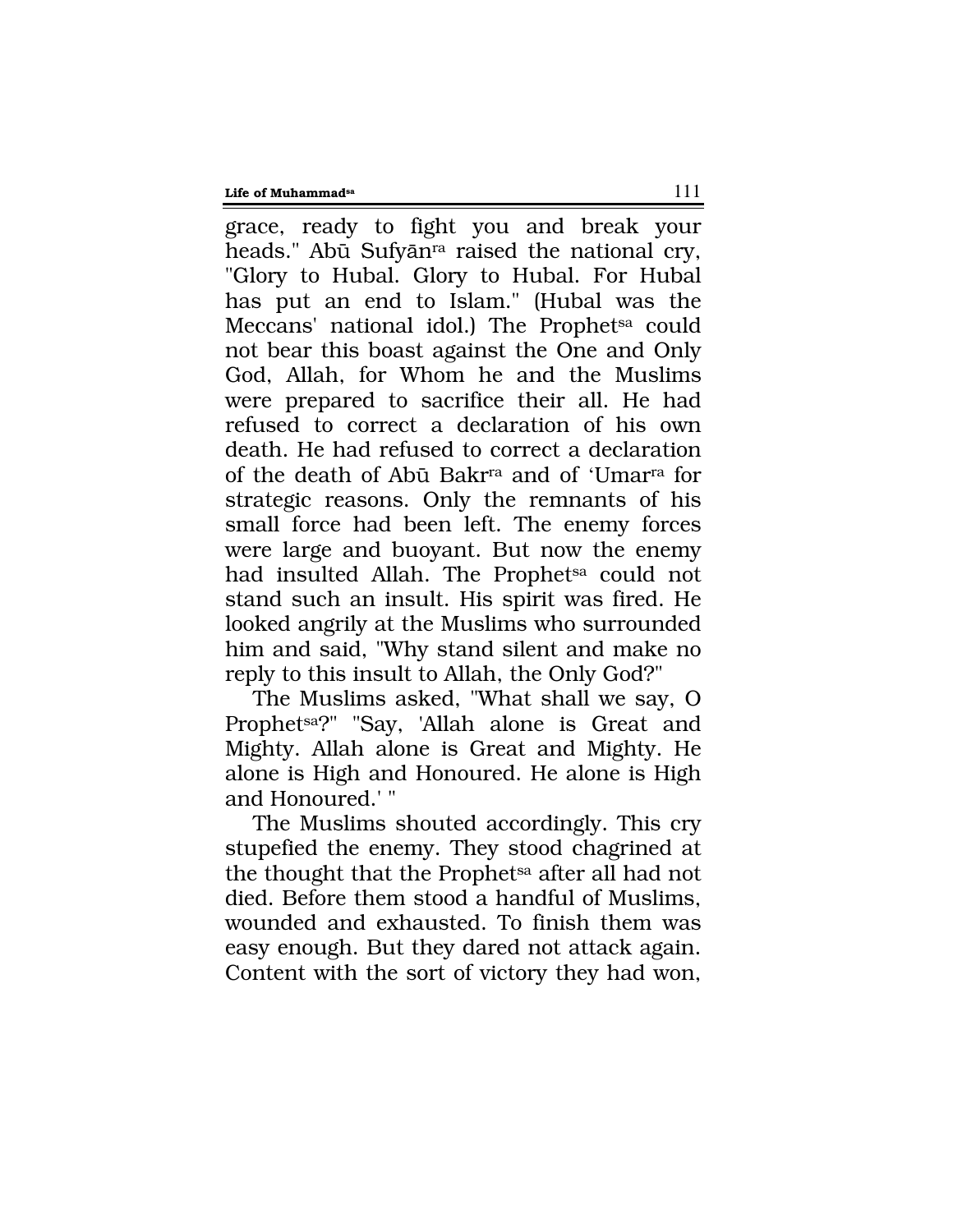they returned making a great show of rejoicing.

In the Battle of Uhud, Muslim victory became converted into a defeat. Nevertheless, the battle affords evidence of the truth of the Prophetsa. For in this battle were fulfilled the prophecies the Prophetsa had made before going into battle. Muslims were victorious in the beginning. The Prophet'ssa beloved uncle, Hamzara, died fighting. The commander of the enemy was killed early in the action. The Prophetsa himself was wounded and many Muslims were killed. All this happened as it had been foretold in the Prophet'ssa vision.

Besides the fulfilment of the incidents told beforehand this battle afforded many proofs of the sincerity and devotion of Muslims. So exemplary was their behaviour that history fails to provide a parallel to it. Some incidents in proof of this we have already narrated. One more seems worth narrating. It shows the certainty of conviction and devotion displayed by the Prophet'ssa Companions. When the Prophetsa retired to the foot of the hill with a handful of Muslims, he sent out some of his Companions to look after the wounded lying on the field. A Companion after long search found a wounded Muslim of Medina. He was near death. The Companion bent over him and said, "Peace on you." The wounded Muslim raised a trembling hand, and holding the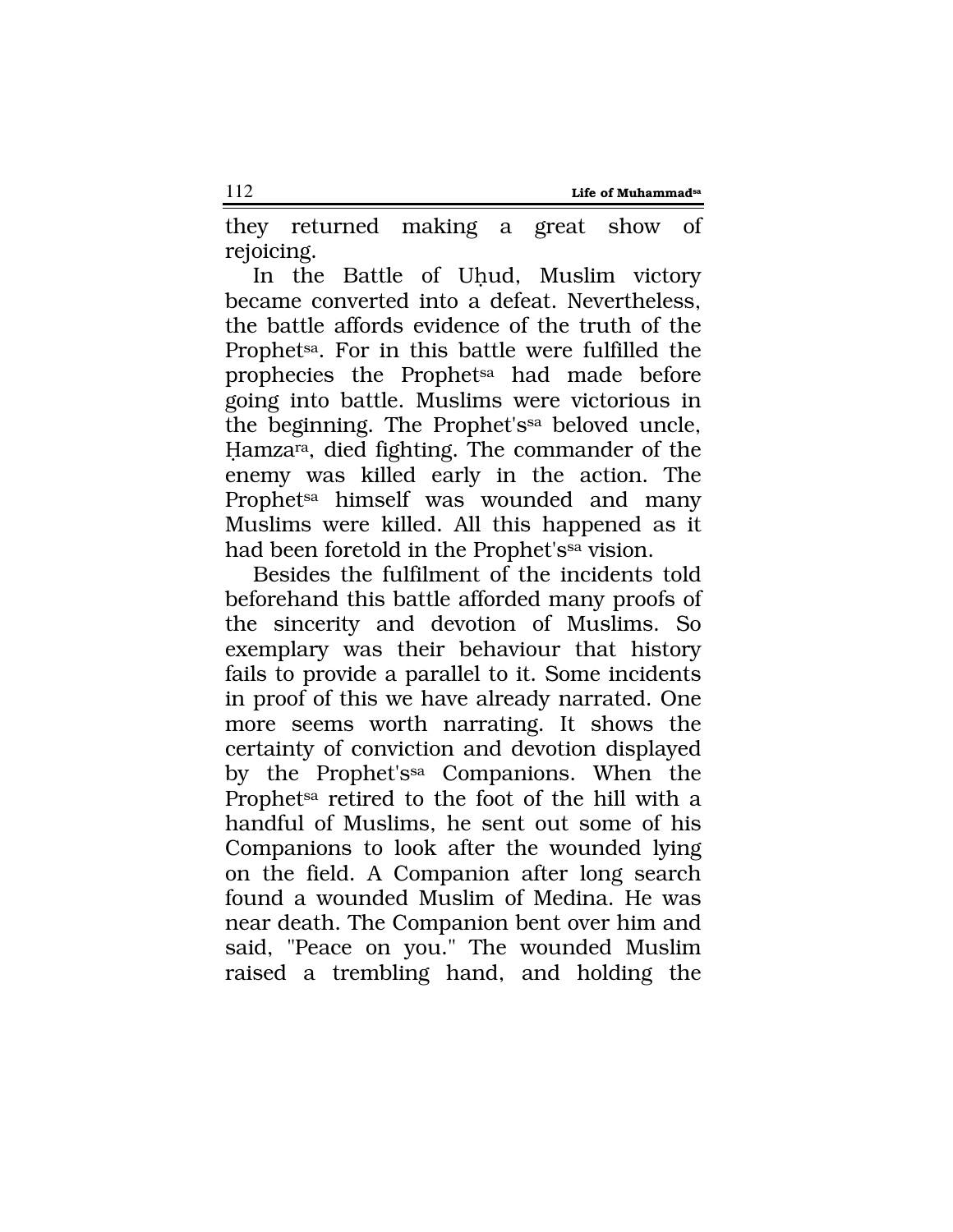visitor's hand in his own, said, "I was waiting for someone to come."

"You are in a critical state," said the visitor to the soldier. "Have you anything to communicate to your relations?"

"Yes, yes," said the dying Muslim. "Say peace to my relations and tell them that while I die here, I leave behind a precious trust to be taken care of by them. That trust is the Prophet of Godsa. I hope my relations will guard his person with their lives and remember this my only dying wish" (*Mau*ta and *Zurq*a*n*i).

Dying persons have much to say to their relations, but these early Muslims, even in their dying moments, thought not of their relations, sons, daughters or wives, nor of their property, but only of the Prophetsa. They faced death in the certainty that the Prophetsa was the saviour of the world. Their children if they survived, would achieve but little. If they died guarding the Prophet'ssa person, they would have served both God and man. They believed that in sacrificing their families they served mankind and they served their God. In inviting death for them they secured life everlasting for mankind at large.

The Prophetsa collected the wounded and the dead. The wounded were given first-aid and the dead were buried. The Prophetsa then learnt that the enemy had treated the Muslims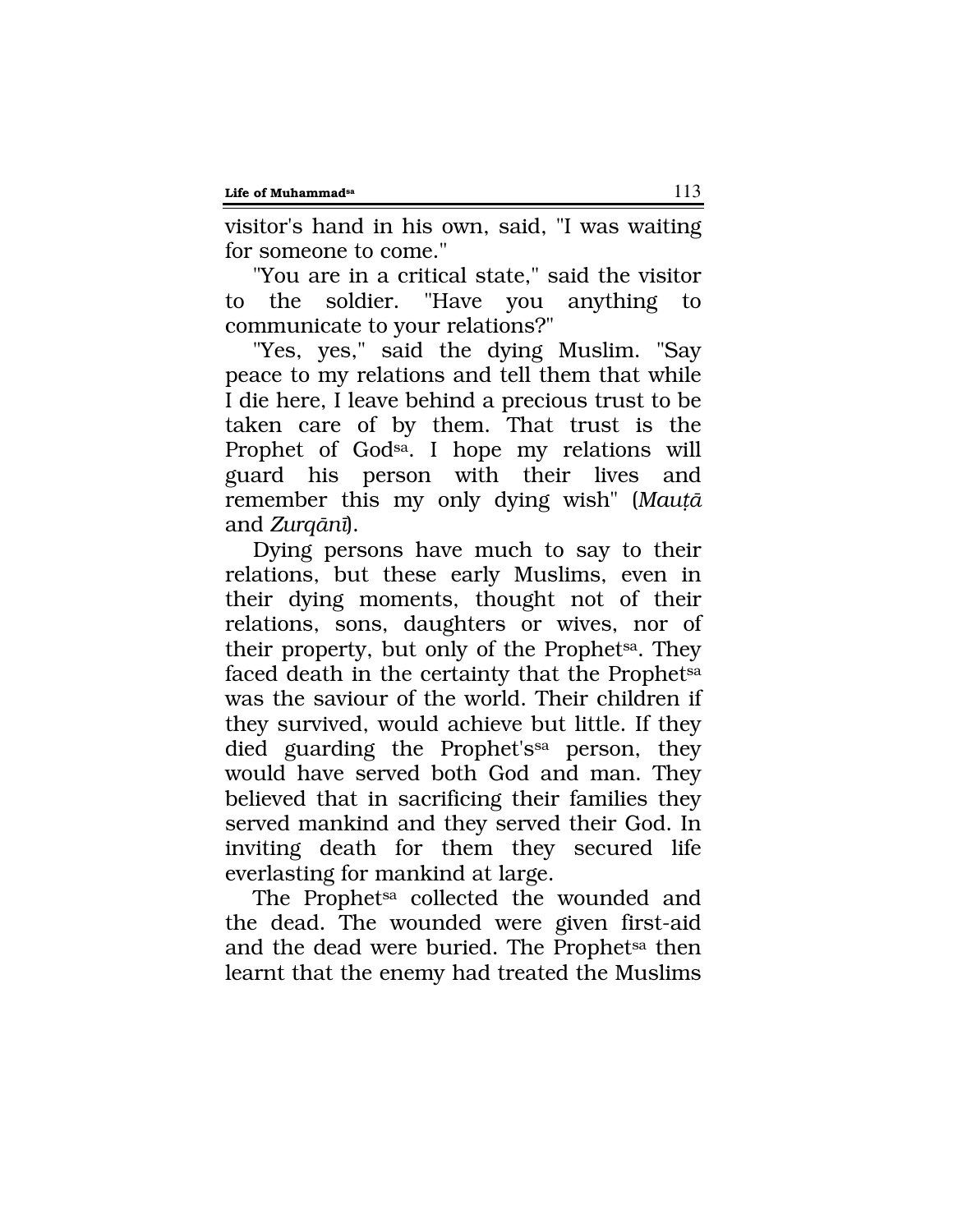most savagely, that they had mutilated the bodies of the dead Muslims and cut off a nose here and an ear there. One of the mutilated bodies was that of Hamzara, the Prophet'ssa uncle. The Prophet<sup>sa</sup> was moved, and said, "The actions of disbelievers now justify the treatment which we so far thought was unjustified." As he said this, he was commanded by God to let the disbelievers alone and to continue to show them compassion.

# **RUMOUR OF PROPHET'S<sup>sa</sup> DEATH REACHES MEDINA**

The rumour of the Prophet's<sup>sa</sup> death and the news of the dispersal of the Muslim army reached Medina, before the remnants of the Muslim force could return to the town. Women and children ran madly towards Uhud. Many of them learnt the truth from the returning soldiers and went back. One woman of the tribe of Banū Dīnār went on until she reached Uhud. This woman had lost her husband, father and brother in the battle. According to some narrators, she had also lost a son. A returning soldier met her and told her that her father had died. She said in reply, "I do not care for my father; tell me about the Prophetsa." The soldier knew the Prophetsa was alive, so he did not answer her query at once, but went on to tell her of her brother and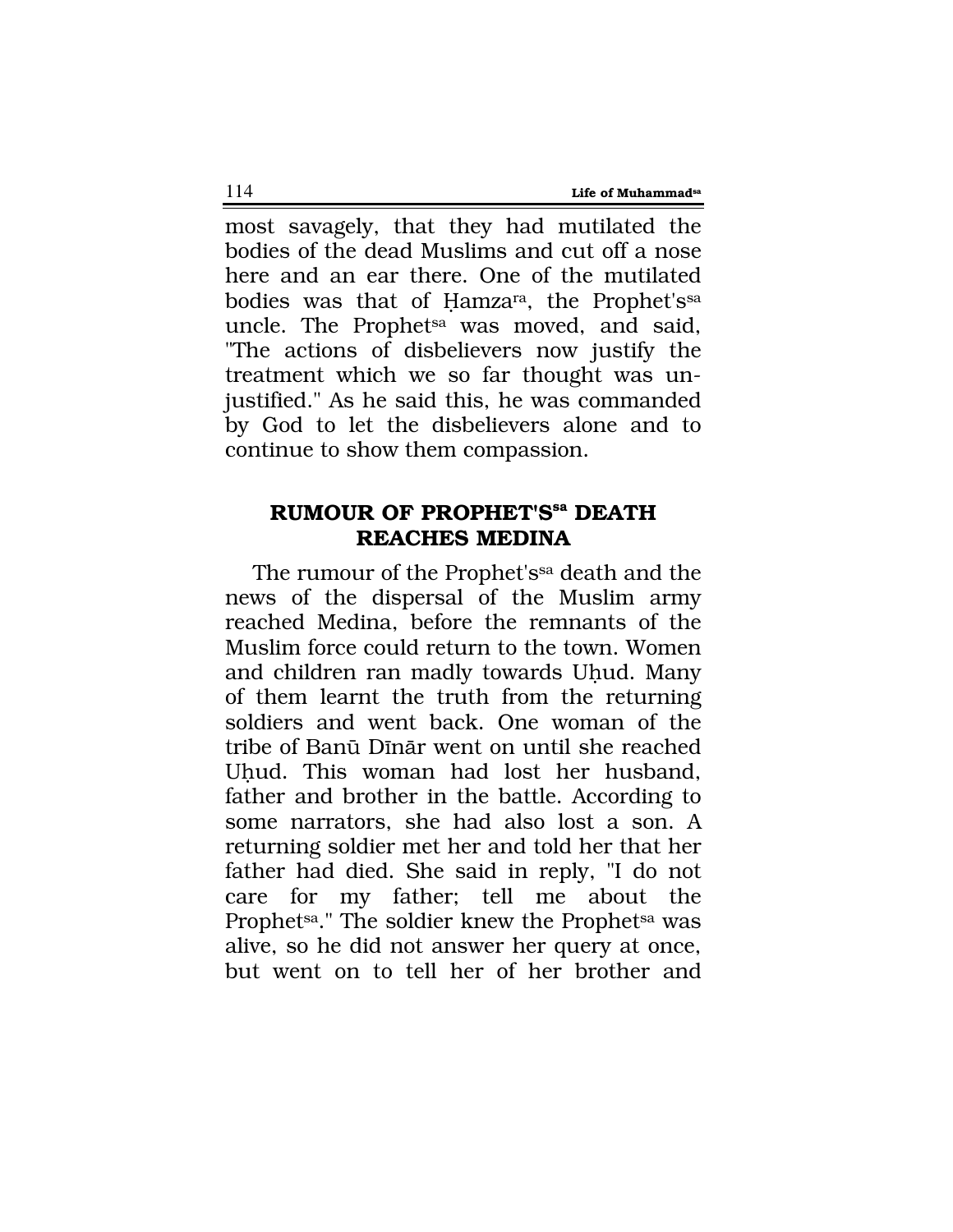husband who had also died. At each report she remained unmoved and asked again and again, "What has the Prophetsa of God done?" It was a strange expression to use, but when we remember it was a woman who used it, it no longer seems so strange. A woman's emotions are strong. She often addresses a dead person as though he were alive. If that person is nearly related, she tends to make a complaint to him and ask why he is abandoning her and leaving her behind uncared for and unlooked after. It is common for women to mourn the loss of their dear ones in this way. The expression used by this woman, therefore, is appropriate to a woman grieving over the Prophet'ssa death. This woman held the Prophetsa dear and refused to believe he was dead even after she had heard that he was. At the same time she did not deny the news but continued to say in true womanly grief, "What has the Prophetsa of God done?" By saying this she pretended the Prophet<sup>sa</sup> was alive, and complained that a loyal leader like him had chosen to give them all the pain of separation.

When the returning soldier found that this woman did not care about the death of her father, brother and husband, he understood the depth of her love for the Prophetsa and told her, "As for the Prophetsa, he is as you wish, fully alive." The woman asked the soldier to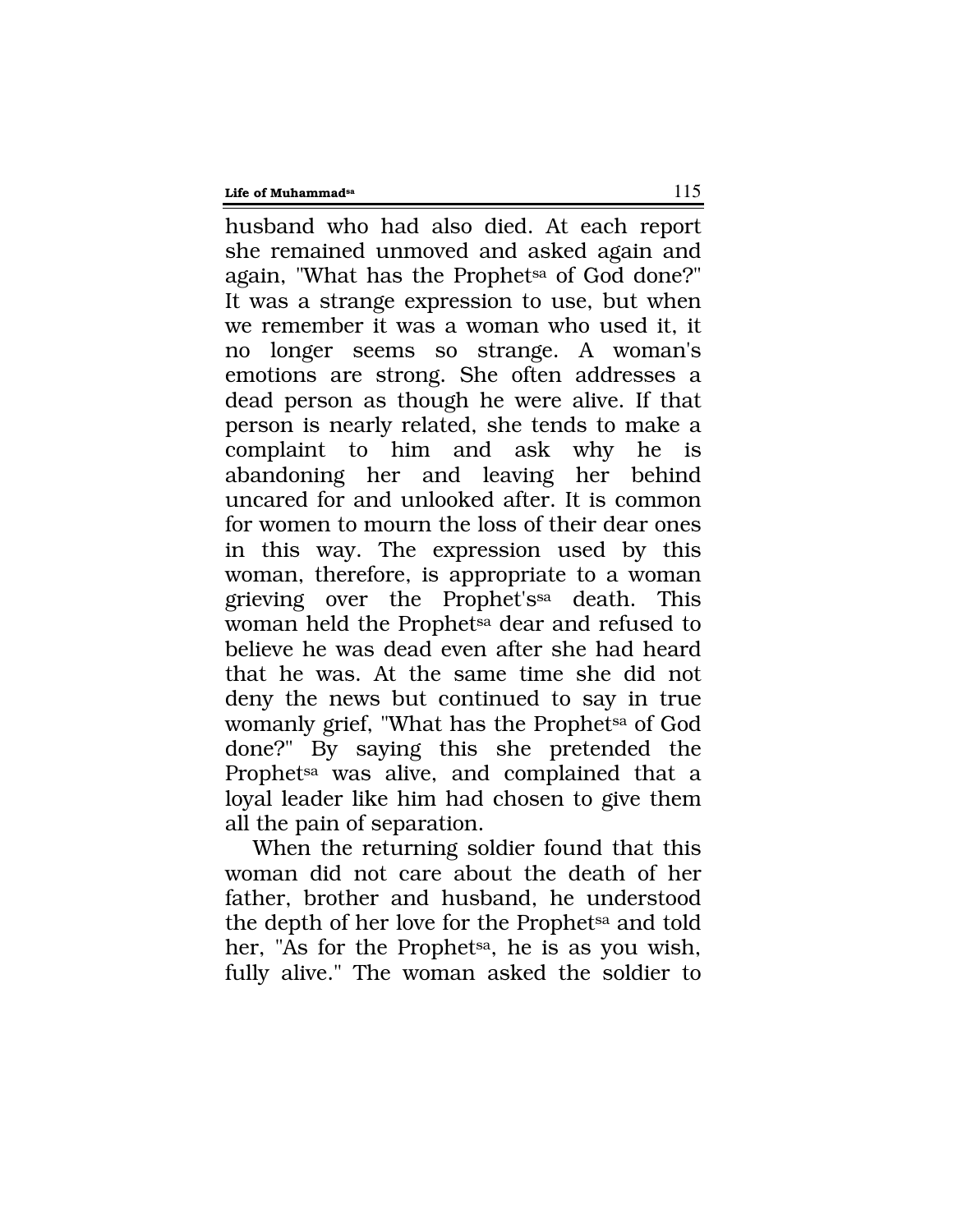show her the Prophetsa. He pointed to one part of the field. The woman rushed to that part and reaching the Prophetsa, held his mantle in her hand, kissed it and said, "My father and mother be sacrificed to thee, O Prophet of Godsa, if thou livest, I care not who else dies" (*Hish*a*m*).

We can see, therefore, what fortitude and devotion did Muslims—both men and women—display in this battle. Christian writers narrate proudly the story of Mary Magdalene and her companions and tell us of their devotion and bravery. It is said that in the small hours of the morning they stole through the Jews and made for the tomb of Jesusas. But what is this compared with the devotion of this Muslim woman of the tribe of Dinār?

One more example is recorded in history. After the dead had been buried and the Prophetsa was returning to Medina, he saw women and children who had come out of Medina to receive him. The cord of his dromedary was held by Sa'd bin Mu'adhra, a chief of Medina. Sa'dra was leading the dromedary pompously. He seemed to proclaim to the world that Muslims had after all succeeded in leading the Prophetsa back to Medina hale and hearty. As he was advancing he saw his own aged mother advancing to meet the returning party of Muslims. This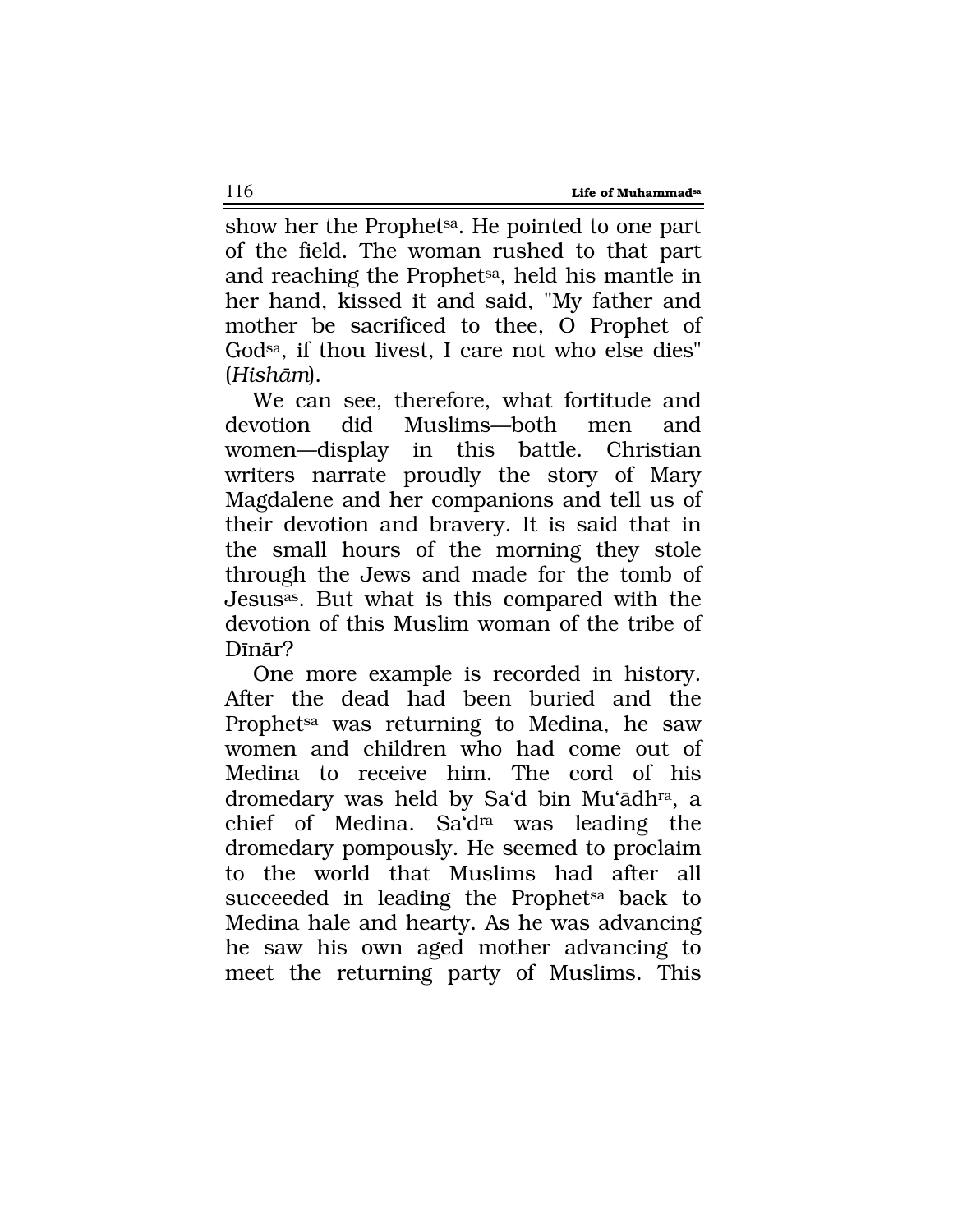aged woman was very weak-sighted. Sa'dra recognized her and, turning to the Prophetsa, said, "Here, O Prophetsa, is my mother."

"Let her come forward," replied the Prophetsa.

The woman came forward and with a vacant look tried to spot the Prophet'ssa face. At last she was able to spot it and was glad. The Prophetsa seeing her said, "Woman, I grieve over the loss of thy son."

"But," replied the devoted woman, "after I have seen you alive, I have swallowed all my misfortunes." The Arabic expression she used was "I have roasted my misfortune and swallowed it" (*Halbiyya*, Vol. 2, p. 210). What depth of emotion does this expression indicate. Normally, grief eats up a human being, and here was an aged woman who had lost her son, a staff for her old age. But she said that, instead of letting her grief eat her up, she had eaten up her grief. The fact that her son had died for the Prophetsa would sustain her during the rest of her days.

The Prophetsa reached Medina. In this battle, many Muslims were killed and many wounded. Still the battle cannot be said to have ended in defeat for Muslims. The incidents which we have related above prove the reverse. They prove that Uhud was as great a victory for Muslims as any other. Muslims who turn to the pages of their early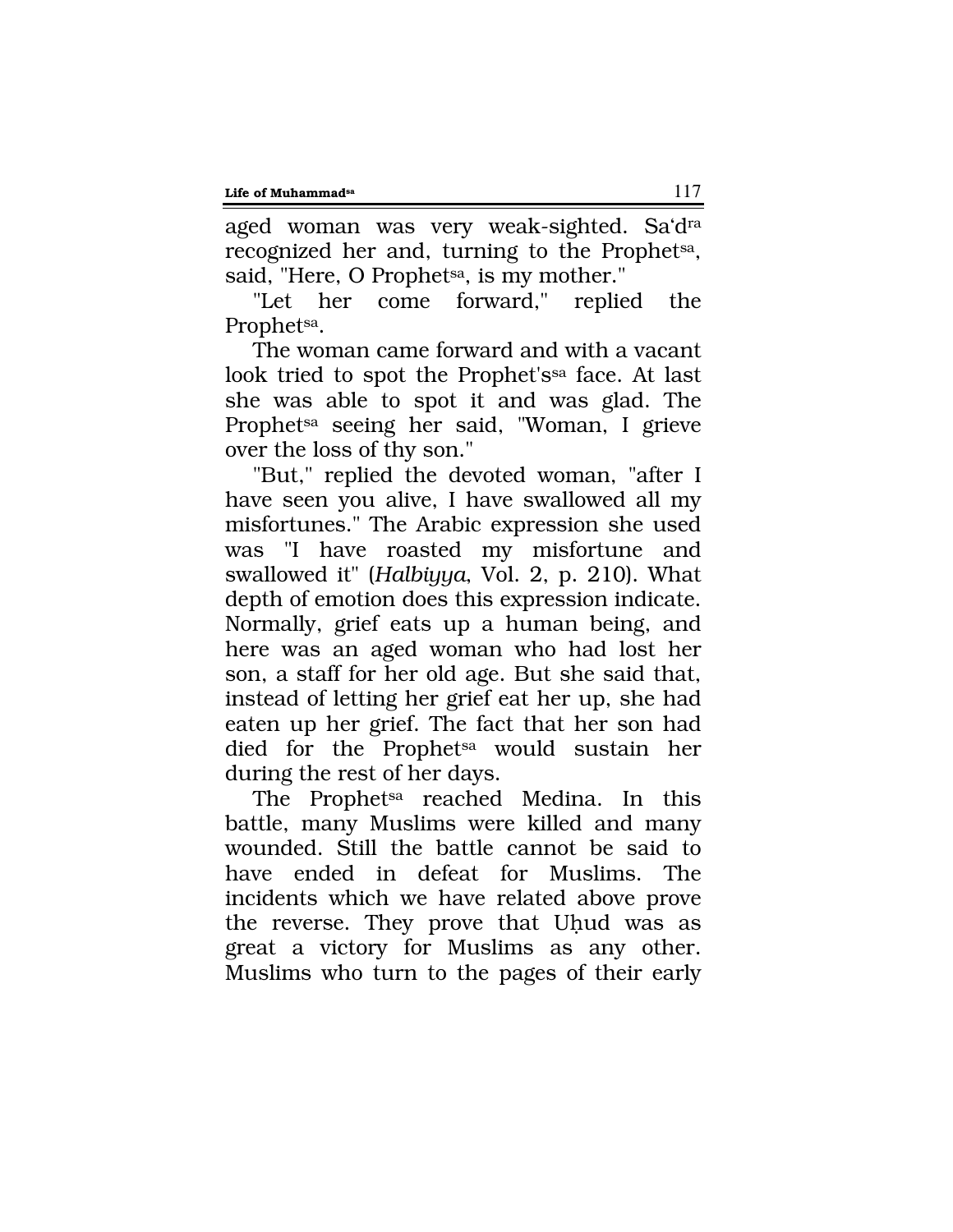history can derive sustenance and inspiration from Uhud.

Back in Medina, the Prophetsa returned to his mission. He engaged himself again in training and teaching his followers. But as before, his work did not go on uninterruptedly. After Uhud, the Jews became more daring, and the hypocrites began to raise their heads again. They began to think that the extirpation of Islam was within their means and their competence. Only, they had to make a concerted effort. Accordingly, the Jews put to use new methods of vexation. They would publish foul abuse in verse, and in this way they would insult the Prophetsa and his family. Once the Prophetsa was called to decide a dispute and he had to go to a Jewish fortress. The Jews planned to drop a stone slab on him and thus put an end to his life. The Prophetsa had a forewarning of this from God. It was his wont to receive such timely warnings. The Prophet<sup>sa</sup> left his seat without saying anything. The Jews later admitted their foul intrigue. Muslim women were insulted in the streets. In one such incident a Muslim lost his life. On another occasion the Jews stoned a Muslim girl and she died in great pain. This behaviour of the Jews strained their relations with Muslims and forced them to fight against the Jews. But Muslims only turned them out of Medina. One of the two Jewish tribes migrated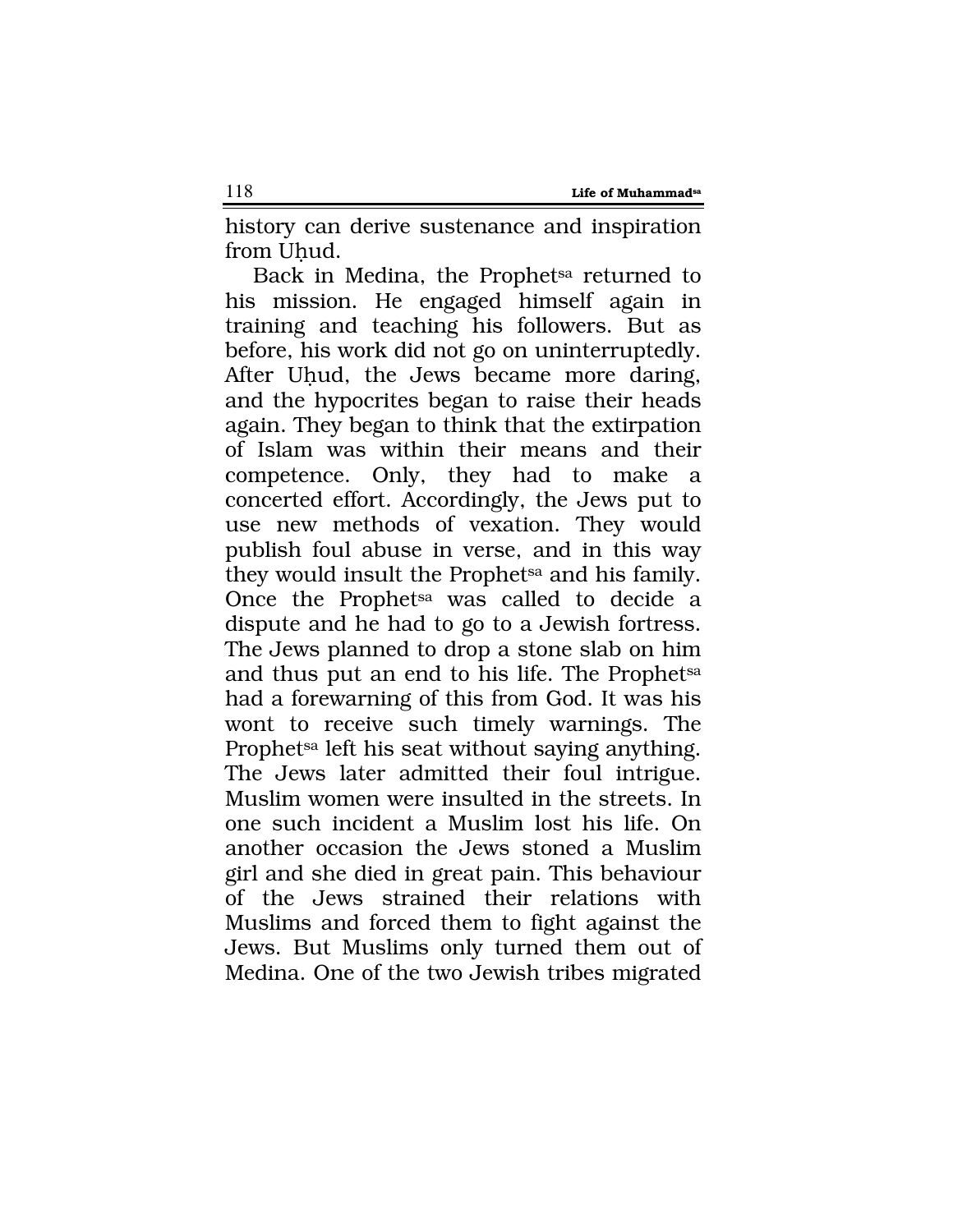to Syria. Of the other, some went to Syria and some settled in Khaibar, a well-fortified Jewish stronghold, to the north of Medina.

In the interval of peace between Uhud and the next battle, the world witnessed an outstanding example of the influence of Islam on its followers. We refer to the prohibition of drink. In describing the condition of Arab society before Islam, we pointed out that the Arabs were confirmed drunkards. To drink five times a day was in fashion in every Arab home. To lose oneself under the effect of drink was a common practice and of this the Arabs were not in the least ashamed. Rather they thought it was a virtue. When a guest arrived, it was the duty of the house-wife to send drinks round. To wean such a people from this deadly habit was no easy matter. But in the fourth year after the Hijra the Prophetsa received the command that drinking had been forbidden. With the promulgation of this command, drinking disappeared from Muslim society. It is recorded that when the revelation making drink unlawful was received, the Prophetsa sent for a Companion and ordered him to proclaim the new command in the streets of Medina. In the house of an Ansari (a Muslim of Medina) a drinking party was going on. Many persons had been invited and cups of wine were being served. One large pot had been drunk and a second one was going to be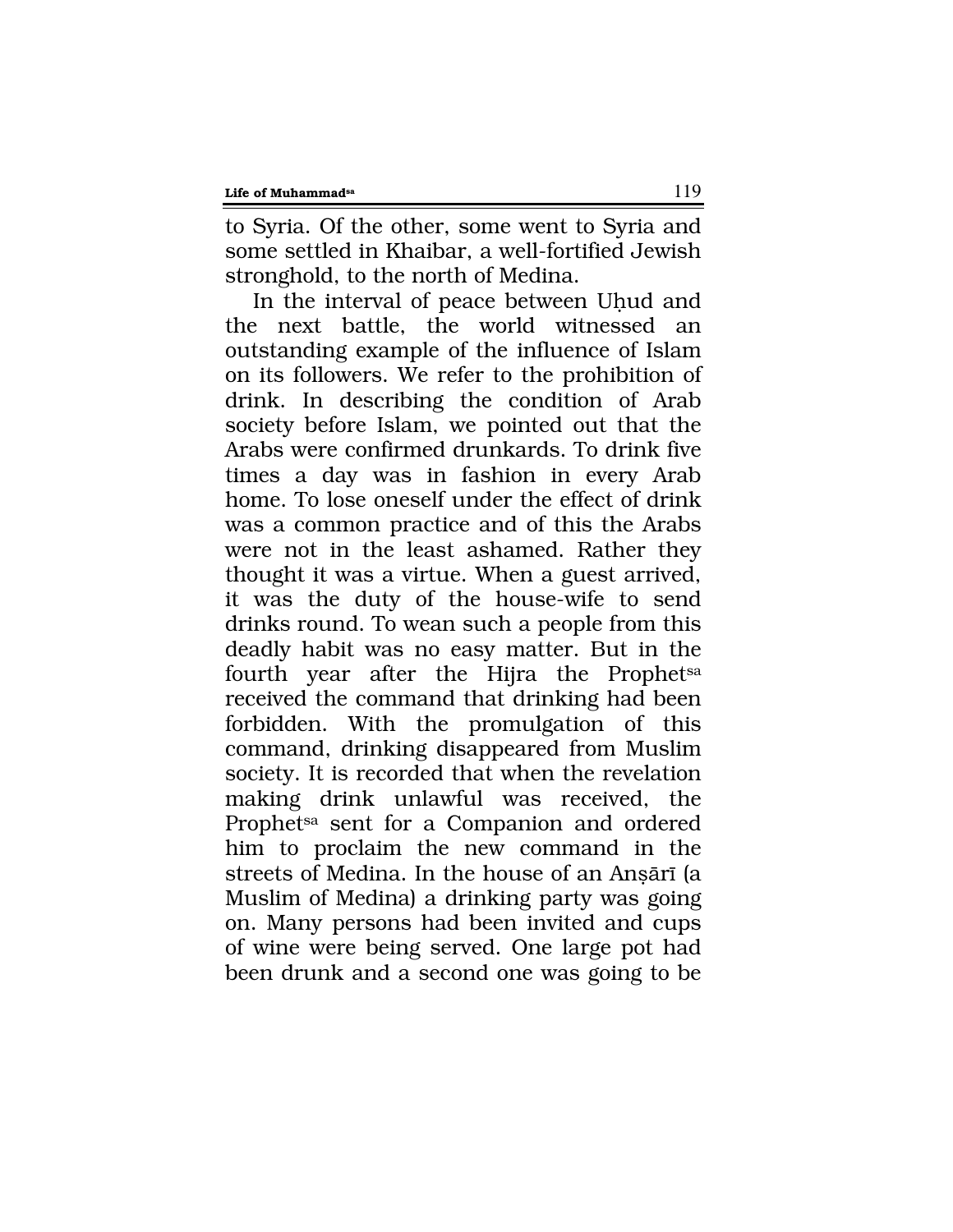broached. Many had lost their senses, and many more were on the way to lose them. In this condition they heard some one proclaim that drinking had been forbidden by the Prophet<sup>sa</sup> under a command of God. One of the party stood up and said, "It looks like a proclamation against drinking; let us find out if this is so." Another stood up, struck the earthen pot full of wine with his staff, broke it to pieces and said, "First obey, then inquire. It is enough that we have heard of such a proclamation. It is not meet that we should go on drinking while we make inquiries. It is rather our duty to let the wine flow in the street and then inquire about the proclamation" (*Bukh*a*r*i and *Muslim, Kit*a*b al-Ashriba*). This Muslim was right. For, if drinking had been forbidden, they would have been guilty of an offence, had they gone on drinking on the other hand, if drinking had not been forbidden, they would not lose much if for once they should let the wine in their pots flow into the streets. Drinking disappeared from the entire Muslim society after this proclamation. No special effort or campaign was needed to bring about this revolutionary change. Muslims who heard this command and witnessed the ready response with which it was received lived up to seventy or eighty years. No case is known of any Muslim who, having heard of this prohibition,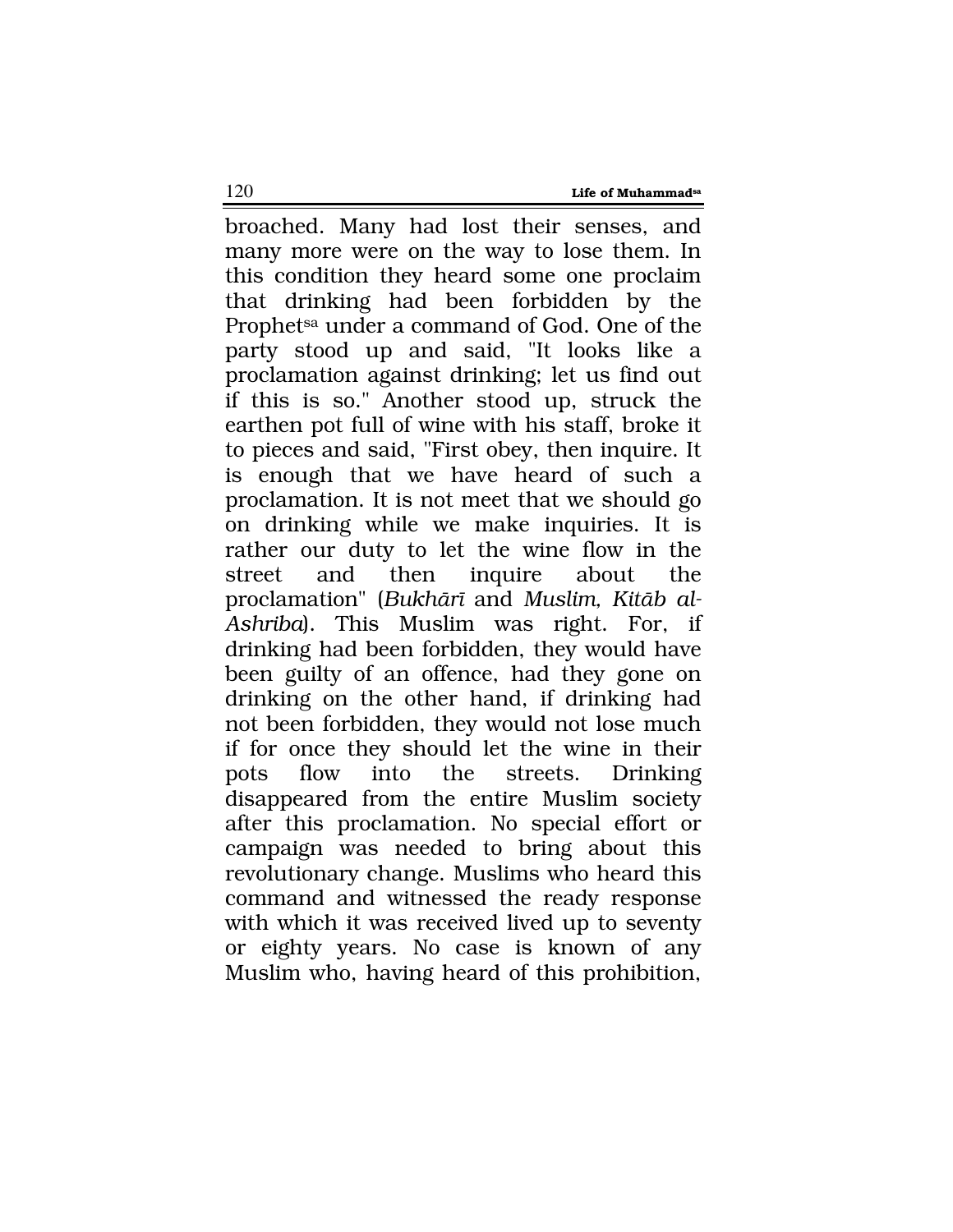showed the weakness of offending against it. If there was any such case, it must have been of one who did not have the chance to come under the direct influence of the Prophetsa. Compare with this the prohibition movement of America and of the efforts to promote temperance which have been made for so many years in Europe. In the one case a simple proclamation by the Prophetsa was enough to obliterate a social evil rooted deep in Arab society. In the other, prohibition was enacted by special laws. Police and the army, custom officials and excise inspectors, all exerted themselves as a team and tried to put down the evil of drink but failed and had to confess their failure. The drunkards won and the drink evil could not be defeated. Ours is said to be an age of social progress. But when we compare our age with the age of early Islam, we wonder which of the two deserves this title—this age of ours or the age in which Islam brought about this great social revolution?

What happened at Uhud was not liable to be easily forgotten. The Meccans thought Uhud was their first victory against Islam. They published the news all over Arabia and used it to excite the Arab tribes against Islam and to persuade them that Muslims were not invincible. If they continued to prosper, it was not because of any strength of their own but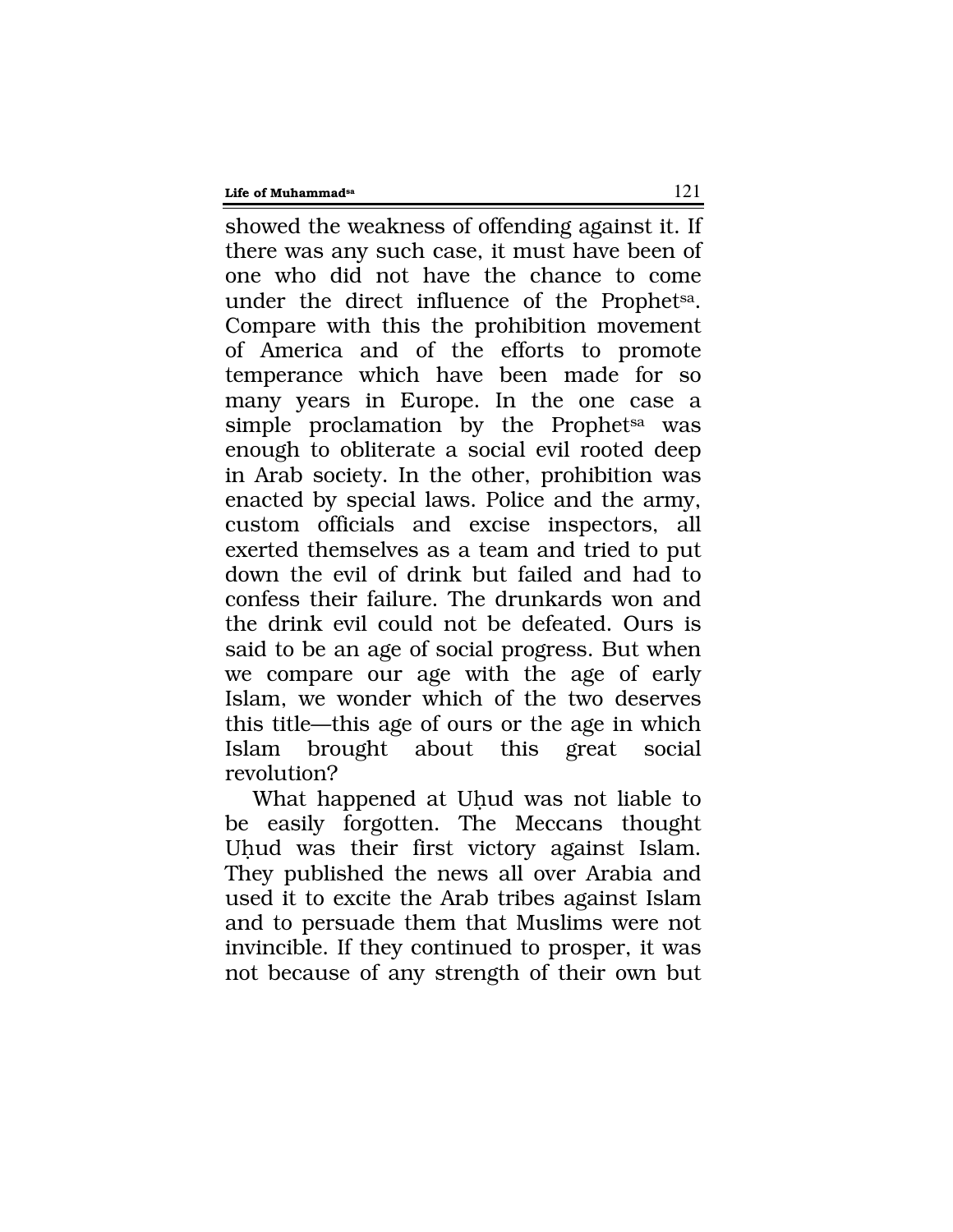because of the weakness of Arab orthodoxy. It was due to the weakness of Arab idolaters. If the Arab idolaters made a concerted effort, to overpower the Muslims was not a difficult business. The result of this propaganda was that hostility against Muslims began to gather strength. The other Arab tribes began to outstrip the Meccans in harassing the Muslims. Some began to attack them openly. Some began to inflict losses upon them surreptitiously. In the fourth year after the Hijra, two Arab tribes, the 'Adl and the Qara, sent their representatives to the Holy Prophetsa to submit that many of their men were inclined towards Islam. They requested the Prophetsa to send to them some Muslims wellversed in the teaching of Islam, to live among them and teach them the New Religion. Actually this was an intrigue hatched by the Banu Lihyan, arch-enemy of Islam. They sent these delegates to the Prophetsa under promise of a rich reward. The Prophetsa received the request unsuspectingly and sent ten Muslims to teach the tribes the tenets and principles of Islam. When this party reached the territory of the Banū Lihyān, their escorts had the news delivered to the tribesmen and invited them to arrest the party or to put them to death. On this vicious suggestion, two hundred armed men of the Banū Lihyān set out in pursuit of the Muslim party and overtook them at last at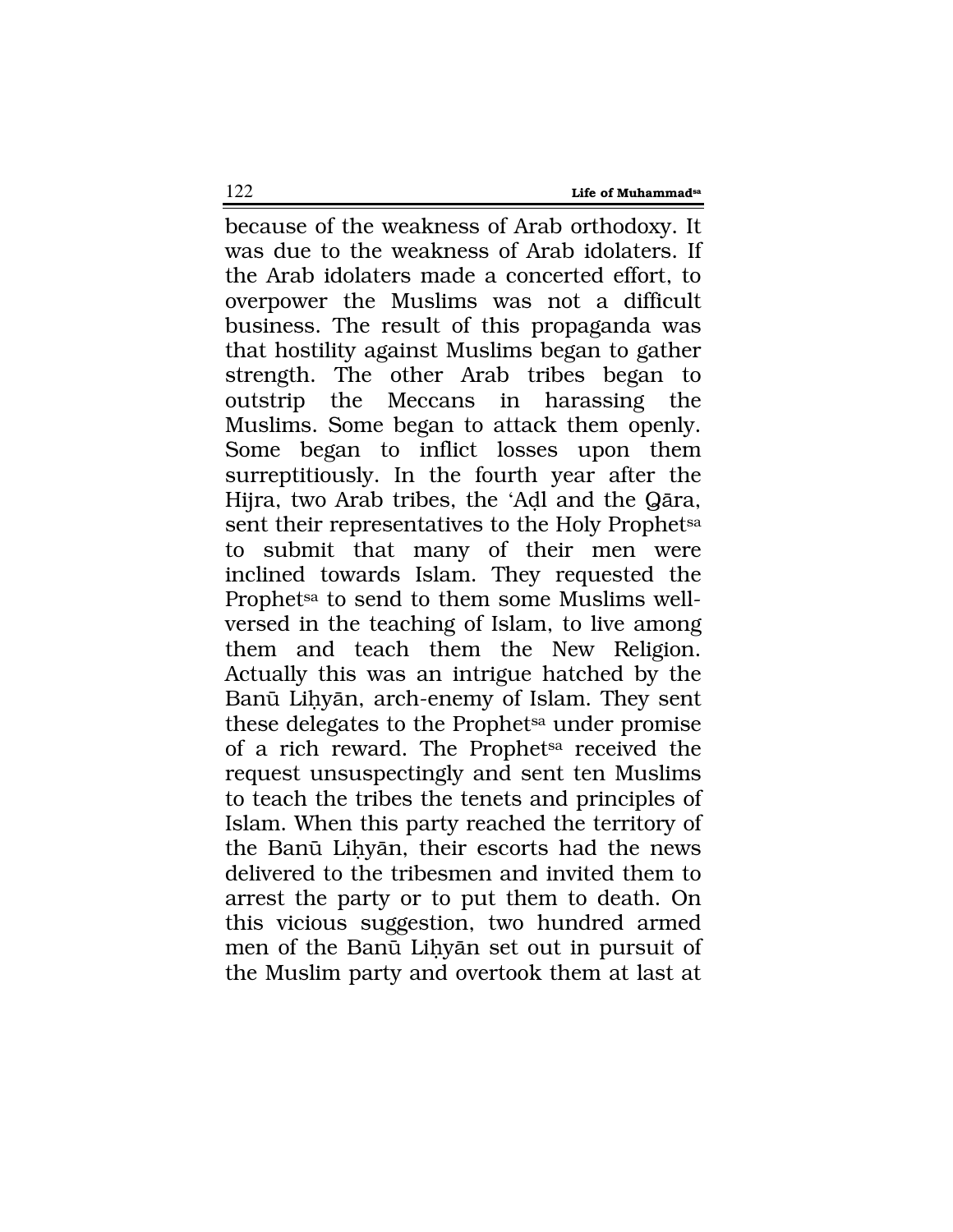a spot called Raji'. An encounter took place between ten Muslims and two hundred of the enemy. The Muslims were full of faith. The enemy was without any. The ten Muslims climbed up an eminence and challenged the two hundred. The enemy tried to overpower the Muslims by vile intrigue. They offered to spare them if only they would come down. But the party chief replied that they had seen enough of the promises made by disbelievers. So saying, they turned to God and prayed. God was well aware of their plight. Was it not meet that He should inform their Prophetsa of this? When the disbelievers found the small party of Muslims adamant, they launched their attack upon them. The party fought without thought of defeat. Seven of the ten fell fighting. To the three who remained the disbelievers renewed their promise to spare their lives, on condition that they should come down from the eminence. These three believed the disbelievers and surrendered. As soon as they did so, the disbelievers tied them up. One of the three said, "This is the first breach of your plighted word. God only knows what you will do next." Saying this, he refused to go with them. The disbelievers started belabouring the victim and dragging him down the way. But they were so overawed by the resistance and determination shown by this one man that they murdered him on the spot. The other two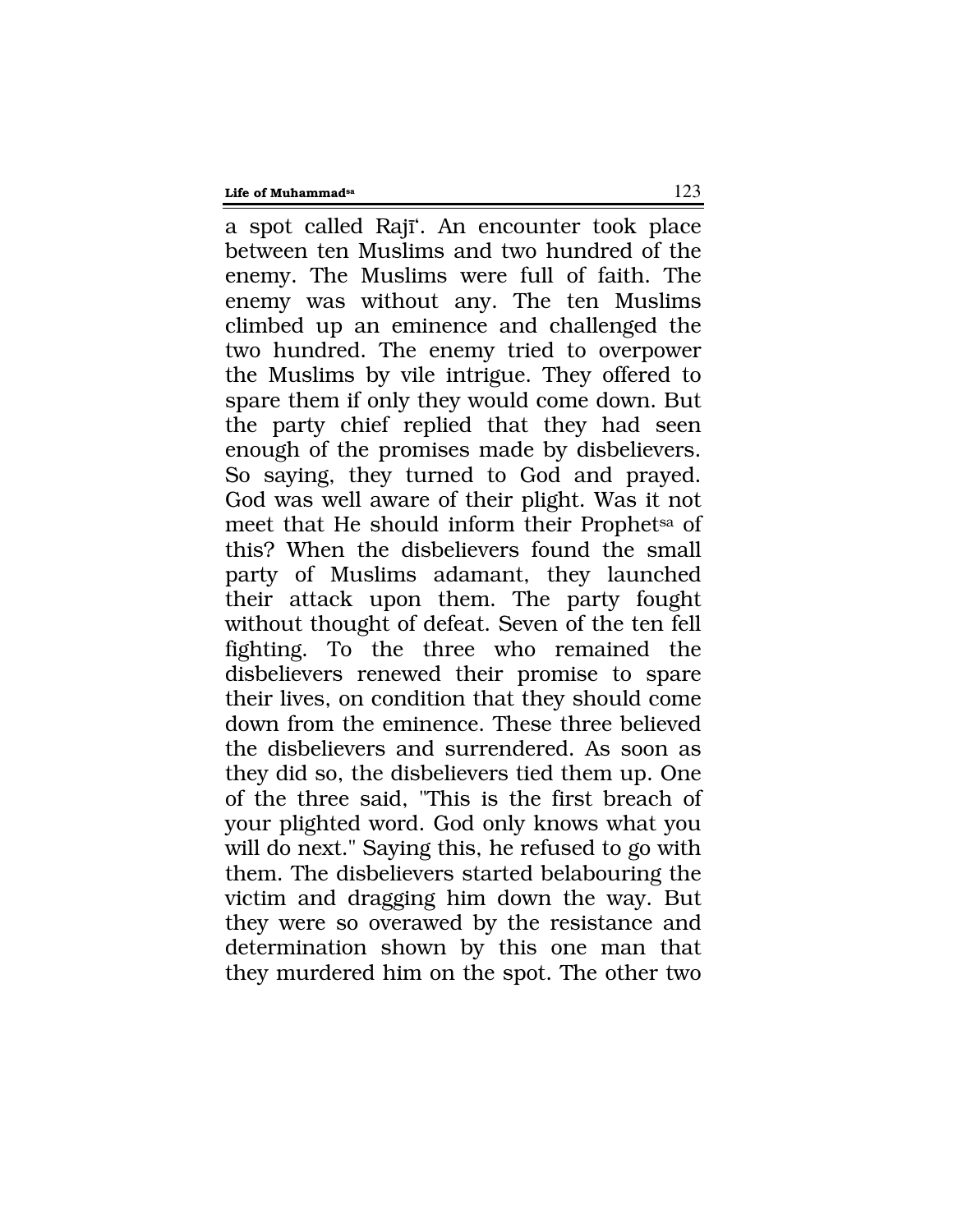they took with them and sold them as slaves to the Quraish of Mecca. One of the two was Khubaibra, the other Zaidra. The purchaser of Khubaibra wanted to murder him so as to avenge his own father, who had been killed at Badr. One day, Khubaibra asked for a razor to complete his toilet. Khubaibra was holding the razor when a child of the household approached him out of curiosity. Khubaibra took the child and put him on his knee. The child's mother saw this and became terrified. Her mind was full of guilty feelings, and here was a man whom they were going to murder in a few days holding a razor so dangerously near their child. She was convinced that Khubaibra was going to murder the child. Khubaibra saw the consternation on the face of the woman and said, "Do you imagine I am going to murder your child. Do not think so for a moment. I cannot do such a foul thing. Muslims do not play false."

The woman was impressed by the honest and straightforward bearing and behaviour of Khubaibra. She remembered this ever afterwards and used to say she had never seen a prisoner like Khubaibra. At last the Meccans led Khubaibra to an open field to celebrate his murder in public. When the appointed moment came, Khubaibra asked for leave to say two *rak'ats* of prayer. The Quraish agreed and Khubaibra addressed in public view his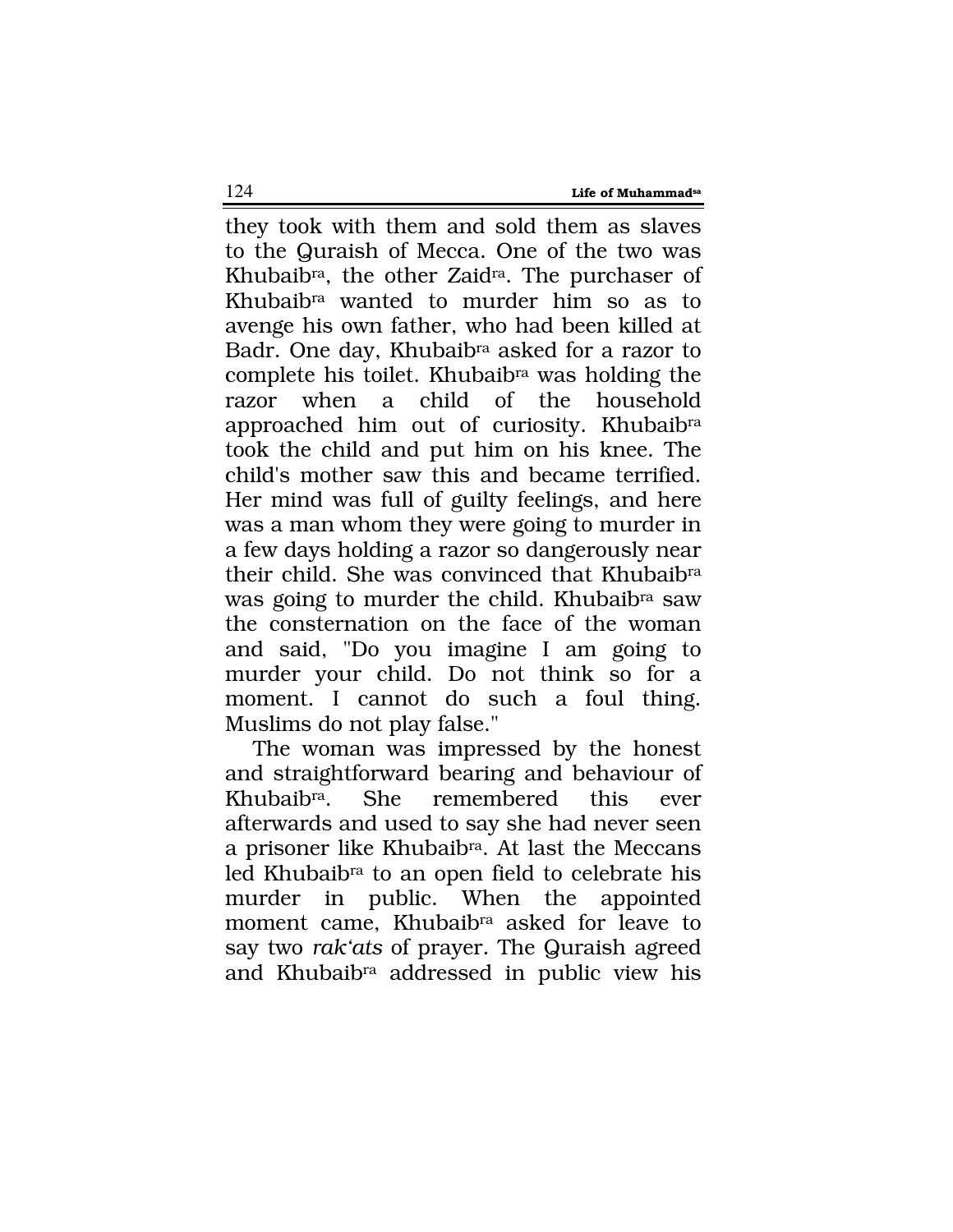last prayers to God in this world. When he had finished praying, he said he wanted to continue, but did not do so lest they should think he was afraid of dying. Then he quietly submitted his neck to the executioner. As he did so, he hummed the verses:

**While I die a Muslim, I care not whether my headless body drops to the right or to the left. And why should I? My death is in the way of God; if He wills, He can bless every part of my dismembered body (***Bukh*a*r*i**).** 

Khubaibra had hardly finished murmuring these verses when the executioner's sword fell on his neck and his head fell to one side. Those who had assembled to celebrate this public murder included one Sa'id bin 'Amirra who later became a Muslim. It is said that whenever the murder of Khubaibra was related in Sa'id'sra presence, he would go into a fit (*Hish*a*m*). The second prisoner, Zaidra, was also taken out to be murdered. Among the spectators was Abū Sufyānra, chief of Mecca. Abū Sufyān<sup>ra</sup> turned to Zaid<sup>ra</sup> and asked, "Would you not rather have Muhammadsa in your place? Would you not prefer to be safe at home while Muhammad<sup>sa</sup> was in our hands?"

Zaid<sup>ra</sup> replied proudly, "What, Abū Sufyanra? What do you say? By God, I would rather die, than that the Prophetsa should tread on a thorn in a street in Medina." Abū Sufyanra could not help being impressed by such devotion. He looked at Zaidra in amazement and declared unhesitatingly, but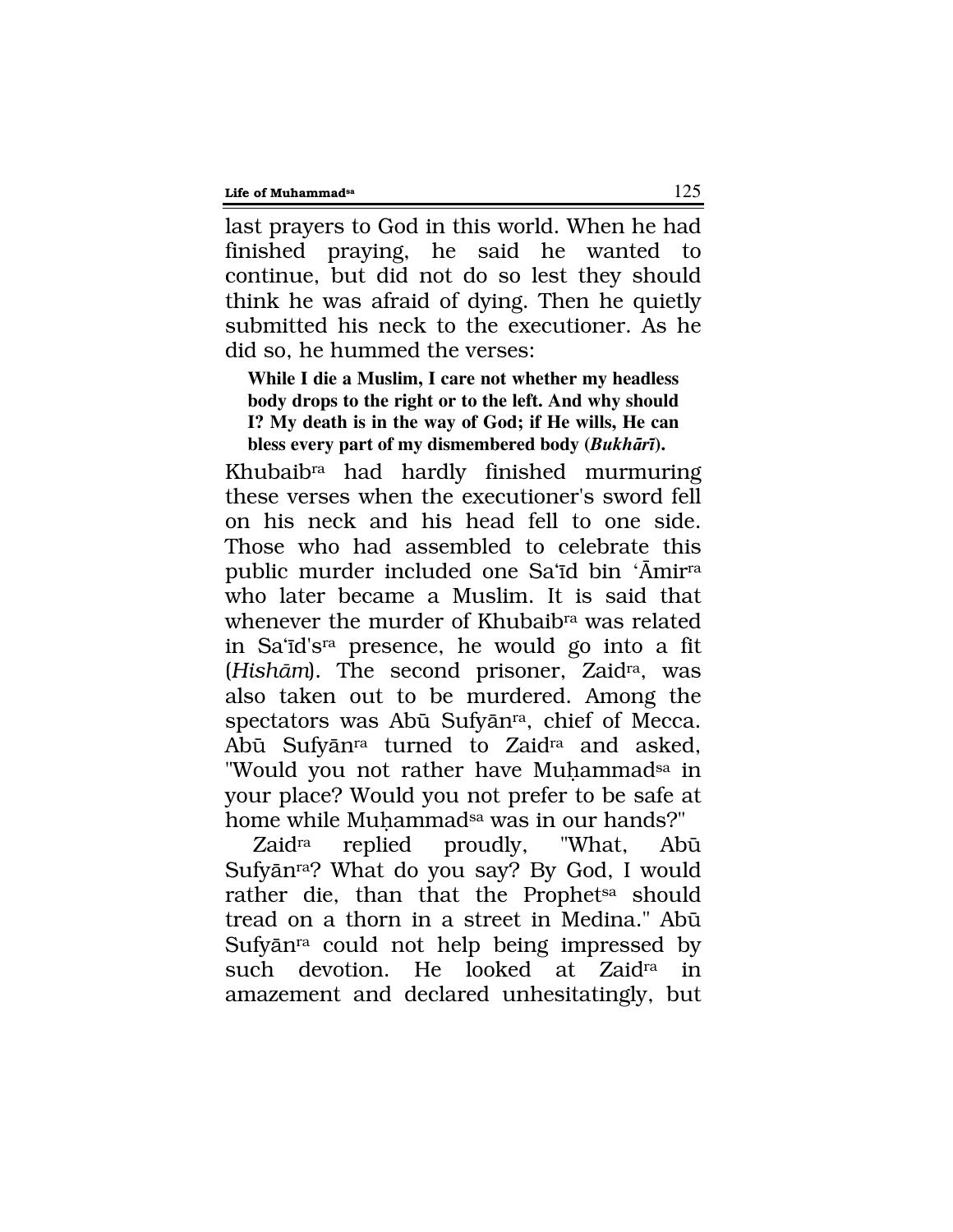in measured tones, "God is my witness, I have not known any one love another as much as the Companions of Muhammadsa love Muhammadsa" (*Hish*a*m*, Vol. 2).

About this time some people of Najd also approached the Prophetsa for Muslims to teach them Islam. The Prophetsa did not trust them. But Abū Barā', chief of the 'Āmir tribe. happened to be in Medina at the time. He offered to act as surety for the tribe and assured the Prophetsa that they would commit no mischief. The Prophetsa selected seventy Muslims who knew the Qur'an by heart. When this party reached Bi'r Ma'ūna one of them, Haram bin Malhanra went to the chief of the 'Amir tribe (a nephew of Bara') to give him the message of Islam. Apparently Haramra was well received by the tribesmen. But while he was addressing the chief, a man stole up from behind and attacked Harām<sup>ra</sup> with a lance. Haramra died on the spot. As the lance pierced through Haram'sra neck, he was heard saying, "God is great. The Lord of the Ka'ba is my witness, I have attained my goal" (*Bukh*a*r*i). Having murdered Harām<sup>ra</sup> in this foul manner, the tribal leaders provoked the tribe into an attack upon the rest of this party of Muslim teachers. "But," said the tribesmen, "Our chief, Abū Barā', offered to act as surety; we cannot attack this party." Then the tribal chiefs, with the assistance of the two tribes who had gone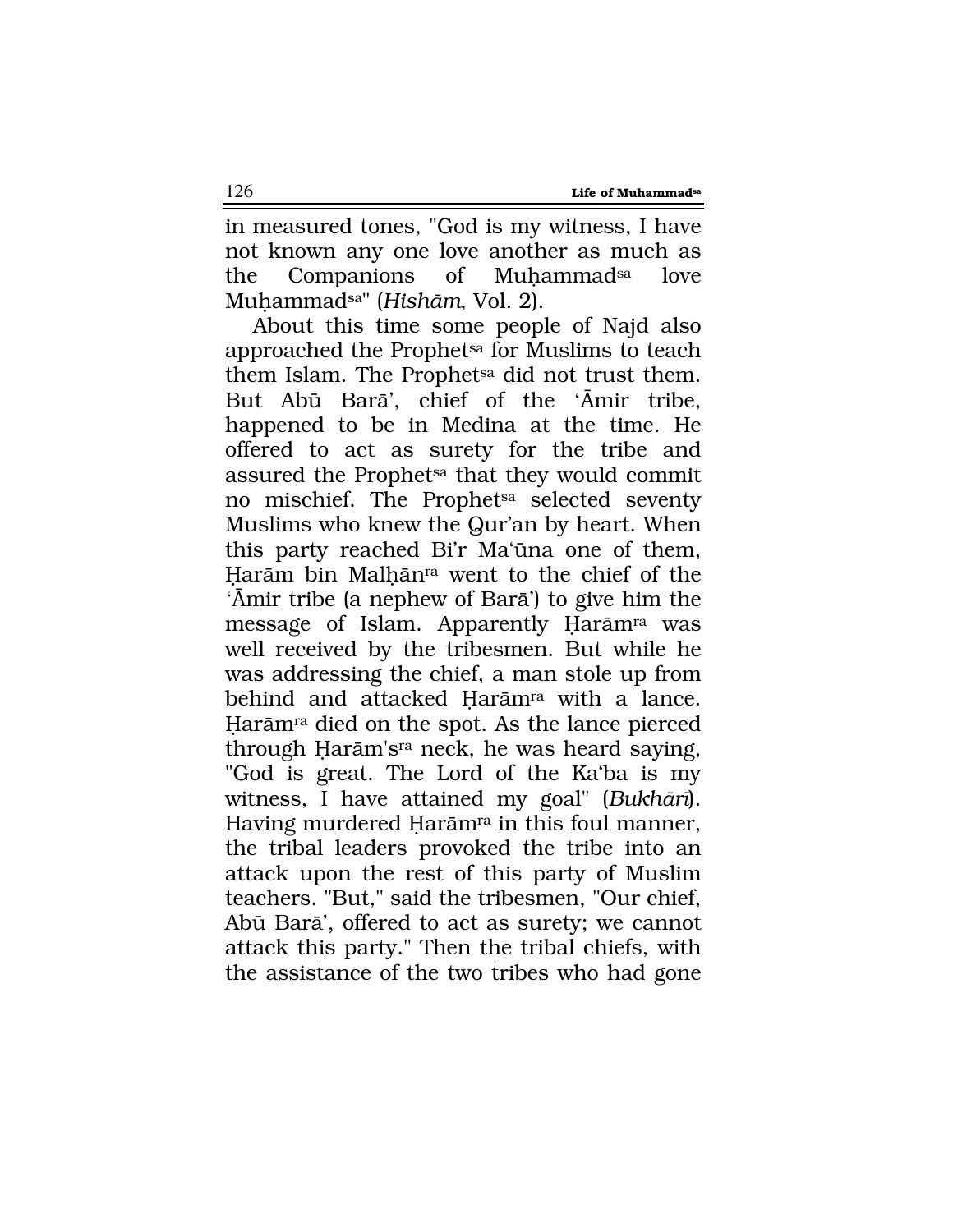to the Prophetsa to ask for Muslim teachers and some other tribes, attacked the Muslim party. The simple appeal, "We have come to preach and to teach, not to fight," had no effect. They started murdering the party. All but three of the seventy were murdered. One of the survivors was lame and had climbed a hill before the encounter began. Two others had gone to a wood to feed their camels. On returning from the wood they found sixty-six of their companions lying dead on the field. The two counselled together. Said one, "We should go and make a report of this to the Holy Prophetsa."

Said the other, "I cannot leave a spot where the chief of our party, whom our Prophetsa appointed our leader, has been murdered." So saying, he sprang single-handed upon the disbelievers and died fighting. The other was taken prisoner but was later released in fulfilment of a vow which the tribal chief had taken. The murdered party included 'Amir bin Fuhairara, a freedman of Abū Bakrra. His murderer was one Jabbarra who later became a Muslim. Jabbarra attributed his conversion to this mass massacre of Muslims.

"When I started murdering 'Amirra," says Jabbarra, "I heard 'Amirra say, 'By God I have met my goal' I asked someone why a Muslim said this sort of thing when he was meeting his death. That person explained that Muslims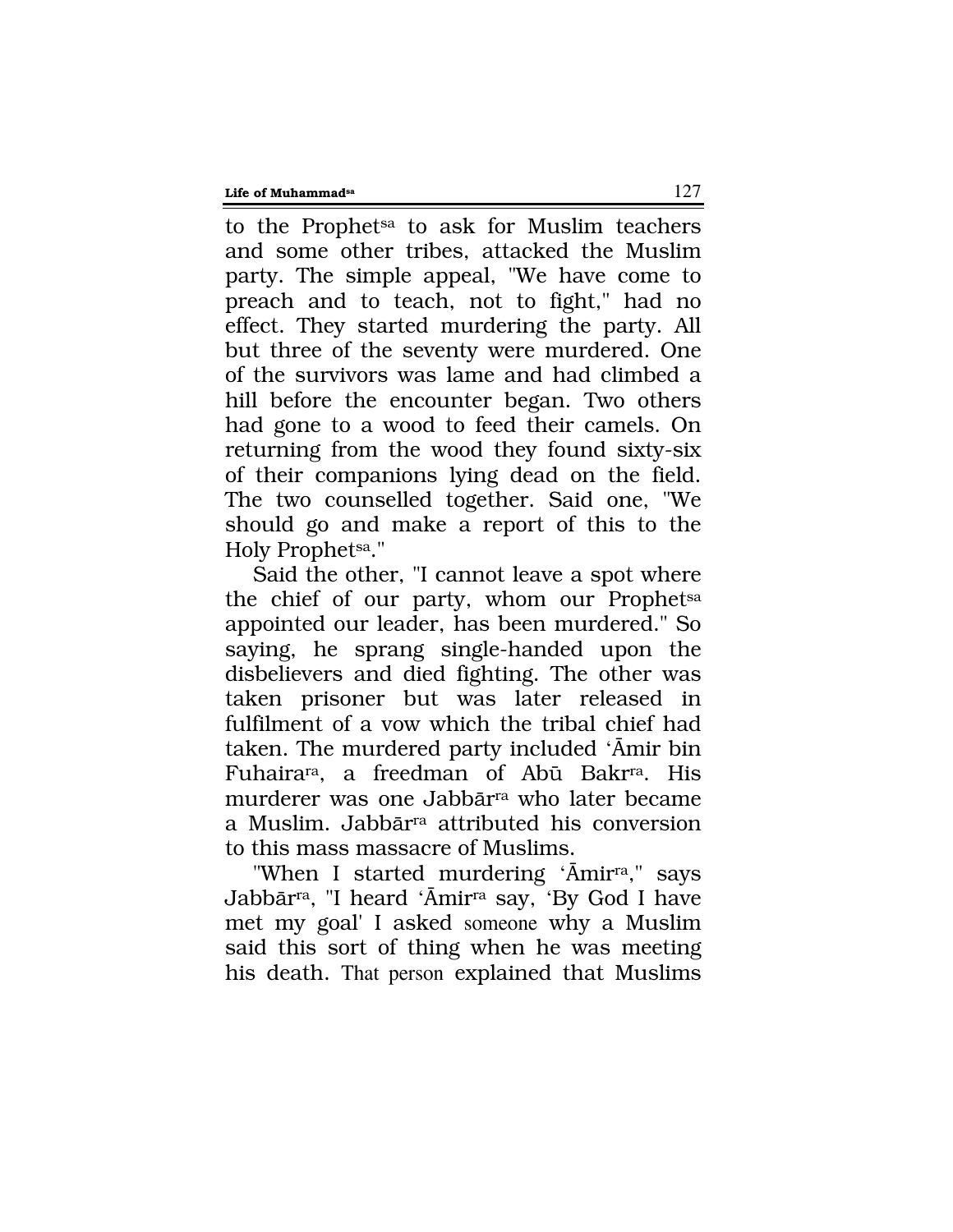regarded death in the path of God as a blessing and a victory." Jabbarra was so impressed by this reply, that he started making a systematic study of Islam, and ultimately became a Muslim (*Hish*a*m* and *Usud al-Gh*a*ba*).

The news of the two sad events, in which about eighty Muslims lost their lives as the result of a mischievous intrigue, reached Medina simultaneously. These were no ordinary men who were murdered. They were bearers of the Qur'an. They had committed no crime and had harmed nobody. They were taking part in no battle. They had been decoyed into enemy hands by a lie told in the name of God and religion. These facts proved conclusively that enmity to Islam was determined and deep. On the other hand the zeal of Muslims for Islam was equally determined and deep.

# **ENCOUNTER WITH BAN**U **MU**ST**ALIQ**

After the Battle of Uhud, there was a severe famine at Mecca. Disregarding all enmity which the Meccans bore against him, and disregarding all machinations which they had been employing to spread disaffection against him throughout the country, the Prophetsa raised a fund to help the poor of Mecca in their dire need. The Meccans remained unimpressed even by this expression of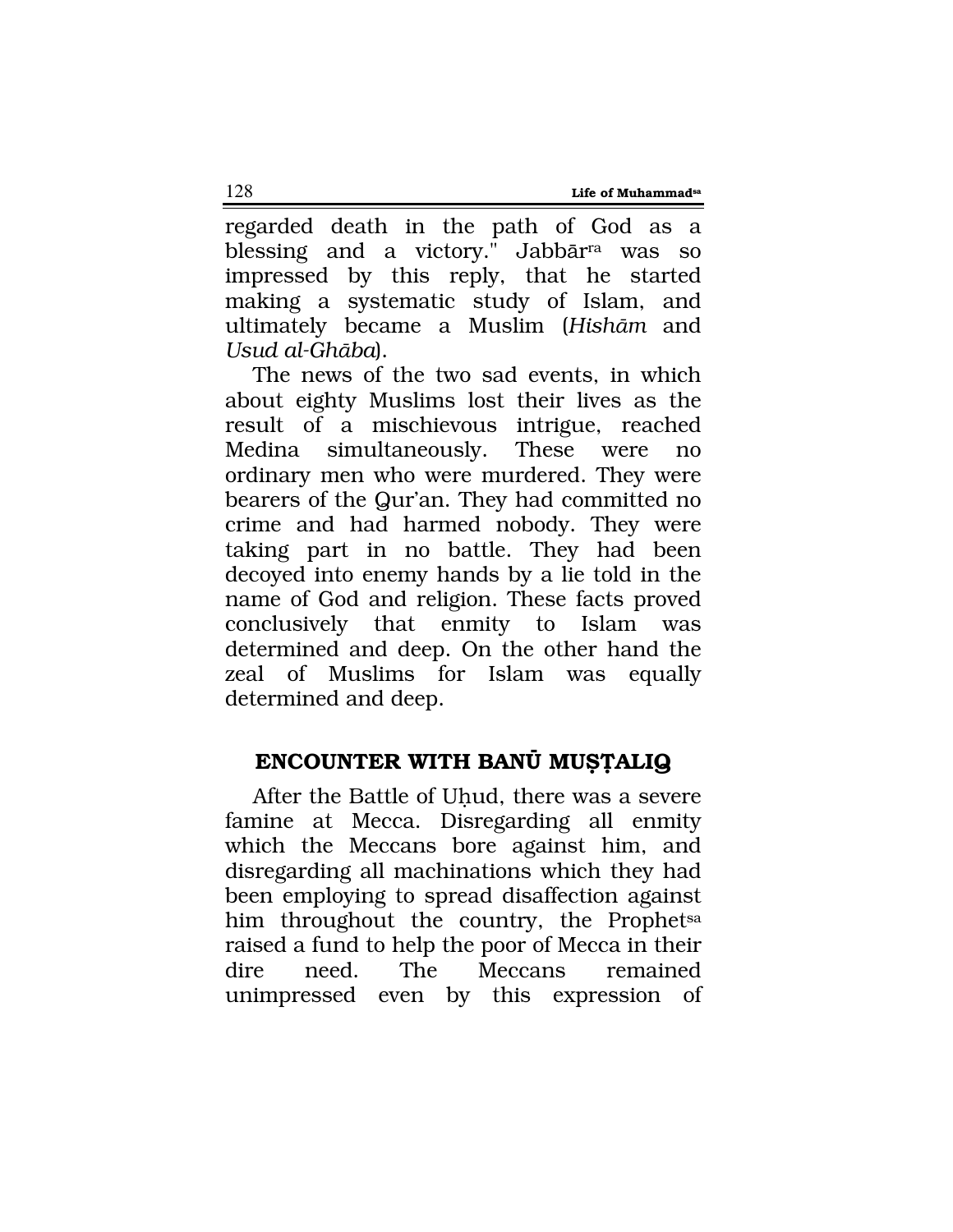goodwill. Their hostility went on unabated. In fact it became worse. Tribes which had so far been sympathetic towards Muslims also became hostile. One such tribe was Banū Mustaliq. They had good relations with Muslims. But now they had started preparing for an attack on Medina. When the Prophetsa heard of their preparations he sent men to find out the truth. The men returned and confirmed the reports. The Prophetsa decided to go and meet this new attack. Accordingly, he raised a force and led it to the territory of Banū Mustaliq. When the Muslim force met the enemy, the Prophetsa tried to persuade the enemy to withdraw without fighting. They refused. Battle was joined and in a few hours the enemy was defeated.

Because the Meccan disbelievers were bent upon mischief and friendly tribes were turning hostile, the hypocrites among Muslims had also ventured on this occasion to take part in the battle on the Muslim side. They probably thought they might have a chance to do some mischief. The encounter with Banū Mușțaliq was over in a few hours. The hypocrites, therefore, did not have any chance to do any mischief during the battle. The Holy Prophetsa, however, decided to stay in the town of Banū Mustaliq for a few days. During his stay a quarrel arose between a Meccan and a Medinite Muslim over drawing water from a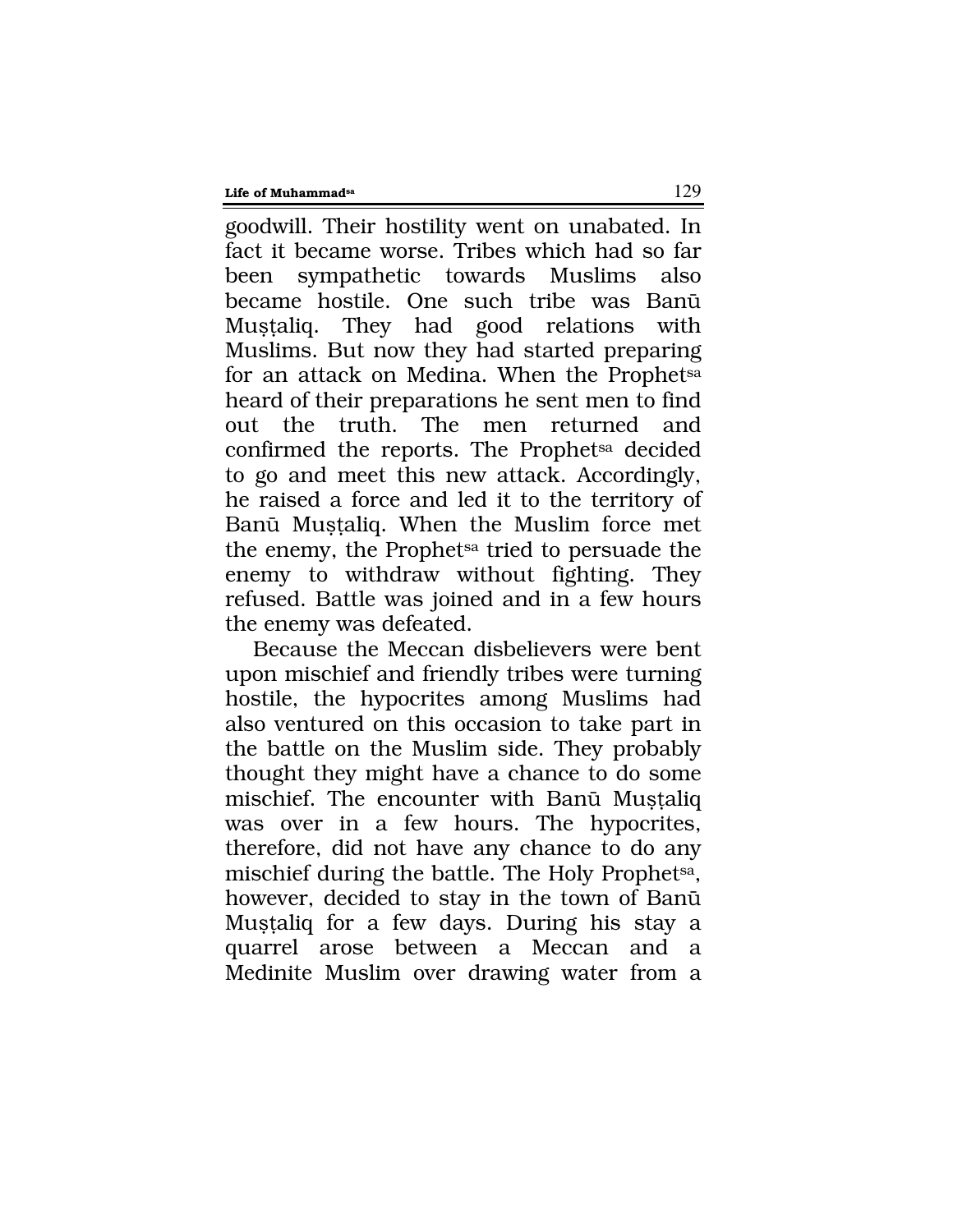well. The Meccan happened to be an ex-slave. He struck the Medinite, who raised an alarm, crying out for fellow-Medinites—known as the Ansar or Helpers. The Meccan also raised an alarm and cried out for fellow-Meccans known as the Muhajirin or Refugees. Excitement prevailed. Nobody inquired what had happened. Young men on both sides drew their swords. 'Abdullah bin Ubayy ibn Salul thought it a God-send. He decided to add fuel to the fire. "You have gone too far in your indulgence to the Refugees. Your good treatment of them has turned their heads, and now they are trying to dominate you in every way." The speech might have had the effect which 'Abdullah desired. The quarrel might have assumed serious proportions. But it did not. 'Abdullah was wrong in assessing the effect of his mischievous speech. Believing, however, that the Ansar were being persuaded, he went so far as to say:

**Let us return to Medina. Then will the most honoured among its citizens turn out the most despised (***Bukh*a*r*i**).** 

By the most honoured citizen, he meant himself and by the most despised he meant the Prophetsa As soon as he said this, believing Muslims were able to see through the mischief. It was not an innocent speech they had listened to, they said, but the speech of Satan who had come to lead them astray. A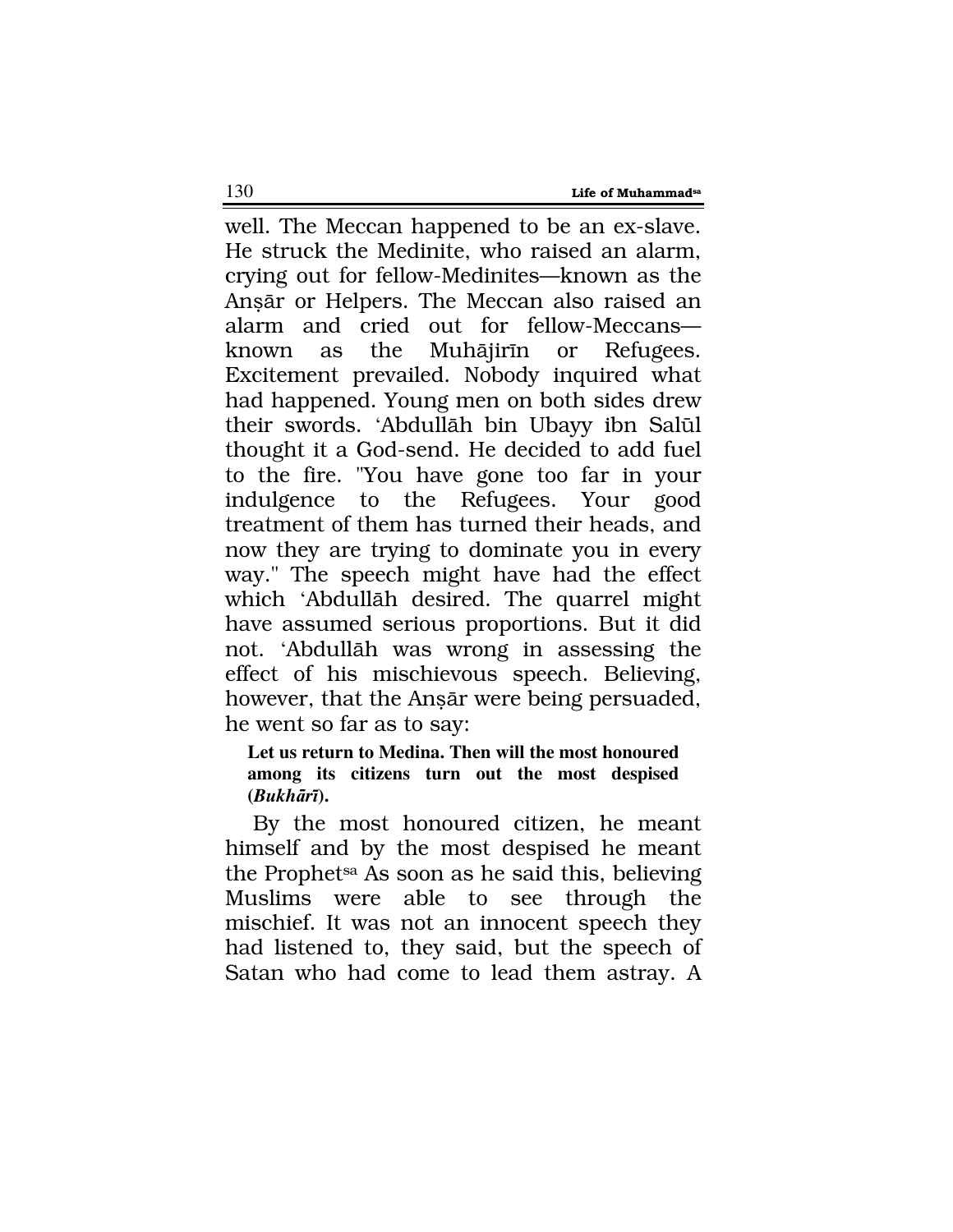young man stood up and reported to the Prophet<sup>sa</sup> through his uncle. The Prophet<sup>sa</sup> sent for 'Abdullah bin Ubayy ibn Salūl and his friends and asked them what had happened. 'Abdullah and his friends denied that they had taken any such part as had been attributed to them in this incident. The Prophetsa said nothing. But the truth began to spread. In the course of time 'Abdullah bin Ubayy ibn Salul's own son, 'Abdullahra, also heard about it. Young 'Abdullahra at once saw the Prophetsa, and said, "O Prophetsa, my father has insulted you. Death is his punishment. If you decide so, I would rather have you command me to kill my father. If you command someone else, and my father dies at his hands, I may be led to avenge my father by killing that man. Maybe I incur the displeasure of God in this way."

"But," said the Prophetsa, "I have no such intention. I will treat your father with compassion and consideration." When young 'Abdullahra compared the disloyalty and discourtesy of his father with the compassion and kindness of the Prophetsa, he made for Medina full of suppressed anger against his father. He stopped his father on the way and said he would not let him go any farther on the road to Medina until he had withdrawn the words he had used against the Prophetsa. "The lips which said, 'The Prophetsa is despised and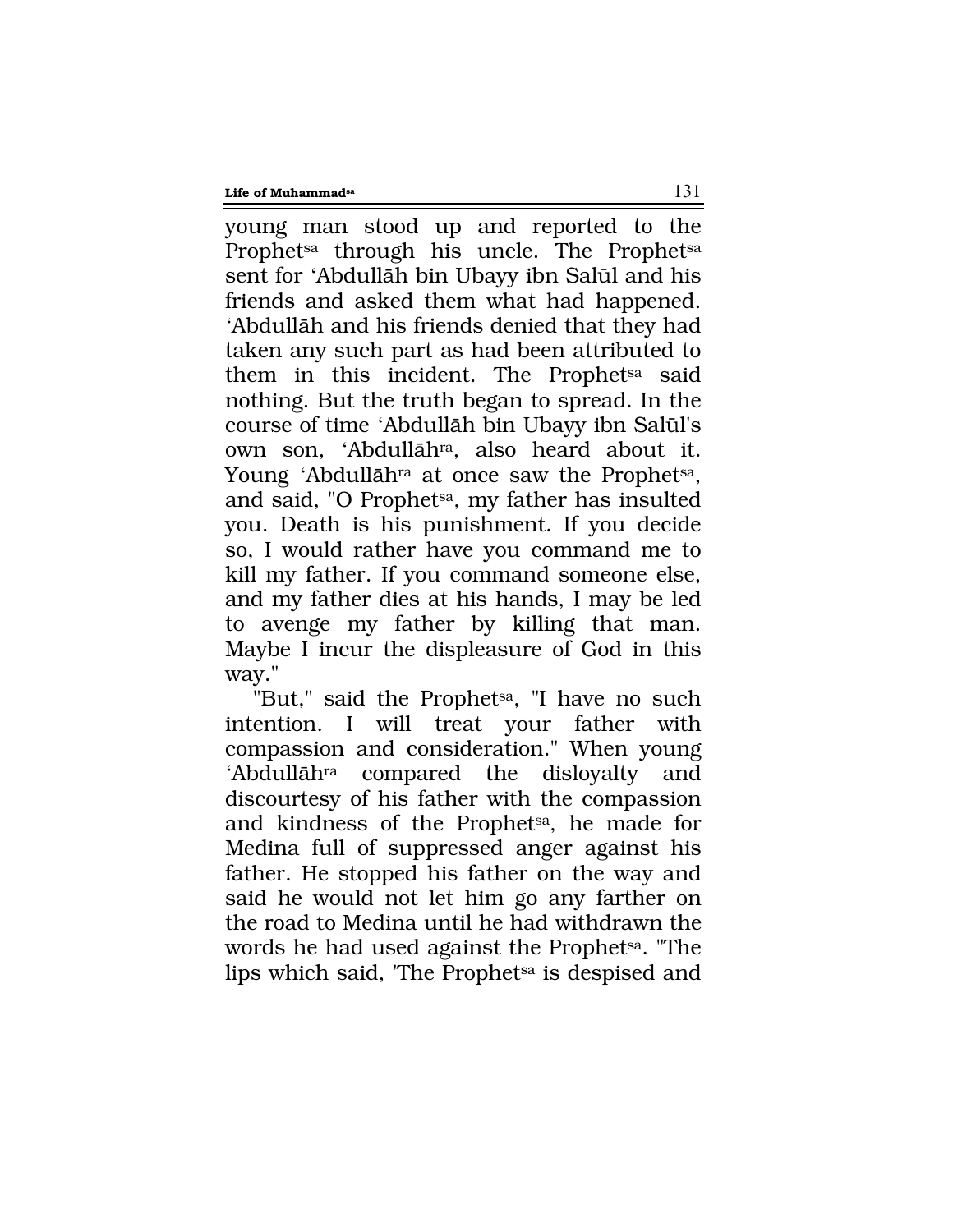you are honoured,' must now say, 'The Prophet<sup>sa</sup> is honoured and you are despised.' Until you say this I will not let you go." 'Abdullāh bin Ubayy ibn Salūl was astonished and frightened and said, "I agree, my son, that Muhammadsa is honoured and that I am despised." Young 'Abdullahra then let his father go (*Hish*a*m*, Vol. 2).

We have mentioned before two Jewish tribes who had to be banished out of Medina on account of their mischievous machinations and murderous intrigues. Banu Nadir, one of the two, migrated partly to Syria, partly to a town called Khaibar in the north of Medina. Khaibar was a well-fortified Jewish centre in Arabia. The Jews, who had migrated there, began to excite the Arabs against Muslims. The Meccans were already sworn enemies of Islam. No fresh provocation was needed to excite the Meccans against Muslims. Similarly the Ghatafan of Najd, because of their friendly relations with the Meccans, were hostile to Muslims. The Jews settled in Khaibar already counted on the Quraish of Mecca and the Ghatafan of Najd. Besides these, they planned to turn Banū Sulaim and Banū Asad against Islam. They also persuaded Banu Sa'd, a tribe in alliance with the Jews, to join the Meccans in an alliance against Islam. After a long intrigue a confederacy of Arab tribes was organized to fight the Muslims. This included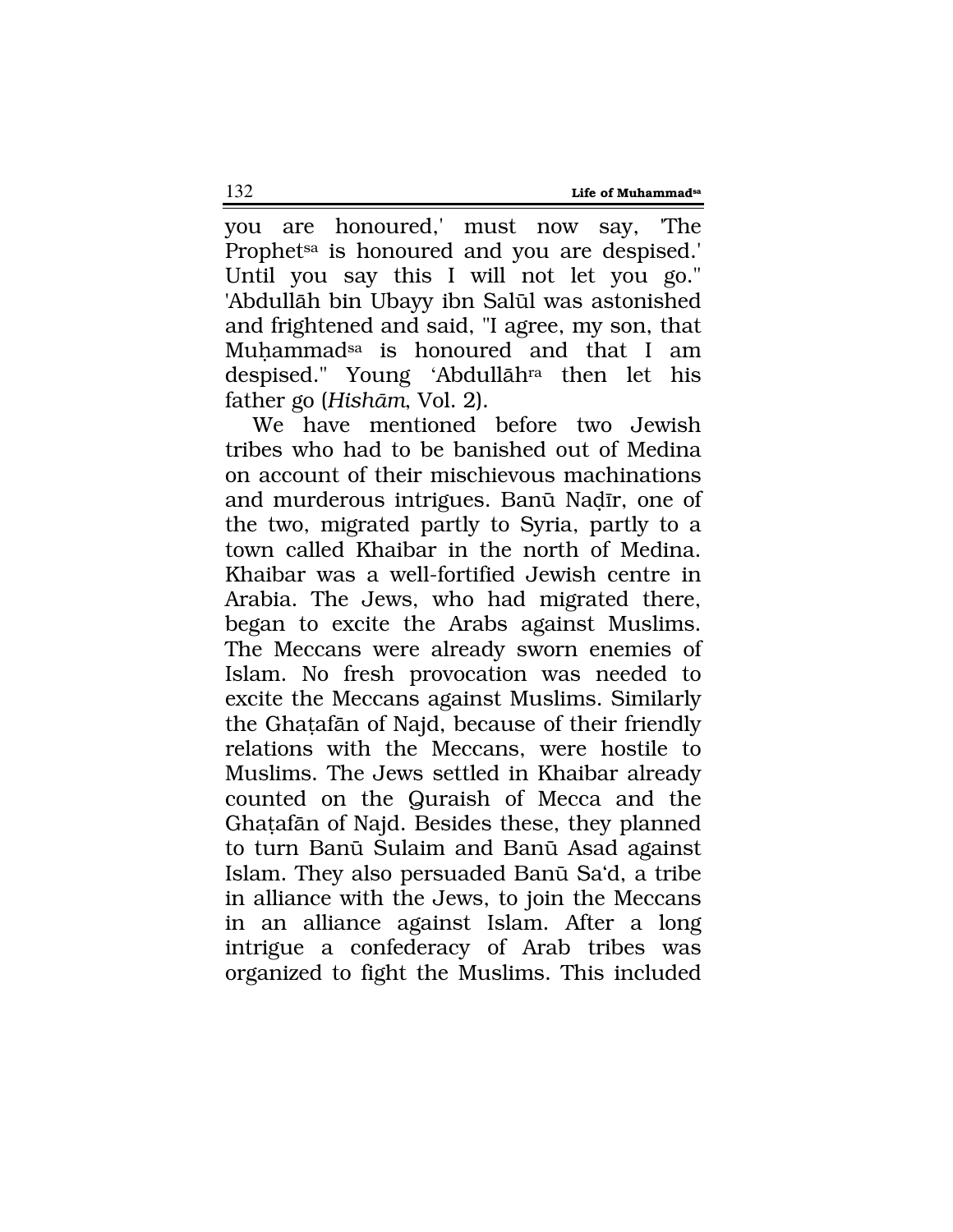the Meccans, the tribes living in territories around Mecca, the tribes of Najd, and those living in territories to the north of Medina.

#### **BATTLE OF THE DITCH**

A large army was raised in the fifth year of the Hijra. The strength of this army has been estimated by historians as between ten and twenty-four thousand men. But a confederated army raised out of the different tribes of Arabia could not be an army of ten thousand. Twenty-four thousand seems nearer the truth. It could easily have been eighteen or twenty thousand. The town of Medina which this horde wished to attack was a modest one, quite unable to resist a concerted attack by all Arabia. Its population at this time was little more than three thousand males (including old men, young men and children). Against this population the enemy had raised an army of twenty to twenty-four thousand able-bodied men, experienced in warfare; and (having been assembled from different parts of the country) they were an army with a well-selected personnel. The population of Medina, on the other hand, which could be called upon to resist this huge army included males of all ages. One can judge the odds against which the Muslim population of Medina had to contend. It was a most unequal encounter. The enemy was twenty to twenty-four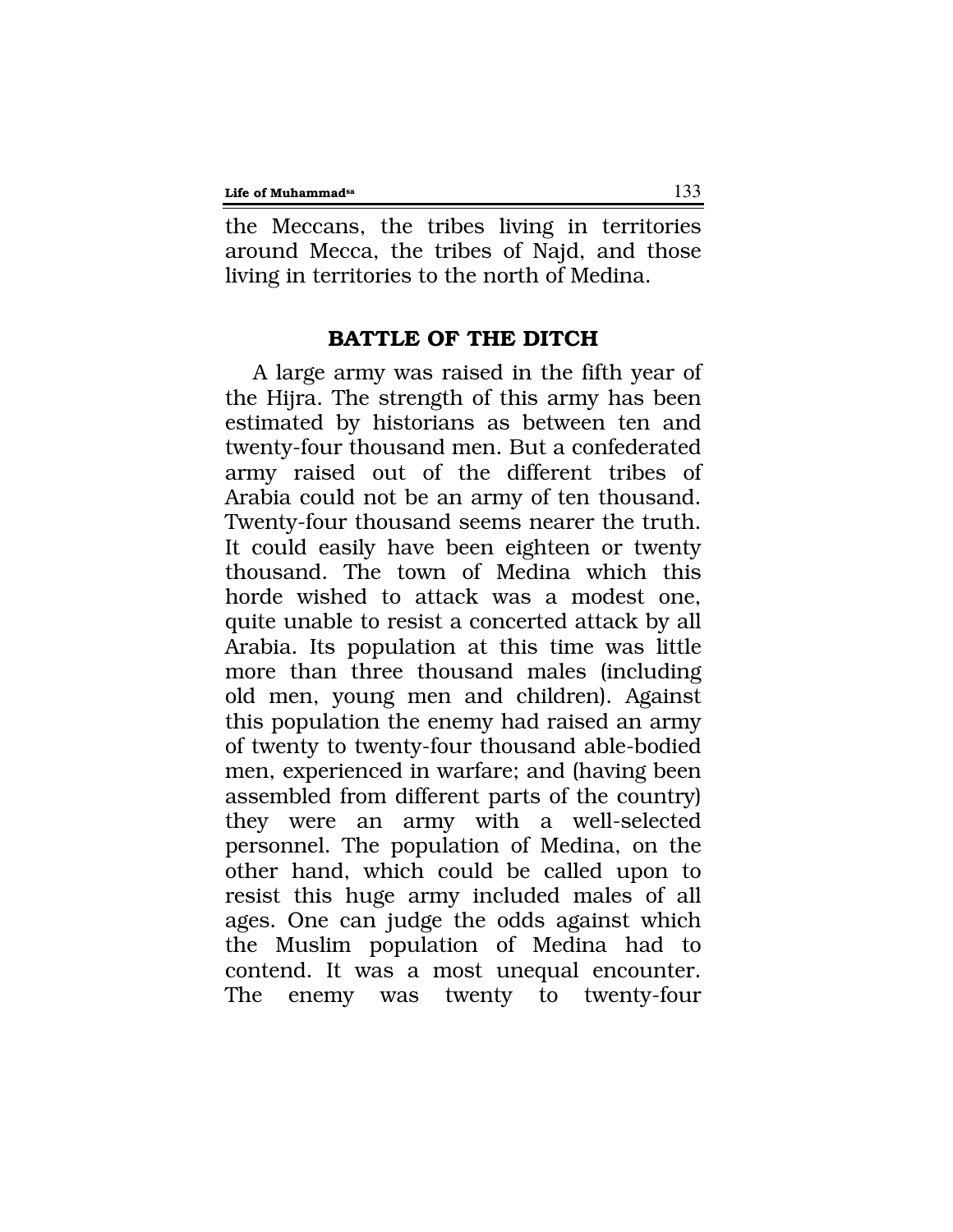thousand strong, and Muslims hardly three thousand including, as we have said, all the males of the town, the old and the young. When the Prophetsa heard of the huge enemy preparations, he held a council and asked for advice. Among those who were consulted was Salmanra the Persian, being the first Muslim convert from Persia. The Prophetsa asked Salmanra what they did in Persia if they had to defend a town against a huge army. "If a town is unfortified, and the home force very small," said Salmanra, "the custom in our country is to dig a ditch round the town and to defend from inside." The Prophet<sup>sa</sup> approved of the idea. Medina has hills on one side. These provided a natural protection on that side. Another side with a concentration of lanes had a compact population. On this side the town could not be attacked unawares. The third side had houses and palm-groves and, at some distance, the fortresses of the Jewish tribe, Banū Quraiza. The Banū Quraiza had signed a pact of peace with the Muslims. Therefore this side was also considered safe from enemy attack. The fourth side was an open plain and it was from this side that the enemy attack was most likely and most feared. The Prophetsa, therefore, decided to dig a ditch on this open side so as to prevent the enemy from attacking unawares. The task was shared among Muslims—ten men were to dig ten yards of the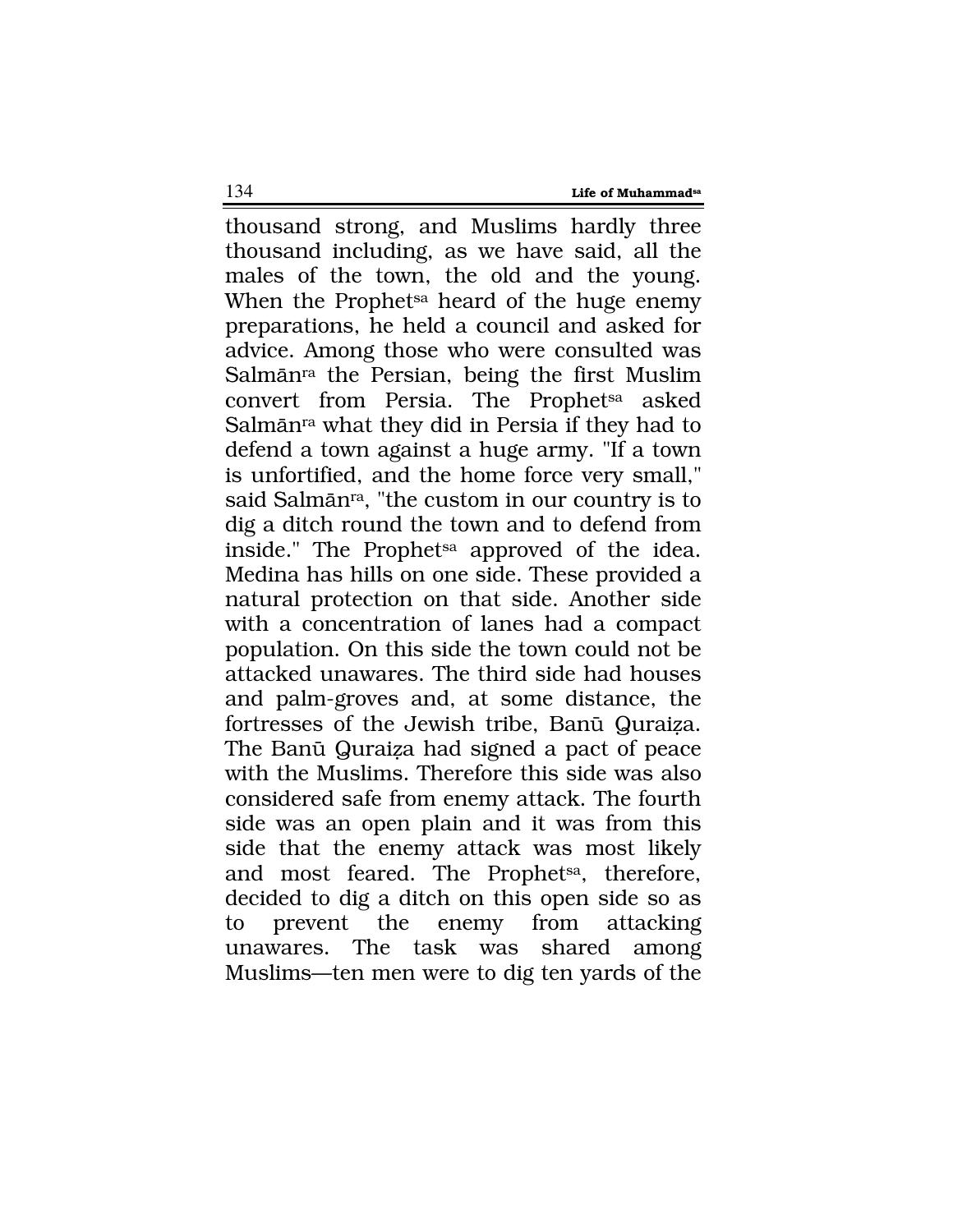ditch. Altogether a mile long ditch, of sufficient width and depth, had to be dug.

When the digging was going on, they came upon a rock which Muslim sappers found hard to tackle. A report was sent to the Prophetsa who made for the spot at once. Taking a pickaxe he struck the rock hard. Sparks came out and the Prophetsa cried aloud "*All*a*hu Akbar*". He struck again. Again a light came out and again the Prophetsa cried out, "*All*a*hu Akbar*". He struck a third time. Light came out again, the Prophetsa said, "*All*a*hu Akbar*" and the rock was in fragments. The Companions asked the Prophetsa about all this. Why did he say, "*All*a*hu Akbar*" again and again?

**"I struck this rock three times with this pickaxe, and three times did I see scenes of the future glory of Islam revealed to me. In the first sparks I saw the Syrian palaces of the Roman Empire. I had the keys of those palaces given to me. The second time I saw the illumined palaces of Persia at Mad**a**'in, and had the keys of the Persian Empire given to me. The third time, I saw the gates of San'**a **and I had the keys of the Kingdom of Yemen given to me. These are the promises of God and I trust you will put reliance in them. The enemy can do you no harm" (***Zurq*a*n*i**, Vol. 2).**

With their limited man-power, the ditch which the Muslims were able to dig could not be a perfect one from the point of view of military strategy, but it at least seemed to ensure against the sudden entry of the enemy into the town. That it was not impassable,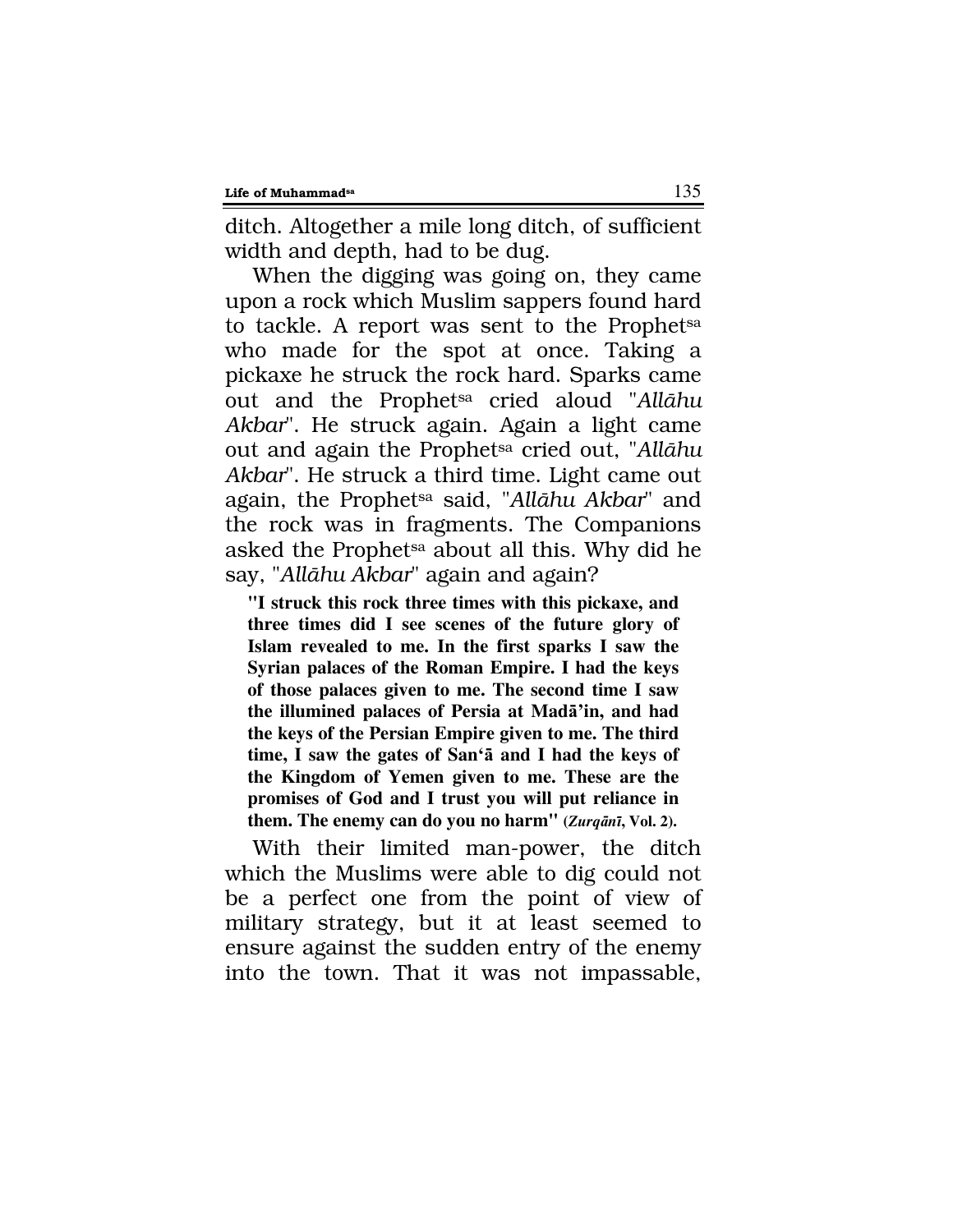subsequent events in the battle amply proved. No other side suited the enemy from which to attack the town.

From the side of the ditch, therefore, the huge army of Arabian tribesmen began to approach Medina. As soon as the Prophetsa got to know of this, he came out to defend it with twelve hundred men, having posted other men to defend other parts of the town.

Historians estimate differently the number which defended the ditch. Some put it at three thousand, others at twelve to thirteen hundred, still others at seven hundred. These estimates are very difficult and apparently difficult to reconcile. But, after weighing the evidence, we have come to the conclusion that all the three estimates of the Muslim numbers engaged in defending the ditch are correct. They relate to different stages of the battle.

### **FIGHT AGAINST HEAVY ODDS**

We have already agreed that, after the withdrawal of the hypocrites at Uhud, the number of Muslims left in the field was seven hundred. The Battle of the Ditch took place only two years after the Battle of Uhud. During these two years, no large accessions to Islam are recorded in history. An increase during this time in the number of combatant Muslims from seven hundred to three thousand is not to be expected. At the same time, it does not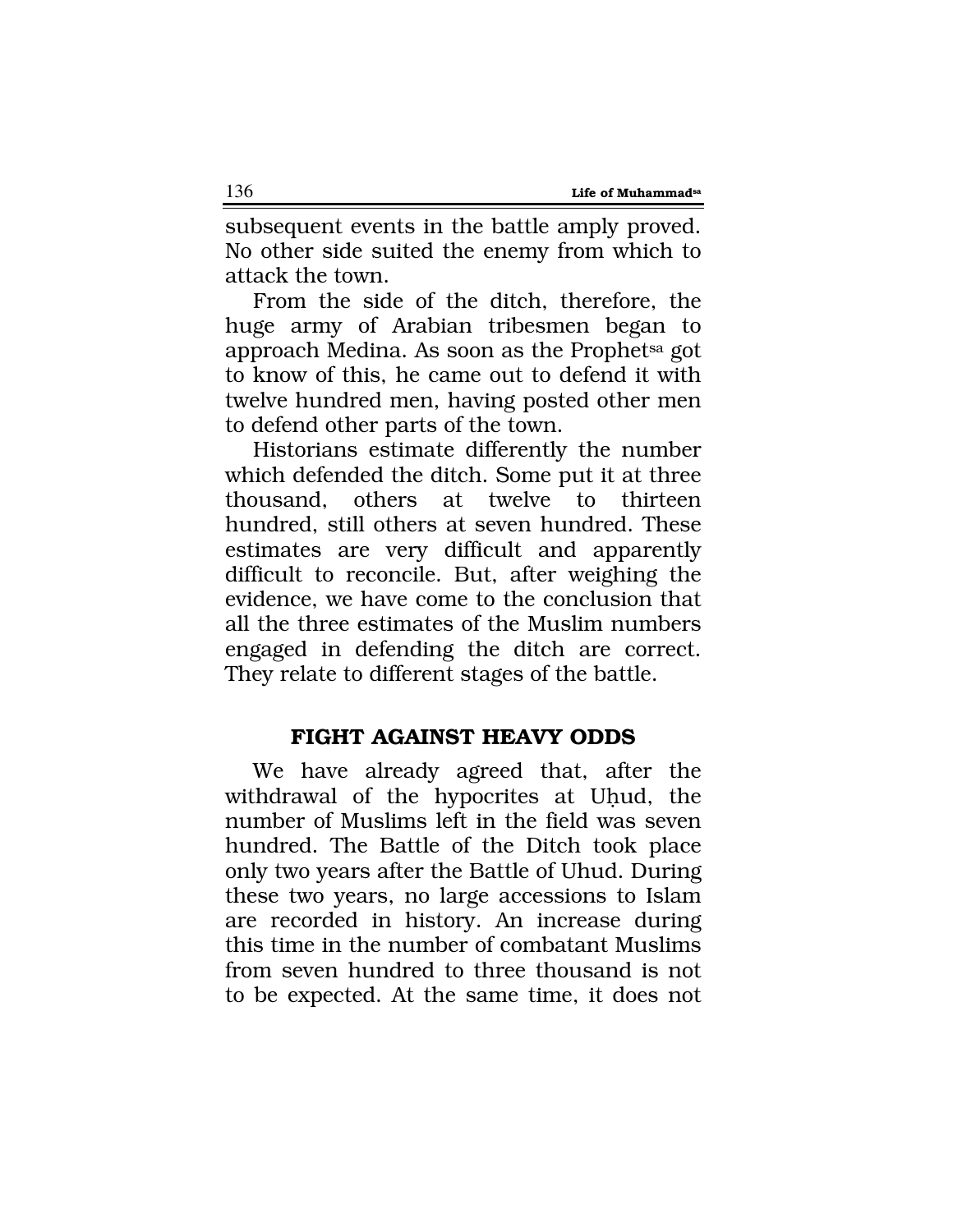stand to reason that between Uhud and the Ditch there was no rise in the number of combatant Muslims. Islam continued to add to its numbers and we should expect some increase between the Battle of Uhud and the Battle of the Ditch. From these two considerations, it seems to follow that the estimate which puts the number of Muslim combatants in the Battle of the Ditch at one thousand two hundred is correct. The only question to be answered is, why some authorities put the number at three thousand and some at seven hundred. Our answer to this question is that the two figures relate to two different stages of the battle. The Battle of the Ditch was fought in three stages. We had the first stage before the enemy had come near to Medina, and Muslims were engaged in digging the ditch. During this time, we may well assume that in removing the excavated earth to a distance, children and, to some extent even women must have come in to assist. In the digging of the trench we may, therefore, assume that there were altogether three thousand souls employed on the Muslim side. The number included children and some women. The children were able to help in carrying the earth, and women who always vied with the men in helping all Muslim campaigns, must have been useful in doing many ancillary jobs connected with the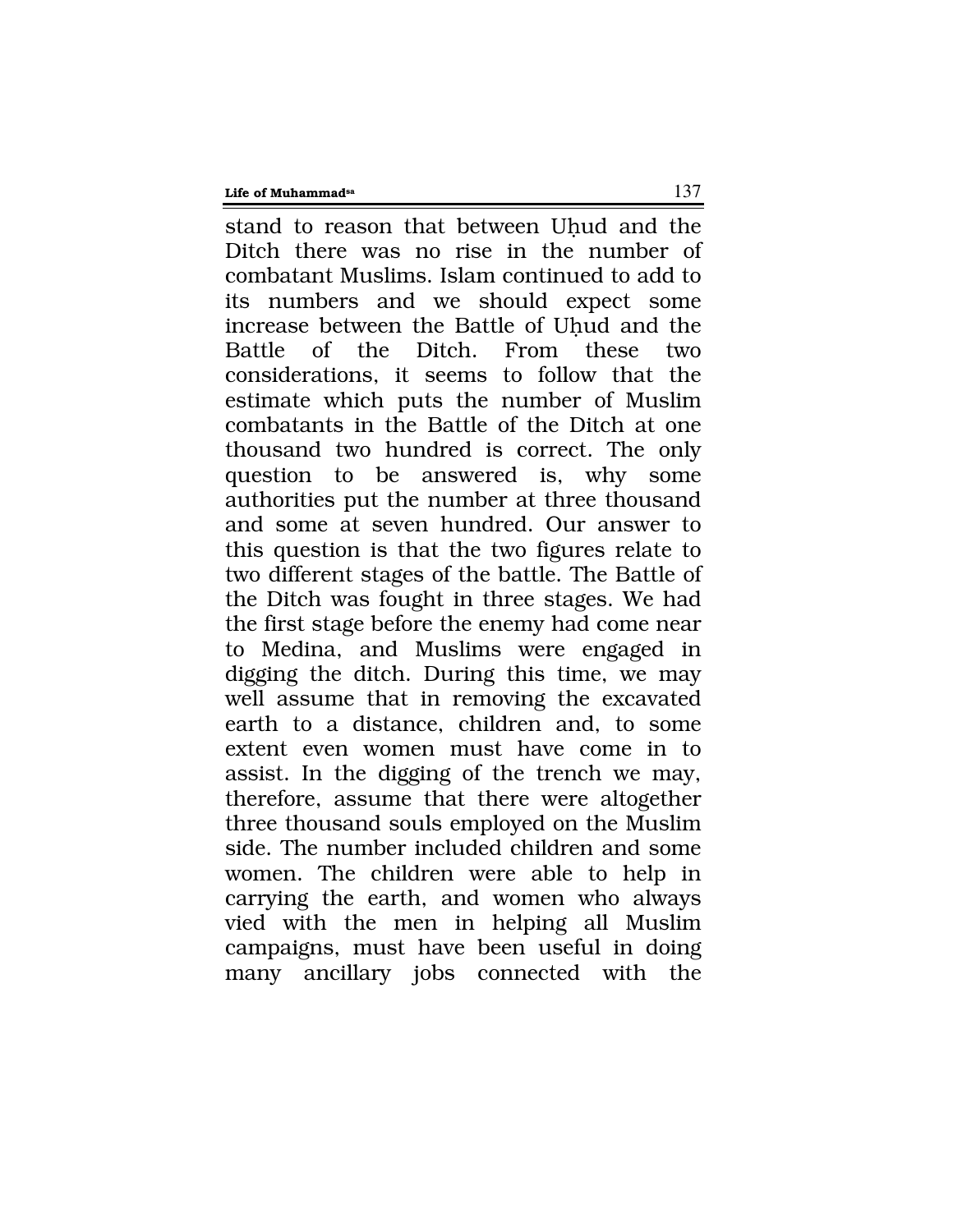digging. There is evidence to support this assumption. When the digging started, even children were asked to come. Practically the whole population took part in the digging. But as soon as the enemy arrived and the battle began, the Prophetsa ordered boys under fifteen to withdraw from the scene of operations. Those above fifteen were allowed to take part if they were so minded (H*albiyya*, Vol. 2). From this it appears that at the time of digging, Muslim numbers were much larger than when the battle began. At the time of the battle the very young boys had all withdrawn. Estimates which put the Muslim numbers in the battle at three thousand relate only to the digging, and those which put the figure at one thousand two hundred relate to the actual battle in which only grown-up males took part. The only estimate we have not accounted for is that which puts the figure at seven hundred. Even this estimate, according to us, is correct. It has been proposed by as reliable an authority as Ibn Ishaq, who is supported in this estimate by no less a person than Ibn Hazm. It is difficult to question this estimate. Fortunately, when we turn to the other details of the battle, even this estimate turns out to be correct. There is evidence to show that when the Banū Quraiza, against their plighted word, joined the enemy, and decided to attack Medina in the rear, the Holy Prophetsa, having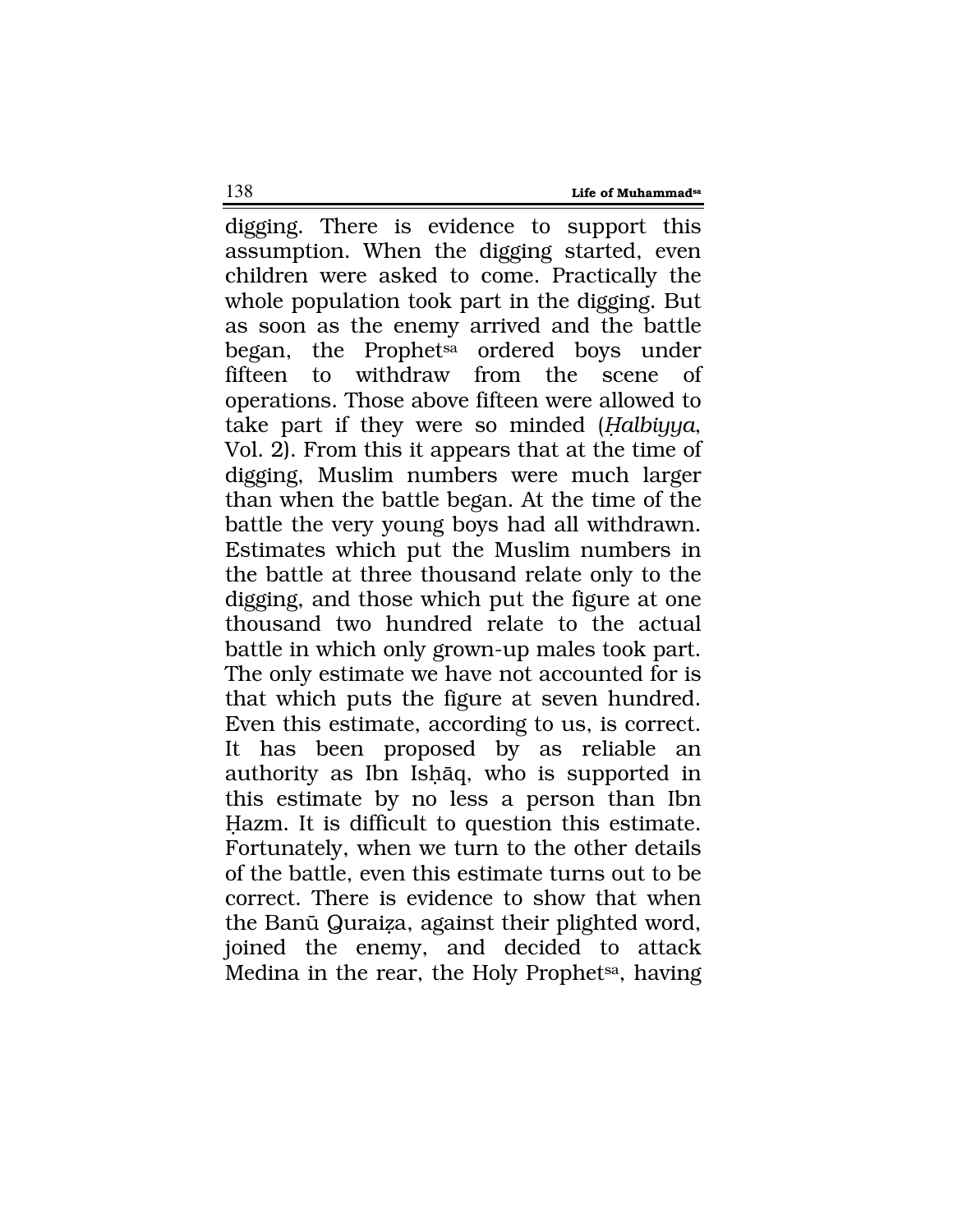been apprised of their evil intention, decided to post guards in the part of the town exposed to the attack of Banu Quraiza. This part of Medina had originally been left undefended because the Banū Quraiza were in alliance with Muslims. And it was assumed that they would not let the enemy attack the town from their side. It is known that when the defection of the Banu Quraiza was reported to the Prophetsa and it became evident that Muslim women, considered safe in this part of the town because of the alliance, were no longer safe, the Prophetsa decided to send two forces, of two and three hundred men, to guard two different parts of the now exposed town. The Prophetsa ordered them to raise occasional cries of "*All*a*hu Akbar*", so that the main Muslim forces should know that the Muslim women were safe. The estimate of Ibn Ishaq, therefore, which puts the number of combatants in the Battle of the Ditch at seven hundred, is also correct. If five hundred men out of one thousand two hundred were sent to guard the rear of the town, only seven hundred could remain. Thus all the three estimates of the number of the Muslim army in the Battle of the Ditch turn out to be correct.

To defend the ditch, therefore, the Holy Prophetsa had only seven hundred men. True, the ditch had been dug. But to face and to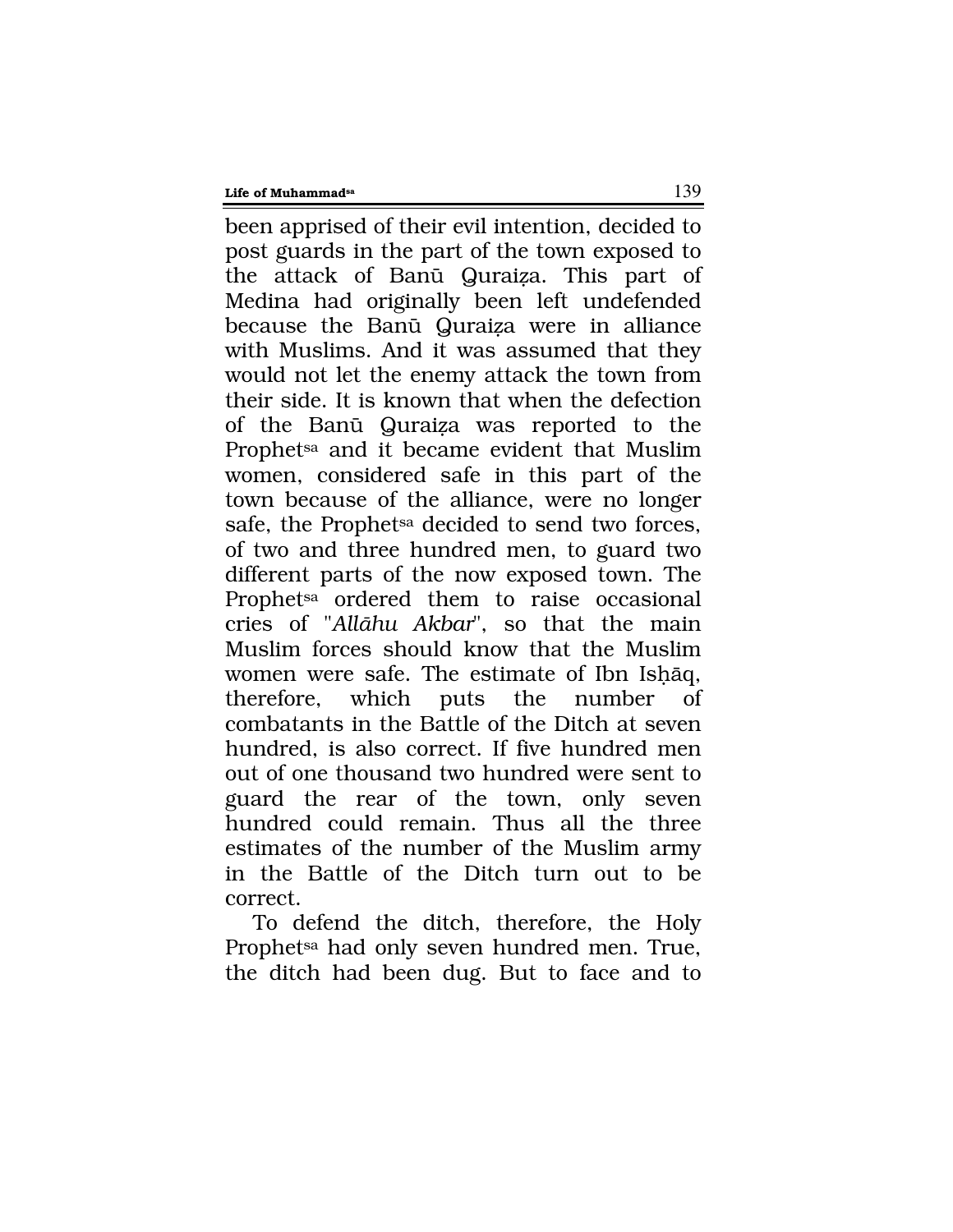repel an army as large as the enemy had, even with the help of the ditch seemed well-nigh impossible. But as usual Muslims trusted their God and relied on His help. Their small force waited for the enemy host, while the women and children had been sent to two apparently safe parts of the town. When the enemy reached the ditch, they were amazed because this stratagem had never been used before in any Arab battle. So they decided to camp on their side of the ditch and to deliberate over methods of attacking and entering Medina. One side was protected by the ditch. A second side had hills with their natural protection. A third side had stone houses and groves of trees. It was impossible for the enemy to make any sudden attack on any part of the town. The enemy commanders took counsel together and decided that it was necessary to try to wean the Banū Quraiza, the Jewish tribe, still living in Medina, from their alliance with the Muslims and ask them to join the Arab confederates in this critical onslaught against Medina. Only the Banu Quraiza could give them a way to the town. At last Abū Sufyān<sup>ra</sup> selected Huyaī bin Akhtab, chief of the banished tribe of Banu Nadir and principal instigator of Arab tribes against Medina, and appointed him to negotiate with the Banu Quraiza for facilities to attack the town from the rear. Huyai bin Akhtab went to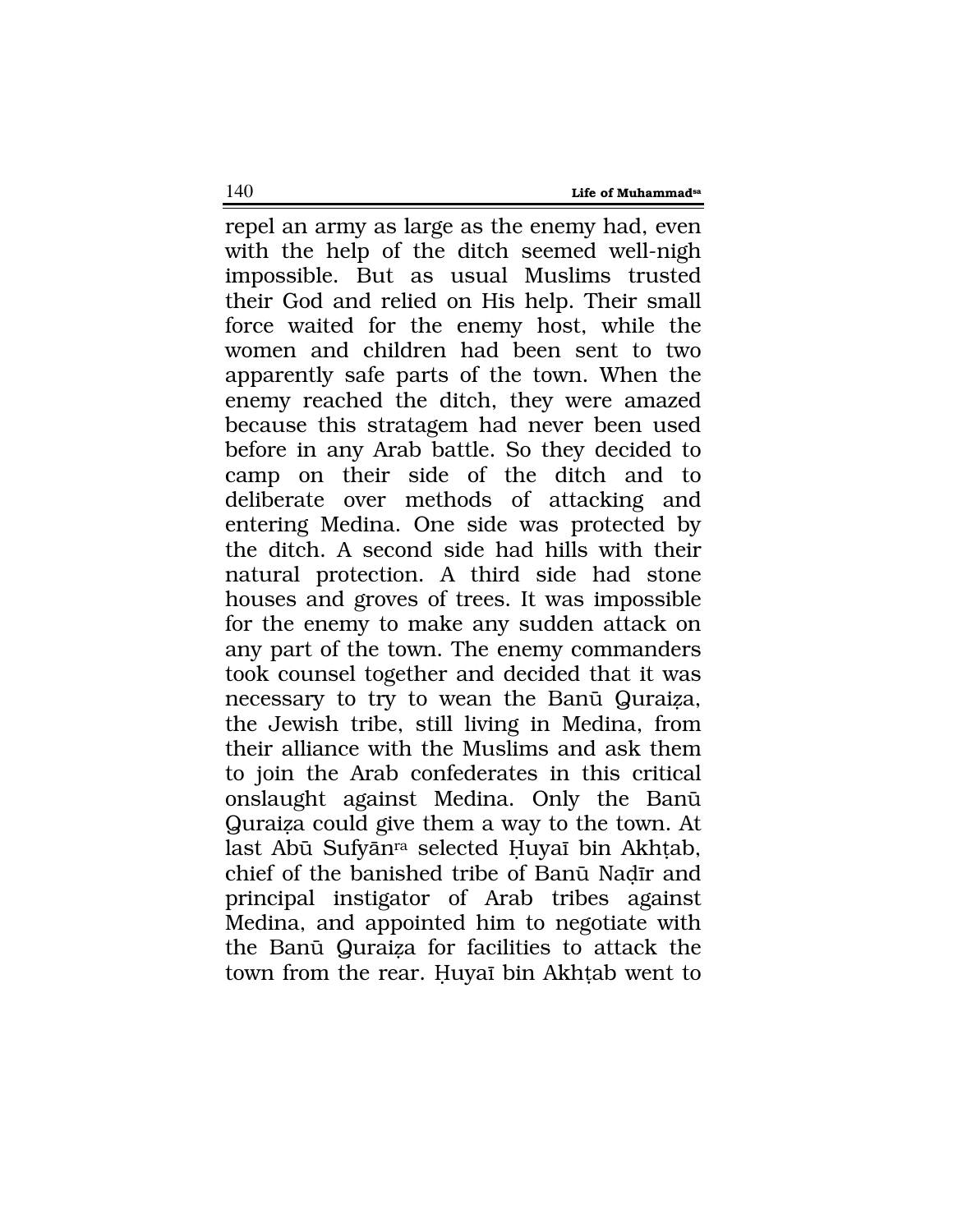the Jewish fortress to see the leader of the Banū Quraiza. At first they refused to see him. But when he explained that this was a very opportune moment to defeat the Muslims, he succeeded in winning over one of the Quraizites, Ka'b. He explained that all Arabia had turned out to attack and destroy the Muslims. The army which stood at the other side of the ditch was not an army, but an ocean of able-bodied men whom the Muslims could not possibly resist. Ultimately it was agreed that as soon as the army of disbelievers succeeded in forcing the ditch the Banū Quraiza would attack that part of Medina to which the Holy Prophetsa had sent all the women and children for safety. This plan, it was believed, would smash the Muslim resistance, and prove a death-trap for their entire population—men, women and children. If this plan had met with even partial success, it would have cost the Muslims dear and made things very difficult for them. They would have had no escape from this death-trap.

# **TREACHERY OF BAN**U **QURAI**Z**A**

The Banū Quraiza, as we have said, were in alliance with the Muslims. Even if they had not joined the battle on the Muslim side, it was expected that they would at least bar the way of the enemy on their side. The Prophetsa, therefore, had left that part of the town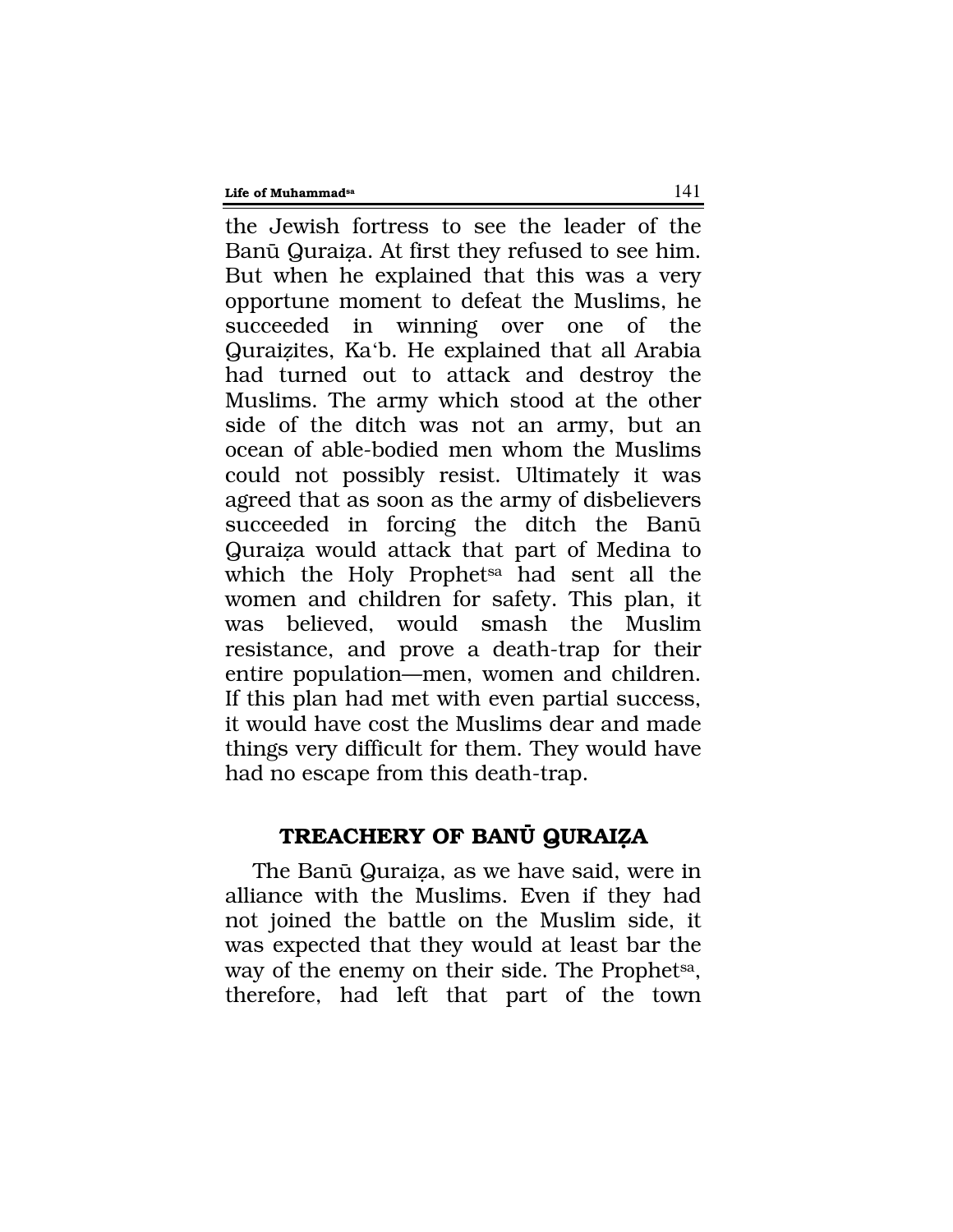entirely unguarded. The Banū Quraiza knew that the Muslims trusted their good faith. So when they decided to join the Arabs, it was agreed that they would not join them openly lest the Muslims should become alert and take steps to guard the part of the town on the side of the Banū Quraiza. It was a very dangerous plot.

When it was agreed that Muslims were to be attacked from two sides, the Arab army started assailing the ditch. A few days passed, however, and nothing happened. Then they hit upon the idea of posting their archers on an eminence and ordering them to attack parties of Muslims defending the ditch. These stood on the edge separated by short intervals. As soon as the Muslim defence showed any signs of breaking, the disbelievers would try to cross the ditch with the help of their first-rate horsemen. They believed that when such attacks were repeated, they would obtain possession of a point on the Muslim side of the ditch at which they would be able to land their forces for a full-fledged attack on the town. Attack after attack was therefore made. Muslim defenders had to fight ceaselessly. One day they were kept so engaged in repelling these attacks that some of the daily prayers could not be said at the appointed time. The Prophetsa was grieved over this and said, "God punish the infidels, they have upset our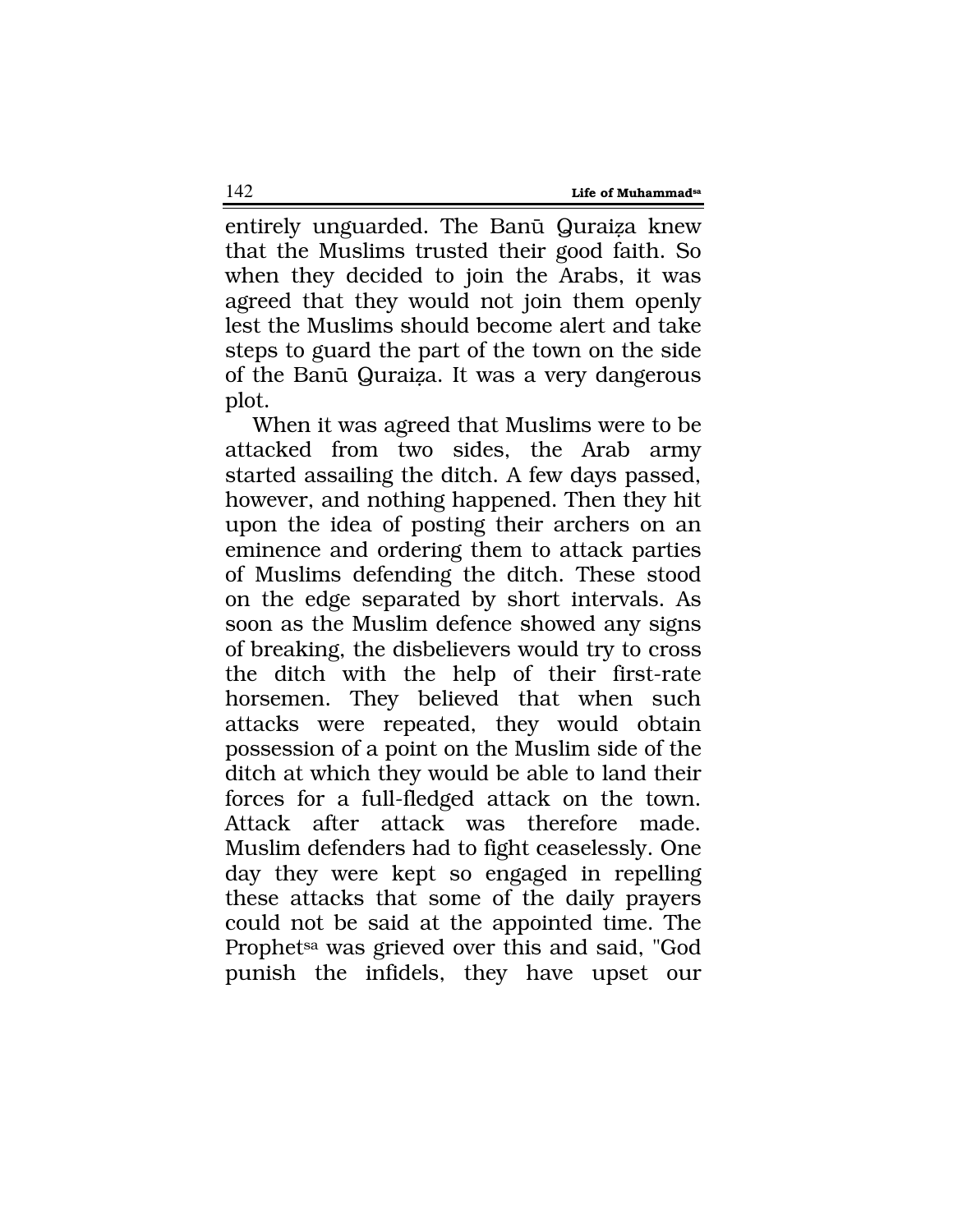prayers." The incident shows the intensity of the enemy attack. But it also shows that the Prophet'ssa first and last concern was the worship of God. Medina had been beleaguered on all sides. Not only men, but also women and children were faced with certain death. The whole of the town was in the grip of anxiety. But the Prophetsa still thought of holding the daily prayers at their appointed hours. Muslims do not worship God only once a week, as do Christians and Hindus. Muslims are required to worship five times a day. During a battle, to hold even one public prayer is difficult, not to speak of holding five prayers a day in congregation. But the Prophetsa convened the five daily prayers even during battle. If one of these prayers was upset by enemy attack, it pained him.

To return to the battle, the enemy was attacking from the front, the Banu Quraiza were planning to attack from the rear but not in such a way as to make the Muslim population alert. They wanted to enter the town from behind and to kill the women and children sheltered there. One day the Banu Quraiza sent a spy to find out whether guards had been posted for the protection of women and children and, if so, in what strength. There was a special enclosure for families which the enemy regarded as their special target. The spy came and began to hover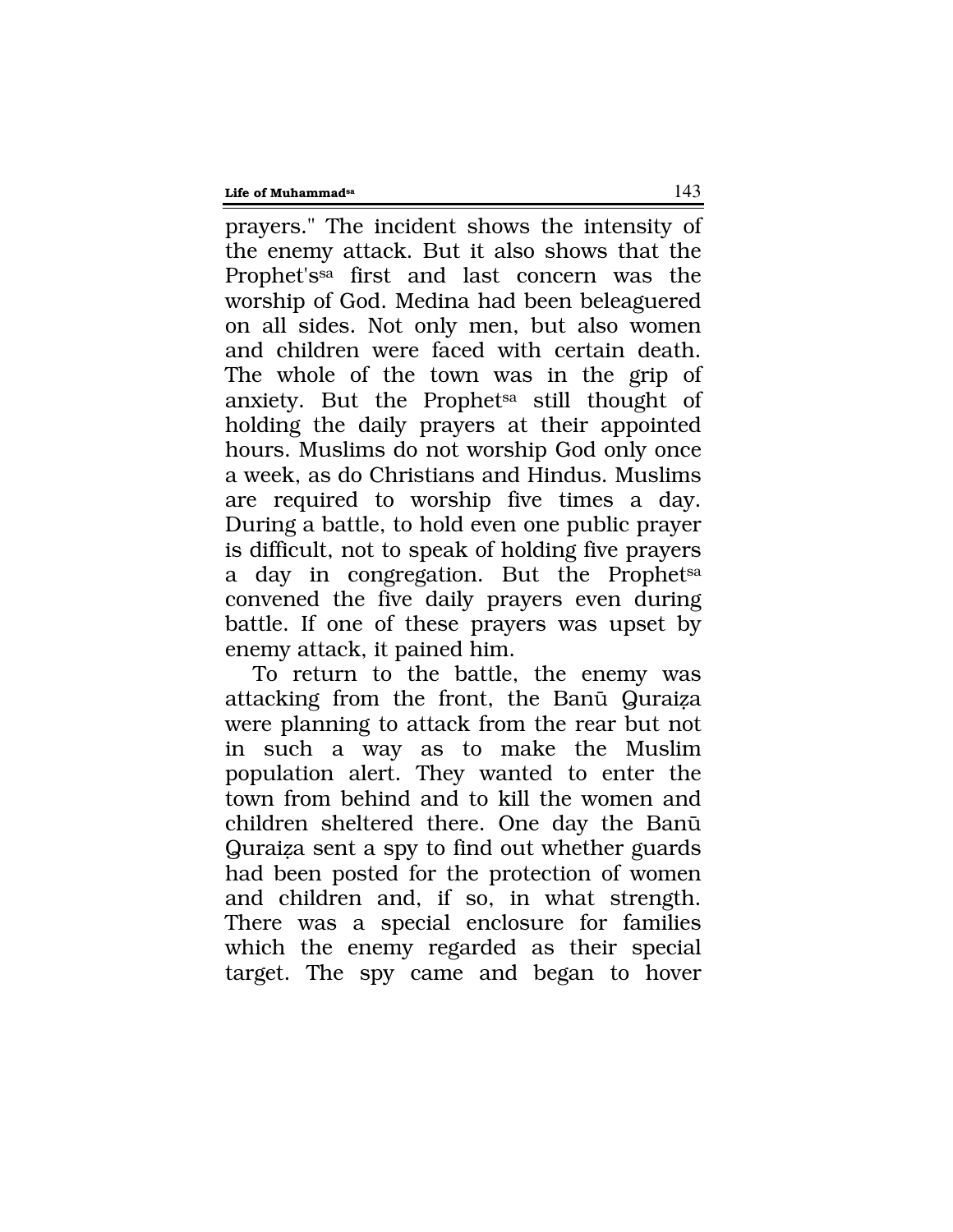round this enclosure and to look about suspiciously. While he was doing so, Safiyyara, an aunt of the Prophetsa, spotted him. Only one male adult happened to be on guard duty at the time and even he was ill. Safiyyara reported to him what she had seen and suggested he should lay hand on this spy before he was able to inform the enemy how unprotected the women and children were in that part of the town. The sick Muslim refused to do anything upon which Safiyyara herself picked up a staff and began to fight this undesirable visitor. With the help of other women she succeeded in over-powering and killing him. Later it was proved that this man was really an agent of the Banū Quraiza. Muslims became nervous and began to apprehend other attacks from this side which they had so far thought quite safe. But the attack from the front was so heavy that the whole of the Muslim force was needed to resist it. Nevertheless, the Prophetsa decided to spare a part of the force for the protection of women and children. As we have said in our discussion of the Muslim numbers in this battle, out of twelve hundred men, the Prophet<sup>sa</sup> sent five hundred for the protection of women in the town. For the defence of the ditch, therefore, only seven hundred men were left to fight an army of between eighteen and twenty thousand. Many Muslims were unnerved at the odds which they had to face.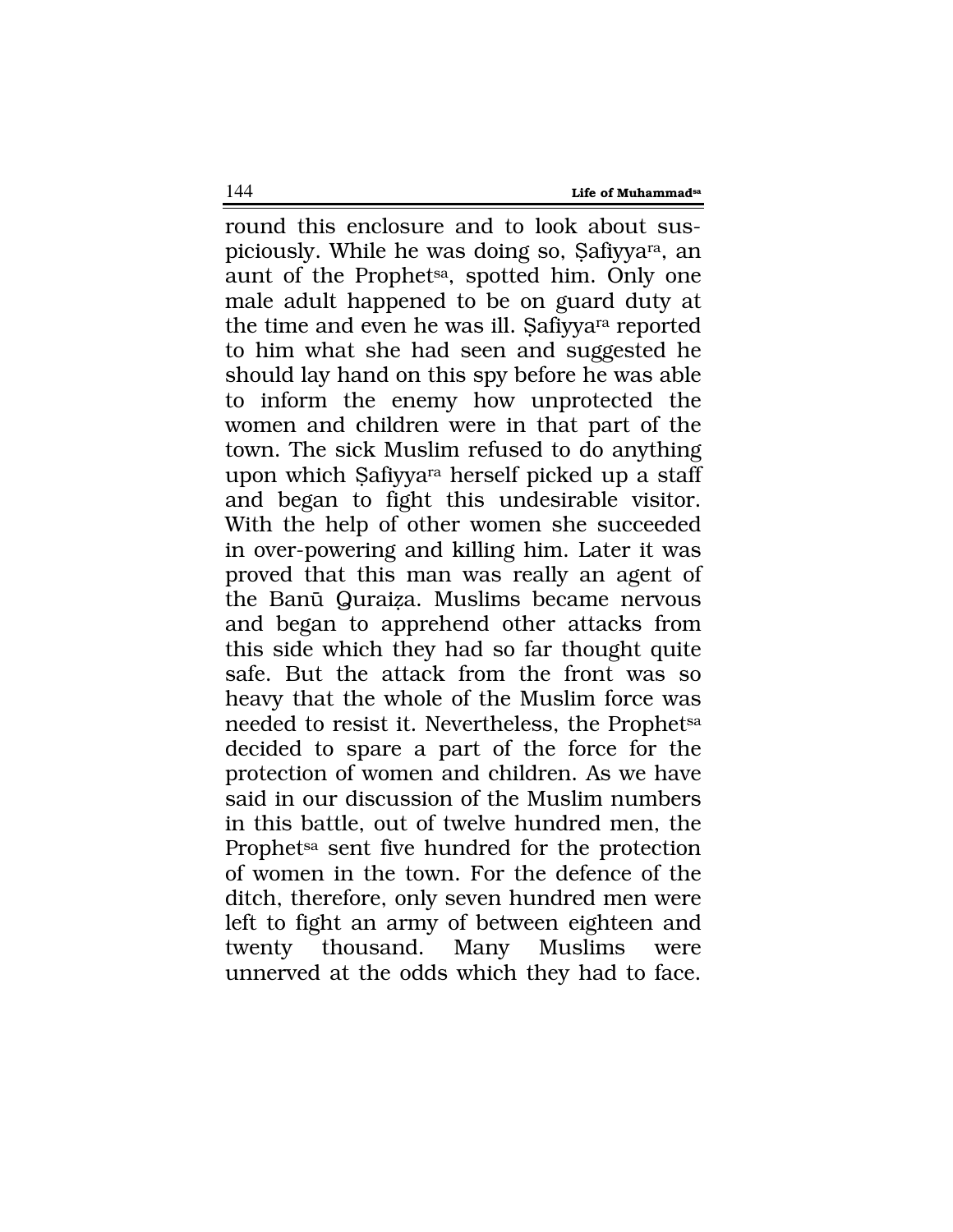They went to the Prophetsa and said how critical the situation was, and how impossible it seemed to save the town. They requested the Prophetsa to pray. They also requested him to teach them a special prayer for this occasion. The Prophetsa replied, "Have no fear. Only pray to God that He should protect you from your weaknesses, strengthen your hearts, and relieve your anxiety." The Prophetsa prayed himself in the following words:

**God, Thou hast sent to me the Qur'an. Thou waitest not to call anyone to account. These hordes which have come to attack us, give them defeat. God, I beseech thee again: Defeat them, make us dominate over them, and upset all their evil intentions (***Bukh*ari**).** 

And again:

**God, Thou hearest those who cry to Thee in misery and in affliction. Thou repliest to those who are stricken with anxiety. Relieve me of my pain, my anxiety, and my fear. Thou knowest what odds I and**  my Companions are up against (*Zurqānī*).

The hypocrites became more nervous than others in the Muslim force. All regard for the honour of their side and the safety of their town, their women and children, disappeared from their hearts. But they did not want to be disgraced in the presence of their own side. Therefore, they began to desert the Muslims one by one on slender excuses. The Qur'an refers to this in 33: 14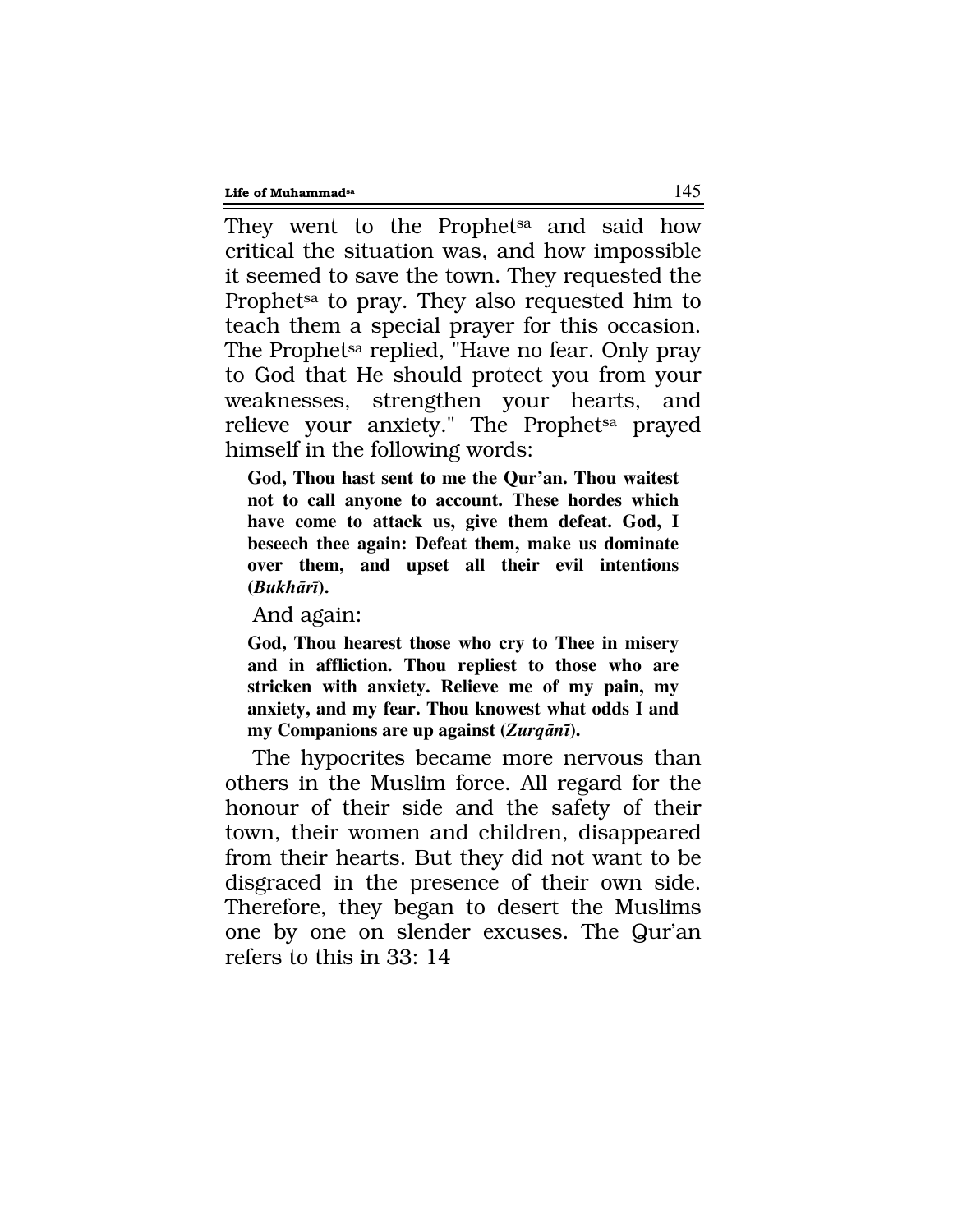**And a section of them even asked leave of the**  Prophet<sup>sa</sup>, saying, 'Our houses are exposed and **defenceless.' And they were not exposed. They only sought to flee away.** 

The state of battle at the moment, and the condition in which the Muslims stood at the time is described in the Qur'an in the following verses:

**When they came upon you from above you and from below you, and when your eyes became distracted, and the hearts reached to the throats, and you thought diverse thoughts about Allah. Then were the believers sorely tried, and they were shaken with a violent shaking. And when the hypocrites, and those in whose hearts was a disease said, 'Allah and His Messenger promised us nothing but delusion'. And when a party of them said, 'O people of Yathrib, you have possibly no stand against the enemy, therefore turn back' (33: 11-14).** 

Here Muslims are reminded how they were attacked from the front by a confederacy of Arab tribes, and in the rear by the Jews. They are reminded how miserable they were at that time. Their eyes flinched and their hearts were in their mouths. They even began to entertain doubts about God. The believers were then on trial. They were all given a shaking. The hypocrites and the spiritually diseased began to say, 'We have all been fooled by false promises made to us by God and His Prophetsa!' A party of them even began to unnerve the Muslim force saying, 'There is no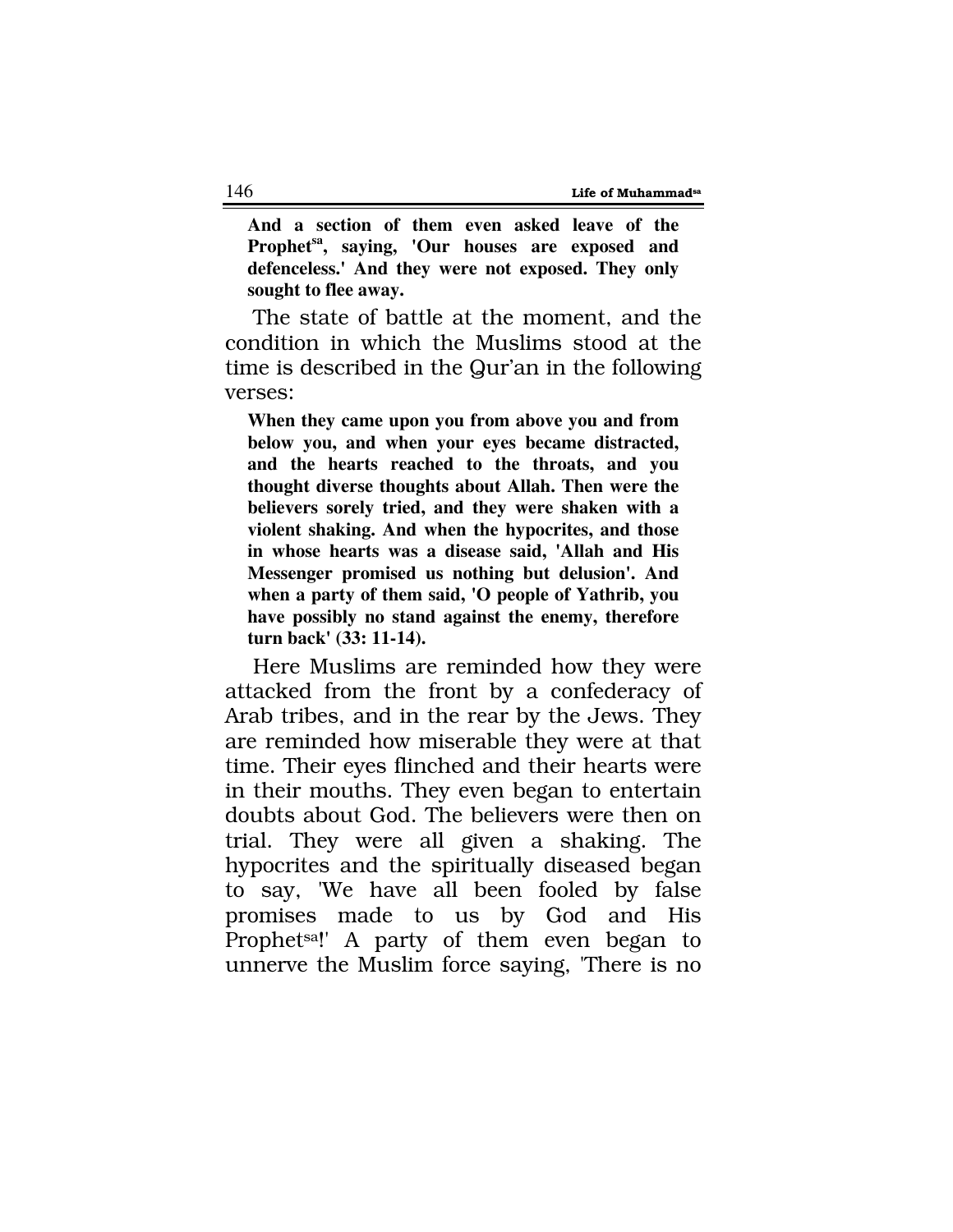fighting now. There is nothing to do but to go back.'

How true believers behaved on this occasion is also described in the Qur'an:

**And when the believers saw the confederates, they said, 'This is what Allah and His Messengersa promised us; and Allah and His Messengerra spoke the truth.' And it only increased them in faith and submission. Among the believers are men who have been true to the covenant they had made with Allah. There are some of them who have fulfilled their vow, and some who still wait, and they have not changed their condition in the least (33: 23, 24).** 

The true believers, that is to say, were unlike the hypocrites and the weak. When they saw the huge numbers of the enemy, they were reminded of what God and His Prophetsa had told them already. This concerted attack by the tribes of Arabia was proof only of the truth of God and the Prophetsa. The true believers remained unshaken. Rather they increased in the spirit of obedience and in the fervour of faith. The true believers stood by their compact with God. Some of them had already attained to the goal of their lives by meeting their death. Some were only waiting to die in the path of God and reach their goal.

The enemy attacked the ditch fiercely and uninterruptedly. Sometimes he succeeded in clearing it. One day, important generals of the enemy succeeded in going across. But they were attacked so bravely by the Muslims that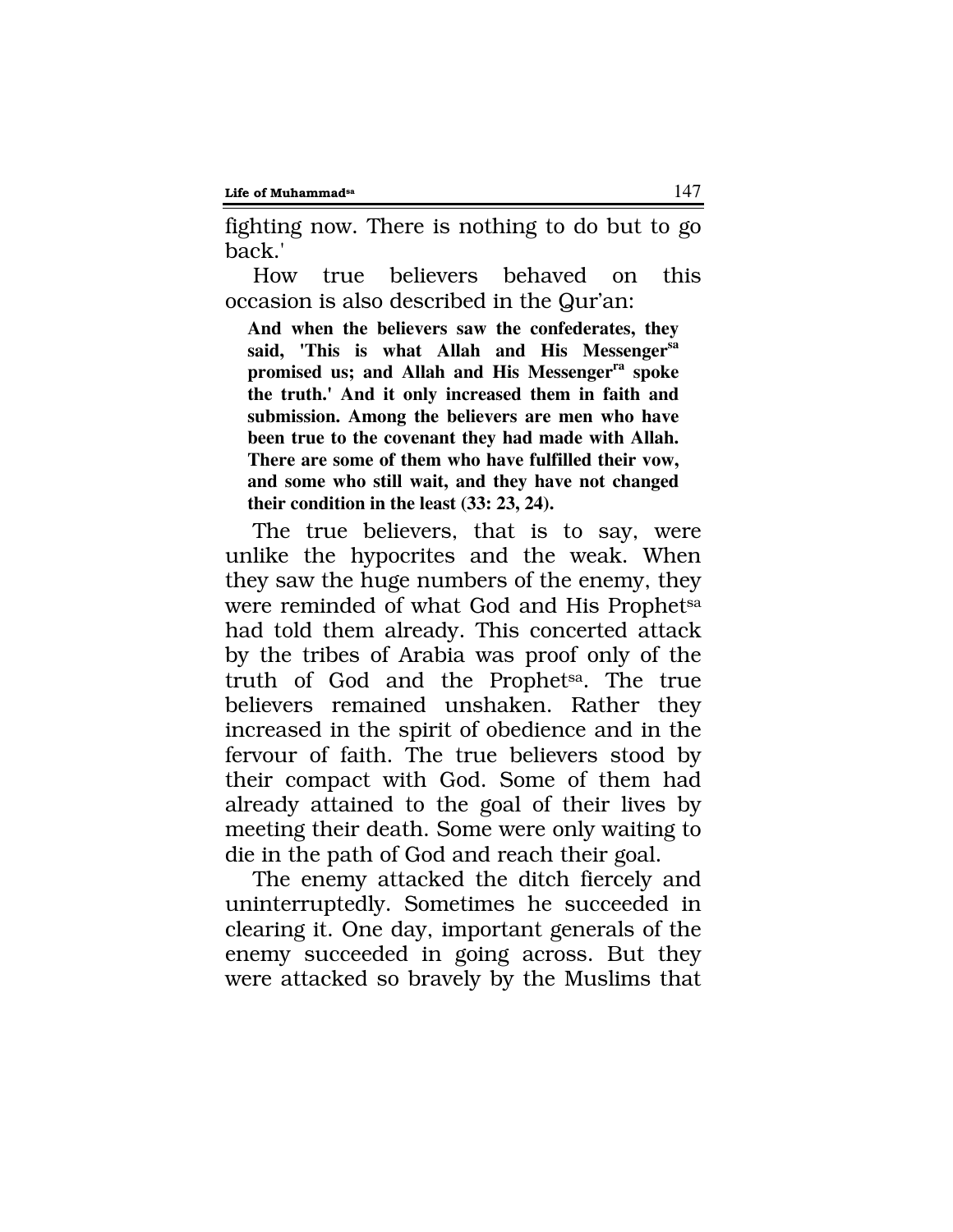they had to fall back. In this encounter, Naufal, a big leader of the disbelievers, lost his life. So big was this leader that the disbelievers thought they would not be able to stand any insult to his dead body. They, therefore, sent word to the Prophetsa, that if he would return the body of this chief, they would pay ten thousand dirhams. It was a high price for the return of the dead body. The offer was made out of a sense of guilt. The disbelievers had mutilated the Muslim dead at Uhud and were afraid that Muslims would do the same. But the teaching of Islam was different. Islam forbade outright the mutilation of the dead. When the Prophetsa received the message and the offer, he said, "What use have we for this body? We want nothing in return for this. If it please you, take away the body" (*Zurq*a*n*i, Vol. 2, p. 114).

A passage in Muir's *Life of Mohammad* (London-1878, p.322) describes eloquently the fierceness of the attack on Muslims. We need not apologize for quoting it here:

**Next morning, Mahomed found the whole force of the Allies drawn out against him. It required the utmost activity and an unceasing vigilance on his side to frustrate the manoeuvres of the enemy. Now they would threaten a general assault; then breaking up into divisions they would attack various posts in rapid and distracting succession; and at last, watching their opportunity, they would mass their troops on the least protected point, and, under cover of a sustained and**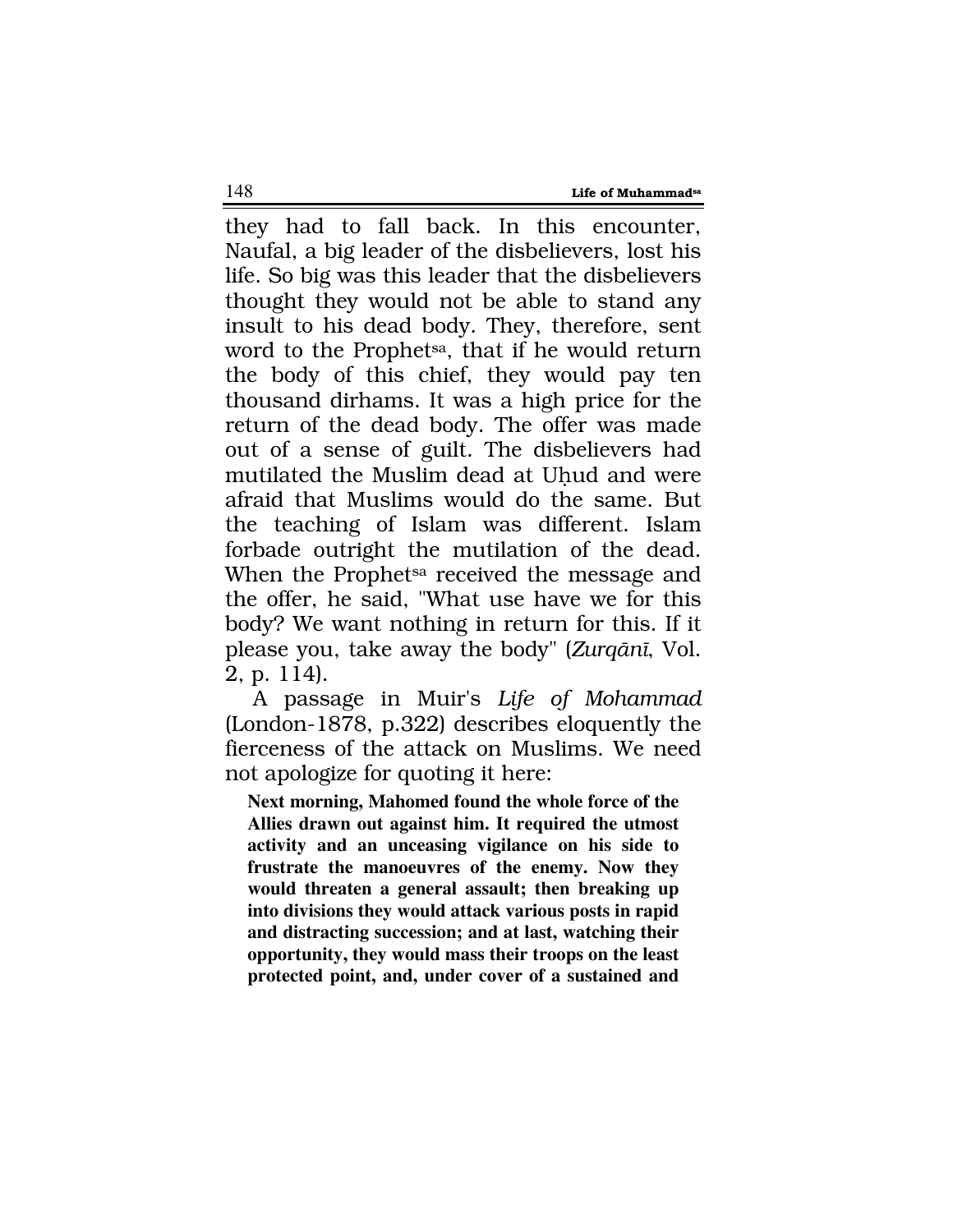**galling discharge of arrows, attempt to force the trench. Over and again a gallant dash was made at the city, and at the tent of Mahomedsa, by such**  leaders of renown as Kh**āl**id<sup>ra</sup> and 'Amr<sup>ra</sup>; and these **were only repelled by constant counter-marches and unremitting archery. This continued throughout the**  day; and, as the army of Mahomed<sup>sa</sup> was but just **sufficient to guard the long line, there could be no**  relief. Even at night Khālid<sup>ra</sup>, with a strong party of **horses, kept up the alarm, and still threatening the line of defence, rendered outposts at frequent intervals necessary. But all the endeavours of the enemy were without effect. The trench was not crossed.** 

The battle had gone on for two days. Still there had been no hand-to-hand fighting, no great bloodshed. Twenty-four hours of fighting had resulted in only three deaths on the enemy side and five on the Muslim side. Sa'd bin Mu'adhra, a chief of the Aus tribe and a devotee of the Prophetsa, was wounded. Repeated attacks on the ditch, however, resulted in some damage, and this made further attack easier. Great scenes of valour and of loyalty were witnessed. It was a cold night, perhaps the coldest in Arabia. We have on the authority of 'A'ishara, the Prophet'ssa holy consort, that the Prophetsa rose from his sleep again and again to guard the damaged part of the ditch. He became exhausted. He returned to bed but then, having warmed himself a little, went again to guard the ditch. One day he was so exhausted that he seemed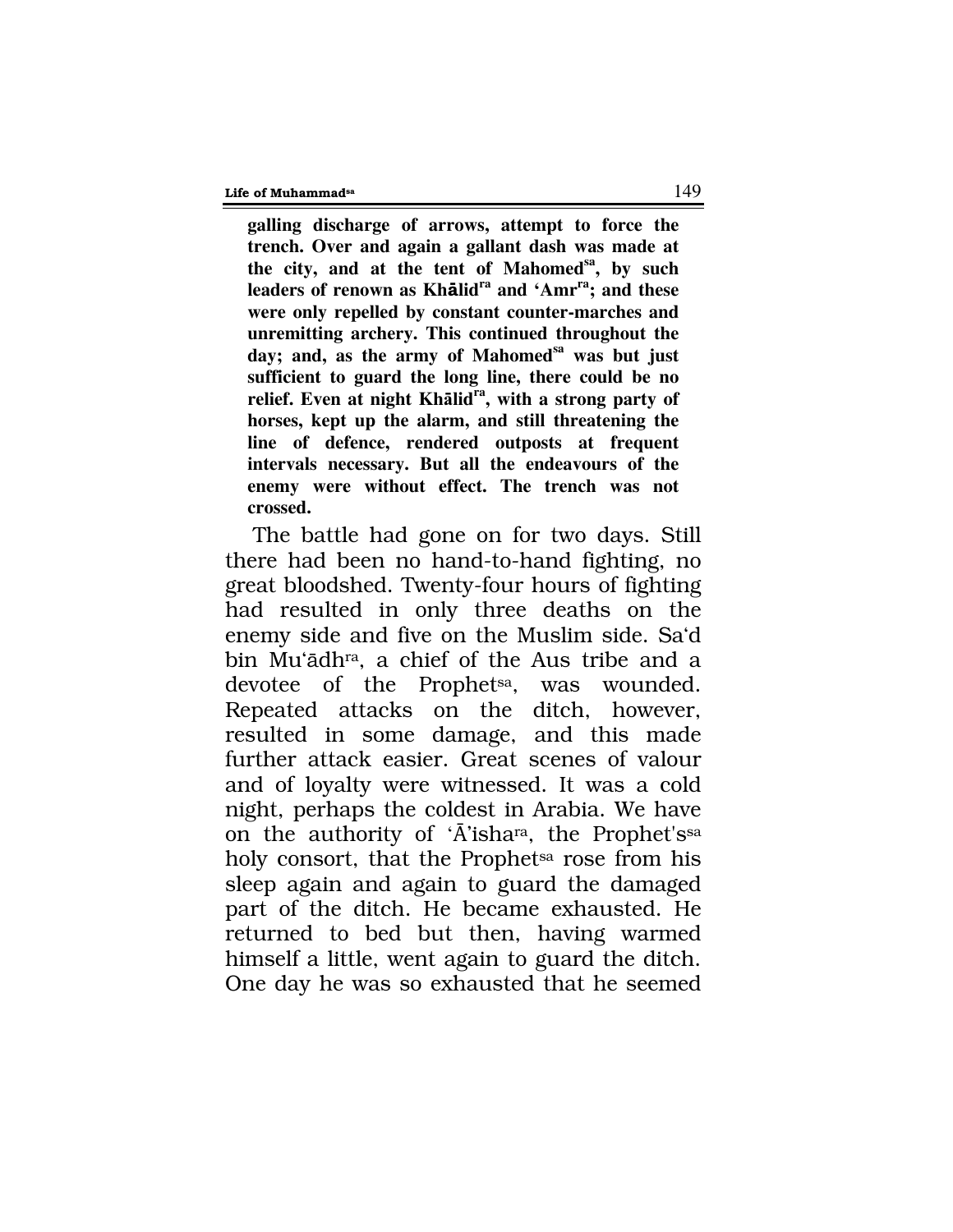quite unable to move. Then he said he wished some devoted Muslim would come and relieve him of the physical labour of guarding the ditch in the cold of the night. Soon he heard a voice. It was Sa'd bin Waqqās<sup>ra</sup>. The Prophetsa asked him why he had come.

"To guard your person," said Sa'dra.

"There is no need to guard my person," said the Prophetsa "A part of the ditch is damaged. Go and guard it that Muslims may be safe." Sa'd<sup>ra</sup> went, and the Prophet<sup>sa</sup> was able to sleep. (There was some coincidence. For when the Prophetsa arrived at Medina and danger to his person was very great, even then it was Sa'dr<sup>a</sup> who offered himself for a guard.) On another occasion during these difficult days, the Prophetsa heard the sound of arms. "Who is it?" asked the Prophetsa. " 'Ibad bin Bishrra," was the reply.

"Have you anyone else with you?" asked the Prophetsa. "Yes," said 'Ibadra, "A party of Companions. We will guard your tent."

"Leave my tent alone. The disbelievers are trying to cross the ditch. Go and fight them" (H*albiyya*, Vol. 2).

As we said before, the Jews tried to enter the town surreptitiously. A Jewish spy lost his life in the effort. When they found that their intrigue had become known, they began to help the Arab confederates more openly. A concerted attack in the rear, however, was not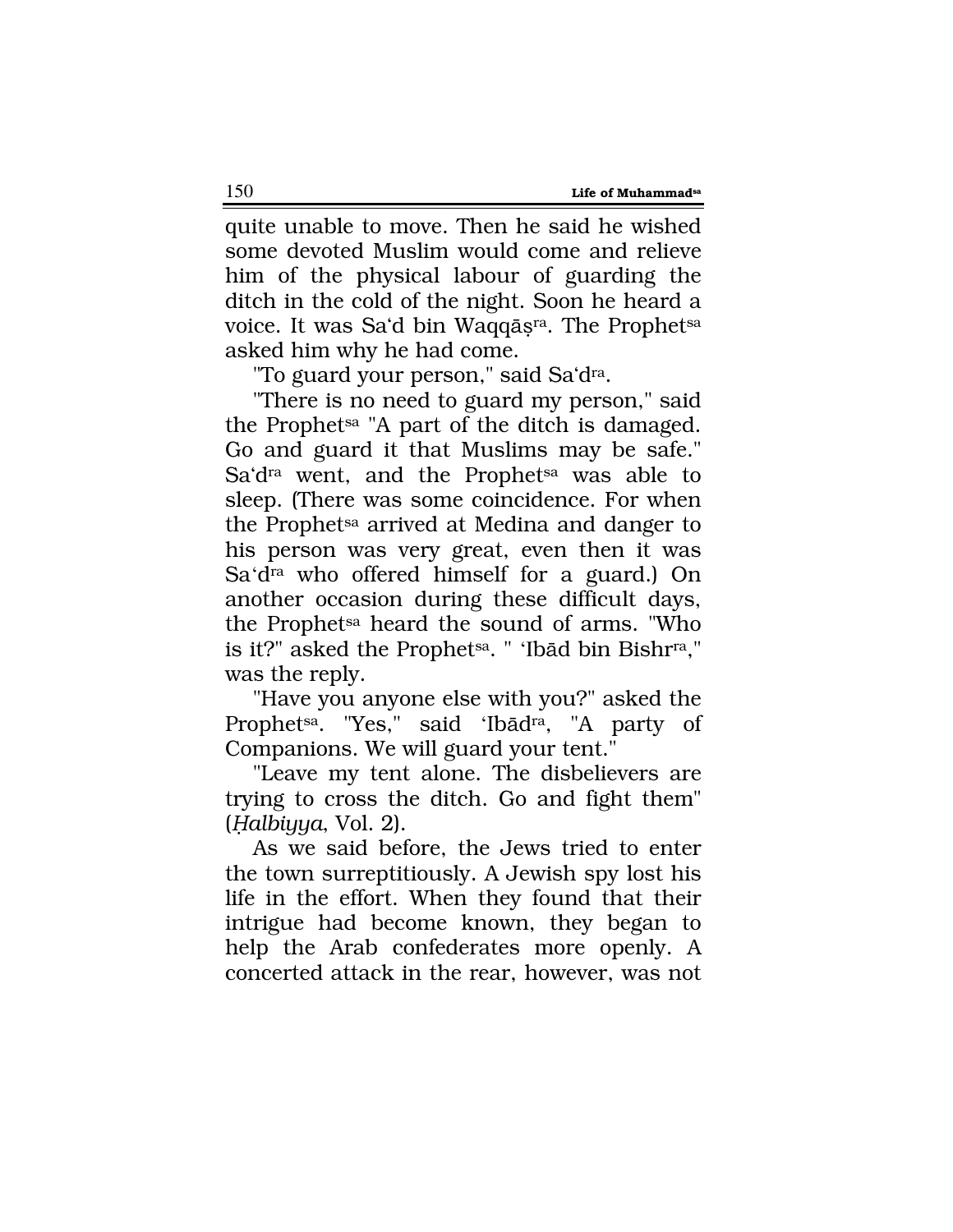attempted, because the field on this side was narrow and with the posting of the Muslim guards a large-scale attack had become impossible. But a few days later, the Jews and pagan confederates decided to make a simultaneous and sudden attack upon the Muslims.

#### **THE CONFEDERATES DISPERSE**

This dangerous plan, however, was foiled by God in a miraculous manner. It happened in this way'. One Nu'aimra, who belonged to the tribe of Ghatafan, became inclined towards Islam. He had come with the pagan armies but looked for an opportunity to help the Muslims. Alone, he could not do much. But when he saw that Jews had made common cause with the Arabs and Muslims seemed faced with certain death and destruction, Nu'aimra made up his mind to do what he could to save the Muslims. He went to the Banū Quraiza, and talked to their chiefs. If the Arab armies ran away, what did they expect Muslims would do? The Jews being in compact with the Muslims, should they not be ready for punishment due to those who prove false to a compact? The interrogation frightened the Jewish leaders. They asked him what they should do. Nu'aimra advised them to ask for seventy pagans as hostages. If the pagans were honest about a concerted attack they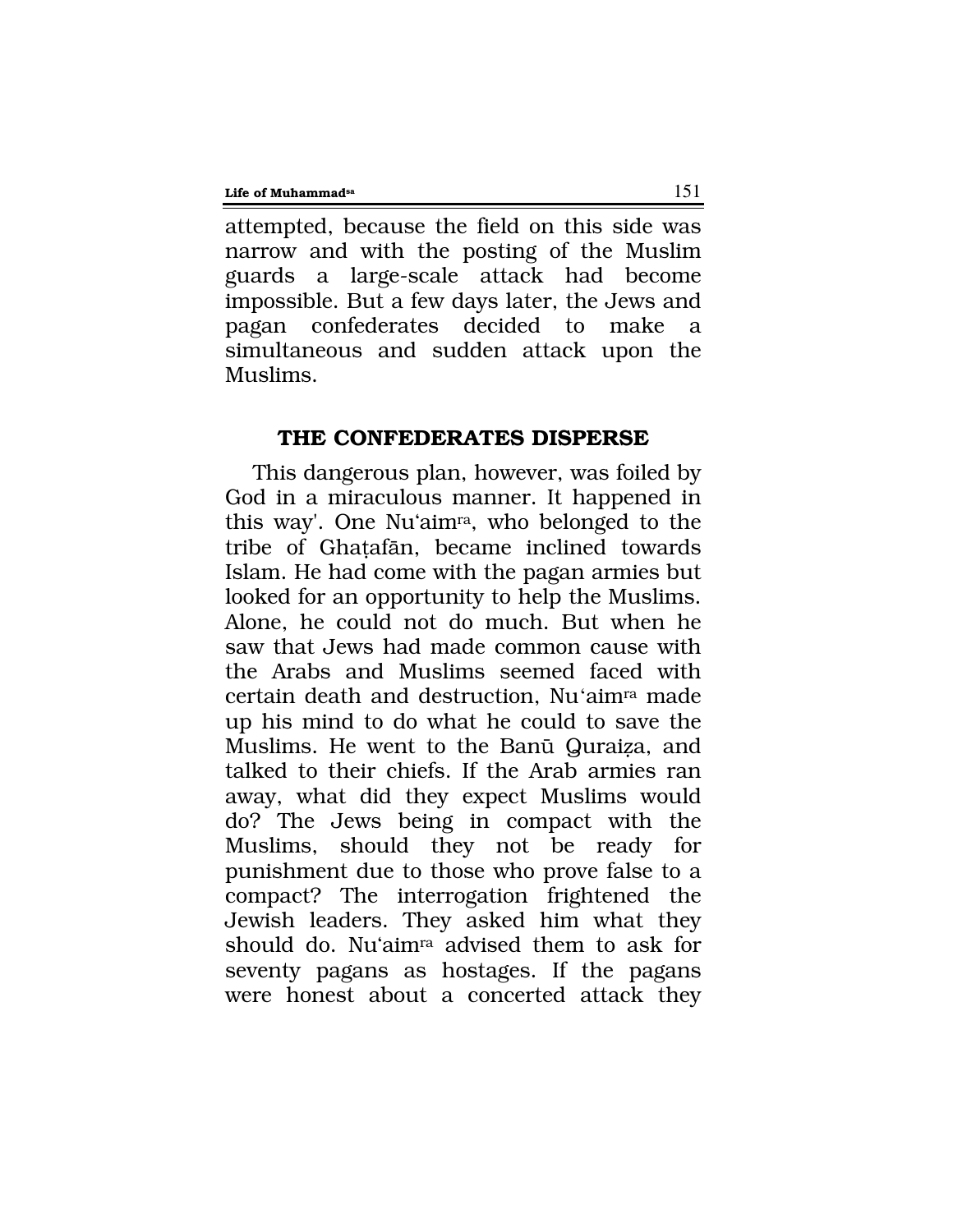would not refuse the request. They should say that these seventy would guard their strategic points, while they themselves attacked the Muslims from the rear. After his talks with the Jews he went to the pagan leaders. He asked them what they would do if the Jews went back on their compact; if, to conciliate the Muslims they asked for pagan hostages and then handed them over to the Muslims. Was it not important for them to test the honesty of the Jews and ask them to participate in the common attack at once? The pagan chiefs were impressed by this advice. Acting upon it, they sent word to the Jews asking them whether they would not attack the town from the rear now that they (the confederates) were ready for the planned attack. The Jews replied that the following day was their sabbath and they could not fight on that day. Secondly, they said, they belonged to Medina, and the Arab confederates were all outsiders. Should the Arabs flee from the battle, what were the Jews going to do? The Arabs should, therefore, give seventy men as hostages. The Jews would then be ready to carry out their part of the attack. Suspicion was already at work. The Arabs refused to entertain the Jewish request. If the Jews were honest in their compact with the Arabs, there was no meaning in the sort of proposal which they had made. Suspicion being subversive of courage, the Arab armies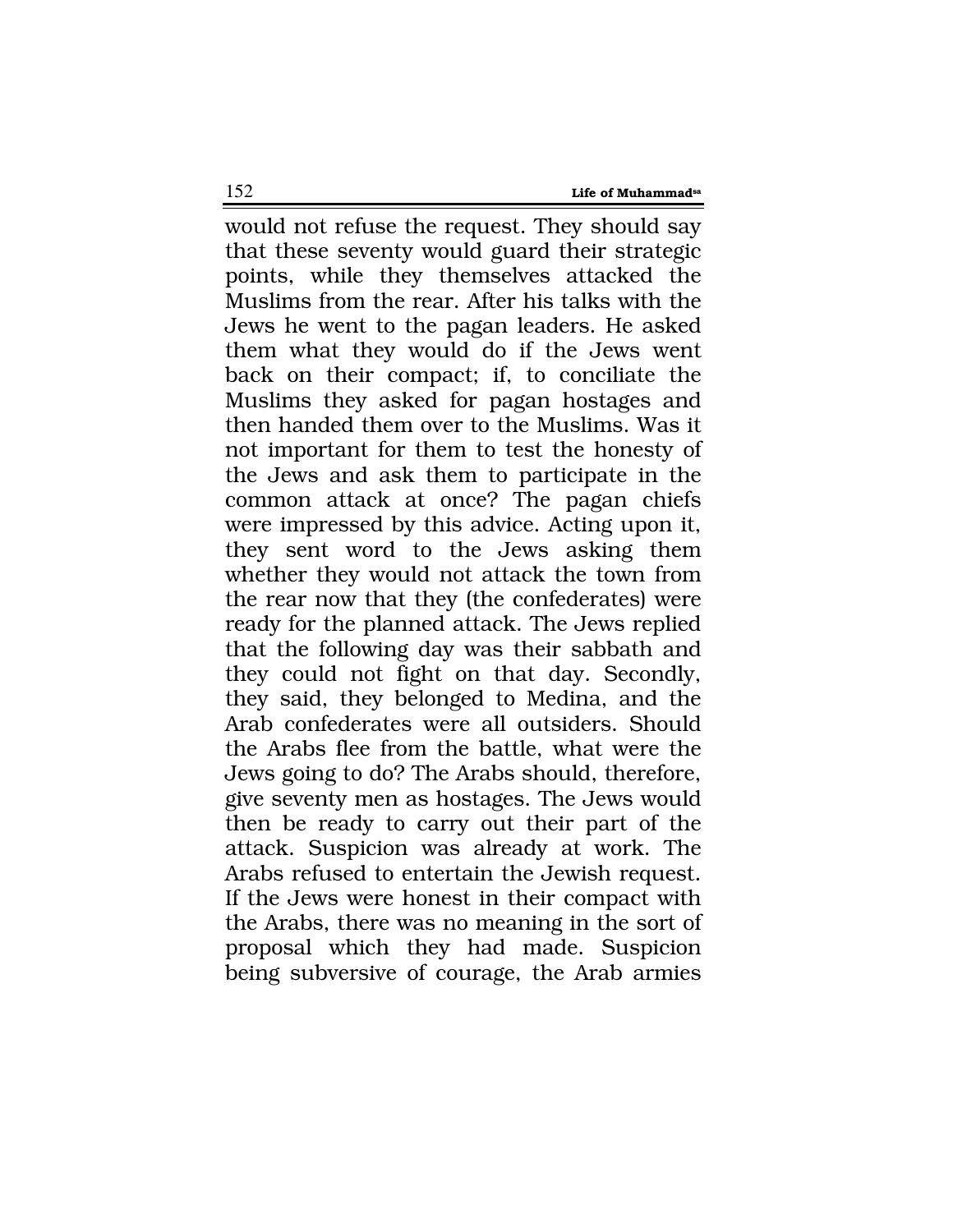lost their zeal, and when night came, went to sleep burdened with doubts and difficulties. Both officers and men repaired to their tents in depressed mood. Then a miracle happened, help coming from heaven to the Muslims. A keen wind began to blow. Tent walls were swept away. Cooking pots toppled over fires. Some fires were extinguished. The pagans believed in keeping alive a fire throughout the night. A blazing camp-fire was a good omen, an extinguished one a bad omen. When a fire in front of a tent became extinguished, the occupants thinking it a bad augury, would withdraw from the battle for the day, and join again. The pagan leaders were already stricken with doubts. When some campers packed away, others thought that the Muslims had made a night attack. The suggestion became contagious. They all started packing and withdrawing from the field. It is said that Abū Sufyanra was asleep in his tent. News of the sudden withdrawal of the pagan divisions reached his ears. He got up agitated and, in excitement, mounted a tethered camel. He spurred the animal, but the animal would not move. His friends pointed to what he was doing, untied the animal, and Abū Sufyānra with his friends was able to leave the field.

Two-thirds of the night had passed. The battle-field had cleared already. An army of between twenty and twenty-five thousand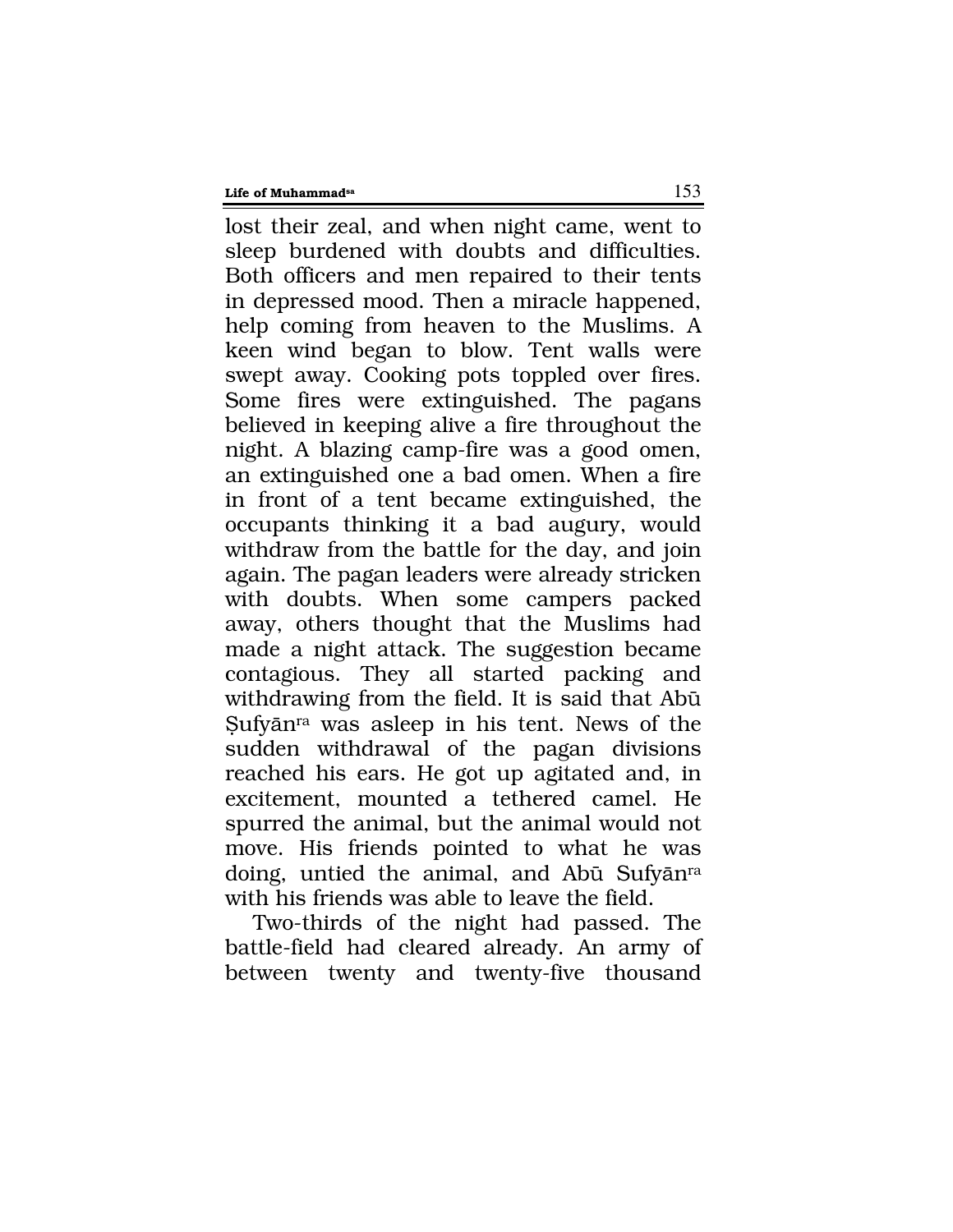soldiers and followers disappeared, leaving a complete wilderness behind. Just at that time the Prophetsa had a revelation that the enemy had fled as the result of an act of God. To find out what had happened the Prophetsa wanted to send one of his followers to scan the battlefield and make a report. The weather was icy cold. Little wonder, the ill-clad Muslims were freezing. Some heard the Prophet'ssa voice when he called out in the night. They wanted to reply, but could not. The cold was forbidding. Only Hudhaifara was able to say aloud, "Yes, Prophetsa of God, what do you want us to do?"

The Prophetsa called out again. Again nobody could answer because of the cold. Only Hudhaifara answered again. The Prophetsa asked Hudhaifara to go and survey the battlefield, for God had informed him that the enemy had fled. Hudhaifara went near the ditch, and from there saw that the enemy had vacated the field. There were no soldiers and no men. Hudhaifara returned to the Prophetsa, recited the Kalima and said the enemy had fled. On the morrow Muslims also unpegged their tents and started packing for the city. A severe trial lasting for about twenty days had ended.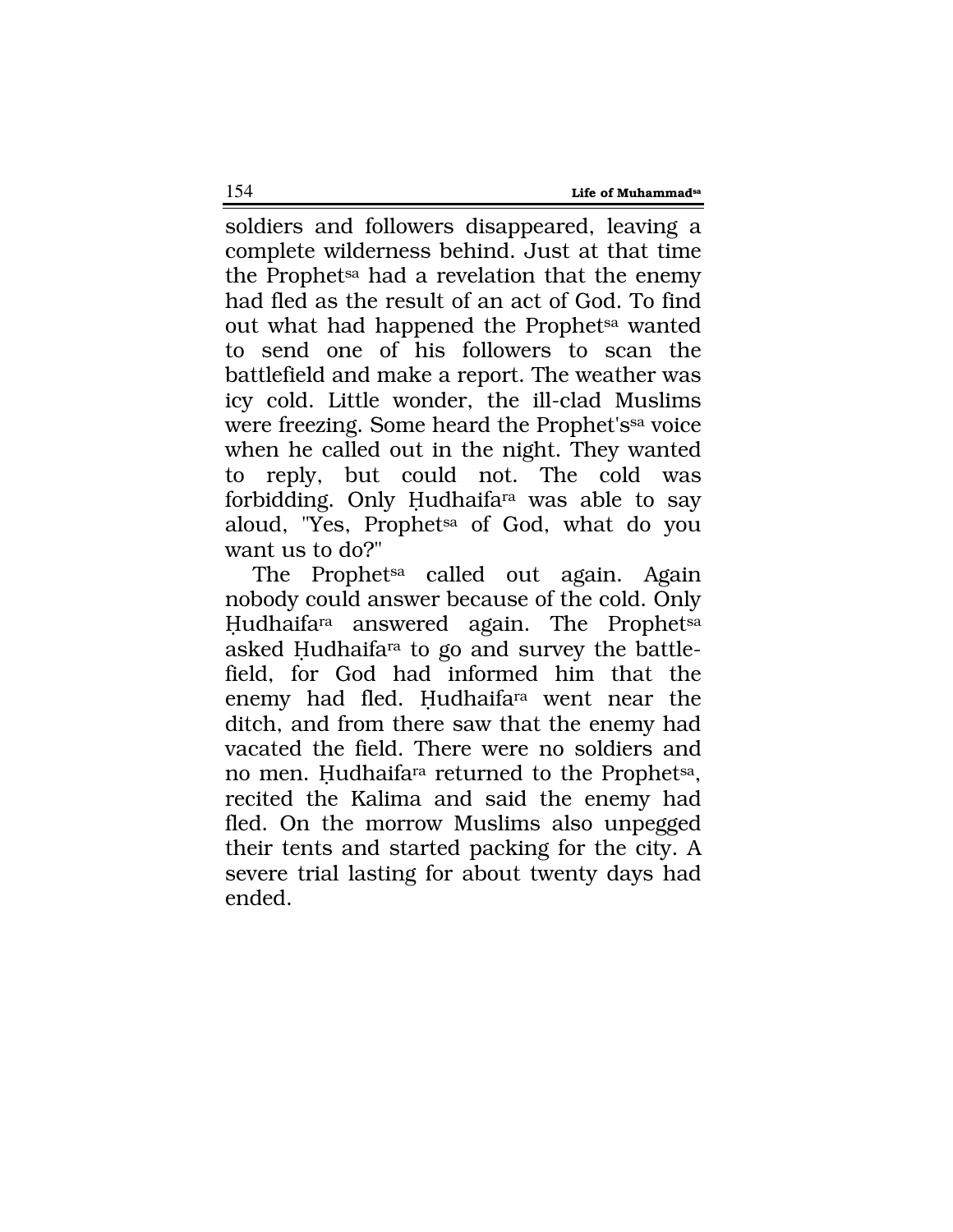## **BAN**U **QURAI**Z**A PUNISHED**

Muslims were able to breathe again in peace. But they still had the Banu Quraiza to settle with. The Banu Quraiza had dishonoured their pact with the Muslims and this could not be passed over. The Prophetsa collected his exhausted force and told them that there was no rest for them yet. Before the sun went down, they must fall upon the Banū Quraiza in their fortifications. Then he sent 'Alira to the Banu Quraiza to ask them why they had gone back on their solemn word. The Banu Quraiza showed no regret and no inclination to ask for forgiveness. Instead, they insulted 'Alira and the other Muslim delegates and started hurling vile abuse at the Prophetsa and the women of his family. They said they did not care for Muhammad<sup>sa</sup> and had never had any kind of pact with him. When 'Alira returned to report the reply of the Jews, he found the Prophet<sup>sa</sup> and the Companions advancing towards the Jewish fortifications. The Jews had been abusing the Prophetsa, his wives and daughters. Fearing lest this should pain the Prophetsa, 'Alira suggested there was no need for the Prophetsa to take part as the Muslims themselves could deal with the Jews. The Prophetsa understood 'Alira and said, "You want me not to hear their abuse, 'Alira?"

"Exactly," said 'Alīra.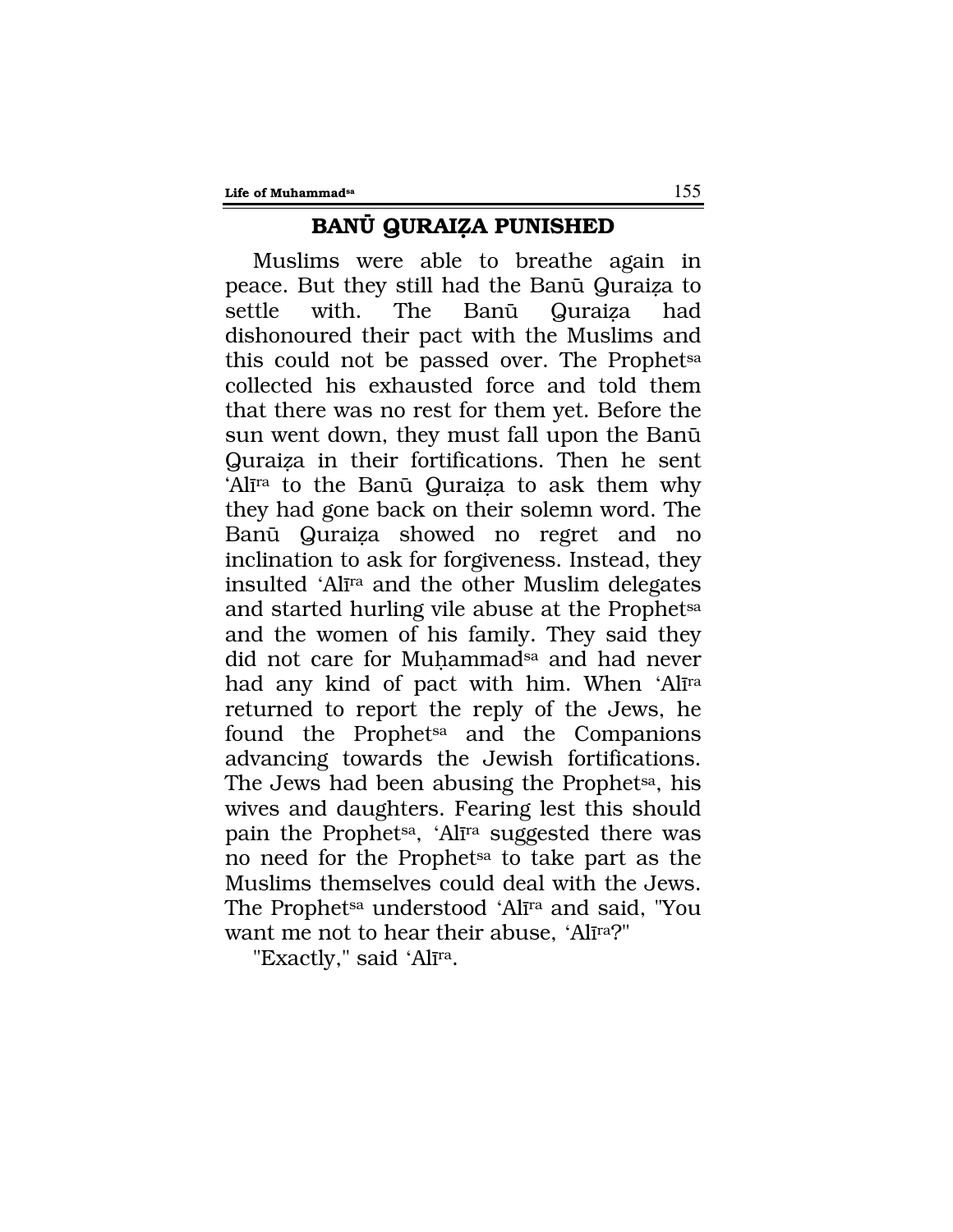"But why?" said the Prophetsa. "Mosesas was of their kith and kin. Yet they inflicted more suffering on him than they have on me." The Prophetsa continued to advance. The Jews put up their defences and started fighting. Their women also joined them. Some Muslims were sitting at the foot of a wall. A Jewish woman, seeing this, dropped a stone on them, killing one named Khalladra. The siege went on for some days. At the end of this period, the Jews felt they would not be able to hold out for long. Then their chiefs sent word to the Prophetsa requesting him to send Abū Lubābara, an Ansari chief of the Aus, a tribe friendly to the Jews. They wanted to consult him about a possible settlement. The Prophetsa sent Abū Lubabara to the Jews, who asked him if they should lay down their arms and accept the award of the Prophetsa. Abū Lubābara said they should. But at the same time he passed a finger over his neck, making the sign of death. The Prophet<sup>sa</sup> had said nothing on this subject to anybody. But Abū Lubābara, fearing that the crime of the Jews merited nothing but death, unwittingly made this sign, which proved fateful for the Jews. The latter declined Abū Lubaba'sra advice and refused to accept the Prophet'ssa award. Had they accepted it, the utmost punishment they would have had was expulsion from Medina. But as ill-luck would have it, they refused to accept the Prophet'ssa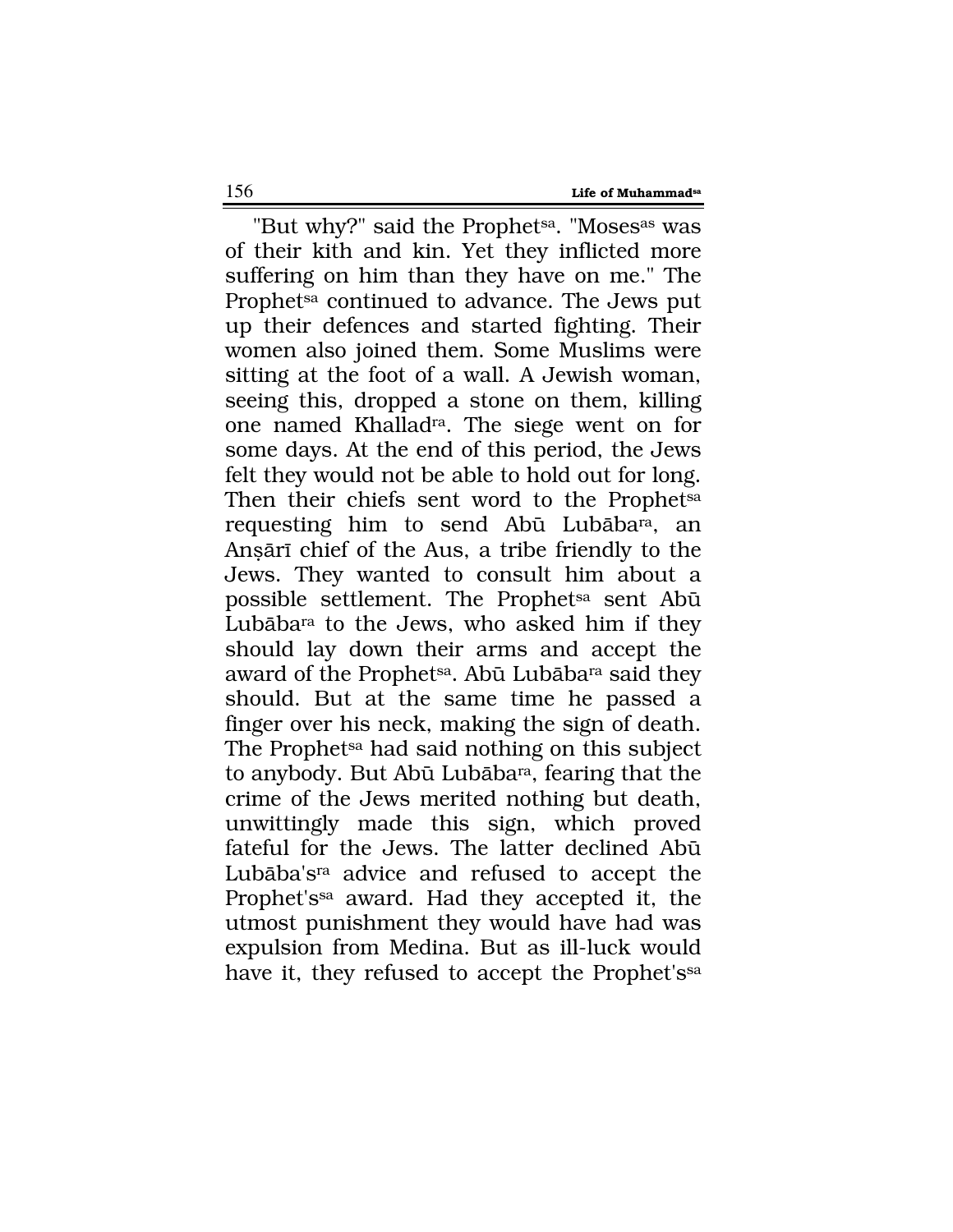award. Instead of the Prophet'ssa, they said, they would accept the award of Sa'd bin Mu'adhra, chief of their allies, the Aus. They would agree to any punishment proposed by him. A dispute also arose among the Jews. Some of them began to say that their people had really gone back on their agreement with the Muslims. The behaviour of the Muslims, on the other hand, showed that they were true and honest and that their religion also was true. Those who thought in this way joined Islam. 'Amr bin Ma'dira, one of the Jewish chiefs, reproved his people and said, "You have committed a breach of faith and gone back on your plighted word. The only course now open to you is either to join Islam or give *jizya*."

They said, "We will neither join Islam nor give *jizya*, for dying is better than giving *jizya*." 'Amr replied that in that case he stood absolved, and saying this left the fort. He was sighted by Muhammad bin Maslamara, commander of a Muslim column, who asked him who he was. On learning of his identity he told him to depart in peace and himself prayed loudly:

"God, give me ever the power to screen the mistakes of the decent."

What he meant was that this Jew had shown remorse and regret over the conduct of his people. It was the moral duty of Muslims, therefore, to forgive men like him. In letting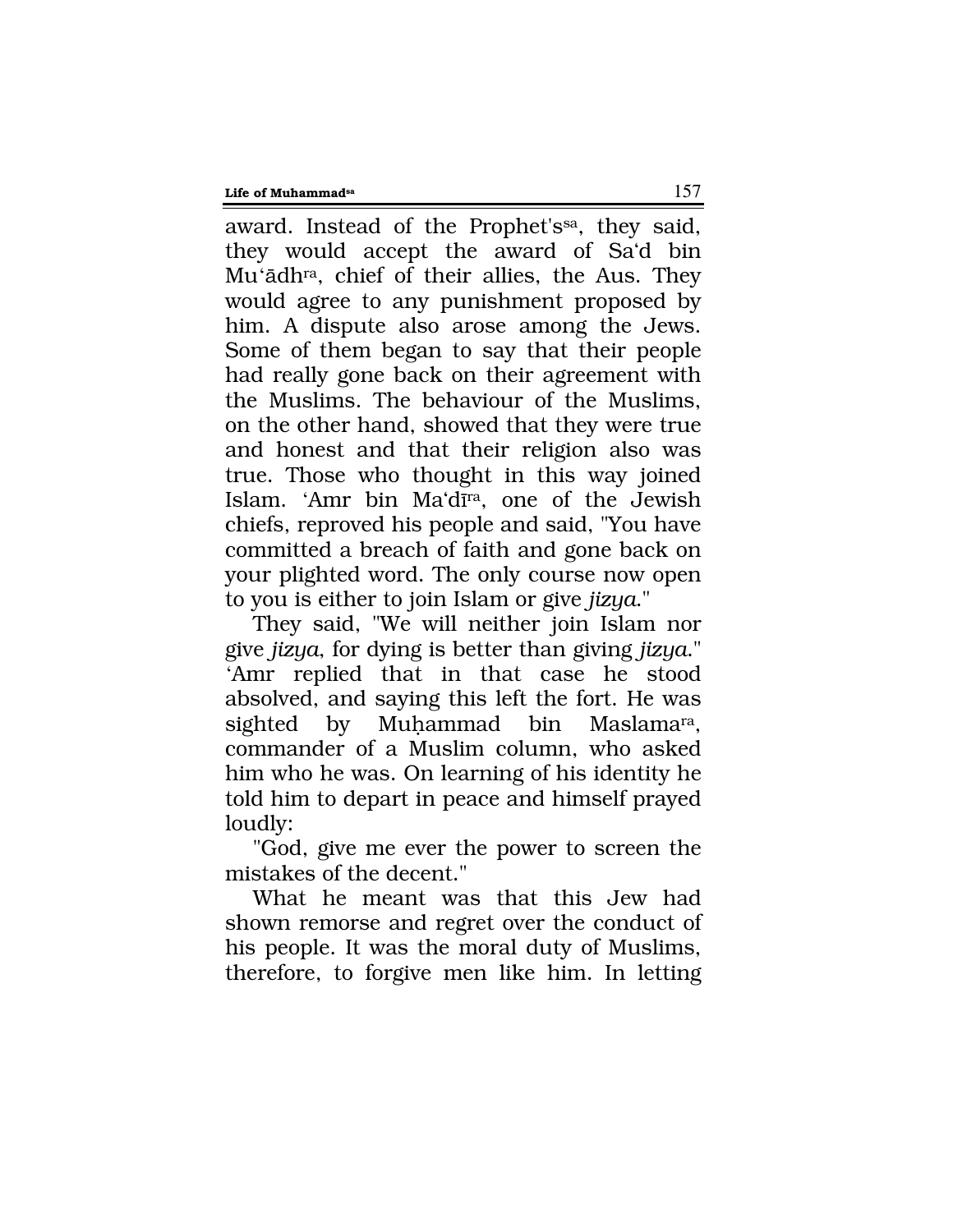him go he had done a good thing, and he prayed that God should give him the chance to do such good deeds again and again. When the Prophetsa got to know of what Muhammad bin Maslamara had done, he did not reprove him for letting go this Jewish leader. Rather, he approved of what had been done.

The disposition to make peace and to accept the award of the Prophetsa had been expressed only by individual Jews. As a people, they remained adamant and refused to accept the award of the Prophetsa and asked, instead, for the award of Sa'dra bin Mu'adh (*Bukh*a*r*i, T*abar*i and *Khamis*). The Prophetsa accepted their demand and sent word to Sa'dra, who was lying wounded, to come and give his award on the Jewish breach of faith. As soon as the Prophet'ssa decision was announced, the Ausites who had been allies of the Banū Quraiza for a long time ran to Sa'dra and began to press him to give his award in favour of the Banū Quraiza. The Khazraj, they said, had always tried to save Jews allied to them. It was up to Sa'dra to save the Jews allied to his tribe. Sa'dra went mounted to the Banū Quraiza. Men of his tribe ran with him on both sides, pressing him not to punish the Banū Quraiza. All that Sa'd<sup>ra</sup> said in reply was that the person who had to make an award held a trust. He had to discharge the trust with integrity. "I will therefore give my award,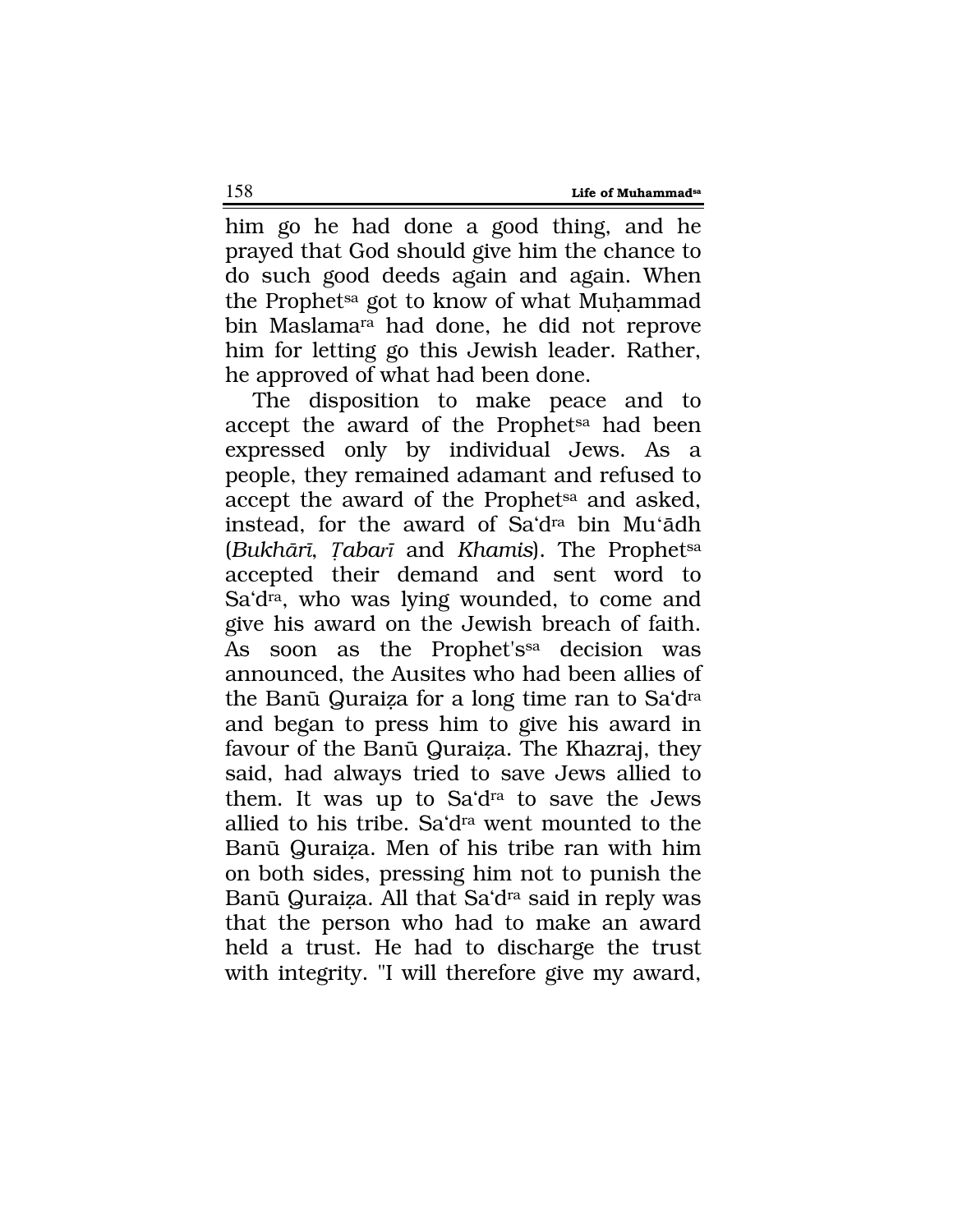taking everything into consideration, and without fear or favour," he said. When Sa'dra reached the Jewish fortress, he saw the Banū Quraiza lined up against the wall of the fort, waiting for him. On the other side were Muslims. When Sa'dra got near them he asked, "Will you accept my award?" They said, "Yes."

#### **SA'D'Sra AWARD IN HARMONY WITH THE BIBLE**

Turning to the Banu Quraiza he asked the same question,and they also agreed. Then shyly he pointed to the side where the Prophetsa was sitting and asked if the people on that side also agreed to abide by his award. On hearing this, the Prophetsa replied, "Yes" (T*abar*i and *Hish*a*m*). Then Sa'dra gave his award in accordance with the following commandment of the Bible. Says the Bible:

**When thou comest nigh unto a city to fight against it, then proclaim peace unto it. And it shall be, if it make thee answer of peace, and open unto thee, then it shall be, that all the people that is found therein shall be tributaries unto thee, and they shall serve thee. And if it will make no peace with thee, but will make war against thee, then thou shalt besiege it: And when the Lord thy God hath delivered it into thine hands, thou shalt smite every male thereof with the edge of the sword: But the women, and the little ones, and the cattle, and all that is in the city, even all the spoil thereof, shalt thou take unto thyself; and thou shalt eat the spoil of thine enemies, which the Lord thy God**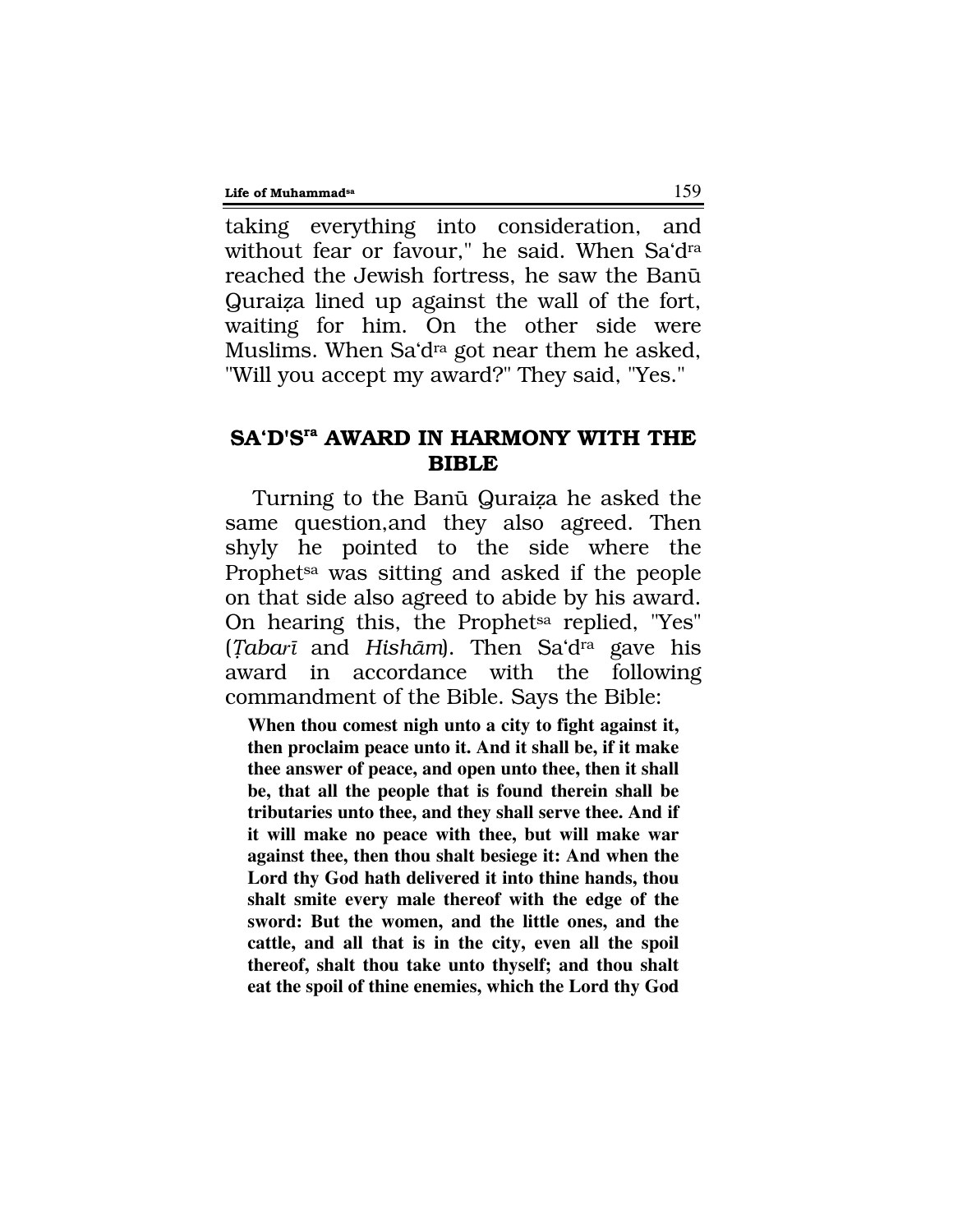**hath given thee. Thus shalt thou do unto all the cities which the Lord thy God doth give thee for an inheritance, thou shalt save alive nothing that breatheth: But thou shalt utterly destroy them; namely, the Hittites, and the Amoiites, the Canaanites, and the Perizzites, the Hivites, and the Jebusites; as the Lord thy God hath commanded thee: That they teach you not to do after all their abominations, which they have done unto their gods; so should ye sin against the Lord your God (***Deut***. 20: 10-18).** 

According to the teaching of the Bible, if the Jews had won and the Prophetsa had lost, all Muslims—men, women and children—would have been put to death. We know from history that this was the very intention of the Jews. The least the Jews would have done was to put to death the men, to enslave the women and children and make away with the belongings of the Muslims, this being the treatment laid down in Deuteronomy for enemy nations living in distant parts of the world. Sa'd<sup>ra</sup> was friendly to the Banū Quraiza. His tribe was in alliance with theirs. When he saw that the Jews had refused to accept the award of the Prophetsa and refused thus to have the lighter punishment prescribed for such an offence in Islam, he decided to award to the Jews the punishment which Mosesas had laid down. The responsibility for this award does not rest with the Prophetsa or the Muslims, but with Moses<sup>as</sup> and his teaching and with the Jews who had treated the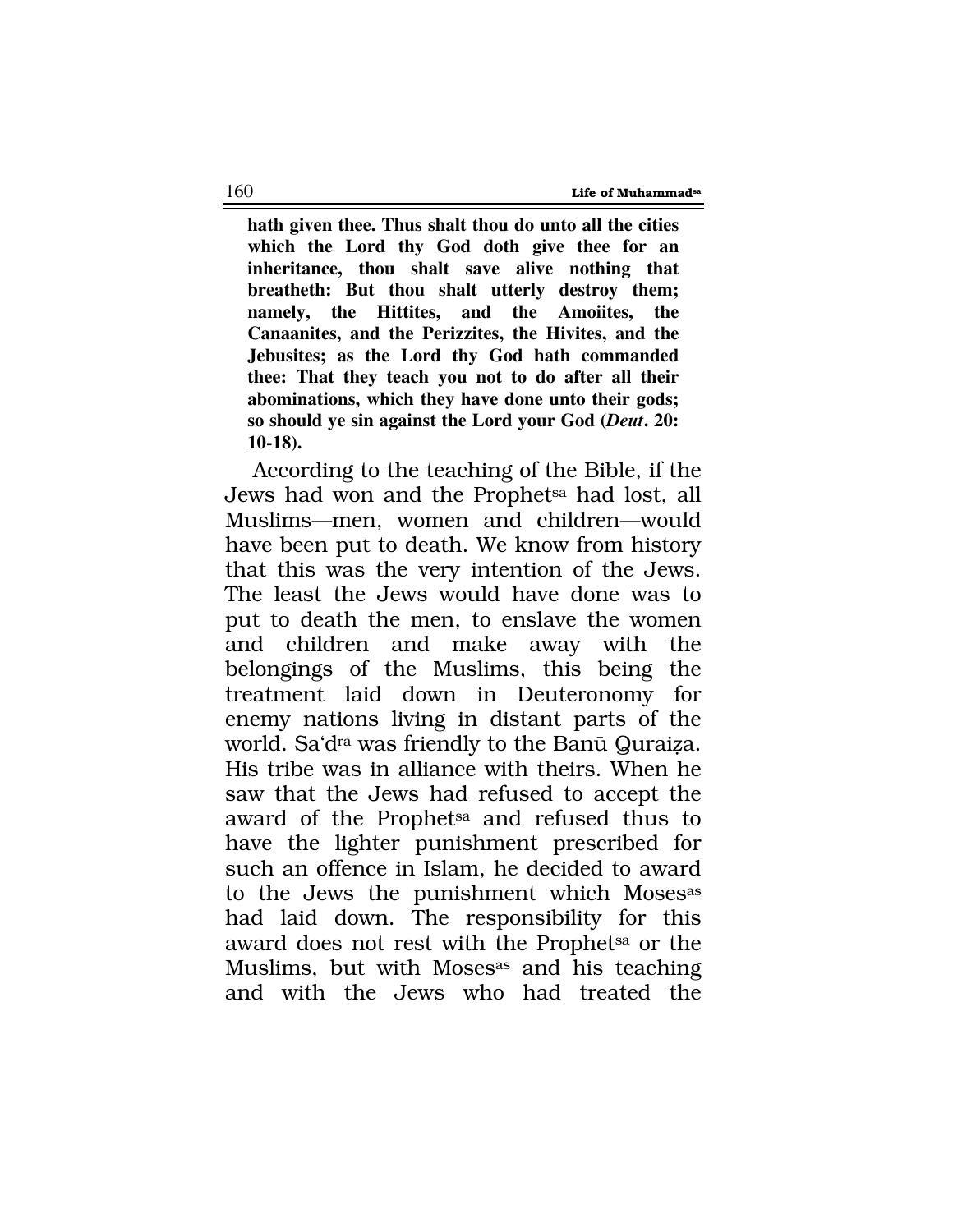Muslims so cruelly. They were offered what would have been a compassionate award. But, instead of accepting this, they insisted on an award by Sa'dra. Sa'dra decided to punish the Jews in accordance with the Law of Mosesas. Yet Christians to this day continue to defame the Prophetsa of Islam and say that he was cruel to the Jews. If the Prophetsa was cruel to the Jews, why was he not cruel to other people or on other occasions? There were many occasions on which the Prophet'ssa enemies threw themselves at his mercy, and never did they ask in vain for his forgiveness. On this occasion the enemy insisted on a person other than the Prophetsa making the award. This nominee of the Jews, acting as umpire between them and the Muslims, asked the Prophetsa and the Jews in public whether they would accept his award. It was after the parties had agreed, that he proceeded to announce it. And what was his award? It was nothing but the application of the Law of Mosesas to the offence of the Jews. Why then should they not have accepted it? Did they not count themselves among the followers of Mosesas? If any cruelty was perpetrated, it was by the Jews on the Jews. The Jews refused to accept the Prophet'ssa award and invited instead the application of their own religious law to their offence. If any cruelty was perpetrated it was by Mosesas, who laid down this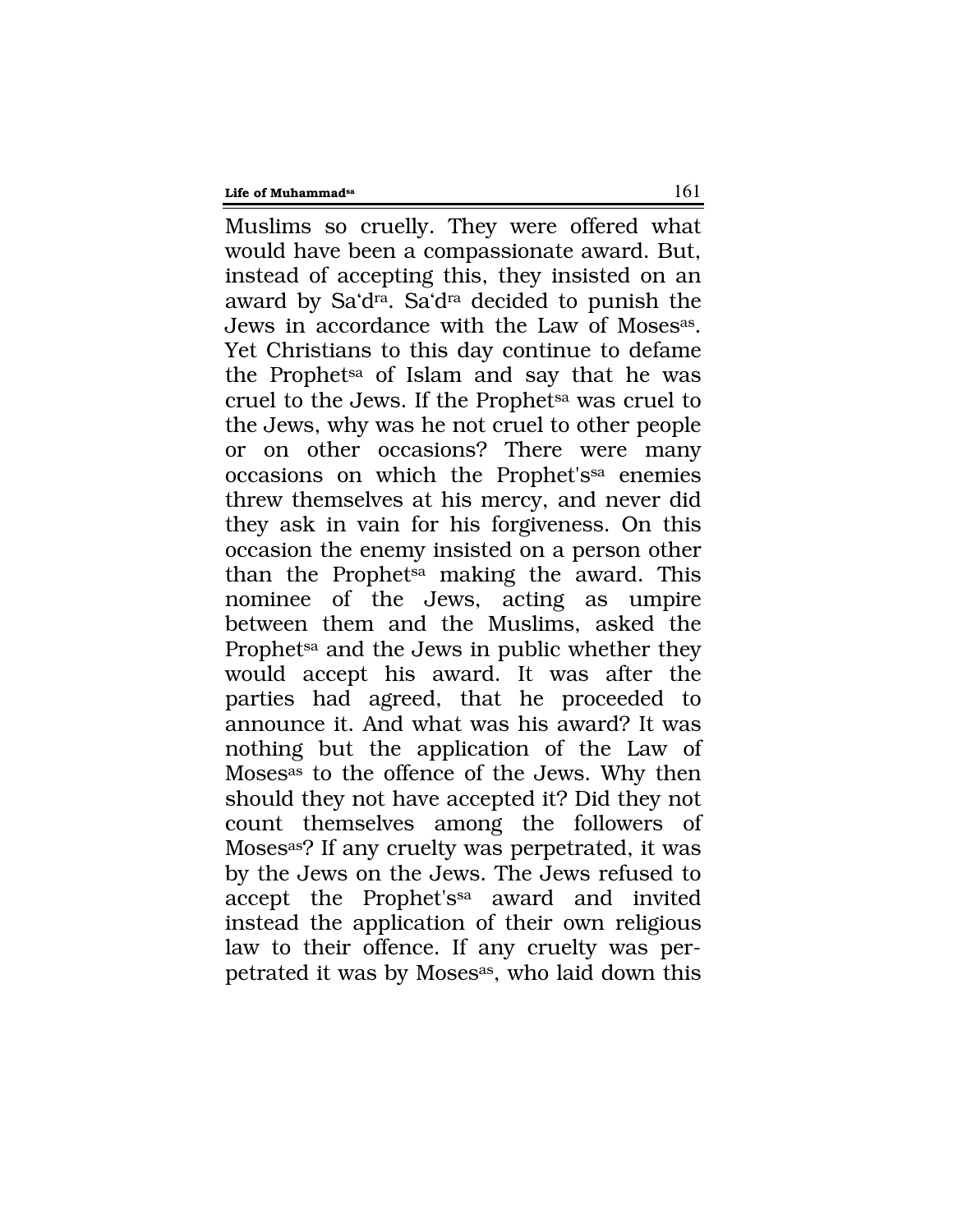penalty for a beleaguered enemy and laid this down in his book under the command of God. Christian writers should not pour out the vials of their wrath on the Prophetsa of Islam. They should condemn Moses<sup>as</sup> who prescribed this cruel penalty or the God of Mosesas, Who commanded him to do so.

The Battle of the Ditch over, the Prophetsa declared that from that day onwards pagans would not attack Muslims; instead, Muslims would now attack pagans. The tide was going to turn. Muslims were going to take the offensive against tribes and parties which had so far been gratuitously attacking and harassing them. What the Prophetsa said was no empty threat. In the Battle of the Ditch the Arab confederates had not suffered any considerable losses. They had lost only a few men. In less than a year's time they could have come and attacked Medina again and with even better preparations. Instead of any army of twenty thousand they could have raised for a new attack an army of forty, or even fifty, thousand. An army numbering a hundred or a hundred and fifty thousand was not beyond their capacity. But now for twentyone years, the enemies of Islam had done their utmost to extirpate Islam and Muslims. Continued failure of their plans had shaken their confidence. They had begun to fear that what the Prophet<sup>sa</sup> taught was true, and that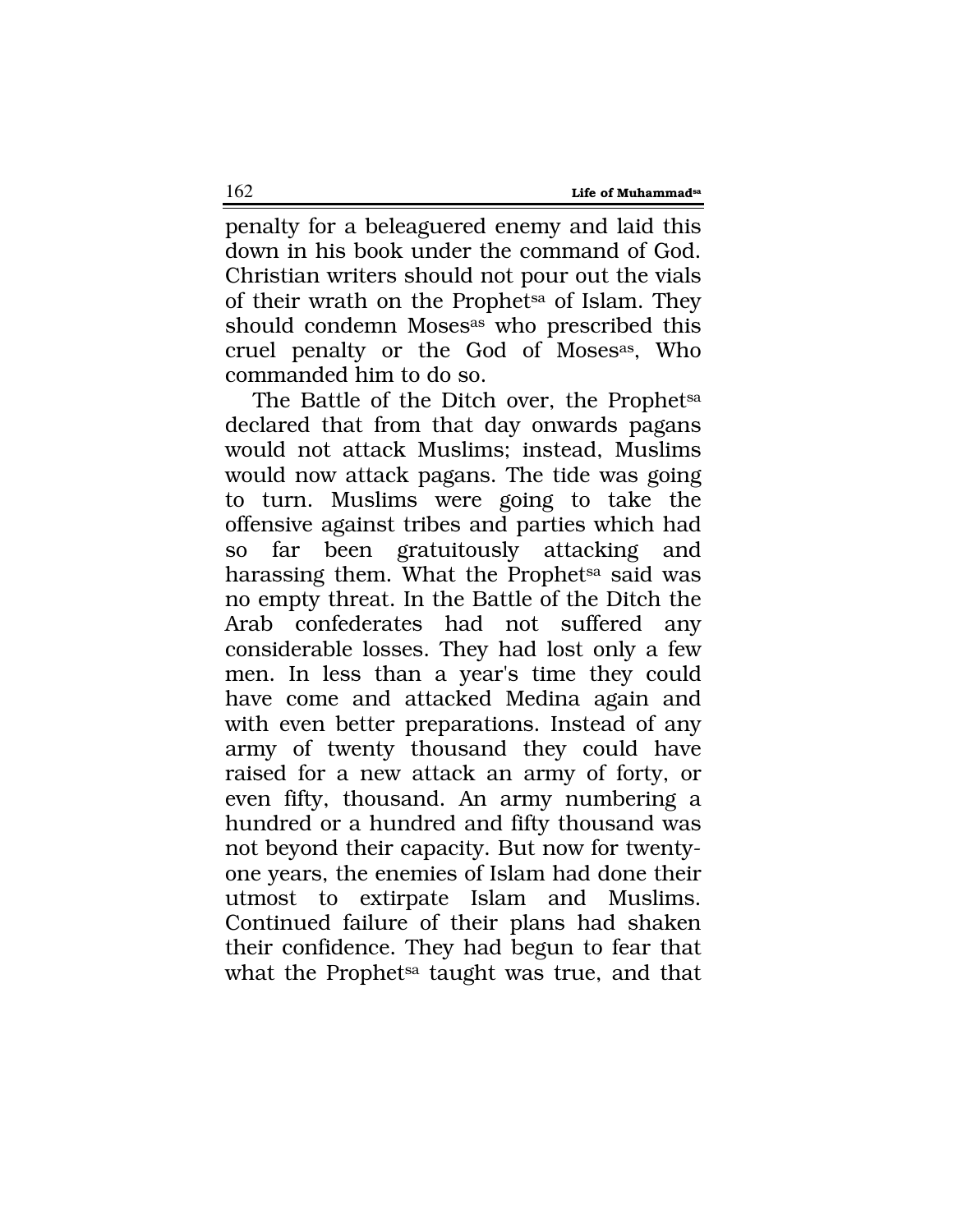their national idols and gods were false, that the Creator was the One Invisible God taught by the Prophetsa. The fear that the Prophetsa was right and they wrong had begun to creep upon them. There was no outward sign of this fear, however. Physically, the disbelievers went about as they had always done. They went to their idols and prayed to them as national custom required. But their spirit was broken. Outwardly they lived the lives of pagans and disbelievers; inwardly their hearts seemed to echo the Muslim slogan, 'There is no God but Allah.'

After the Battle of the Ditch the Prophetsa, as we have observed already, declared that henceforward disbelievers would not attack Muslims but that, instead, Muslims would attack disbelievers. Muslim endurance had reached its limit. The tide was going to turn (*Bukh*a*r*i*, Kit*a*bal Magh*a*z*i ).

## **DID THE PROPHETsa SEEK TO CONTINUE WARFARE?**

In the battles which had so far been fought, Muslims had either remained in Medina or gone some distance out of it to fight the aggression of disbelievers. Muslims did not initiate these encounters, and showed no disposition to continue them after they had started. Normally hostilities once begun, can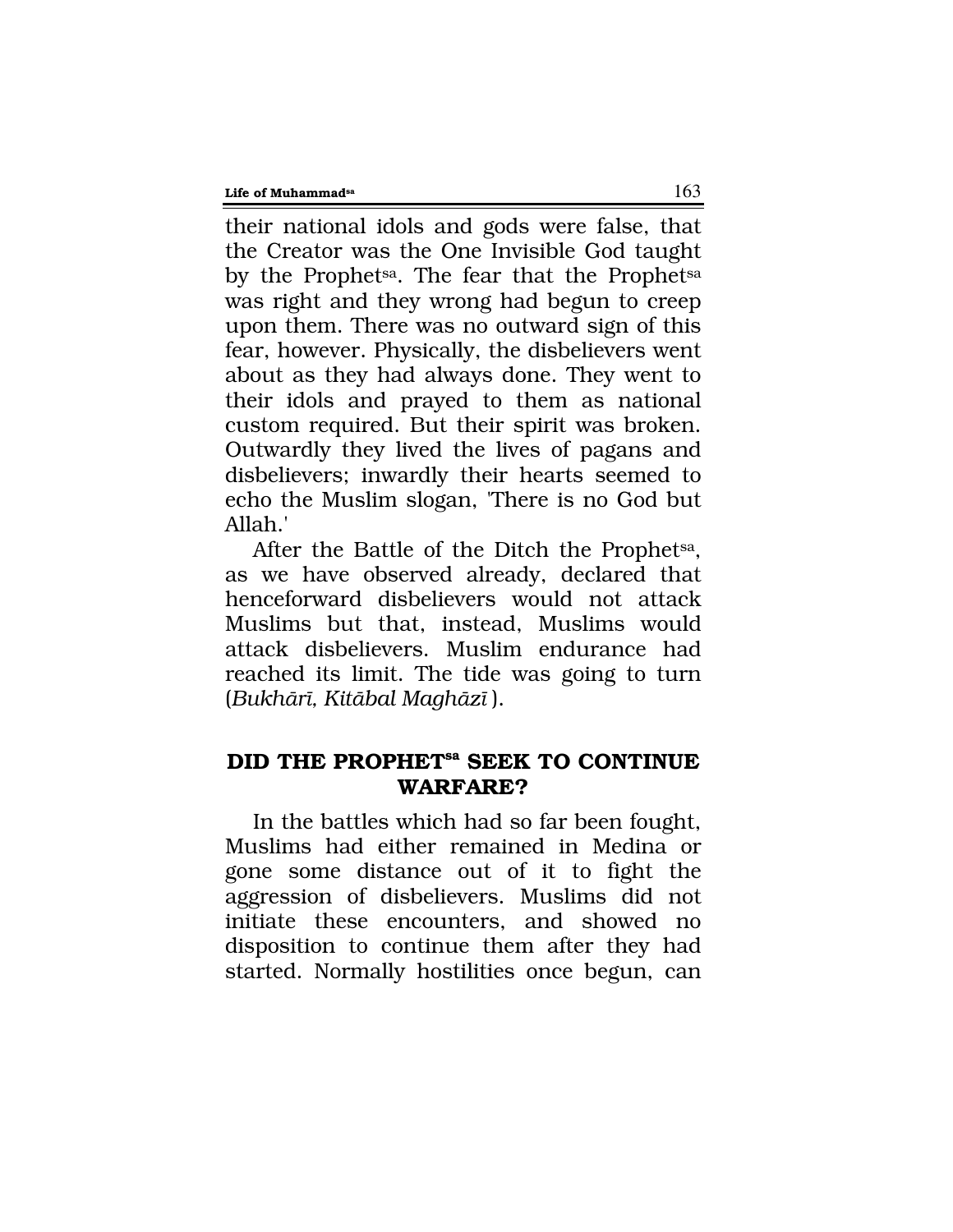be ended in only two ways—an agreed peace or the submission of one side to the other. In the encounters between Muslims and disbelievers so far there had been no hint of a peace nor had either side offered to submit. True, there had been pauses in the fighting, but nobody could say that war between Muslims and disbelievers had ended. According to ordinary canons, Muslims could have attacked the enemy tribes and compelled them to surrender. But Muslims did not do this. When the enemy stopped fighting, Muslims stopped also. They stopped because they believed there might be a talk of peace. But when it became evident that there was no talk of peace by the disbelievers, nor was there any disposition on their part to surrender, the Prophetsa thought that the time had come to end the war either by a peace or by the surrender of one side to the other. War had to be ended if there was to be peace. After the Battle of the Ditch, therefore, the Prophetsa seemed determined to secure one of two things; peace or surrender. That Muslims should surrender to disbelievers was out of question. The victory of Islam over its persecutors had been promised by God. Declarations to this effect had been made by the Prophetsa during his stay at Mecca. Could Muslims then have sued for peace? A movement for peace can be initiated either by the stronger or by the weaker side. When the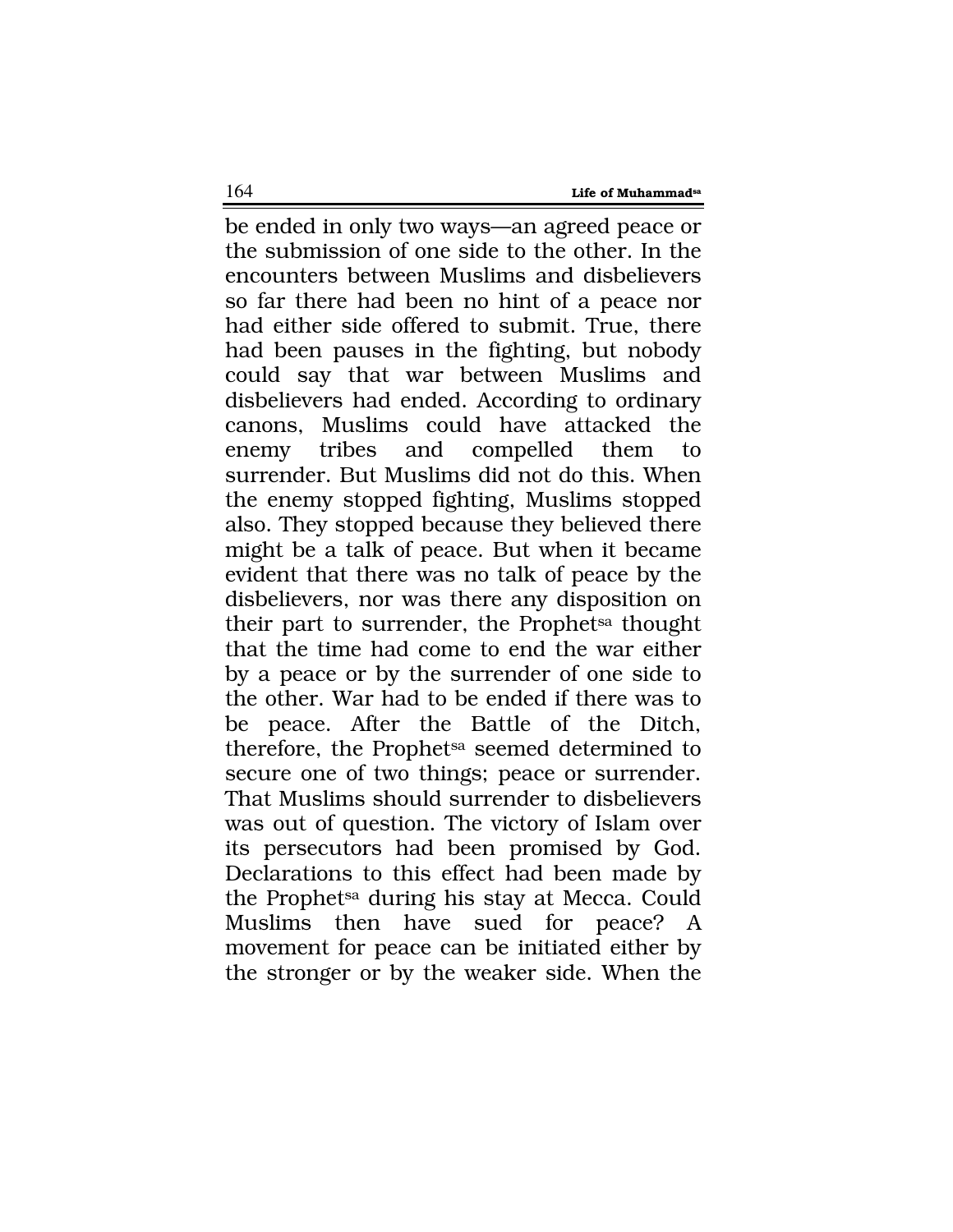weaker side sues for peace it has to surrender, temporarily or permanently, a part of its territory or part of its revenues; or it has to accept other conditions imposed upon it by the enemy. When the stronger side proposes peace it is understood that it does not aim at the total destruction of the weaker side but is willing to let it retain complete or partial independence in return for certain conditions. In the battles which had so far been fought between Muslims and disbelievers the latter had suffered defeat after defeat. Yet their power had not been broken. They had only failed in their attempts to destroy Muslims. Failure to destroy another does not mean defeat. It only means that aggression has not yet succeeded; attacks which have failed may be repeated. The Meccans, therefore, had not been beaten; only their aggression against Muslims had failed. Militarily speaking, Muslims were decidedly the weaker side. True, their defence was still maintained, but they constituted a miserable minority and a minority which, though it had been able to resist the aggression of the majority, had been unable to take the offensive. Muslims, therefore, had not yet established their independence. If they had sued for peace, it would have meant that their defence had broken, and that they were now ready to accept the terms of the disbelievers. An offer of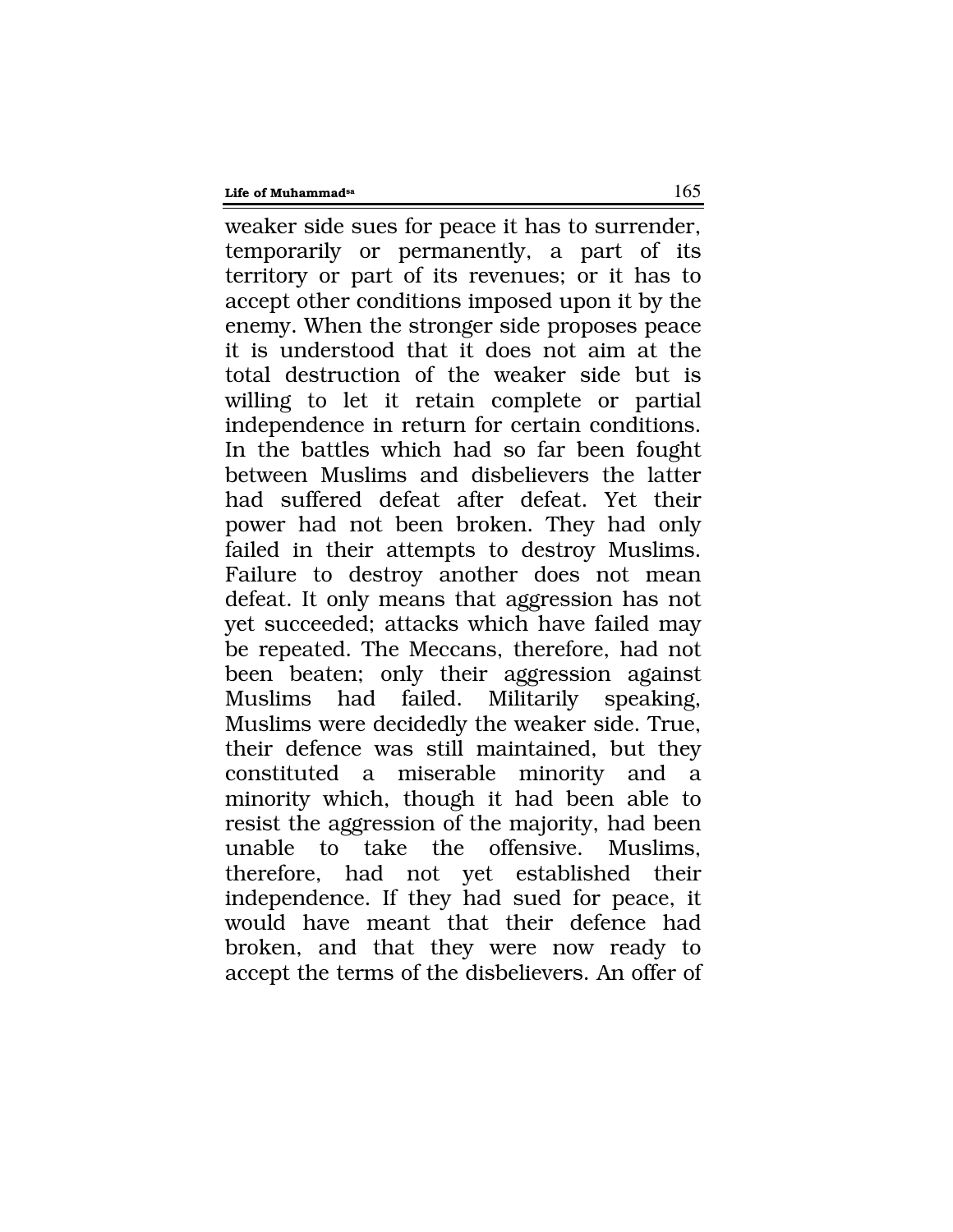peace by them would have been disastrous for Islam. It would have meant self-annihilation. It would have brought new life to an enemy demoralized by repeated defeats. A growing sense of defeat would have given place to renewed hope and ambition. Disbelievers would have thought that though Muslims had saved Medina they were still pessimistic about their ultimate victory over disbelievers. A suggestion of peace, therefore, could not have proceeded from the Muslim side. It could have proceeded from the Meccan side, or from a third side, if a third side could have been found. No third side could, however, be found. In the conflict which had arisen Medina was set against all Arabia. It was the disbelievers, therefore, who could have sued the Muslims for peace, and there was no sign of this. Thus warfare between Muslims and Arabs might have gone on for ever. The Muslims could not, and the Arabs would not, sue for peace. Civil strife in Arabia, therefore, seemed to have no end, at least not for another hundred years.

There was only one way open to Muslims if they wanted to put an end to this strife. They were not prepared to surrender their conscience to the Arabs, to renounce, that is to say, their right to profess, practise and preach what they liked; and there was no movement for peace from the side of disbelievers. Muslims had been able to repel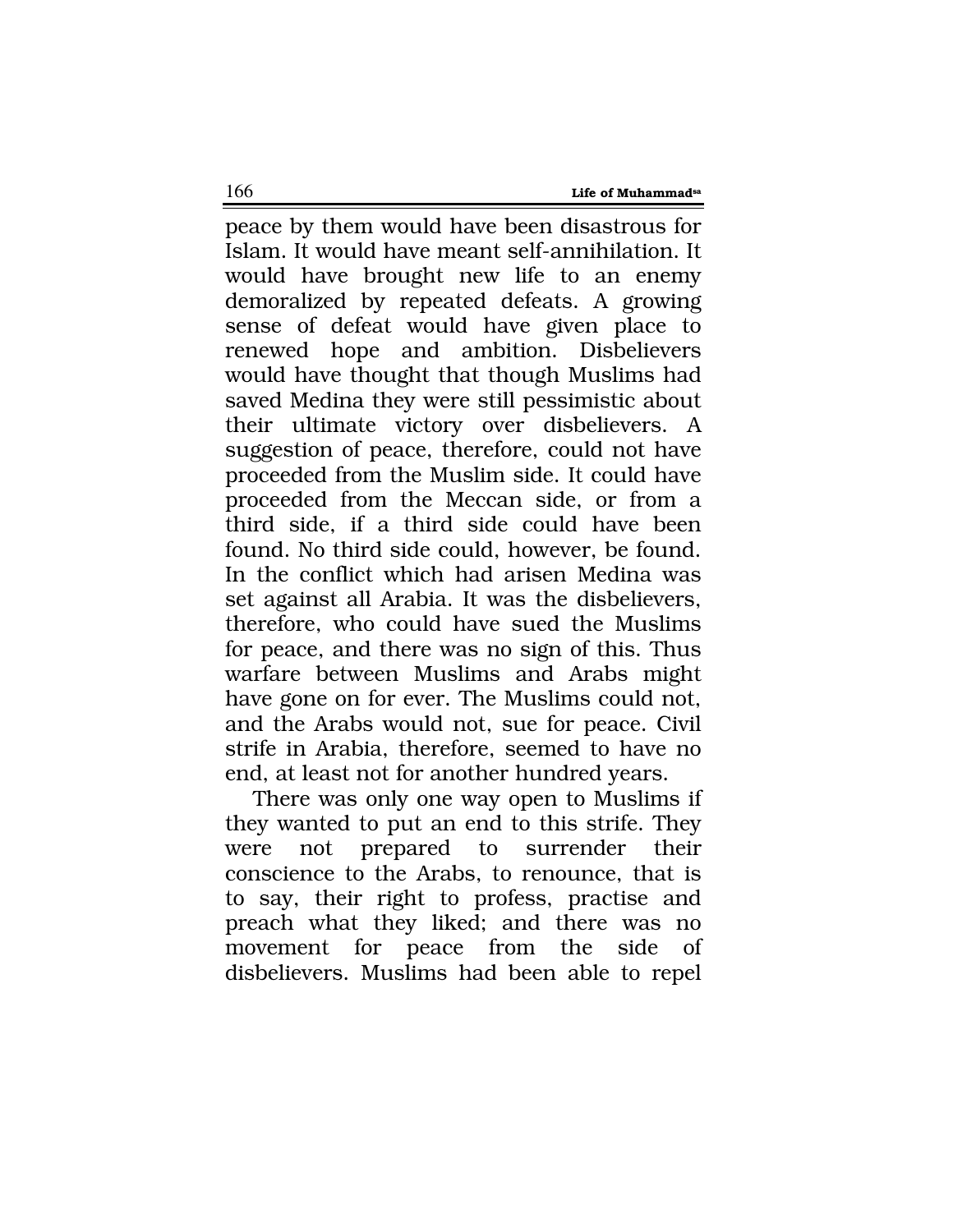repeated aggression. It was for them, therefore, to force the Arabs either to surrender or to accept peace. The Prophetsa decided to do so.

Was it war which the Prophet<sup>sa</sup> sought? No, it was not war but peace that he wanted to bring about. If he had done nothing at this time, Arabia would have remained in the grip of civil warfare. The step which he took was the only way to peace. There have been some long wars in history. Some have lasted for a hundred, some for thirty years or so. Long wars have always resulted from lack of decisive action by either side. Decisive action, as we have said, can take only one of two forms—complete surrender or a negotiated peace.

Could the Prophetsa have remained passive? Could he have withdrawn himself and his small force of Muslims behind the walls of Medina and left everything else to take care of itself ? This was impossible. The disbelievers had started the aggression. Passivity would not have meant the end of war but, rather, its continuation. It would have meant that the disbelievers could attack Medina whenever they liked. They could stop when they liked and attack when they liked. A pause in warfare did not mean the end of war. It meant only a strategic move.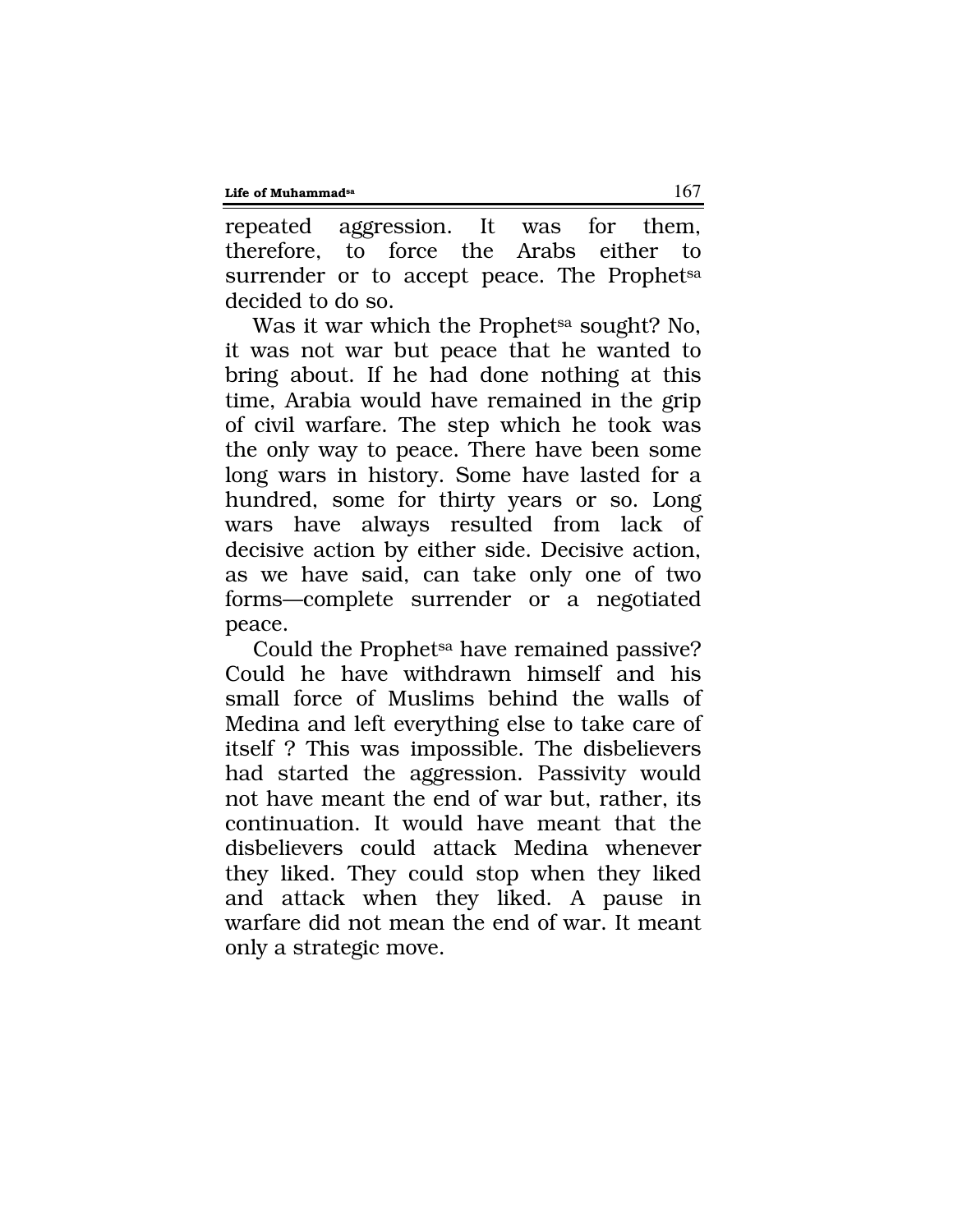# **TEACHINGS OF JUDAISM AND CHRISTIANITY ABOUT WAR**

But the question now arises—Can it ever be right to fight for a faith? Let us, therefore, turn to this question.

The teaching of religion on the subject of war takes different forms. The teaching of the Old Testament, we have cited above. Mosesas is commanded to enter the land of Canaan by force, to defeat its population and to settle his own people in it (Deut. 20: 10-18). In spite of this teaching in the Book of Mosesas, and in spite of its reinforcement by practical example of the Prophets Joshuaas, Davidas and others, Jews and Christians continue to hold their Prophets in reverence and to regard their books as the Books of God.

At the end of the Mosaic tradition, we had Jesusas who taught;

**But I say unto you, That ye resist not evil: but whosoever shall smite thee on thy right cheek, turn to him the other also (***Matthew* **5: 39).** 

Christians have often cited this teaching of Jesusas and argued that Jesusas preached against war. But in the New Testament, we have passages which purport to teach quite the opposite. One passage, for instance, says:

**Think not that I am come to send peace on earth: I came not to send peace, but a sword (***Matthew* **10: 34).** 

And another passage says: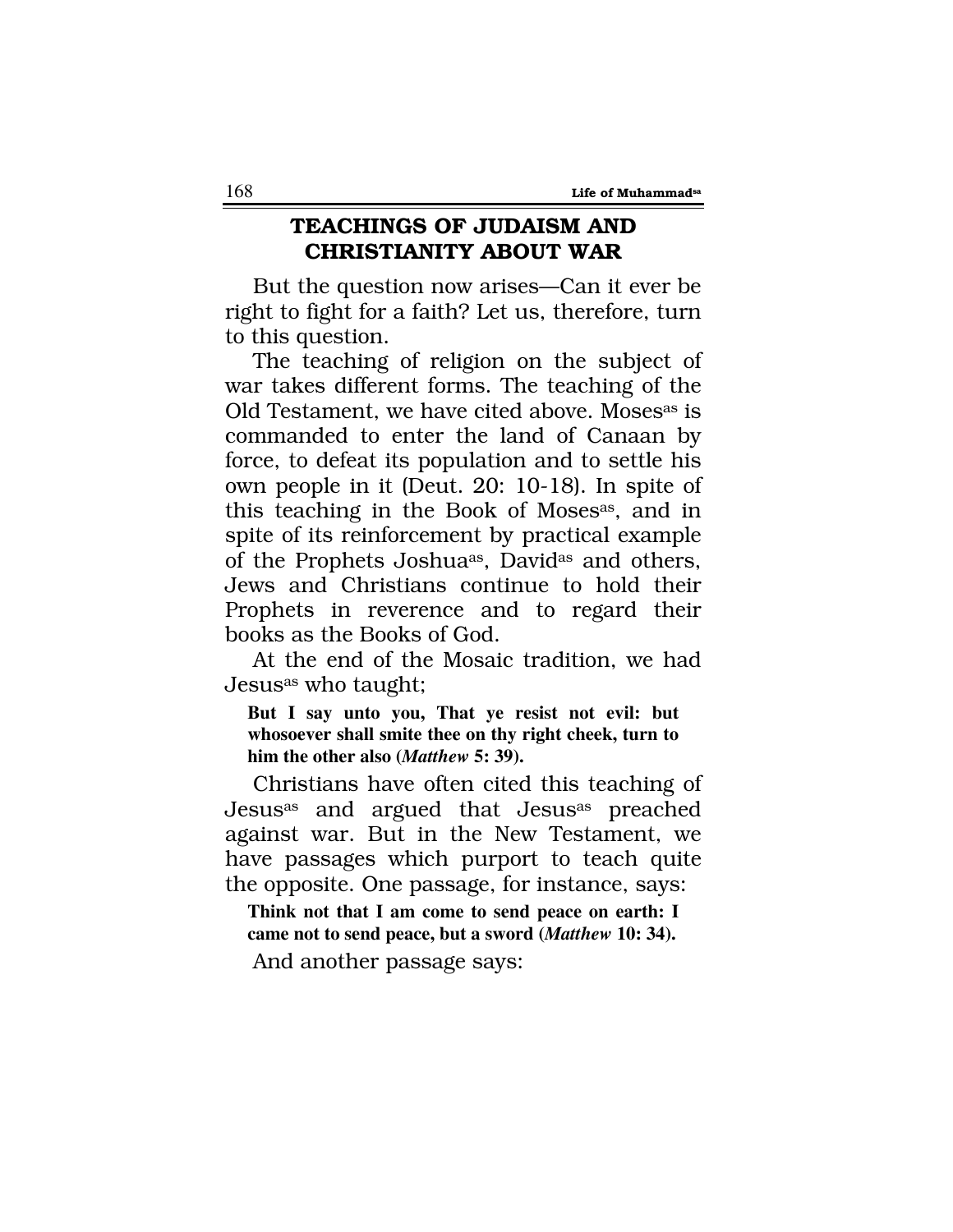**Then said he unto them. But now, he that hath a purse, let him take it, and likewise his scrip: and he that hath no sword, let him sell his garment, and buy one (***Luke* **22: 36).** 

Of the three verses the last two contradict the first. If Jesusas came for war, why did he teach about turning the other cheek? It seems we have either to admit a contradiction in the New Testament, or we have to explain one of the contradictory teachings in a suitable manner. We are not concerned here with the question whether turning the other cheek can ever be practicable. We are concerned only to point out that, throughout their long history, no Christian people have ever hesitated to make war. When Christians first attained to power in Rome, they took part in wars both defensive and aggressive. They are dominant powers in the world today, and they continue to take part in wars both defensive and aggressive. Only now the side which wins is canonized by the rest of the Christian world. Their victory is said to be the victory of Christian civilization. Christian civilization has come to mean whatever tends to be dominant and successful. When two Christian powers go to war, each claims to be the protector of Christian ideals. The power which wins is canonized as the true Christian power. It is true, however, that from the time of Jesusas to our time, Christendom has been involved—and indications are that it will continue to remain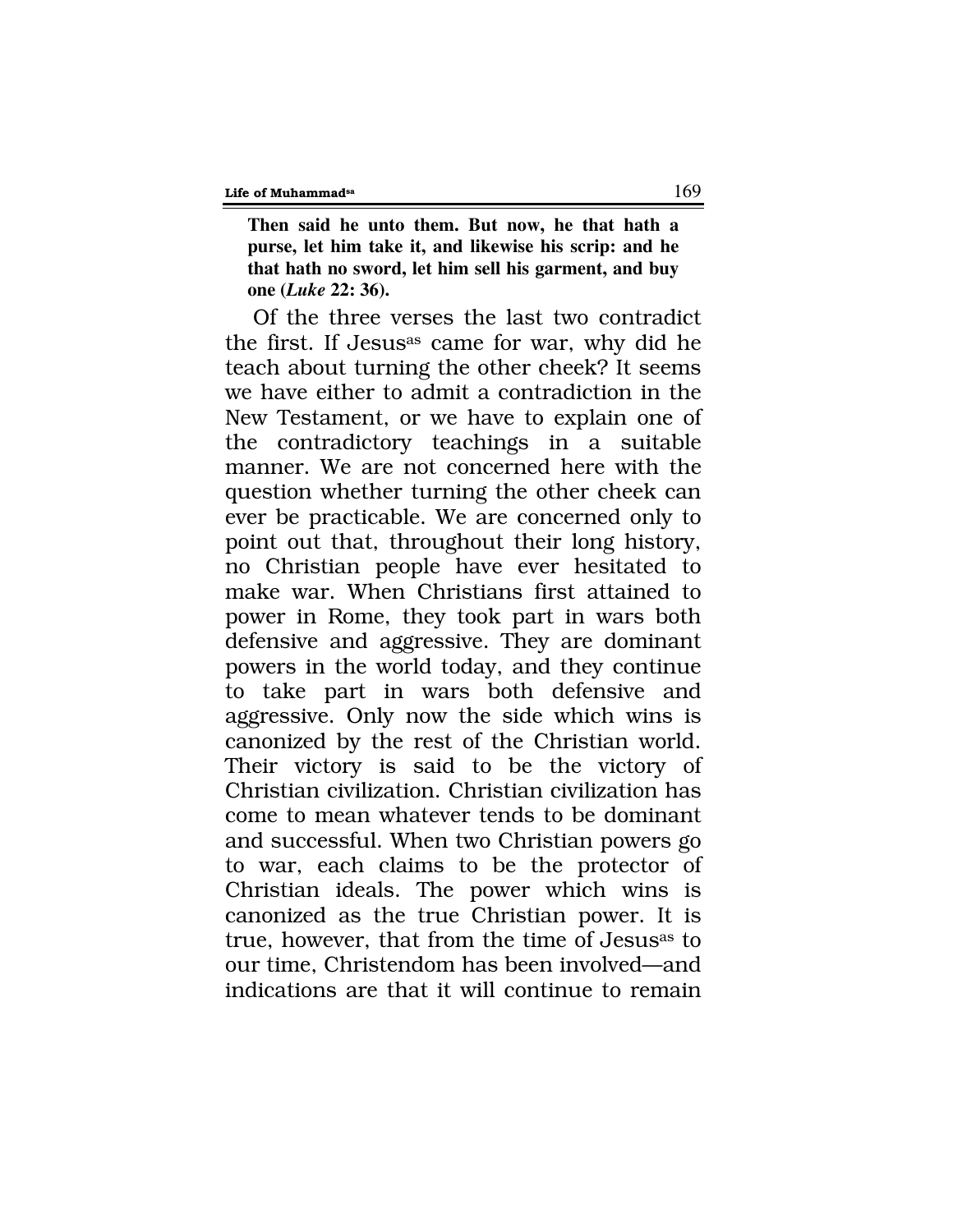involved—in war. The practical verdict of the Christian peoples, therefore, is that war is the real teaching of the New Testament, and that turning the other cheek was either an opportunist teaching dictated by the helplessness of early Christians, or it is meant to apply only to individuals, not to States and peoples.

Secondly, even if we assume that Jesusas taught peace and not war, it does not follow that those who do not act upon this teaching are not holy and honoured. For Christendom has ever revered exponents of war such as Moses<sup>as</sup>, Joshua<sup>as</sup> and David<sup>as</sup>. Not only this, the Church itself has canonized national heroes who suffered in wars. They were made saints by the Popes.

#### **THE QUR'AN ON WAR AND PEACE**

The teaching of Islam is different from both these teachings. It strikes a mean between the two. Islam does not teach aggression as did Mosesas. Nor does it, like present-day (and presumably corrupt) Christianity, preach a contradiction. It does not ask us to turn the other cheek and at the same time to sell our clothes to buy a sword. The teaching of Islam fits into the natural instincts of man, and promotes peace in the only possible way.

Islam forbids aggression, but it urges us to fight if failure to fight jeopardizes peace and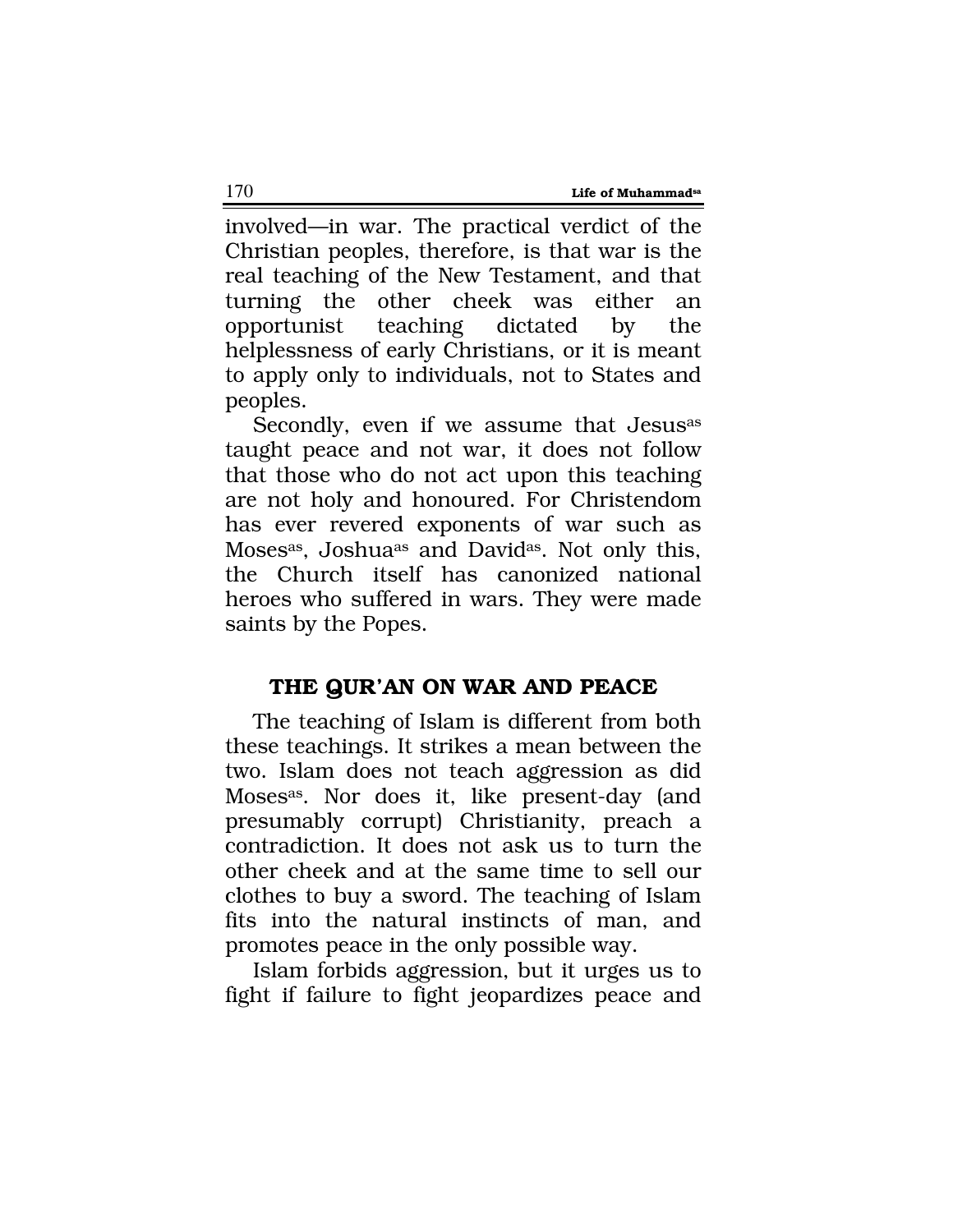promotes war. If failure to fight means the extirpation of free belief and of the search of truth, it is our duty to fight. This is the teaching on which peace can ultimately be built, and this is the teaching on which the Prophetsa based his own policies and his practice. The Prophetsa suffered continuously and consistently at Mecca but did not fight the aggression of which he was an innocent victim. When he escaped to Medina, the enemy was out to extirpate Islam; it was, therefore, necessary to fight the enemy in defence of truth and freedom of belief.

We quote below the passages in the Qur'an which bear on the subject of war.

(i) In 22: 40–42 we have:

**Permission to fight is given to those against whom war is made, because they have been wronged—and Allah indeed has power to help them—Those who have been driven out from their homes unjustly only because they said, "Our Lord is Allah"—And if Allah did not repel some men by means of others, there would surely have been pulled down cloisters and churches and synagogues and mosques, wherein the name of Allah is oft commemorated. And Allah will surely help one who helps Him. Allah is indeed Powerful, Mighty.—Those who, if We establish them in the earth, will observe Prayer and pay the Zakat and enjoin good and forbid evil. And with Allah rests the final issue of all affairs.** 

The verse purports to say that permission to fight is given to the victims of aggression. God is well able to help the victims—those who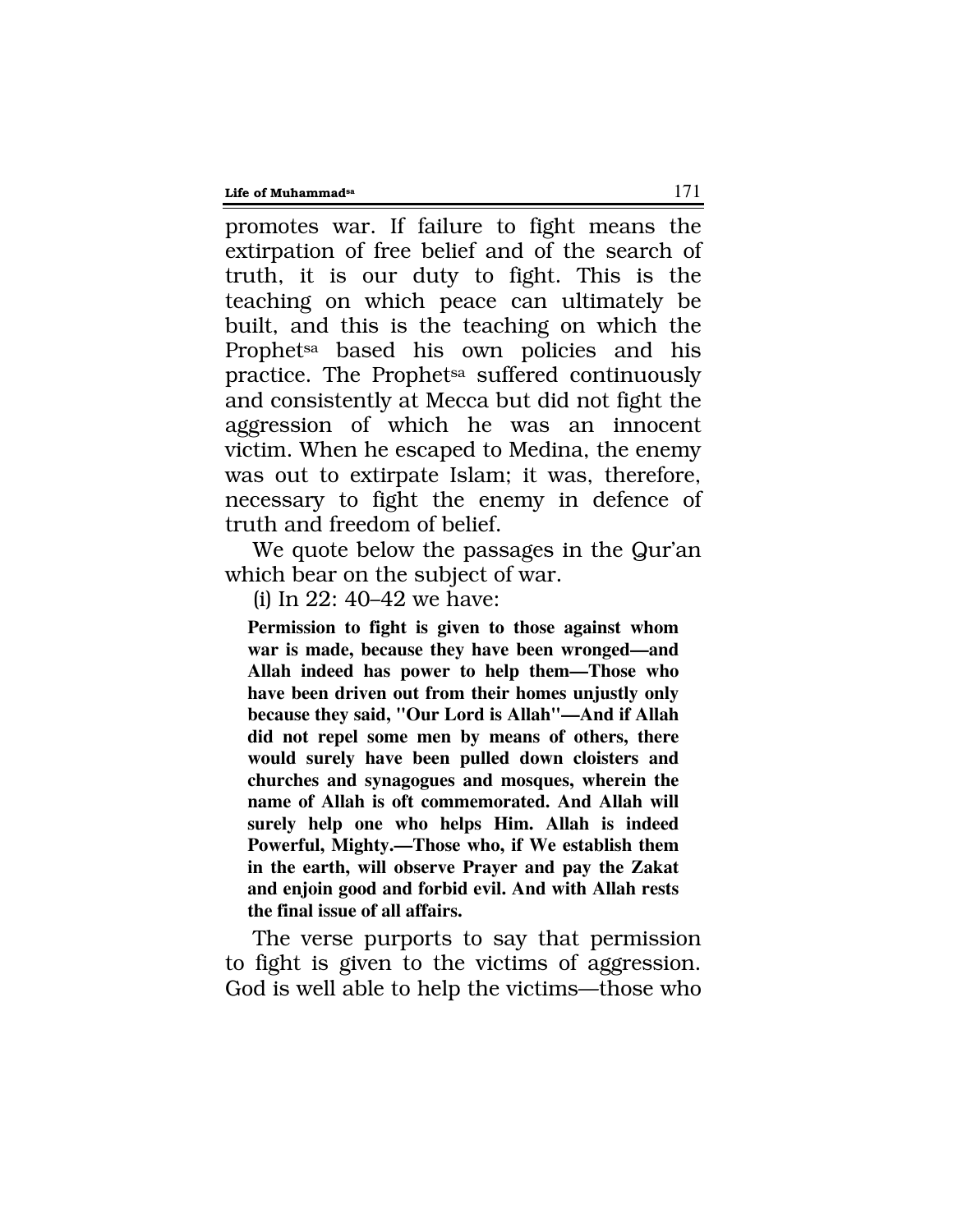have been driven out of their homes because of their beliefs. The permission is wise because, if God were not to repel the cruel with the help of the righteous, there would be no freedom of faith and worship in the world. God must help those who help to establish freedom and worship. It follows that fighting is permitted when a people have suffered long from wanton aggression—when the aggressor has had no cause for aggression and he seeks to interfere with the religion of his victim. The duty of the victim, if and when he attains to power, is to establish religious freedom and to protect all religions and all religious places. His power is to be used not for his own glorification, but for the care of the poor, the progress of the country and the general promotion of peace. This teaching is as unexceptionable as it is clear and precise. It proclaims the fact that early Muslims took to war because they were constrained to do so. Aggressive wars were forbidden by Islam. Muslims are promised political power, but are warned that this power must be used not for self-aggrandizement, but for the amelioration of the poor and the promotion of peace and progress.

(2) In (2: 191–194) we have:

**And fight in the cause of Allah against those who fight against you, but do not transgress. Surely, Allah loves not transgressors. And kill them wherever you meet them and drive them out from where they have**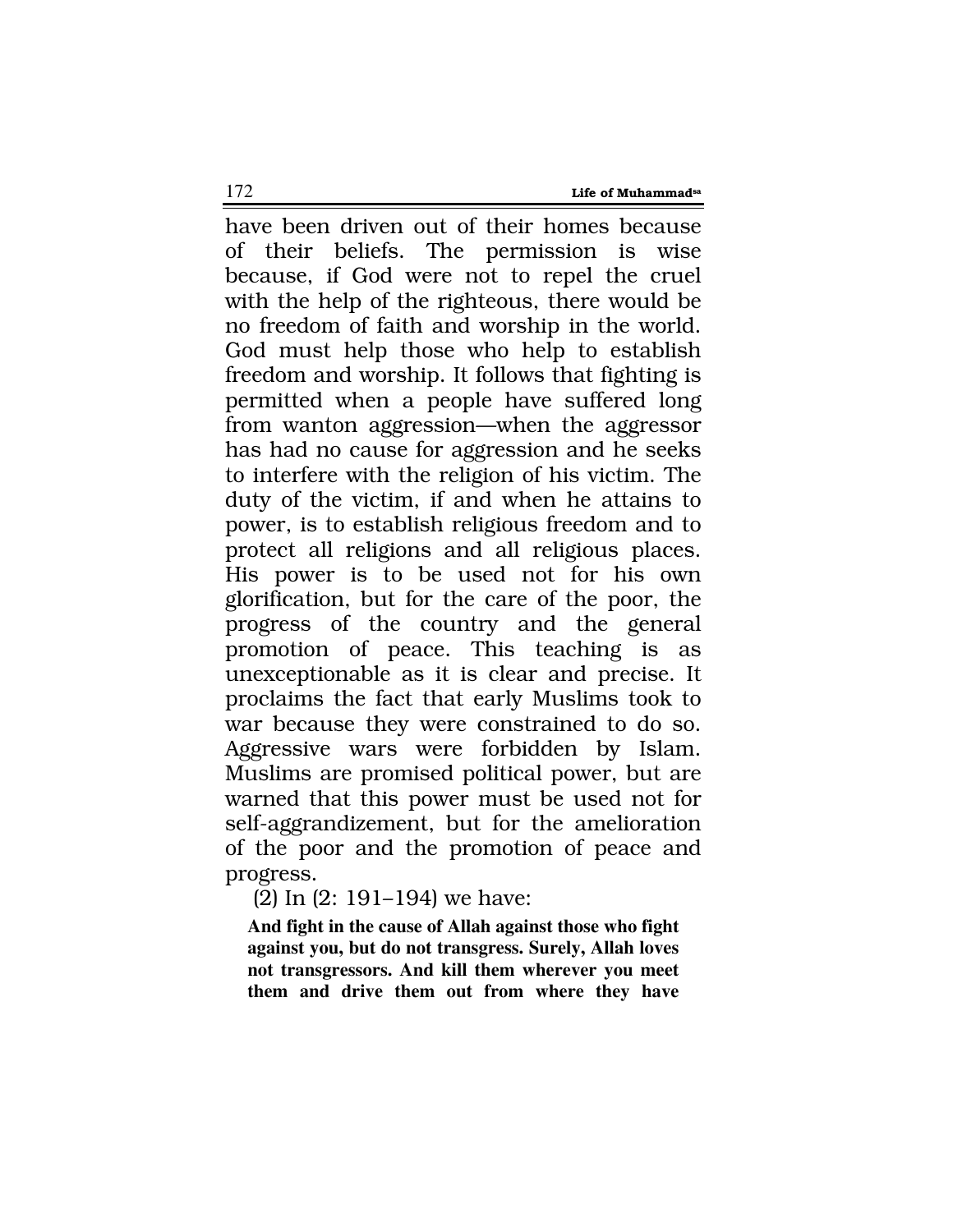**driven you out; for persecution is worse than killing. And fight them not in, and near, the Sacred Mosque until they fight you, then fight them: such is the requital for the disbelievers. But if they desist, then surely Allah is Most Forgiving, Merciful. And fight them until there is no persecution, and religion is professed for Allah. But if they desist, then remember that no hostility is allowed except against the aggressors.** 

Fighting is to be for the sake of God, not for our own sake or out of anger or aggrandizement, and even fighting is to be free from excesses, for excesses are displeasing to God. Fighting is between parties of combatants. Assaults on individuals are forbidden. Aggression against a religion is to be met by active resistance, for such aggression is worse than bloodshed. Muslims are not to fight near the Sacred Mosque, unless an attack is first made by the enemy. Fighting near the Sacred Mosque interferes with the public right of pilgrimage. But if the enemy attacks, Muslims are free to reply, this being the just reward of aggression. But if the enemy desists, Muslims must desist also, and forgive and forget the past. Fighting is to continue so long as religious persecution lasts and religious freedom is not established. Religion is for God. The use of force or pressure in religion is wrong. If the Kafirs desist from it and make religion free, Muslims are to desist from fighting the Kafirs. Arms are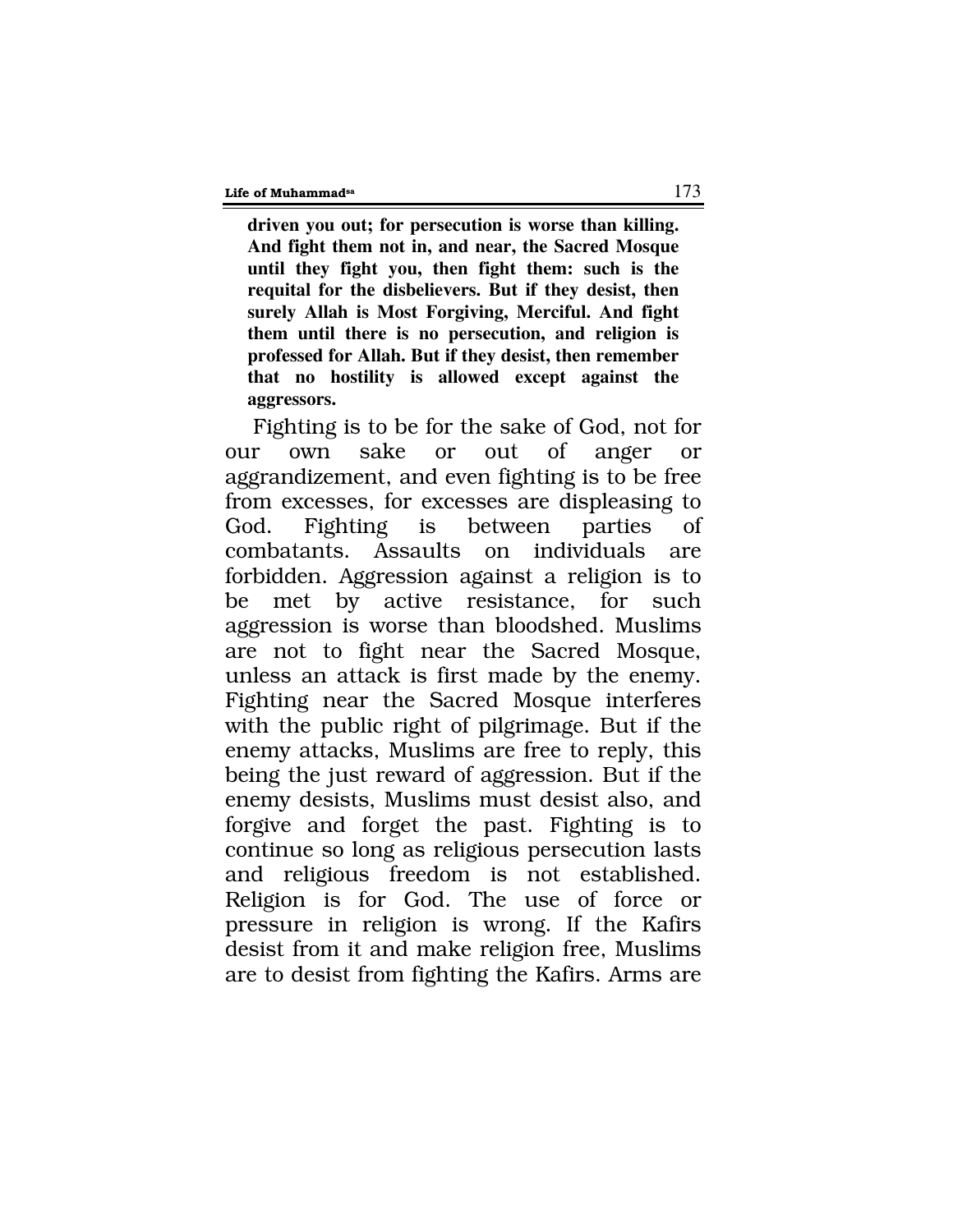to be taken up against those who commit excesses. When excesses cease, fighting must cease also.

Categorically, we may say, the verses teach the following rules:

(i) War is to be resorted to only for the sake of God and not for the sake of any selfish motives, not for aggrandizement or for the advancement of any other interests.

(ii) We can go to war only against one who attacks us first.

(iii) We can fight only those who fight against us. We cannot fight against those who take no part in warfare.

(iv) Even after the enemy has initiated the attack, it is our duty to keep warfare within limits. To extend the war, either territorially or in respect of weapons used, is wrong.

(v) We are to fight only a regular army charged by the enemy to fight on his side. We are not to fight others on the enemy side.

(vi) In warfare immunity is to be afforded to all religious rites and observances. If the enemy spares the places where religious ceremonies are held, then Muslims also must desist from fighting in such places.

(vii) If the enemy uses a place of worship as a base for attack, then Muslims may return the attack. No blame will attach to them if they do so. No fighting is allowed even in the neighbourhood of religious places. To attack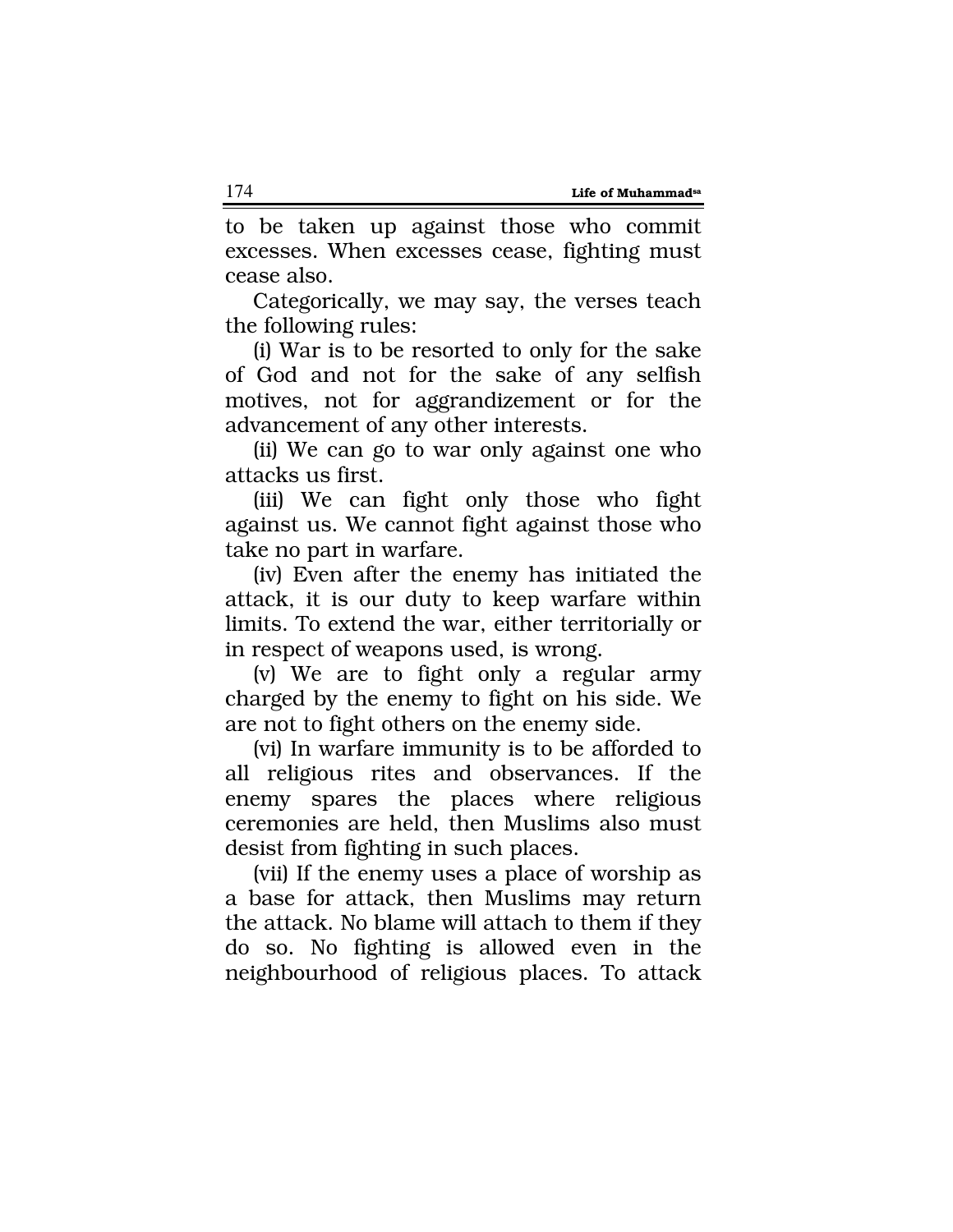religious places and to destroy them or to do any kind of harm to them is absolutely forbidden. A religious place used as a base of, operations may invite a counter-attack. The responsibility for any harm done to the place will then rest with the enemy, not with Muslims.

(viii) If the enemy realizes the danger and the mistake of using a religious place as a base, and changes the battle-front, then Muslims must conform to the change. The fact that the enemy started the attack from a religious place is not to be used as an excuse for attacking that place. Out of reverence Muslims must change their battle-front as soon as the enemy does so.

(ix) Fighting is to continue only so long as interference with religion and religious freedom lasts. When religion becomes free and interference with it is no longer permitted and the enemy declares and begins to act accordingly, then there is to be no war, even if it is the enemy who starts it.

(3) In 8: 39–41 we have:

**Say to those who disbelieve, if they desist, that which is past will be forgiven them; and if they return thereto, then verily the example of the former people has already gone before them.** 

**And fight them until there is no persecution and religion is wholly for Allah. But if they desist, then surely Allah is Watchful of what they do. And if they turn their backs, then know that Allah is your**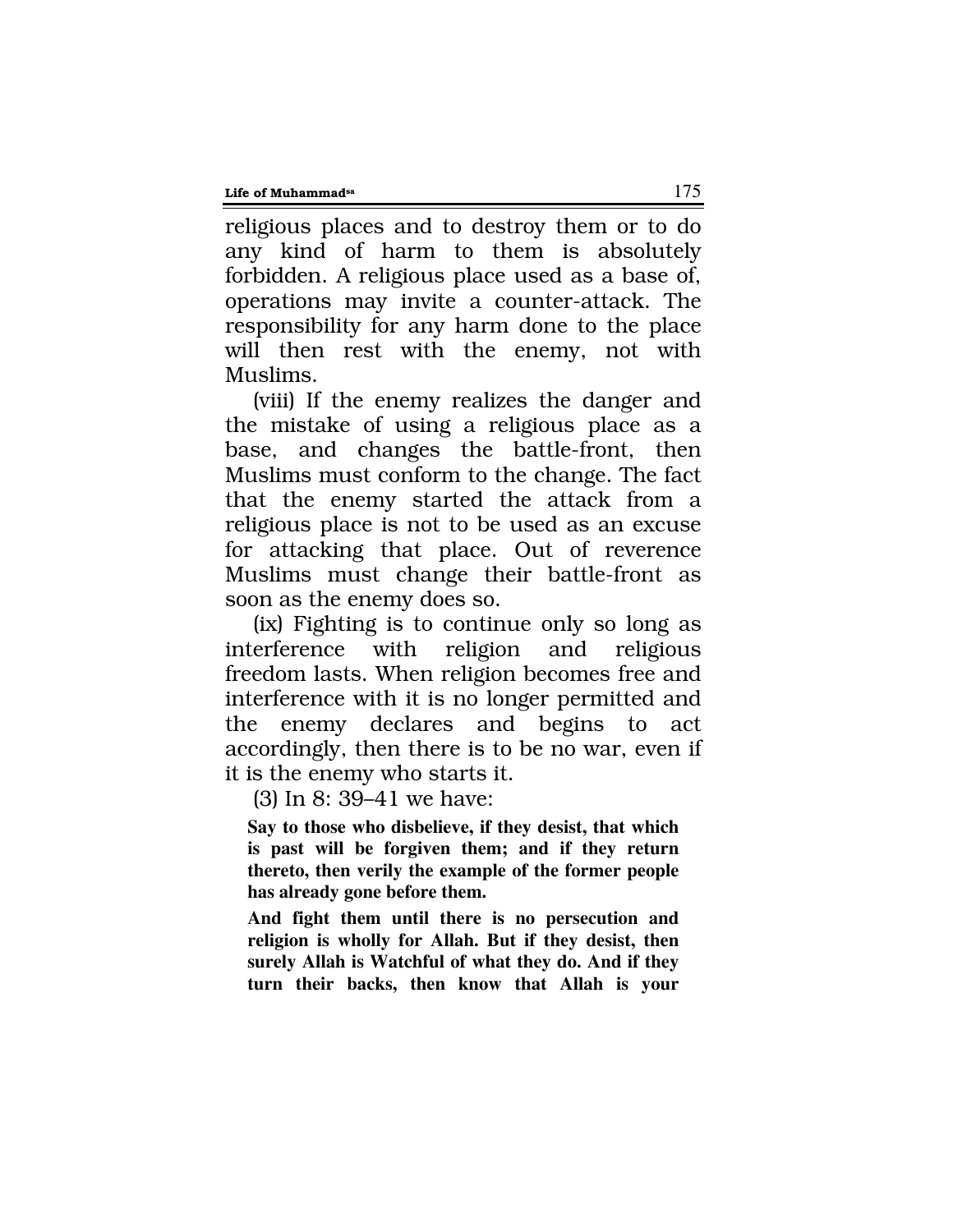**Protector. What an excellent Protector and what an excellent Helper.** 

That is to say, wars have been forced upon Muslims. But if the enemy desists, it is the duty of Muslims to desist also, and forgive the past. But if the enemy does not desist and attacks Muslims again and again, then he should remember the fate of the enemies of earlier Prophets. Muslims are to fight, while religious persecution lasts, and so long as religion is not for God and interference in religious matters is not abandoned. When the aggressor desists, Muslims are to desist also. They are not to continue the war because the enemy believes in a false religion. The value of beliefs and actions is well known to God and He will reward them as He pleases. Muslims have no right to meddle with another people's religion even if that religion seems to them to be false. If after an offer of peace the enemy continues to make war, then Muslims may be sure of victory even though their numbers are small. For God will help them and who can help better than God?

These verses were revealed in connection with the Battle of Badr. This battle was the first regular fight between Muslims and disbelievers. In it Muslims were the victims of unprovoked aggression. The enemy had chosen to disturb the peace of Medina and of the territory around. In spite of this, victory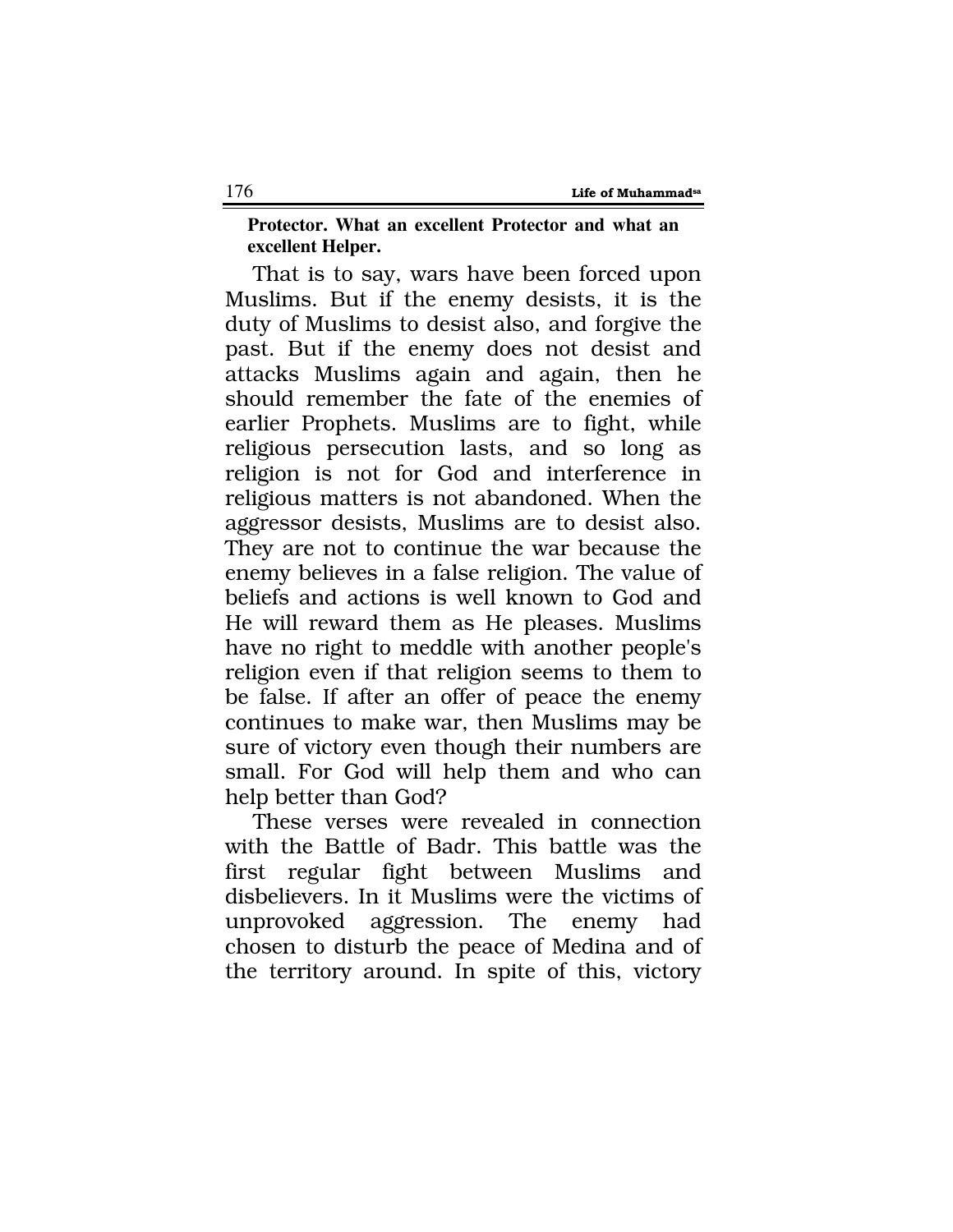went to the Muslims and important leaders of the enemy were killed. To retaliate against such unprovoked aggression seems natural, just and necessary. Yet Muslims are taught to stop fighting as soon as the enemy ceases it. All that the enemy is required to concede is freedom of belief and worship.

(4) In 8: 62—63 we have:

**And if they incline towards peace, incline thou also towards it, and put thy trust in Allah. Surely, it is He Who is All-Hearing, All-Knowing. And if they intend to deceive thee, then surely Allah is sufficient for thee. He it is Who has strengthened thee with His help and with the believers.** 

That is to say, if in the course of a battle the disbelievers at any time incline towards peace, Muslims are to accept the offer at once and to make peace. Muslims are to do so even at the risk of being deceived. They are to put their trust in God. Cheating will not avail against Muslims, who rely on the help of God. Their victories are due not to themselves but to God. In the darkest and most difficult times, God has stood by the Prophetsa and his followers. So will He stand by them against cheats. An offer of peace is to be accepted. It is not to be rejected on the plea that it may only be a ruse with which the enemy seeks to gain time for a fresh attack.

The stress on peace in the verses is not without significance. It anticipates the peace which the Prophet<sup>sa</sup> signed at Hudaibiya. The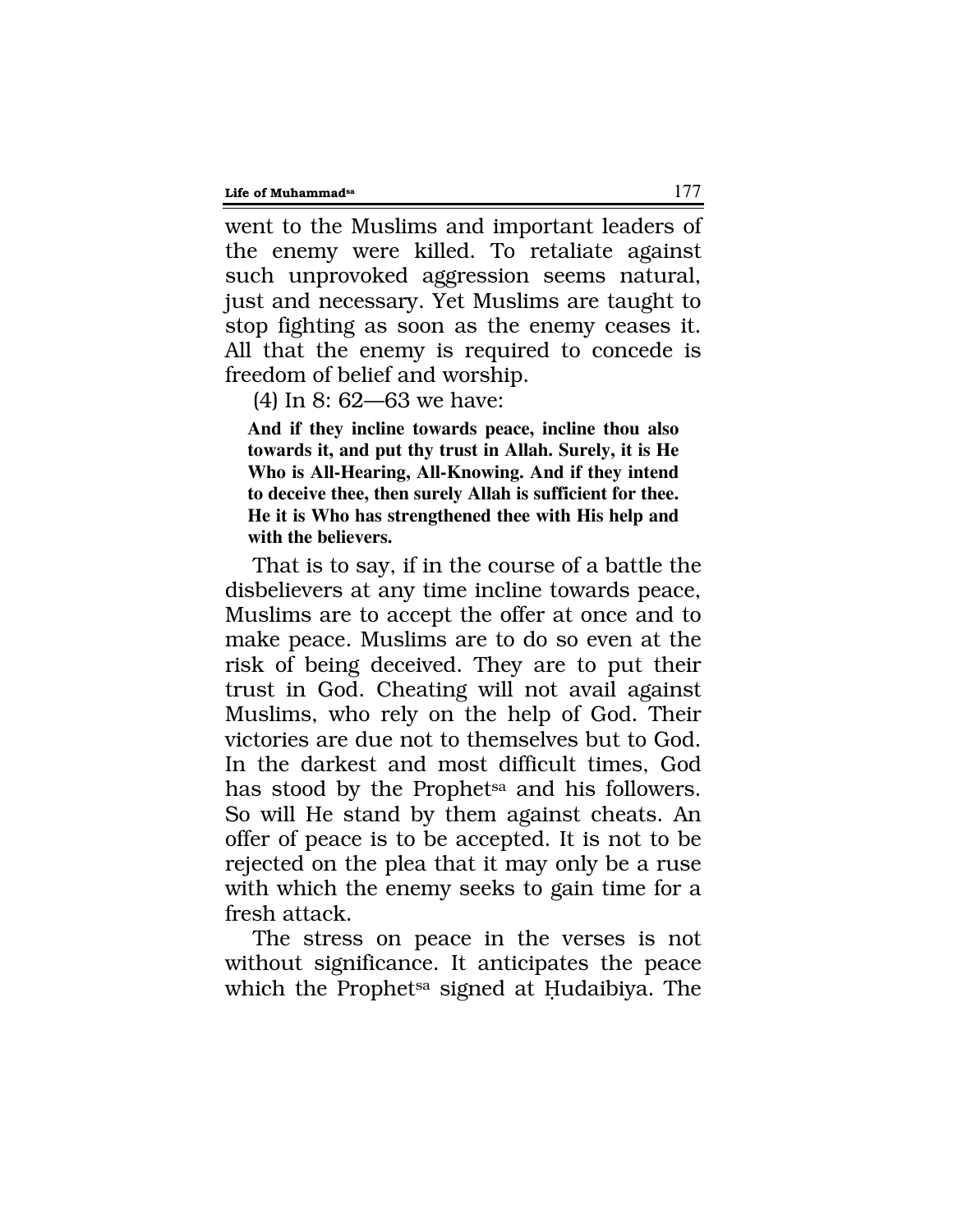Prophetsa is warned that a time will come when the enemy will sue for peace. The offer is not to be turned down on the ground that the enemy was the aggressor and had committed excesses, or that he cannot be trusted. The straight path inculcated by Islam requires a Muslim to accept an offer of peace. Both piety and policy make the acceptance desirable.

(5) In 4: 95 we have:

**O ye who believe! when you go forth in the cause of Allah, make proper investigation and say not to anyone who greets you with the greeting of peace, "Thou art not a believer." You seek the goods of this life, but with Allah are good things in plenty. Such were you before this, but Allah conferred His favour on you; so do make proper investigation. Surely, Allah is well aware of what you do.** 

That is to say, when Muslims go out for war, they are to make sure that the unreasonableness of war has been explained to the enemy and that he still wants war. Even so, if a proposal of peace is received from an individual or a group, Muslims are not to turn it down on the plea that it is not honest. If Muslims turn down proposals of peace, they will not be fighting for God, but for selfaggrandizement and worldly gain. Just as religion comes from God, worldly gain and glory also come from Him. Killing is not to be the aim. One whom we wish to kill today may be guided tomorrow. Could Muslims have become Muslims if they had not been spared?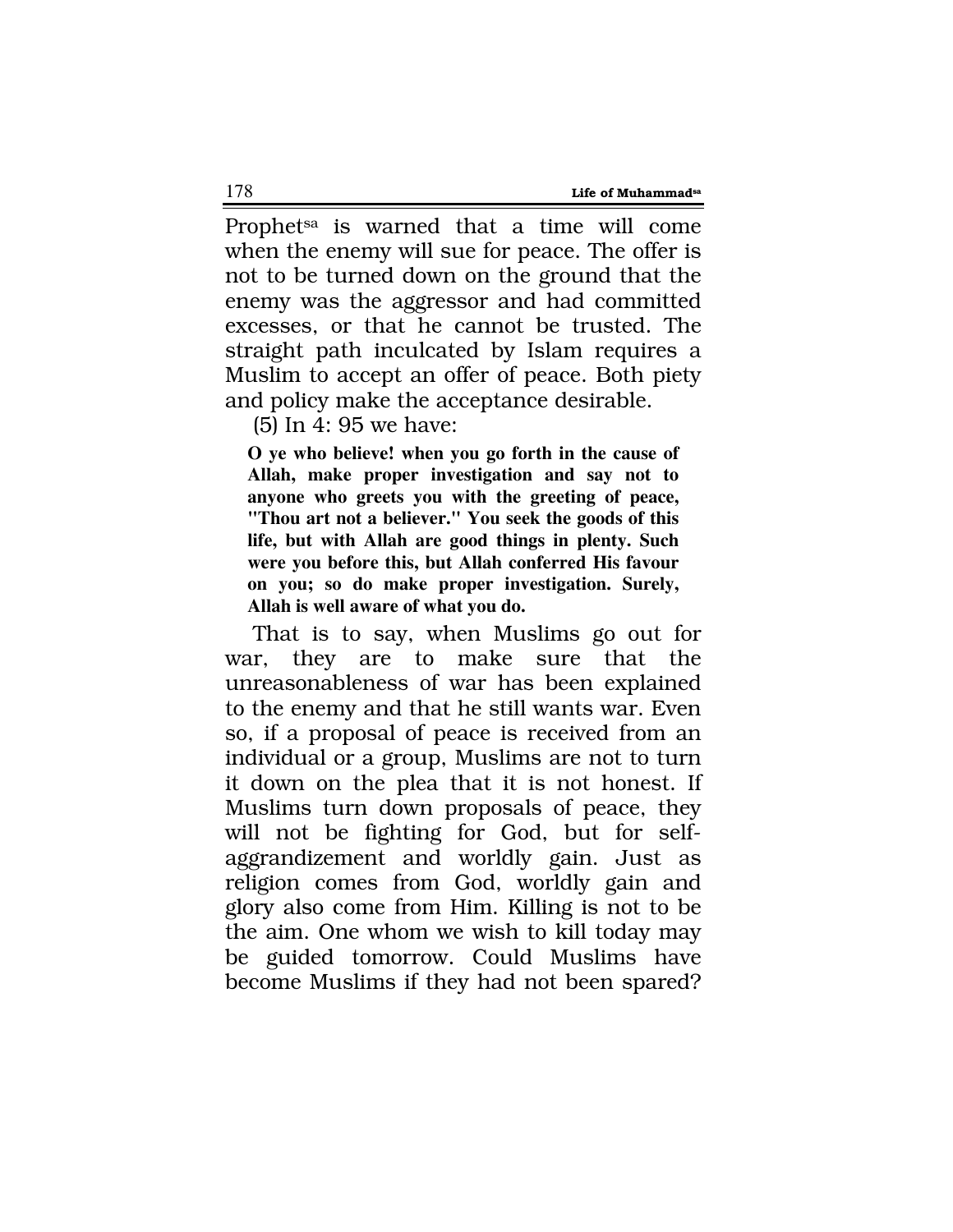Muslims are to abstain from killing because lives spared may turn out to be lives guided. God is well aware of what men do and to what ends and with what motives they do it.

The verse teaches that even after war has begun, it is the duty of Muslims to satisfy themselves that the enemy is bent upon aggression. It often happens that no aggression is intended but that out of excitement and fear the enemy has started preparations for war. Unless Muslims are satisfied that an aggressive attack has been planned by the enemy, they are not to go to war. If it turns out, or if the enemy claims, that his preparations are for self-defence, Muslims are to accept the claim and desist from war. They are not to argue that the enemy preparations point to nothing but aggression; maybe he intended aggression, but his intention has changed. Are not intentions and motives continually changing? Did not enemies of Islam become friends?

(6) On the inviolability of treaties the Qur'an says clearly:

**Excepting those of the idolaters with whom you have entered into a treaty and who have not subsequently failed you in anything nor aided anyone against you. So fulfil to these the treaty you have made with them till their term. Surely, Allah loves those who are righteous (9: 4).** 

Pagans, who enter into a pact with Muslims, keep the pact and do not help the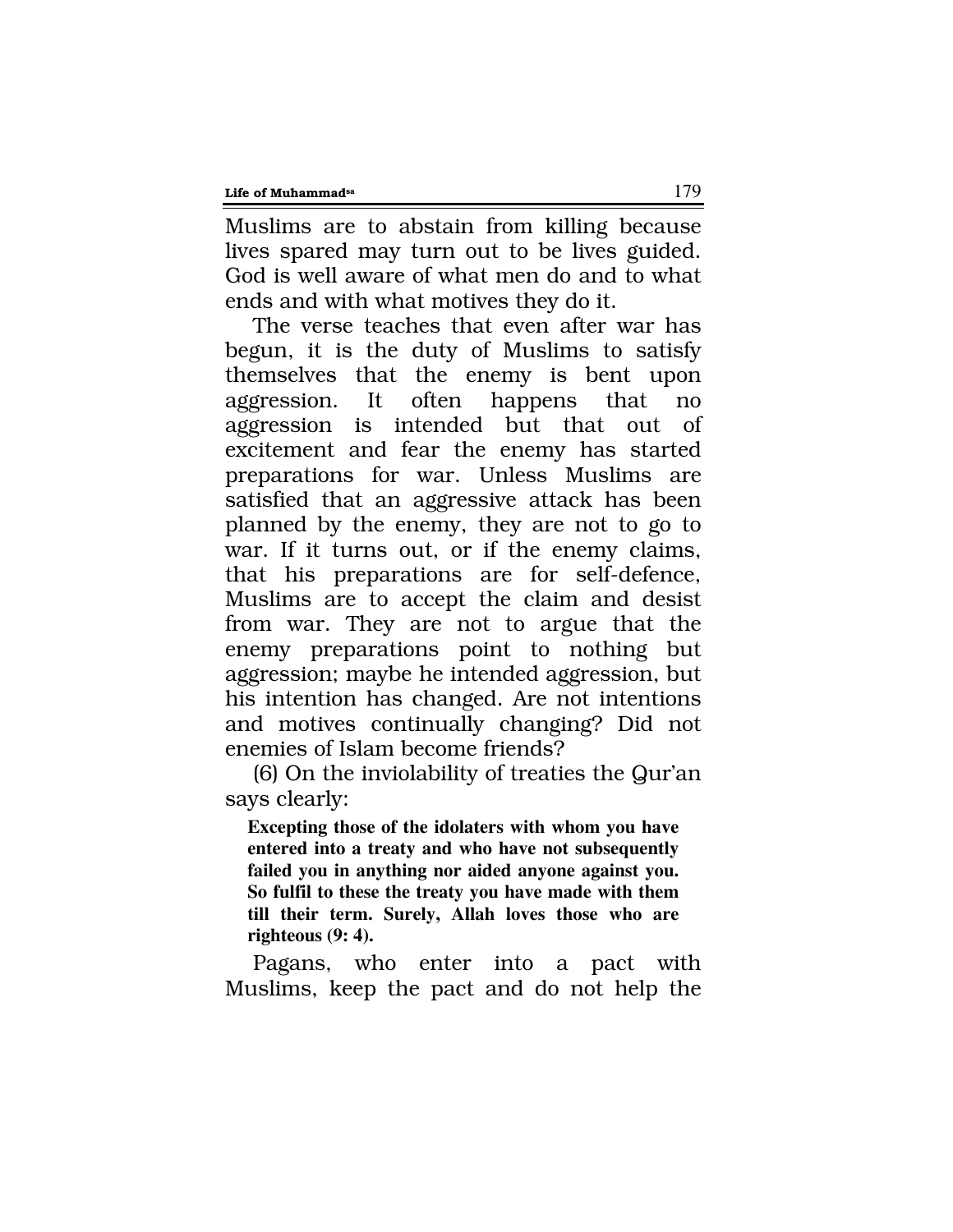enemy against Muslims, are to have reciprocal treatment from Muslims. Piety requires that Muslims should fulfil their part of a pact in the letter as well as the spirit.

(7) Of an enemy at war with Muslims who wishes to study the Message of Islam, the Qur'an orders:

**And if anyone of the idolaters ask protection of thee, grant him protection, so that he may hear the word of Allah: then convey him to his place of security. That is because they are a people who have no knowledge (9: 6).** 

That is to say, if any of those at war with Muslims seek refuge with Muslims in order to study Islam and ponder over its Message, they are to have refuge with Muslims for such time as may be reasonably necessary for such a purpose.

(8) Of prisoners of war, the Qur'an teaches:

**It does not behove a Prophet that he should have captives until he engages in a regular fighting in the land. You desire the goods of the world, while Allah desires for you the Hereafter. And Allah is Mighty, Wise (8: 68).** 

That is to say, it does not become a Prophet to make prisoners of his enemy save as a result of regular war involving much bloodshed. The system of making prisoners of enemy tribes without war and bloodshed practised until—and even after—the advent of Islam, is here made unlawful. Prisoners can be taken only from combatants and after a battle.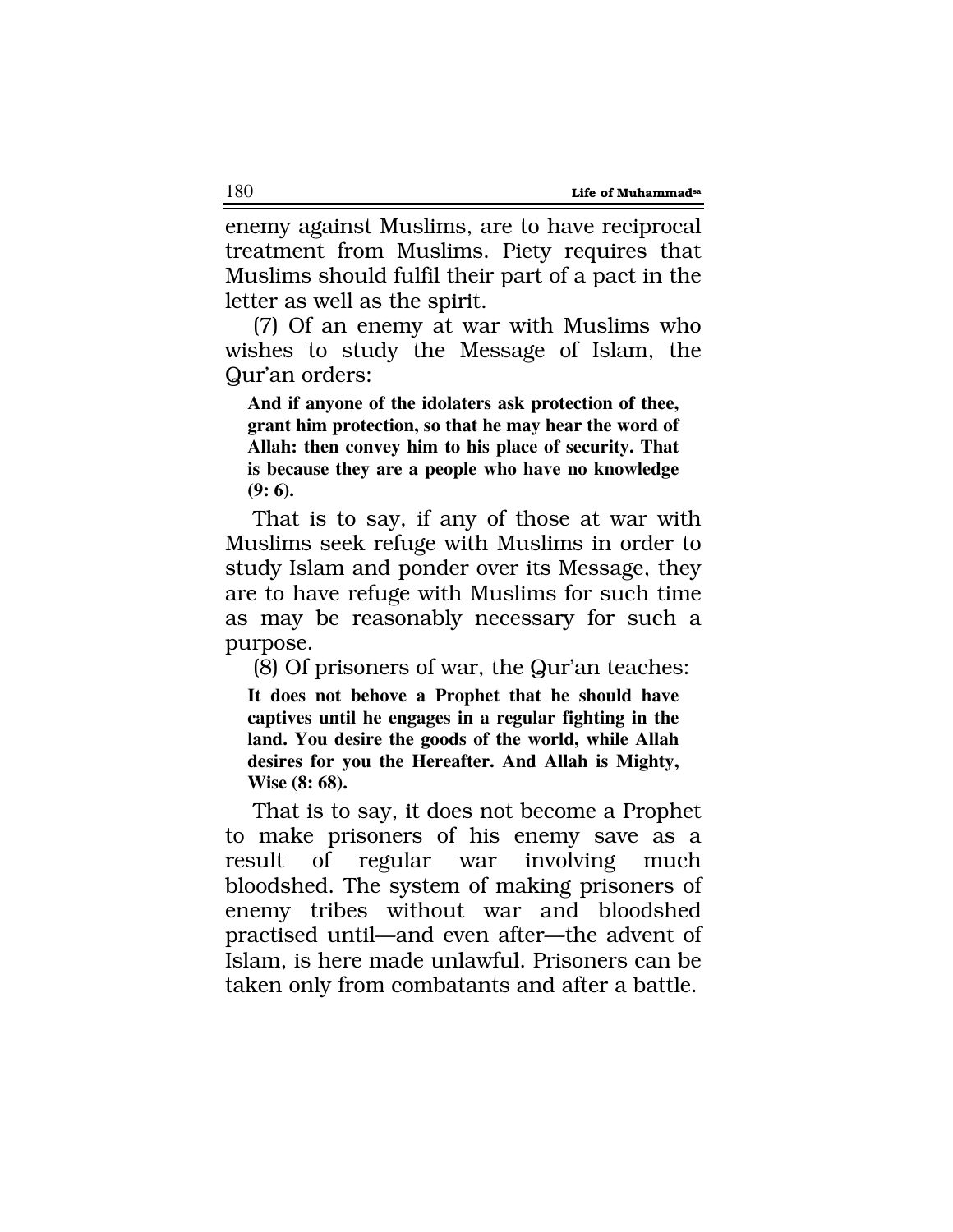(9) Rules for the release of prisoners are also laid down. Thus we have:

**Then afterwards either release them as a favour or by taking ransom—until the war lays down its burdens (47:5).** 

The best thing, according to Islam, is to let off prisoners without asking for ransom. As this is not always possible, release by ransom is also provided for.

(10) There is provision for prisoners of war who are unable themselves to pay, and who have none who can or will pay, for their release. Often, relations are able to pay, but do not, because they prefer to let their relations remain prisoners—possibly with the intention of misappropriating their property in their absence. This provision is contained in the Qur'an:

**And such as desire a deed of manumission from among those whom your right hands possess, write it for them, if you know any good in them; and give them out of the wealth of Allah which He has bestowed upon you (24: 34).** 

That is, those who do not deserve to be released without ransom but who have no one to pay ransom for them—if they still ask for their freedom—can obtain it by signing an undertaking that, if allowed to work and earn, they will pay their ransom. They are to be allowed to do so, however, only if their competence to work and earn is reasonably certain. If their competence is proved, they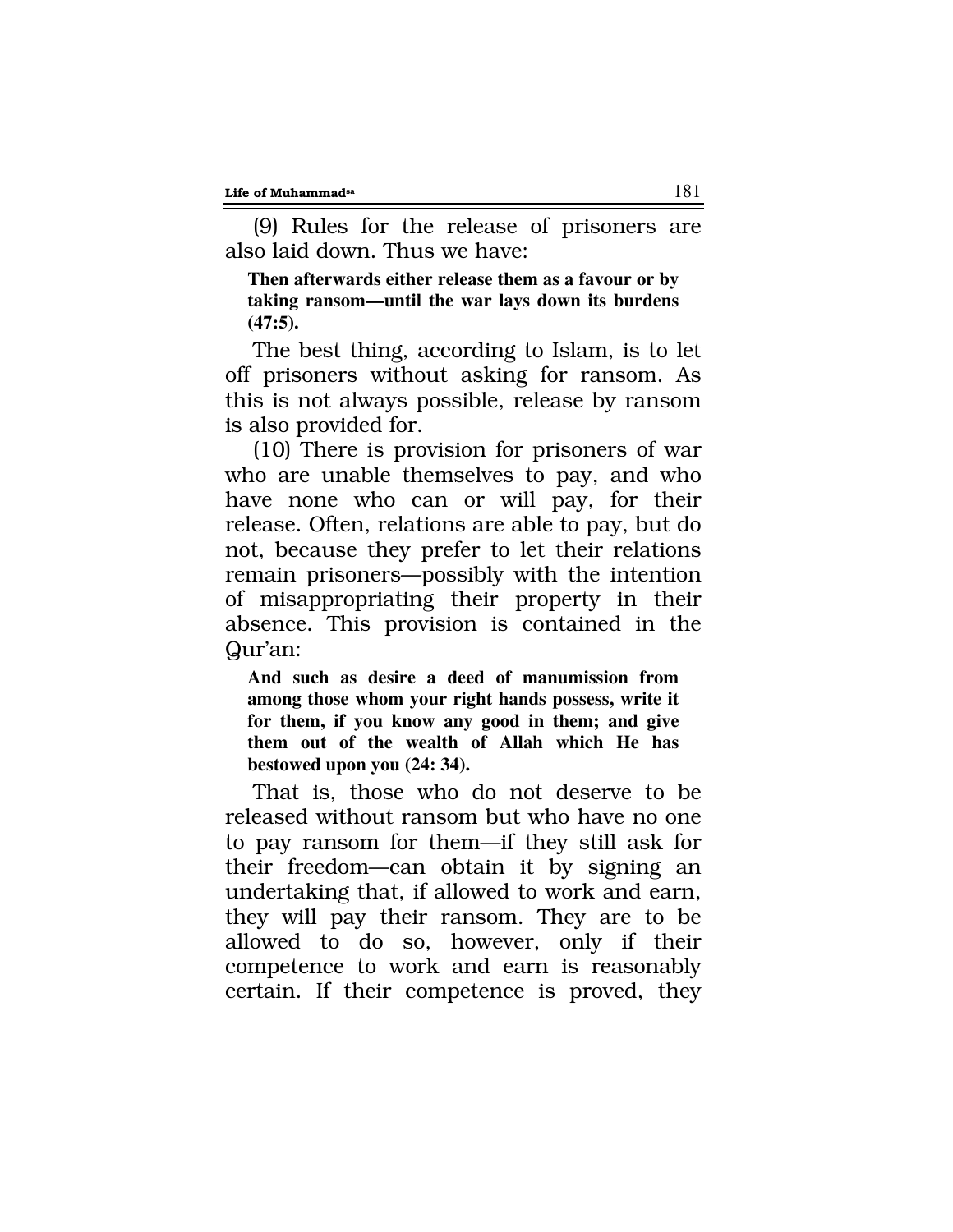should even have financial help from Muslims in their effort to work and earn. Individual Muslims who can afford to do so should pay; or, public subscription should be raised to put these unfortunates on their feet.

The passages from the Qur'an which we have quoted above contain the teaching of Islam on the subject of war and peace. They tell us in what circumstances, according to Islam, is it right to go to war and what limits have to be observed by Muslims when they make war.

# **THE PROPHET'Ssa PRECEPTS ABOUT WAR**

Muslim teaching, however, does not consist only of precepts laid down in the Qur'an. It also includes the precepts and example of the Prophet<sup>sa</sup>. What he did or what he taught in concrete situations is also an essential part of the Islamic teaching. We append here some sayings of the Prophet<sup>sa</sup> on the subject of war and peace.

(i) Muslims are forbidden altogether to mutilate the dead (*Muslim*).

(ii) Muslims are forbidden to resort to cheating (*Muslim*).

(iii) Children are not to be killed, nor women (*Muslim*).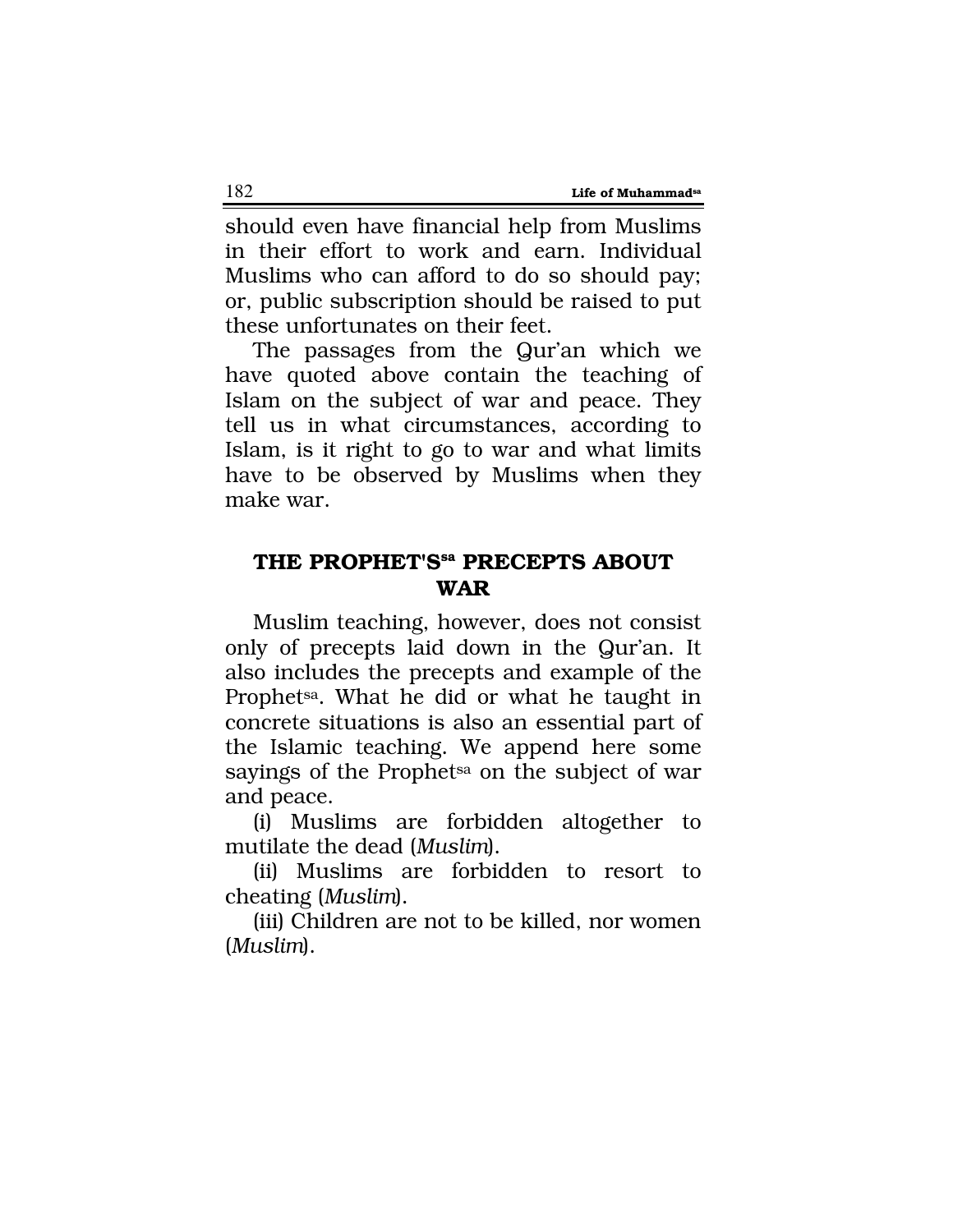(iv) Priests and religious functionaries and religious leaders are not to be interfered with (T*a*ha*v*i).

(v) The old and decrepit and women and children are not to be killed. The possibility of peace should always be kept in view (*Ab*u *D*a*w*u*d*).

(vi) When Muslims enter enemy territory, they should not strike terror into the general population. They should permit no illtreatment of common folk (*Muslim*).

(vii) A Muslim army should not camp in a place where it causes inconvenience to the general public. When it marches it should take care not to block the road nor cause discomfort to other wayfarers.

(viii) No disfigurement of face is to be permitted (*Bukh*a*r*i and *Muslim*).

(ix) The least possible losses should be inflicted upon the enemy (*Ab*u *D*a*w*u*d*).

(x) When prisoners of war are put under guard, those closely related should be placed together (*Ab*u *D*a*w*u*d*).

(xi) Prisoners should live in comfort. Muslims should care more for the comfort of their prisoners than for their own (*Tirmidh*i).

(xii) Emissaries and delegates from other countries should be held in great respect. Any mistakes or discourtesies they commit should be ignored (*Ab*u *D*a*w*u*d*, *Kit*a*b al jih*a*d*).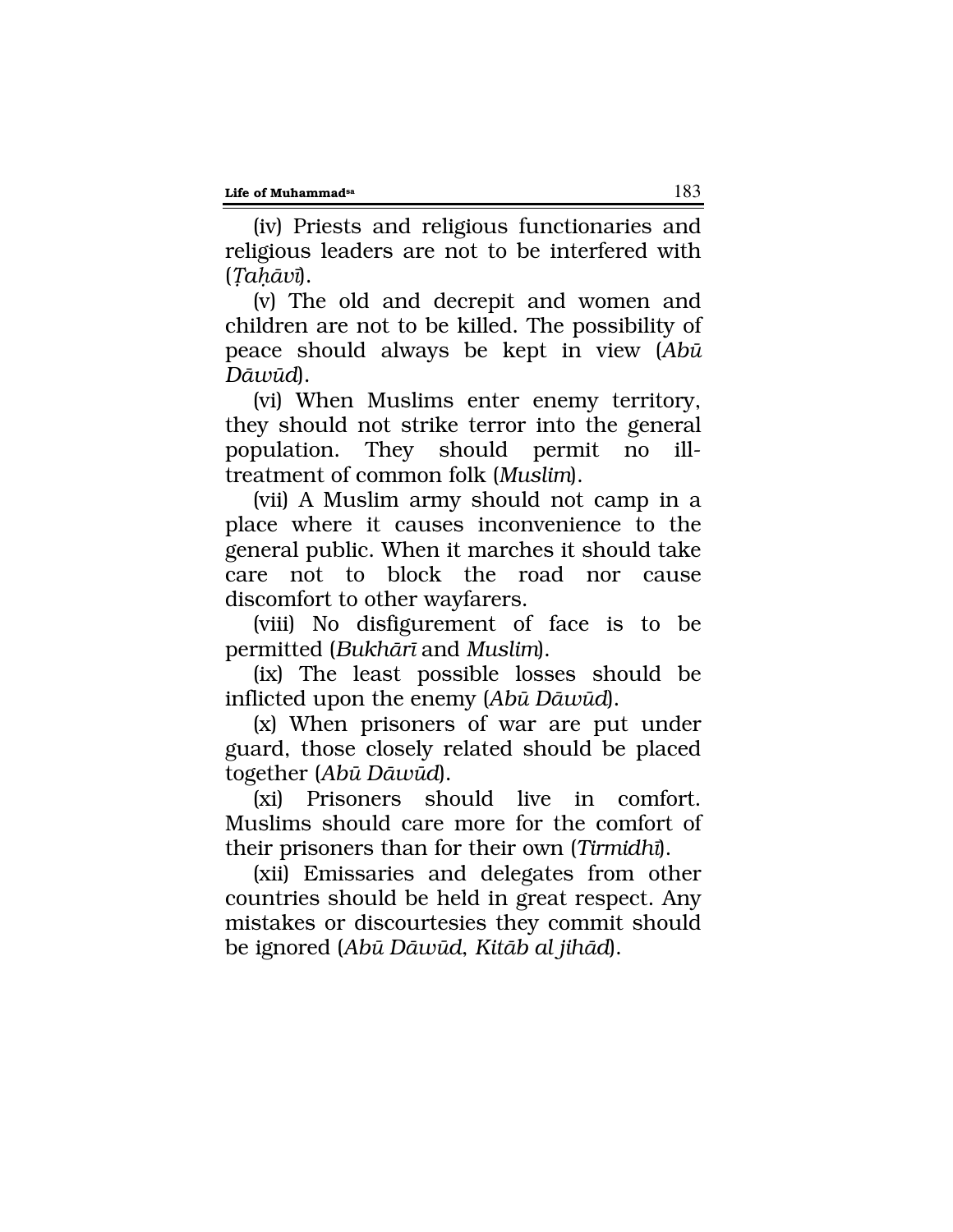(xiii) If a Muslim commits the sin of illtreating a prisoner of war, atonement is to be made by releasing the prisoner without ransom.

(xiv) When a Muslim takes charge of a prisoner of war, the latter is to be fed and clothed in the same way as the Muslim himself (*Bukh*a*r*i).

The Holy Prophet<sup>sa</sup> was so insistent on these rules for a fighting army that he declared that whoever did not observe these rules, would fight not for God but for his own mean self (*Ab*u *D*a*w*u*d*).

Abū Bakr<sup>ra</sup>, the First Khalifa of Islam, supplemented these commands of the Prophetsa by some of his own. One of these commands appended here also constitutes part of the Muslim teaching:

(xv) Public buildings and fruit-bearing trees (and food crops) are not to be damaged (*Mu'a*tta).

From the sayings of the Prophetsa and the commands of the First Khalifa of Islam it is evident that Islam has instituted steps which have the effect of preventing or stopping a war or reducing its evil. As we have said before, the principles which Islam teaches are not pious precepts only; they have their practical illustration in the example of the Prophetsa and the early Khalifas of Islam. As all the world knows, the Prophetsa not only taught these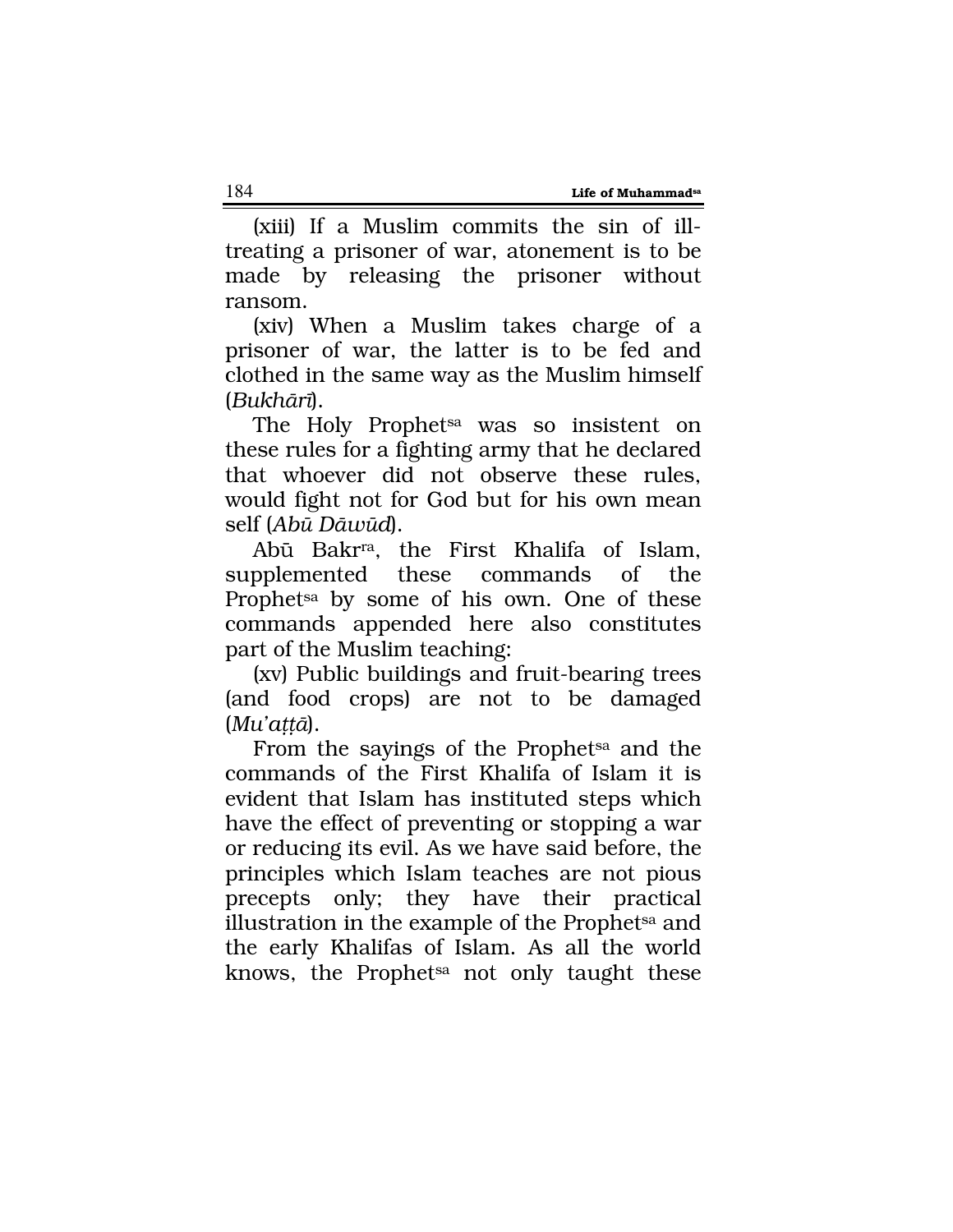principles; he practised them and insisted on their observance.

Turning to our own time we must say that no other teaching seems able to solve the problem of war and peace. The teaching of Mosesas is far from our conceptions of justice and fair-play. Nor is it possible to act upon that teaching today. The teaching of Jesusas is impracticable and has ever been so. Never in their history have Christians tried to put this teaching into practice. Only the teaching of Islam is practicable; one which has been both preached and practised by its exponents, and the practice of which can create and maintain peace in the world.

In our time, Mr. Gandhi apparently taught that even when war is forced on us we should not go to war. We should not fight. But this teaching has not been put into practice at any time in the history of the world. It has never been put in the crucible and tested. It is impossible, therefore, to say what value this teaching may have in terms of war and peace. Mr. Gandhi lived long enough to see the Indian Congress attain to political independence. Yet the Congress Government has not disbanded either the army or the other armed forces of India. It is only making plans for their Indianization. It also has plans for the reinstatement of those Indian officers who constituted themselves into the Indian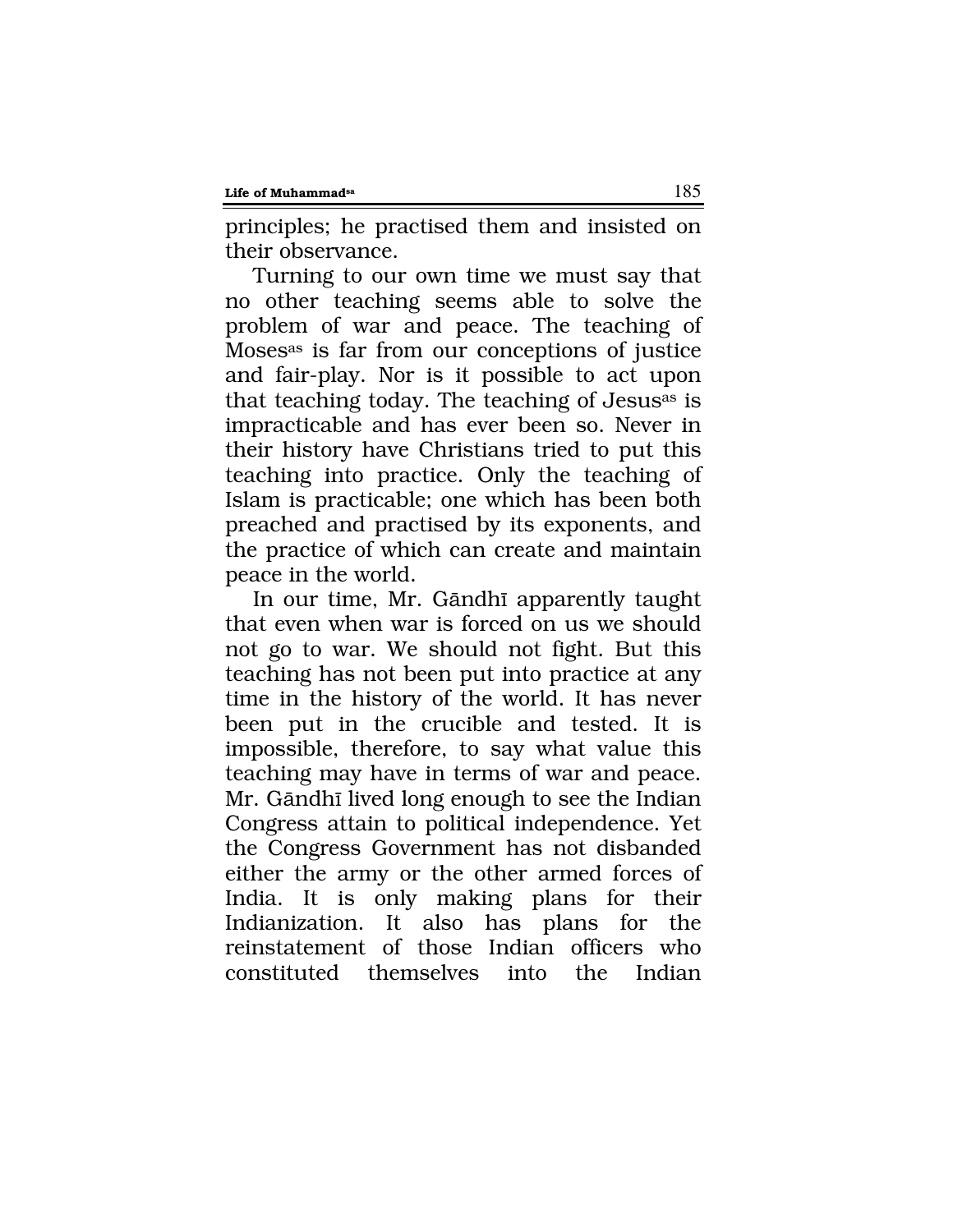National Army (and who were dismissed by the British authorities) during the Japanese attack on Burma and India in the last stages of the recent World War. Mr. Gandhi has himself, on many occasions, raised his voice in extenuation of crimes of violence, and urged the release of those who committed such crimes. This shows at least that Mr. Gandhi's teaching cannot be put into practice and that Mr. Gandhi knows it as well as all his followers. No practical example at least has been offered to show the world how nonviolence can be applied when armed disputes arise between nation and nation and State and State, or how non-violence can prevent or stop a war. To preach a method of stopping wars, but never to be able to afford a practical illustration of that method indicates that the method is impracticable. It would, therefore, seem that human experience and human wisdom point to only one method of preventing or stopping war; and that method was taught and practised by the Prophetsa of Islam.

### **SPORADIC ATTACKS BY DISBELIEVERS**

The Arab confederates returned from the Battle of the Ditch defeated and depressed, but far from realizing that their power to harass the Muslims was over. Though defeated, they knew they were still a dominant majority. They could easily maltreat individual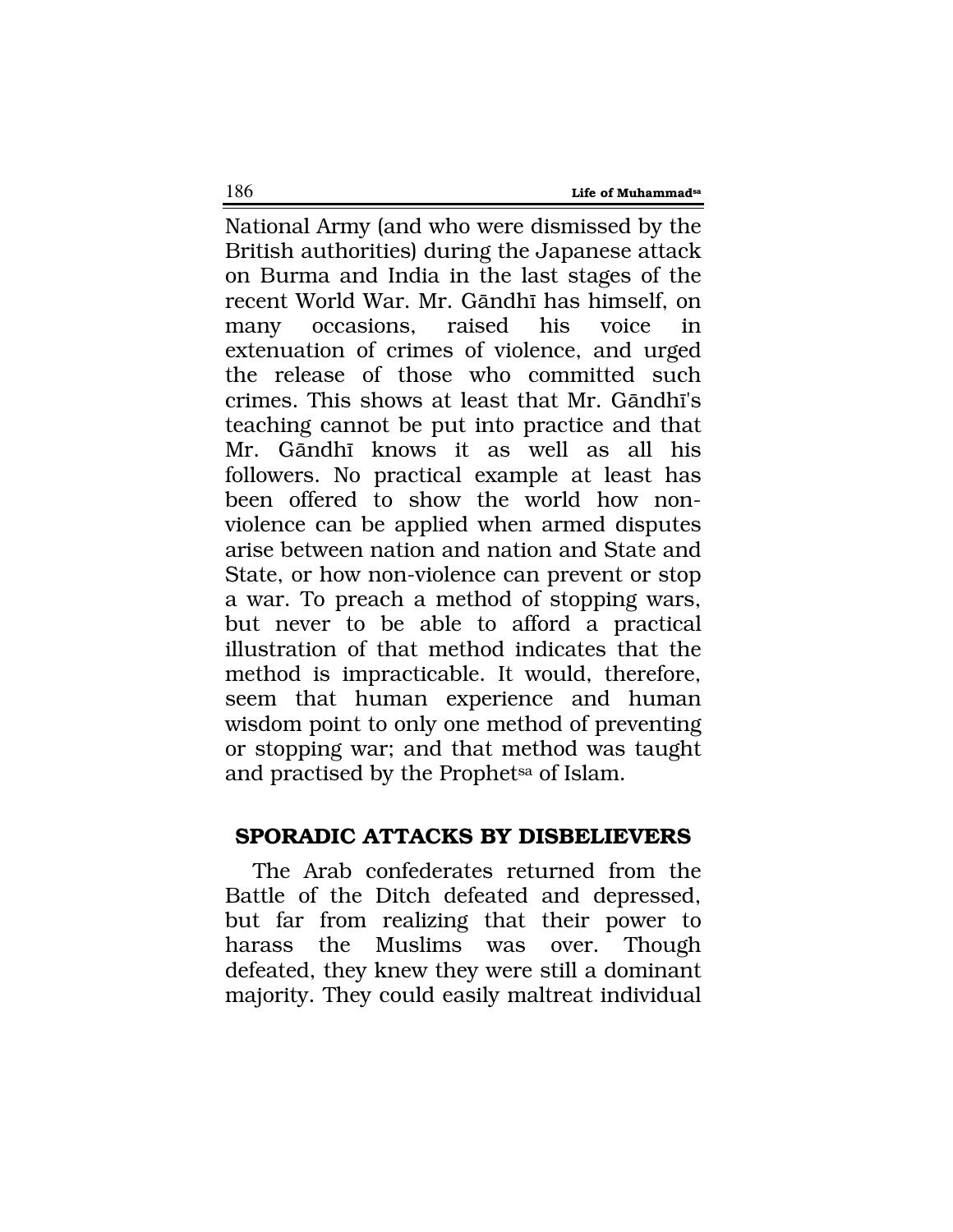Muslims, beat and even kill them. By assaults on individuals they hoped to wipe away their feeling of defeat. Not long after the battle, therefore, they began to attack Muslims around Medina. Some men of the Fazara tribe mounted on camels attacked Muslims near Medina. They made away with the camels found in that part, took a woman as prisoner and escaped with the loot. The woman made good her escape, but the party of Fazara succeeded in taking away a number of animals. A month later, a party of the Ghatafan tribe attacked from the north in an attempt to dispossess Muslims of their herds of camels. The Prophetsa sent Muhammad bin Maslamara with ten mounted Companions for a reconnaissance, and for the protection of the Muslim herds. But the enemy waylaid the Muslim party and murderously attacking them, left them all for dead. Muhammad bin Maslamara, however, was only lying unconscious. Recovering consciousness he pulled himself together, returned to Medina and made a report. A few days later, an envoy of the Prophetsa on his way to the Roman capital was attacked and robbed by men of the Jurham tribe. A month later, the Banu Fazara attacked a Muslim caravan and made away with much loot. It is possible that this attack was not prompted by religious antagonism. The Banū Fazāra were a tribe of marauders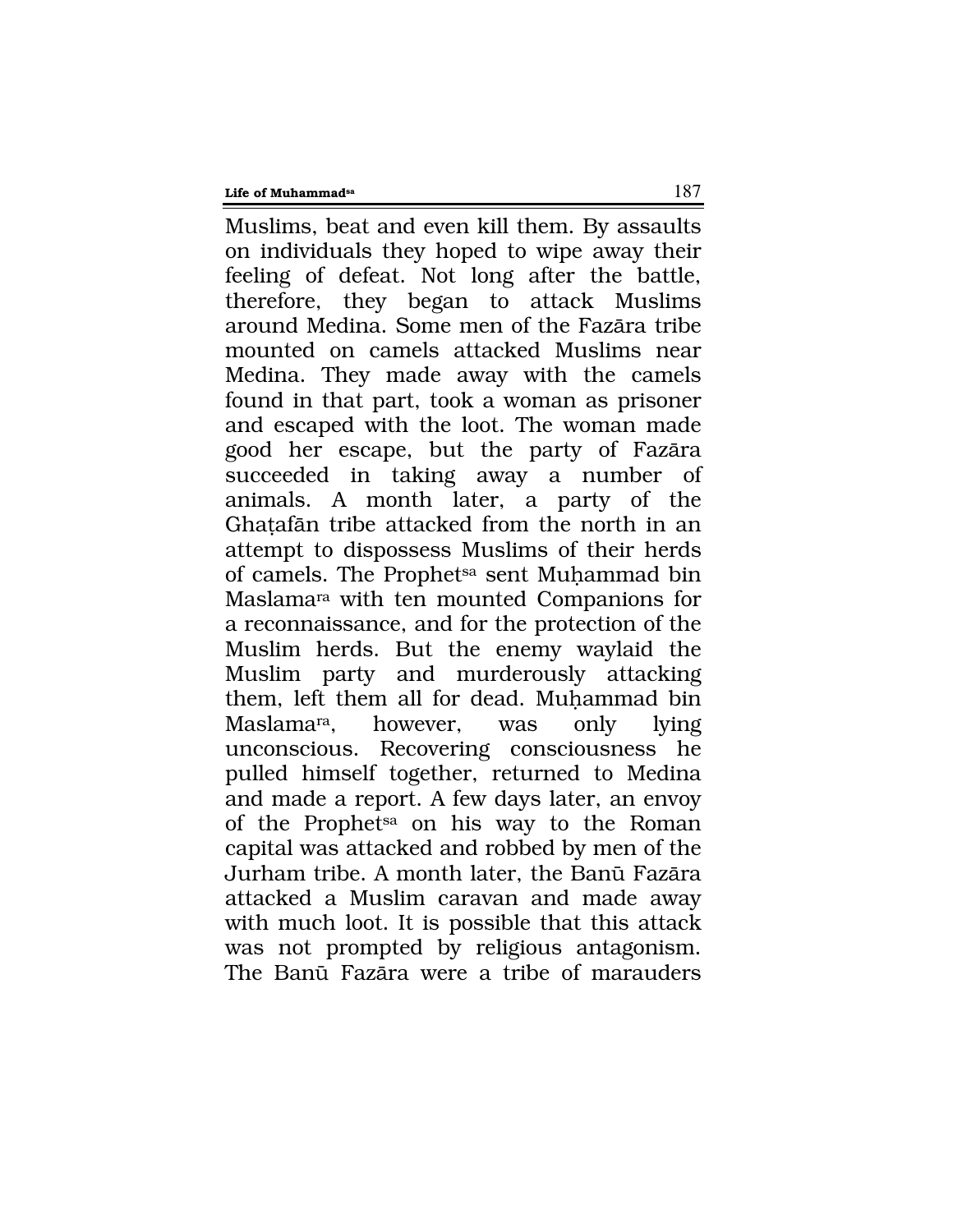given to looting and killing. The Jews of Khaibar, the main factor in the Battle of the Ditch, were also determined to avenge the crushing defeat which they suffered in that battle. They went about inciting tribal settlements and officers of State on the Roman frontier. Arab leaders, therefore, unable to make a straightforward attack on Medina, were intriguing with the Jews to make life impossible for Muslims. The Prophetsa, however, had yet to make up his mind for a decisive fight. Arab leaders might make an offer of peace, he thought, and civil strife might end.

## **THE PROPHETsa LEAVES FOR MECCA WITH ONE THOUSAND FIVE HUNDRED COMPANIONS**

During this time the Prophetsa saw a vision which is mentioned thus in the Qur'an:

**You will certainly enter the Sacred Mosque, if God will, in security, some having their heads shaven, and others having their hair cut short; and you will not fear. But He knew what you knew not. He has in fact ordained for you, besides that, a victory near at hand (48: z8).** 

That is to say, God had decided to let Muslims enter the precincts of the Ka'ba in peace, with heads shaven and hair cut (these being the external signs of pilgrims to the Ka'ba), and without fear. But Muslims did not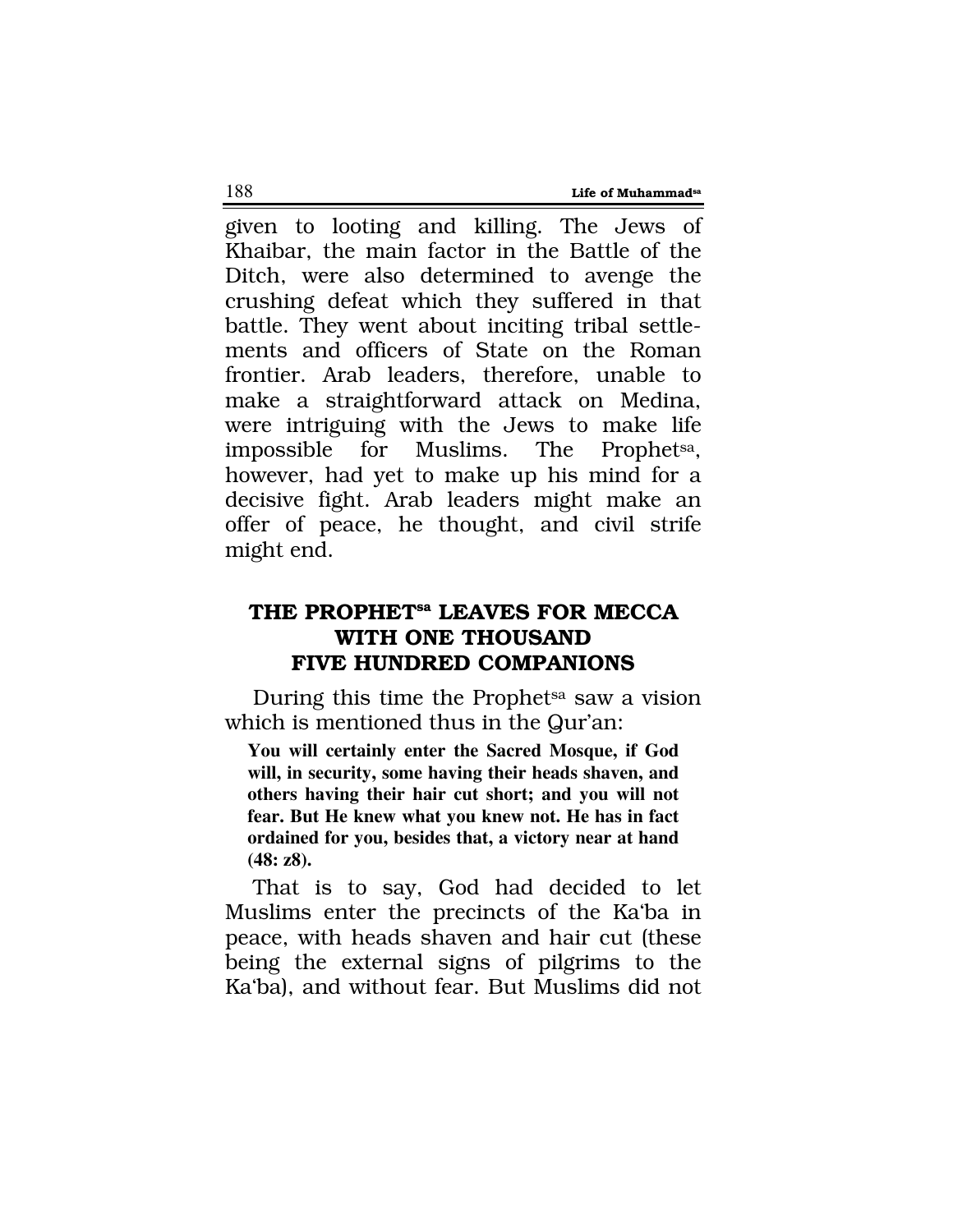$\overline{a}$ 

know exactly how God was to let this happen. Moreover, before Muslims performed their pilgrimage in peace, they were to have another victory, a precursor of the victory promised in the vision.

In this vision God foretold the ultimate victory of Muslims, their peaceful march into Mecca and the conquest of Mecca without the use of arms. But the Prophetsa understood it to mean that Muslims had been commanded by God immediately to attempt a circuit of the Ka'ba. The Prophetsa's error in interpreting the vision was to become the occasion of the victory 'near at hand' promised in the vision. In error, therefore, the Prophetsa planned a march towards the Ka'ba. He announced his vision and his interpretation of it to Muslims and asked them to prepare. "You will go," he said, "only to perform a circuit of the Ka'ba. There were, therefore, to be no demonstrations against the enemy." Late in February 628, fifteen hundred**1** pilgrims, headed by the Prophetsa, set out on their journey to Mecca. A mounted guard of twenty went some distance

**<sup>1</sup>** In this pilgrimage planned a year after the Battle of the Ditch, only one thousand five hundred men accompanied the Prophet<sup>sa</sup>. The number of Muslim combatants in the Battle of the Ditch could have been less but not more than this number. Historians who put the number of the Muslim combatants in the Battle of the Ditch at three thousand, therefore, are wrong. The number can quite reasonably be put at one thousand two hundred.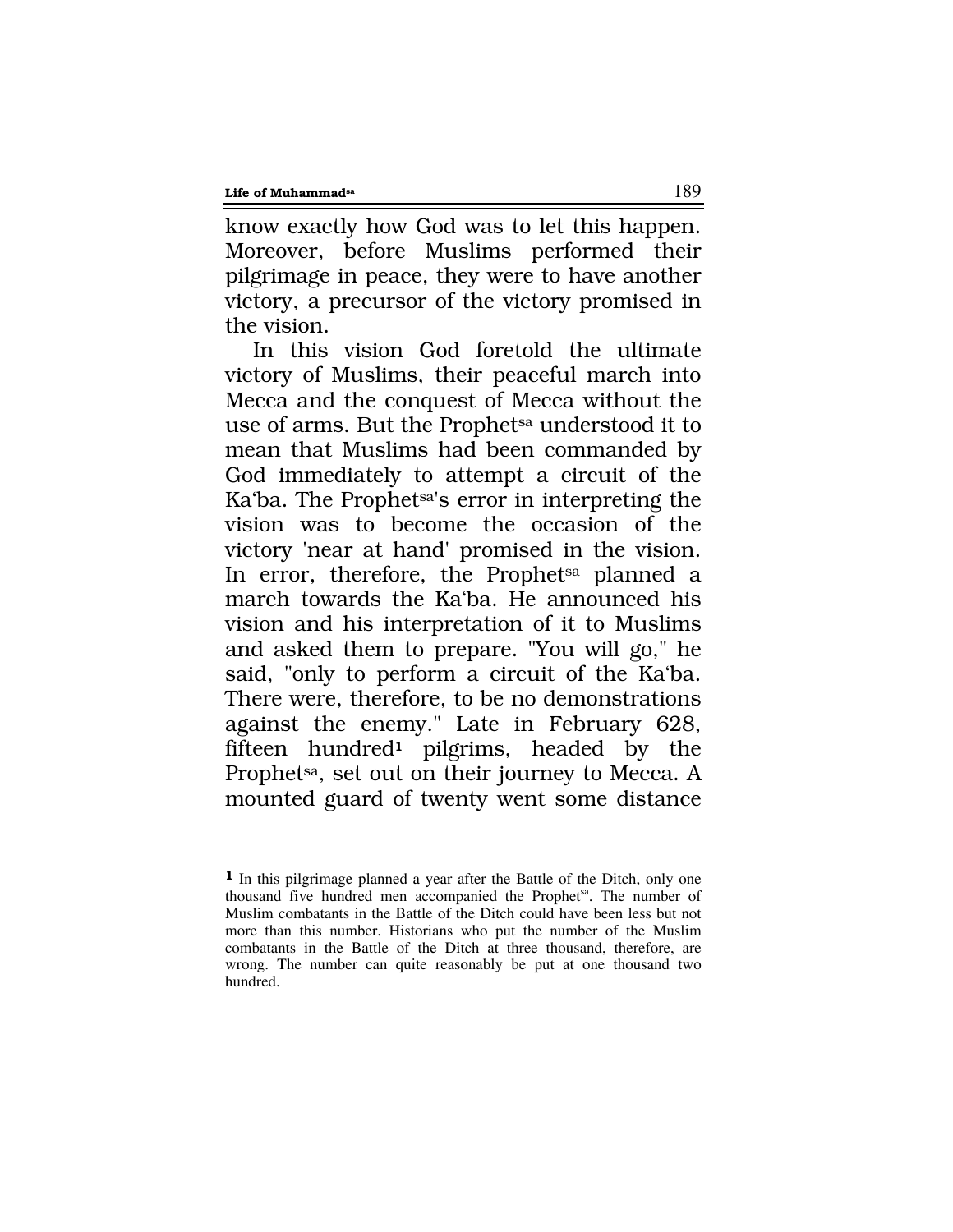ahead to warn the Muslims in case the enemy showed signs of attacking.

The Meccans soon had reports of this caravan. Tradition had established the circuit of the Ka'ba as a universal right. It could not very well be denied to Muslims. They had announced in unambiguous terms that the purpose of their march was to perform the circuit, nothing else. The Prophetsa had forbidden demonstrations of every kind. There were to be no disputes, no questionings or claims. In spite of this, the Meccans started preparing as for an armed conflict. They put up defences on all sides, called the surrounding tribes to their aid and seemed determined to fight. When the Prophetsa reached near Mecca, he was informed that the Quraish were ready to fight. They were clad in tiger skins, had their wives and children with them and had sworn solemnly not to let the Muslims pass. The tiger skins were a sign of a savage determination to fight. Soon after, a column of Meccans marching in the van of their army confronted the Muslims. Muslims could not now advance except by drawing the sword. The Prophet<sup>sa</sup>, however, was determined to do nothing of the kind.

He employed a guide to show the Muslim caravan an alternative route through the desert. Led by this guide, the Prophetsa and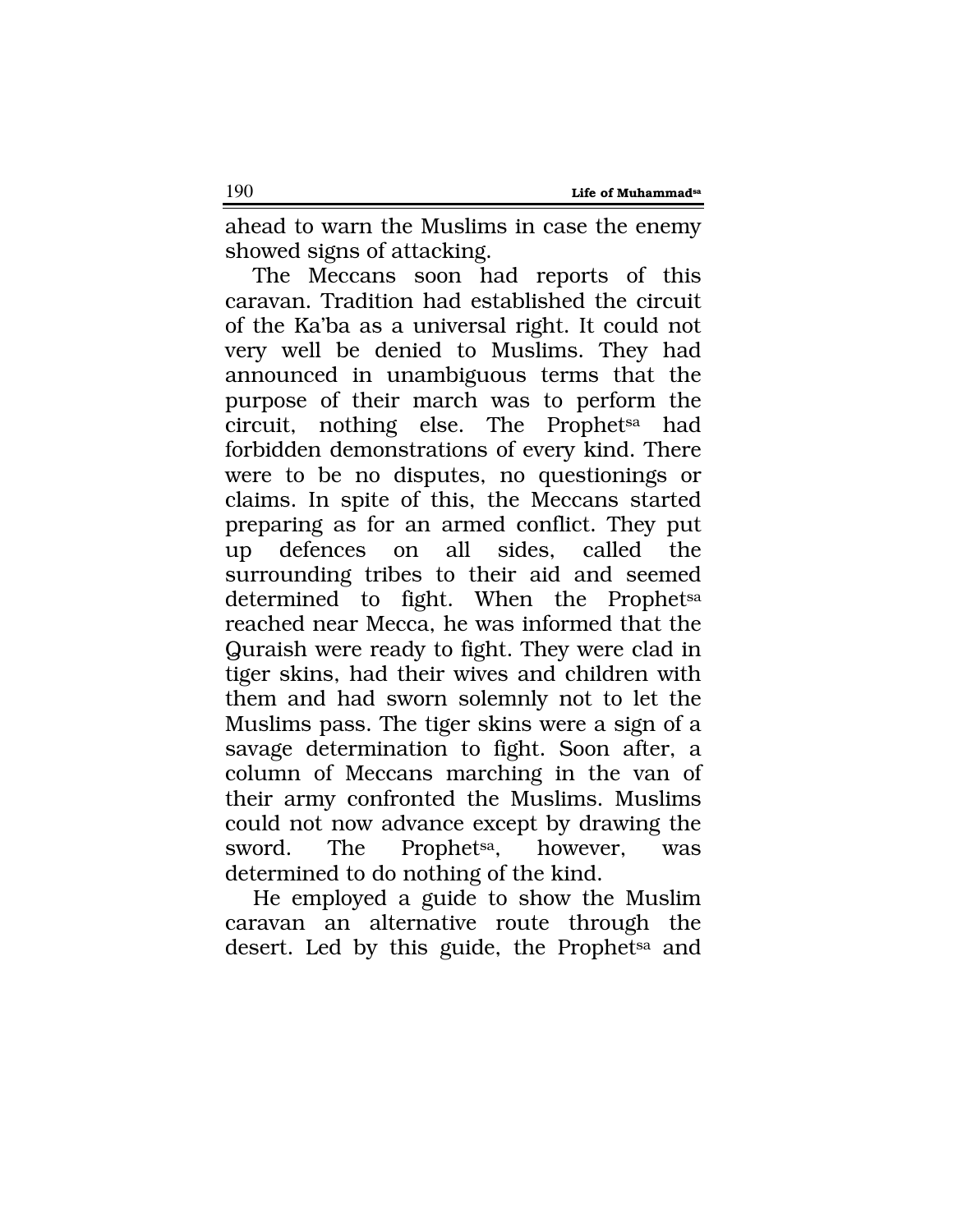his Companions reached Hudaibiya, a spot very near Mecca.

The Prophet'ssa dromedary stopped and refused to go any farther.

"The animal seems tired, O Prophetsa of God. Better change your mount," said a Companion.

"No, no," said the Prophetsa. "the animal is not tired. It seems rather that God wants us to stop here and to go no further. I propose, therefore, to camp here and to ask the Meccans if they would let us perform the Pilgrimage. I, for one, will accept any conditions they may choose to impose" (H*albiyya,* Vol. 2, p. 13).

The Meccan army at this time was not in Mecca. It had gone out some distance to meet the Muslims on the main road to Medina. If the Prophetsa wanted, he could have led his fifteen hundred men into Mecca and taken the town without resistance. But he was determined to attempt only the circuit of the Ka'ba, and that only if the Meccans permitted. He would have resisted and fought the Meccans only if the Meccans had chosen to strike first. Therefore, he abandoned the main road and camped at Hudaibiya. Soon the news reached the Meccan commander, who ordered his men to withdraw and post themselves near Mecca. Then the Meccans sent a chief, Budail by name, to parley with the Prophetsa. The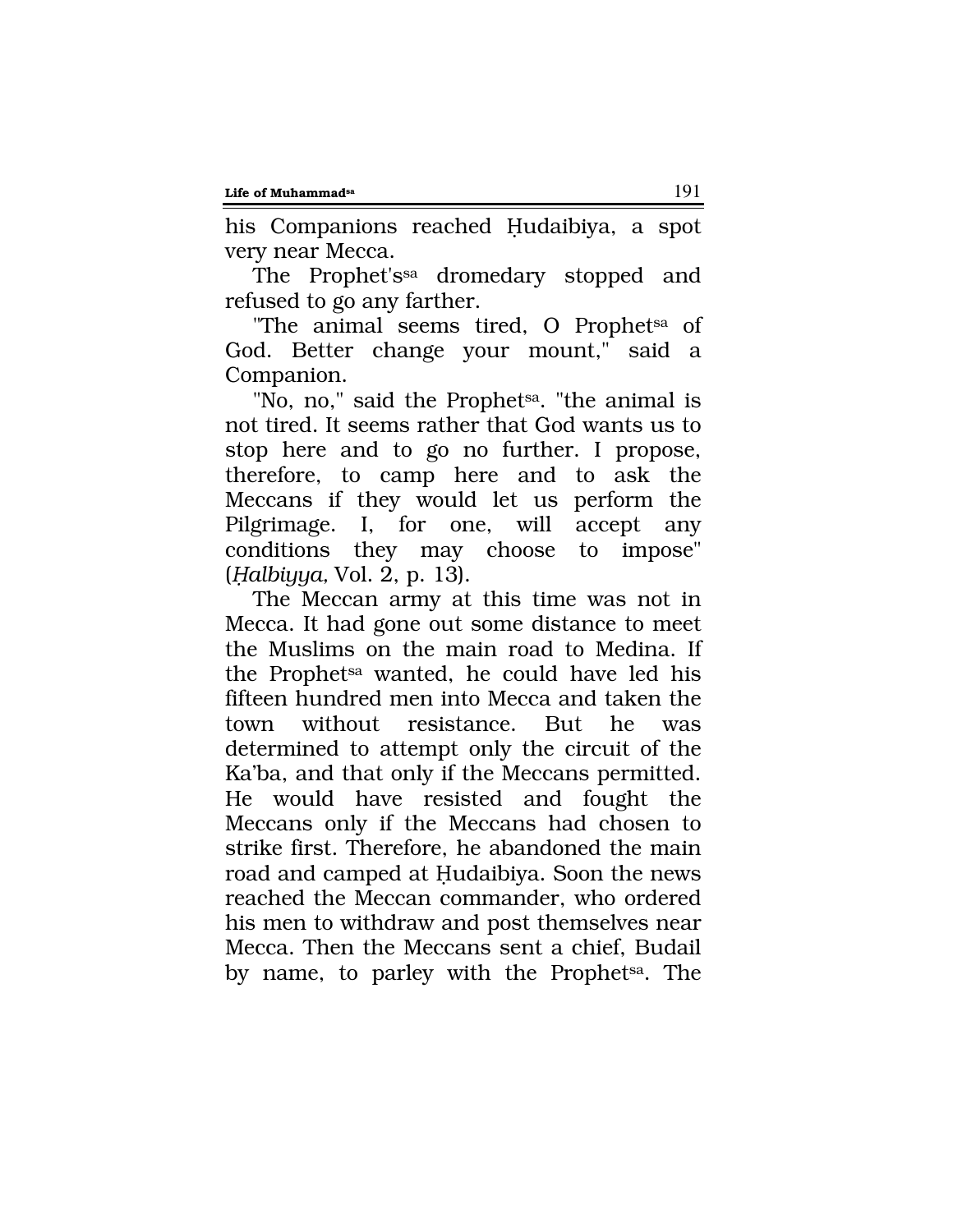Prophetsa explained to Budail that he and the Muslims wanted only to perform the circuit of the Ka'ba; but if the Meccans wished to fight, the Muslims were ready. Then 'Urwa, son-inlaw of Abū Sufyān<sup>ra</sup>, the Meccan commander, came to the Prophetsa. He behaved most discourteously. He called the Muslims tramps and dregs of society and said the Meccans would not let them enter Mecca. More and more Meccans came to have talks and the last thing they said was that at least that year they would not let Muslims perform even the circuit of the Ka'ba. The Meccans would be humiliated if they permitted the circuit this year. The following year, they might do so.

Some tribes allied with the Meccans urged upon the Meccan leaders to let the Muslims perform the circuit. After all, it was only the right of circuit they wanted. Why should they be stopped even from this? But the Meccans remained adamant. Thereupon the tribal leaders said, the Meccans did not want peace and threatened to disassociate themselves from them. Out of fear, the Meccans were persuaded to try to reach a settlement with the Muslims. As soon as the Prophetsa got to know of this, he sent 'Uthmanra (later the Third Khalifa of Islam) to the Meccans. 'Uthmanra had many relatives in Mecca. They came out and surrounded him, and offered to let him perform the circuit, but declared that they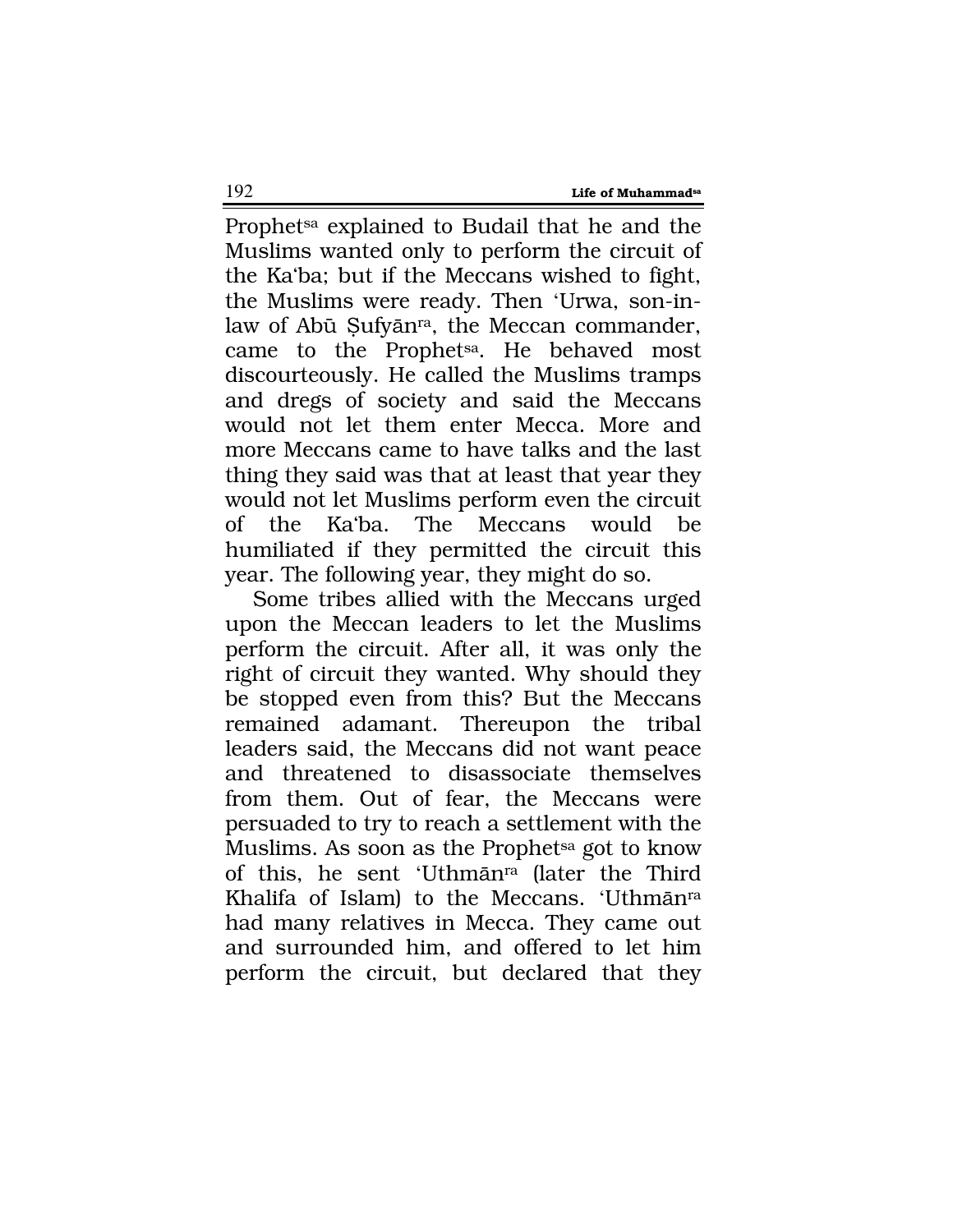would not let the Prophetsa do so until the following year. "But," said 'Uthmanra, "I will not perform the circuit unless it is in the company of my Master." 'Uthman'sra talks with the chiefs of Mecca became prolonged. A rumour was mischievously spread that he had been murdered. It reached the ears of the Prophetsa. Upon this the Prophetsa assembled the Companions and said, "The life of an envoy is held sacred among all nations. I have heard that the Meccans have murdered 'Uthmanra. If this is true, we have to enter Mecca, whatever the consequences." The Prophetsa's earlier intention to enter Mecca peacefully had to be changed, under the changed circumstances. The Prophetsa went on, "Those who promise solemnly that if they have to go further, they will not turn back save as victors, should come forward and take the oath on my hand." The Prophet<sup>sa</sup> had hardly finished speaking, when all the fifteen hundred Companions stood up and jumped over one another to hold the Prophet's<sup>sa</sup> hand and take the oath. This oath possesses a special importance in the history of early Islam. It is called the "Pledge of the Tree". When the oath was taken, the Prophetsa was sitting under a tree. Everyone of those who took the oath remained proud of it to the end of his days. Of the fifteen hundred present on the occasion, not one held back. They all promised that if the Muslim envoy had been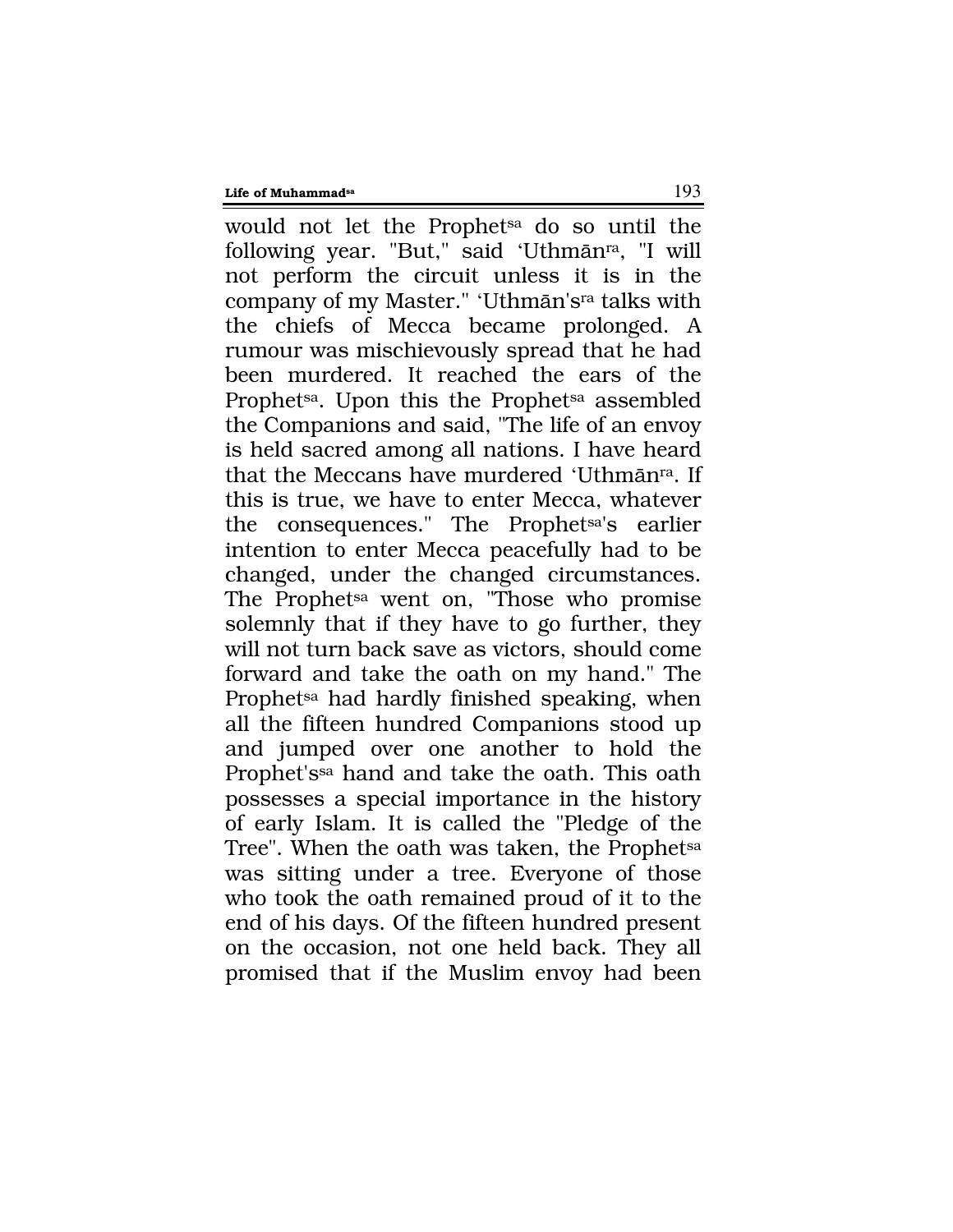murdered, they would not go back. Either they would take Mecca before dusk, or they would all die fighting. The taking of the oath was not over when 'Uthmanra returned. He reported that the Meccans did not agree to let the Muslims perform the circuit until the following year. They had appointed their delegates to sign a settlement with the Muslims. Soon after, Suhail, a chief of Mecca, came to the Prophetsa. A settlement was reached and recorded.

## **TREATY OF** H**UDAIBIYA**

It ran as follows:

In the name of Allah. These are the conditions of peace between Muhammadsa, son of 'Abdullah, and Suhail ibn 'Amr, the envoy of Mecca. There will be no fighting for ten years. Anyone who wishes to join Muhammadsa and to enter into any agreement with him, is free to do so. Anyone who wishes to join the Quraish and to enter into an agreement with them is also free to do so. A young man, or one whose father is alive, if he goes to Muhammadsa without permission from his father or guardian, will be returned to his father or guardian. But should anyone go to the Quraish, he will not be returned. This year Muhammadsa will go back without entering Mecca. But next year he and his followers can enter Mecca, spend three days and perform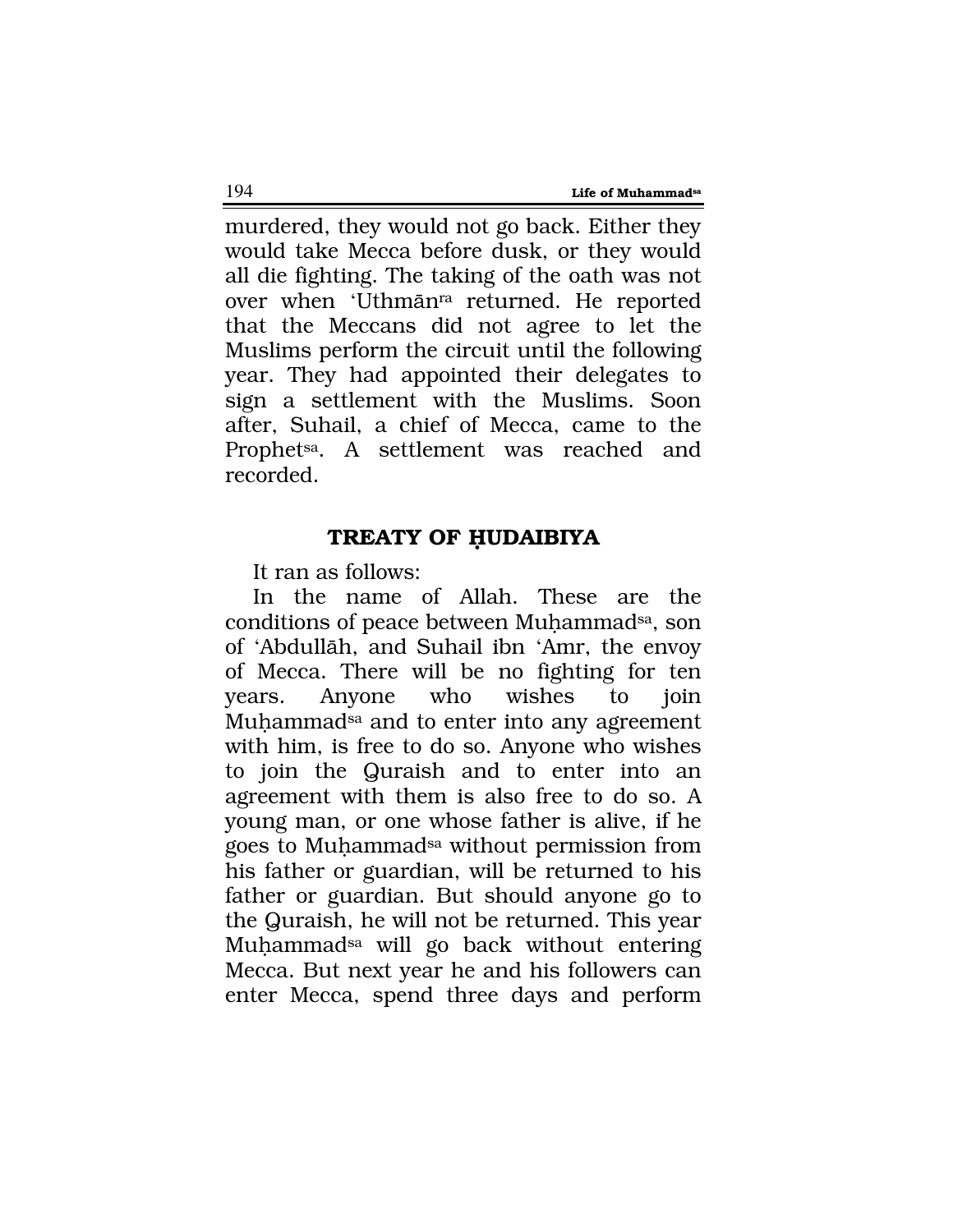the circuit. During these three days the Quraish will withdraw to the surrounding hills. When Muhammadsa and his followers enter into Mecca, they will be unarmed except for the sheathed swords which wayfarers in Arabia always have with them (*Bukh*a*r*i).

Two interesting things happened during the signing of this peace. After the terms had been settled the Prophetsa started to dictate the agreement and said, "In the name of Allah, the Gracious, the Merciful."

Suhail objected and said, "Allah we know and believe in, but what is this 'the Gracious and the Merciful?' This agreement is between two parties. Therefore the religious beliefs of both parties will have to be respected."

The Prophet<sup>sa</sup> agreed at once and said to his scribe, "Only write, 'In the name of Allah'." The Prophetsa then proceeded to dictate the terms of the agreement. The opening sentence was, 'These are the conditions of peace between the people of Mecca and Muhammadsa, the Prophetsa of God'. Suhail objected again, and said, "If we thought you a Prophetsa of God, we would not have fought you." The Prophetsa accepted this objection also. Instead of Muhammadsa, the Prophetsa of God, he proposed Muhammadsa son of 'Abdullah. As the Prophetsa was agreeing to everything the Meccans proposed, the Companions felt agitated over the humiliation. Their blood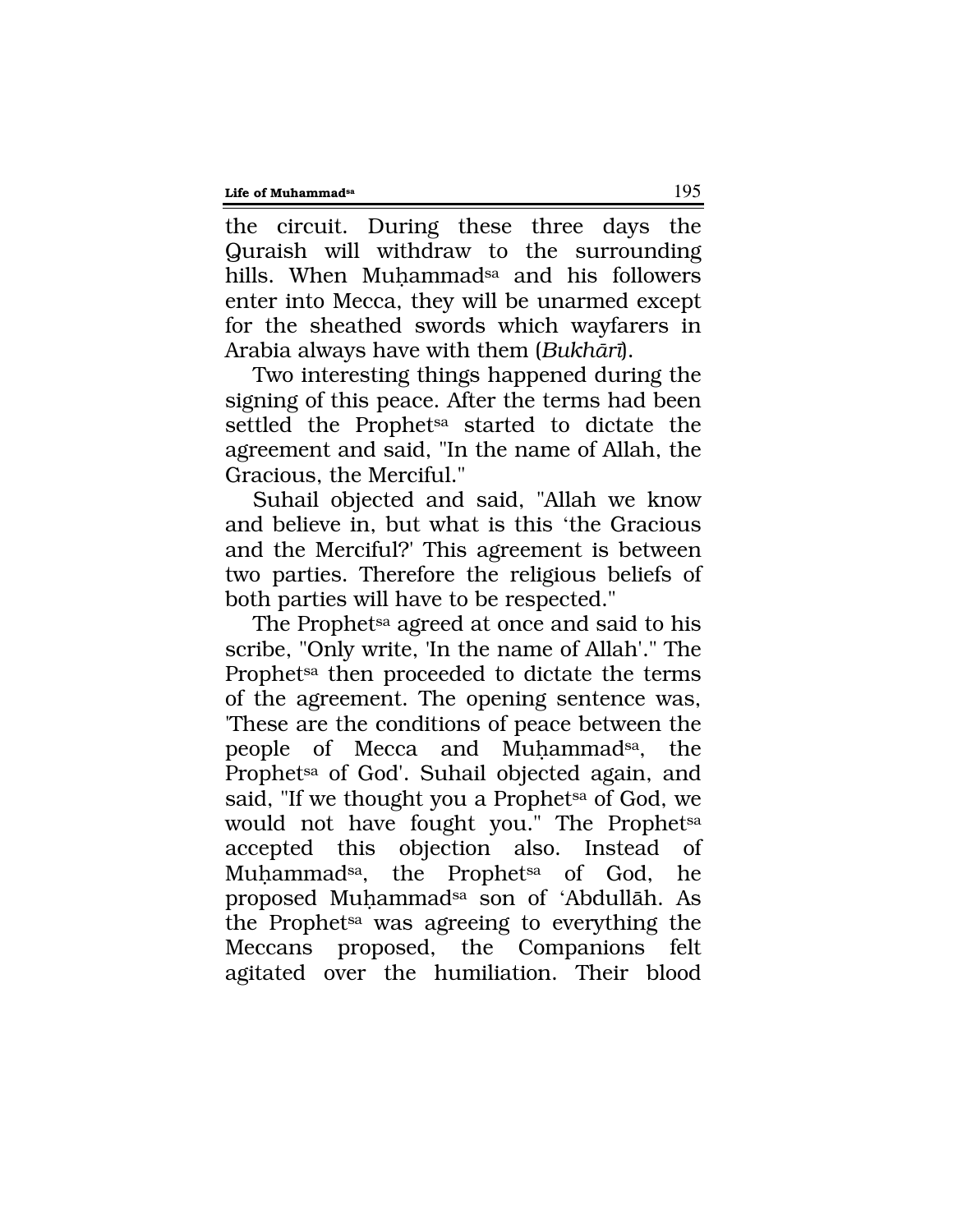began to boil, and 'Umarra, the most excited of them all, went to the Prophetsa and asked, "O Prophetsa of God, are we not in the right?"

"Yes," said the Prophetsa, "we are in the right." "And were we not told by God that we would perform the circuit of the Ka'ba?" asked 'Umarra.

" Yes," said the Prophetsa.

"Then why this agreement and why these humiliating terms?"

"True," said the Prophetsa, "God did foretell that we would perform the circuit in peace but He did not say when. I did judge as though it was going to be this year. But I could be wrong. Must it be this year?"

'Umarra was silenced.

Then other Companions raised their objections. Some of them asked why they had agreed to restore to his father or guardian a young man who should turn Muslim, without obtaining the same condition for a Muslim who should turn over or happen to go to the Meccans. The Prophetsa explained there was no harm in this. "Everybody who becomes a Muslim," he said, "does so because he accepts the beliefs and practices inculcated by Islam. He does not become a Muslim in order to join a party and to adopt its customs. Such a man will propagate the Message of Islam wherever he goes, and serve as an instrument for the spread of Islam. But a man who gives up Islam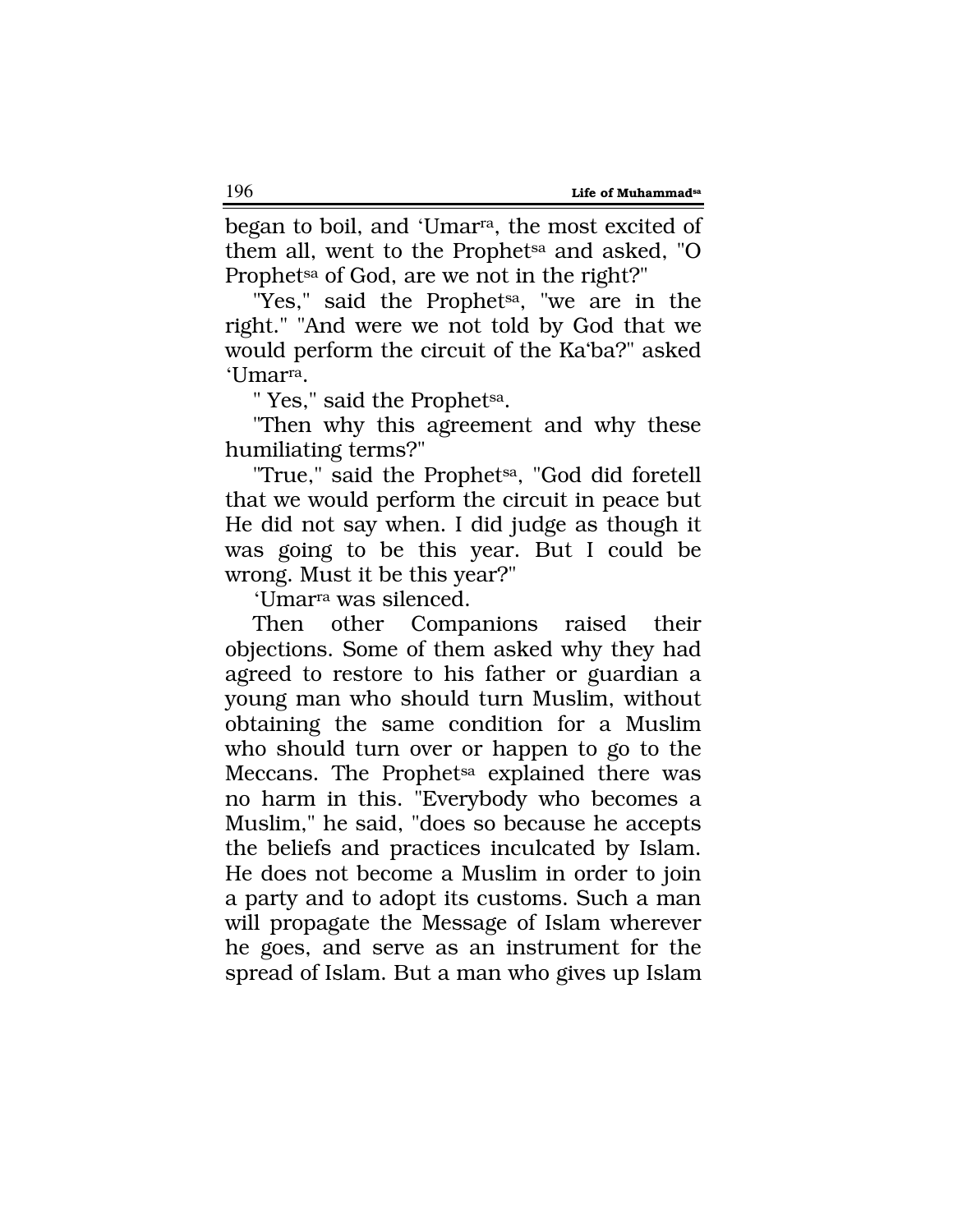is no use to us. If he no longer believes at heart what we believe, he is no longer one of us. It is better he should go elsewhere." This reply of the Prophetsa satisfied those who had doubted the wisdom of the course adopted by the Prophetsa. It should satisfy today all those who think that in Islam the punishment of apostasy is death. Had this been so, the Prophetsa would have insisted on the return and punishment of those who gave up Islam.

When the agreement had been written down and the signatures of the parties affixed, there soon arose an occasion which tested the good faith of the parties. A son of Suhail, the Meccan plenipotentiary, appeared before the Prophetsa, bound, wounded and exhausted. He fell at the Prophet'ssa feet and said, "O Prophetsa of God, I am a Muslim at heart, and because of my faith I have to suffer these troubles at the hands of my father. My father was here with you. So I escaped and managed to come to you." The Prophetsa had not spoken when Suhail intervened and said that the agreement had been signed and he would have to go with him. Abū Jandal<sup>ra</sup>—this being the young man's name—stood before the Muslims, a brother of brothers, driven to desperation by the ill-treatment of his father. To have to send him back was an obligation they could not endure. They unsheathed their swords and seemed determined to die or save this brother.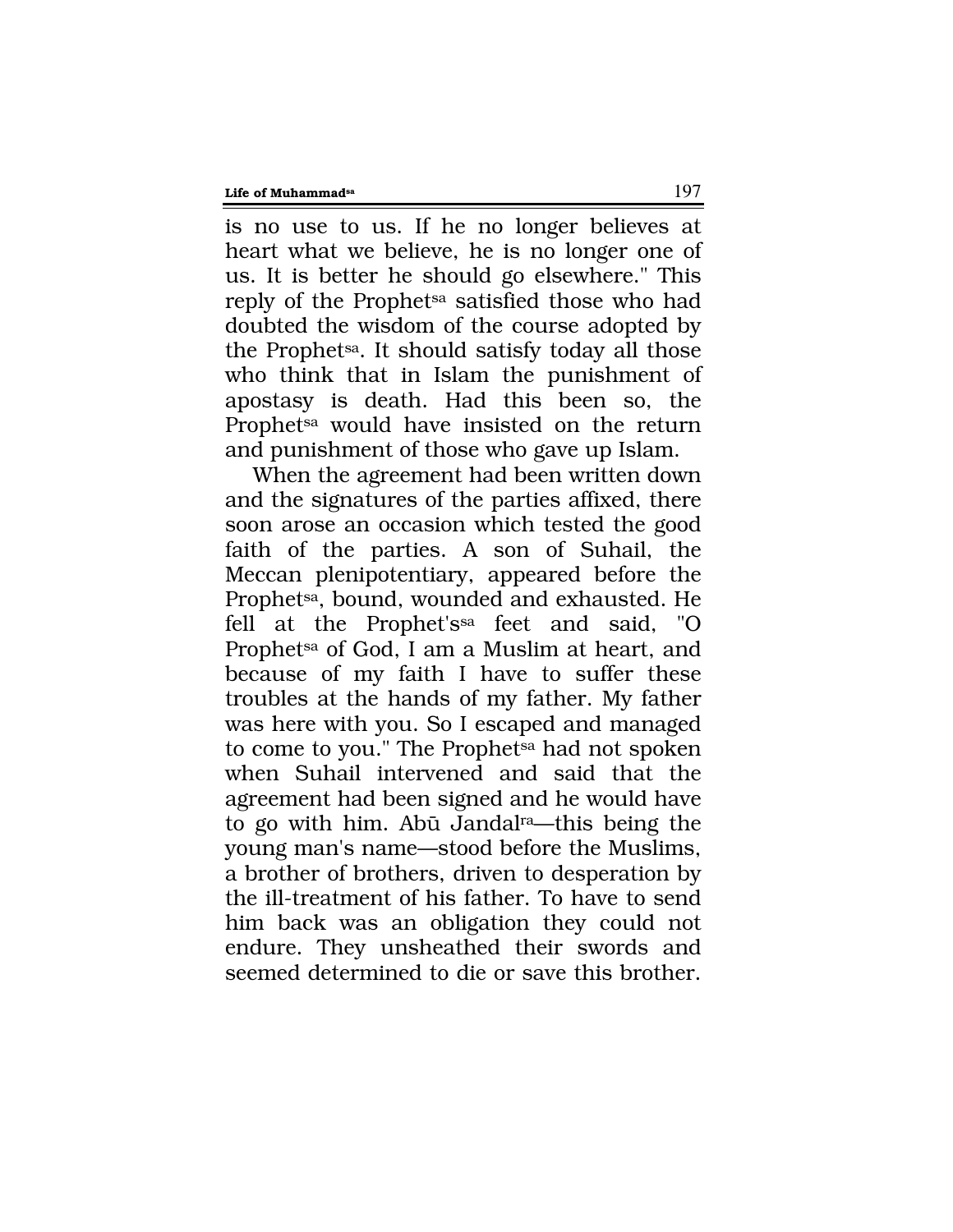Abū Jandal<sup>ra</sup> himself entreated the Prophetsa to let him remain. Would he send him back to the tyrants from whose clutches he had managed to escape? But the Prophetsa was determined. He said to Abū Jandal<sup>ra</sup>, "Prophets do not eat their words. We have signed this agreement now. It is for you to bear with patience and to put your trust in God. He will certainly provide for your freedom and for the freedom of other young persons like you." After the peace had been signed, the Prophet<sup>sa</sup> returned to Medina. Soon after, another young convert from Mecca, Abu Basirra by name, reached Medina. But in accord with the terms of the agreement, he also was sent back by the Prophetsa. On the way back, he and his guards had a fight in the course of which he killed one of the guards and thus managed to escape. The Meccans went to the Prophet<sup>sa</sup> again and complained. "But," said the Prophetsa, "we handed over your man to you. He has now escaped out of your hands. It is no longer our duty to find him and hand him over to you again. A few days later, a woman escaped to Medina. Some of her relations went after her and demanded her return. The Prophetsa explained that the agreement had laid down an exception about men, not about women; so he refused to return this woman.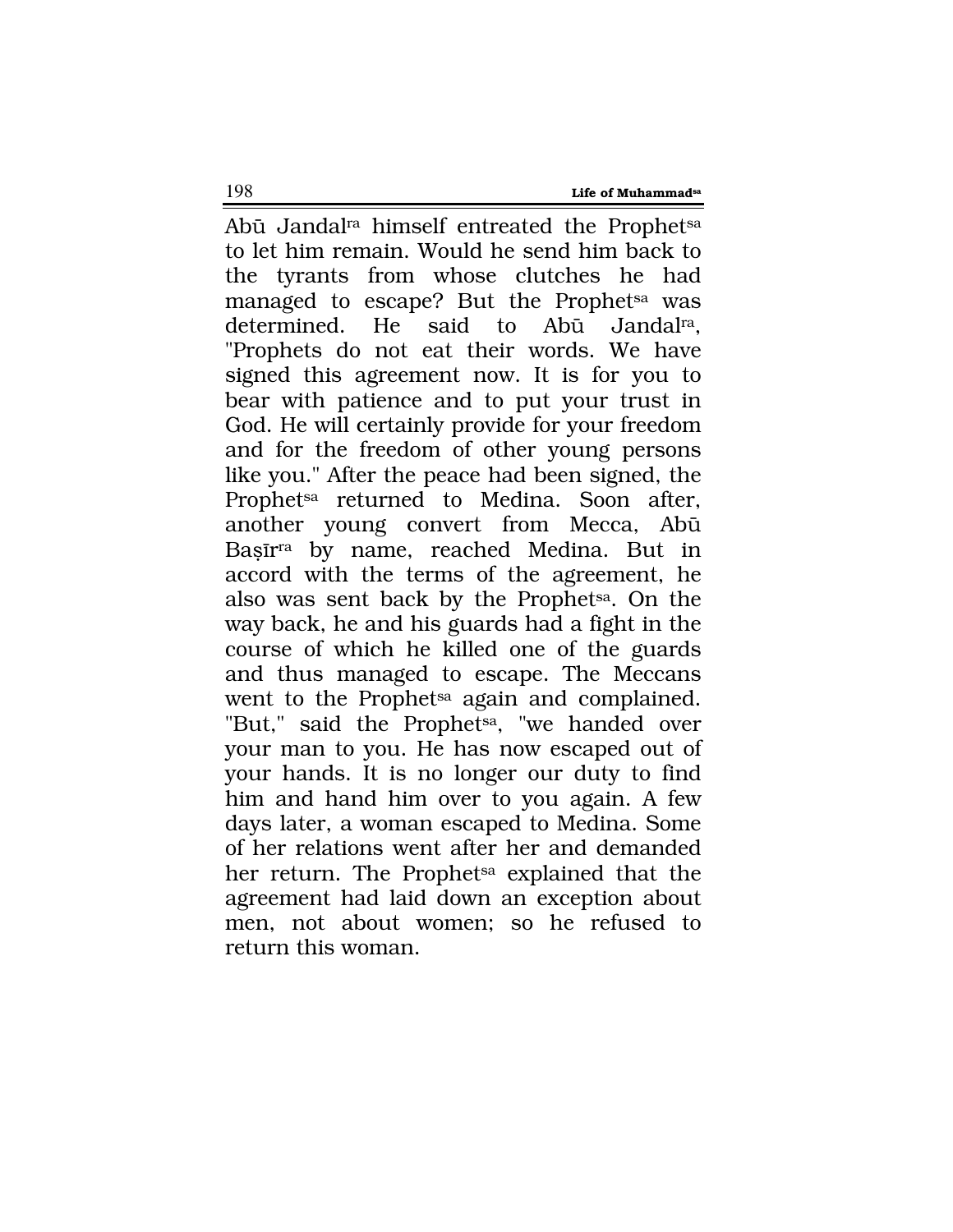## **PROPHET'S<sup>sa</sup> LETTERS TO VARIOUS KINGS**

After settling down in Medina on return from Hudaibiya, the Prophetsa instituted another plan for the spread of his Message. When he mentioned this to the Companions, some of them who were acquainted with the customs and forms observed in the courts of kings told the Prophetsa that kings did not entertain letters which did not bear the seals of the senders. Accordingly the Prophetsa had a seal made on which were engraved the words, *Mu*h*ammad Ras*u*lull*a*hsa*.

Out of reverence, *Allah* was put at the top, beneath it *Rasul* and lastly Muhammadsa.

In Muharram 628, envoys went to different capitals, each with a letter from the Prophetsa, inviting the rulers to accept Islam. Envoys went to Heraclius, the Roman Emperor, the Kings of Iran, Egypt (the King of Egypt was then a vassal of the Kaiser) and Abyssinia. They went to other kings and rulers also. The letter addressed to the Kaiser was taken by Dihya Kalbira who was instructed to call first on the Governor of Busra. When Dihyara saw the Governor, the great Kaiser himself was in Syria on a tour of the Empire. The Governor readily passed Dihyara on to the Kaiser. When Dihyara entered the court, he was told that whoever was received in audience by the Kaiser must prostrate himself before him.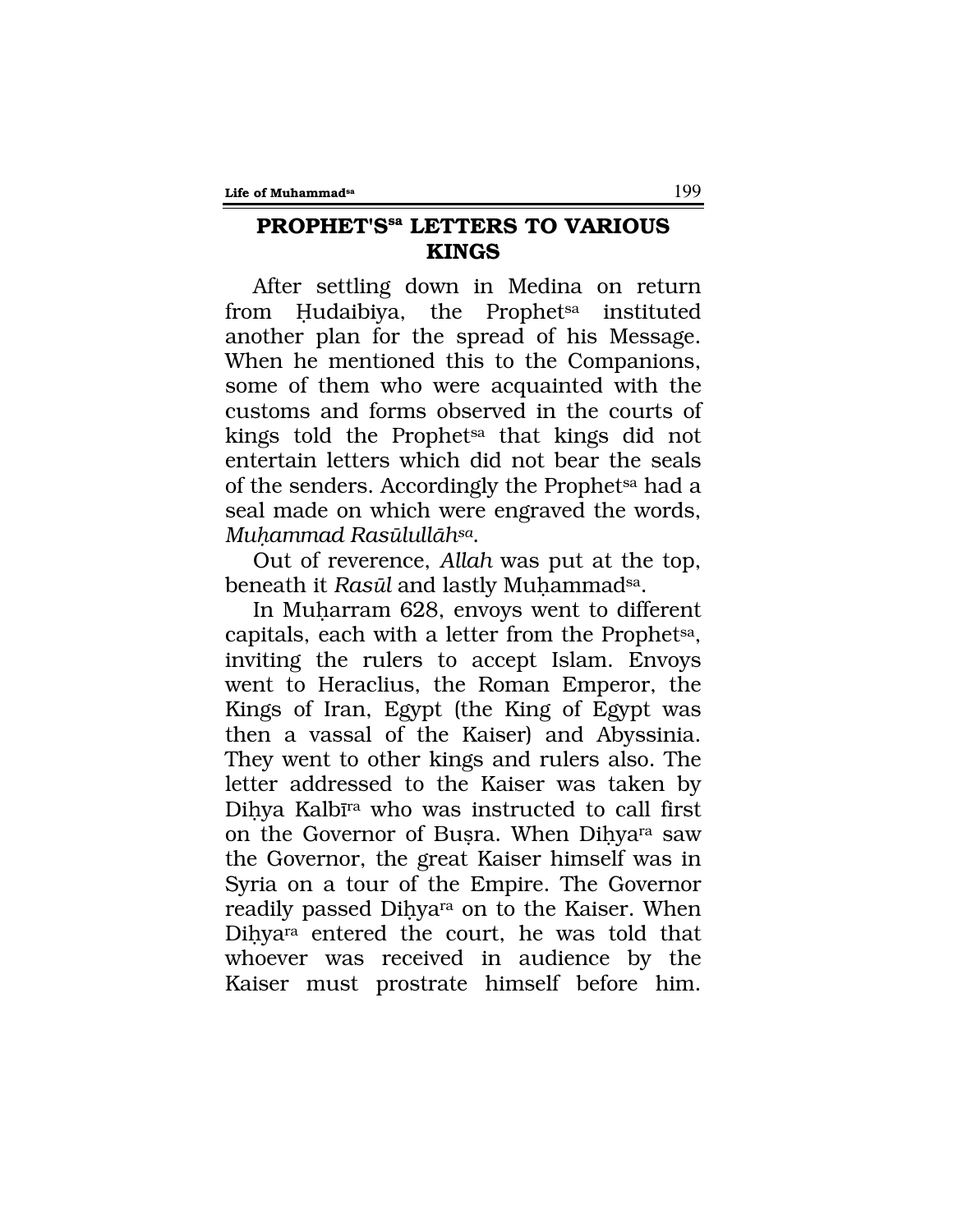Dihyara refused to do this, saying that Muslims did not bow before any human being. Dihyara, therefore, sat before the Kaiser without making the prescribed obeisances. The Kaiser had the letter read by an interpreter and asked if an Arab caravan was in the town. He said he desired to interrogate an Arab about this Arabian Prophetsa who had sent him an invitation to accept Islam. It so happened that Abu Sufyanra was in the town with a commercial caravan. The court officials took him to the Kaiser. Abū Sufyān<sup>ra</sup> was ordered to stand in front of the other Arabs, who were told to correct him if he should tell a lie or make a wrong statement. Then Heraclius proceeded to interrogate Abu Sufyanra. The conversation is thus recorded in history:

**H: Do you know this man who claims to be a**  Prophet<sup>sa</sup> and who has sent me a letter? Can you say **what sort of family he comes from?** 

**A-S: He comes of a noble family and is one of my relations.** 

**H: Have there been Arabs before him who have made claims similar to his?** 

**A-S: No.** 

**H: Did your people ever charge him with lying before he announced his claim?** 

**A-S: No.** 

**H: Has there been a king or a ruler among his forefathers?** 

**A—S: No.**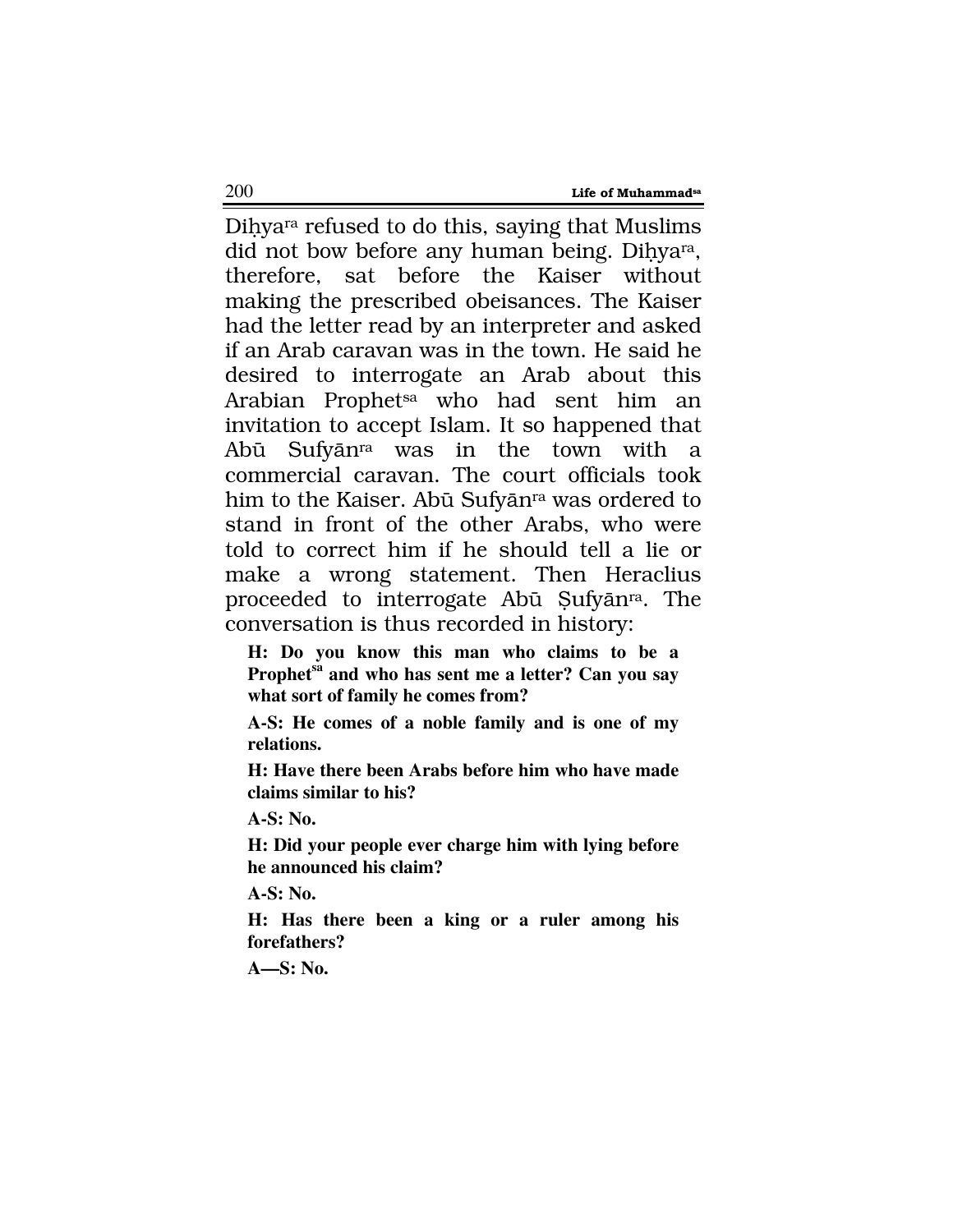**H: How do you judge his general ability and his capacity for judgement?** 

**A—S: We have never found any fault in his ability and his capacity for judgement.** 

**H: What are his followers like? Are they big and powerful persons or are they poor and humble?** 

**A—S: Mostly poor and humble and young.** 

**H: Do their numbers tend to increase or decrease?** 

**A—S: To increase.** 

**H: Do his followers ever go back to their old beliefs? A—S: No.** 

**H: Has he ever broken a pledge?** 

**A—S: Not so far. But we have recently entered into a new pact with him. Let us see what he does about it.** 

**H: Have you had any fight with him yet?** 

**A—S: Yes.** 

**H: With what result?** 

**A—S: Like buckets on a wheel, victory and defeat alternate between us and him. In the Battle of Badr, for instance, in which I was not present, he was able to overpower our side. In the Battle of U**h**ud, in which I commanded our side, we took his side to task. We tore their stomachs, their ears and their noses,** 

**H: But what does he teach?** 

**A—S: That we should worship the One God and not set up equals with Him. He preaches against the idols our forefathers worshipped. He wants us, instead, to worship the Only God, to speak the truth only and always to abjure all vicious and corrupt practices. He exhorts us to be good to one another and to keep our covenants and discharge our trusts.**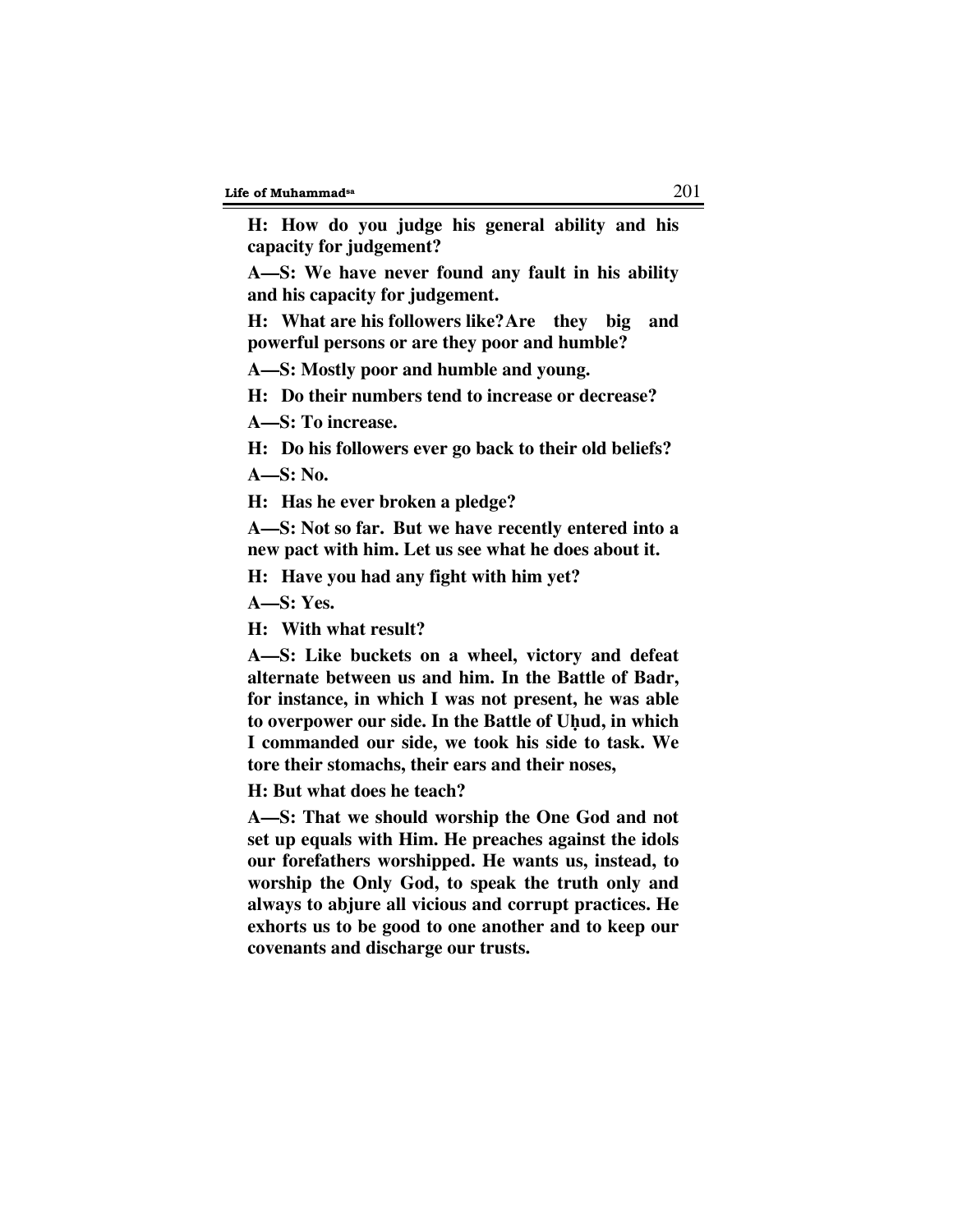This interesting conversation came to an end and then the Kaiser said:

**I first asked you about his family and you said he belonged to a noble family. In truth, Prophets always come of noble families. I then asked you if anyone before him had made a similar claim and you said, No. I asked you this question because I thought that if in the recent past some one had made such a claim,**  then one could say that this Prophet<sup>sa</sup> was imitating **that claim. I then asked you whether he had ever been charged with lying before his claim had been announced and you said, No. I inferred from this that a person who does not lie about men will not lie about God. I next asked you if there had been a king among his forefathers and you said, No. From this I understood that his claim could not be a subtle plan for the recovery of the kingdom. I then asked you whether the entrants into his fold were mostly big, prosperous and powerful individuals or poor and weak. And you said in reply, that they were generally poor and weak, not proud and big, and so are the early followers of a Prophet. I then asked you whether his numbers were increasing or decreasing and you said they were increasing. At this I remembered that the followers of a Prophet go on increasing until the Prophet attains his goal. I then asked you if his followers left him out of disgust or disappointment, and you said, No. At this I remembered that the followers of Prophets are usually steadfast. They may fall away for other reasons, but not out of disgust for the faith. I then asked you if there had been fights between you and him and, if so, with what results. And you said that you and his followers were like buckets on a wheel and the Prophets are like that. In the beginning their**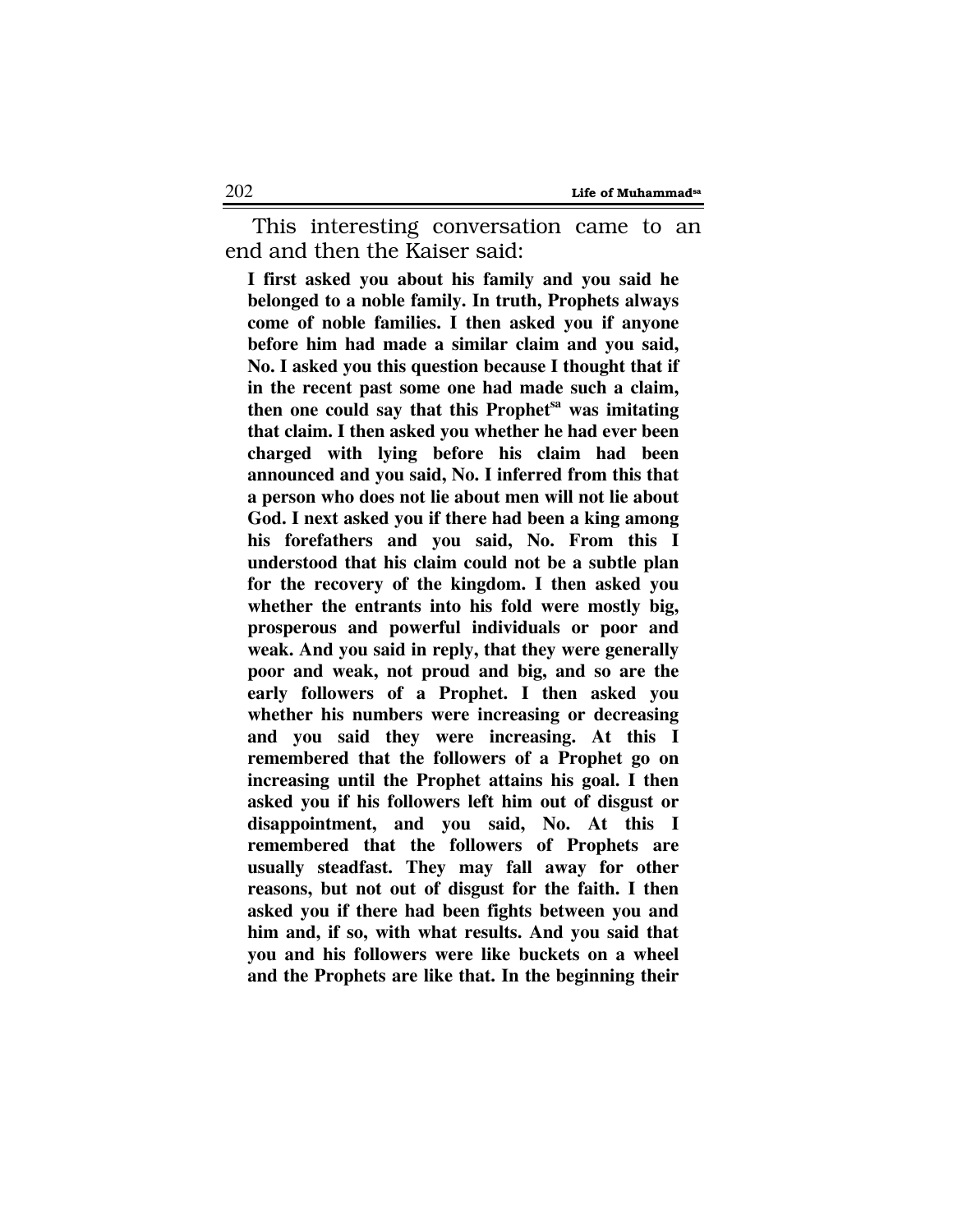**followers suffer reverses and meet with misfortunes, but in the end they win. I then asked you about what he teaches and you said he teaches the worship of One God, truth-speaking, virtue and the importance of keeping covenants and discharging trusts. I asked you also whether he ever played false, and you said, No. And this is the way of virtuous men. It seems to me,**  therefore, that his claim to being a Prophet<sup>sa</sup> is true. I **was half expecting his appearance in our time, but I did not know he was going to be an Arab. If what you have told me is true, then I think his influence and his dominion will certainly spread over these lands (***Bukh*a*r*i**).** 

The speech unsettled the courtiers who began to blame the King for applauding a Teacher of another community. Protests were raised. The court officials then sent away Abū Sufyanra and his friends. The text of the letter which the Prophet<sup>sa</sup> wrote to the Kaiser is to be found in historical records. It runs as follows:

From Muhammad<sup>sa</sup>, the Servant of God and His **Messenger. To the Chief of Rome, Heraclius. Whoever treads the path of divine guidance, on him be peace. After this, O King, I invite you to Islam. Become a Muslim. God will protect you from all afflictions, and reward you twice over. But if you deny and refuse to accept this Message, then the sin not only of your own denial, but of the denial of your subjects, will be on your head. "Say, 'O People of the Book! come to a word equal between us and you that we worship none but Allah, and that we associate no partner with Him, and that some of us take not others for lords beside Allah.' But if they turn away, then**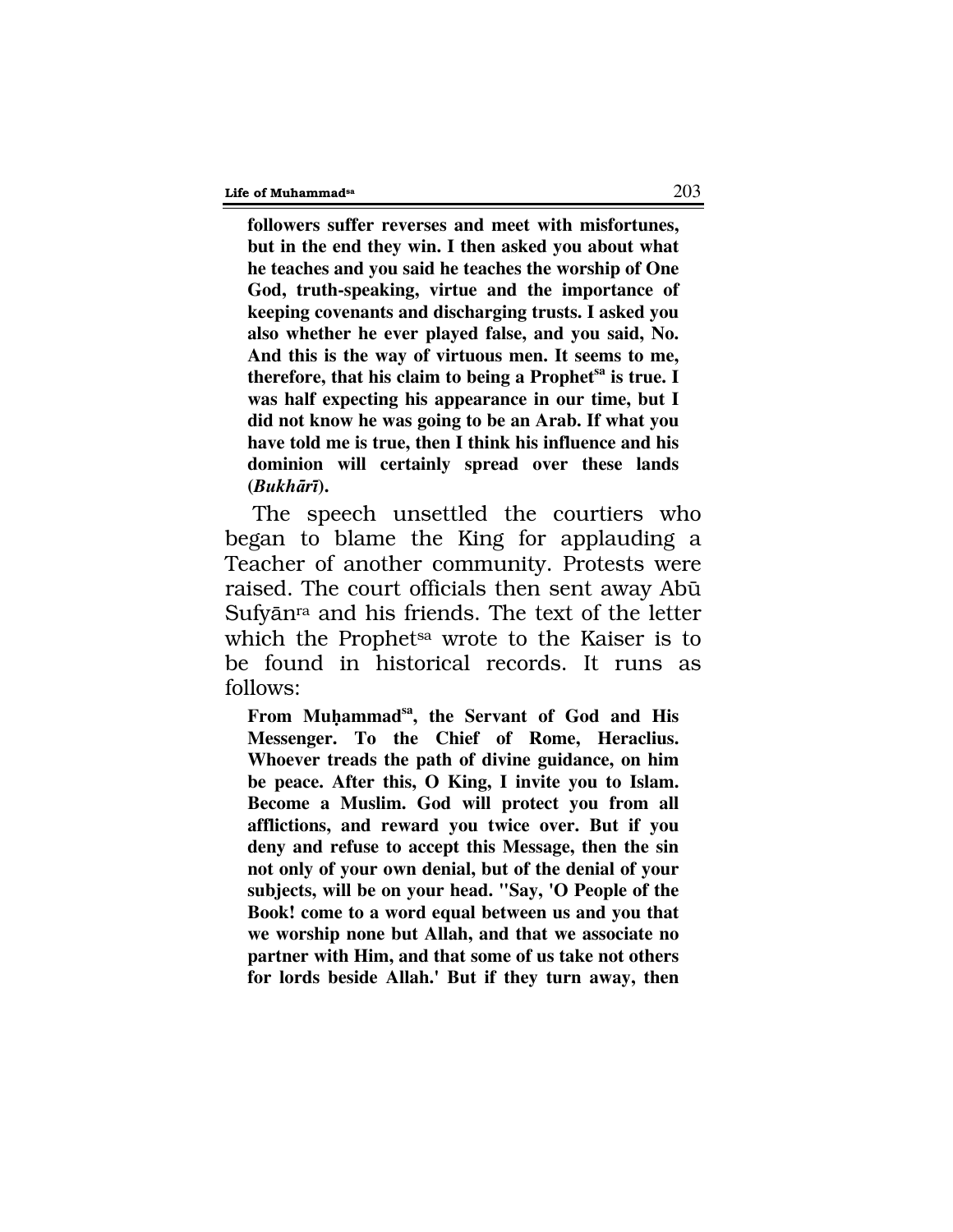**say, 'Bear witness that we have submitted to God' "**   $(Zurg\bar{a}n\bar{\iota})$ .

The invitation to Islam was an invitation to believe that God is One and that Muhammad<sup>sa</sup> is His Messenger. Where the letter says that if Heraclius becomes a Muslim, he will be rewarded twice over, the reference is to the fact that Islam teaches belief in both Jesusas and Muhammadsa.

It is said that when the letter was presented to the Emperor, some courtiers suggested it should be torn up and thrown away. The letter, they said, was an insult to the Emperor. It did not describe the Emperor as Emperor but only as Sahibul Rūm, *i.e.*, the Chief of Rome. The Emperor, however, said that it was unwise to tear up the letter without reading it. He also said that the address, 'Chief of Rome', was not wrong. After all, the Master of everything was God. An Emperor was only a chief.

When the Prophet<sup>sa</sup> was told how his letter had been received by Heraclius, he seemed satisfied and pleased and said that because of the reception which the Roman Emperor had given his letter, his Empire would be saved. The descendants of the Emperor would continue long to rule over the Empire. That is in fact what happened. In the wars which took place later, a large part of the Roman Empire, in accordance with another prophecy of the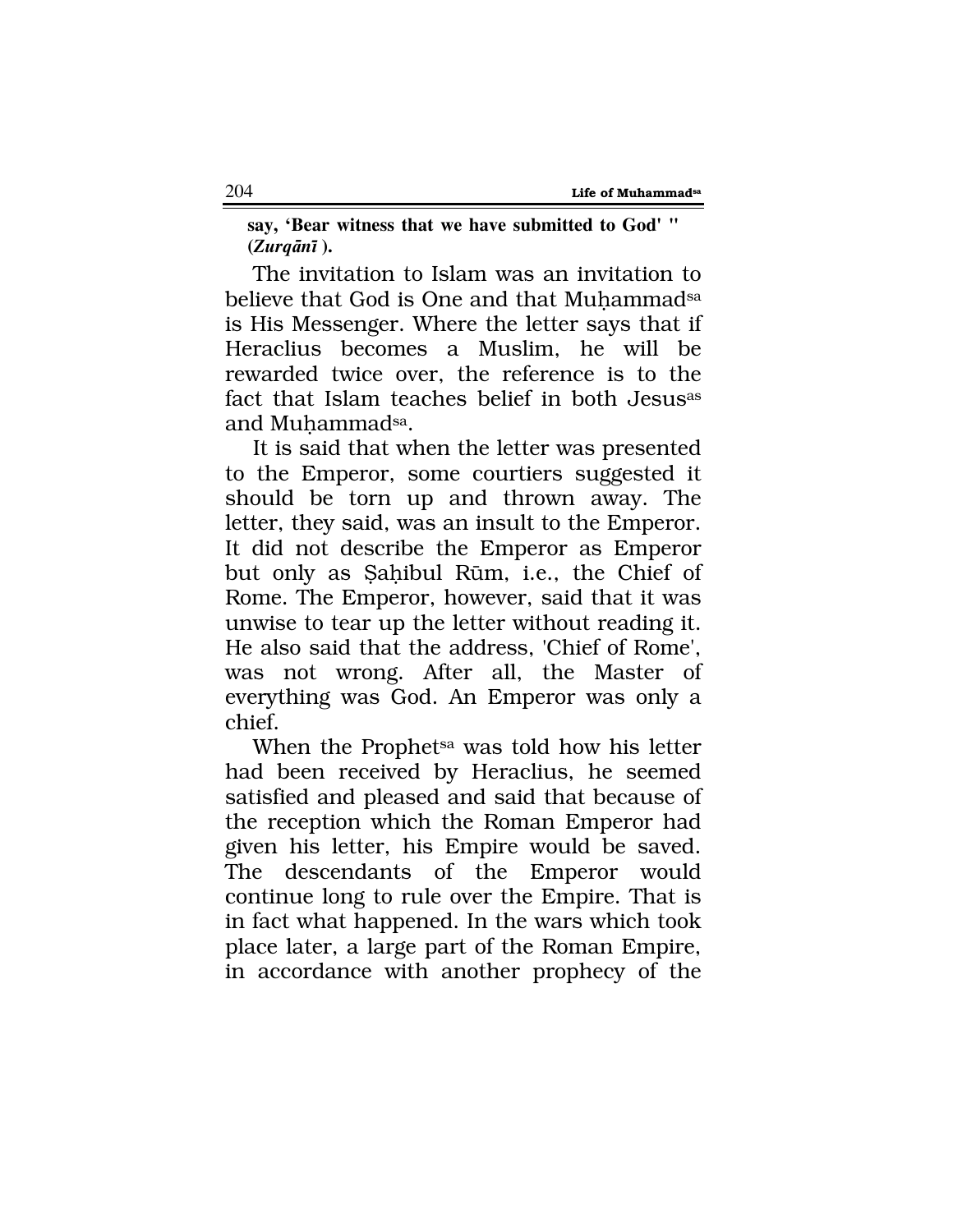Prophetsa of Islam, passed out of the possession of Rome; yet for six hundred years after this, the dynasty of Heraclius remained established in Constantinople. The Prophet'ssa letter remained preserved in the State archives for a long time. Ambassadors of the Muslim King, Mansūr Qalāwūn, visited the court of Rome, and were shown the letter deposited in a case. The then Roman Emperor showing the letter said it had been received by a forefather of his from their Prophetsa and had been carefully preserved.

#### **LETTER TO THE KING OF IRAN**

The letter to the King of Iran was sent through 'Abdullah bin Hudhafara. The text of this letter was as follows:

**In the name of Allah, the Gracious, the Merciful..**  This letter is from Muhammad<sup>sa</sup>, the Messenger of **God, to Chosroes, the Chief of Iran. Whoever submits to a perfect guidance, and believes in Allah, and bears witness that Allah is One, and has no equal or**  partner, and that Muhammad<sup>sa</sup> is His Servant and **Messenger, on him be peace. O King, under the command of God, I invite you to Islam. For I have been sent by God as His Messengersa to all mankind, so that I may warn all living men and complete my Message for all unbelievers. Accept Islam and protect yourself from all afflictions. If you reject this invitation, then the sin of the denial of all your people will rest on your head (***Zurqani* **and** *Kham*i*s***).**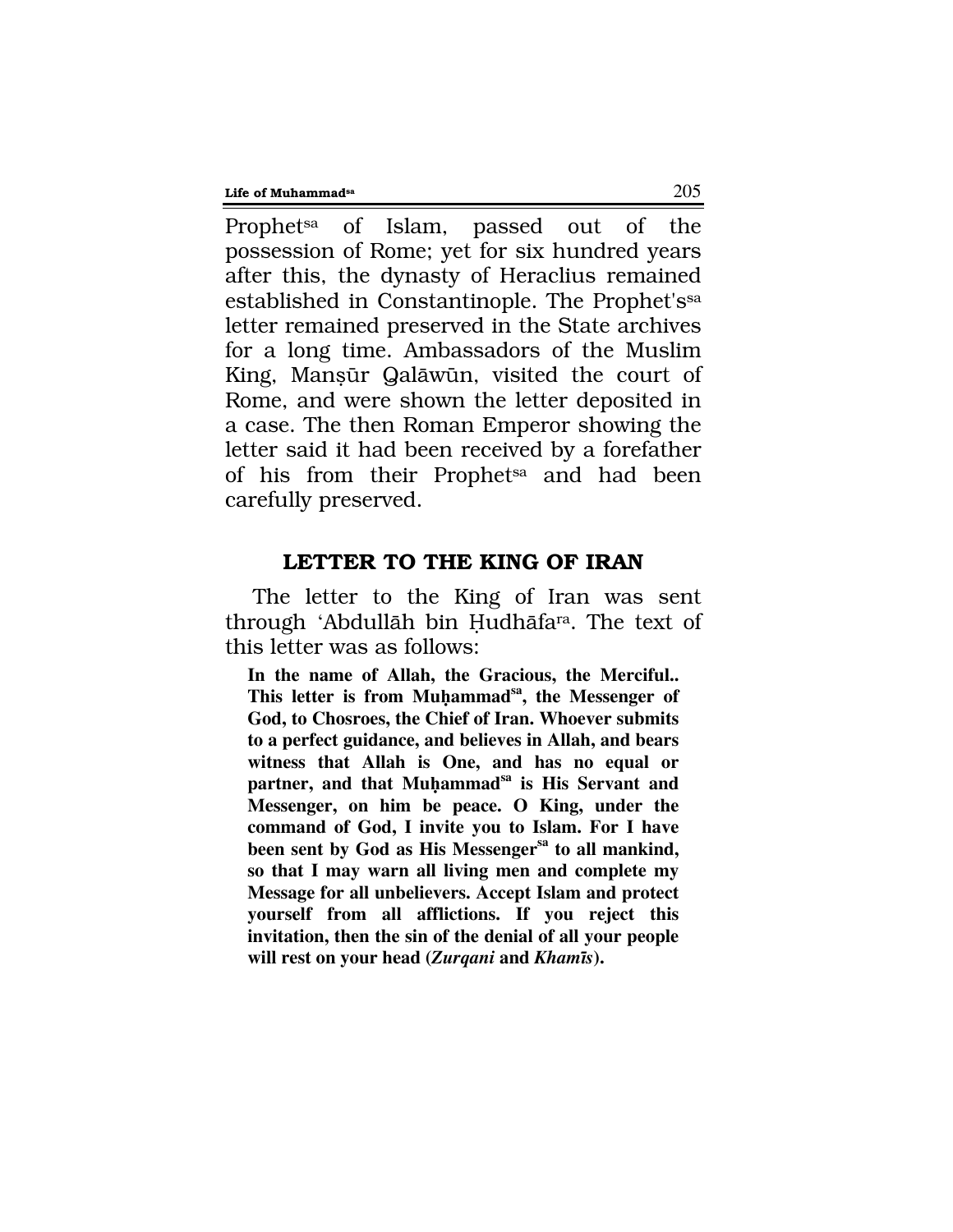'Abdullah bin Hudhafara says that when he reached the court of Chosroes he applied for admission to the royal presence. He handed over the letter to the Emperor and the Emperor ordered an interpreter to read it and explain its contents. On listening to the contents, the Chosroes was enraged. He took back the letter and tore it to pieces. 'Abdullah bin Hudhafara reported the incident to the Prophetsa. On hearing the report, the Prophetsa said:

What the Chosroes has done to our letter even that will God do to his Empire (i.e., rend it to pieces).

The fit of temper which the Chosroes showed on this occasion was the result of the pernicious propaganda carried on against Islam by Jews who had migrated from Roman territory to Iran. These Jewish refugees took a leading part in anti-Roman intrigues sponsored in Iran, and had, therefore, become favourites at the Iranian court. The Chosroes was full of rage against the Prophetsa. The reports about the Prophetsa which the Jews had taken to Iran, it seemed to him, were confirmed by this letter. He thought the Prophetsa was an aggressive adventurer with designs on Iran. Soon after, the Chosroes wrote to the Governor of Yemen, saying that one of the Quraish in Arabia had announced himself a Prophetsa. His claims were becoming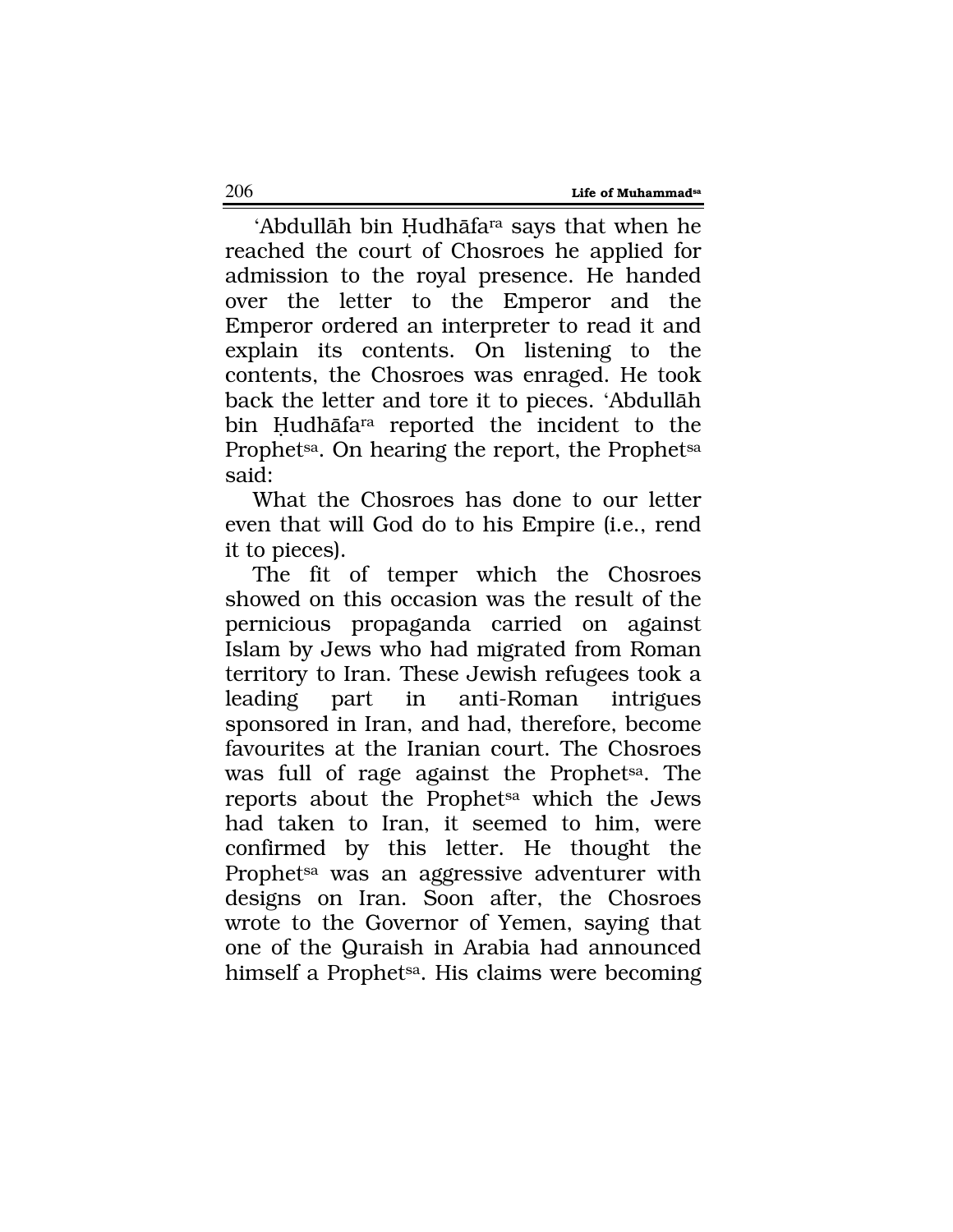excessive. The Governor was asked to send two men charged with the duty of arresting this Quraishite and bringing him to the court of Iran. Badhan, the Governor of Yemen under the Chosroes, sent an army chief with a mounted companion to the Prophetsa. He also gave them a letter addressed to the Prophetsa, in which he said that on receipt of the letter the Prophetsa should at once accompany the two messengers to the court of Iran. The two planned to go first to Mecca. When somewhere near Ta'if, they were told that the Prophetsa lived in Medina. So they went to Medina. On arrival this army chief told the Prophetsa that Badhan, the Governor of Yemen, had been ordered by the Chosroes to arrange for the Prophet's<sup>sa</sup> arrest and despatch to Iran. If the Prophetsa refused to obey, he and his people were to be destroyed and their country made desolate. Out of compassion for the Prophetsa, this delegate from Yemen insisted that the Prophetsa should obey and agree to be led to Iran. Having listened to this, the Prophetsa suggested that the delegates should see him again the following day. Overnight the Prophetsa prayed to God Who informed him that the insolence of the Chosroes had cost him his life. "We have set his own son against him, and this son will murder his father on Monday the l0th Jumad al-'Ula of this year." According to some reports, the revelation said,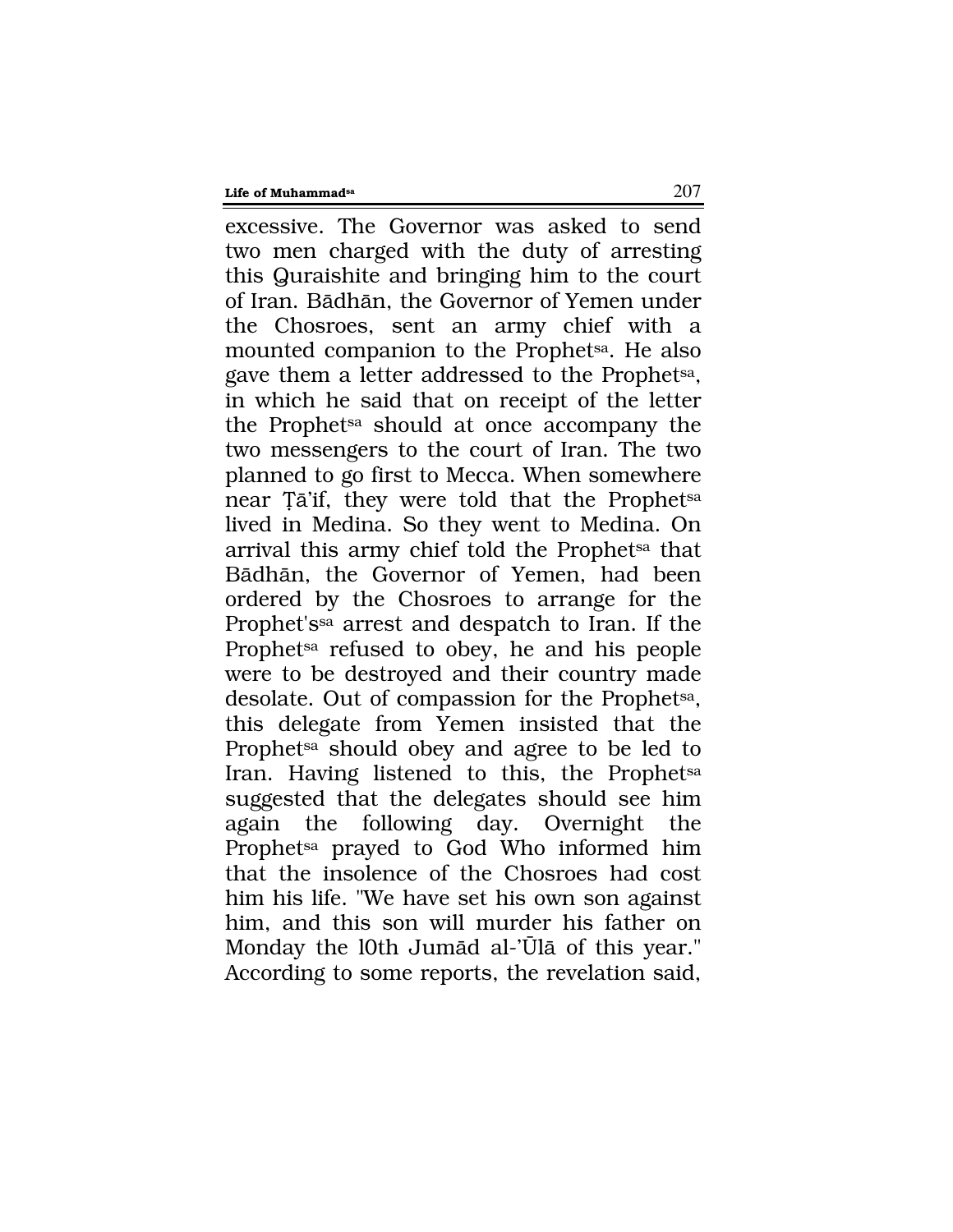"The son has murdered the father this very night." It is possible that that very night was the l0th Jumad al-'Ula In the morning, the Prophetsa sent for the Yemen delegates and told them of what had been revealed to him overnight. Then he prepared a letter for Badhan saying that the Chosroes was due to be murdered on a certain day of a certain month. When the Governor of Yemen received the letter he said, "If this man be a true Prophetsa, it will be even as he says. If he be not true, then God help him and his country." Soon after, a boat from Iran anchored at the port of Yemen. It brought a letter from the Emperor of Iran to the Governor of Yemen. The letter bore a new seal, from which the Governor concluded that the prophecy of the Arabian Prophetsa had proved true. A new seal meant a new king. He opened the letter. It said:

**From Chosroes Siroes to B**a**dh**a**n, the Governor of Yemen. I have murdered my father because his rule had become corrupt and unjust. He murdered the nobles and treated his subjects with cruelty. As soon as you receive this letter, collect all officers and ask them to affirm their loyalty to me. As for my father's**  orders for the arrest of an Arabian Prophet<sup>sa</sup>, you **should regard those orders as cancelled (**T*abar*i**, Vol. 3, pp. 1572–1574 and** *Hish*a*m* **p. 46).** 

Badhan was so impressed by these events that he and many of his friends at once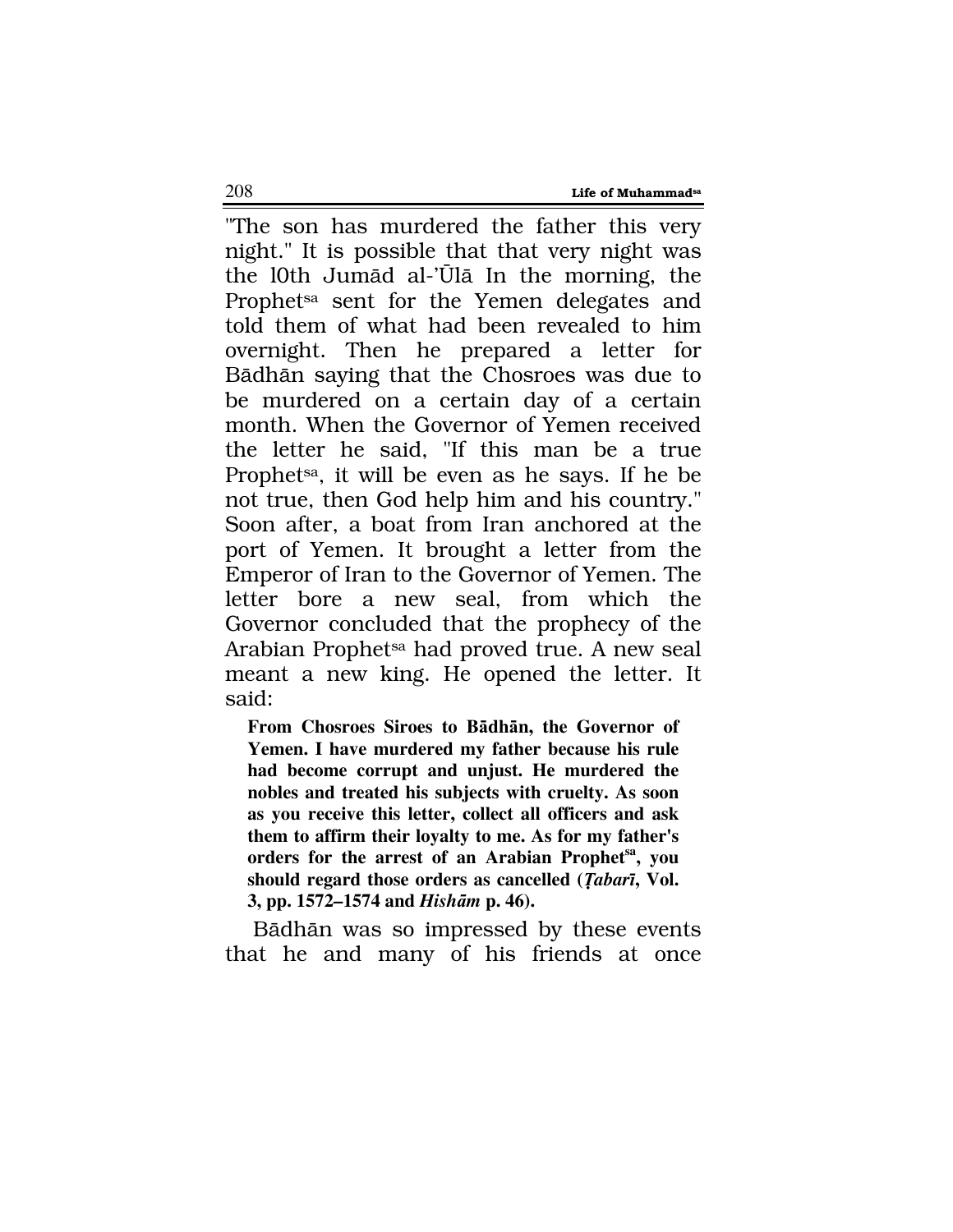declared their faith in Islam and informed the Prophet<sup>sa</sup> accordingly.

#### **THE LETTER TO THE NEGUS**

The letter to the Negus, King of Abyssinia, was carried by 'Amr bin Umayya Damrira. It ran as follows:

**In the name of Allah, the Gracious, the Merciful, Mu**h**ammadsa, the Messenger of God, writes to the Negus, King of Abyssinia. O King, peace of God be upon you. I praise before you the One and Only God. None else is worthy of worship. He is the King of kings, the source of all excellences, free from all defects, He provides peace to all His servants and protects His creatures. I bear witness that Jesus, son of Maryas was a Messenger of God, who came in fulfilment of promises made to Mary by God. Mary had consecrated her life to God. I invite you to join with me in attaching ourselves to the One and Only God and in obeying Him. I invite you also to follow me and believe in the God Who hath sent me. I am His Messenger. I invite you and your armies to join the Faith of the Almighty God. I discharge my duty hereby. I have delivered to you the Message of God, and made clear to you the meaning of this Message. I have done so in all sincerity and I trust you will value the sincerity which has prompted this message. He who obeys the guidance of God becomes heir to the blessings of God (***Zurq*a*n*i**).** 

When this letter reached the Negus, he showed very great regard and respect for it. He held it up to his eyes, descended from the throne and ordered an ivory box for it. Then he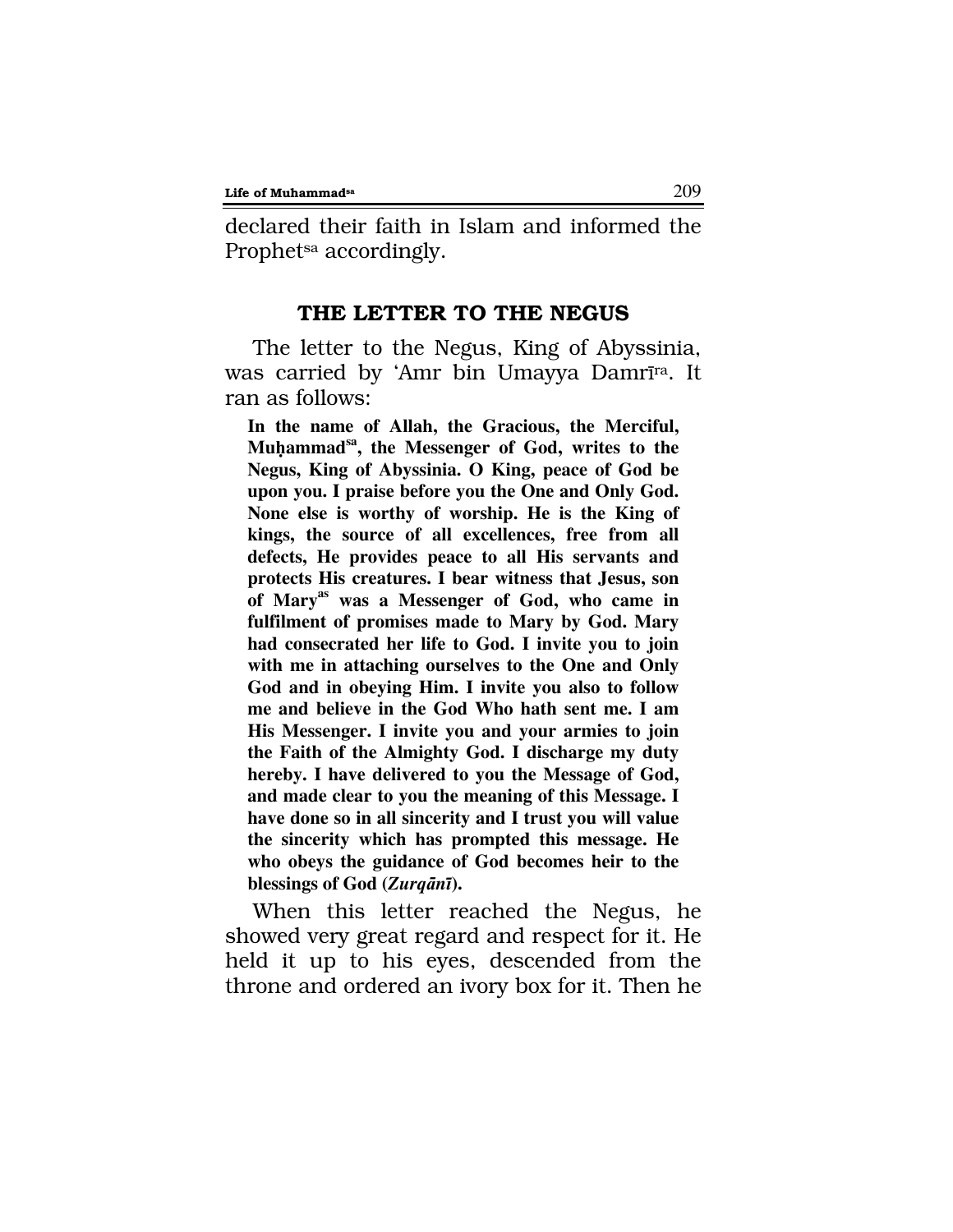deposited it in the box and said, "While this letter is safe, my kingdom is safe." What he said proved true. For one thousand years Muslim armies were out on their career of conquest. They went in all directions, and passed by Abyssinia on all sides, but they did not touch this small kingdom of the Negus—; and this, out of regard for two memorable acts of the Negus the protection he afforded the refugees of early Islam and the reverence he showed to the Prophet'ssa letter. The Empire of Rome became dismembered. The Chosroes lost his dominions. The kingdoms of China and India disappeared but this small kingdom of the Negus remained inviolate, because its ruler received and protected the first Muslim refugees and showed respect and reverence for the Prophet'ssa letter.

Muslims returned the magnanimity of the Negus in this way. Compare with this the treatment which a Christian people, in this age of civilization meted out to this Christian kingdom of the Negus. They bombarded from the air the open cities of Abyssinia and destroyed them. The royal family had to take refuge elsewhere and to stay away from their country for several years. The same people have been treated in two different ways by two different peoples. Muslims held Abyssinia sacred and inviolate because of the magnanimity of one of its rulers. A Christian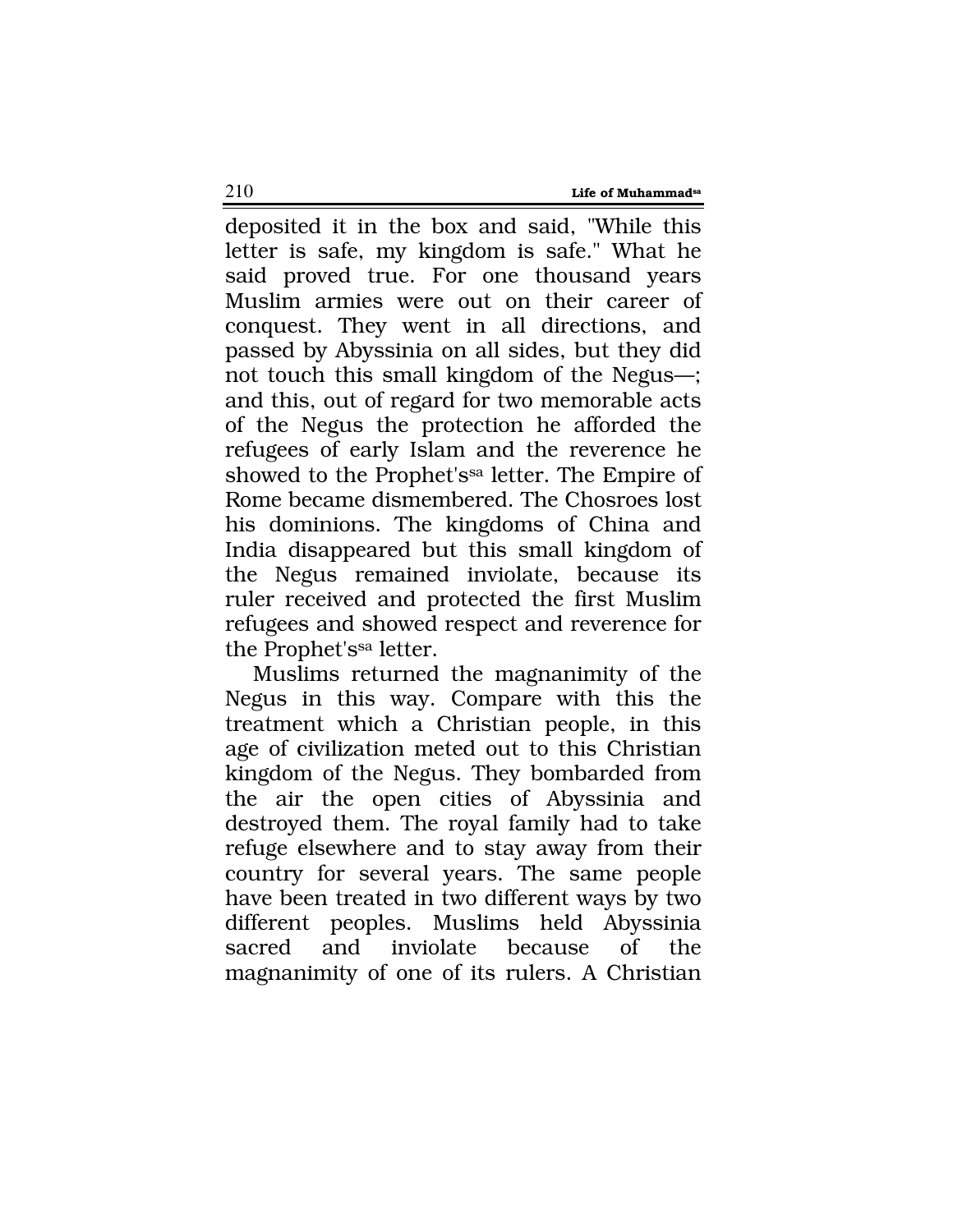nation attacked and plundered it in the name of civilization. It shows how wholesome and lasting in their effects are the Prophet'ssa teaching and example. Muslim gratitude to a Christian kingdom made the kingdom sacred to Muslims. Christian greed attacked the same kingdom, not caring it was Christian.

### **LETTER TO THE RULER OF EGYPT**

The letter to Muqauqis was carried by Hatib ibn Abi Balta'ara. The text of this letter was exactly the same as that to the Roman Emperor. The letter to the Roman Emperor said that the sin of the denial of the Roman subjects would be on his head. The letter to the Muqauqis said that the sin of the denial of the Copts would be on the head of the ruler. It ran as follows:

**In the name of Allah, the Gracious, the Merciful. This**  letter is from Muhammad<sup>sa</sup>, the Messenger of Allah, **to Muqauqis, the Chief of the Copts. Peace be upon him who follows the path of rectitude. I invite you to accept the Message of Islam. Believe and you will be saved and your reward will be twofold. If you disbelieved, the sin of the denial of the Copts will also be on your head. Say, "O People of the Book! come to a word equal between us and you that we worship none but Allah, and that we associate no partner with Him, and that some of us take not others for lords beside Allah. But if they turn away, then say, 'Bear witness that we have submitted to God.'" (**H*albiyya,*  **Vol. 3, p. 275).**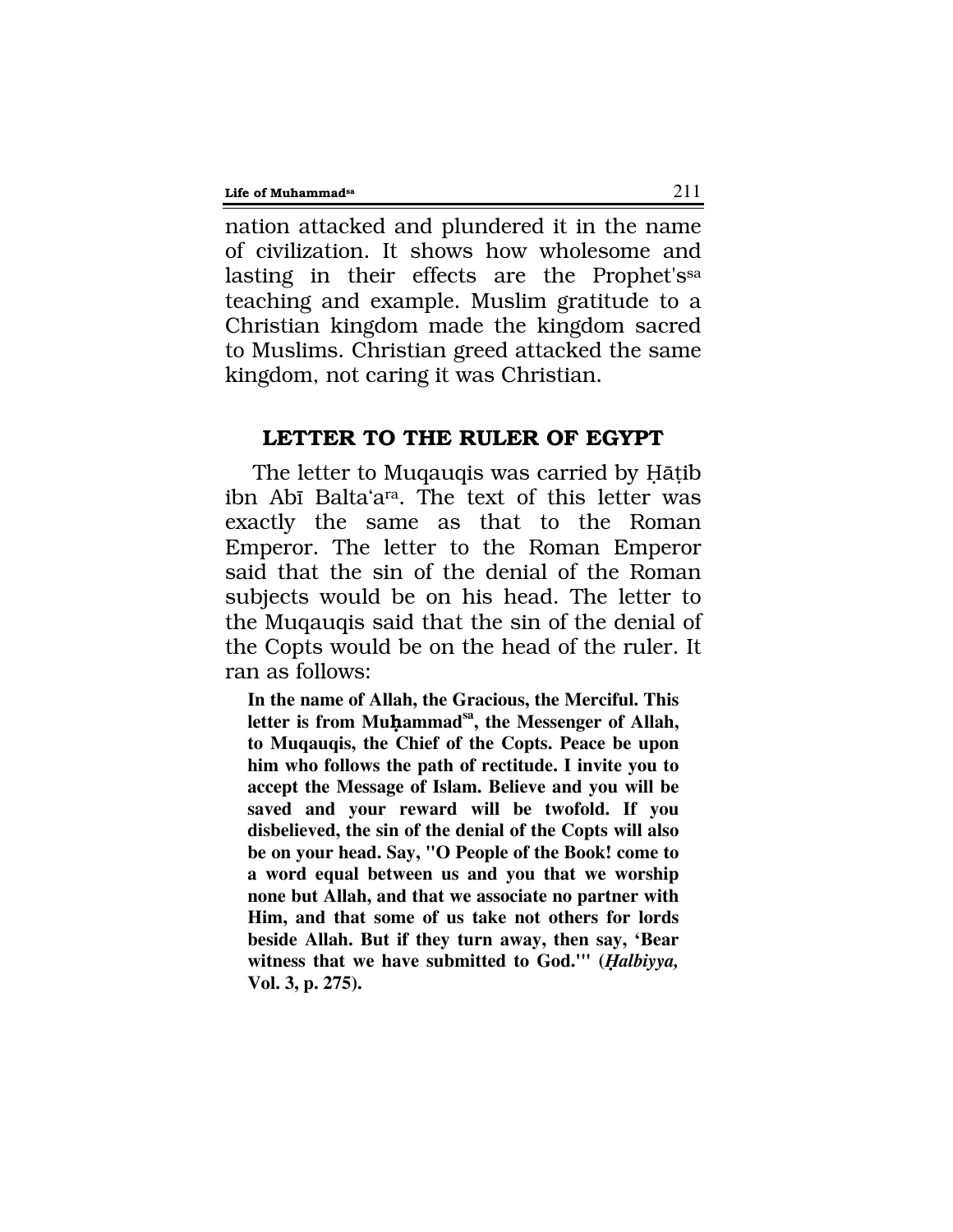When Hatibra reached Egypt, he did not find the Muqauqisin the capital. Ilatib followed him to Alexandria, where he was holding court near the sea. Hatibra went by boat. The court was strongly guarded. Therefore Hatibra showed the letter from a distance and began to speak aloud. The Muqauqis ordered Hatibra to be brought to him. The Muqauqis read the letter and said, "If this man be a true Prophetsa, why does he not pray for the destruction of his enemies?" Hatibra replied, "You believe in Jesus<sup>as</sup>. He was ill-treated by his people, yet he did not pray for their destruction." The King paid a tribute to Hatibra and said he was a wise envoy of a wise man. He had answered well the questions put to him. Upon this Hātibra spoke again. "Before you," he said, "there was a king who was proud, arrogant and cruel. He was the Pharaoh who persecuted Moses<sup>as</sup>. At last he was overtaken by divine punishment. Show no pride therefore. Believe in this Prophetsa of God. By God Moses<sup>as</sup> did not foretell about Jesusas as clearly as did Jesusas foretell about Muhammadsa. We invite you to Muhammad the Prophetsa, just as you Christians invite the Jews to Jesusas. Every Prophet has his followers. The followers must obey their Prophet. Now that a Prophetsa has appeared in your time it is your duty to believe in him and follow him. And remember our religion does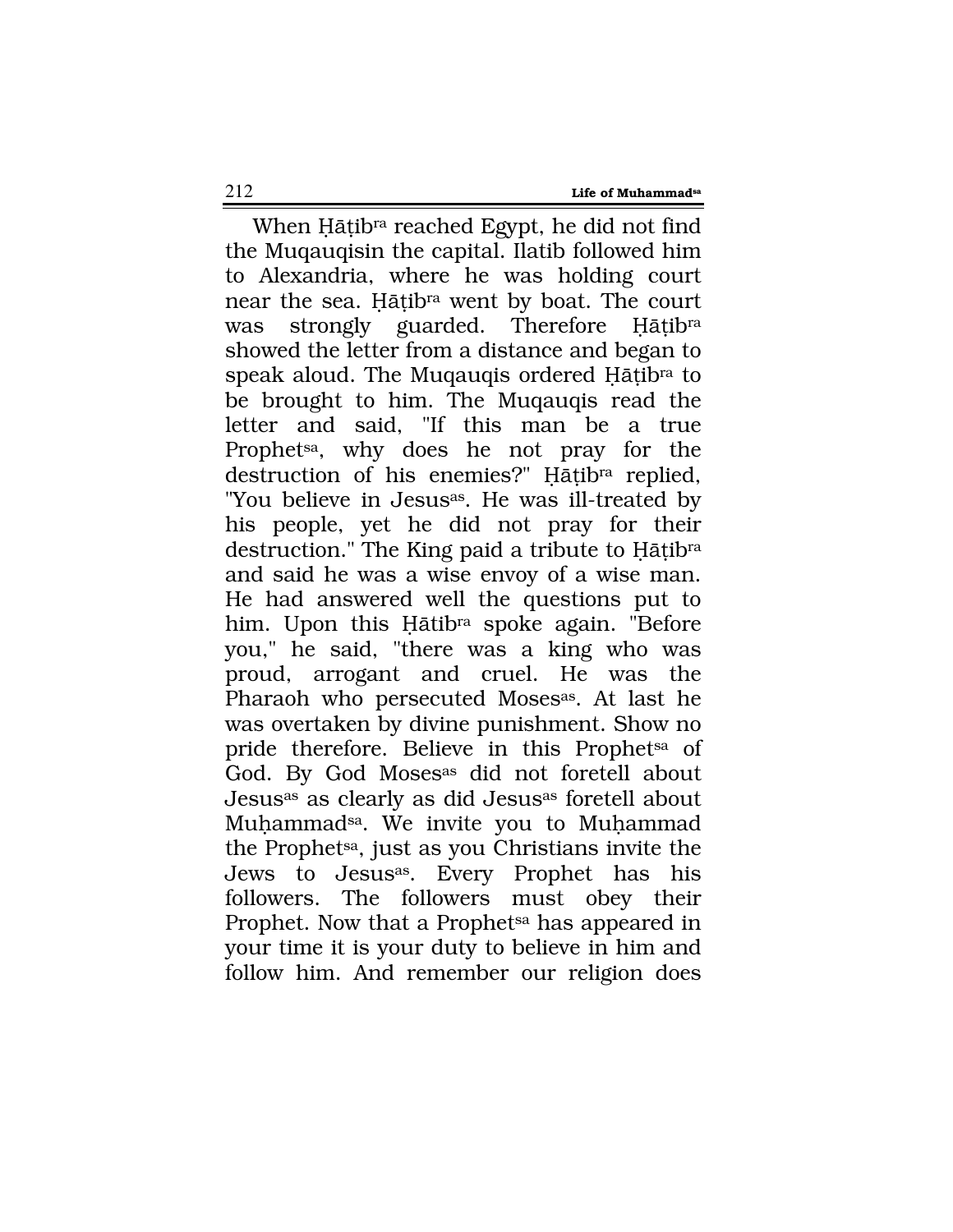not ask you to deny or disobey Jesusas. Our religion requires everyone to believe in Jesusas."

Hearing this, Muqauqis revealed that he had heard of the teaching of this Prophetsa and he felt that he did not teach anything evil nor forbid anything good. He had also made inquiries and found that he was no sorcerer or soothsayer. He had heard of some of his prophecies which had come true. Then he sent for an ivory box and placed the letter of the Prophetsa in it, sealed it and handed it over to a servant girl for safe deposit. He also wrote a letter in reply to the Prophetsa. The text of this letter is recorded in history. It runs as follows:

**In the name of Allah, the Gracious, the Merciful.**  From Muqauqis, King of the Copts, to Muhammad<sup>sa</sup>, **son of 'Abdull**a**h. Peace be on you. After this, I say that I have read your letter and pondered over its contents and over the beliefs to which you invite me. I am aware that the Hebrew Prophets have foretold the advent of a Prophetsa in our time. But I thought he was going to appear in Syria. I have received your envoy, and made a present of one thousand** *dinars* **and five** *khil'ats* **to him and I send two Egyptian girls as a present to you. My people, the Copts, hold these girls in great esteem. One of them is Maryra and the**  other Sīrīn<sup>ra</sup>. I also send you twenty garments made **of Egyptian linen of high quality. I also send you a mule for riding. In the end I pray again that you may have peace from God (***Zurq*a*n*i **and** T*abar*i**).**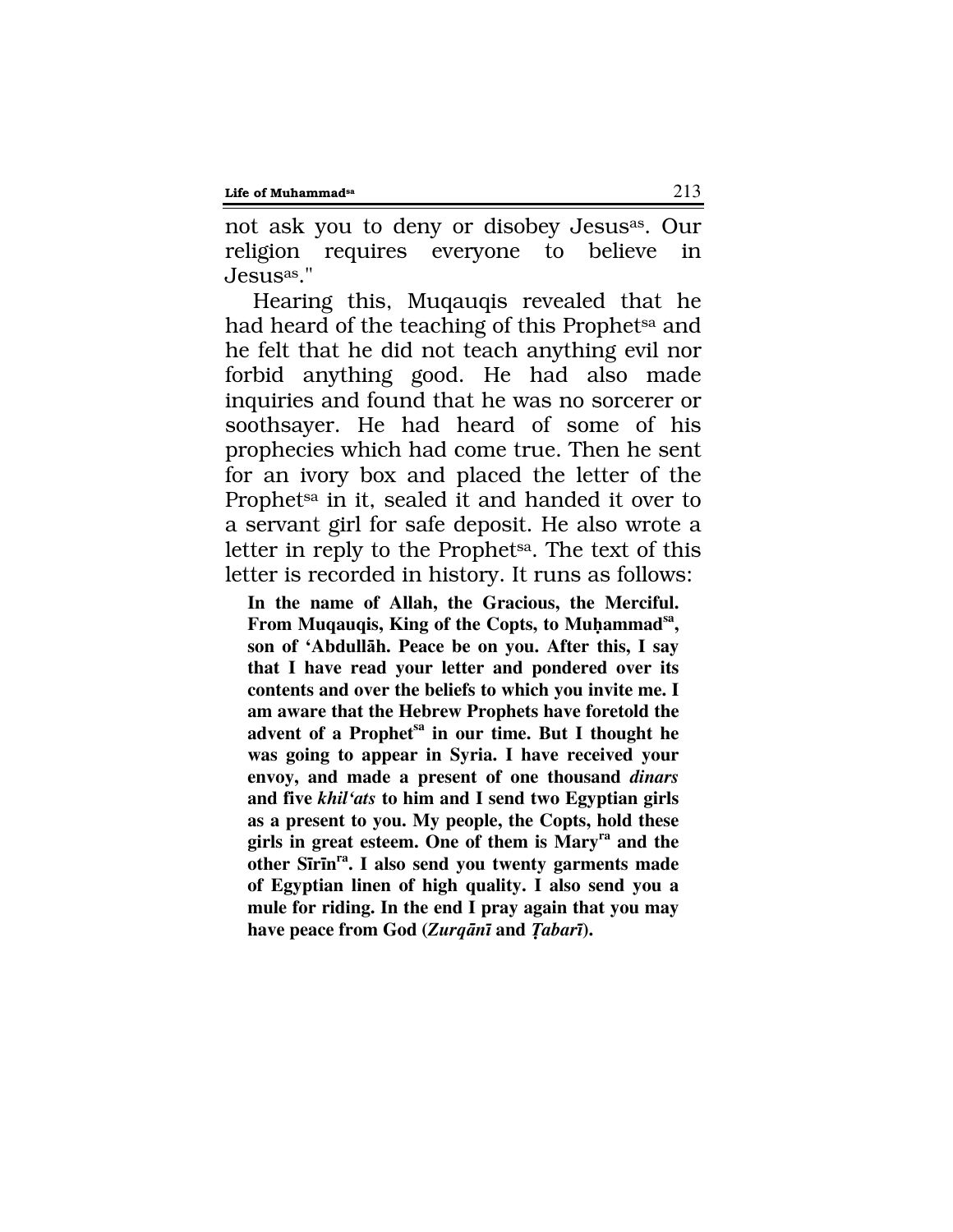From this letter it is clear that, though Muqauqis treated the letter with respect he did not accept Islam.

## **LETTER TO CHIEF OF BA**H**RAIN**

The Prophetsa also sent a letter to Mundhir Taimi, Chief of Bahrain. This letter was carried by 'Ala' ibn Hadramira. The text of this letter has been lost. When it reached this Chief, he believed, and wrote back to the Prophetsa saying that he and many of his friends and followers had decided to join Islam. Some, however, had decided to stay outside. He also said that there were some Jews and Magians living under him. What was he to do about them?

The Prophetsa wrote again to this Chief thus:

**I am glad at your acceptance of Islam. Your duty is to obey the delegates and messengers whom I should send to you. Whoever obeys them, obeys me. The messenger who took my letter to you praised you to me, and assured me of the sincerity of your belief. I have prayed to God for your people. Try, therefore, to teach them the ways and practices of Islam. Protect their property. Do not let anyone have more than four wives. The sins of the past are forgiven. As long as you are good and virtuous you will continue to rule over your people. As for Jews and Magians, they have only to pay a tax. Do not, therefore, make any other demands on them. As for the general population, those who do not have land enough to maintain them**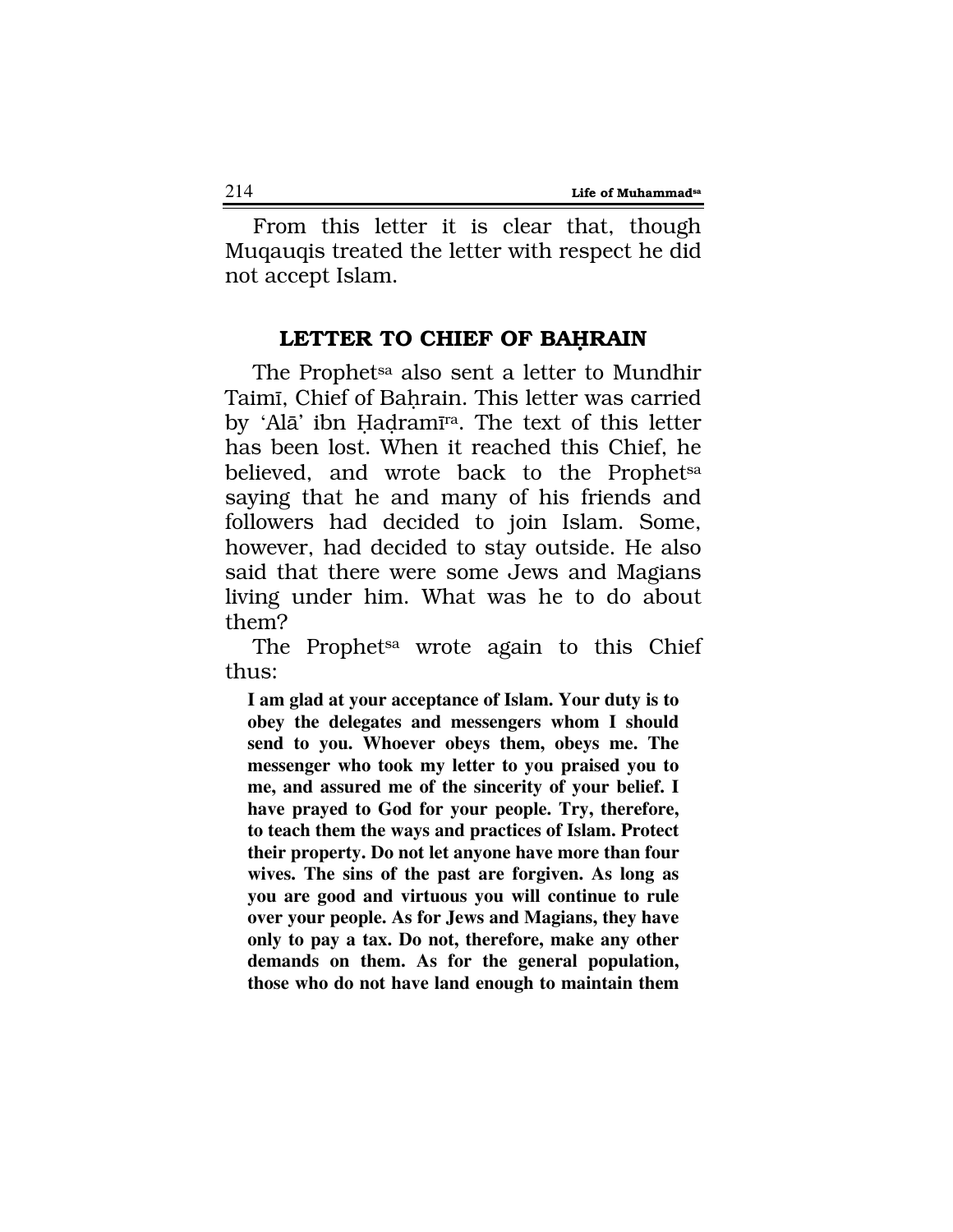**should have four dirhams each, and some cloth to wear (***Zurq*a*n*i **and** *Kham*i*s***).** 

The Prophetsa also wrote to the King of 'Uman, the Chief of Yamama, the King of Ghassan, the Chief of Bani Nahd, a tribe of Yemen, the Chief of Hamdan, another tribe of Yemen, the Chief of Bani 'Alim and the Chief of the Hadrami tribe. Most of them became Muslims.

These letters show how perfect was the Prophet'ssa faith in God. They also show that from the very beginning the Prophetsa believed that he had been sent by God not to any one people or territory, but to all the peoples of the world. It is true that these letters were received by their addressees in different ways. Some of them accepted Islam at once. Others treated the letters with consideration, but did not accept Islam. Still others treated them with ordinary courtesy. Still others showed contempt and pride. But it is true also—and history is witness to the fact—that the recipients of these letters or their peoples met with a fate in accordance with their treatment of these letters.

#### **FALL OF KHAIBAR**

As we have said above, the Jews and other opponents of Islam were now busy inflaming the tribes against the Muslims. They were now convinced that Arabia was unable to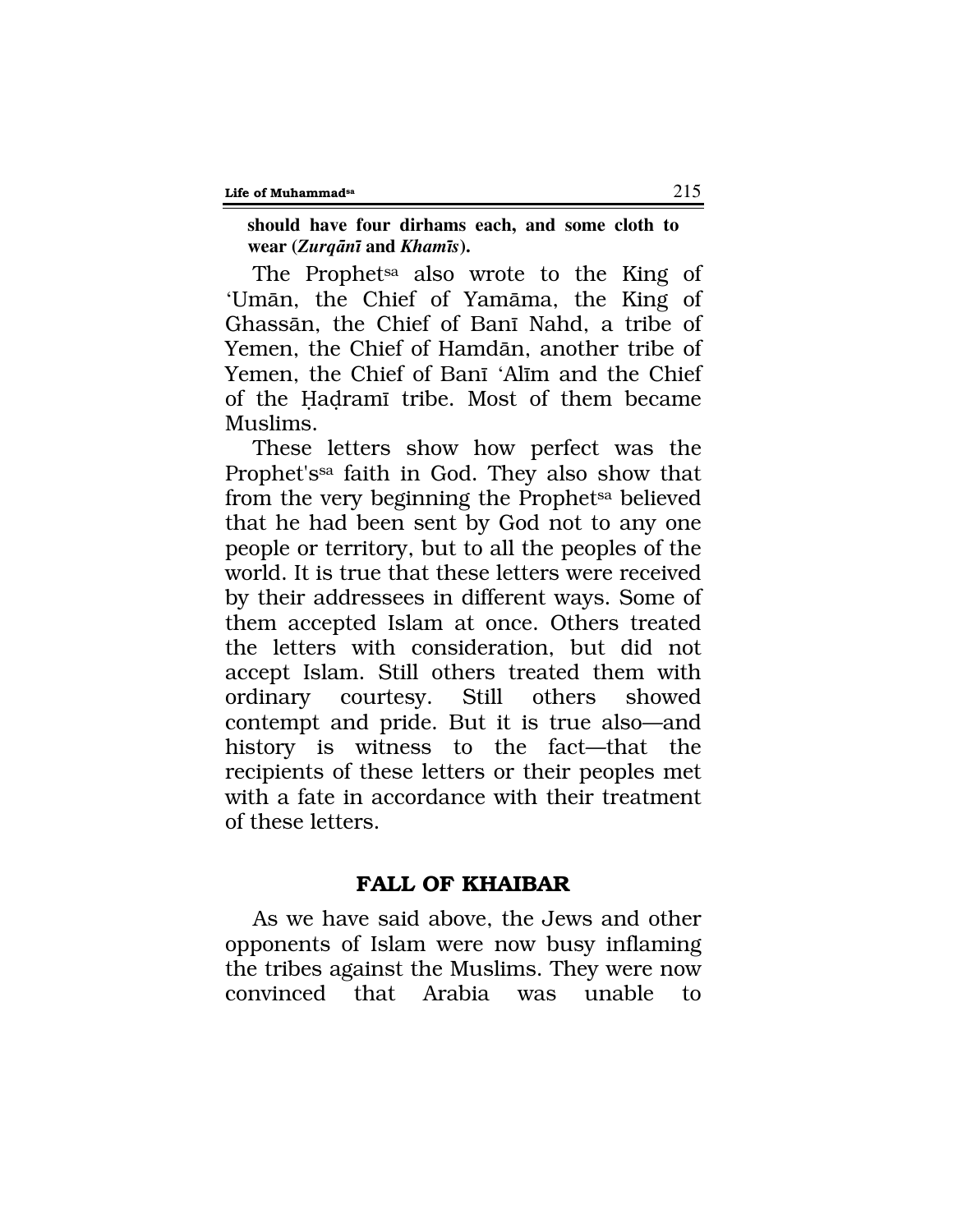withstand the rising influence of Islam and that Arab tribes were unable to attack Medina. The Jews, therefore, began to intrigue with the Christian tribes settled on the southern frontier of the Roman Empire. At the same time they started writing against the Prophetsa to their co-religionists in Iraq. By malicious propaganda carried on through correspondence they sought to excite the Chosroes of Iran against Islam. As a result of Jewish machinations the Chosroes turned against Islam, and even sent orders to the Governor of Yemen to arrest the Prophetsa. It was by special divine intervention and divine grace that the Prophetsa remained safe, and the foul plan of the Emperor of Iran was brought to nought. It should be obvious that, but for the divine help which attended the Prophet<sup>sa</sup> throughout his career, the tender movement of early Islam would have been nipped in the bud under the hostility and opposition of the Emperors of Rome and Iran. When the Chosroes ordered the arrest of the Prophetsa, it so happened that before the orders could be carried out the Emperor was deposed and put to death by his own son and his orders for the arrest of the Prophetsa cancelled by the new ruler. The officials of Yemen were impressed by this miracle; so the province of Yemen readily became part of the Muslim Empire. The intrigues which the Jews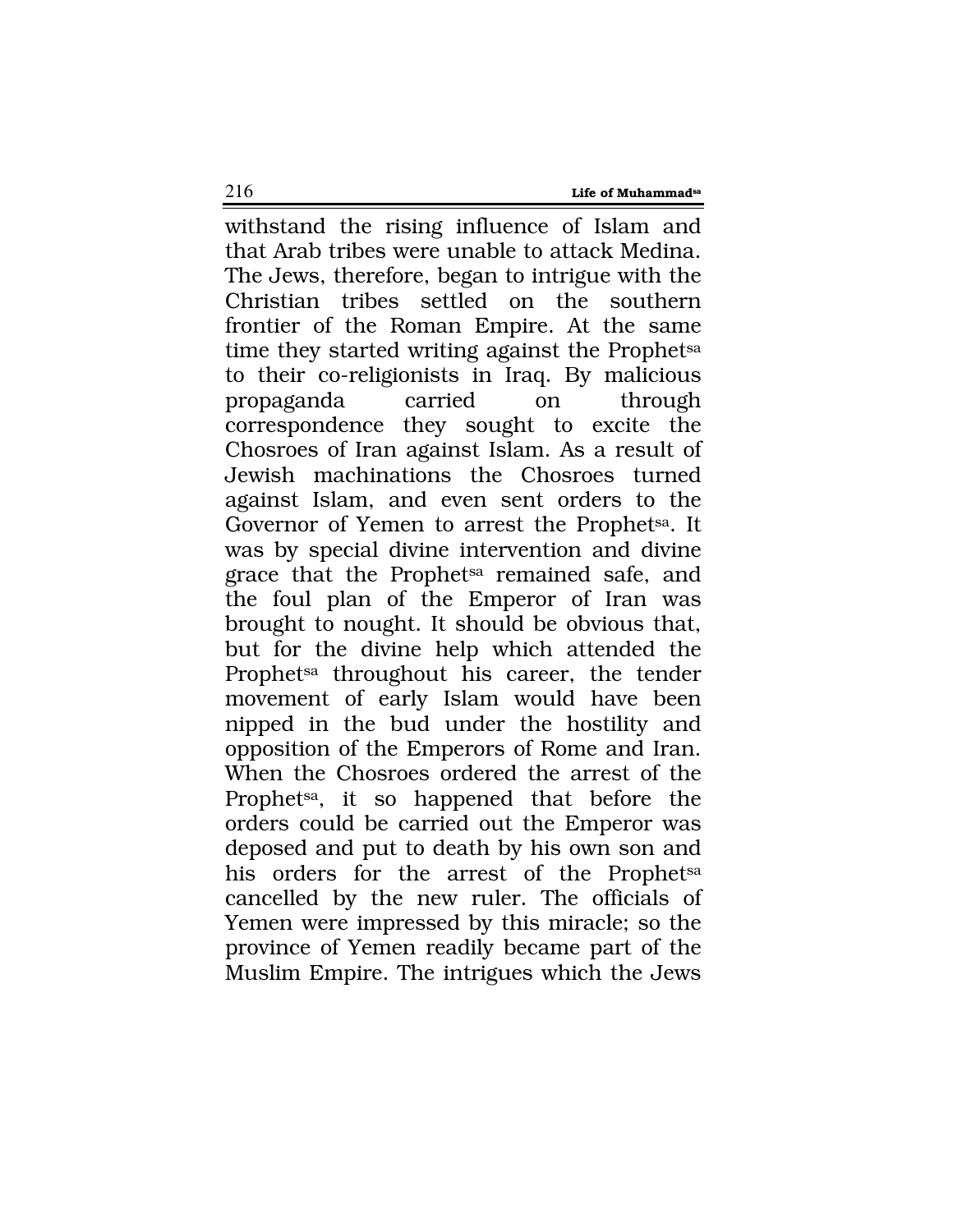kept on hatching against Muslims and their town of Medina made it necessary that they should be driven farther away from Medina. If they had been allowed to continue to live nearby their intrigues were almost certain to give rise to more and more bloodshed and violence. On returning from Hudaibiya the Prophet<sup>sa</sup> waited for five months and then decided to banish them from Khaibar. Khaibar was only a little distance from Medina and from here the Jews found it very easy to carry on their intrigues. With this intent, the Prophetsa (some time in August 628 A.D.) marched to Khaibar. He had one thousand six hundred men with him. Khaibar, as we have said, was a well-fortified town. It was surrounded on all sides by rocks on which were perched little fortresses. To conquer such a place with so small a force was no easy task. The small posts lying on the outskirts of Khaibar fell after a little fighting. But when the Jews collected themselves into the central fort of the town, all attacks on it and all forms of strategy employed against it seemed to fail. One day the Prophetsa had a revelation that Khaibar would fall at the hands of 'Alira. The following morning the Prophetsa announced this to his followers and said, "Today, I will hand over the black flag of Islam to him who is dear to God, His Prophetsa and all the Muslims. God has ordained that our victory at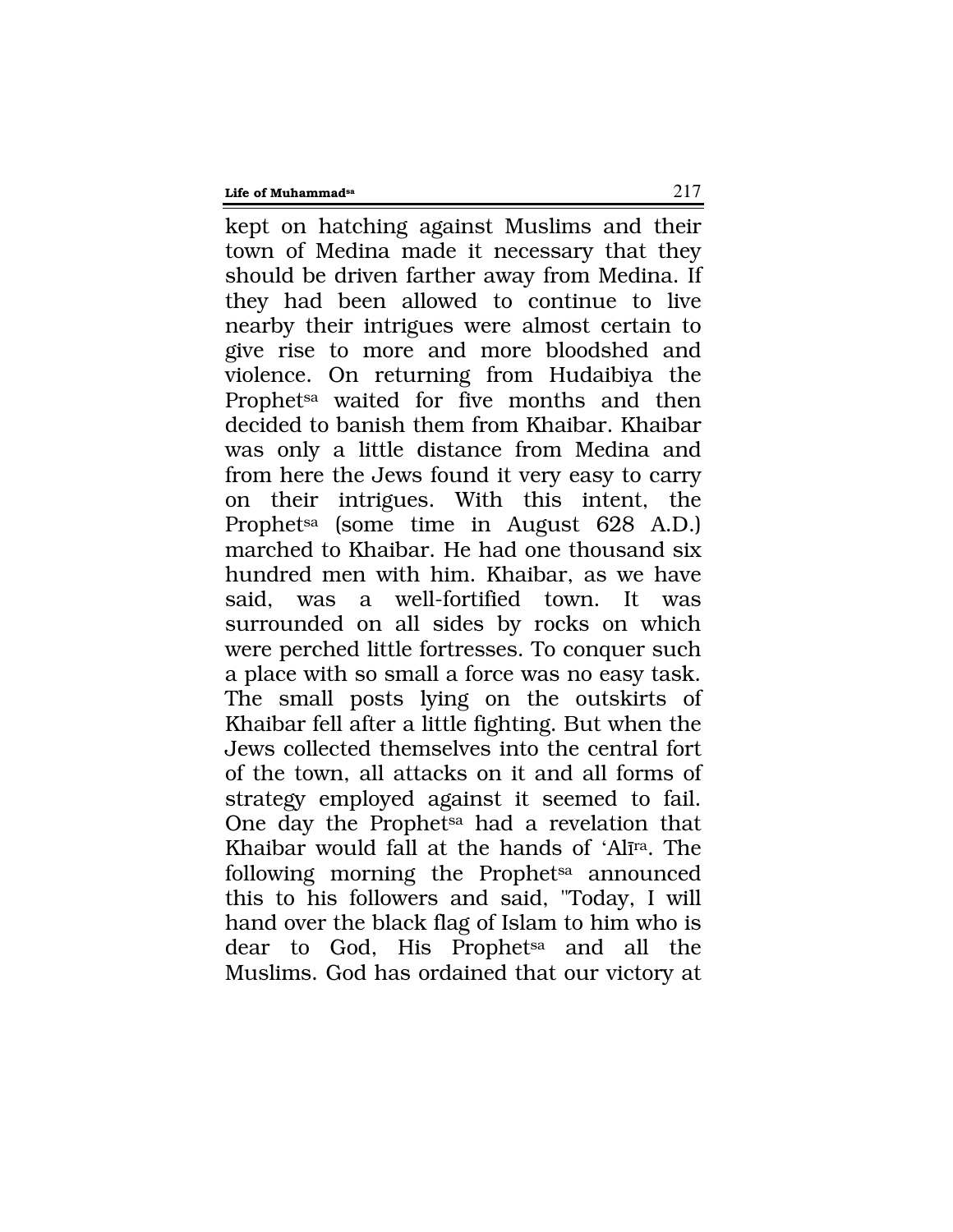Khaibar should take place at his hands." The following day he sent for 'Alira and handed to him the flag. 'Alira did not wait. He took his men and attacked the central fort. In spite of the fact that the Jews had collected in force inside this fort, 'Alira and his division were able to conquer it before dark. A peace was signed. The conditions were that all Jews, their wives and their children would quit Khaibar and settle in some place far away from Medina. Their property and their belongings would pass into the hands of Muslims. Anyone who tried to conceal any of his property or stores, or made a wrong statement, would not be protected by the peace. He would have to pay the penalty laid down for breach of faith.

Three interesting incidents took place in this siege of Khaibar. One of them constitutes a Sign of God and two afford insight into the high moral character of the Prophetsa.

A widow of Kinana, a chief of Khaibar, was married to the Prophetsa. The Prophetsa saw that her face bore some marks, the impression of a hand. "What is this on your face, Safiyyara?" asked the Prophetsa.

"It was like this," replied Safiyyara. "I saw the moon fall in my lap in a dream. I related the dream to my husband. No sooner had I related the dream than my husband gave a heavy slap on my face and said, 'You desire to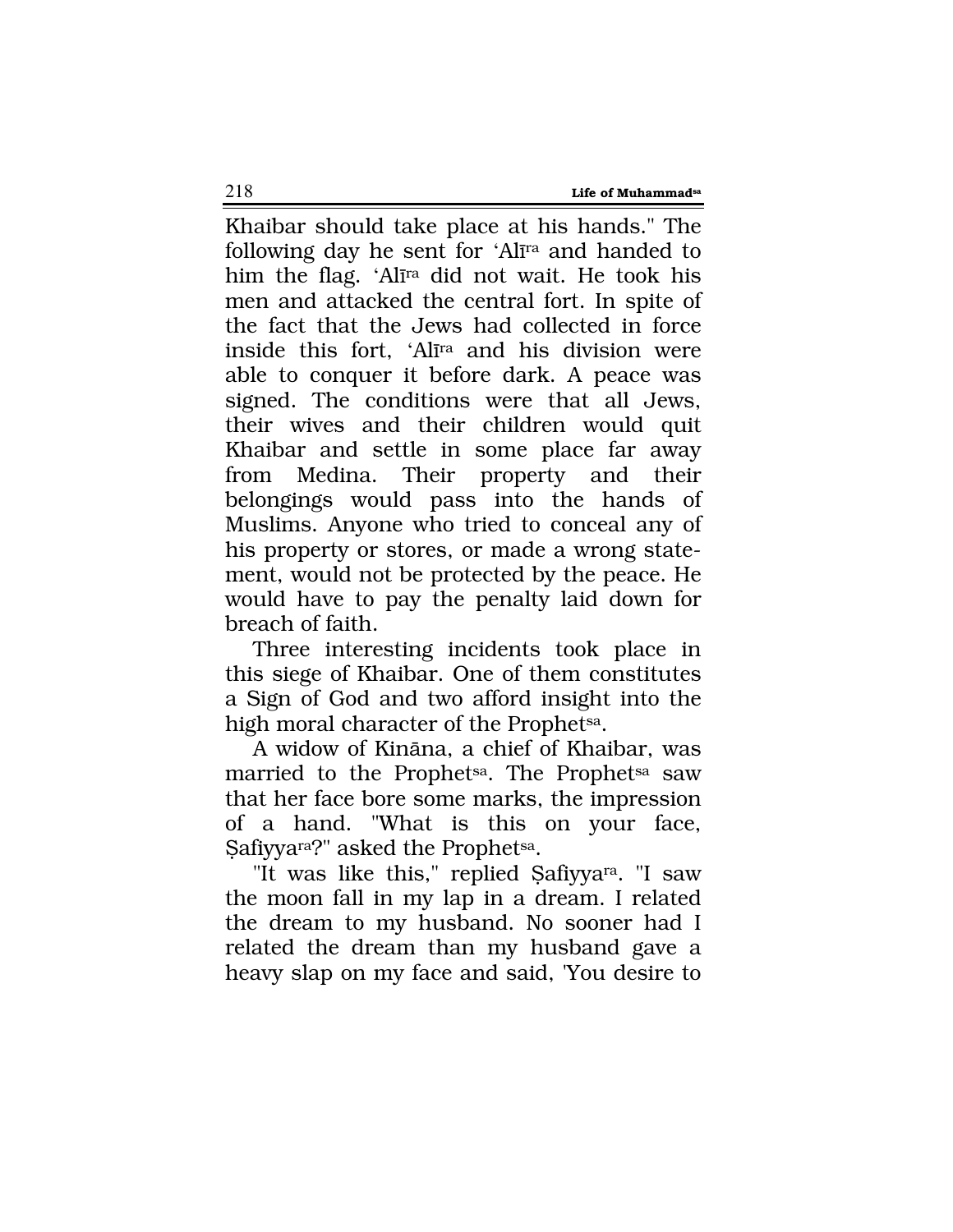marry the King of Arabia'" (*Hish*a*m*). The moon was the national emblem of Arabia. The moon in the lap denoted some intimate connection with the King of Arabia. A split moon or a dropping moon meant dissensions in the Arab State or its destruction.

The dream of Safiyyara is a sign of the truth of the Holy Prophetsa. It is also a sign of the fact that God reveals the future to His servants through dreams. Believers have more of this grace than unbelievers. Safiyyara was a Jewess when she saw this dream. It so happened that her husband was killed in the siege of Khaibar. This siege was a punishment for the Jewish breach of faith. Safiyyara was made a prisoner and, in the distribution of prisoners, was given to a Companion. It was then found that she was the widow of a chief. It was, therefore, felt that it would be more in accord with her rank if she were to live with the Prophetsa. The Prophetsa, however, chose to give her the status of a wife and she agreed. In this way was her dream fulfilled.

There were two other incidents. One relates to a shepherd who looked after the sheep of a Jewish chief. This shepherd became a Muslim. After his conversion he said to the Prophetsa, "I cannot go back to my people now, O Prophet of Godsa. What shall I do with the sheep and goats of my old master?"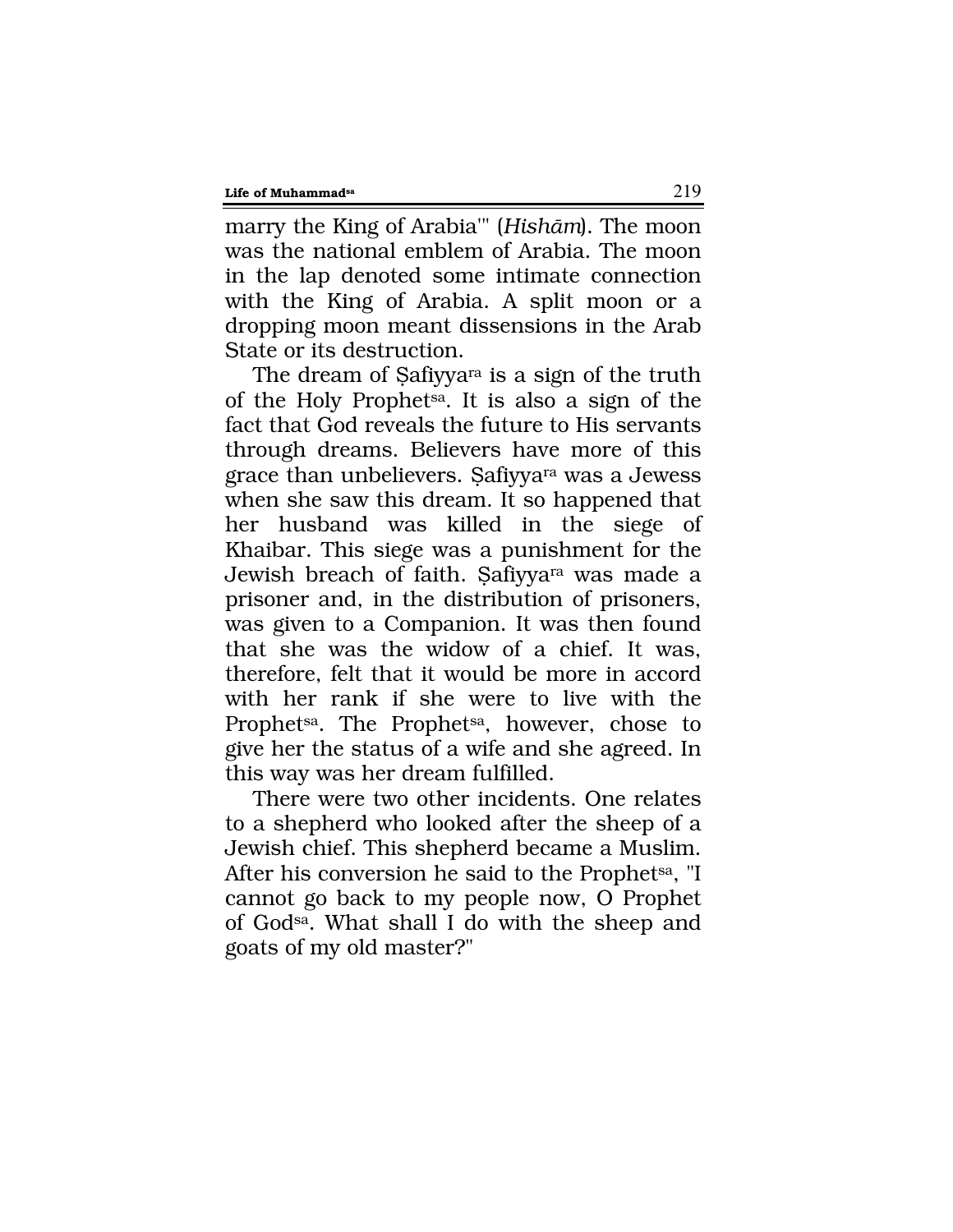"Set the faces of the animals towards Khaibar and give them a push. God will lead them back to their master" said the Prophetsa. The shepherd did as he was told, and the herd reached the Jewish fort. The guards at the fort received them (*Hish*a*m*, Vol 2, p.191). The incident shows how seriously the Prophetsa regarded the question of individual rights and how important in his view it was for a trustee to discharge his trust. In war the property and belongings of the losers are rightfully appropriated by the victors. Ours is an age of civilization and culture, but can we show anything equal to this? Has it ever happened that a retreating enemy left behind stores which the victors sent back to their owners? In the present case the goats belonged to one of the combatants of the enemy side. The return of the goats meant making over to the enemy food which would last them for several months. With it the enemy could resist the siege for a long time. Yet the Prophetsa had the goats returned, and this in order to impress upon a new convert the importance of discharging a trust.

The third incident relates to a Jewish woman who tried to poison the Prophetsa. She asked the Companions what part of an animal the Prophetsa relished for a dish. She was told that he preferred the shoulder of lamb or goat. The woman slaughtered a goat and made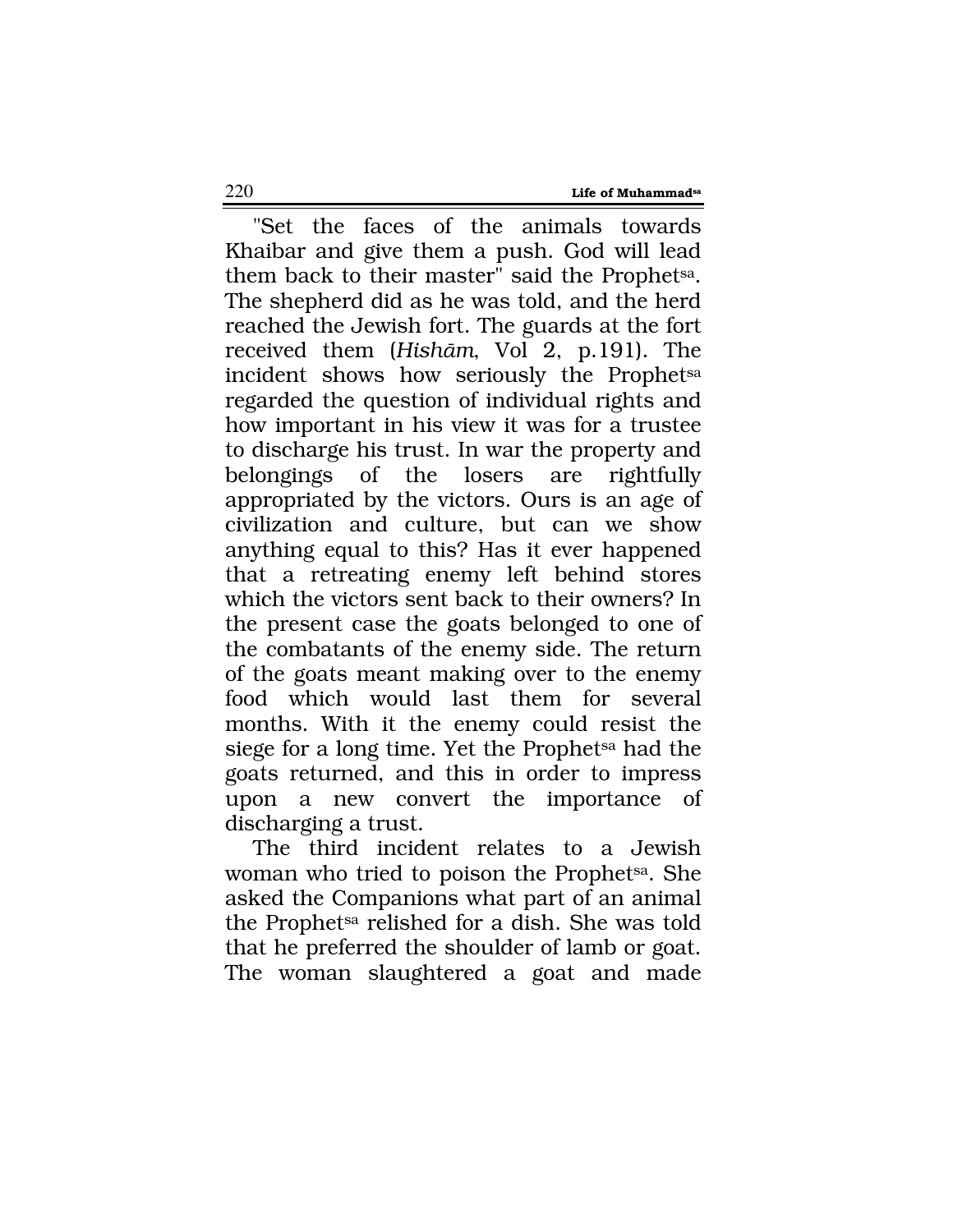cutlets on hot stones. Then she mixed with them a deadly poison, especially in pieces cut from the shoulder, believing the Prophetsa would prefer them.

The Prophetsa was returning to his tent, having said the evening prayers in congregation. He saw this woman waiting for him near his tent and asked, "Is there anything I can do for you, woman?"

"Yes, Abu'l Qāsimsa, you can accept a present from me." The Prophetsa asked a Companion to take whatever the woman had brought. When the Prophet<sup>sa</sup> sat down to his meal this present of roasted meat was also laid before him. The Prophetsa took a morsel. A Companion Bishr ibn al-Barā' ibn al-Ma'rūrra also took a morsel. The other Companions present at the meal stretched their hands to eat the meat. But the Prophetsa stopped them saying, he thought the meat was poisoned. Upon this Bishrra said that he also thought the same. He wanted to throw away the meat but was afraid it might disturb the Prophetsa. "Seeing you take a morsel," he said, "I also took one, but I soon began to wish you had not taken yours at all." Soon afterwards Bishrra became ill and, according to some reports, died there and then. According to other reports he died after remaining ill for some time. The Prophetsa then sent for the woman and asked her if she had poisoned the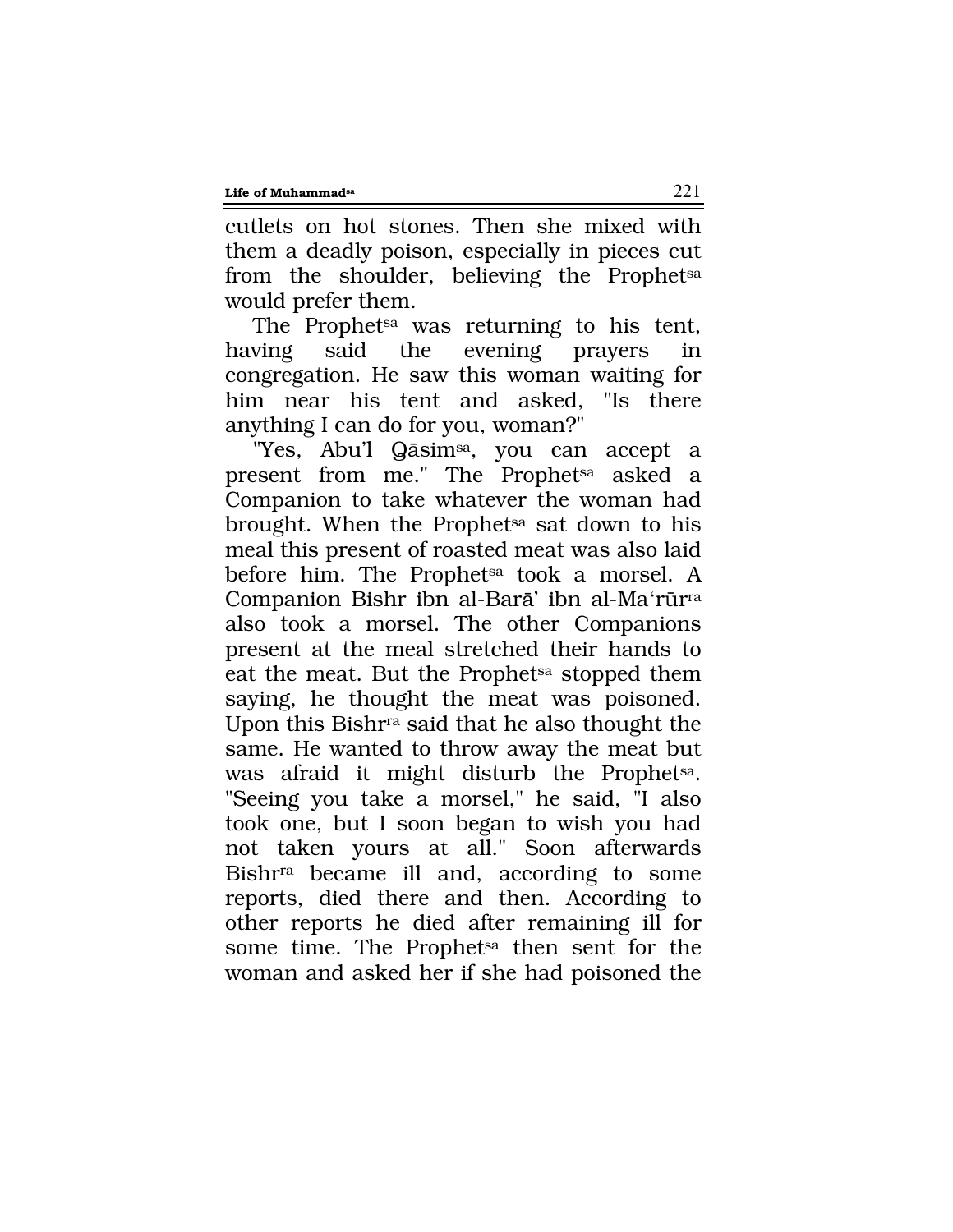meat. The woman asked the Prophetsa how he ever got to know about it. The Prophetsa was holding a piece in his hand, and said,"My hand told me this," meaning he was able to judge from its taste. The woman admitted what she had done. "What made you do this? " asked the Prophetsa.

"My people were at war with you and my relations were killed in this battle, I decided to poison you, believing that if you were an impostor you would die and we should be safe, but if you were a Prophetsa, God would save you."

Hearing this explanation the Prophetsa forgave the woman, although she had earned, the penalty of death (*Muslim*). The Prophetsa was ever ready to forgive, and punished only when punishment was necessary, when it was feared the guilty one would continue to commit mischief.

# **THE PROPHET'Ssa VISION FULFILLED**

In the seventh year after the Hijra, in February 629 to be exact, the Prophetsa was due to go to Mecca for the circuit of the Ka'ba. This had been agreed to by the Meccan leaders. When the time came for the Prophetsa to depart, he collected two thousand followers and set out in the direction of Mecca. When he reached Marrazzuhrān, a halting place near Mecca, he ordered his followers to shed their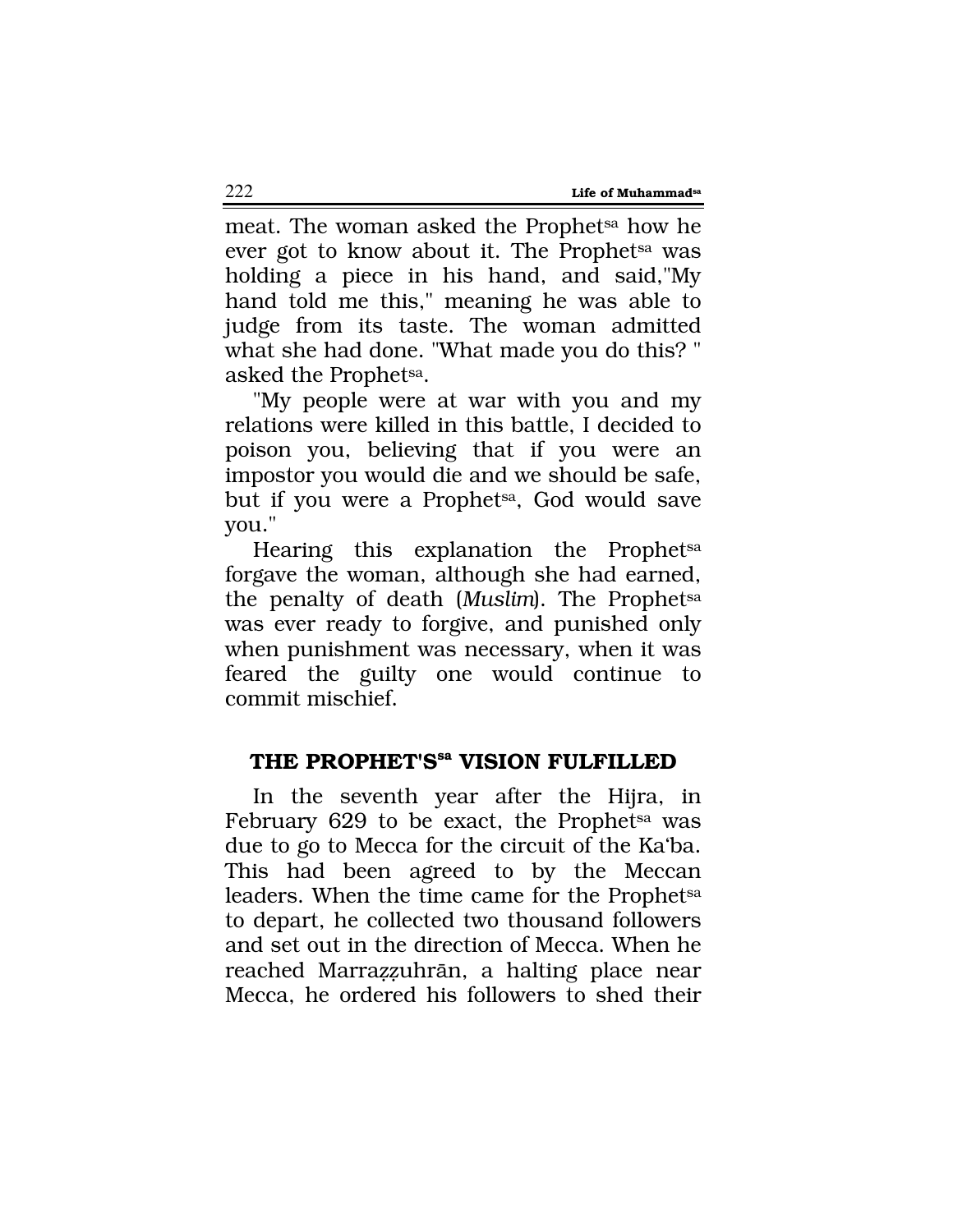armours. These were collected in one place. In strict conformity with the terms of the agreement signed at Hudaibiya, the Prophetsa and his followers entered the Sacred Enclosure, wearing only sheathed swords; Returning to Mecca after seven years' externment, it was no ordinary thing for two thousand persons to enter Mecca. They remembered the tortures to which they had been subjected during their days at Mecca. At the same time, they saw how gracious God had been to them in letting them come back and make a circuit of the Ka'ba in peace. Their anger was only equal to their joy. The people of Mecca had come out of their houses and perched themselves on the hill-tops to see the Muslims. The Muslims were full of zeal and enthusiasm and pride. They wanted to tell the Meccans that the promises which God had made to them had all come true. 'Abdullah bin Rawahara started singing songs of war, but the Prophetsa stopped him saying, "No war songs. Only say, There is none to be worshipped except the One God. It is God Who helped the Prophet<sup>sa</sup> and raised the believers from degradation to dignity and Who drove off the enemy" (H*albiyya*, Vol. 3, p. 73).

After circuiting the Ka'ba and running between the hills of Safa and Marwa, the Prophetsa and his Companions stopped in Mecca for three days. 'Abbasra had a widowed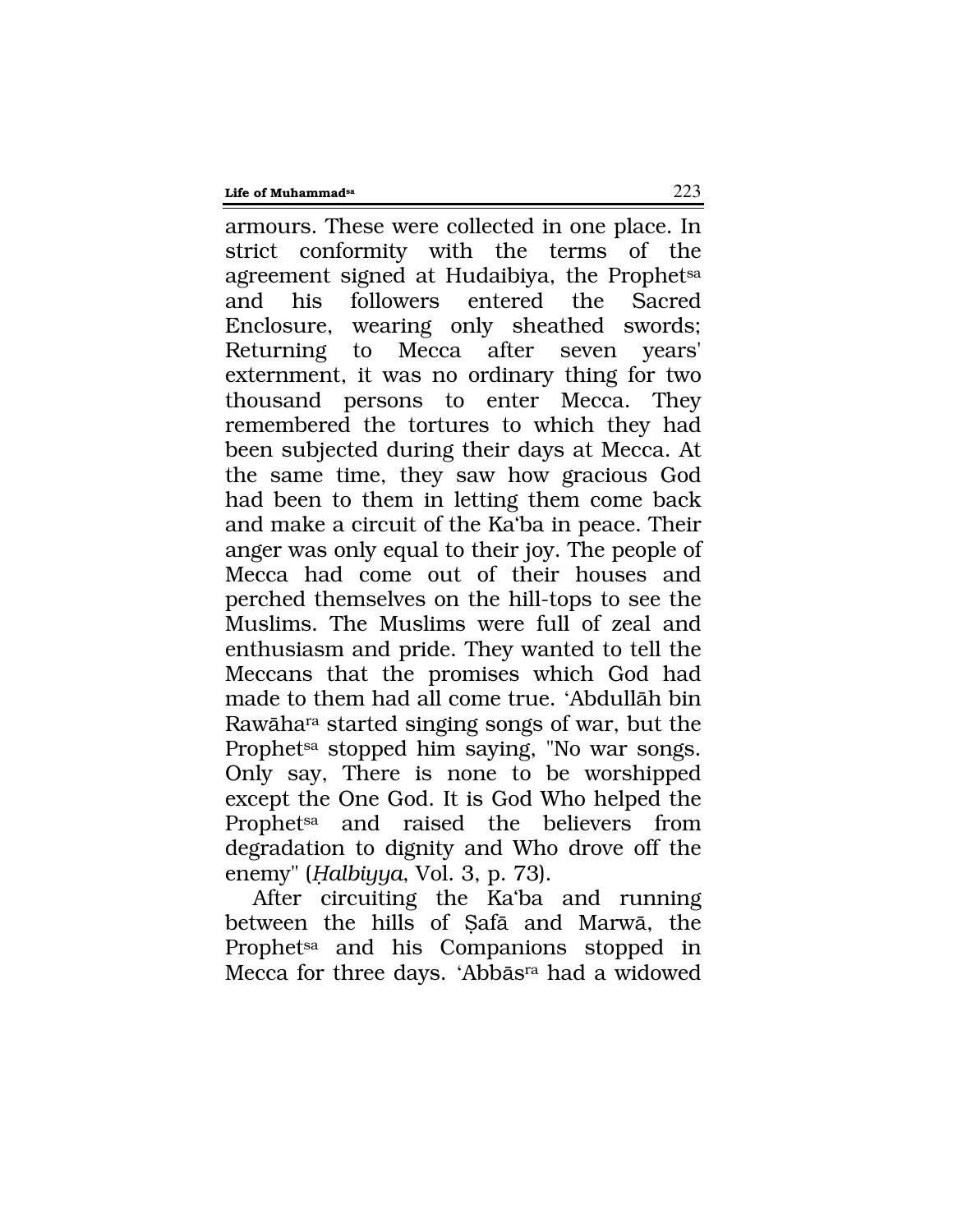sister-in-law, Maimūnara, and he proposed that the Prophetsa should marry her. The Prophetsa agreed. On the fourth day the Meccans demanded the withdrawal of the Muslims. The Prophetsa ordered the withdrawal and asked his followers to start back for Medina. So religiously did he carry out the agreement and so careful was he to respect Meccan sentiments that he left his newly-wed wife behind in Mecca. He arranged that she should join him with the part of the caravan carrying the personal effects of the pilgrims. The Prophetsa mounted his camel and was soon out of the limits of the sacred precincts. For the night the Prophetsa camped at a place called Sarif, and there in his tent Maimūnara joined him.

We might have omitted this insignificant detail from a short account of the Life of the Prophetsa, but the incident has one important interest, and it is this. The Prophetsa has been attacked by European writers because he had several wives. They think a plurality of wives is evidence of personal laxity and love of pleasure. This impression of the Prophet'ssa marriages, however, is belied by the devotion and self-consuming love which the Prophet'ssa wives had for him. Their devotion and love proved that the Prophet'ssa married life was pure, unselfish and spiritual. It was so singular in this respect that no man can be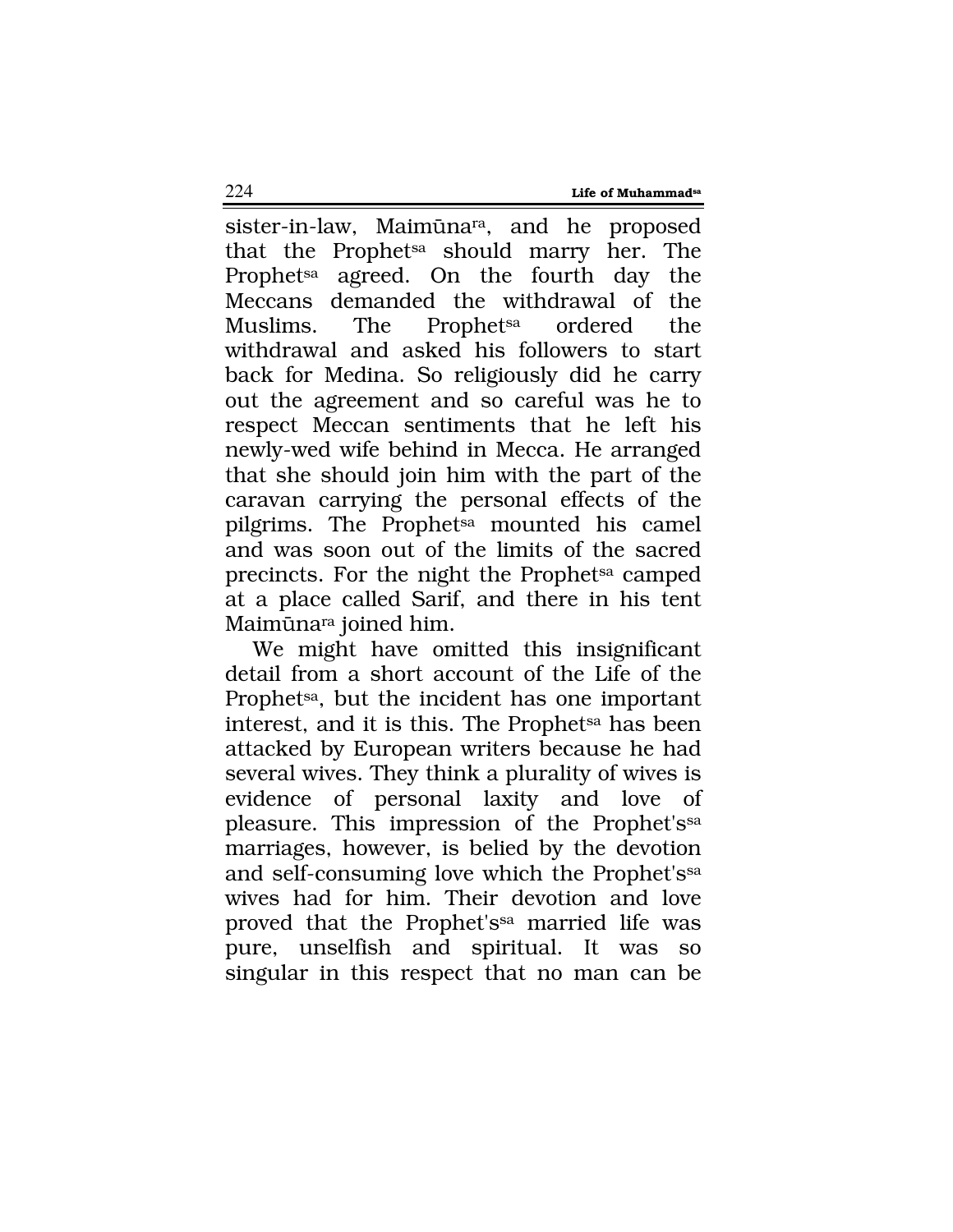said to have treated his one wife so well as the Prophet<sup>sa</sup> treated his many. If the Prophet's<sup>sa</sup> married life had been motivated by pleasure, it would most certainly have resulted in making his wives indifferent and even antagonistic to him. But the facts are quite otherwise. All the Prophet's<sup>sa</sup> wives were devoted to him, and their devotion was due to his unselfish and high-minded example. To his unselfish example they reacted by unsparing devotion. This is proved by many incidents recorded in history. One relates to Maimūnara herself. She met the Prophetsa for the first time in a tent in the desert. If their marital relations had been coarse, if the Prophetsa had preferred some wives to others because of their physical charms. Maimūnara would not have cherished her first meeting with the Prophetsa as a great memory. If her marriage with the Prophetsa had been associated with unpleasant or indifferent memories, she would have forgotten everything about it. Maimūnara lived long after the Prophet'ssa death. She died full of years but could not forget what her marriage with the Prophetsa had meant for her. On the eve of her death at eighty, when the delights of the flesh are forgotten, when things only of lasting value and virtue move the heart, she asked to be buried at one day's journey from Mecca, at the very spot where the Prophetsa had camped on his return to Medina, and where after his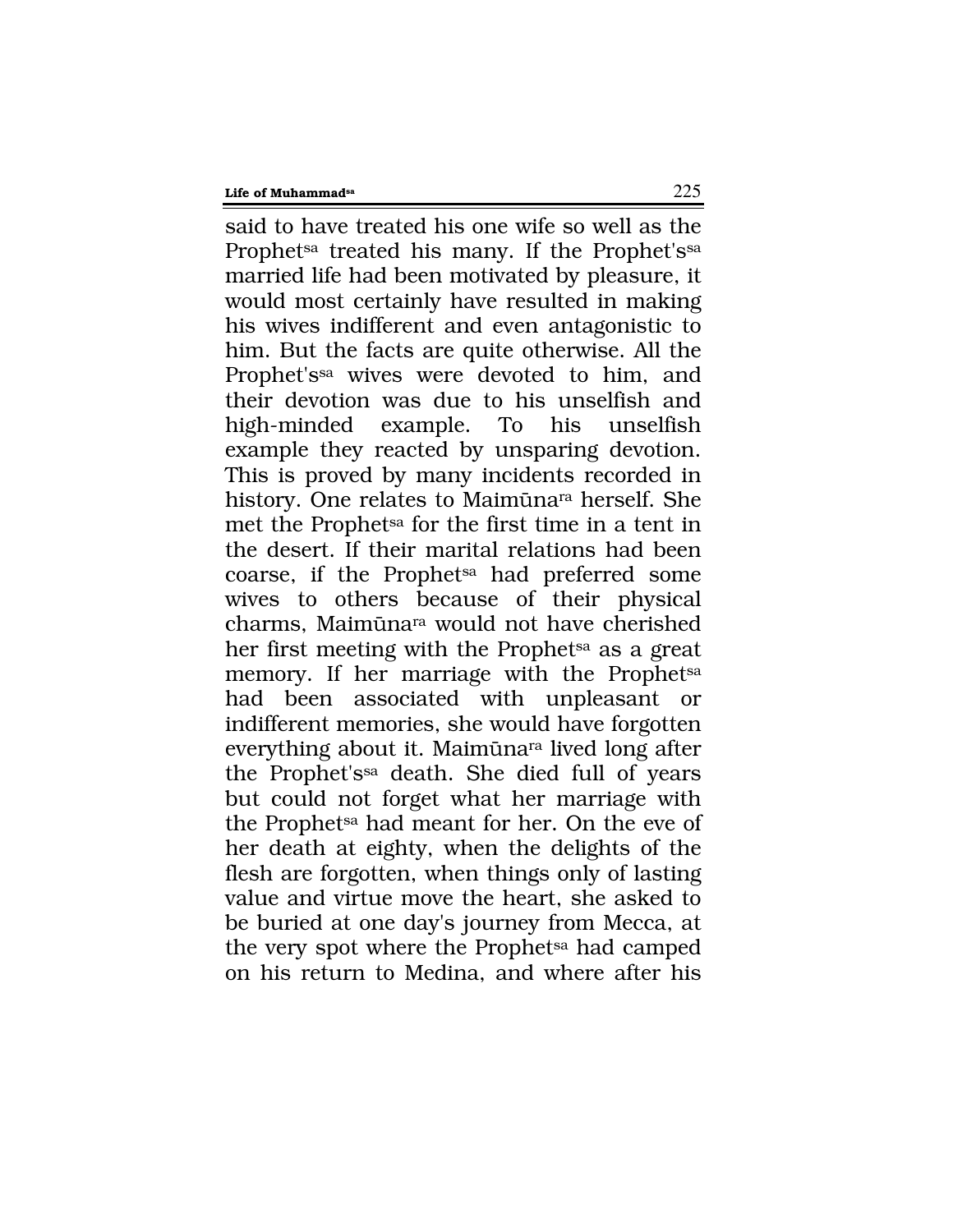marriage she had first met him. The world knows of many stories of love both real and imaginary, but not of many which are more moving than this.

Soon after this historic circuit of the Ka'ba, two renowned generals of the enemy joined Islam. They proved renowned generals of Islam. One was Khalid bin Walidra whose genius and courage shook the Roman Empire to its foundations and under whose generalship country after country was added by Muslims to their Empire. The other was 'Amr bin al-'Asra, the conqueror of Egypt.

## **BATTLE OF MAUTA**

On return from the Ka'ba, the Prophetsa began to receive reports that Christian tribes on the Syrian border, instigated by Jews and pagans, were preparing for an attack upon Medina. He, therefore, despatched a party of fifteen to find out the truth. They saw an army massing on the Syrian border. Instead of returning at once with the report they tarried. Their zeal for expounding Islam got the better of them, but the effect of their well-meaning zeal proved to be the very opposite of what they had wished and expected.

Reviewing events now, we can see that those who, under enemy provocation, were planning to attack the Prophet'ssa homeland could be expected to behave in no other way.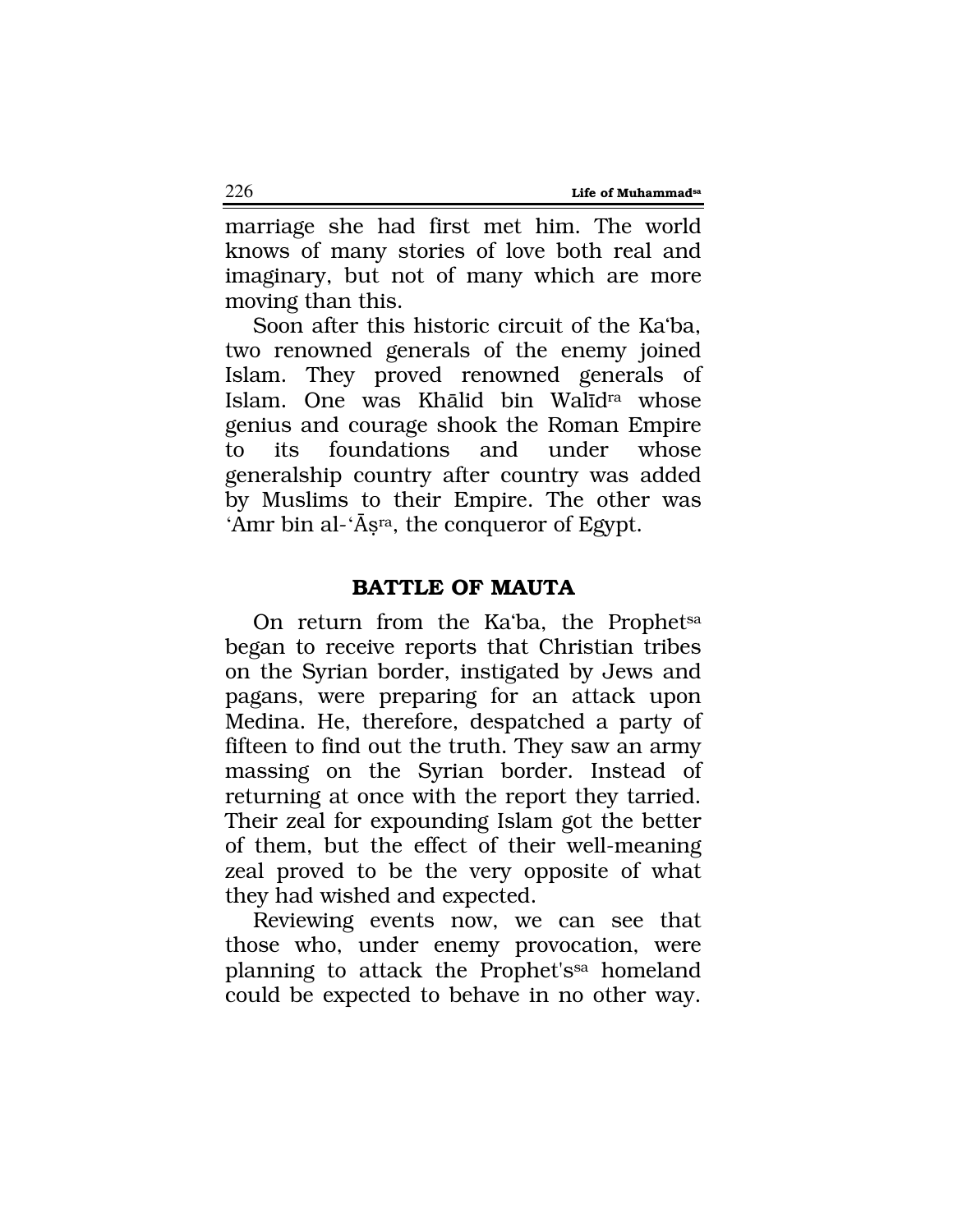Instead of listening to the exposition, they took out their bows and started raining arrows on this party of fifteen. The party, however, remained unmoved. They received arrows in reply to arguments, but they did not turn back. They stood firm, fifteen against thousands, and fell fighting.

The Prophet<sup>sa</sup> planned an expedition to punish the Syrians for this wanton cruelty, but in the meantime he had reports that the forces which had been concentrating on the border had dispersed. He, therefore, postponed his plans.

The Prophet<sup>sa</sup>, however, wrote a letter to the Emperor of Rome (or to the Chief of the Ghassan tribe who ruled Busra in the name of Rome). In this letter, we may presume, the Prophetsa complained of the preparations which had been visible on the Syrian border and of the foul and entirely unjust murder of the fifteen Muslims whom he had sent to report on the border situation. This letter was carried by al-Harthra, a Companion of the Prophetsa. He stopped en route at Mauta where he met Shurahbil, a Ghassan chief acting as a Roman official. "Are you a messenger of Muhammadsa?" asked this chief. On being told "Yes," he arrested him, tied him up and belaboured him to death. It may quite reasonably be assumed that this Ghassan chief was a leader of the army which had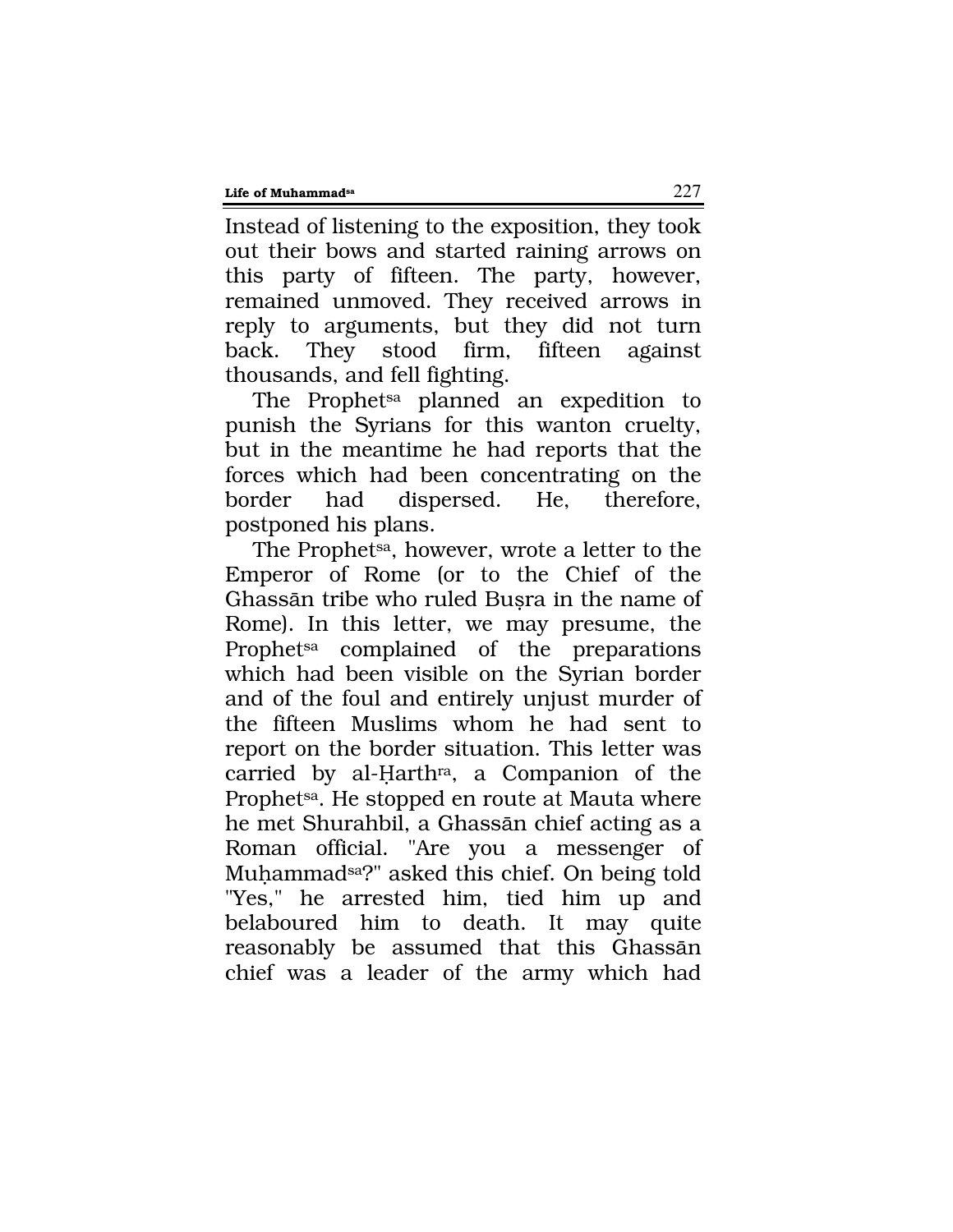engaged and put to death the fifteen Muslims who had tried only to preach. The fact that he said to al-Harthra, "Perhaps you are carrying a message from Muhammadsa" shows he was afraid lest the Prophet'ssa complaint that tribesmen under the Kaiser had attacked the Muslims should reach the Kaiser. He was afraid lest he should have to account for what had happened. There was safety, he thought, in murdering the Prophet'ssa envoy. The expectation was not realized. The Prophetsa got to know of the murder. To avenge this and the earlier murders, he raised a force of three thousand and despatched it to Syria under the command of Zaid bin Harithara, freed slave of the Prophetsa, whom we mentioned in our account of his life in Mecca. The Prophetsa nominated Ja'far ibn Abi Talib as the successor of Zaidra, should Zaidra die, and 'Abdullah bin Rawahara, should Ja'far die. Should 'Abdullah bin Rawahara also die, Muslims were to choose their own commander. A Jew who heard this exclaimed, "O Abu'l Qasimsa, if thou art a true Prophetsa, these three officers whom thou hast named are sure to die; for God fulfils the words of a Prophetsa." Turning to Zaidra, he said,"Take it from me, if Muhammadsa is true you will not return alive." Zaidra, a true believer that he was, said in reply, "I may return alive or not,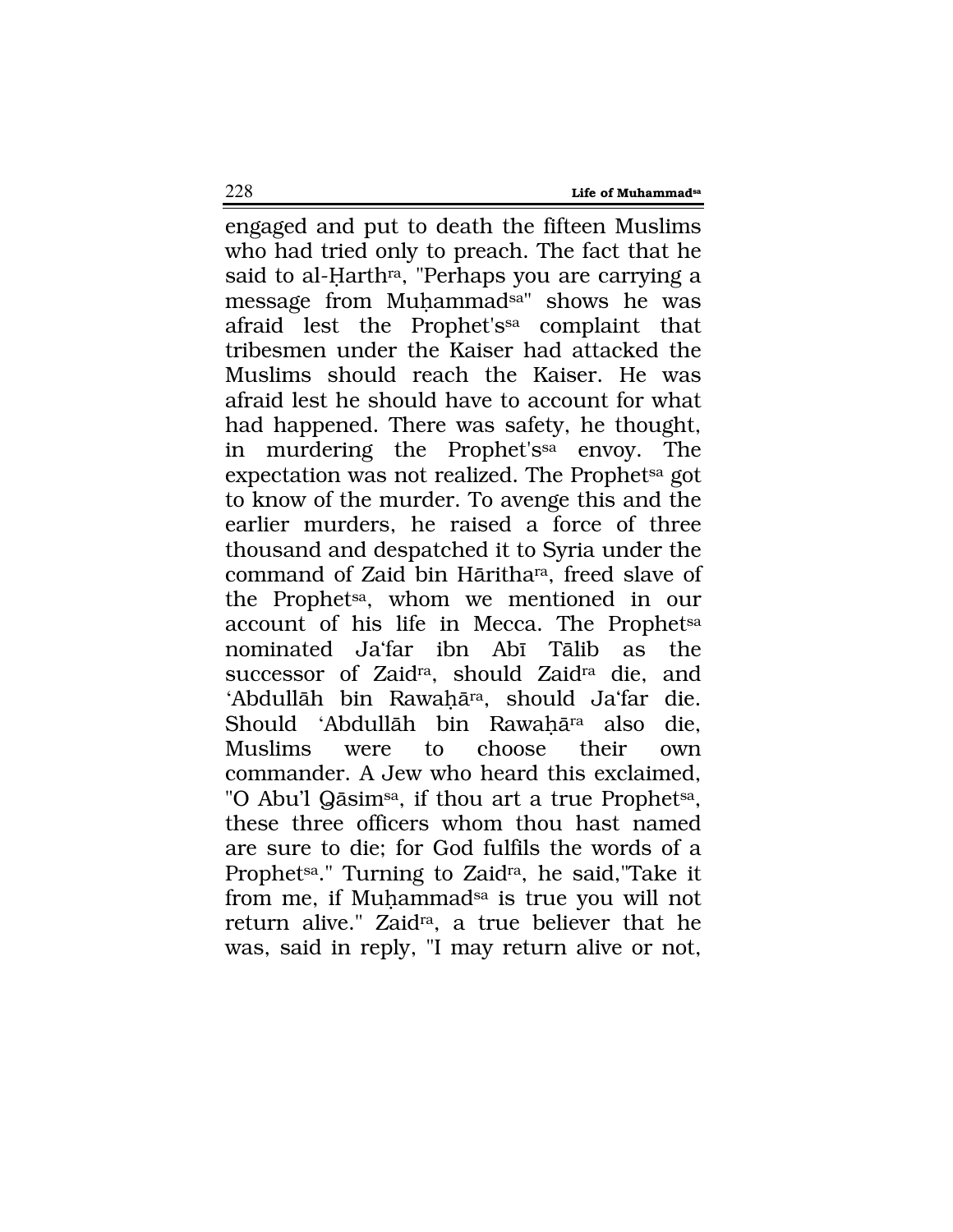but Muhammadsa is a true Prophet of God" (H*albiyya,* Vol. 3, p. 75).

The following morning the Muslim army set out on its long march. The Prophetsa and the Companions went some distance with it. A large and important expedition such as this had never before gone without the Prophetsa commanding in person. As the Prophetsa walked along to bid the expedition farewell, he counselled and instructed. When they reached the spot where the people of Medina generally bade farewell to friends and relations going to Syria, the Prophet<sup>sa</sup> stopped and said:

**I urge you to fear God and to deal justly with Muslims who go with you. Go to war in the name of Allah and fight the enemy in Syria, who is your enemy, as well as Allah's. When you are in Syria, you will meet those who remember God much in their houses of worship. You should have no dispute with them, and give no trouble to them. In the enemy country do not kill any women or children, nor the blind or the old; do not cut down any tree, nor pull down any building (**H*albiyya,* **Vol. 3).** 

Having said this, the Prophetsa returned and the Muslim army marched forward. It was the first Muslim army sent to fight the Christians. When Muslims reached the Syrian border, they heard that the Kaiser himself had taken the field with one hundred thousand of his own soldiers and another hundred thousand recruited from the Christian tribes of Arabia. Confronted by such large enemy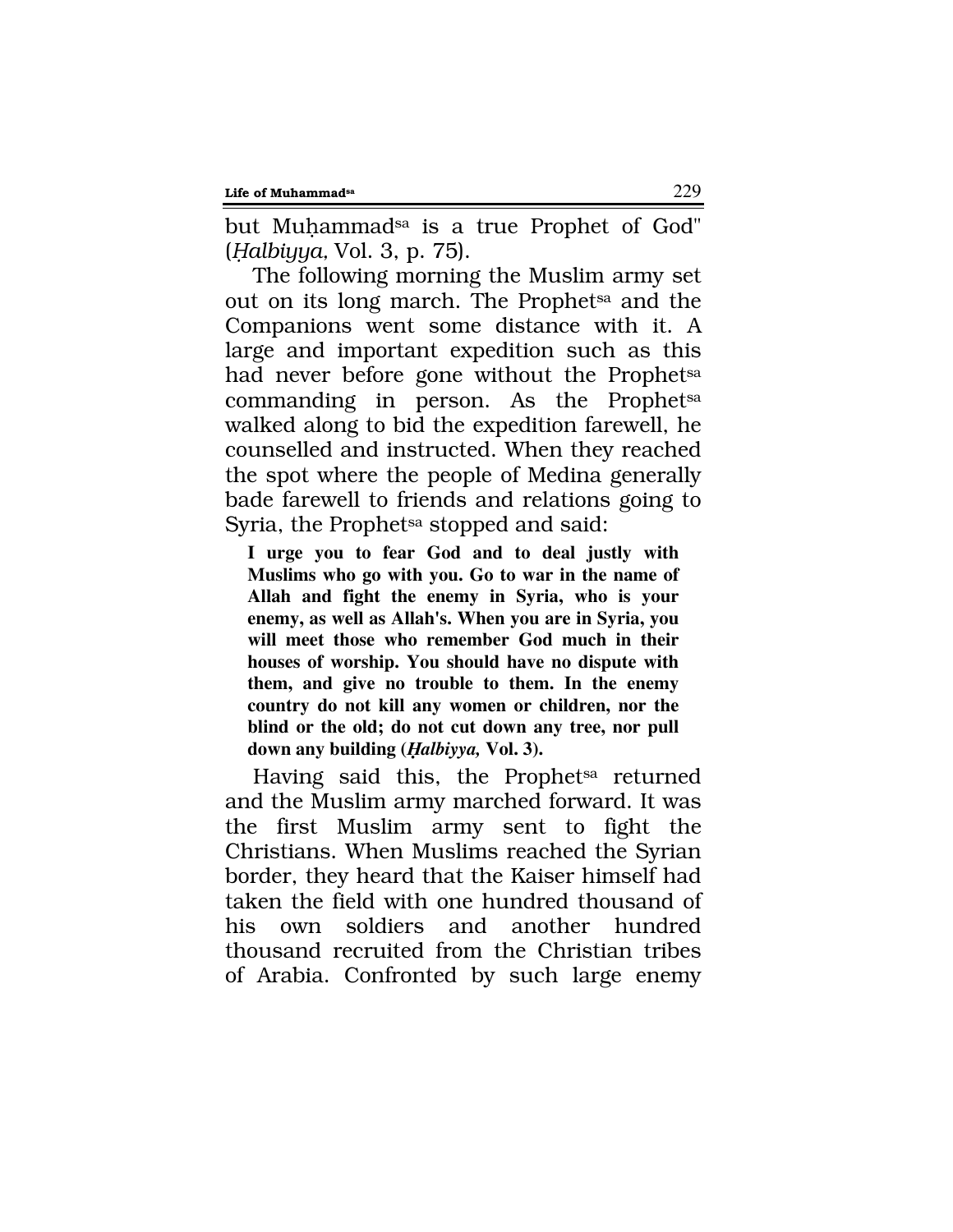numbers, the Muslims half wanted to stop on the way and send word to the Prophetsa at Medina. For he might be able to reinforce their numbers or wish to send fresh instructions. When the army leaders took counsel, 'Abdullah bin Rawahara stood up, full of fire, and said, "My people, you set out from your homes to die as martyrs in the way of God, and now when martyrdom is in sight you seem to flinch. We have not fought so far because we were better equipped than the enemy in men or material. Our mainstay was our faith. If the enemy is so many times superior to us in numbers or equipment, what does it matter? One reward out of two we must have. We either win, or die as martyrs in the way of God." The army heard ibn Rawahara and was much impressed. He was right, they said, with one voice. The army marched on. As they marched, they saw the Roman army advancing towards them. So at Mauta the Muslims took up their positions and the battle began. Soon Zaidra, the Muslim commander, was killed and the Prophet's cousin Ja'far ibn Abi Talibra received the standard and the command of the army. When he saw that enemy pressure was increasing and Muslims, because of utter physical inferiority, were not holding their own he dismounted from his horse and cut its legs. The action meant that at least he was not going to flee; he would prefer death to flight.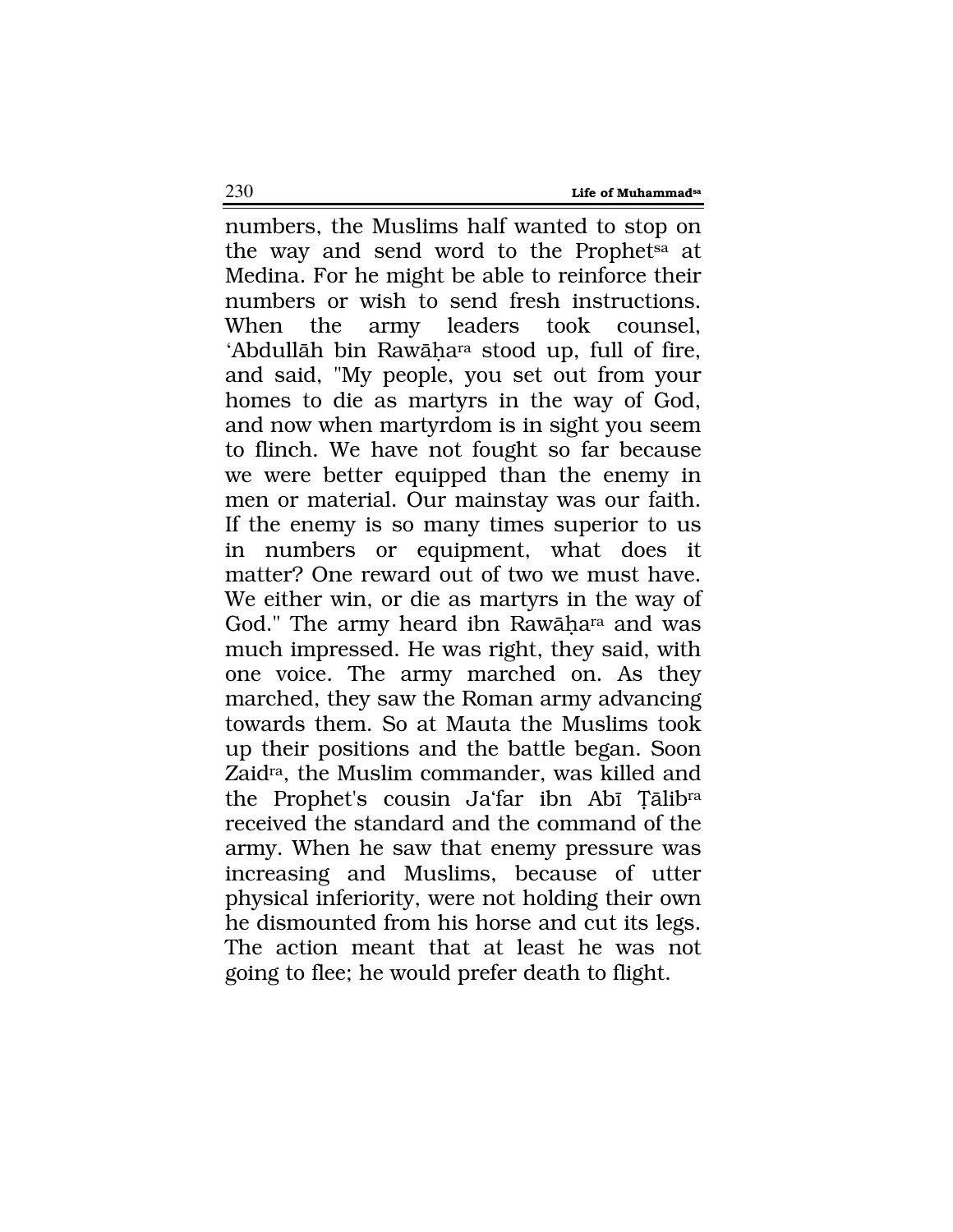To cut the legs of one's mount was an Arab custom to prevent stampede and panic. Ja'farra lost his right hand, but held the standard in his left. He lost his left hand also and then held the standard between the two stumps pressed to his chest. True to his promise, he fell down fighting. Then 'Abdullah bin Rawāhara, as the Prophetsa had ordered, grasped the standard and took over the command. He also fell fighting. The order of the Prophetsa now was for Muslims to take counsel together and elect a commander. But there was no time to hold an election. The Muslims might well have yielded to the vastly superior numbers of the enemy. But Khalid bin Walidra, accepting the suggestion of a friend, took the standard and went on fighting until evening came. The following day Khalidra took the field again with his crippled and tired force but employed a stratagem. He changed the positions of his men—those in front changed with those in the rear and those on the right flank changed with those on the left. They also raised some slogans. The enemy thought Muslims had received reinforcements overnight and withdrew in fear. Khalidra saved his remnants and returned. The Prophetsa had been informed of these events through a revelation. He collected the Muslims in the mosque. As he rose to address them his eyes were wet with tears. He said: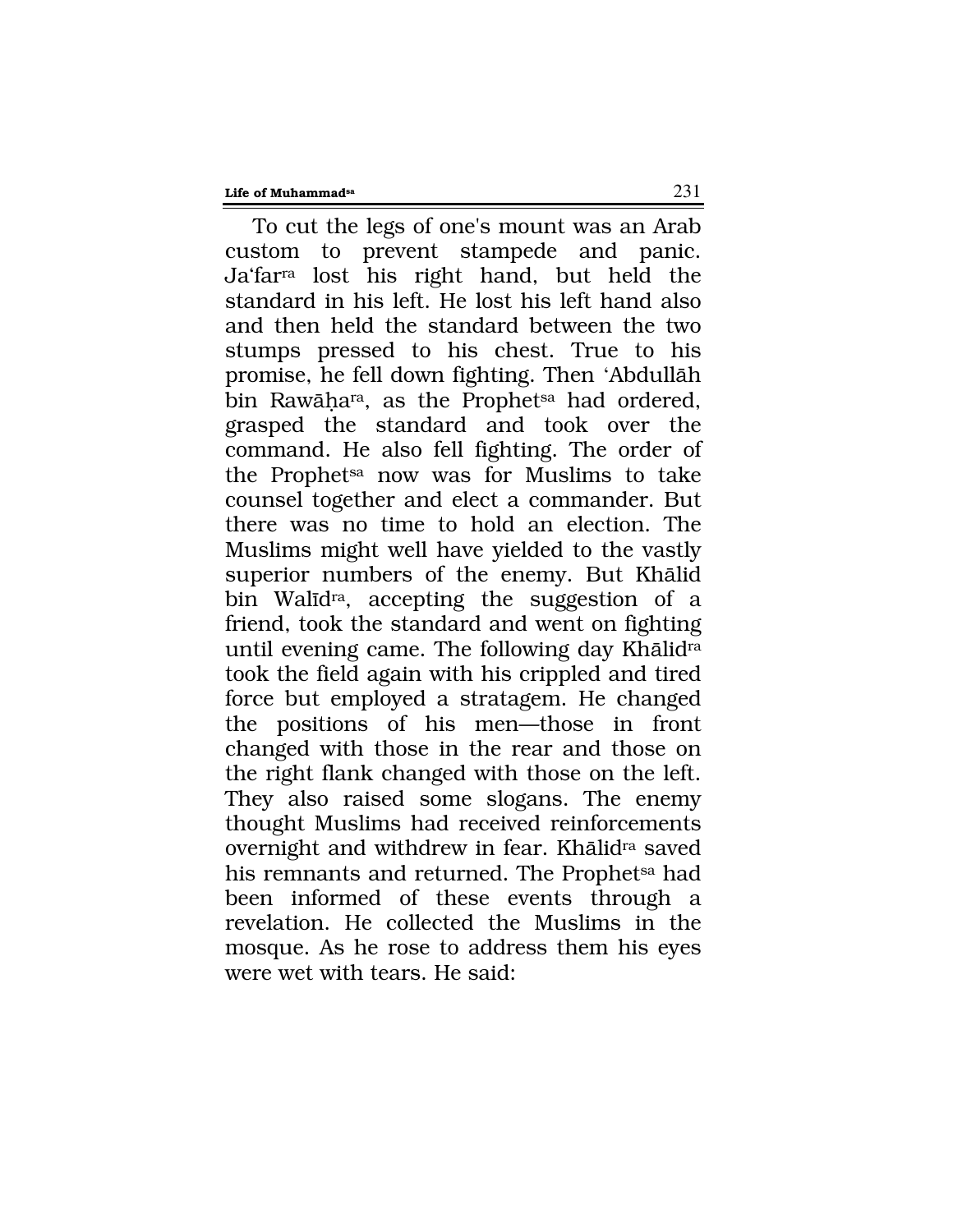I wish to tell you about the army which left here for the Syrian border. It stood against the enemy and fought. First Zaidra, then Ja'farra and then 'Abdullah bin Rawahara held the standard. All three fell, one after the other, fighting bravely. Pray for them all. After them the standard was held by Khalid bin Walidra. He appointed himself. He is a sword among the swords of God. So he saved the Muslim army and returned (Za*d al-Ma'*a*d,* Vol. 1*,* and *Zurq*a*n*i ).

The Prophet'ssa description of Khalidra became popular. Khalidra came to be known as 'the sword of God'.

Being one of the later converts, Khalidra was often taunted by other Muslims. Once he and 'Abdur Rahman bin 'Aufra quarrelled over something. 'Abdur Rahman bin 'Aufra reported against Khalidra to the Prophetsa. The Prophetsa chid Khalidra and said, "Khalidra, you annoy one who has been serving Islam from the time of Badr. I say to you that even if you give away gold of the weight of Uhud in the service of Islam, you will not become as deserving of divine reward as "'Abdur Rahmanra

"But they taunt me," said Khālidra, "and I have to reply."

Upon this the Prophetsa turned to others and said, "You must not taunt Khalidra. He is a sword among the swords of God which remains drawn against disbelievers."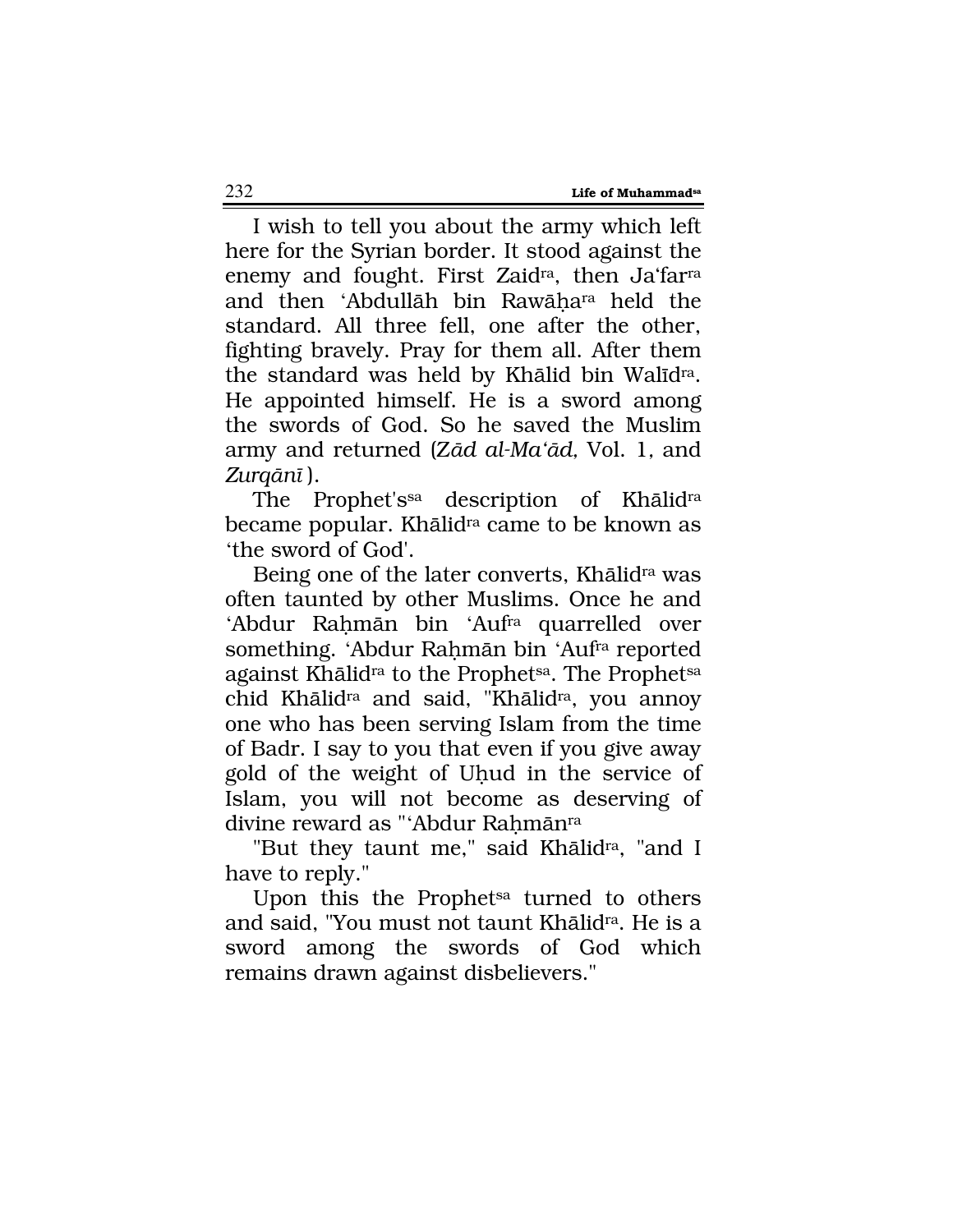The Prophet's<sup>sa</sup> description came to literal fulfilment a few years later.

On Khalid'sra return with the Muslim army, some Muslims of Medina described the returning soldiers as defeatist and lacking in spirit. The general criticism was that they should all have died fighting. The Prophetsa chid the critics. Khalidra and his soldiers were not defeatist or lacking in spirit, he said. They were soldiers who returned again and again to attack. The words meant more than appeared on the surface. They foretold battles which Muslims were to fight with Syria.

## **THE PROPHETsa MARCHES ON MECCA WITH TEN THOUSAND FOLLOWERS**

In the eighth year of the Hijra in the month of Ramadan (December, 629 A.D.) the Prophetsa set out on that last expedition which definitely established Islam in Arabia.

At Hudaibiya it was agreed between Muslims and disbelievers that Arab tribes should be allowed to join the disbelievers as well as the Prophetsa. It was also agreed that for ten years the parties would not go to war against each other unless one party should violate the pact by attacking the other. Under this agreement, the Banu Bakr joined the Meccans, while the Khuza'a entered into an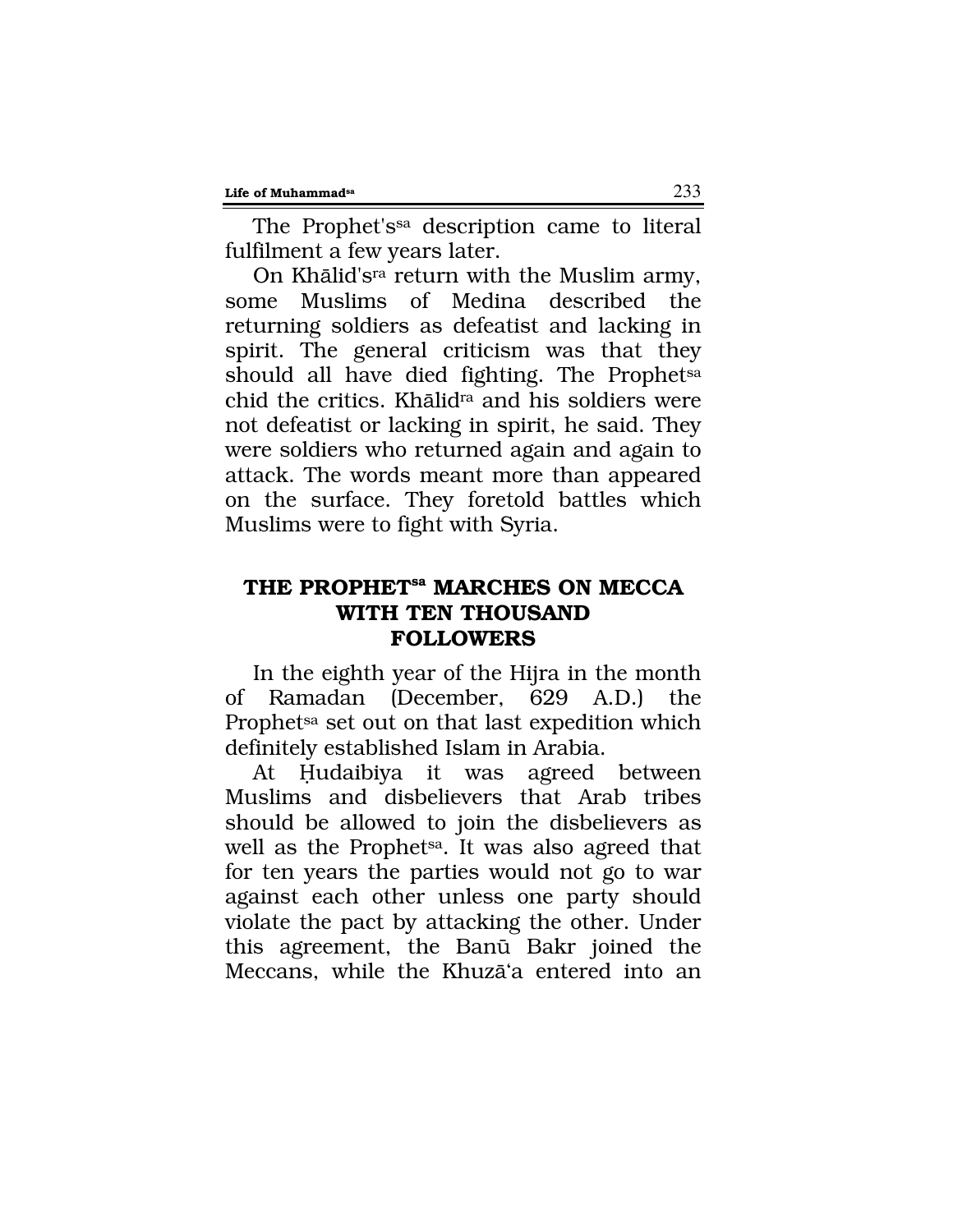alliance with Muslims. The Arab disbelievers had scant regard for treaties, especially for treaties with Muslims. It so happened that the Banū Bakr and the Khuzā'a had some outstanding differences. The Banū Bakr consulted the Meccans about settling their old scores with the Khuza'a. They argued that the Hudaibiya treaty had been signed. The Khuza'a felt secure because of their pact with the Prophetsa. Now, therefore, was the time for them to attack the Khuza'a. The Meccans agreed. They and the Banu Bakr, accordingly, joined in a night attack on the Khuza'a and put to death many of their men. The Khuza'a sent forty of their men mounted on fleet camels to Medina to report this breach of agreement to the Prophet<sup>sa</sup>. They said it was up to Muslims now to march on Mecca to avenge this attack. The delegation met the Prophet<sup>sa</sup> and the Prophet<sup>sa</sup> told them unambiguously that he regarded their misfortunes as his own. He pointed to a rising cloud in the sky and said, "Like the rain drops which you see yonder, Muslim soldiers will drop down to your aid." The Meccans were perturbed over the news of the Khuza'a delegation to Medina. They sent Abū Sufyānra posthaste to Medina to restrain Muslims from the attack. Abū Sufyān<sup>ra</sup> reached Medina and began to urge that as he was not present at Hudaibiya, a new peace will have to be signed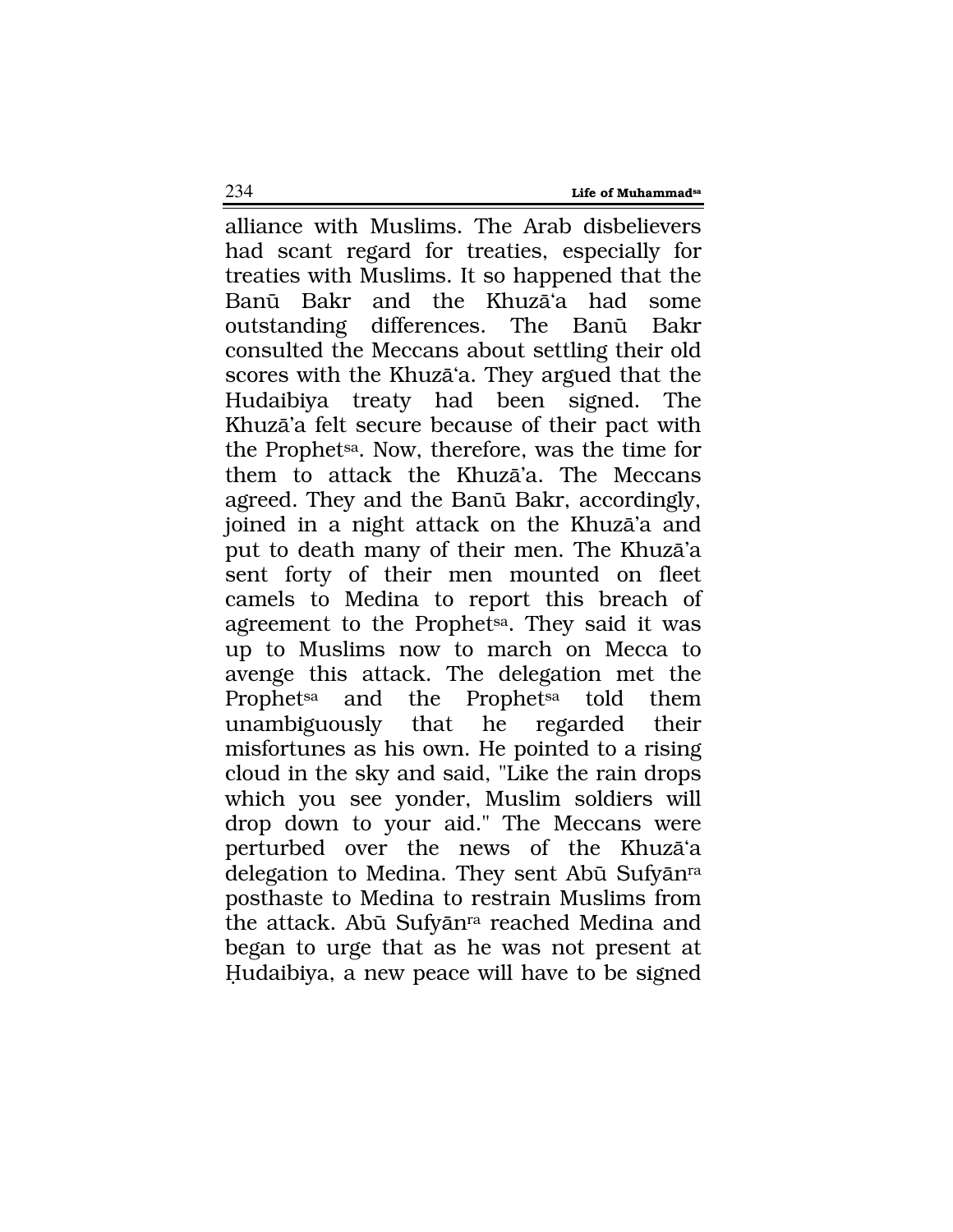by Muslims. The Prophetsa thought it unwise to answer this plea. Abū Sufyān<sup>ra</sup> became excited, went to the mosque and announced:

"O People, I renew, on behalf of the Meccans, our assurance of peace to you" (*Zurq*a*n*i).

The people of Medina did not understand this speech. So, they only laughed. The Prophetsa said to Abū Sufyānra, "Your statement is one sided and we cannot agree to it." In the meantime, the Prophetsa had sent word to all the tribes. Assured that they were ready and on the march, he asked the Muslims of Medina to arm themselves and prepare. On the 1st January, the Muslim army set out on its march. At different points on their way, they were joined by other Muslim tribes. Only a few days' journey had been covered, when the army entered the wilderness of Faran, Its number—exactly as the Prophetas Solomon had foretold long before—had now swelled to ten thousand. As this army marched towards Mecca, the silence all around seemed more and more ominous to the Meccans. They persuaded Abū Sufyānra to move out again and find out what the Muslim design was. He was less than one day's journey out of Mecca when he saw at night the entire wilderness lit up with camp-fires. The Prophetsa had ordered a fire in front of every camp. The effect of these roaring fires in the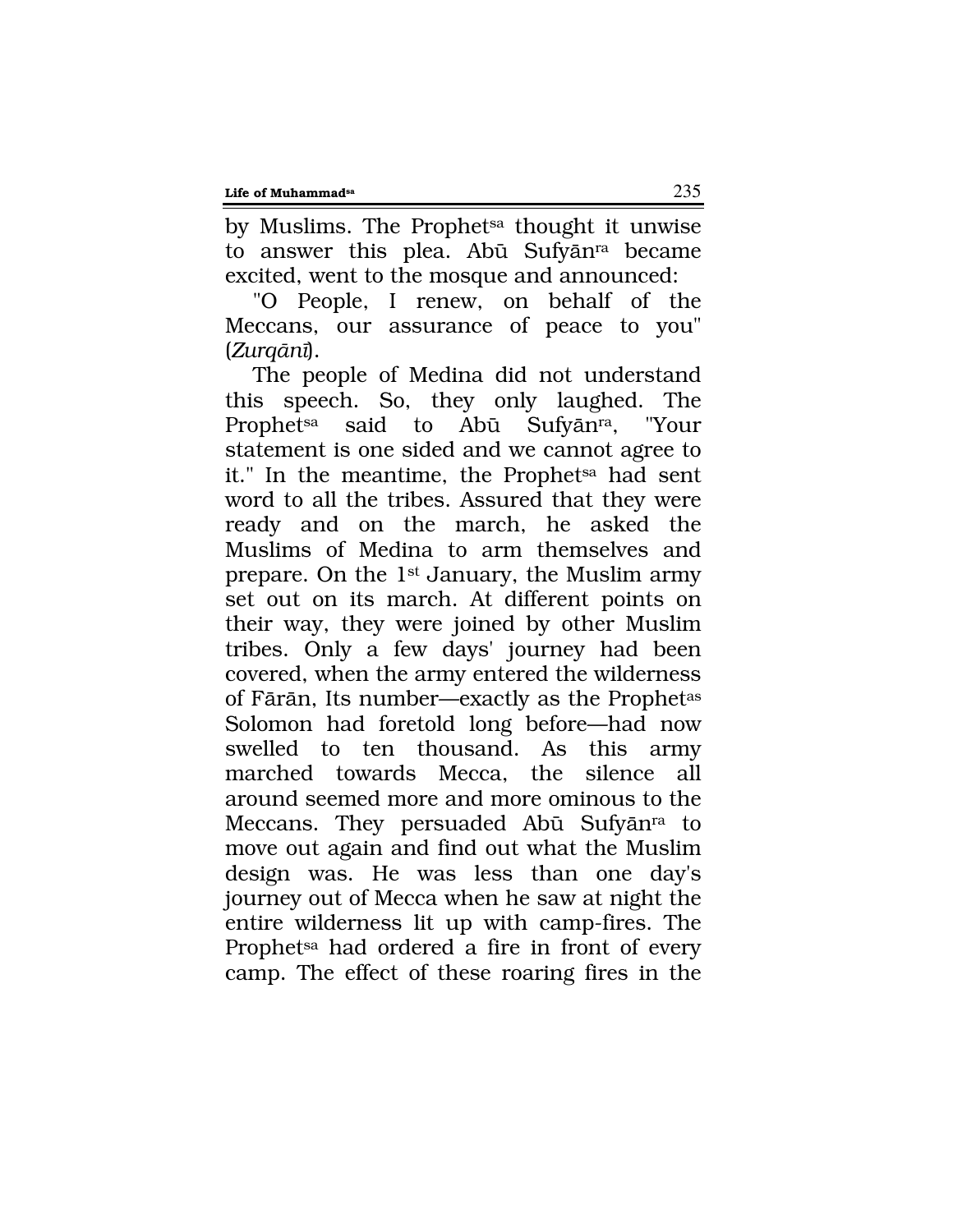silence and darkness of the night was awful. "What could this be?" Abū Sufyān<sup>ra</sup> asked his companions, "Has an army dropped from the heavens? I know of no Arab army so large." They named some tribes and at every name Abu Sufyān<sup>ra</sup> said, "No Arab tribe or people could have an army as large." Abū Sufyānra and his friends were still speculating when a voice from the dark shouted, "Abu Hanzalara"! (Hanzala was a son of Abū Sufyānra.)

"'Abbās, are you here?" said Abū Sufyān<sup>ra</sup>.

"Yes, the Prophet'ssa army is near. Act quickly or humility and defeat await you," replied 'Abbasra.

'Abbāsra and Abū Sufyānra were old friends. 'Abbāsra insisted that Abū Sufyānra should accompany him on the same mule and go to the Prophetsa. He gripped Abū Sufyān'sra hand, pulled him up and made him mount. Spurring the mule, they soon reached the Prophet'ssa camp. 'Abbasra was afraid lest 'Umarra, who was guarding the Prophet'ssa tent, should fall upon Abū Sufyān<sup>ra</sup> and kill him. But the Prophet<sup>sa</sup> had taken precautions, announcing that if anybody should meet Abū Sufyānra he should make no attempt to kill him. The meeting impressed Abu Sufyanra deeply. He was struck by the rise which had taken place in the fortunes of Islam. Here was the Prophetsa whom Meccans had banished from Mecca with but one friend in his company.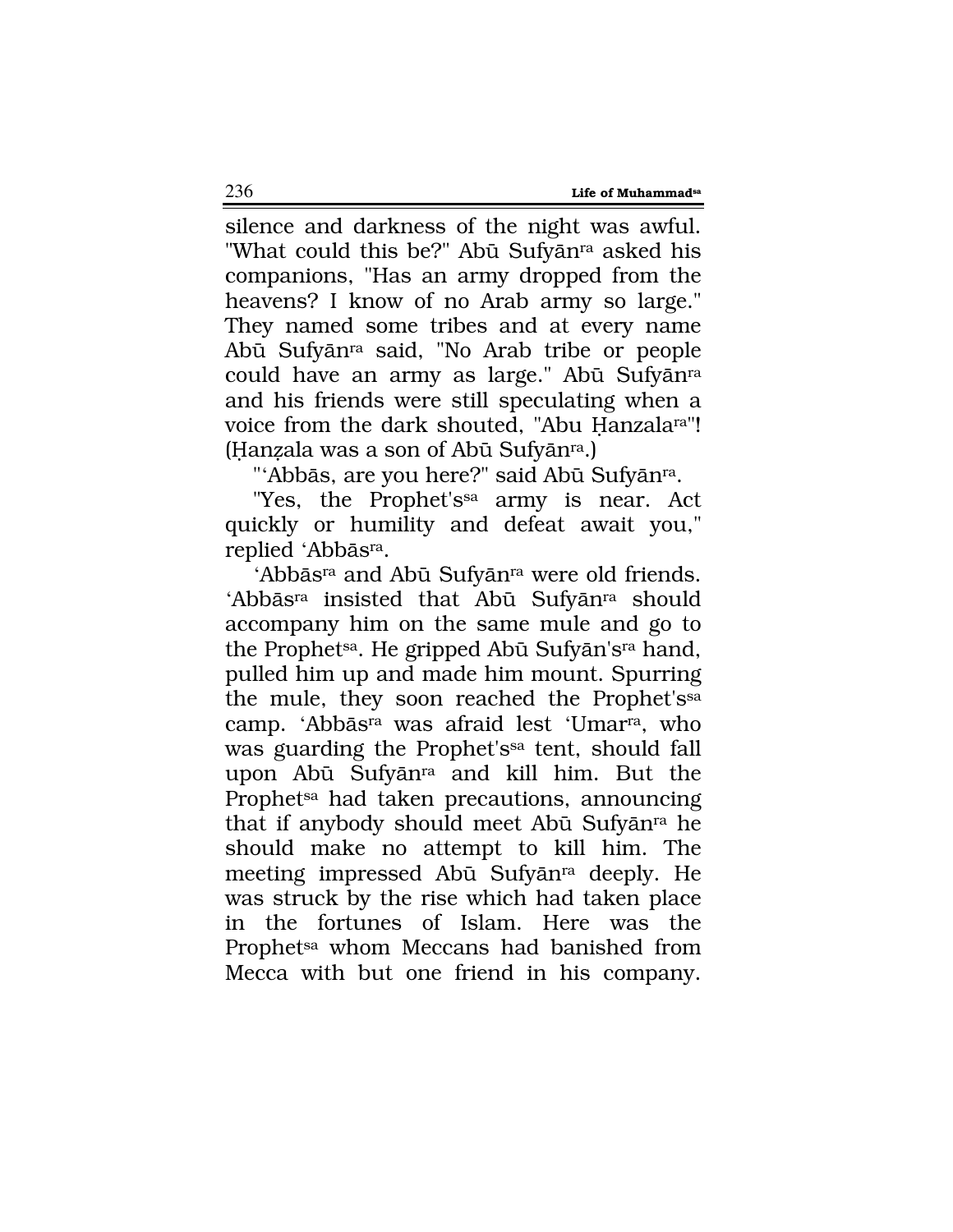Hardly seven years had passed since then, and now he was knocking at the gates of Mecca with ten thousand devotees. The tables had been completely turned. The fugitive Prophetsa who, seven years before, had escaped from Mecca for fear of life, had now returned to Mecca, and Mecca was unable to resist him.

#### **FALL OF MECCA**

Abū Sufyān<sup>ra</sup> must have been thinking furiously. Had not an incredibly great change taken place in seven years? And now as leader of the Meccans, what was he going to do? Was he going to resist, or was he going to submit? Troubled by such thoughts, he appeared stupefied to outside observers. The Prophet<sup>sa</sup> saw this agitated Meccan leader. He told 'Abbasra to take him away and entertain him for the night, promising to see him in the morning. Abū Sufyān<sup>ra</sup> spent the night with 'Abbas. In the morning they called on the Prophet<sup>sa</sup>. It was time for the early morning prayers. The bustle and activity which Abu Sufyanra saw at this early hour was quite unusual in his experience. He had not known—no Meccan had known—such early risers as Muslims had become under the discipline of Islam. He saw all the Muslim campers turned out for their morning prayers. Some went to and fro in quest of water for ablutions, others to supervise the lining up of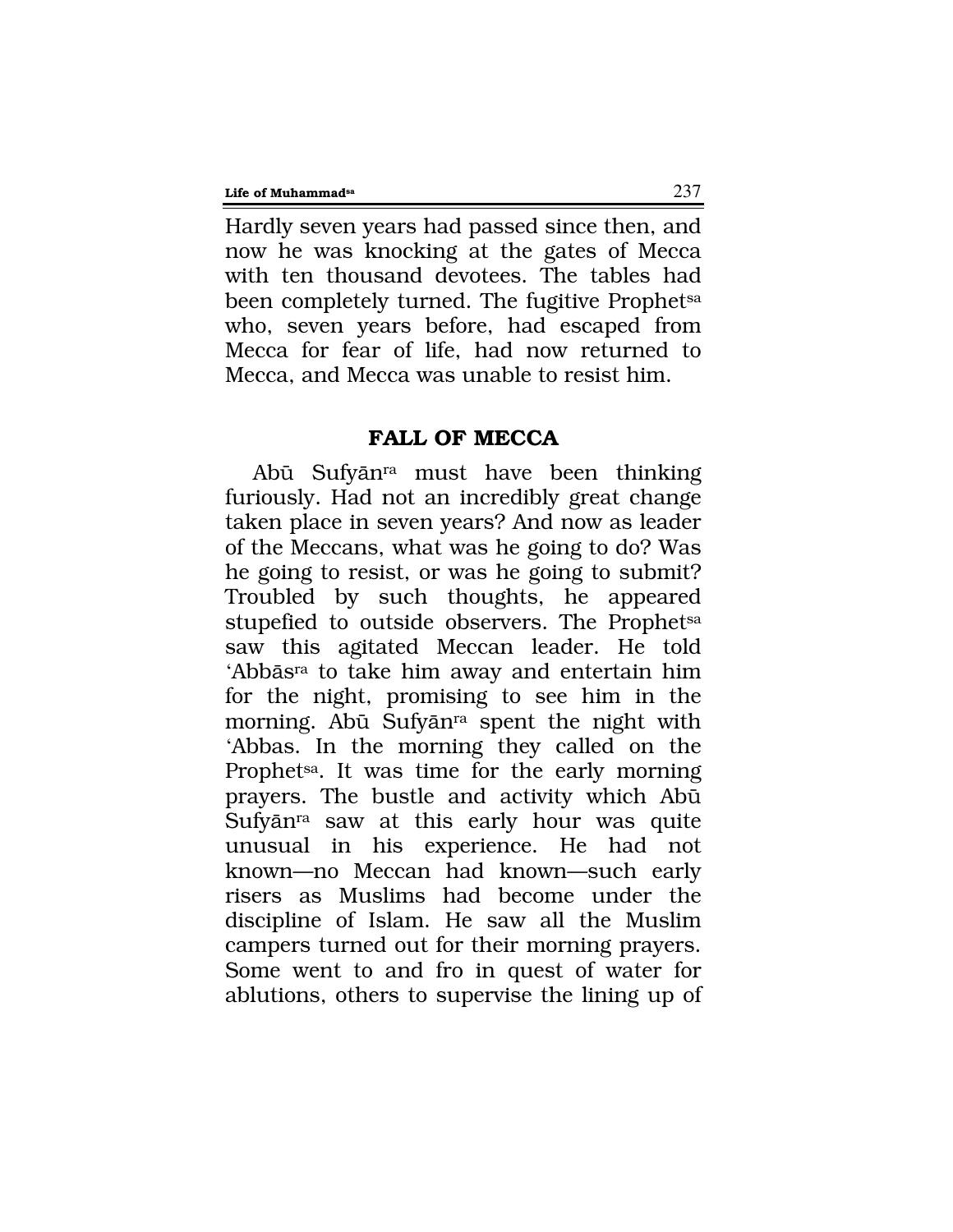worshippers for the service. Abū Sufyānra could not understand this activity early in the morning. He was frightened. Was a new plan afoot to overawe him?

"What can they all be doing?" he asked in sheer consternation.

"Nothing to be afraid of," replied 'Abbasra. "They are only preparing for the morning prayers."

Abu Sufyanra then saw thousands of Muslims lined up behind the Prophetsa, making the prescribed movements and devotions at the bidding of the Prophetsa—half prostrations, full prostrations, standing up again, and so on. 'Abbasra was on guard duty, so he was free to engage Abū Sufyān<sup>ra</sup> in conversation.

"What could they be doing now?" asked Abū Sufyanra. "Everything the Prophetsa does, is done by the rest."

"What are you thinking about? It is only the Muslim prayer, Abū Sufyānra. Muslims would do anything at the bidding of the Prophetsa give up food and drink for instance."

"True," said Abū Sufyānra, "I have seen great courts. I have seen the court of the Chosroes and the court of the Kaiser, but I have never seen any people as devoted to their leader as Muslims are to their Prophetsa" (H*albiyya*, Vol. 2, p. 90).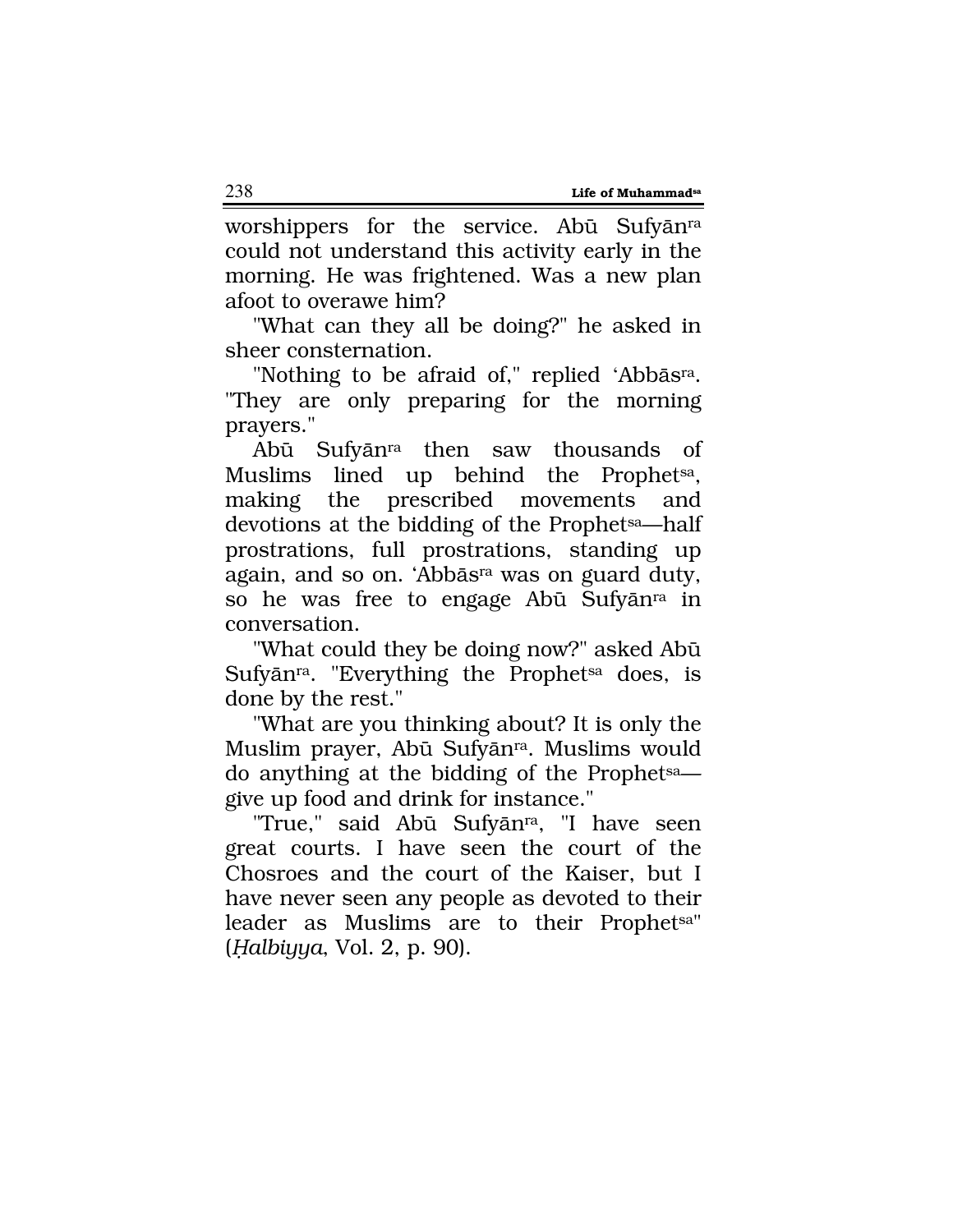Filled with fear and guilt, Abū Sufyānra went on to ask 'Abbasra if he would not request the Prophetsa to forgive his own people —meaning the Meccans.

The morning prayers over, 'Abbāsra led Abū Sufyanra to the Prophetsa.

Said the Prophetsa to Abū Sufyānra. "Has it not yet dawned upon you that there is no one worthy of worship except Allah?"

"My father and my mother be a sacrifice to you. You have ever been kind, gentle and considerate to your kith and kin. I am certain now that if there were anyone else worthy of worship, we might have had some help against you from him."

"Has it not also dawned upon you that I am a Messenger of Allahsa?"

"My father and my mother be a sacrifice to you, on this I still have some doubts."

While Abū Sufyān<sup>ra</sup> hesitated to acknowledge the Prophetsa as Messenger of God, two of his companions who had marched out of Mecca with him to do reconnoitring duty for the Meccans, became Muslims. One of them was Hakim bin Hizamra. A little later, Abū Sufyān<sup>ra</sup> also joined, but his inner conversion seems to have been deferred until after the conquest of Mecca. Hakim bin Hizamra asked the Prophetsa if the Muslims would destroy their own kith and kin.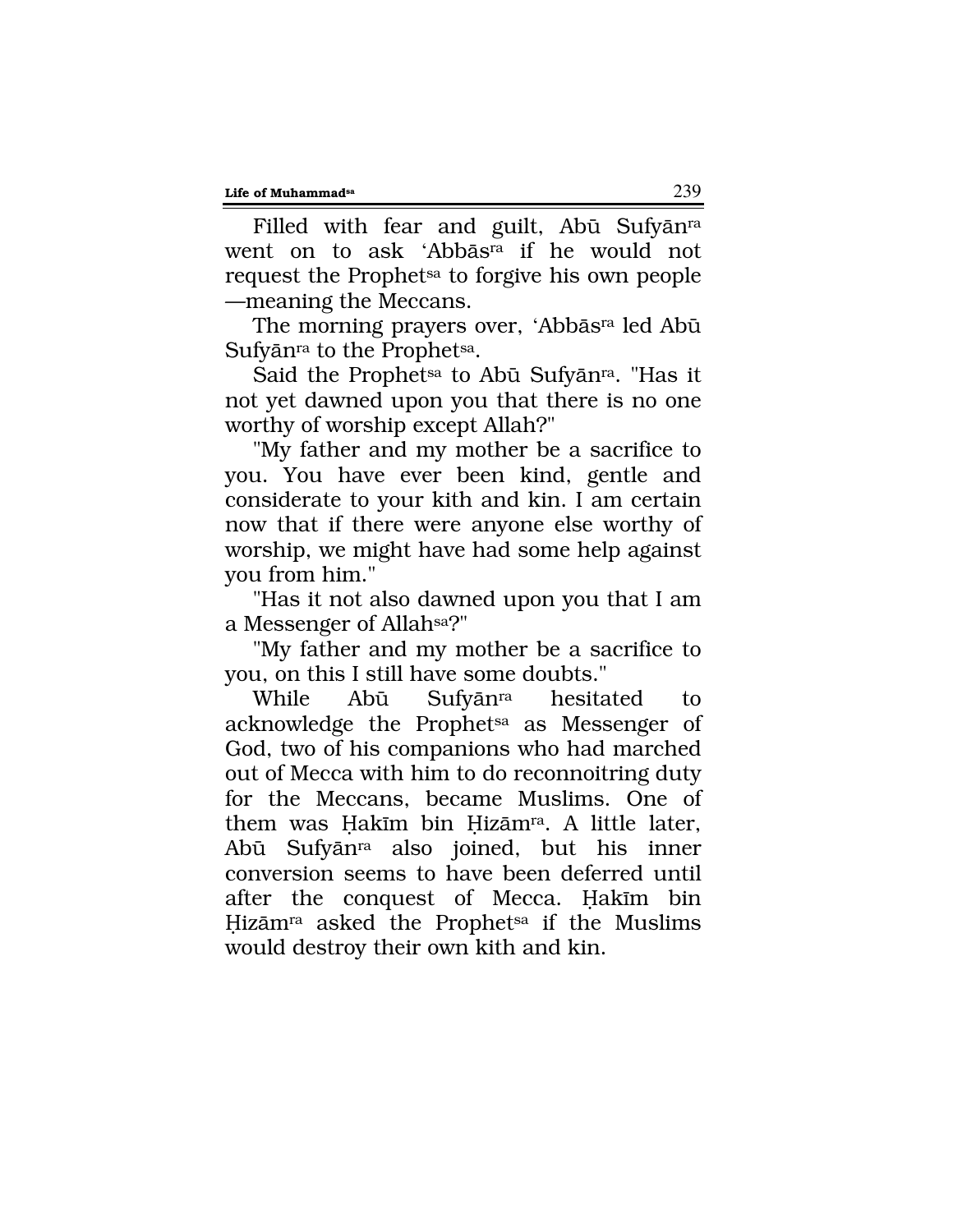"These people," said the Prophetsa, "have been very cruel. They have committed excesses and proved themselves of bad faith. They have gone back on the peace they signed at Hudaibiya and attacked the Khuza'a savagely. They have made war in a place which had been made inviolate by God."

"It is quite true, O Prophetsa of God, our people have done exactly as you say, but instead of marching upon Mecca you should have attacked the Hawazin," suggested Hakimra.

"The Hawazin also have been cruel and savage. I hope God will enable me to realize all the three ends: the conquest of Mecca, the ascendancy of Islam and the defeat of the Hawazin."

Abu Sufyanra, who had been listening, now asked the Prophetsa: "If the Meccans draw not the sword, will they have peace?"

"Yes," replied the Prophetsa, "everyone who stays indoors will have peace."

"But O Prophetsa," intervened 'Abbāsra, "Abū Sufyanra is much concerned about himself. He wishes to know if his rank and position among the Meccans will be respected."

"Very good," said the Prophetsa: "Whoever take shelter in the house of Abū Sufyān<sup>ra</sup> will have peace. Whoever enters the Sacred Mosque will-have peace. Those who lay down their arms will have peace. Those who close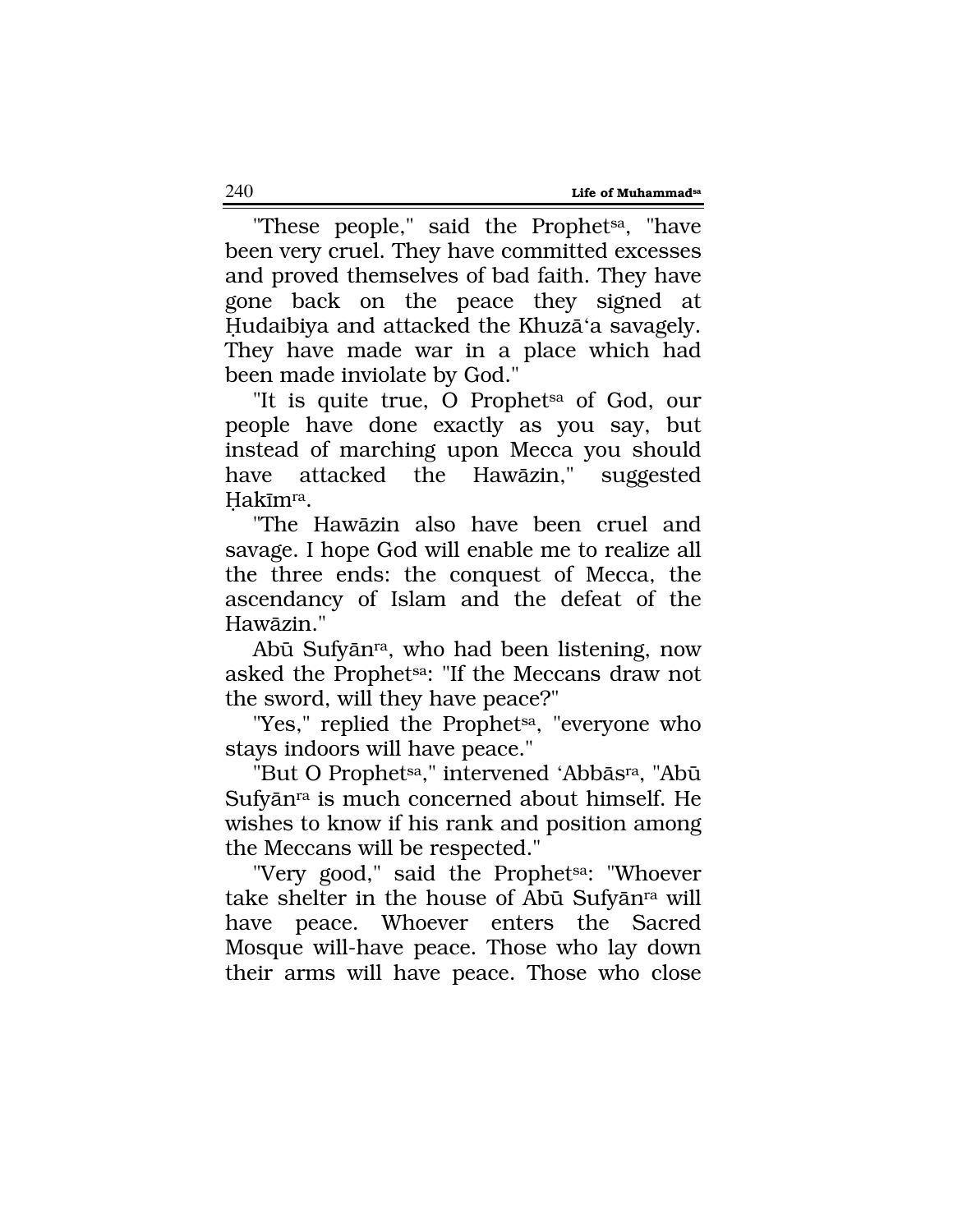their doors and stay in will have peace. Those who stay in the house of Hakim bin Hizamra will have peace."

Saying this, he called Abū Ruwaihara and handed over to him the standard of Islam. Abu Ruwaihara had entered into a pact of brotherhood with Bilalra, the negro slave. Handing over the standard, the Prophet<sup>sa</sup> said, "Whoever stands under this standard will have peace." At the same time, he ordered Bilalra to march in front of Abū Ruwaiha<sup>ra</sup> and announce to all concerned that there was peace under the standard held by Abu Ruwaihara.

### **THE PROPHETsa ENTERS MECCA**

The arrangement was full of wisdom. When Muslims were persecuted in Mecca, Bilalra, one of their targets, was dragged about the streets by ropes tied to his legs. Mecca gave no peace to Bilalra, but only physical pain, humiliation and disgrace. How revengeful Bilalra must have felt on this day of his deliverance. To let him avenge the savage cruelties suffered by him in Mecca was necessary, but it had to be within the limits laid down by Islam. Accordingly, the Prophetsa did not let Bilalra draw the sword and smite the necks of his former persecutors. That would have been un-Islamic. Instead, the Prophetsa handed to Bilal'sra brother the standard of Islam, and charged Bilalra with the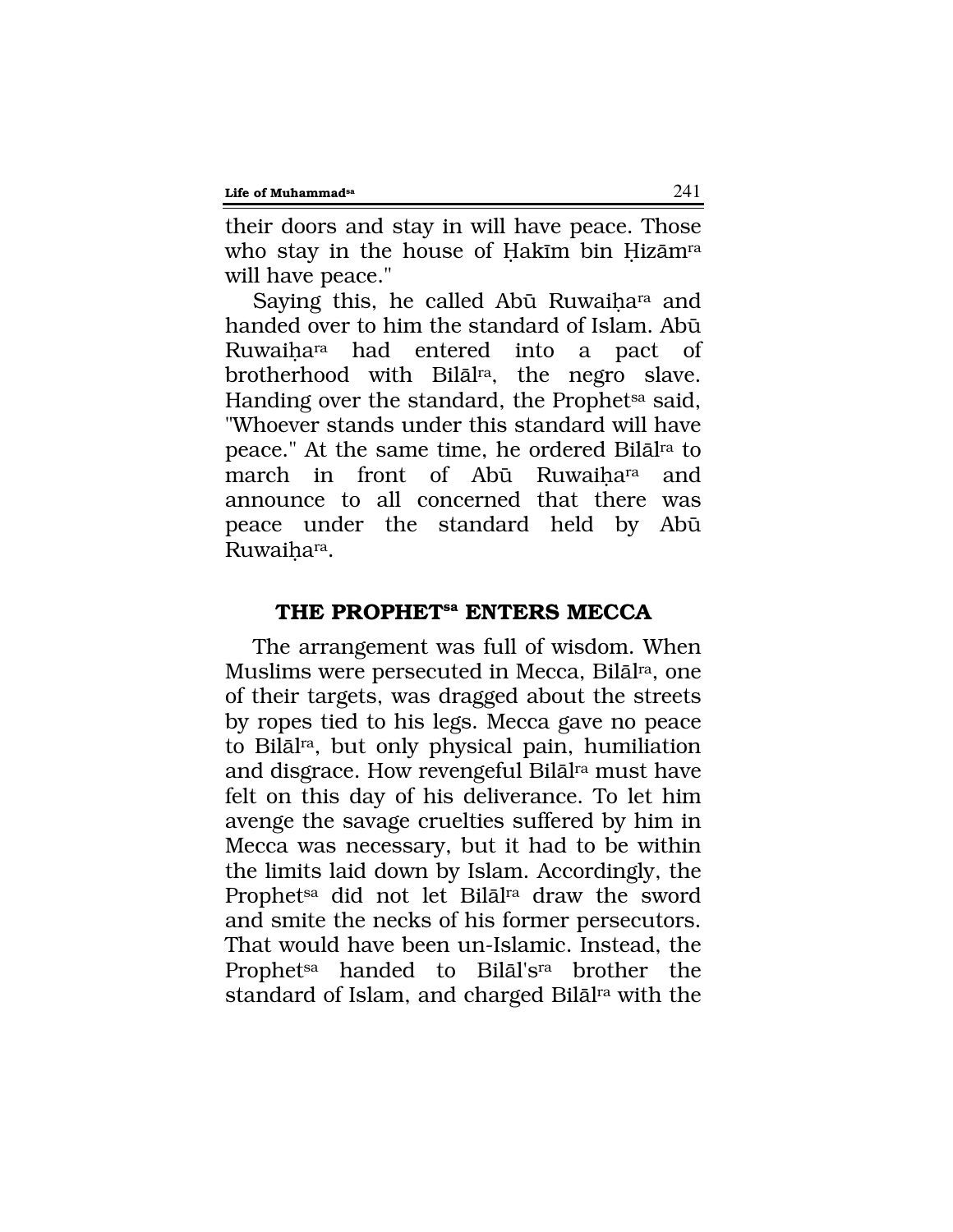duty of offering peace to all his former persecutors under the standard borne by his brother. There was beauty and appeal in this revenge. We have to picture Bilalra marching in front of his brother and inviting his enemies to peace. His passion for revenge could not have lasted. It must have dissolved as he advanced inviting Meccans to peace under a standard held aloft by his brother.

While the Muslims marched towards Mecca, the Prophet<sup>sa</sup> had ordered 'Abbās<sup>ra</sup> to take Abū Sufyanra and his friends to a spot from where they could easily view the Muslim army, its behaviour and bearing. 'Abbasra did so and from a vantage-point Abū Sufyānra and his friends watched the Arab tribes go past on whose power the Meccans had banked all these years for their plots against Islam. They marched that day not as soldiers of disbelief but as soldiers of belief. They raised now the slogans of Islam, not the slogans of their pagan days. They marched in formation, not to put an end to the Prophet'ssa life, but to lay down their lives to save his; not to shed his blood, but their own for his sake. Their ambition that day was not to resist the Prophet'ssa Message and save the superficial solidarity of their own people. It was to carry to all parts of the world the very Message they had so far resisted. It was to establish the unity and solidarity of man. Column after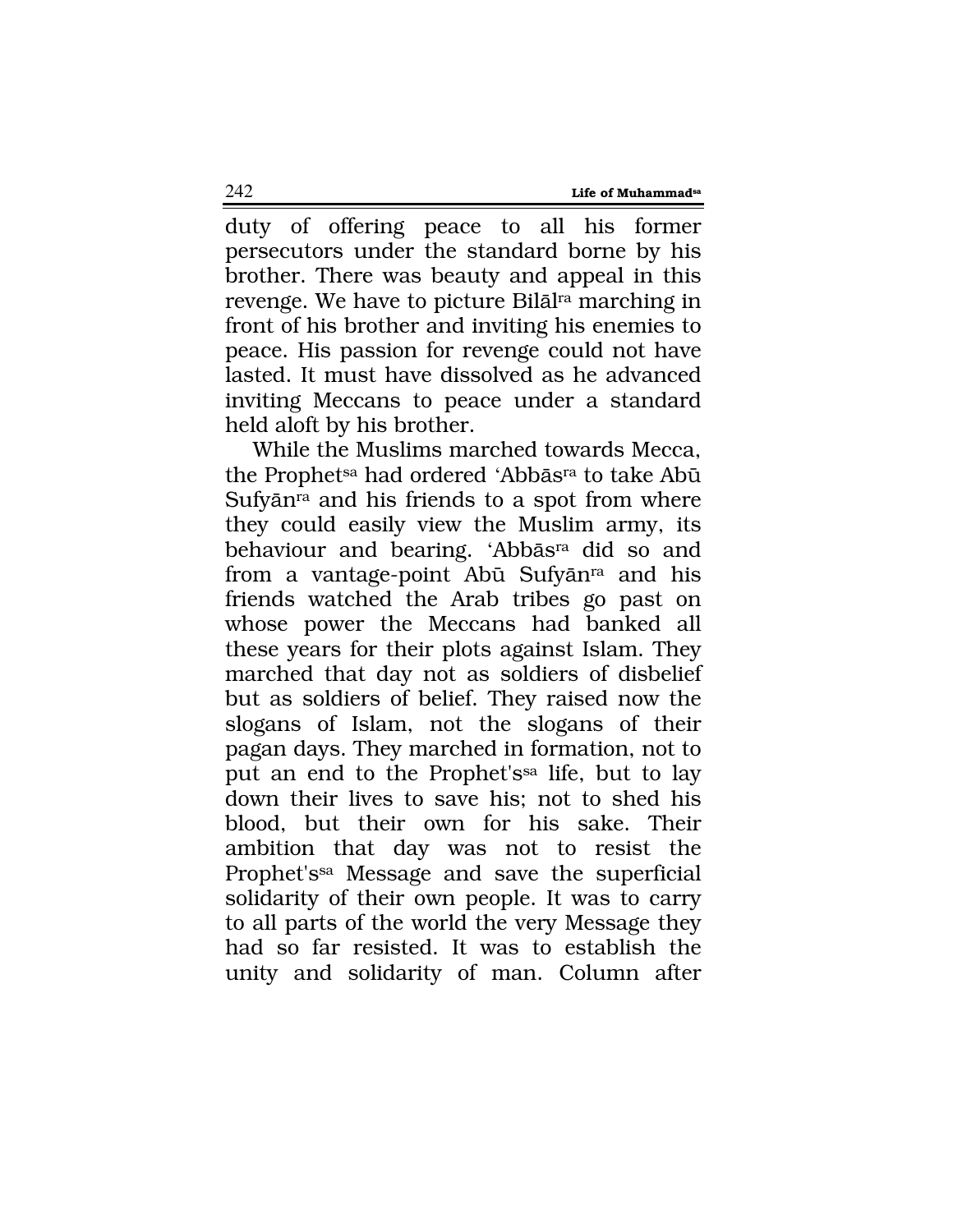column marched past until the Ashja' tribe came in Abu Sufyan'sra view. Their devotion to Islam and their self-sacrificing zeal could be seen in their faces, and heard in their songs and slogans.

"Who can they be?" asked Abū Sufyān<sup>ra</sup>.

"They are the Ashja' tribe."

Abū Sufyān<sup>ra</sup> looked astonished and said, "In all Arabia, no one bore greater enmity to Muhammadsa."

"We owe it to the grace of God. He changed the hearts of the enemy of Islam as soon as He deemed fit," said 'Abbasra.

Last of all came the Prophetsa, surrounded by the columns of Ansar and Muhajirin. They must have been about two thousand strong, dressed in suits of armour. The valiant 'Umarra directed their marching. The sight proved the most impressive of all. The devotion of these Muslims, their determination and their zeal seemed overflowing. When Abu Sufyan'sra eyes fell on them, he was completely overpowered.

"Who can they be?" he asked.

"They are the Ansarra and the Muhajirin surrounding the Prophetsa," replied 'Abbās<sup>ra</sup>.

"No power on earth could resist this army," said Abū Sufyān<sup>ra</sup>, and then, addressing 'Abbas more specifically, "'Abbasra, your nephew has become the most powerful king in the world."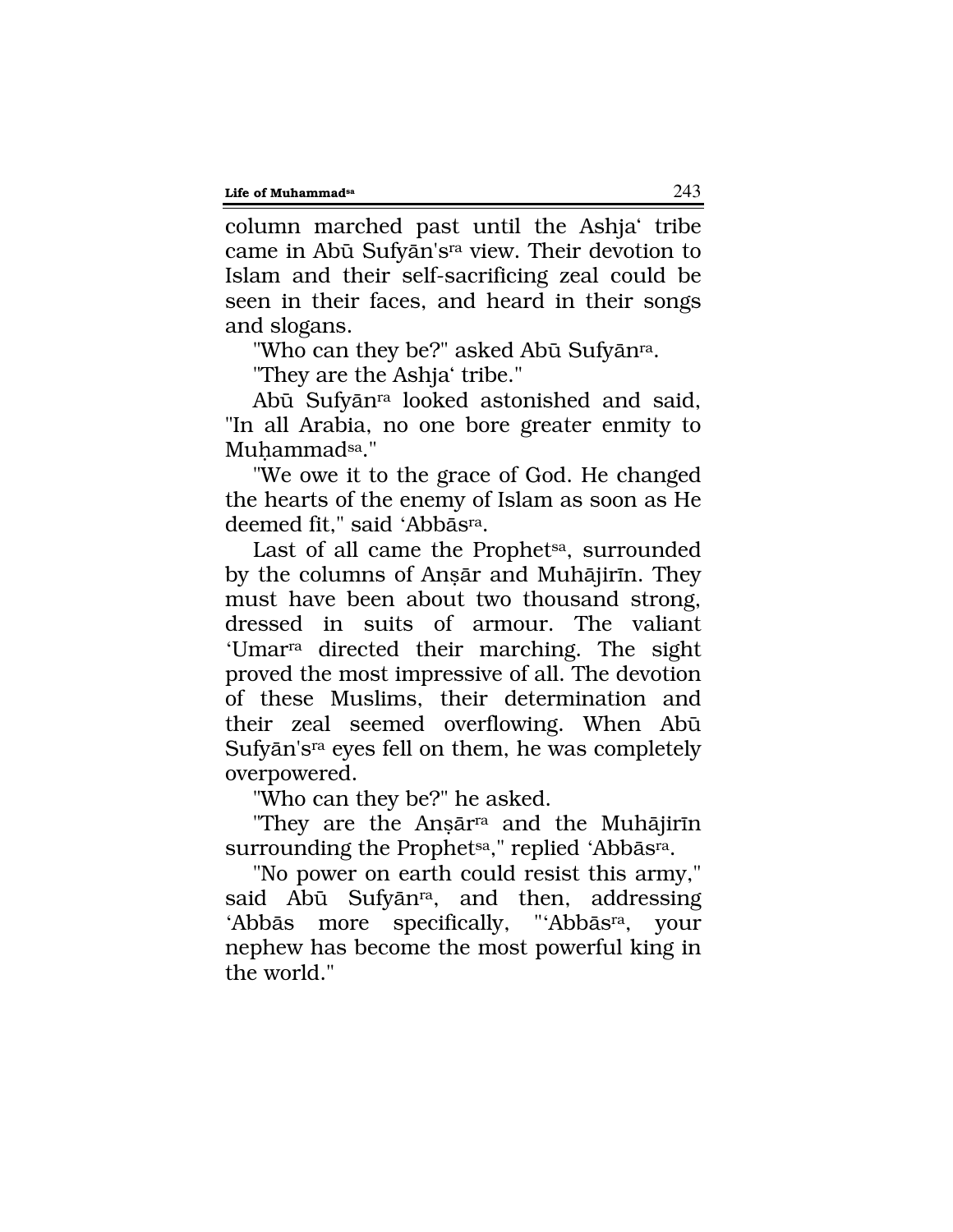"You are still far from the truth, Abū Sufyān<sup>ra</sup>. He is no king; he is a Prophetsa, a Messenger of God," replied 'Abbasra.

"Yes, yes, let it be as you say, a Prophetsa, not a king," added Abu Sufyanra.

As the Muslim army marched past Abu Sufyanra, the commander of the Ansar, Sa'd bin 'Ubādara happened to eye Abū Sufyānra and could not resist saying that God that day had made it lawful for them to enter Mecca by force and that the Quraish would be humiliated.

As the Prophetsa was passing, Abū Sufyānra raised his voice and addressing the Prophetsa said, "Have you allowed the massacre of your own kith and kin? I heard the commander of the Ansar, Sa'dra and his companions say so. They said it was a day of slaughter. The sacredness of Mecca will not avert bloodshed and the Quraish will be humiliated. Prophetsa of God, you are the best, the most forgiving, the most considerate of men. Will you not forgive and forget whatever was done by your own people?"

Abū Sufyān's<sup>ra</sup> appeal went home. Those very Muslims who used to be insulted and beaten in the streets of Mecca, who had been dispossessed and driven out of their homes, began to entertain feelings of mercy for their old persecutors. "Prophetsa of God," they said, "the accounts which the Ansar have heard of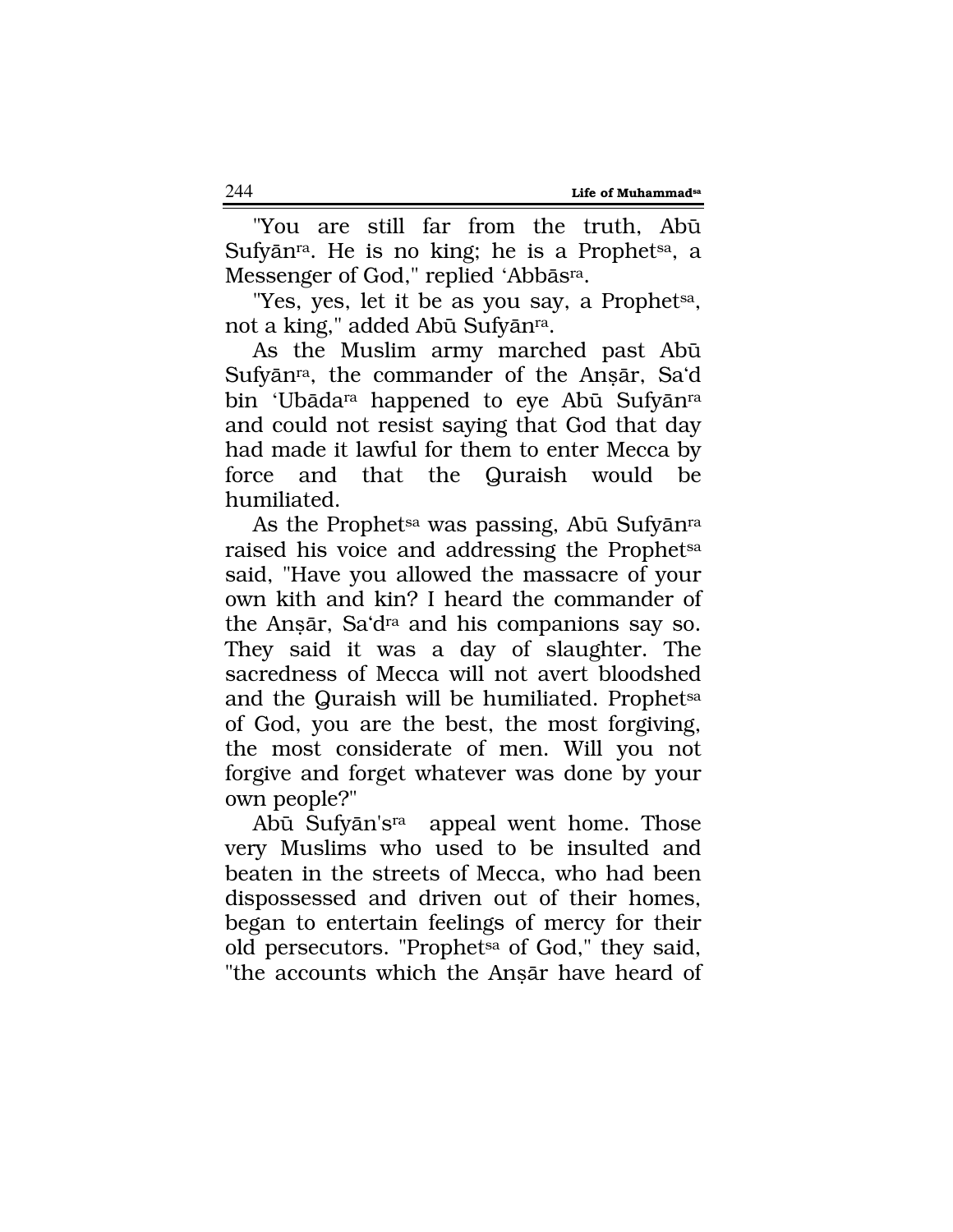the excesses and cruelties committed by Meccans against us, may lead them to seek revenge. We know not what they may do."

The Prophet<sup>sa</sup> understood this. Turning to Abū Sufyān<sup>ra</sup>, he said, "What Sa'd<sup>ra</sup> has said is quite wrong. It is not the day of slaughter. It is the day of forgiveness. The Quraish and the Ka'ba will be honoured by God."

Then he sent for Sa'dra, and ordered him to hand over the Ansar flag to his son, Qaisra (*Hish*a*m*, Vol. 2). The command of the Ansar thus passed from Sa'dra to Qaisra. It was a wise step. It placated the Meccans and saved the Ansar disappointment. Qaisra, a pious young man, was fully trusted by the Prophetsa.

An incident of his last days illustrates the piety of his character. Lying on his death-bed, Qaisra received his friends. Some came and some did not. He could not understand this and asked why some of his friends had not come to see him. "Your charity is abundant," explained one.

You have been helping the needy by your loans. There are many in the town who are in debt to you. Some may have hesitated to come lest you should ask them for the return of the loans."

"Then I have been the cause of keeping my friends away. Please announce that no one now owes anything to Qaisra." After this announcement Qaisra had so many visitors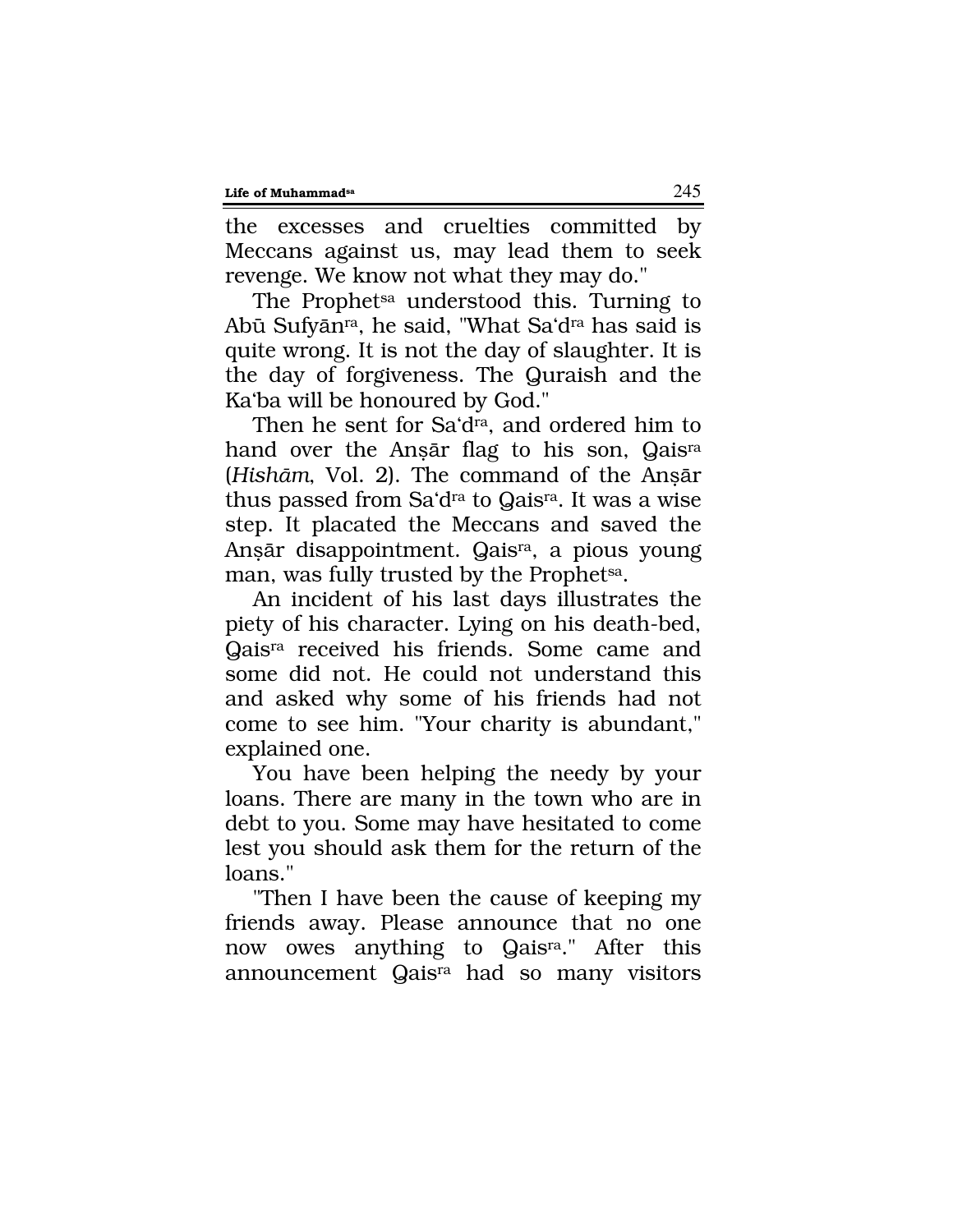during his last days that the steps to his house gave way.

When the Muslim army had marched past, 'Abbasra told Abu Sufyanra to hasten for Mecca and announce to the Meccans that the Prophetsa had come and explain to them how they could all have peace. Abū Sufyānra reached Mecca with this message of peace for his town, but his wife, Hind, notorious for her hostility towards Muslims, met him. A confirmed disbeliever, she was yet a brave woman. She caught Abū Sufyānra by the beard and called on Meccans to come and kill her cowardly husband. Instead of moving his townsmen to sacrifice their lives for the defence and honour of their town, he was inviting them to peace.

But Abū Sufyān<sup>ra</sup> could see that Hind was behaving foolishly "That time is gone," said he. "You had better go home and sit behind closed doors. I have seen the Muslim army. Not all Arabia could withstand it now."

He then explained the conditions under which the Prophetsa had promised peace to the Meccans. On hearing these conditions the people of Mecca ran for protection to the places which had been named in the Prophet's<sup>sa</sup> proclamation. From this proclamation eleven men and four women had been excepted. The offences which they had committed were very grave. Their guilt was not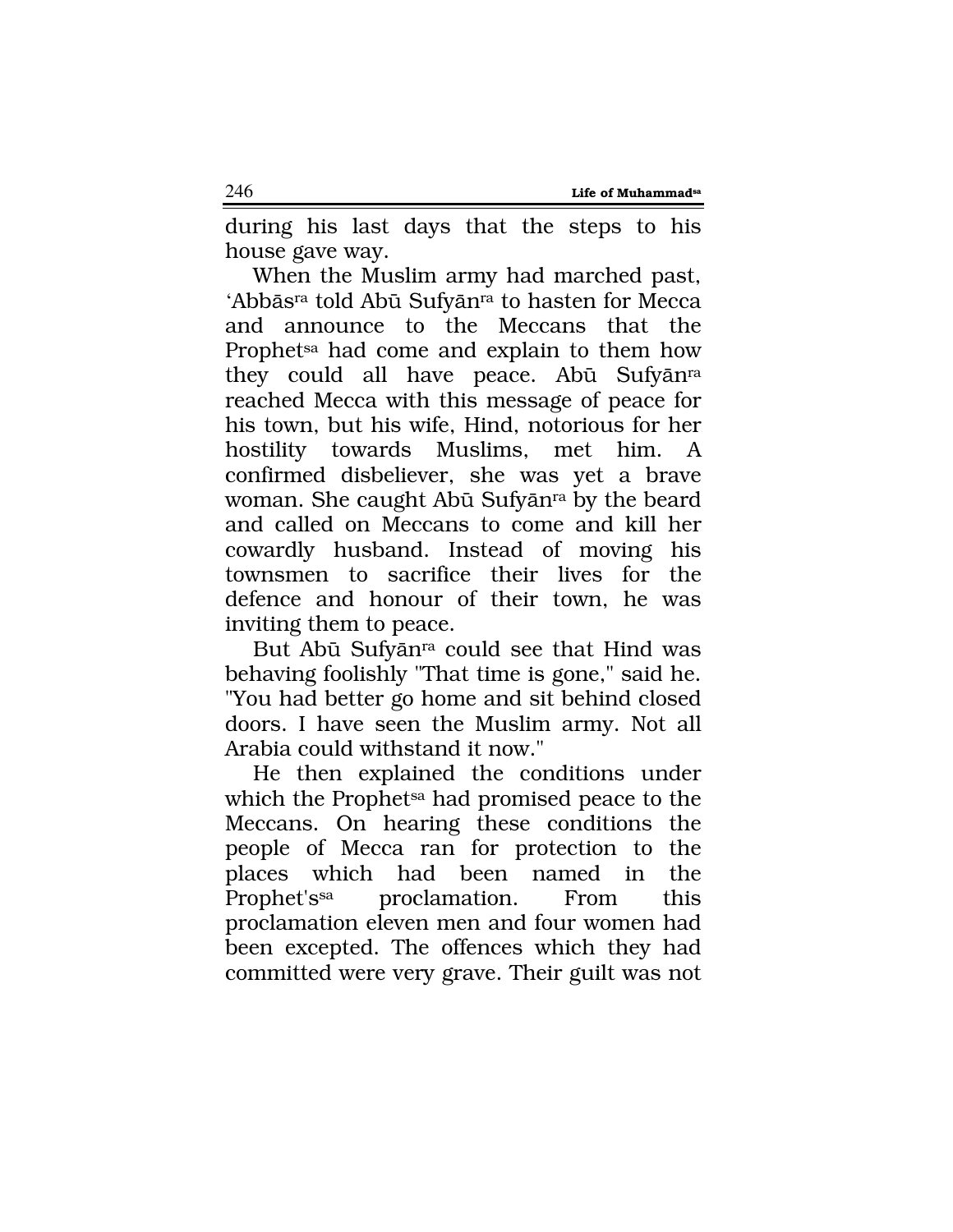that they had not believed nor that they had taken part in wars against Islam; it was that they had committed inhumanities which could not be passed over. Actually, however, only four persons were put to death.

The Prophetsa had ordered Khalid bin Walidra not to permit any fighting unless they were fought against and unless the Meccans first started fighting. The part of the town which Khalidra entered had not heard the conditions of peace. The Meccans posted in that part challenged Khalidra and invited him to fight. An encounter ensued in which twelve or thirteen men were killed (*Hish*a*m*, Vol. 2, p. 217). Khalidra was a man of fiery temper. Somebody, warned by this incident, ran to the Prophetsa to request him to stop Khalidra from fighting. If Khalidra did not stop, said this man, all Mecca would be massacred.

The Prophet<sup>sa</sup> sent for Khālid<sup>ra</sup> at once and said, "Did I not stop you from fighting?"

"Yes, you did, O Prophetsa of God, but these people attacked us first and began to shoot arrows at us. For a time I did nothing and told them we did not want to fight. But they did not listen, and did not stop. So I replied to them, and dispersed them."

This was the only untoward incident which took place on this occasion. The conquest of Mecca was thus brought about practically without bloodshed.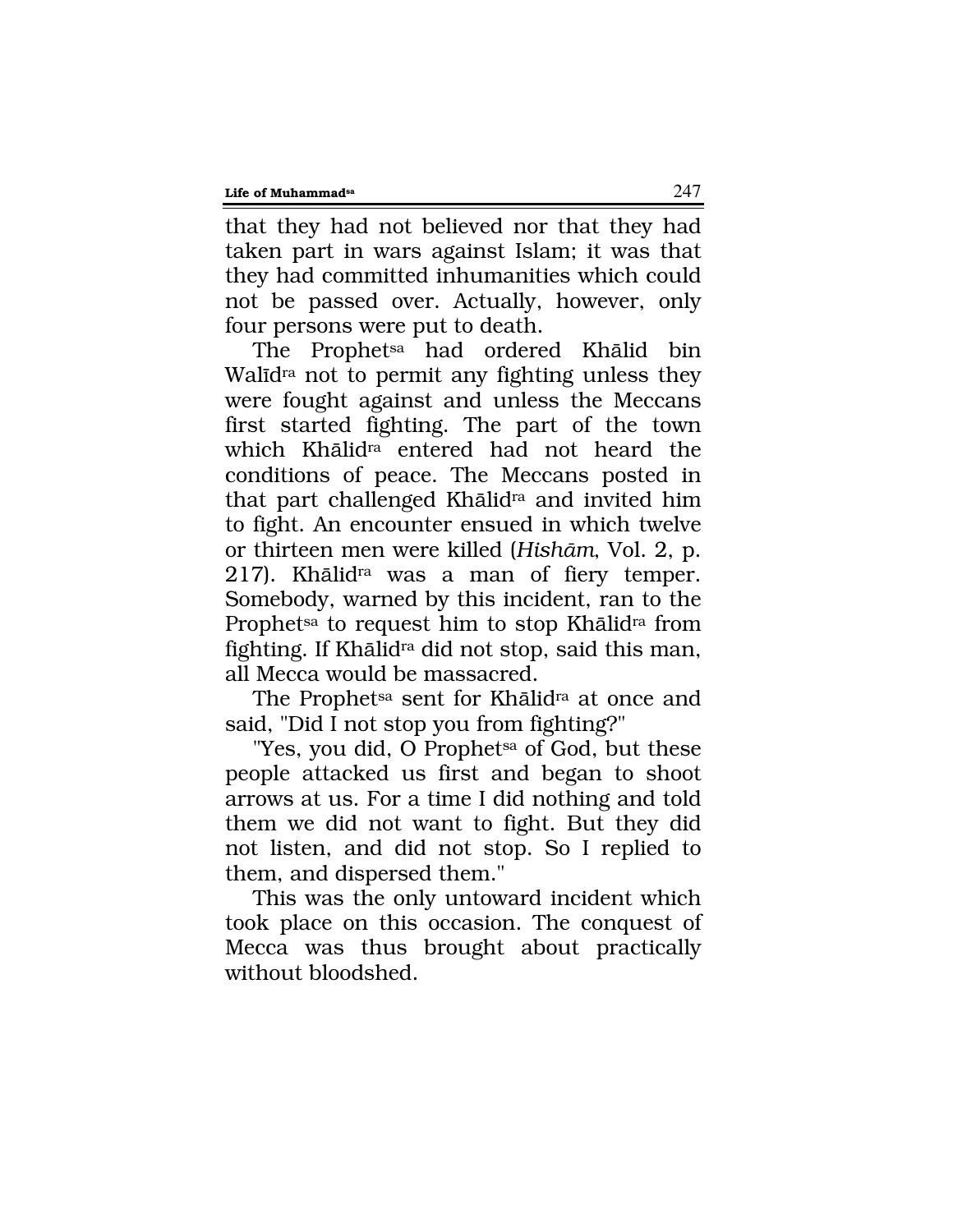The Prophetsa entered Mecca. They asked him where he would stop.

"Has 'Aqīl left any house for me to live in?" asked the Prophetsa. 'Aqil was the Prophet'ssa cousin, a son of his uncle. During the years of the Prophet'ssa refuge at Medina, his relations had sold all his property. There was no house left which the Prophetsa could call his own. Accordingly the Prophetsa said, "I will stop at Hanif Bani Kinana." This was an open space. The Quraish and the Kinana once assembled there and swore that unless the Banū Hāshim and the Banū 'Abdul Muttalib handed over the Prophet<sup>sa</sup> to them to deal with him as they liked, they would have no dealings with the two tribes. They would neither sell anything to them nor buy anything from them. It was after this solemn declaration that the Prophetsa, his uncle Abu Talib, his family and followers, had to take refuge in the valley of Abū Tālib and suffer a severe blockade and boycott lasting for three years.

The place which the Prophetsa chose for his stay was, therefore, full of significance. The Meccans had once assembled there and taken the oath that unless the Prophetsa was made over to them, they would not be at peace with his tribe. Now the Prophetsa had come to the same spot. It was as though he had come to tell the Meccans: "You wanted me here, so here I am. But not in the way you wanted. You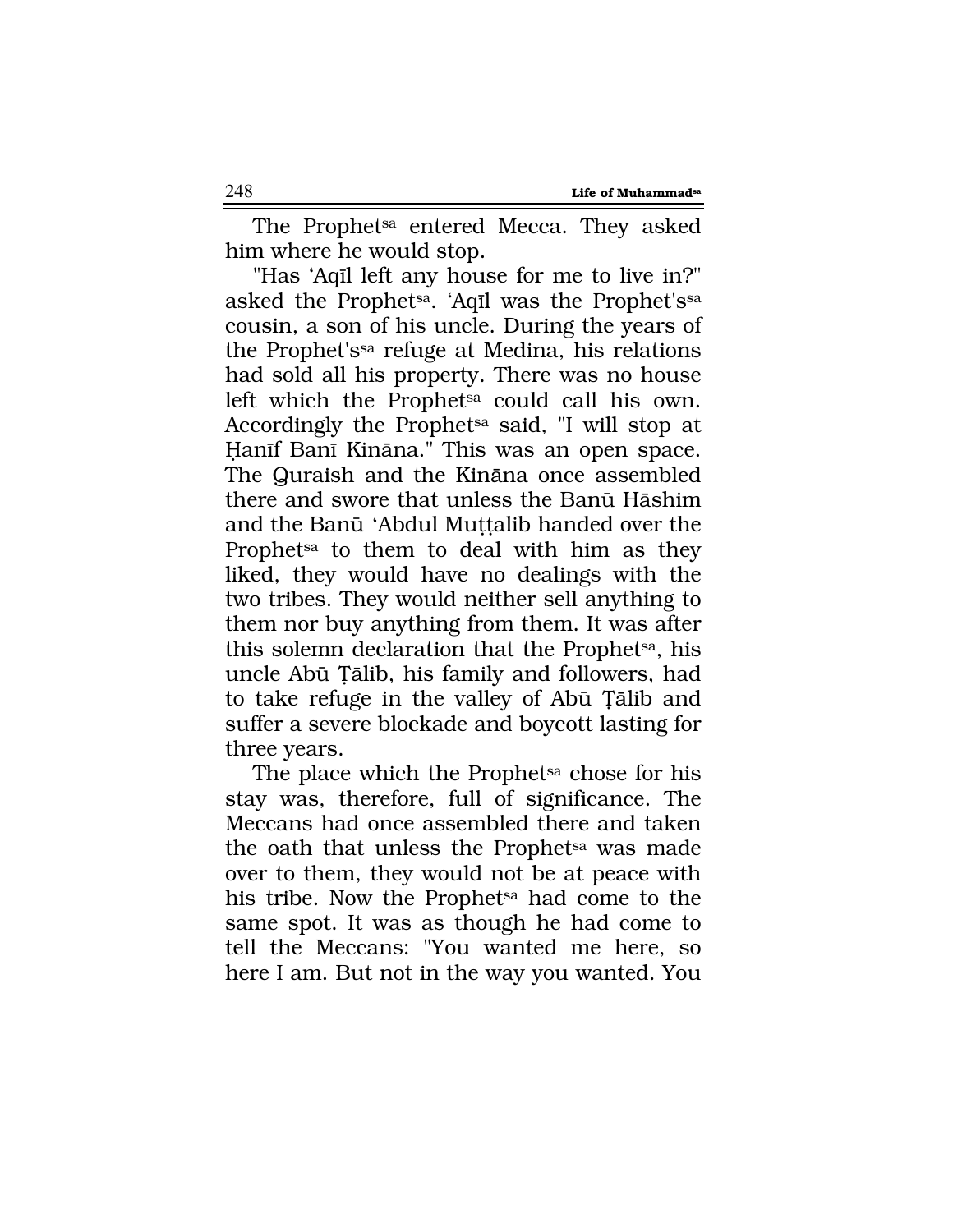wanted me as your victim, one completely at your mercy. But I am here in power. Not only my own people, but the whole of Arabia is now with me. You wanted my people to hand me over to you. Instead of that, they have handed you over to me." This day of victory was a Monday. The day on which the Prophetsa and Abū Bakr<sup>ra</sup> left the cave of Thaur for their journey to Medina was also a Monday. On that day, standing on the hill of Thaur, the Prophetsa turned to Mecca and said, 'Mecca! you are dearer to me than any other place but your people would not let me live here.'

When the Prophetsa entered Mecca, mounted on his camel, Abū Bakr<sup>ra</sup> walked with him holding a stirrup. As he walked along, Abū Bakr<sup>ra</sup> recited verses from the Sūrah, Al-Fath in which the conquest of Mecca had been foretold years before.

### **KA'BA CLEARED OF IDOLS**

The Prophet<sup>sa</sup> made straight for the Ka'ba and performed the circuit of the holy precincts seven times, mounted on his camel. Staff in hand, he went round the house which had been built by the Patriarch Abrahamas and his son Ishmaelas for the worship of the One and Only God, but which by their misguided children had been allowed to degenerate into a sanctuary for idols. The Prophetsa smote one by one the three hundred and sixty idols in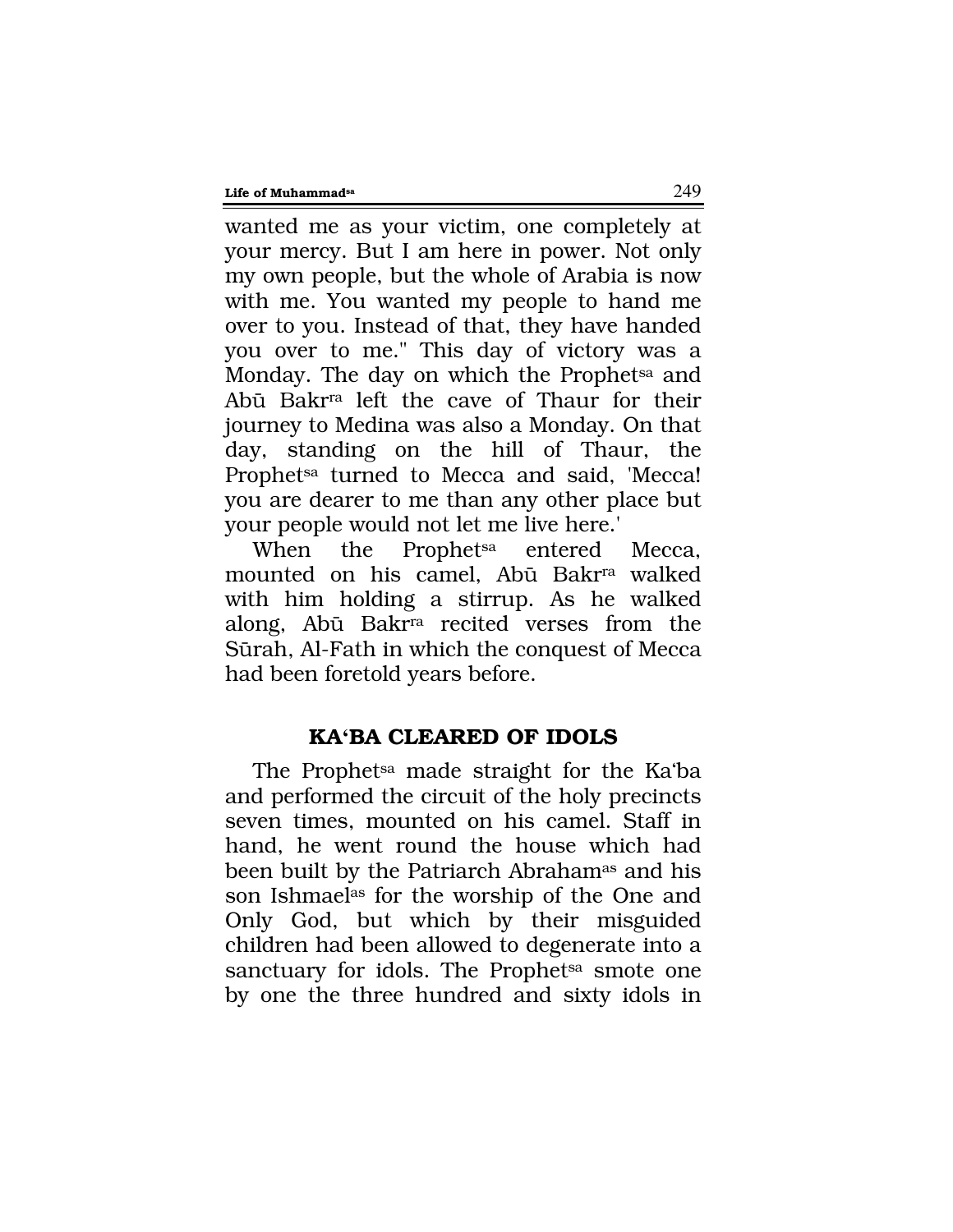the house. As an idol fell, the Prophetsa would recite the verse, "Truth has come and falsehood has vanished away. Falsehood does indeed vanish away fast." This verse was revealed before the Prophetsa left Mecca for Medina and is part of the Chapter, Bani Isra'il. In this Chapter was foretold the flight of the Prophet<sup>sa</sup> and the conquest of Mecca. The Chapter is a Meccan Chapter, a fact admitted even by European writers. The verses which contain the prophecy of the Prophet'ssa flight from Mecca, and the subsequent conquest of Mecca are as follows:

**And say 'O my Lord, make my entry a good entry, and make my going out a good outgoing. And grant me from Thyself a power that may help me.' And, 'Truth has come and falsehood has vanished away. Falsehood does indeed vanish away fast!' (17: 81-82).** 

The conquest of Mecca is foretold here in the form of a prayer taught to the Prophetsa. The Prophet<sup>sa</sup> is taught to pray for entering Mecca and for departing from it under good auspices; and for the help of God in assuring an ultimate victory of truth over falsehood. The prophecy had literally come true. The recitation of these verses by Abū Bakr<sup>ra</sup> was appropriate. It braced up the Muslims, and reminded the Meccans of the futility of their fight against God and of the truth of the promises made by God to the Prophetsa.

With the conquest of Mecca, the Ka'ba was restored to the functions for which it had been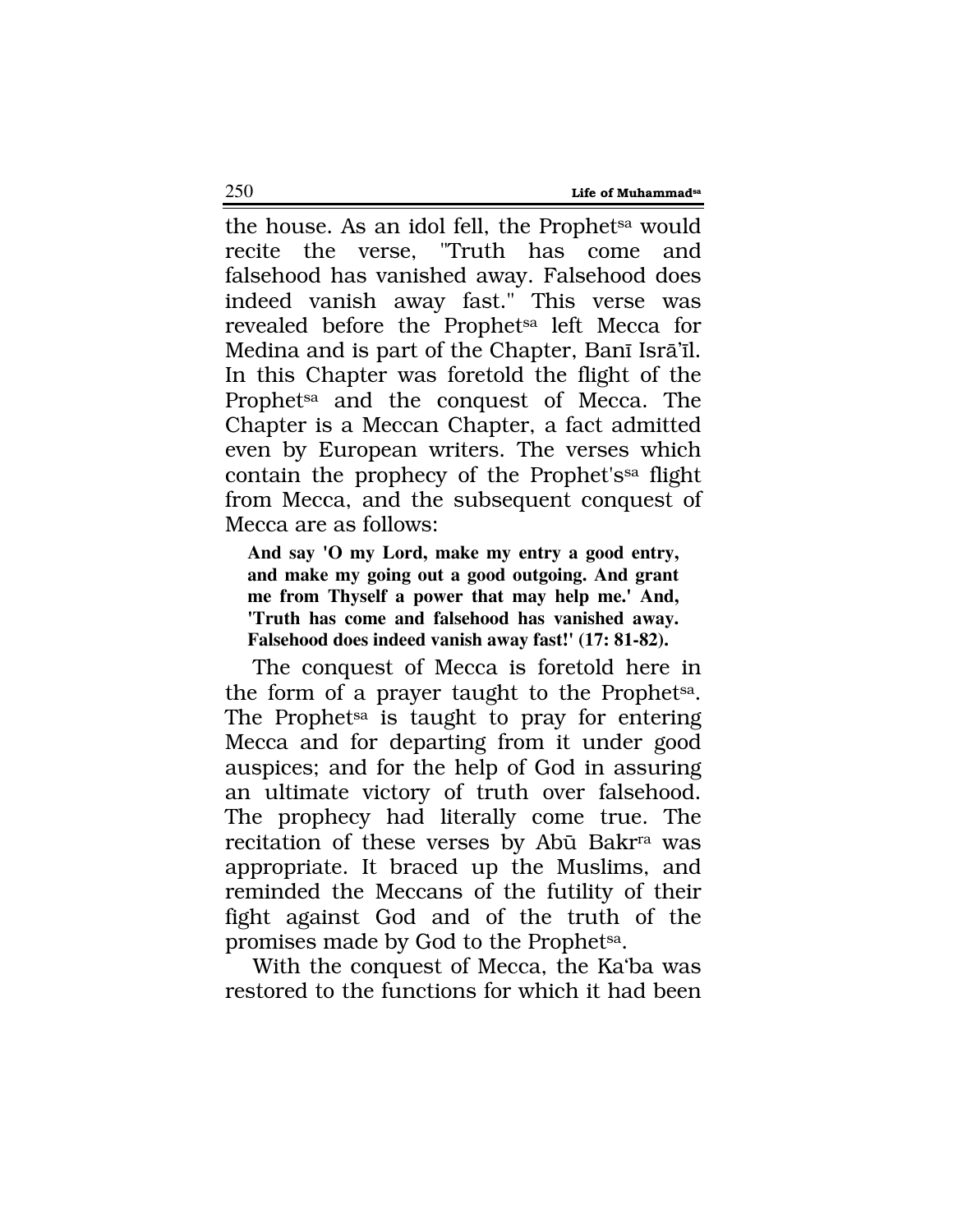consecrated many thousands of years before by the Patriarch Abraham<sup>as</sup>. The Ka'ba was again devoted to the worship of the One and Only God. The idols were broken. One of these was Hubal. When the Prophetsa smote it with his staff, and it fell down in fragments, Zubairra looked at Abu Sufyanra and with a half-suppressed smile reminded him of Uhud. "Do you remember the day when Muslims wounded and exhausted stood by and you wounded them further by shouting, 'Glory to Hubal, Glory to Hubal'? Was it Hubal who gave you victory on that day? If it was Hubal, you can see the end it has come to today."

Abū Sufyānra was impressed, and admitted it was quite true that if there had been a God other than the God of Muhammadsa, they might have been spared the disgrace and defeat they had met with that day.

The Prophet<sup>sa</sup> then ordered the wiping out of the pictures which had been drawn on the walls of the Ka'ba. Having ordered this the Prophet<sup>sa</sup> said two rak'ats of prayer as thanksgiving to God. He then withdrew to the open court and said another two rak'ats of prayer. The duty of wiping out the pictures had been entrusted to 'Umarra. He had all the pictures obliterated except that of Abrahamas. When the Prophetsa returned to inspect and found this picture intact, he asked 'Umarra why he had spared this one. Did he not remember the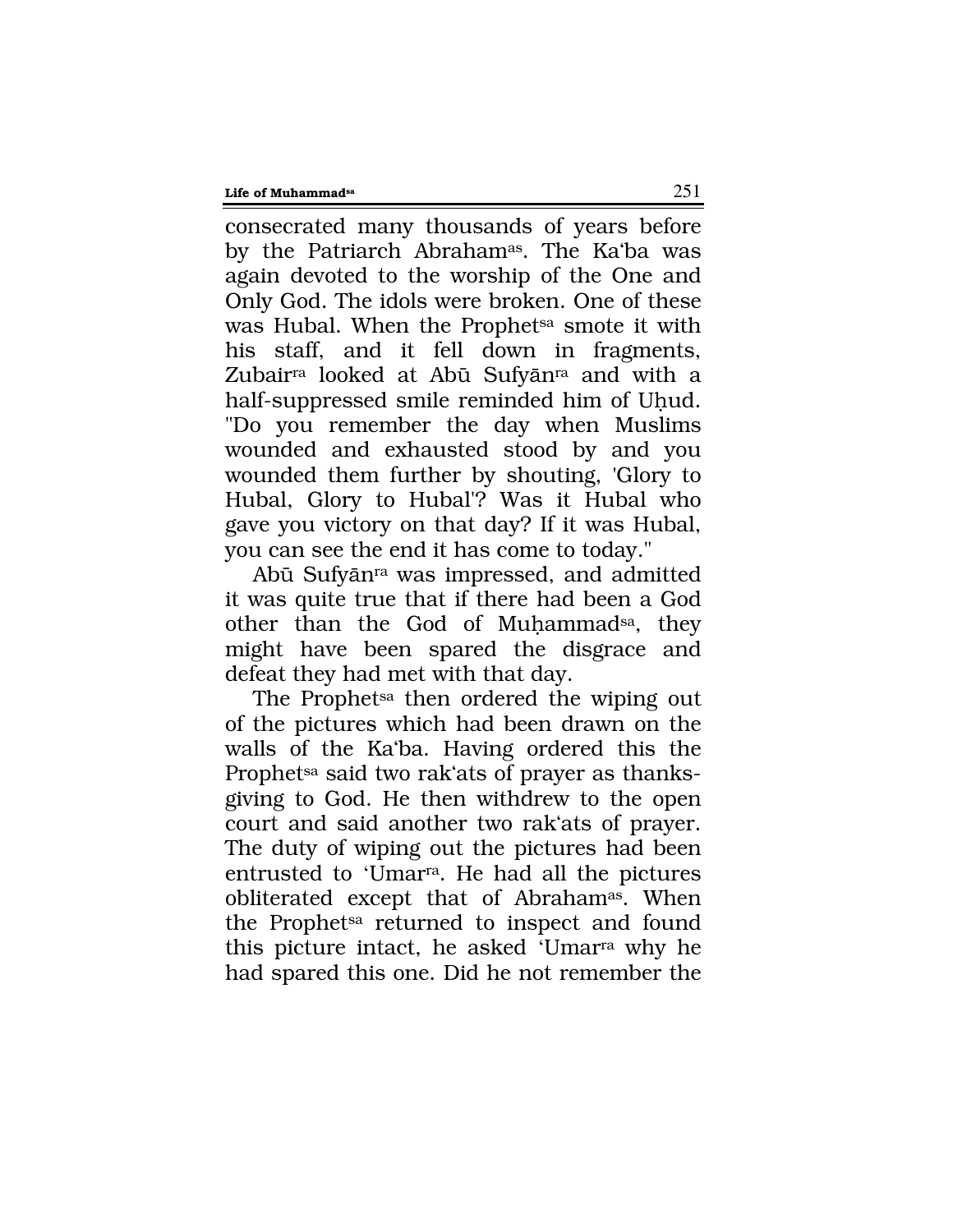testimony of the Qur'an that Abrahamas was neither Jew nor Christian, but a single-minded and obedient Muslim? (3: 68).

It was an insult to the memory of Abrahamas, a great exponent of the Oneness of God to have his picture on the walls of the Ka'ba. It was as though Abraham<sup>as</sup> could be worshipped equally with God.

It was a memorable day, a day full of the Signs of God.

Promises made by God to the Prophetsa, at a time when their fulfilment seemed impossible, had been fulfilled at last. The Prophetsa was the centre of devotion and faith. In and through his person, God had manifested Himself, and shown His face, as it were, again. The Prophet<sup>sa</sup> sent for water of the Zamzam. He drank some of it and with the rest performed ablutions. So devoted were Muslims to the Prophet'ssa person, that they would not let a drop of this water fall on the ground. They received the water in the hollows of their hands to wet their bodies with it; in such reverence did they hold it. The pagans who witnessed these scenes of devotion said again and again that they had never seen an earthly king to whom his people were so devoted (H*albiyya*, Vol. 3, p. 99).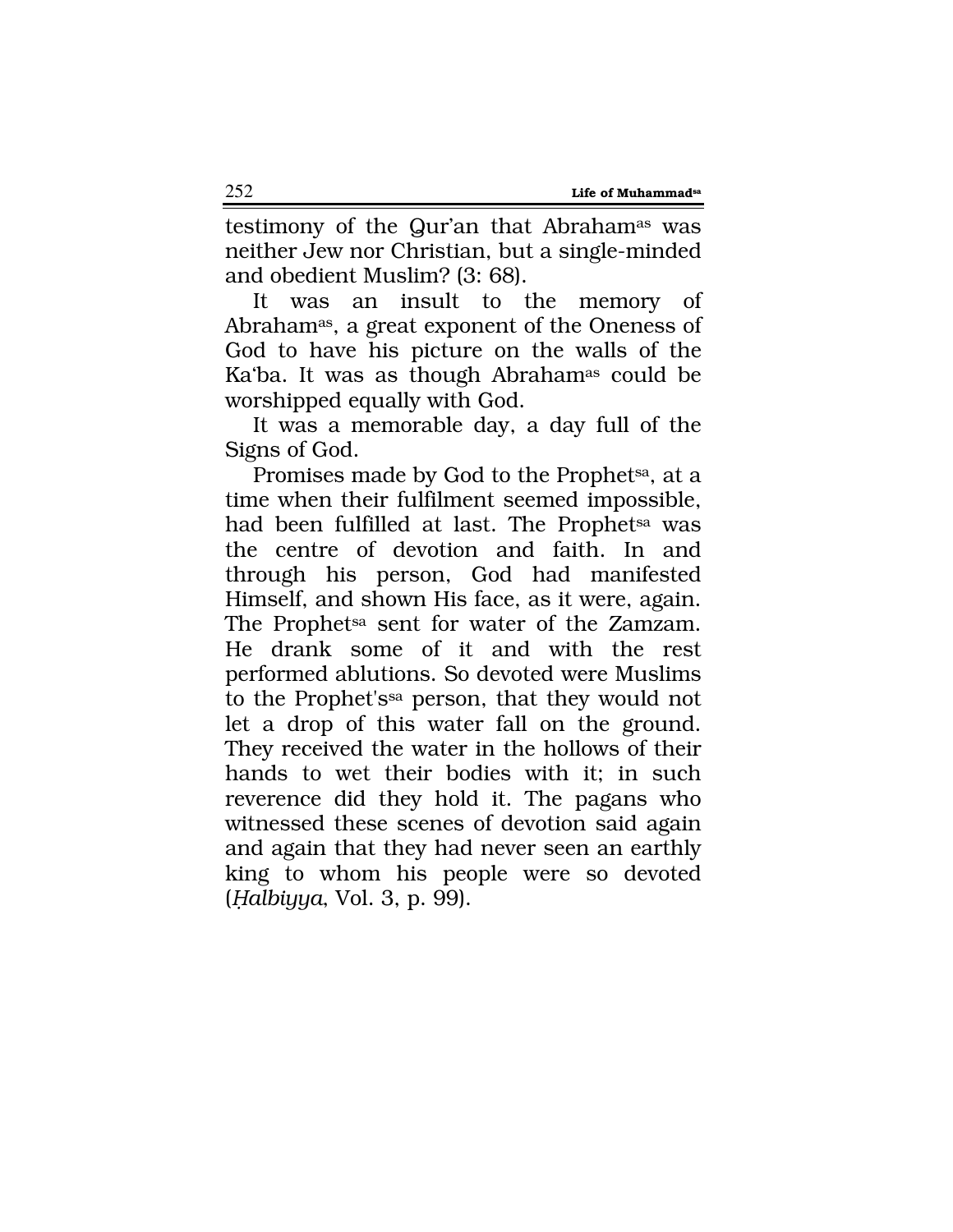#### **THE PROPHETsa FORGIVES HIS ENEMIES**

All rites and duties over, the Prophetsa addressed the Meccans and said: "You have seen how true the promises of God have proved. Now tell me what punishment you should have for the cruelties and enormities you committed against those whose only fault was that they invited you to the worship of the One and Only God."

To this the Meccans replied, "We expect you to treat us as Joseph<sup>as</sup> treated his erring brothers."

By significant coincidence, the Meccans used in their plea for forgiveness the very words which God had used in the Sūrah Yūsuf, revealed ten years before the conquest of Mecca. In this the Prophetsa was told that he would treat his Meccan persecutors as Josephas had treated his brothers. By asking for the treatment which Josephas had meted out to his brothers, the Meccans admitted that the Prophetsa of Islam was the like of Josephas and as Josephas was granted victory over his brothers the Prophetsa had been granted victory over the Meccans. Hearing the Meccans' plea, the Prophetsa declared at once: "By God, you will have no punishment today and no reproof" (*Hish*a*m*).

While the Prophetsa was engaged in expressing his gratitude to God and in carrying out other devotions at the Ka'ba, and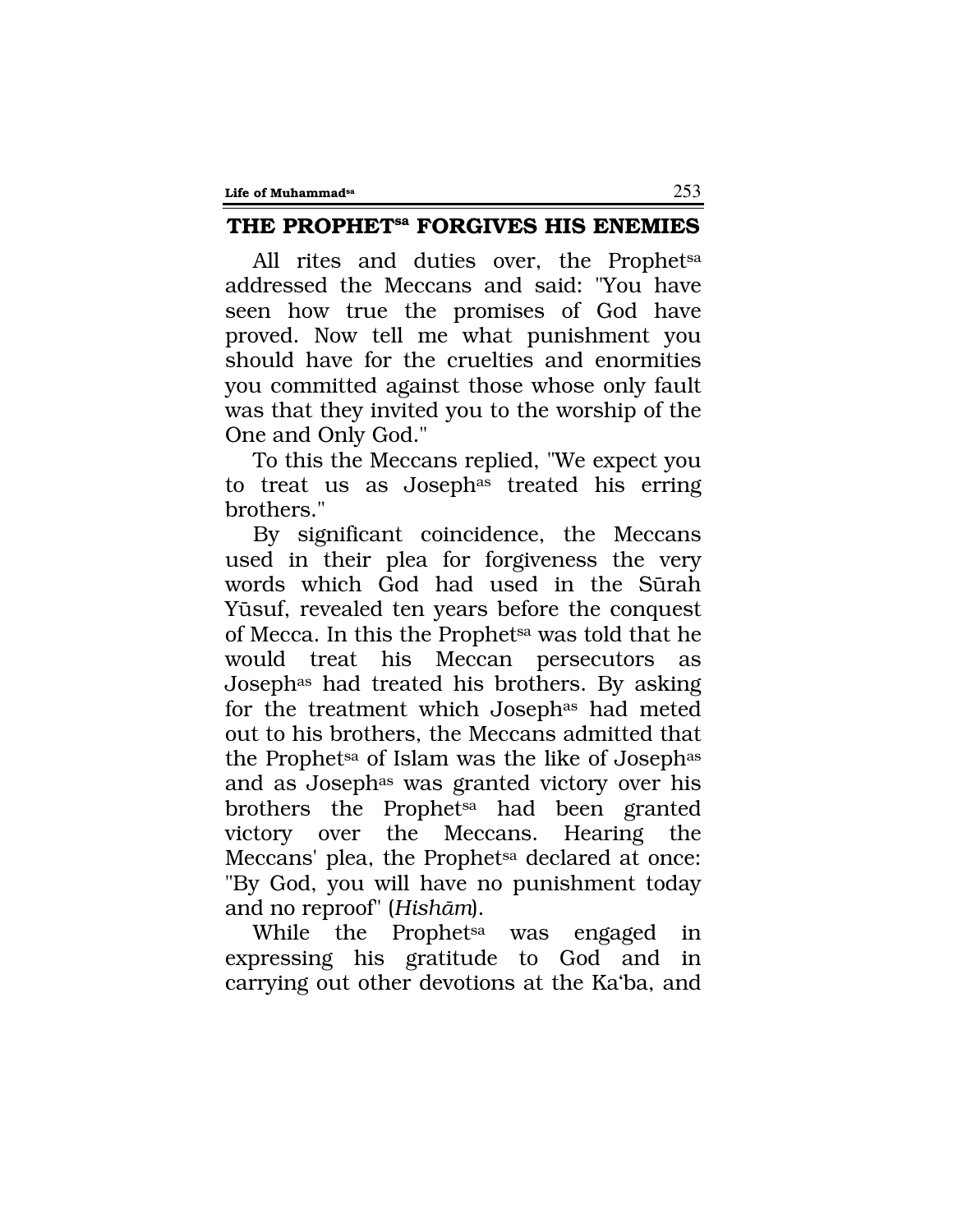while he was addressing the Meccans announcing his decision to forgive and forget, misgivings arose in the minds of the Ansar, the Medinite Muslims. Some of them were upset over the scenes of home-coming and of reconciliation which they witnessed on the return of Meccan Muslims to Mecca. Was the Prophet<sup>sa</sup> parting company with them, his friends in adversity who provided the first home to Islam? Was the Prophetsa going to settle down at Mecca, the town from which he had to flee for his life? Such fears did not seem too remote now that Mecca had been conquered and his own tribe had joined Islam. The Prophetsa might want to settle down in it. God informed the Prophetsa of these misgivings of the Ansar. He raised his head, looked at the Ansar and said "You seem to think Muhammadsa is perturbed by the love of his town, and by the ties which bind him to his tribe." "It is true," said the Ansar., "we did think of this."

"Do you know," said the Prophetsa, "Who I am? I am a Servant of God and His Messenger. How can I give you up? You stood by me, and sacrificed your lives when the Faith of God had no earthly help. How can I give you up and settle elsewhere? No, Ansar., this is impossible. I left Mecca for the sake of God and I cannot return to it. I will live and die with you."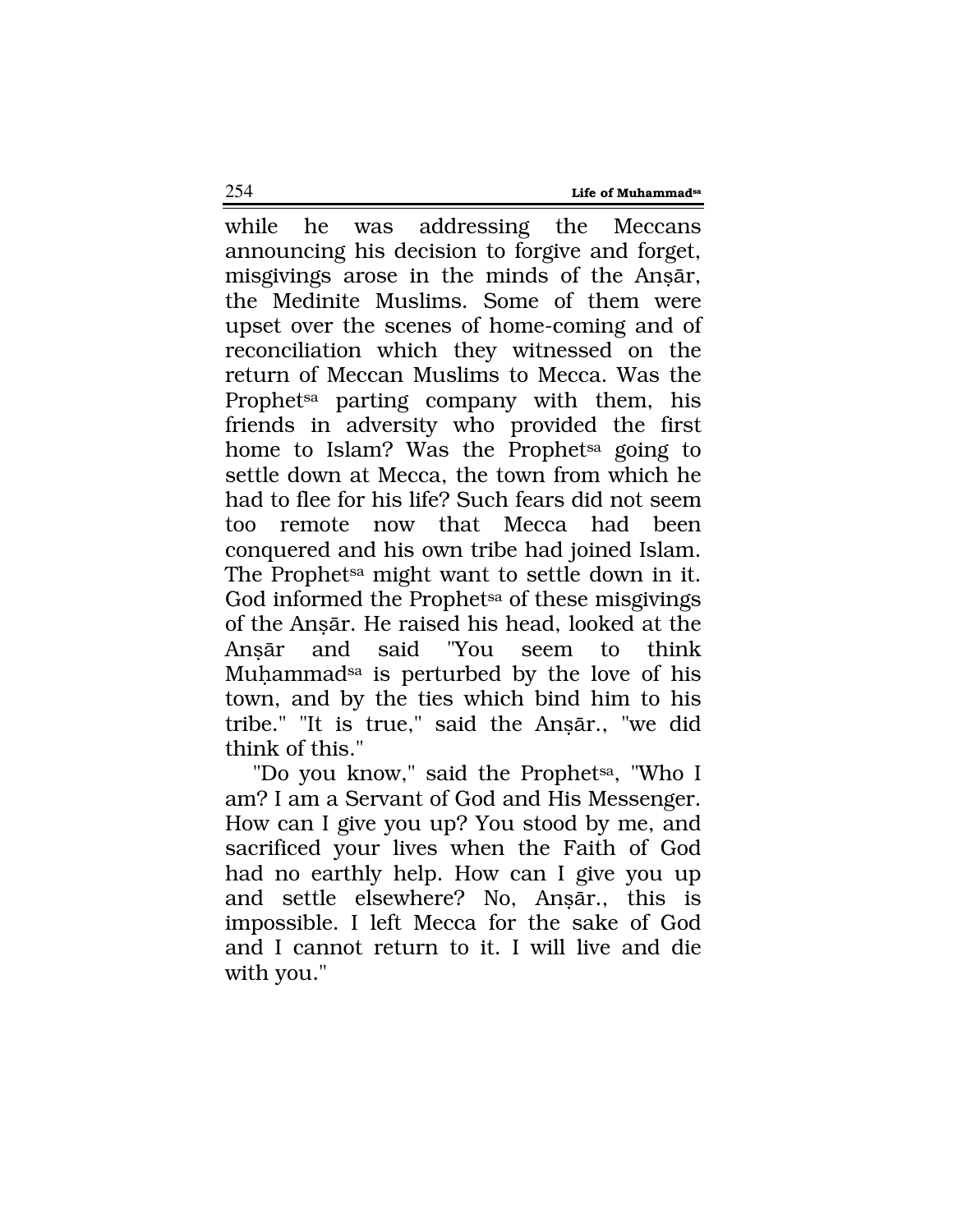The Ansar were moved by this singular expression of love and loyalty. They regretted their distrust of God and His Prophetsa, wept and asked to be forgiven. They explained that they would not have any peace if the Prophetsa left their town and went elsewhere. The Prophet<sup>sa</sup> replied that their fear was understandable and that, after their explanation, God and His Prophetsa were satisfied about their innocence and acknowledge their sincerity and loyalty.

How must the Meccans have felt at this time? True they did not shed the tears of devotion but their hearts must have been full of regret and remorse. For, had they not cast away with their own hands the gem which had been found in their own town? They had all the more reason to regret this because the Prophetsa, having come back to Mecca, had decided to leave it again for Medina.

### **'IKRIMAra BECOMES MUSLIM**

Of those who had been excepted from the general amnesty, some were forgiven on the recommendation of the Companions. Among those who were thus forgiven was 'Ikrimara, a son of Abū Jahl. 'Ikrima's<sup>ra</sup> wife was a Muslim at heart. She requested the Prophetsa to forgive him. The Prophetsa forgave. At the time 'Ikrimara was trying to escape to Abyssinia. His wife pursued him and found that he was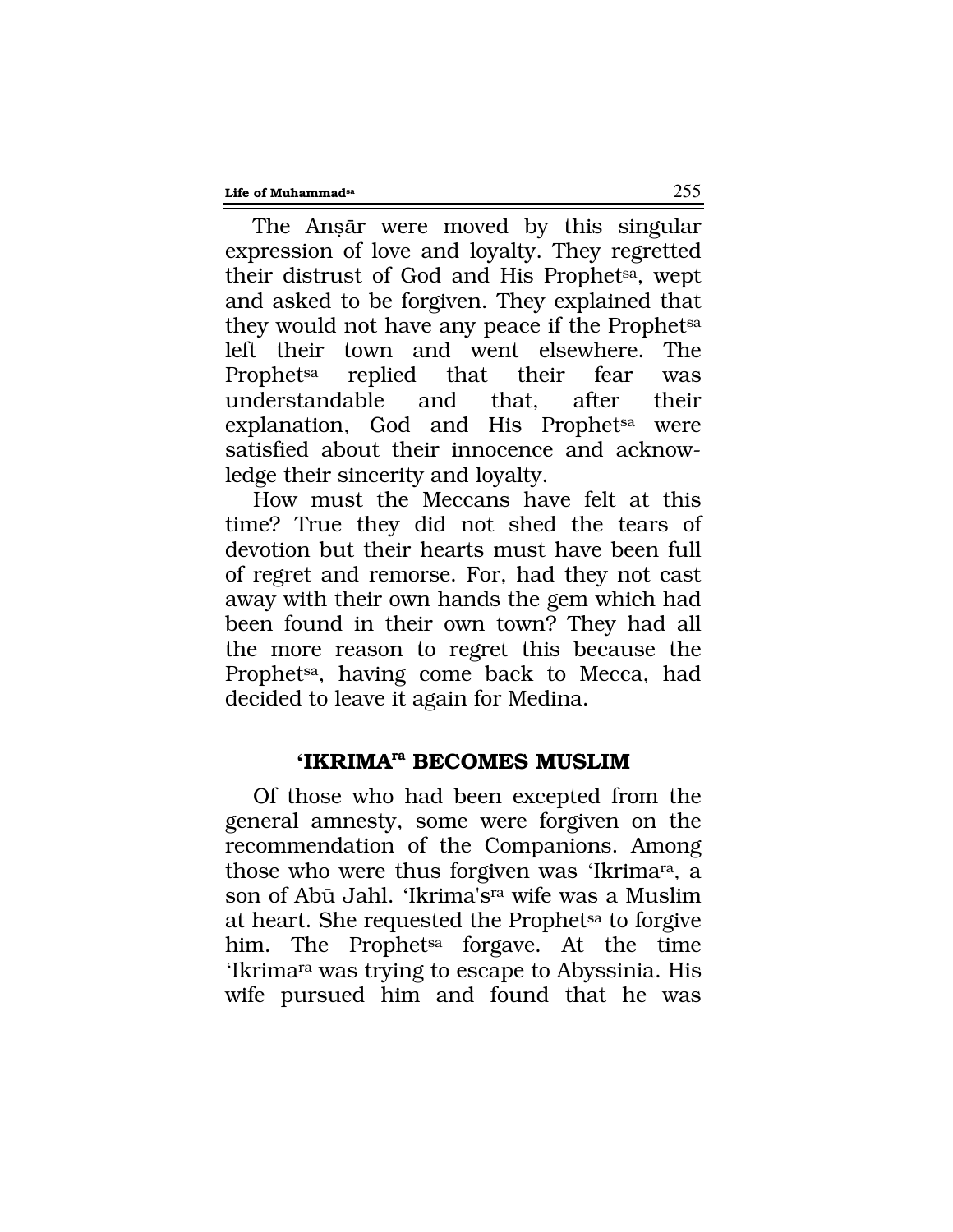about to embark. She reproved him. "Are you running away from a man as gentle and soft as the Prophetsa?" she said.

'Ikrimara was astonished and asked whether she really thought the Prophetsa would forgive him. 'Ikrima'sra wife assured him that even he would be forgiven by the Prophetsa. In fact she had had word from him already. 'Ikrimara gave up his plan of escaping to Abyssinia and returned to see the Prophetsa. "I understand from my wife that you have forgiven even one like me," he said.

"Your wife is right. I have really forgiven you," said the Prophetsa.

'Ikrimara decided that a person capable of forgiving his deadliest enemies could not be false. He, therefore, declared his faith in Islam. "I bear witness that God is One and has no equal and I bear witness that you are His Servant and His Messengersa." So saying, 'Ikrimara bent his head in shame. The Prophetsa consoled him. " 'Ikrimara," said he, "I have not only forgiven you, but as proof of my regard for you, I have decided to invite you to ask me for anything I can give."

'Ikrimara replied, "There is nothing more or better I can ask you for than that you should pray for me to God and ask for His forgiveness and whatever excesses and enormities I have committed against you."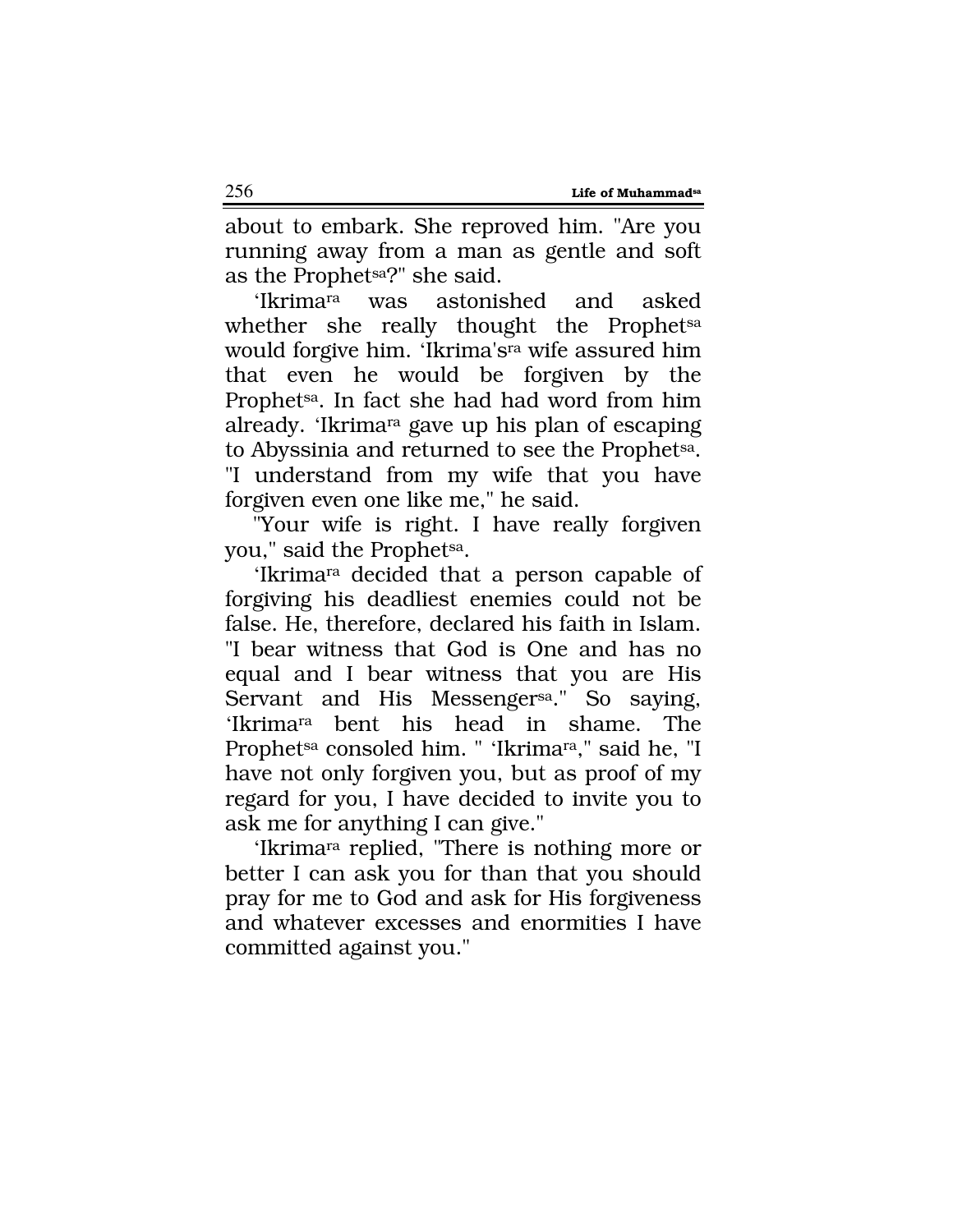Hearing this entreaty, the Prophetsa prayed to God at once and said: "My God, forgive the enmity which 'Ikrimara has born against me. Forgive him the abuse which has issued from his lips."

The Prophetsa then stood up and put his mantle over 'Ikrimara and said, "Whoever comes to me, believing in God, is one with me. My house is as much his as mine."

The conversion of 'Ikrimara fulfilled a prophecy which the Holy Prophetsa had made many years before. The Prophetsa, addressing his Companions, once had said: "I have had a vision in which I saw that I was in Paradise. I saw there a bunch of grapes. When I asked for whom the bunch was meant, someone replied saying, 'For Abū Jahl'." Referring to this vision on this occasion of the conversion of 'Ikrimara, the Prophetsa said he did not understand the vision at first. How could Abū Jahl, an enemy of believers, enter Paradise and how could he have a bunch of grapes provided for him. "But now," said the Prophetsa, "I understand my vision; the bunch of grapes was meant for 'Ikrimara. Only, instead of the son I was shown the father, a substitution common in visions and dreams" (H*albiyya*, Vol. 3, p. 104).

Of the persons who had been ordered to be executed as exceptions to the general amnesty was one who had been responsible for the cruel murder of Zainabra, a daughter of the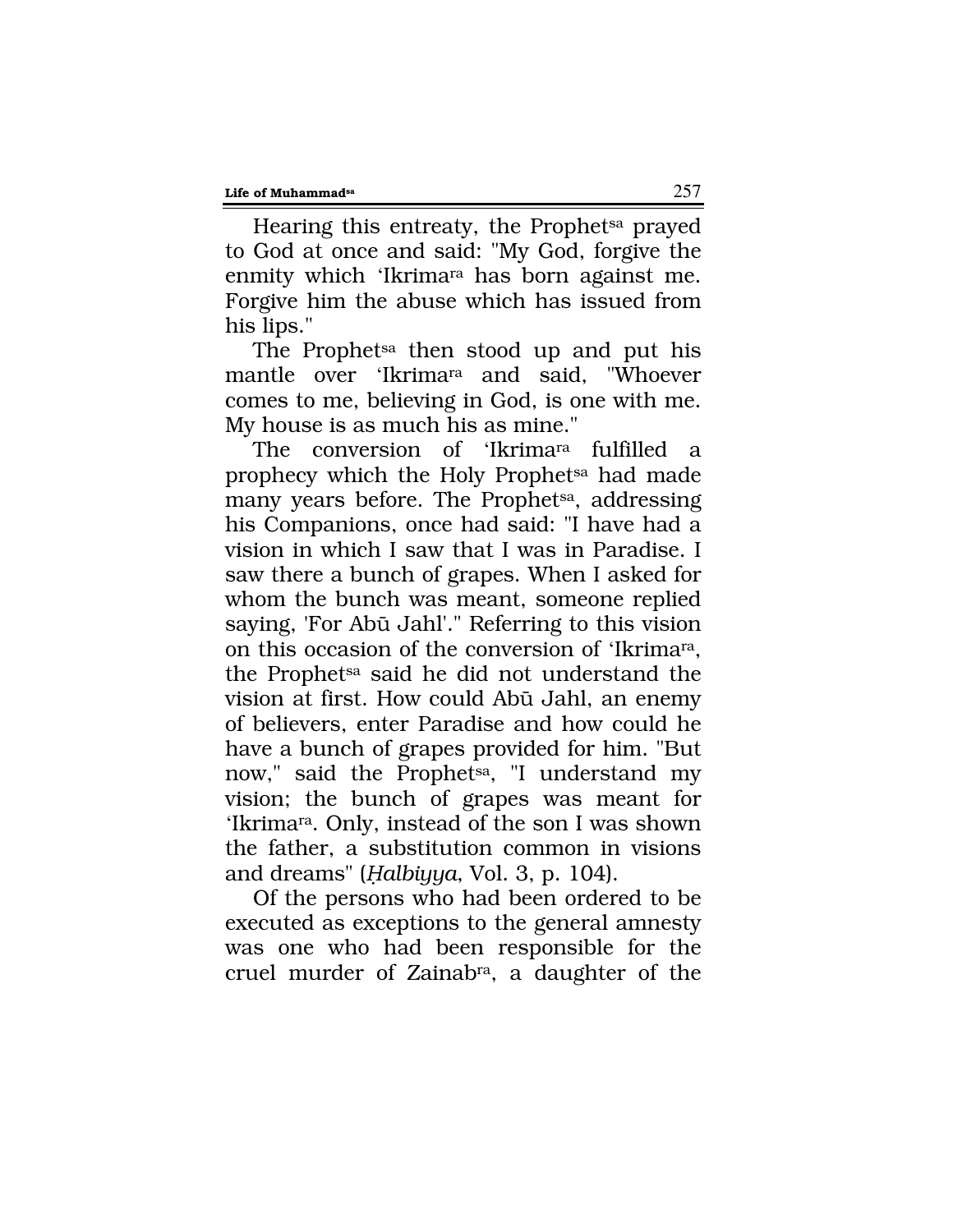Prophetsa. This man was Habbarra. He had cut the girths of Zainab'sra camel, on which Zainabra fell to the ground and, being with child, suffered abortion. A little later she died. This was one of the inhumanities which he had committed and for which he deserved the penalty of death. This man now came to the Prophet<sup>sa</sup> and said, "Prophet<sup>sa</sup> of God, I ran away from you and went to Iran, but the thought came to me that God had rid us of our pagan beliefs and saved us from spiritual death. Instead of going to others and seeking shelter with them why not go to the Prophetsa himself, acknowledge my faults and my sins and ask for his forgiveness?"

The Prophetsa was moved and said, "Habbarra, if God has planted in your heart the love of Islam, how can I refuse to forgive you? I forgive everything you have done before this."

One cannot describe in detail the enormities these men had committed against Islam and Muslims. Yet how easily the Prophet<sup>sa</sup> forgave them! This spirit of forgiveness converted the most stone-hearted adversaries into devotees of the Prophetsa.

## **BATTLE OF** H**UNAIN**

The Prophet's<sup>sa</sup> entry into Mecca was sudden. Tribes in the vicinity of Mecca, especially those in the south, remained unaware of the event until sometime later. On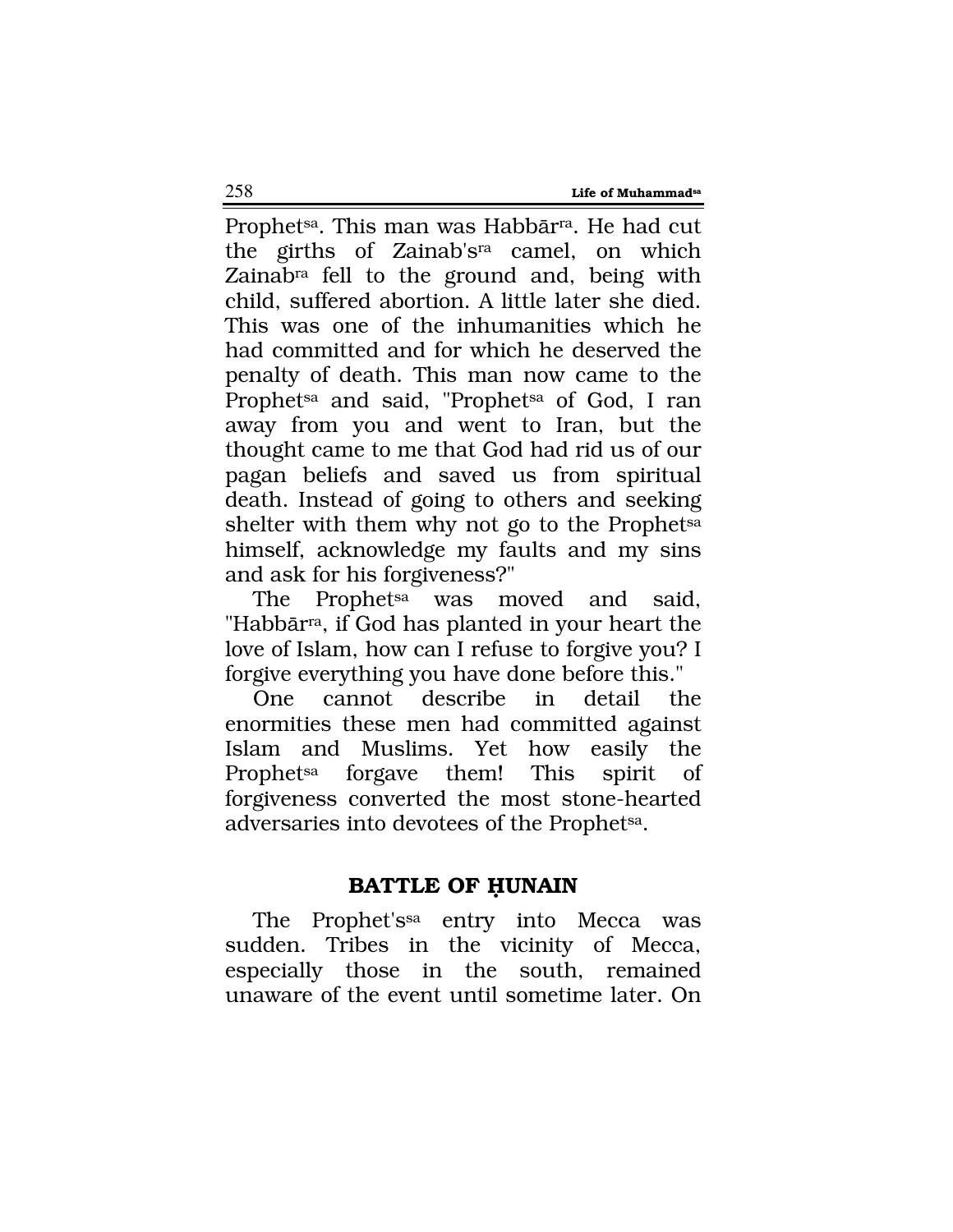hearing of it, they began to assemble their forces and to prepare for a fight with the Muslims. There were two Arab tribes, the Hawazin and the Thaqif, unusually proud of their valiant traditions. They took counsel together and after some deliberation elected Malik ibn 'Auf as their leader. They then invited the tribes round about to join them. Among the tribes invited was the Banū Sa'd. The Prophet'ssa wet-nurse, Halima, belonged to this tribe and the Prophet<sup>sa</sup> as a child had lived among them. Men of this tribe collected in force and set out towards Mecca taking with them their families and their effects. Asked why they had done so, they replied it was in order that the soldiers might be reminded that, if they turned back and fled, their wives and children would be taken prisoners and their effects looted—so strong was their determination to fight and destroy the Muslims. This force descended in the valley of Rautas most suitable base for a battle, with its natural shelters, abundance of fodder and water, and facilities for cavalry movements. When the Prophetsa got to know of this, he sent 'Abdullah bin Abi Hadwadra to report on the situation. 'Abdullah reported that there were military concentrations in the place and there was determination to kill and be killed. The tribe was renowned for its skill in archery, and the base they had selected afforded a very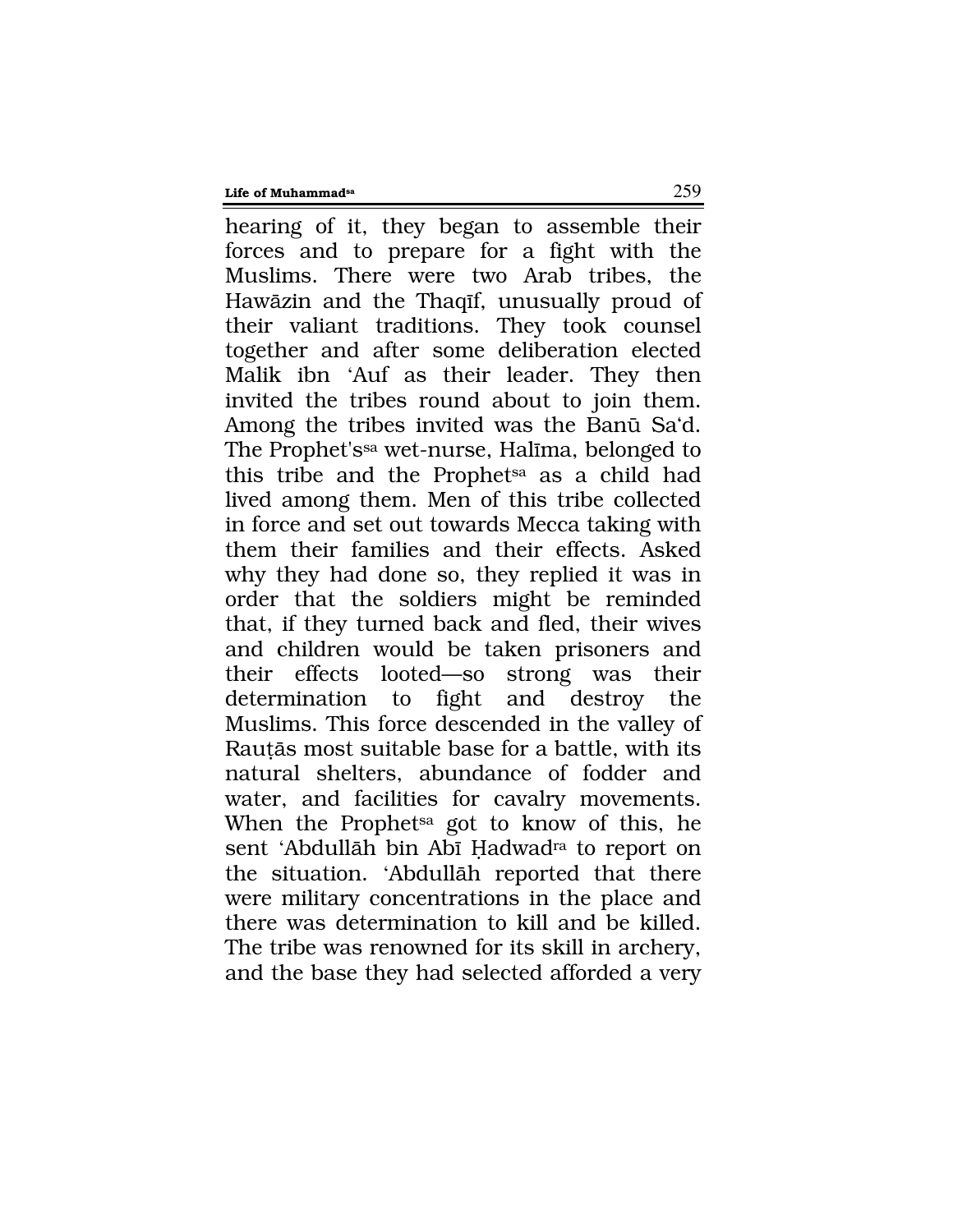great advantage to them. The Prophetsa approached Safwanra, a prosperous chief of Mecca for the loan of suits of armour and weapons. Safwanra replied, "You seem to put pressure on me and think I will be overawed by your growing power and make over to you whatever you ask?"

The Prophetsa replied, "We wish to seize nothing. We only want a loan of these things, and are ready to give a suitable surety."

Safwanra was satisfied and agreed to lend the material. Altogether he supplied one hundred suits of armour and a suitable number of weapons. The Prophetsa borrowed three thousand lances from his cousin, Naufal bin Harithra and about thirty thousand dirhams from 'Abdullah bin Rabi'a (*Mu'a*tt*a', Musnad* and H*albiyya*). When the Muslim army set out towards the Hawazin, the Meccans expressed a wish to join the Muslim side. They were not Muslims, but they had agreed to live under a Muslim regime. Accordingly, two thousand Meccans joined the Muslims. On the way, they came to the noted Arab shrine, Dhat Anwat. Here was an old jujube tree, sacred to the Arabs. When Arabs bought arms they first went to Dhat Anwat and hung them in the shrine to receive its blessings for their arms. When the Muslim army passed by this shrine some of the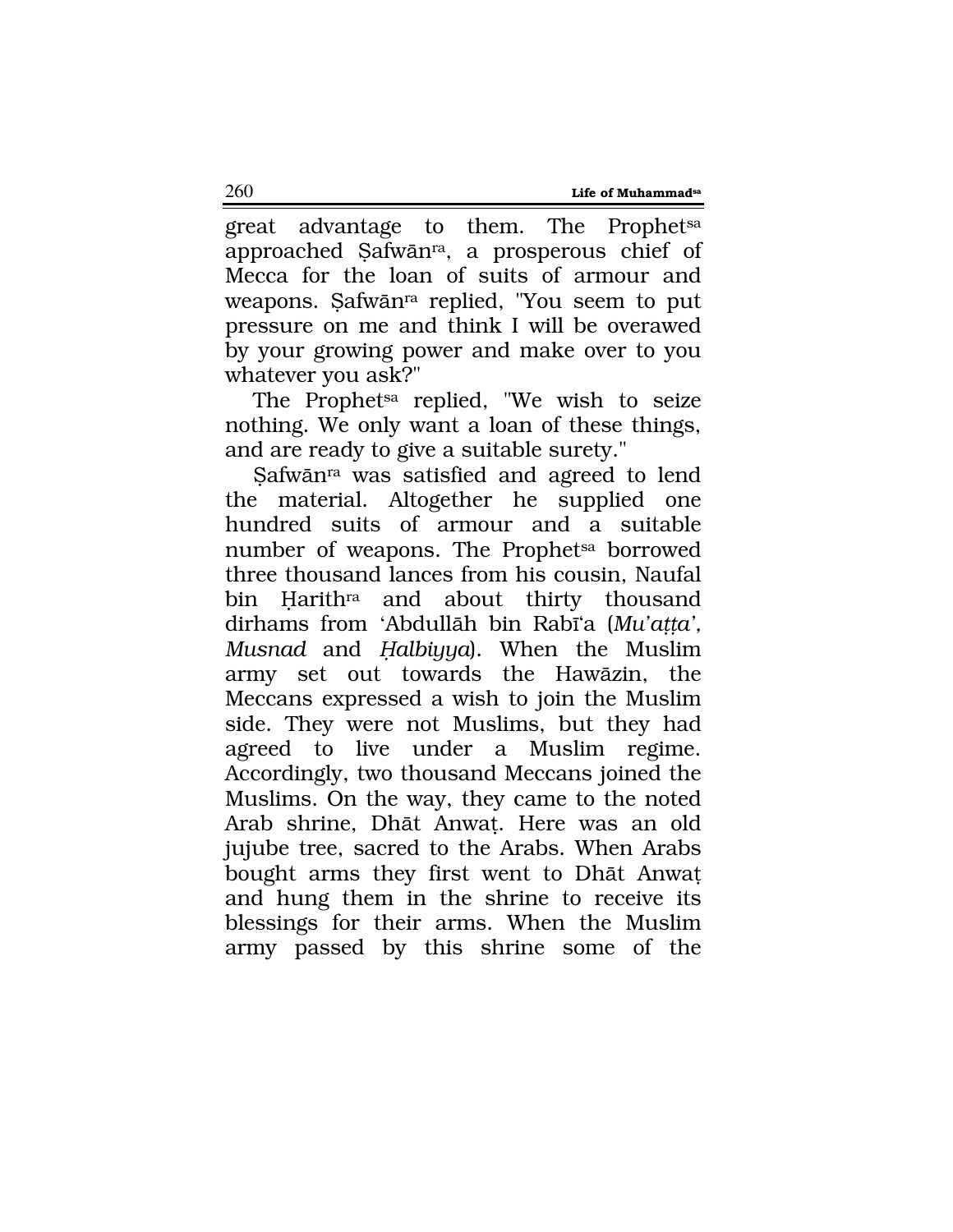soldiers said, "Prophetsa of God, there should be a Dhat Anwat for us also."

The Prophetsa disapproved and said, "You talk like the followers of Mosesas. When Mosesas was going to Canaan, his followers saw on the way people worshipping idols, and said to Mosesas, 'O Mosesas, make for us a god just as they have gods'" (Qur'an 7: 139).

## **"THE PROPHETsa OF GOD CALLS YOU"**

The Prophetsa urged Muslims to always remember that Allah was Great and to pray to Him to save them from the superstitions of earlier peoples. Before the Muslim army reached Hunain, the Hawazin and their allies had already prepared a number of ambuscades from which to attack the Muslims, like the fox-holes and camouflaged artillery positions of modern warfare. They had built walls around them. Behind the walls were soldiers lying in wait for the Muslims. A narrow gorge was left for Muslims to pass through. Much the larger part of the army was posted to these ambuscades, while a small number was made to line up in front of their camels. Muslims thought enemy numbers to be no more than they could see. So they went forward and attacked. When they had advanced far and the hiding enemy was satisfied that they could be attacked very easily, the soldiers lined up in front of the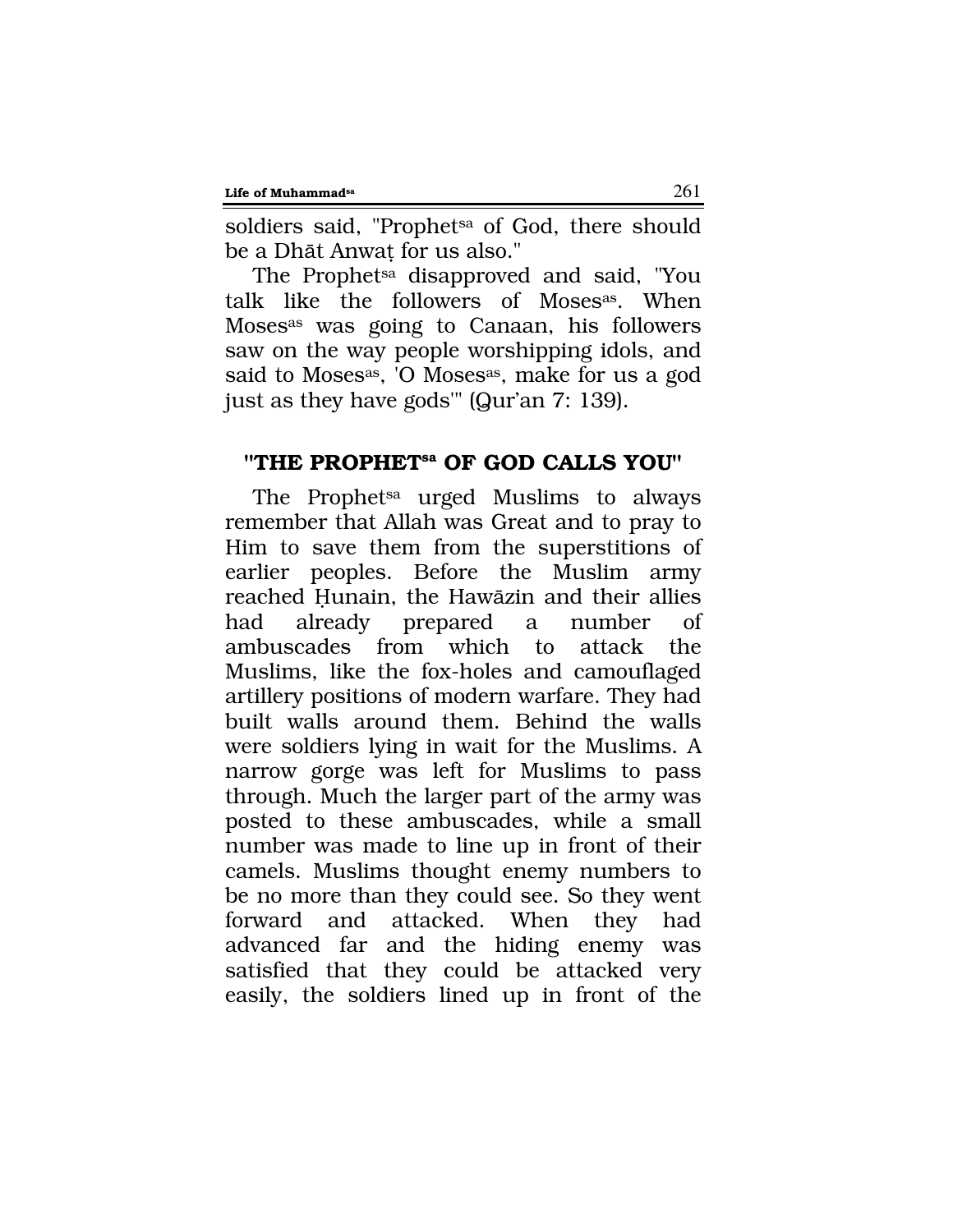camels and attacked the centre of the Muslim army while the hiding archers rained their arrows on the flanks. The Meccans, who had joined for a chance to display their valour, could not stand this double attack by the enemy. They ran back to Mecca. Muslims were accustomed to difficult situations, but when two thousand soldiers mounted on horses and camels pierced their way through the Muslim army, the animals of the Muslims also took fright. There was panic in the army. Pressure came from three sides, resulting in a general rout. In this, only the Prophetsa, with twelve Companions, stood unmoved. Not that all the Companions had fled from the field. About a hundred of them still remained, but they were at some distance from the Prophetsa. Only twelve remained to surround the Prophetsa. One Companion reports that he and his friends did all they could to steer their animals towards the battlefield. But the animals had been put to fright by the stampede of the Meccan animals. No effort seemed to avail. They pulled at the reins but the animals refused to turn. Sometimes they would pull the heads of the animals so as almost to make them touch their tails. But when they spurred the animals towards the battlefield, they would not go. Instead, they moved back all the more. "Our hearts beat in fear—fear for the safety of the Prophetsa," says this Companion, "but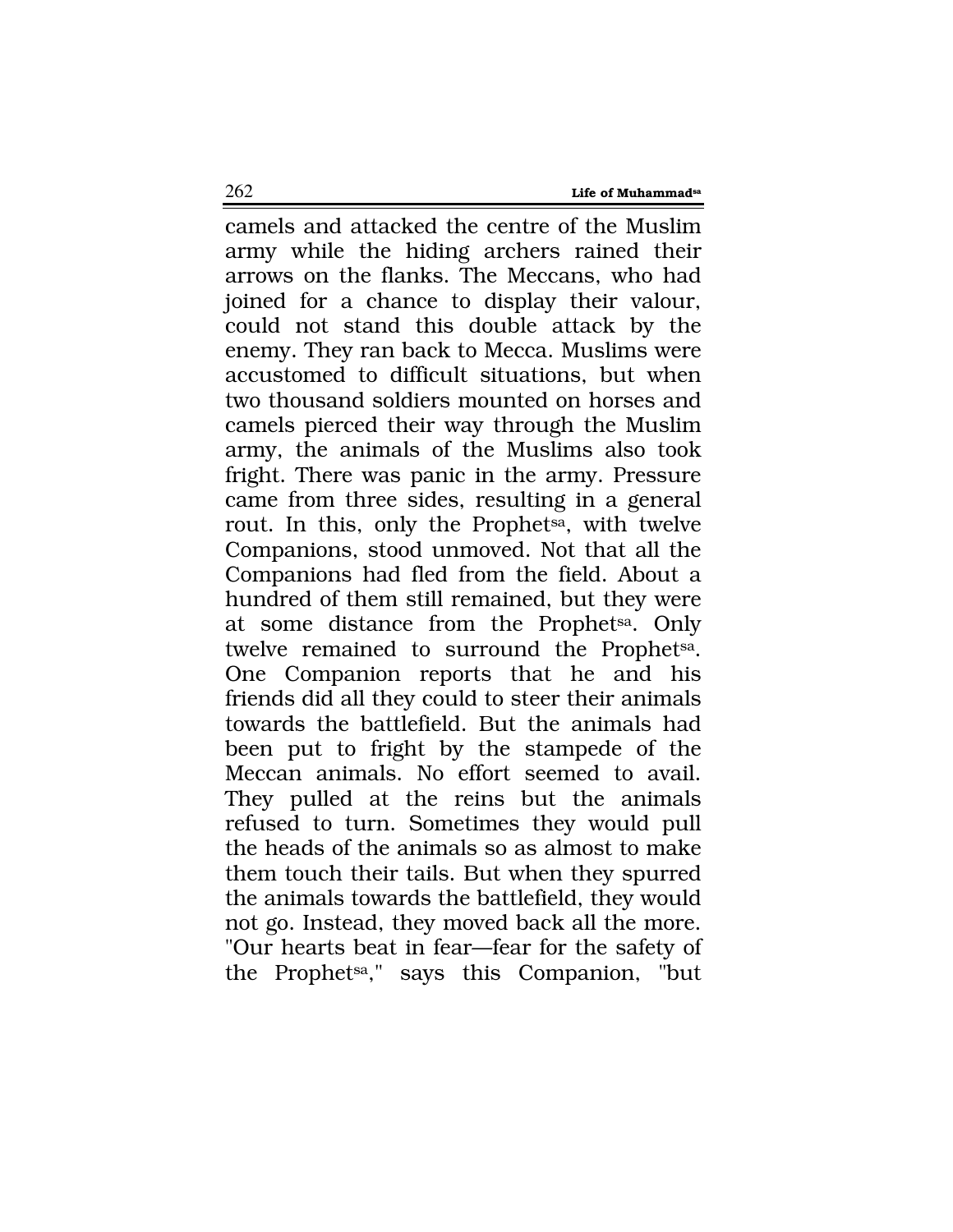there was nothing we could do." This was how the Companions were placed. The Prophetsa himself stood with a handful of men, exposed on three sides to volleys of arrows. There was only one narrow pass behind them through which only a few men could pass at a time. At that moment Abū Bakr<sup>ra</sup> dismounted and holding the reins of the Prophet'ssa mule said, "Prophetsa of God, let us withdraw for a while and let the Muslim army collect itself."

"Release the reins of my mule, Abū Bakr<sup>ra</sup>," said the Prophetsa. Saying, this, he spurred the animal forward into the gorge on both sides of which were enemy ambuscades from where the archers were shooting. As the Prophetsa spurred his mount, he said, "I am a Prophetsa. I am no pretender. I am a son of 'Abdul Muttalib" (*Bukhārī*). These words spoken at a time of extreme danger to his person are full of significance. They stressed the fact that the Prophetsa was really a Prophetsa, a true Messenger of God. By stressing this, he meant that he was not afraid of death or of the failure of his cause. But if, in spite of being overwhelmed by archers he remained safe, Muslims should not attribute any divine qualities to him. For he was but a human being, a son of 'Abdul Muțțalib. How careful was the Prophet<sup>sa</sup> ever to impress upon his followers the difference between faith and superstition. After uttering these memorable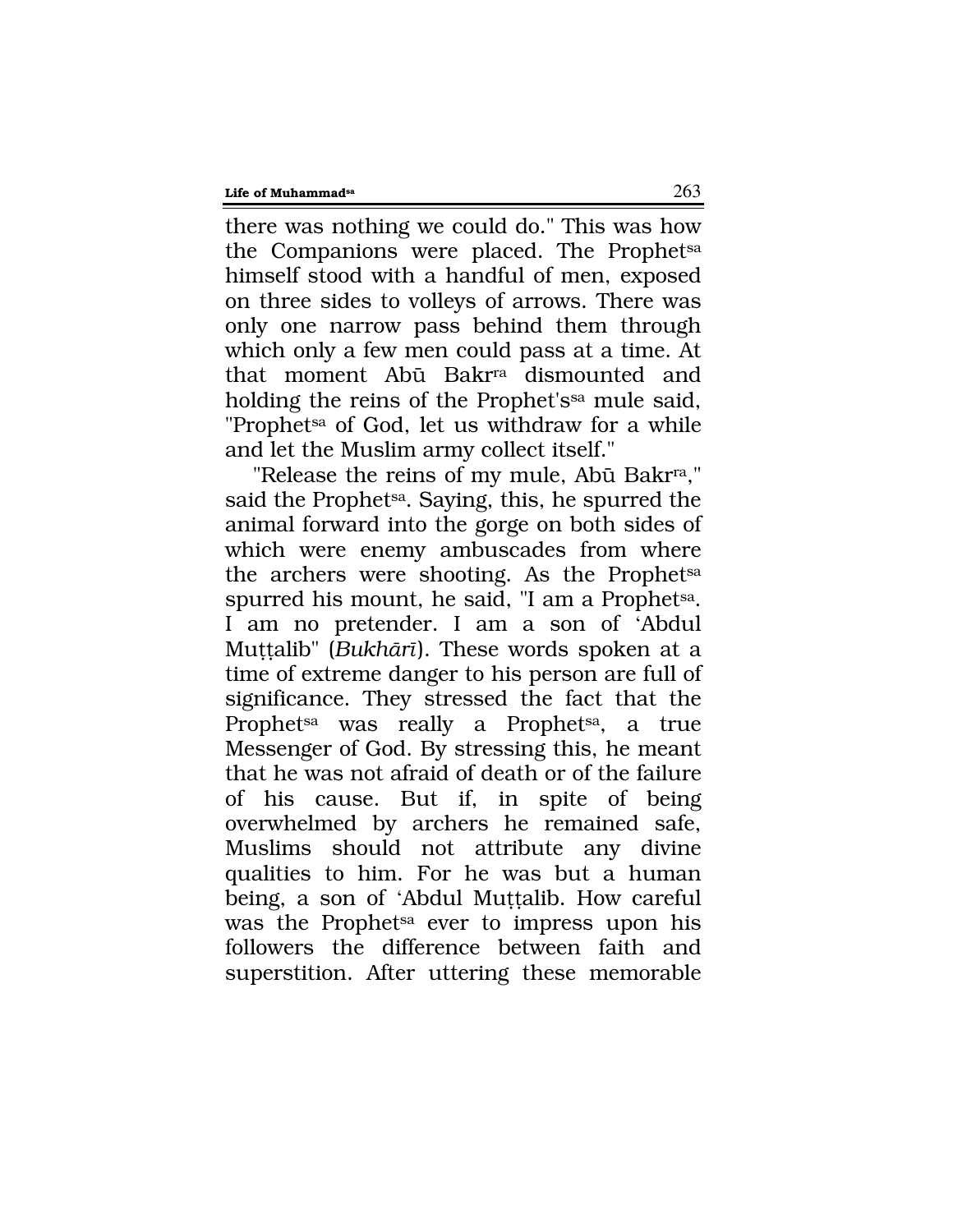words, the Prophetsa called for 'Abbāsra. 'Abbās<sup>ra</sup> had a powerful voice. The Prophetsa said to him, " 'Abbāsra, raise your voice and remind the Muslims of the oath they took under the tree at Hudaibiya, and of what they were taught at the time of the revelation of the Surah Baqara. Tell them, the Prophetsa of God calls them." 'Abbasra raised his powerful voice. The message of the Prophetsa fell like thunder, not on deaf ears but on ears agog. It had an electric effect. The very Companions who had found themselves powerless to urge their mounts towards the battlefield, began to feel they were no longer in this world but in the next, facing God on the Judgement Day. The voice of 'Abbasra did not sound like his own voice but the voice of the angel beckoning them to render an account of their deeds. There was nothing then to stop them from turning to the battlefield again. Many of them dismounted and with only sword and shield rushed to the battlefield, leaving their animals to go where they liked. Others dismounted, cut off the heads of their animals and rushed back on foot to the Prophetsa. It is said that the Ansar on that day ran towards the Prophetsa with the speed with which a mother-camel or a mother-cow runs to her young on hearing its cries. Before long the Prophetsa was surrounded by a large number of Companions,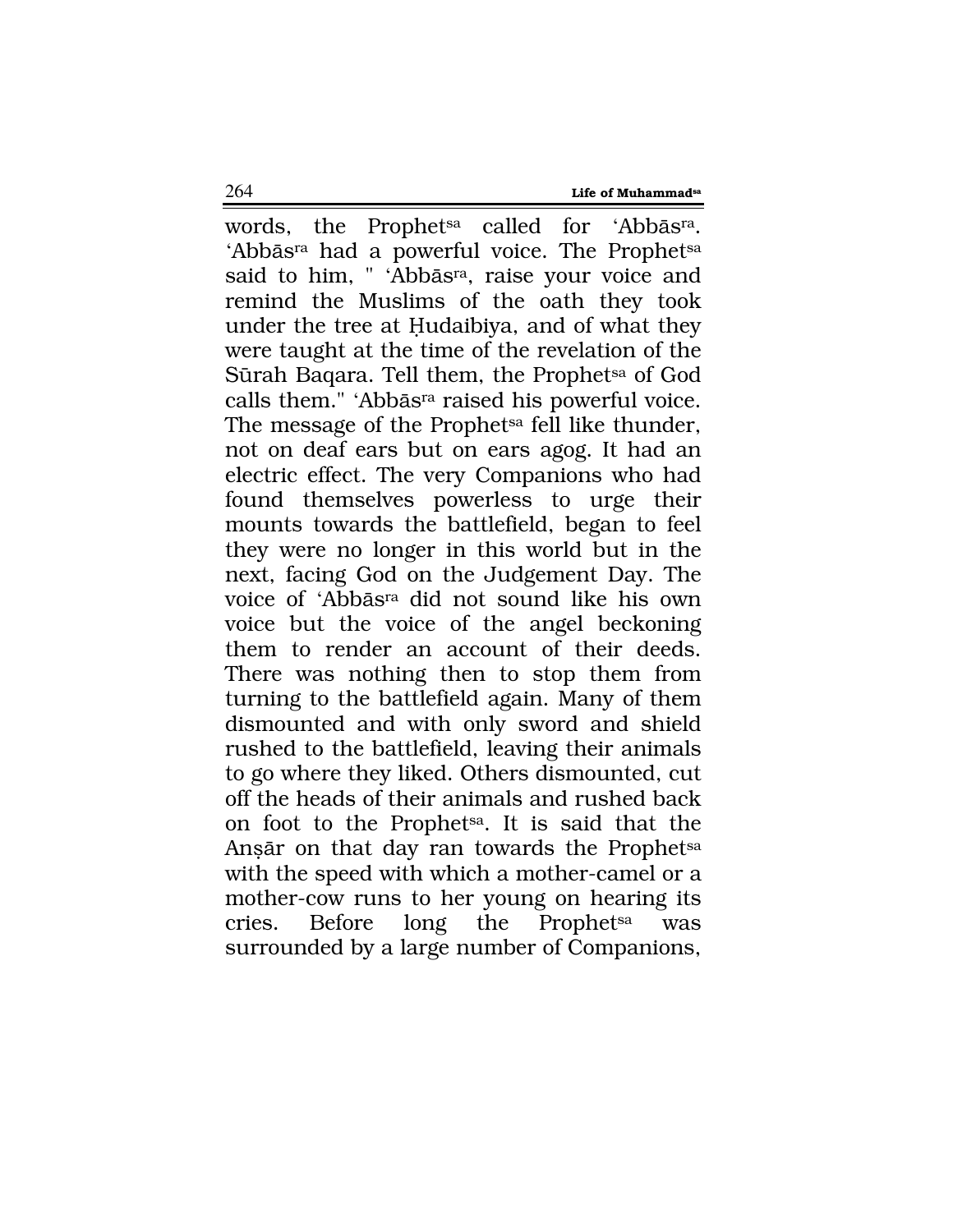mostly Ansar. The enemy again suffered a defeat.

The presence of Abū Sufyān<sup>ra</sup> on the side of the Prophetsa on this day was a mighty divine Sign, a Sign of the power of God on the one hand and of the purifying example of the Prophetsa on the other. Only a few days before, Abū Sufyān<sup>ra</sup> was a bloodthirsty enemy of the Prophetsa, commander of a bloodthirsty army determined to destroy the Muslims. But here, on this day the same Abū Sufyān<sup>ra</sup> stood by the side of the Prophetsa, a friend, follower and Companion. When the enemy camels stampeded, Abū Sufyān<sup>ra</sup>, a wise and seasoned general, saw that his own horse was likely to run wild. Quickly he dismounted and, holding the stirrup of the Prophet'ssa mule, started going on foot. Sword in hand, he walked by the side of the Prophetsa determined not to let anyone come near the Prophet'ssa person without first attacking and killing him. The Prophetsa watched this change in Abū Sufyānra with delight and astonishment.

He reflected on this fresh evidence of the power of God. Only ten or fifteen days before, this man was raising an army to put an end to the Movement of Islam. But a change had come. An erstwhile enemy commander now stood by the Prophet's<sup>sa</sup> side, as an ordinary foot-soldier, holding the stirrup of his Master's mule, and determined to die for his sake.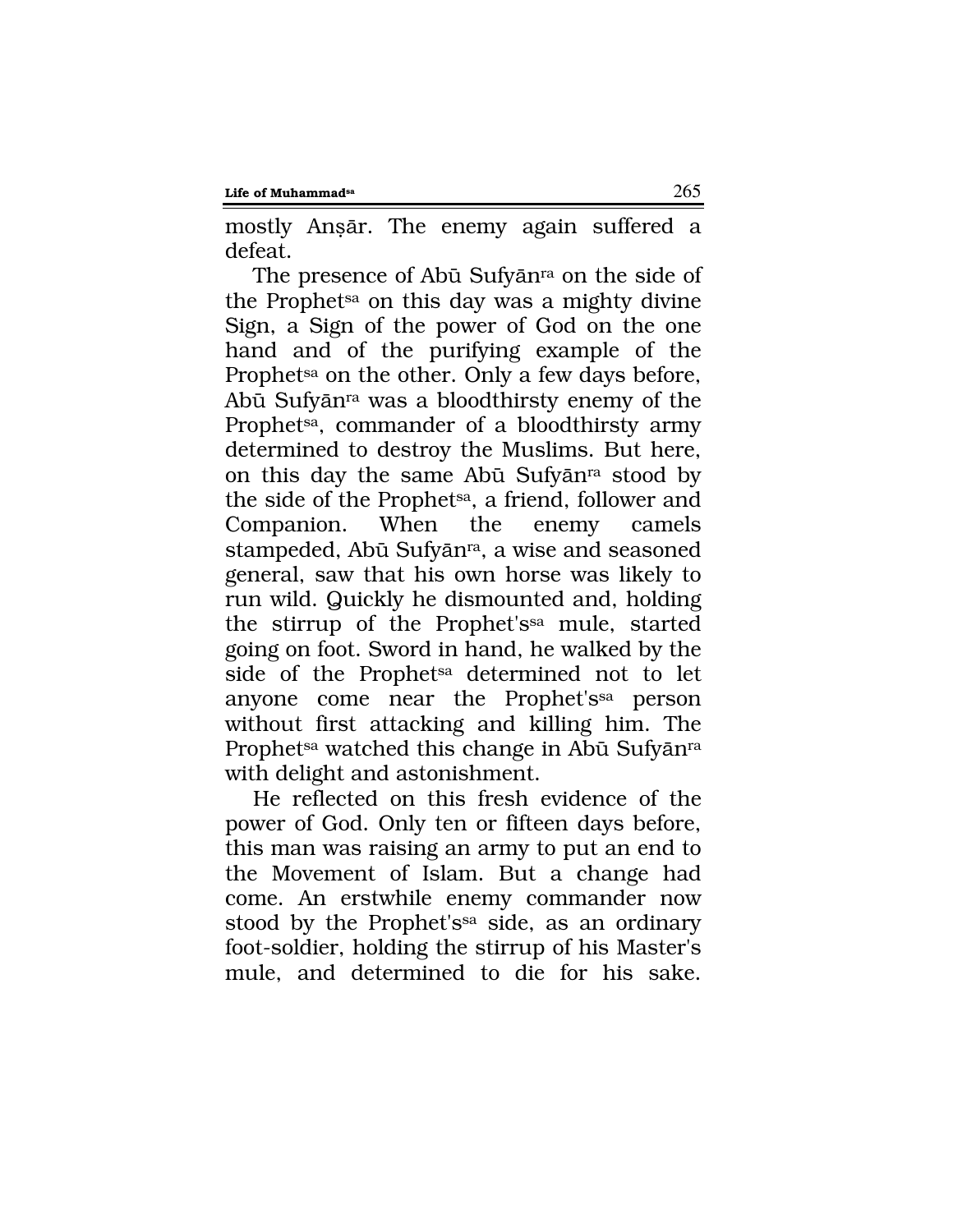'Abbasra saw the astonishment in the Prophet's<sup>sa</sup> look and said, "Prophet<sup>sa</sup> of God, this is Abū Sufyān<sup>ra</sup>, son of your uncle, and so your brother. Aren't you pleased with him?"

"I am," said the Prophetsa, "and I pray, God may forgive him all the wrongs he has done." Then turning to Abū Sufyān<sup>ra</sup> himself, he said, "Brother!" Abū Sufvān<sup>ra</sup> could not restrain the affection welling up in his heart. He bent and kissed the Prophet'ssa foot in the stirrup he was holding (H*albiyya*).

After the battle of Hunain, the Prophetsa returned the war material he had received on loan. While returning it he compensated the lenders many times over. Those who had made the loan were touched by the care and consideration which the Prophetsa had shown in returning the material and in compensating the lenders. They felt the Prophetsa was no ordinary man, but one whose moral example stood high above others. No wonder, Safwanra joined Islam at once.

# **A SWORN ENEMY BECOMES A DEVOTED FOLLOWER**

The battle of Hunain ever reminds historians of another interesting incident which took place while it was in progress. Shaibara, a resident of Mecca and in the service of the Ka'ba, took part in the encounter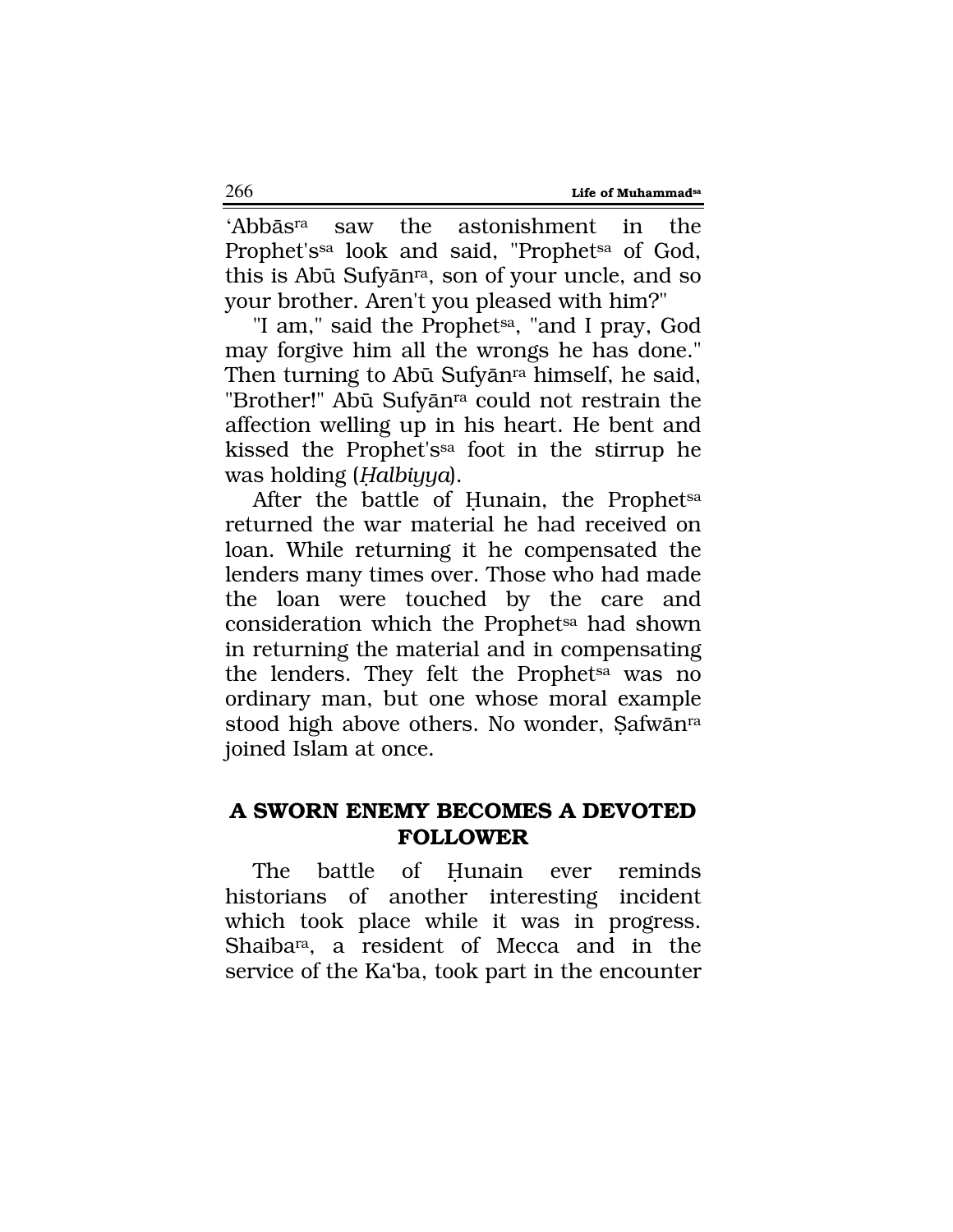on the side of the enemy. He says that he had only one aim before him in this battle—that when the two armies met, he would find an opportunity to kill the Prophetsa. He was determined that even if the whole world joined the Prophetsa (let alone the whole of Arabia), he would stand out and continue to oppose Islam. When fighting became brisk, Shaibara drew his sword and started advancing towards the Prophetsa. As he came very near, he became unnerved. His determination began to shake. "When I got very near the Prophetsa," says Shaibara, "I seemed to see a flame threatening to consume me. I then heard the voice of the Prophetsa saying, 'Shaibara, come near me.' When I got near, the Prophetsa moved his hand over my chest in great affection. As he did so, he said, 'God, relieve Shaibara of all satanic thought'." With this little touch of affection Shaibara changed. His hostility and enmity evaporated, and from that moment Shaibara held the Prophetsa dearer than anything else in the world. As Shaibara changed, the Prophetsa invited him to come forward and fight. "At that moment," says Shaibara, "I had but one thought, and that was to die for the sake of the Prophetsa. Even if my father had come my way, I would have hesitated not a moment to thrust my sword in his chest" (H*albiyya*).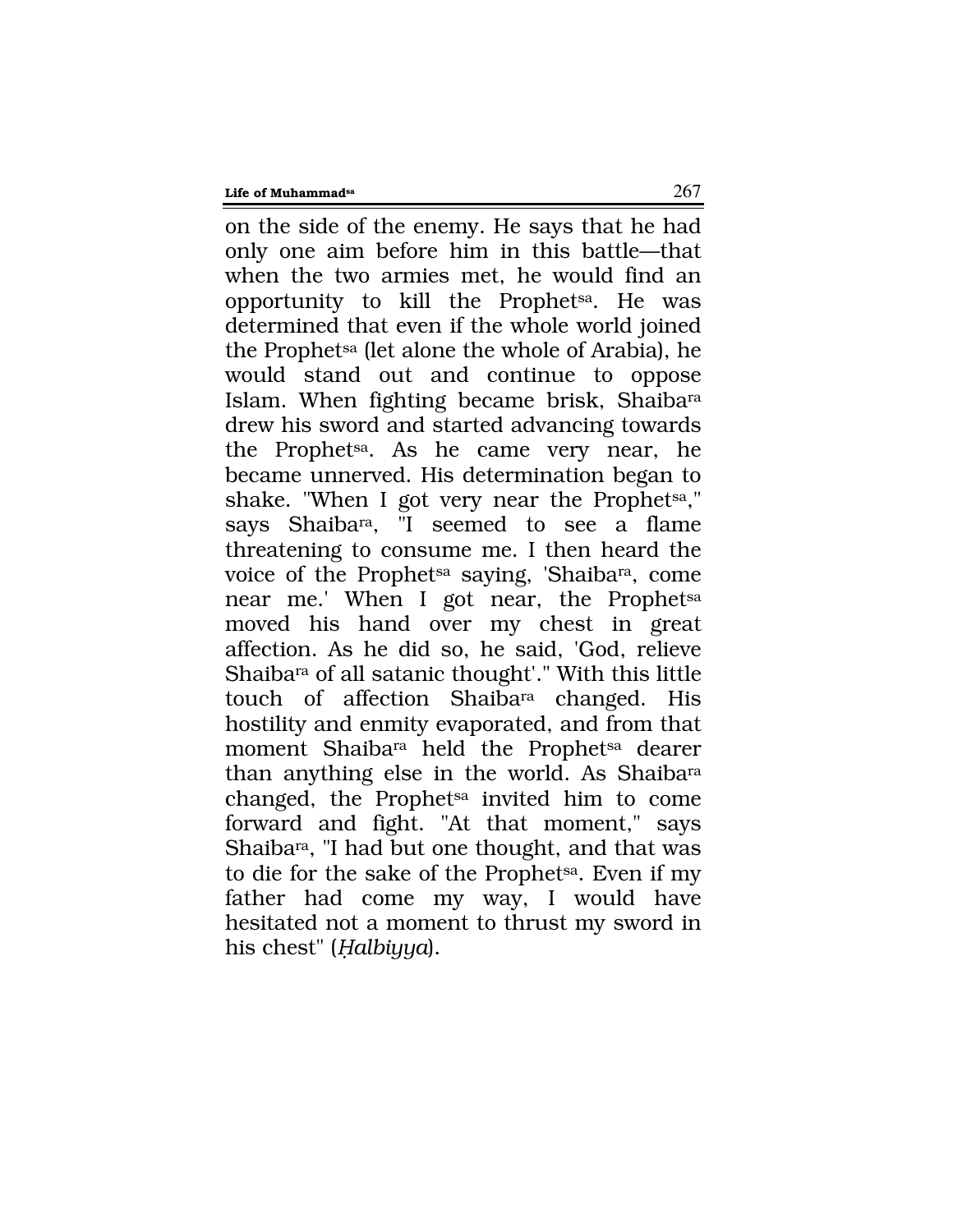The Prophet<sup>sa</sup> then marched towards Tā'if, the town which had stoned him and driven him out. The Prophetsa besieged the town, but accepting the suggestion of some friends abandoned the siege. Later, the people of Ta'if joined Islam voluntarily.

#### **THE PROPHETsa DISTRIBUTES BOOTY**

After the conquest of Mecca and the victory of Hunain, the Prophetsa was faced with the task of distributing the money and property paid as ransom or abandoned in the battlefield by the enemy. If custom had been followed, this money and property should have been distributed among the Muslim soldiers who took part in these encounters. But on this occasion, instead of distributing it among the Muslims, the Prophetsa distributed it among the Meccans and the people who lived round about Mecca. These people had yet to show an inclination towards the Faith. Many were professed deniers. Those who had declared their faith were yet new to it. They had no idea how self-denying a people could become after they had accepted Islam. But, instead of benefiting by the example of self-denial and self-sacrifice which they saw, instead of reciprocating the good treatment they received from the Muslims, they became more avaricious and greedier than ever. Their demands began to mount. They mobbed the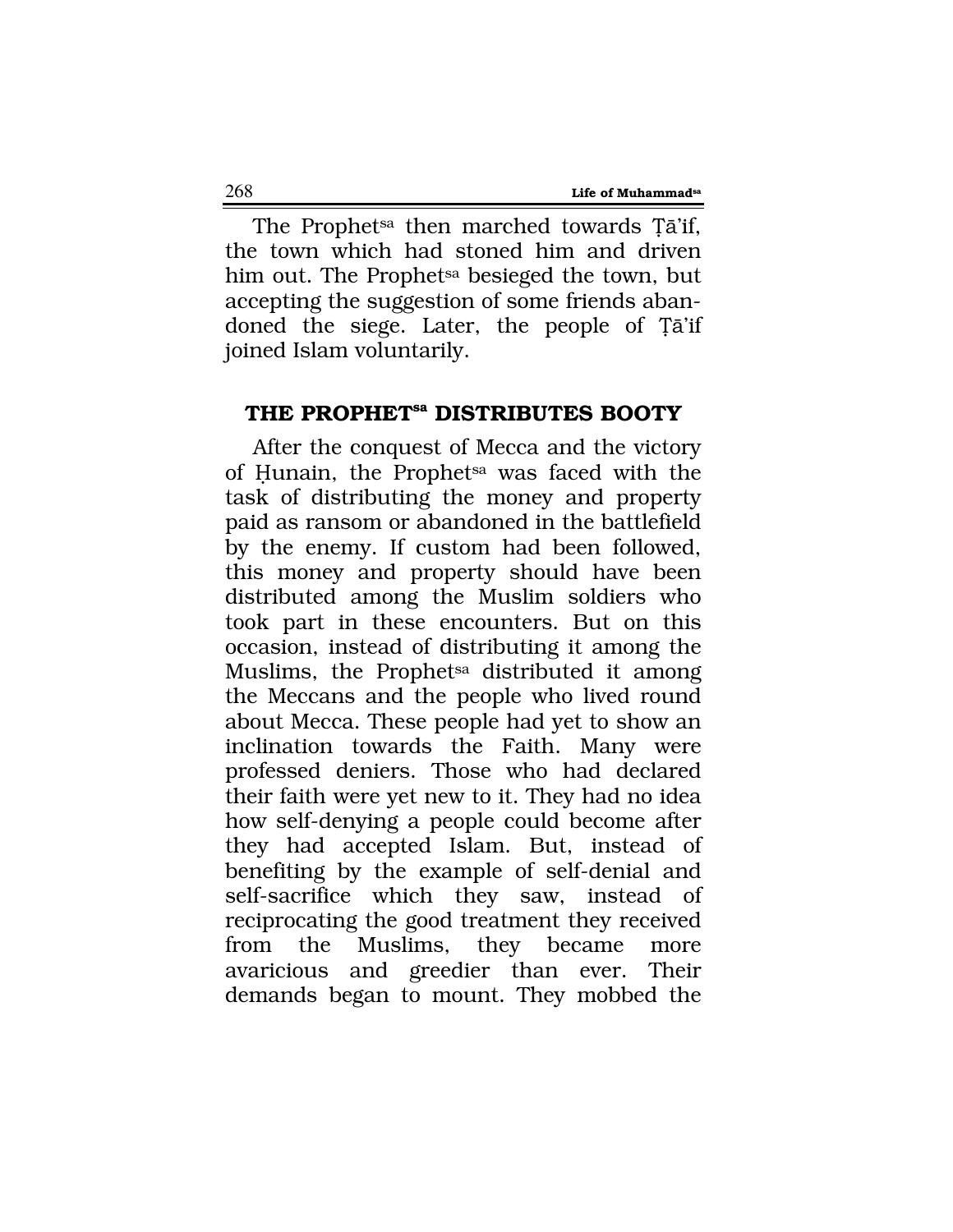Prophetsa, and pushed him to a spot under a tree with his mantle having been torn from his shoulders. At last the Prophetsa said to the crowd, "I have nothing else to give. If I had, I would have made it over to you. I am no miser, nor am I mean" (*Bukh*a*r*i, Chap on *Fara*du*l Khums*).

Then going near his dromedary and pulling out a hair, he said to the crowd, "Out of this money and property I want nothing at all, not even as much as a hair. Only, I must have a fifth, and that for the State. That is the share which Arab custom has ever admitted as just and right. That fifth will not be spent on me. It will be spent on you and your needs. Remember that one who misappropriates or misuses public money will be humiliated in the sight of God on the Judgement Day."

It has been said by malicious critics that the Prophetsa longed to become a king and to have a kingdom. But imagine him confronted by a mean crowd, while he is already a king. If he had longed to become a king and to have a kingdom, would he have treated a beggarly mob as he treated this Meccan mob? Would he have agreed to be mobbed at all in the way he was? Would he have argued and explained? It is only Prophetsas and Messengersas of God who can set such an example. All the booty, the money, and the valuable material that there was to distribute had been distributed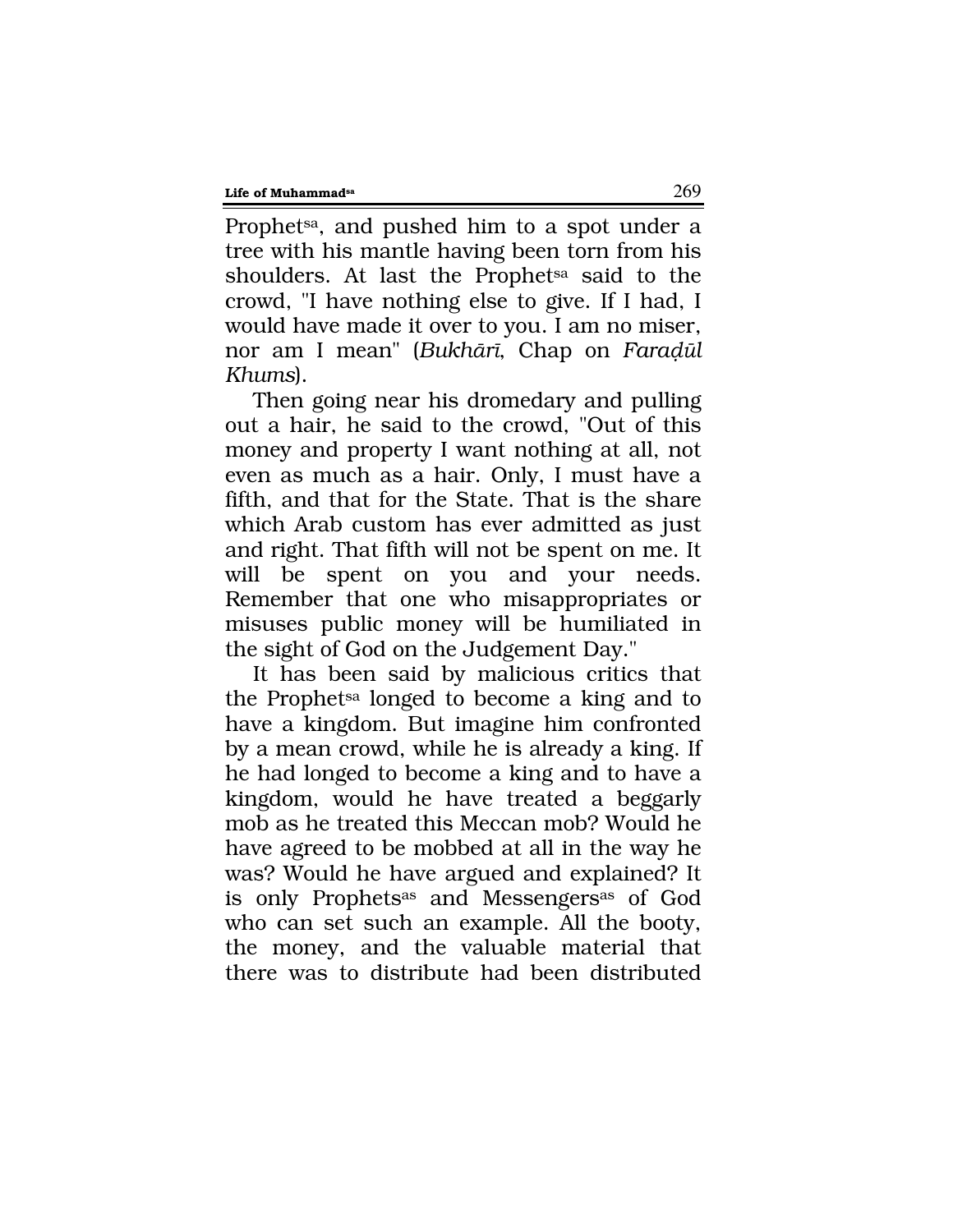among the deserving and the poor. Still there were those who remained unsatisfied, who mobbed the Prophetsa, protested against the distribution charging the Prophetsa with injustice.

One Dhu'l Khuwaisira came near the Prophetsa and said, "Muhammadsa, I am a witness to what you are doing." "And what am I doing? " asked the Prophetsa.

"You are committing an injustice," said he.

"Woe to you," said the Prophetsa. "If I can be unjust, then there is no one on the face of the earth who can be just" (*Muslim, Kit*a*bul Zak*a*t*).

True believers were full of rage. When this man left the assembly some of them said, "This man deserves death. Will you let us kill him?"

"No," said the Prophetsa. "If he observes our laws and commits no visible offence, how can we kill him?"

"But," said the believers, "when a person says and does one thing but believes and desires quite another, would he not deserve to be treated accordingly?"

"I cannot deal with people according to what they have in their hearts. God has not charged me with this. I can deal with them according to what they say and do."

The Prophet<sup>sa</sup> went on to tell the believers that one day this man and others of his kin would stage a rebellion in Islam. The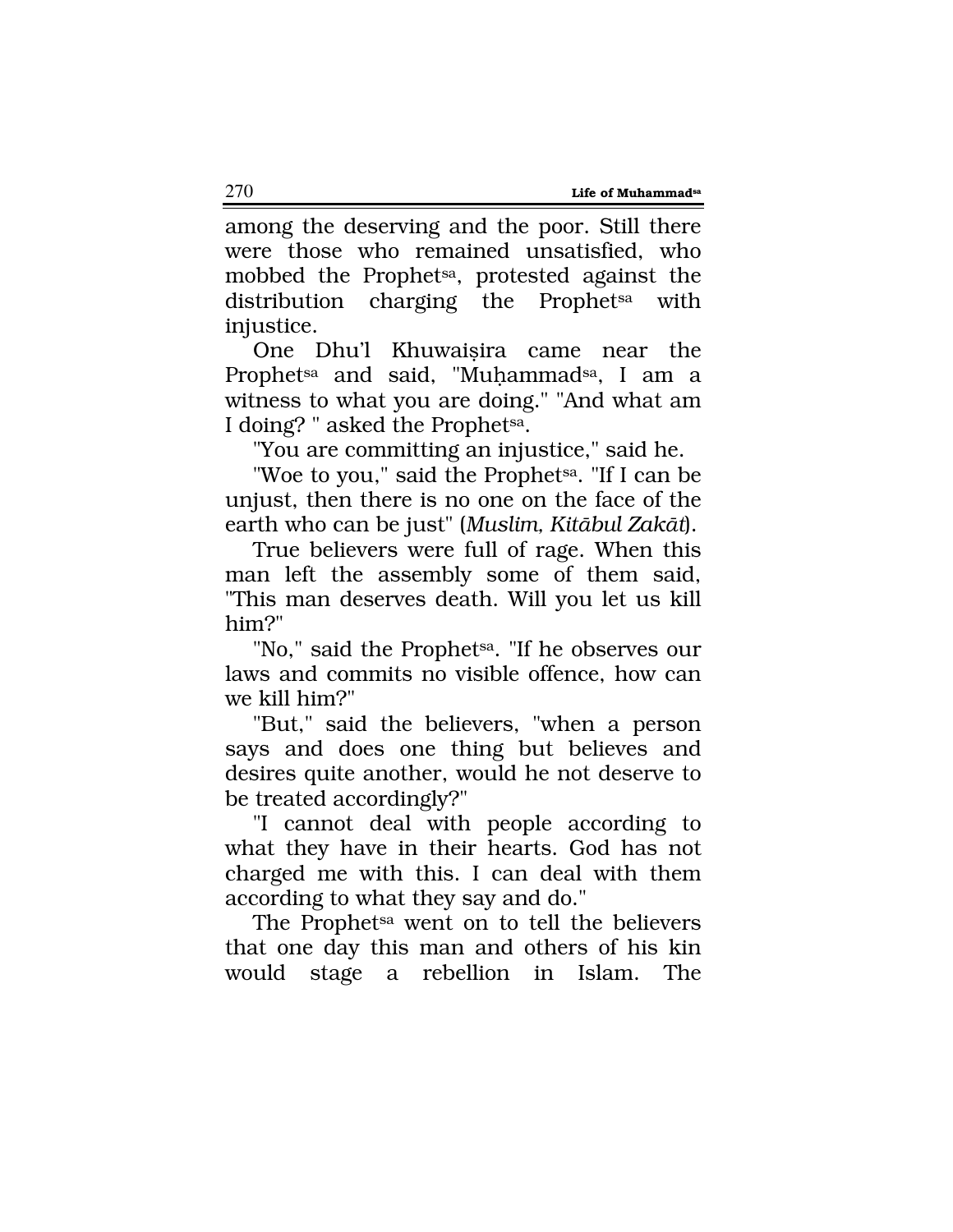Prophet'ssa words came true. In the time of 'Alira, the Fourth Khalifa of Islam, this man and his friends led the rebellion against him and became the leaders of a universally condemned division of Islam, the Khawarij.

After dealing with the Hawazin, the Prophetsa returned to Medina. It was another great day for its people. One great day was when the Prophetsa arrived at Medina, a refugee from the ill-treatment of the Meccans. On this great day, the Prophetsa reentered Medina, full of joy and aware of his determination and promise to make Medina his home.

## **MACHINATIONS OF AB**U **'**A**MIR**

We must now turn to the activities of one Abū 'Āmir Madanī. He belonged to the Khazraj tribe. Through long association with Jews and Christians he had acquired the habit of silent meditation and of repeating the names of God. Because of this habit, he was generally known as Abu 'Amir, the Hermit. He was, however, not a Christian by faith. When the Prophetsa went to Medina after the Hijra, Abū 'Āmir escaped from Medina to Mecca. When at last Mecca also submitted to the growing influence of Islam, he began to hatch a new intrigue against Islam. He changed his name and his habitual mode of dress and settled down in Quba, a village near Medina. As he had been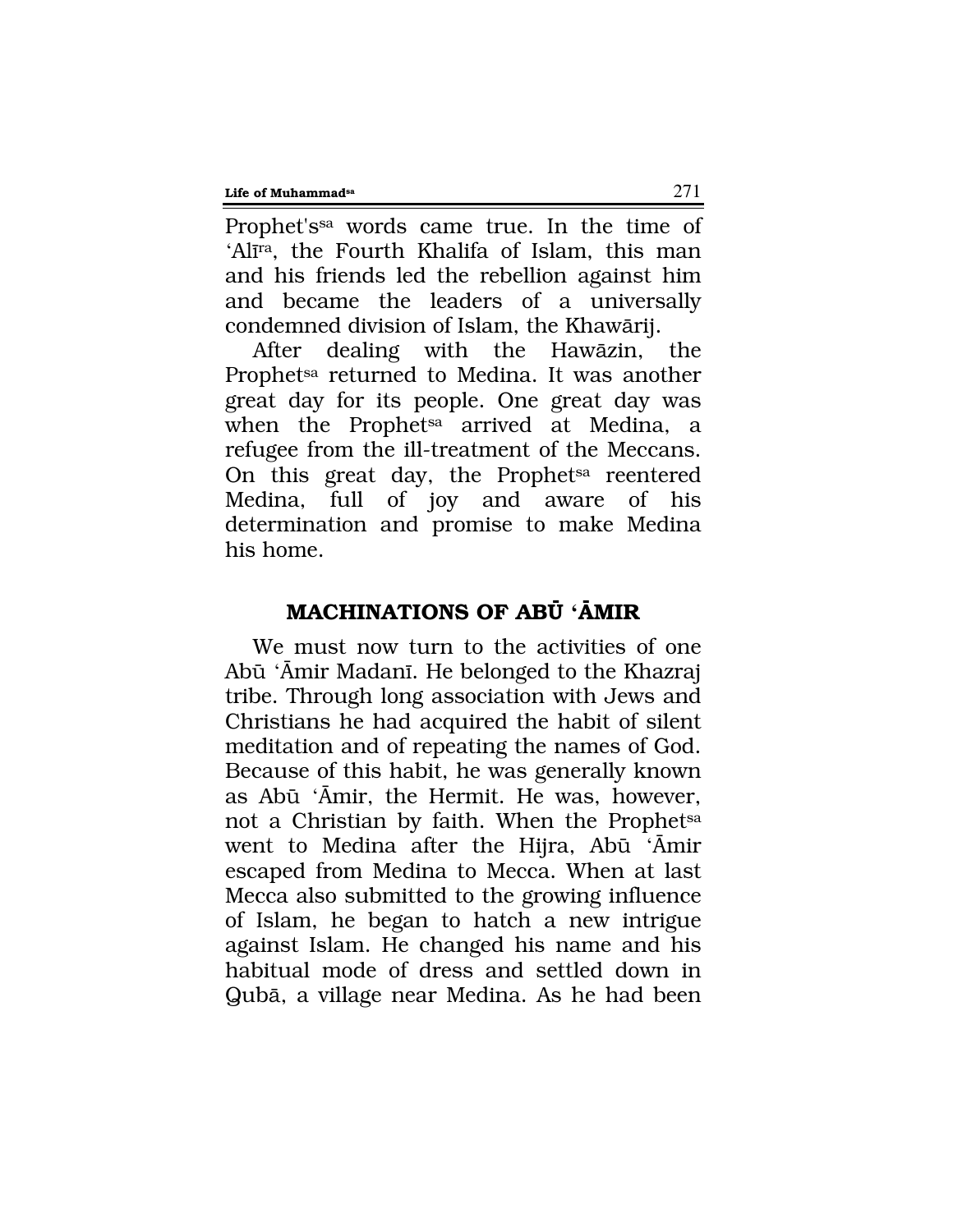away for a long time and had altered his appearance and his dress, the people of Medina did not recognize him. Only those hypocrites recognized him with whom he had relations in secret. He took the hypocrites of Medina into his confidence and with their concurrence planned to go to Syria and excite and provoke the Christian rulers and Christian Arabs into attacking Medina. While he was engaged in his sinister mission in the north, he had planned for the spread of disaffection in Medina. His colleagues, the hypocrites, were to spread rumours that Medina was going to be attacked by Syrian forces. As a result of this dual plot 'Abu 'Amir hoped that Muslims and Syrian Christians would go to war. If his plot did not succeed, he hoped that Muslims would themselves be provoked into attacking Syria. Even thus a war might start between Muslims and Syrians and Abu 'Amir would have something to rejoice over. Completing his plans, he went to Syria. While he was away the hypocrites at Medina—according to plan—began to spread rumours that caravans had been sighted which were coming to attack Medina. When no caravan appeared, they issued some kind of explanation.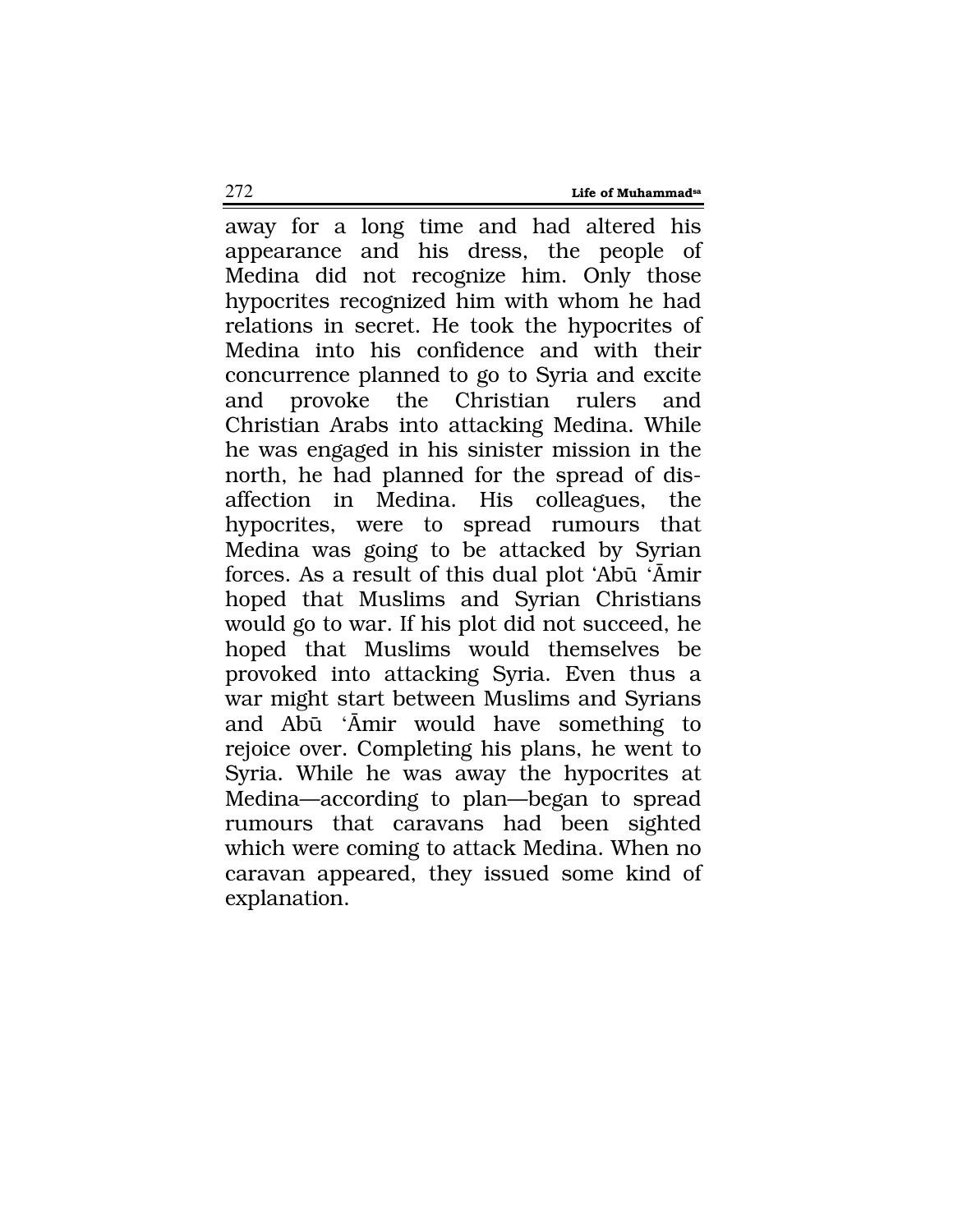#### **THE EXPEDITION OF TAB**U**K**

These rumours became so persistent, that the Prophetsa thought it worth while to lead in person a Muslim army against Syria. These were difficult times. Arabia was in the grip of a famine. The harvest in the previous year had been poor and both grain and fruit were in short supply. The time for the new harvest had not yet come. It was the end of September or the beginning of October when the Prophetsa set out on this mission. The hypocrites knew that the rumours were their own inventions. They knew also that their design was to provoke Muslims into an attack on the Syrians if the Syrians did not attack Muslims. In either case, a conflict with the great Roman Empire was to result in the destruction of Muslims. The lesson of Mauta was before them. At Mauta Muslims had to face such a huge army that it was with great difficulty that they were able to effect a retreat. The hypocrites were hoping to stage a second Mauta in which the Prophetsa himself might lose his life. While the hypocrites were busy spreading rumours about the Syrian attack on Muslims, they also made every effort to strike fear in the minds of Muslims. The Syrians could raise very large armies which Muslims could not hope to stand against. They urged Muslims not to take part in the conflict with Syria. Their plan was, on the one hand, to provoke Muslims into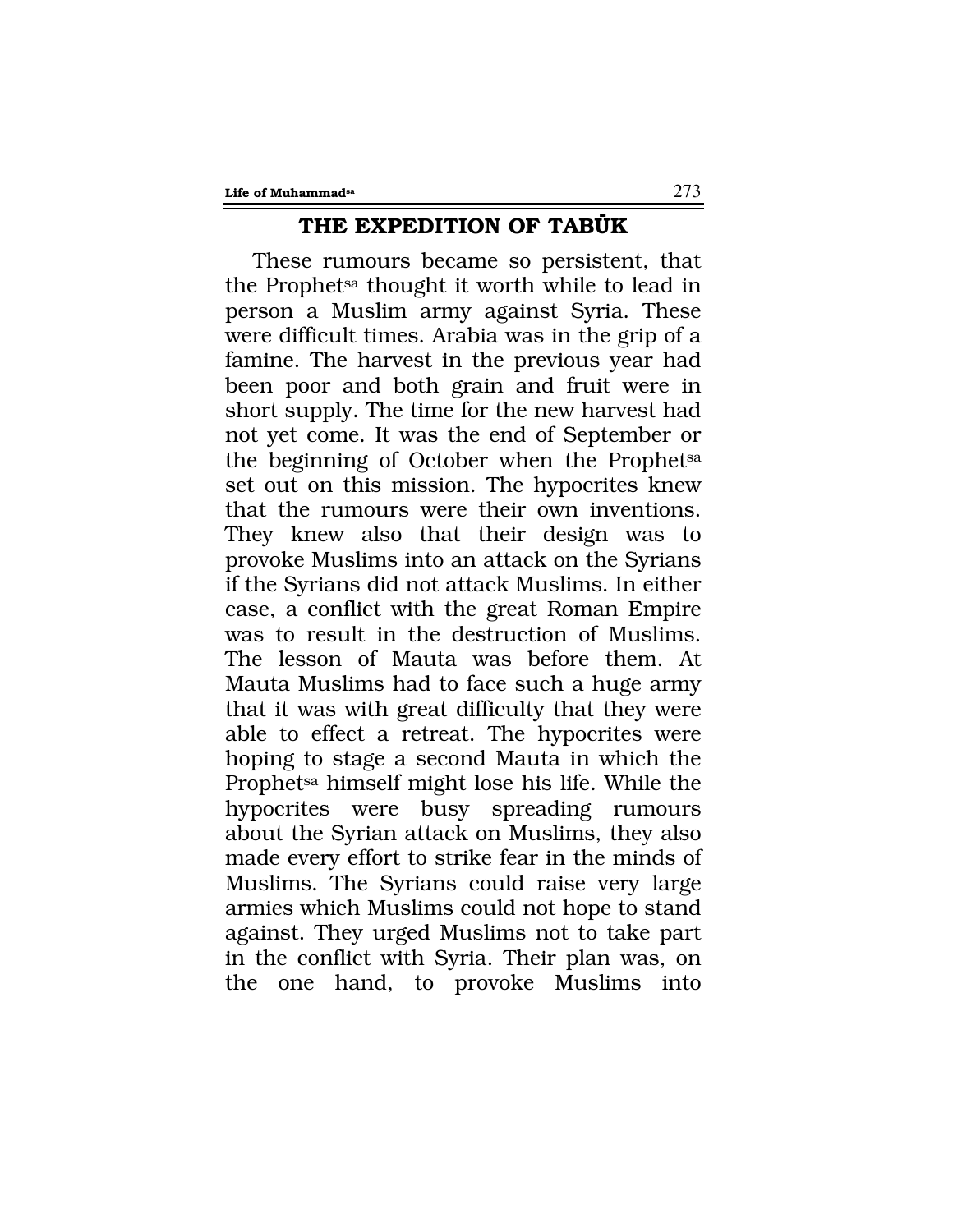attacking Syria and, on the other, to discourage them from going in large numbers. They wanted Muslims to go to war against Syria and meet with certain defeat. But as soon as the Prophet<sup>sa</sup> announced his intention of leading this new expedition, enthusiasm ran high among Muslims. They went forward with offers of sacrifice for the sake of their faith. Muslims were ill-equipped for a war on such a scale. Their treasury was empty. Only the more prosperous Muslims had means to pay for the war. Individual Muslims vied with one another in the spirit of sacrifice for the sake of their faith. It is said that when the expedition was under way and the Prophetsa appealed for funds, 'Uthmanra gave away the greater part of his wealth. His contribution is said to have amounted to about one thousand gold dinars, equivalent to about twenty-five thousand rupees. Other Muslims also made contributions according to their capacity. The poor Muslims were also provided with riding animals, swords and lances. Enthusiasm prevailed. There was at Medina at the time a party of Muslims who had migrated from Yemen. They were very poor. Some of them went to the Prophetsa and offered their services for this expedition. They said, "O Prophetsa of God, take us with you. We want nothing beyond the means of going." The Qur'an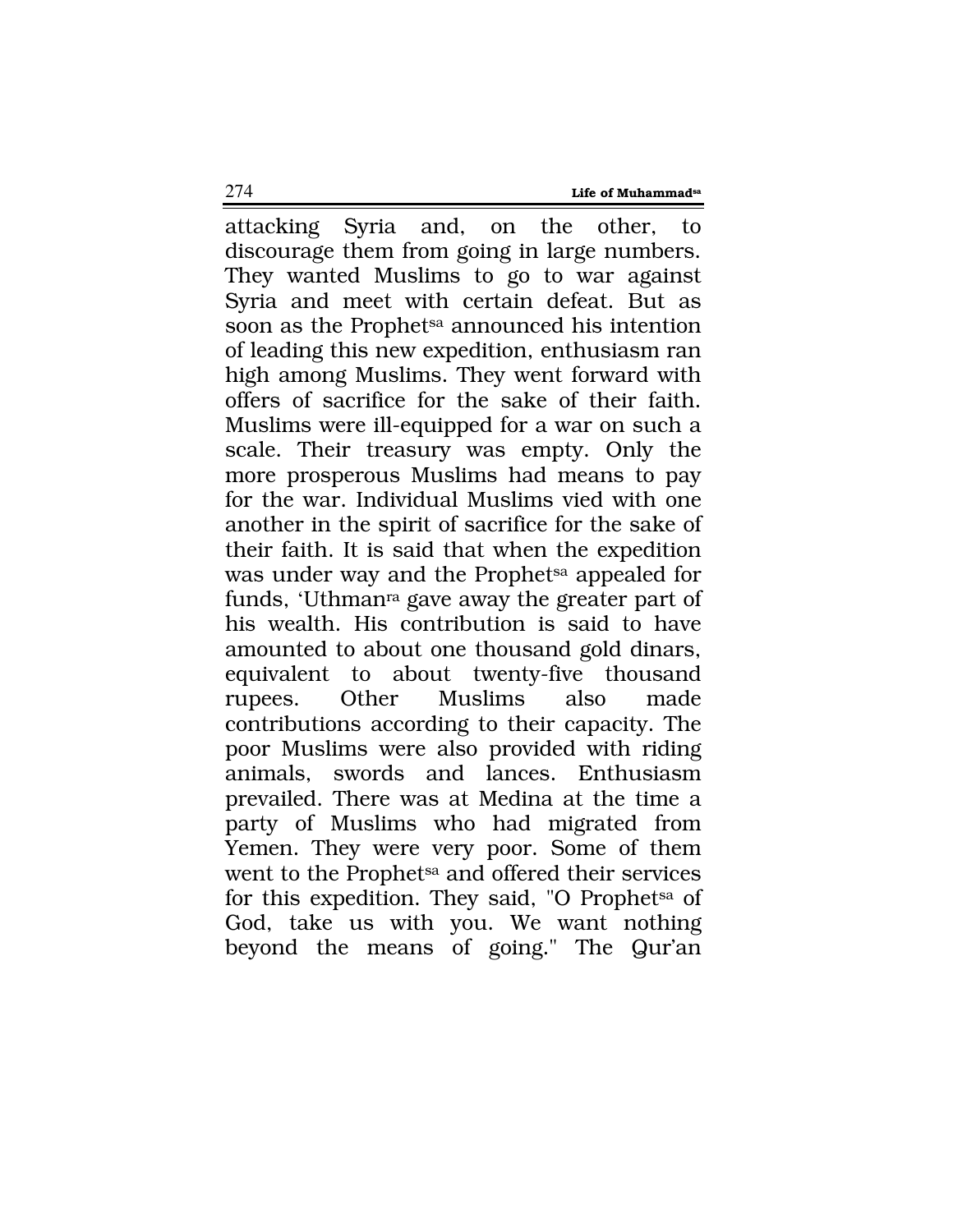makes a reference to these Muslims and their offers in the following words:

**Nor against those to whom, when they came to thee that thou shouldst mount them, thou didst say, 'I cannot find whereon I can mount you'; they turned back, their eyes overflowing with tears, out of grief that they could not find what they might spend (9: 92).** 

That is to say, they are not to blame who did not take part in the war because they were without means and who applied to the Prophet<sup>sa</sup> to provide them with the means of transport to the battlefield. The Prophetsa was unable to provide the transport, so they left disappointed feeling they were poor, and were unable to contribute to the war between Muslims and Syrians. Abū Mūsāra was the leader of this group. When asked what they had asked for, he said, "We did not ask for camels or horses. We only said we did not have shoes and could not cover the long journey bare-footed. If we only had shoes, we would have gone on foot and taken part in the war alongside of our Muslim brethren." As this army was going to Syria and Muslims had not yet forgotten what they had suffered at Mauta, every Muslim was full of anxiety with regard to the personal safety of the Prophetsa. The women of Medina played their part. They were busy inducing their husbands and sons to join the war. One Companion who had gone out of Medina returned when the Prophetsa had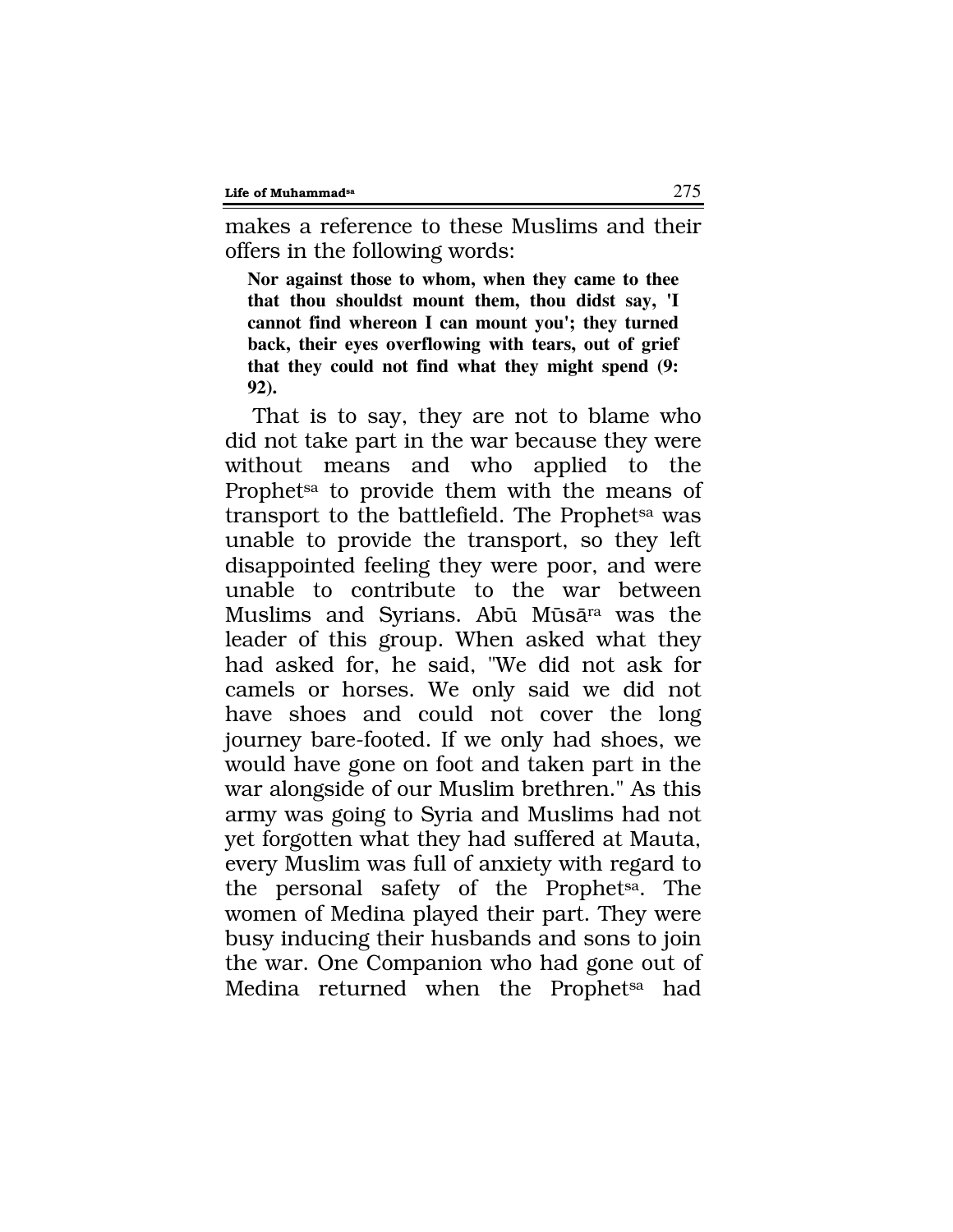already set out with the army. This Companion entered his house and was expecting his wife to greet him with the affection and emotion of a woman who meets her husband after a long time. He found his wife sitting in the courtyard and went forward to embrace and kiss her. But the wife raised her hands and pushed him back. The astonished husband looked at his wife and said, "Is this the treatment for one who comes home after a long time?"

"Are you not ashamed?" said the wife. "The Prophet<sup>sa</sup> of God should go on dangerous expeditions, and you should be making love to your wife? Your first duty is to go to the battlefield. We shall see about the rest." It is said the Companion went out of the house at once, tightened the girths of his mount and galloped after the Prophetsa. At a distance of about three days' journey he overtook the Muslim army. The disbelievers and the hypocrites had probably thought that the Prophetsa acting upon rumours, invented and spread by them, would spring upon the Syrian armies without a thought. They forgot that the Prophetsa was concerned to set an example to generations of followers for all time to come. When the Prophetsa neared Syria, he stopped and sent his men in different directions to report on the state of affairs. The men returned and reported there were no Syrian concentrations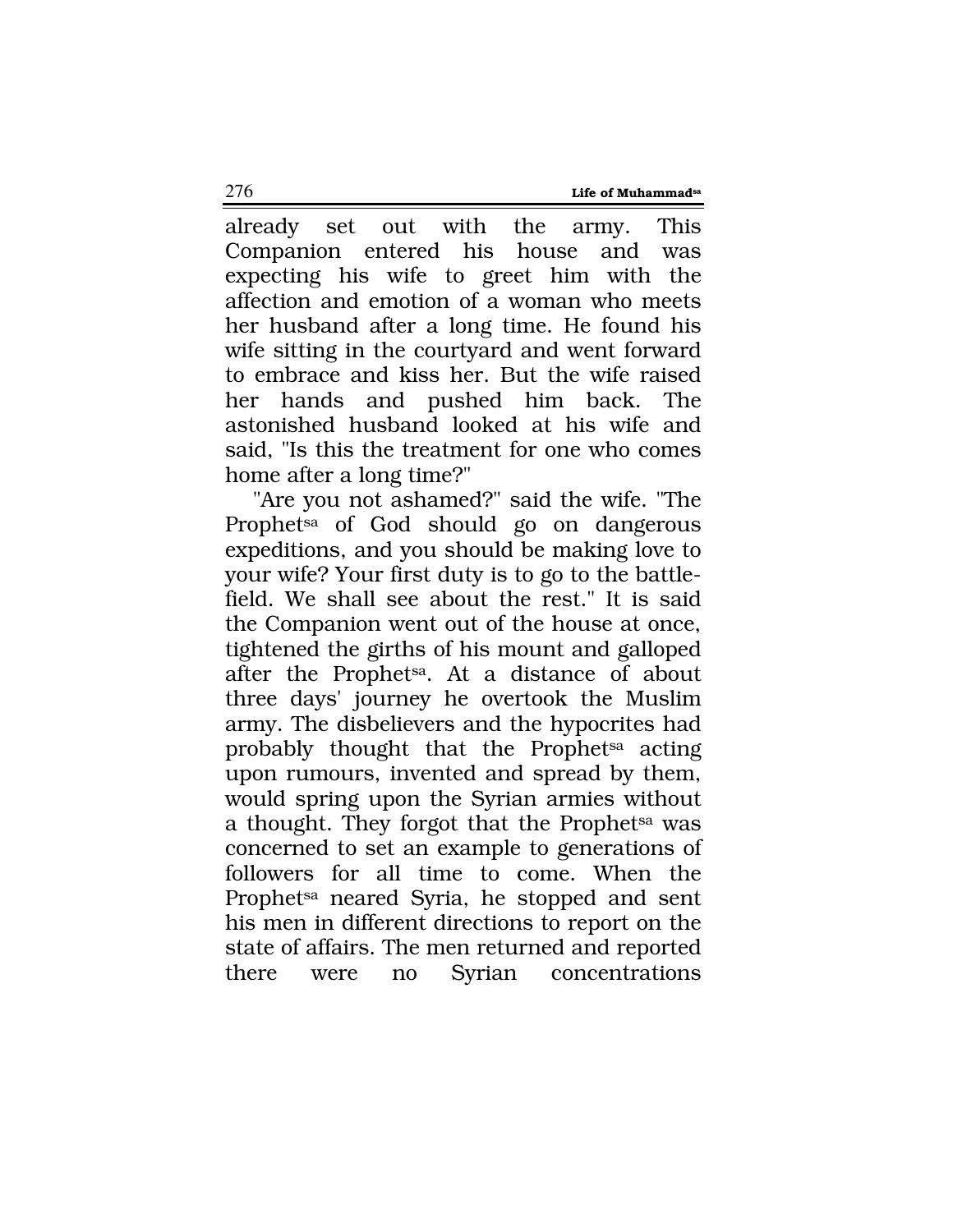anywhere. The Prophetsa decided to return, but stayed for a few days during which he signed agreements with some of the tribes on the border. There was no war and no fighting. The journey took the Prophetsa about two months and a half. When the hypocrites at Medina found that their scheme for inciting war between Muslims and Syrians had failed and that the Prophetsa was returning safe and sound, they began to fear that their intrigue had been exposed. They were afraid of the punishment which was now their due. But they did not halt their sinister plans. They equipped a party and posted it on the two sides of a narrow pass some distance from Medina. The pass was so narrow that only a single file could go through it. When the Prophetsa and the Muslim army approached the spot, he had a warning by revelation that the enemy was in ambush on both sides of the narrow pass. The Prophetsa ordered his Companions to reconnoitre. When they reached the spot they saw men in hiding with the obvious intent to attack. These men, however, fled as soon as they saw this reconnoitring party. The Prophet<sup>sa</sup> decided not to pursue them.

When the Prophetsa reached Medina, the hypocrites who had kept out of this battle began to make lame excuses. But the Prophetsa accepted them. At the same time he felt that the time had come when their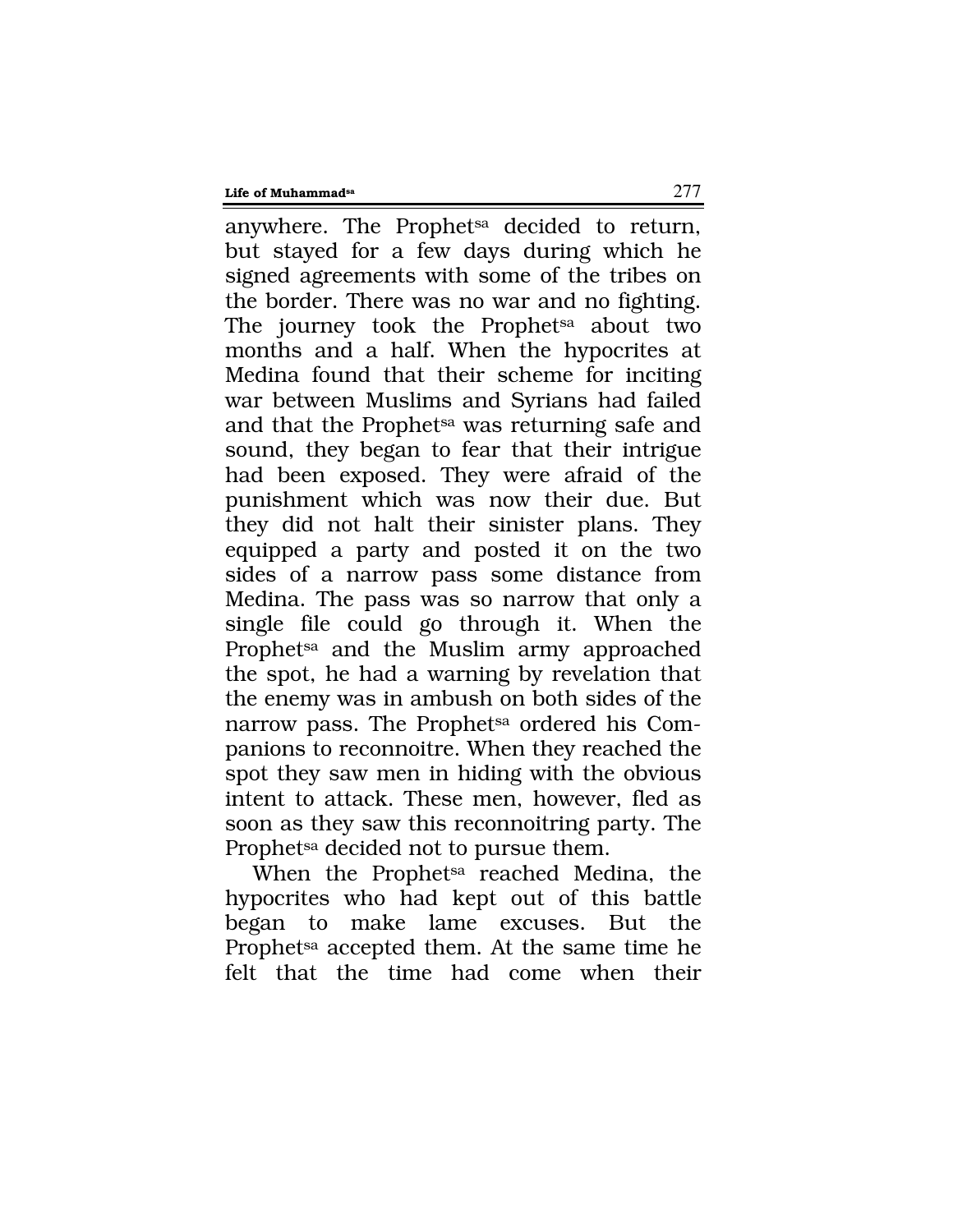hypocrisy should be exposed. He had a command from God that the mosque at Quba, which the hypocrites had built in order to be able to hold their meetings in secret, should be demolished. The hypocrites were compelled to say their prayers with other Muslims. No other penalty was proposed.

Returning from Tabūk, the Prophetsa found that the people of Ta'if also had submitted. After this the other tribes of Arabia applied for admission to Islam. In a short time the whole of Arabia was under the flag of Islam.

### **THE LAST PILGRIMAGE**

In the ninth year of the Hijra the Prophetsa went on a pilgrimage to Mecca. On the day of the Pilgrimage, he received the revelation containing the famed verse of the Qur'an which says:

**This day have I perfected your religion for you and completed My favour upon you and have chosen for you Islam as religion (5:4).** 

This verse said in effect that the Message which the Holy Prophetsa had brought from God and which by word and deed he had been expounding all these years, had been completed. Every part of this Message was a blessing. The Message now completed embodied the highest blessings which man could receive from God. The Message is epitomized in the name 'al-Islam', which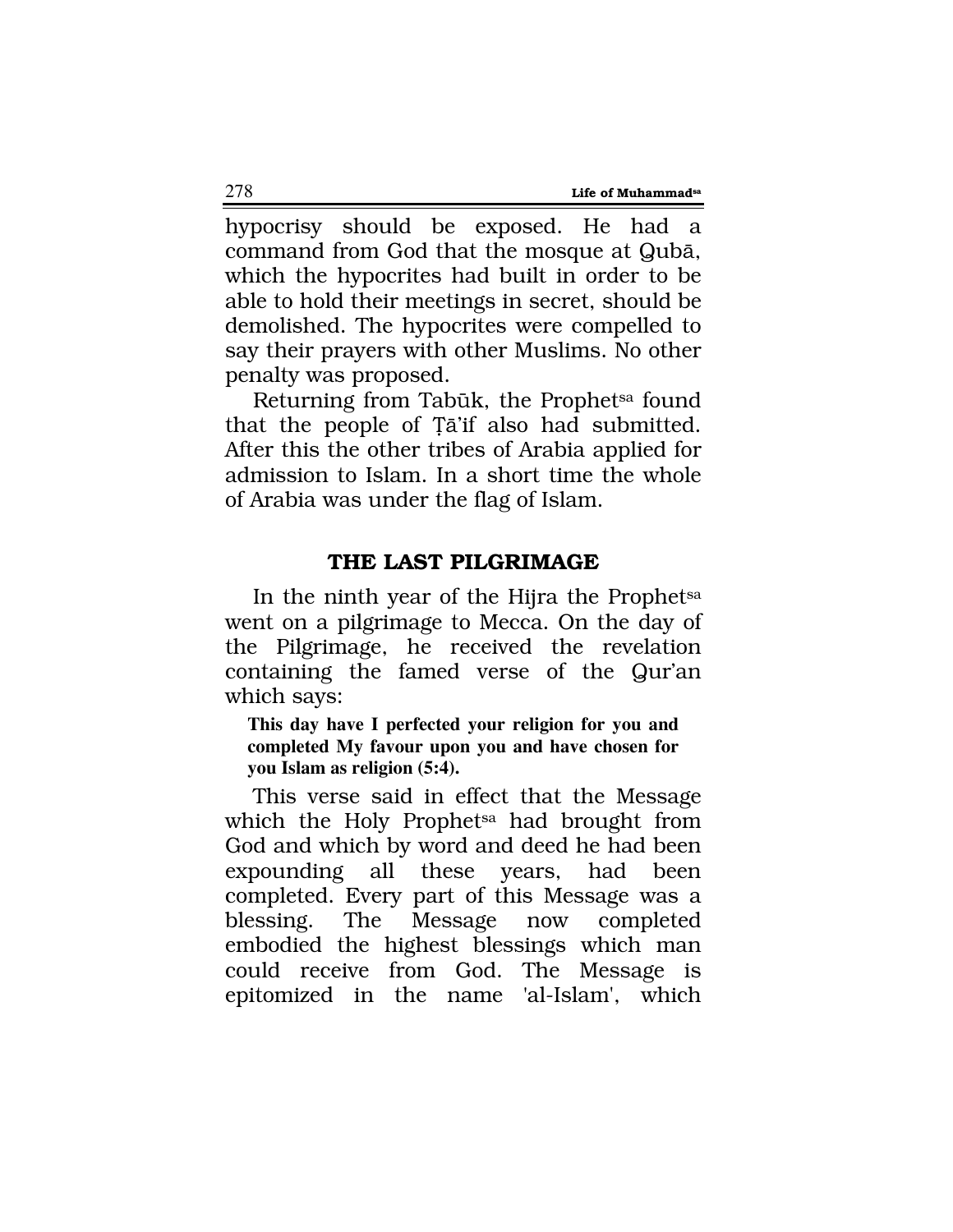means submission. Submission was to be the religion of Muslims, the religion of mankind. The Holy Prophet<sup>sa</sup> recited this verse in the valley of Muzdalifa, where the pilgrims had assembled. Returning from Muzdalifa, the Prophetsa stopped at Mina. It was the eleventh day of the month of Dhu'l-Hijja. The Prophetsa stood before a large gathering of Muslims and delivered an address, famed in history as the fare-well address of the Prophetsa. In the course of this address he said:

**O men, lend me an attentive ear. For I know not whether I will stand before you again in this valley and address you as I address you now. Your lives and your possessions have been made immune by God to attacks by one another until the Day of Judgement. God has appointed for every one a share in the inheritance. No 'will' shall now be admitted which is prejudicial to the interests of a rightful heir. A child born in any house will be regarded as the child of the father in that house. Whoever contests the parentage of this child will be liable to punishment under the Law of Islam. Anyone who attributes his birth to some one else's father, or falsely claims someone to be his master, God, His angels and the whole of mankind will curse him.** 

**O men, you have some rights against your wives, but your wives also have some rights against you. Your right against them is that they should live chaste lives, and not adopt ways which may bring disgrace to the husband in the sight of his people. If your wives do not live up to this, then you have the right to punish them. You can punish them after due inquiry has been made by a competent authority, and your**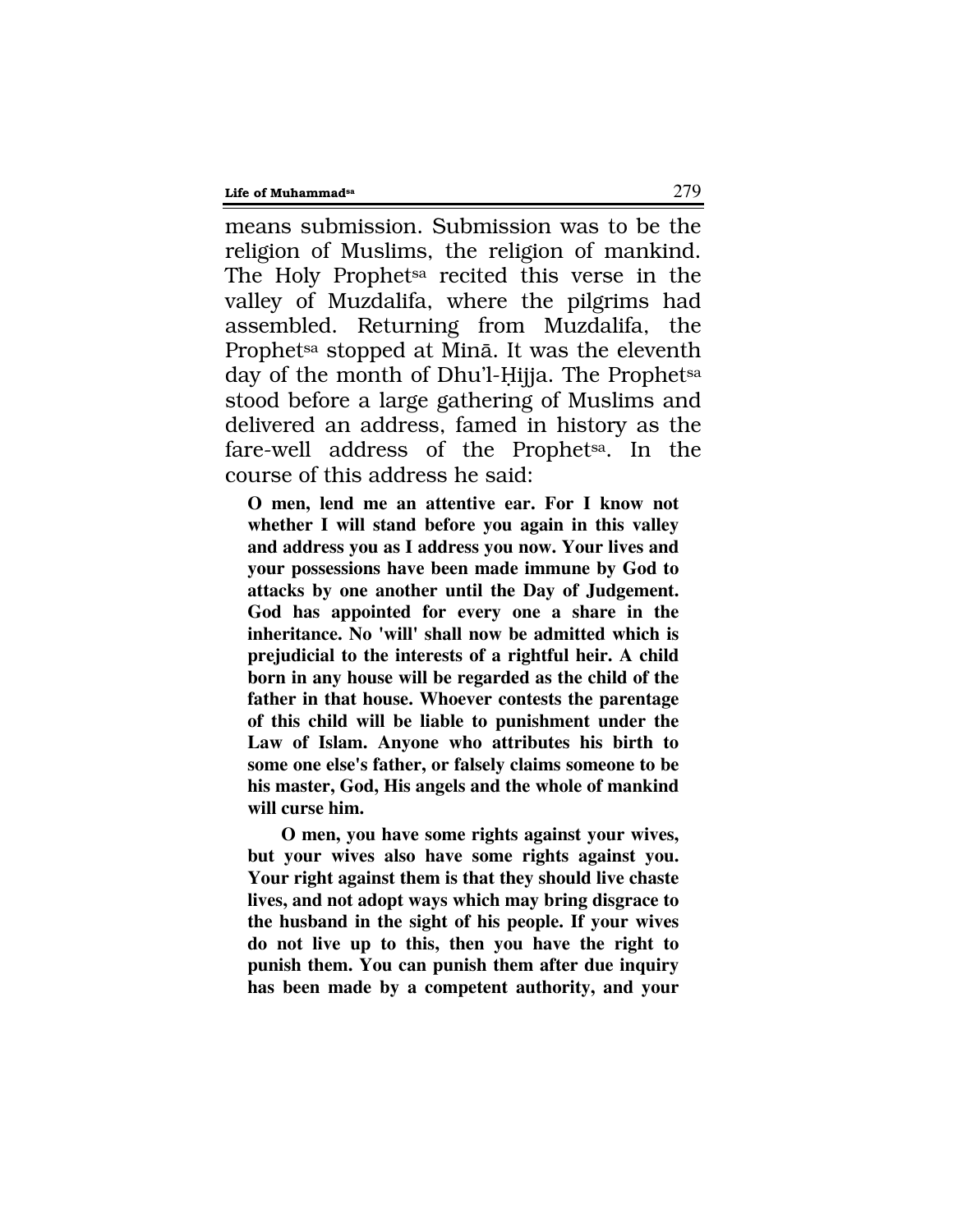**right to punish has been established. Even so, punishment in such a case must not be very severe. But if your wives do no such thing, and their behaviour is not such as would bring disgrace to their husbands, then your duty is to provide for them food and garments and shelter, according to your own standard of living. Remember you must always treat your wives well. God has charged you with the duty of looking after them. Woman is weak and cannot protect her own rights. When you married, God appointed you the trustees of those rights. You brought your wives to your homes under the Law of God. You must not, therefore, insult the trust which God has placed in your hands.** 

**O men, you still have in your possession some prisoners of war. I advise you, therefore, to feed them and to clothe them in the same way and style as you feed and clothe yourselves. If they do anything wrong which you are unable to forgive, then pass them on to someone else. They are part of God's creation. To give them pain or trouble can never be right.** 

**O men, what I say to you, you must hear and remember. All Muslims are as brethren to one another. All of you are equal. All men, whatever nation or tribe they may belong to, and whatever station in life they may hold, are equal.** 

While he was saying this the Prophetsa raised his hands and joined the fingers of the one hand with the fingers of the other and then said:

**Even as the fingers of the two hands are equal, so are human beings equal to one another. No one has any right, any superiority to claim over another. You are as brothers.**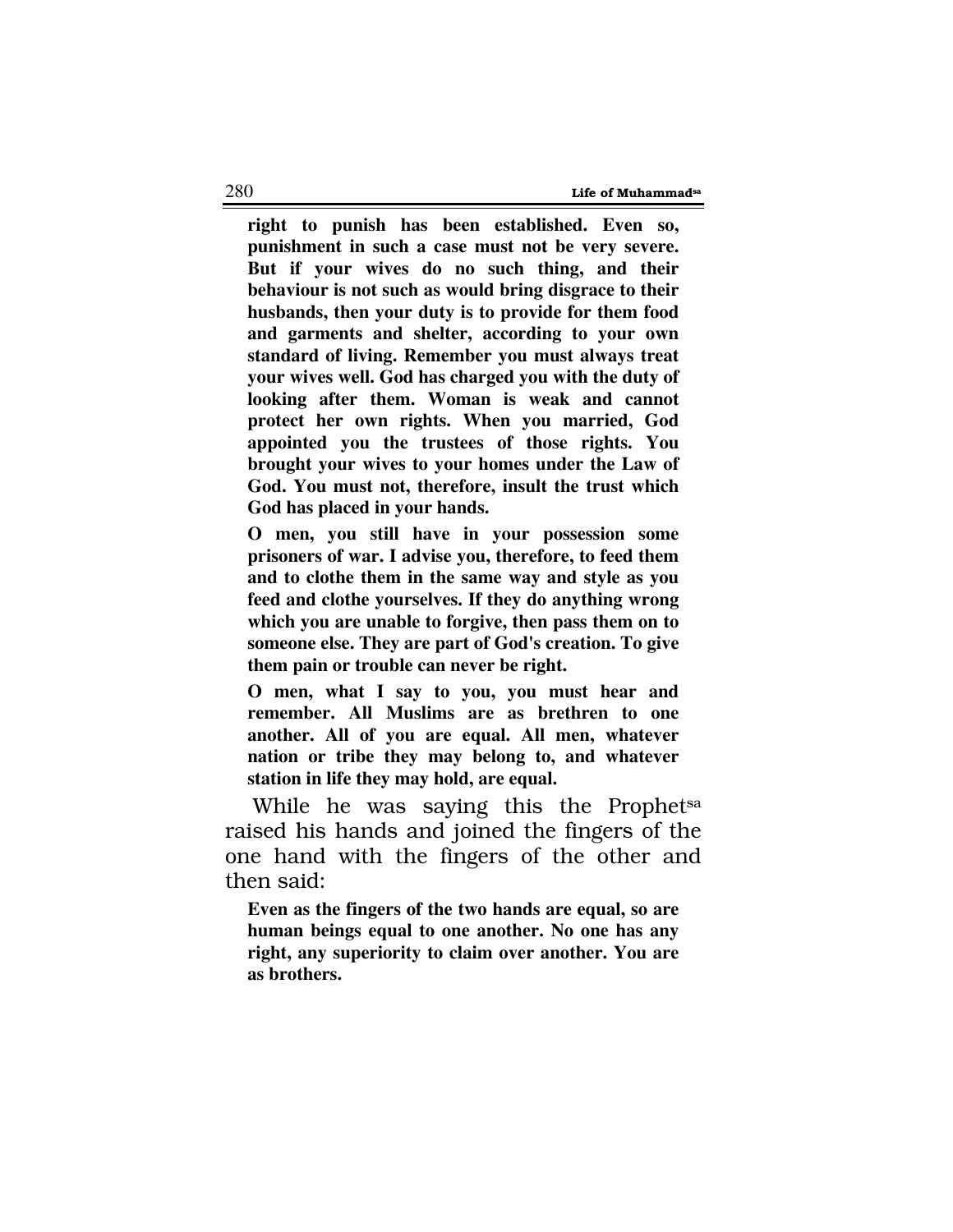Proceeding the Prophetsa said:

**Do you know what month this is? What territory we are in? What day of the year it is today?** 

The Muslims said in reply, they knew it was the sacred month, the sacred land and the day of the Hajj.

Then the Prophetsa said:

**Even as this month is sacred, this land inviolate, and this day holy, so has God made the lives, property and honour of every man sacred. To take any man's life or his property, or attack his honour, is as unjust and wrong as to violate the sacredness of this day, this month, and this territory. What I command you today is not meant only for today. It is meant for all time. You are expected to remember it and to act upon it until you leave this world and go to the next to meet your Maker.** 

In conclusion, he said:

**What I have said to you, you should communicate to the ends of the earth. Maybe those who have not heard me may benefit by it more than those who have heard (***Si*hah *Sitta,* T*abar*i*, Hish*a*m* **and** *Kham*i*s***).** 

The Prophet'ssa address is an epitome of the entire teaching and spirit of Islam. It shows how deep was the Prophet'ssa concern for the welfare of man and the peace of the world; also how deep was his regard for the rights of women and other weak creatures. The Prophetsa knew his end was near. He had had hints from God about his death. Among the cares and anxieties to which he gave expression were his care and anxiety about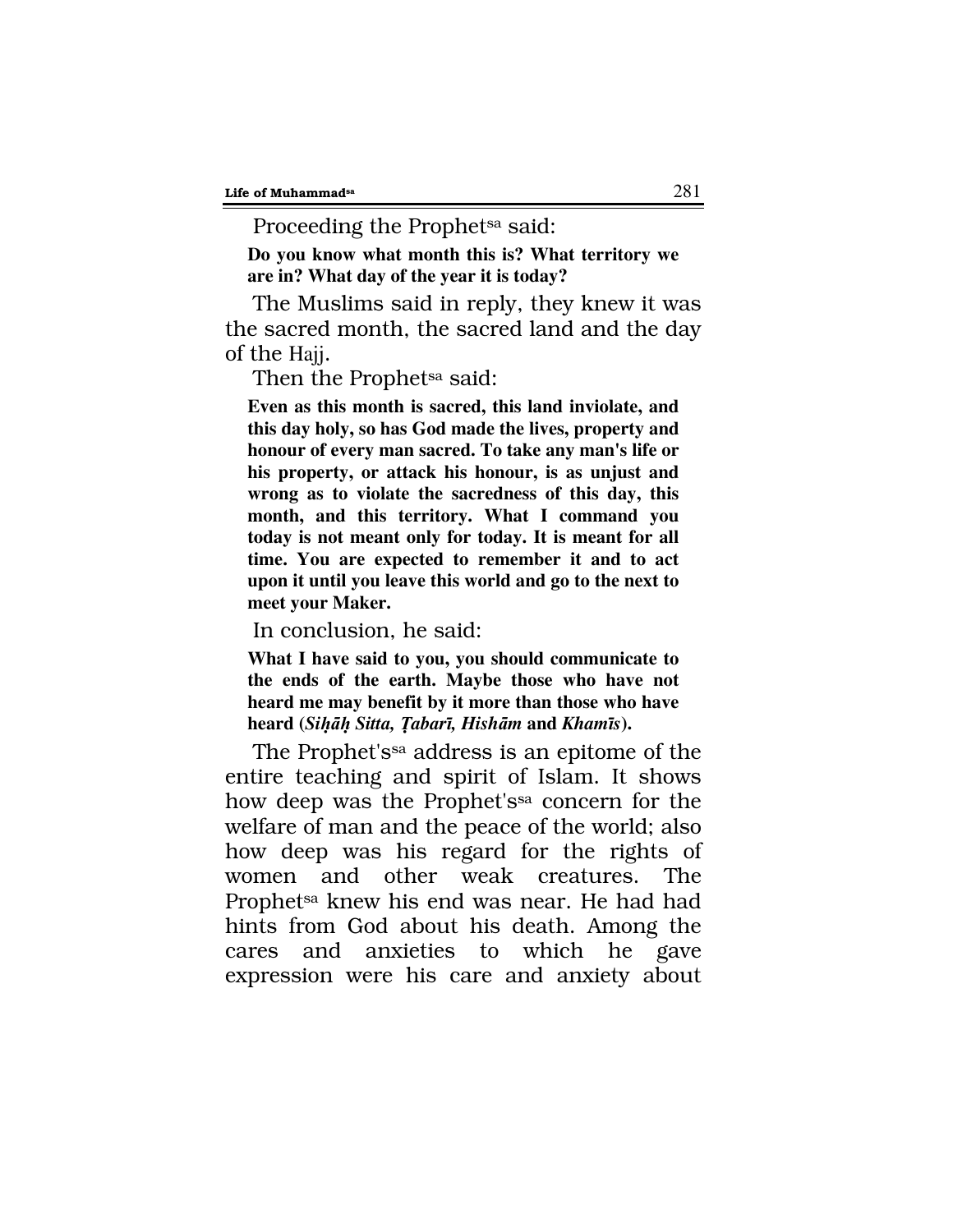the treatment women received at the hands of men. He took care that he should not pass away from this world to the next without assuring to women the status which was theirs by right. Since the birth of man, woman had been regarded as the slave and handmaid of man. This was the Prophet'ssa one care. His other care was for prisoners of war. They were wrongly looked on and treated as slaves and were subjected to cruelties and excesses of all kinds. The Prophetsa felt he should not leave this world without assuring to prisoners of war the rights which were theirs in the sight of God. Inequality between man and man also oppressed the Prophetsa. Occasionally differences were stressed to a degree which could not be endured. Some men were raised to the skies and others were degraded to the depths. The conditions which made for this inequality were conditions which made for antagonism and war between nation and nation and country and country. The Prophetsa thought of these difficulties, also. Unless the spirit of inequality was killed and conditions which induced one people to usurp the rights of another and to attack their lives and their possessions—unless these conditions which become rampant at times of moral decay were removed, the peace and progress of the world could not be assared. He taught that human life and human possessions had the same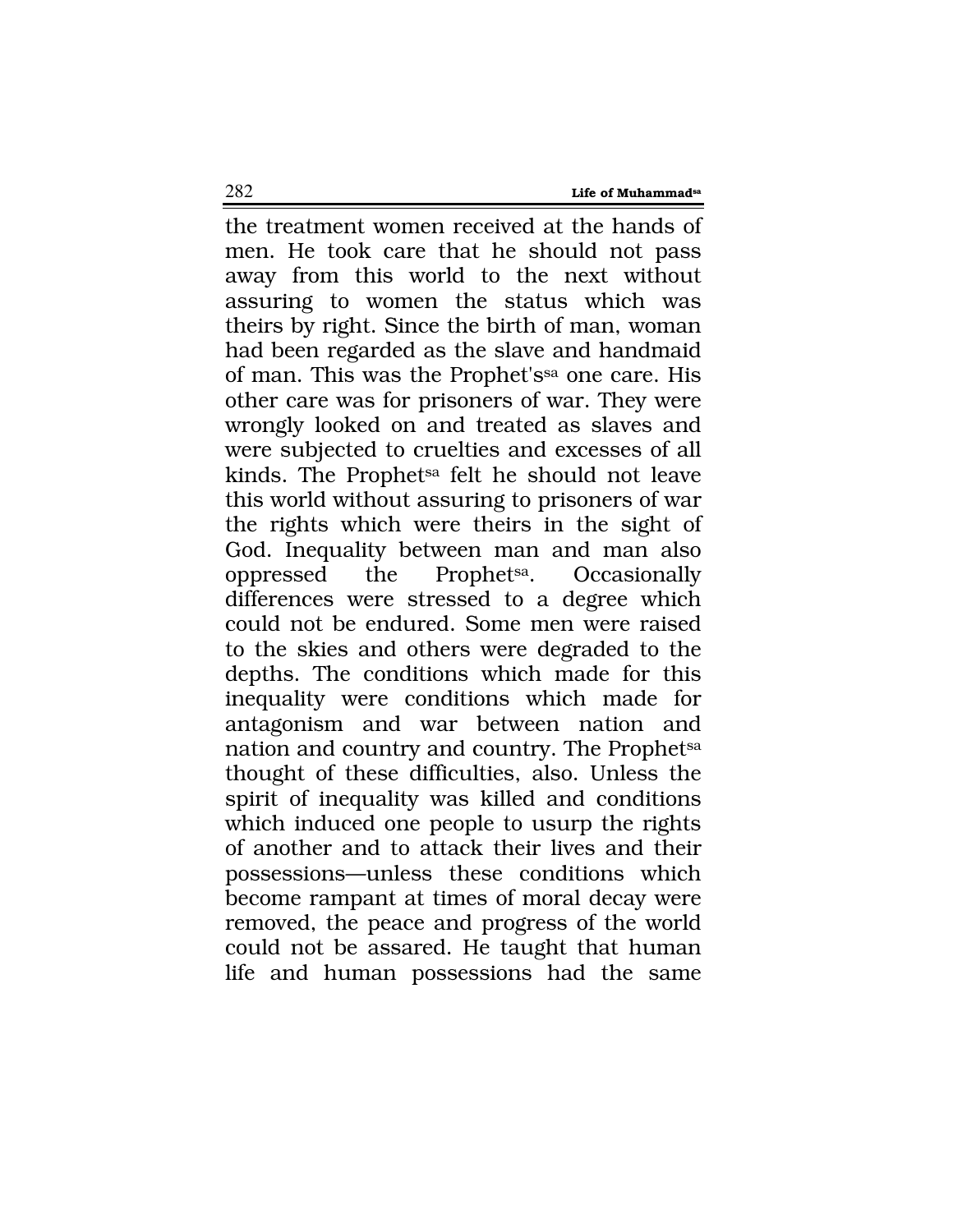sacredness which belonged to sacred days, sacred months and sacred places. No man ever showed such concern and such care for the welfare of women, the rights of the weak, and for peace between nations as did the Prophetsa of Islam. No man ever did as much as the Prophetsa to promote equality among man-kind. No man pined as much as he for the good of man. No wonder, Islam has always upheld the right of women to hold and to inherit property. European nations did not conceive of this right until about one thousand three hundred years after the advent of Islam. Every person who enters Islam becomes the equal of everyone else, no matter how low the society from which he comes. Freedom and equality are characteristic contributions of Islam to the culture of the world. The conceptions which other religions hold of freedom and equality are far behind those which Islam has preached and practised. In a Muslim mosque, a king, a religious leader and a common man have the same status; there is no difference between them. In the places of worship of other religions and other nations these differences exist to this day, although those religions and nations claim to have done more than Islam for freedom and equality.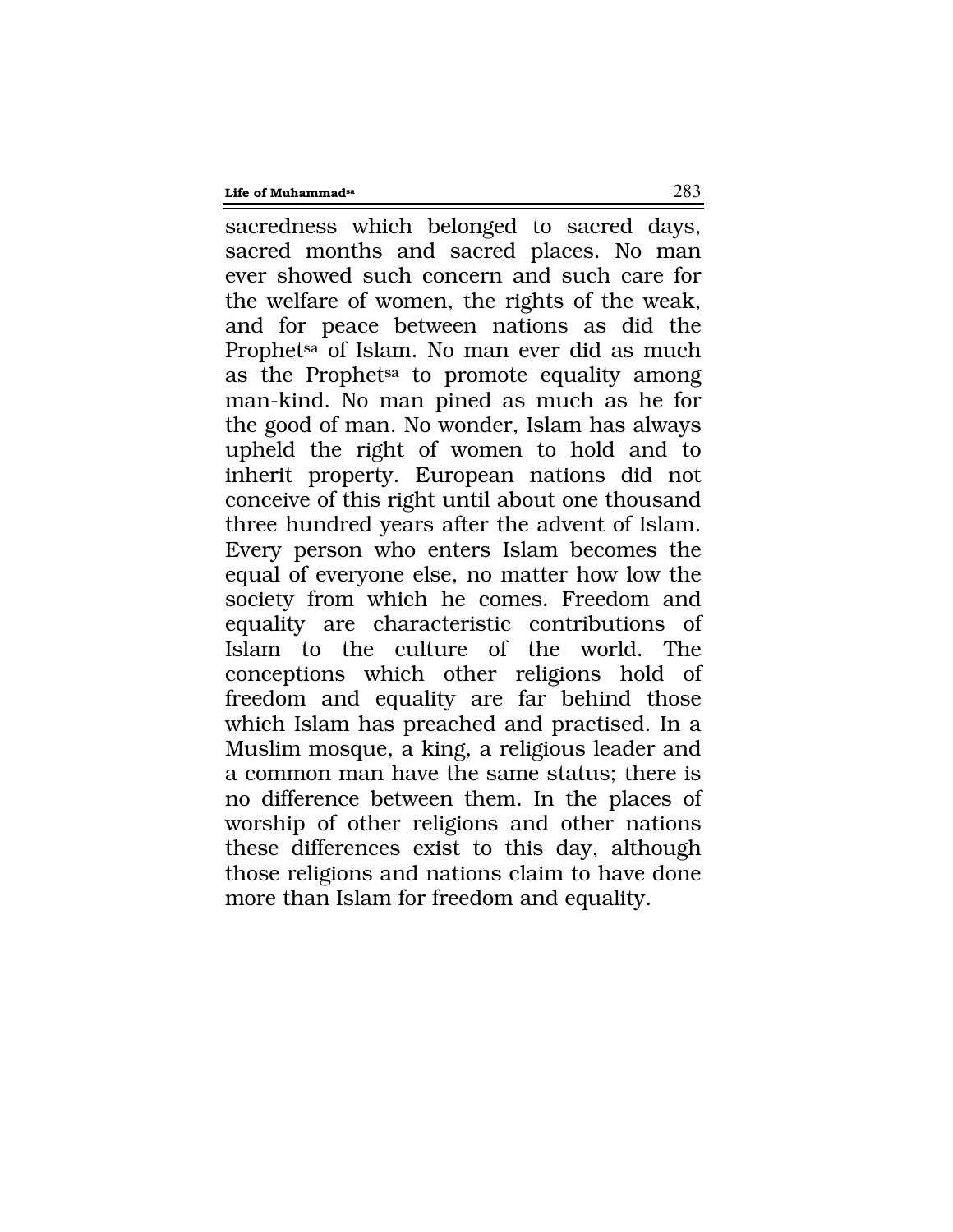# **THE PROPHETsa GIVES HINTS OF HIS DEATH**

On the way back, the Prophetsa again informed his Companions of his approaching death. He said, "O men I am but one like you. I may receive the Call any day and I may have to go. My Kind and Vigilant Master has informed me that a Prophetsa lives up to half the years of the Prophetsa before him.**1** I think I shall soon receive the Call and I shall depart. O my Companions, I shall have to answer God, and you will have to answer also. What will you then say? "

Upon this the Companions said, "We will say that you delivered well the Message of Islam and devoted all your life to the service of the Faith. You had the most perfect passion for the good of man: We will say: Allah, give him the best of rewards."

Then the Prophet<sup>sa</sup> asked, "Do you bear witness that God is One, that Muhammad<sup>sa</sup> is His Servant and Prophetsa, that Heaven and Hell are true, that death is certain, that there is life after death, that the Judgement Day must come, and that all the dead will one day be raised from their graves, restored to life and assembled?"

 $\overline{a}$ 

**<sup>1</sup>** This was not meant as a general law. It referred only to the Holy Prophet<sup>sa</sup>. A tradition puts down the age of Jesus at one hundred and twenty or so. As he had already attained to sixty-two or sixty-three, he thought his death must be near.—Ed.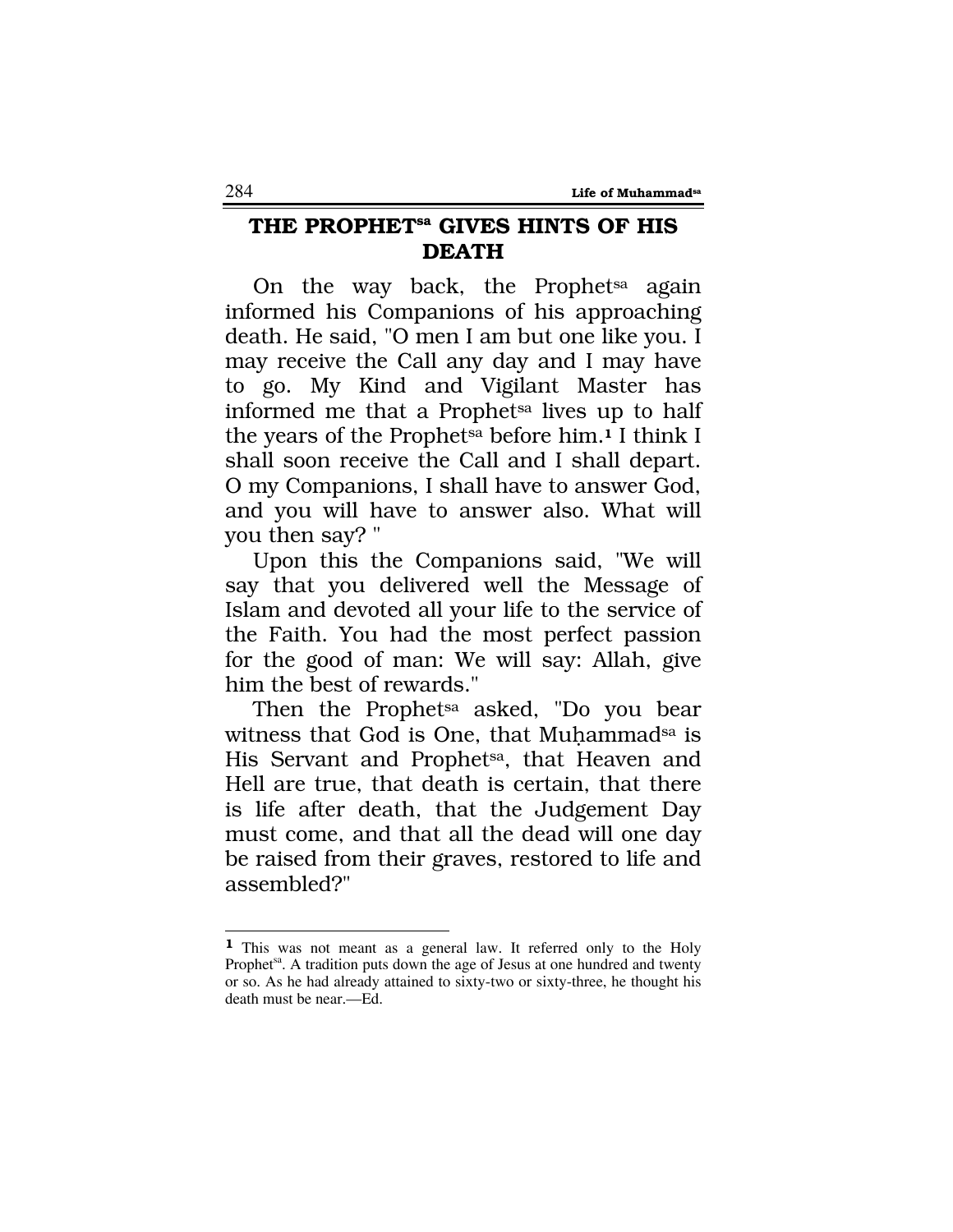"Yes," said the Companions. "We bear witness to all these truths."

Turning to God, the Prophetsa said, "Be Thou also a witness to this—that I have explained Islam to them."

After this Pilgrimage, the Prophetsa was very busy teaching and training his followers, trying to raise their moral standard and to reform and refine their conduct. His own death became his frequent theme and he prepared the Muslims for it.

One day, rising for an address to the Faithful, he said, "Today I have had the revelation:

**When the help of Allah comes, and victory, and thou seest men entering into the religion of Allah in troops, extol thou the glory of thy Lord, with His praise, and seek forgiveness of Him. Verily He is Oft-Returning with compassion " (110: 2-4).** 

That is to say, the time was coming when, with the help of God, multitudes were to join the Faith of Islam. It was then to be the duty of the Prophetsa—and of his followers—to praise God and pray to Him to remove all obstacles in the way of the establishment of the Faith.

The Prophet<sup>sa</sup> made use of a parable on this occasion: God said to a man, 'If it please you, you may return to Me, or you may work a little longer at reforming the world.' The man said that he preferred to return to his Lord.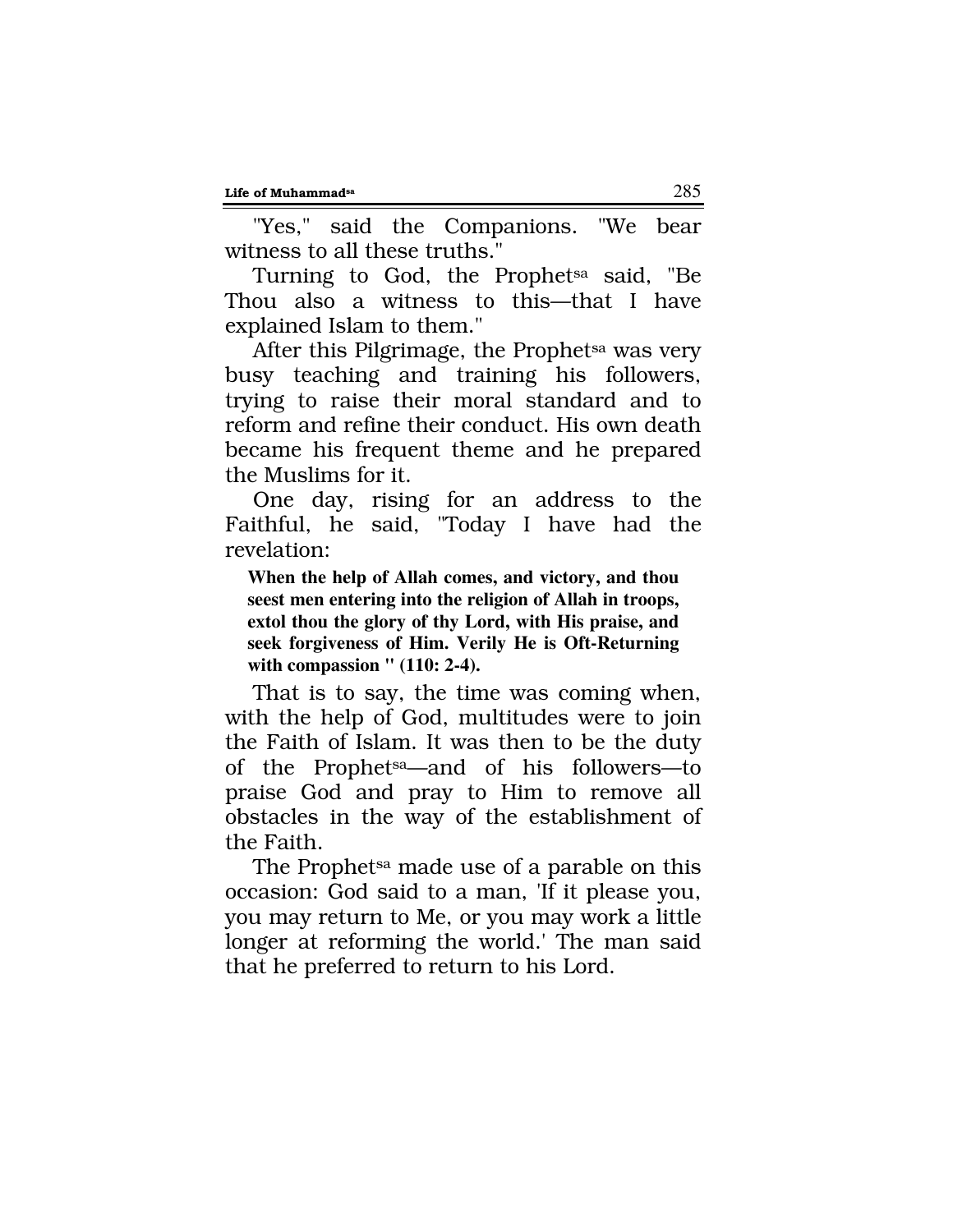Abu Bakrra was among the audience. He had been listening to this last address of the Prophetsa, with fervour and anxiety the fervour of a great believer and the anxiety of a friend and follower who could see in this address the portents of the Prophet'ssa death. On hearing the parable Abū Bakr<sup>ra</sup> could contain himself no longer. He broke down. The other Companions, who had taken a surface view of what they had been listening to, were amazed when Abū Bakr<sup>ra</sup> burst into tears. What could be the matter with Abū Bakr<sup>ra</sup>? they asked. The Prophetsa was relating the coming victories of Islam, yet he was weeping. 'Umarra, particularly, felt annoyed at Abū Bakrra. The Prophetsa was giving glad news, yet this old man was crying. But only the Prophetsa understood what was happening. Only Abu Bakrra, he thought had understood him. Only he had perceived that the verses which promised victories also portended the Prophet'ssa approaching death.

The Prophet<sup>sa</sup> went on to say, "Abū Bakr<sup>ra</sup> is very dear to me. If it were permissible to love anyone more than others, I would so have loved Abū Bakr<sup>ra</sup>. But that degree of love is only for God. O my people, all the doors which open to the mosque should be closed from today except the door of Abū Bakr<sup>ra</sup>."

There was no doubt that this last instruction implied a prophecy that after the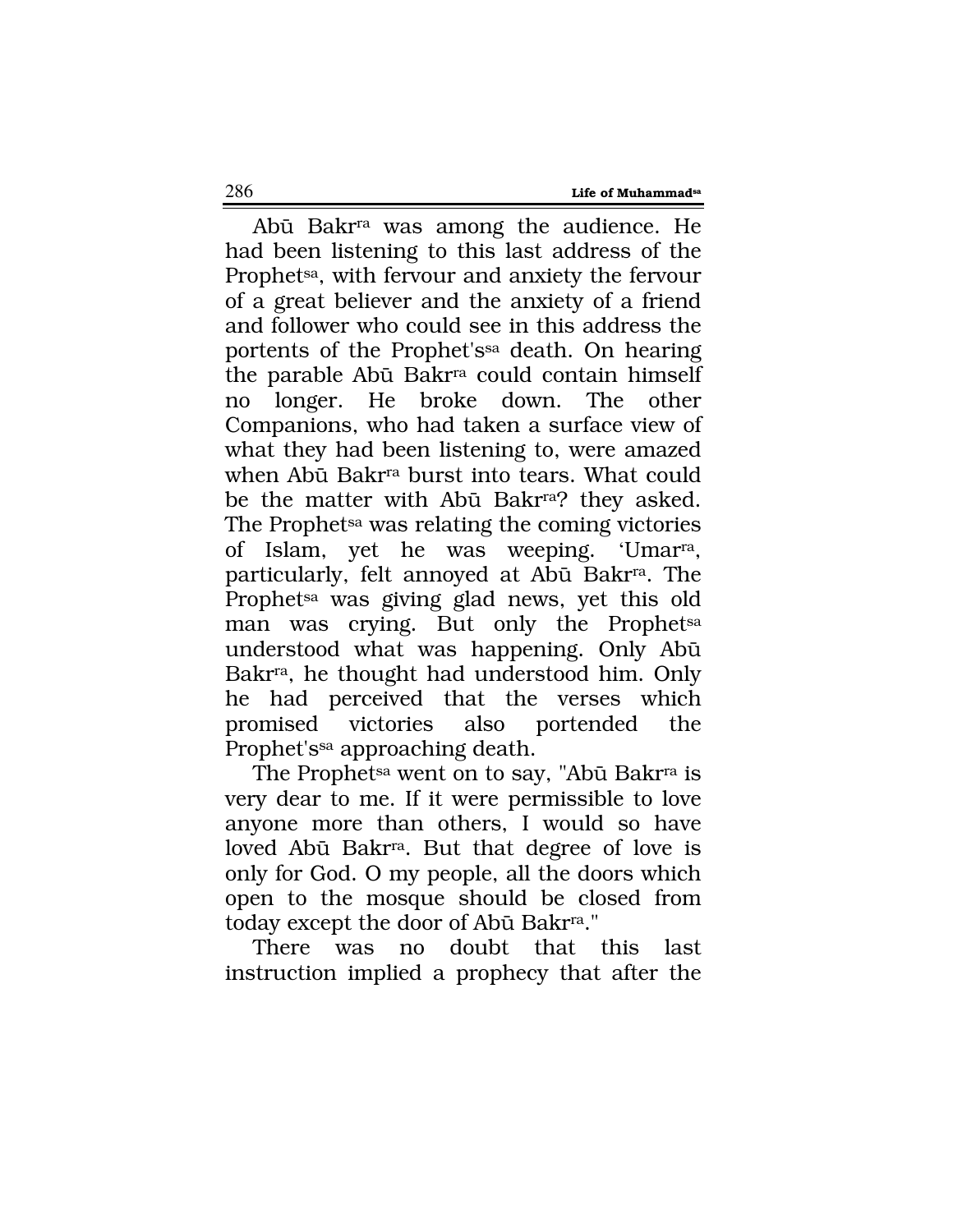Prophetsa Abū Bakrra would be the First Khalifa. To lead the Faithful in prayers he would have to come to the mosque five times a day and, for this, he would have to keep open the door of his house into the mosque. Years afterwards, when 'Umarra was Khalifa, he asked some of those present the meaning of the verse, "When the help of God and victory come." Evidently he remembered the circumstances in which the Prophetsa taught Muslims this and the verses which follow. He must have remembered also that then only Abū Bakr<sup>ra</sup> understood the meaning of these verses. 'Umarra was trying to test Muslims for their knowledge of these verses. They had failed to understand them at the time of their revelation: did they know the meaning now? Ibni 'Abbasra, who must have been ten or eleven years of age at the time of their revelation and who was now seventeen or eighteen, volunteered to answer. He said, "Leader of the Faithful, these verses contained a prophecy about the death of the Holy Prophetsa. When a Prophet'ssa work is done, he wishes no longer to live in the world. The verses spoke of the imminent victory of Islam. This victory had a sad side and that was the impending departure of the Prophetsa from this world." 'Umarra complimented Ibn 'Abbasra and said that when the verses were revealed only Abū Bakr<sup>ra</sup> understood their meaning.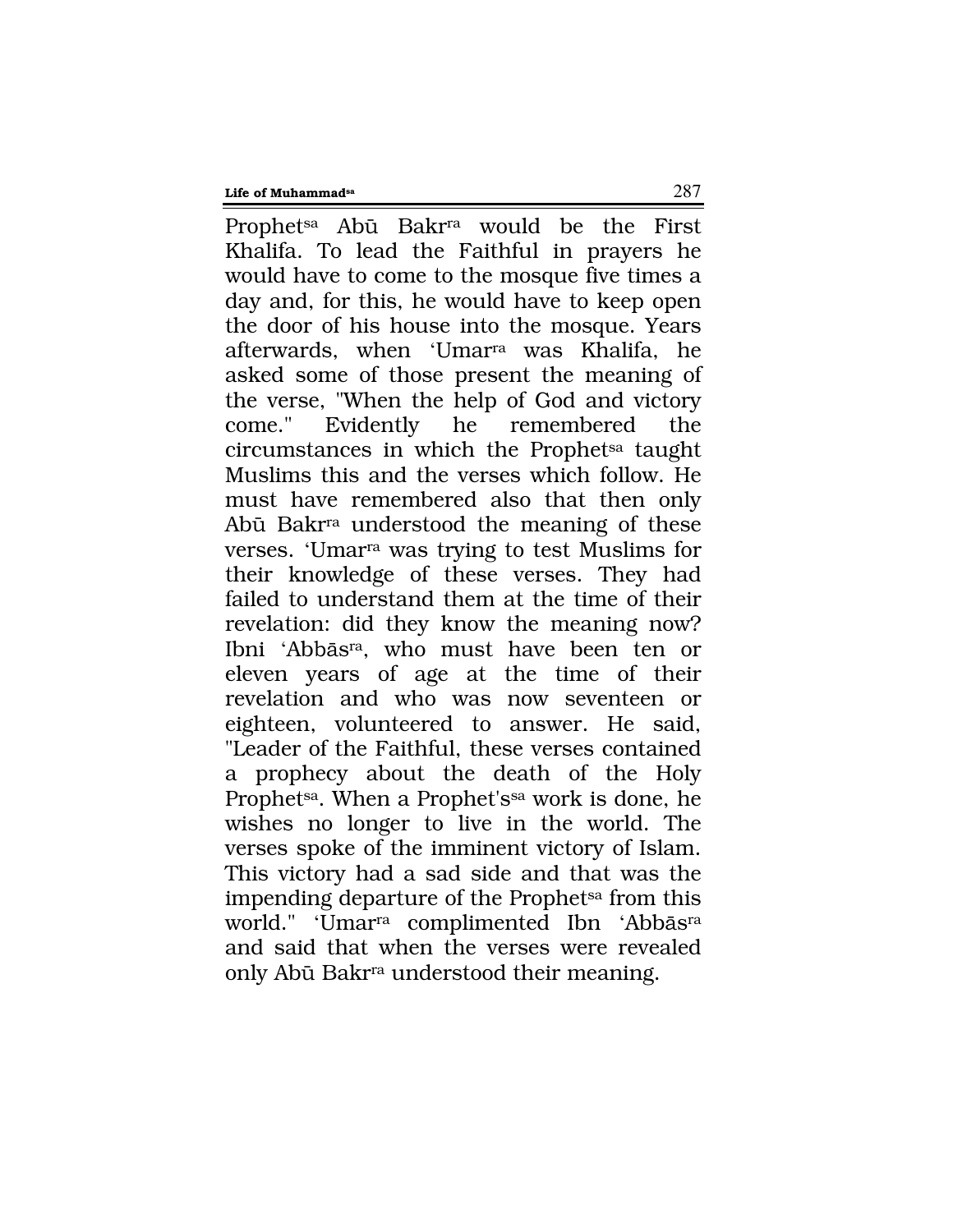## **LAST DAYS OF THE PROPHETsa**

At last the day drew near which every human being must face. The Prophet'ssa work was done. All that God had to reveal to him for the benefit of man had been revealed. The spirit of Muhammad<sup>sa</sup> had infused new life into his people. A new nation had arisen, a new outlook on life and new institutions; in short, a new heaven and a new earth. The foundations of a new order had been laid. The land had been ploughed and watered and the seed scattered for a new harvest. And now the harvest itself had begun to show. It was not, however, for him to reap it. It was for him only to plough, to sow and to water. He came as a labourer, remained a labourer and was now due to depart as a labourer. He found his reward not in the things of this world but in the pleasure and the approval of his God, his Maker and Master. When the time came for reaping the harvest, he preferred to go to Him, leaving others to reap.

The Holy Prophetsa fell ill. For some days he continued to visit the mosque and lead the prayers. Then he became too weak to do this. The Companions<sup>ra</sup> were so used to his daily company that they could hardly believe he would die. But he had been telling them of his death again and again. One day, touching upon this very theme, he said, "If a man make a mistake, it is better he should make amends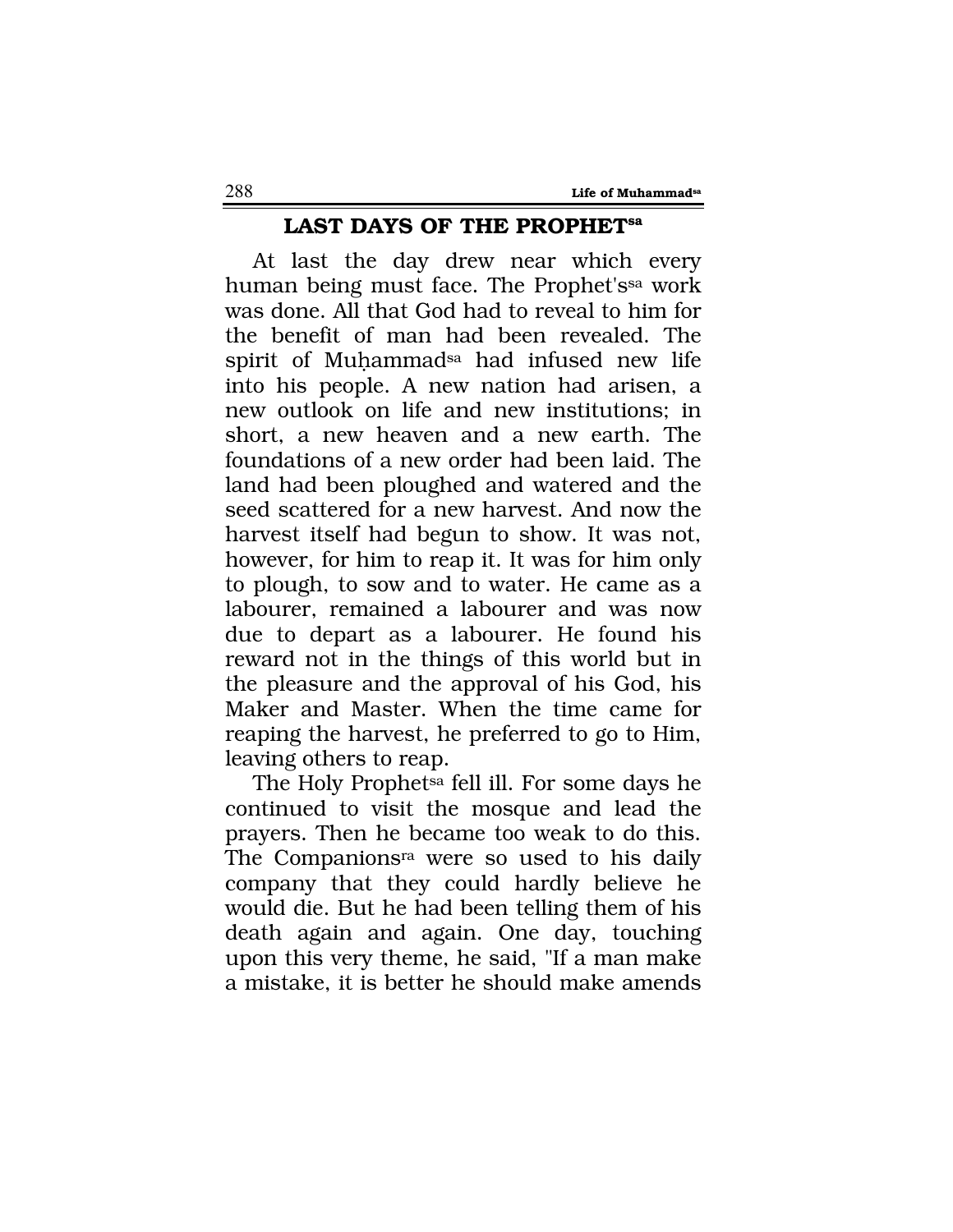for it in this very world so that he should have no regrets in the next. Therefore I say, if I have done any wrong to any of you, it may be only unwittingly, let him come forward and ask me to make amends. If even unknowingly I have injured any one of you, let him come forward and take his revenge. I do not wish to be put to shame when I face my God in the next world. The Companionsra were moved. Tears sprang to their eyes. What pains had he not taken and what sufferings had he not endured for their sake? He put up with hunger and thirst in order that others might have enough to eat and to drink. He mended his own clothes and cobbled his own shoes in order that others might dress well. And yet here he was, eager to right even fancied wrongs he might have done to others; so much did he respect the rights of others.

All the Companions received the Prophet'ssa offer in solemn silence. But one came forward and said, "O Prophetsa of God, I once received an injury from you. We were lining up for battle when you passed by our line and while passing you dug your elbow in my side. It was all done unwittingly, but you said we could avenge even unintentional wrongs. I want to avenge this wrong." The Companions, who had received the Prophet'ssa offer in solemn silence, were full of wrath. They became enraged at the insolence and stupidity of this man who had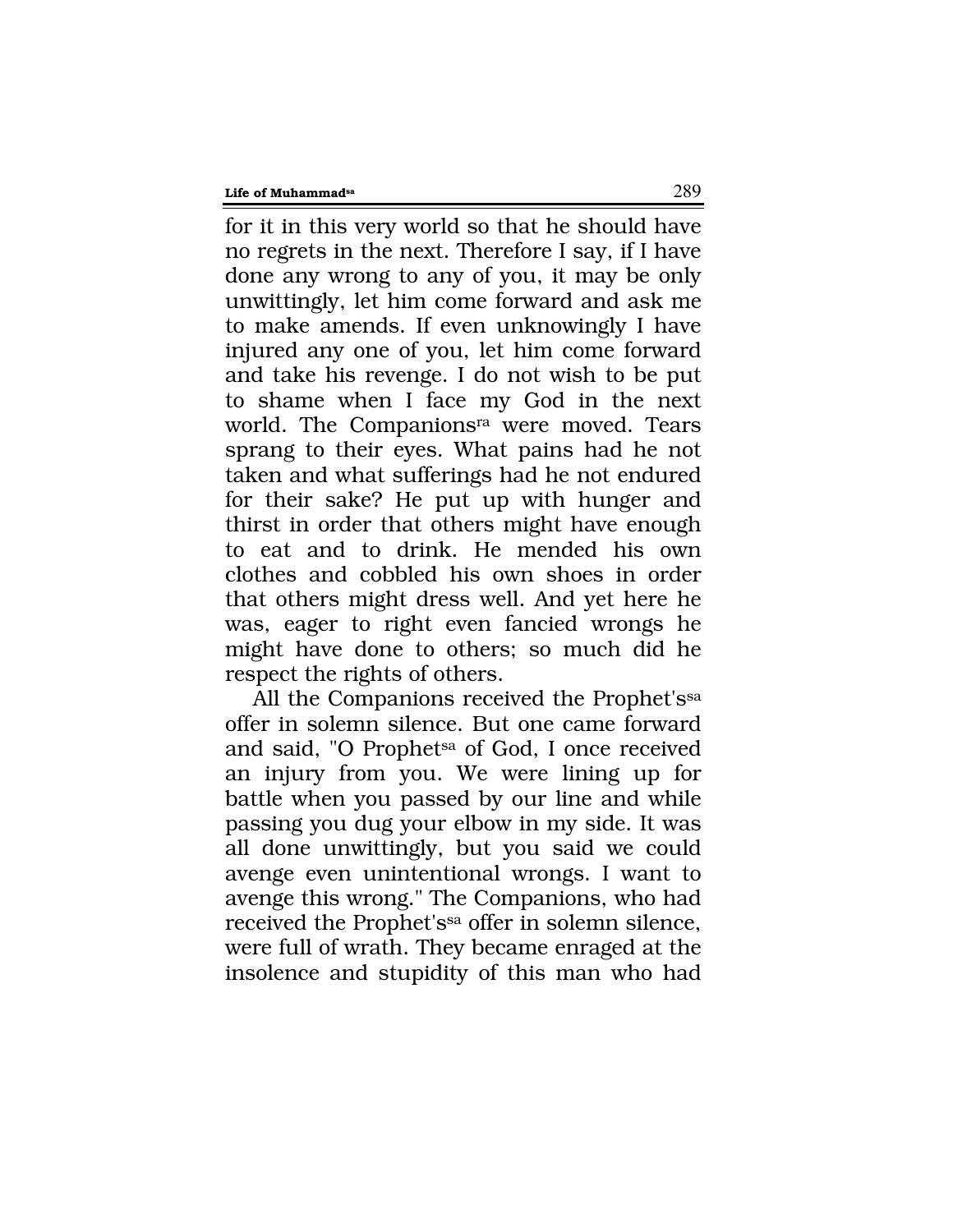failed completely to understand the spirit of the Prophet'ssa offer and the solemnity of the occasion. But the Companion seemed adamant—determined to take the Prophetsa at his word.

The Prophetsa said, "You are welcome to take your revenge."

He turned his back to him and said, "Come and hit me as I hit you."

"But," explained this Companion, "when you hit me my side was bare, because I was wearing no shirt at the time."

"Raise my shirt," said the Prophetsa, "and let him hit my side with his elbow." They did so but, instead of hitting the bare side of the Prophetsa, this Companion bent forward with bedewed eyes and kissed the Prophet'ssa bare body.

"What is this?" asked the Prophetsa.

"Didn't you say that your days with us were numbered? How many more occasions can we then have of touching you, in the flesh and expressing our love and affection for you? True, you did hit me with your elbow, but who could think of avenging it. I had this idea here and now. You offered to let us take revenge. I said to myself—let me kiss you under cover of revenge."

The Companions full of wrath until then began to wish the thought had occurred to them.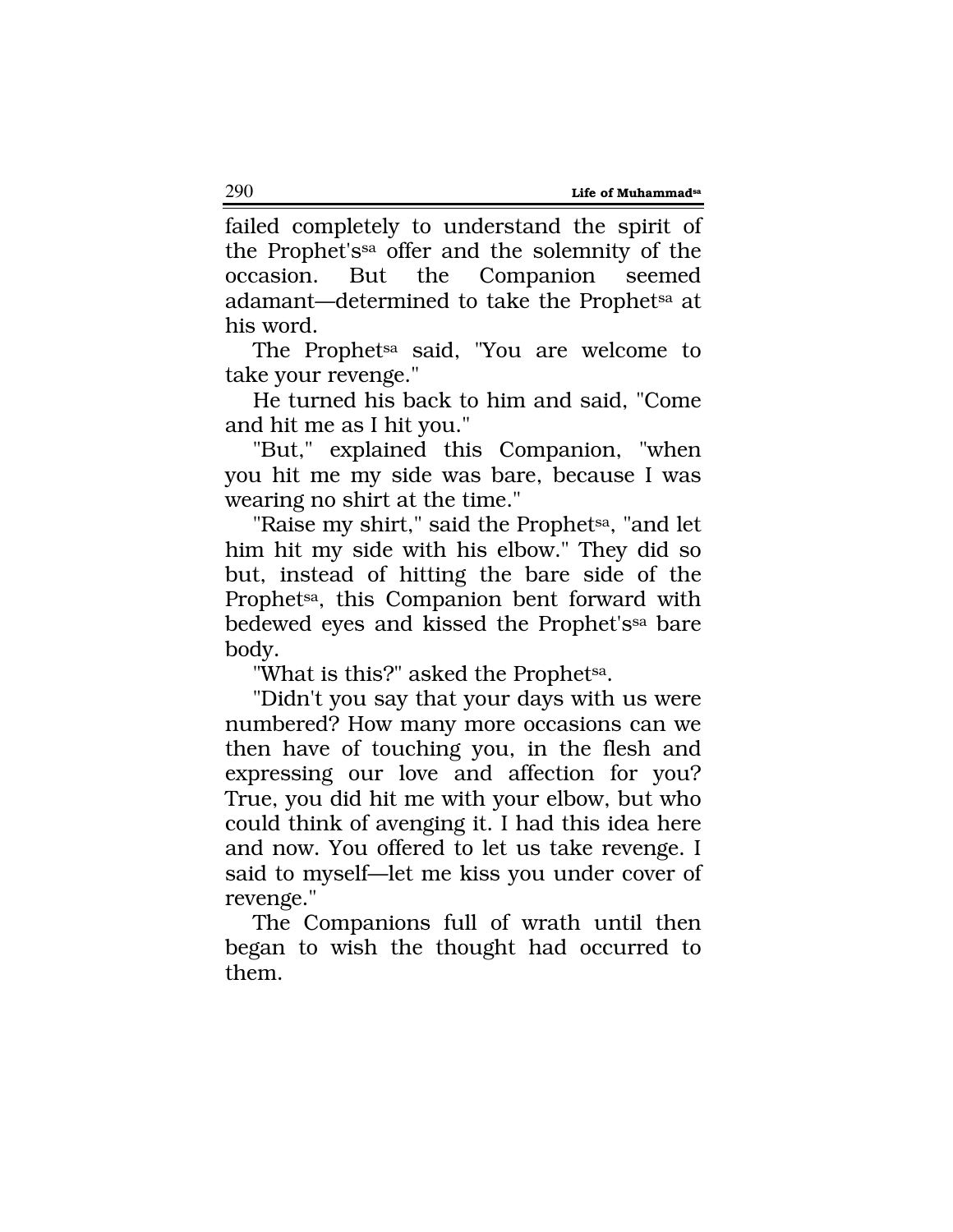#### THE PROPHET<sup>sa</sup> PASSES AWAY

But the Prophetsa was ill and the ailment seemed to advance. Death seemed to draw nearer and nearer, and depression and gloom descended over the hearts of the Companions. The sun shone over Medina as brightly as ever, but to the Companions it seemed paler and paler. The day dawned as before but it seemed to bring darkness, not light. At last came the time when the soul of the Prophetsa was to depart from its physical frame and meet its Maker. His breathing became more and more difficult. The Prophetsa, who was spending his last days in 'A'ishara's chamber, said to her, "Raise my head a little and bring it near to your side. I cannot breathe well." 'A'ishara did so. She sat up and held his head. The death-pangs were visible. Greatly agitated, the Prophetsa looked now to this side and now to that. Again and again he said, "Woe to the Jews and the Christians. They encouraged the worship of the graves of their Prophets." This, we might say, was his dying message for his followers. While he lay on his death-bed, he seemed to say to his followers, "You will learn to hold me above all other Prophetsas, and more successful than any of them. But take care, do not turn my grave into an object of worship. Let my grave remain only a grave. Others may worship the graves of their Prophetsas and turn them into centres of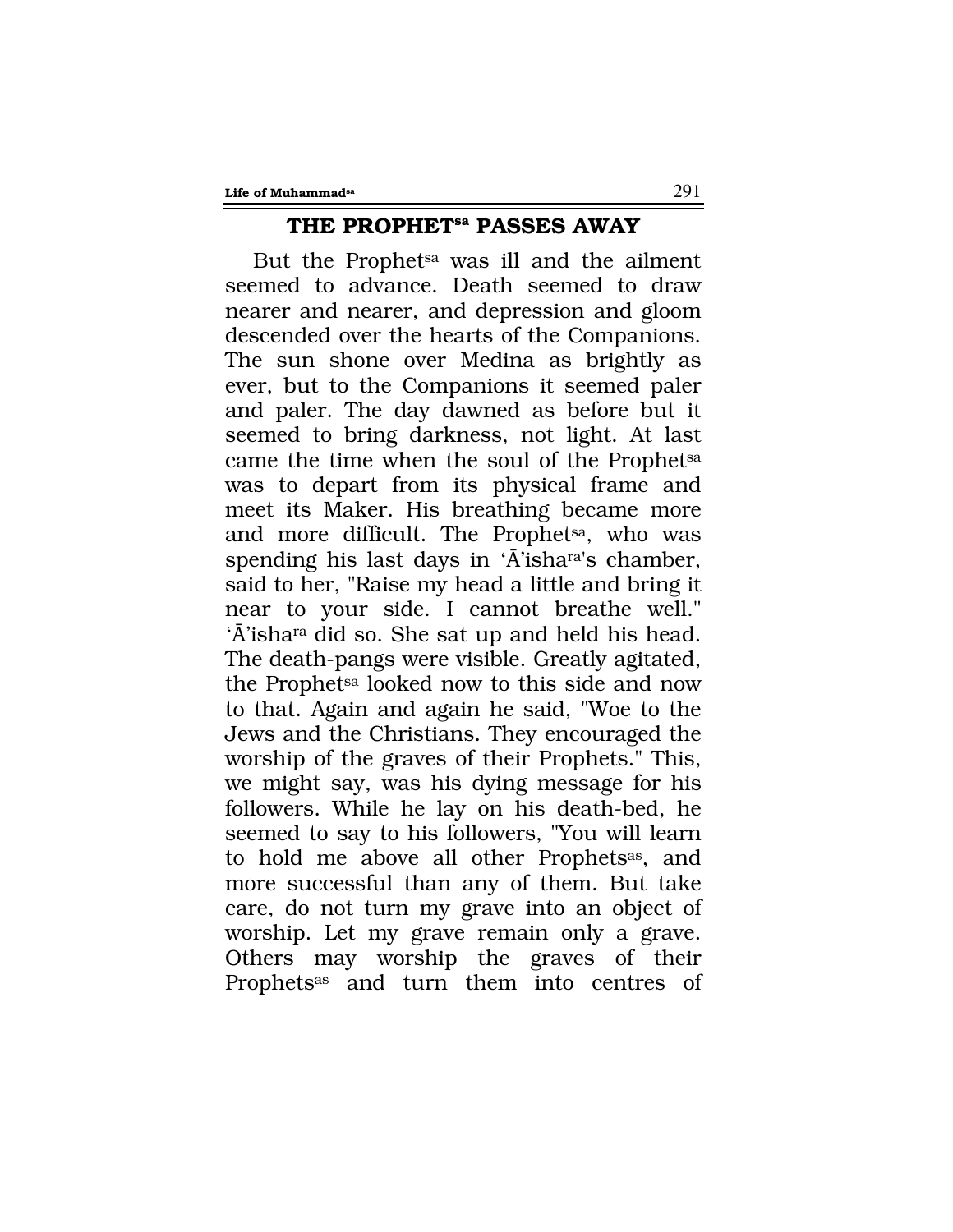pilgrimage, places where they may repair and perform austerities, make their offerings, and do their thanksgiving. Others may do this, but not you. You must remember your one and only objective—that is, the worship of the One and Only God."

After he had thus warned Muslims about their duty to guard the hard-won idea of One God and the distinction between God and Man, his eyelids began to droop. His eyes began to close. All he then said was, "To my Friend the Highest of the High—to my Friend the Highest of the High," meaning evidently that he was heading towards God. As he said this he gave up the ghost.

The news reached the mosque. There many Companionsra had assembled, having given up their private tasks. They were expecting to hear better news but instead heard of the Prophet's<sup>sa</sup> death. It came like a bolt from the blue. Abū Bakr<sup>ra</sup> was out. 'Umar<sup>ra</sup> was in the mosque, but he was utterly stupefied with grief. It angered him if he heard anyone say the Prophetsa was dead. He even drew his sword and threatened to kill those who should say the Prophet<sup>sa</sup> had died. There was much the Prophetsa had yet to do, so the Prophetsa could not die. True, his soul had departed from his body, but it had gone only to meet its Maker. Just as Moses<sup>as</sup> had gone for a time to meet his Maker only to return, the Prophetsa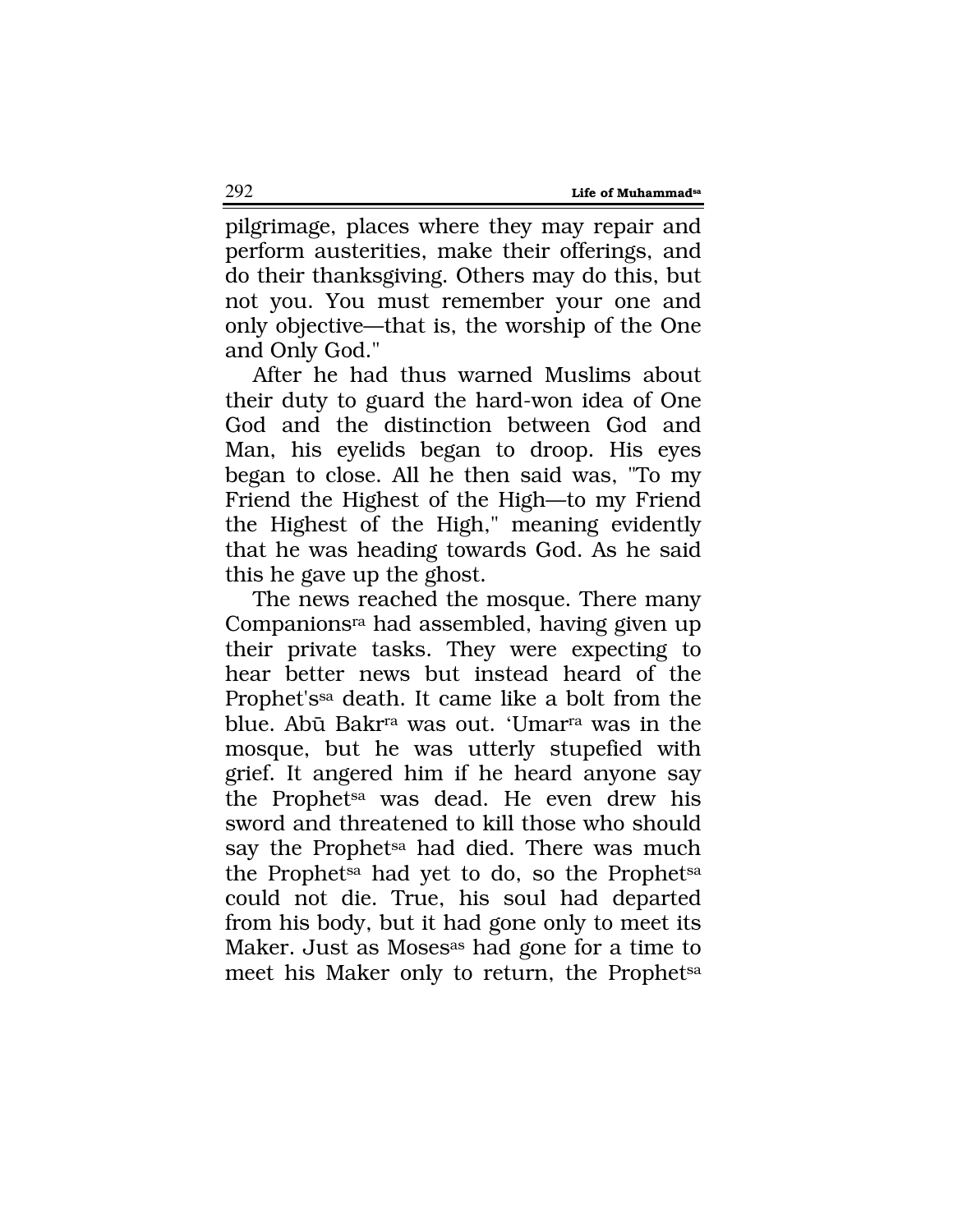must return to do what had been left undone. There were the hypocrites, for instance, with whom they had yet to deal. 'Umarra walked about sword in hand almost as a mad man. As he walked he said: "Whosoever says the Prophetsa has died will himself die at 'Umarra's hands." The Companions felt braced and they half-believed what 'Umar<sup>ra</sup> said. The Prophetsa could not die. There must have been a mistake. In the meantime some Companions went in search of Abū Bakr<sup>ra</sup>, found him and told him what had happened. Abū Bakrra made straight for the mosque at Medina and speaking not a word to anyone, entered 'A'isha'sra room and asked her, "Has the Prophetsa died?"

"Yes," replied 'A'isha<sup>ra</sup>. Then he went straight to where the Prophet'ssa body was lying, uncovered the face, bent down and kissed the forehead. Tears laden with love and grief fell from his eyes and he said, "God is our witness. Death will not come upon you twice over."

It was a sentence full of meaning. It was Abu Bakrra's reply to what 'Umarra had been saying out of his mad grief. The Prophet<sup>sa</sup> had died once. That was his physical death—the death everyone must die. But he was not to have a second death. There was to be no spiritual death—no death to the beliefs which he had established in his followers and for the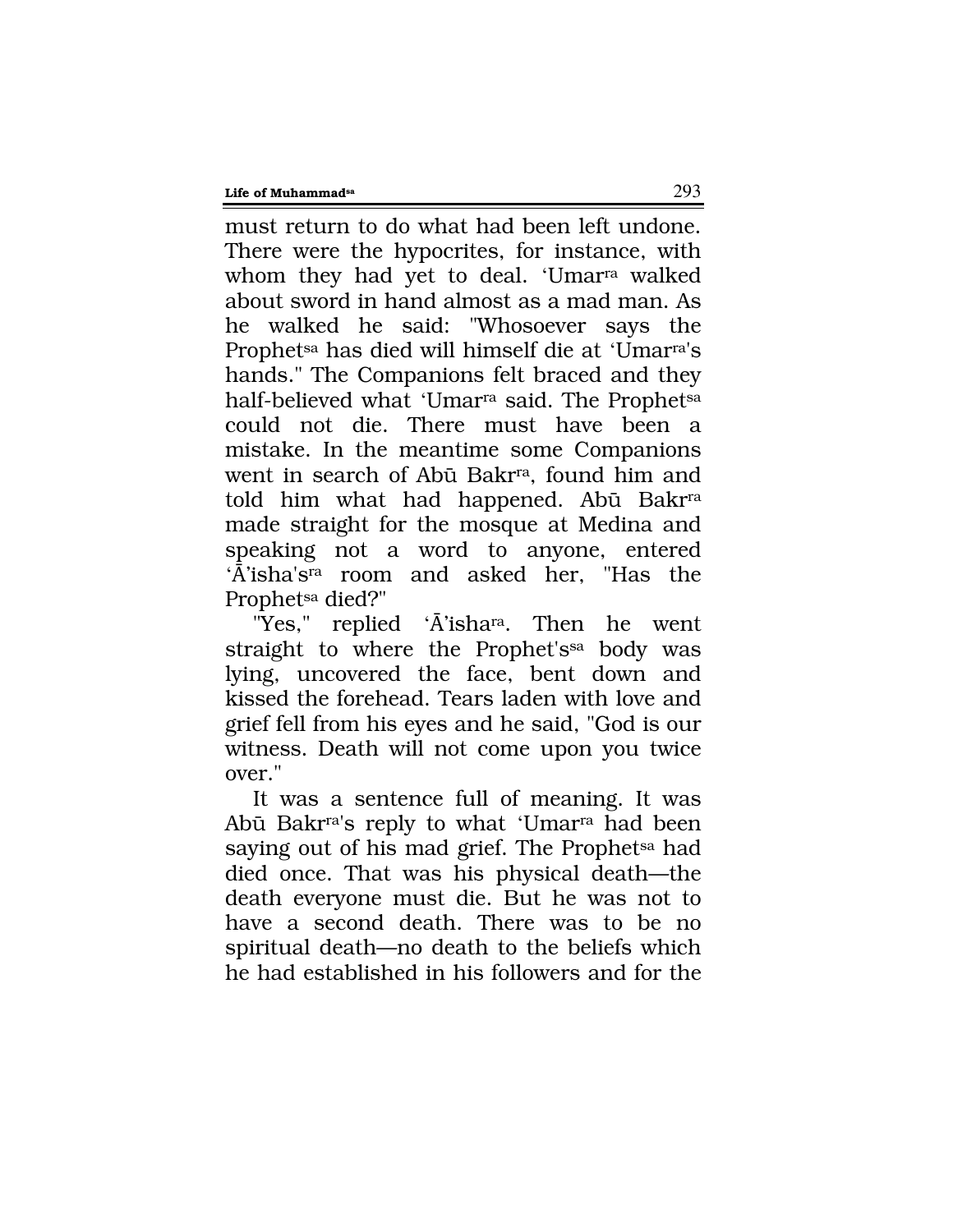establishment of which he had taken such pains. One of those beliefs—one of the more important beliefs—he had taught was that even Prophetsas were human and even they must die. Muslims were not going to forget this so soon after the Prophetsa's own death. Having said this great sentence over the dead body of the Prophetsa, Abū Bakrra came out and, piercing through the lines of the Faithful, advanced silently to the pulpit. As he stood, 'Umarra stood by him, his sword drawn as before, determined that if Abū Bakr<sup>ra</sup> said the Prophetsa had died Abu Bakrra must lose his head. As Abū Bakr<sup>ra</sup> started to speak, 'Umar<sup>ra</sup> pulled at his shirt, wanting to stop him from speaking but Abū Bakr<sup>ra</sup> snatched back his shirt and refused to stop.

He then recited the verse of the Qur'an:

And Muḥammad<sup>sa</sup> is only a Messenger. Verily, all **Messengers have passed away before him. If then he die or be slain, will you turn back on your heels? (3: 145).** 

That is to say, Muhammad<sup>sa</sup> was a man with a Message from God. There had been other men with Messages from God, and all of them had died. If Muhammadsa should die, would they turn back upon everything which they had been taught and which they had learnt? This verse was revealed at the time of Uhud. Rumour had then gone round that the Prophet<sup>sa</sup> had been killed by the enemy. Many Muslims lost heart and withdrew from the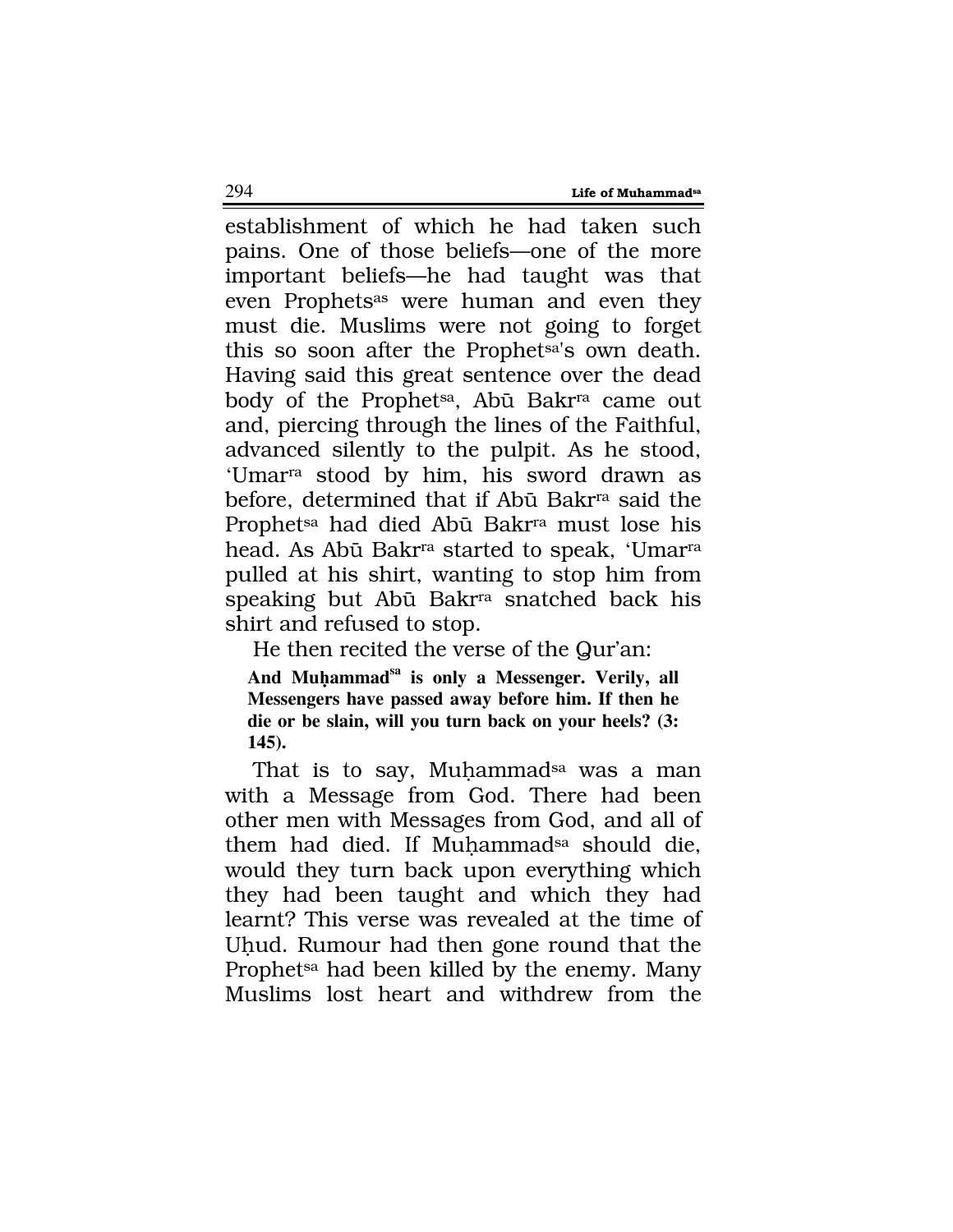battle. The verse came from heaven to brace them. It had the same effect on this occasion. Having recited the verse, Abū Bakr<sup>ra</sup> added to it a word of his own. He said, "Those amongst you who worship God, let them know that God is still alive, and will ever remain alive. But those amongst you who worshipped Muhammadsa, let them know it from me that Muhammadsa is dead." The Companions recovered their balance on hearing this timely speech. 'Umarra himself was changed when he heard Abū Bakr<sup>ra</sup> recite the verse quoted above. He began to return to his senses, and to recover his lost judgement. By the time Abū Bakrra had finished the recitation of the verse 'Umar'sra spiritual eye was fully opened. He understood that the Prophetsa had really died. But no sooner had he realized it, than his legs began to tremble and give way. He fell down exhausted. The man who wanted to terrorize Abū Bakr<sup>ra</sup> with his bare sword had been converted by Abū Bakr's<sup>ra</sup> speech. The Companions felt the verse had been revealed for the first time on that day, so strong and so new was its appeal. In a paroxysm of grief, they forgot that the verse was in the Qur'an.

Many expressed the grief which overtook Muslims on the death of the Prophetsa, but the pithy and profound expression which Hassanra, the poet of early Islam, gave to it in his couplet remains to this day the best and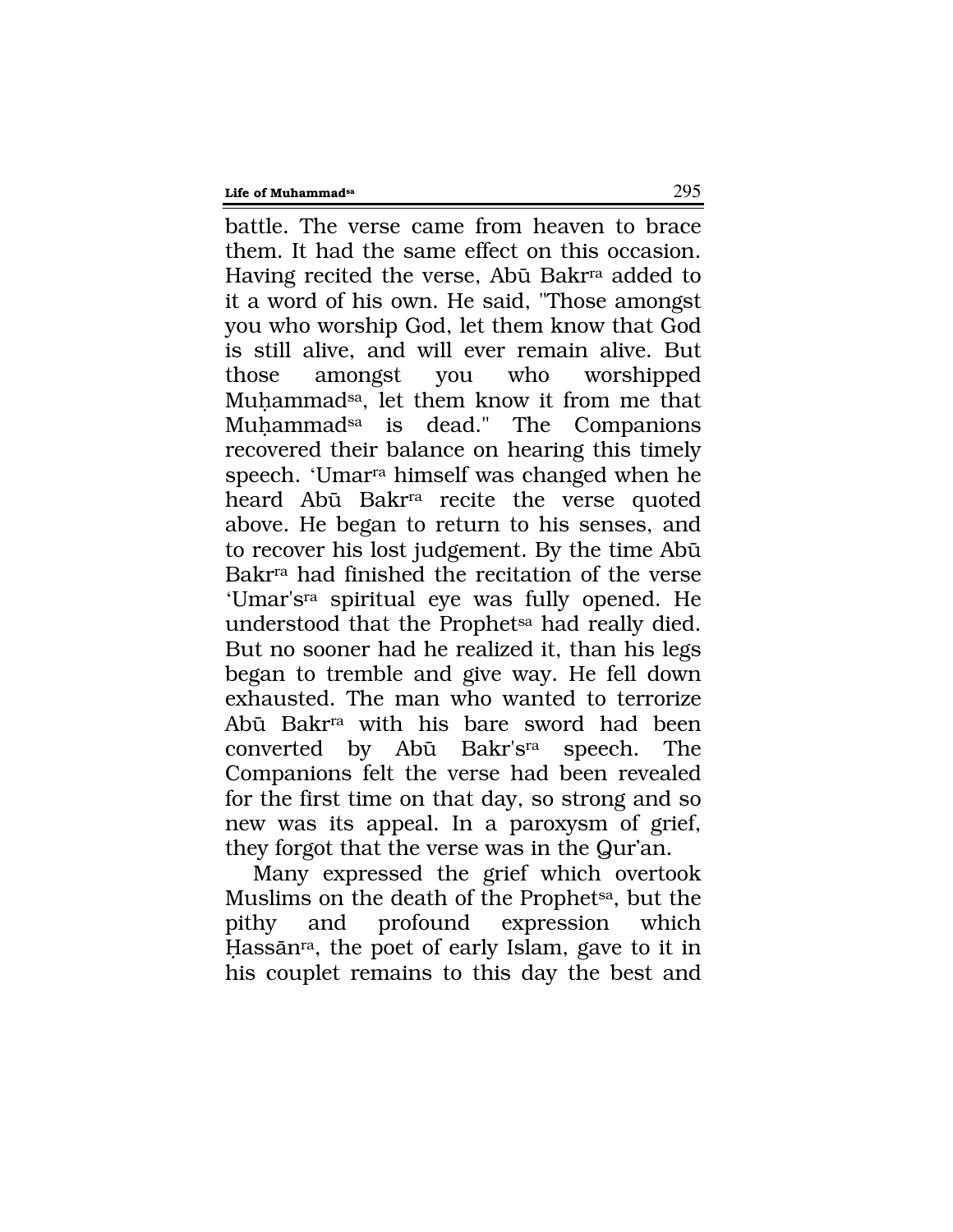the most enduring. He said: 'Thou wast the pupil of my eye. Now that thou hast died my eye hath become blind. I care not who dies now. For I feared only thy death.'

This couplet voiced the feeling of every Muslim. For months in the streets of Medina men, women and children went about reciting this couplet of Hassan bin Thabitra.

# THE PROPHET'S<sup>sa</sup> PERSONALITY AND **CHARACTER**

HAVING briefly described the outstanding events in the life of the Holy Prophetsa we would now attempt a short sketch of his character. In this connection we have available the collective testimony of his own people which they bore to his character before he claimed to be a Prophetsa. At that stage he was known among his people as "The Trusty" and "The True" (*Hish*a*m*). There are living at all times large numbers of people against whom no charge of dishonesty is preferred. There are also large numbers who are never exposed to a severe trial or temptation and in the ordinary affairs and concerns of life they behave with honesty and integrity, yet they are not regarded as worthy of any special distinction on that account. Special distinctions are conferred only when the life of a person illustrates in a conspicuous degree some high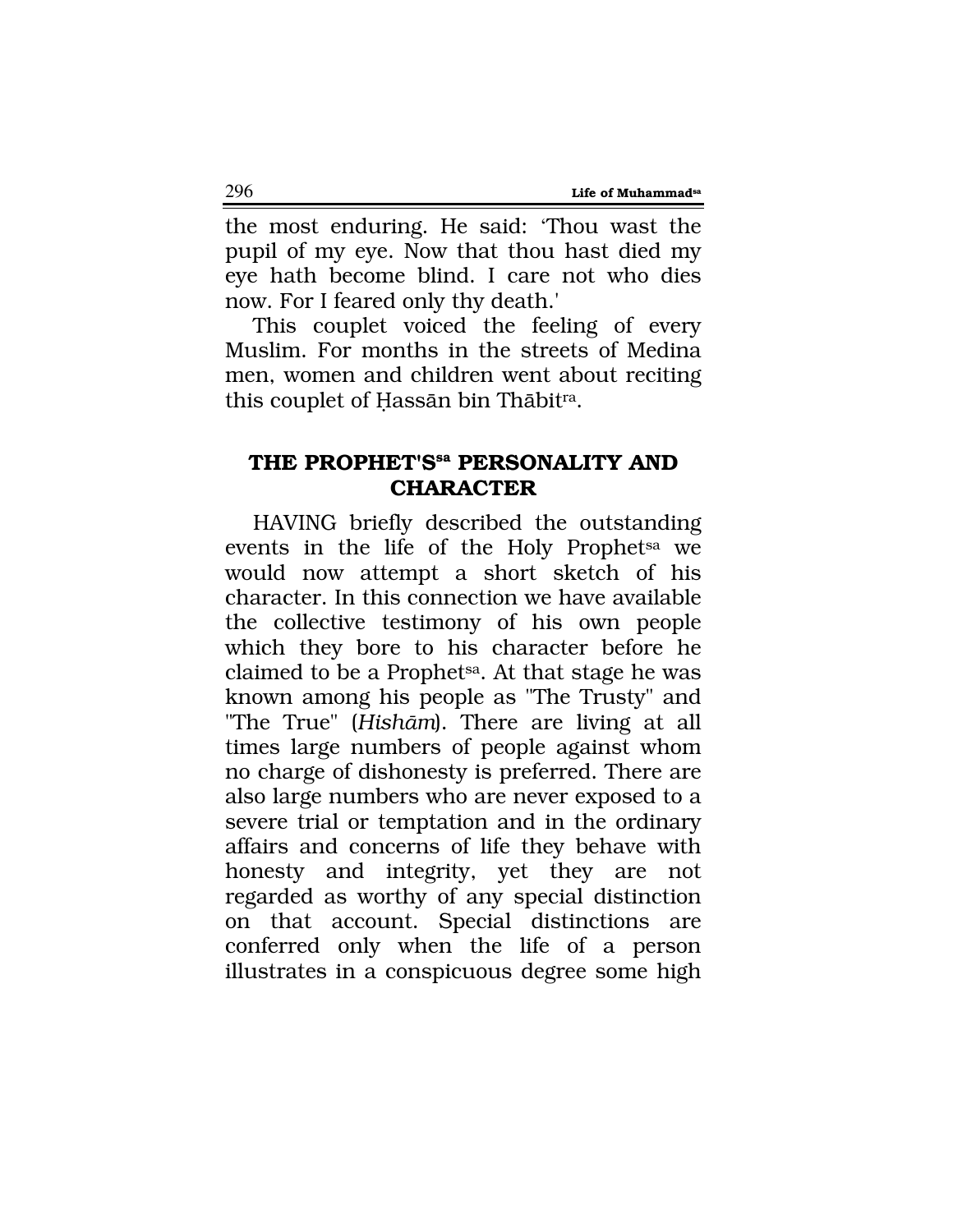moral quality. Every soldier that goes into battle puts his life in jeopardy but not every such British soldier has been regarded as worthy of the award of the Victoria Cross, nor every such German soldier of the Iron Cross. There are hundreds of thousands of people in France who occupy themselves with intellectual pursuits but not every one of them is decorated with the Legion of Honour. The mere fact, therefore, that a man is trustworthy and true does not indicate that he possesses eminence in these respects, but when a whole people combines to confer upon an individual the titles of "The Trusty" and "The True", that is evidence of the possession of exceptional qualities. Had it been the practice of the people of Mecca to confer such a distinction upon some individual in each generation, even then the recipient would have been looked upon as occupying a high position. But the history of Mecca and of Arabia furnishes no indication that it was customary for the Arabs to confer these or similar titles upon eminent individuals in each generation. On the contrary, through centuries of Arab history we find that it was only in the case of the Holy Prophetsa of Islam that his people conferred the titles of "The Trusty" and "The True". This is proof of the fact that the Holy Prophetsa possessed these qualities in so eminent a degree that within the knowledge and the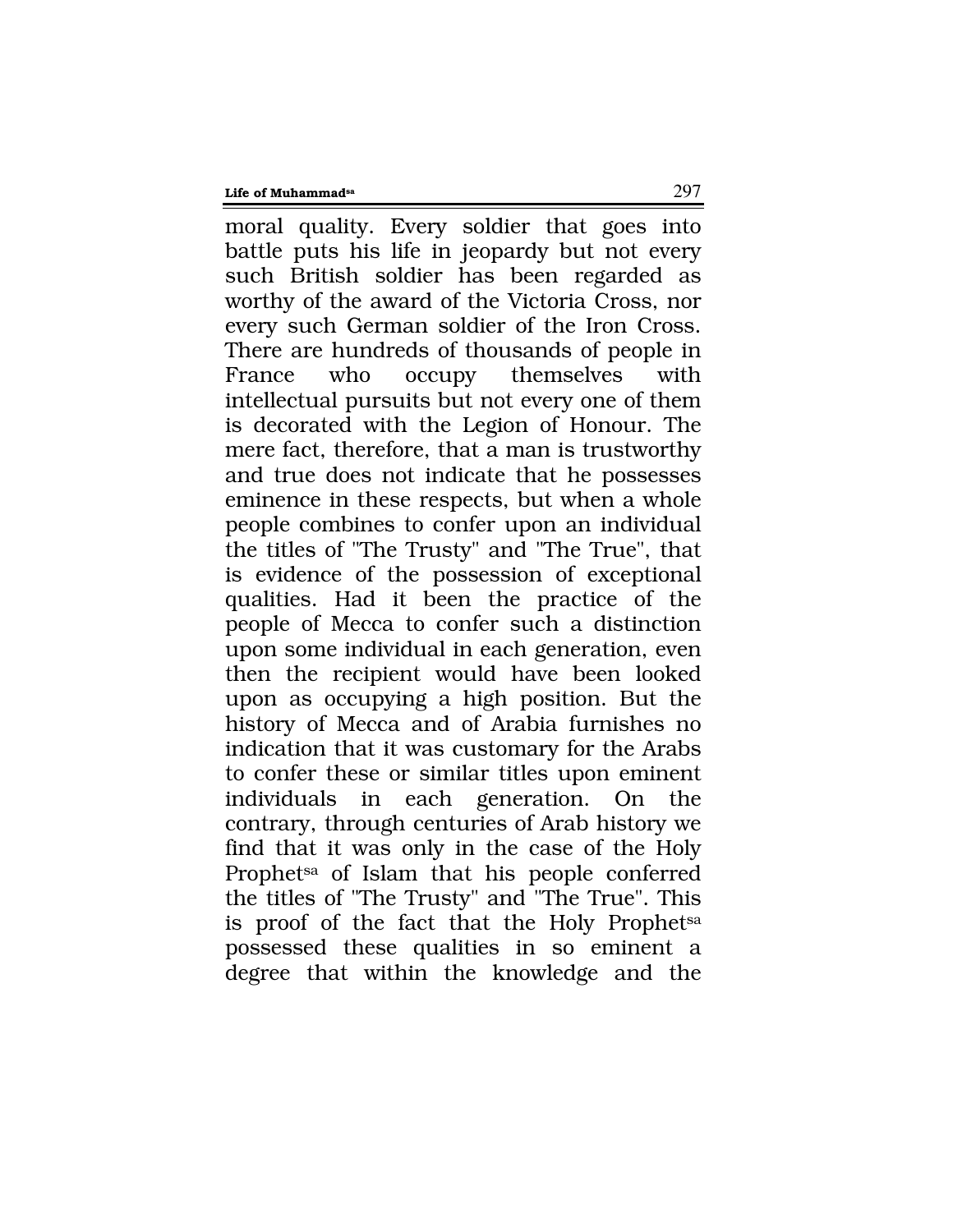memory of his people no other individual could be regarded as his equal in these respects. The Arabs were well known for their keenness of mind and what they chose to regard as rare must in truth have been rare and unique.

When the Holy Prophetsa was summoned by, God to assume the burden and responsibilities of prophethood, his wife, Khadijara, testified to his high moral qualities—an incident which has been related in the biographical portion of this General Introduction. We shall now proceed to illustrate some of his high moral qualities so that the reader may be able to appreciate even those aspects of his character which are not generally well known.

# THE PROPHET'S<sup>sa</sup> PURITY OF MIND AND **CLEANLINESS OF BODY**

It is related of the Holy Prophetsa that his speech was always pure and that he was (unlike most of his contemporaries) not given to the use of oaths (*Tirmidh*i). This was something exceptional for an Arab. We do not imply that the Arabs at the time of the Holy Prophet<sup>sa</sup> habitually indulged in foul language, but there is no doubt that they were in the habit of punctuating their speech with a generous measure of oaths, a habit that persists among them even to this day. The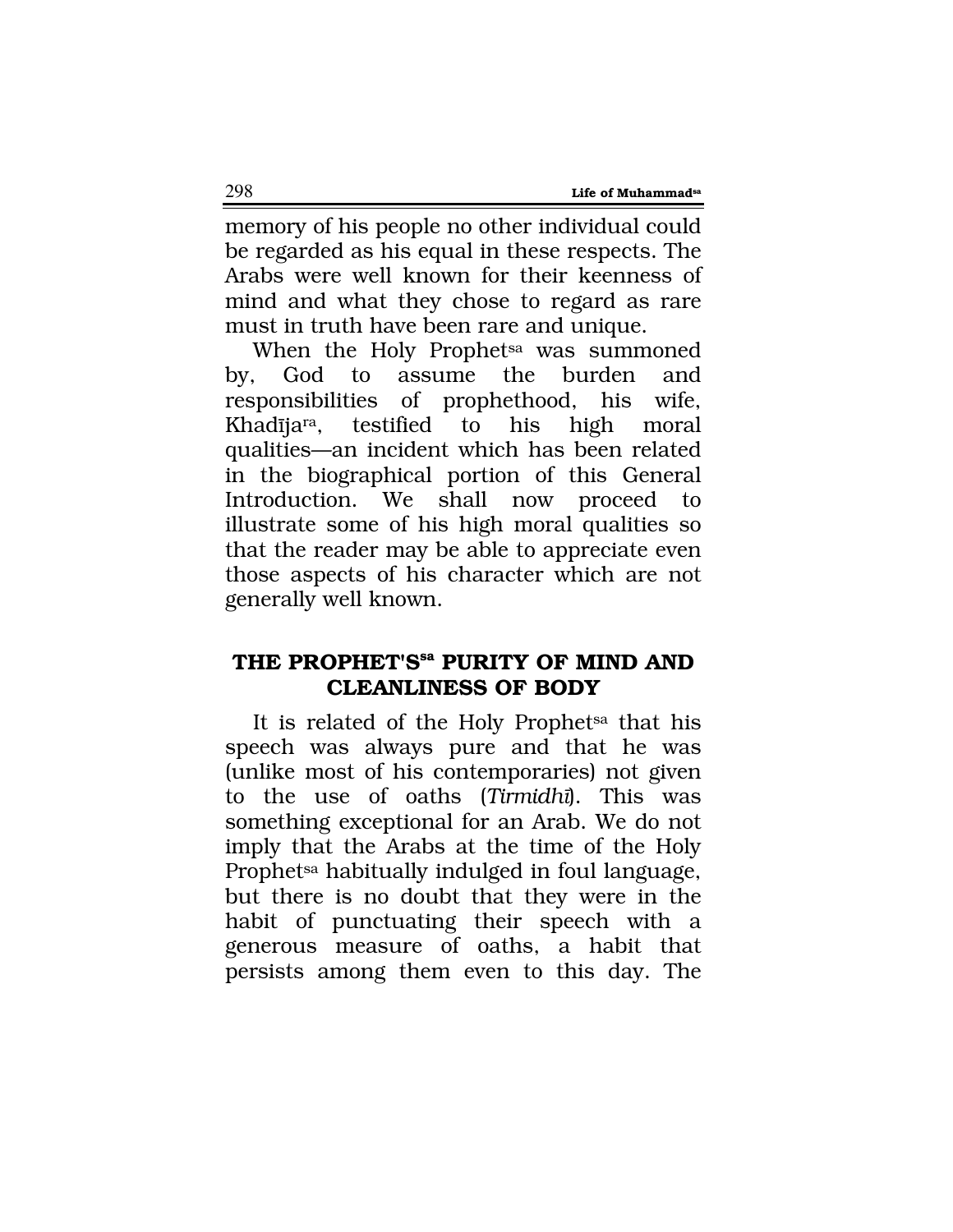Holy Prophetsa, however, held the name of God in such reverence that he never uttered it without full justification.

He was very particular, even punctilious, with regard to physical cleanliness. He used to brush his teeth several times a day and was so keen on the practice that he used to say that were he not afraid that the ordinance might prove onerous, he would make it obligatory upon every Muslim to brush his teeth before every one of the five daily prayers. He always washed his hands before and after each meal and, after eating anything that had been cooked, he always rinsed his mouth and considered it desirable that every person who had eaten anything cooked should rinse his mouth before joining in any of the prayers (*Bukh*a*r*i).

In the polity of Islam a mosque is the only place of gathering prescribed for the Muslims. The Holy Prophetsa, therefore, laid particular stress upon the cleanliness of mosques, especially on occasions when people were expected to collect in them. He had directed that on such occasions incense should be burnt in the mosques to purify the air (*Ab*u *D*a*w*u*d*). He also gave directions that nobody should go to a mosque on the occasion of a congregation or gathering after eating anything that was likely to exhale an offensive odour (*Bukh*a*r*i).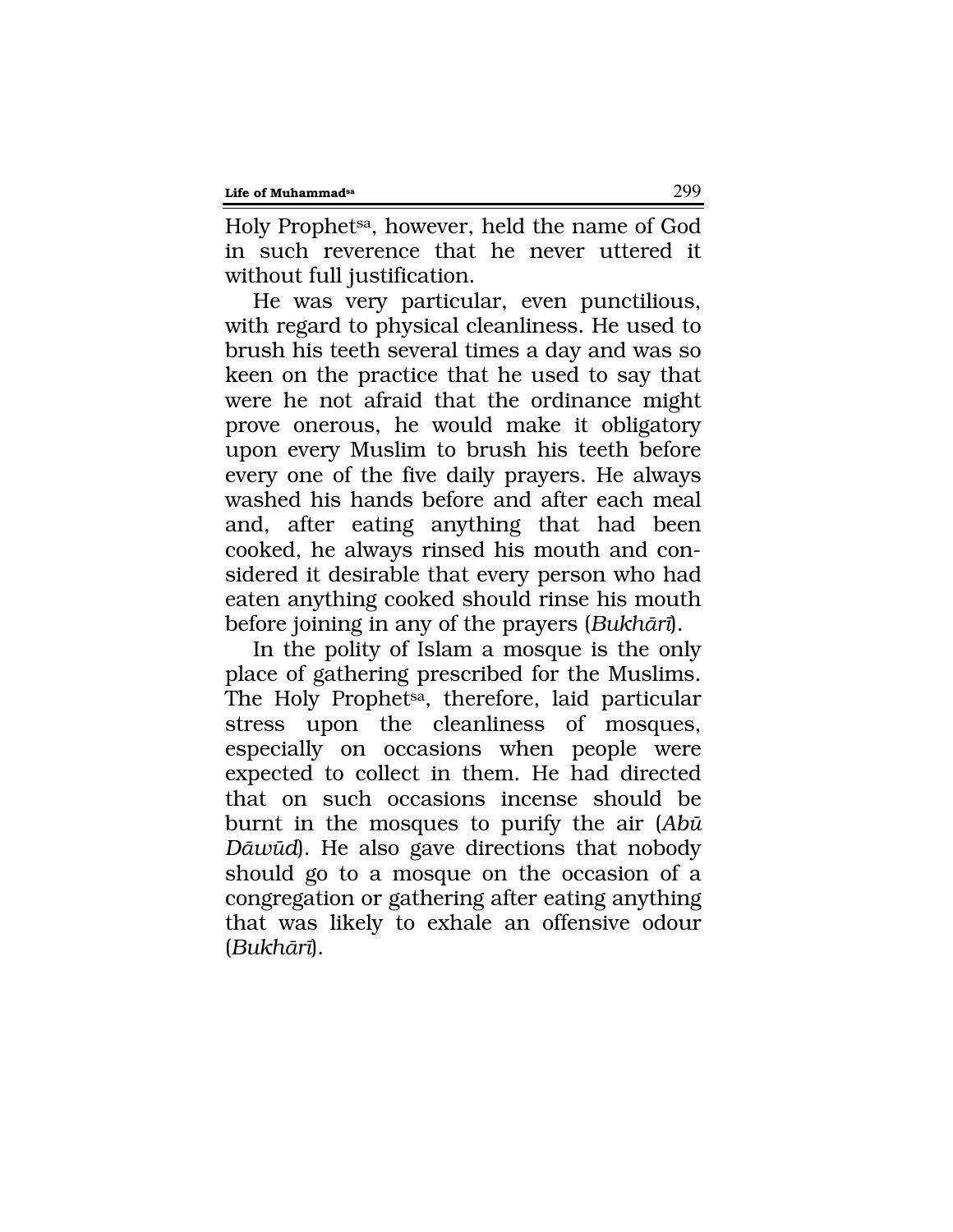He insisted upon streets being kept clean and clear of twigs, stones, and all articles or matter which was likely either to obstruct or to prove offensive. Whenever he himself found any such matter or article lying in a street he would remove it, and he used to say that a person who helps to keep streets and roads clean and clear, earns spiritual merit in the sight of God. He is also reported to have enjoined that public thoroughfares should not be so used as to cause obstruction nor should any unclean or undesirable matter or article be thrown on to a public street, nor should a street be defiled in any other way, as all such acts are displeasing to God. He was very keen that all supply of water conserved for human use should be kept clean and pure. For instance, he prohibited anything being thrown into standing water which might befoul it and any reservoir of water being used in a manner which would render it impure (*Bukh*a*r*i and *Muslim, Kit*a*b al-Birr Wa*ss*ila*).

#### **THE PROPHET'Ssa SIMPLE LIFE**

The Prophet<sup>sa</sup> was extremely simple in the matter of food and drink. He never expressed displeasure with ill-prepared or ill-cooked food. If he could eat such food he would do so to save the person who had prepared it from disappointment. If, however, a dish was uneatable, he merely refrained from partaking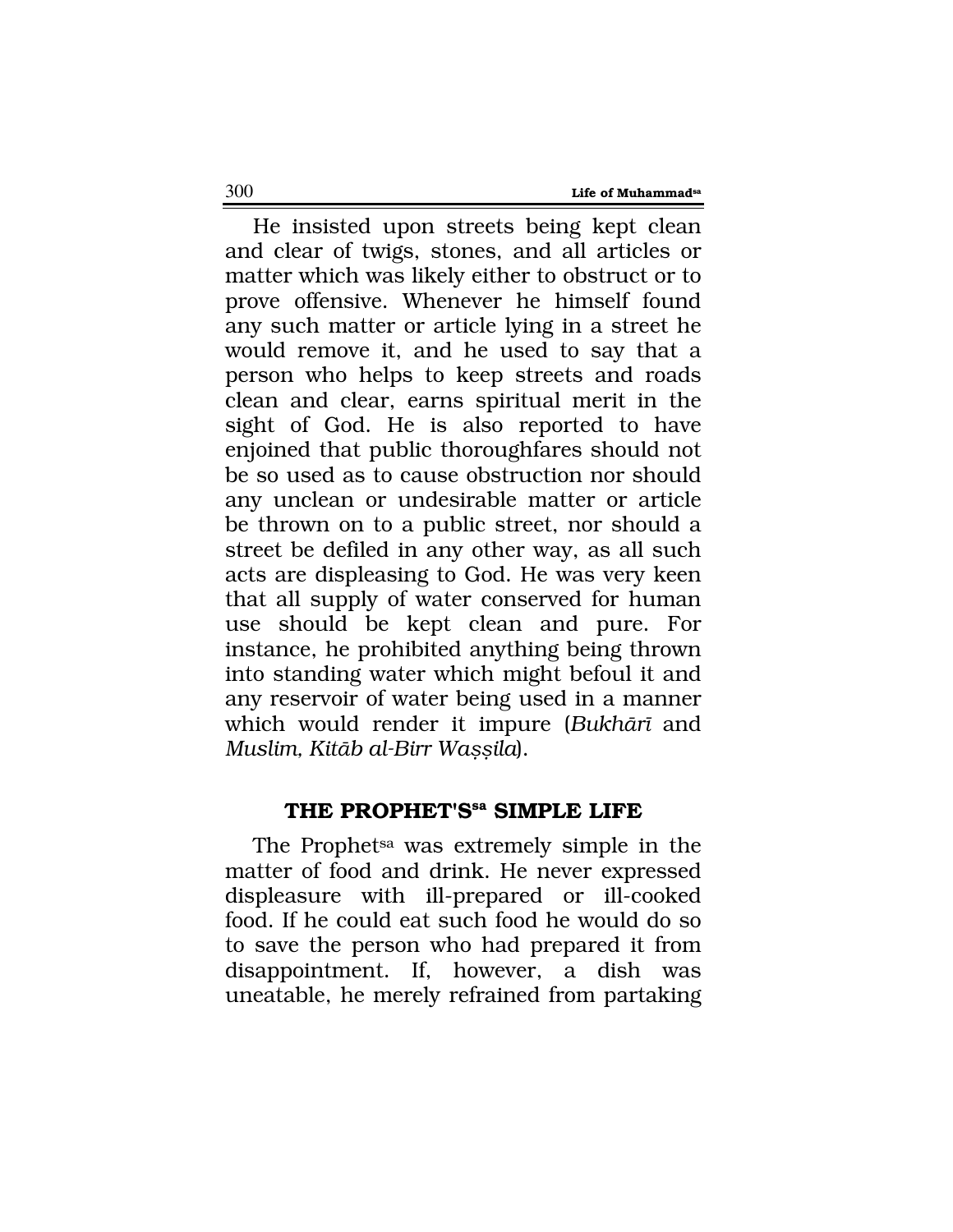of it and never expressed his disapproval of it. When he sat down to a meal he paid attention to the food placed before him and used to say that he did not like an attitude of indifference towards food as if the person eating was above paying attention to mere matters of food and drink. When any eatable was presented to him he always shared it with those present. On one occasion somebody presented him with some dates. He looked round and after making an estimate of the number of people present divided the dates equally among them, each of them receiving seven. Abū Hurairāra relates that the Holy Prophetsa never ate his fill even of barley bread (*Bukh*a*r*i).

On one occasion while he was passing along a road he noticed some people gathered round a roast kid ready to enjoy the feast. When they saw the Holy Prophetsa they invited him to join them, but he declined. This was not due to his not having a liking for roast meat but to the fact that he did not approve of people indulging in a feast in the open where they could be observed by poor people who had themselves not enough to eat. It is related of him that on other occasions he did partake of roast meat. 'A'ishara has related that the Holy Prophetsa did not, till the day of his death, on any occasion, eat his fill on three consecutive days. He was very particular that a person should not go to a meal in another person's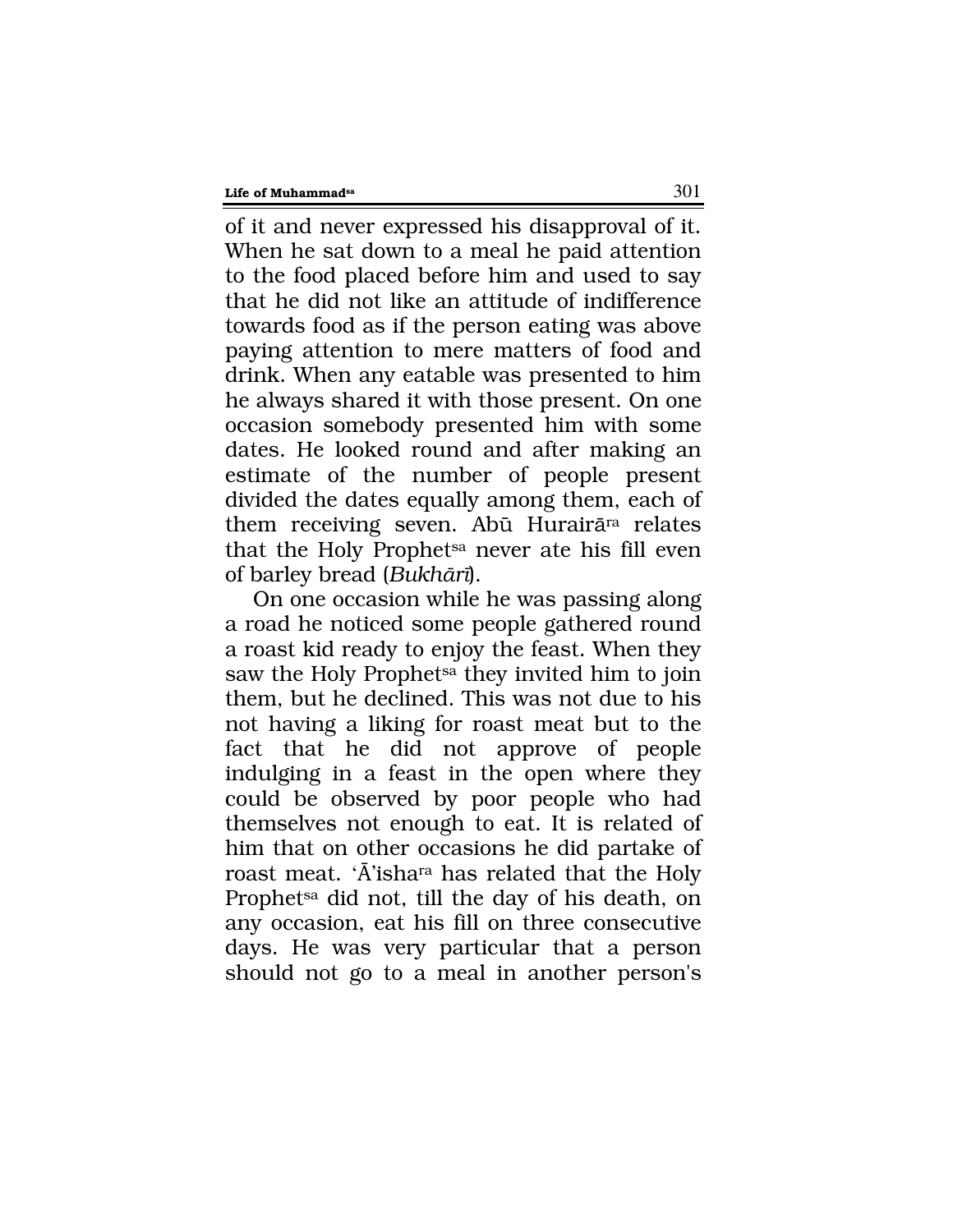house uninvited. On one occasion somebody invited him to a meal and requested that he might bring four other persons with him. When he arrived at the house of his host he found that a sixth person had also joined his party. The host came to the door to receive him and his party and the Holy Prophetsa drew his attention to the fact that there were now six of them and that it was for the host to decide whether he would permit the sixth person to join them in the meal or whether the latter should depart. The host, of course, readily invited the sixth person also (*Bukh*a*r*i*, Kit*ab *al-A*t*'ima*).

Whenever the Holy Prophetsa sat down to a meal he always began to eat by invoking the name and blessings of Allah, and as soon as he concluded he rendered thanks in these words: "All praise is due to Allah, Who has given us to eat: Praise, abundant and sincere and ever-increasing: Praise, which does not leave an impression upon one's mind that one has rendered enough praise but which creates in one's mind the feeling that enough has not been said and the praise which ought never to be terminated and which makes one think that every divine act is worthy of praise and should be praised. Oh Allah! do Thou fill our hearts with these sentiments." Sometimes he used these words: "All praise is due to God Who has satisfied our hunger and thirst. May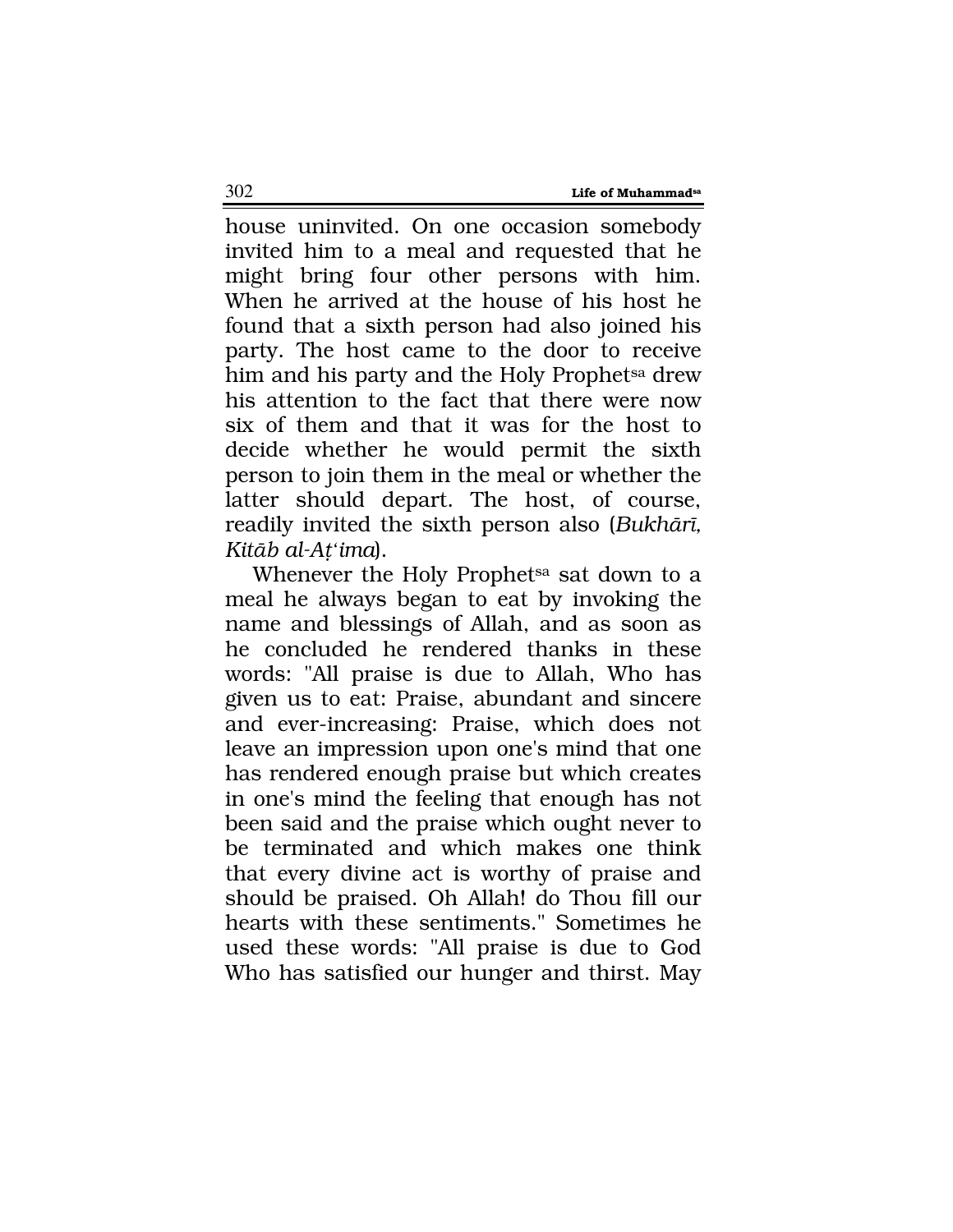our hearts ever yearn after His praise and never be ungrateful to Him." He always admonished his Companions to stop before they had eaten their fill and used to say that one man's food should always suffice for two. Whenever any special food was prepared in his house he used to suggest that a portion of it should be sent as a present to his neighbours; and presents of food and other articles used constantly to be sent from his house to his neighbours' houses (*Muslim* and *Bukh*a*r*i*, Kit*a*b al-Adab*).

He always tried to ascertain from the faces of those who were in his company whether any of them was in need of sustenance. Abu Hurairara relates the following incident: On one occasion he had been without food for over three days. He stood at the entrance to the mosque and observed Abū Bakrra passing near. He asked Abū Bakr<sup>ra</sup> the meaning of a verse of the Qur'an which enjoins the feeding of the poor. Abū Bakr<sup>ra</sup> explained its meaning and passed on. Abū Huraira<sup>ra</sup> when relating this incident used to say with indignation that he too understood the Qur'an as well as Abu Bakrra did. His object in asking the latter to explain the meaning of the verse had been that Abū Bakr<sup>ra</sup> might guess that he was hungry and might arrange to get food for him. Shortly after, 'Umarra passed by and Abū Hurairara asked him also to explain the meaning of the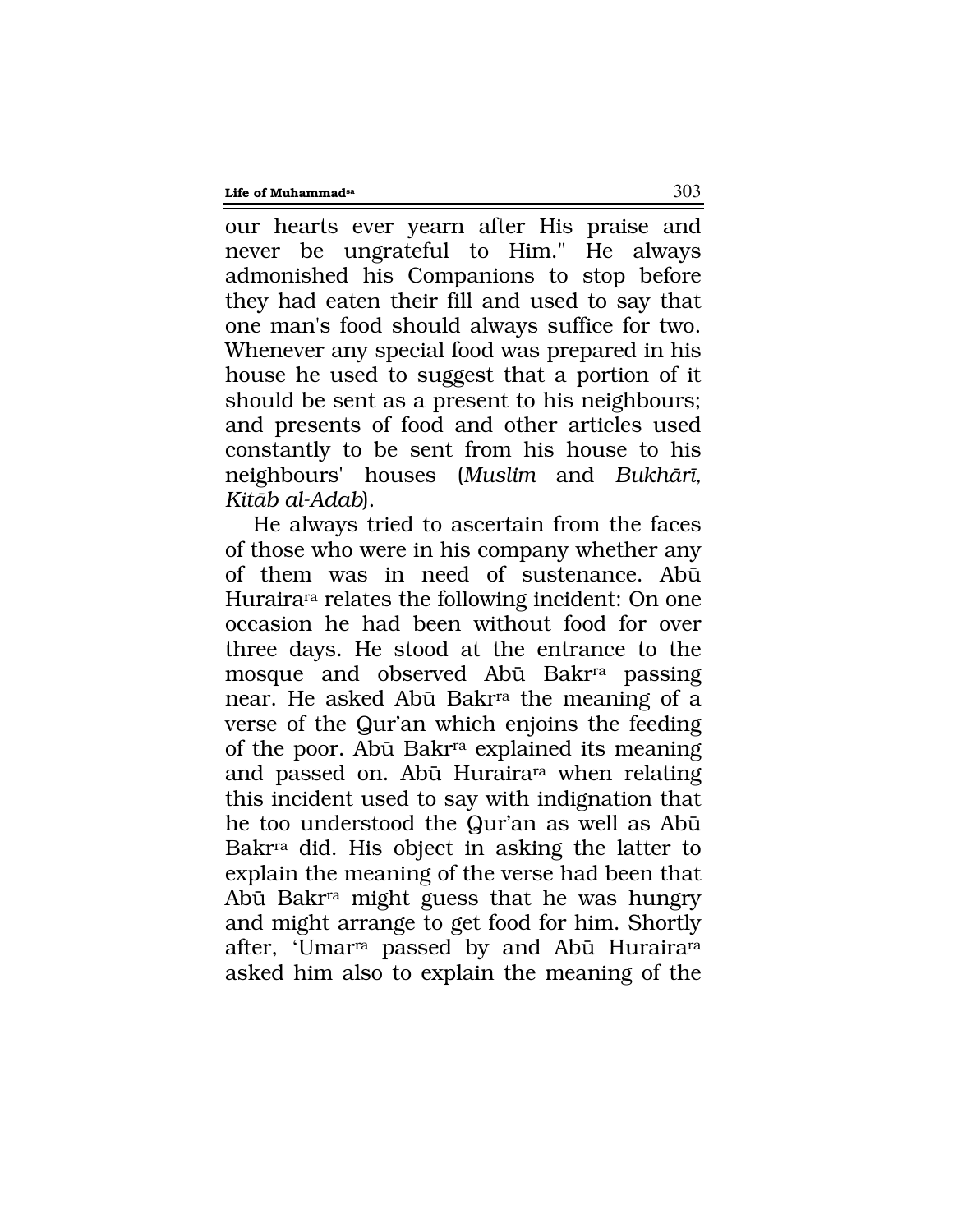verse. 'Umarra also explained its meaning and passed on. Abū Huraira<sup>ra</sup>, like all Companions of the Holy Prophetsa, was loath to make a direct request and when he perceived that his indirect attempts to draw attention to his condition had failed, he began to feel very faint. Thereupon he heard his name being called in a very soft and tender voice. Looking to the side from which the voice came he saw that the Holy Prophetsa was looking out from the window of his house and was smiling. He inquired of Abū Huraira<sup>ra</sup>: "Are you hungry?" to which Abū Huraira<sup>ra</sup> replied: "Verily, O Messenger of Allahsa! I am hungry."

The Holy Prophetsa said: "There is no food in our house either, but somebody has just sent us a cup of milk. Go to the mosque and see whether there are any other persons there who may be hungry like you." Abū Hurairara goes on to relate: "I thought to myself, I am hungry enough to consume the whole of the milk in the cup, yet the Prophetsa has asked me to invite any other persons that may be in a similar situation, which means that I shall get very little of the milk. But I had to carry out the Prophet'ssa orders, so I went into the mosque and found six persons sitting there whom I brought with me to the Prophet'ssa door. He gave the cup of milk into the hands of one of them and asked him to drink. When he had finished and put away the cup from his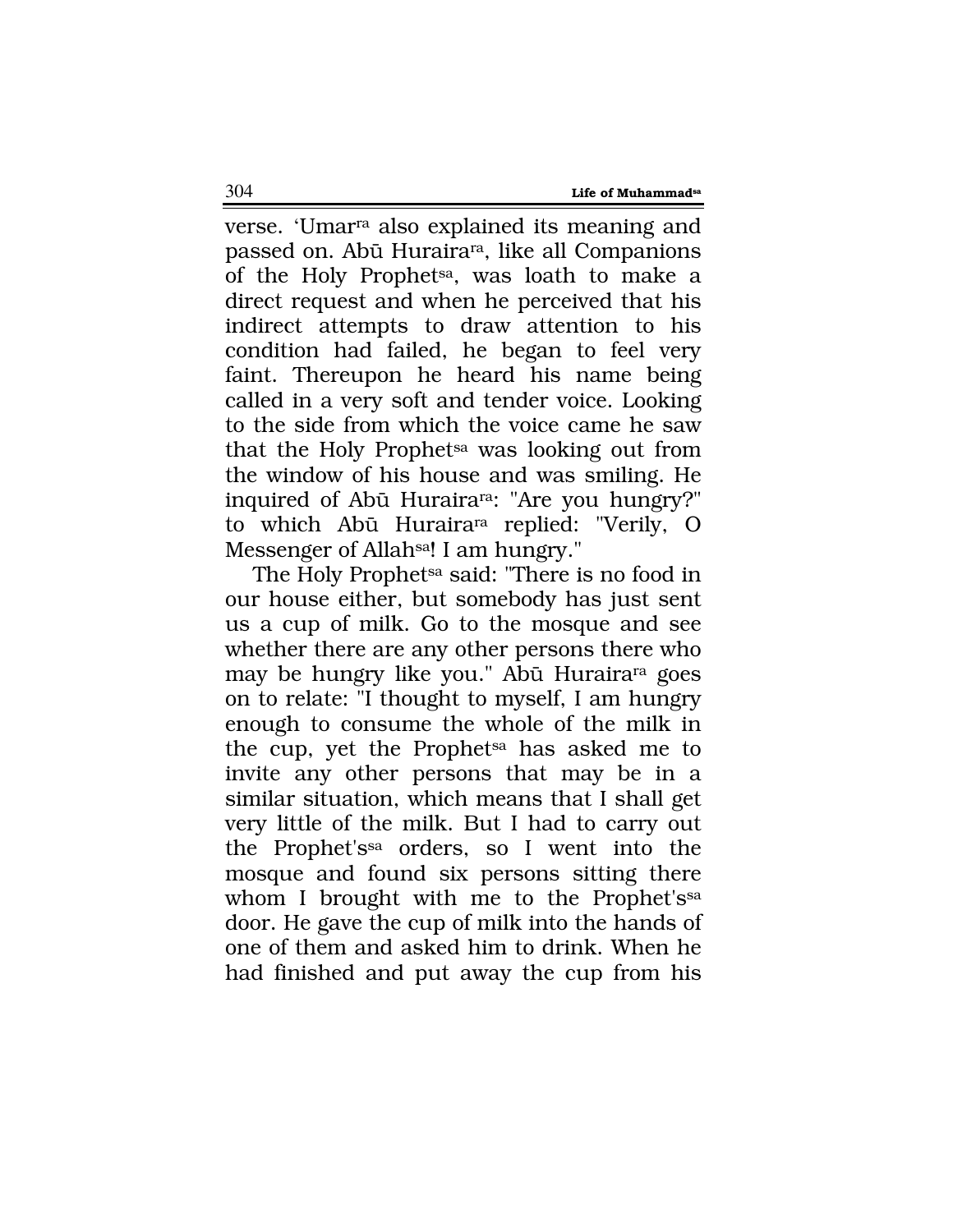mouth the Prophetsa insisted upon his drinking a second time and a third time till he had had his fill. In the same way he insisted upon every one of the six drinking his fill of the milk. Each time he asked anyone to drink I was afraid that little would be left for me. After all the six had drunk of the milk the Prophetsa gave the cup to me and I saw that there was still plenty of milk in it. In my case also he insisted that I should drink my fill and made me drink a second and a third time and at the end he drank what was left in the cup himself and rendered thanks to God and shut the door" (*Bukh*a*r*i*, Kit*a*bul Riq*aq). The Holy Prophet's<sup>sa</sup> object in offering the milk to Abū Hurairara last of all may have been to indicate to him that he should have continued to endure the pangs of hunger, trusting in God, and should not have drawn attention to his condition even indirectly.

He always ate and drank with his right hand and always stopped three times to take breath in the middle of a drink. One reason for this may be that if a person who is thirsty drinks water at one stretch he is apt to drink too much and thus upset his digestion. In the matter of eating the rule that he followed was that he partook of all things that are pure and permissible but not in a manner which would savour of indulgence or would deprive other people of their due share. As has been stated,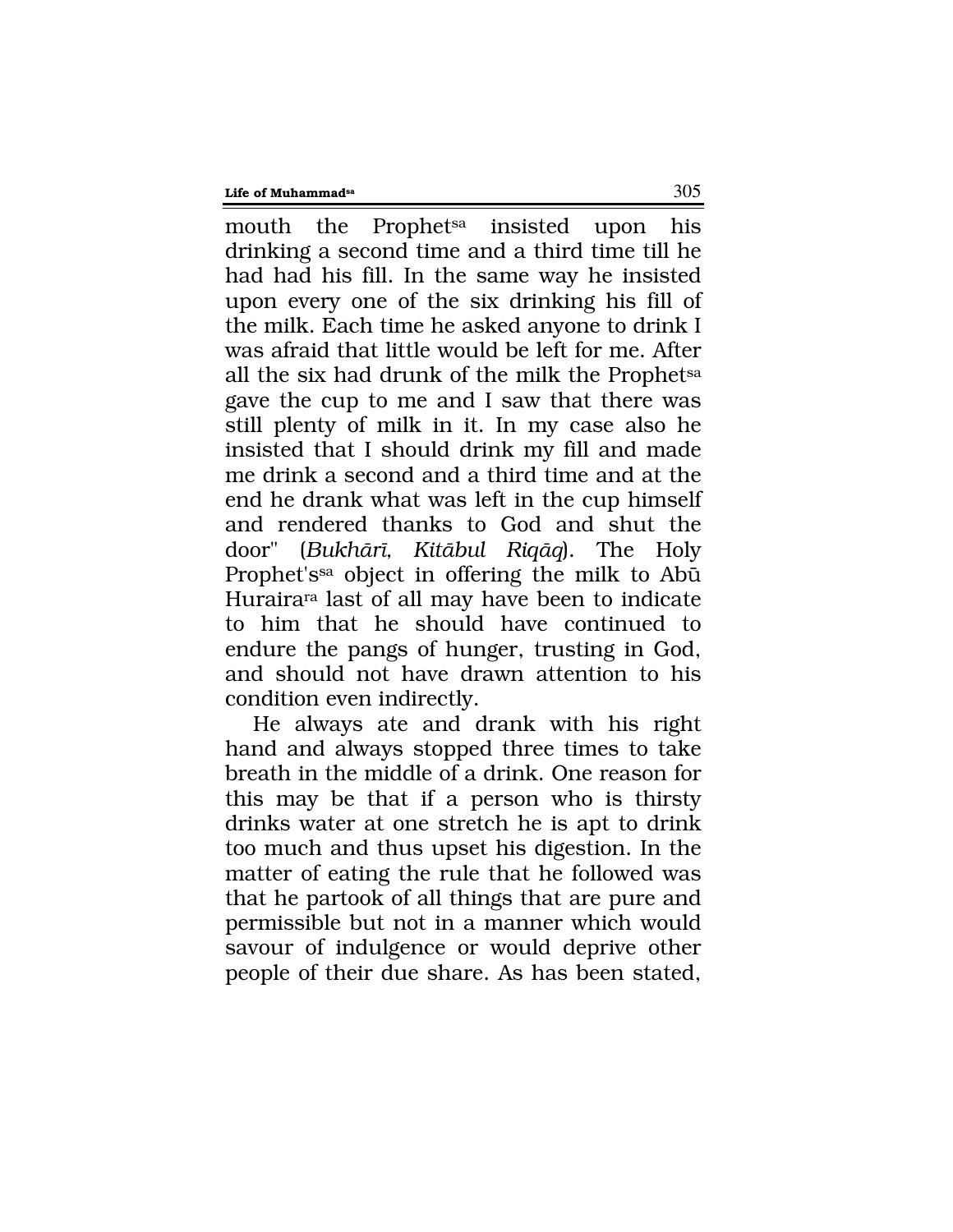his normal food was always very simple but if anybody presented him with something specially prepared he did not decline it. He did not, however, hanker after good food, though he had a particular liking for honey and for dates. As regards dates, he used to say that there was a special relationship between a Muslim and the date tree whose leaves and bark and fruit, both ripe and unripe, and even the stones of whose fruit could all be put to some use or the other and no part of which was without its proper use. The same was the case with a true Muslim. No act of his was without its beneficence and all that he did promoted the welfare of mankind (*Bukh*a*r*i and *Muslim*).

The Holy Prophetsa preferred simplicity in dress. His own dress normally consisted of a shirt and an *iz*a*r***1** or a shirt and a pair of trousers. He always wore his *iz*a*r* or his trousers so that the garment covered his body up to a point above his ankles. He did not approve of the knee or any portion of the body above the knee being exposed without extreme necessity. He did not approve of the use, whether as part of dress or in the way of curtains, etc., of cloth which had figures embroidered or painted on it, especially if the figures were large and might be interpreted as

 $\overline{a}$ **1** A piece of cloth wrapped round the waist and hanging to the ankles—Ed.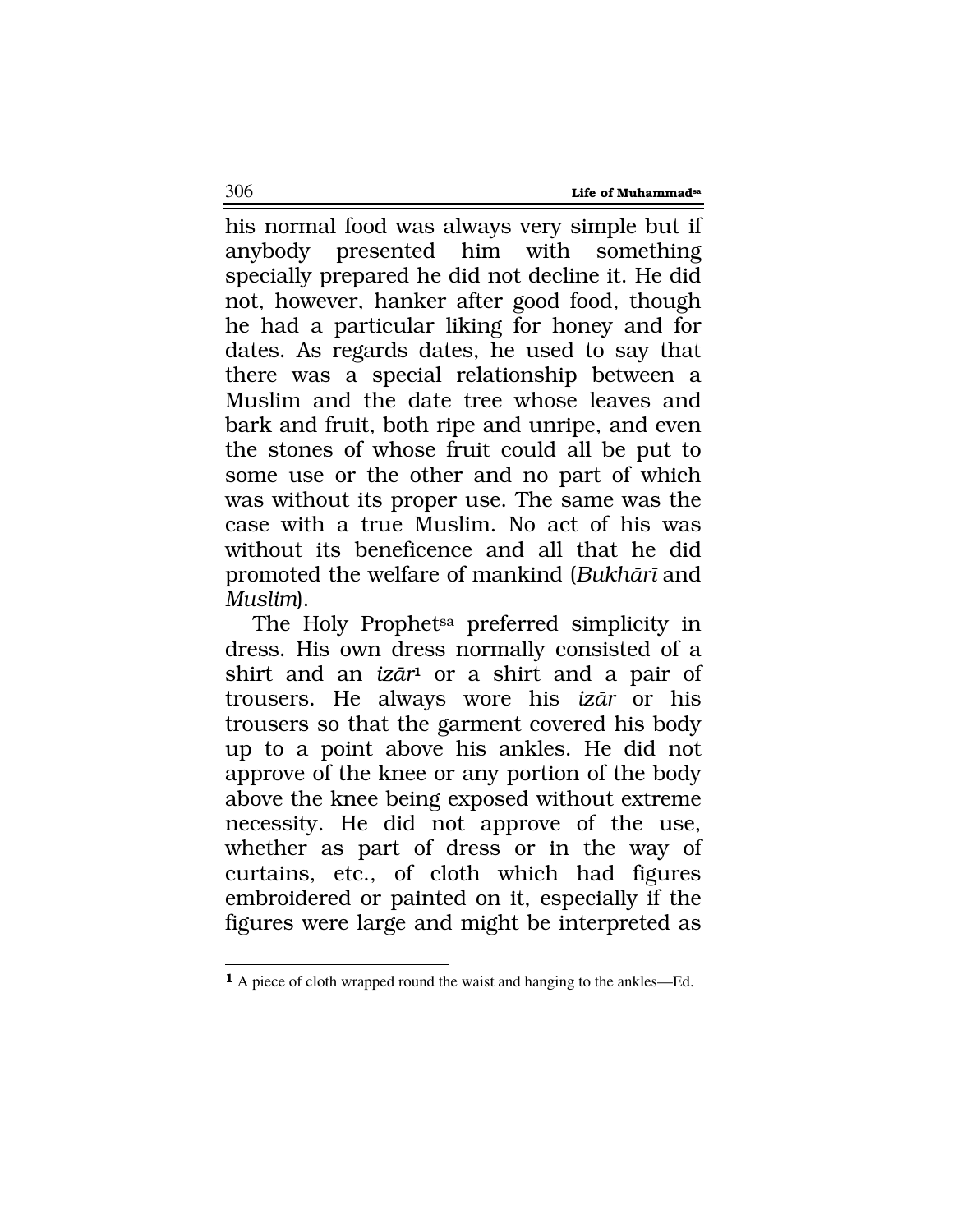representing gods or goddesses or other objects of worship. On one occasion he found a curtain hanging in his house bearing large figures and he directed it to be removed. He, however, saw no harm in the use of cloth bearing small figures which could not be so interpreted. He never wore silk himself and did not consider it permissible for Muslim men to wear it. For the purpose of authenticating the letters that he wrote to certain sovereigns inviting them to accept Islam he caused to be prepared a signet-ring, but directed that it should be made of silver and not of gold, for he said that the wearing of gold had been prohibited to Muslim men (*Bukh*a*r*i and *Muslim*). Muslim women are permitted to wear silk and gold but in their case also the Holy Prophet'ssa direction was that excess should be avoided. On one occasion he called for subscriptions for the relief of the poor and a lady took off one of her bracelets and placed it before him as her contribution. Addressing her, he said: "Does not your other hand deserve to be saved from the Fire?" The lady thereupon removed her bracelet from the other hand also and offered it for the purpose that he had in view. None of his wives possessed ornaments of any considerable value and other Muslim women also very seldom possessed any ornaments. In accordance with the teachings of the Qur'an he deprecated the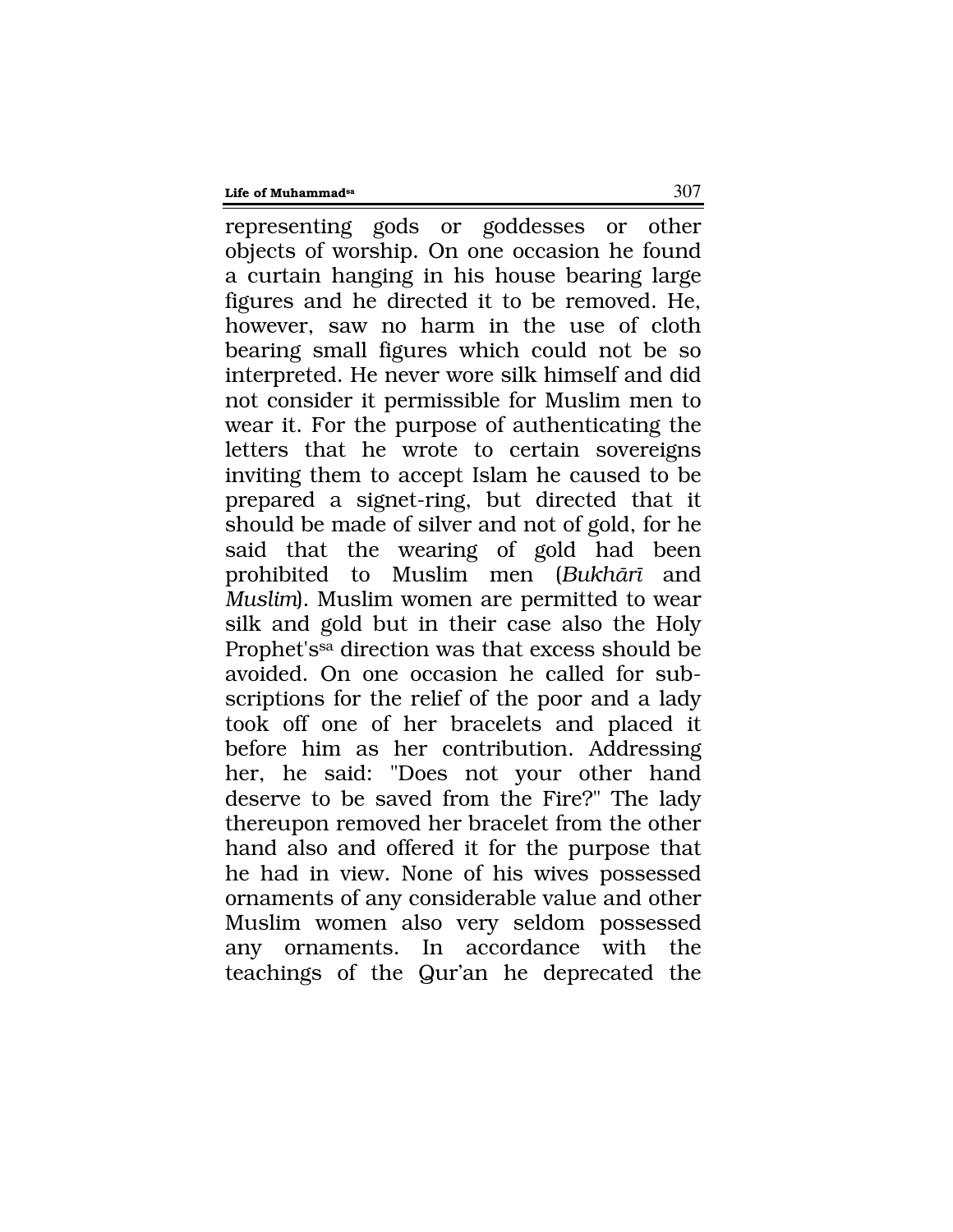hoarding of money or bullion, as he held that this was harmful to the interests of the poorer sections of the community and resulted in upsetting the economy of a community and was thus a sin.

'Umarra suggested to the Holy Prophetsa on one occasion that as he had to receive Embassies from great monarchs, he should have a rich cloak prepared for himself which he could wear on such ceremonial occasions. The Prophet<sup>sa</sup> did not approve of the suggestion and said: "It would not be pleasing to God for me to adopt ways like this. I shall meet everybody in the clothes that I normally wear." On one occasion silk garments were presented to him and of these he sent one to 'Umarra. Upon this 'Umarra said, "How can I wear it when you have yourself disapproved of wearing silk garments." The Holy Prophetsa observed: "Every present is not meant for personal use." His meaning was that since the garment was of silk 'Umarra should have presented it to his wife or to his daughter or should have put it to some other use (*Bukh*a*r*i*, Kit*a*bul Lib*a*s*).

The Prophet's<sup>sa</sup> bed was also very simple. He never used a bedstead or a couch but always slept on the ground, the bedding consisting of a piece of leather or of a piece of camelhair cloth. 'A'ishara relates: "Our bedding was so small that when the Holy Prophetsa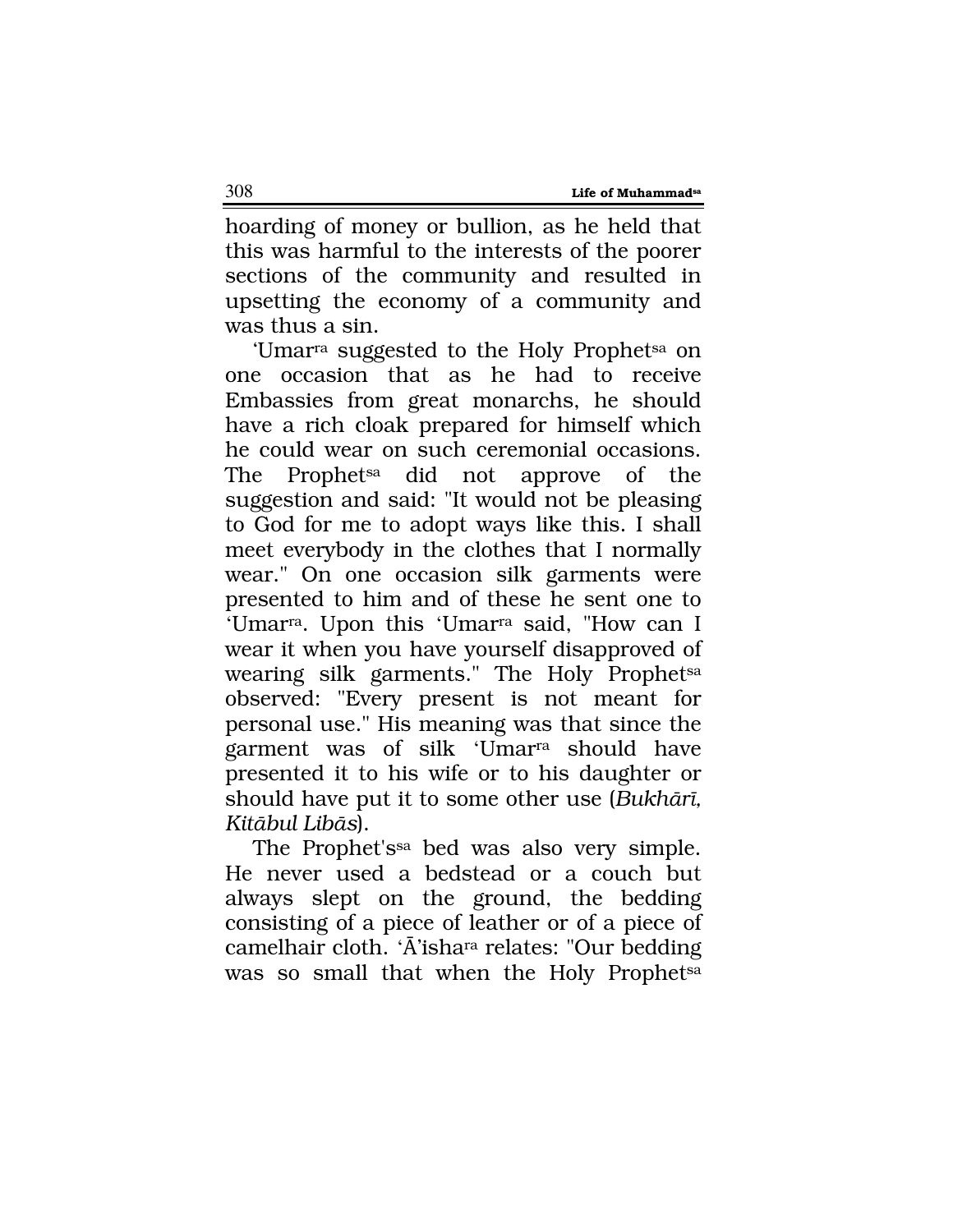used to get up at night for prayers I used to lie on one side of the bedding and stretched out my legs while he was in the standing posture and folded them back when he had to prostrate himself (*Muslim, Tirmidh*i and *Bukh*a*r*i).

He adopted the same simplicity with regard to his residential arrangements. His house consisted normally of one room and a small courtyard. A rope used to be strung half way across the room so that when he had visitors a piece of cloth could be hung from the rope to convert a part of the room into an audience chamber separated from the portion occupied by his wife. His life was so simple that 'A'ishara related that during the lifetime of the Prophetsa they often had to sustain themselves on dates and water and that on the day of his death there was no food in the house except a few dates (*Bukh*a*r*i).

## **RELATIONSHIP WITH GOD**

Every aspect of the Holy Prophet'ssa life appears to have been governed and coloured by his love for and devotion to God.

In spite of the very heavy responsibilities that had been laid upon his shoulders the greater portion of his time during the day as well as during the night was spent in the worship and praise of God. He would leave his bed at midnight and devote himself to the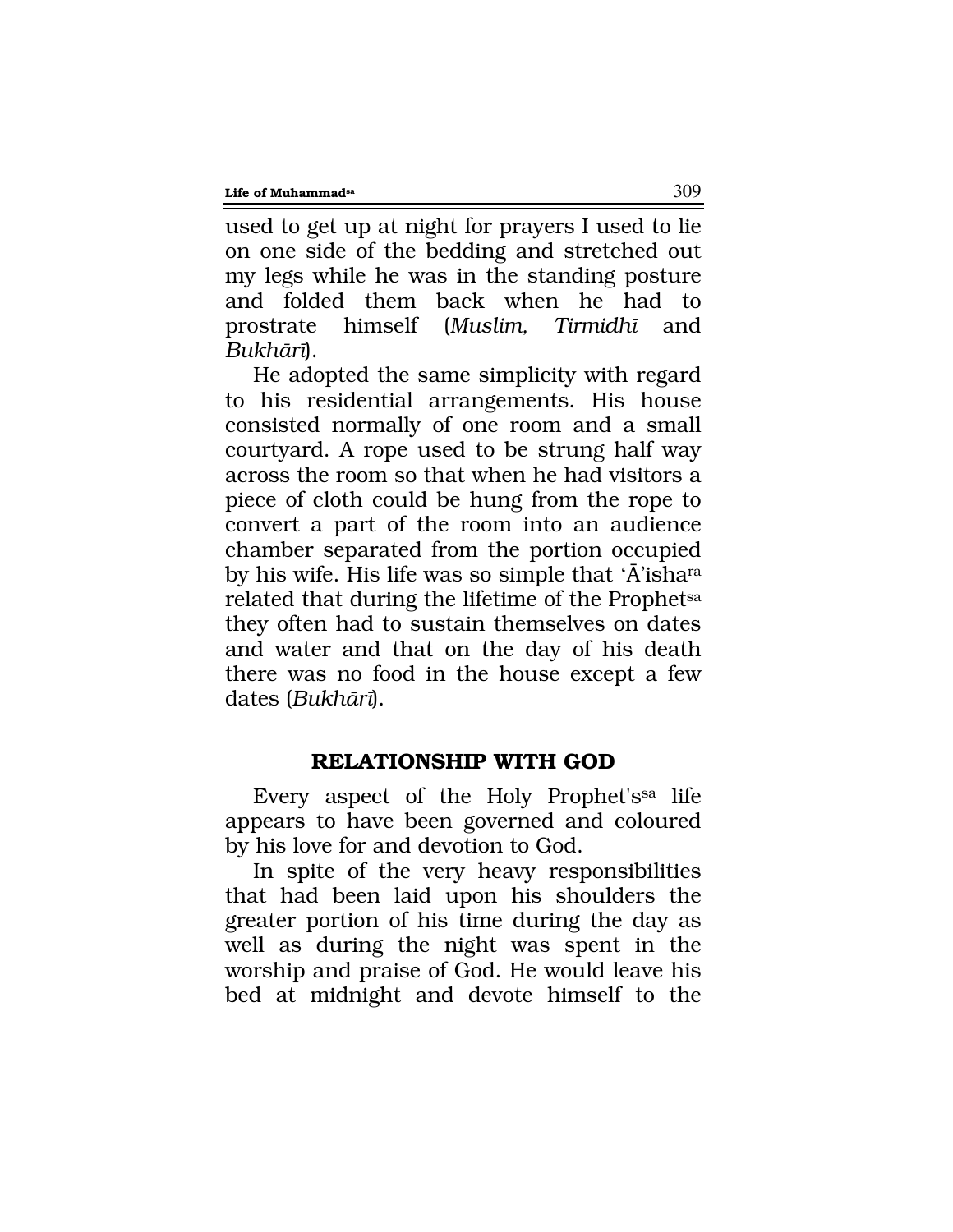worship of God till it was time to go to the mosque for the morning prayers. He sometimes stood so long in prayer during the latter part of the night that his feet would get swollen, and those who saw him in that condition were always much affected. On one occasion 'A'ishara said to him: "God has honoured you with His love and nearness. Why then do you subject yourself to so much discomfort and inconvenience?" He replied: "If God has by His Grace and Mercy conferred His love and nearness upon me, is it not my duty in return to be always rendering thanks to Him? Gratitude should increase in proportion to the favours received" (*Bukh*a*r*i*, Kit*a*bul Kus*u*f* ).

He never entered upon any undertaking without divine command or permission. It has already been related in the biographical portion that, in spite of the very severe persecution to which he was subjected by the people of Mecca, he did not leave the town till he received the divine command to do so. When persecution became very severe and he gave permission to his Companions to migrate to Abyssinia, some of them expressed a desire that he should accompany them. He declined to do so on the ground that he had not received divine permission to that effect. Thus, during a period of hardships and persecution when people usually like to keep their friends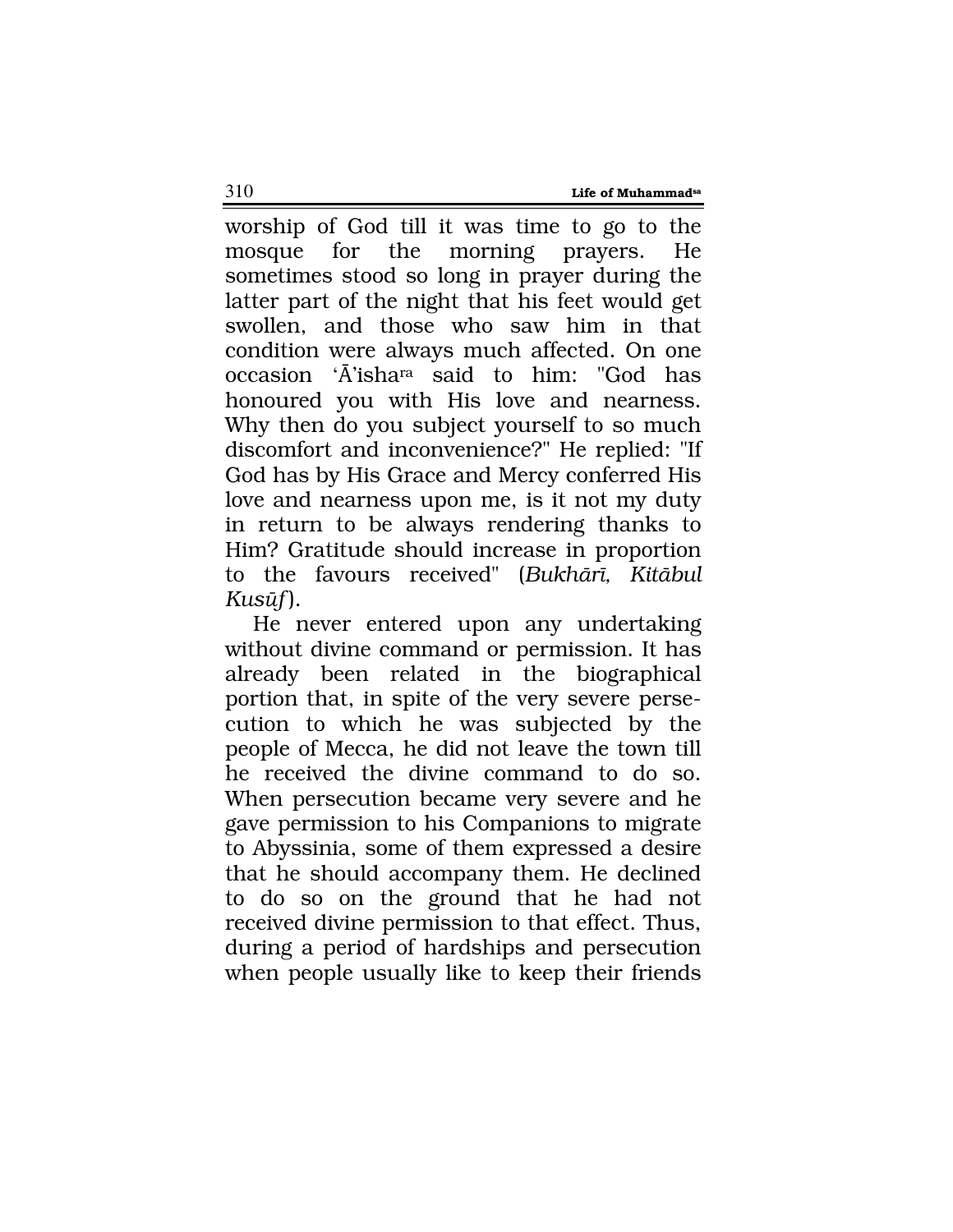and relations close to themselves, he directed his Companions to seek refuge in Abyssinia and himself stayed behind in Mecca, for God had not yet directed him to leave it.

Whenever he heard the word of God being recited, he was overcome by emotion and tears would start from his eyes, especially if he was listening to verses which emphasized his own responsibilities. 'Abdullāh bin Mas'ūdra relates that he was on one occasion asked by the Holy Prophet<sup>sa</sup> to recite some verses of the Qur'an to him. He said: "O Messenger of Allahsa! The Qur'an has been revealed to you (i.e., you know it best of all). How then shall I recite it to you?" But the Holy Prophetsa said: "I love to hear it recited by other people also."

Thereupon 'Abdullāh bin Mas'ūdra began to recite from Sūrah Al-Nisā'. When he recited the verse: "And how will it fare with them when We shall bring a witness from every people, and shall bring thee as a witness against them" (4: 42), the Holy Prophetsa exclaimed: 'Enough! Enough!" 'Abdullah bin Mas'ūdra looked up and saw that tears were streaming from the Holy Prophet'ssa eyes (*Bukh*a*r*i*, Kit*a*b Fa*da*'ilul Qur'an*).

He was so particular about joining the congregational prayers that, even during severe illness when it is permissible not only to say one's prayers in one's room but even to say them lying in bed, he would go to the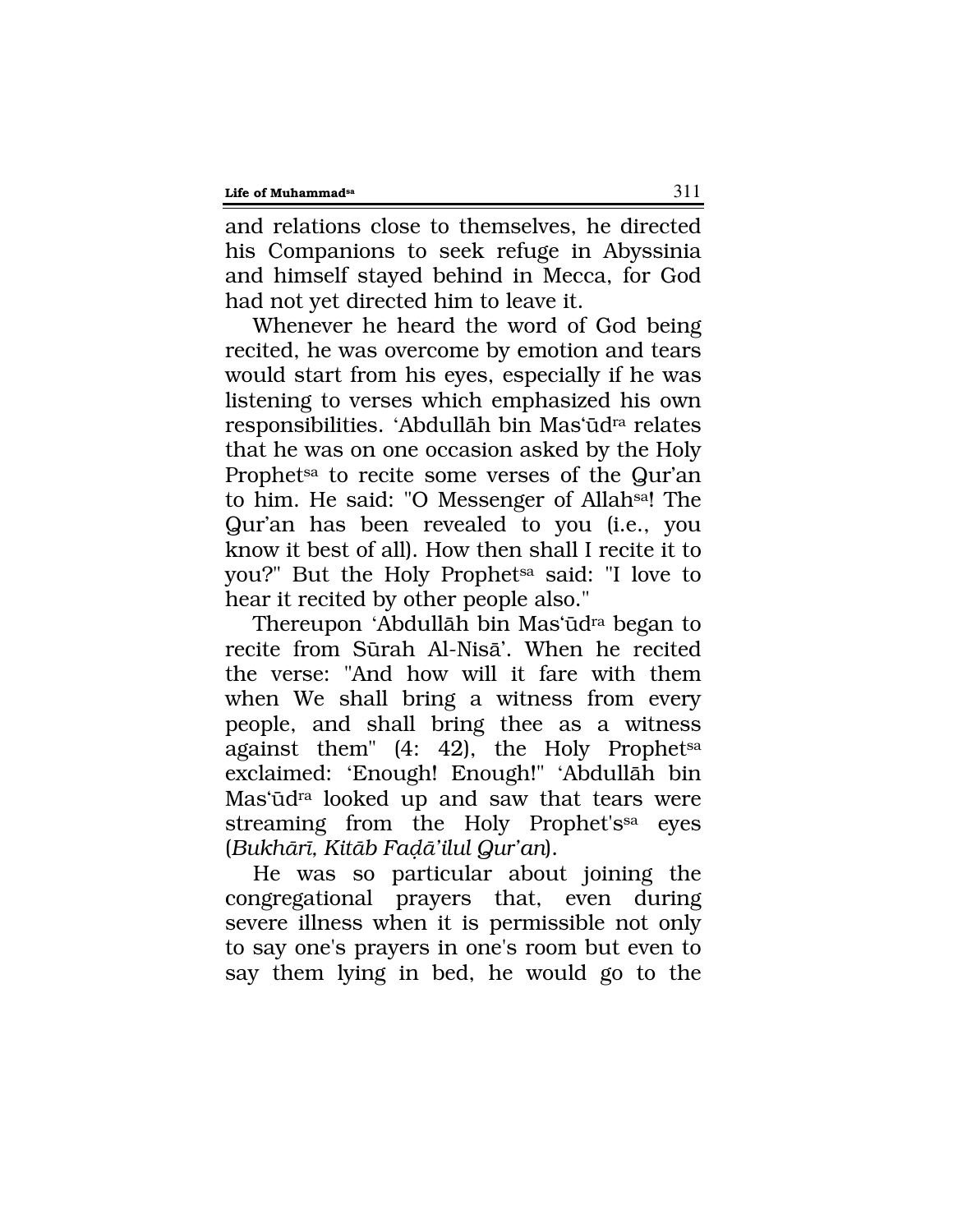mosque to lead the prayers himself. On one occasion when he was unable to proceed to the mosque he directed that Abū Bakr<sup>ra</sup> should lead the prayers. Presently however, he felt some improvement in his condition and asked to be supported into the mosque. He rested his weight on the shoulders of two men but was in so feeble a condition that, according to 'A'ishara, his feet trailed along the ground (*Bukh*a*r*i ).

It is a common practice to give expression to one's pleasure or to draw attention to any particular matter by the clapping of hands and the Arabs used to follow the same practice. The Holy Prophetsa, however, so loved the remembrance of God that for these purposes also he substituted the praise and remembrance of God in place of the clapping of hands. On one occasion while he was occupied with some important matter, the time of the next service drew near and he directed that Abū Bakr<sup>ra</sup> should lead the prayers. Shortly thereafter he was able to conclude the business upon which he was engaged and proceeded at once to the mosque. Abū Bakr<sup>ra</sup> was leading the prayers but when the congregation perceived that the Holy Prophetsa had arrived, they began to clap their hands for the purpose both of giving expression to their joy at his arrival and also to draw Abū Bakr<sup>ra'</sup>s attention to the fact that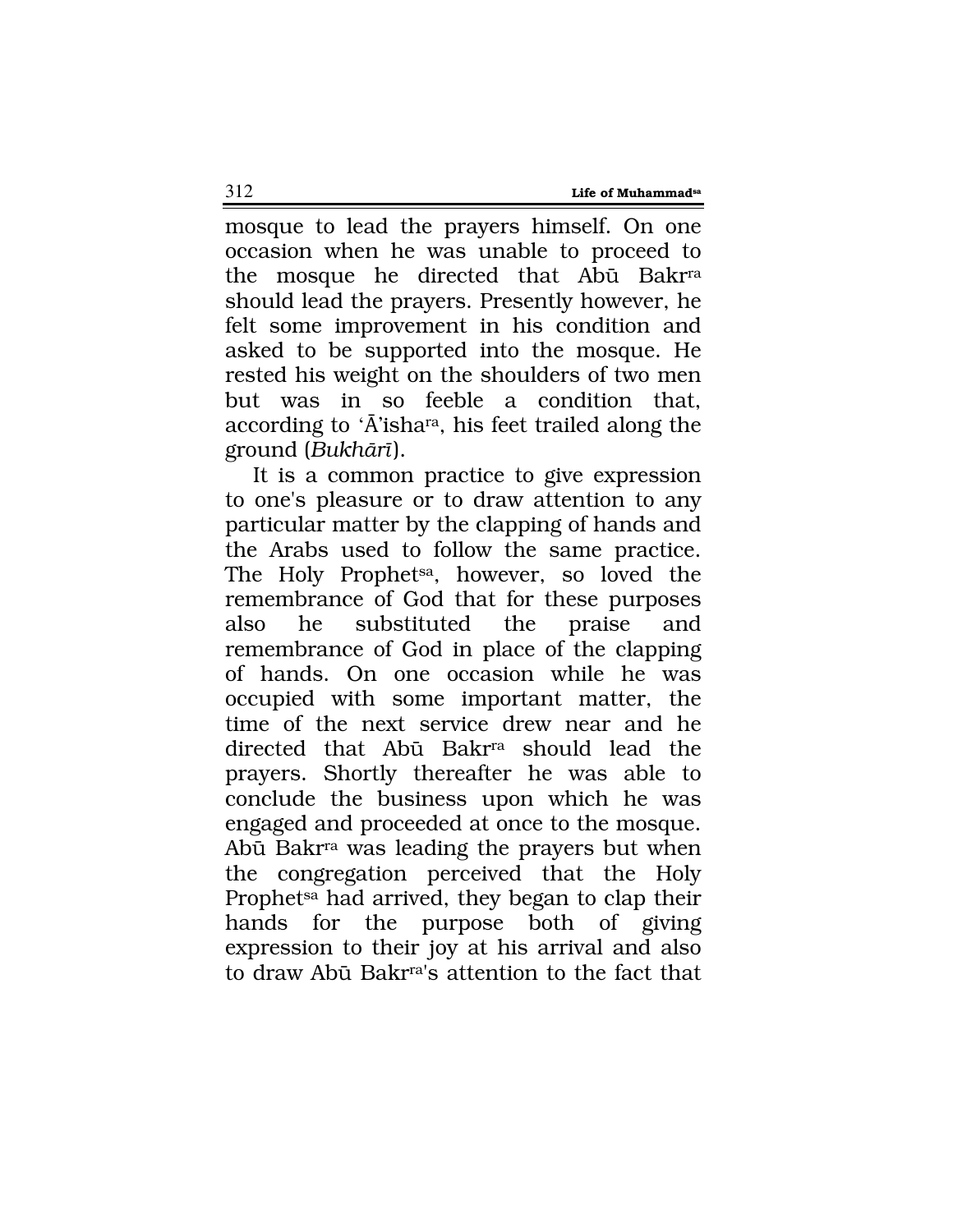the Prophetsa himself had arrived. Thereupon Abū Bakr<sup>ra</sup> stepped back and made room for the Holy Prophetsa to lead the prayers. When the prayers were over, the Prophetsa addressed Abū Bakr<sup>ra</sup> and said: "Why did you step back after I had directed you to lead the prayers?" Abū Bakr<sup>ra</sup> replied: "O Messenger of Allahsa! How would it befit the son of Abu Quhafara to lead the prayers in the presence of the Messenger of Allahsa?" Then addressing the congregation the Prophetsa said: "Why did you clap your hands? It is not seemly that while you are engaged in the remembrance of God you should clap your hands. If it should so happen that during the course of prayers attention has to be drawn to some matter, instead of clapping your hands you should utter the name of God aloud. This would draw attention to whatever may have to be taken note of " (*Bukh*a*r*i).

The Prophet<sup>sa</sup> did not approve of prayers or worship being carried on as a penance or imposition. On one occasion he came home and observed a rope dangling between two pillars. He inquired what its purpose was, and was informed that his wife Zainabra was in the habit of supporting herself by means of the rope when she became tired in the course of her prayers. He directed the rope to be removed and said that prayers should be continued only so long as one felt easy and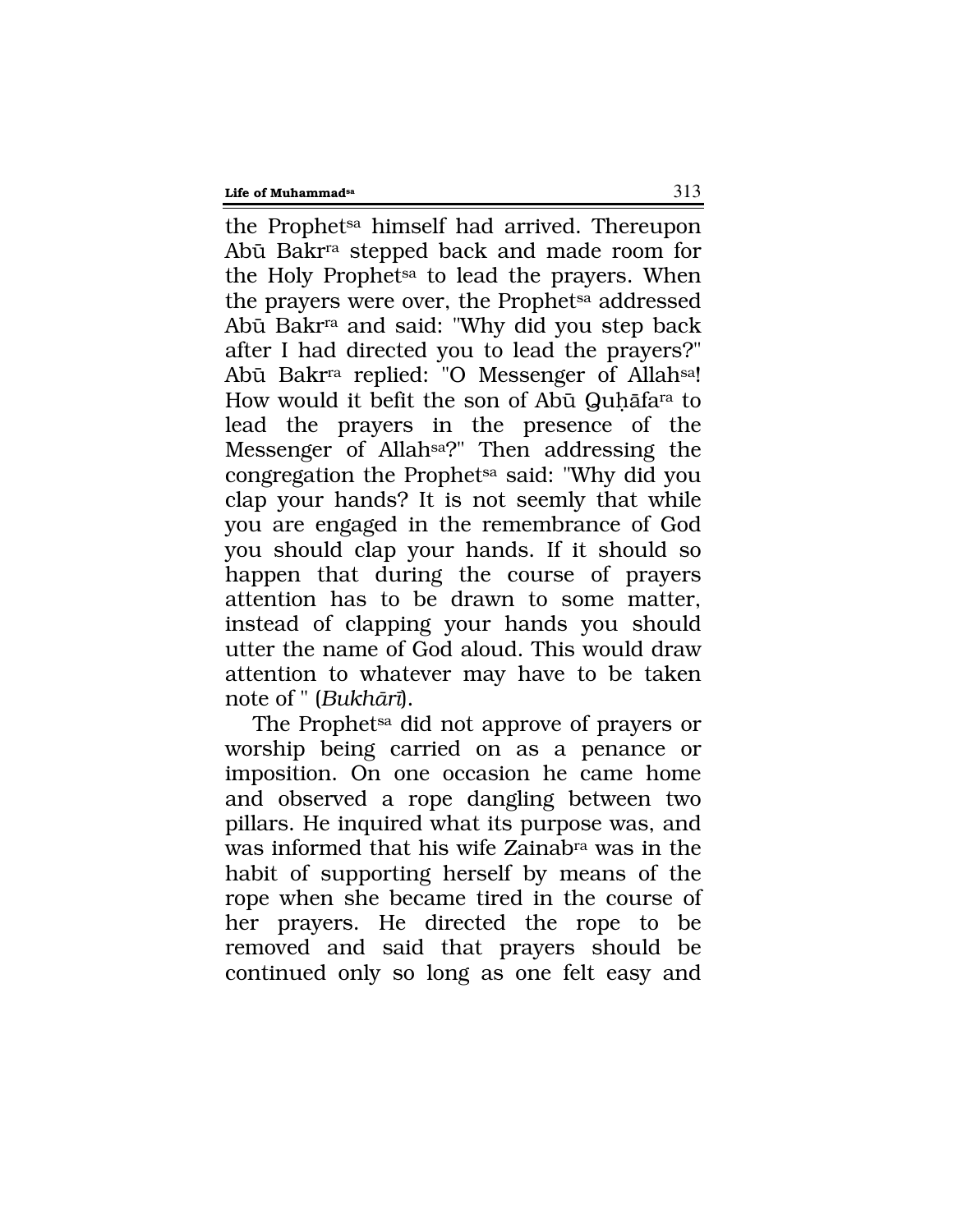cheerful and that if a person became tired he should sit down. Prayers were not an imposition, and if carried on after the body became fatigued they failed of their purpose (*Bukh*a*r*i*, Kit*ab*ul Kus*u*f* ).

He abhorred every action and practice which savoured even remotely of idolatry. When his end was approaching and he was in the grip of the death agony he turned from side to side exclaiming: "May the curse of God descend upon those Jews and Christians who have converted the graves of their Prophets into places of worship" (*Bukhārī*). He had in mind those Jews and Christians who prostrated themselves at the graves of their Prophets and saints and addressed their prayers to them, and he meant that if Muslims fell into similar practices they would not be deserving of his prayers but would, on the contrary, cut themselves asunder from him.

His extreme sense of jealousy for the honour of God has already been referred to in the biographical portion. The people of Mecca sought to place all sorts of temptations in his way to persuade him to give up his opposition to idol-worship (T*abar*i). His uncle Abu Talib also tried to dissuade him and expressed his fear that if he persisted in his denunciation of idol-worship, Abū Tālib would have to choose between ceasing to give him his protection and the bitter opposition of his people. The only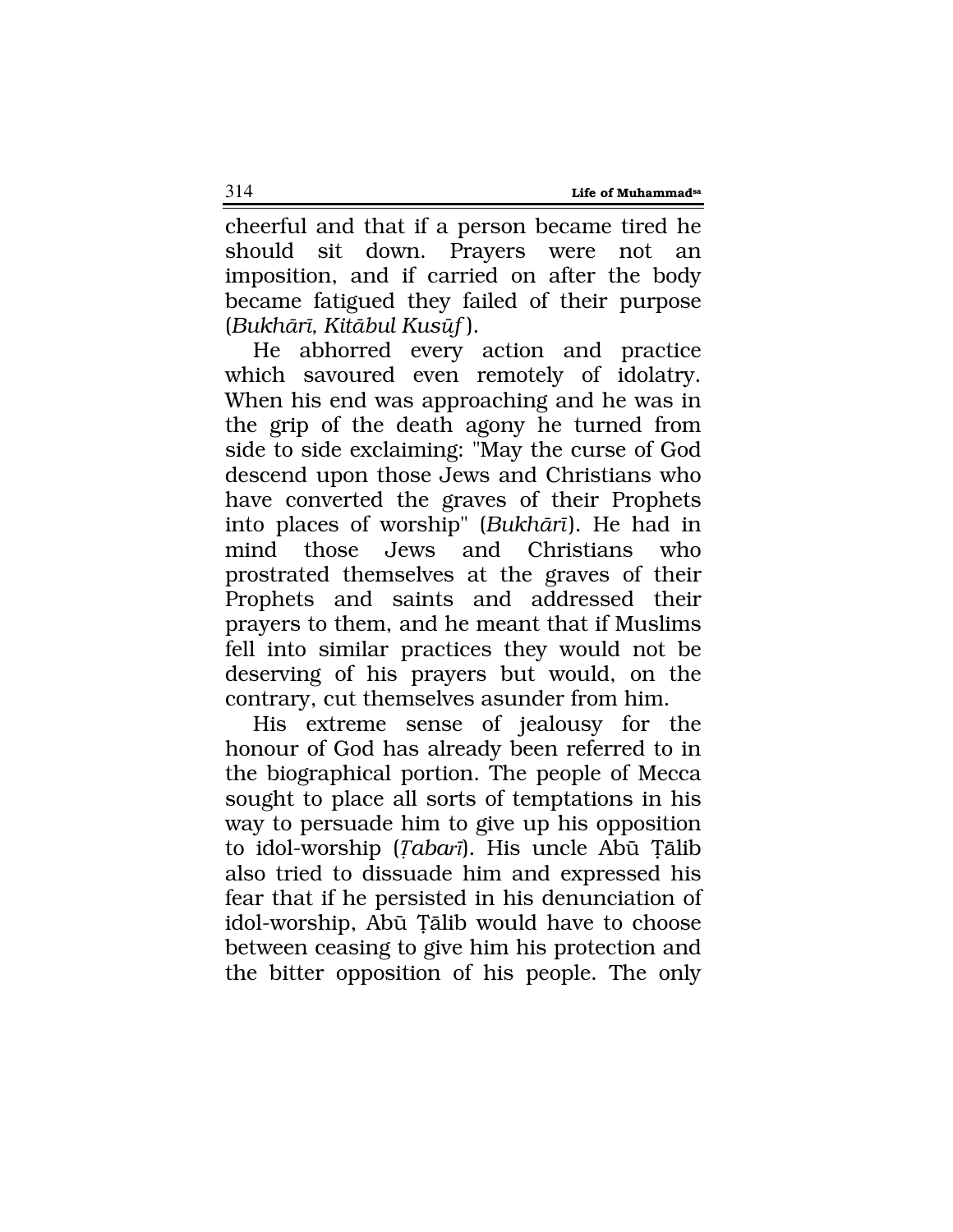reply that the Prophetsa made to his uncle on that occasion was: "If these people were to place the sun on my right hand and the moon on my left, I would not desist from proclaiming and preaching the Unity of God<sup>"</sup> (Zurqani). Again, during the Battle of Uhud when a remnant of wounded Muslims were grouped round him at the foot of a hill and their enemies were giving vent to their feeling of jubilation at having broken the Muslim ranks in shouts of victory and their leader Abu Sufyanra called out: "May Hubal (one of the idols worshipped by the Meccans) be exalted! May Hubal be exalted!" the Holy Prophetsa, in spite of realizing that his own safety and that of the small band of Muslims who were gathered round him lay in keeping silent could restrain himself no longer and directed his Companions to shout in reply, "To Allah alone belongs victory and glory! To Allah alone belongs victory and glory!" (*Bukh*a*r*i ).

It was a common misconception among the followers of different religions before the advent of Islam that heavenly and terrestrial manifestations took place to mark occasions of joy and sorrow for Prophets, saints and other great men and that even the movements of the heavenly bodies could be controlled by them. For instance, it is related of some of them that they caused the sun to become stationary in its course or stopped the progress of the moon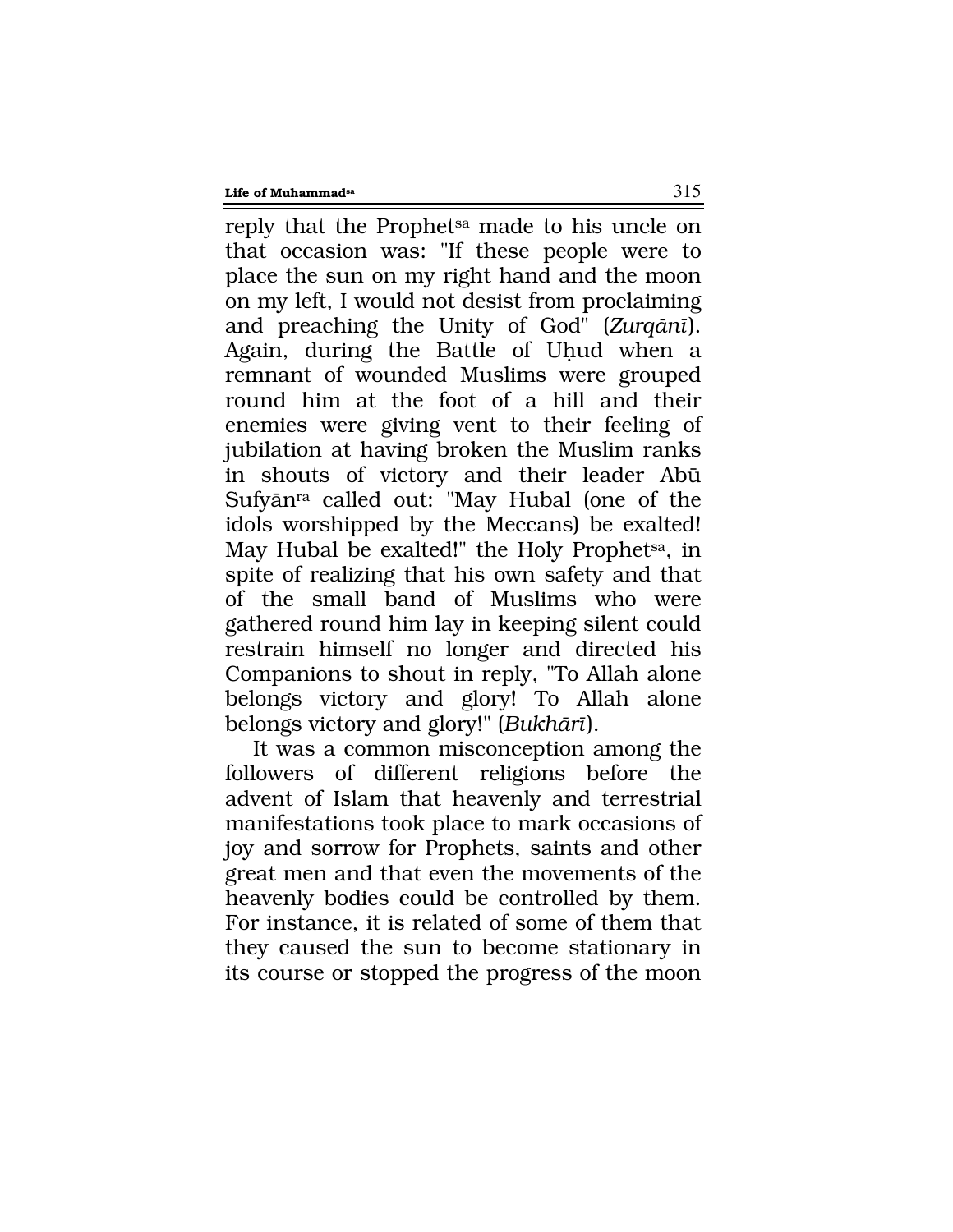or caused running water to become still. Islam taught that such notions were baseless and that references to phenomena of this kind in religious Scriptures were only by way of metaphor which, instead of being interpreted in accordance with its correct significance, had given rise to superstitions. Nevertheless, some among Muslims were prone to attribute these phenomena to events in the lives of the great Prophetsas. In the closing years of the Holy Prophet'ssa life his son Ibrahim died at the age of two and a half years. An eclipse of the sun occurred on the same day. Some Muslims in Medina gave currency to the idea that the sun had been darkened on the occasion of the death of the Prophet'ssa son as a mark of divine condolence. When this was mentioned to the Holy Prophetsa he expressed great displeasure and severely condemned the notion. He explained that the sun and the moon and other heavenly bodies were all governed by divine laws and that their movements and the phenomena connected with them had no relation to the life or death of any person (*Bukh*a*r*i).

Arabia is a very dry country and rain is always welcome and is eagerly waited for. The Arabs used to imagine that the coming of rain was controlled by the movements of stars. Whenever anybody gave expression to that idea, the Holy Prophetsa used to be very upset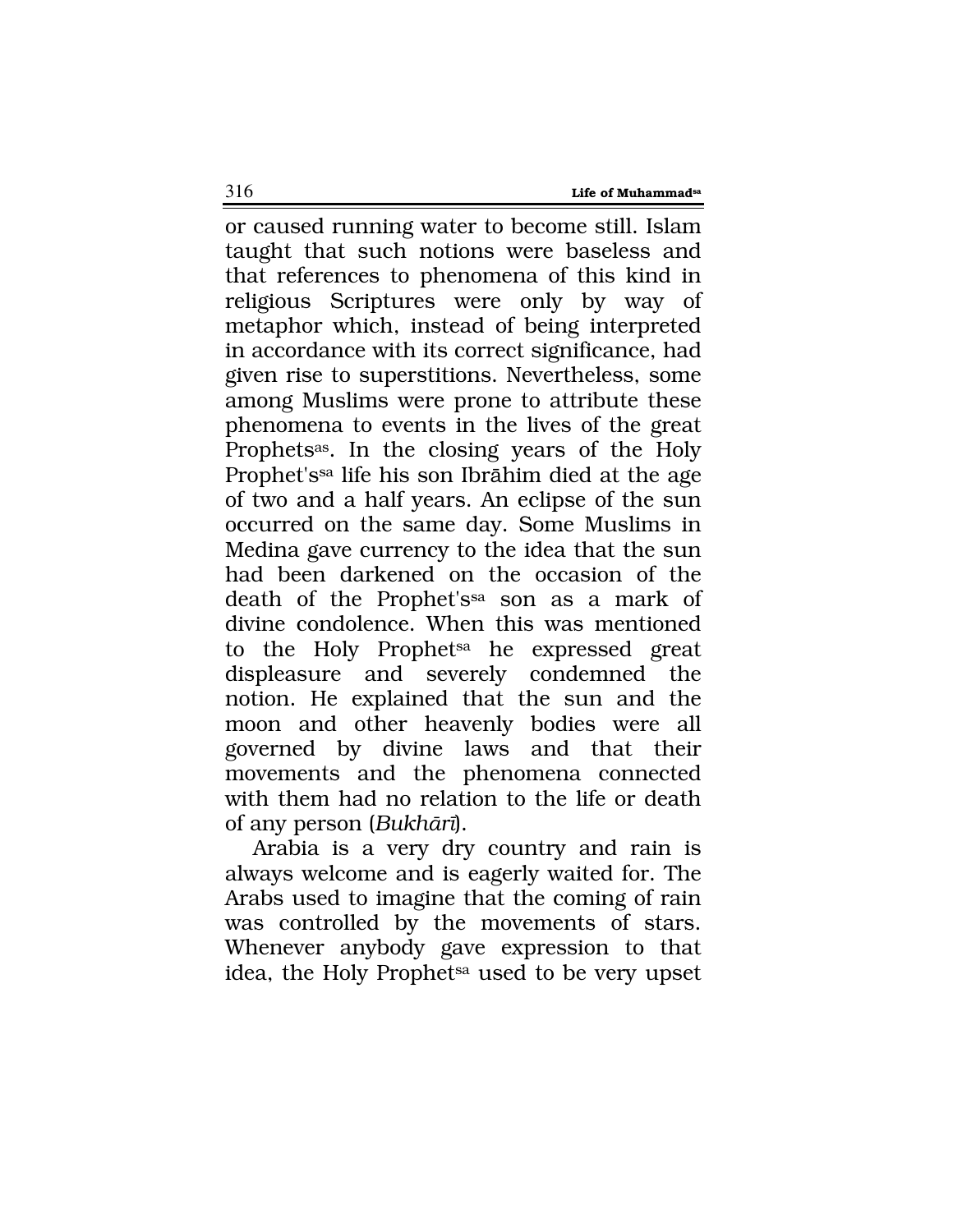and admonished his people not to attribute favours bestowed upon them by Providence to other sources. He explained that rain and other natural phenomena were all governed by divine laws and that they were not controlled by the pleasure or displeasure of any god or goddess or of any other power (*Muslim, Kit*a*bul*   $\bar{I}$ *mān*).

He had perfect trust in God which no combination of adverse circumstances could shake. On one occasion an enemy of his, finding him asleep and unguarded, stood over his head with drawn sword and threatened to despatch him at once. Before doing so he asked: "Who can rescue you from this predicament?" The Holy Prophetsa calmly replied: "Allah." He uttered this word with such perfect assurance that even the heart of his disbelieving enemy was forced to acknowledge the loftiness of his faith and trust in God. The sword fell from his hand, and he, who a moment before was bent upon his destruction, stood before him like a convicted criminal awaiting sentence (*Muslim, Kit*a*bul Fa*da*'il* and *Bukh*a*r*i*, Kit*a*bul Jih*a*d*).

At the other end of the scale was his sense of perfect humility vis-a-vis the Divine. Abu Hurairāra relates: "One day I heard the Holy Prophet<sup>sa</sup> say that no man would attain salvation through his own good deeds. Thereupon I said: 'O Messenger of Allahsa!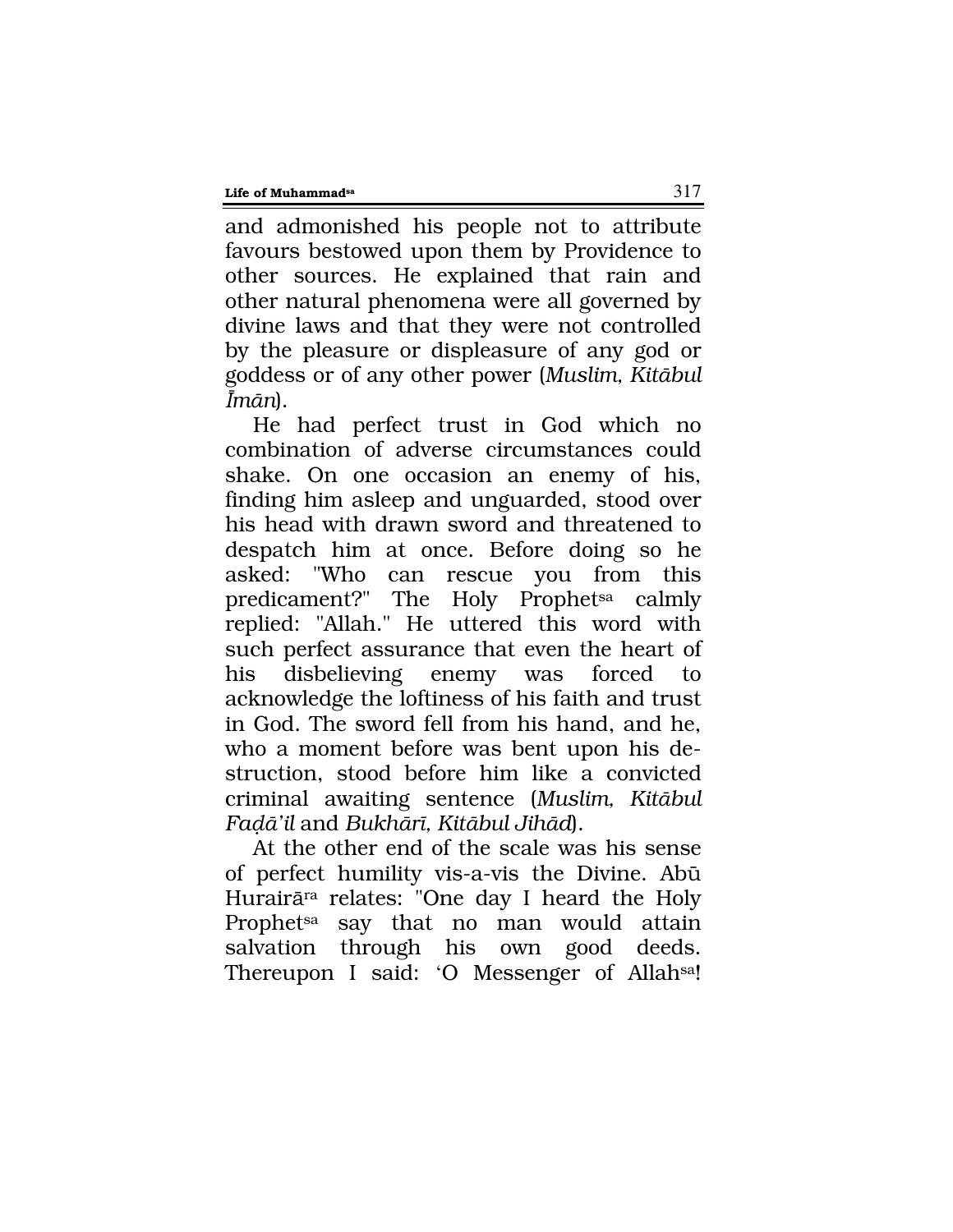'Surely you will enter Paradise through your own good actions,' to which he replied: 'No, I too cannot enter Paradise through my own actions save only that God's Grace and Mercy should envelop me' " (*Bukh*a*r*i*, Kit*a*bur Riq*a*q*).

He always exhorted people to choose and follow the right path and to be diligent in their search for means whereby they could attain nearness to God. He taught that no man should desire death for himself, for if he is good he will, by living longer, be able to achieve greater good; and if he is evil, he may, if given time, be able to repent of his evil ways and start on a good way. His love for, and devotion to, God found expression in many ways. For instance, whenever after a dry season the first rain-drops began to descend, he would put out his tongue to catch a raindrop and would exclaim: "Here is the latest favour from my Lord." He was constantly occupied in praying for God's forgiveness and beneficence, more particularly when he was sitting among people so that those who were in his company or were connected with him and Muslims generally should save themselves from divine wrath and should become deserving of divine forgiveness. The consciousness that he was always in the presence of God never deserted him. When he used to lie down to sleep, he would say: "O Allah! let me die (go to sleep) with Thy name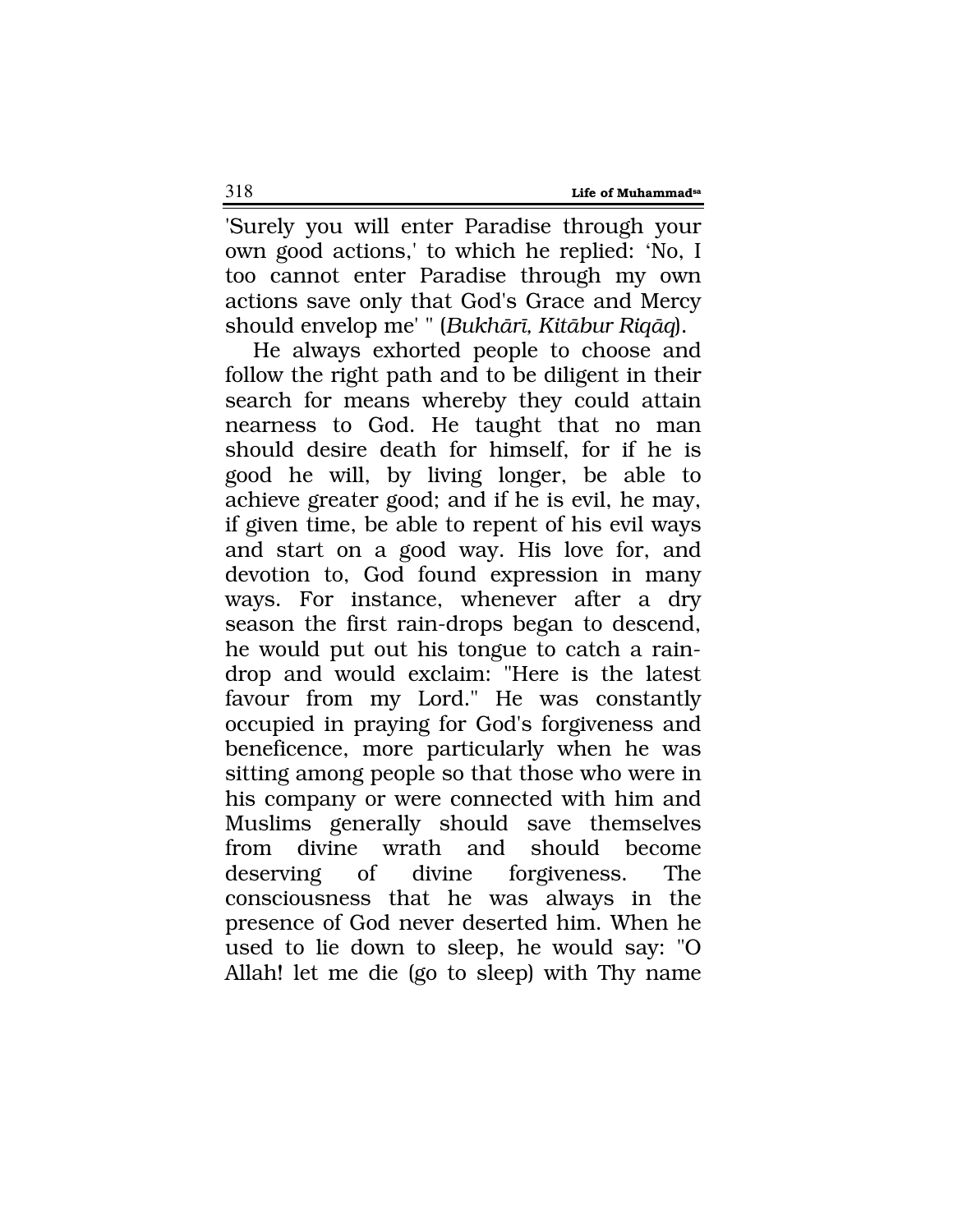on my lips and with Thy name on my lips let me rise." When he woke up, he would say: "All praise is due to God who has brought me to life after death (sleep) and one day we shall all be gathered unto Him" (*Bukh*a*r*i).

He constantly yearned for nearness to God and one of his oft-repeated prayers was "O Allah! Do Thou fill my heart with Thy light and fill my eyes with Thy light and fill my ears with Thy light and put Thy light on my right and put Thy light on my left and put Thy light above me and put Thy light below me and put Thy light in front of me and put Thy light behind me and do Thou, O Allah, convert the whole of me into light" (*Bukh*a*r*i).

Ibn 'Abbasra relates: "Shortly before the Holy Prophet'ssa death, Musailima (the false prophet) came to Medina and proclaimed that if Muhammadsa would appoint him his successor he would be prepared to accept him. Musailima was accompanied by a very large retinue and the tribe with which he was connected was the largest among the tribes of Arabia. When the Holy Prophetsa was informed of his advent he went to meet him, accompanied by Thabit bin Qais bin Shamsra. He had in his hand a dried palm twig. When he arrived at Musailima's camp he went and stood in front of him. In the meantime some more of his Companions had come up and ranged themselves round him. Addressing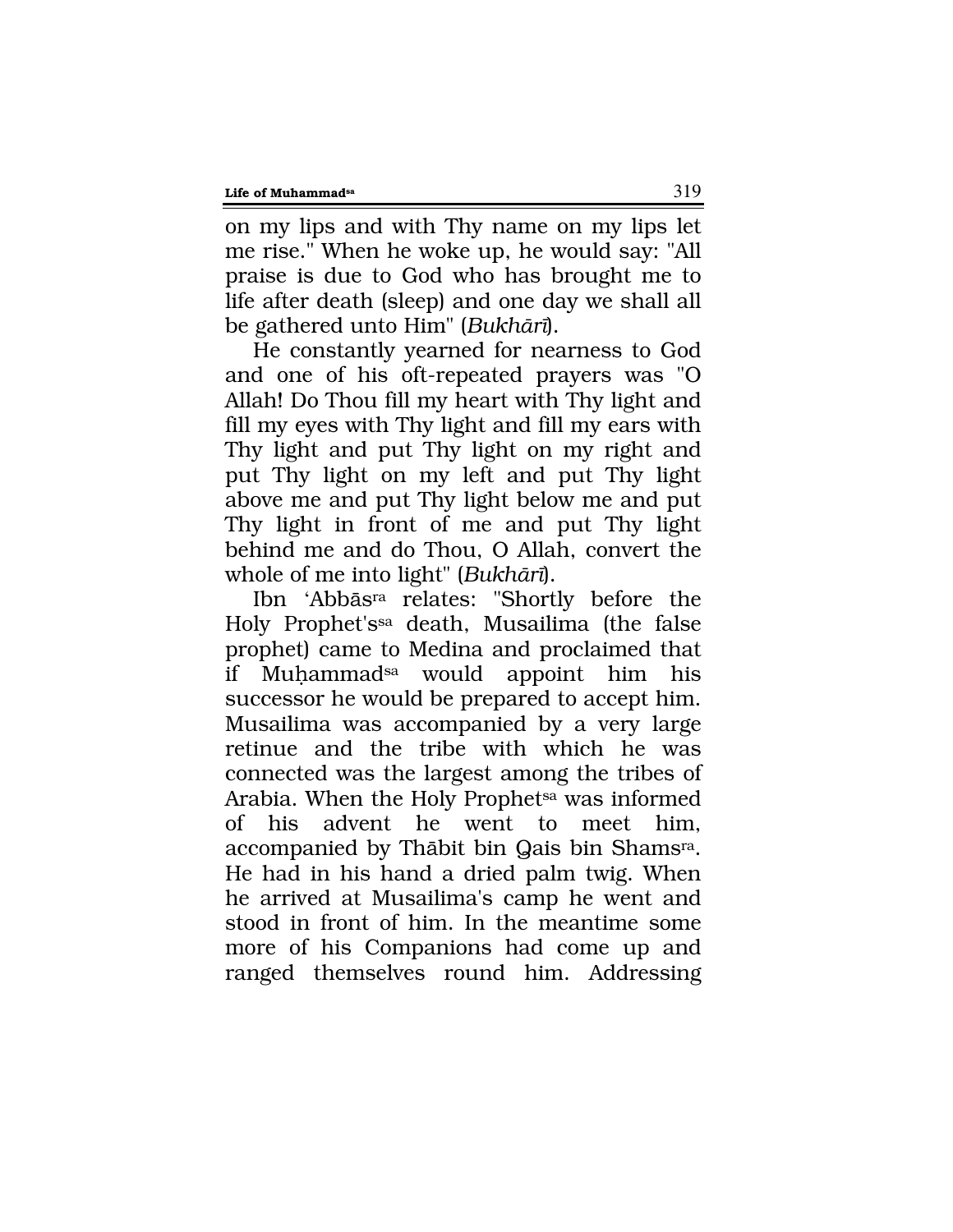Musailima he said, "It has been conveyed to me that you have said that if I were to appoint you my successor you would be ready to follow me, but I am not willing to bestow even this dried palm twig upon you contrary to God's commands. Your end will be as God has appointed. If you turn your back on me God will bring you to naught. I perceive very clearly that God will deal out to you what He has revealed to me." He then added: "I will now retire. If you have anything further to say, you may talk to Thabit bin Qais bin Shamsra, who will act as my representative." He then returned. Abū Hurairā<sup>ra</sup> was also with him. Somebody inquired of the Prophetsa what he meant by saying that God would deal out to Musailima what had been revealed to him. The Holy Prophetsa replied: "I saw in a dream two bracelets round my wrists which I disliked. While still in my dream I was directed by God to blow upon the bracelets. When I blew upon them, both of them disappeared. I interpreted this to mean that two false claimants (to prophethood) would appear after me" (*Bukh*a*r*i*, Kit*ab*ul Magh*a*z*i). This incident occurred towards the end of the Holy Prophet'ssa life. The last and the largest of the Arab tribes who had not yet accepted him was prepared to make its submission and the only condition put forward by it was that the Holy Prophetsa should appoint its chief as his successor. Had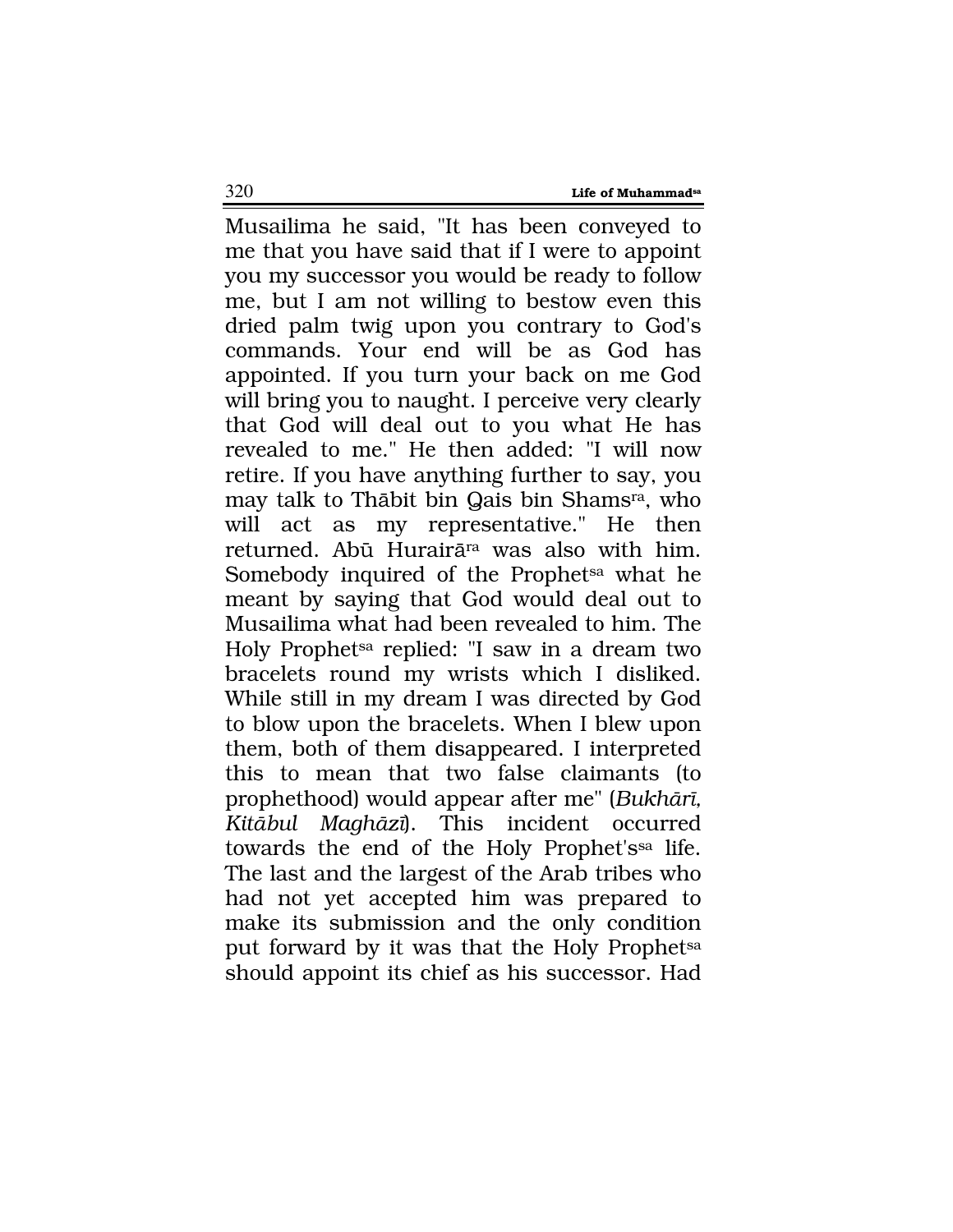the Prophetsa been actuated even remotely by any personal motives, nothing stood in the way of his securing the unity of the whole of Arabia by promising his succession to the chief of the largest tribe of Arabia. The Holy Prophetsa had no son of his own and no dynastic ambition could have stood in the way of such an arrangement, but he never regarded even the smallest thing as belonging to him and as being at his absolute disposal. He could, therefore, not deal with the leadership of Muslims as if it were in his gift. He regarded it as a sacred divine trust and believed that God would bestow it upon whomsoever He thought fit. He therefore rejected Musailima's offer with contempt, and told him that, let alone the leadership of Muslims, he was not prepared to bestow upon him even a dry palm twig.

Whenever he referred to or discoursed about God, it appeared to onlookers as if his whole being was in the grip of a passion of love for and devotion to God.

He always insisted upon simplicity in divine worship. The mosque, that he built in Medina and in which he always led prayers, had only a mud floor which was innocent of all covering or matting and the roof, which was made of dried palm branches and leaves, leaked whenever it rained. On such occasions the Holy Prophetsa and members of the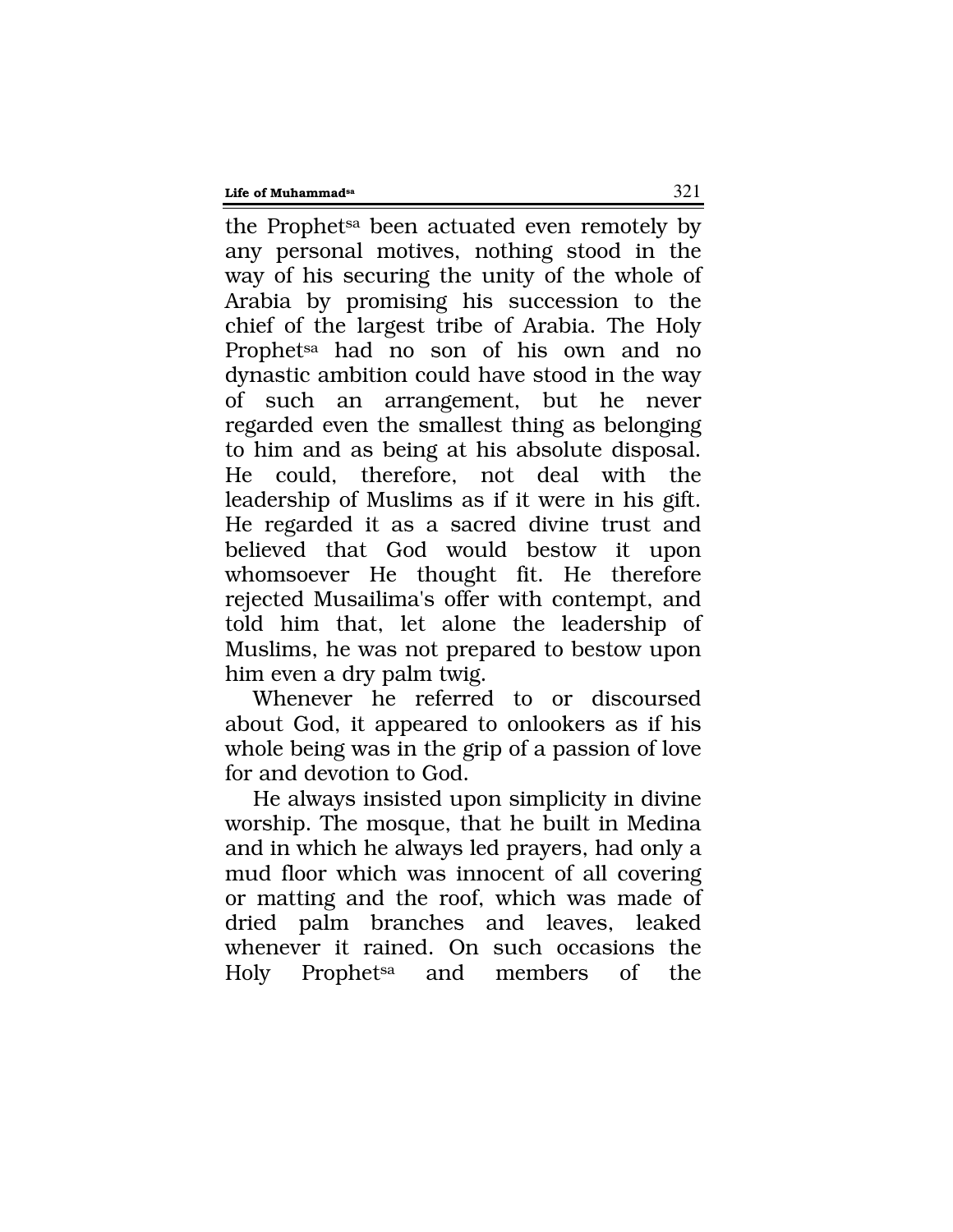congregation would be drenched with rain and mud but he would continue with the prayers till the end and on no occasion did he give any indication that he would postpone the service or remove to more weather-tight shelter (*Bukh*a*r*i*, Kit*a*bu*s S*aum*).

He was also watchful regarding his Companions. 'Abdullah bin 'Umarra was a man of extreme piety and purity of life. Concerning him the Holy Prophetsa once said: " 'Abdullah bin 'Umarra would be an even better man if he were to be more regular with regard to his *Tahajjud* prayers."**1** When this was communicated to 'Abdullah bin 'Umarra he never thereafter missed these prayers. It is recorded that the Holy Prophetsa, happening to be in the house of his daughter Fatimara, inquired of her and his son-in-law, 'Alira, whether they were regular with regard to their *Tahajjud* prayers. 'Alira replied: "O Messenger of Allahsa! We try to get up for *Tahajjud* prayers but on occasion when God so wills that we are unable to wake up in time we miss them." He went back and, on the way, repeated several times a verse of the Qur'an which means that a man is often reluctant to admit his fault and tries to cover it up with excuses (*Bukh*a*r*i*, Kit*a*bul Kus*u*f* ). The Prophetsa meant that 'Alira should not have attributed his default to God

 $\overline{a}$ 

**<sup>1</sup>** This is a voluntary prayer which is said in the latter part of the night and is not one of the daily prayers.—Ed.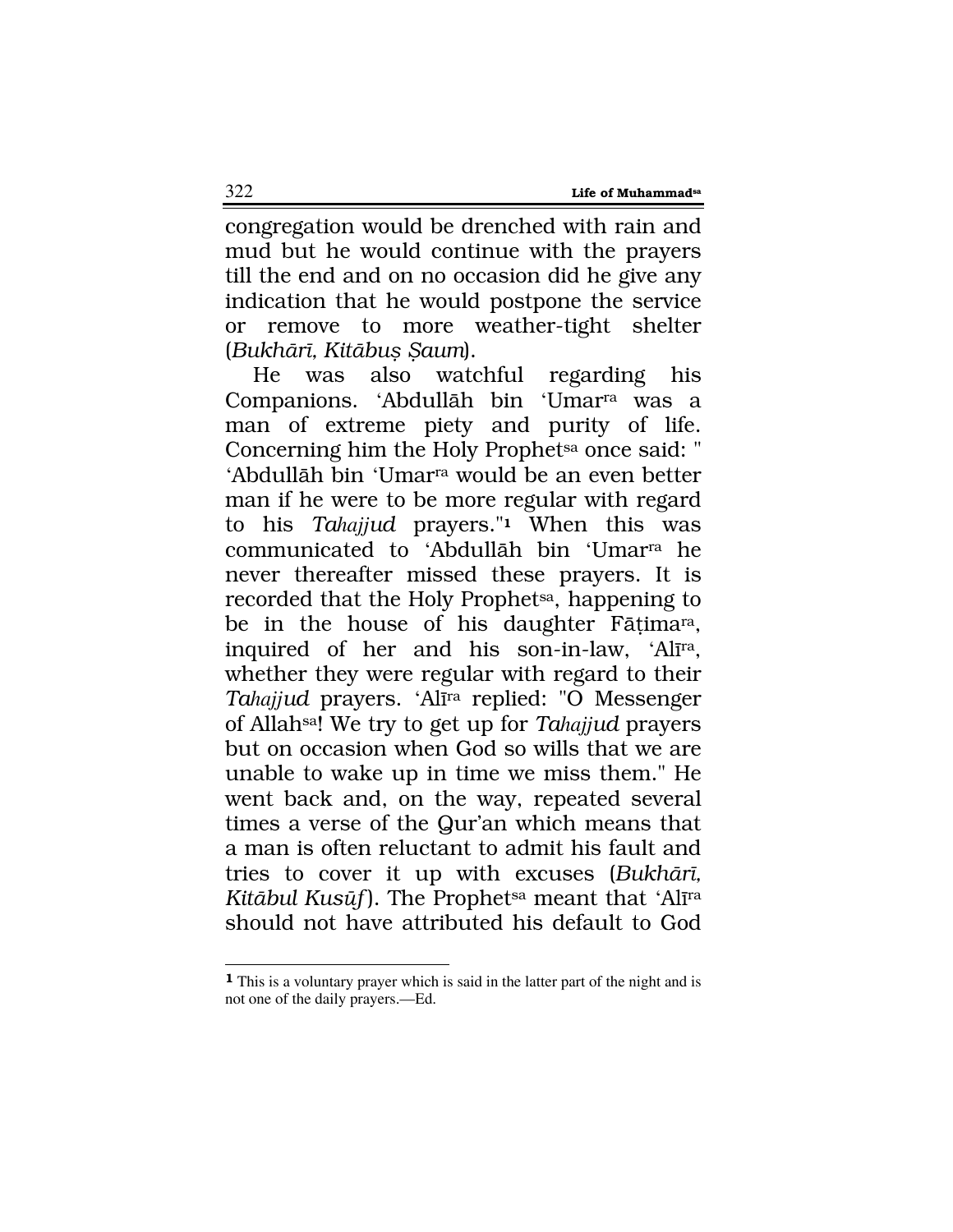by saying that when God willed that they should not wake up they were unable to wake up in time, but should have admitted his own weakness in the matter.

### **DISAPPROVAL OF PENANCE**

The Holy Prophetsa, however, strongly disapproved of formality in the matter of worship and condemned the imposition of any penance upon oneself as a form of worship. He taught that true worship consists in the beneficent use of the faculties with which God has endowed man. God having bestowed eyes upon man to see with, it would not be worship but impertinence to keep them shut or to have them removed. It is not the proper use of the faculty of sight which can be regarded as sinful, it is the improper use of the faculty that would be a sin. It would be ingratitude on the part of a man to have himself deprived of the faculty of hearing, though it would be sinful of him to use that faculty for the purpose of listening to slander and backbiting. Abstention from food (except on occasions when it is prescribed or is otherwise desirable) may amount to suicide and thus constitute an unforgivable sin, though it would also be sinful on the part of a man to devote himself entirely to food and drink or to indulge in the eating or drinking of prohibited or undesirable articles. This is a golden principle which was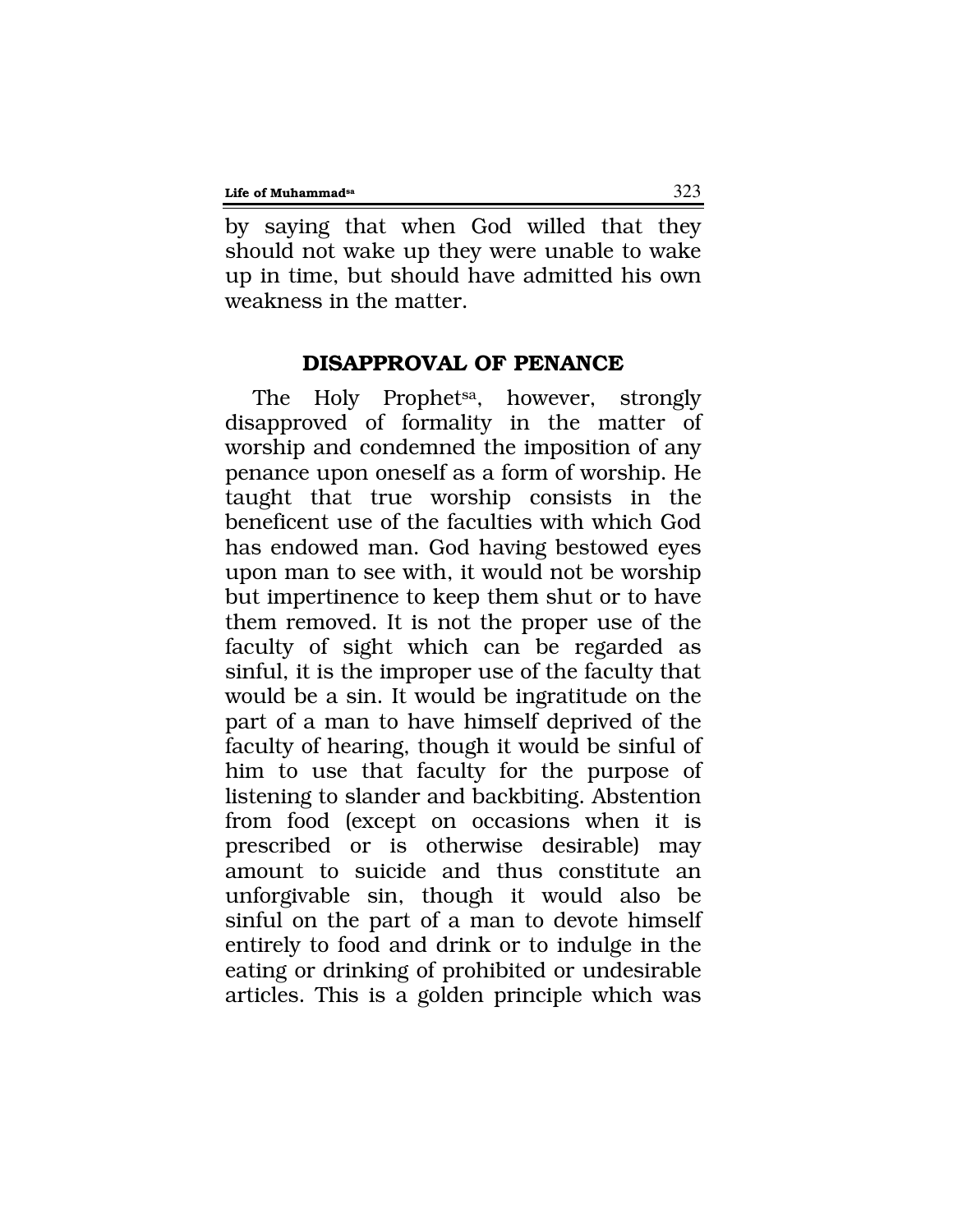taught and emphasized by the Holy Prophetsa of Islam and which had not been inculcated by any previous Prophet.

The correct use of natural faculties constitutes high moral qualities; the frustration or stultification of those qualities is folly. It is their improper use that is evil or sinful. Their proper use is true virtue. This is the essence of the moral teachings inculcated by the Holy Prophetsa of Islam. And this, in brief, was also a picture of his own life and actions. 'A'ishara relates: "Whenever the Holy Prophetsa had a choice of two courses of action he always chose the easier of the two, provided it was free from all suspicion of error or sin. Where a course of action was open to such suspicion, the Holy Prophetsa of all men gave it the widest berth" (*Muslim, Kit*ab*ul Fa*da*'il* ). This is indeed the highest and the most admirable course open to man. Many men voluntarily court pain and privations, not for the purpose of winning God's pleasure, for God's pleasure is not to be won by inflicting purposeless pain and privations upon oneself, but with the object of deceiving mankind. Such people possess little inherent virtue and wish to cover up their faults and to acquire merit in the eyes of others by assuming false virtues. The object of the Holy Prophetsa of Islam, however, was to attain to real virtue and to win the pleasure of God. He was,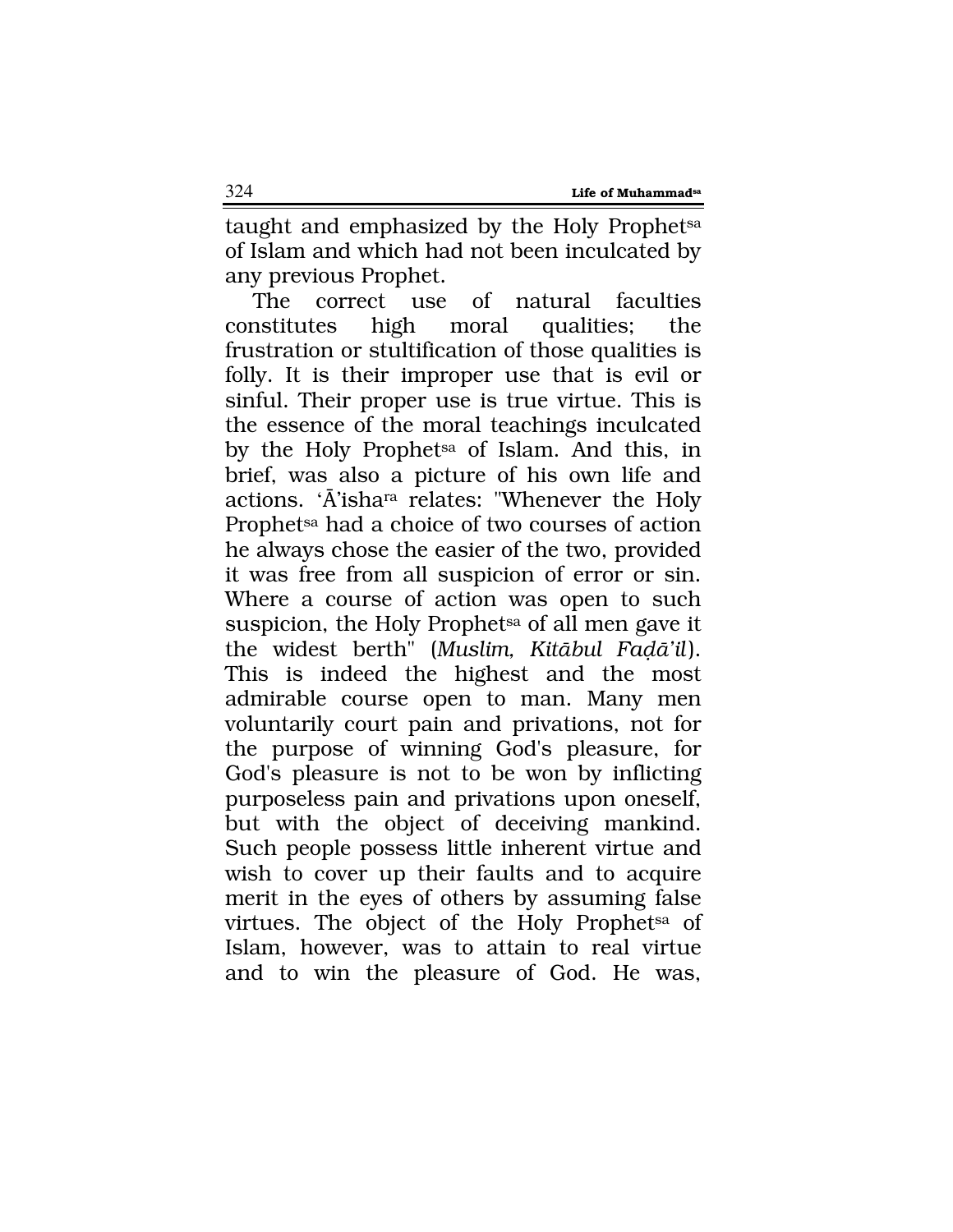therefore, completely free from pretence and make-believe. That the world should regard him as bad or should appraise him as good was a matter of complete indifference to him. All that mattered to him was how he found himself and how God would judge him. If in addition to the testimony of his conscience and the approval of God he also won the true testimony of mankind he was grateful, but if men looked upon him with jaundiced eyes he was sorry for them and attached no value to their opinion.

### **ATTITUDE TOWARDS HIS WIVES**

He was extremely kind and fair towards his wives. If on occasion any one of them failed to comport herself with due deference towards him he merely smiled and passed the matter over. He said to 'A'ishara one day: " 'A'ishara, whenever you are upset with me I always get to know it." 'A'ishara enquired: "How is that?" He said: "I have noticed that when you are pleased with me and in the course of conversation you have to refer to God, you refer to Him as the Lord of Muhammadsa. But if you are not pleased with me, you refer to Him as the Lord of Ibrahimas." At this 'A'ishara laughed and said he was right (*Bukh*a*r*i*, Kit*ab*un Nikd*h). Khadijara was his first wife and had made great sacrifices in his cause. She was much older than the Prophet<sup>sa</sup> After her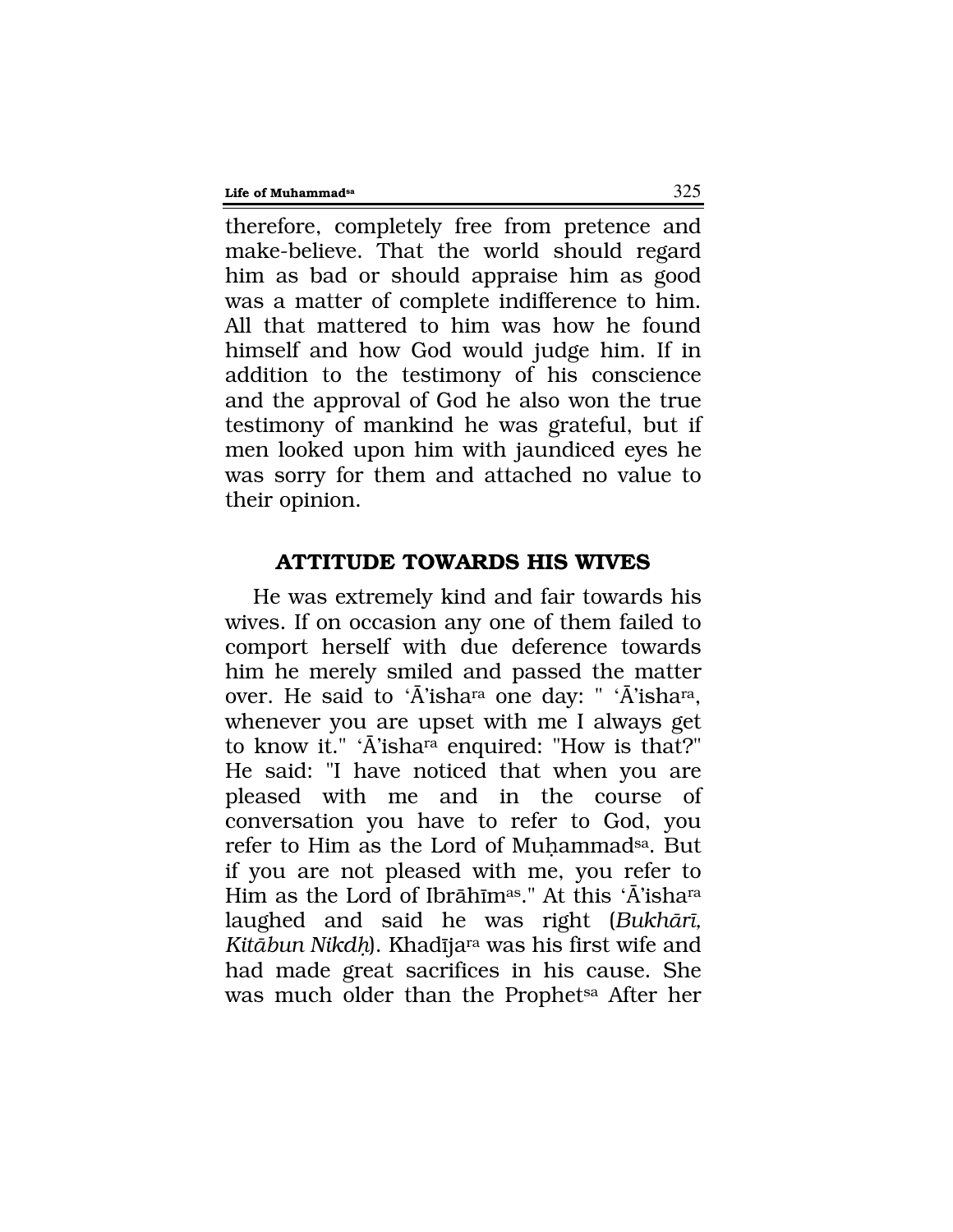death he married younger women but never permitted the memory of Khadijara to become dim. Whenever any of Khadijara's friends visited him he would stand up to receive her (*Muslim*). If he chanced to see any article that had belonged to or had been connected with Khadijara, he was always overcome by emotion. Among the prisoners taken by the Muslims in the Battle of Badr was a son-in-law of the Prophetsa. He possessed nothing which he could offer as ransom. His wife Zainabra (the Prophet'ssa daughter) sent to Medina a necklace which had belonged to her mother (Khadijara) and offered it as ransom for her husband. When the Prophetsa saw the necklace he recognized it and was much affected. He said to his Companions: "I have no authority to give any direction in this matter, but I know that this necklace is cherished by Zainabra as a last memento of her deceased mother and, provided it commends itself to you, I would suggest that she should not be deprived of it and it may be returned to her." They intimated that nothing would give them greater pleasure and readily adopted his suggestion (H*albiyya, Vol. 2*). He often praised Khadijara to his other wives and stressed her virtues and the sacrifices that she had made in the cause of Islam. On one such occasion 'A'ishara was piqued and said: "O Messenger of Allah, why go on talking of the old lady? God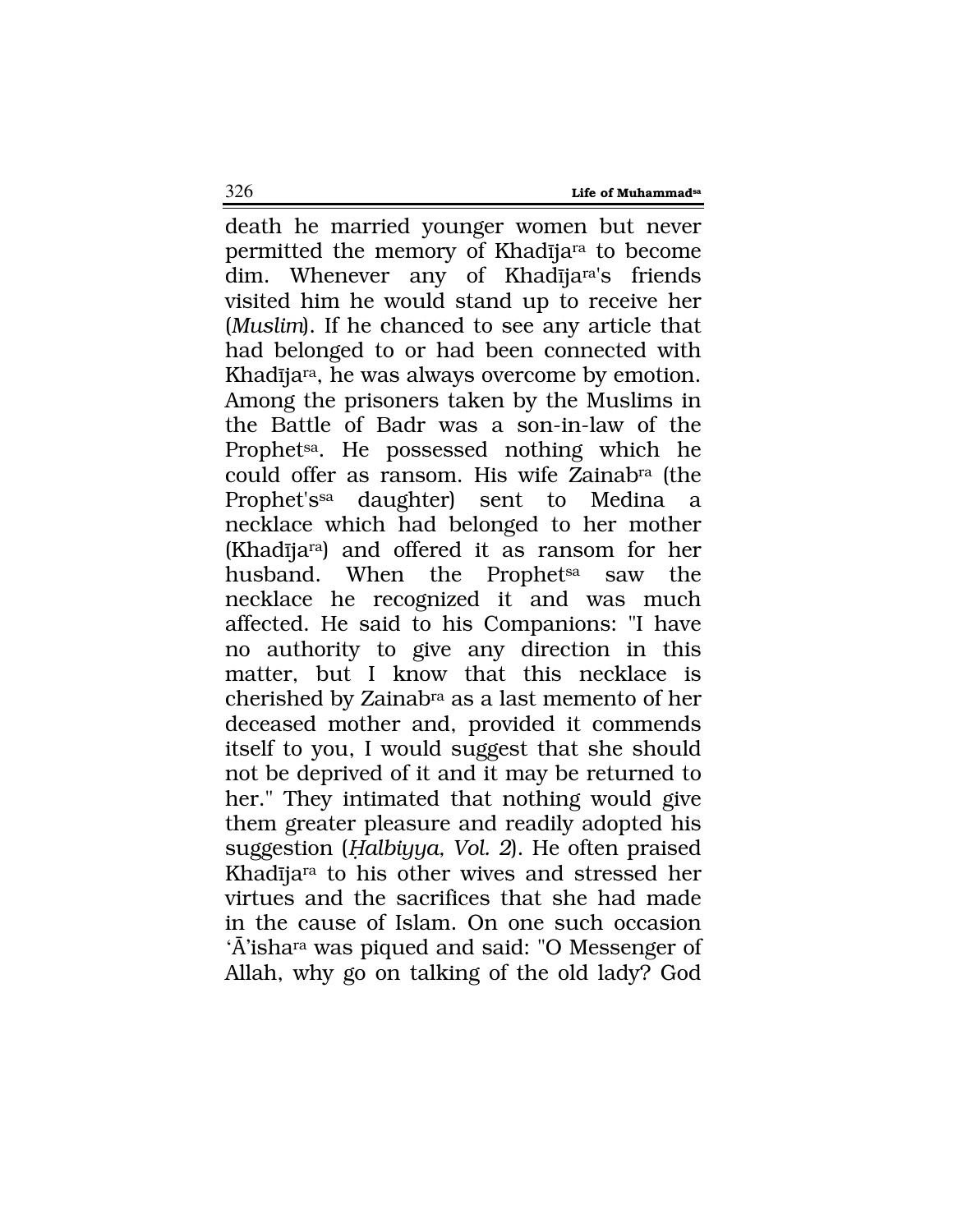has bestowed better, younger and more attractive wives upon you." The Holy Prophetsa was overcome by emotion at hearing this and protested: "O no, 'A'ishara! You have no idea how good Khadijara was to me" (*Bukh*a*r*i ).

# **HIGH MORAL QUALITIES**

He was always very patient in adversity. He was never discouraged by adverse circumstances nor did he permit any personal desire to get a hold over him. It has been related already that his father had died before his birth and his mother died while he was still a little child. Up to the age of eight, he was in the guardianship of his grandfather and after the latter's death he was taken care of by his uncle, Abu Talib. Both on account of natural affection and also because he had been specially admonished in that behalf by his father, Abū Tālib always watched over his nephew with care and indulgence but his wife was not affected by these considerations to the same degree. It often happened that she would distribute something among her own children, leaving out their little cousin. If Abū Tālib chanced to come into the house on such an occasion he would find his little nephew sitting apart, a perfect picture of dignity and without a trace of sulkiness or grievance on his face. The uncle, yielding to the claims of affection and recognizing his responsibility, would run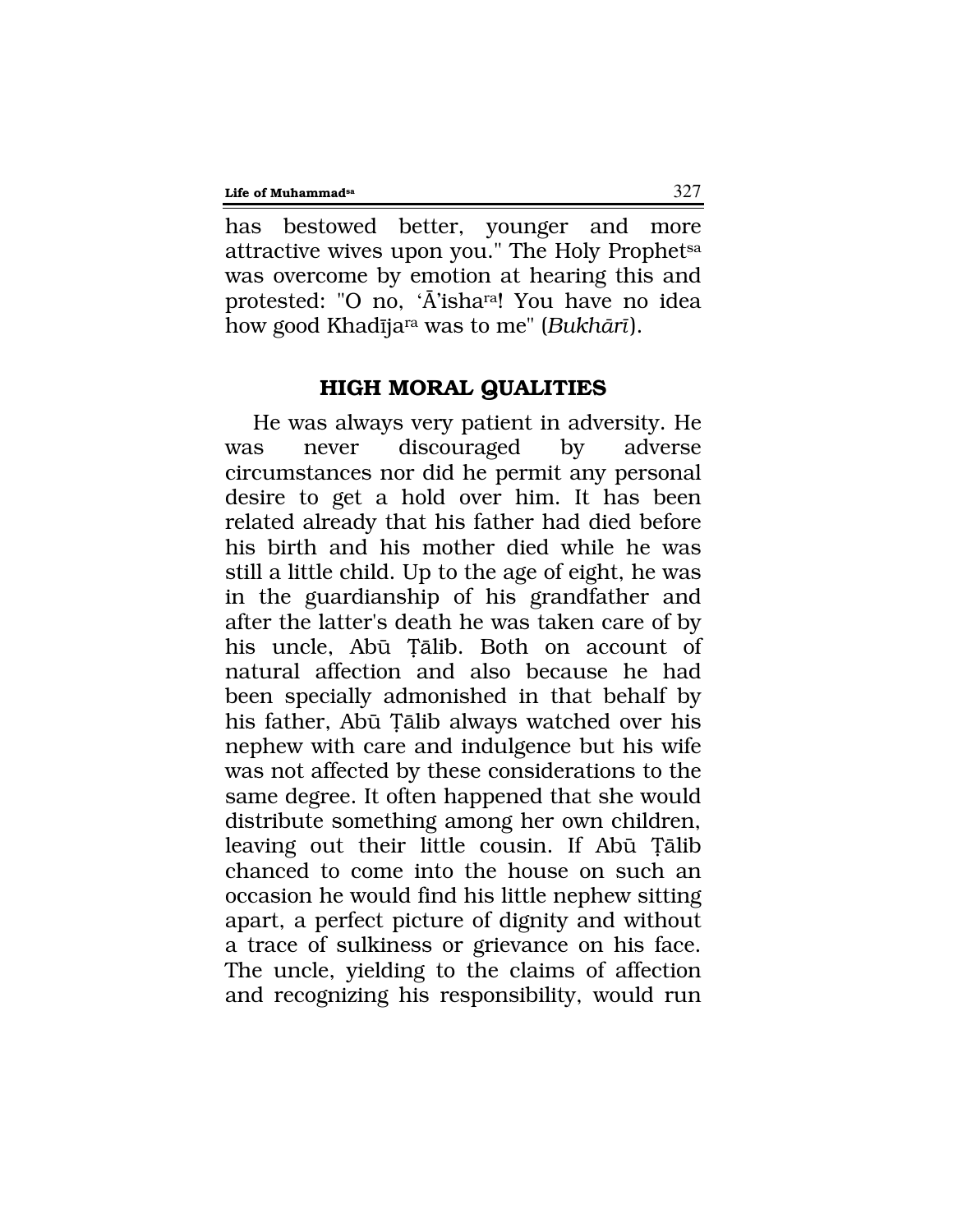to the nephew, clasp him to his bosom and cry out: "Do pay attention to this child of mine also! Do pay attention to this child of mine also!" Such incidents were not uncommon and those who were witnesses to them were unanimous in their testimony that the young Muhammadsa never gave any indication that he was in any way affected by them or that he was in any sense jealous of his cousins. Later in life when he was in a position to do so, he took upon himself the care and upbringing of two of his uncle's sons, 'Alira and Ja'farra, and discharged this responsibility in the most excellent manner.

The Holy Prophetsa, throughout his life, had to encounter a succession of bitter experiences. He was born an orphan, his mother died while he was still a small child and he lost his grandfather at the age of eight years. After marriage he had to bear the loss of several children, one after the other, and then his beloved and devoted wife Khadijara died. Some of the wives he married after Khadija'sra death, died during his lifetime and towards the close of his life he had to bear the loss of his son Ibrahim. He bore all these losses and calamities cheerfully, and none of them affected in the least degree either his high resolve or the urbanity of his disposition. His private sorrows never found vent in public and he always met everybody with a benign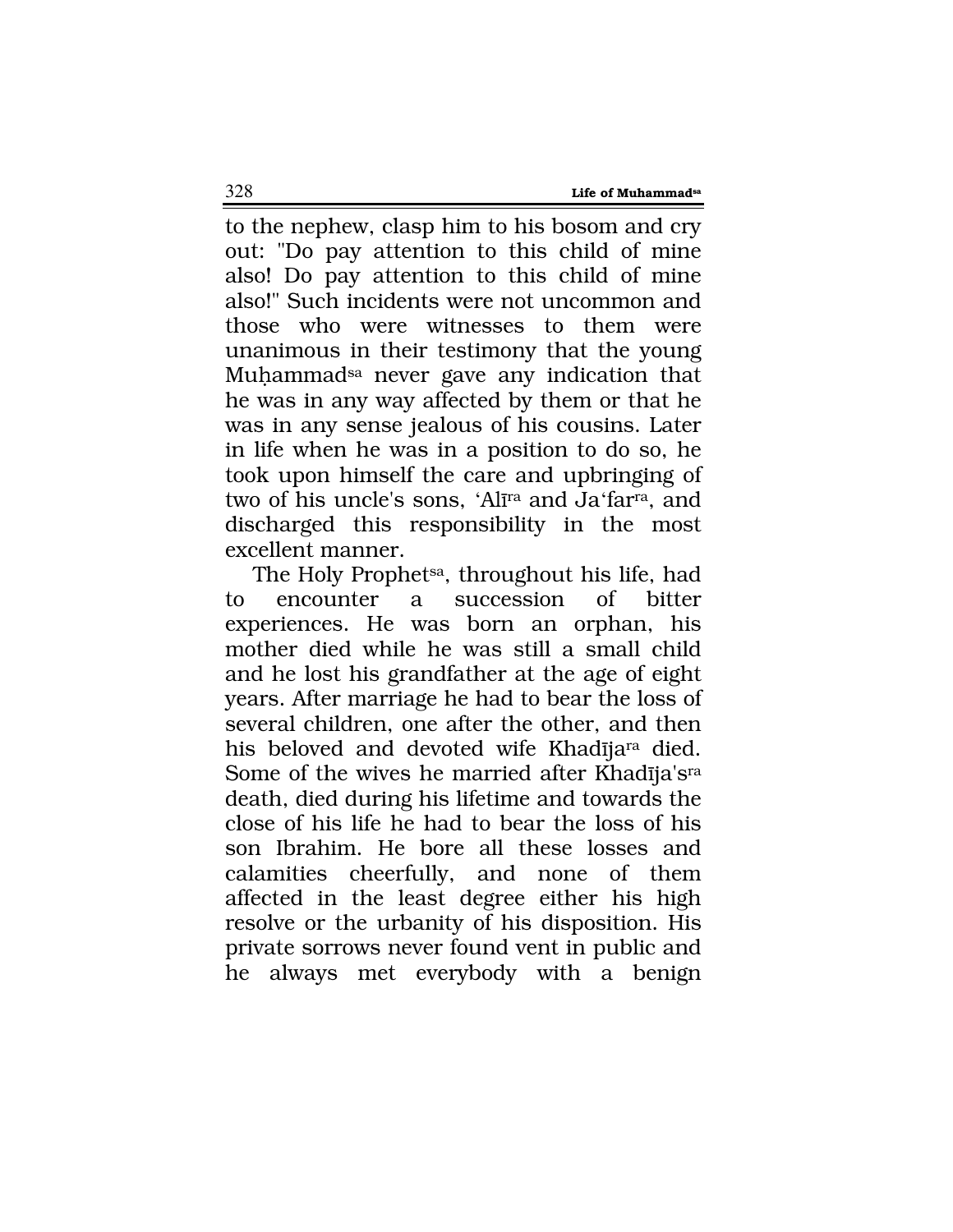countenance and treated all alike with uniform benevolence. On one occasion he observed a woman who had lost a child occupied in loud mourning over her child's grave. He admonished her to be patient and to accept God's will as supreme. The woman did not know that she was being addressed by the Holy Prophetsa and replied: "If you had ever suffered the loss of a child as I have, you would have realized how difficult it is to be patient under such an affliction." The Prophetsa observed: "I have suffered the loss not of one but of seven children," and passed on. Except when he referred to his own losses or misfortunes in this indirect manner, he never cared to dwell upon them nor did he permit them in any manner to interfere with his unceasing service to mankind and his cheerful sharing of their burdens.

## **HIS SELF-CONTROL**

He always held himself under complete control. Even when he became a Sovereign he always listened to everybody with patience, and if a person treated him with impertinence he bore with him and never attempted any retaliation. In the East, one way of showing respect for a person whom one is addressing is not to address him by his personal name. The Muslims used to address the Holy Prophetsa as: "O Messenger of Allahsa", and non-Muslims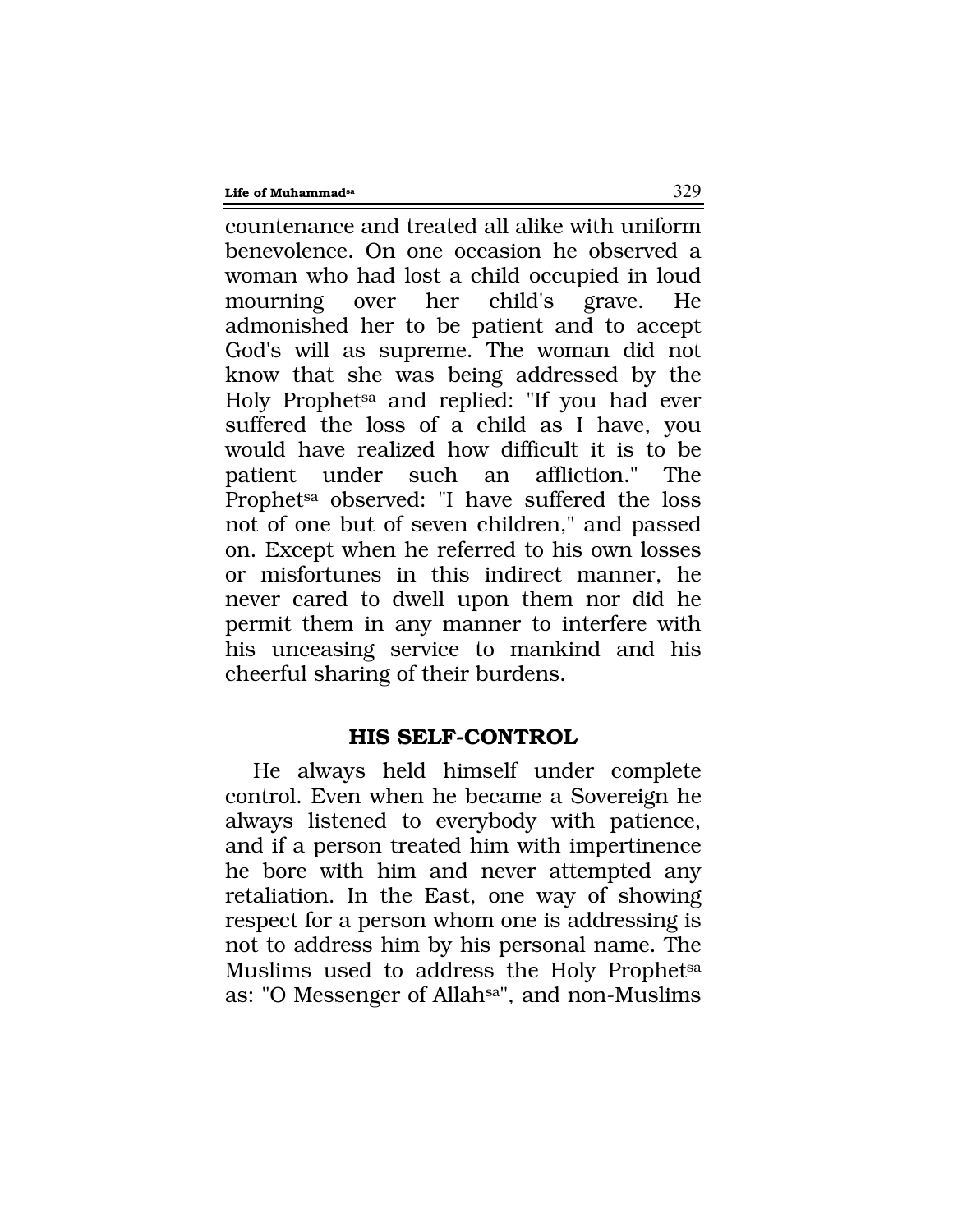used to address him as "Abū'l Qāsim<sup>sa</sup>" (i.e., Qasim's father: Qasim being the name of one of his sons). On one occasion a Jew came to him in Medina and started a discussion with him. In the course of the discussion he repeatedly addressed him as "O Muhammadsa, O Muhammadsa". The Prophetsa paid no attention to his form of address and went on patiently expounding the matter under discussion to him. His Companionsra, however, were getting irritated at the discourteous form of address adopted by his interlocutor till one of them, not being able to restrain himself any longer, admonished the Jew not to address the Prophetsa by his personal name but to address him as Abū'l Qāsimsa. The Jew said that he would address him only by the name which his parents had given him. The Prophetsa smiled and said to his Companions: "He is right. I was named Muhammad<sup>sa</sup> at the time of my birth and there is no reason to be upset at his addressing me by that name."

Sometimes people stopped him in the way and engaged him in conversation, explaining their needs and preferring their requests to him. He always stood patiently and let them go on and proceeded only after they had done. On occasion people when shaking hands with him kept hold of his hand for some time and, though he found this inconvenient and it occasioned a loss of precious time also, he was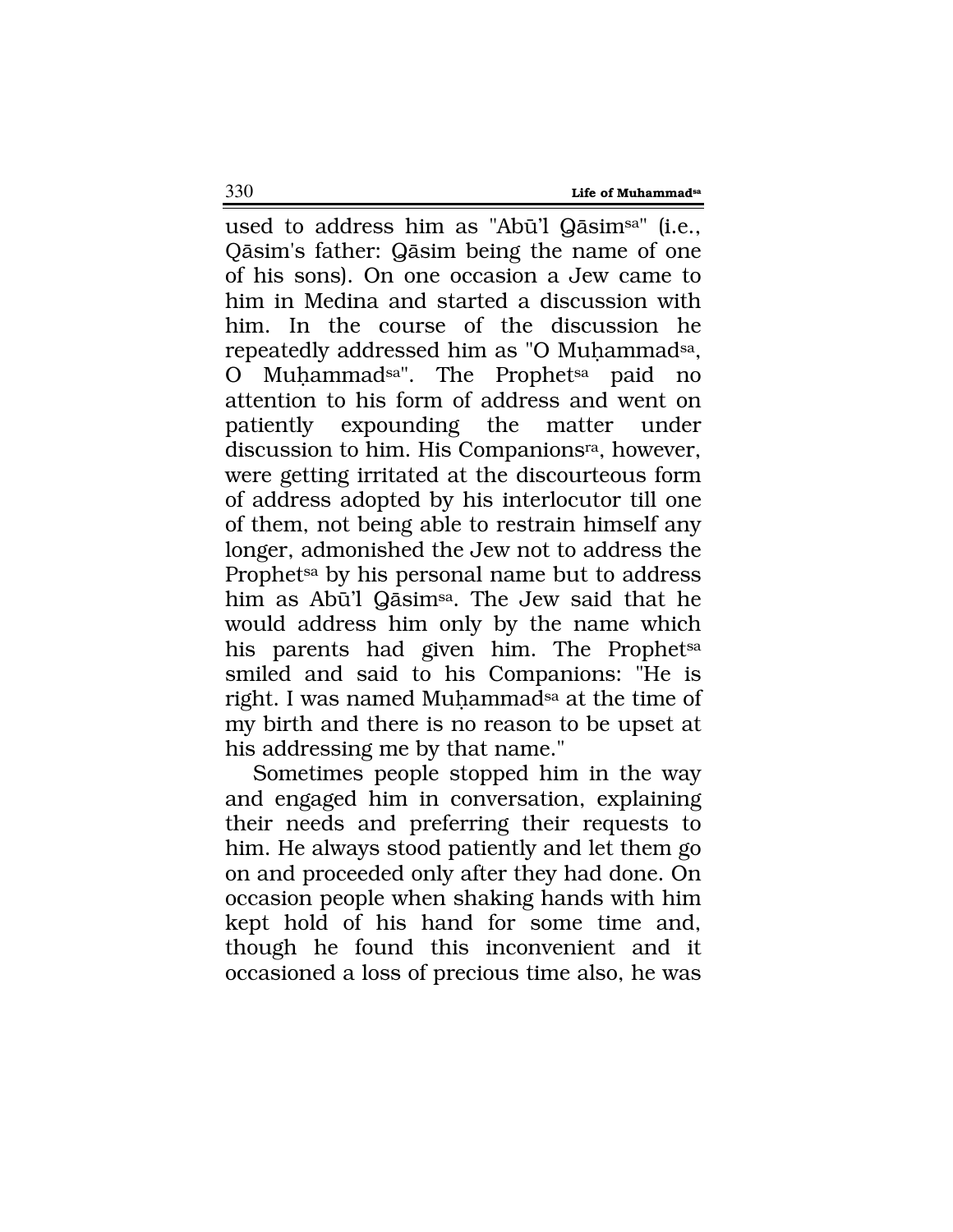never the first to withdraw his hand. People went freely to him and laid their troubles and difficulties before him and asked him for help. If he was able to help he never declined to do so. Sometimes he was pestered with requests and they were unreasonably pressed but he went on complying with them as far as he was able. On occasion, after complying with a request, he would admonish the person concerned to have greater trust in God and to avoid asking others for relief. On one occasion a devout Muslim asked him several times for money and each time he complied with his request but in the end said: "It is best for a man to put his trust in God and to avoid making requests." The person concerned was a sincere man. Out of regard for the feelings of the Prophetsa, he did not offer to return what he had already received but he declared that in future he would never make a request to anybody under any circumstances. Years later, he was taking part in a battle, mounted on a charger, and in the thick of it when the din and confusion and the clash of arms were at their highest and he was surrounded by his enemies, his whip fell from his hand. A Muslim soldier who was on foot, perceiving his predicament, bent down to pick up the whip for him but the mounted man begged him to desist and jumped from his horse and picked up the whip himself, explaining to the soldier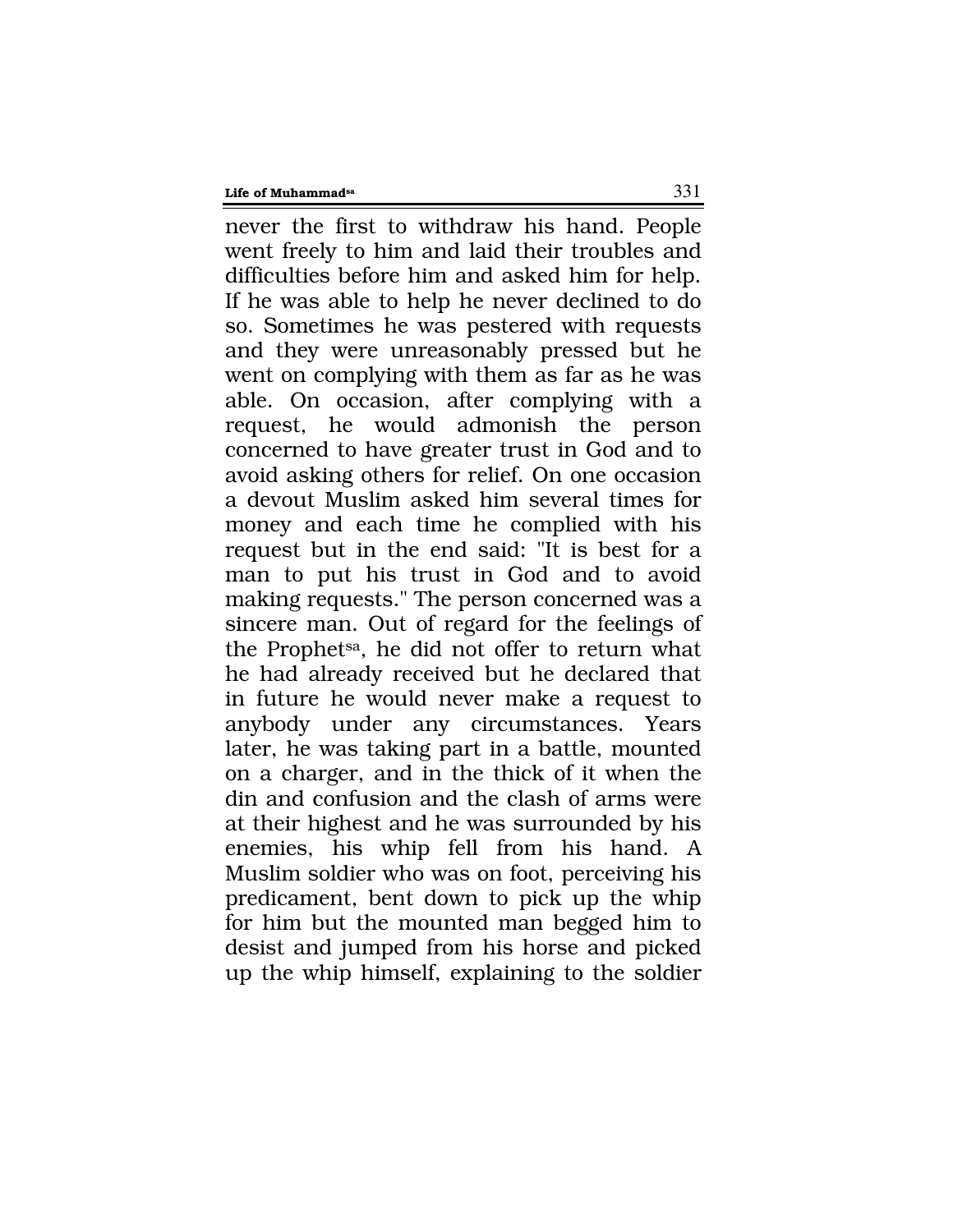that he had long since promised the Holy Prophet<sup>sa</sup> that he would never make any request to anybody and that if he had permitted the soldier to pick up the whip for him it would have amounted to his having made an indirect request and would thus have rendered him guilty of breaking his promise to the Holy Prophetsa.

### **JUSTICE AND FAIR DEALING**

The Arabs were greatly given to favouritism and applied different standards to different persons. Even among the so-called civilized nations of today one observes a reluctance to bring prominent persons or persons occupying high positions or offices to account for their doings, though the law is enforced rigorously against the common citizen. The Holy Prophet<sup>sa</sup> was, however, unique in enforcing uniform standards of justice and fair dealing. On one occasion a case came before him in which a young woman belonging to a highly respectable family was found to have committed theft. This caused great consternation as, if the normal penalty were imposed upon the young woman, a leading family would be humiliated and disgraced. Many were anxious to intercede with the Prophetsa on behalf of the offender but were afraid to do so. Eventually Usamara was prevailed upon to undertake the mission.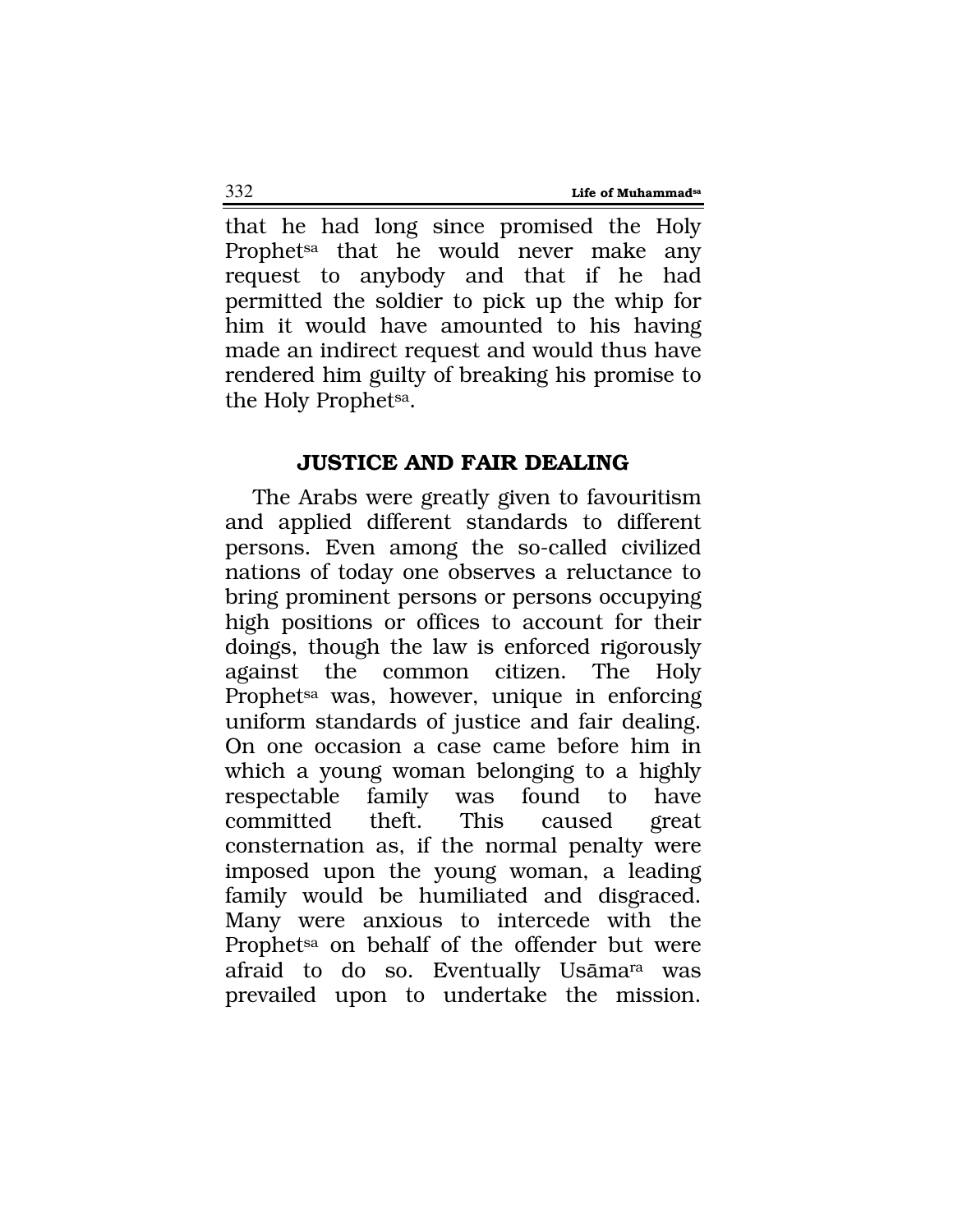Usamara went to the Holy Prophetsa but the moment the latter perceived the trend of his submission he was much upset and said: "You had better desist. Nations have come to a bad end for showing favours to highly placed persons while pressing hard on the common people. Islam does not permit this and I will certainly not do it. Verily, if my own daughter, Fatimara, were to commit an offence I would not hesitate to impose the appropriate penalty" (*Bukh*a*r*i*, Kit*a*bul* H*ud*u*d*).

It has already been related that when the Prophet's uncle 'Abbasra became a prisoner in the Battle of Badr, he was, like other prisoners, tied up with a rope to prevent his escape. The rope was so tightly secured that he groaned with pain during the night. The Prophetsa heard his groans and was unable to sleep. The Companions of the Prophetsa, perceiving this, loosened the rope that bound 'Abbasra. When the Prophetsa got to learn of this, he directed that all prisoners should be treated alike, saying that there was no reason for showing favour to his own relative. He insisted that either they must loosen the bonds of all the prisoners or must tighten the bonds of 'Abbasra like those of the others. As the Companions of the Prophetsa did not wish him to be subjected to uneasiness on account of his uncle they undertook to guard the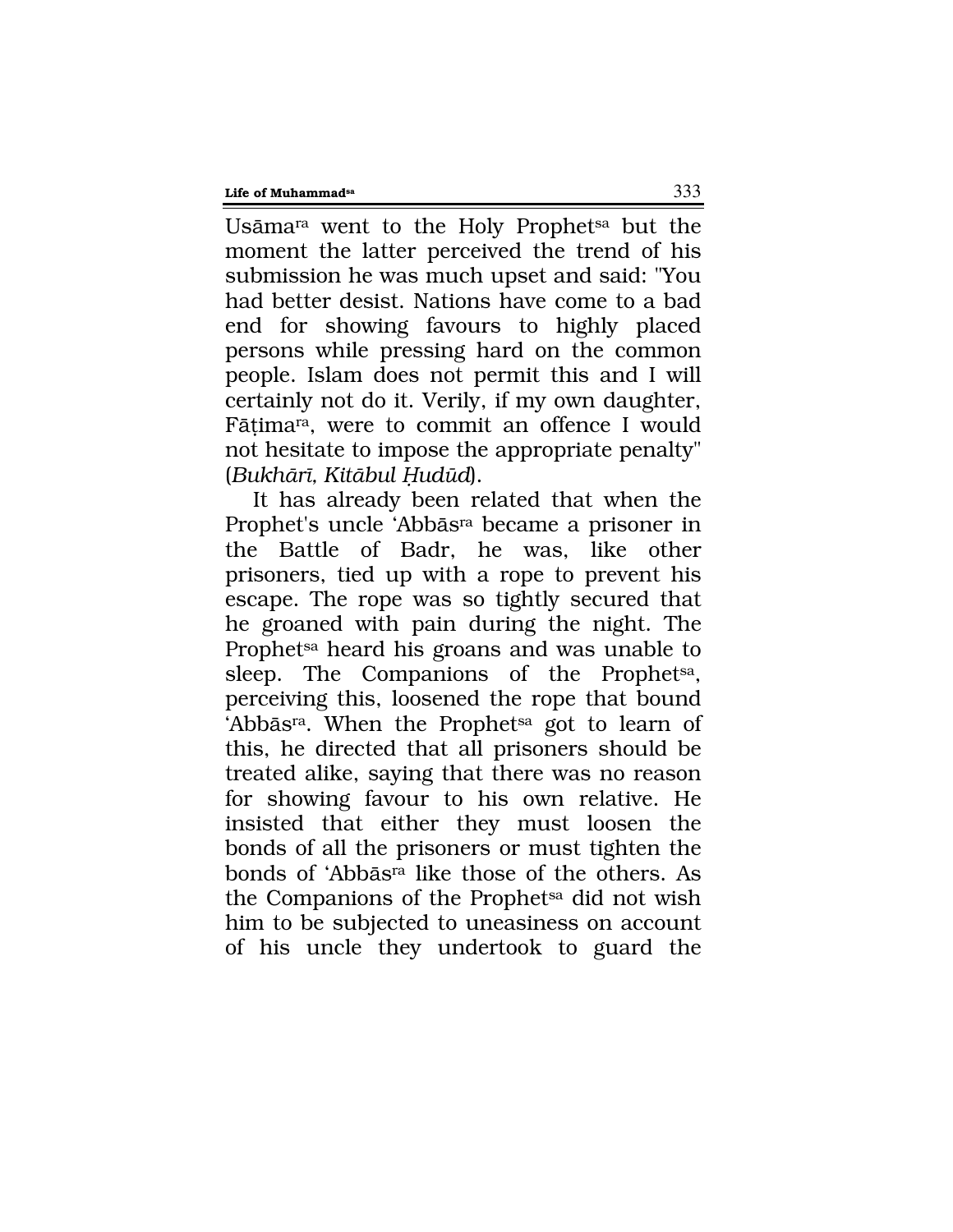prisoners carefully and loosened the bonds of all of them (*Zurq*a*n*i, Vol. 3, p. 279).

Even during the exigencies of war he was most particular in observing all accepted rules and conventions. On one occasion he despatched a party of his Companions on a scouting expedition. They encountered some men of the enemy on the last day of the Sacred Month, Rajab. Thinking that it would be dangerous to let them escape and carry to Mecca the tidings of the scouting party being so near, they attacked them and in the course of the skirmish one of them was killed. After the scouting party had returned to Medina the Meccans began to protest that the Muslim scouts had killed one of their men in the Sacred Month. The Meccans had often been guilty of violating the sanctity of the Sacred Months vis-a-vis the Muslims whenever it suited them, and it would have been a suitable reply to their protest to say that as the Meccans had themselves set at naught the convention relating to the Sacred Months, so they were not entitled to insist upon their observance by Muslims. But the Prophetsa did not make this reply. He severely reprimanded the members of the party, refused to accept the booty and according to some reports even paid the blood-money for the person killed, till the revelation of 2: 218 cleared the whole position (T*abar*i and H*albiyya*).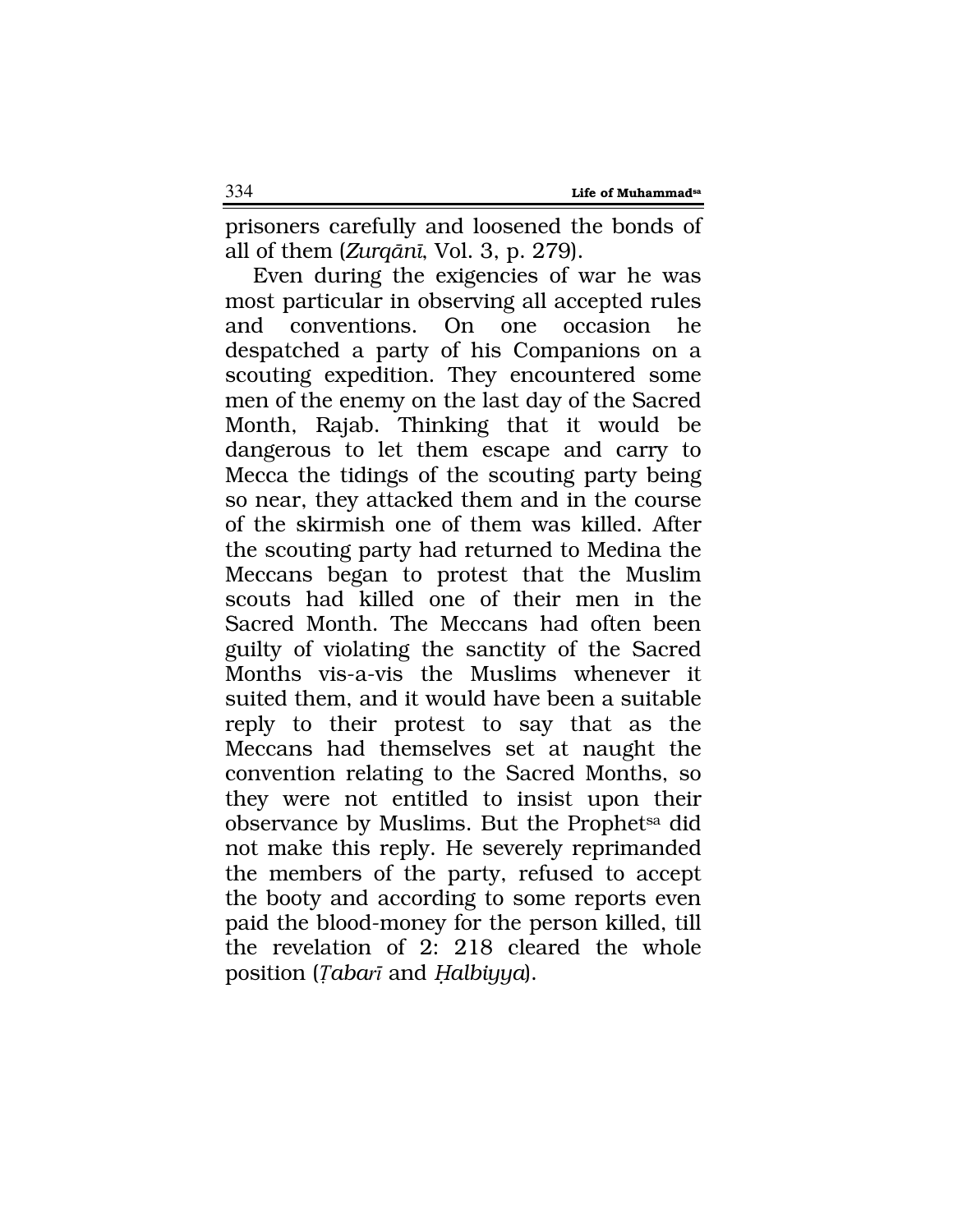People are generally careful not to hurt the feelings of their friends and relations but the Holy Prophetsa was very particular in this respect even regarding people who were opposed to him. On one occasion a Jew came to him and complained that Abū Bakr<sup>ra</sup> had hurt his feelings by saying that God had exalted Muhammadsa above Mosesas. The Prophetsa summoned Abū Bakrra and asked him what had transpired. Abū Bakr<sup>ra</sup> explained that the Jew had started by saying that he swore by Mosesas whom God, he said, had exalted above the whole of mankind, and that he (Abū Bakr<sup>ra</sup>) had thereupon retorted by swearing by Muhammadsa, whom God had exalted above Mosesas. The Prophetsa said: "You should not have said this as the feelings of other people should be respected. Nobody should exalt me above Mosesas" (*Bukh*a*r*i*, Kit*a*but Tau*hi*d*). This did not mean that the Holy Prophetsa did not in fact occupy a higher position than Mosesas but that an affirmation like this addressed to a Jew was likely to hurt his feelings and should have been avoided.

#### **REGARD FOR THE POOR**

The Holy Prophetsa was ever concerned to ameliorate the condition of the poorer sections of the community and to raise their status in society. On one occasion while he was sitting with his Companions<sup>ra</sup>, a rich man happened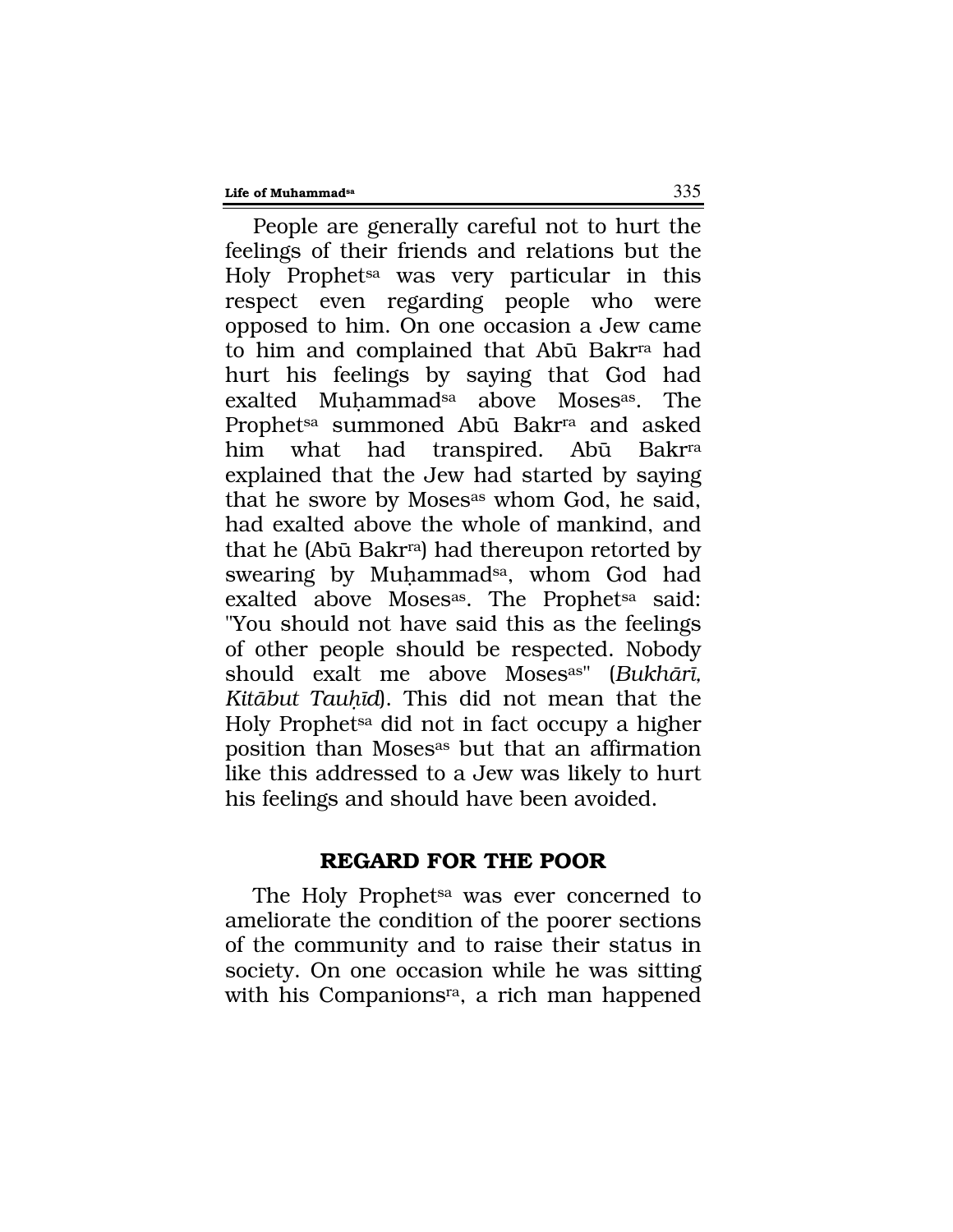to pass by.The Prophetsa inquired of one of his Companionsra what he thought of him. He replied "He is a well-to-do and well-connected man. If he were to ask for the hand of a girl in marriage the request would be favourably considered and if he were to intercede on behalf of anybody the intercession would be accepted." Shortly after, another man passed by who appeared to be poor and of no substance. The Prophet<sup>sa</sup> inquired of the same Companionra what he thought of him. He replied: "O Messenger of Allahsa! He is a poor man. If he were to request the hand of a girl in marriage the request would not be favourably received and if he were to intercede on behalf of any person the intercession would be rejected and if he were to seek to engage anybody in conversation no attention would be paid to him." On hearing this the Prophetsa observed: "The worth of this poor man is much greater than the value of a quantity of gold sufficient to fill the whole universe" (*Bukh*a*r*i*, Kit*a*bur Riq*a*q*).

A poor Muslim woman used to clean out the Holy Prophet'ssa mosque in Medina. The Prophetsa did not see her in the mosque for some days and made inquiries concerning her He was told that she had died. He said: "Why was I not informed when she died? I would have wished to join her funeral prayers," and added, "perchance you did not consider her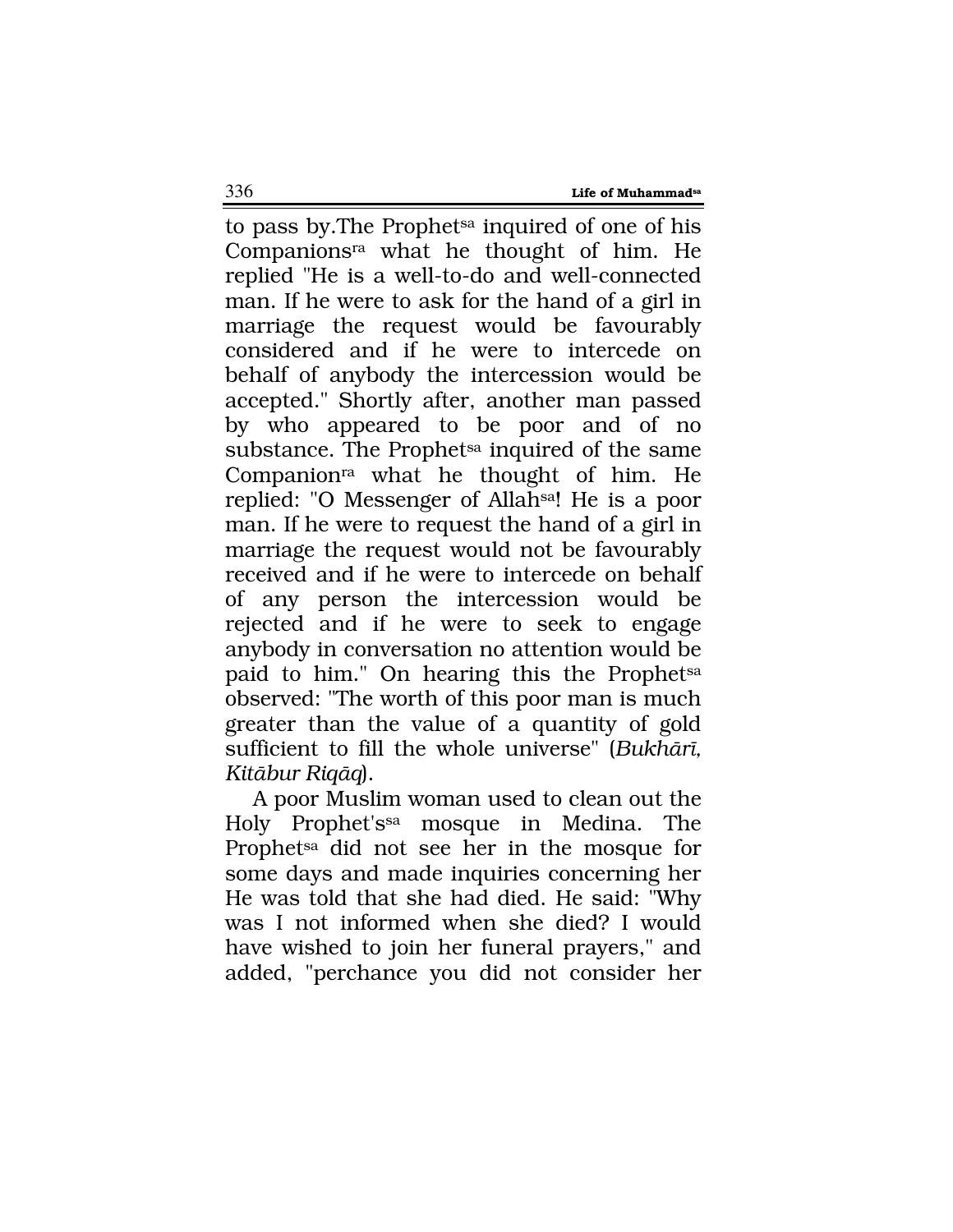worthy of consideration as she was poor. This was not right. Direct me to her grave." He then proceeded to her grave and prayed for her (*Bukh*a*r*i*, Kit*a*bu*s S*al*a*t*). He used to say that there were people with tangled hair whose bodies were covered with dust and who were not welcomed by those who were well-to-do but who were so highly valued by God that if, trusting in God's beneficence, they swore in His name that a certain matter would take a certain turn He would support them." (*Muslim, Kit*ab*ul Birr Wa*s S*ila*). On one occasion some Companions of the Holy Prophetsa who were freed slaves were sitting together when Abu Sufyanra (who was a chieftain among the Quraish and had fought the Muslims up to the surrender of Mecca and had accepted Islam only on that occasion) happened to pass by. These Companionsra, addressing him, recalled the victory that God had bestowed upon Islam. Abu Bakrra also heard this and did not approve of a chieftain of the Quraish being reminded of their humiliation and he reprimanded the group of Companionsra. He then went to the Holy Prophetsa and related the incident to him. The Prophetsa said: "O Abū Bakr<sup>ra!</sup> I fear you may have hurt the feelings of these servants of God. If that should be so, God would be offended with you." Abu Bakrra at once returned to those people and inquired: "Brothers of mine! Did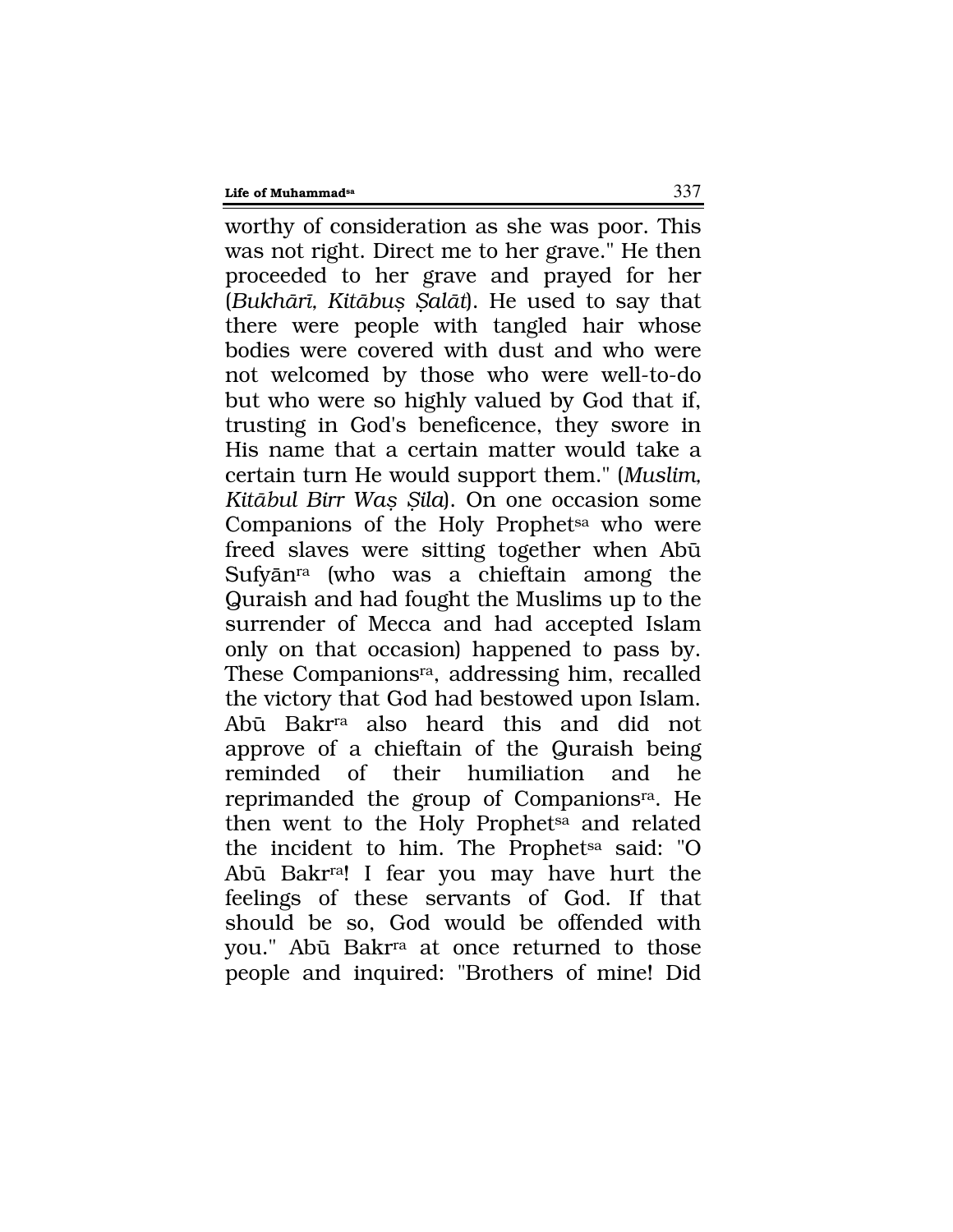you feel hurt over what I said?" To which they replied: "We felt no offence at what you said. May God forgive you!" (*Muslim, Kit*a*bul Fa*da*'l* ).

While, however, the Prophetsa insisted that poor people should be respected and their feelings should not be injured and strove to fulfil their needs, he also sought to instil the sentiment of self-respect into them and taught them not to beg for favours. He used to say that it behoved a poor man not to seek to be content with a date or two or with a mouthful or two of food but to restrain himself from making a request, however severely he might be tried (*Bukh*a*r*i*, Kit*a*bul Kus*u*f* ). On the other hand he used to say that no entertainment would be blessed unless some poor people were also invited to it. 'A'ishara relates that a poor woman came to visit her on one occasion accompanied by her two little daughters. 'Ā'ishara had nothing with her at the time except one date which she gave to the woman. The woman divided it between her little daughters and then they all departed. When the Prophetsa came home 'A'ishara related this to him and he said: "If a poor man has daughters and he treats them with consideration, God will save him from the torments of Hell," and added: "God will bestow Paradise upon this woman on account of the consideration she showed towards her daughters" (*Muslim*). On one occasion he was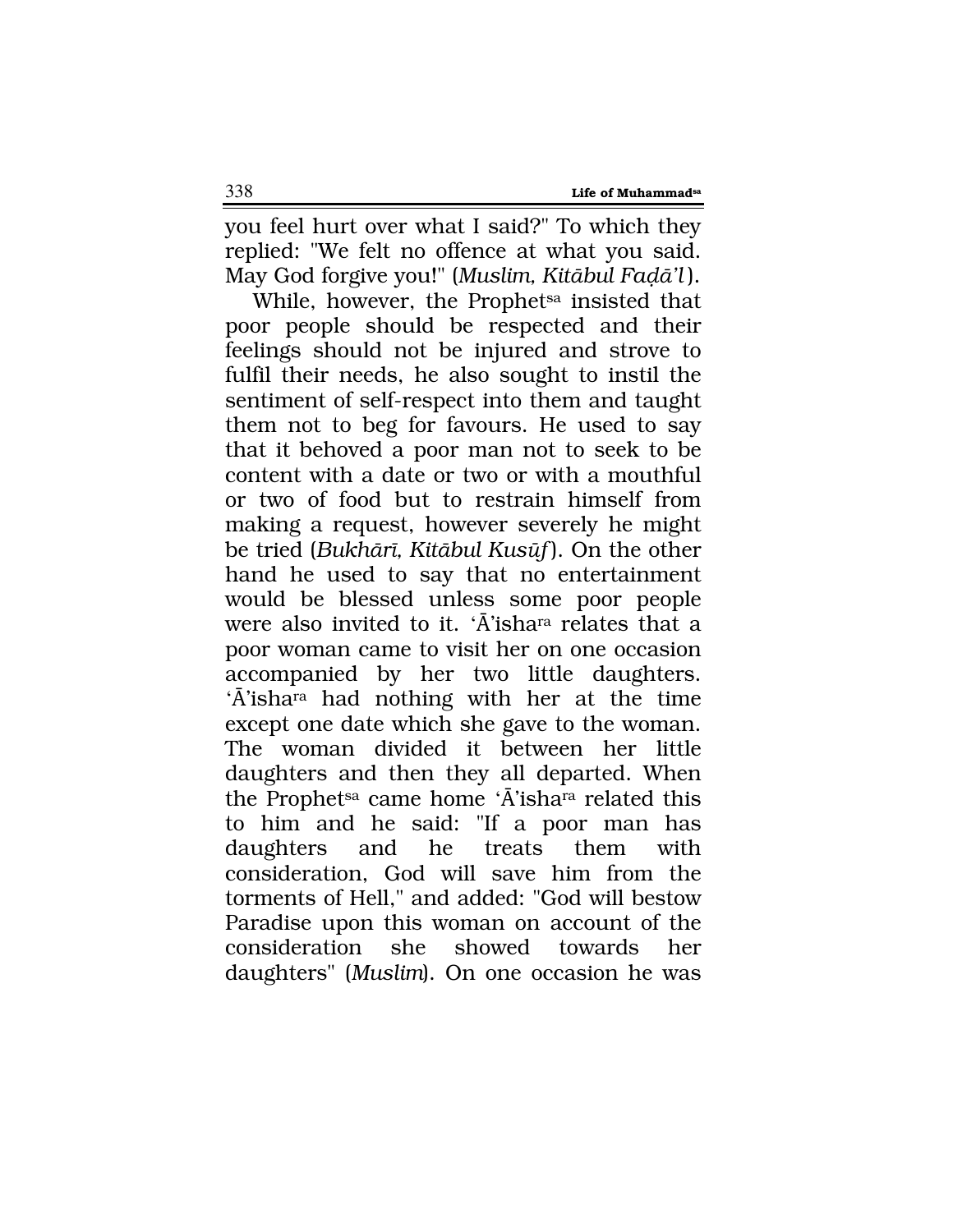told that one of his Companions, Sa'dra, who was a well-to-do person, was boasting of his enterprise to others. When the Prophetsa heard this, he said: "Let no man imagine that his wealth or standing or power is the result merely of his own efforts or enterprise. That is not so. Your power and your position and your wealth are all earned through the poor." One of his prayers was: "O God! Keep me humble while I am alive and keep me humble when I die and let my resurrection on the Day of Judgement be with the humble" (*Tirmidh*i*, Abw*a*bul Zuhad*).

On one occasion during the hot weather when he was passing through a street, he observed a very poor Muslim carrying heavy loads from one place to another. He was very plain of features which were rendered still more unattractive by a heavy coating of perspiration and dust. He bore a melancholy look. The Holy Prophetsa approached him stealthily from the back and, as children sometimes do in fun, he put forward his hands and covered the labourer's eyes with them, expecting him to guess who he was. The man put back his own hands and feeling over the body of the Prophetsa realized that it was the Holy Prophetsa himself. He probably guessed also that nobody else would show such intimate affection for a man in his condition. Being pleased and encouraged, he pressed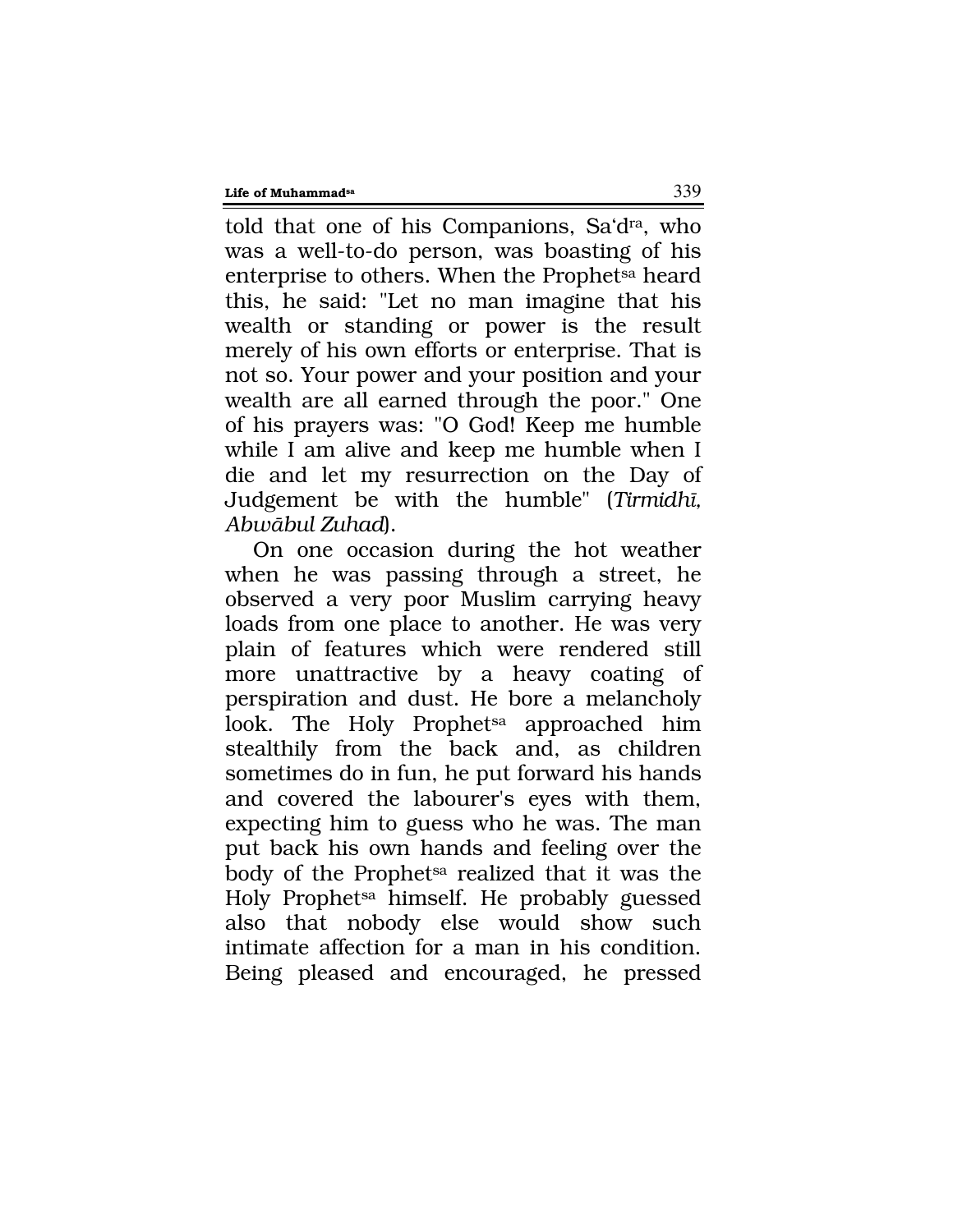against the Holy Prophet'ssa body and clasped him to himself from the back rubbing his dust and sweat-covered body against the clothes of the Prophetsa, desiring perhaps to ascertain how far the Prophetsa would be willing to indulge him. The Prophetsa went on smiling and did not ask him to desist. When the man had been put in a thoroughly happy mood the Prophetsa said to him: "I possess a slave; do you think anybody will be willing to buy him?" The man realized that probably there was nobody in the whole world, save the Holy Prophetsa himself who would be ready to see any worth in him, and with a melancholy sigh he replied: "O Messenger of Allahsa! there is nobody in this world who would be prepared to purchase me." The Prophetsa said: "No! No! You must not say that. You are of great worth in the eyes of God" (*Shar*h*ussunna*).

Not only was he himself watchful of the welfare of the poor but he constantly exhorted others to be the same. Abū Mūsā Ash'arī<sup>ra</sup> relates that if a needy person approached the Holy Prophetsa and made a request, he would say to those around him, "You should also support his request so that you may acquire merit by becoming sharers in promoting a good deed" (*Bukh*a*r*i and *Muslim*), his object being to create on the one side in the minds of his Companions a feeling of eagerness to help the poor and on the other in the minds of the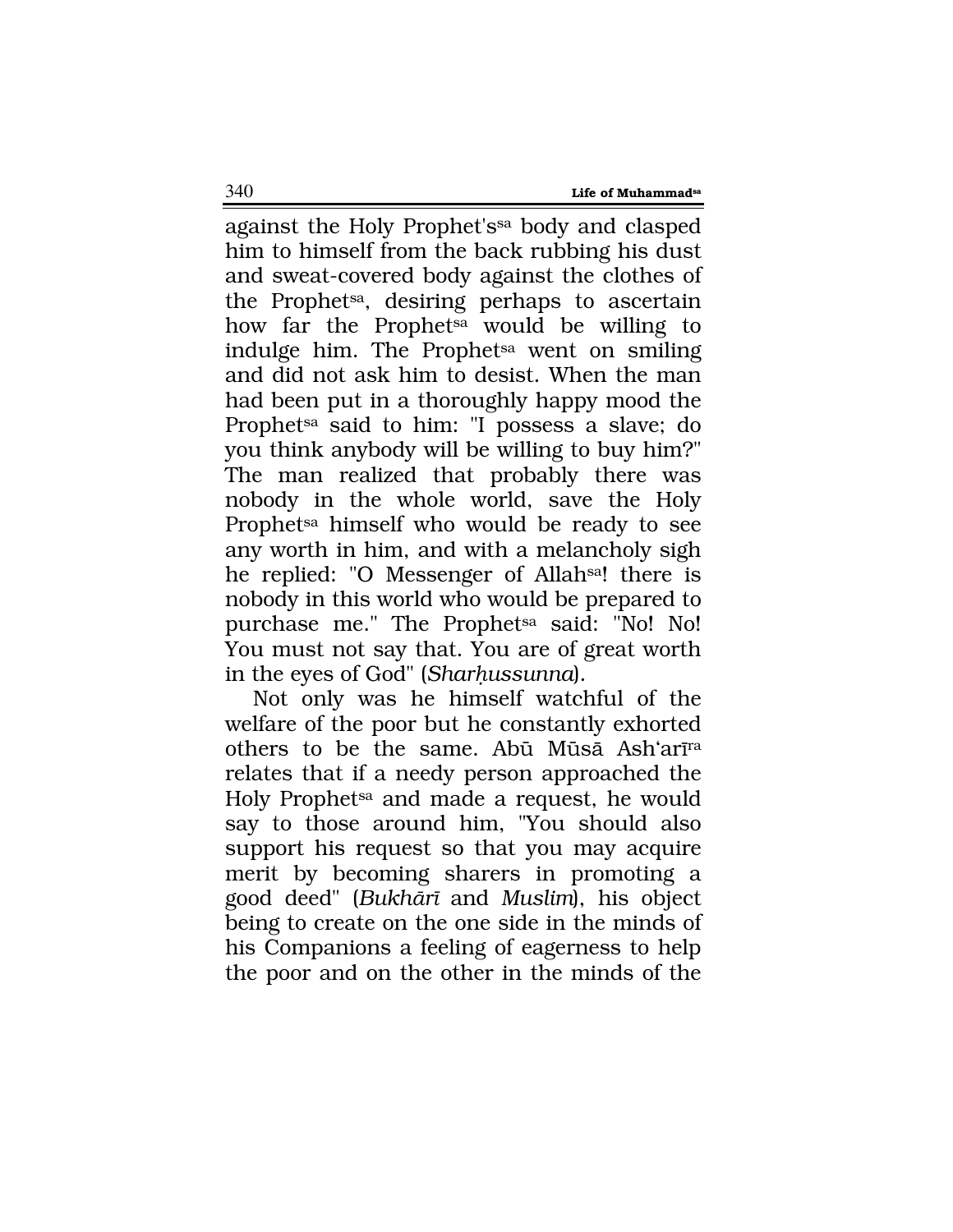needy a realization of the affection and sympathy felt for them by their better-off brethren.

## **SAFEGUARDING THE INTERESTS OF THE POOR**

When Islam began to be generally accepted over the greater part of Arabia, the Holy Prophetsa often received large quantities of goods and money which he immediately distributed amongst those who were in need. On one occasion his daughter Fatimara came to him and, showing him her hands which had become calloused by the labour involved in crushing grain with stones, requested that a slave might be allotted to her to lighten her labour. The Prophetsa replied: "I shall tell you something which will prove to be of far greater worth than a slave. When you go to bed at night you should utter the praise of God thirty-three times, and affirm His perfection an equal number of times and affirm His greatness thirty-four times. This will help you a great deal more than could the possession of a slave" (*Bukh*a*r*i).

While distributing money on one occasion a coin fell from his hands and rolled out of sight. Having finished with the distribution he went to the mosque and led the prayers. It was his practice to remain sitting for a short while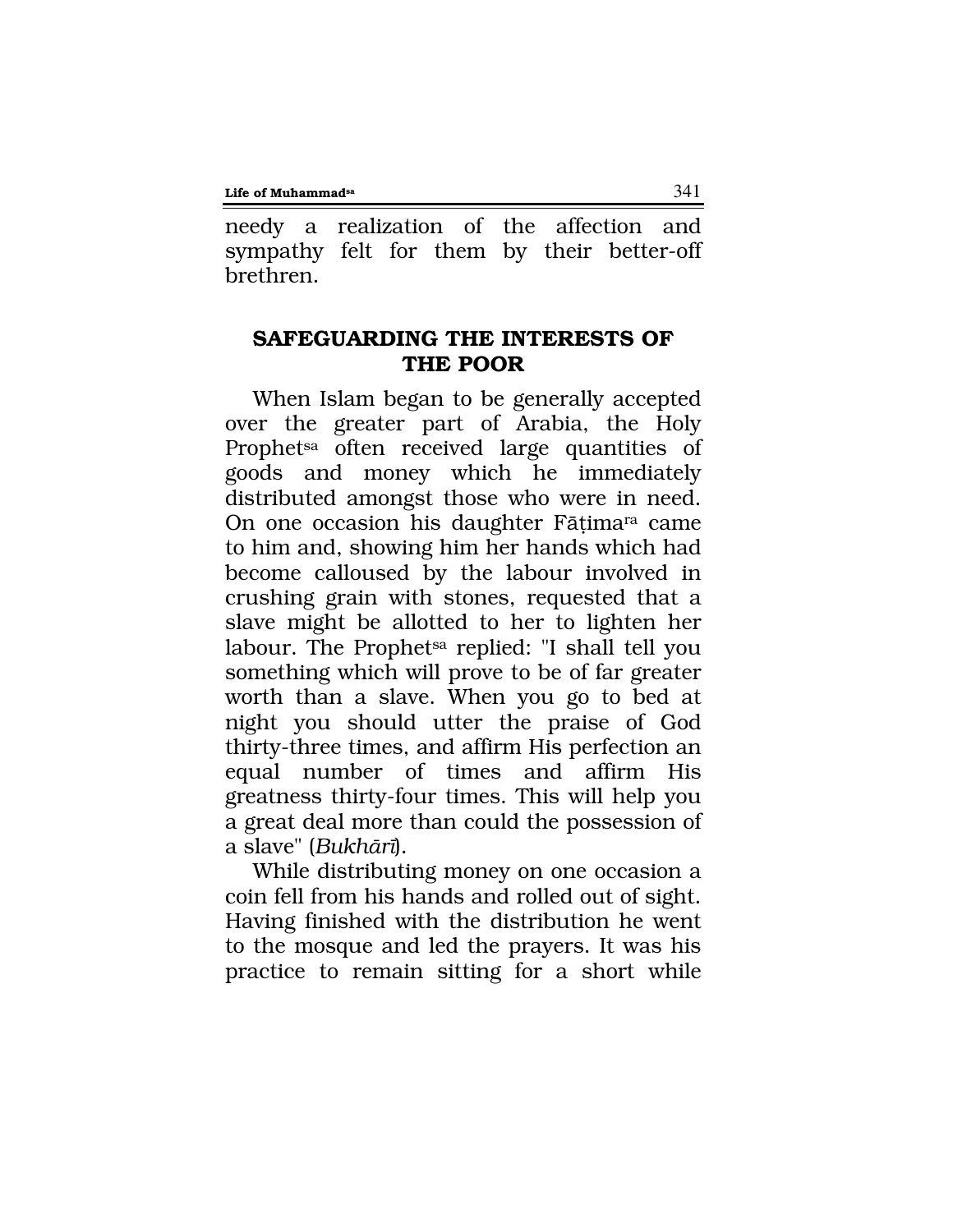after the conclusion of the prayers, occupied in the remembrance of God and thereafter to let people approach him and put questions to him or proffer requests. On this occasion, as soon as the prayers were concluded, he got up and proceeded quickly to his house. He looked for the missing coin and, having recovered it, came back and bestowed it upon a needy person, explaining that the coin had fallen from his hands during the distribution of money and the matter had gone out of his mind but he suddenly recollected it whileleading the prayers and he was made uneasy by the thought that if he were to die before he could recover the coin and give it away to some person in need, he would be held responsible for it before God; that was the reason why he had left the mosque in such a hurry to recover the coin (*Bukh*a*r*i*, Kit*a*bul Kus*u*f* ).

In his anxiety to fully safe-guard the interests of the poor and the needy he went so far as to lay down that no charity should ever be bestowed upon his descendants, fearing lest Muslims out of their love for and devotion towards himself should in course of time make his descendants the principal objects of their charity and thus deprive the poor and needy of their due share. On one occasion somebody brought to him a quantity of dates and offered them as charity. His grandson Imam Hasanra,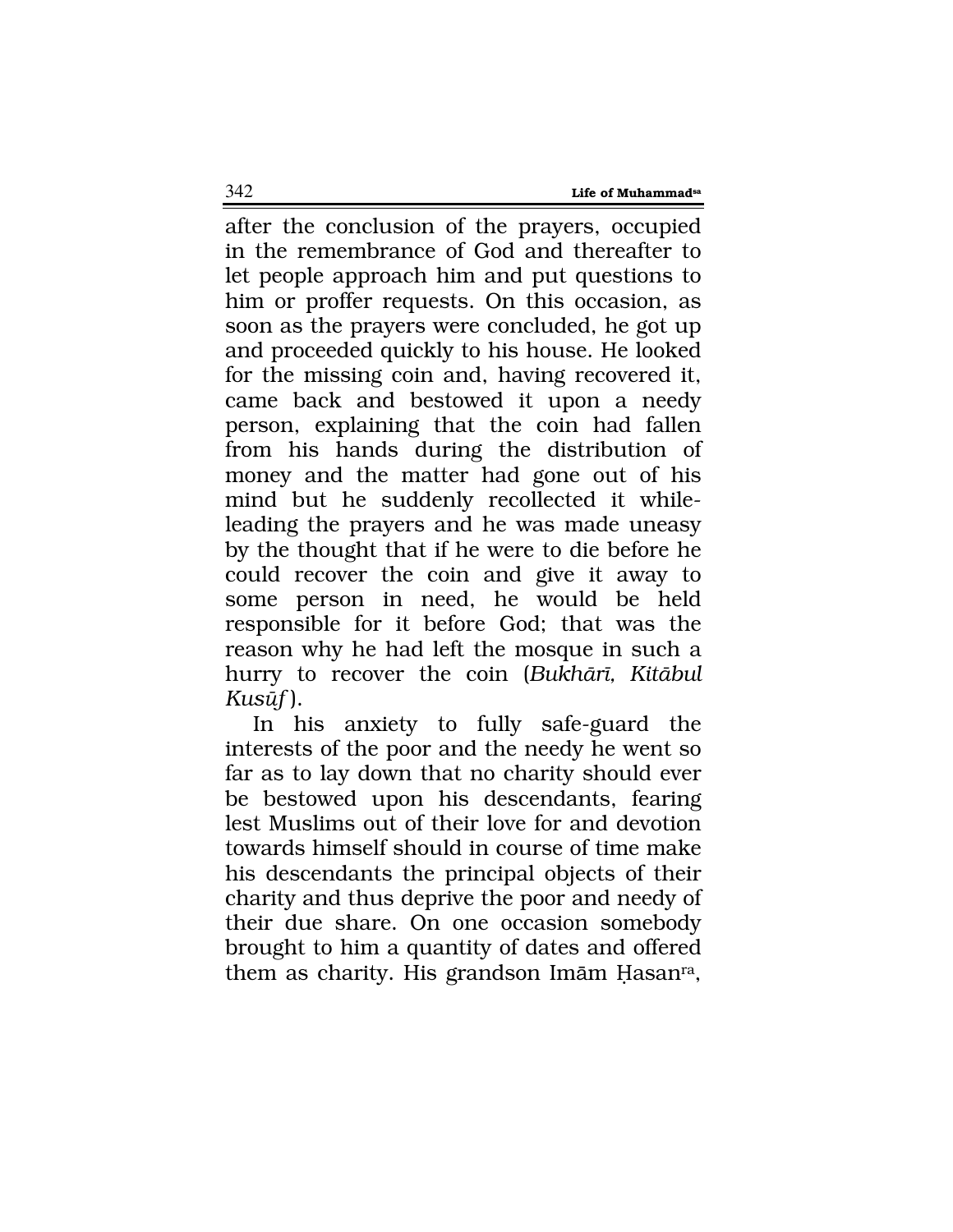who was then only two and a half years of age, happened to be sitting with the Prophetsa. He picked up one of the dates and put it into his mouth. The Prophetsa immediately put his finger into the child's mouth and forced the date out of it saying: "We have no right in this. This belongs to the poor among God's creatures" (*Bukh*a*r*i*, Kit*a*bul Kus*u*f* ).

### **TREATMENT OF SLAVES**

He constantly exhorted those who owned slaves to treat them kindly and well. He had laid down that if the owner of a slave beat his slave or abused him, the only reparation that he could make was to set the slave free (*Muslim, Kit*ab*ul* I*m*a*n*). He devised means for, and encouraged, the freeing of slaves on every pretext. He said: "If a person owning a slave sets him free, God will in recompense save every part of his body corresponding to every part of the slave's body from the torment of Hell." Again, he laid down that a slave should be asked to perform only such tasks as he could easily accomplish and that when he was set to do a task, his master should help him in performing it so that the slave should experience no feeling of humiliation or degradation (*Muslim*). If a master went on a journey accompanied by a slave, it was his duty to share his mount with the slave either by both riding together or each riding in turn.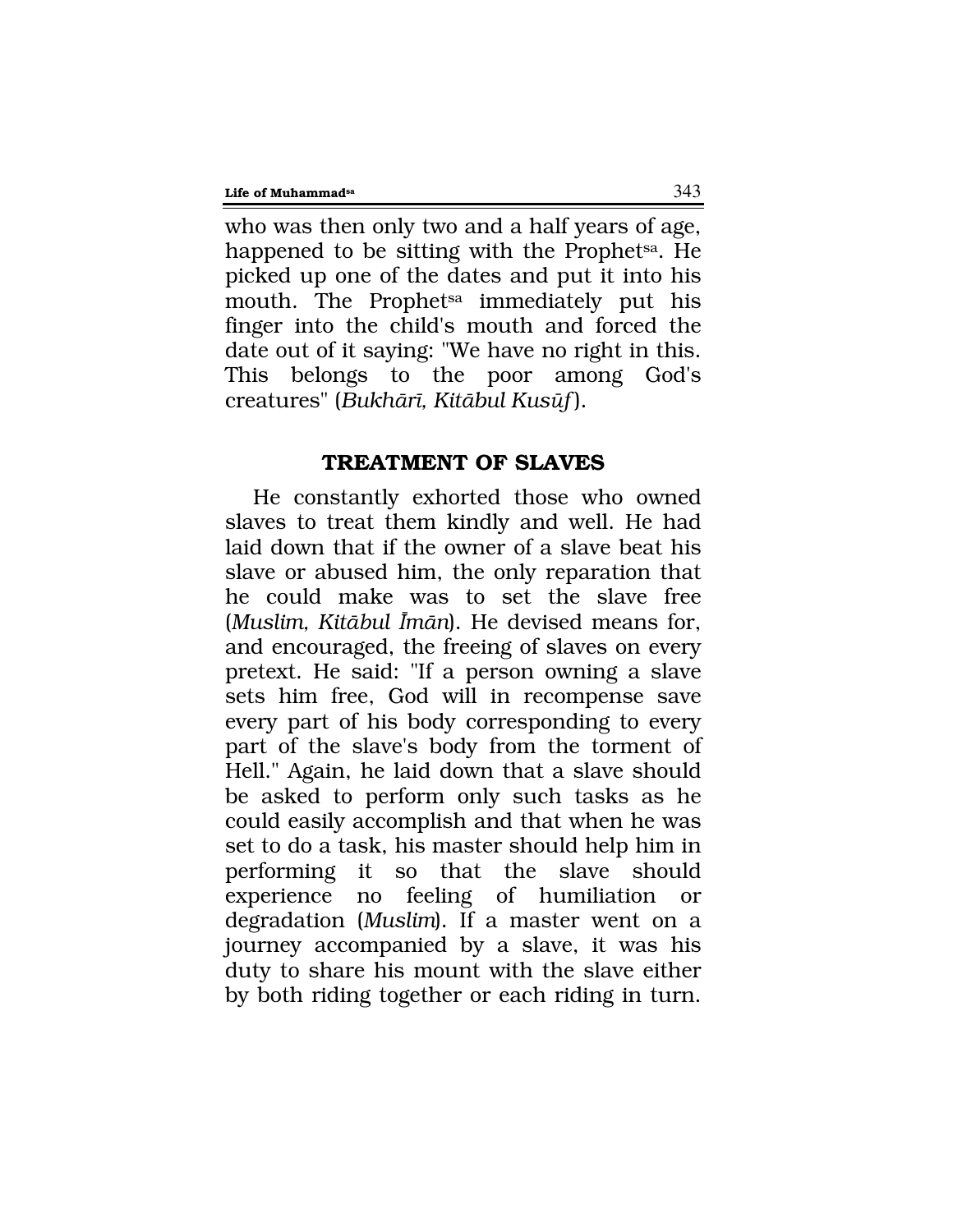Abū Hurairāra, who used to spend the whole of his time after becoming a Muslim in the company of the Prophetsa and who had repeatedly heard the Prophet'ssa injunctions regarding the treatment of slaves, has said: "I call God to witness in Whose hands is my life that were it not for the opportunities that I get of joining in holy war and of performing the Pilgrimage and were it not that I have opportunities of serving my old mother, I would have desired to die a slave, for the Holy Prophetsa constantly insisted upon slaves being well and kindly treated" (Muslim). Ma'rūr bin Suwaidra relates: "I saw Abū Dharr Ghaffārī<sup>ra</sup> (a Companionra of the Holy Prophetsa) wearing clothes exactly similar to those worn by his slave. I inquired of him the reason of this and he said: 'During the lifetime of the Holy Prophetsa I once taunted a man with his mother having been a slave. Upon this the Holy Prophetsa rebuked me and said: "You still seem to entertain pre-Islamic notions. What are slaves? They are your brethren and the source of your power. God in His wisdom confers temporary authority upon you over them. He who has such authority over his brother should feed him with the kind of food he himself eats; clothe him with the kind of clothes he himself wears and should not set him a task beyond his strength and should himself help him in whatever he is asked to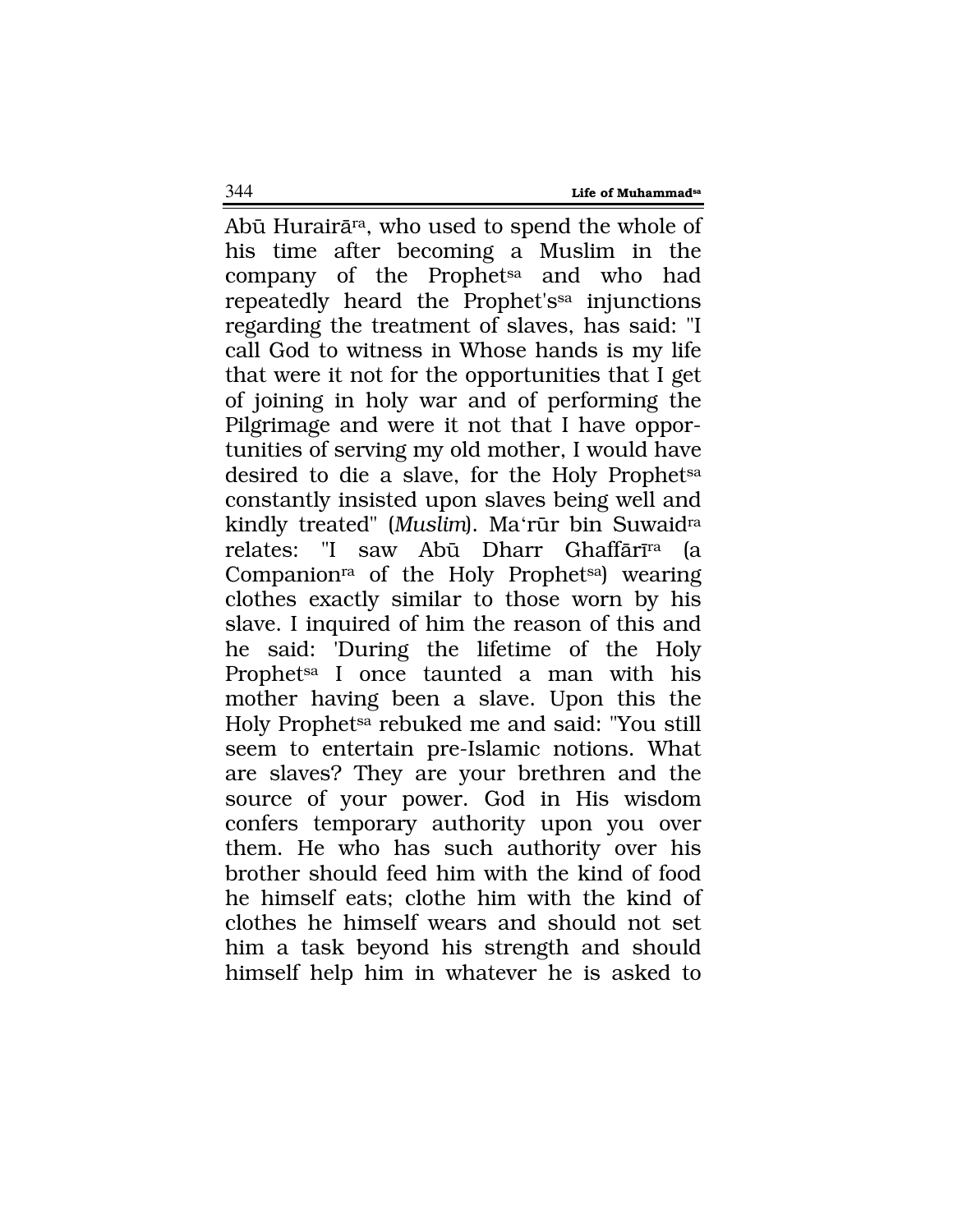do".' "On another occasion the Prophetsa said: "When your servant cooks food for you and sets it out before you, you should ask him to sit down with you to eat or at least to partake of a portion of it in your company, for he has established a right in it by working on it' (*Muslim*).

#### **TREATMENT OF WOMEN**

The Holy Prophet<sup>sa</sup> was very keen on improving the condition of women in society and on securing for them a position of dignity and fair and equitable treatment. Islam was the first religion which conferred upon women the right of inheritance. The Qur'an makes daughters along with sons heirs to the property left by their parents. In the same way a mother is made an heir to her son's or daughter's property and a wife is made an heir to her husband's property. When a brother becomes an heir of his deceased brother's property a sister is also an heir to that property. No religion before Islam had so clearly and firmly established a woman's right of inheritance and her right to possess property. In Islam a woman is the absolute owner of her own property and her husband cannot obtain any control over it by virtue merely of their relationship. A woman is at full liberty to deal with her property as she chooses.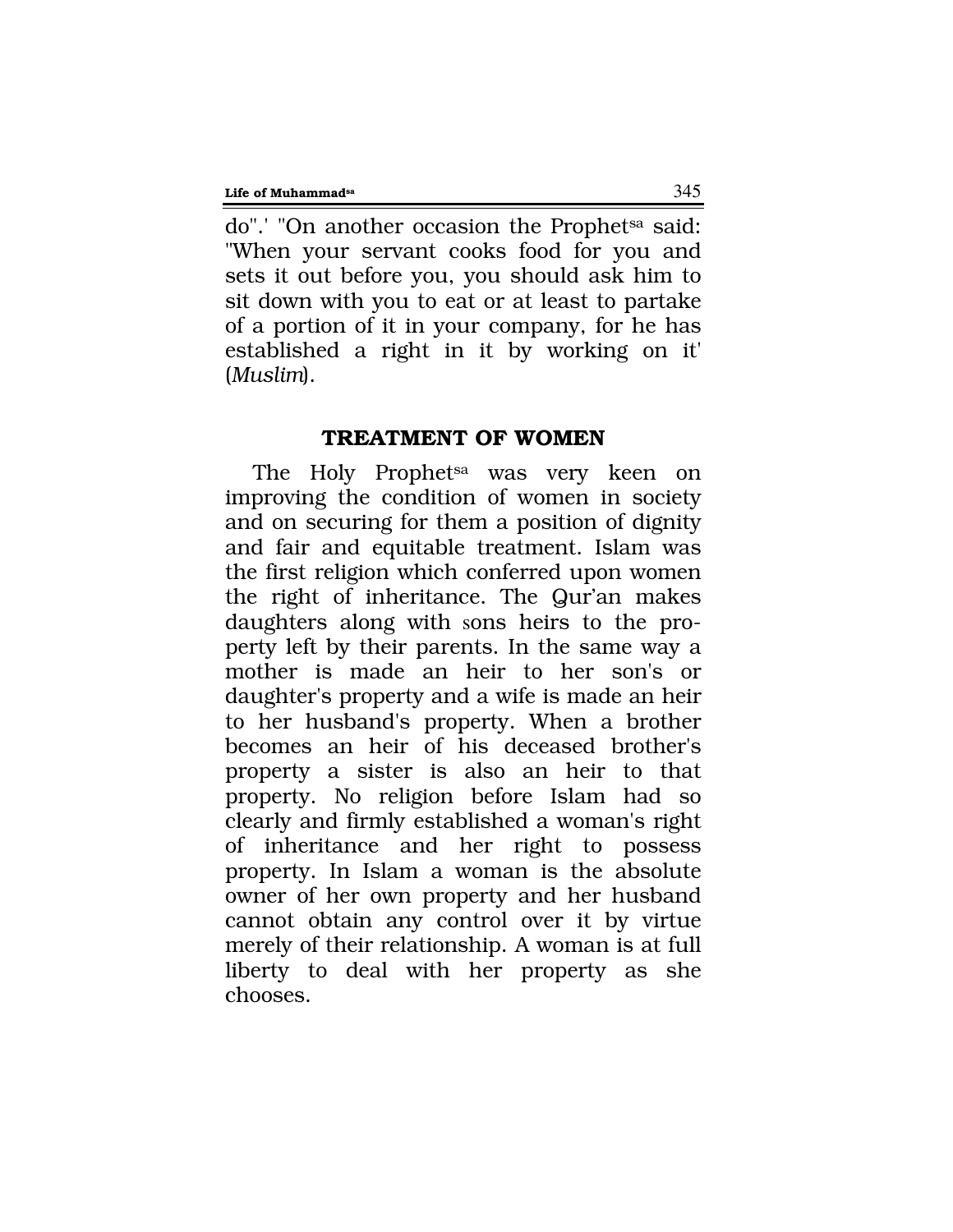The Holy Prophetsa was so careful with regard to the kind treatment of women that those around him who had not previously been accustomed to looking upon women in the light of helpmates and partners found it difficult to accommodate themselves to the standards that the Prophetsa was anxious to see set up and maintained. 'Umar<sup>ra</sup> relates: "My wife occasionally sought to intervene in my affairs with her counsel and I would rebuke her, saying that the Arabs had never permitted their women to intervene in their affairs. She would retort: 'That is all past. The Holy Prophetsa lets his wives counsel him in his affairs and he does not stop them. Why don't you follow his example?' My reply used to be: As for 'A'ishara the Prophetsa is particularly fond of her but as regards your daughter (Hafsara), if she does this she will one day have to suffer the consequences of her impertinence.' It so happened that thereafter on one occasion the Holy Prophetsa, being upset over something, decided to spend a period of time apart from his wives. When I learnt of this I said to my wife, What I had feared had come to pass. Then I went to the house of my daughter Hafsara and found her crying. I inquired of her what the matter was and whether the Prophetsa had divorced her. She said: 'I don't know about divorce, but the Prophetsa has decided to remain away from us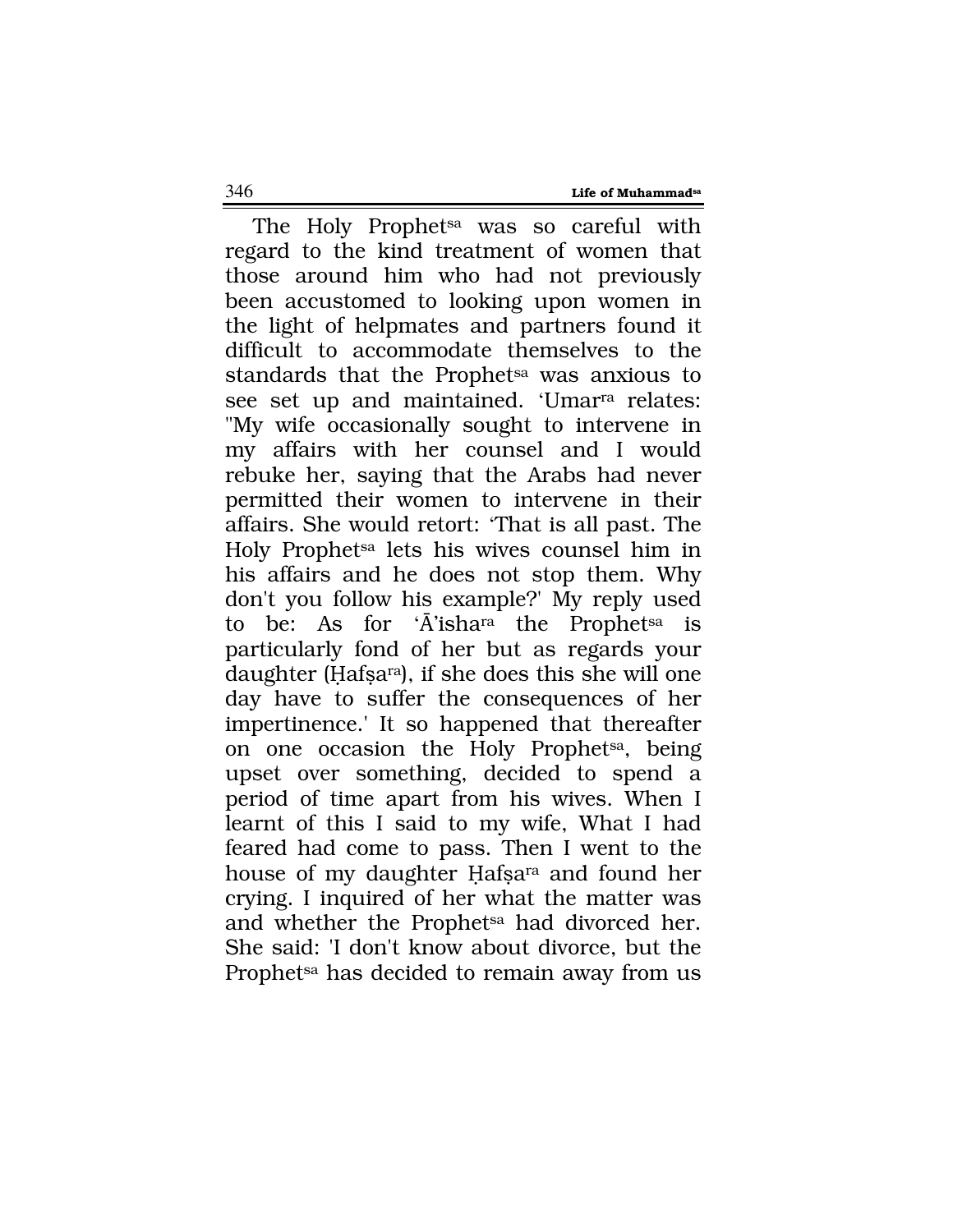for some time.' I said to her: 'Did I not often tell you not to take the same liberties with him as 'Ā'ishara does, for the Holy Prophetsa is particularly fond of 'A'ishara, but you seem to have brought upon yourself what I had feared.' I then went to the Holy Prophetsa and found him lying down on a rough matting. He was at that time wearing no shirt and his body bore the marks of the pattern of the matting. I sat down near him and said: 'O Messenger of Allah! the Kaiser and the Chosroes do not deserve any of God's favours and yet they pass their lives in great comfort and you who are His Messenger pass your days in such discomfort.' The Prophetsa replied: 'That is not so. The Messengers of Allah are not expected to spend their time in comfort. That kind of life befits only secular monarchs.' I then related to the Prophetsa all that had passed between me and my wife and daughter. Hearing me, the Prophetsa laughed and said: 'It is not true that I have divorced my wives. I have merely thought it advisable to spend a little time away from them' " (*Bukh*a*r*i, *Kit*ab*un Nik*ah).

He was so careful concerning the sentiments of women that on one occasion when he was leading the prayers he heard the cry of a child and concluded the service quickly, explaining thereafter that as he had heard the cry of the child he imagined that the child's mother would be distressed at its cry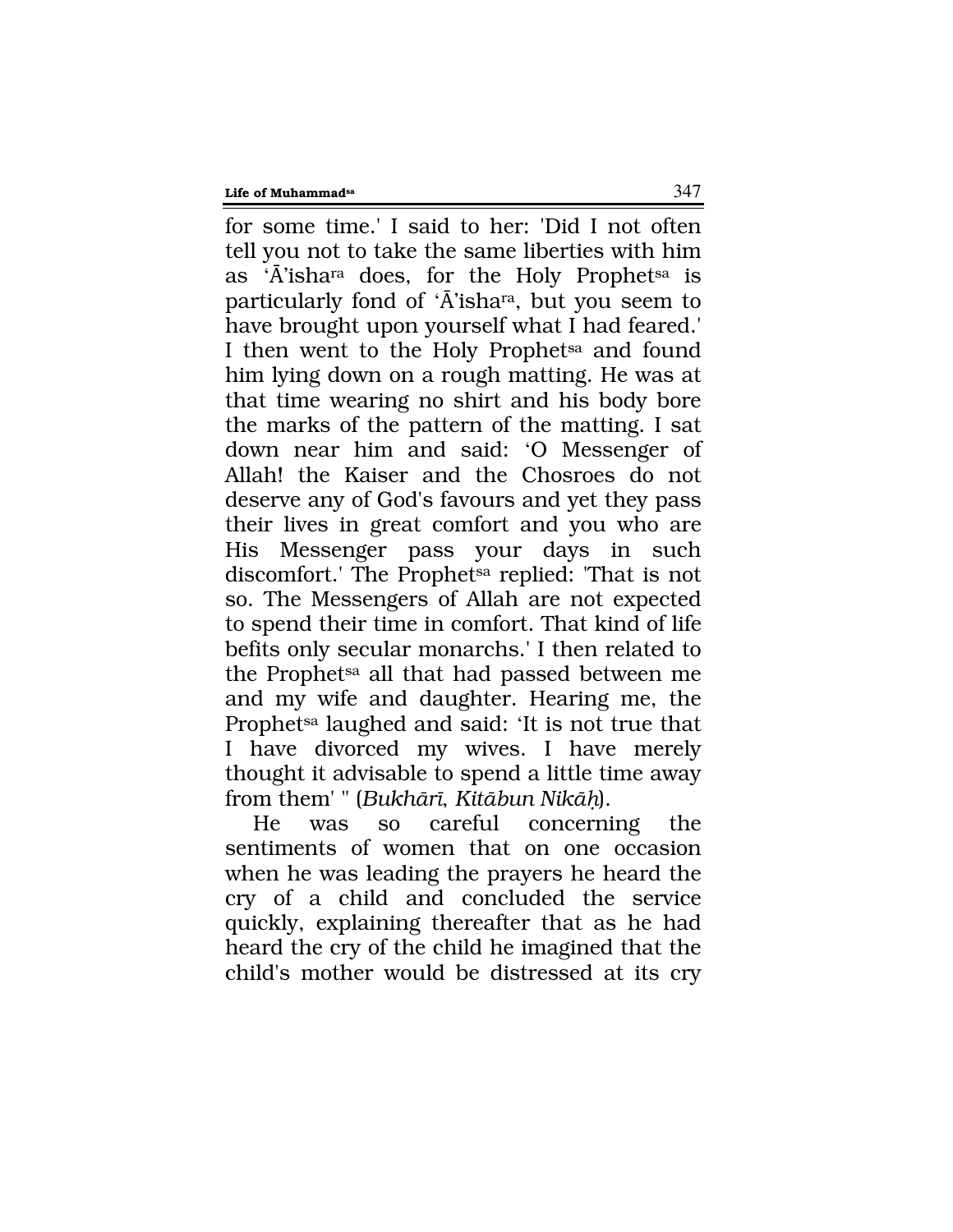and he had therefore concluded the service quickly so that the mother could go to the child and look after it.

When during any of his journeys women were also among the party he always gave directions that the caravan should move slowly and by easy stages. On one such occasion when the men were eager to push forward, he said: "Take care of glass! Take care of glass!" meaning thereby that women were of the party and that if camels and horses were put to the gallop they would suffer from the joltings of the animals (*Bukh*a*r*i*, Kit*ab*ul Adab*). During a battle confusion arose among the ranks of the mounted soldiers and the animals became unmanageable. The Holy Prophetsa fell from his horse and some of the women also fell from their mounts. One of his Companionsra, who was riding a camel immediately behind the Prophetsa jumped down and ran towards him crying: "May I be your sacrifice, O Messenger of Allahsa." The Prophet'ssa foot was still in the stirrup. He released it hastily and said to his Companion: "Don't bother about me, go and help the women." Just before his death one of the injunctions he addressed to Muslims and laid stress upon was that they should always treat women with kindness and consideration. It was an oft-repeated saying of his that if a man had daughters and he arranged to have them educated and took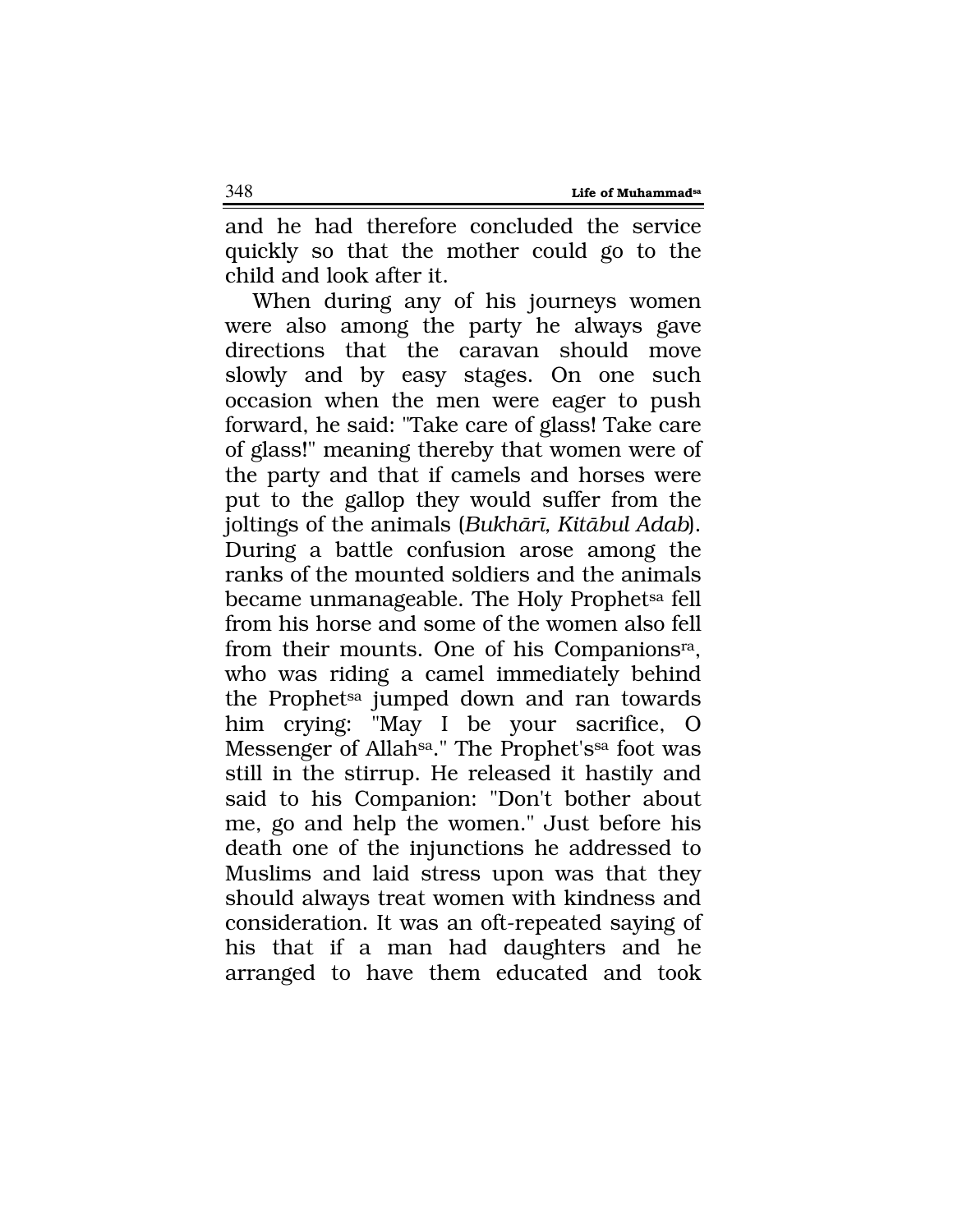pains with their upbringing, God would save him from the torment of Hell (*Tirmidh*i).

It was a common practice with the Arabs to inflict physical chastisement upon women for every little fault. The Holy Prophetsa taught that women were equally with men the creatures of God and were not the slaves of men and should not be beaten. When women got to know of this they went to the other extreme and began to oppose men in everything, with the result that in many homes domestic peace was continually disturbed. 'Umarra complained of this to the Holy Prophet<sup>sa</sup> and said that unless women could on occasion be chastised they would become unruly and there would be no holding them in check. As detailed Islamic teachings with regard to the treatment of women had not yet been revealed, the Prophetsa said that if a woman was guilty of serious transgression she might be chastised. This in its turn led the men in many cases to revert to the old Arab practice. It was now the turn of the women to complain and they laid their grievances before the Prophet'ssa wives. Thereupon, the Prophetsa admonished men and told them that those who treated women with unkindness could never win the favour of God. Thereafter the rights of women were established, and for the first time women began to be treated as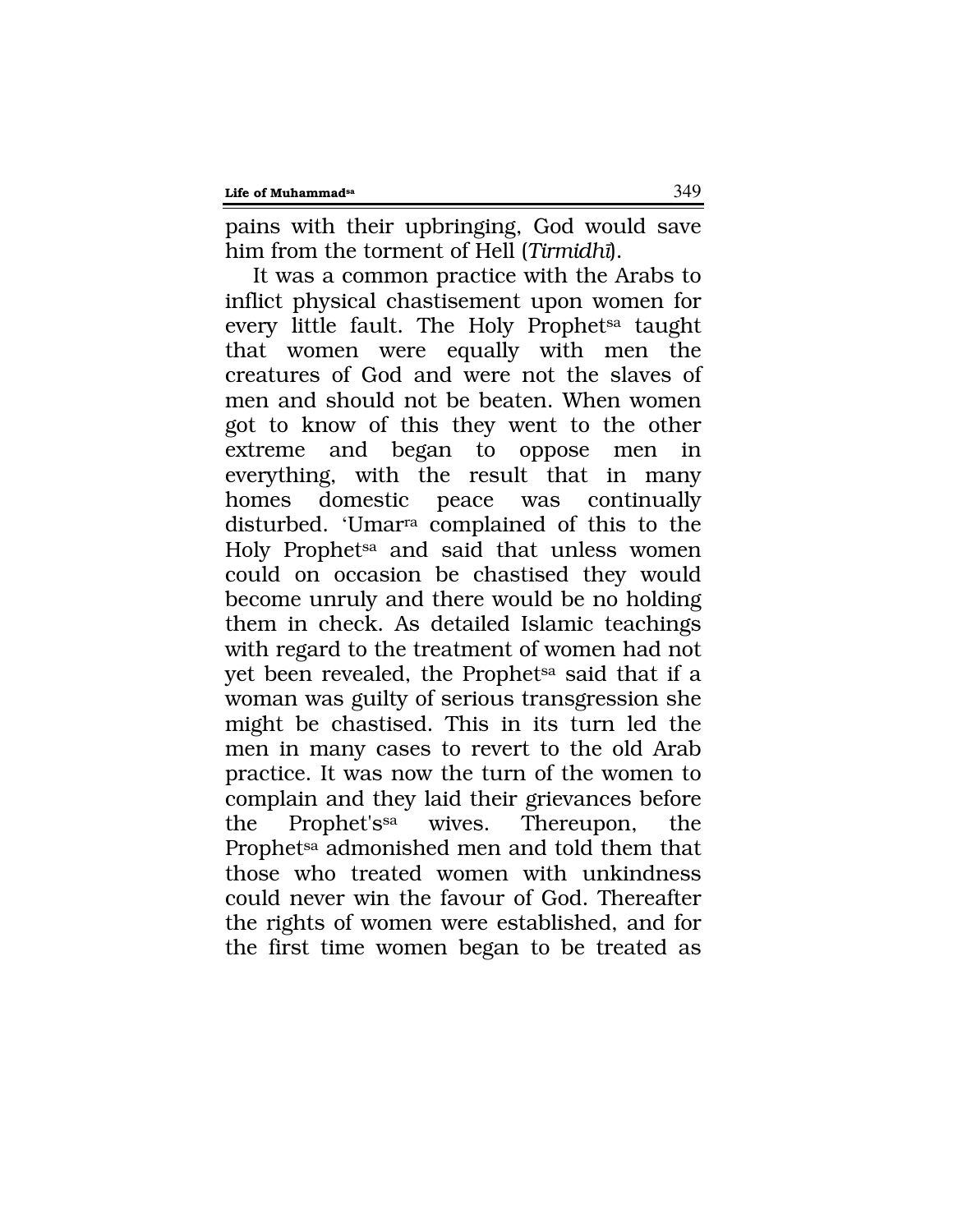free individuals in their own right (*Ab*u *D*a*w*u*d, Kit*ab*un Nik*a*h*).

Mu'āwiya al-Qushairī<sup>ra</sup> relates: "I inquired of the Holy Prophetsa what claim my wife had upon me," and he replied: "Feed her with that which God bestows upon you in the way of food, and clothe her with that which God bestows upon you in the way of clothes and do not chastise her nor abuse her nor put her out of your house." He was so careful of the feelings and sentiments of women that he always exhorted those who had to go upon a journey to finish their errands quickly and return home as soon as possible so that their wives and children should not suffer separation longer than was necessary. Whenever he returned from a journey he always came home during the day-time. If he found night approaching towards the end of his journey, he would camp outside Medina for the night and enter it next morning. He also told his Companions that when they returned from a journey they should not come home suddenly without notice of their return (*Bukh*a*r*i and *Muslim*). In giving this direction he had in mind the fact that the relations between the sexes are largely governed by sentiment. In the absence of the husband a wife may often neglect the care of her body and of her dress and if the husband were to return home unexpectedly the finer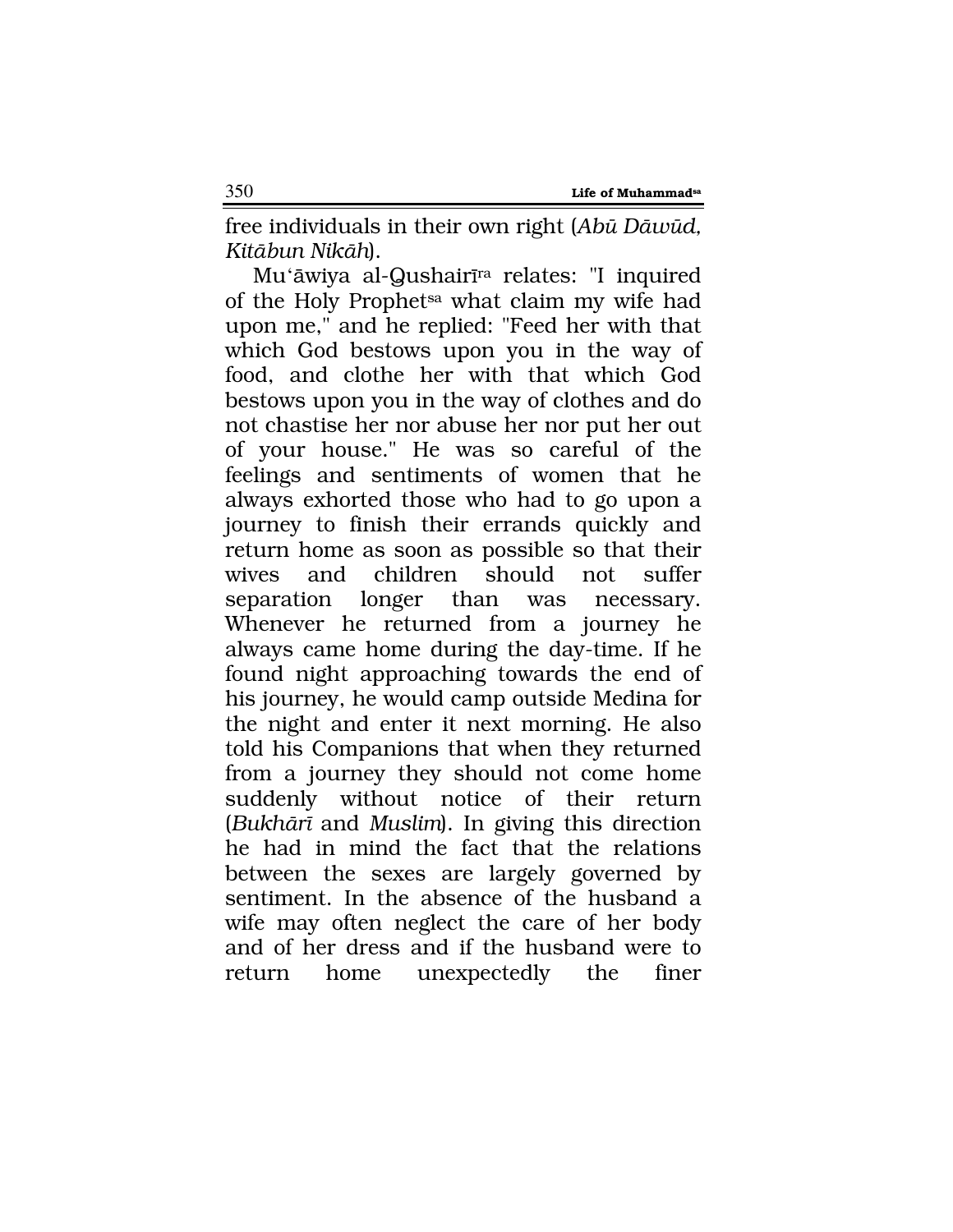sentiments of the wife or the husband might be upset. By giving the direction that when a man returns from a journey he should contrive to arrive home during the day-time and after intimation to the members of his family of his return, he ensured that the members of his family would be ready to receive the returning member in a befitting manner.

## **ATTITUDE TOWARDS THE DEAD**

He enjoined that every person should make a will concerning the regulation of his affairs after his death so that those connected with him should suffer the minimum of inconvenience after his demise.

He laid down that no man should speak ill of a person who was dead but that whatever of good he had possessed should be emphasized, for no benefit could result to anybody from mentioning the weaknesses or vices of the deceased but by emphasizing his virtues people would be inclined to pray for him (*Bukh*a*r*i). He insisted upon a deceased person's debts being paid before he was buried. He very often satisfied the liabilities of a deceased person himself, but if he was not able to do this, he exhorted the heirs and relatives of the deceased or other persons to discharge his liabilities and would not say the funeral prayers over a deceased person till his liabilities had been discharged.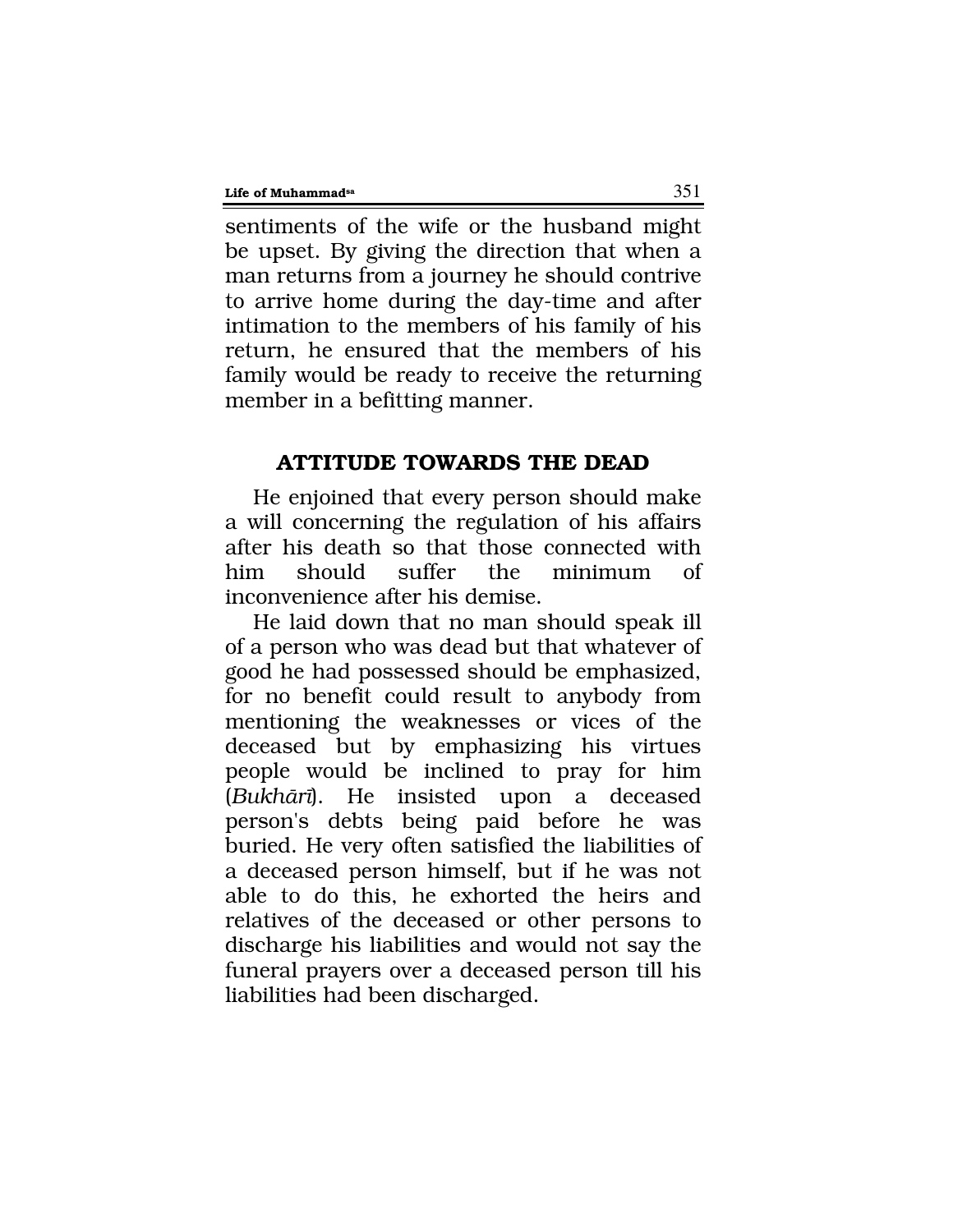## **TREATMENT OF NEIGHBOURS**

He always treated his neighbours with extreme kindness and consideration. He used to say that the angel Gabriel had emphasized consideration towards one's neighbours so often that he sometimes began to think that a neighbour would perhaps be included among the prescribed heirs. Abu Dharrra relates that the Holy Prophet<sup>sa</sup> said to him: "Abū Dharr<sup>ra</sup>, while broth is being cooked for your family, add a little more water to it so that your neighbour might also share in it." This does not mean that the neighbour should not be invited to share in other things but, as the Arabs were mostly a migratory people and their favourite dish was broth, the Holy Prophet<sup>sa</sup> referred to this dish as a typical one and taught that one should not think so much of the taste of the food as of the obligation to share it with one's neighbour.

Abū Hurairā<sup>ra</sup> relates: "On one occasion the Holy Prophetsa exclaimed: 'I call God to witness that he is not a believer! I call God to witness that he is not a believer! I call God to witness that he is not a believer!' The Companions inquired: 'Who is not a believer, O Messenger of Allahsa?' and he replied: 'He whose neighbour is not secure against injury and ill-treatment at his hands.' On one occasion when he was addressing women, he said: 'If anybody finds only the foot of a goat to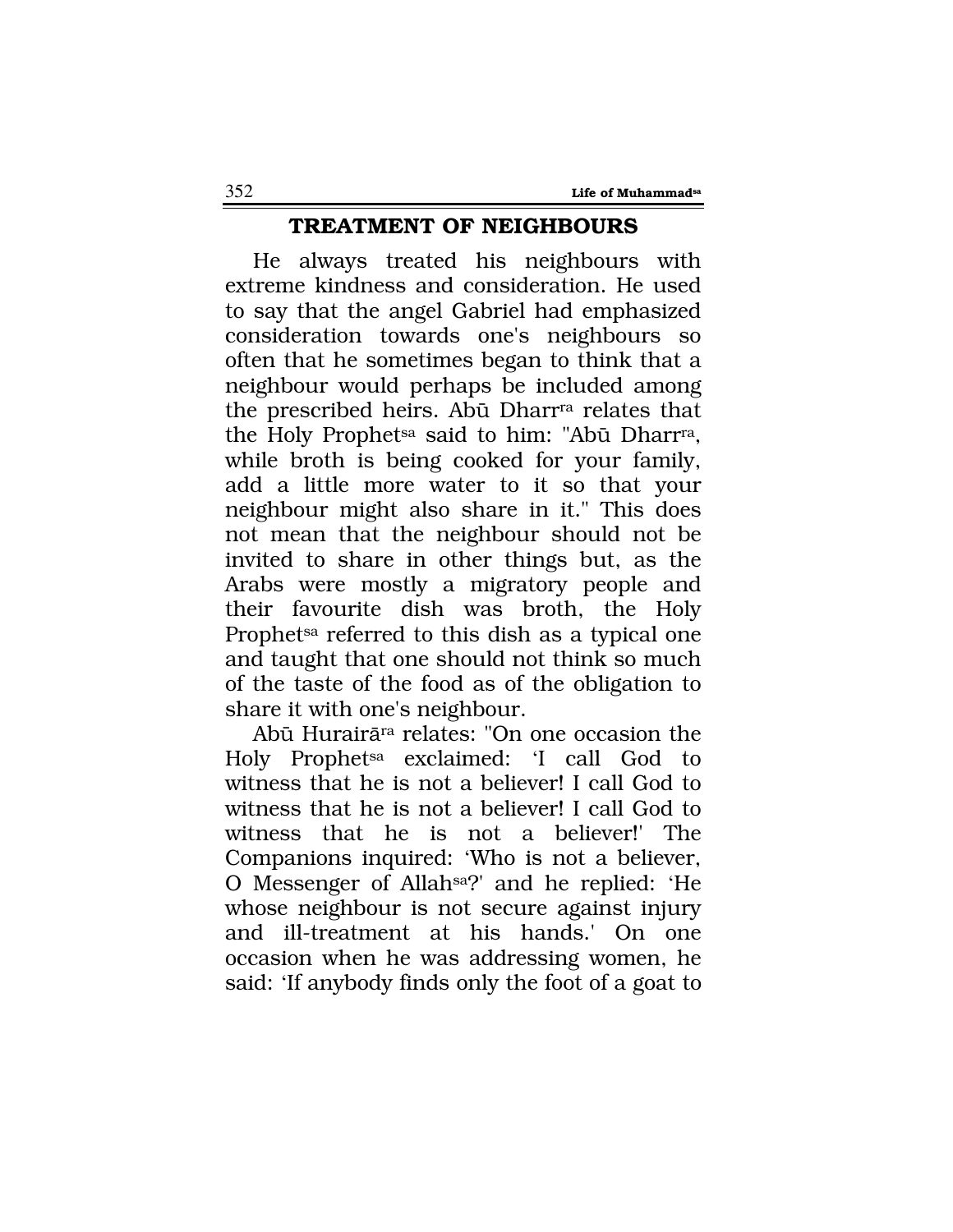cook, that person should share it with his or her neighbour.' He asked people not to object to their neighbours driving pegs into their walls or putting them to any other use which occasioned no injury." Abū Huraira<sup>ra</sup> relates: "The Prophetsa said: 'He who believes in God and in the Day of Judgement should occasion no inconvenience to his neighbour: he who believes in God and in the Day of Judgement should occasion no inconvenience to his guest, and he who believes in God and in the Day of Judgement should utter only words of virtue or should keep quiet' " (*Muslim*).

### **TREATMENT OF RELATIVES**

Most people suffer from the failing that when they marry and set up house for themselves, they begin to neglect their parents. The Holy Prophetsa, therefore, laid great stress upon the meritoriousness of serving one's parents and treating them with kindness and consideration. Abū Hurairā<sup>ra</sup> relates: "A man came to the Holy Prophetsa and asked to be told who was most deserving of kind treatment at his hands. The Prophetsa replied: 'Your mother'. The man asked 'And next to her?' The Prophetsa repeated, 'Again thy mother'. The man asked a third time, 'And after my mother?' and the Prophetsa again replied, Still thy mother', and when the man asked him a fourth time, he said: 'After her thy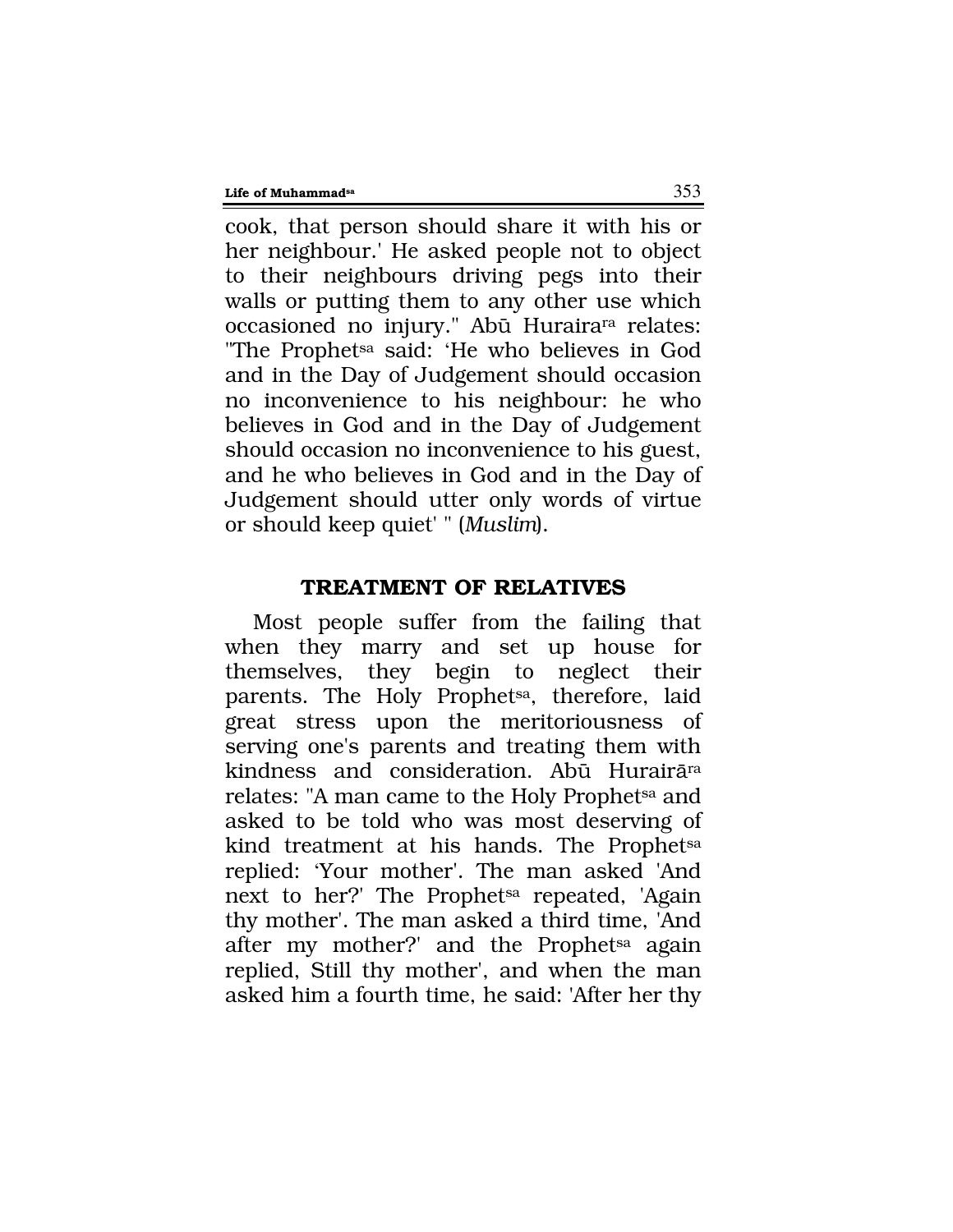father and after him thy nearest relatives and after them thy more remote relatives.' "The Prophet's<sup>sa</sup> own parents and grand parents had died while he was still a child. The parents of some of his wives were, however, alive and he always treated them with great consideration and deference. On the occasion of the surrender of Mecca when the Holy Prophetsa entered the town as a victorious general, Abu Bakrra brought his father to meet him. He said to Abū Bakr<sup>ra</sup>: "Why did you trouble your father to come to me? I would gladly have gone to him myself" (H*albiyya*, Vol. 3, p. 99). One of his sayings was: "Unlucky is the man whose parents live to old age and he fails to earn Paradise even then", meaning that the service of one's parents particularly when they reach old age attracts the grace and favour of God and, therefore, a person to whom is afforded the opportunity of serving his aged parents and who avails himself of the opportunity to the full is bound to become confirmed in righteous ways and a recipient of the grace of God.

A man once complained to the Holy Prophetsa that the more benevolence he exercised towards his relations the more hostile they became towards him; and that the more he treated them with kindness the more they persecuted him; and the more he demonstrated affection towards them the more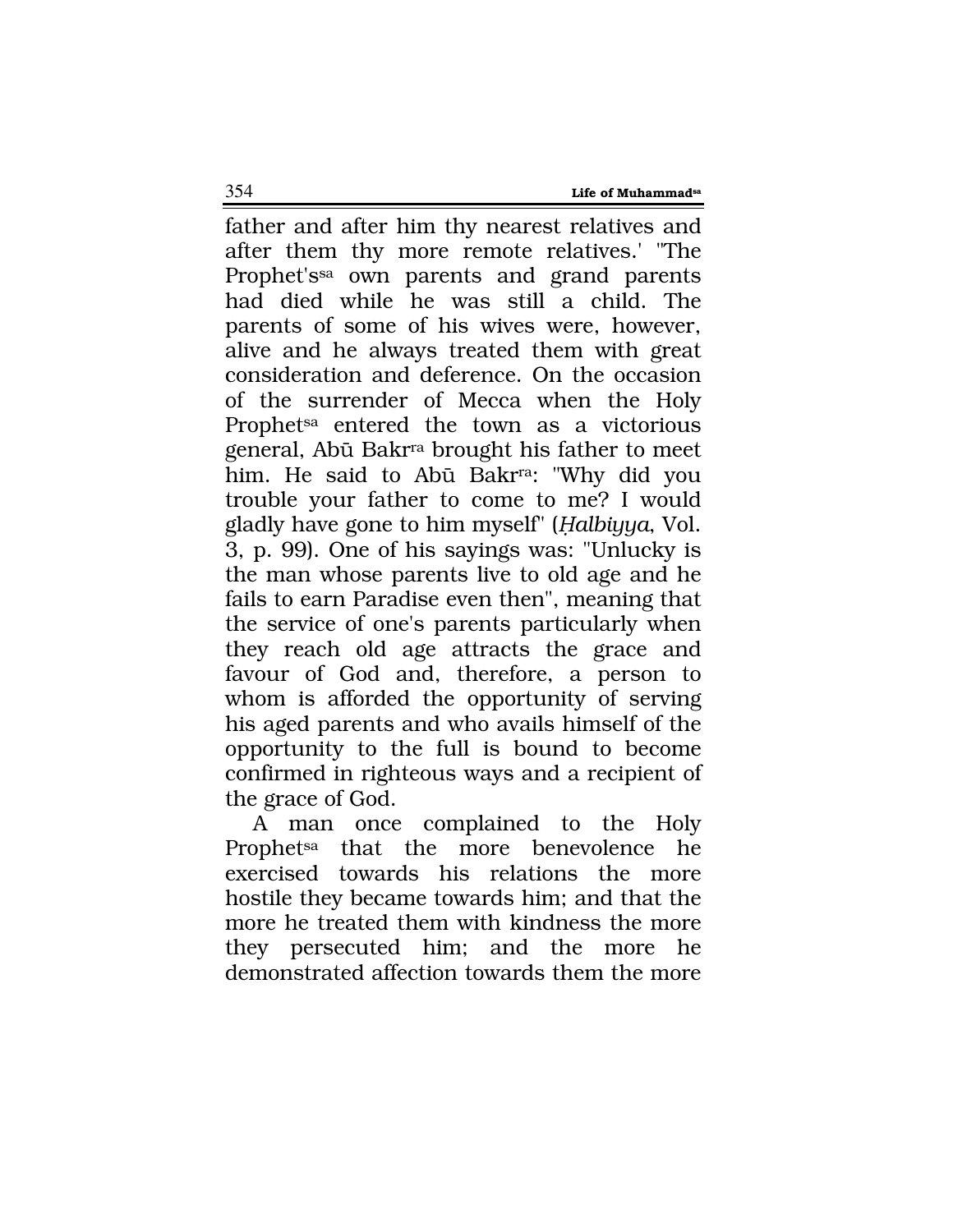they frowned upon him. The Prophetsa said: "If what you say is true you are very fortunate, for you will ever be the recipient of God's succour" (*Muslim, Kit*a*bul Birr Wa*s S*ila*). On one occasion when the Holy Prophetsa was exhorting people to give alms and charity one of his Companions, Abu Talha Ansarira, came to him and offered to dedicate an orchard for charitable purposes. The Prophetsa was very pleased and exclaimed, "What an excellent charity! What an excellent charity! What an excellent charity!" and added: "Having dedicated this orchard to the service of the poor, I want you now to divide it among your poor relatives" (*Bukh*a*r*i*, Kit*a*but Tafs*i*r*). A man came to him on one occasion and said: "O Messenger of Allahsa! I am prepared to make a covenant of Hijrat and I am prepared to make a covenant to take part in the holy war, for I am anxious to win the pleasure of God." The Holy Prophetsa inquired whether either of his parents was alive and the man told him that both were alive. He then asked: "Are you indeed anxious to win the pleasure of God?" and on the man replying in the affirmative the Prophetsa said: "Then go back to your parents and serve them and serve them well." He pointed out that one's non-Muslim relations were equally entitled to be treated kindly and with consideration along with one's Muslim relations. One of Abū Bakr's<sup>ra</sup> wives, who was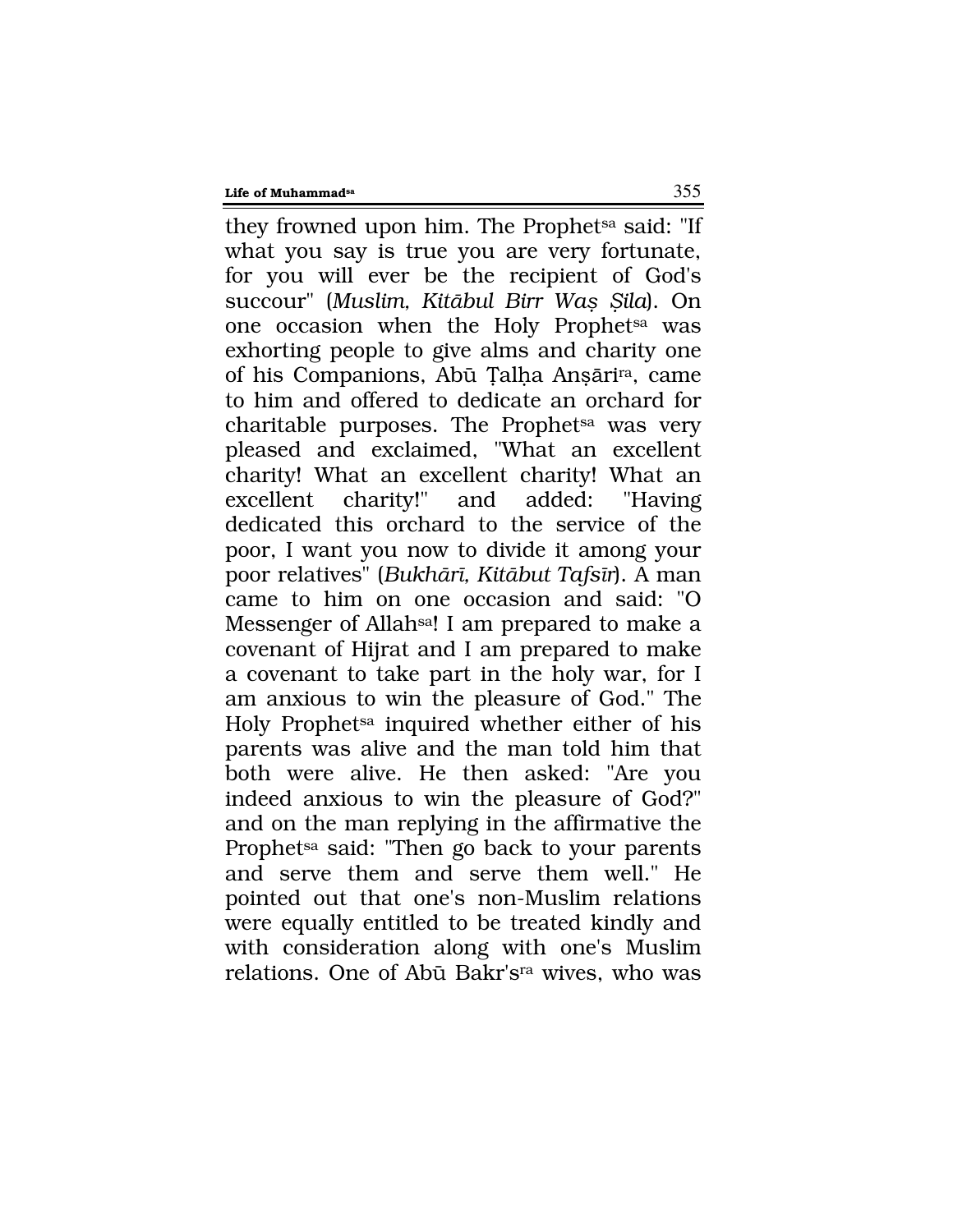a non-Muslim, visited her daughter Asmā'<sup>ra</sup> and the latter inquired of the Holy Prophetsa whether she might serve her and make presents to her, to which the Holy Prophetsa replied: "Certainly, for she is thy mother" (*Bukh*a*r*i*, Kit*a*bul Adab*).

He treated not only his near relatives but even remote ones and anybody connected with them with great consideration. Whenever he sacrificed an animal he would send a portion of the meat to the friends of Khadijara (his deceased wife) and told his wives never to overlook them on such occasions. Many years after Khadija'sra death when he was sitting with some of his Companions, Khadija'sra sister, Halahra, came to see him and asked permission to enter. Her voice sounded in the Prophet's<sup>sa</sup> ears very much like that of Khadijara and when he heard it he said: "Oh Lord! This is Hālahra, Khadija'sra sister." Indeed, true affection always manifests itself thus that one becomes fond of and considerate towards all those who may be connected with a person whom one loves or holds in high esteem.

Anas bin Malikra relates that during the course of a journey he found himself in the company of Jarir bin 'Abdullahra and observed that the latter busied himself in looking after him as a servant looks after his master. As Jarir bin 'Abdullahra was older than Anasra,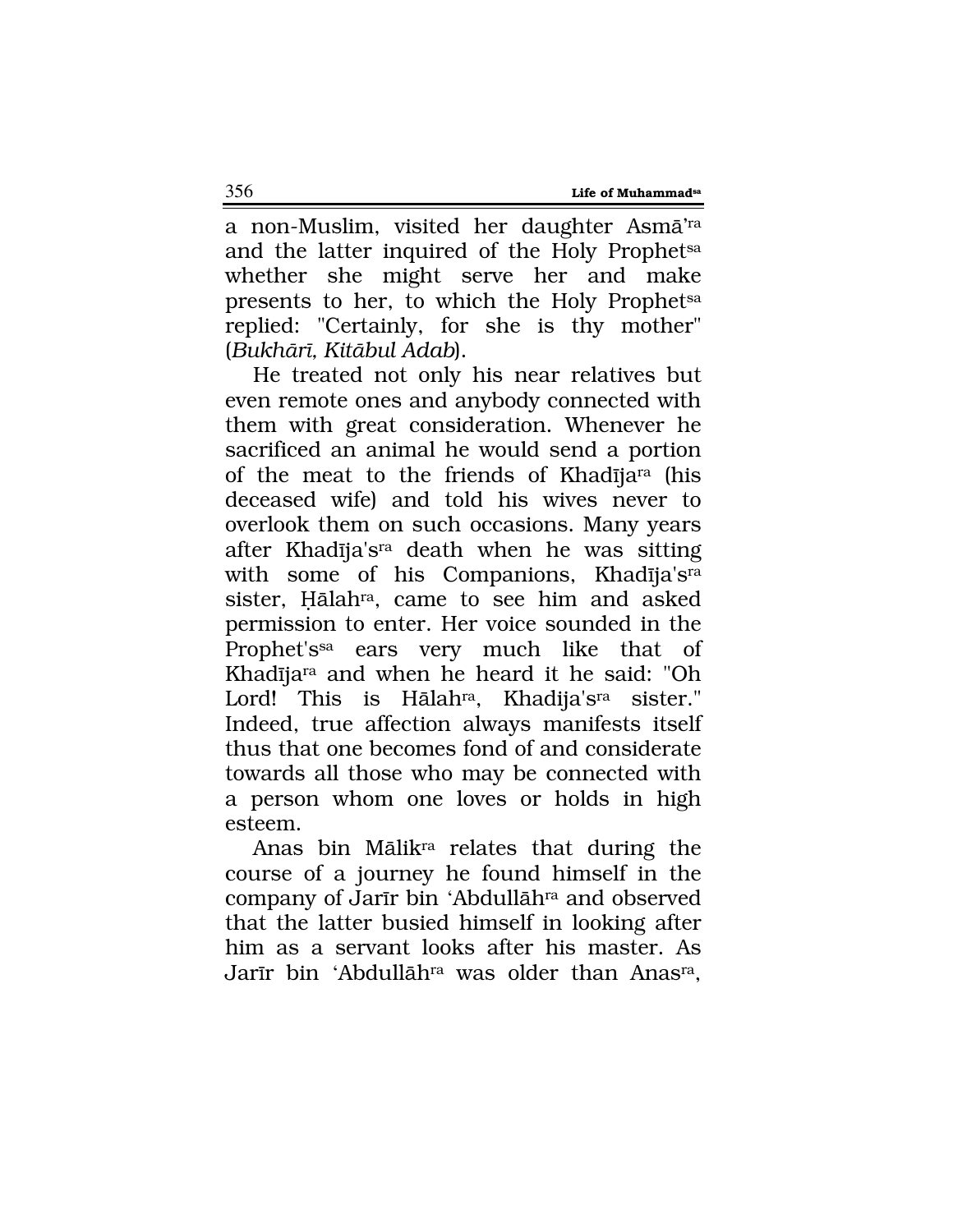the latter was embarrassed and protested that Jarirra should not put himself out on his account. Jarirra replied: "I used to observe how devotedly the Ansar served the Holy Prophetsa and, being impressed with their devotion to and love for the Holy Prophetsa, I had resolved in my mind that if I ever happened to be in the company of an Ansari, I would serve him like a servant. I am, therefore, only carrying out my resolve and you should not seek to dissuade me" (*Muslim*). This incident affirms that where one person truly loves another, his affection extends also to those who sincerely serve the object of his attachment. In the same way those who truly honour their parents are always deferential and considerate towards those who may be connected with their parents through bonds of affection or relationship. On one occasion the Holy Prophet<sup>sa</sup> stressed it as the highest virtue for a man to honour the friends of his father. Among the persons addressed was 'Abdullah bin 'Umar<sup>ra</sup>. Many years after, while proceeding on Pilgrimage, he met a Bedouin and he made over to him his own mount and also presented him with his turban. One of his companions observed that he had been overgenerous as a Bedouin would be pleased with very little. 'Abdullah bin 'Umarra said: "This man's father was a friend of my father's and I have heard the Holy Prophetsa say that it is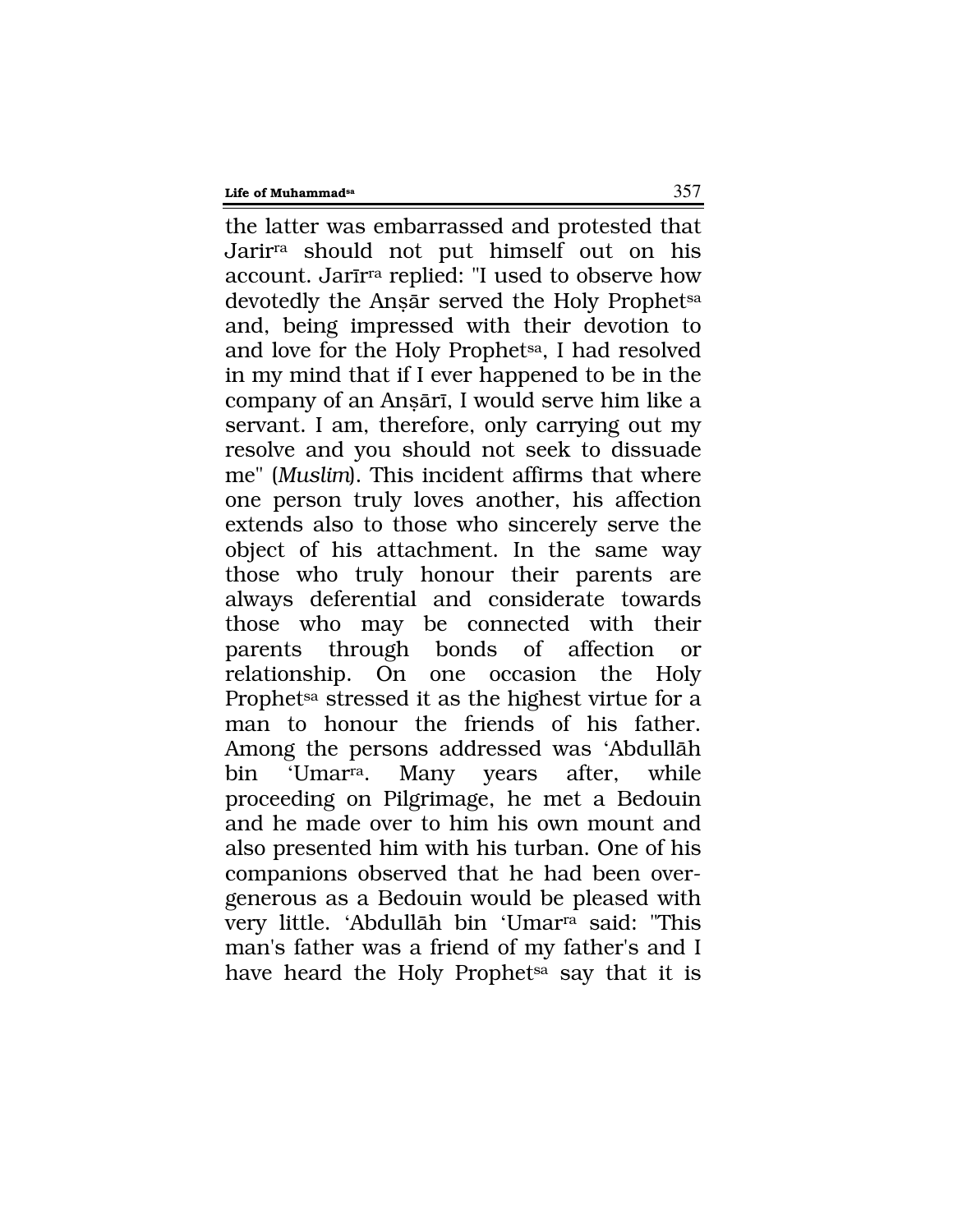one of the highest virtues for a man to honour his father's friends."

### **KEEPING GOOD COMPANY**

He always preferred to keep company with the virtuous and if he observed any weakness in any of his Companionsra he admonished him gently and in private. Abū Musā Ash'arira relates: "The Holy Prophetsa illustrated the benefit to be derived from good friends and virtuous companions and the injury to be apprehended from evil friends and vicious companions by saying: 'A man who keeps company with virtuous people is like a person who carries about musk with him. If he partakes of it he derives benefit from it, if he sells it he makes a profit out of it and if he merely keeps it he enjoys its perfume. A man who keeps company with evil persons is like one who blows into a charcoal furnace; all that he can expect is that a spark may alight upon his clothes and set them on fire or that the gas emitted by the charcoal may upset his brain'." He used to say that a man's character takes on the colour of the company he keeps and that therefore one should be careful to spend one's time in the company of the good (*Bukh*a*r*i and *Muslim*).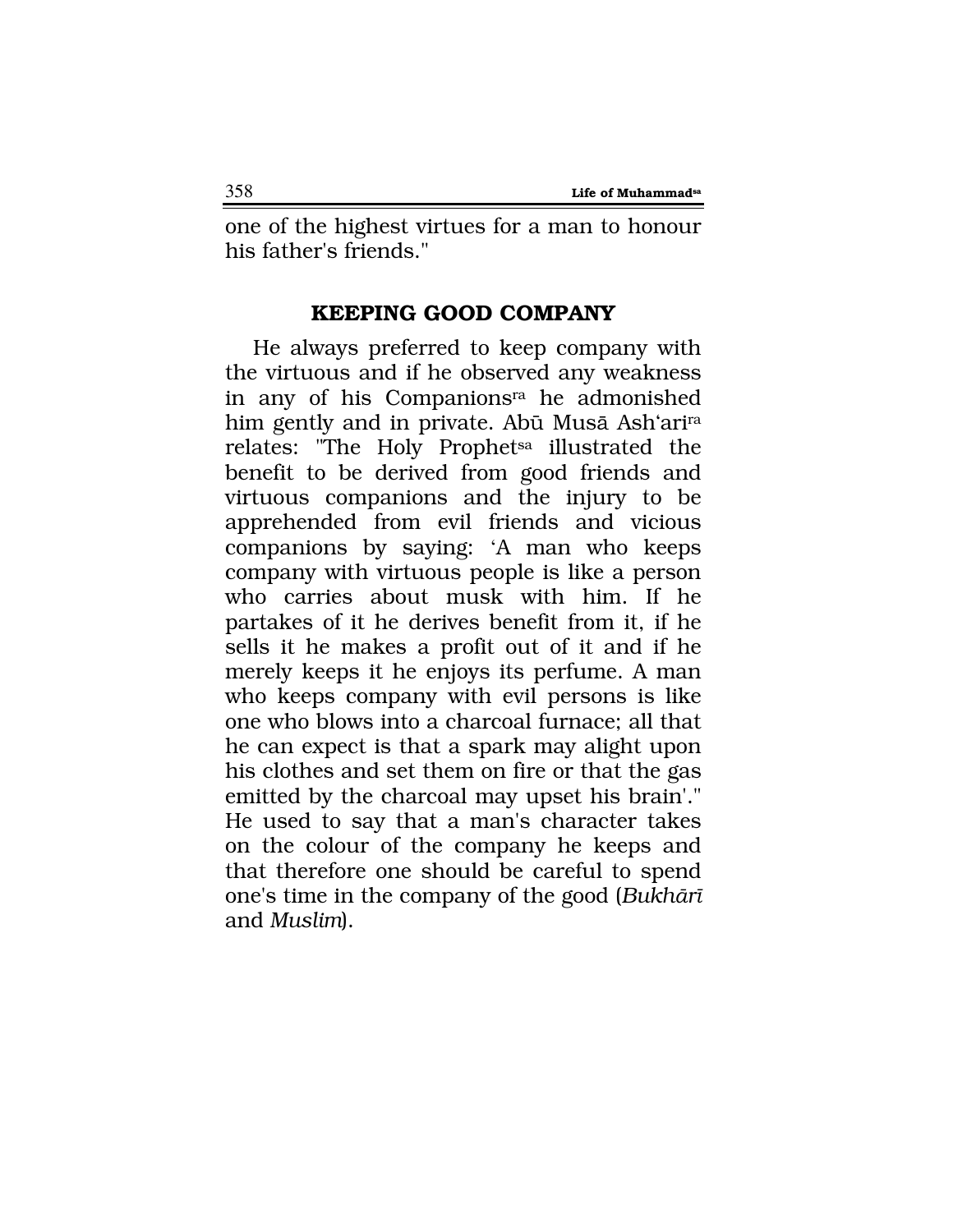### **SAFEGUARDING PEOPLE'S FAITH**

The Holy Prophet<sup>sa</sup> was very careful to safeguard against possible misunderstandings. On one occasion his wife Safiyyara came to see him in the mosque. When the time came for her to return home it had become dark and the Prophetsa decided to escort her to her house. On the way he passed by two men and, wishing to avoid any speculation on their part as to his companion, he stopped them and lifting the veil from the face of his wife said: "See, this is Safiyyara my wife." They protested saying: "O Messenger of Allahsa! why did you imagine that we should fall into any misconception regarding you?" The Prophetsa replied "Satan (i.e., evil thoughts) often courses through a man's blood. I was afraid lest your faith be affected" (*Bukh*a*r*i*, Abw*a*bul I*'*tik*a*f* ).

### **OVERLOOKING FAULTS OF OTHERS**

He never gave publicity to the faults and shortcomings of others and admonished people not to proclaim their own faults. He used to say: "If a person covers up the faults of another, God will cover up his faults on the Day of Judgement." And, "Every one of my followers can escape the consequences of his errors (i.e., by true repentance and reform) except those who go on proclaiming their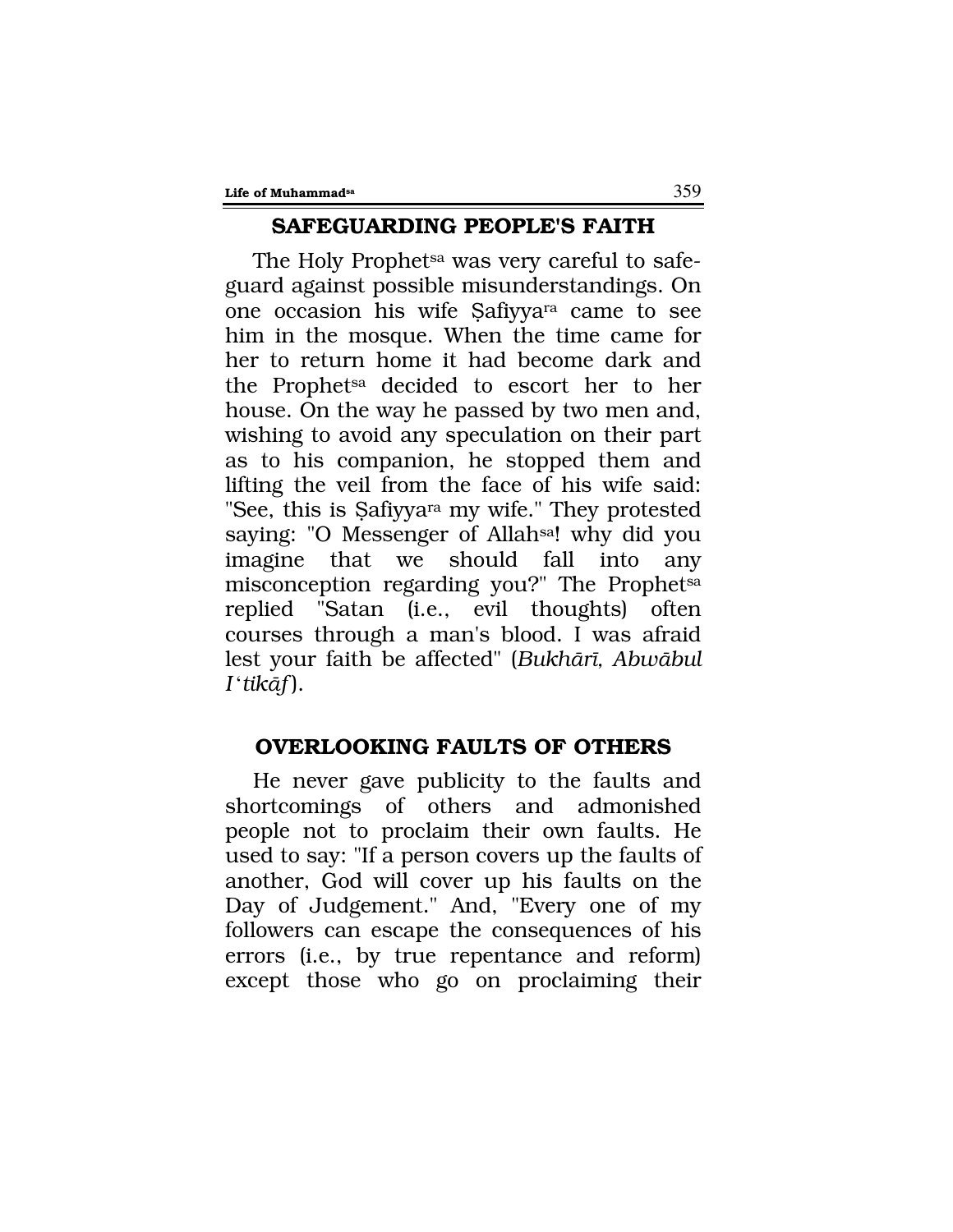wrongdoing" and illustrated this by saying: ,"A man commits a sin at night and God covers it up; in the morning he meets his friends and boasts before them:. 'I did this last night, I did that last night,' and thus he himself lays bare that which God had covered up" (*Bukh*a*r*i and *Muslim*).

Some people foolishly imagine that a confession of sin helps towards repentance; the truth is that it only fosters immodesty. Sin is an evil and he who slips into it and becomes a prey to shame and remorse has a chance of climbing back into the path of purity and righteousness through repentance. His case is like that of a person who has been seduced by evil but is pursued by righteousness and as soon as a chance offers, the evil is vanquished and the sinner is claimed back by righteouness. Those, however, who proclaim their sins and take pride in them lose all sense of good and evil and become incapable of repentance.

On one occasion a man came to the Holy Prophetsa and said: "I have been guilty of adultery" (this when established by proper evidence being a punishable offence under Islamic Law). Hearing the man's confession, the Holy Prophetsa turned away from him and became occupied with something else. He meant to indicate that the proper remedy in such a case was repentance and not public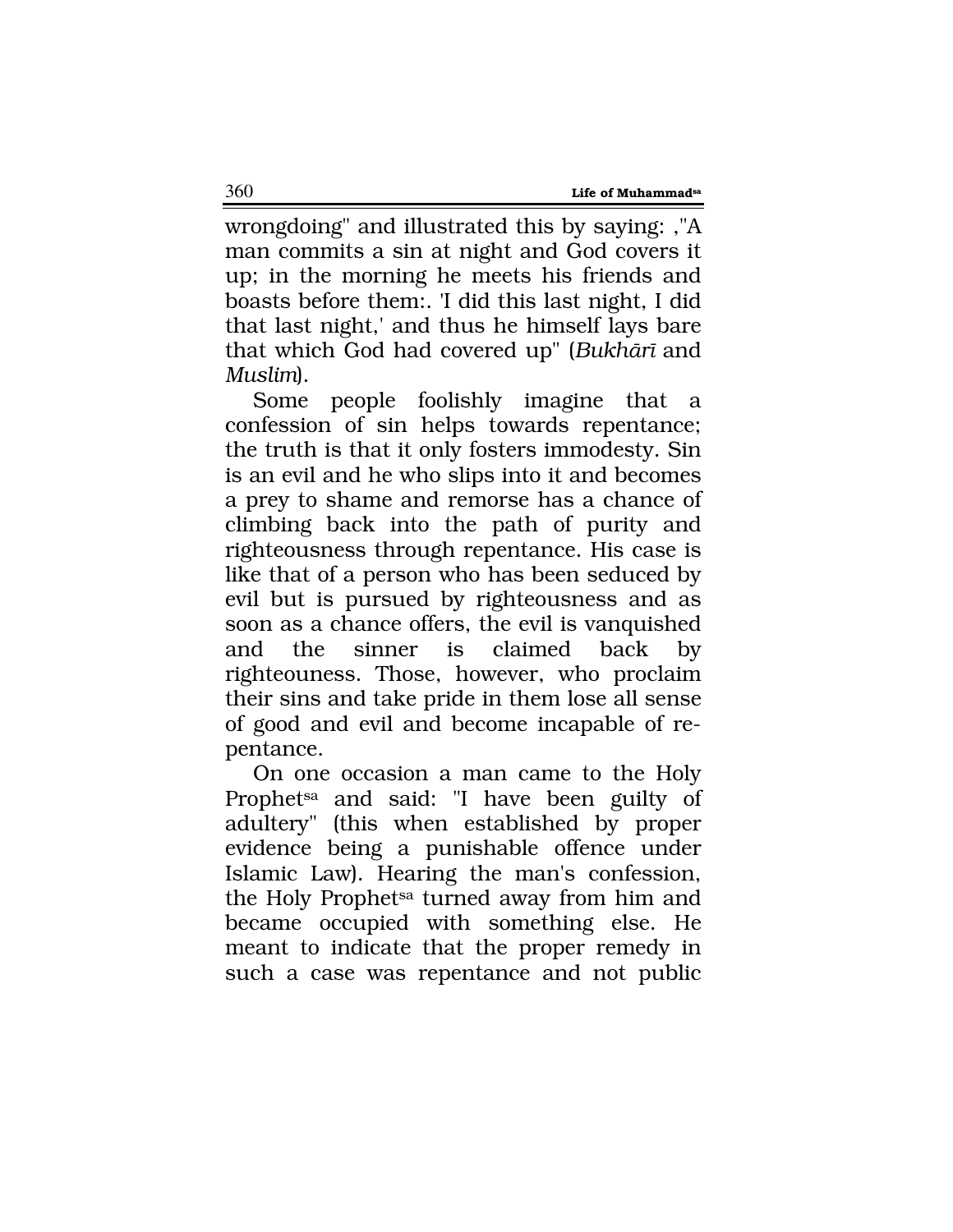confession. But the man did not realize this and imagining that the Prophetsa had not heard him, went and stood in front of him and, addressing him, repeated his confession. The Holy Prophet<sup>sa</sup> again turned away from him but the man again went and stood in front of him and repeated his confession. When he had done this four times the Prophetsa said "I had wished that this man should not have proclaimed his sin till God should have indicated His will with regard to him but, as he has repeated his confession four times, I am compelled to take action" (*Tirmidh*i). 'He then added: "This man has himself confessed and has not been charged by the woman concerning whom he makes the confession. The woman should be questioned and, if she denies her guilt, she should not be molested and only this man should be punished in accordance with his confession but, if she confesses she should also be punished." It was the practice of the Holy Prophetsa to follow the Law of the Torah in matters regarding which the Qur'an was silent, and as the Torah prescribes that an adulterer should be stoned to death he pronounced the sentence upon this man accordingly. When the sentence was being carried out the man tried to run away but the people pursued him and carried out the sentence. When the Prophetsa came to know of this he disapproved of it. He said that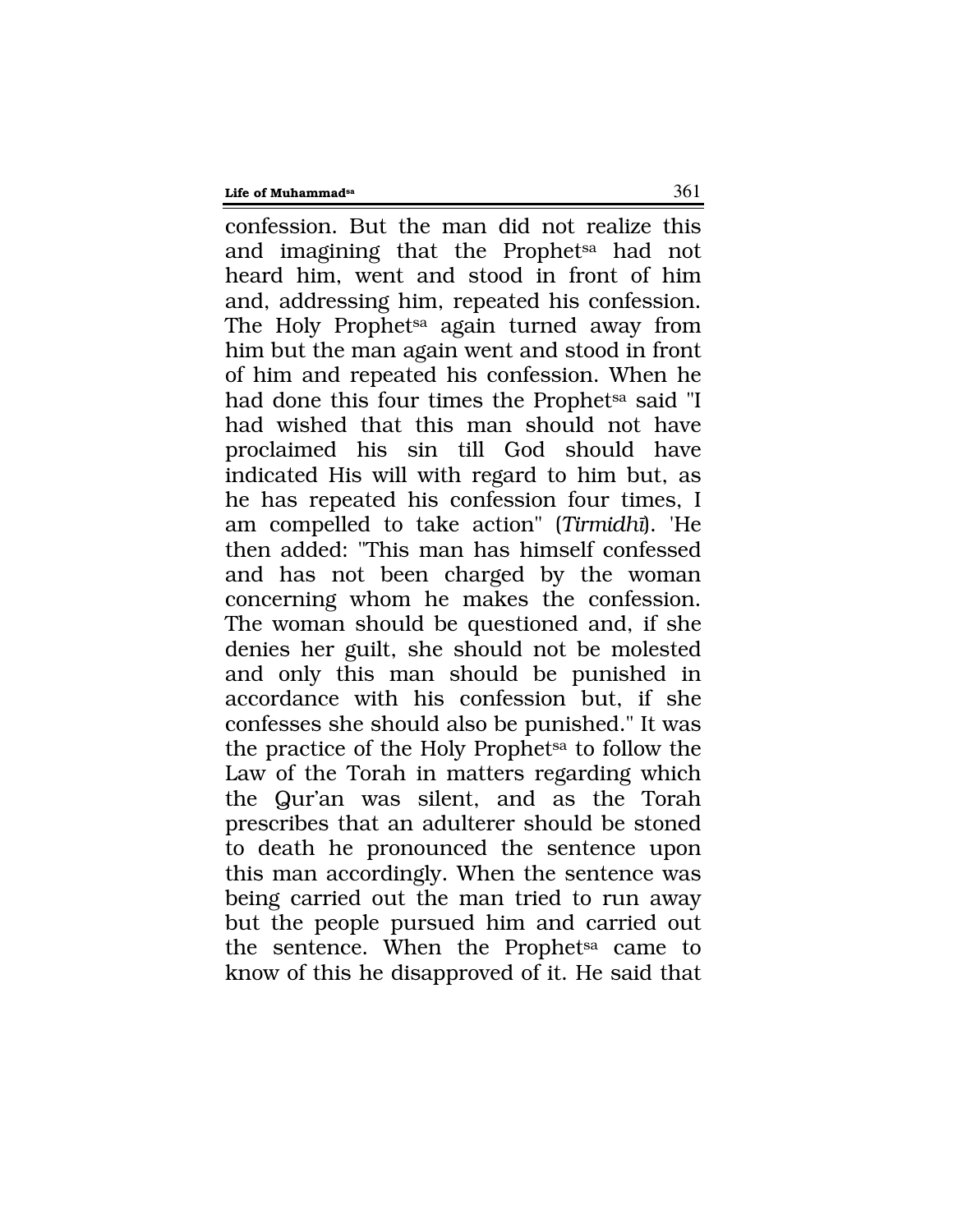the man had been sentenced in accordance with his own confession. His attempt to run away was in effect a retraction of his confession and thereafter he should not have been subjected to a penalty which had been imposed upon him solely on account of his confession.

The Prophet<sup>sa</sup> laid down that the Law was concerned only with overt acts. During the course of a war, a party of Muslims came upon a non-Muslim who used to lie in wait in lonely places and whenever he found a solitary Muslim he would attack and kill him. On this occasion Usama bin Zaidra pursued him and, having overtaken and caught him, drew his sword to kill him. When the man found that no way of escape was left open to him he repeated the first portion of the Muslim confession of faith, viz., "There is no being worthy of worship save Allah," thereby indicating that he had accepted Islam. Usamara paid no heed to this and killed him. When this, among the other incidents of the campaign, was related to the Holy Prophetsa he sent for Usamara and questioned him. On his confirming the account of the incident the Prophetsa said: "How will it be with you on the Day of Judgement when his confession of faith will bear witness in his favour?" Usamara replied, "O Messenger of Allahsa! that man was a murderer of Muslims and his declaring himself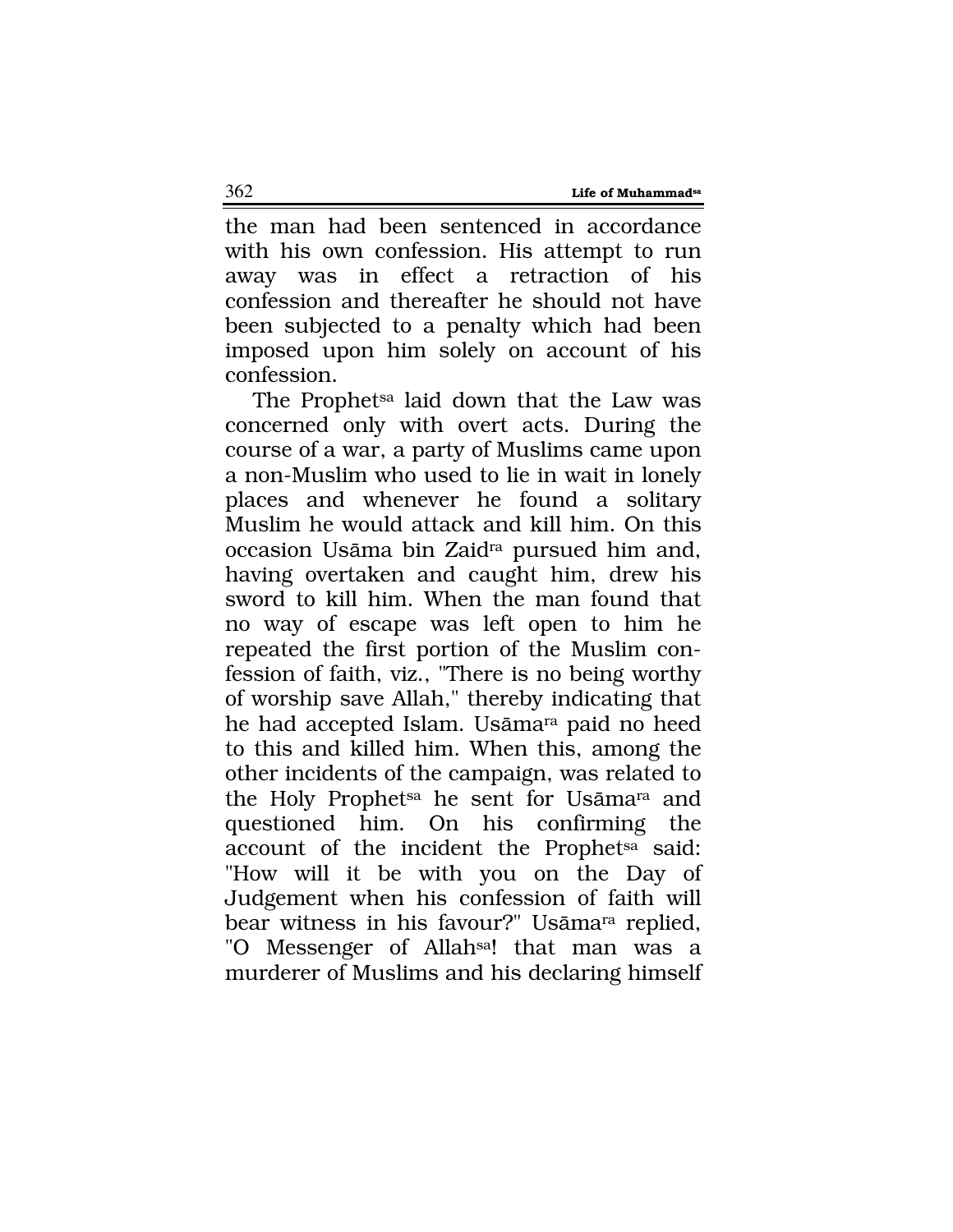to be a Muslim was merely a ruse to escape just retribution." But the Prophetsa went on repeating: "Usamara, how will it be with you when the man's confession of faith will bear witness against you on the Day of Judgement?" meaning that God would hold Usamara to account for the man's death, for though he had been guilty of the murder of Muslims, his reciting the confession was an indication that he had repented of his misdeeds. Usamara protested that the man's reciting of confession of faith was due to his fear of death and was not an indication of repentance. Thereupon the Holy Prophetsa said:

**"Did you peep into his heart to see whether he was telling the truth or not?" and went on repeating: "How will you answer on the Day of Judgement when his confession of faith will be cited in evidence against you?" Us**a**mara says: "On hearing the Prophetsa repeat this so often I wished that I had become a convert to Islam only that moment and had not been guilty of what was charged against me" (***Muslim, Kit*a*bul* I*m*a*n***).** 

The Holy Prophet<sup>sa</sup> was ever ready to forgive people their faults and trespasses. One of the persons concerned in the affair of the slander against his wife, 'A'ishara, was dependent for his living upon the charity of Abū Bakr<sup>ra</sup> ('A'ishara's father). When the falsehood of the allegation against 'A'ishara was clearly established, Abū Bakr<sup>ra</sup> stopped his support of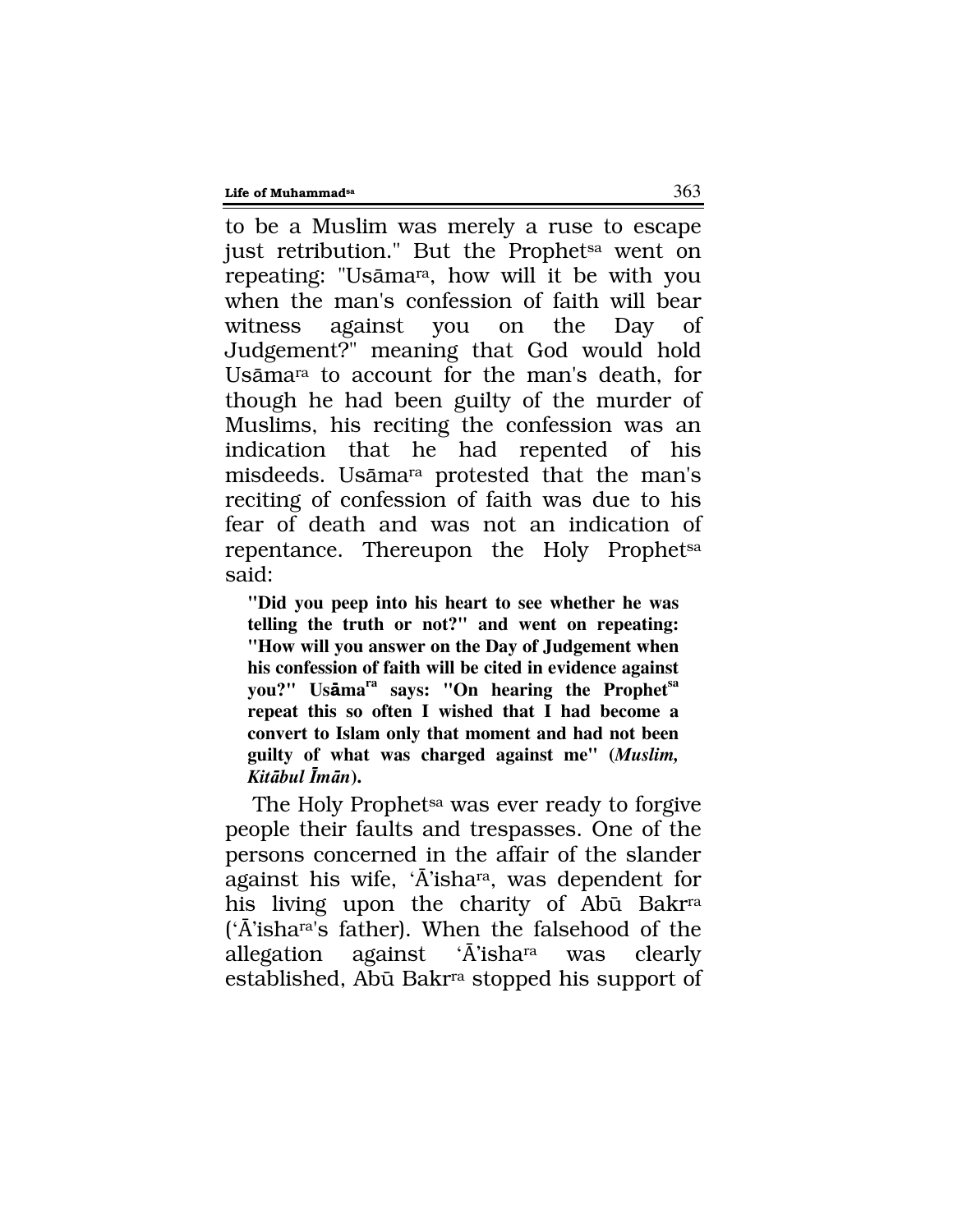this man. Even this is evidence of Abū Bakr's<sup>ra</sup> commendable moderation and restraint. An average person would have proceeded to extreme lengths against a dependent who had been guilty of defaming his daughter. When the Prophetsa came to know of what Abu Bakrra had done, he spoke to him and pointed out that though the man had been at fault, it did not behove a person like Abū Bakr<sup>ra</sup> to deprive him of his means of sustenance on account of his wrongdoing. Thereupon Abu Bakrra resumed his patronage of the man (*Bukh*a*r*i*, Kit*a*but Tafs*i*r*).

## **PATIENCE IN ADVERSITY**

The Holy Prophet<sup>sa</sup> used to say: "For a Muslim, life is all full of good and nobody but a true believer finds himself in that position; for, if he meets with success he is grateful to God and becomes the recipient of greater favours from Him. On the other hand, if he suffers pain or tribulation he endures it with patience and thus again makes himself deserving of God's favours." When his end drew near and he gave vent to a groan in the extremity of his condition, his daughter Fatimara exclaimed that she could not bear to see him in that state. Thereupon he said: "Have patience! Your father will suffer no pain after this day," meaning that all his troubles were confined to this world and from the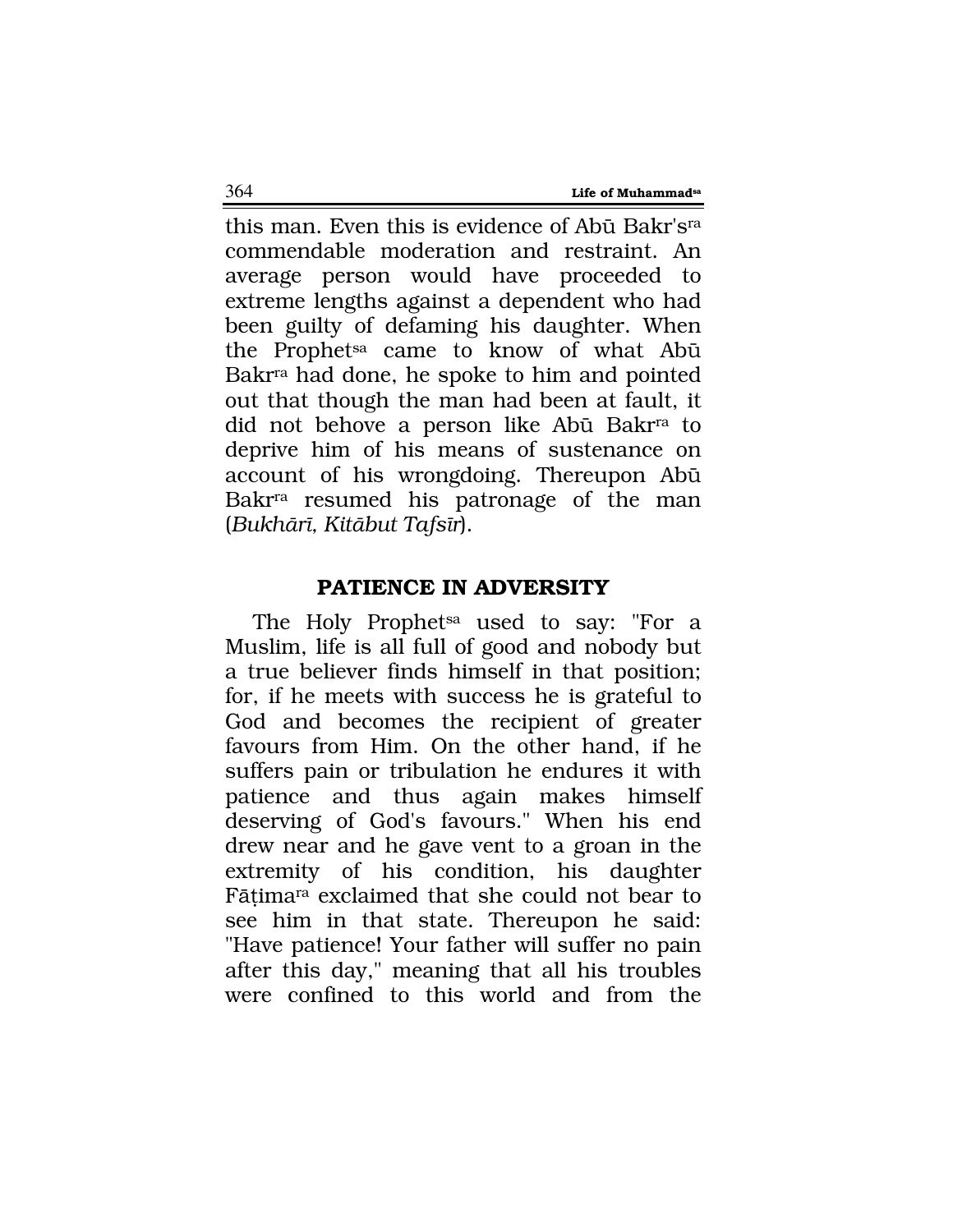moment that he was released from this life and entered the presence of his Maker he would be subject to no further pain. During the prevalence of an epidemic he would not approve of people moving out of an afflicted town into another, for this serves to enlarge the area of the pestilence. He used to say that in times of epidemic if a person stayed on in his own town and refrained from carrying infection into unaffected areas and died of the epidemic, he would be regarded as a martyr (*Bukh*a*r*i*, Kitabu*t T*ibb*).

# **MUTUAL COOPERATION**

He used to teach that one of the best Islamic characteristics was that a man should not interfere in matters with which he was not concerned and that people should not go about criticizing others and interfering in matters that were not their concern. This is a principle which if generally adopted and enforced would go a long way towards securing peace and orderliness in the world. A large part of our troubles is due to the tendency of the majority of people to indulge in undue interference and to hold back their cooperation when it may be needed in providing relief for those in distress.

The Holy Prophetsa laid great stress upon mutual cooperation. He had made it a rule that if any person was called upon to pay a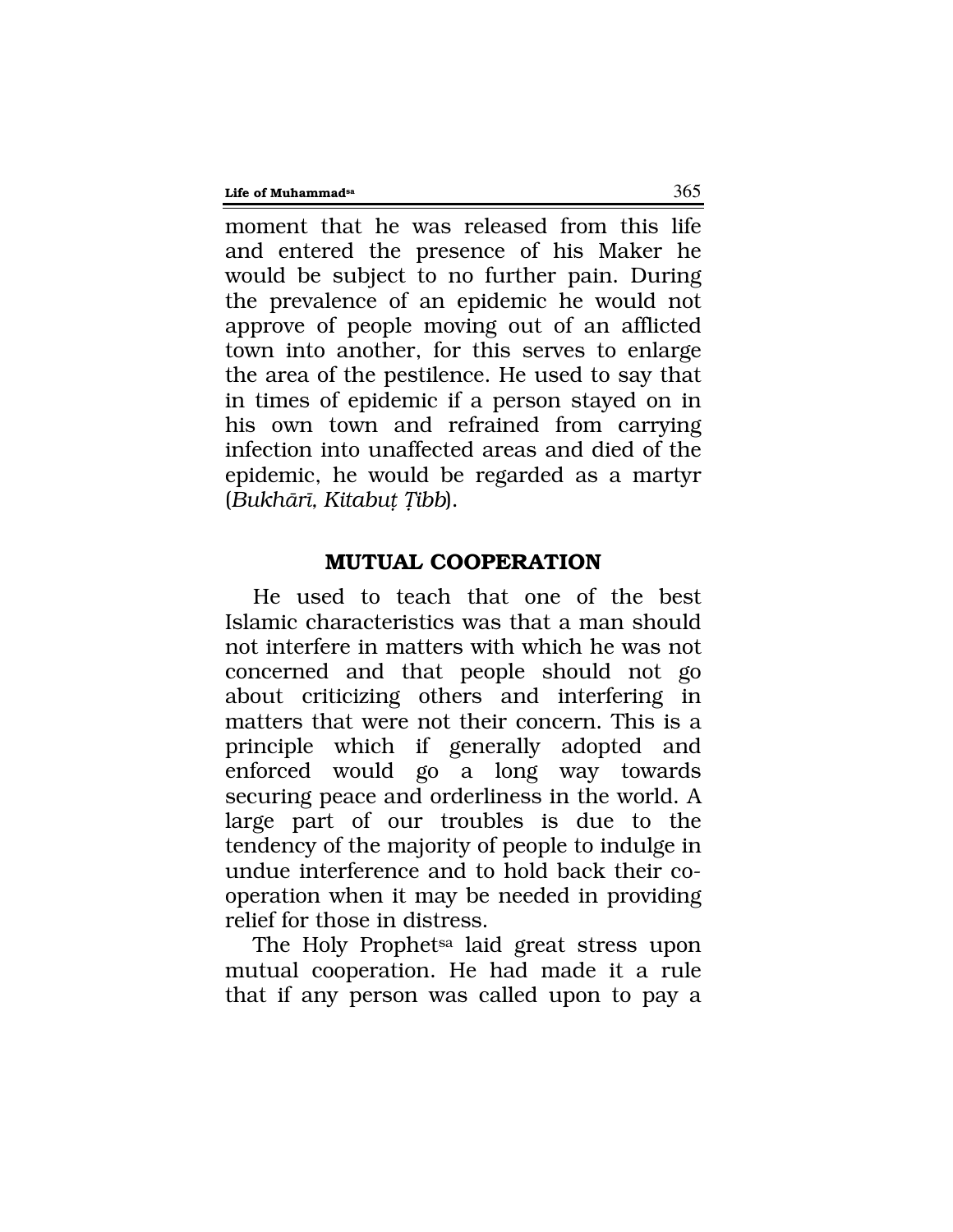sum of money by way of penalty and was unable to put up the whole amount, his neighbours or his fellow-citizens or his fellowtribesmen should make up the amount by raising a subscription. People sometimes came and took up their residence near the Prophetsa, devoting their time to the service of Islam in various ways. He always counselled their relatives to assume the responsibility of providing for their modest requirements. It is reported by Anasra that during the time of the Holy Prophetsa two brothers accepted Islam and one of them stayed on with the Holy Prophet<sup>sa</sup> while the other continued with his normal occupation. The latter, later on, complained to the Holy Prophetsa that his brother was spending his time in idleness. The Holy Prophetsa said: "God provides for you also on account of your brother and it behoves you therefore to make provision for him and leave him free to serve the Faith" (*Tirmidh*i).

During the course of a journey, when the Prophet's<sup>sa</sup> party arrived at their camping place, his Companions immediately occupied themselves with their respective tasks in setting up camp for the night. The Holy Prophetsa said: "You have allotted no task to me. I shall go and collect fuel for cooking." His Companions protested and said: "O Messenger of Allahsa! why should you occupy yourself in that way when all of us are here to do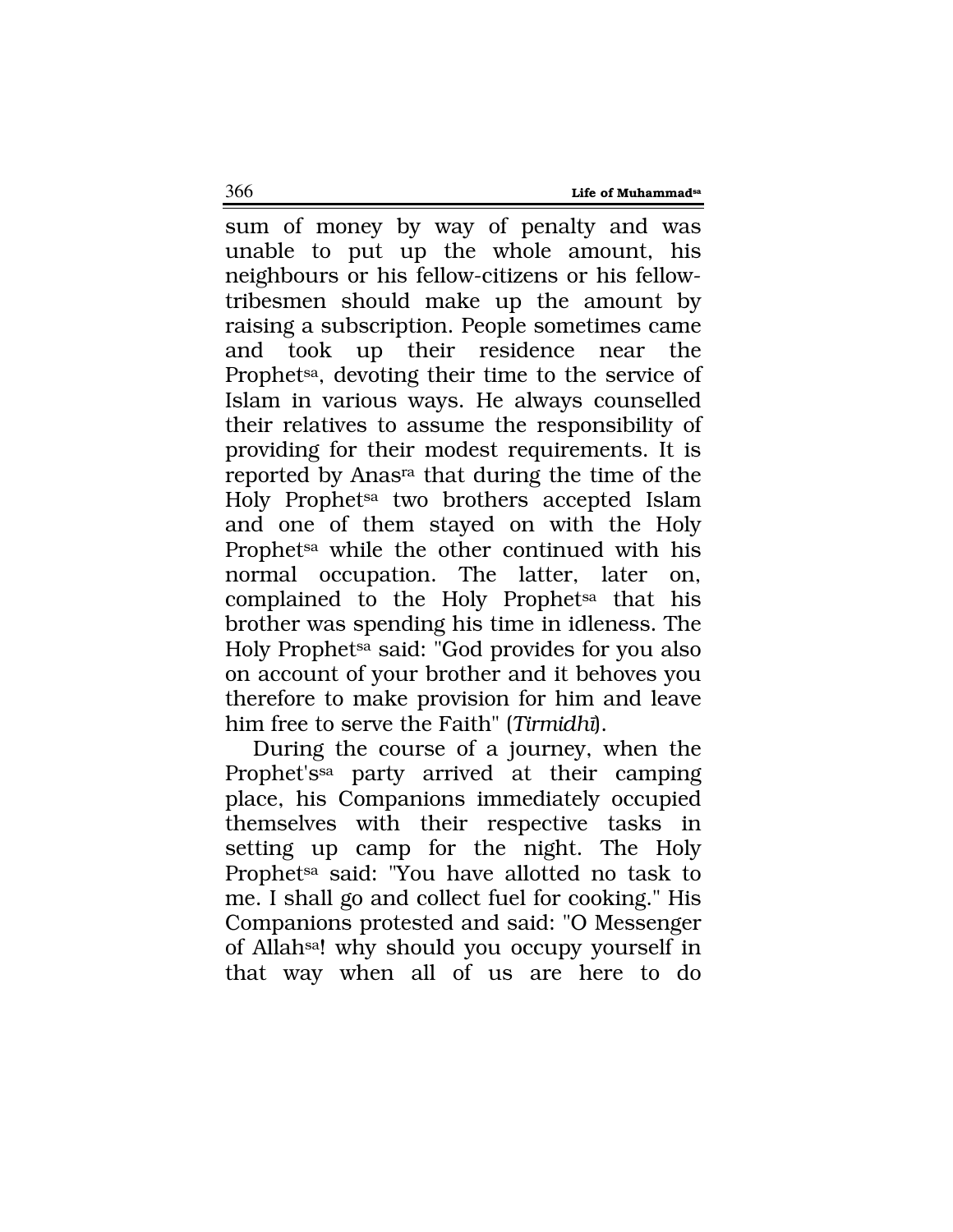whatever may be necessary?" He said: "No, No. It is my duty to do my share of whatever may have to be done," and he collected fire-wood from the jungle for cooking the food (*Zurq*a*n*i, Vol. 4, p. 306).

## **TRUTHFULNESS**

As has been related the Holy Prophetsa was himself so rigid in his standards of truthfulness that he was known among his people as "The Trusty" and "The True". He was equally anxious that Muslims should adopt the same standards of truth as were observed by himself. He regarded truth as the basis of all virtue, goodness and right conduct. He taught that a truthful person is one who is so confirmed in truth that he is counted truthful by God.

On one occasion a prisoner was brought to the Holy Prophetsa who had been guilty of the murder of many Muslims. 'Umarra, who was also present, believed that the man richly deserved the imposition of the death penalty and he looked repeatedly at the Prophetsa expecting that the Prophetsa would at any moment indicate that the man should be put to death. After the Holy Prophetsa had dismissed the man 'Umarra submitted that he should have been put to death as that was the only appropriate penalty. The Prophetsa replied: "If that is so, why did you not kill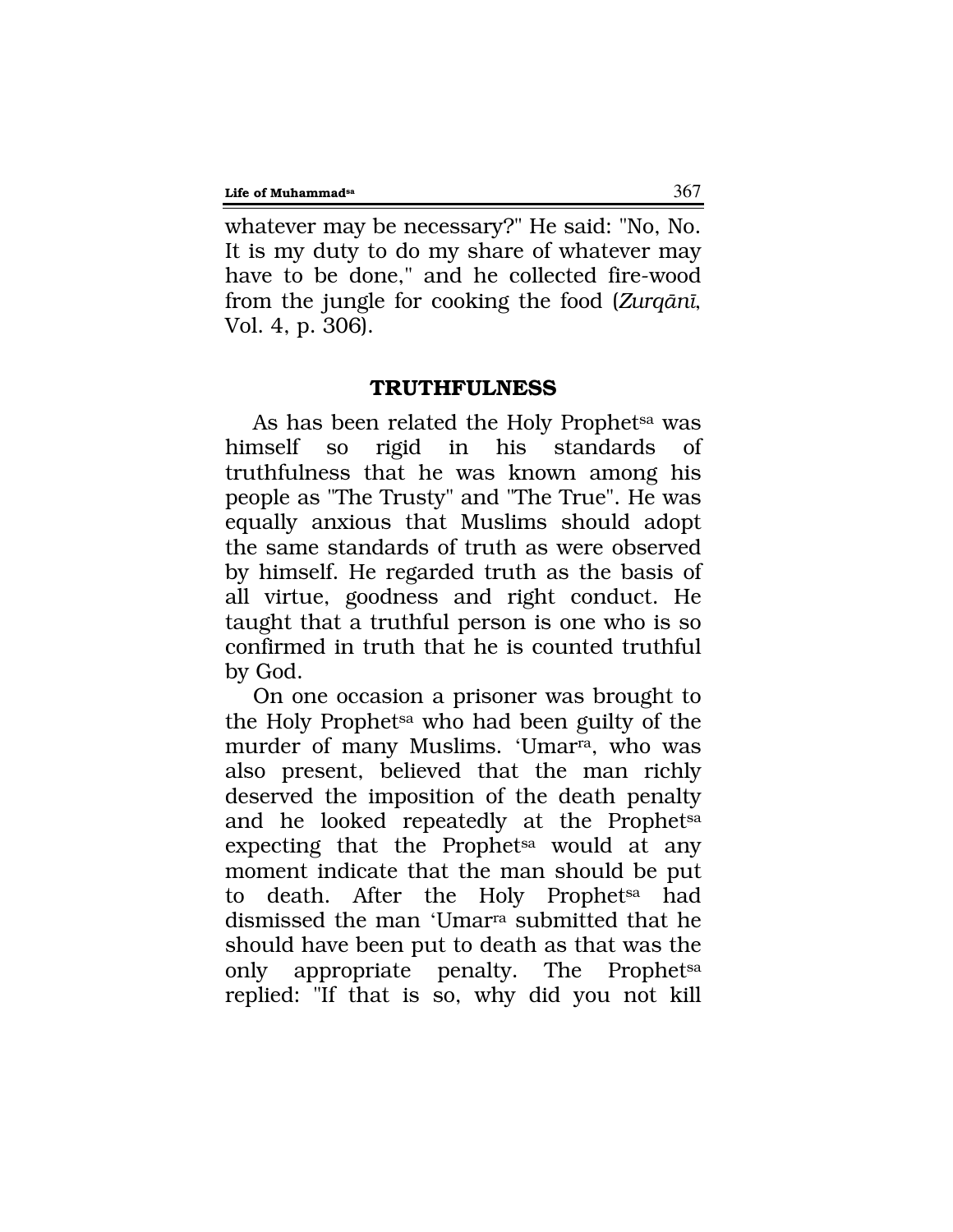him?" 'Umarra replied: "O Messenger of Allahsa! if you had but given me an indication even by a flicker of your eyelids, I would have done so." To this the Prophetsa rejoined: "A Prophetsa does not act equivocally. How could I have employed my eye to indicate the imposition of a death penalty upon the man while my tongue was employed in talking amicably to him?" (*Hish*a*m,* Vol. 2, p. 217).

A man once came to the Holy Prophetsa and said: "O Messengersa of Allah! I suffer from three evils: falsehood, indulgence in strong drinks and fornication. I have tried my utmost to get rid of them but have not succeeded. Will you tell me what to do? " The Prophetsa replied: "If you make a firm promise to me to give up one of them I guarantee that you will be rid of the other two." The man promised and asked the Prophetsa to tell him which of the three he should give up. The Prophetsa said: "Give up falsehood." Some time later the man came back and told the Holy Prophetsa that, having followed his advice, he was now free from all three vices. The Prophetsa asked him for the details of his struggle and the man said: "One day I wanted to indulge in liquor and was about to do so when I bethought myself of my promise to you and realized that if any of my friends asked me whether I had taken liquor, I would have to admit it as I could no longer utter a falsehood. This would mean that I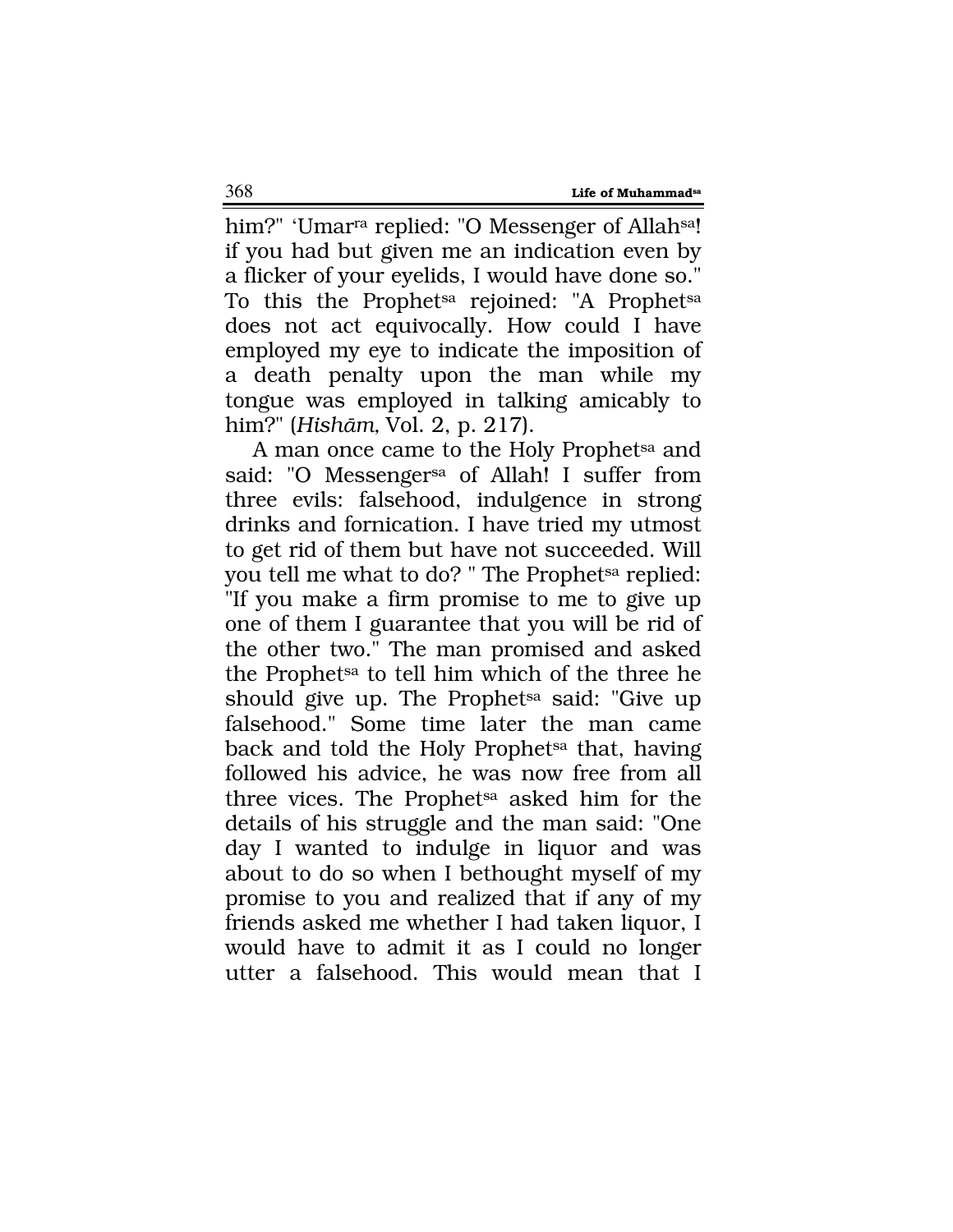would acquire an evil reputation among my friends and they would in future avoid me. Thinking thus, I persuaded myself to postpone drinking to some later occasion and was able to withstand the temptation at the time. In the same way when I found myself inclined towards fornication I argued with myself that indulgence in the vice would expose me to the loss of the esteem of my friends as I would either have to tell a falsehood if questioned by them, thus breaking my promise to you, or I would have to admit my sin. In this way I continued to struggle between my resolve to fulfil my promise to you and my desire to indulge in liquor and in adultery. When some time had passed I began to lose the inclination to indulge in these vices and the resolve to keep away from falsehood has now saved me from the other two also."

## **INQUISITIVENESS**

The Holy Prophet<sup>sa</sup> always exhorted people against inquisitiveness and to think well of each other. Abu Hurairara relates: "The Prophetsa said: 'Save yourselves from thinking ill of others for this is the greatest falsehood, and do not be inquisitive or apply epithets to each other out of contempt nor be envious of each other and do not entertain ill feelings towards each other; let each of you regard himself as the servant of God and treat others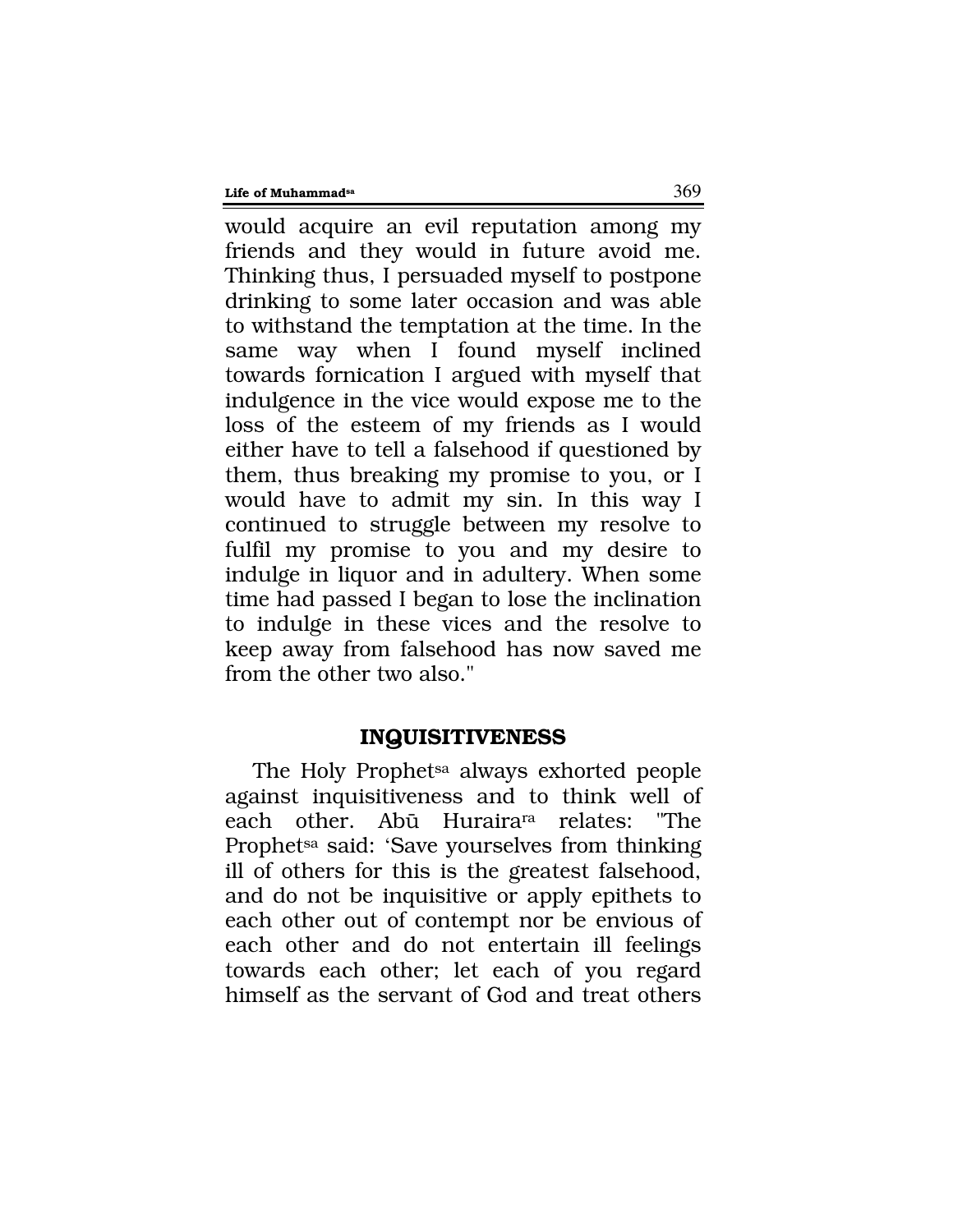as his brothers as God has commanded,' and also 'Remember that every Muslim is a brother to every other Muslim. No Muslim should trespass against another or desert another in times of distress or look down upon another on account of his lack of substance or learning or any other thing. Purity springs from the heart and it is enough to defile a man's heart that he should look down upon his brother. Every Muslim must regard another Muslim's life, honour and property as sacred and inviolate. God does not regard your bodies nor your countenances nor your external actions but looks into your hearts" (*Muslim, Kit*a*bul Birr Wa*s S*ila*).

## **FRANK AND STRAIGHTFORWARD DEALING**

He was anxious to safeguard Muslims against indulgence in any form of unfairness in their transactions. Passing through the market-place on one occasion, he observed a heap of corn which was being put to auction. He thrust his arm into the heap and found that though the outer layer of the corn was dry the corn inside was wet. He inquired from the owner the cause of this. The man explained that a sudden shower of rain had made part of the corn wet. The Prophetsa said that in that case he should have allowed the wet layer of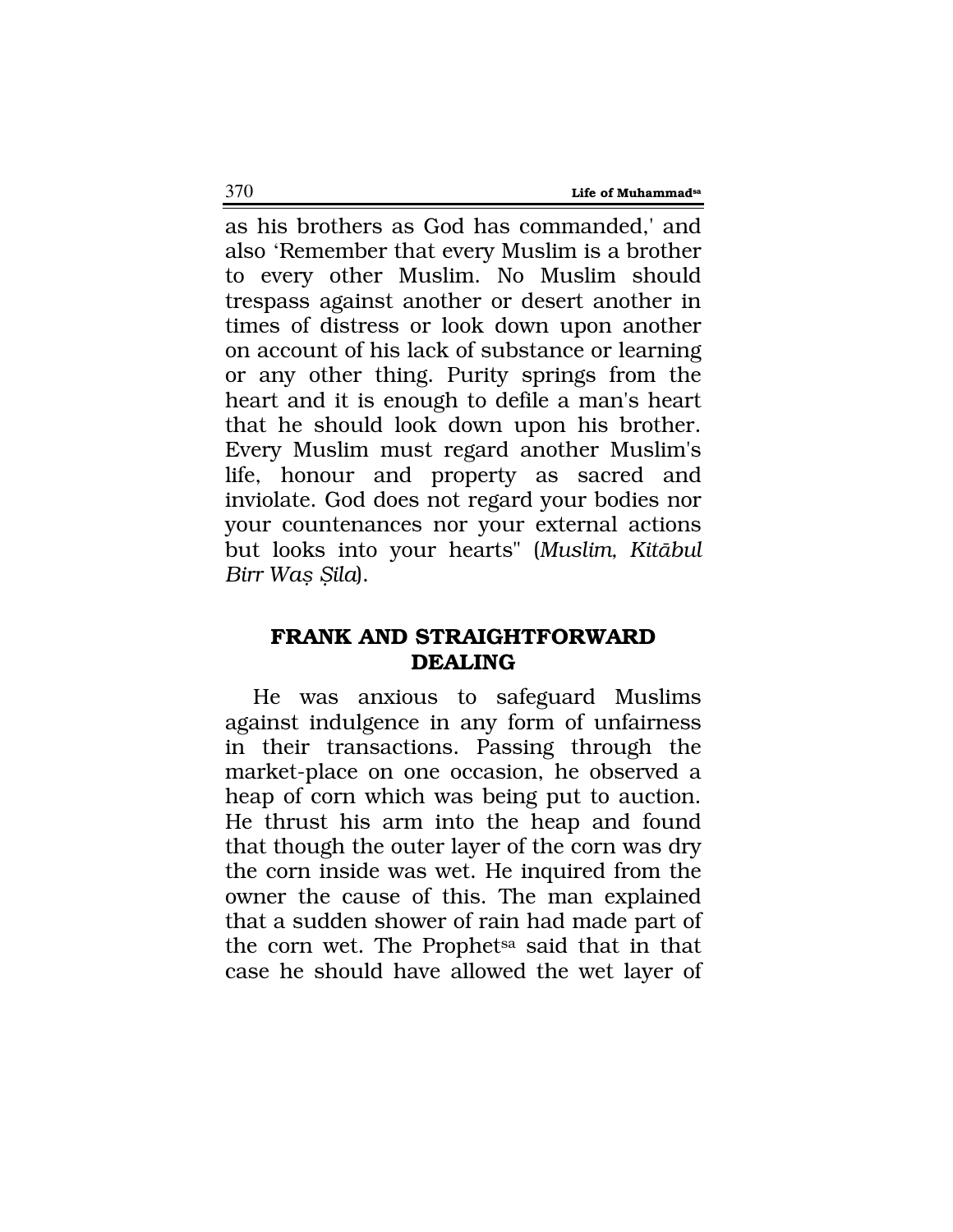corn to remain on the outside so that prospective purchasers could have appraised its real condition. He observed: "He who deals unfairly with others can never become a useful member of society" (*Muslim*). He insisted upon trade and commerce being entirely free from every suspicion of sharp practice. He exhorted purchasers always to inspect the goods and articles they proposed to purchase, and forbade any person to open negotiations for a transaction while negotiations about it were in progress with any other person. He also forbade the hoarding of commodities against a rise in the market and insisted that the market should be regularly supplied.

### **PESSIMISM**

He was an enemy of pessimism. He used to say that whoever was guilty of spreading pessimism among the people was responsible for the downfall of the people, for pessimistic ideas have a tendency to discourage people and arrest progress (*Muslim*, Part II, Vol. 2). He warned his people against pride and boastfulness on the one hand and against pessimism on the other. He exhorted them to tread the middle path between these extremes. Muslims must work diligently in the trust that God would bless their efforts with the best results. Each should strive to go forward and should seek to promote the welfare and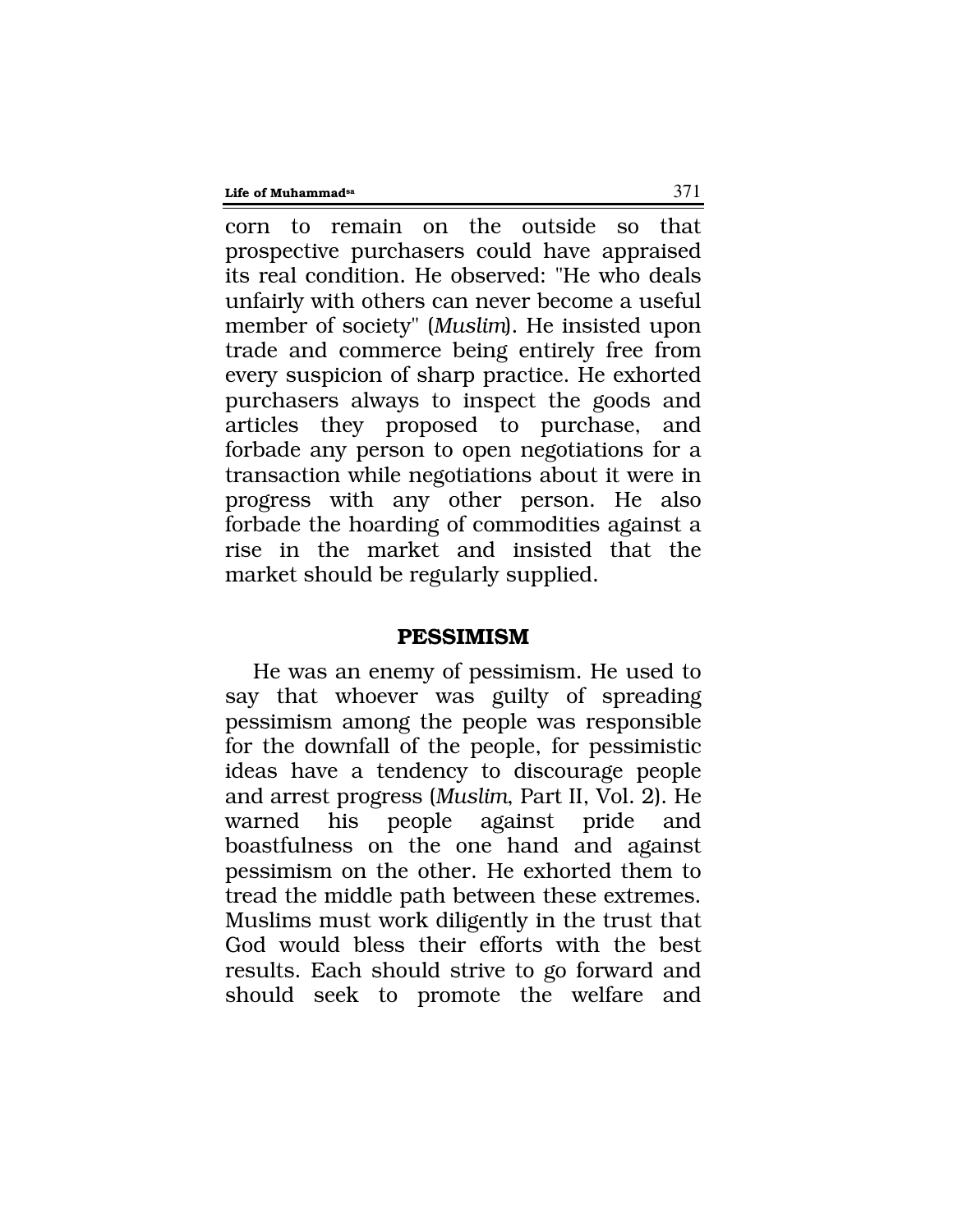progress of the community, but everyone should be free from any feeling of pride or any tendency towards boastfulness.

## **CRUELTY TO ANIMALS**

He warned people against cruelty to animals and enjoined kind treatment to them. He used to relate the instance of a Jewish woman who was punished by God for having starved her cat to death. He also used to relate the story of a woman who found a dog suffering from thirst near a deep well. She took off her shoe and lowered it into the well and thus drew up some water. She gave the water to the thirsty dog to drink. This good deed earned her God's forgiveness for all her previous sins.

'Abdullah bin Mas'udra relates: "While we were in the course of a journey along with the Holy Prophetsa we saw two young doves in a nest and we caught them. They were still very small. When their mother returned to the nest, not finding her little ones in it, she began to fly wildly round and round. When the Holy Prophet<sup>sa</sup> arrived at the spot he observed the dove and said, 'If any one of you has caught its young ones he must release them at once to comfort it' " (*Ab*u *Daw*u*d*). 'Abdullah bin Mas'ūdra also relates that on one occasion they observed an ant-hill and, placing some straw on top of it, they set fire to it; whereupon they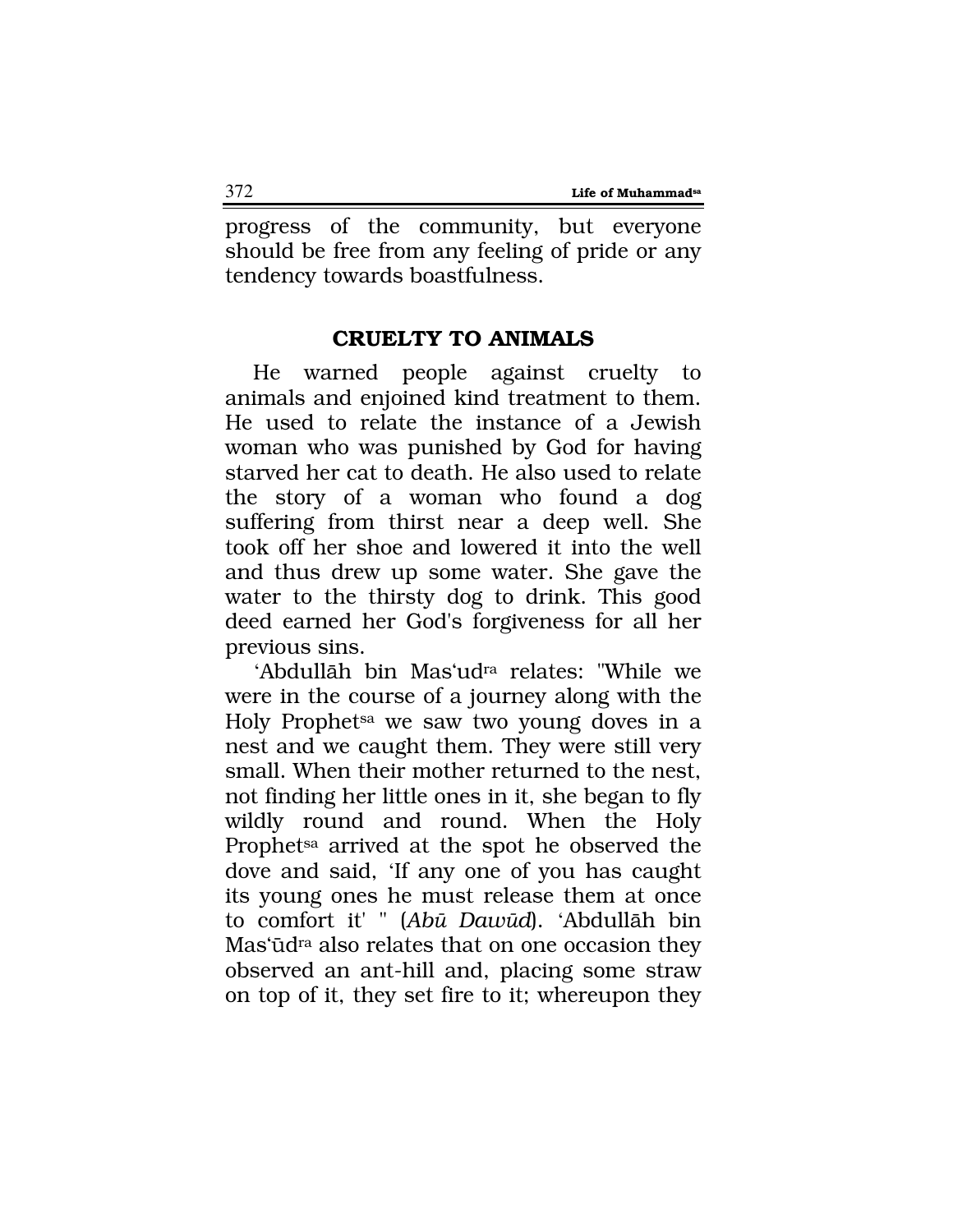were rebuked by the Holy Prophetsa. On one occasion the Prophetsa observed a donkey being branded on the face. He inquired the reason for this and was told that the Romans had recourse to this practice for the purpose of identifying high-bred animals. The Prophetsa said that as the face was a very sensitive part of the body, an animal should not be branded on the face and that if it had to be done the branding should be done on its haunches (*Ab*u *D*awu*d* and *Tirmidh*i). Since then Muslims always brand animals on their haunches and, following this Muslim practice, Europeans also do the same.

## **TOLERANCE IN RELIGIOUS MATTERS**

The Holy Prophetsa not only emphasized the desirability of tolerance in religious matters but set a very high standard in this respect. A deputation from a Christian tribe of Najran visited him in Medina to exchange views on religious matters. It included several Church dignitaries. The conversation was held in the mosque and extended over several hours. At one stage the leader of the deputation asked permission to depart from the mosque and to hold their religious service at some convenient spot. The Holy Prophet<sup>sa</sup> said that there was no need for them to go out of the mosque, which was itself a place consecrated to the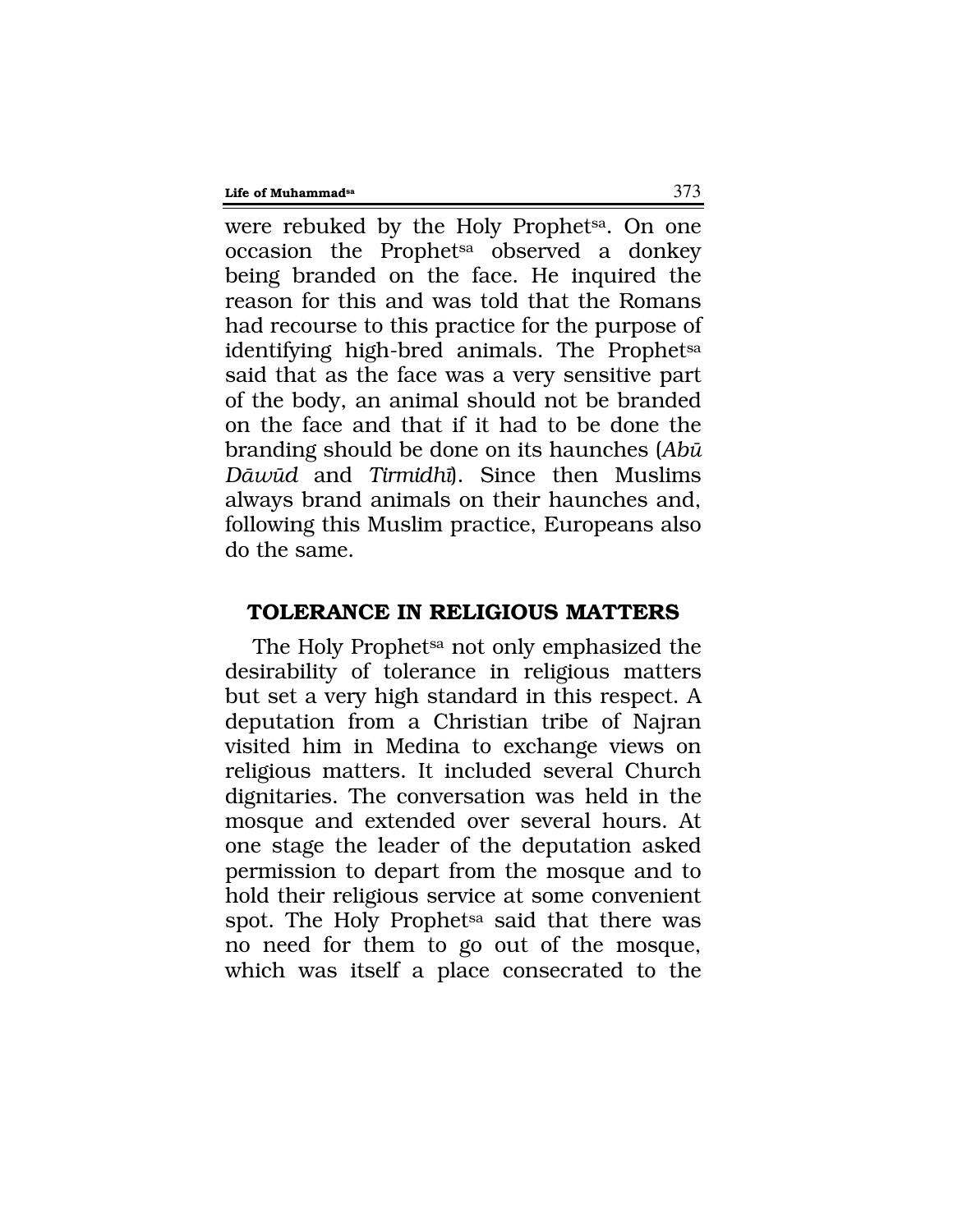worship of God, and they could hold their service in it (*Zurq*a*n*i).

#### **BRAVERY**

Several instances of his courage and bravery have been set out in the biographical portion. It suffices to relate one here. At one time Medina was full of rumours that the Romans were preparing a large army for its invasion. During that time Muslims were always on the *qui vive* at night. One night sounds of an uproar came from the desert. Muslims hurried out of their homes and some of them collected in the mosque and waited for the Holy Prophetsa to appear and to give them directions to meet the contingency. Presently they saw the Holy Prophetsa on a horse coming back from the direction of the sounds. They then discovered that at the very first sound of alarm the Prophetsa had mounted a horse and gone in the direction from which the sounds had come to find out whether there was any reason for alarm and had not waited for people to collect together so that he could proceed in company. When he came back he assured his Companions that there was no cause for alarm and that they could return to their homes and go to sleep (*Bukh*a*r*i, *chap. on Shuj*a*'at f il*  H*arb*).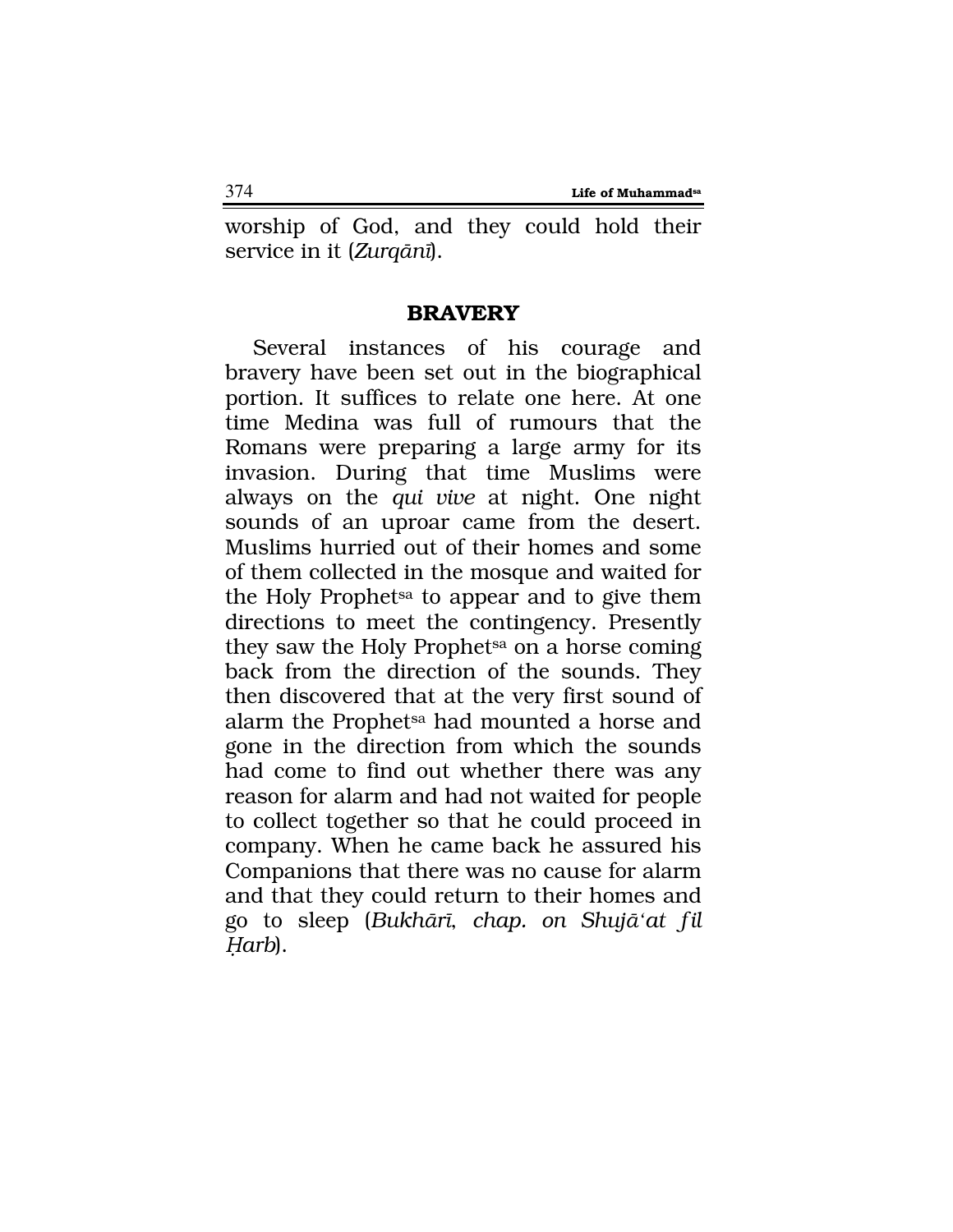## **CONSIDERATION TOWARDS THE UNCULTURED**

He was particularly considerate towards those who from lack of cultural training did not know how to behave. On one occasion a dweller of the desert who had only recently accepted Islam and who was sitting in the company of the Holy Prophetsa in the mosque got up and walking away a few paces sat down in a corner of the mosque to pass water. Some of the Companions of the Prophetsa got up to stop him from doing so. The Prophetsa restrained them, pointing out that any interference with the man was bound to cause inconvenience to him and might possibly cause him injury. He told his Companions to let the man alone and to clean the spot later.

## **THE FULFILLING OF COVENANTS**

The Holy Prophet<sup>sa</sup> was very particular with regard to the fulfilling of covenants. On one occasion an envoy came to him on a special mission and, after he had remained in his company for some days, he was convinced of the truth of Islam and suggested that he might declare his adherence to it. The Prophet<sup>sa</sup> told him that this would not be proper as he was there in a representative capacity and it was incumbent upon him to return to the headquarters of his Government without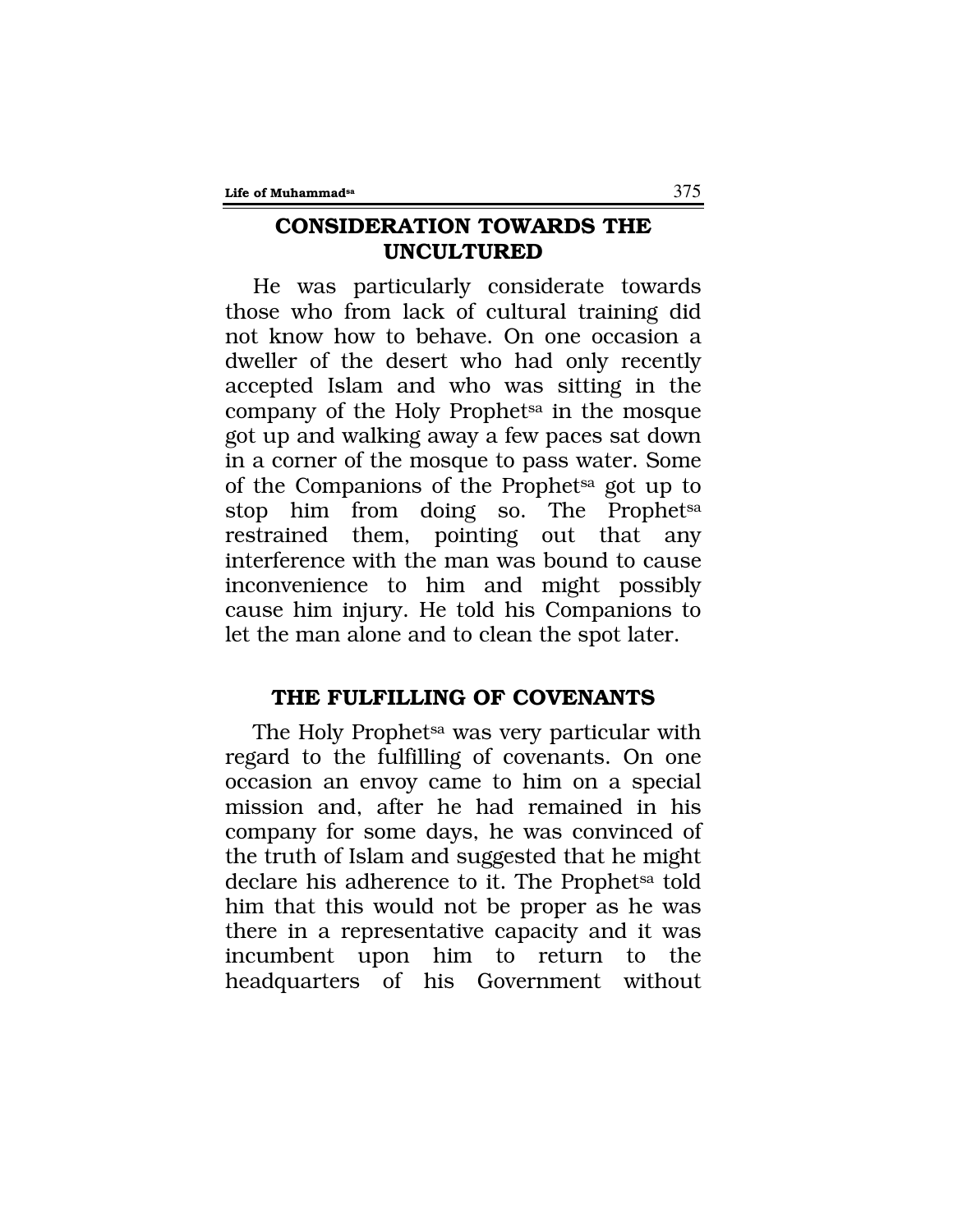acquiring a fresh allegiance. If, after he had returned home, he still felt convinced of the truth of Islam he could return as a free individual and declare his acceptance of it (*Ab*u *D*a*wud, chap. on Waf*a *bil 'Ahd*).

# **DEFERENCE TOWARDS SERVANTS OF HUMANITY**

He paid special deference to those who devoted their time and substance to the service of mankind. The Arab tribe, the Banū Ta'i started hostilities against the Prophetsa and in the ensuing battle their forces were defeated and some were taken prisoner. One of these was the daughter of Hatim Ta'i, whose generosity had become a proverb amongst the Arabs. When Hatim's daughter informed the Holy Prophetsa of her parentage he treated her with great consideration and as the result of her intercession he remitted all the penalties imposed upon her people on account of their aggression (H*albiyya,* Vol. 3, p. 227).

The character of the Holy Prophetsa is so many-sided that it is not possible to deal adequately with it within the space of a few pages.

# **LIFE OF THE PROPHETsa AN OPEN BOOK**

The life of the Holy Founder of Islamsa is like an open book, to any part of which one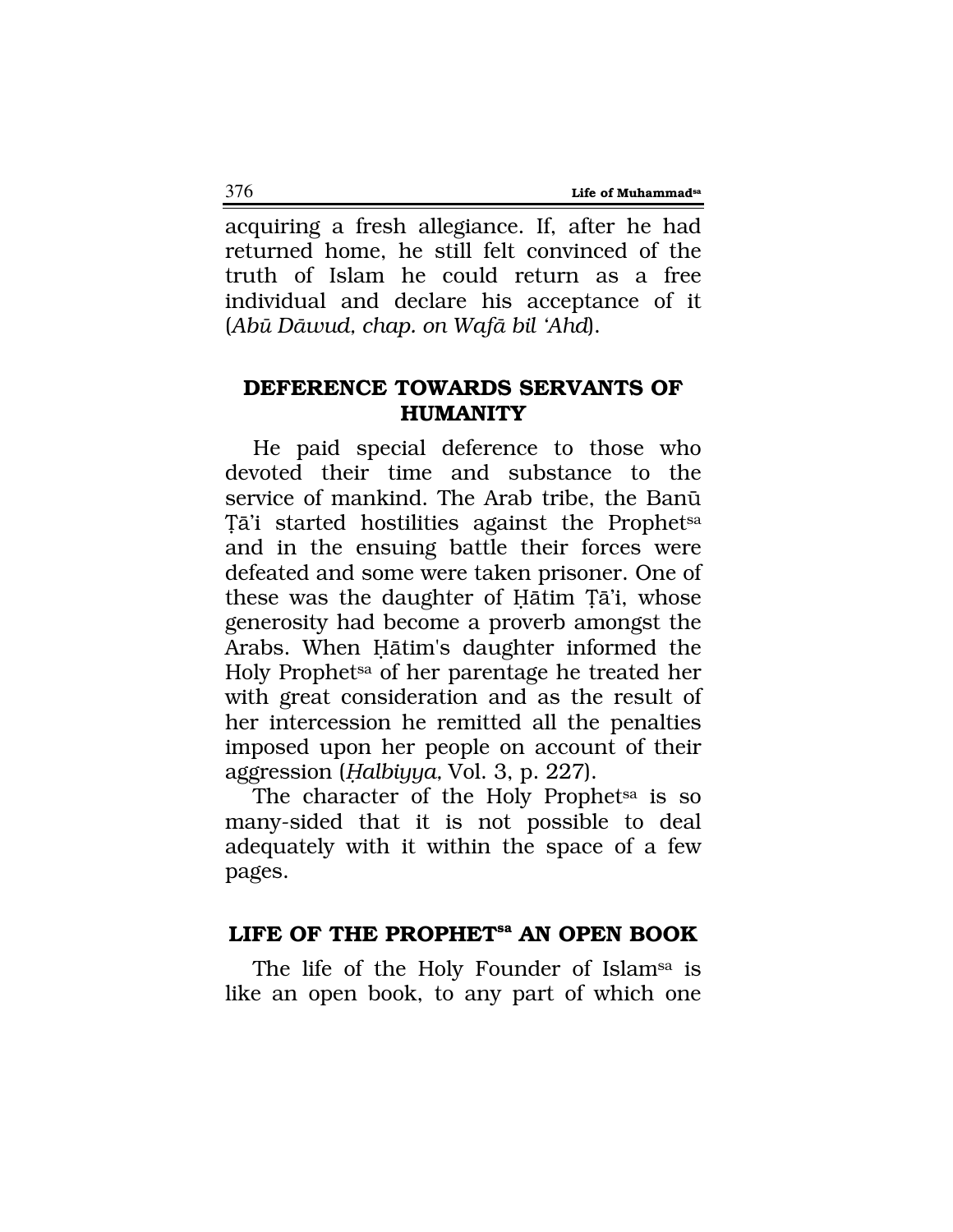may turn and meet with interesting details. The life of no other Teacher or Prophet is as well-recorded and as accessible to study as is the life of the Holy Prophetsa. True, this abundance of recorded fact has given malicious critics their opportunity. But it is also true that when the criticisms have been examined and disposed of, the faith and devotion which result cannot be inspired by any other life. Obscure lives escape criticism, but they fail to produce conviction and confidence in their devotees. Some disappointments and difficulties are bound to remain. But a life as rich in recorded detail as the Prophet'ssa inspires reflection and, then, conviction. When criticism and false constructions have been liquidated, such a life is bound to endear itself to us completely and for ever.

It should be evident, however, that the story of a life so open and so rich cannot even briefly be told. Only a glimpse of it can be attempted. But even a glimpse is worth while. A religious book, as we say, can have little appeal unless a study of it can be supplemented by a knowledge of its Teacher. The point has been missed by many religions. The Hindu religion, for instance, upholds the Vedas, but of the Rishis who received the Vedas from God it is able to tell us nothing. The need to supplement a message by an account of the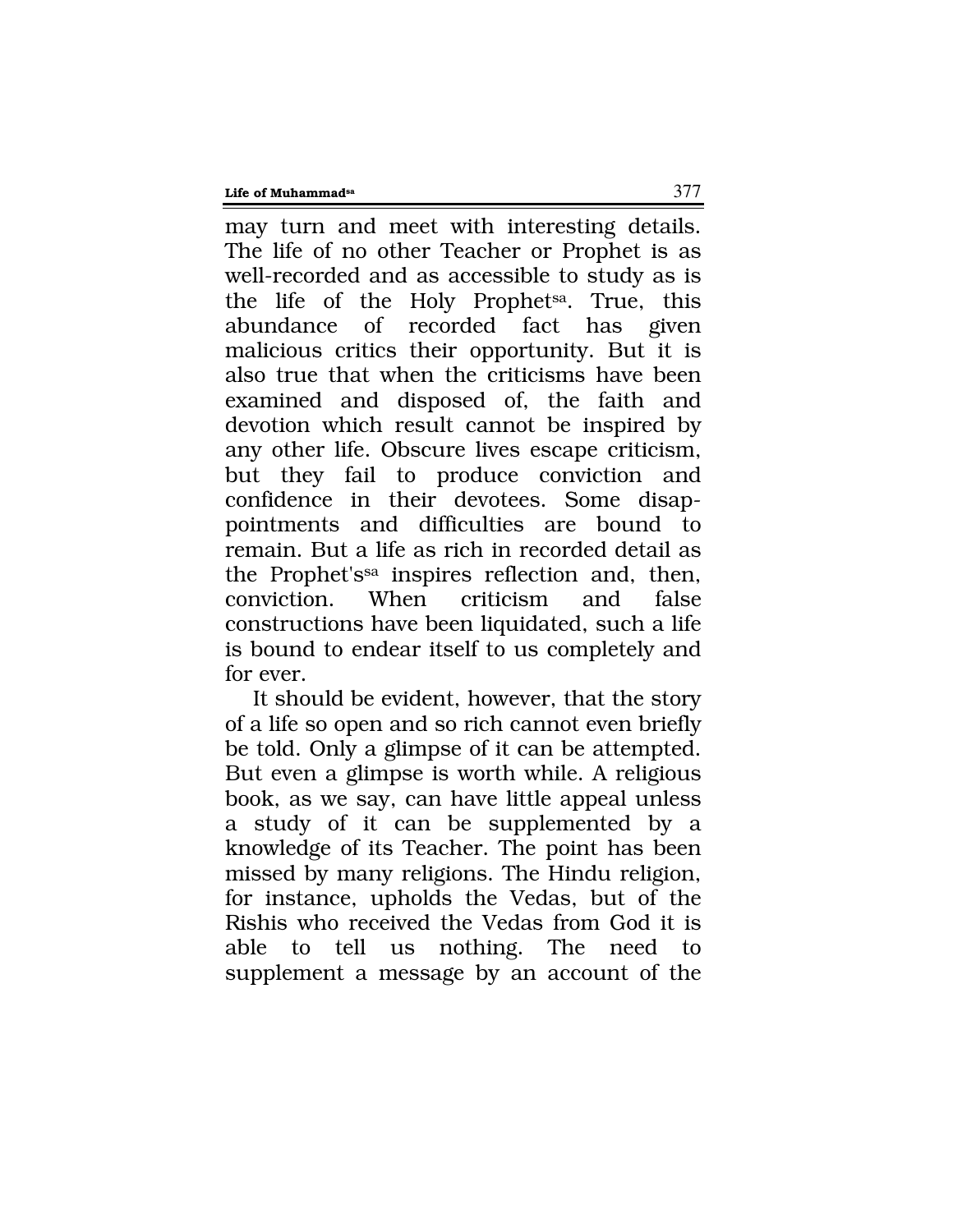messenger does not seem to have impressed itself upon Hindu exponents. Jewish and Christian scholars, on the other hand, do not hesitate to denounce their own Prophets. They forget that revelation which has failed to reclaim its recipient cannot be of much use to others. If the recipient is intractable the question arises, why did God choose him? Must He have done so? Neither supposition seems reasonable. To think that revelation fails to reclaim some recipients is as unreasonable as to think that God has no alternative except to choose incompetent recipients for some of His revelations. Yet ideas of this kind have found their way into different religions, possibly because of the distance which now divides them from their Founders or because human intellect, until the advent of Islam, was incapable of perceiving the error of these ideas. How important and valuable it is to keep together a book and its Teacher was realized very early in Islam. One of the Prophet'ssa holy consorts was the young 'A'ishara. She was thirteen to fourteen years of age when she was married to the Prophetsa. For about eight years she lived in wedlock with him. When the Prophetsa died she was about twenty-two years of age. She was young and illiterate: Yet she knew that a teaching cannot be divorced from its teacher. Asked to describe the Prophet'ssa character,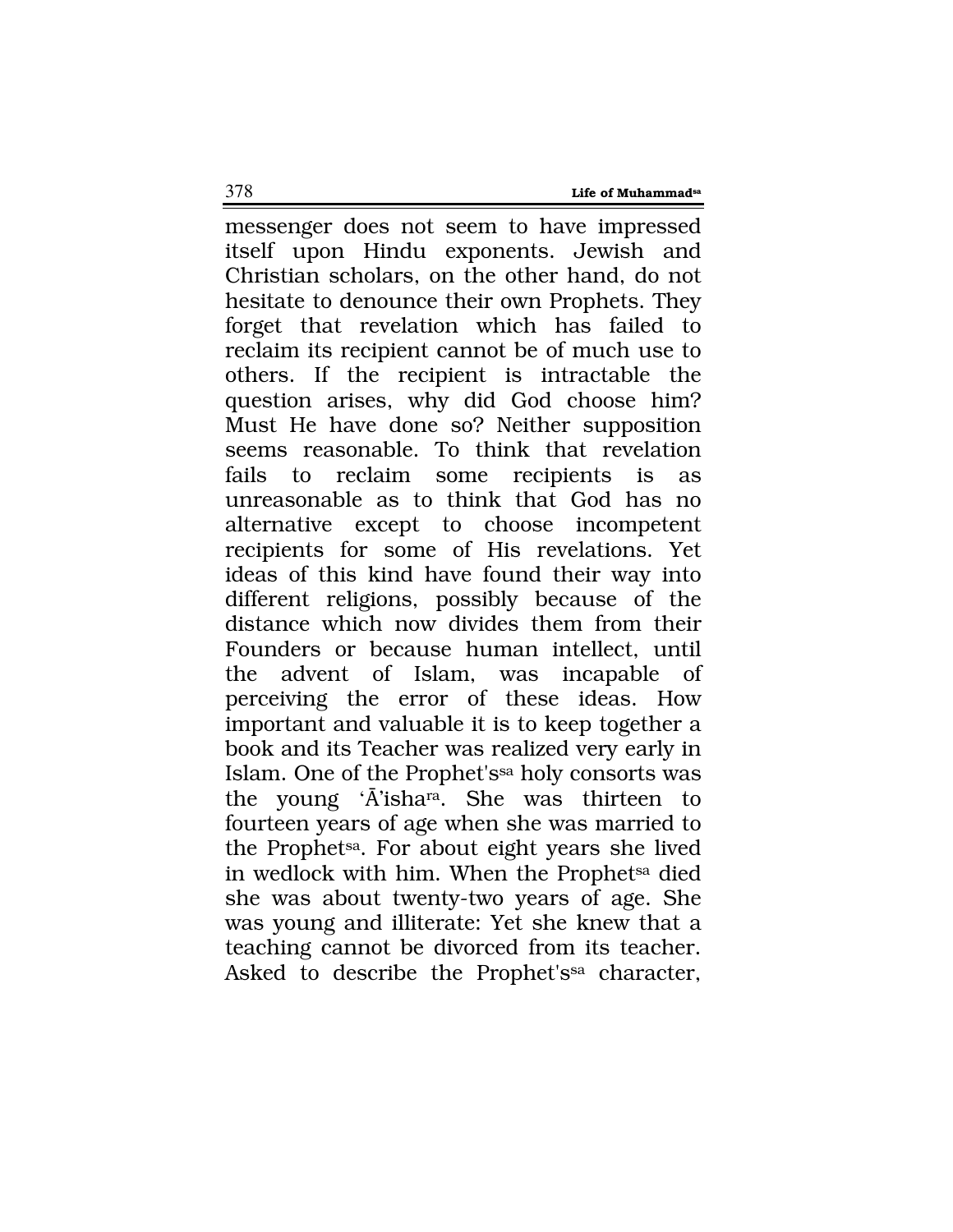she answered at once that his character was the Qur'an (*Ab*u *D*a*w*u*d*). What he did was what the Qur'an taught; what the Qur'an taught was nothing else than what he did. It redounds to the glory of the Prophetsa that an illiterate young woman was able to grasp a truth which escaped Hindu, Jewish and Christian scholars.

'A'ishara expressed a great and an important truth in a crisp little sentence: it is impossible for a true and honest teacher to teach one thing but practise another, or to practise one thing but teach another. The Prophetsa was a true and honest Teacher. This is what 'A'ishara evidently wanted to say. He practised what he preached and preached what he practised. To know him is to know the Qur'an and to know the Qur'an is to know him.

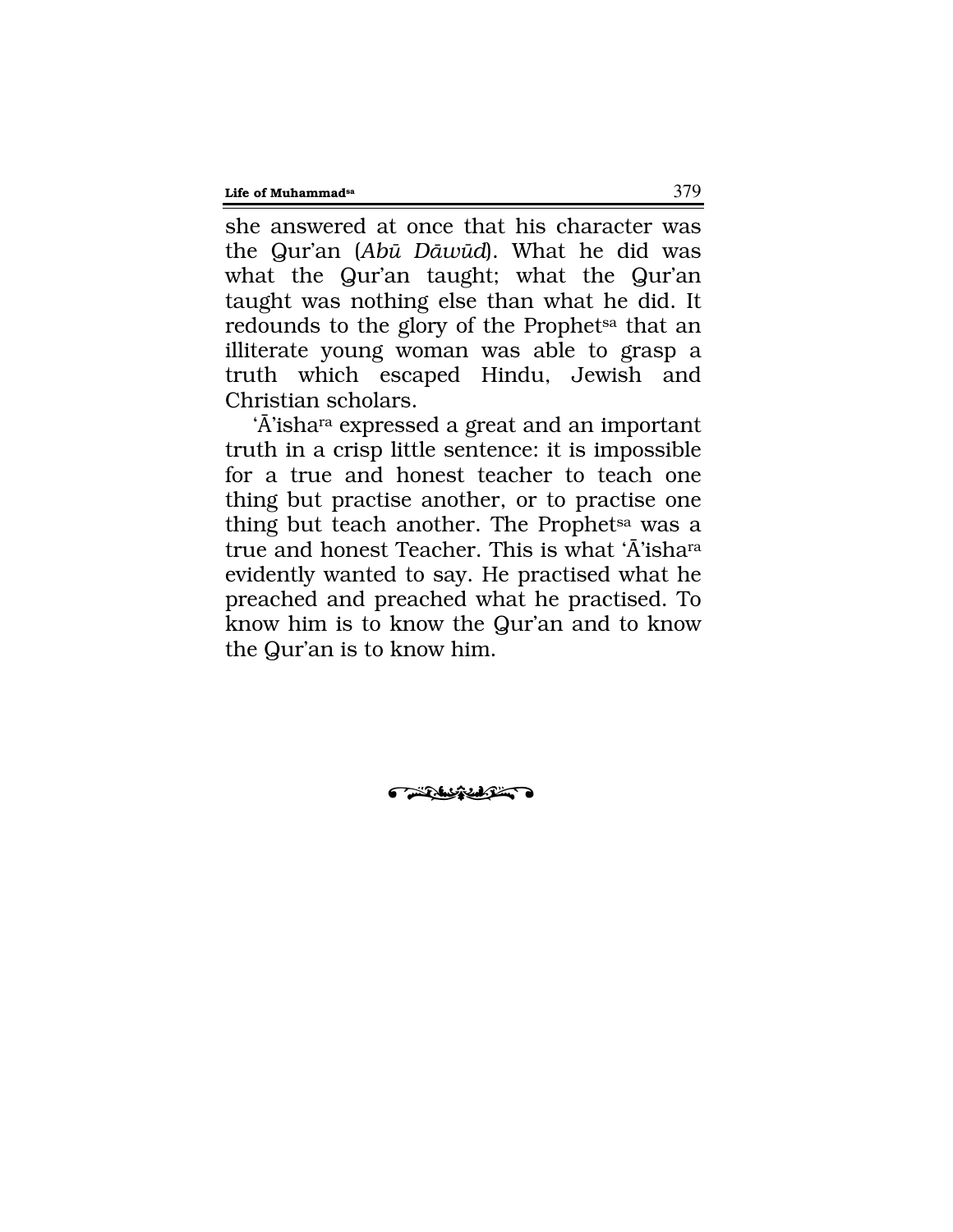### **Index of Subject Matter**

(This index covers, under various heads, the account of the life of the Holy Prophetsa given in *Life of Muhammadsa*).

#### **'Abdull**a**h bin Ubayy ibn Sal**u**l**  received a message from Meccans to turn the Holy Prophetsa out of Medina...................78 uttered degrading words for the Holy Prophetsa ............................130 **'Al**i**ra** first among children who became Muslim......27 Khaibar fell at the hands of, ........................217 **'Ikrimara** became Muslim on the occasion of Fall of Mecca ............................255 **'Umarra accepted Islam**  'Umarra beat his sister Fatimara .................46 prayer of the Holy Prophetsa regarding 'Umar's conversion answered ...............47 **Abrahamas** a monotheist..............12 **Ab**u **'**A**mir**  machinations of, ......271 **Ab**u **Ayy**u**b An**sa**r**i**ra** hosted the Holy Prophetsa at Medina...............74 **Ab**u **Bakrra** emigrated with the Holy Prophetsa to Medina 67 **Arabs**

first among freedmen who became Muslim......28 The Holy Prophet's love for, ............................286 the Holy Prophetsa accompanied by, waited in the cave Thaur for two days ................68 **Ab**u **Sufy**a**nra** accepted Islam.........239 talk of, with Heraclius200 **Ab**u Ta**lib**  death of, ....................49 **Anasra** devoted his life for the Holy Prophetsa................75 **Anasra bin Na**d**r**  laid his life...............109 **Arabia**  a country of Bedouin .15 a polytheistic territory 13 at the time of Prophet'ssa birth ......................12 admirable qualities of,14 chief occupation was trade of, ..........................14 crimes of,...................15 good at Astronomy.....13 hospitality of,.............16 infanticide of, was confined only to certain families ..............................16 knew nothing of History, Geography and Mathematics ..........13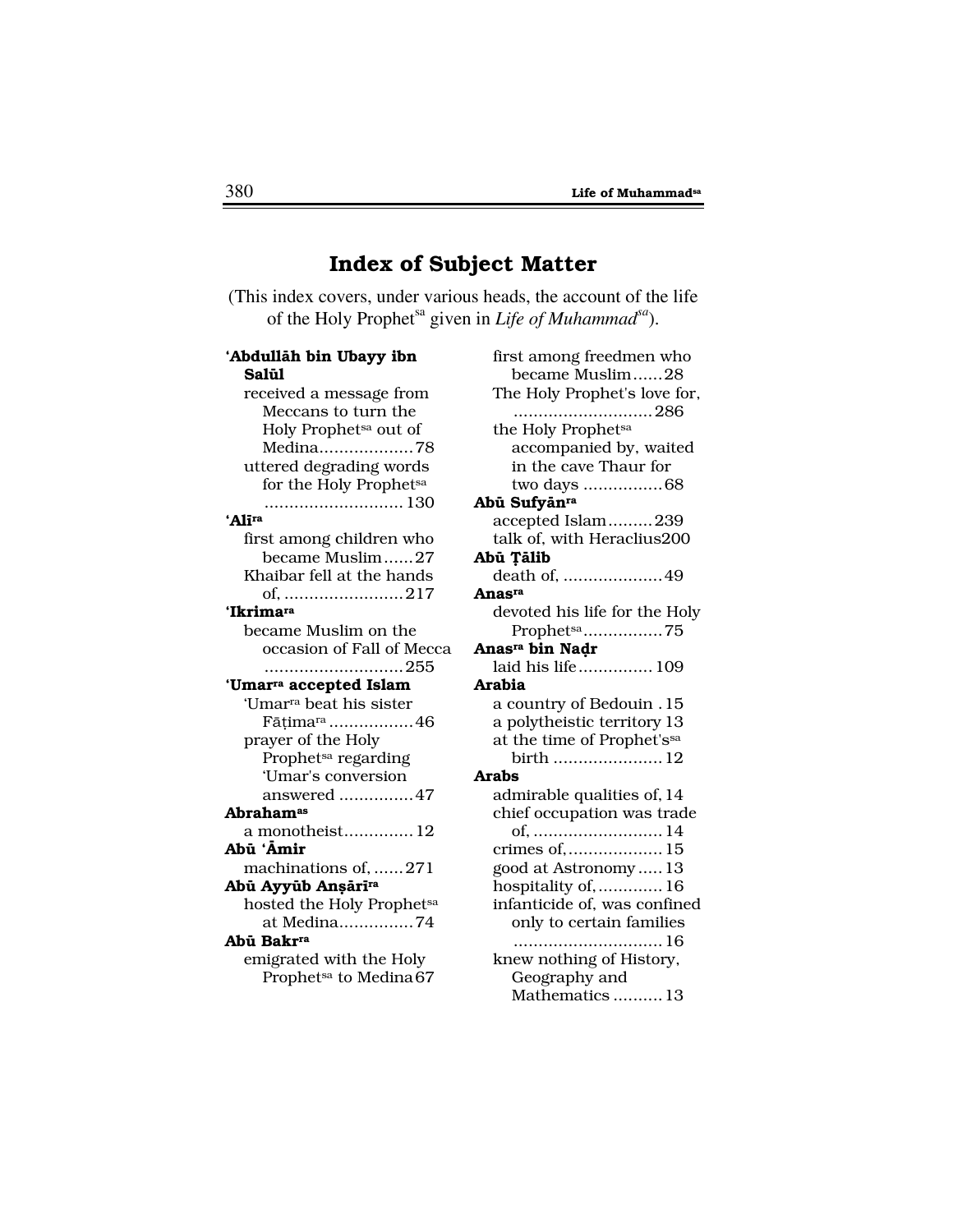| knew nothing of the         |
|-----------------------------|
| amenities of civilized life |
| 14                          |
| moral defects of,  14       |
| slaves of,17                |
| Badr, the Battle            |
| a great prophecy which      |
| was revealed in Mecca       |
| fulfilled 97                |
| Abu Jahl attacked by two    |
| raw boys 95                 |
| just conduct of the Holy    |
| Prophetsa to all the        |
| prisoners 100               |
| Meccans were better         |
| equiped and                 |
| outnumbered Muslims         |
| 90                          |
| Muslims of Medina           |
| assured to stand by the     |
| Holy Prophetsa91            |
| prophecy of Isaiahas        |
| fulfilled 99                |
| rain turned sandy ground    |
| of Muslims into hard        |
|                             |
| while hard ground of        |
| Meccans into slippery94     |
| wrong to accuse that        |
| Muhammadsa with three       |
| hundred followers set       |
| out to attack an            |
| undefended commercial       |
| carvan88                    |
| Banū Liḥyān                 |
| intrigued against Muslims   |
|                             |
| Banū Mușțaliq               |
| encounter with, 128         |
| Banū Quraiza                |
| were in alliance with the   |
| Muslims 141                 |
| planned to attack Muslims   |
| from the rear 143           |

| Safiya with the help of      |
|------------------------------|
| other women killed an        |
| agent of, 144                |
| Muslims lay siege to the     |
| forte of,  156               |
| preferred Sa'd bin           |
| Mu'ādh's reward over         |
| that of the Holy             |
| Prophetsa 157                |
| Sa'd's award in harmony      |
|                              |
| with the Bible 159           |
| Bi'r Ma'ūna                  |
| seventy teachers of Qur'an   |
| murdered 126                 |
| <b>Character of the Holy</b> |
| Prophetsa                    |
| advice to Muslim army for    |
| the battle of Mauta229       |
| all the enemies forgiven on  |
| the occasion of Fall of      |
| Mecca 253                    |
| always exorted against       |
| inquisitiveness  369         |
| always kept good company     |
| 358                          |
| attitude towards his wives   |
|                              |
| attitude towards the dead    |
|                              |
| attitude was defensive in    |
| scuffles and fights85        |
| consideration towards the    |
| uncultured375                |
| courage and bravery 374      |
| declared that Zaidra was     |
| his son24                    |
| deferance towards servants   |
| of humanity 376              |
| denial to even sun and       |
|                              |
| moon for propogating         |
| the message of Islam41       |
| did not neglect the normal   |
| and spiritual needs of       |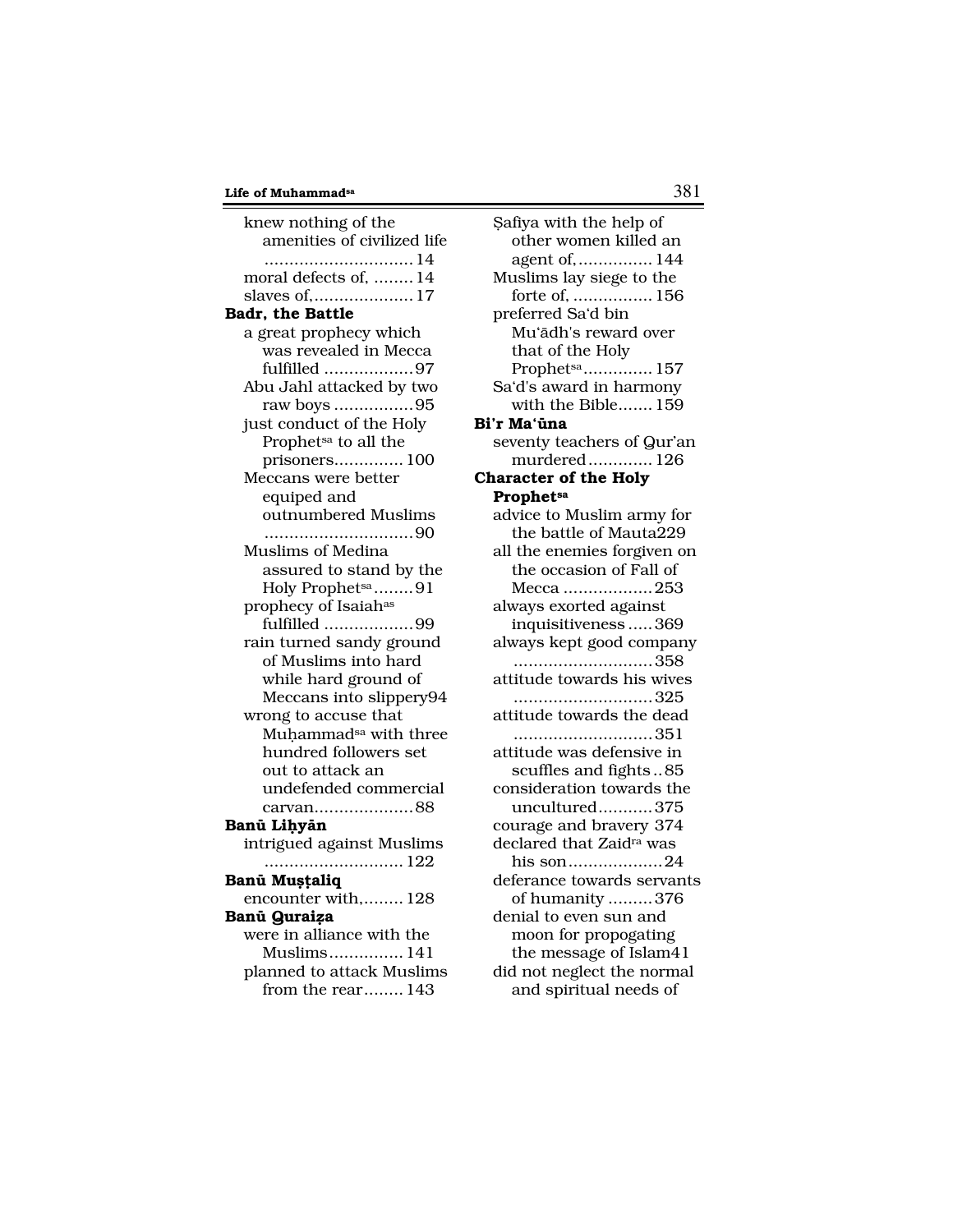| his following in Medina     |
|-----------------------------|
| . 86                        |
| enemy of passimism. 371     |
| enjoined kind treatment to  |
| animals372                  |
| exhibited valour and        |
| bravery at Hunain 263       |
| frank and straightforward   |
| dealing370                  |
| given to overlook faults of |
| others 359                  |
| grieved over having not to  |
| offer prayers on their      |
| appointed time on the       |
| occasion of battle of       |
| Ditch 142                   |
| had no apprehensions        |
| while emigrating to         |
| Medina69                    |
| he preceived from the faces |
| who were in need of         |
| sustenance 303              |
| helped a countryman to      |
| get loan back from Abū      |
| Jahl20                      |
| high moral qualities. 327   |
| just conduct to all the     |
| prisoners 100               |
| justice and fair dealing332 |
| kept his word at Hudaibiya  |
| and returned Abū            |
| Jandal to Meccans197        |
| laid stress on mutual       |
| cooperation365              |
| life of the Holy Prophetsa  |
| was an open book 376        |
| love with God309            |
| paid for the land of the    |
| mosque of Medina74          |
| patience in adversity 364   |
| prophecy fulfilled          |
| regarding Chosroes207       |

| prophecy regarding Dhu'l                     |
|----------------------------------------------|
| Khuwaișira came true                         |
| 270<br>.<br>.                                |
| prophecy regarding                           |
| Surāqara fulfilled 70                        |
| purity of mind and                           |
| cleanliness of the body                      |
| 298                                          |
| regard for the poor335                       |
| safe-guarded the interests                   |
| of the poor 341                              |
| self control329                              |
| simplicity in bed 308                        |
| simplicity in dress306                       |
| simplicity in food 300                       |
| sought peace not war167                      |
| the Trusty, the True. 296                    |
| though vulnerable to                         |
| attack, he could not                         |
| stand 'glory to Hubal'                       |
|                                              |
|                                              |
| 111                                          |
| tolerance in religious                       |
| matters373                                   |
| treatment of neighbours                      |
|                                              |
| treatment of relatives353                    |
| treatment of slaves343                       |
| treatment of women.345                       |
| truthfulness367                              |
| united Meccan and                            |
| Medinite Muslims in                          |
| brotherhood 79                               |
| united various tribes of                     |
| Medina through a pact                        |
| . 80<br>.                                    |
| very careful to safe-                        |
| guarding people's faith                      |
| 359                                          |
| very particular with                         |
| reagard to the fulfilling<br>of covenants375 |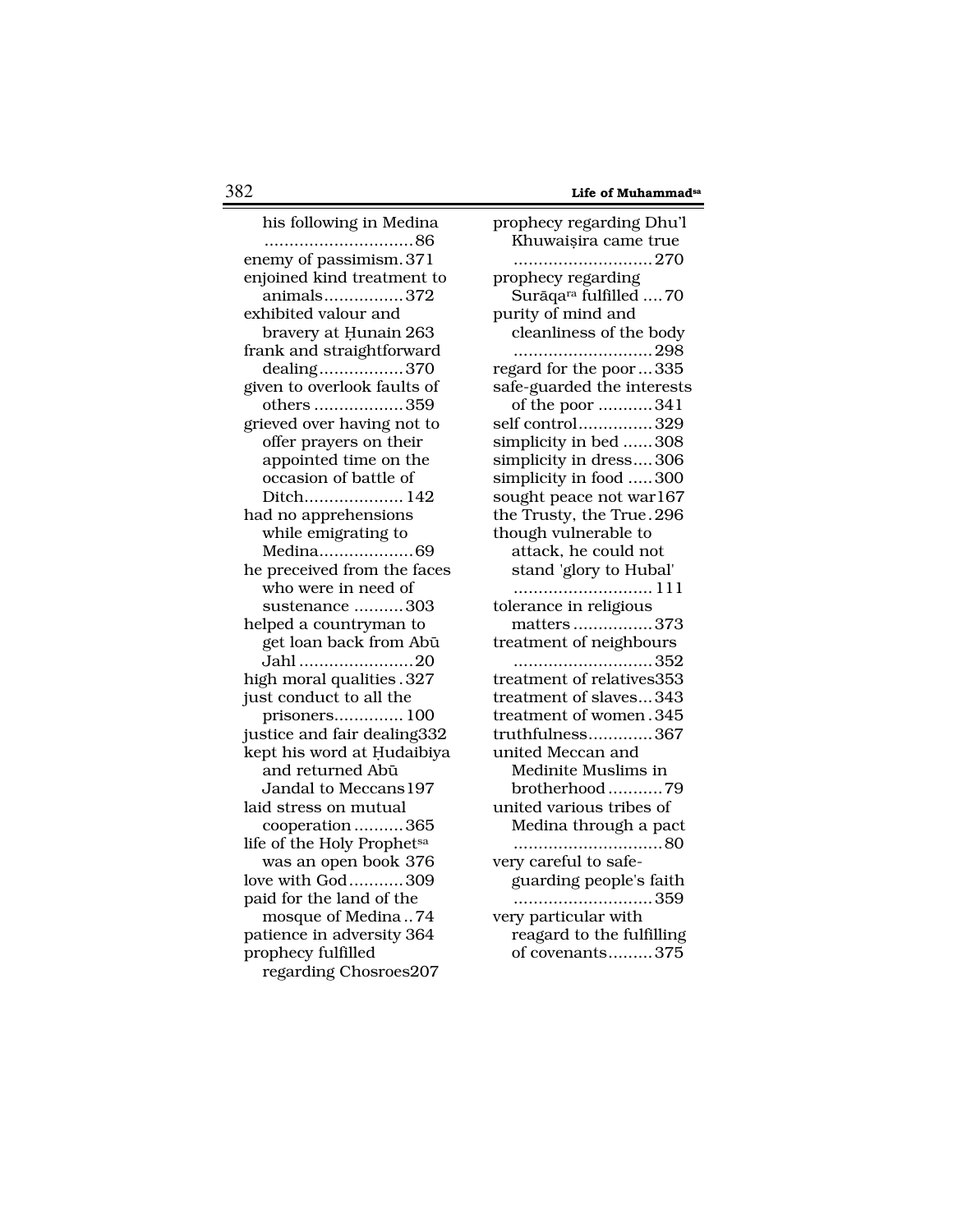| very particular with regard       | <b>First Converts</b>                 |
|-----------------------------------|---------------------------------------|
| to physical cleanliness           | Abū Bakr <sup>ra</sup> was first who  |
| 299                               | became Muslim among                   |
| would set free Khadīja's          | $freedmen$ 28                         |
| slave 23                          | 'Alīra was first among                |
| Zaidra preferred slavery to       | children who became                   |
| the Holy Prophetsa to             | Muslim 27                             |
| freedom23                         | Khadīja <sup>ra</sup> was first among |
| Chosroes                          | women who became                      |
| the Holy Prophet's letter to,     | Muslim 27                             |
|                                   | Zaidra was first among                |
| Ditch, the battle                 | slaves who became                     |
| a rock fragmented by the          | Muslim 27                             |
| Holy Prophet <sup>sa</sup> on the | <b>Habibra</b>                        |
| occasion of,  135                 | tortured to death at the              |
| an infidel spy slain by           | hands of Musailima 63                 |
| Muslim women 144                  | <b>Hamzara</b>                        |
| Banū Quraiza punished             | accepted Islam37                      |
| after,  155                       | <b>Heraclius</b>                      |
| God caused wind to foil the       | Abū Sufyān's talk with, 200           |
| confederates intrigue             | the Holy Prophet's letter to,         |
| against Muslims153                | 199                                   |
| infidels outnumbered              | Hudaibiya, treaty of                  |
| Muslims 133                       | signed 194                            |
| sporadic attacks by               | Holy Prophetsa kept his               |
| disbelievers after, . 186         | word and returned Abu                 |
| the confederates dispersed        | Jandal to Meccans197                  |
|                                   | Hunain, the battle258                 |
| the Holy Prophetsa                | Prophet of Godsa calls his            |
| approved of the idea of           | companions <sup>ra</sup> 264          |
| digging a ditch  134              | Shaibara became Muslim                |
| the Holy Prophetsa grieved        | 266                                   |
| over having not to offer          | the Holy Prophetsa was left           |
| prayers on their                  | with twelve                           |
| appointed time at, 142            | companionsra only 262                 |
| three varied figuers of           | Isaiah <sup>as</sup> , the Prophet    |
| Muslims combatants at,            | prophecy of, fulfilled 99             |
|                                   | <b>Islam's spread to Medina</b>       |
| <b>Emigration to Abyssinia</b>    | first converts from Medina            |
| Meccans in chase of the           |                                       |
| emigrants43                       | first missionary of Islam             |
|                                   | went to Medina 58                     |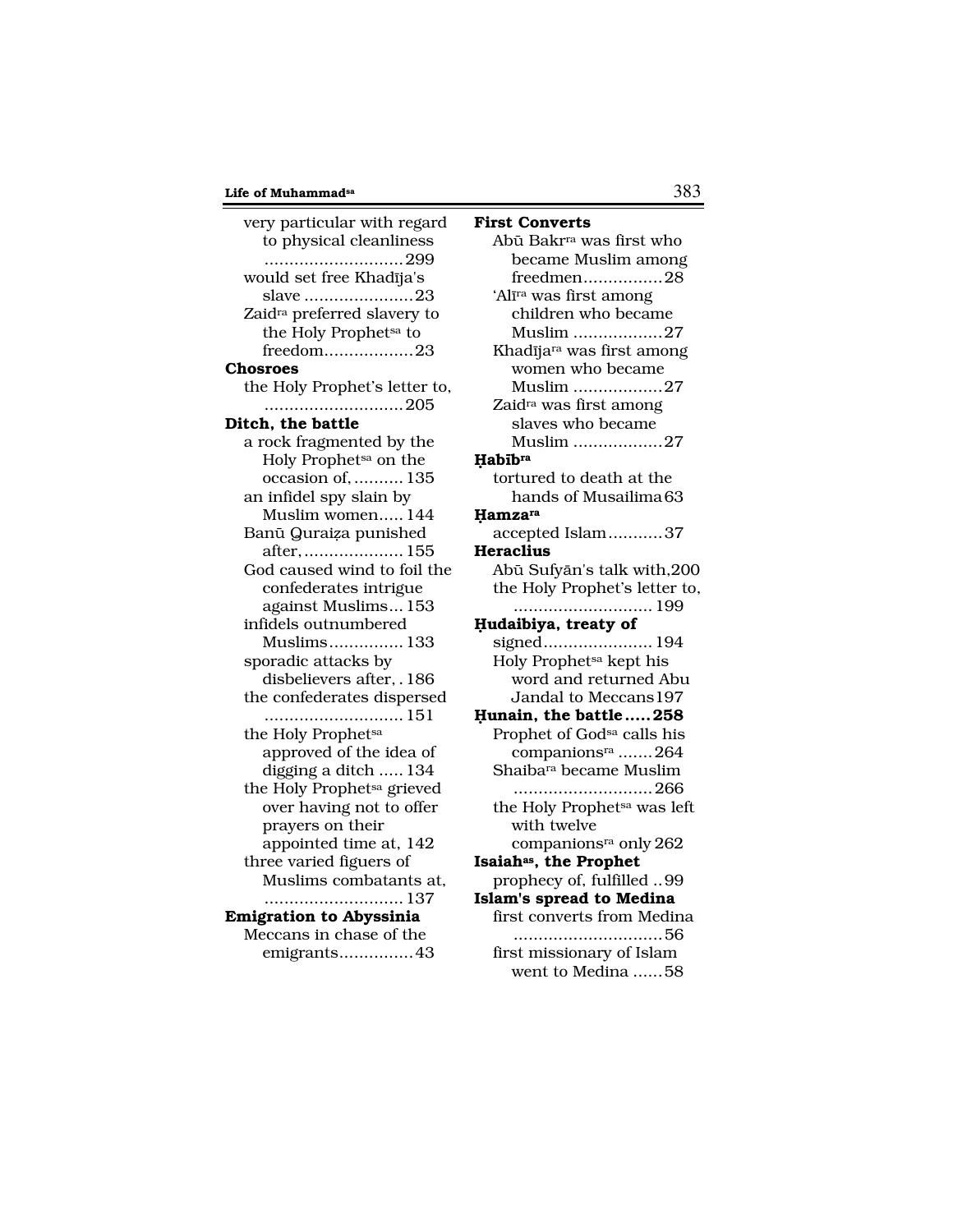| second party from Medina                 |
|------------------------------------------|
| converted to Islam58                     |
| the Holy Prophetsa invited               |
| by the Medinites62                       |
| Jews                                     |
| Banū Quraiza punished                    |
| after the battle of Ditch                |
|                                          |
| continously intrigued                    |
| against the Holy                         |
| Prophetsa77                              |
| mischiefs of, of Medina                  |
| after the battle of Uhud                 |
|                                          |
| preferred Sa'd bin                       |
| Mu'ādhra as judge than                   |
|                                          |
| the Holy Prophetsa 158                   |
| Sa'd's award for Banū                    |
| Quraiza in harmony                       |
| with the Bible 159                       |
| treachery of Banū Quraiza                |
| 141                                      |
| Ka'ba                                    |
| 360 idols in, 13                         |
| all the pictures on the                  |
| walls of, wiped out 251                  |
| cleared of idols249                      |
| the Holy Prophetsa left for              |
| Mecca for the circuit of,                |
| 222                                      |
|                                          |
| <b>Khadijara</b>                         |
| death of, 49                             |
| first among women who                    |
| became Muslim27                          |
| the Holy Prophetsa lead                  |
| trading caravan of, to                   |
| Syria22                                  |
|                                          |
| the Holy Prophetsa<br>narrated his first |
| revelation to, 27                        |
| took Muhammadsa to                       |
| Waraqa bin Naufal.27                     |

| Khaibar, fall of                 |
|----------------------------------|
| at the hands of 'Alīra. 217      |
| Safiyya's dream came true<br>218 |
| <b>Khubaibra</b>                 |
| showed high standards of         |
| morality  124                    |
| Last pilgrimage                  |
| Holy Prophetsa performed,        |
| in the ninth year of Hijra       |
| 278                              |
| Holy Prophet'ssa address is      |
| an epitome of the entire         |
| teaching of Islam281             |
| Life of the Holy Prophetsa       |
| a rock fragmented by the         |
| Holy Prophetsa on the            |
| occasion of the battle of        |
| Ditch 135                        |
| Abū Tālib became his             |
| guardian  19                     |
| address on the occasion of       |
| last pilgrimage 279              |
| approved of the idea of          |
| digging a ditch for the          |
| battle of Ditch  134             |
| became guest of Abū              |
| Ayyūb Anșārīra on                |
| arrival at Medina74              |
| birth of the Holy Prophetsa      |
| death of the Holy Prophetsa      |
|                                  |
| declared that Zaidra was         |
| his son24                        |
| did not seek to continue         |
| warfare after the battle         |
| of Ditch 163                     |
| distributed booty on the         |
| occasion of battle of            |
| Hunain among Meccans             |
| and who lived round              |
| about Mecca 268                  |
|                                  |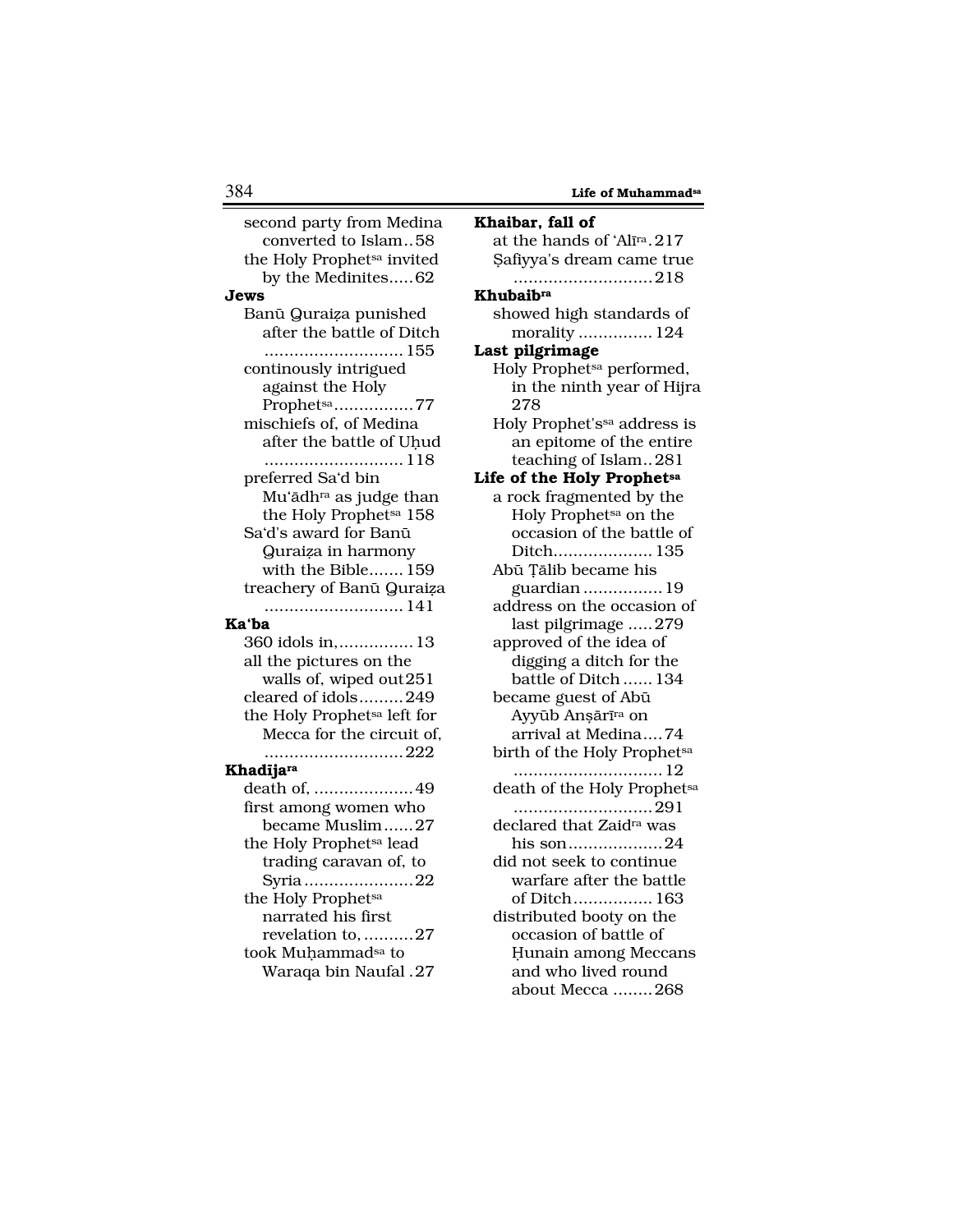| entered Mecca on the                          |
|-----------------------------------------------|
| occasion of fall of Mecca                     |
|                                               |
|                                               |
| gave hints of his death284                    |
| got wounded in the Battle                     |
| of Uhud 110                                   |
| grandfather died when he                      |
| was eight  19                                 |
| his meal poisoned by a                        |
|                                               |
| Jewish lady221<br>in protection of Mut'im bin |
|                                               |
| 'Adi after returning from                     |
| Tā'if 54                                      |
| in Țā'if 51                                   |
| joined an association to                      |
| help victims of unjust                        |
| treatment 19                                  |
| Khadījara took the Holy                       |
| Prophetsa to Waraqa bin                       |
| Naufal27                                      |
| last days of his life  288                    |
| lead Khadīja's trading                        |
| caravan to Syria22                            |
| left for Mecca for the                        |
| circuit of Ka'ba222                           |
| letter to Heraclius  199                      |
| letter to Mundhir Taimī214                    |
| letter to Muqauqis211                         |
| letter to the King of Iran                    |
| . 205                                         |
| letter to the Negus 209                       |
| marched on Mecca with                         |
| ten thousand followers                        |
| 235                                           |
| married Khadījara when                        |
| she was forty22                               |
| married Maimūnara224                          |
| married Şafiyya <sup>ra</sup> 218             |
| mother died when he was                       |
| six 18                                        |
| narrated his first                            |
| revelation to Khadījara27                     |
|                                               |

received first revelation in cave Hira when he was forty.......................25 received revelations regarding emigration56 rejected Musailima's proposal of his successorship ......319 set out for war with Syrians accompanied by ill-equipped Muslims274 stayed at Hanif Bani Kinana on the occasion of Fall of Mecca ....248 stopped at Quba for ten days before entering Medina...................72 suckled by a countrywoman .......18 the Holy Prophetsa and Abū Bakr<sup>ra</sup> emigrated together .................66 the Holy Prophet'ssa thoughts were turning to Medina...............62 the last pilgrimage ...278 the Prophetsa left for Mecca with one thousand five hundred companions ............................188 took Pledge of the Tree193 treaty of Hudaibiya ..194 went to Syria when he was twelve ....................19 would repair to the cave Hira when he was over thirty .....................25 **Maim**u**nara** married to the Holy Pophetsa ...............224 **Mauta, the battle** 

against Syrians........226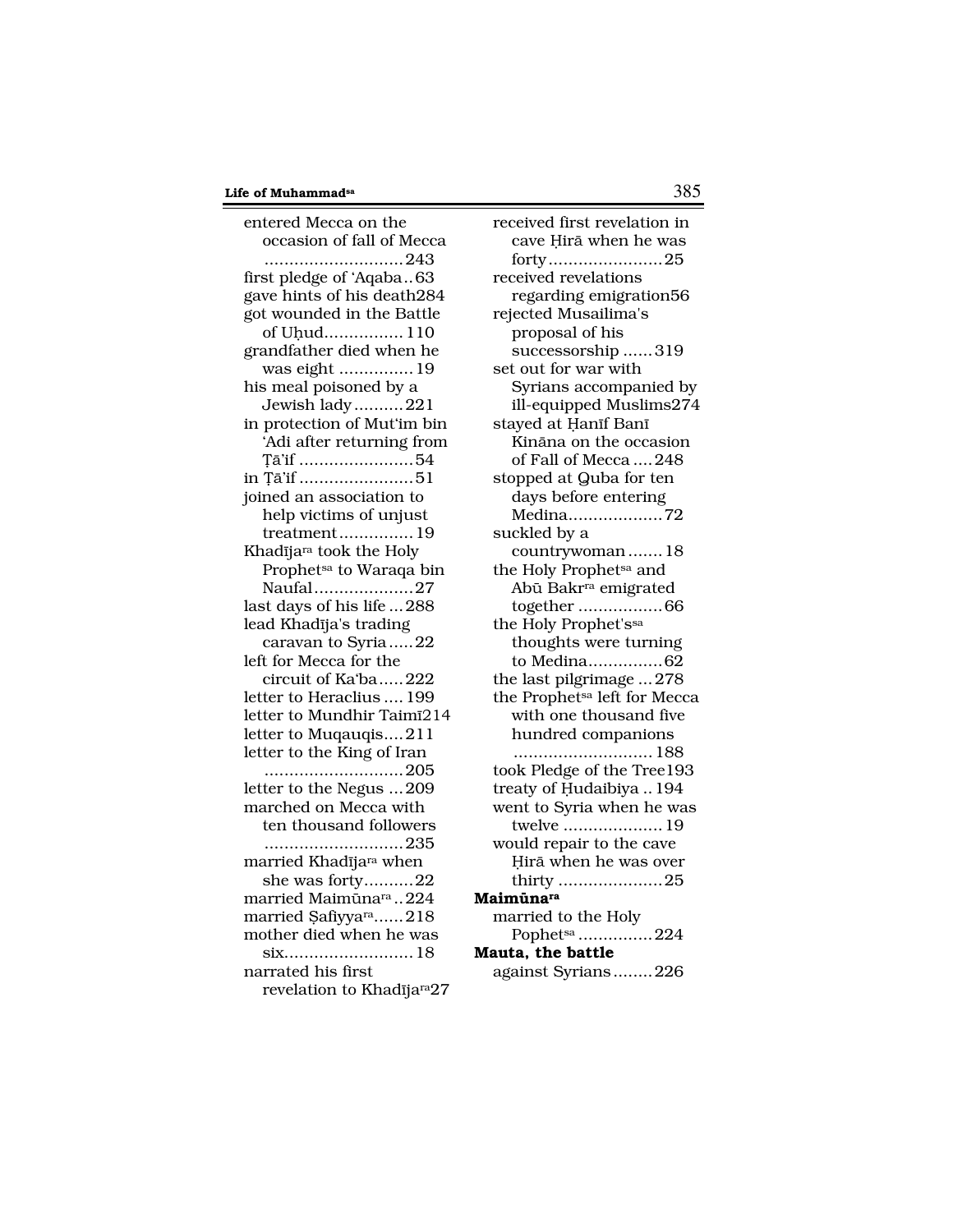| Mecca, fall of                |
|-------------------------------|
| Abū Sufyān accepted Islam     |
| 239                           |
| all the enemies of Islam      |
| forgiven253                   |
| all the pictures on the       |
| walls of Ka'ba wiped out      |
| 251                           |
| Ikrimara became Muslim        |
| Ka'ba cleared of idols249     |
| only twelve or thirteen men   |
| were killed 247               |
| the Holy Prophetsa entered    |
| Mecca 243                     |
| the Holy Prophetsa stayed     |
| at Hanīf Banī Kināna in       |
| Mecca 248                     |
| Meccans                       |
| made idols of holy persons    |
| . 13<br>.<br>.                |
| prepared to attack Medina     |
| . 84                          |
| wrote to 'Abdullāh bin        |
| Ubayy ibn Salūl to turn       |
| the Holy Prophetsa out of     |
| Medina78                      |
| <b>Mundhir Taimi</b>          |
| The Holy Prophet's letter     |
| to, 214                       |
| <b>Mugaugis</b>               |
| the Holy Prophet's letter to, |
| 211<br>Muș'abra               |
| first missionary of Islam to  |
| go out of Mecca58             |
| <b>Musailima</b>              |
| came to Medina 319            |
| proposal of, successorship    |
| was rejected by the Holy      |
| Prophetsa319                  |

#### **Negus**  the Holy Prophet's letter to,

| .209                                 |
|--------------------------------------|
| Penance                              |
| disapproval of, in Islam as          |
| a form of worship. 323               |
| Persecution to the Muslims           |
| Abū Dharr <sup>ra</sup> persecuted34 |
| Abū Fukaihra persecuted33            |
| 'Ammār <sup>ra</sup> persecuted33    |
| Bilāl <sup>ra</sup> persecuted31     |
| Khabbab bin Al-Aratra                |
| persecuted31                         |
| Maccans drew swords                  |
| against Muslims30                    |
| Suhaibra persecuted32                |
| The Holy Prophetsa himself           |
| tortured 35                          |
| 'Uthmān bin Maz'ūnra                 |
| tortured 45                          |
| 'Uthmānra persecuted.34              |
| Yāsirra and Samiyyara                |
| persecuted 33                        |
| Zinbīrara persecuted33               |
| Zubair bin al-'Awwāmra               |
| persecuted 34                        |
| Sa'd bin Mu'ādhra                    |
| award of, for Banū Quraiza           |
| in harmony with the                  |
| Bible  159                           |
| Jews preferred, as judge             |
| than the Holy Prophetsa              |
| 157                                  |
| Şafiyyara                            |
| dream of, regarding fall of          |
| Khaibar came true218                 |
| married with the Holy                |
| Prophetsa218                         |
| Social boycott                       |
| Muslim suffered social               |
| boycott for three years              |

..............................49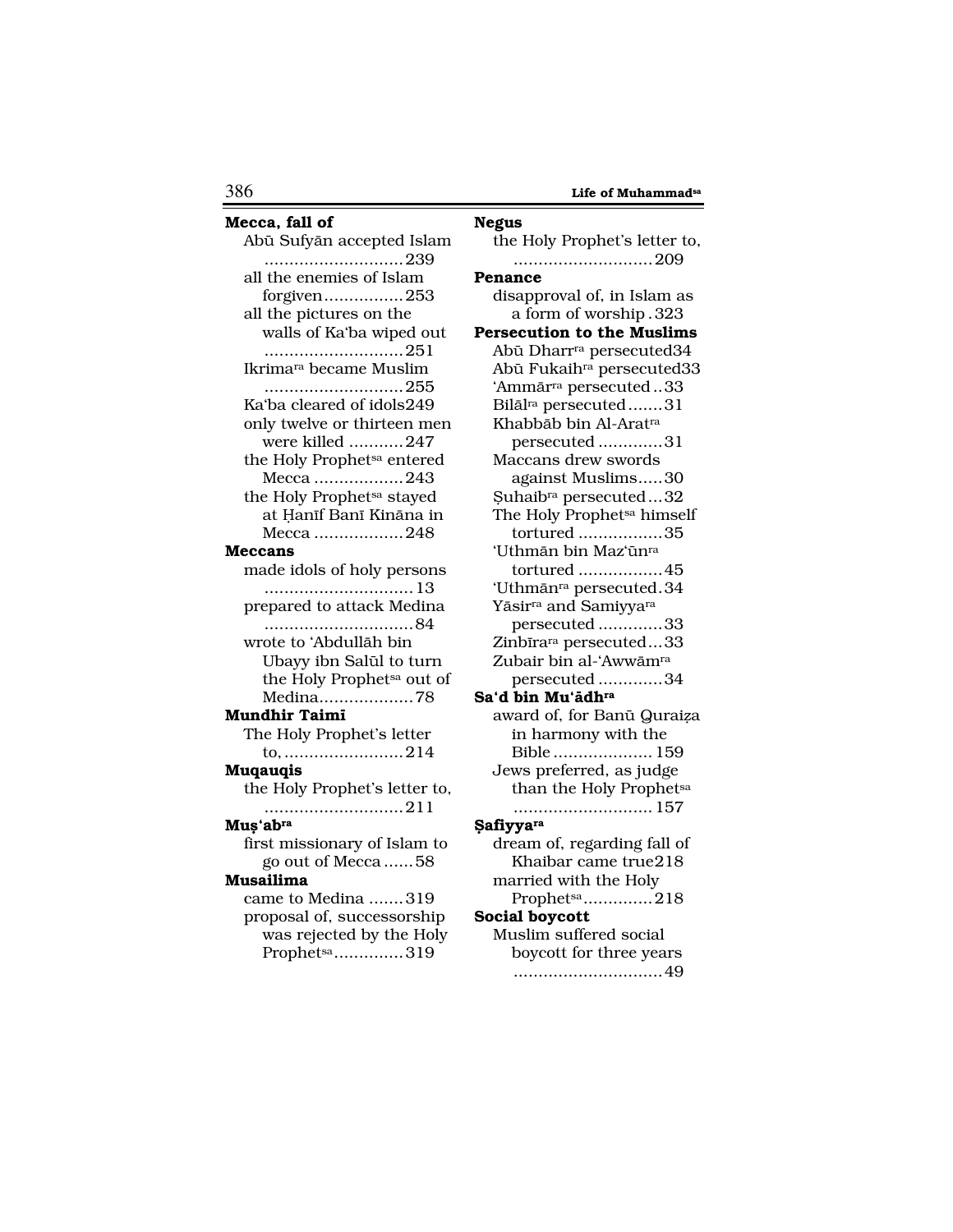| Surāqa bin Mālik <sup>ra</sup>                       |
|------------------------------------------------------|
| pursued the Holy Prophetsa                           |
| for the prize money 68                               |
| <b>Tä'if</b>                                         |
| people of, accepted Islam                            |
|                                                      |
| people of, no less than                              |
| Meccans in idolatory51                               |
| the Holy Prophetsa in                                |
| protection of Mut'im bin                             |
| 'Adi after returning                                 |
| $from, \ldots \ldots \ldots \ldots \ldots \ldots 54$ |
| the Holy Prophetsa                                   |
| prosecuted in, 52                                    |
| Holy Prophetsa went to, 51                           |
| <b>Tabuk</b> expedition                              |
| the Holy Prophetsa set out                           |
| for war with Syrians                                 |
| accompanied by ill-                                  |
| equipped Muslims 274                                 |
| <b>Talhara</b>                                       |
| sacrificed his hand for the                          |
| sake of the Holy                                     |
| Prophetsa on the                                     |
| occasion of the battle of                            |
| Uhud  106                                            |
| The Hijra                                            |
| Surāqa pursued the Holy                              |
| Prophetsa for the prize                              |
| money68                                              |
| the Holy Prophetsa and                               |
| Abū Bakrra set off                                   |
| together 66                                          |
| the Holy Prophetsa and                               |
| Abū Bakr <sup>ra</sup> waited in the                 |
| cave Thaur for two days                              |
|                                                      |
| The Message of Islam                                 |
| a universal one 38                                   |
| Oneness of God38                                     |
| Uhud, the battle                                     |
| Anas bin Nadr laid his life                          |
| 109                                                  |

Meccans far out numbered and better equiped than Muslims...............104 party of fifty Muslims misunderstood the Holy Prophetsa..............105 people at Medina cared more for the Prophet's life than their butchered relations....... 114, 117 prophecy of the Holy Prophetsa regarding incidents during,..102 rumour of the Prophet's death reached Medina ............................114 Talhara sacrificed his hand for the sake of the Holy Prophetsa..............106 the Holy Prophetsa got wounded on the occasion of,..........110 though vulnerable to attack, the Holy Prophetsa could not stand 'glory to Hubal' ............................111 victory converted into defeat...................106 **War**  Christian have fought both defensive and aggressive wars.....................169 Christian teachings of,168 Gandhi's view of, impracticable .......185 Islam gives precedence to peace over,...........177 Islamic teachings of, 170 Jewish teachings of,.168 Qur'an on prisoners of,180 rules of, in the Qur'an174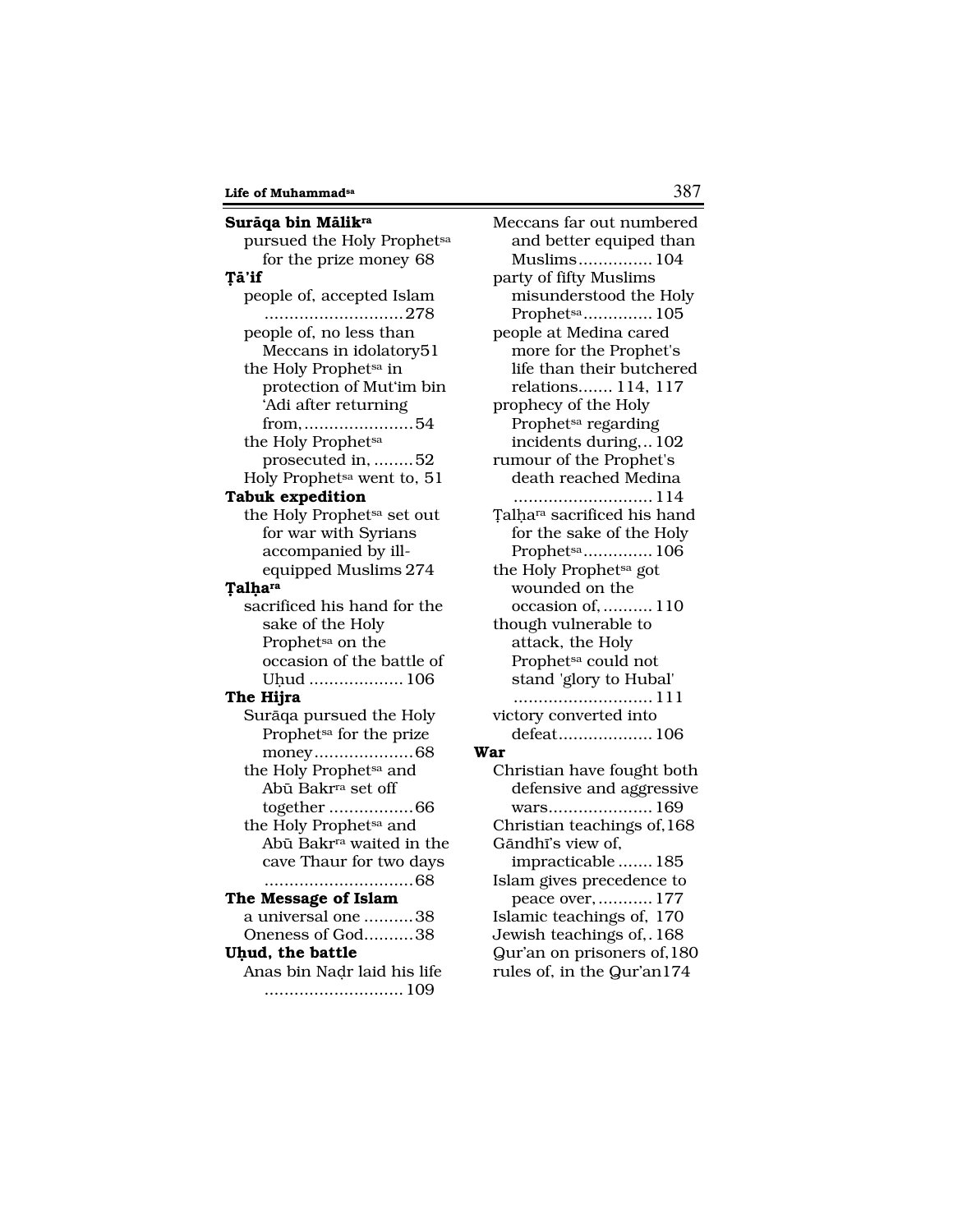| the Holy Prophet's         |
|----------------------------|
| precepts about,  182       |
| Wine                       |
| made unlawful119           |
| Zaidra                     |
| first among slaves who     |
| became Muslim27            |
| preferred slavery to the   |
| Holy Prophetsa to          |
| freedom23                  |
| was declared as the son of |
| the Holy Prophetsa24       |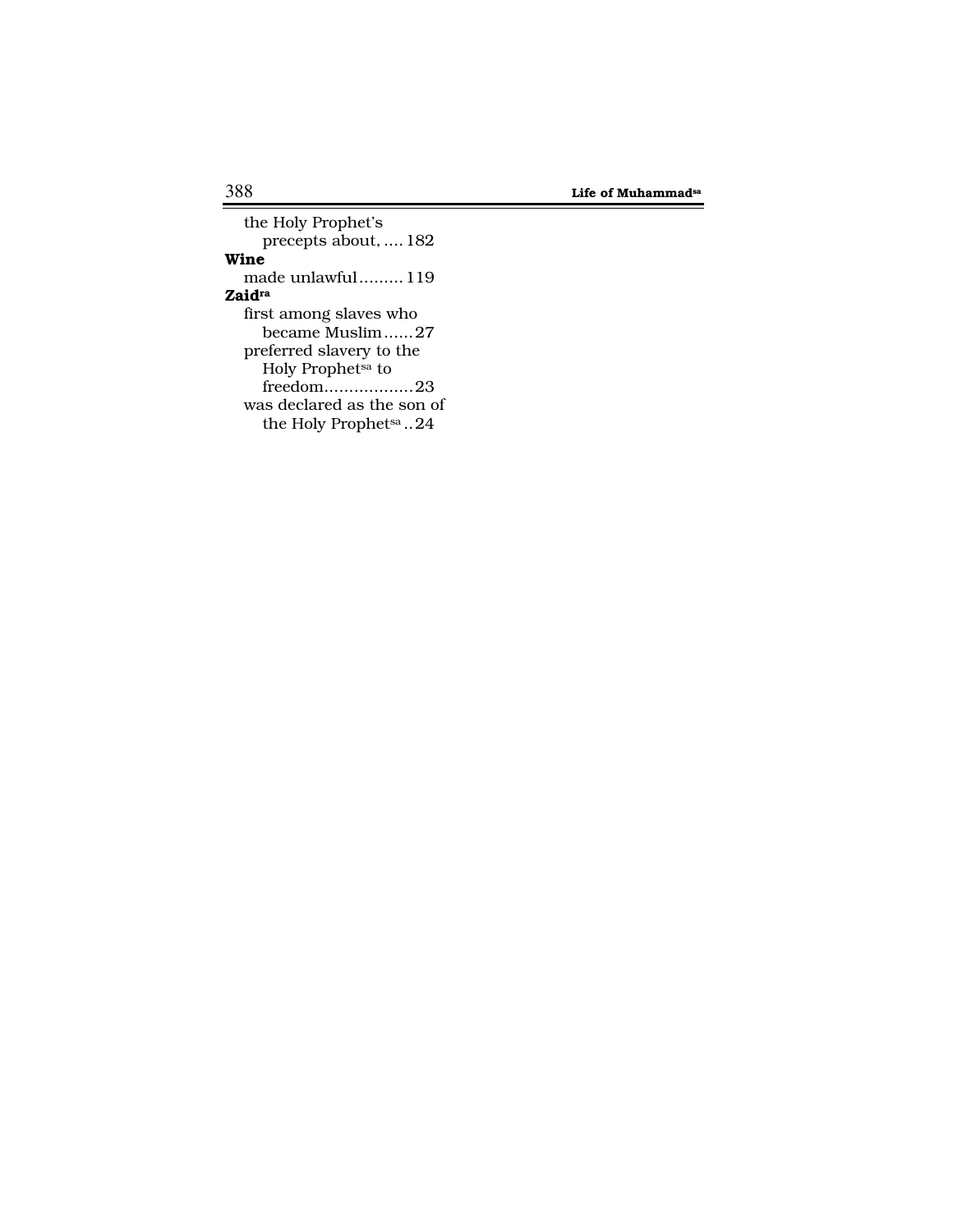#### **Index of Names**

'Abbasra ... 35, 63, 64, 65, 99, 100, 224, 236, 237, 238, 239, 240, 242, 243, 244, 246, 264, 266, 287, 319, 333 'Abdul Muttalib.........18, 263 'Abdullah bin 'Umarra.....322, 357, 358 'Abdullah bin Abi Hadwadra ...................................259 'Abdullah bin Hudhafara.205, 206 'Abdullah bin Mas'udra...311, 372 'Abdullah bin Rabi'a .......260 'Abdullah bin Rawahara..223, 228, 230, 231, 232 'Abdullah bin Ubayy bin Salul. 57, 65, 78, 104, 130 'Abdullah. 18, 131, 194, 195, 213 'Abdur Rahman bin 'Aufra 94, 95, 232 Abrahamas 12, 249, 251, 252 Abu 'Amir Madani... 271, 272 Abū Ayyūb Anşārī¤...........74 Abu Bakrra27, 32, 36, 66, 68, 69, 70, 72, 76, 100, 110, 127, 184, 249, 250, 263, 286, 287, 292, 293, 295, 303, 312, 335, 337, 354, 363 Abu Bara' .......................126 Abu Basirra .....................198 Abu Dharr Ghaffarira34, 344, 352 Abū Fukaih<sup>ra</sup> .....................33 Abu Hanzalara.................236 Abu Hurairara 301, 303, 304, 317, 320, 344, 352, 353, 369 Abu Jahl . 20, 33, 36, 83, 95, 99, 255, 257 Abu Jandalra...................198 Abu Lahab........................49 Abū Lubābara.................... 156 Abu Musa Ash'arira . 340, 358 Abū Mūsā<sup>ra</sup>......................275 Abu Quhafara..................313 Abū Ruwaiha<sup>ra</sup>................241 Abu Sufyanra 83, 84, 88, 102, 110, 125, 140, 153, 192, 200, 203, 234, 235, 236, 237, 238, 239, 240, 242, 243, 244, 245, 246, 251, 265, 266, 315, 337 Abu Talha Ansarira..........355 Abu Talib. 19, 22, 40, 41, 49, 248, 314, *327* Abū 'Ubaida binal Jarrāhra ...................................110 Abu'l 'Asra .........................99 Abu'l Qasimsa . 221, 228, *330* 'Addasra ............................53 'Adl.................................122 A'ishara .. 149, 291, 293, 301, 309, 310, 312, *324*, *325*, 338, 346, 363, 378, 379 'Ala' ibn Hadramira..........214 Al-Bara' ra ..........................64 al-Harthra .......................227 'Alira... 27, 66, 155, 218, 271, 322, *328* Allah ...ix, 31, 35, 43, 47, 53, 60, 111, 146, 147, 163, 171, 172, 175, 177, 178, 179, 180, 181, 194, 195,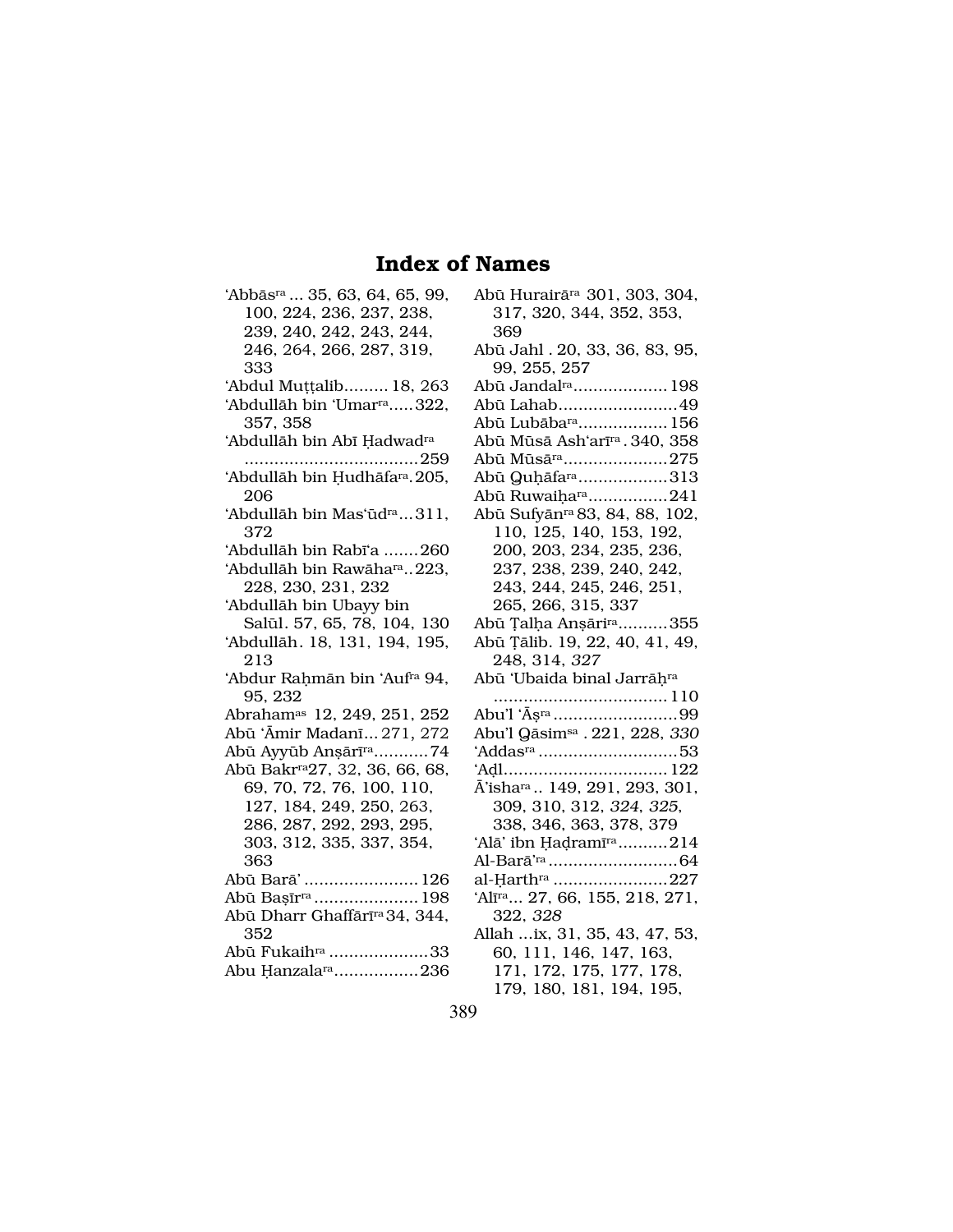| 199, 203, 205, 209, 211, 213, 229, 239, 261, 284, |
|---------------------------------------------------|
| 285, 302, 315, 317, 319,                          |
| 327, 347, 362, 368                                |
| Āmina  18                                         |
| 'Āmir bin Fuhaira <sup>ra</sup> 68, 69,           |
| 127                                               |
| 'Āmir tribe  126                                  |
|                                                   |
|                                                   |
| 'Ammar <sup>ra</sup> 31, 33                       |
| Amoiites  160                                     |
| 'Amr bin al-'Āṣ <sup>ra</sup> 43, 106, 226        |
| 'Amr bin Ma'dī <sup>ra</sup> 157                  |
| 'Amr bin Umayya Damrīra209                        |
| 'Amr ibn Hishām 47                                |
| Anas bin Mālikra 356                              |
| Anas bin Nadr <sup>ra</sup> 108                   |
| Anas <sup>ra</sup> 75, 108, 109, 357, 366         |
| Anşār  130, 243, 244, 245,                        |
| 254, 255, 264, 357                                |
|                                                   |
| Arabs 13, 14, 18, 38, 41, 42,                     |
| 69, 77, 80, 86, 87, 119,                          |
| 132, 142, 151, 166, 200,                          |
| 260, 272, 297, 298, 312,                          |
| 316, 332, 346, 349, 352,                          |
| 376                                               |
|                                                   |
| Ashja' tribe243                                   |
| Asmā' <sup>ra</sup> 356                           |
| Astronomy13                                       |
| August  12, 217                                   |
| Aus  57, 63, 83, 149, 156                         |
| Bādhān  207, 208                                  |
| Banī 'Alīm215                                     |
| Banī Nahd 215                                     |
| Banū 'Abdul Muțțalib 248                          |
| Banū Asad 132                                     |
| Banū Bakr234                                      |
| Banū Dīnār  114                                   |
|                                                   |
| Banū Fazāra 187<br>Banū Hāshim 248                |

| Banū Liḥyān 122                                                                                      |  |
|------------------------------------------------------------------------------------------------------|--|
| Banū Muṣṭaliq 129                                                                                    |  |
| Banū Naḍīr 57, 132, 140                                                                              |  |
|                                                                                                      |  |
|                                                                                                      |  |
| Banū Najjār 63, 74<br>Banū Qainuqā' 57<br>Banū Quraiza  57, 134, 138,                                |  |
| 140, 141, 143, 151, 155,                                                                             |  |
| 158, 159, 160                                                                                        |  |
| .<br>Banū Sa'd…………… 132, 259                                                                         |  |
| Banū Sulaim  132                                                                                     |  |
|                                                                                                      |  |
| Banū Țā'i376                                                                                         |  |
| Barā' ………………………… 126                                                                                 |  |
| Bedouin 15, 68, 96, 357                                                                              |  |
| Bible 57, 159, 160                                                                                   |  |
| Bilāl <sup>ra</sup> 31, 241                                                                          |  |
| Bishr ibn al-Barā' ibn al-                                                                           |  |
| Ma'rūr <sup>ra</sup> 221                                                                             |  |
| Budail  191                                                                                          |  |
| Canaanites  160                                                                                      |  |
| Chapter, Banī Isrā'īl 250                                                                            |  |
| Chosroes bin Hormizd 70                                                                              |  |
| Chosroes Siroes208                                                                                   |  |
| Chosroes  59, 69, 70, 205,                                                                           |  |
|                                                                                                      |  |
| 206, 210, 216, 238, 347                                                                              |  |
| Christians 31, 143, 161, 168,                                                                        |  |
| 169, 185, 212, 229, 271,                                                                             |  |
| 291, 314                                                                                             |  |
|                                                                                                      |  |
| David <sup>as</sup> 168, 170                                                                         |  |
| December 233                                                                                         |  |
| Deuteronomy27, 160                                                                                   |  |
| Dhāt Anwaț 260                                                                                       |  |
| Dhu'l Khuwaisira270                                                                                  |  |
| Dhu'l-Ḥijja279                                                                                       |  |
| Diḥya Kalbī¤  199                                                                                    |  |
| Ditch  136, 162, 163, 164,                                                                           |  |
| 186, 189                                                                                             |  |
|                                                                                                      |  |
|                                                                                                      |  |
|                                                                                                      |  |
| - 250                                                                                                |  |
|                                                                                                      |  |
| Emperor of Iran  208, 216<br>European writers 84, 224,<br>Europeans373<br>Fāṭima™ 46, 322, 333, 341, |  |
| 364                                                                                                  |  |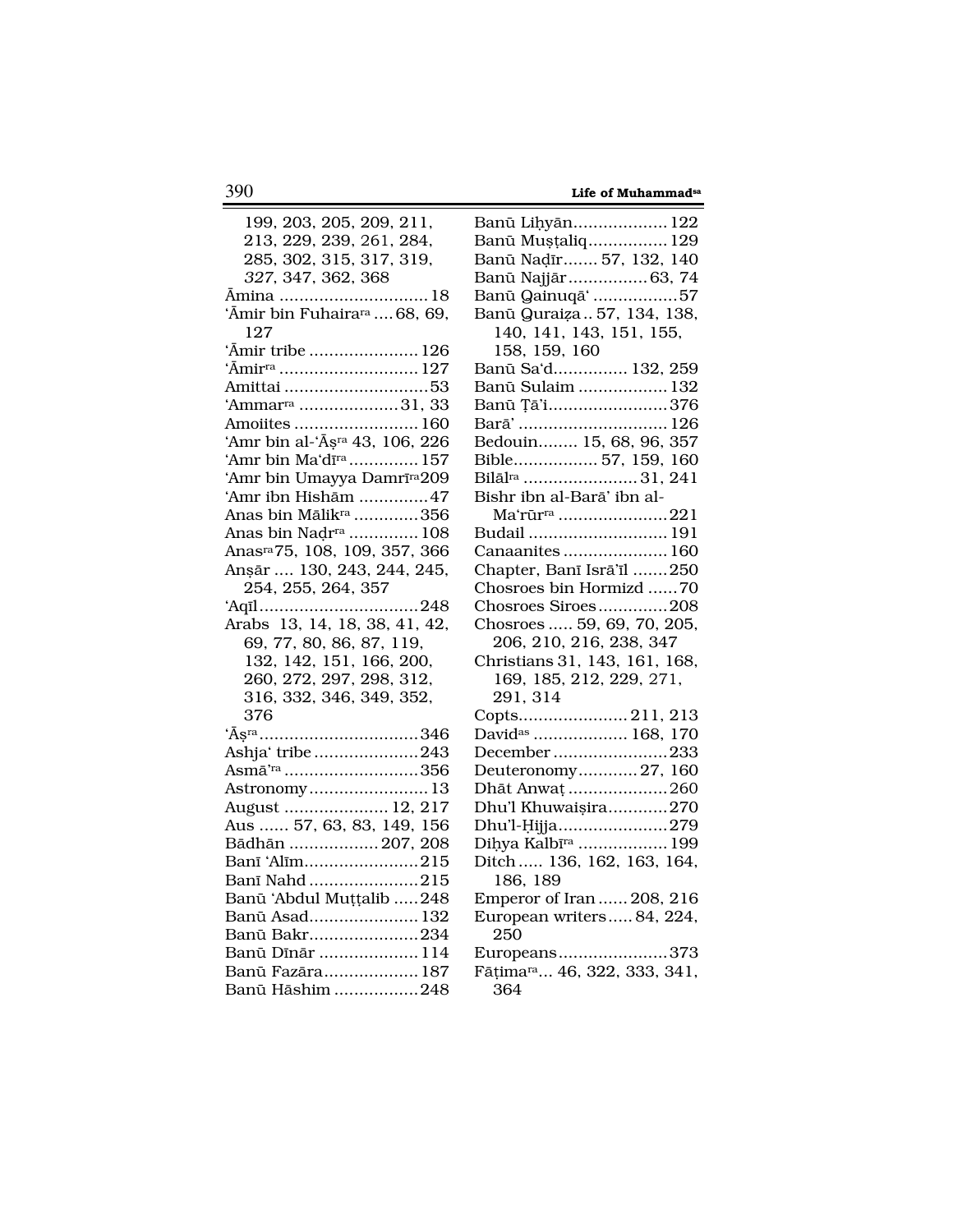| Fazāra tribe 187                                    |
|-----------------------------------------------------|
| February  189, 222                                  |
| Gabriel 352                                         |
| Gāndhī  185                                         |
| Geography13                                         |
| German soldier297                                   |
| Ghaffār34                                           |
| Ghassān 215, 227                                    |
| Ghațafān  132, 151, 187                             |
| Habbār <sup>ra</sup> 258                            |
|                                                     |
| Hadramī tribe215                                    |
| Hafsa <sup>ra</sup> 346                             |
| Hajj 56, 281                                        |
| Hakam 34                                            |
| Hakīm bin Hizāmra. 239, 240,<br>241                 |
| Halahra 356                                         |
| Halīma 259                                          |
| Hamdān 215                                          |
| Hamzara 37, 112, 114                                |
| Hanīf Banī Kināna 248                               |
| Hanzala236                                          |
| Harām bin Malhānra  126                             |
| Hassān bin Thābitra 296                             |
| Hāṭib ibn Abī Balta'ara 211,<br>212                 |
|                                                     |
| Hātim Țā'i376<br>Hawāzin 240, 259, 260, 261,<br>271 |
| Hebrew53, 213                                       |
| Hereafter  50, 180                                  |
| Hind246                                             |
| Hindus  143, 378                                    |
| History  13, 88                                     |
| Hittites  160                                       |
| Hivites 160                                         |
| Hubal 111, 251, 315                                 |
| Hudhaifara  154                                     |
| Huyaī bin Akhtab  140                               |
| 'Ibad bin Bishr <sup>ra</sup> 150                   |
| Ibn Hazm 138                                        |
| Ibn Isḥāq  138                                      |

| ibn Rawāḥa <sup>ra</sup> 230                            |
|---------------------------------------------------------|
| Ibrāhim  316, 328                                       |
| Ikrima <sup>ra</sup> 255, 256, 257                      |
| Indian Congress  185                                    |
| Indian National Army 186                                |
| Iranians60, 70                                          |
| Iron Cross 297                                          |
| Isaiah <sup>as</sup> 29, 99, 100                        |
| Ishmael  13, 68                                         |
| Ishmael <sup>as</sup> 249                               |
| Ja'far ibn Abī Țālibra 228,                             |
| 230, 231, 232, 328                                      |
| Jabbār <sup>ra</sup> 127                                |
| Jabr <sup>ra</sup> 31                                   |
| Japanese 186                                            |
| Jarīr bin 'Abdullāhra 357                               |
|                                                         |
| Jebusites 160<br>Jesus <sup>as</sup> 51, 116, 168, 169, |
| 170, 185, 204, 212                                      |
|                                                         |
| Jews 56, 80, 81, 83, 104,                               |
| 116, 118, 132, 146, 150,<br>151, 155-158, 160, 168,     |
|                                                         |
| 188, 206, 212, 214, 215,                                |
| 226, 271, 291, 314                                      |
| Jonah <sup>as</sup> ,53                                 |
| Joseph <sup>as</sup> 253                                |
| Joshua <sup>as</sup> 168, 170                           |
| Judgement Day  264, 269,                                |
| 284, 339, 353, 359                                      |
| Jumād al-'Ūlā207                                        |
| Jurham tribe  187                                       |
| Kaiser 59, 199, 202, 203,                               |
| 228, 229, 238, 347                                      |
| Khabbāb bin Al-Aratra31                                 |
| Khadīja <sup>ra</sup> 22, 25, 49, 298,                  |
| 326, 328, 356                                           |
| Khālid bin Walīdra 105, 106,                            |
| 149, 226, 231, 232, 233,                                |
| 247                                                     |
| Khallad <sup>ra</sup> 156                               |
| Khawārij271                                             |
| Khazraj tribe 56, 63, 271                               |
| Khubaib <sup>ra</sup> 124, 125                          |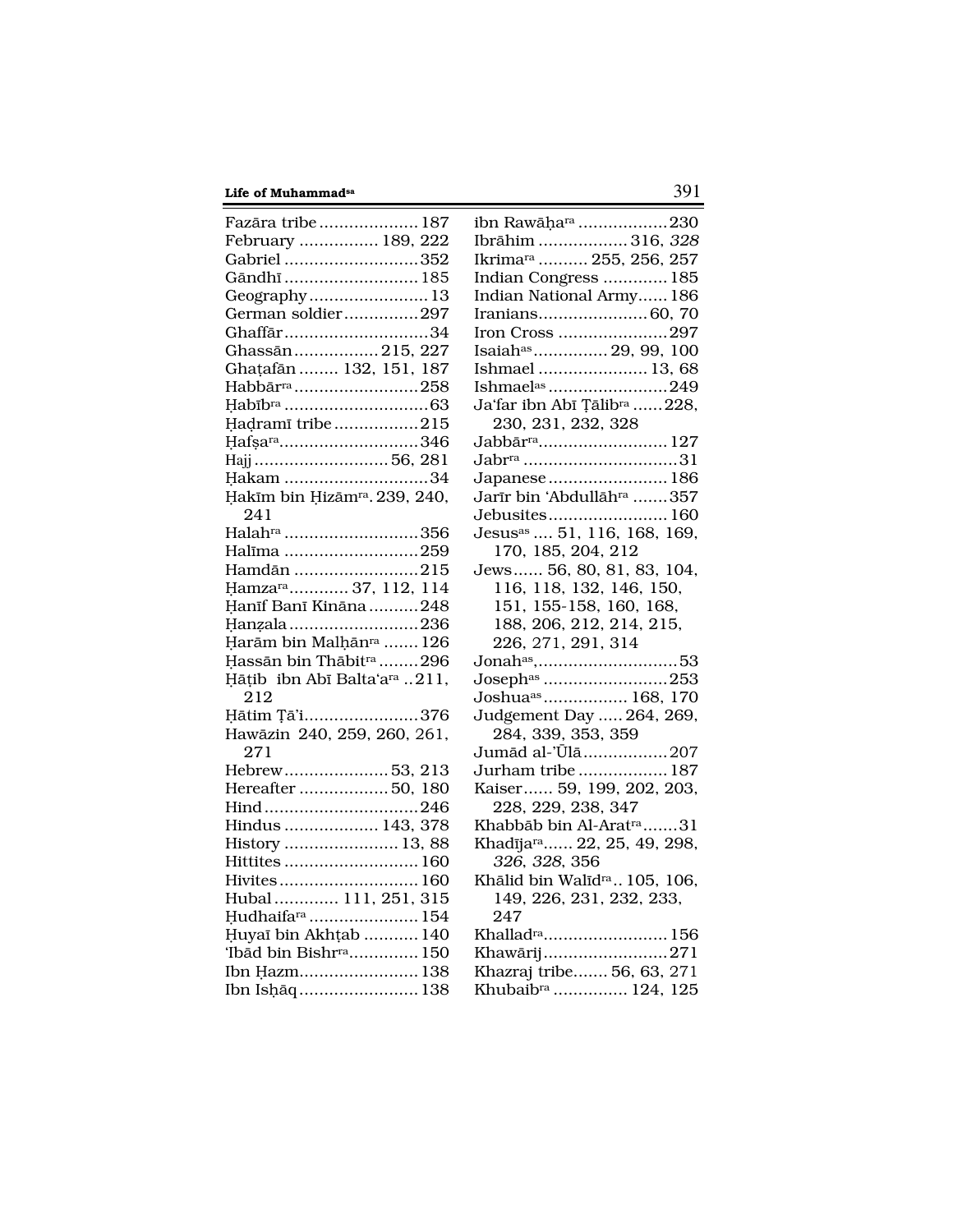| Khuzā'a  234, 240                                    |
|------------------------------------------------------|
| Kināna 218                                           |
|                                                      |
| Lāt 31, 51                                           |
| Legion of Honour 297                                 |
| Ma'rūr bin Suwaidra344                               |
| Magians214                                           |
| Maimūnara 224, 225                                   |
| Maisara22                                            |
| Malik ibn 'Auf259                                    |
| Manşūr Qalāwūn205                                    |
| Mary <sup>as</sup> 116, 209                          |
| Mary <sup>ra</sup> 213                               |
| Mathematics 13                                       |
| Meccans 13, 30, 32, 34, 38,                          |
| 42, 48, 50, 51, 52, 54, 56,                          |
| 59, 60, 61, 65, 66, 68, 76,                          |
| 79, 82, 83, 84, 88, 94, 98,                          |
| 99, 102, 104, 111, 121,                              |
| 124, 128, 130, 132, 165,                             |
| 190, 191, 192, 195, 196,                             |
| 198, 223, 224, 234, 235,                             |
| 237, 239, 240, 242, 245,<br>246, 247, 248, 250, 253, |
| 254, 255, 260, 262, 268,                             |
| 271, 315, 334                                        |
| Monday  73, 207, 249                                 |
| Moses <sup>as</sup> 27, 51, 57, 92, 156,             |
| 160, 168, 170, 185, 212,                             |
| 261, 293, 335                                        |
| Mu'āwiya al-Qushairī <sup>ra</sup> 350               |
| Muhājirīn  106, 130, 243                             |
| Muhammad bin Maslamara                               |
| 157, 158, 187                                        |
| Muharram 199                                         |
| Mundhir Taimī 214                                    |
| Muqauqis 211, 212, 213, 214                          |
| Muș'abra 58, 63                                      |
| Musailima  63, 319                                   |
| Muț'im bin 'Adī 54                                   |
| Naufal bin Harith <sup>ra</sup> 260                  |
| Naufal 27, 148                                       |
| Negus  209, 210                                      |
|                                                      |

| New Testament 168, 169                            |
|---------------------------------------------------|
| Nu'aim <sup>ra</sup> 151                          |
| Old Testament 168                                 |
| Perizzites  160                                   |
| Persian Empire 135                                |
| Pharaoh 51, 97, 212                               |
|                                                   |
| Qais <sup>ra</sup> 245, 246                       |
| Gāra  122                                         |
| Qāsim330                                          |
| Gur'an. , iv, ix, xi, 25, 34, 46,                 |
| 62, 80, 89, 126, 128, 145,                        |
|                                                   |
| 146, 147, 171, 179, 180, 181, 182, 188, 252, 261, |
| 274, 278, 294, 295, 303,                          |
| 308, 311, 322, 345, 361,                          |
| 379.                                              |
| Quraish 32, 34, 44, 106, 124,                     |
| 132, 190, 194, 206, 244,                          |
| 245, 248, 337                                     |
| Rajab334                                          |
| Ramadan xi, 233                                   |
| Rishis377                                         |
| Roman Emperor  199, 205,                          |
| 211                                               |
| Roman Empire 135, 204, 216,                       |
| 226, 273                                          |
| Romans 60, 373, 374                               |
| Sa'd bin 'Ubāda <sup>ra</sup> 244, 245            |
| Sa'd bin Mu'ādhra  83, 116,                       |
| 149, 158-160, 339                                 |
| Sa'd bin Waqqāş <sup>ra</sup> 77, 150             |
| Sa'īd bin 'Āmir¤…………. 125                         |
| Safiyya <sup>ra</sup> . 144, 218, 219, 359        |
| Safwān bin Umayya 33                              |
| Şafwān <sup>ra</sup> 260, 266                     |
| Salmān <sup>ra</sup> the Persian  134             |
| Samiyya <sup>ra</sup> 33                          |
| Satan  30, 40, 66, 130, 359                       |
| September 273                                     |
| Shaiba <sup>ra</sup> 266                          |
| Shurahbil 227                                     |
| Sīrīn <sup>ra</sup> …………………………213                 |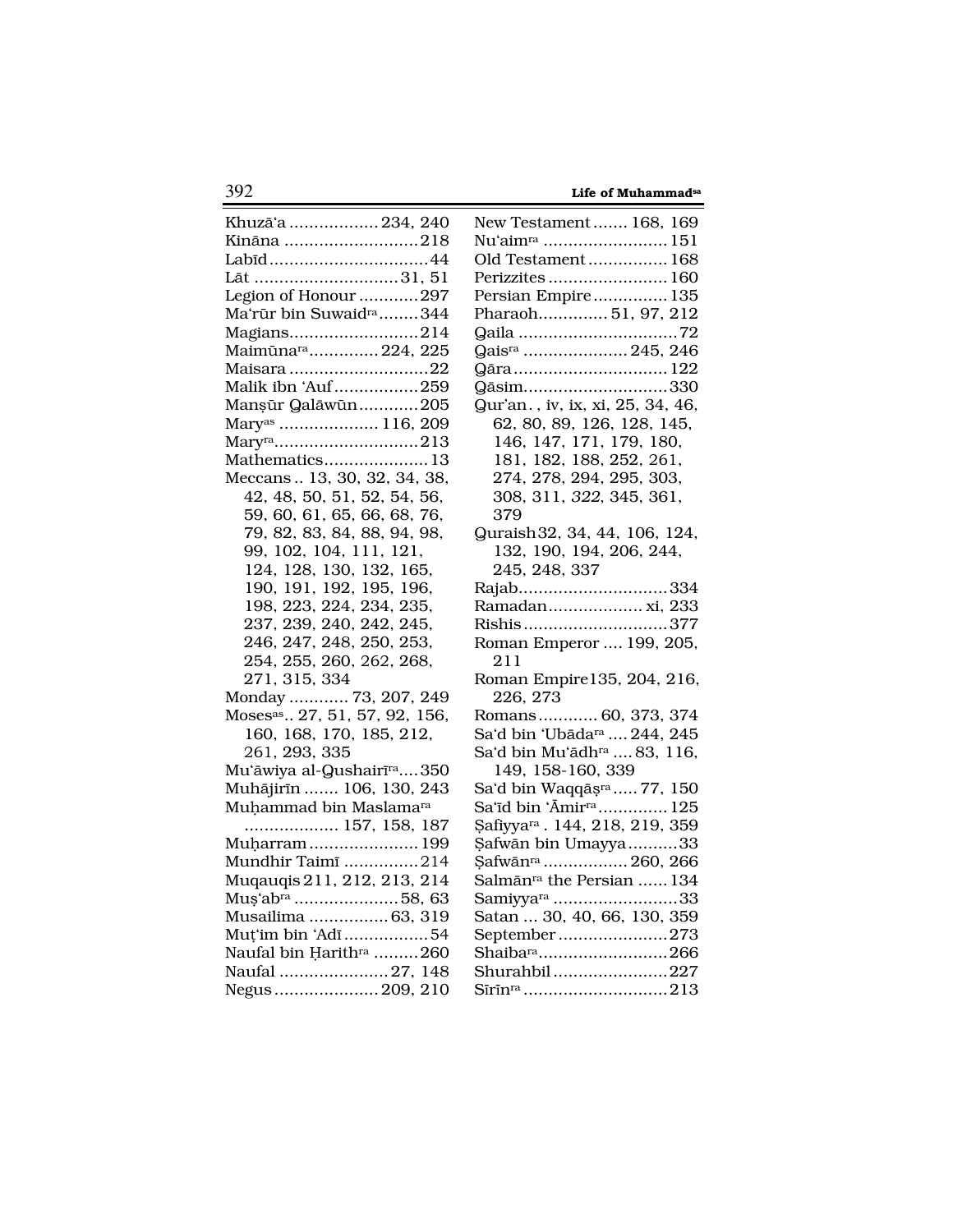| Suhaib <sup>ra</sup> 31, 32                         |
|-----------------------------------------------------|
| Suhail ibn 'Amr194, 195, 197                        |
| Sūrah Al-Nisā' 311                                  |
| Surah Al-Qamar 98                                   |
| Sūrah Baqara 264                                    |
| Sūrah Yūsuf 253                                     |
| Surāqa bin Mālikra68                                |
| Surāqa <sup>ra</sup> 69, 70, 71                     |
| Țā Hā, Chapter47                                    |
| Tahajjud322                                         |
| Talhara 106, 107                                    |
| Thābit bin Qais bin Shamsra                         |
| 319                                                 |
| Thaqif259                                           |
| Torah 361                                           |
| 'Umar <sup>ra</sup> 43, 45, 46, 47, 70,             |
| 100, 108, 110, 196, 236,                            |
| 243, 251, 286, 287, 292,                            |
| 293, 295, 304, 308, 346,                            |
| 349, 367                                            |
| Umayya bin Khalf31                                  |
| Ummi 'Abdullahra 43                                 |
| Ummi 'Ammāra <sup>ra</sup> 63, 64                   |
| 'Urwa 192                                           |
| Usāma bin Zaidra 362                                |
| Usāmara333                                          |
| 'Uthmān bin Maz'ūnra. 44, 45                        |
| 'Uthmān <sup>ra</sup> 34, 192, 274                  |
|                                                     |
| Vedas 377                                           |
| Victoria Cross297                                   |
| Walīd bin Mughīra44, 83                             |
| William Muir, Sir 55                                |
| Yāsir <sup>ra</sup> 33                              |
| Yathrib  146                                        |
| Zaidra 23, 52, 76, 124, 125,                        |
| 228, 230, 232                                       |
| 220, 230, 232<br>Zaid bin Hāritha <sup>ra</sup> 228 |
| Zainabra 257, 313, 326                              |
| Zamzam 252                                          |
| Zinbīra <sup>ra</sup> 33                            |
| Zubair bin al-'Awwāmra34                            |
| Zubair <sup>ra</sup> 251                            |
|                                                     |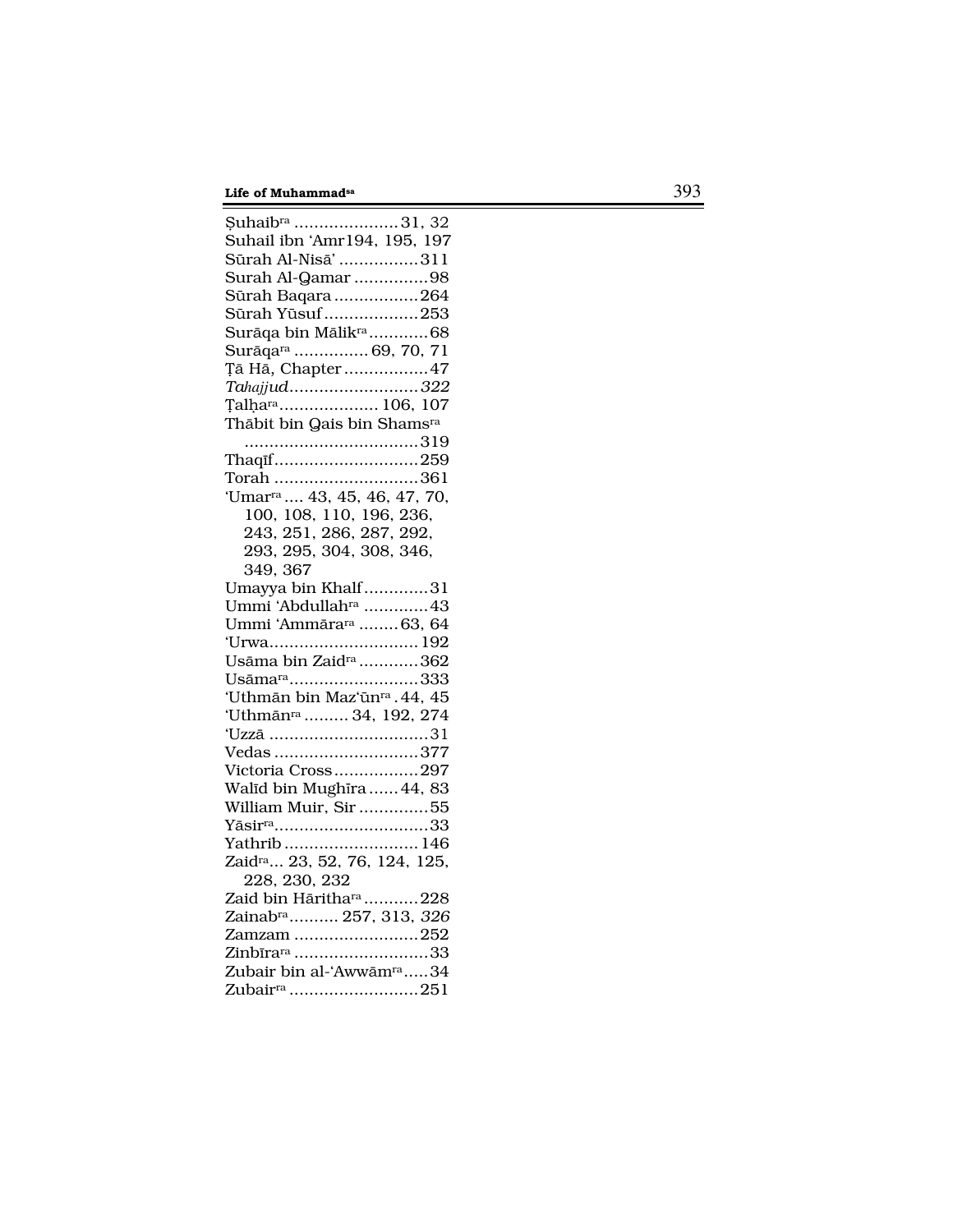# **Index of Places**

| Abyssinia14, 42, 55, 58, 199,  |
|--------------------------------|
| 209, 210, 255, 256, 310        |
| Alexandria 212                 |
| America  14, 121               |
|                                |
| Arabia 12, 15, 18, 30, 44, 51, |
| 56, 64, 121, 132, 133,         |
| 141, 147, 149, 166, 167,       |
| 195, 206, 216, 219, 230,       |
| 233, 243, 246, 249, 267,       |
| 273, 278, 297, 316, 319,       |
| 341                            |
| Asia Minor59                   |
| Badr 87, 93, 98, 101, 124,     |
| 176, 201, 232, 326, 333        |
| Bahrain214                     |
| Bi'r Ma'ūna 126                |
| Bosphorus59                    |
| Burma 186                      |
| Bușra  199, 227                |
| Canaan  168, 261               |
| China 210                      |
| Constantinople  59, 205        |
| Dari Arqam47                   |
| Egypt 43, 59, 199, 212, 226    |
| Europe  xi, 14, 121            |
| Fārān 235                      |
| France297                      |
|                                |
|                                |
| Heaven  40, 284                |
|                                |
| Hudaibiya 177, 191, 199,       |
| 217, 223, 233, 240, 264        |
| India 15, 185, 210             |
| Iran  59, 70, 108, 199, 205,   |
| 206, 216, 258                  |
| Israel51,57                    |
| Jerusalem  19, 51, 59          |
|                                |

| Ka'ba. 13, 35, 36, 42, 51, 54,                          |
|---------------------------------------------------------|
| 83, 126, 188, 189, 192,                                 |
| 196, 222, 223, 226, 245,                                |
| 249, 251, 252, 253, 266                                 |
| Khaibar. 119, 132, 188, 217,                            |
| 218, 219, 220                                           |
| London ix, 148                                          |
| Madā'in 135                                             |
| Marrazzahrān 223                                        |
| Mauta 113, 227, 230, 273,                               |
| 275                                                     |
| Mecca 12, 13, 18, 20, 23, 24,                           |
| 25, 29, 32, 34, 37, 40, 41,                             |
| 42, 44, 47, 48, 50, 51, 52,                             |
|                                                         |
| 54, 55, 56, 59, 62, 64, 66, 68, 71, 73, 76, 77, 78, 79, |
| 81, 83, 84, 87, 89, 90, 91,                             |
| 94, 97, 98, 99, 124, 125,                               |
| 128, 132, 164, 171, 189,                                |
| 190, 191, 192, 194, 195,                                |
| 198, 207, 222, 224, 225,                                |
| 228, 234, 235, 237, 239,                                |
| 240, 241, 242, 244, 246,                                |
| 247, 248, 249, 250, 251,                                |
| 253, 254, 255, 258, 262,                                |
| 266, 268, 271, 278, 297,                                |
| 310, 314, 334, 337, 354                                 |
| Medina18, 32, 57, 62, 63, 64,                           |
| 65, 66, 69, 70, 71, 72, 73,                             |
| 74, 76, 77, 78, 79, 80, 81,                             |
| 82, 83, 84, 86, 88, 89, 91,                             |
| 92, 95, 98, 100, 101, 103,                              |
| 104, 106, 112, 114, 116,                                |
| 117, 118, 119, 125, 126,                                |
| 128, 129, 130, 131, 132,                                |
| 133, 136, 137, 140, 143,                                |
|                                                         |
| 150, 152, 156, 162, 163, 167, 171, 176, 187, 191,       |